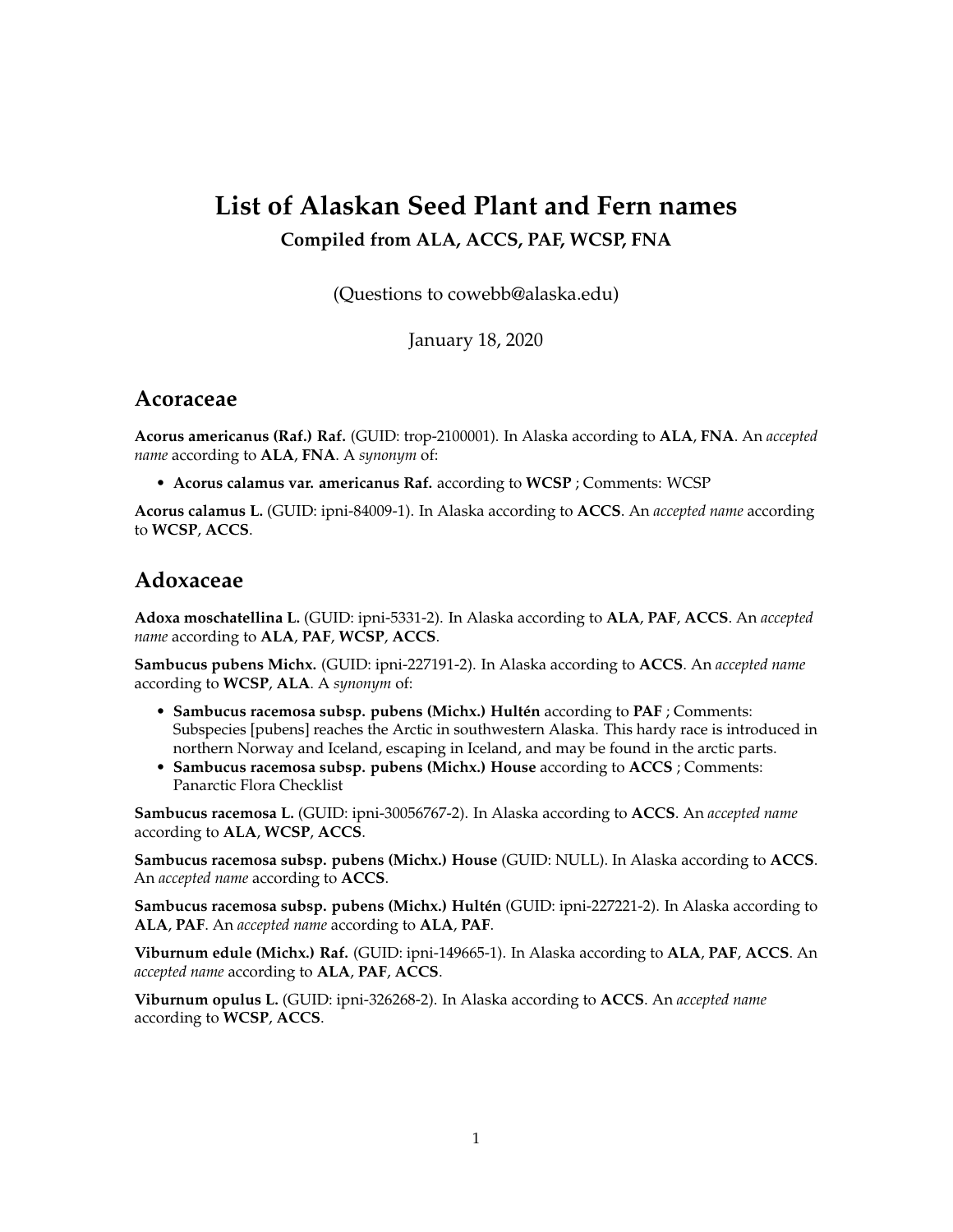# **Alismataceae**

**Alisma plantago-aquatica L.** (GUID: ipni-101472-3). In Alaska according to **ALA**, **FNA**. An *accepted name* according to **ALA**, **WCSP**, **FNA**.

**Alisma triviale Pursh** (GUID: ipni-8516-2). In Alaska according to **ALA**, **PAF**, **ACCS**, **FNA**. An *accepted name* according to **ALA**, **PAF**, **WCSP**, **ACCS**, **FNA**.

**Sagittaria cuneata E.Sheld.** (GUID: ipni-225232-2). In Alaska according to **ALA**, **FNA**. An *accepted name* according to **ALA**, **WCSP**, **FNA**.

**Sagittaria cuneata Sheldon** (GUID: ipni-58480-1). In Alaska according to **ACCS**. An *accepted name* according to **ACCS**.

## **Amaranthaceae**

**Amaranthus albus L.** (GUID: ipni-108222-3). In Alaska according to **ALA**, **ACCS**, **FNA**. An *accepted name* according to **ALA**, **WCSP**, **ACCS**, **FNA**.

**Amaranthus blitoides S.Watson** (GUID: ipni-59426-1). In Alaska according to **ALA**, **FNA**. An *accepted name* according to **ALA**, **WCSP**, **FNA**.

**Amaranthus retroflexus L.** (GUID: ipni-10698-2). In Alaska according to **ALA**, **ACCS**, **FNA**. An *accepted name* according to **ALA**, **WCSP**, **ACCS**, **FNA**.

**Atriplex drymarioides Standl.** (GUID: ipni-163772-1). In Alaska according to **ALA**, **ACCS**. An *accepted name* according to **WCSP**. A *synonym* of:

- **Atriplex gmelinii subsp. gmelinii** according to **ALA** ; Comments: FNA 4; Flora of North America volume 4
- **Atriplex gmelinii var. gmelinii C.A. Mey.** according to **ACCS** ; Comments: Panarctic Flora Checklist
- **Atriplex gmelinii var. gmelinii** according to **FNA** ; Comments: FNA

**Atriplex gmelinii C.A.Mey.** (GUID: ipni-163828-1). In Alaska according to **PAF**, **ACCS**. An *accepted name* according to **PAF**, **ACCS**.

**Atriplex gmelinii subsp. gmelinii** (GUID: NULL). In Alaska according to **ALA**. An *accepted name* according to **ALA**.

**Atriplex gmelinii var. alaskensis (S.Watson) S.L.Welsh** (GUID: ipni-1078427-2). In Alaska according to **ALA**, **ACCS**, **FNA**. An *accepted name* according to **ALA**, **WCSP**, **ACCS**, **FNA**.

**Atriplex gmelinii var. gmelinii** (GUID: trop-7200724). In Alaska according to **ALA**, **FNA**. An *accepted name* according to **FNA**. A *synonym* of:

• **Atriplex gmelinii subsp. gmelinii** according to **ALA** ; Comments:

**Atriplex gmelinii var. gmelinii C.A. Mey.** (GUID: NULL). In Alaska according to **ACCS**. An *accepted name* according to **ACCS**.

**Atriplex hortensis L.** (GUID: ipni-158677-3). In Alaska according to **ALA**, **ACCS**, **FNA**. An *accepted name* according to **ALA**, **WCSP**, **ACCS**, **FNA**.

**Atriplex patula L.** (GUID: ipni-160018-3). In Alaska according to **ALA**, **ACCS**, **FNA**. An *accepted name* according to **ALA**, **WCSP**, **ACCS**, **FNA**.

**Axyris amaranthoides L.** (GUID: ipni-164269-1). In Alaska according to **ACCS**. An *accepted name* according to **WCSP**, **ACCS**.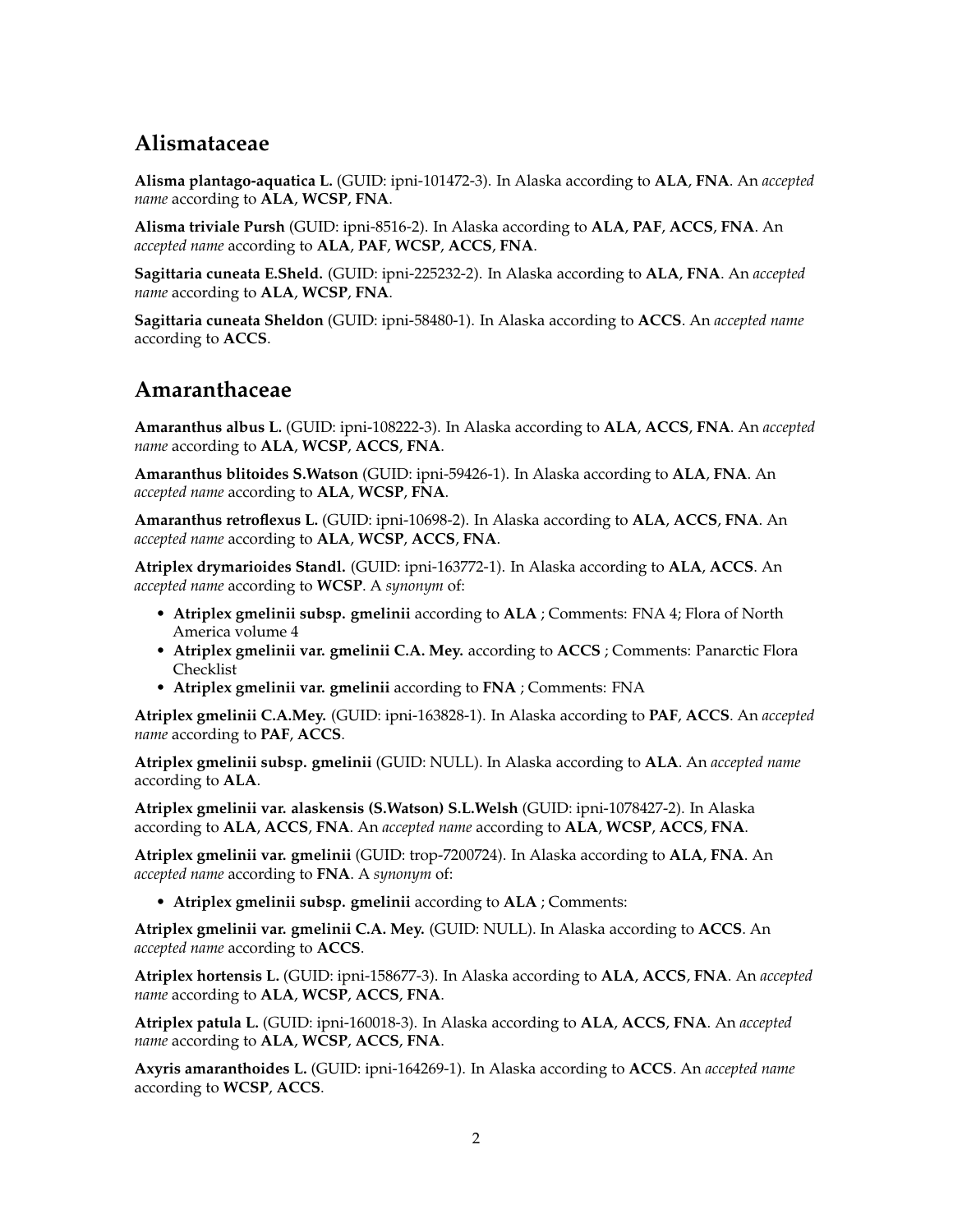**Bassia scoparia (L.) A.J.Scott** (GUID: ipni-158633-3). In Alaska according to **ACCS**. An *accepted name* according to **WCSP**. A *synonym* of:

• **Kochia scoparia (L.) Schrad.** according to **ACCS** ; Comments: Flora of North America

**Chenopodium acerifolium Andrz.** (GUID: ipni-164748-1). In Alaska according to **ACCS**. An *accepted name* according to **WCSP**. A *synonym* of:

• **Chenopodium berlandieri var. zschackii (Murr) Murr ex Asch.** according to **ACCS** ; Comments: Flora of North America

**Chenopodium albescens Small** (GUID: ipni-55992-2). In Alaska according to **ACCS**. An *accepted name* according to **WCSP**. A *synonym* of:

• **Chenopodium pratericola Rydb.** according to **ACCS** ; Comments: Flora of North America

**Chenopodium album L.** (GUID: ipni-164758-1). In Alaska according to **ALA**, **PAF**, **ACCS**, **FNA**. An *accepted name* according to **ALA**, **PAF**, **WCSP**, **ACCS**, **FNA**.

**Chenopodium berlandieri Moq.** (GUID: ipni-56042-2). In Alaska according to **ACCS**. An *accepted name* according to **ALA**, **WCSP**, **ACCS**.

**Chenopodium berlandieri subsp. zschackei (Murr) Zobel** (GUID: kew-2717148). In Alaska according to **ALA**. An *accepted name* according to **ALA**. A *synonym* of:

• **Chenopodium berlandieri var. zschackei (Murr) Murr ex Graebn.** according to **WCSP** ; Comments: WCSP

**Chenopodium berlandieri var. zschackei (Murr) Murr ex Graebn.** (GUID: ipni-60447132-2). In Alaska according to **ACCS**, **FNA**. An *accepted name* according to **WCSP**, **FNA**. A *synonym* of:

• **Chenopodium berlandieri var. zschackii (Murr) Murr ex Asch.** according to **ACCS** ; Comments: Flora of North America

**Chenopodium berlandieri var. zschackii (Murr) Murr ex Asch.** (GUID: NULL). In Alaska according to **ACCS**. An *accepted name* according to **ACCS**.

**Chenopodium capitatum (L.) Asch.** (GUID: trop-7200028). In Alaska according to **ACCS**. An *accepted name* according to **WCSP**, **ACCS**.

**Chenopodium capitatum var. capitatum** (GUID: trop-50119357). In Alaska according to **ALA**, **FNA**. An *accepted name* according to **ALA**, **FNA**.

**Chenopodium desiccatum var. leptophylloides (Murr) Wahl** (GUID: ipni-56100-2). In Alaska according to **ACCS**. An *accepted name* according to **WCSP**. A *synonym* of:

- **Chenopodium pratericola Rydb.** according to **ACCS** ; Comments: Flora of North America
- **Chenopodium pratericola Rydberg** according to **FNA** ; Comments: FNA

**Chenopodium giganteum D.Don** (GUID: ipni-164949-1). In Alaska according to **ACCS**. An *accepted name* according to **WCSP**. A *synonym* of:

• **Chenopodium album L.** according to **ACCS** ; Comments: Flora of North America

**Chenopodium glaucum L.** (GUID: ipni-66909-3). In Alaska according to **ACCS**. An *accepted name* according to **ALA**, **WCSP**. A *synonym* of:

• **Chenopodium salinum Standl.** according to **ACCS** ; Comments: Panarctic Flora Checklist

**Chenopodium glaucum var. pulchrum Aellen** (GUID: ipni-293181-2). In Alaska according to **PAF**, **ACCS**. An *accepted name* according to **PAF**. A *synonym* of: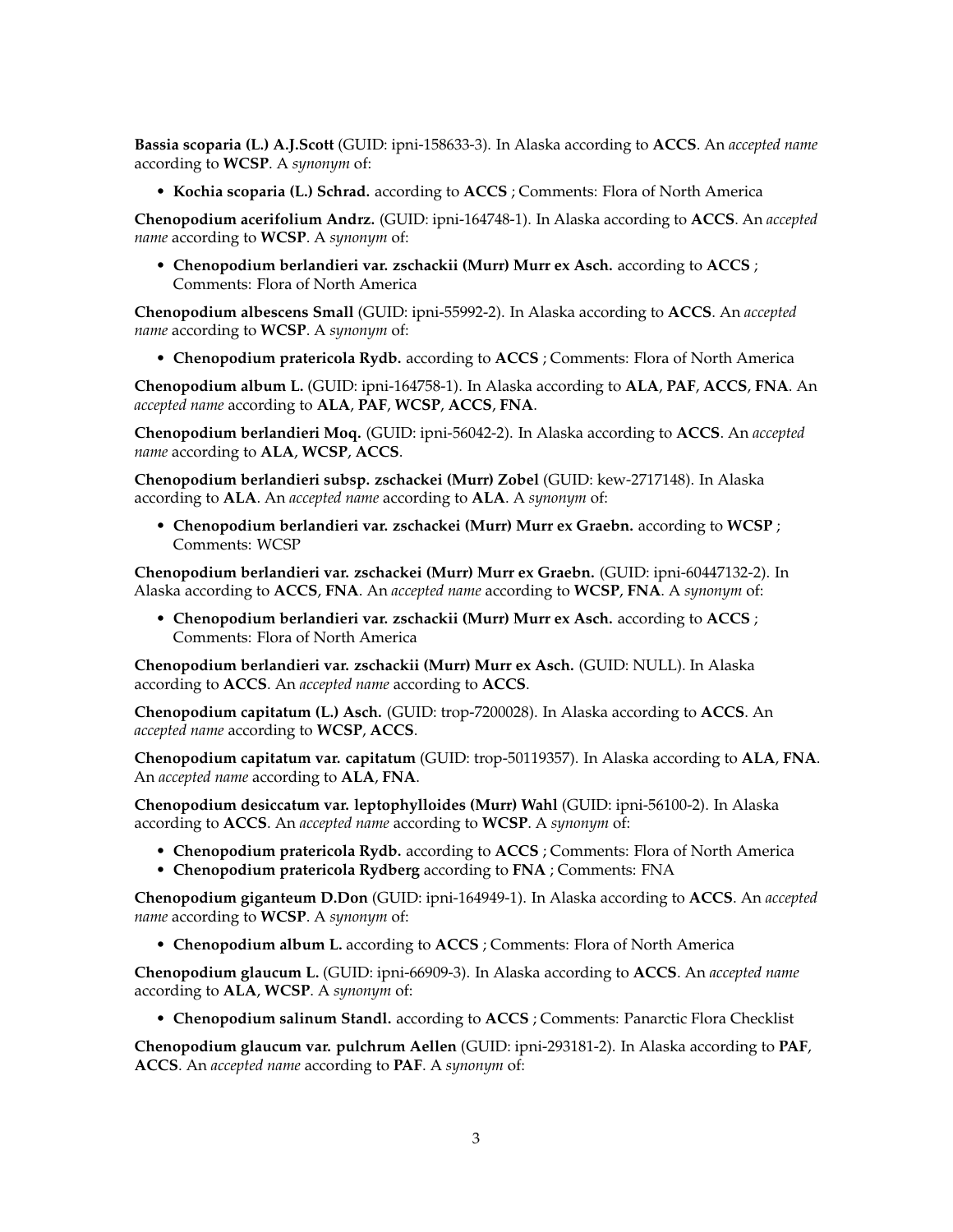- **Chenopodium salinum Standl.** according to **WCSP** ; Comments: WCSP
- **Chenopodium salinum Standl.** according to **ACCS** ; Comments: Panarctic Flora Checklist

**Chenopodium glaucum var. salinum (Standl.) B.Boivin** (GUID: ipni-56132-2). In Alaska according to **ALA**, **ACCS**, **FNA**. An *accepted name* according to **FNA**. A *synonym* of:

- **Chenopodium salinum Standl.** according to **ALA** ; Comments: FNA 4; Flora of North America volume 4
- **Chenopodium salinum Standl.** according to **ACCS** ; Comments: Panarctic Flora Checklist

**Chenopodium leptophyllum (Moq.) Nutt. ex S.Watson** (GUID: ipni-1007223-2). In Alaska according to **ALA**, **ACCS**, **FNA**. An *accepted name* according to **ALA**, **ACCS**, **FNA**.

**Chenopodium pratericola Rydb.** (GUID: ipni-165142-1). In Alaska according to **ACCS**, **FNA**. An *accepted name* according to **ACCS**, **FNA**. A *synonym* of:

• **Chenopodium desiccatum var. leptophylloides (Murr) Wahl** according to **WCSP** ; Comments: WCSP

**Chenopodium rubrum L.** (GUID: ipni-67872-3). In Alaska according to **PAF**, **ACCS**. An *accepted name* according to **ALA**, **PAF**, **WCSP**, **ACCS**.

**Chenopodium rubrum var. humile (Hook.) S.Watson** (GUID: ipni-56237-2). In Alaska according to **FNA**. An *accepted name* according to **FNA**. A *synonym* of:

• **Chenopodium rubrum L.** according to **WCSP** ; Comments: WCSP

**Chenopodium rubrum var. rubrum** (GUID: trop-7200717). In Alaska according to **ALA**, **FNA**, **ACCS**. An *accepted name* according to **ALA**, **FNA**. A *synonym* of:

• **Chenopodium rubrum L.** according to **ACCS** ; Comments: Flora of North America

**Chenopodium salinum Standl.** (GUID: ipni-165195-1). In Alaska according to **ALA**, **ACCS**. An *accepted name* according to **ALA**, **WCSP**, **ACCS**. A *synonym* of:

• **Chenopodium glaucum var. salinum (Standley) B. Boivin** according to **FNA** ; Comments: FNA

**Chenopodium simplex (Torr.) Raf.** (GUID: trop-7201445). In Alaska according to **ALA**, **ACCS**, **FNA**. An *accepted name* according to **ALA**, **WCSP**, **ACCS**, **FNA**.

**Chenopodium suecicum Murr.** (GUID: ipni-165253-1). In Alaska according to **ACCS**. An *accepted name* according to **WCSP**. A *synonym* of:

• **Chenopodium album L.** according to **ACCS** ; Comments: Flora of North America

**Corispermum americanum (Nutt.) Nutt.** (GUID: ipni-1089865-2). In Alaska according to **ACCS**. An *accepted name* according to **WCSP**, **ACCS**.

**Corispermum hyssopifolium L.** (GUID: ipni-165398-1). In Alaska according to **ACCS**. An *accepted name* according to **WCSP**. A *synonym* of:

• **Corispermum ochotense Ignatov** according to **ACCS** ; Comments: Panarctic Flora Checklist

**Corispermum ochotense Ignatov** (GUID: ipni-930970-1). In Alaska according to **ALA**, **PAF**, **ACCS**. An *accepted name* according to **ALA**, **PAF**, **WCSP**, **ACCS**.

**Corispermum ochotense var. alaskanum Mosyakin** (GUID: ipni-986419-1). In Alaska according to **ALA**, **ACCS**, **FNA**. An *accepted name* according to **FNA**. A *synonym* of:

• **Corispermum ochotense Ignatov** according to **ALA** ; Comments: Elven, R. et al. 2003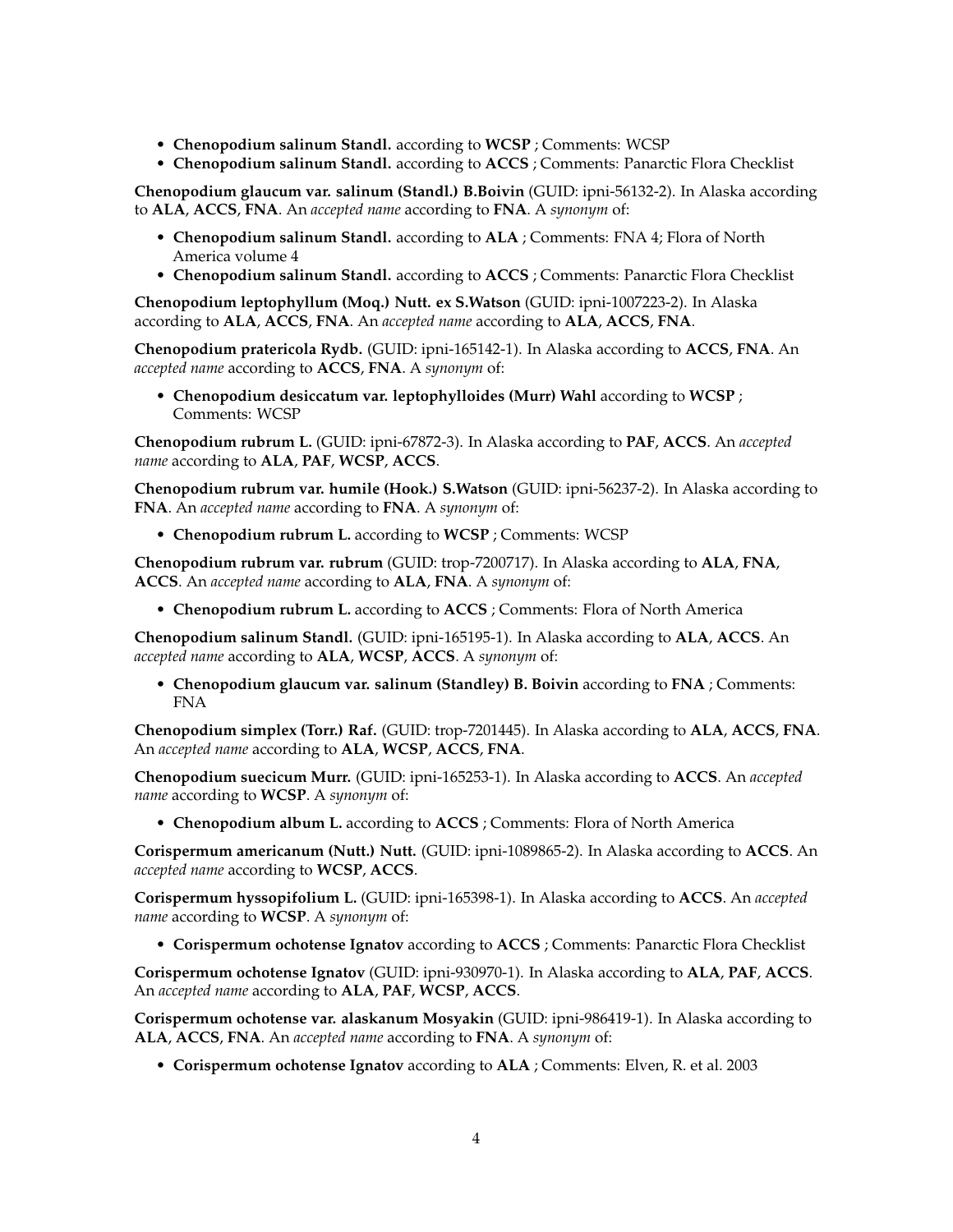- **Corispermum ochotense Ignatov** according to **PAF** ; Comments: Murray and Elven: [Corispermum ochotense] was first recognized by Ignatov (1986) and its North American range and variety by Mosyakin (1995). The name [C. ochotense] replaces [C. hyssopifolium] in a North American context. Variety [alaskanum] is distinguished by slightly larger fruits and co-occurs with var. [ochotense] in North America. We include it in synonymy only.
- **Corispermum ochotense Ignatov** according to **ACCS** ; Comments: Panarctic Flora Checklist

**Corispermum ochotense var. ochotense** (GUID: trop-7202561). In Alaska according to **FNA**. An *accepted name* according to **FNA**.

**Kochia scoparia (L.) Schrad.** (GUID: ipni-30359846-2). In Alaska according to **ACCS**. An *accepted name* according to **ACCS**. A *synonym* of:

• **Bassia scoparia (L.) A.J.Scott** according to **WCSP** ; Comments: WCSP

**Kochia scoparia subsp. scoparia (L.) Schrad.** (GUID: NULL). In Alaska according to **ACCS**. An *accepted name* according to **ACCS**.

**Monolepis nuttalliana (Schult.) Greene** (GUID: ipni-163794-2). In Alaska according to **ALA**, **PAF**, **ACCS**, **FNA**. An *accepted name* according to **ALA**, **PAF**, **ACCS**, **FNA**.

**Salicornia depressa Standl.** (GUID: ipni-166508-1). In Alaska according to **ALA**, **ACCS**, **FNA**. An *accepted name* according to **ALA**, **ACCS**, **FNA**.

**Salicornia rubra A.Nelson** (GUID: ipni-166593-1). In Alaska according to **ACCS**. An *accepted name* according to **ACCS**.

**Sarcocornia perennis (Mill.) A.J.Scott** (GUID: ipni-167184-1). In Alaska according to **ACCS**, **FNA**. An *accepted name* according to **WCSP**, **ACCS**, **FNA**.

**Spinacea oleracea L.** (GUID: NULL). In Alaska according to **ALA**. An *accepted name* according to **ALA**.

**Suaeda calceoliformis (Hook.) Moq.** (GUID: ipni-1173159-2). In Alaska according to **ALA**, **ACCS**, **FNA**. An *accepted name* according to **ALA**, **ACCS**, **FNA**.

**Suaeda maritima (L.) Dumort.** (GUID: ipni-156349-3). In Alaska according to **ACCS**. An *accepted name* according to **ALA**, **WCSP**. A *synonym* of:

• **Suaeda calceoliformis (Hook.) Moq.** according to **ACCS** ; Comments: Panarctic Flora Checklist

**Suaeda occidentalis (S. Watson) S. Watson** (GUID: trop-7200293). In Alaska according to **ACCS**, **ALA**. An *accepted name* according to **ALA**. A *synonym* of:

• **Suaeda calceoliformis (Hook.) Moq.** according to **ACCS** ; Comments: Panarctic Flora Checklist

## **Amaryllidaceae**

**Allium fistulosum L.** (GUID: ipni-528046-1). In Alaska according to **FNA**. An *accepted name* according to **ALA**, **WCSP**, **FNA**.

**Allium schoenoprasum L.** (GUID: ipni-102525-3). In Alaska according to **ALA**, **ACCS**, **FNA**. An *accepted name* according to **ALA**, **WCSP**, **ACCS**, **FNA**.

**Allium schoenoprasum taxon northern\_race** (GUID: NULL). In Alaska according to **PAF**. An *accepted name* according to **PAF**.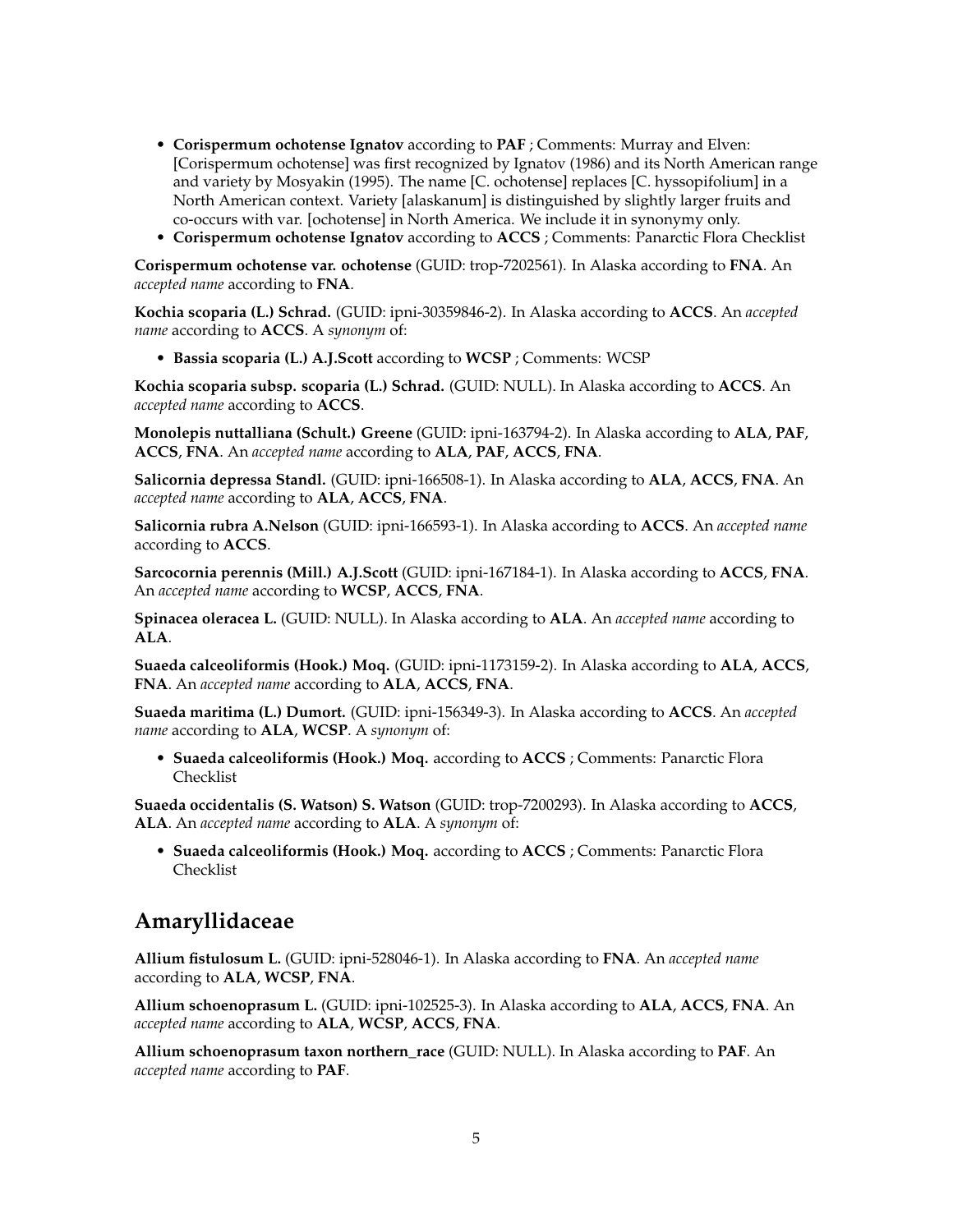**Allium victorialis L.** (GUID: ipni-529108-1). In Alaska according to **ALA**, **ACCS**, **FNA**. An *accepted name* according to **ALA**, **WCSP**, **ACCS**, **FNA**.

## **Apiaceae**

**Aegopodium podagraria L.** (GUID: ipni-92872-3). In Alaska according to **ACCS**. An *accepted name* according to **WCSP**, **ACCS**.

**Angelica arguta Nutt.** (GUID: trop-1700800). In Alaska according to **ACCS**. An *accepted name* according to **WCSP**, **ACCS**.

**Angelica genuflexa Nutt.** (GUID: trop-1700301). In Alaska according to **ALA**. An *accepted name* according to **ALA**, **WCSP**.

**Angelica genuflexa Nutt. ex Torr. & A.Gray** (GUID: ipni-837628-1). In Alaska according to **PAF**, **ACCS**. An *accepted name* according to **PAF**, **ACCS**.

**Angelica genuflexa subsp. genuflexa Nutt. ex Torr. & A. Gray** (GUID: NULL). In Alaska according to **ACCS**. An *accepted name* according to **ACCS**.

**Angelica gmelinii (DC.) Pimenov** (GUID: ipni-837635-1). In Alaska according to **ALA**, **PAF**, **ACCS**. An *accepted name* according to **ALA**, **PAF**, **WCSP**, **ACCS**.

**Anthriscus eleans (Pursh) Rydb.** (GUID: NULL). In Alaska according to **ALA**. An *accepted name* according to **ALA**.

**Anthriscus sylvestris (L.) Hoffm.** (GUID: ipni-837969-1). In Alaska according to **ACCS**. An *accepted name* according to **WCSP**, **ACCS**.

**Bupleurum americanum J.M.Coult. & Rose** (GUID: ipni-839029-1). In Alaska according to **ALA**, **PAF**, **ACCS**. An *accepted name* according to **ALA**, **WCSP**, **PAF**, **ACCS**.

**Bupleurum arcticum (Regel) Krasnob.** (GUID: ipni-987247-1). In Alaska according to **ALA**, **PAF**, **ACCS**. An *accepted name* according to **ALA**, **PAF**, **ACCS**.

**Bupleurum triradiatum Adams ex Hoffm.** (GUID: ipni-839445-1). In Alaska according to **ACCS**. An *accepted name* according to **ALA**, **WCSP**. A *synonym* of:

• **Bupleurum americanum J.M. Coult. & Rose** according to **ACCS** ; Comments: Panarctic Flora Checklist

**Cicuta bulbifera L.** (GUID: ipni-840360-1). In Alaska according to **ALA**, **ACCS**. An *accepted name* according to **ALA**, **WCSP**, **ACCS**.

**Cicuta douglasii (DC.) J.M. Coult. & Rose** (GUID: trop-1701065). In Alaska according to **PAF**, **ACCS**, **ALA**. An *accepted name* according to **PAF**, **ACCS**, **ALA**, **WCSP**.

**Cicuta maculata L.** (GUID: ipni-840380-1). In Alaska according to **ACCS**. An *accepted name* according to **WCSP**, **ACCS**.

**Cicuta maculata var. angustifolia Hook.** (GUID: ipni-58606-2). In Alaska according to **ACCS**. An *accepted name* according to **WCSP**, **ACCS**. A *synonym* of:

• **Cicuta douglasii (DC.) J.M. Coult. & Rose** according to **PAF** ; Comments: Cook and Roland (2002) mapped [Cicuta douglasii] to reach the Arctic near Kotzebue in western Alaska.

**Cicuta virosa L.** (GUID: ipni-840414-1). In Alaska according to **ALA**, **PAF**, **ACCS**. An *accepted name* according to **ALA**, **PAF**, **WCSP**, **ACCS**.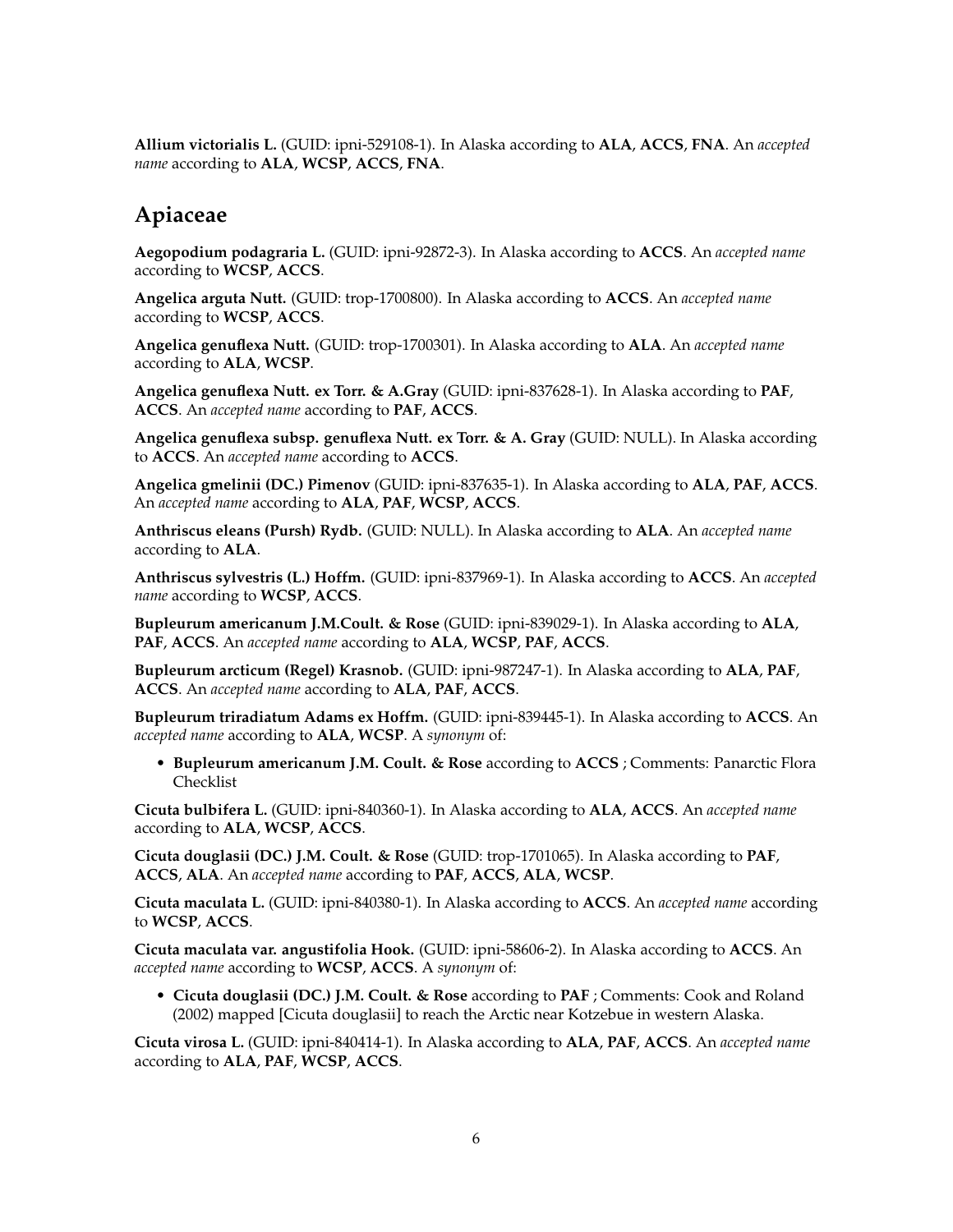**Cnidium ajanense (Regel & Tiling) Drude** (GUID: trop-1701904). In Alaska according to **ACCS**. An *accepted name* according to **ALA**, **ACCS**.

**Cnidium cnidiifolium (Turcz.) Schischk.** (GUID: ipni-840439-1). In Alaska according to **ALA**, **PAF**. An *accepted name* according to **ALA**, **PAF**, **WCSP**.

**Cnidium cnidiifolium (Turcz.) Schischkin** (GUID: NULL). In Alaska according to **ACCS**. An *accepted name* according to **ACCS**.

**Conioselinum chinense (L.) Britton, Sterns & Poggenb.** (GUID: trop-1701074). In Alaska according to **ACCS**. An *accepted name* according to **WCSP**. A *synonym* of:

• **Conioselinum pacificum (S. Watson) J.M. Coult. & Rose** according to **ACCS** ; Comments: Panarctic Flora Checklist

**Conioselinum pacificum (S. Watson) J.M. Coult. & Rose** (GUID: trop-1701793). In Alaska according to **PAF**, **ACCS**, **ALA**. An *accepted name* according to **PAF**, **ACCS**, **ALA**. A *synonym* of:

• **Conioselinum chinense (L.) Britton, Sterns & Poggenb.** according to **WCSP** ; Comments: WCSP

**Conium maculatum L.** (GUID: ipni-89946-3). In Alaska according to **ACCS**. An *accepted name* according to **WCSP**, **ACCS**.

**Daucus carota L.** (GUID: ipni-841063-1). In Alaska according to **ACCS**. An *accepted name* according to **WCSP**, **ACCS**.

**Glehnia littoralis F. Schmidt ex Miq.** (GUID: trop-1700797). In Alaska according to **ACCS**. An *accepted name* according to **ACCS**, **WCSP**.

**Glehnia littoralis subsp. leiocarpa (Mathias) Hultén** (GUID: ipni-110731-2). In Alaska according to **ALA**, **ACCS**. An *accepted name* according to **ALA**, **WCSP**, **ACCS**.

**Heracleum lanatum Michx.** (GUID: ipni-843067-1). In Alaska according to **ALA**, **PAF**, **ACCS**. An *accepted name* according to **ALA**, **PAF**, **ACCS**.

**Heracleum mantegazzianum Sommier & Levier** (GUID: ipni-843084-1). In Alaska according to **ACCS**. An *accepted name* according to **WCSP**, **ACCS**.

**Heracleum sphondylium subsp. montanum (Schleich. ex Gaudin) Briq.** (GUID: kew-2898302). In Alaska according to **ACCS**. An *accepted name* according to **WCSP**. A *synonym* of:

• **Heracleum lanatum Michx.** according to **ACCS** ; Comments: Panarctic Flora Checklist

**Ligusticum calderi Mathias & Constance** (GUID: ipni-844388-1). In Alaska according to **ALA**, **ACCS**. An *accepted name* according to **ALA**, **WCSP**, **ACCS**.

**Ligusticum mutellinoides Vill.** (GUID: ipni-844541-1). In Alaska according to **ACCS**. An *accepted name* according to **WCSP**. A *synonym* of:

• **Podistera macounii (J.M. Coult. & Rose) Mathias & Constance** according to **ACCS** ; Comments: Panarctic Flora Checklist

**Ligusticum scothicum subsp. hultenii (Fernald) Calder & R.L.Taylor** (GUID: ipni-1211439-2). In Alaska according to **PAF**. An *accepted name* according to **PAF**.

**Ligusticum scoticum L.** (GUID: ipni-844602-1). In Alaska according to **ACCS**. An *accepted name* according to **ALA**, **WCSP**, **ACCS**.

**Ligusticum scoticum subsp. hultenii (Fernald) Calder & R.L. Taylor** (GUID: trop-1701903). In Alaska according to **ALA**. An *accepted name* according to **ALA**.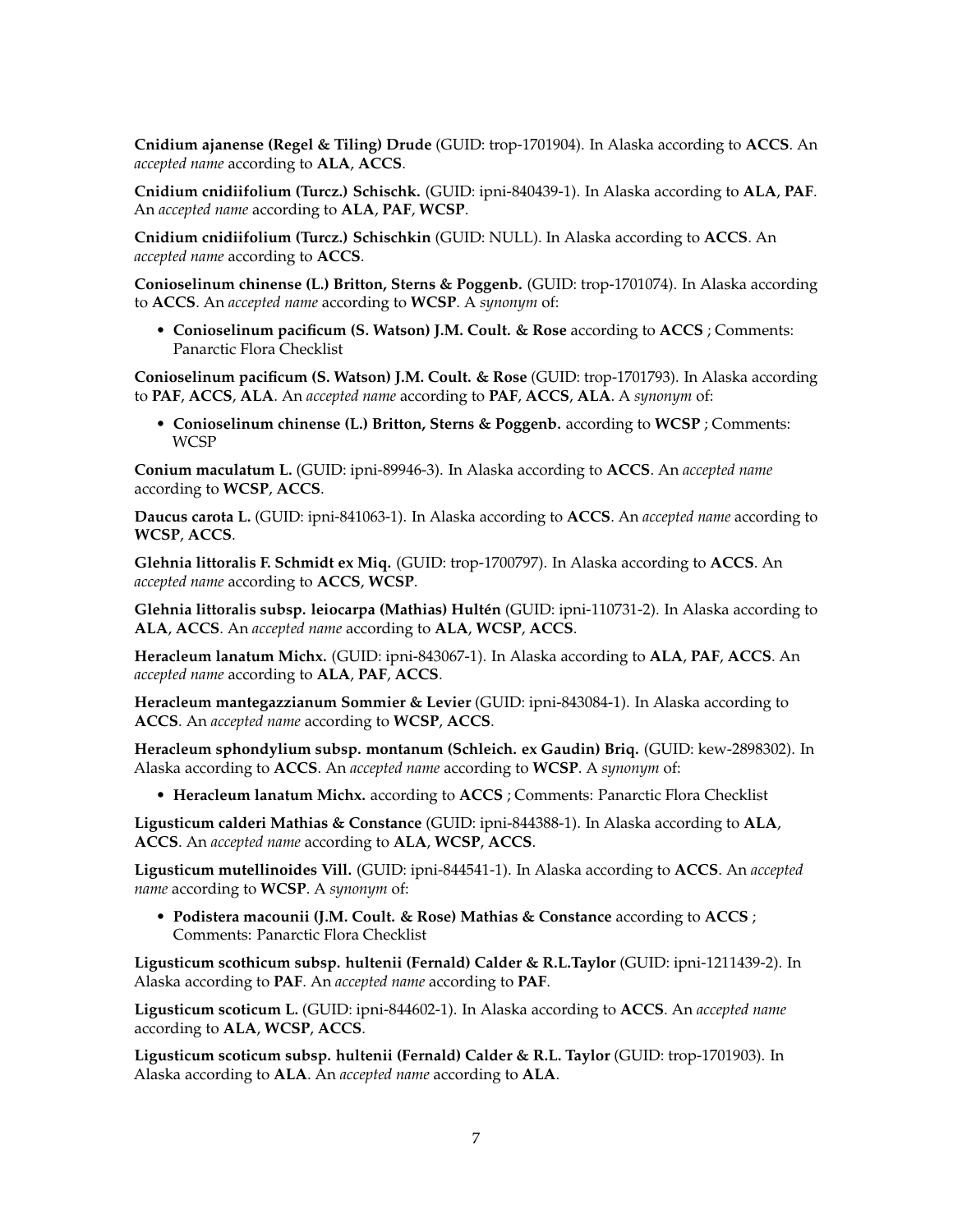**Ligusticum scoticum subsp. hultenii (Fernald) Calder & Roy L.Taylor** (GUID: ipni-140064-2). In Alaska according to **ACCS**. An *accepted name* according to **ACCS**.

**Lilaeopsis occidentalis J.M.Coult. & Rose** (GUID: ipni-140092-2). In Alaska according to **ACCS**. An *accepted name* according to **ACCS**.

**Myrrhis odorata (L.) Scop.** (GUID: kew-2363724). In Alaska according to **ACCS**. An *accepted name* according to **WCSP**, **ACCS**.

**Oenanthe sarmentosa C. Presl ex DC.** (GUID: trop-1700944). In Alaska according to **ACCS**. An *accepted name* according to **ACCS**, **ALA**.

**Osmorhiza berteroi DC.** (GUID: ipni-845536-1). In Alaska according to **ACCS**. An *accepted name* according to **WCSP**. A *synonym* of:

• **Osmorhiza chilensis Hook. & Arn.** according to **ACCS** ; Comments: D.F. Murray

**Osmorhiza chilensis Hook. & Arn.** (GUID: ipni-845543-1). In Alaska according to **ALA**, **ACCS**. An *accepted name* according to **ALA**, **ACCS**.

**Osmorhiza depauperata L.Ll.Phillips** (GUID: NULL). In Alaska according to **ALA**. An *accepted name* according to **ALA**.

**Osmorhiza depauperata Phil.** (GUID: ipni-845548-1). In Alaska according to **ACCS**. An *accepted name* according to **ACCS**.

**Osmorhiza purpurea (J.M.Coult. & Rose) Suksd.** (GUID: ipni-1107299-2). In Alaska according to **ALA**, **ACCS**. An *accepted name* according to **ALA**, **ACCS**.

**Pastinaca sativa L.** (GUID: ipni-845768-1). In Alaska according to **ALA**, **ACCS**. An *accepted name* according to **ALA**, **WCSP**, **ACCS**.

**Podistera macounii (J.M.Coult. & Rose) Mathias & Constance** (GUID: ipni-847320-1). In Alaska according to **ALA**, **PAF**, **ACCS**. An *accepted name* according to **ALA**, **PAF**, **ACCS**.

**Podistera yukonensis Mathias & Constance** (GUID: ipni-847322-1). In Alaska according to **ALA**, **ACCS**. An *accepted name* according to **ALA**, **ACCS**.

**Sium suave Walter** (GUID: ipni-849061-1). In Alaska according to **ALA**, **PAF**, **ACCS**. An *accepted name* according to **ALA**, **PAF**, **WCSP**, **ACCS**.

#### **Apocynaceae**

**Apocynum androsaemifolium L.** (GUID: ipni-77113-1). In Alaska according to **ALA**, **ACCS**. An *accepted name* according to **ALA**, **WCSP**, **ACCS**.

**Apocynum androsaemifolium subsp. pumilum (A.Gray) B.Boivin** (GUID: ipni-16514-2). In Alaska according to **ACCS**. An *accepted name* according to **WCSP**. A *synonym* of:

• **Apocynum androsaemifolium L.** according to **ACCS** ; Comments: D.F. Murray

**Apocynum androsaemifolium var. griseum (Greene) Bég. & Beloserky** (GUID: trop-1804542). In Alaska according to **ACCS**. An *accepted name* according to **WCSP**. A *synonym* of:

• **Apocynum androsaemifolium L.** according to **ACCS** ; Comments: D.F. Murray

**Apocynum androsaemifolium var. incanum A.DC.** (GUID: ipni-16507-2). In Alaska according to **ACCS**. An *accepted name* according to **WCSP**. A *synonym* of:

• **Apocynum androsaemifolium L.** according to **ACCS** ; Comments: D.F. Murray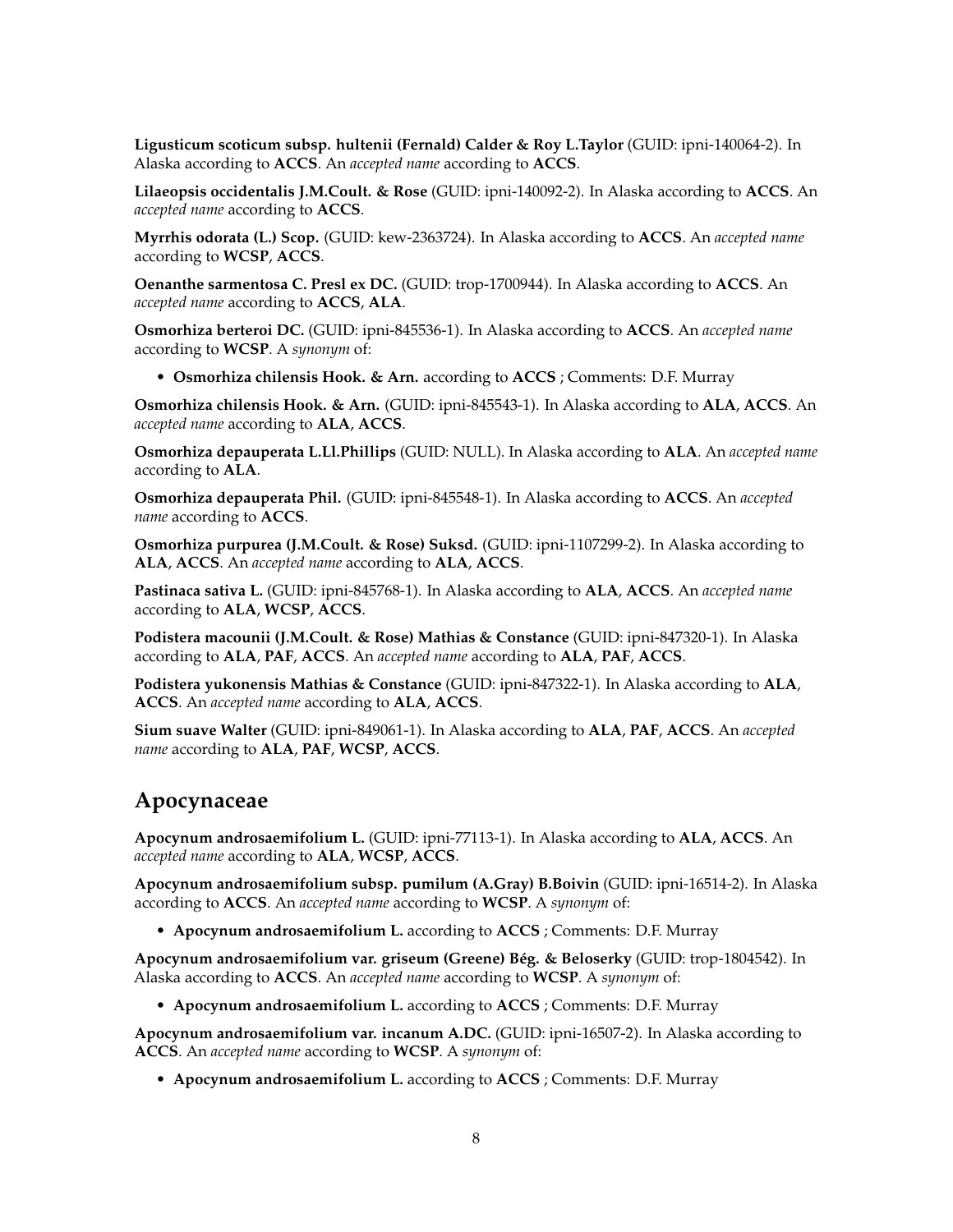**Apocynum androsaemifolium var. tomentellum (Greene) B.Boivin** (GUID: ipni-289729-2). In Alaska according to **ACCS**. An *accepted name* according to **WCSP**. A *synonym* of:

• **Apocynum androsaemifolium L.** according to **ACCS** ; Comments: D.F. Murray

## **Aquifoliaceae**

**Ilex aquifolium L.** (GUID: ipni-83051-1). In Alaska according to **ACCS**. An *accepted name* according to **WCSP**, **ACCS**.

#### **Araceae**

**Calla palustris L.** (GUID: ipni-86508-1). In Alaska according to **ALA**, **PAF**, **ACCS**, **FNA**. An *accepted name* according to **ALA**, **PAF**, **WCSP**, **ACCS**, **FNA**.

**Lemna trisulca L.** (GUID: ipni-526223-1). In Alaska according to **ALA**, **PAF**, **ACCS**, **FNA**. An *accepted name* according to **ALA**, **PAF**, **WCSP**, **ACCS**, **FNA**.

**Lemna turionifera Landolt** (GUID: ipni-526224-1). In Alaska according to **ALA**, **ACCS**, **FNA**. An *accepted name* according to **ALA**, **WCSP**, **ACCS**, **FNA**.

**Lysichiton americanus Hultén & H.St.John** (GUID: ipni-147962-2). In Alaska according to **ALA**, **ACCS**, **FNA**. An *accepted name* according to **ALA**, **WCSP**, **ACCS**, **FNA**.

#### **Araliaceae**

**Hedera helix L.** (GUID: ipni-90723-1). In Alaska according to **ACCS**. An *accepted name* according to **WCSP**, **ACCS**.

**Oplopanax horridus (Sm.) Miq.** (GUID: trop-2200018). In Alaska according to **ALA**, **ACCS**. An *accepted name* according to **ALA**, **WCSP**, **ACCS**.

#### **Asparagaceae**

**Asparagus officinalis L.** (GUID: ipni-531229-1). In Alaska according to **ALA**. An *accepted name* according to **ALA**, **WCSP**.

**Maianthemum dilatatum (Alph.Wood) A.Nelson & J.F.Macbr.** (GUID: ipni-1087850-2). In Alaska according to **ALA**, **ACCS**, **FNA**. An *accepted name* according to **WCSP**, **ALA**, **ACCS**, **FNA**.

**Maianthemum racemosum (L.) Link** (GUID: trop-18405988). In Alaska according to **ACCS**. An *accepted name* according to **ALA**, **WCSP**, **ACCS**.

**Maianthemum racemosum subsp. amplexicaule (Nutt.) LaFrankie** (GUID: ipni-952775-1). In Alaska according to **ALA**, **ACCS**, **FNA**. An *accepted name* according to **ALA**, **WCSP**, **ACCS**, **FNA**.

**Maianthemum stellatum (L.) Link** (GUID: trop-50106394). In Alaska according to **ALA**, **ACCS**, **FNA**. An *accepted name* according to **ALA**, **WCSP**, **ACCS**, **FNA**.

## **Aspleniaceae**

**Asplenium trichomanes L.** (GUID: ipni-310197-2). In Alaska according to **ACCS**. An *accepted name* according to **ALA**, **ACCS**.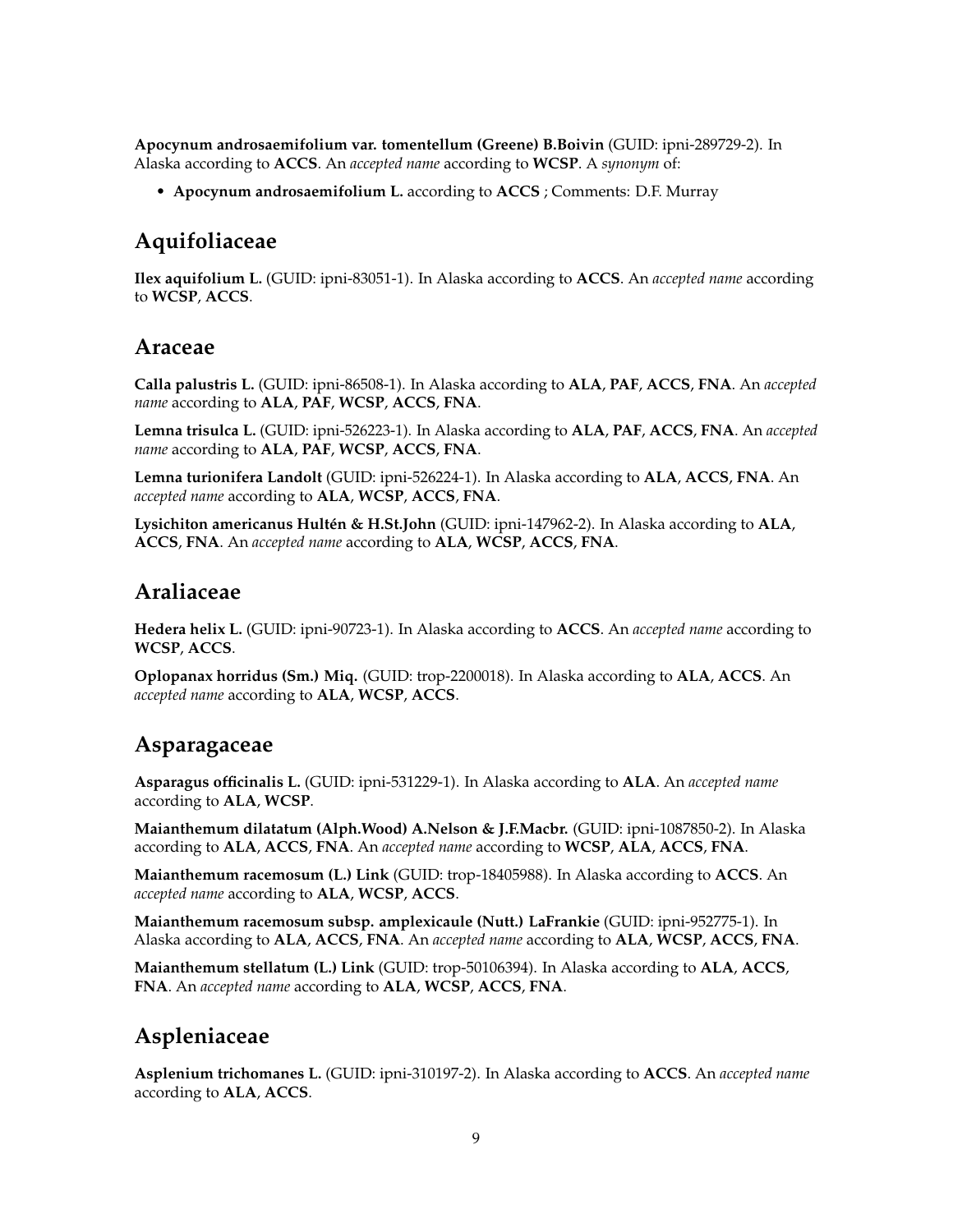**Asplenium trichomanes subsp. quadrivalens D.E.Mey.** (GUID: ipni-148195-3). In Alaska according to **ACCS**. An *accepted name* according to **ACCS**.

**Asplenium trichomanes subsp. trichomanes** (GUID: trop-26609733). In Alaska according to **ALA**, **FNA**. An *accepted name* according to **ALA**, **FNA**.

**Asplenium trichomanes-ramosum L.** (GUID: ipni-22828-2). In Alaska according to **ALA**, **ACCS**, **FNA**. An *accepted name* according to **FNA**. A *synonym* of:

- **Asplenium viride Huds.** according to **ALA** ; Comments: Elven, R. et al. 2003
- **Asplenium viride Huds.** according to **ACCS** ; Comments: Panarctic Flora Checklist

**Asplenium viride Huds.** (GUID: ipni-17053570-1). In Alaska according to **ALA**, **PAF**, **ACCS**. An *accepted name* according to **ALA**, **PAF**, **ACCS**. A *synonym* of:

• **Asplenium trichomanes-ramosum Linnaeus** according to **FNA** ; Comments: FNA

#### **Asteraceae**

**Achillea alpina L.** (GUID: ipni-1031768-2). In Alaska according to **ACCS**, **FNA**. An *accepted name* according to **ACCS**, **FNA**.

**Achillea alpina subsp. multiflora** (GUID: NULL). In Alaska according to **ALA**. An *accepted name* according to **ALA**.

**Achillea alpina subsp. multiflora (Hook.) D.F.Murray & Elven** (GUID: ipni-60450132-2). In Alaska according to **PAF**, **ACCS**. An *accepted name* according to **PAF**, **ACCS**.

**Achillea filipendulina Lam.** (GUID: ipni-173972-1). In Alaska according to **ACCS**. An *accepted name* according to **ACCS**.

**Achillea lanulosa Nutt.** (GUID: ipni-174063-1). In Alaska according to **ACCS**. An *accepted name* according to **ALA**. A *synonym* of:

- **Achillea millefolium subsp. lanulosa (Nutt.) Piper** according to **PAF** ; Comments: Subspecies [lanulosa] is adventive but established in Narssarssuaq in southwestern Greenland (Pedersen 1972). The Löves sorted the chromosome reports:  $2n = 36$  on [Achillea lanulosa] and  $2n = 54$  on [A. borealis]. Incidentally, they also assigned only counts of  $2n = 54$  to [A. millefolium] ('s. str.' in their concept). There is little reason to assume that the chromosomal situation is as simple as designed by the Löves. In 2010, Icelandic material was found to include both [Achillea millefolium] s. str. (predominant) and subsp. [lanulosa] (interior and northern parts). The difference in morphology was pronounced, and the two morphological types co-occurred in some sites. There is little reason to assume that the ['lanulosa'] type is introduced in Iceland. However, the ['lanulosa'] type has not yet been proved from the arctic parts of Iceland.
- **Achillea millefolium L.** according to **ACCS** ; Comments: Flora of North America

**Achillea millefolium L.** (GUID: ipni-174112-1). In Alaska according to **ACCS**, **FNA**. An *accepted name* according to **ALA**, **ACCS**, **FNA**.

**Achillea millefolium subsp. borealis (Bong.) Breitung** (GUID: ipni-1005970-2). In Alaska according to **ALA**, **PAF**, **ACCS**. An *accepted name* according to **ALA**, **PAF**, **ACCS**. A *synonym* of:

• **Achillea millefolium Linnaeus** according to **FNA** ; Comments: FNA

**Achillea millefolium subsp. lanulosa Piper** (GUID: trop-50330098). In Alaska according to **PAF**, **ACCS**. An *accepted name* according to **PAF**. A *synonym* of:

• **Achillea millefolium L.** according to **ACCS** ; Comments: Flora of North America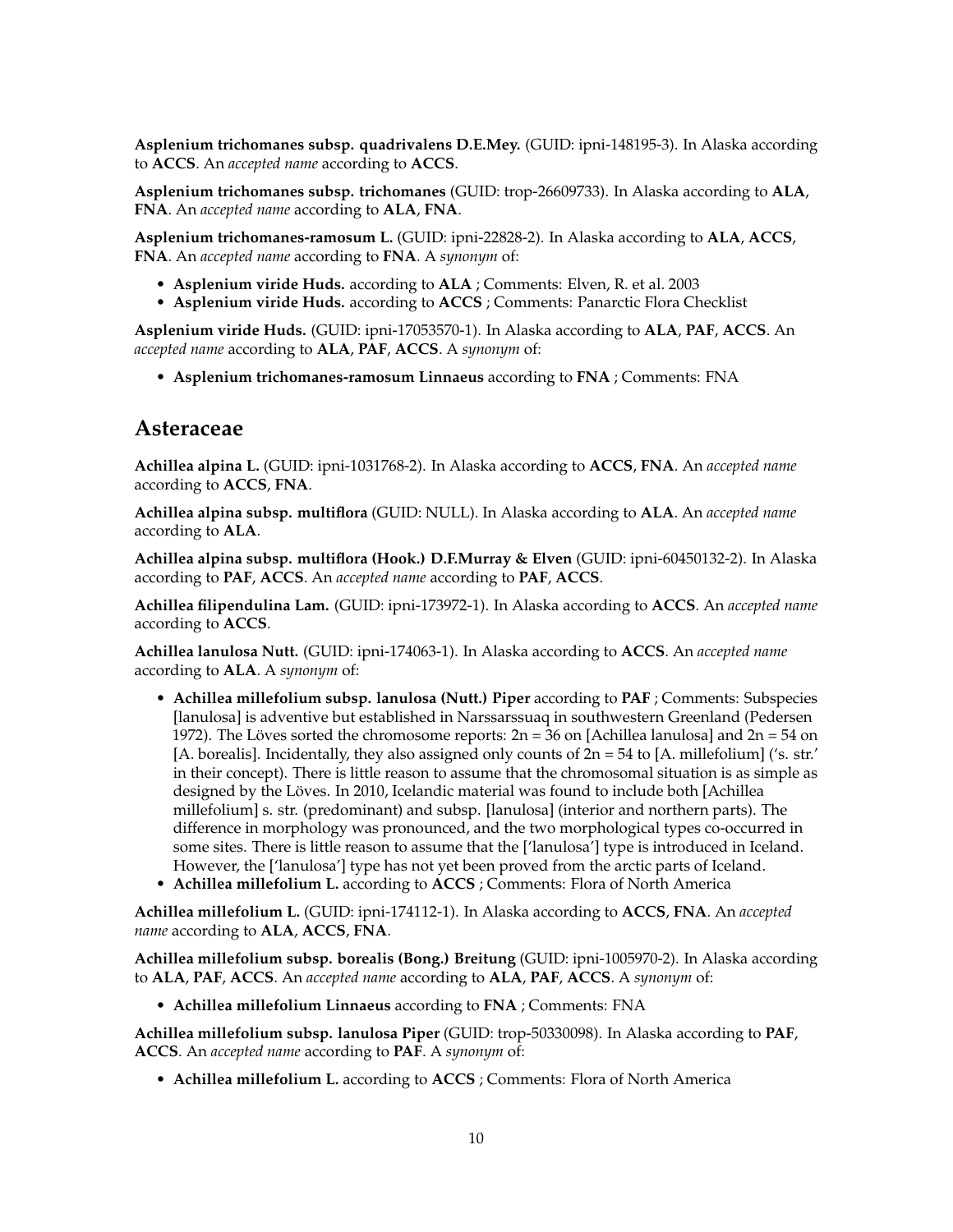• **Achillea millefolium Linnaeus** according to **FNA** ; Comments: FNA

**Achillea ptarmica L.** (GUID: ipni-174199-1). In Alaska according to **ALA**, **ACCS**, **FNA**. An *accepted name* according to **ALA**, **ACCS**, **FNA**.

**Achillea sibirica Ledeb.** (GUID: ipni-1049103-2). In Alaska according to **ALA**, **ACCS**. An *accepted name* according to **ALA**. A *synonym* of:

- **Achillea alpina subsp. multiflora (Hook.) D.F. Murray & Elven** according to **ACCS** ; Comments: Panarctic Flora Checklist
- **Achillea alpina Linnaeus** according to **FNA** ; Comments: FNA

**Agoseris aurantiaca (Hook.) Greene** (GUID: ipni-7202-2). In Alaska according to **ALA**, **ACCS**. An *accepted name* according to **ALA**, **ACCS**.

**Agoseris aurantiaca var. aurantiaca** (GUID: trop-2723691). In Alaska according to **FNA**. An *accepted name* according to **FNA**.

**Agoseris aurantiaca var. aurantiaca (Hook.) Greene** (GUID: NULL). In Alaska according to **ACCS**. An *accepted name* according to **ACCS**.

**Agoseris glauca (Pursh) Raf.** (GUID: ipni-7222-2). In Alaska according to **ACCS**. An *accepted name* according to **ALA**, **ACCS**.

**Agoseris glauca var. dasycephala (Torr. & A.Gray) Jeps.** (GUID: ipni-7226-2). In Alaska according to **ALA**, **ACCS**. An *accepted name* according to **ALA**, **ACCS**.

**Ambrosia artemisiifolia L.** (GUID: ipni-109187-3). In Alaska according to **ALA**, **FNA**. An *accepted name* according to **ALA**, **FNA**.

**Ambrosia chamissonis (Less.) Greene** (GUID: trop-2709264). In Alaska according to **ALA**, **ACCS**, **FNA**. An *accepted name* according to **ALA**, **ACCS**, **FNA**.

**Ambrosia trifida L.** (GUID: ipni-176138-1). In Alaska according to **ALA**, **FNA**. An *accepted name* according to **ALA**, **FNA**.

**Anaphalis margaritacea (L.) Benth. & Hook.f.** (GUID: ipni-30173179-2). In Alaska according to **ALA**, **FNA**. An *accepted name* according to **ALA**, **FNA**.

**Anaphalis margaritacea (L.) Benth. ex C.B. Clarke** (GUID: trop-2700042). In Alaska according to **ACCS**. An *accepted name* according to **ACCS**.

**Antennaria alpina (L.) Gaertn.** (GUID: ipni-1193818-2). In Alaska according to **ACCS**, **ALA**, **FNA**. An *accepted name* according to **ACCS**, **ALA**, **FNA**.

**Antennaria alpina subsp. canescens (Lange) Chmiel.** (GUID: ipni-1009110-1). In Alaska according to **PAF**, **ACCS**. An *accepted name* according to **PAF**, **ACCS**. A *synonym* of:

• **Antennaria alpina (Linnaeus) Gaertner** according to **FNA** ; Comments: FNA

**Antennaria densifolia A.E.Porsild** (GUID: ipni-176893-1). In Alaska according to **ALA**, **ACCS**, **FNA**. An *accepted name* according to **ALA**, **ACCS**, **FNA**.

**Antennaria dioica (L.) Gaertn.** (GUID: trop-2700047). In Alaska according to **ACCS**, **ALA**, **FNA**. An *accepted name* according to **ACCS**, **ALA**, **FNA**.

**Antennaria friesiana (Trautv.) E. Ekman** (GUID: trop-2700049). In Alaska according to **ACCS**. An *accepted name* according to **ALA**, **ACCS**.

**Antennaria friesiana subsp. alaskana (Malte) Hultén** (GUID: ipni-14691-2). In Alaska according to **ALA**, **PAF**, **ACCS**, **FNA**. An *accepted name* according to **ALA**, **PAF**, **ACCS**, **FNA**.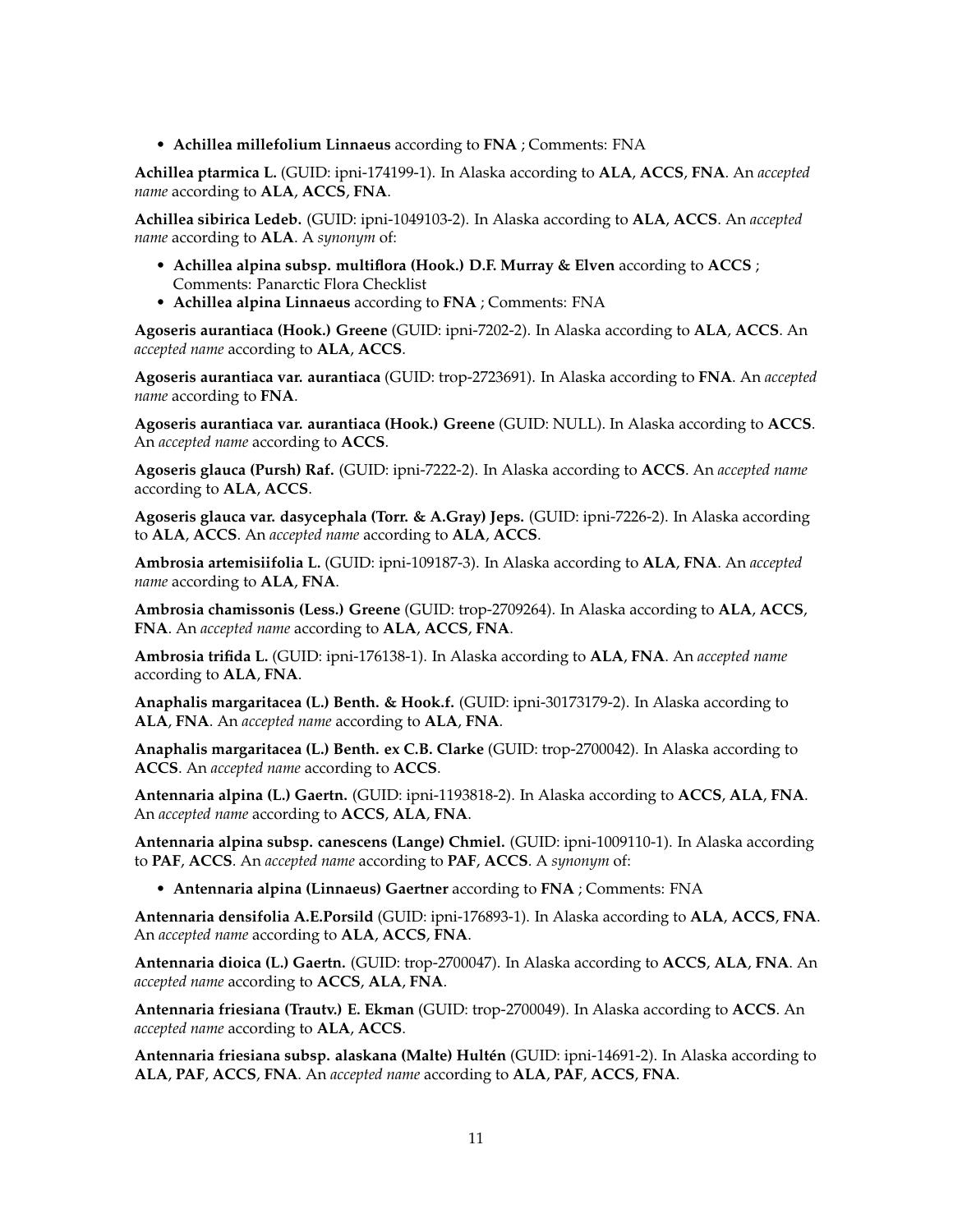**Antennaria friesiana subsp. friesiana** (GUID: trop-2723601). In Alaska according to **ALA**, **PAF**, **FNA**. An *accepted name* according to **ALA**, **PAF**, **FNA**.

**Antennaria friesiana subsp. friesiana (Trautv.) Ekman** (GUID: NULL). In Alaska according to **ACCS**. An *accepted name* according to **ACCS**.

**Antennaria friesiana subsp. neoalaskana (A.E. Porsild) Bayer & Stebbins** (GUID: NULL). In Alaska according to **ACCS**. An *accepted name* according to **ACCS**.

**Antennaria friesiana subsp. neoalaskana (A.E.Porsild) R.J.Bayer & Stebbins** (GUID: ipni-976457-1). In Alaska according to **ALA**, **PAF**, **FNA**. An *accepted name* according to **ALA**, **PAF**, **FNA**.

**Antennaria media Greene** (GUID: ipni-176975-1). In Alaska according to **ALA**, **ACCS**, **FNA**. An *accepted name* according to **ALA**, **ACCS**, **FNA**.

**Antennaria media subsp. compacta (Malte) Chmiel.** (GUID: ipni-1041523-2). In Alaska according to **PAF**, **ACCS**. An *accepted name* according to **PAF**. A *synonym* of:

- **Antennaria alpina (L.) Gaertn.** according to **ACCS** ; Comments: Panarctic Flora Checklist
- **Antennaria alpina (Linnaeus) Gaertner** according to **FNA** ; Comments: FNA

**Antennaria microphylla Rydb.** (GUID: ipni-14746-2). In Alaska according to **ALA**, **ACCS**, **FNA**. An *accepted name* according to **ALA**, **ACCS**, **FNA**.

**Antennaria monocephala DC.** (GUID: ipni-176984-1). In Alaska according to **ACCS**. An *accepted name* according to **ALA**, **ACCS**.

**Antennaria monocephala subsp. angustata (Greene) Hultén** (GUID: ipni-14752-2). In Alaska according to **ALA**, **PAF**, **ACCS**, **FNA**. An *accepted name* according to **ALA**, **PAF**, **ACCS**, **FNA**.

**Antennaria monocephala subsp. monocephala** (GUID: trop-50244714). In Alaska according to **ALA**, **PAF**, **FNA**, **ACCS**. An *accepted name* according to **ALA**, **PAF**, **FNA**, **ACCS**.

**Antennaria pulcherrima (Hook.) Greene** (GUID: ipni-1214639-2). In Alaska according to **PAF**, **ACCS**. An *accepted name* according to **ALA**, **PAF**, **ACCS**.

**Antennaria pulcherrima subsp. pulcherrima** (GUID: trop-50274900). In Alaska according to **FNA**, **ALA**. An *accepted name* according to **FNA**, **ALA**.

**Antennaria pulcherrima subsp. pulcherrima (Hook.) Greene** (GUID: NULL). In Alaska according to **ACCS**. An *accepted name* according to **ACCS**.

**Antennaria rosea Greene** (GUID: ipni-272200-2). In Alaska according to **ACCS**. An *accepted name* according to **ACCS**.

**Antennaria rosea subsp. arida (E.E. Nelson) Bayer** (GUID: NULL). In Alaska according to **ACCS**. An *accepted name* according to **ACCS**.

**Antennaria rosea subsp. arida (E.E.Nelson) R.J.Bayer** (GUID: ipni-272201-2). In Alaska according to **ALA**, **FNA**. An *accepted name* according to **ALA**, **FNA**.

**Antennaria rosea subsp. confinis (Greene) Bayer** (GUID: NULL). In Alaska according to **ACCS**. An *accepted name* according to **ACCS**.

**Antennaria rosea subsp. confinis (Greene) R.J.Bayer** (GUID: ipni-955266-1). In Alaska according to **ALA**, **FNA**. An *accepted name* according to **ALA**, **FNA**.

**Antennaria rosea subsp. pulvinata (Greene) Bayer** (GUID: NULL). In Alaska according to **ACCS**. An *accepted name* according to **ACCS**.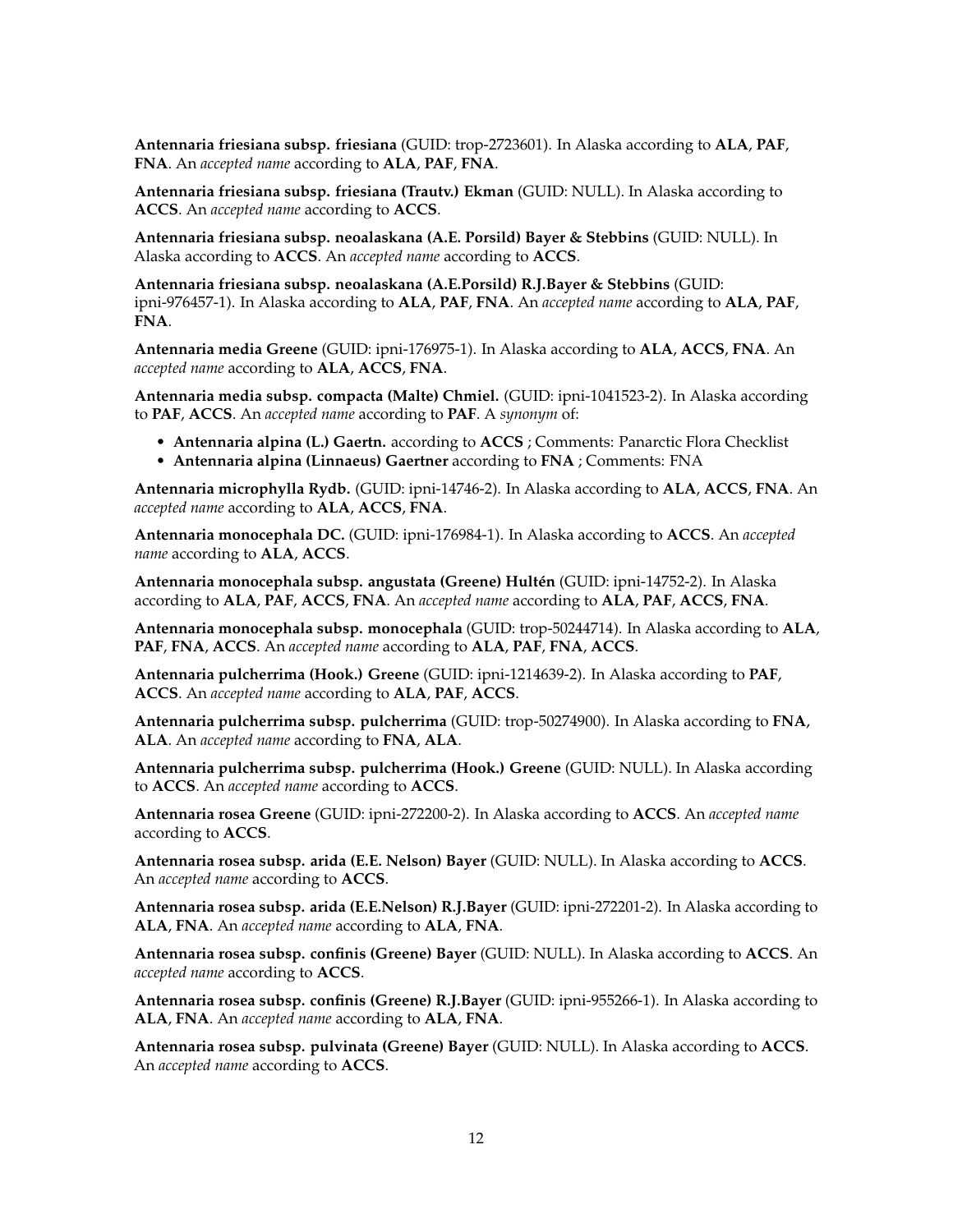**Antennaria rosea subsp. pulvinata (Greene) R.J.Bayer** (GUID: ipni-955267-1). In Alaska according to **ALA**, **PAF**, **FNA**. An *accepted name* according to **ALA**, **PAF**, **FNA**.

**Antennaria rosea subsp. rosea** (GUID: trop-2742962). In Alaska according to **ALA**, **FNA**. An *accepted name* according to **ALA**, **FNA**.

**Antennaria rosea subsp. rosea Greene** (GUID: NULL). In Alaska according to **ACCS**. An *accepted name* according to **ACCS**.

**Anthemis cotula L.** (GUID: ipni-125517-3). In Alaska according to **ALA**, **ACCS**, **FNA**. An *accepted name* according to **ALA**, **ACCS**, **FNA**.

**Arctanthemum arcticum (L.) Tzvelev** (GUID: ipni-272489-2). In Alaska according to **ALA**, **ACCS**, **FNA**. An *accepted name* according to **ALA**, **ACCS**, **FNA**.

**Arctanthemum arcticum subsp. arcticum** (GUID: trop-50244754). In Alaska according to **ALA**, **PAF**, **FNA**. An *accepted name* according to **ALA**, **PAF**, **FNA**.

**Arctanthemum arcticum subsp. arcticum (L.) Tzvelev** (GUID: NULL). In Alaska according to **ACCS**. An *accepted name* according to **ACCS**.

**Arctanthemum arcticum subsp. polare (Hultén) Tzvelev** (GUID: trop-50244757). In Alaska according to **ALA**, **PAF**, **ACCS**, **FNA**. An *accepted name* according to **ALA**, **PAF**, **ACCS**, **FNA**.

**Arctium lappa L.** (GUID: ipni-178385-1). In Alaska according to **ACCS**. An *accepted name* according to **ACCS**.

**Arctium minus Bernh.** (GUID: ipni-17703-2). In Alaska according to **ACCS**. An *accepted name* according to **ACCS**.

**Arnica alpina (L.) Olin** (GUID: NULL). In Alaska according to **ACCS**. An *accepted name* according to **ALA**. A *synonym* of:

• **Arnica angustifolia Vahl** according to **ACCS** ; Comments: Panarctic Flora Checklist

**Arnica angustifolia Vahl** (GUID: ipni-19869-2). In Alaska according to **ACCS**. An *accepted name* according to **ALA**, **ACCS**.

**Arnica angustifolia subsp. angustifolia** (GUID: trop-2700090). In Alaska according to **ALA**, **PAF**, **FNA**. An *accepted name* according to **ALA**, **PAF**, **FNA**.

**Arnica angustifolia subsp. angustifolia Vahl** (GUID: NULL). In Alaska according to **ACCS**. An *accepted name* according to **ACCS**.

**Arnica angustifolia subsp. attenuata (Greene) G.W. Douglas** (GUID: NULL). In Alaska according to **ACCS**. An *accepted name* according to **ACCS**.

**Arnica angustifolia subsp. attenuata (Greene) G.W. Douglas & Ruyle-Douglas** (GUID: trop-2700091). In Alaska according to **PAF**. An *accepted name* according to **PAF**.

**Arnica angustifolia subsp. tomentosa (J.M.Macoun) G.W.Douglas & Ruyle-Dougl.** (GUID: ipni-19874-2). In Alaska according to **PAF**. An *accepted name* according to **PAF**.

**Arnica chamissonis Less.** (GUID: ipni-178910-1). In Alaska according to **ALA**, **ACCS**, **FNA**. An *accepted name* according to **ALA**, **ACCS**, **FNA**.

**Arnica chamissonis subsp. chamissonis** (GUID: trop-2701742). In Alaska according to **PAF**. An *accepted name* according to **ALA**, **PAF**.

**Arnica chamissonis subsp. chamissonis Less.** (GUID: NULL). In Alaska according to **ACCS**. An *accepted name* according to **ACCS**.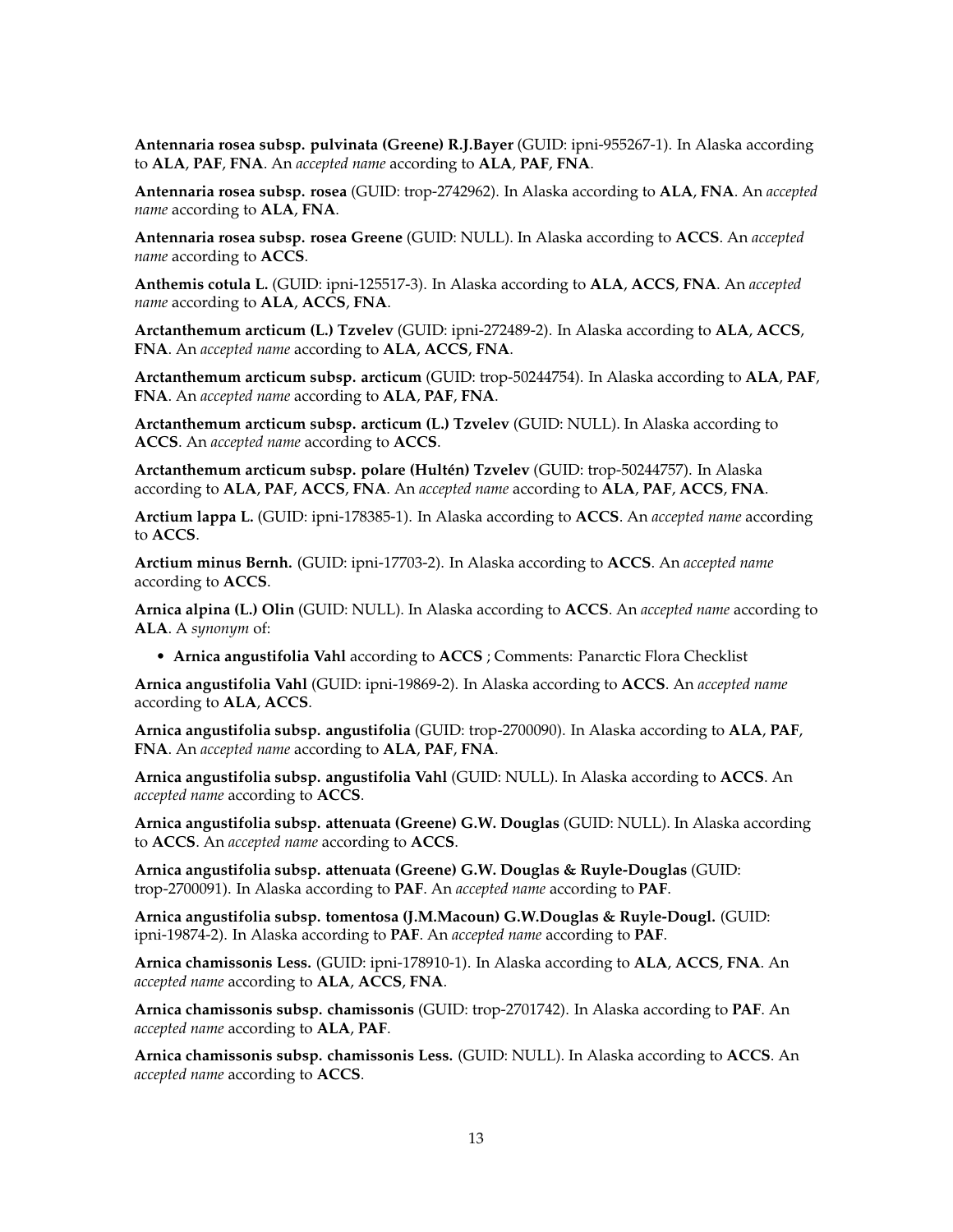**Arnica chamissonis subsp. foliosa (Nutt.) Maguire** (GUID: ipni-19894-2). In Alaska according to **ALA**, **ACCS**. An *accepted name* according to **ACCS**. A *synonym* of:

- **Arnica chamissonis Less.** according to **ALA** ; Comments: FNA vol. 21
- **Arnica chamissonis Lessing** according to **FNA** ; Comments: FNA

**Arnica cordifolia Hook.** (GUID: ipni-178925-1). In Alaska according to **ACCS**. An *accepted name* according to **ALA**, **ACCS**.

**Arnica frigida C.A.Mey. ex Iljin** (GUID: ipni-19933-2). In Alaska according to **PAF**, **ACCS**. An *accepted name* according to **PAF**, **ACCS**. A *synonym* of:

- **Arnica griscomii subsp. frigida (C.A.Mey. ex Iljin) S.J.Wolf** according to **ALA** ; Comments:
- **Arnica griscomii subsp. frigida (C. A. Meyer ex Iljin) S. J. Wolf** according to **FNA** ; Comments: FNA

**Arnica griscomii Fernald** (GUID: ipni-272677-2). In Alaska according to **ACCS**. An *accepted name* according to **ALA**. A *synonym* of:

• **Arnica frigida C.A. Mey. ex Iljin** according to **ACCS** ; Comments: Panarctic Flora Checklist

**Arnica griscomii subsp. frigida (C.A.Mey. ex Iljin) S.J.Wolf** (GUID: ipni-1167784-2). In Alaska according to **ALA**, **ACCS**, **FNA**. An *accepted name* according to **ALA**, **FNA**. A *synonym* of:

- **Arnica frigida C.A. Mey. ex Iljin** according to **PAF** ; Comments: The majority of American authors (e.g., Maguire 1942; Wolf 1989, 2006) have assigned the amphi-Beringian [Arnica frigida] as a race to either the narrowly eastern North American [A. griscomii] Fernald [Rhodora 26: 105 (1924); holotype (GH): Canada: Quebec, Matane Co., south of Fernald Pass, Mount Mattaouisse, 20. Aug. 1923, leg. Fernald and Smith 26,084] or to the narrowly mid-Cordilleran [A. louiseana] Farr [Ottawa Natural. 20: 109 (1906)]. Even if these three taxa are similar in most aspects, their ranges are widely apart and must have been isolated for a long time. The arguments of Wolf (1989) for subspecific rank are not convincing and we accept [A. frigida] as species besides [A. griscomii] and [A. louiseana]. The aneuploid chromosome number of 2n = 67 is reported from both [A. griscomii] (Gervais 1979, Quebec) and [A. louiseana] (Ornduff et al. 1967).
- **Arnica frigida C.A. Mey. ex Iljin** according to **ACCS** ; Comments: Panarctic Flora Checklist

**Arnica lanceolata Nutt.** (GUID: ipni-30312056-2). In Alaska according to **ACCS**. An *accepted name* according to **ALA**. A *synonym* of:

• **Arnica lanceolata subsp. prima (Maguire) Strother & S.J. Wolf** according to **ACCS** ; Comments: Flora of North America

**Arnica lanceolata subsp. prima (Maguire) Strother & S.J.Wolf** (GUID: ipni-60442760-2). In Alaska according to **ALA**, **ACCS**, **FNA**. An *accepted name* according to **ALA**, **ACCS**, **FNA**.

**Arnica latifolia Bong.** (GUID: ipni-178982-1). In Alaska according to **ALA**, **ACCS**, **FNA**. An *accepted name* according to **ALA**, **ACCS**, **FNA**.

**Arnica lessingii (Torr. & A.Gray) Greene** (GUID: ipni-1038073-2). In Alaska according to **PAF**, **FNA**. An *accepted name* according to **PAF**, **FNA**.

**Arnica lessingii Greene** (GUID: ipni-19958-2). In Alaska according to **ALA**, **ACCS**. An *accepted name* according to **ALA**, **ACCS**.

**Arnica lessingii subsp. norbergii Hultén & Maguire** (GUID: ipni-19960-2). In Alaska according to **ALA**, **ACCS**. An *accepted name* according to **ALA**. A *synonym* of: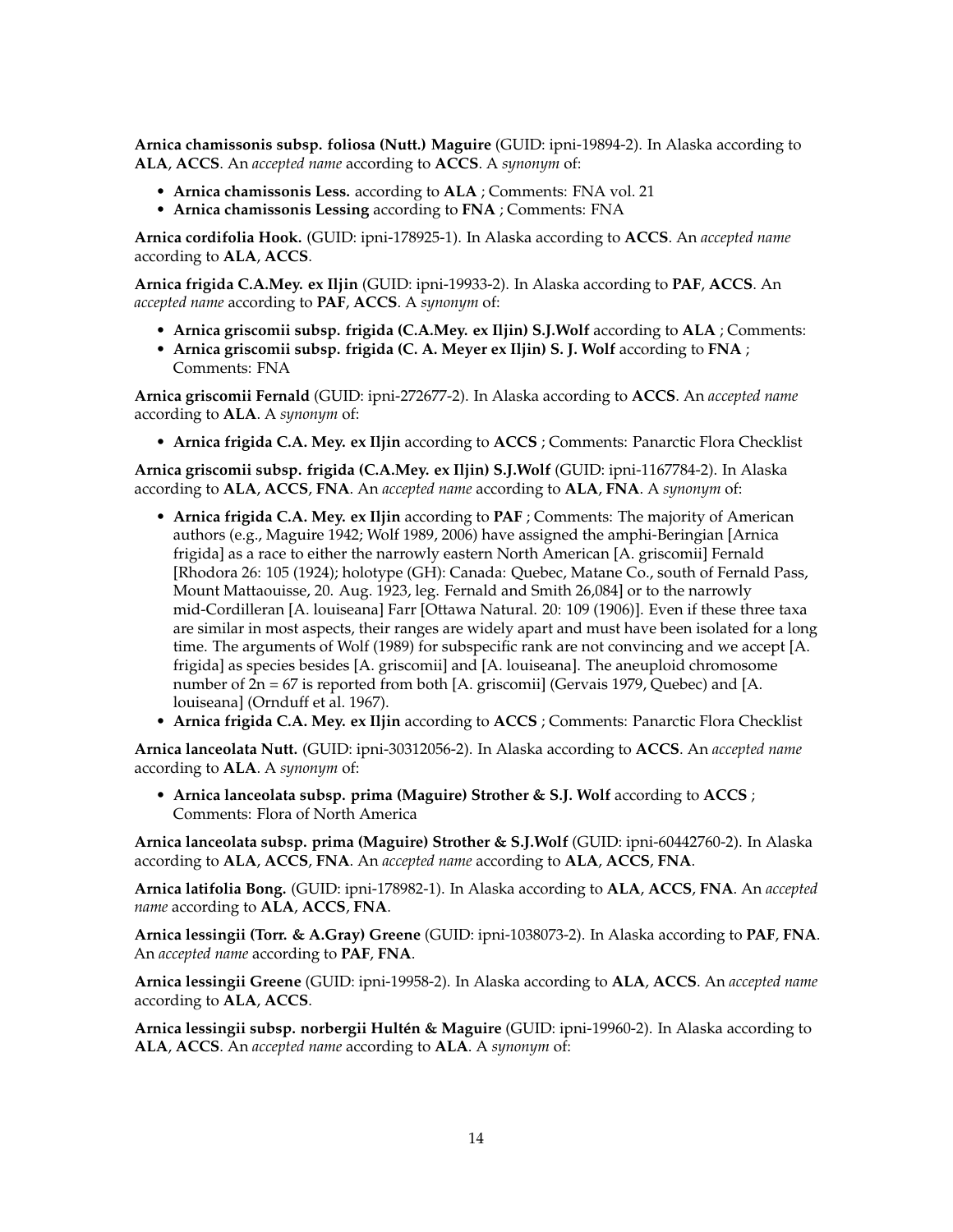- **Arnica lessingii (Torr. & A. Gray) Greene** according to **PAF** ; Comments: Hultén (1968a) mapped [Arnica lessingii] from East Chukotka but it has not been accepted from there by Russian authors. Barkalov (1992) mapped it as frequent in Kamtchatka but not farther north.
- **Arnica lessingii Greene** according to **ACCS** ; Comments: Panarctic Flora Checklist
- **Arnica lessingii (Torrey & A. Gray) Greene** according to **FNA** ; Comments: FNA

**Arnica lonchophylla Greene** (GUID: ipni-19961-2). In Alaska according to **ALA**, **ACCS**, **FNA**. An *accepted name* according to **ALA**, **ACCS**, **FNA**.

**Arnica lonchophylla subsp. lonchophylla Greene** (GUID: NULL). In Alaska according to **ACCS**. An *accepted name* according to **ACCS**.

**Arnica mollis Hook.** (GUID: ipni-179001-1). In Alaska according to **ALA**, **ACCS**, **FNA**. An *accepted name* according to **ALA**, **ACCS**, **FNA**.

**Arnica ovata Greene** (GUID: ipni-20056-2). In Alaska according to **ALA**, **ACCS**, **FNA**. An *accepted name* according to **ALA**, **ACCS**, **FNA**.

**Arnica snyderi Raup** (GUID: ipni-20085-2). In Alaska according to **ACCS**. An *accepted name* according to **ALA**. A *synonym* of:

• **Arnica frigida C.A. Mey. ex Iljin** according to **ACCS** ; Comments: Panarctic Flora Checklist

**Arnica unalaschkensis Less.** (GUID: ipni-179080-1). In Alaska according to **PAF**, **ACCS**, **ALA**, **ACCS**, **FNA**. An *accepted name* according to **PAF**, **ACCS**, **ALA**, **FNA**. A *synonym* of:

• **Arnica unalaschkensis Less.** according to **ACCS** ; Comments: Panarctic Flora Checklist

**Artemisia alaskana Rydb.** (GUID: ipni-179165-1). In Alaska according to **ALA**, **ACCS**, **FNA**. An *accepted name* according to **FNA**. A *synonym* of:

- **Artemisia kruhsiana subsp. alaskana (Rydb.)** according to **ALA** ; Comments: Elven, R. et al. 2003
- **Artemisia kruhsiana subsp. alaskana (Rydb.) D.F. Murray & Elven** according to **PAF** ; Comments: See Elven and Murray (2008b) for reference to molecular work supporting [Artemisia alaskana] as closely related to [A. kruhsiana].
- **Artemisia kruhsiana subsp. alaskana (Rydb.) D.F. Murray & Elven** according to **ACCS** ; Comments: Panarctic Flora Checklist

**Artemisia aleutica Hultén** (GUID: ipni-20504-2). In Alaska according to **ALA**, **ACCS**, **FNA**. An *accepted name* according to **ALA**, **ACCS**, **FNA**.

**Artemisia arctica Less.** (GUID: ipni-179216-1). In Alaska according to **ACCS**. An *accepted name* according to **ALA**, **ACCS**. A *synonym* of:

• **Artemisia norvegica subsp. saxatilis (Besser) H. M. Hall & Clements** according to **FNA** ; Comments: FNA

**Artemisia arctica subsp. arctica** (GUID: trop-2701759). In Alaska according to **ALA**, **PAF**. An *accepted name* according to **ALA**, **PAF**.

**Artemisia arctica subsp. arctica Less.** (GUID: NULL). In Alaska according to **ACCS**. An *accepted name* according to **ACCS**.

**Artemisia arctica subsp. beringensis (Hultén) Hultén** (GUID: ipni-20511-2). In Alaska according to **ALA**, **PAF**, **ACCS**. An *accepted name* according to **ALA**, **PAF**, **ACCS**. A *synonym* of:

• **Artemisia norvegica subsp. saxatilis (Besser) H. M. Hall & Clements** according to **FNA** ; Comments: FNA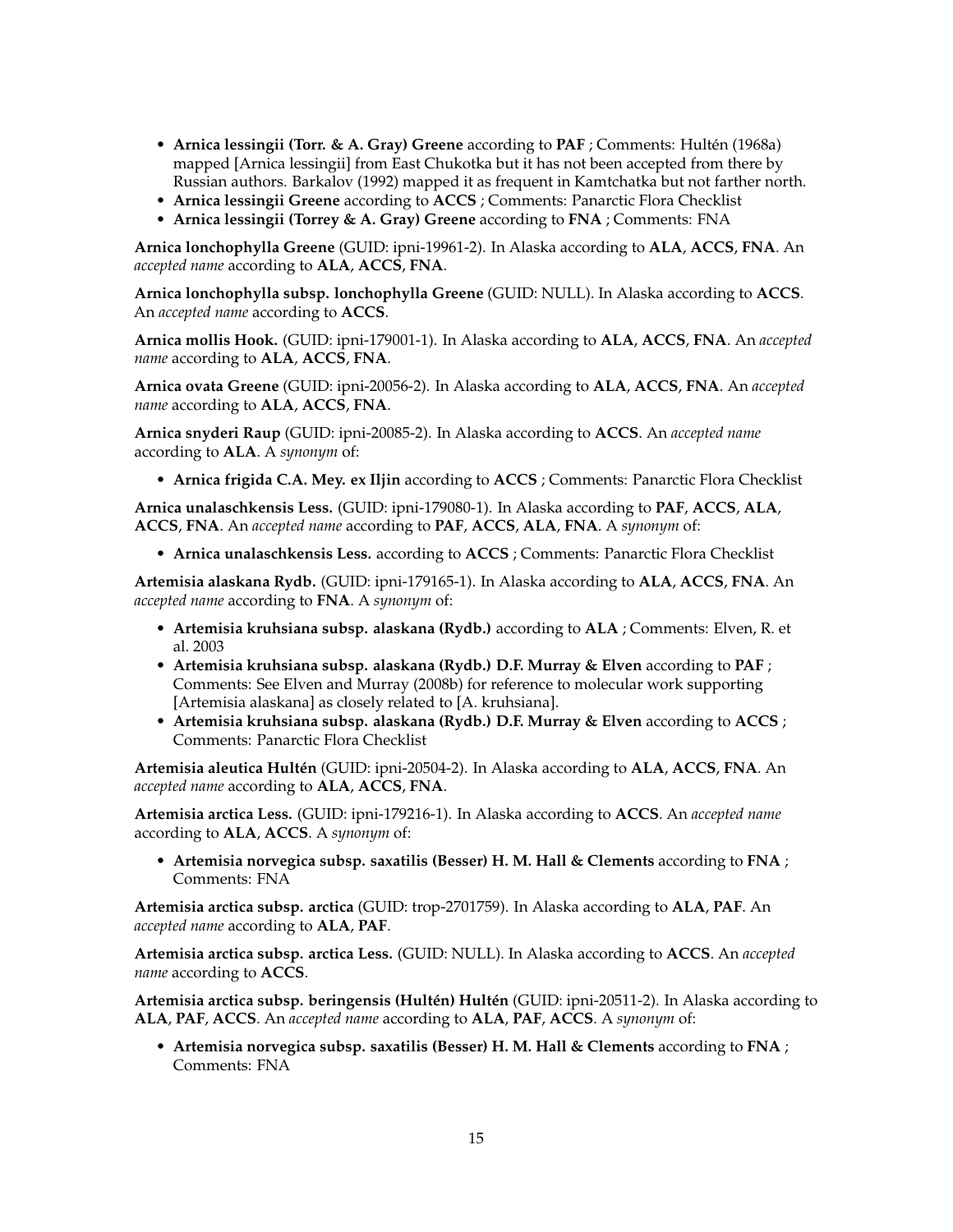**Artemisia arctica subsp. ehrendorferi Korobkov** (GUID: ipni-876538-1). In Alaska according to **ALA**, **PAF**, **ACCS**. An *accepted name* according to **PAF**, **ACCS**. A *synonym* of:

- **Artemisia arctica subsp. arctica** according to **ALA** ; Comments: Elven, R. et al. 2003
- **Artemisia norvegica subsp. saxatilis (Besser) H. M. Hall & Clements** according to **FNA** ; Comments: FNA

**Artemisia biennis Willd.** (GUID: ipni-179267-1). In Alaska according to **ALA**, **ACCS**, **FNA**. An *accepted name* according to **ALA**, **ACCS**, **FNA**.

**Artemisia borealis Pall.** (GUID: ipni-20523-2). In Alaska according to **ACCS**. An *accepted name* according to **ALA**. A *synonym* of:

• **Artemisia borealis subsp. borealis Pall.** according to **ACCS** ; Comments: Panarctic Flora Checklist

**Artemisia borealis subsp. borealis** (GUID: trop-50282713). In Alaska according to **ALA**, **PAF**, **FNA**. An *accepted name* according to **ALA**, **PAF**, **FNA**.

**Artemisia borealis subsp. borealis Pall.** (GUID: NULL). In Alaska according to **ACCS**. An *accepted name* according to **ACCS**.

**Artemisia borealis subsp. richardsoniana (Besser) Korobkov** (GUID: ipni-953990-1). In Alaska according to **ALA**, **PAF**, **ACCS**, **FNA**. An *accepted name* according to **ALA**, **PAF**, **ACCS**, **FNA**.

**Artemisia campestris subsp. pacifica (Nutt.) H.M.Hall & Clem.** (GUID: ipni-1199986-2). In Alaska according to **ACCS**, **FNA**. An *accepted name* according to **FNA**. A *synonym* of:

• **Artemisia borealis subsp. borealis Pall.** according to **ACCS** ; Comments: Panarctic Flora Checklist

**Artemisia cana Pursh** (GUID: ipni-272695-2). In Alaska according to **ACCS**. An *accepted name* according to **ALA**, **ACCS**.

**Artemisia cana subsp. cana Pursh** (GUID: NULL). In Alaska according to **ACCS**. An *accepted name* according to **ACCS**.

**Artemisia canadensis Michx.** (GUID: ipni-20568-2). In Alaska according to **ALA**, **PAF**, **ACCS**. An *accepted name* according to **ALA**, **PAF**. A *synonym* of:

• **Artemisia borealis subsp. borealis Pall.** according to **ACCS** ; Comments: Panarctic Flora Checklist

**Artemisia comata Rydb.** (GUID: ipni-20590-2). In Alaska according to **ALA**, **PAF**, **ACCS**. An *accepted name* according to **ALA**, **PAF**, **ACCS**.

**Artemisia dracunculus L.** (GUID: ipni-179433-1). In Alaska according to **ALA**, **ACCS**, **FNA**. An *accepted name* according to **ALA**, **WCSP**, **ACCS**, **FNA**.

**Artemisia dracunculus var. glauca (Pall. ex Willd.) Besser** (GUID: ipni-77111802-1). In Alaska according to **ACCS**. An *accepted name* according to **WCSP**. A *synonym* of:

• **Artemisia dracunculus L.** according to **ACCS** ; Comments: Panarctic Flora Checklist

**Artemisia frigida Willd.** (GUID: ipni-179492-1). In Alaska according to **ALA**, **PAF**, **ACCS**, **FNA**. An *accepted name* according to **ALA**, **PAF**, **ACCS**, **FNA**.

**Artemisia furcata M.Bieb.** (GUID: ipni-179498-1). In Alaska according to **ALA**, **PAF**, **ACCS**, **FNA**. An *accepted name* according to **ALA**, **PAF**, **ACCS**, **FNA**.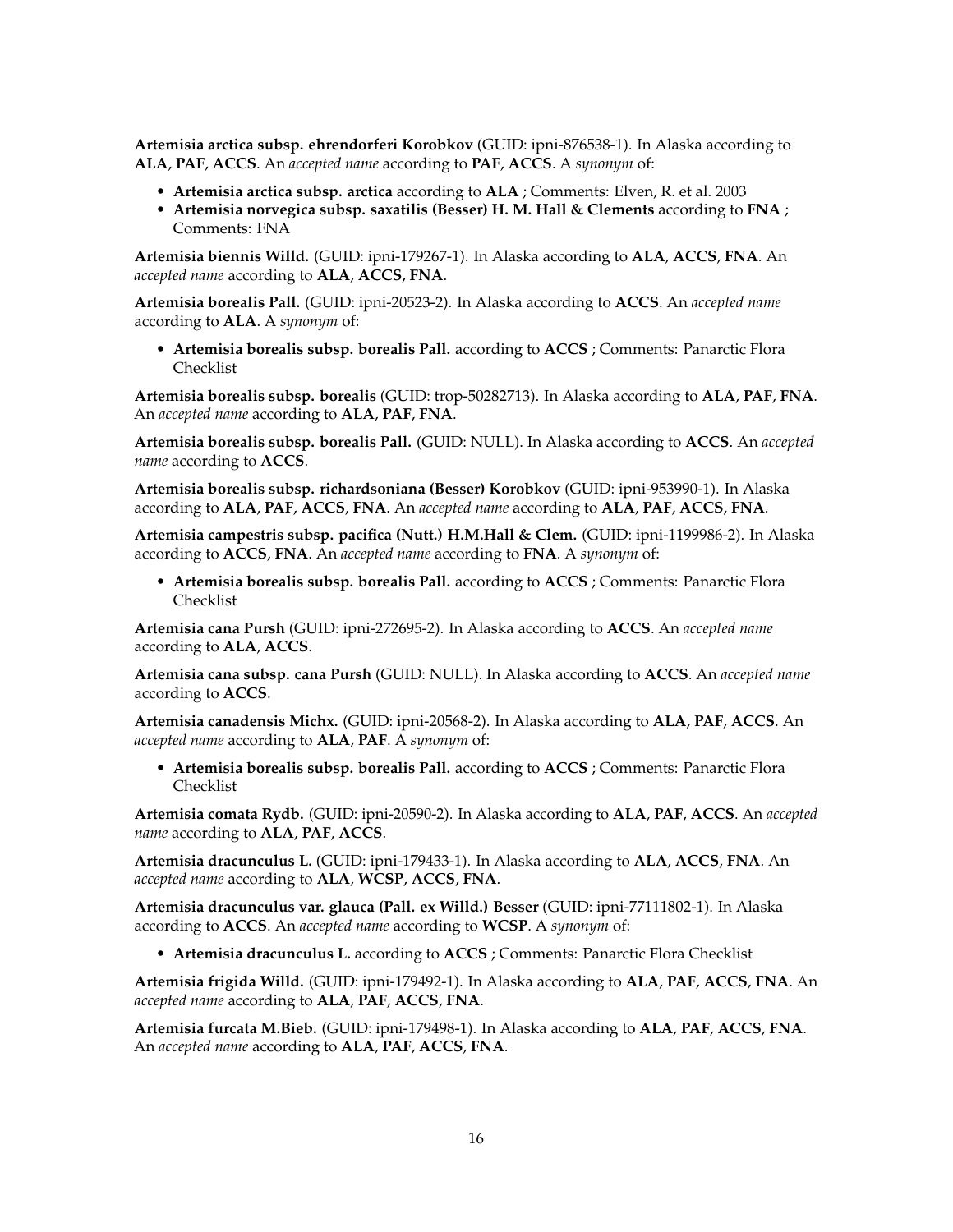**Artemisia furcata var. heterophylla (Besser) Hultén** (GUID: trop-2722833). In Alaska according to **ACCS**. An *accepted name* according to **ALA**. A *synonym* of:

- **Artemisia furcata M. Bieb.** according to **ACCS** ; Comments: Panarctic Flora Checklist
- **Artemisia furcata M. Bieberstein** according to **FNA** ; Comments: FNA

**Artemisia globularia Cham. ex Besser** (GUID: ipni-20640-2). In Alaska according to **PAF**, **ACCS**. An *accepted name* according to **ALA**, **PAF**, **ACCS**.

**Artemisia globularia subsp. globularia** (GUID: trop-50257726). In Alaska according to **ALA**, **FNA**. An *accepted name* according to **ALA**, **FNA**.

**Artemisia globularia subsp. lutea (Hultén) L.M.Shultz** (GUID: ipni-60439846-2). In Alaska according to **ALA**, **FNA**. An *accepted name* according to **ALA**, **FNA**. A *synonym* of:

• **Artemisia globularia var. lutea Hultén** according to **PAF** ; Comments: Yurtsev and Murray: Variety [lutea] Hultén is a distinctive plant found in the St. Paul, St. Matthew, and St. Lawrence islands and in several localities on the western Seward Peninsula. It was included among the rare and endangered plants of Alaska by Lipkin and Murray (1997) and was also accepted by Ling (1996). We are reluctant to accept it as a geographical race as it seems to occur entirely within the range of [Artemisia globularia] s. str. It is either a species or a recurrent variation within [A. globularia].

**Artemisia globularia var. globularia Cham. ex Besser** (GUID: NULL). In Alaska according to **ACCS**. An *accepted name* according to **ACCS**.

**Artemisia globularia var. lutea Hultén** (GUID: ipni-20642-2). In Alaska according to **PAF**, **ACCS**. An *accepted name* according to **PAF**, **ACCS**. A *synonym* of:

- **Artemisia globularia subsp. lutea (Hultén) L. M. Shultz** according to **ALA** ; Comments:
- **Artemisia globularia subsp. lutea (Hultén) L. M. Shultz** according to **FNA** ; Comments: FNA

**Artemisia glomerata Ledeb.** (GUID: ipni-179531-1). In Alaska according to **ALA**, **PAF**, **ACCS**, **FNA**. An *accepted name* according to **ALA**, **PAF**, **ACCS**, **FNA**.

**Artemisia hyperborea Rydb.** (GUID: ipni-1038246-2). In Alaska according to **ALA**, **ACCS**. An *accepted name* according to **ALA**, **ACCS**. A *synonym* of:

• **Artemisia furcata M. Bieberstein** according to **FNA** ; Comments: FNA

**Artemisia kruhsiana Besser** (GUID: ipni-179696-1). In Alaska according to **ACCS**. An *accepted name* according to **ALA**, **ACCS**.

**Artemisia kruhsiana subsp. alaskana (Rydb.)** (GUID: NULL). In Alaska according to **ALA**. An *accepted name* according to **ALA**.

**Artemisia kruhsiana subsp. alaskana (Rydb.) D.F.Murray & Elven** (GUID: ipni-77099629-1). In Alaska according to **PAF**, **ACCS**. An *accepted name* according to **PAF**, **ACCS**.

**Artemisia laciniata subsp. laciniata** (GUID: NULL). In Alaska according to **FNA**. An *accepted name* according to **FNA**.

**Artemisia ludoviciana Nutt.** (GUID: ipni-303755-2). In Alaska according to **ACCS**. An *accepted name* according to **ALA**, **ACCS**.

**Artemisia ludoviciana subsp. ludoviciana Nutt.** (GUID: NULL). In Alaska according to **ACCS**. An *accepted name* according to **ACCS**.

**Artemisia ludoviciana var. gnaphalodes (Nutt.) Torr. & A.Gray** (GUID: ipni-20685-2). In Alaska according to **ACCS**. An *accepted name* according to **ALA**. A *synonym* of: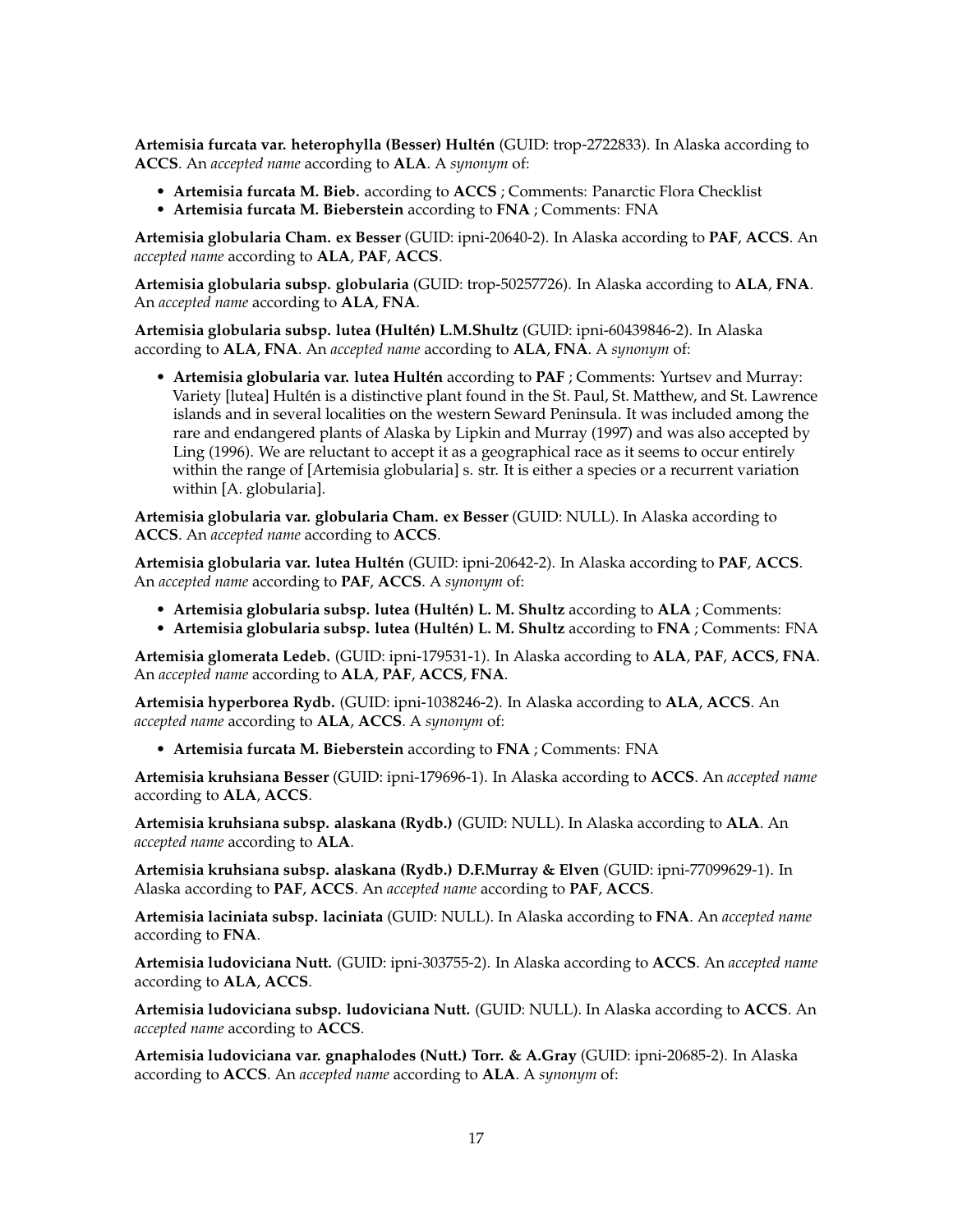• **Artemisia ludoviciana subsp. ludoviciana Nutt.** according to **ACCS** ; Comments: Flora of North America

**Artemisia norvegica subsp. saxatilis (Besser) H.M. Hall & Clem.** (GUID: trop-2724366). In Alaska according to **ACCS**, **FNA**. An *accepted name* according to **FNA**. A *synonym* of:

• **Artemisia arctica subsp. arctica Less.** according to **ACCS** ; Comments: Panarctic Flora Checklist

**Artemisia senjavinensis Besser** (GUID: trop-2709398). In Alaska according to **ALA**, **PAF**, **ACCS**, **FNA**. An *accepted name* according to **ALA**, **PAF**, **ACCS**, **FNA**.

**Artemisia stelleriana Besser** (GUID: ipni-180142-1). In Alaska according to **ALA**, **ACCS**, **FNA**. An *accepted name* according to **ALA**, **ACCS**, **FNA**.

**Artemisia tanacetifolia L.** (GUID: ipni-180186-1). In Alaska according to **ALA**, **ACCS**. An *accepted name* according to **ALA**, **ACCS**.

**Artemisia tilesii Ledeb.** (GUID: ipni-180214-1). In Alaska according to **ACCS**, **FNA**. An *accepted name* according to **ALA**, **ACCS**, **FNA**.

**Artemisia tilesii subsp. elatior (Torr. & A. Gray) Hultén** (GUID: trop-2701808). In Alaska according to **PAF**, **ACCS**, **ALA**. An *accepted name* according to **PAF**, **ACCS**, **ALA**.

**Artemisia tilesii subsp. tilesii** (GUID: trop-2723615). In Alaska according to **ALA**, **PAF**. An *accepted name* according to **ALA**, **PAF**.

**Artemisia tilesii subsp. tilesii Ledeb.** (GUID: NULL). In Alaska according to **ACCS**. An *accepted name* according to **ACCS**.

**Artemisia unalaskensis Rydb.** (GUID: ipni-20806-2). In Alaska according to **ACCS**. An *accepted name* according to **ALA**. A *synonym* of:

• **Artemisia tilesii subsp. tilesii Ledeb.** according to **ACCS** ; Comments: Panarctic Flora Checklist

**Artemisia unalaskensis var. aleutica Hultén** (GUID: ipni-20807-2). In Alaska according to **ALA**, **ACCS**. An *accepted name* according to **ALA**. A *synonym* of:

- **Artemisia tilesii subsp. tilesii Ledeb.** according to **ACCS** ; Comments: Panarctic Flora Checklist
- **Artemisia tilesii Ledebour** according to **FNA** ; Comments: FNA

**Artemisia unalaskensis var. unalaskensis** (GUID: trop-2723617). In Alaska according to **ALA**. An *accepted name* according to **ALA**.

**Artemisia vulgaris L.** (GUID: ipni-140788-3). In Alaska according to **ALA**, **ACCS**, **FNA**. An *accepted name* according to **ALA**, **ACCS**, **FNA**.

**Askellia elegans (Hook.) W.A.Weber** (GUID: ipni-913690-1). In Alaska according to **ALA**, **PAF**, **ACCS**. An *accepted name* according to **ALA**, **PAF**, **ACCS**.

**Askellia nana (Richardson) W.A.Weber** (GUID: ipni-913694-1). In Alaska according to **ALA**, **PAF**, **ACCS**. An *accepted name* according to **ALA**, **PAF**, **ACCS**.

**Aster alpinus L.** (GUID: ipni-180595-1). In Alaska according to **ACCS**. An *accepted name* according to **ALA**, **ACCS**.

**Aster alpinus subsp. vierhapperi Onno** (GUID: ipni-312949-2). In Alaska according to **ALA**, **PAF**, **ACCS**, **FNA**. An *accepted name* according to **ALA**, **PAF**, **ACCS**, **FNA**.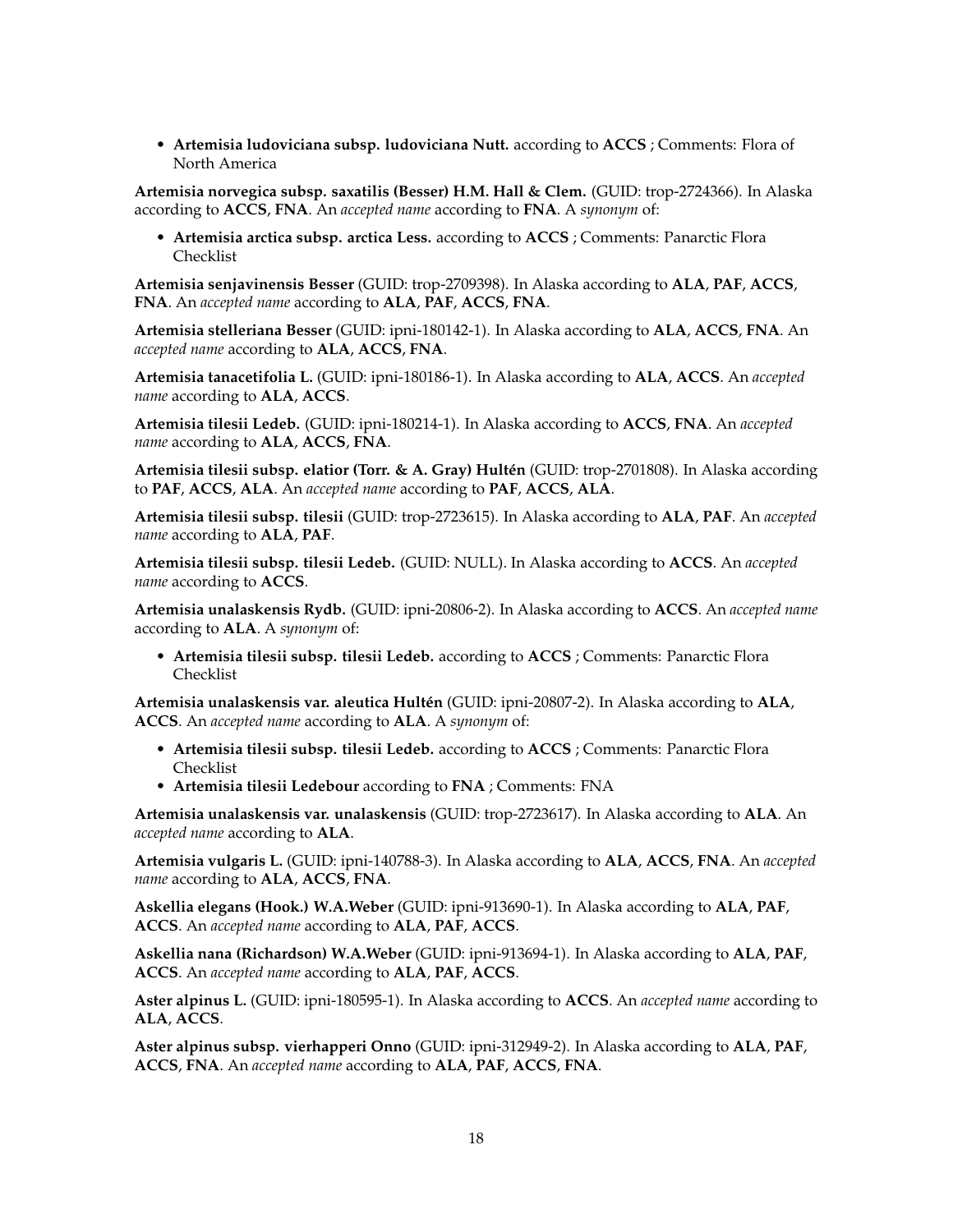**Aster brachyactis S.F.Blake** (GUID: ipni-23144-2). In Alaska according to **ACCS**. An *accepted name* according to **ALA**. A *synonym* of:

- **Symphyotrichum ciliatum (Ledeb.) G.L. Nesom** according to **ACCS** ; Comments: Flora of North America
- **Symphyotrichum ciliatum (Ledebour) G. L. Nesom** according to **FNA** ; Comments: FNA

**Bellis perennis L.** (GUID: ipni-163507-3). In Alaska according to **ALA**, **ACCS**, **FNA**. An *accepted name* according to **ALA**, **ACCS**, **FNA**.

**Bidens cernua L.** (GUID: ipni-184796-1). In Alaska according to **ALA**, **ACCS**, **FNA**. An *accepted name* according to **ALA**, **ACCS**, **FNA**.

**Bidens cernua var. radiata DC.** (GUID: trop-50262102). In Alaska according to **ACCS**. An *accepted name* according to **ALA**. A *synonym* of:

- **Bidens cernua L.** according to **ACCS** ; Comments: Flora of North America
- **Bidens cernua Linnaeus** according to **FNA** ; Comments: FNA

**Bidens frondosa L.** (GUID: ipni-184921-1). In Alaska according to **ALA**, **ACCS**, **FNA**. An *accepted name* according to **ALA**, **ACCS**, **FNA**.

**Bidens tripartita L.** (GUID: ipni-185293-1). In Alaska according to **ALA**, **ACCS**, **FNA**. An *accepted name* according to **ALA**, **ACCS**, **FNA**.

**Calendula officinalis L.** (GUID: ipni-187894-1). In Alaska according to **ACCS**. An *accepted name* according to **ACCS**.

**Canadanthus modestus (Lindl.) G.L.Nesom** (GUID: ipni-1004037-2). In Alaska according to **ALA**, **ACCS**, **FNA**. An *accepted name* according to **ALA**, **ACCS**, **FNA**.

**Centaurea cyanus L.** (GUID: ipni-190310-1). In Alaska according to **ALA**, **ACCS**, **FNA**. An *accepted name* according to **ALA**, **ACCS**, **FNA**.

**Centaurea montana L.** (GUID: ipni-191037-1). In Alaska according to **ALA**, **ACCS**, **FNA**. An *accepted name* according to **ALA**, **ACCS**, **FNA**.

**Centaurea scabiosa L.** (GUID: ipni-57128-3). In Alaska according to **ACCS**. An *accepted name* according to **ACCS**.

**Centaurea stoebe L.** (GUID: ipni-191689-1). In Alaska according to **ACCS**. An *accepted name* according to **ACCS**.

**Centaurea stoebe subsp. micranthos (S.G. Gmel. ex Gugler) Hayek** (GUID: trop-50154206). In Alaska according to **ACCS**. An *accepted name* according to **ACCS**.

**Chrysanthemum bipinnatum subsp. bipinnatum** (GUID: trop-2723609). In Alaska according to **ACCS**. An *accepted name* according to **ALA**. A *synonym* of:

• **Tanacetum bipinnatum (L.) Sch. Bip.** according to **ACCS** ; Comments: Panarctic Flora Checklist

**Chrysanthemum segetum L.** (GUID: ipni-193744-1). In Alaska according to **ACCS**. An *accepted name* according to **ALA**. A *synonym* of:

- **Glebionis segetum (L.) Fourr.** according to **ACCS** ; Comments: Flora of North America
- **Glebionis segetum (Linnaeus) Fourreau** according to **FNA** ; Comments: FNA

**Cirsium arvense (L.) Scop.** (GUID: ipni-195034-1). In Alaska according to **ALA**, **ACCS**, **FNA**. An *accepted name* according to **ALA**, **WCSP**, **ACCS**, **FNA**.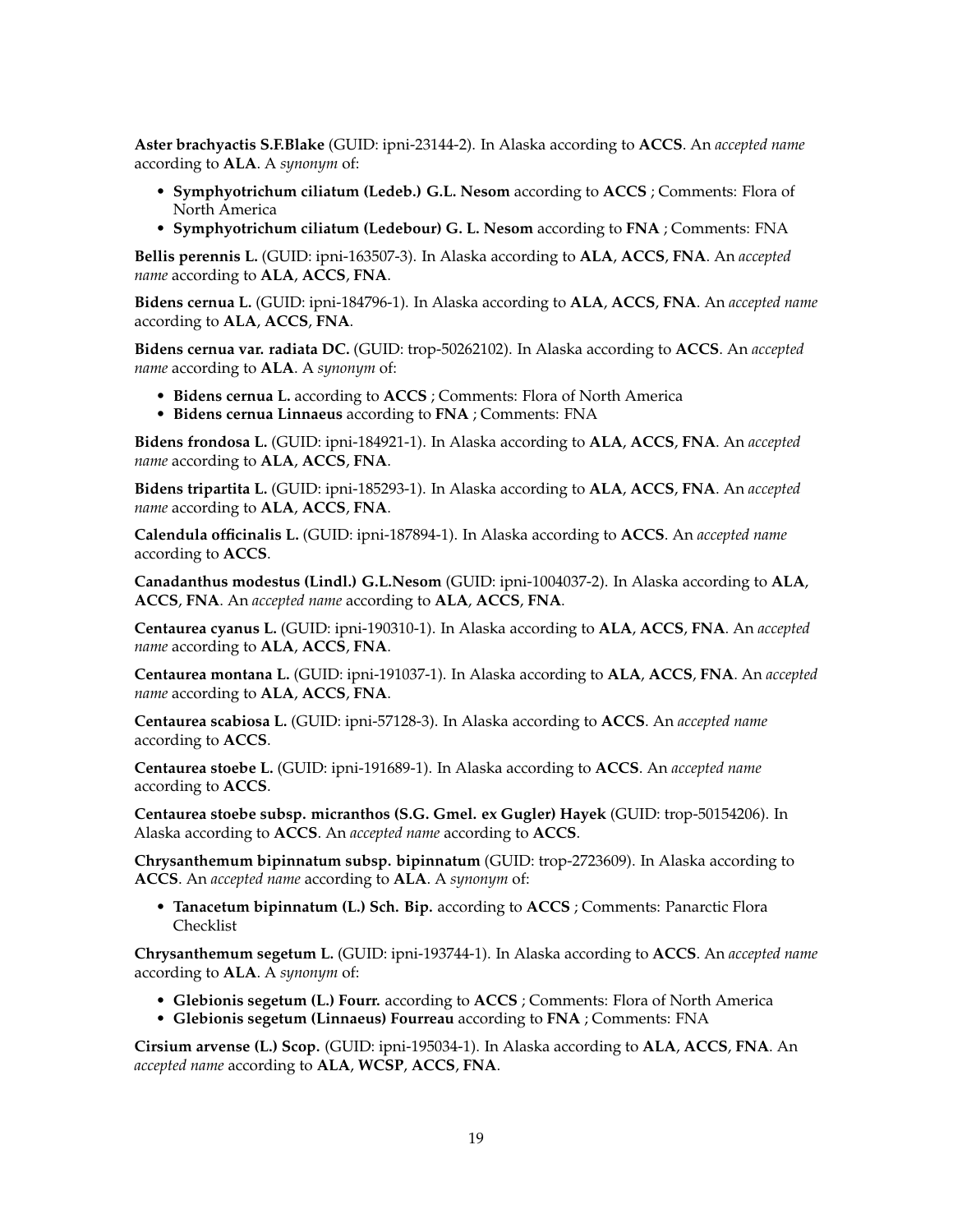**Cirsium edule Nutt.** (GUID: ipni-195297-1). In Alaska according to **ACCS**. An *accepted name* according to **ALA**, **ACCS**.

**Cirsium edule var. macounii (Greene)** (GUID: NULL). In Alaska according to **ALA**. An *accepted name* according to **ALA**.

**Cirsium edule var. macounii (Greene) D.J.Keil** (GUID: ipni-60436284-2). In Alaska according to **FNA**. An *accepted name* according to **FNA**.

**Cirsium edule var. macounii Nutt.** (GUID: NULL). In Alaska according to **ACCS**. An *accepted name* according to **ACCS**.

**Cirsium foliosum (Hook.) DC.** (GUID: trop-2709805). In Alaska according to **ACCS**. An *accepted name* according to **ALA**, **ACCS**.

**Cirsium kamtschaticum Ledeb. ex DC.** (GUID: ipni-195541-1). In Alaska according to **ALA**, **ACCS**, **FNA**. An *accepted name* according to **ALA**, **ACCS**, **FNA**.

**Cirsium vulgare (Savi) Ten.** (GUID: ipni-196191-1). In Alaska according to **ALA**, **ACCS**, **FNA**. An *accepted name* according to **ALA**, **ACCS**, **FNA**.

**Conyza canadensis (L.) Cronquist** (GUID: ipni-95478-3). In Alaska according to **ALA**, **ACCS**. An *accepted name* according to **ALA**, **ACCS**.

**Cota tinctoria (L.) J. Gay ex Guss.** (GUID: trop-2728728). In Alaska according to **ALA**, **FNA**. An *accepted name* according to **ALA**, **FNA**.

**Cota tinctoria J.Gay** (GUID: ipni-198407-1). In Alaska according to **ACCS**. An *accepted name* according to **ACCS**.

**Cotula coronopifolia L.** (GUID: ipni-103491-3). In Alaska according to **ACCS**, **FNA**. An *accepted name* according to **ALA**, **ACCS**, **FNA**.

**Crepis capillaris (L.) Wallr.** (GUID: ipni-247873-3). In Alaska according to **ALA**, **ACCS**, **FNA**. An *accepted name* according to **ALA**, **ACCS**, **FNA**.

**Crepis elegans Hook.** (GUID: ipni-199835-1). In Alaska according to **ALA**, **ACCS**, **FNA**. An *accepted name* according to **FNA**. A *synonym* of:

- **Askellia elegans (Hook.) W.A.Weber** according to **ALA** ; Comments: Elven, R. et al. 2003
- **Askellia elegans (Hook.) W.A. Weber** according to **PAF** ; Comments:
- **Askellia elegans (Hook.) W.A. Weber** according to **ACCS** ; Comments: Panarctic Flora Checklist

**Crepis nana Richardson in J. Franklin et al.** (GUID: NULL). In Alaska according to **FNA**. An *accepted name* according to **FNA**.

**Crepis tectorum L.** (GUID: ipni-107278-3). In Alaska according to **ALA**, **ACCS**, **FNA**. An *accepted name* according to **ALA**, **ACCS**, **FNA**.

**Erigeron acris L.** (GUID: ipni-93523-2). In Alaska according to **ACCS**. An *accepted name* according to **ALA**, **ACCS**.

**Erigeron acris subsp. kamtschaticus (DC.) H. Hara** (GUID: NULL). In Alaska according to **PAF**. An *accepted name* according to **PAF**.

**Erigeron acris subsp. kamtschaticus Ledeb.** (GUID: NULL). In Alaska according to **ALA**. An *accepted name* according to **ALA**.

**Erigeron acris subsp. politus (Fr.) H. Lindb.** (GUID: NULL). In Alaska according to **PAF**. An *accepted name* according to **PAF**.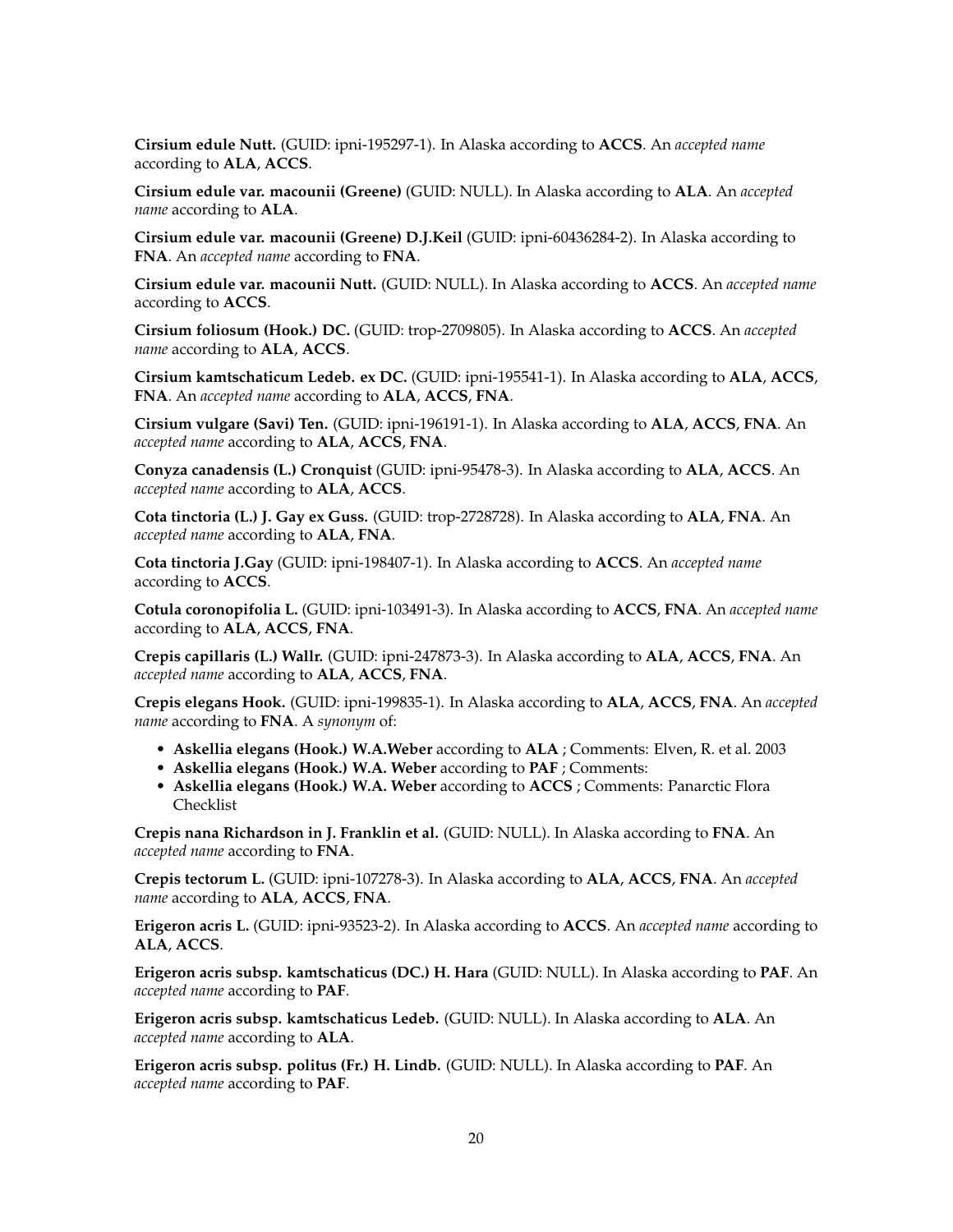**Erigeron acris subsp. politus (Fr.) Schinz & Keller** (GUID: trop-2702428). In Alaska according to **ACCS**. An *accepted name* according to **ACCS**.

**Erigeron acris var. kamtschaticus (de Candolle) Herder** (GUID: NULL). In Alaska according to **FNA**. An *accepted name* according to **FNA**.

**Erigeron caespitosus Nutt.** (GUID: ipni-203643-1). In Alaska according to **ALA**, **PAF**, **ACCS**, **FNA**. An *accepted name* according to **ALA**, **PAF**, **ACCS**, **FNA**.

**Erigeron compositus Pursh** (GUID: ipni-93663-2). In Alaska according to **ALA**, **PAF**, **ACCS**, **FNA**. An *accepted name* according to **ALA**, **PAF**, **ACCS**, **FNA**.

**Erigeron denalii A.Nelson** (GUID: ipni-203769-1). In Alaska according to **ALA**, **PAF**, **ACCS**, **FNA**. An *accepted name* according to **ALA**, **PAF**, **ACCS**, **FNA**.

**Erigeron elatus (Hook.) Greene** (GUID: ipni-1018052-2). In Alaska according to **ALA**, **PAF**, **ACCS**, **FNA**. An *accepted name* according to **ALA**, **PAF**, **ACCS**, **FNA**.

**Erigeron eriocephalus J.Vahl** (GUID: ipni-203827-1). In Alaska according to **ALA**, **PAF**, **ACCS**. An *accepted name* according to **ALA**, **PAF**, **ACCS**. A *synonym* of:

• **Erigeron uniflorus var. eriocephalus (J. Vahl) B. Boivin** according to **FNA** ; Comments: FNA

**Erigeron glabellus Nutt.** (GUID: ipni-93799-2). In Alaska according to **ACCS**. An *accepted name* according to **ALA**, **ACCS**.

**Erigeron glabellus subsp. pubescens (Hook.) Cronquist** (GUID: ipni-93803-2). In Alaska according to **ALA**, **PAF**, **ACCS**. An *accepted name* according to **ALA**, **PAF**, **ACCS**.

**Erigeron glabellus var. glabellus Nutt.** (GUID: NULL). In Alaska according to **ACCS**. An *accepted name* according to **ACCS**.

**Erigeron glabellus var. pubescens Hook.** (GUID: ipni-93804-2). In Alaska according to **FNA**, **ACCS**. An *accepted name* according to **FNA**. A *synonym* of:

- **Erigeron glabellus subsp. pubescens (Hook.) Cronquist** according to **PAF** ; Comments:
- **Erigeron glabellus subsp. pubescens (Hook.) Cronquist** according to **ACCS** ; Comments: Panarctic Flora Checklist

**Erigeron glacialis (Nutt.) A.Nelson** (GUID: ipni-93811-2). In Alaska according to **ALA**, **ACCS**. An *accepted name* according to **ALA**, **ACCS**.

**Erigeron glacialis var. glacialis** (GUID: trop-50274891). In Alaska according to **FNA**. An *accepted name* according to **FNA**.

**Erigeron glacialis var. glacialis (Nutt.) A. Nelson** (GUID: NULL). In Alaska according to **ACCS**. An *accepted name* according to **ACCS**.

**Erigeron hultenii Spongberg** (GUID: ipni-93837-2). In Alaska according to **ACCS**. An *accepted name* according to **ACCS**.

**Erigeron humilis Graham** (GUID: ipni-203979-1). In Alaska according to **ALA**, **PAF**, **ACCS**, **FNA**. An *accepted name* according to **ALA**, **PAF**, **ACCS**, **FNA**.

**Erigeron hyperboreus Greene** (GUID: ipni-93840-2). In Alaska according to **ALA**, **PAF**, **ACCS**, **FNA**. An *accepted name* according to **ALA**, **PAF**, **ACCS**, **FNA**.

**Erigeron lonchophyllus Hook.** (GUID: ipni-1127775-2). In Alaska according to **ALA**, **ACCS**, **FNA**. An *accepted name* according to **ALA**, **ACCS**, **FNA**.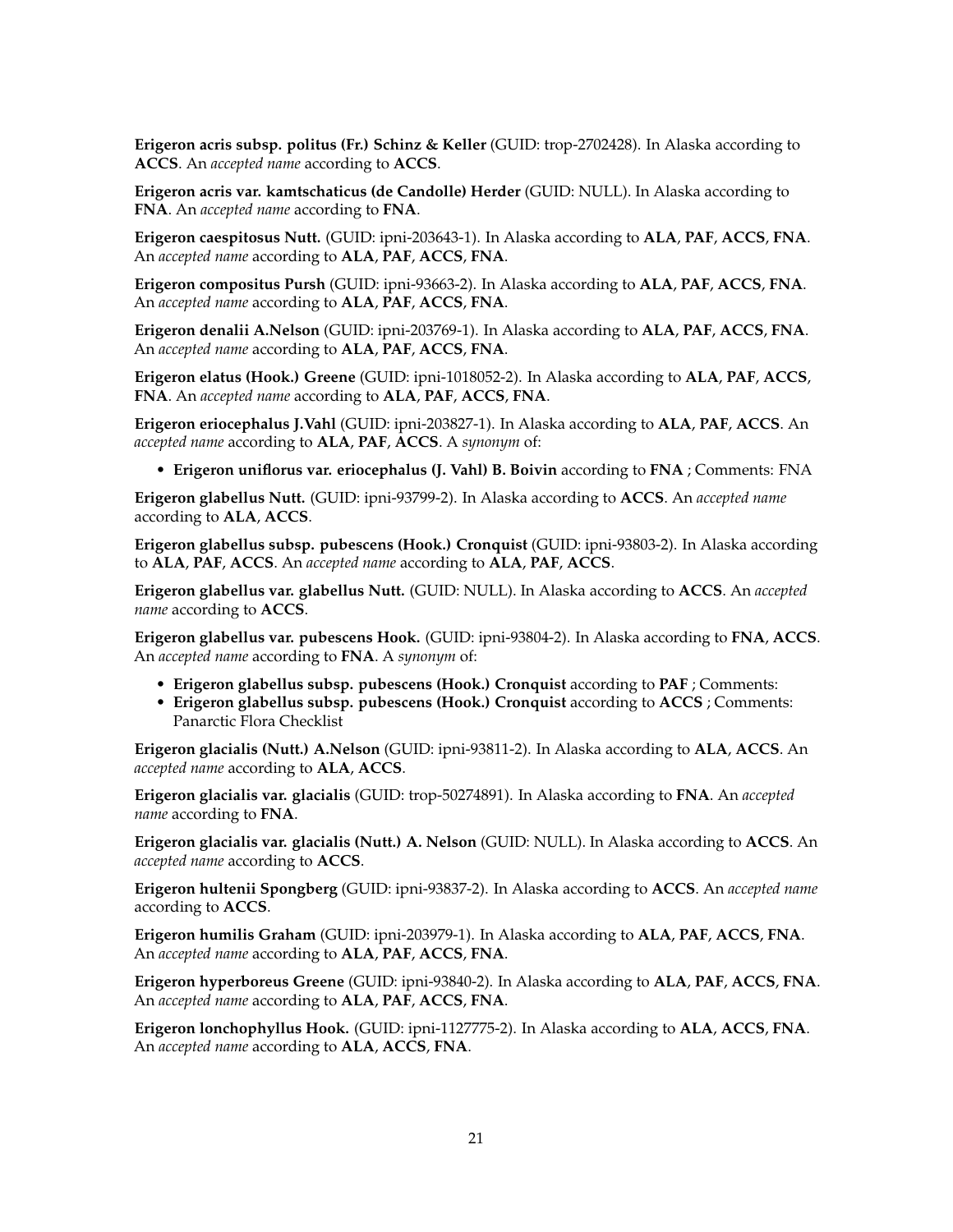**Erigeron muirii A.Gray** (GUID: ipni-93944-2). In Alaska according to **ALA**, **PAF**, **ACCS**, **FNA**. An *accepted name* according to **ALA**, **PAF**, **ACCS**, **FNA**.

**Erigeron nivalis Nutt.** (GUID: ipni-204220-1). In Alaska according to **ALA**, **ACCS**, **FNA**. An *accepted name* according to **ALA**, **ACCS**, **FNA**.

**Erigeron ochroleucus Nutt.** (GUID: ipni-204240-1). In Alaska according to **ALA**, **PAF**, **ACCS**, **FNA**. An *accepted name* according to **ALA**, **PAF**, **ACCS**, **FNA**.

**Erigeron peregrinus (Banks ex Pursh) Greene** (GUID: trop-2700723). In Alaska according to **ALA**, **PAF**, **ACCS**. An *accepted name* according to **ALA**, **PAF**, **ACCS**.

**Erigeron peregrinus var. dawsonii Greene** (GUID: ipni-94011-2). In Alaska according to **ACCS**. An *accepted name* according to **ALA**. A *synonym* of:

• **Erigeron peregrinus (Banks ex Pursh) Greene** according to **ACCS** ; Comments: Panarctic Flora Checklist

**Erigeron peregrinus var. peregrinus** (GUID: trop-2723805). In Alaska according to **FNA**. An *accepted name* according to **FNA**.

**Erigeron porsildii G.L.Nesom & D.F.Murray** (GUID: ipni-60436242-2). In Alaska according to **ALA**, **PAF**, **ACCS**, **FNA**. An *accepted name* according to **ALA**, **PAF**, **ACCS**, **FNA**.

**Erigeron purpuratus Greene** (GUID: ipni-94077-2). In Alaska according to **ALA**, **PAF**, **ACCS**, **FNA**. An *accepted name* according to **ALA**, **PAF**, **ACCS**, **FNA**.

**Erigeron uniflorus L.** (GUID: ipni-94226-2). In Alaska according to **ACCS**. An *accepted name* according to **ACCS**.

**Erigeron uniflorus var. eriocephalus (J.Vahl) B.Boivin** (GUID: ipni-877220-1). In Alaska according to **ACCS**, **FNA**. An *accepted name* according to **FNA**. A *synonym* of:

- **Erigeron eriocephalus J. Vahl.** according to **PAF** ; Comments: Elven and Solstad: Plants showing features intermediate between [Erigeron eriocephalus] and [E. uniflorus] occur in the Fennoscandian mountains and in Iceland, at least in the former region north to the Arctic, but we provisionally exclude [E. eriocephalus] from arctic Scandinavia and Iceland. The Norwegian record above is based on Svalbard plants which are undisputable [E. eriocephalus], and [E. uniflorus] is absent from these islands.
- **Erigeron eriocephalus J. Vahl** according to **ACCS** ; Comments: Panarctic Flora Checklist

**Erigeron yukonensis Rydb.** (GUID: ipni-1127968-2). In Alaska according to **ALA**, **PAF**, **ACCS**, **FNA**. An *accepted name* according to **ALA**, **PAF**, **ACCS**, **FNA**.

**Eurybia sibirica (L.) G.L.Nesom** (GUID: ipni-1164555-2). In Alaska according to **ALA**, **ACCS**, **FNA**. An *accepted name* according to **ALA**, **ACCS**, **FNA**.

**Eurybia sibirica var. gigantea (Hook.) G.L.Nesom** (GUID: ipni-1126518-2). In Alaska according to **PAF**, **ACCS**. An *accepted name* according to **PAF**, **ACCS**. A *synonym* of:

• **Eurybia sibirica (Linnaeus) G. L. Nesom** according to **FNA** ; Comments: FNA

**Gaillardia pulchella Foug.** (GUID: ipni-329185-2). In Alaska according to **ACCS**. An *accepted name* according to **ALA**, **ACCS**.

**Glebionis segetum (L.) Fourr.** (GUID: trop-50232975). In Alaska according to **ACCS**, **FNA**. An *accepted name* according to **ACCS**, **FNA**.

**Gnaphalium palustre Nutt.** (GUID: ipni-209814-1). In Alaska according to **ACCS**. An *accepted name* according to **ACCS**.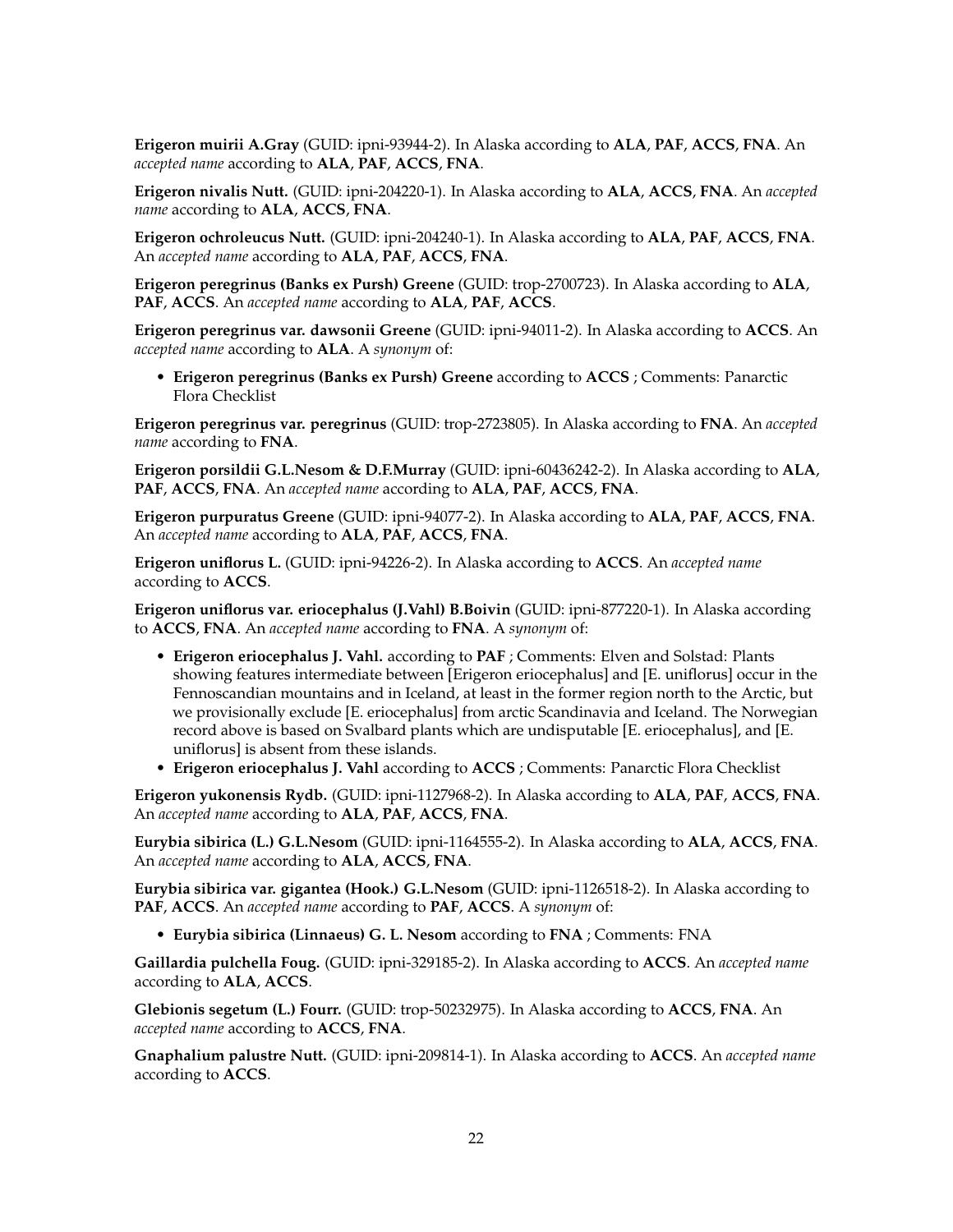**Gnaphalium uliginosum L.** (GUID: ipni-210174-1). In Alaska according to **ALA**, **PAF**, **ACCS**, **FNA**. An *accepted name* according to **ALA**, **PAF**, **ACCS**, **FNA**.

**Grindelia hirsutula Hook. & Arn.** (GUID: ipni-210605-1). In Alaska according to **FNA**. An *accepted name* according to **FNA**.

**Helianthus annuus L.** (GUID: ipni-90623-3). In Alaska according to **ALA**, **ACCS**. An *accepted name* according to **ALA**, **ACCS**.

**Hieracium albiflorum Hook.** (GUID: ipni-122153-2). In Alaska according to **ALA**, **ACCS**, **FNA**. An *accepted name* according to **ALA**, **ACCS**, **FNA**.

**Hieracium aurantiacum L.** (GUID: ipni-215171-1). In Alaska according to **ALA**, **ACCS**, **ACCS**, **FNA**. An *accepted name* according to **FNA**. A *synonym* of:

- **Pilosella aurantiaca (L.) F. W. Schultz & Sch.Bip.** according to **ALA** ; Comments: Elven, R. et al. 2003
- **Pilosella aurantiaca (L.) F.W. Schultz & Sch.Bip.** according to **ACCS** ; Comments: Panarctic Flora Checklist
- **Pilosella aurantiaca (L.) F.W. Schultz & Sch.Bip.** according to **ACCS** ; Comments: Panarctic Flora Checklist

**Hieracium caespitosum Dumort.** (GUID: ipni-215703-1). In Alaska according to **ACCS**. An *accepted name* according to **ACCS**.

**Hieracium lachenalii C.C.Gmel.** (GUID: ipni-219001-1). In Alaska according to **ACCS**. An *accepted name* according to **ACCS**.

**Hieracium murorum L.** (GUID: ipni-220232-1). In Alaska according to **ACCS**, **FNA**. An *accepted name* according to **ACCS**, **FNA**.

**Hieracium pilosella L.** (GUID: ipni-221320-1). In Alaska according to **ACCS**. An *accepted name* according to **ACCS**.

**Hieracium piloselloides Vill.** (GUID: ipni-221324-1). In Alaska according to **ACCS**. An *accepted name* according to **ACCS**.

**Hieracium triste Willd. ex Spreng.** (GUID: ipni-122486-2). In Alaska according to **ACCS**, **ALA**, **FNA**. An *accepted name* according to **FNA**. A *synonym* of:

- **Stenotheca tristis (Willd. ex Spreng.) Schljakov** according to **PAF** ; Comments: Sennikov and Elven: There is probably only one northern species of [Stenotheca], which means synonymization of the names [S. gracilis] and [S. tristis]. Hultén (1950) reported [Hieracium gracile] from the Borderline Arctic in southwestern Alaska as [H. gracile] var. [alaskanum]. No combination for ['gracilis'] within [Stenotheca] has been found. [Stenotheca tristis] reaches the Arctic in Alaska and approaches in the Great Bear Lake area in the Northwest Territories, see Porsild and Cody (1980).
- **Stenotheca tristis (Willd. ex Spreng.) Schljakov** according to **ACCS** ; Comments: Panarctic Flora Checklist
- **Stenotheca tristis (Willd. ex Sprengel) Schljakov** according to **ALA** ; Comments: Elven, R. et al. 2003

**Hieracium umbellatum L.** (GUID: ipni-122497-2). In Alaska according to **ALA**, **ACCS**, **FNA**. An *accepted name* according to **ALA**, **ACCS**, **FNA**.

**Hulteniella integrifolia (Richardson) Tzvelev** (GUID: ipni-944880-1). In Alaska according to **ALA**, **PAF**, **ACCS**, **FNA**. An *accepted name* according to **ALA**, **PAF**, **ACCS**, **FNA**.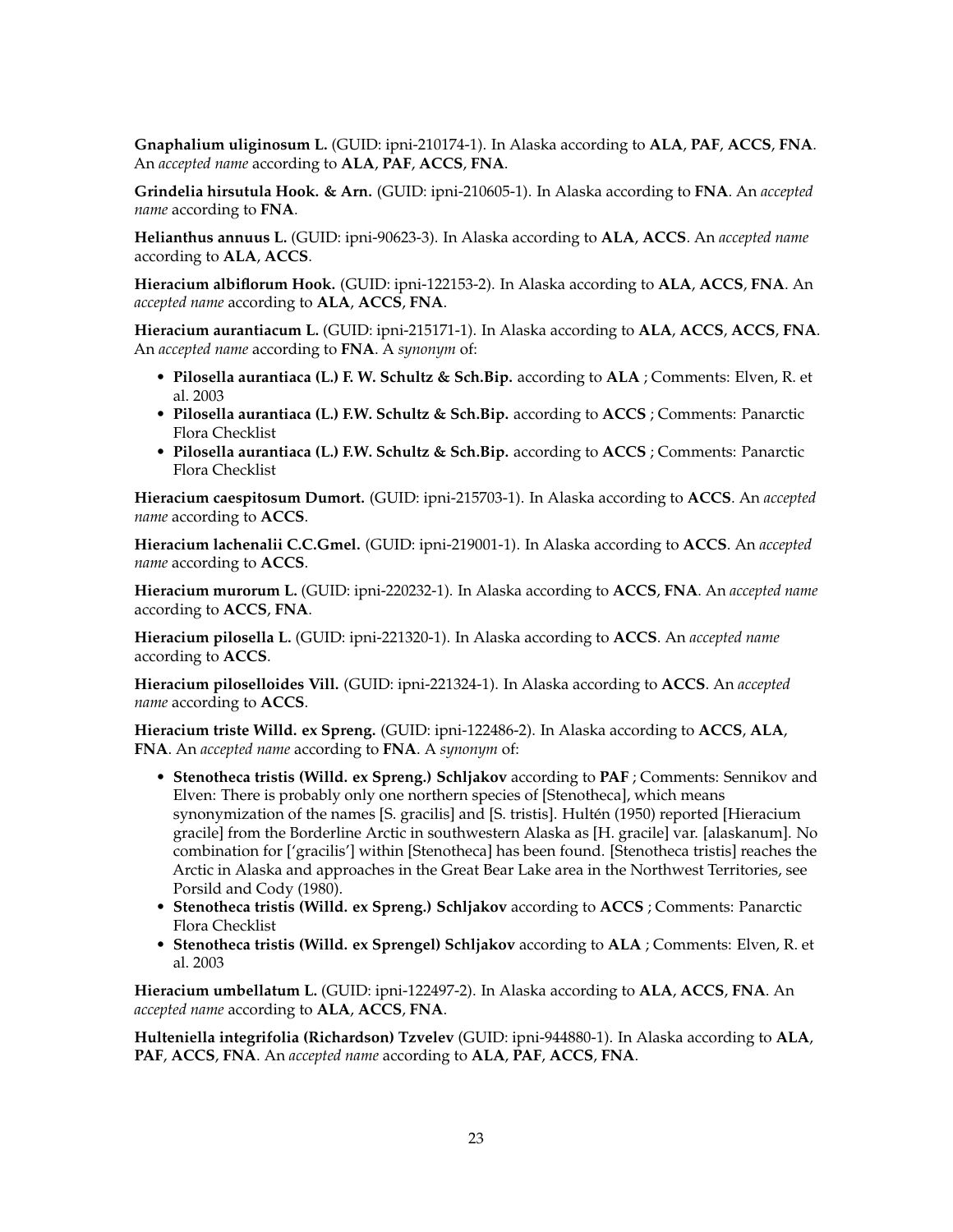**Hypochaeris radicata L.** (GUID: ipni-135432-3). In Alaska according to **ACCS**, **FNA**. An *accepted name* according to **ACCS**, **FNA**.

**Hypochoeris radicata L.** (GUID: trop-2742503). In Alaska according to **ALA**, **ACCS**. An *accepted name* according to **ALA**. A *synonym* of:

• **Hypochaeris radicata L.** according to **ACCS** ; Comments: Flora of North America

**Lactuca biennis (Moench) Fernald** (GUID: ipni-227896-1). In Alaska according to **ALA**, **ACCS**, **FNA**. An *accepted name* according to **ALA**, **ACCS**, **FNA**.

**Lactuca serriola L.** (GUID: ipni-228256-1). In Alaska according to **ACCS**. An *accepted name* according to **ACCS**.

**Lapsana communis L.** (GUID: ipni-228732-1). In Alaska according to **ACCS**, **FNA**. An *accepted name* according to **ALA**, **ACCS**, **FNA**.

**Leontodon autumnalis L.** (GUID: ipni-137362-2). In Alaska according to **ALA**, **ACCS**, **FNA**. An *accepted name* according to **ALA**, **FNA**. A *synonym* of:

• **Scorzoneroides autumnalis (L.) Moench** according to **ACCS** ; Comments: Panarctic Flora Checklist

**Leontodon hispidus L.** (GUID: ipni-229358-1). In Alaska according to **ACCS**. An *accepted name* according to **ACCS**.

**Leontodon saxatilis subsp. saxatilis** (GUID: trop-50043951). In Alaska according to **ACCS**. An *accepted name* according to **ACCS**.

**Lepidotheca suaveolens Nutt.** (GUID: ipni-229752-1). In Alaska according to **PAF**, **ACCS**. An *accepted name* according to **PAF**. A *synonym* of:

• **Matricaria discoidea DC.** according to **ACCS** ; Comments: Flora of North America

**Leucanthemum maximum (Ramond) DC.** (GUID: trop-2702816). In Alaska according to **ACCS**. An *accepted name* according to **ACCS**.

**Leucanthemum vulgare Lam.** (GUID: ipni-113099-3). In Alaska according to **ALA**, **ACCS**, **FNA**. An *accepted name* according to **ALA**, **ACCS**, **FNA**.

**Logfia arvensis (L.) Holub** (GUID: ipni-231059-1). In Alaska according to **FNA**. An *accepted name* according to **FNA**.

**Madia glomerata Hook.** (GUID: ipni-231609-1). In Alaska according to **ALA**, **ACCS**, **FNA**. An *accepted name* according to **ALA**, **ACCS**, **FNA**.

**Madia sativa Molina** (GUID: ipni-231627-1). In Alaska according to **ACCS**. An *accepted name* according to **ACCS**.

**Matricaria discoidea DC.** (GUID: ipni-154716-2). In Alaska according to **ALA**, **ACCS**, **FNA**. An *accepted name* according to **ALA**, **ACCS**, **FNA**. A *synonym* of:

• **Lepidotheca suaveolens (Pursh) Nutt.** according to **PAF** ; Comments: [Lepidotheca suaveolens] is an established adventive in the Arctic in Iceland, Norway, European Russia, Alaska, Canada, and Greenland. We therefore assume it to be established in the Arctic in the Russian Far East, too. The name [Matricaria matricarioides] has often been applied to this species but is based on [Artemisia matricarioides] Less., Linnaea 6: 210 (1831), a synonym of [Tanacetum huronense] (Brouillet 2006b).

**Microseris borealis (Bong.) Sch. Bip.** (GUID: trop-2724447). In Alaska according to **ACCS**, **ALA**. An *accepted name* according to **ACCS**, **ALA**.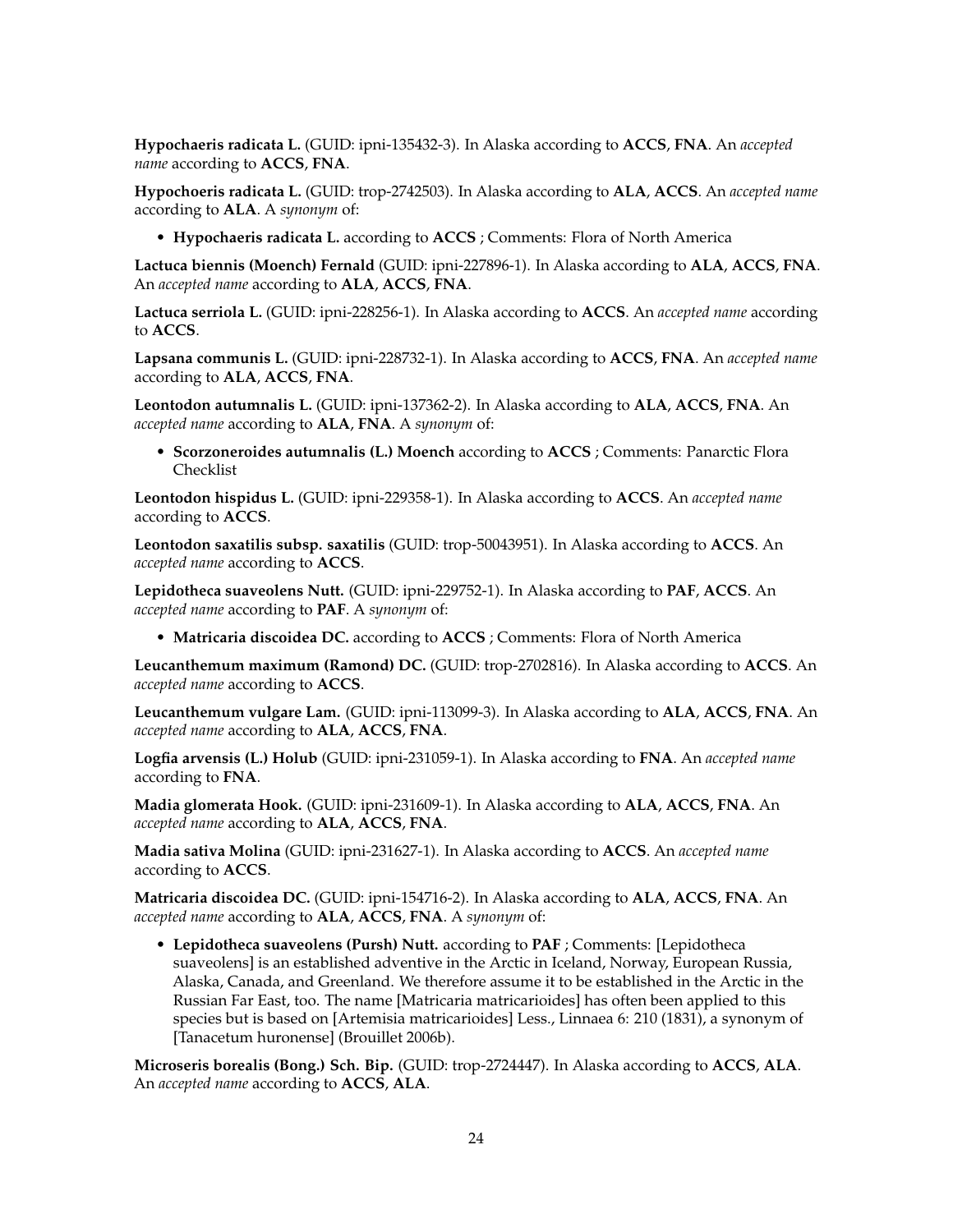**Microseris borealis (Bongard) Schultz-Bipontinus** (GUID: NULL). In Alaska according to **FNA**. An *accepted name* according to **FNA**.

**Mulgedium pulchellum (Pursh) G. Don** (GUID: trop-50083682). In Alaska according to **ACCS**, **ALA**, **FNA**. An *accepted name* according to **ACCS**, **ALA**, **FNA**.

**Mycelis muralis (L.) Dumort.** (GUID: trop-2701066). In Alaska according to **ACCS**. An *accepted name* according to **ACCS**.

**Packera cymbalaria (Pursh) W.A.Weber & Á.Löve** (GUID: ipni-179980-2). In Alaska according to **ALA**, **ACCS**, **FNA**. An *accepted name* according to **FNA**. A *synonym* of:

- **Packera heterophylla (Fisch.) E.Wiebe** according to **ALA** ; Comments: Elven, R. et al. 2003
- **Packera heterophylla (Fisch.) E. Wiebe** according to **ACCS** ; Comments: Panarctic Flora Checklist

**Packera heterophylla (Fisch.) E.Wiebe** (GUID: ipni-1032476-2). In Alaska according to **ALA**, **PAF**, **ACCS**. An *accepted name* according to **ALA**, **PAF**, **ACCS**.

**Packera hyperborealis (Greenm.) Á.Löve & D.Löve** (GUID: ipni-179994-2). In Alaska according to **ALA**, **ACCS**, **FNA**. An *accepted name* according to **ALA**, **ACCS**, **FNA**.

**Packera hyperborealis subsp. hyperborealis** (GUID: NULL). In Alaska according to **PAF**. An *accepted name* according to **PAF**.

**Packera hyperborealis subsp. hyperborealis (Greenm.) Á. Löve & D. Löve** (GUID: NULL). In Alaska according to **ACCS**. An *accepted name* according to **ACCS**.

**Packera indecora (Greene) Á.Löve & D.Löve** (GUID: ipni-179995-2). In Alaska according to **ALA**, **ACCS**, **FNA**. An *accepted name* according to **ALA**, **ACCS**, **FNA**.

**Packera ogotorukensis (Packer) W.A.Weber & A.Love** (GUID: NULL). In Alaska according to **ALA**. An *accepted name* according to **ALA**.

**Packera ogotorukensis (Packer) Á.Löve & D.Löve** (GUID: ipni-180006-2). In Alaska according to **PAF**, **ACCS**, **FNA**. An *accepted name* according to **PAF**, **ACCS**, **FNA**.

**Packera pauciflora (Pursh) Á.Löve & D.Löve** (GUID: ipni-1204664-2). In Alaska according to **ALA**, **ACCS**, **FNA**. An *accepted name* according to **ALA**, **ACCS**, **FNA**.

**Packera paupercula (Michx.) W.A.Weber & A.Love** (GUID: NULL). In Alaska according to **ALA**. An *accepted name* according to **ALA**.

**Packera paupercula (Michx.) Á.Löve & D.Löve** (GUID: ipni-180009-2). In Alaska according to **PAF**, **ACCS**, **FNA**. An *accepted name* according to **PAF**, **ACCS**, **FNA**.

**Packera subnuda (DC.) Trock & T.M.Barkley** (GUID: ipni-1012296-1). In Alaska according to **ACCS**. An *accepted name* according to **ACCS**.

**Packera subnuda var. moresbiensis (Calder & R.L.Taylor) Trock** (GUID: ipni-60436358-2). In Alaska according to **ALA**. An *accepted name* according to **ALA**.

**Packera subnuda var. moresbiensis (Calder & Roy L. Taylor) Trock** (GUID: trop-50262066). In Alaska according to **ACCS**, **FNA**. An *accepted name* according to **ACCS**, **FNA**.

**Parasenecio auriculatus (DC.) J.R.Grant** (GUID: ipni-1171991-2). In Alaska according to **ALA**, **ACCS**, **ACCS**, **FNA**. An *accepted name* according to **ALA**, **ACCS**, **FNA**. A *synonym* of:

• **Parasenecio auriculata (DC.) J.R. Grant** according to **ACCS** ; Comments: D.F. Murray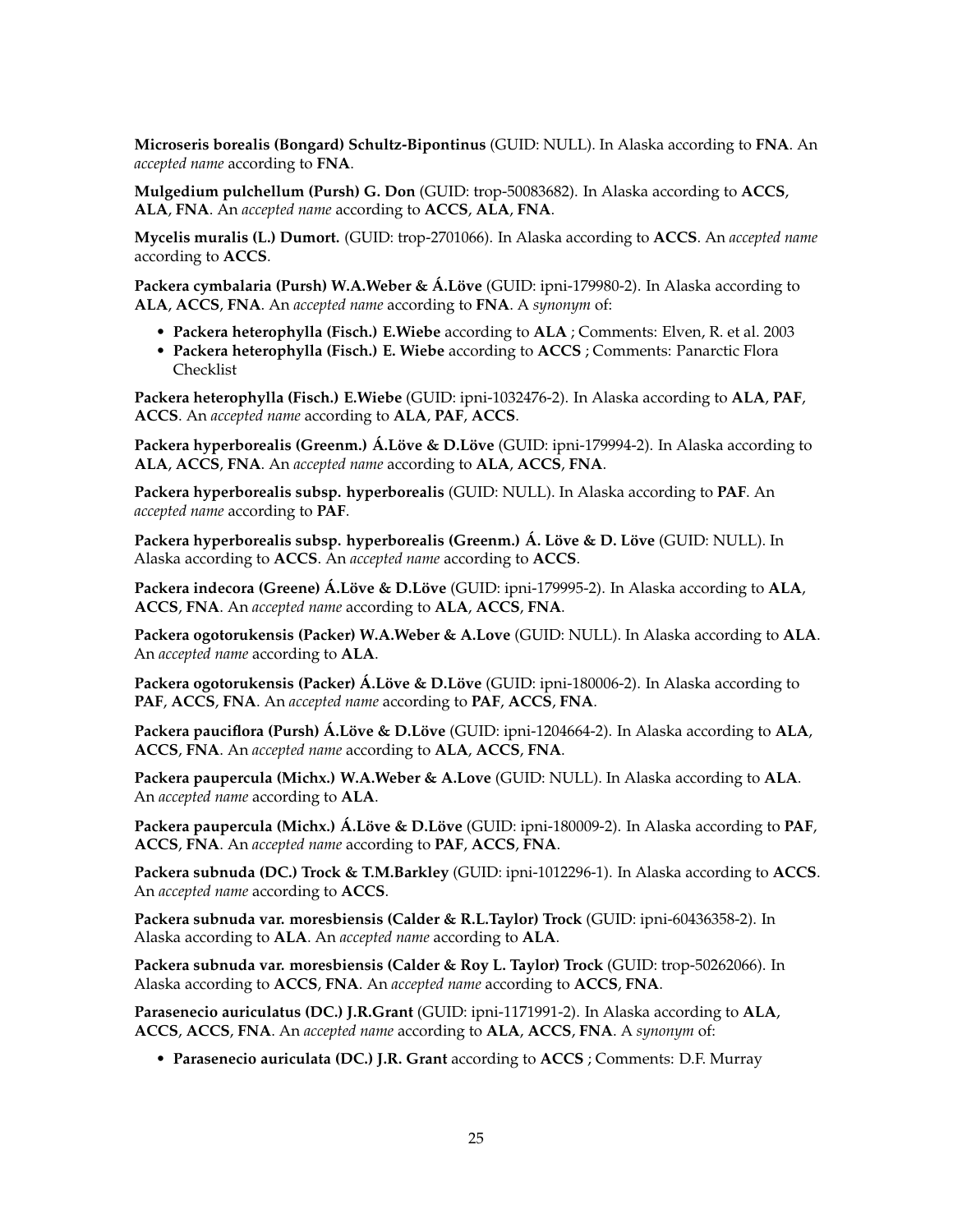**Petasites frigidus (L.) Fr.** (GUID: ipni-1061719-2). In Alaska according to **ACCS**, **ACCS**. An *accepted name* according to **ALA**, **ACCS**. A *synonym* of:

• **Petasites frigidus (L.) Fr.** according to **ACCS** ; Comments: Panarctic Flora Checklist

**Petasites frigidus subsp. arcticus (A.E.Porsild) Cody** (GUID: ipni-980231-1). In Alaska according to **PAF**. An *accepted name* according to **ALA**, **PAF**.

**Petasites frigidus subsp. frigidus** (GUID: trop-50328304). In Alaska according to **ALA**, **PAF**, **ACCS**. An *accepted name* according to **ALA**, **PAF**, **ACCS**.

**Petasites frigidus subsp. nivalis (Greene) Cody** (GUID: ipni-1058340-2). In Alaska according to **ALA**, **PAF**, **ACCS**. An *accepted name* according to **ALA**, **PAF**, **ACCS**.

**Petasites frigidus subsp. palmatus (Aiton) Cody** (GUID: ipni-1038474-2). In Alaska according to **ACCS**. An *accepted name* according to **ALA**, **ACCS**.

**Petasites frigidus var. frigidus** (GUID: trop-2723586). In Alaska according to **FNA**, **ACCS**. An *accepted name* according to **FNA**. A *synonym* of:

- **Petasites frigidus subsp. frigidus** according to **ALA** ; Comments: Cody 1996; Cody 1996; Cody, W. J. 1996. Flora of the Yukon Territory. NRC Research Press, Ottawa. 643 pp.
- **Petasites frigidus subsp. frigidus (L.) Fr.** according to **ACCS** ; Comments: Panarctic Flora Checklist

**Petasites frigidus var. sagittatus (Pursh) Chern.** (GUID: ipni-1098564-2). In Alaska according to **FNA**. An *accepted name* according to **FNA**.

**Petasites sagittatus (Pursh) A.Gray** (GUID: ipni-1067137-2). In Alaska according to **ALA**, **PAF**, **ACCS**. An *accepted name* according to **ALA**, **PAF**, **ACCS**. A *synonym* of:

• **Petasites frigidus var. sagittatus (Pursh) Cherniawsky** according to **FNA** ; Comments: FNA

**Petasites × vitifolius Greene** (GUID: ipni-191118-2). In Alaska according to **ACCS**. An *accepted name* according to **ALA**, **ACCS**.

**Picris hieracioides L.** (GUID: ipni-156504-3). In Alaska according to **ALA**, **ACCS**, **FNA**. An *accepted name* according to **ALA**, **ACCS**, **FNA**.

**Pilosella aurantiaca (L.) F.W.Schultz & Sch.Bip.** (GUID: ipni-238000-1). In Alaska according to **ALA**, **ACCS**. An *accepted name* according to **ALA**, **ACCS**.

**Pilosella aurantiaca subsp. aurantiaca (L.) F.W. Schultz & Sch.Bip.** (GUID: NULL). In Alaska according to **ACCS**. An *accepted name* according to **ACCS**.

**Prenanthes alata (Hook.) D. Dietr.** (GUID: trop-2710880). In Alaska according to **ACCS**, **ALA**, **FNA**. An *accepted name* according to **ACCS**, **ALA**, **FNA**.

**Psilocarphus elatior (A. Gray) A. Gray** (GUID: trop-2723891). In Alaska according to **ACCS**. An *accepted name* according to **ACCS**.

**Saussurea americana D.C.Eaton** (GUID: ipni-228196-2). In Alaska according to **ALA**, **ACCS**, **FNA**. An *accepted name* according to **ALA**, **ACCS**, **FNA**.

**Saussurea angustifolia (L.) DC.** (GUID: ipni-242087-1). In Alaska according to **ACCS**, **FNA**. An *accepted name* according to **ALA**, **ACCS**, **FNA**.

**Saussurea angustifolia subsp. angustifolia** (GUID: trop-50328306). In Alaska according to **PAF**. An *accepted name* according to **PAF**.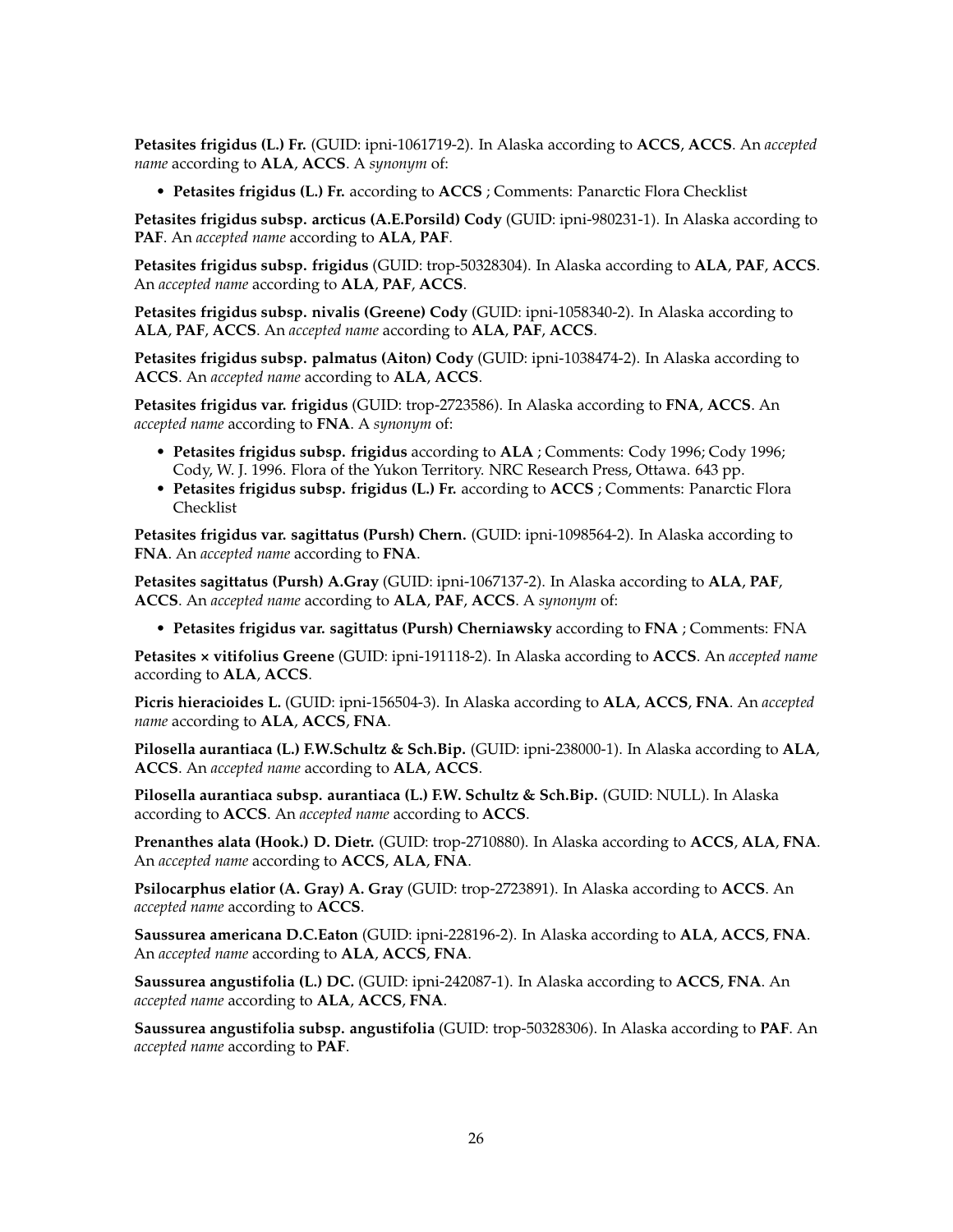**Saussurea angustifolia subsp. yukonensis (A.E.Porsild) Cody** (GUID: ipni-1075890-2). In Alaska according to **ALA**, **PAF**, **ACCS**. An *accepted name* according to **PAF**. A *synonym* of:

- **Saussurea angustifolia var. yukonensis A.E.Porsild** according to **ALA** ; Comments: FNA 19
- **Saussurea angustifolia var. yukonensis A.E. Porsild** according to **ACCS** ; Comments: Panarctic Flora Checklist
- **Saussurea angustifolia var. yukonensis A. E. Porsild** according to **FNA** ; Comments: FNA

**Saussurea angustifolia var. angustifolia** (GUID: trop-2722849). In Alaska according to **ALA**, **FNA**. An *accepted name* according to **ALA**, **FNA**.

**Saussurea angustifolia var. angustifolia (Willd.) DC.** (GUID: NULL). In Alaska according to **ACCS**. An *accepted name* according to **ACCS**.

**Saussurea angustifolia var. viscida (Hultén) S.L.Welsh** (GUID: ipni-228198-2). In Alaska according to **ALA**, **PAF**, **ACCS**, **FNA**. An *accepted name* according to **ALA**, **PAF**, **ACCS**, **FNA**.

**Saussurea angustifolia var. yukonensis A.E.Porsild** (GUID: ipni-228199-2). In Alaska according to **ALA**, **ACCS**, **FNA**. An *accepted name* according to **ALA**, **ACCS**, **FNA**. A *synonym* of:

• **Saussurea angustifolia subsp. yukonensis (A.E. Porsild) Cody** according to **PAF** ; Comments: Elven and Murray: [Saussurea angustifolia] subsp. [yukonensis] has been widely misunderstood as evident from identifications of the specimens from Alaska and the Yukon Territory (ALA). Alan Batten re-identified the majority of specimens previously assigned to subsp. [yukonensis] as alpine, low-grown [S. angustifolia] s. str. We agree with his evaluation. What remains is clearly different from both [S. angustifolia] s. str. and its var. [viscida], and our opinion is that subsp. [yukonensis] may deserve higher rank. If the ploidy difference is confirmed, specific rank should be considered.

**Saussurea nuda Ledeb.** (GUID: ipni-242490-1). In Alaska according to **ALA**, **PAF**, **ACCS**, **FNA**. An *accepted name* according to **ALA**, **PAF**, **ACCS**, **FNA**.

**Saussurea triangulata Trautv. & C.A.Mey.** (GUID: ipni-242719-1). In Alaska according to **ALA**, **PAF**, **ACCS**, **FNA**. An *accepted name* according to **ALA**, **PAF**, **ACCS**, **FNA**.

**Scorzoneroides autumnalis (L.) Moench** (GUID: ipni-243480-1). In Alaska according to **ACCS**. An *accepted name* according to **ACCS**.

**Senecio cannabifolius Less.** (GUID: ipni-232800-2). In Alaska according to **ALA**, **ACCS**, **FNA**. An *accepted name* according to **ALA**, **ACCS**, **FNA**.

**Senecio denalii A.Nelson** (GUID: ipni-244803-1). In Alaska according to **ALA**, **ACCS**. An *accepted name* according to **ACCS**. A *synonym* of:

• **Tephroseris lindstroemii A.Love & D.Love** according to **ALA** ; Comments: ALA Taxon List; ALA Taxon ListˆBarkley 1999; Barkley, T. M. 1999. The segregates of Senecio, s.l., and Cacalia, s.l., in the flora of North America north of Mexico. FNA internal manuscript 13Feb1999.

**Senecio eremophilus Richardson** (GUID: ipni-244999-1). In Alaska according to **ALA**, **ACCS**. An *accepted name* according to **ALA**, **ACCS**.

**Senecio eremophilus var. eremophilus** (GUID: trop-2703128). In Alaska according to **FNA**. An *accepted name* according to **FNA**.

**Senecio integerrimus Nutt.** (GUID: ipni-245678-1). In Alaska according to **ACCS**. An *accepted name* according to **ACCS**.

**Senecio integerrimus var. exaltatus (Nutt.) Cronquist** (GUID: ipni-233303-2). In Alaska according to **ACCS**. An *accepted name* according to **ACCS**.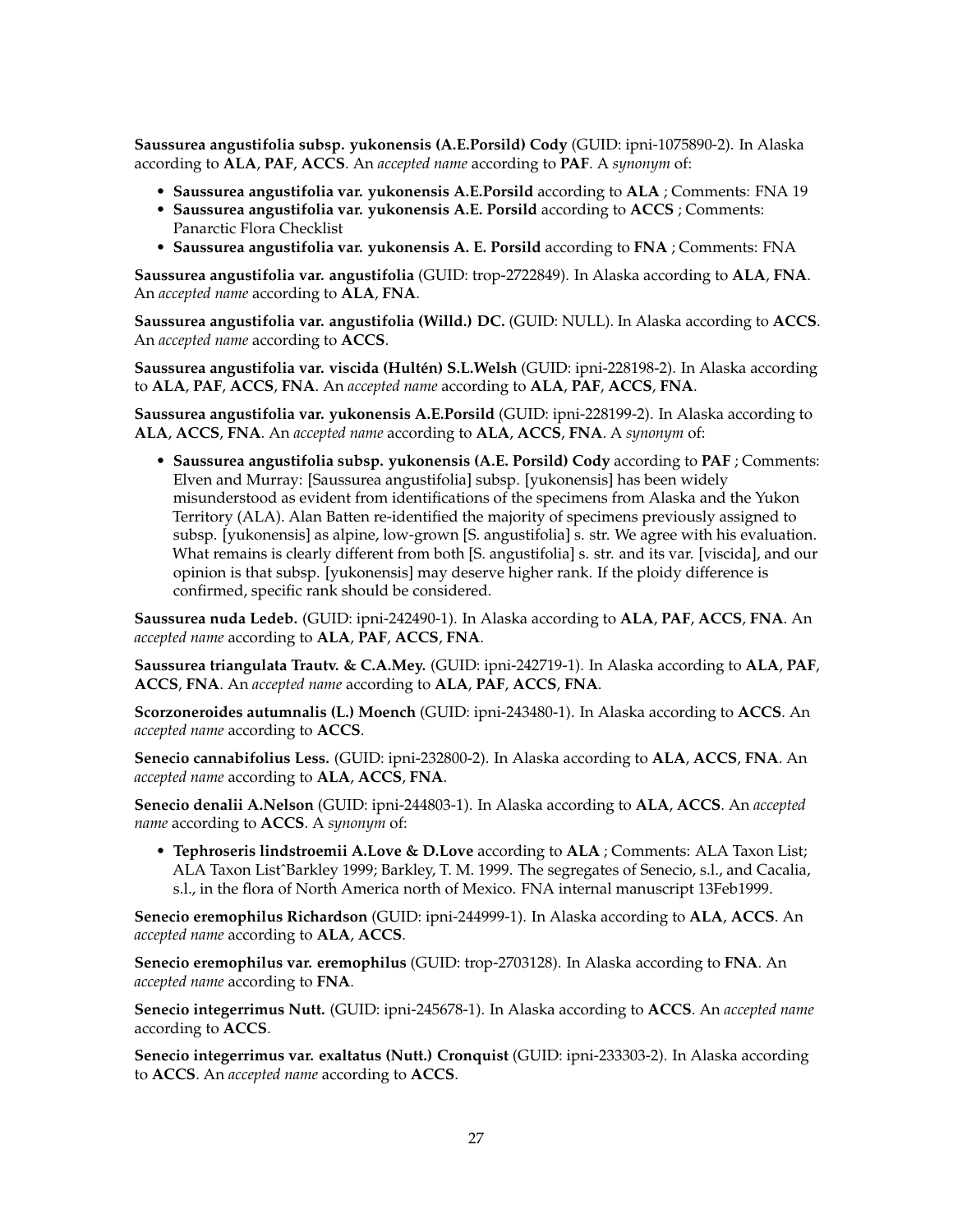**Senecio jacobaea L.** (GUID: ipni-245719-1). In Alaska according to **ACCS**. An *accepted name* according to **ACCS**.

**Senecio lugens Richardson** (GUID: ipni-233455-2). In Alaska according to **ALA**, **PAF**, **ACCS**. An *accepted name* according to **ALA**, **PAF**, **ACCS**.

**Senecio lugens Richardson in J. Franklin et al.** (GUID: NULL). In Alaska according to **FNA**. An *accepted name* according to **FNA**.

**Senecio pseudoarnica Less.** (GUID: ipni-247086-1). In Alaska according to **ALA**, **PAF**, **ACCS**, **ACCS**, **FNA**. An *accepted name* according to **ALA**, **PAF**, **ACCS**, **FNA**. A *synonym* of:

• **Senecio pseudoarnica Less.** according to **ACCS** ; Comments: Panarctic Flora Checklist

**Senecio serra Hook.** (GUID: ipni-247562-1). In Alaska according to **ACCS**. An *accepted name* according to **ACCS**.

**Senecio sylvaticus L.** (GUID: ipni-247845-1). In Alaska according to **ACCS**. An *accepted name* according to **ACCS**.

**Senecio triangularis Hook.** (GUID: ipni-248014-1). In Alaska according to **ALA**, **ACCS**, **FNA**. An *accepted name* according to **ALA**, **ACCS**, **FNA**.

**Senecio viscosus L.** (GUID: ipni-248231-1). In Alaska according to **ACCS**. An *accepted name* according to **ALA**, **ACCS**.

**Senecio vulgaris L.** (GUID: ipni-143185-3). In Alaska according to **ALA**, **PAF**, **ACCS**, **FNA**. An *accepted name* according to **ALA**, **PAF**, **ACCS**, **FNA**.

**Silybum marianum (L.) Gaertn.** (GUID: ipni-91418-3). In Alaska according to **ACCS**. An *accepted name* according to **ACCS**.

**Solidago canadensis L.** (GUID: ipni-82456-3). In Alaska according to **ALA**, **ACCS**. An *accepted name* according to **ALA**, **ACCS**.

**Solidago decumbens Greene** (GUID: ipni-285354-2). In Alaska according to **ACCS**. An *accepted name* according to **ALA**. A *synonym* of:

- **Solidago simplex var. simplex Kunth** according to **ACCS** ; Comments: Panarctic Flora Checklist
- **Solidago simplex var. simplex** according to **FNA** ; Comments: FNA

**Solidago lepida DC.** (GUID: ipni-82470-3). In Alaska according to **ALA**, **PAF**, **ACCS**. An *accepted name* according to **ALA**, **PAF**, **ACCS**.

**Solidago lepida var. lepida** (GUID: trop-2725319). In Alaska according to **FNA**, **ACCS**. An *accepted name* according to **FNA**, **ACCS**.

**Solidago multiradiata Aiton** (GUID: ipni-249726-1). In Alaska according to **PAF**, **ACCS**, **FNA**. An *accepted name* according to **ALA**, **PAF**, **ACCS**, **FNA**.

**Solidago multiradiata subsp. arctica (DC.)** (GUID: NULL). In Alaska according to **ALA**. An *accepted name* according to **ALA**.

**Solidago multiradiata subsp. arctica (DC.) Korobkov & Elven** (GUID: ipni-77099631-1). In Alaska according to **PAF**, **ACCS**. An *accepted name* according to **PAF**, **ACCS**.

**Solidago multiradiata subsp. multiradiata** (GUID: trop-50326568). In Alaska according to **ALA**, **PAF**. An *accepted name* according to **ALA**, **PAF**.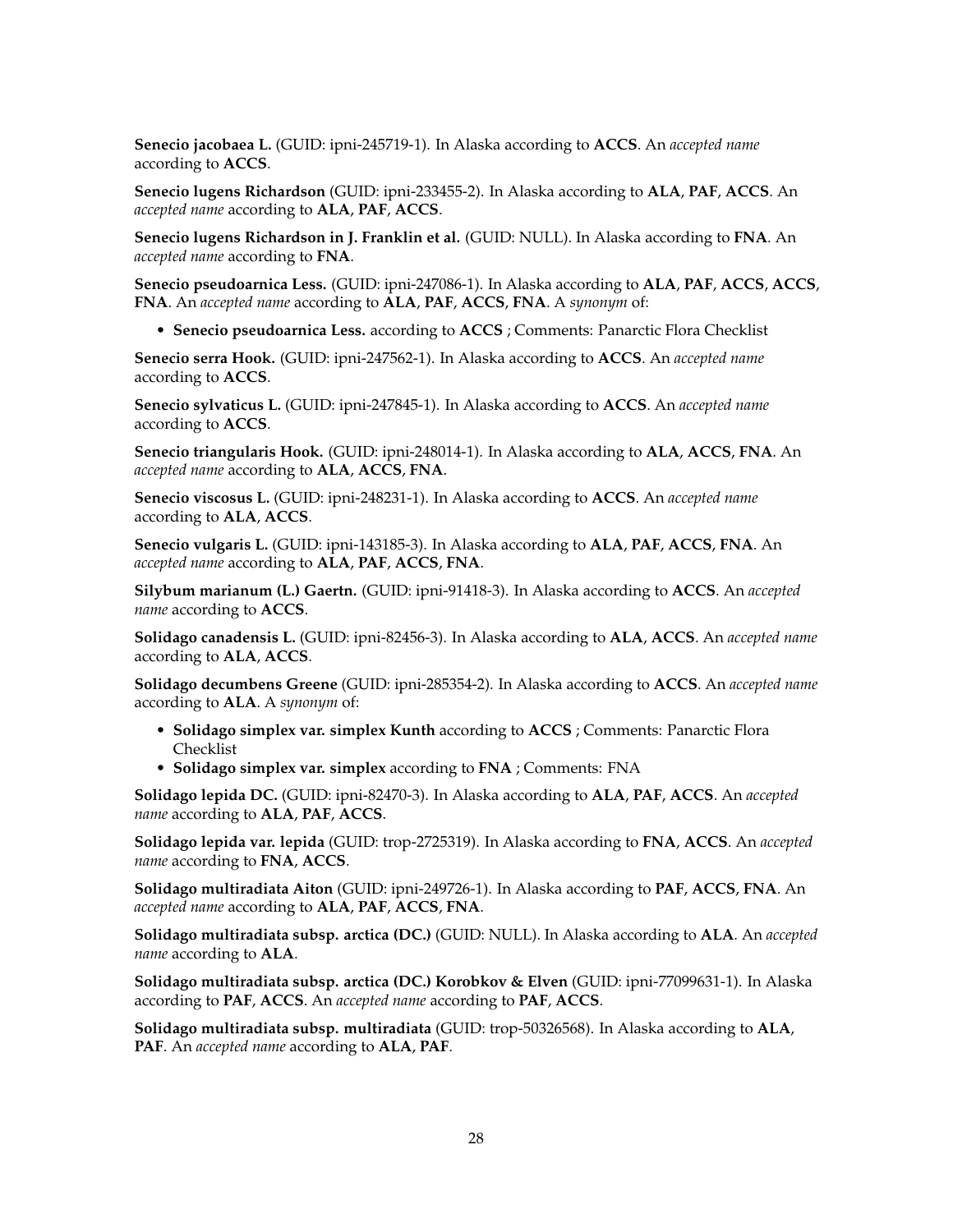**Solidago multiradiata subsp. multiradiata Aiton** (GUID: NULL). In Alaska according to **ACCS**. An *accepted name* according to **ACCS**.

**Solidago multiradiata var. scopulorum A.Gray** (GUID: ipni-240370-2). In Alaska according to **ALA**, **ACCS**. An *accepted name* according to **ALA**, **ACCS**. A *synonym* of:

• **Solidago multiradiata Aiton** according to **FNA** ; Comments: FNA

**Solidago simplex Humb., Bonpl. & Kunth** (GUID: NULL). In Alaska according to **ALA**. An *accepted name* according to **ALA**.

**Solidago simplex Kunth** (GUID: ipni-249886-1). In Alaska according to **PAF**, **ACCS**. An *accepted name* according to **PAF**, **ACCS**.

**Solidago simplex var. simplex** (GUID: trop-2744175). In Alaska according to **FNA**. An *accepted name* according to **FNA**.

**Solidago simplex var. simplex Kunth** (GUID: NULL). In Alaska according to **ACCS**. An *accepted name* according to **ACCS**.

**Sonchus arvensis L.** (GUID: ipni-250029-1). In Alaska according to **ACCS**. An *accepted name* according to **ALA**, **ACCS**.

**Sonchus arvensis subsp. arvensis** (GUID: trop-2703289). In Alaska according to **ALA**, **FNA**, **ACCS**. An *accepted name* according to **ALA**, **FNA**, **ACCS**.

**Sonchus arvensis subsp. glabrescens Günth., Grab. & Wimm.** (GUID: NULL). In Alaska according to **ACCS**. An *accepted name* according to **ACCS**.

**Sonchus asper (L.) Hill** (GUID: ipni-1003017-2). In Alaska according to **ALA**, **ACCS**, **FNA**. An *accepted name* according to **ALA**, **ACCS**, **FNA**.

**Sonchus oleraceus L.** (GUID: ipni-152427-3). In Alaska according to **ALA**, **ACCS**, **FNA**. An *accepted name* according to **ALA**, **ACCS**, **FNA**.

**Sonchus uliginosus M.Bieb.** (GUID: ipni-250385-1). In Alaska according to **ACCS**. An *accepted name* according to **ALA**. A *synonym* of:

• **Sonchus arvensis subsp. glabrescens Günth., Grab. & Wimm.** according to **ACCS** ; Comments: Panarctic Flora Checklist

**Stenotheca tristis (Willd. ex Spreng.) Schljakov** (GUID: ipni-944881-1). In Alaska according to **PAF**, **ACCS**. An *accepted name* according to **PAF**, **ACCS**.

**Stenotheca tristis Schljakov** (GUID: trop-50338349). In Alaska according to **ALA**. An *accepted name* according to **ALA**.

**Symphyotrichum boreale (Torr. & A.Gray) Á.Löve & D.Löve** (GUID: ipni-247111-2). In Alaska according to **ALA**, **ACCS**, **FNA**. An *accepted name* according to **ALA**, **ACCS**, **FNA**.

**Symphyotrichum ciliatum (Ledeb.) G.L.Nesom** (GUID: ipni-1135508-2). In Alaska according to **ALA**, **ACCS**, **FNA**. An *accepted name* according to **ALA**, **ACCS**, **FNA**.

**Symphyotrichum falcatum (Lindl.) G.L.Nesom** (GUID: ipni-981817-1). In Alaska according to **ALA**, **ACCS**. An *accepted name* according to **ALA**, **ACCS**.

**Symphyotrichum falcatum var. falcatum** (GUID: trop-50112625). In Alaska according to **FNA**. An *accepted name* according to **FNA**.

**Symphyotrichum falcatum var. falcatum (Lindl.) G.L. Nesom** (GUID: NULL). In Alaska according to **ACCS**. An *accepted name* according to **ACCS**.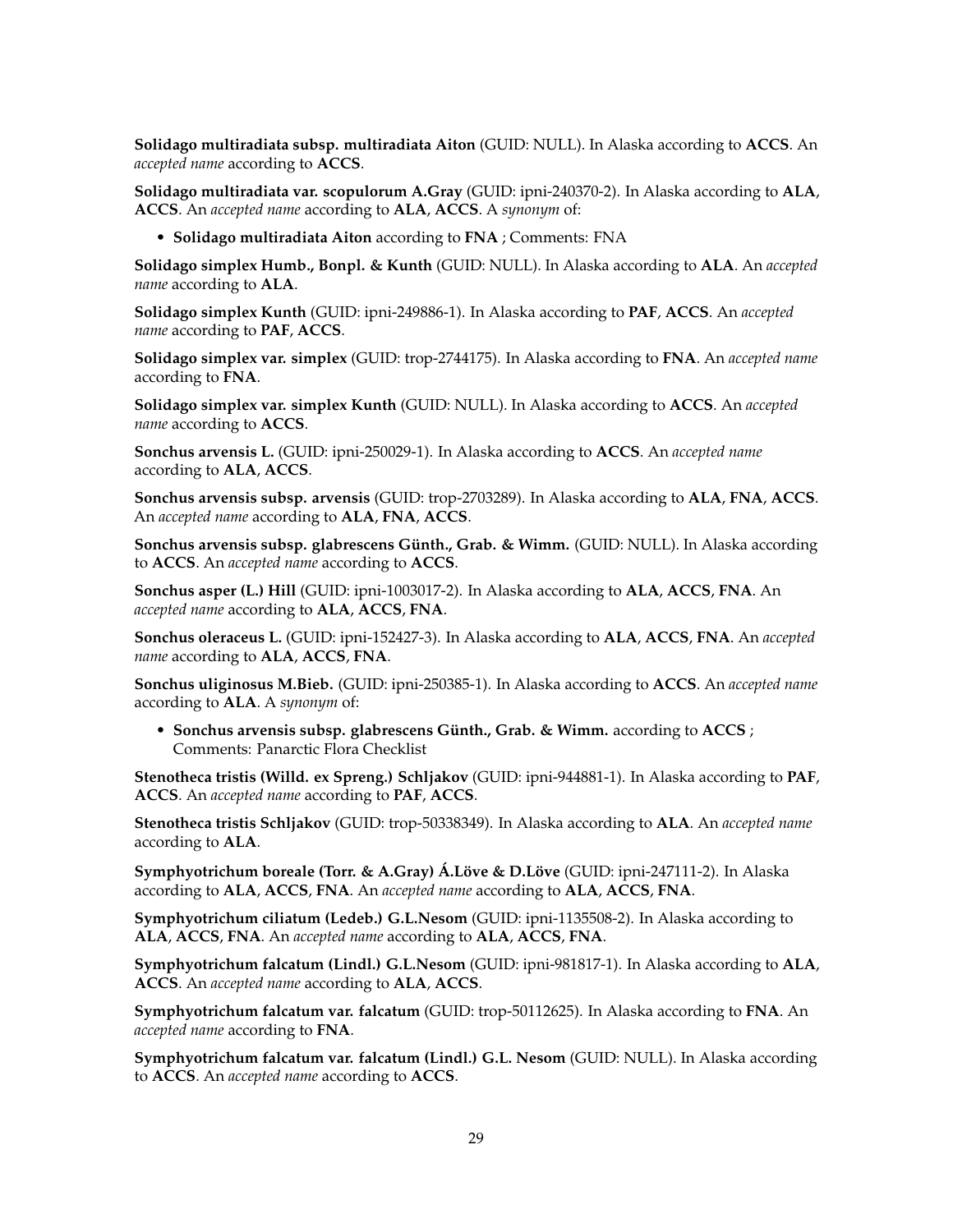**Symphyotrichum foliaceum (Lindl. ex DC.) G.L.Nesom** (GUID: ipni-981822-1). In Alaska according to **ALA**, **ACCS**. An *accepted name* according to **ALA**, **ACCS**.

**Symphyotrichum foliaceum var. foliaceum** (GUID: trop-50113028). In Alaska according to **FNA**. An *accepted name* according to **FNA**.

**Symphyotrichum foliaceum var. foliaceum (Lindl. ex DC.) G.L. Nesom** (GUID: NULL). In Alaska according to **ACCS**. An *accepted name* according to **ACCS**.

**Symphyotrichum pygmaeum (Lindl.) & Selliah** (GUID: NULL). In Alaska according to **ALA**. An *accepted name* according to **ALA**.

**Symphyotrichum pygmaeum (Lindl.) Brouillet & Selliah** (GUID: ipni-60439844-2). In Alaska according to **PAF**, **ACCS**, **FNA**. An *accepted name* according to **PAF**, **ACCS**, **FNA**.

**Symphyotrichum subspicatum (Nees) G.L.Nesom** (GUID: ipni-981907-1). In Alaska according to **ALA**, **ACCS**, **FNA**. An *accepted name* according to **ALA**, **ACCS**, **FNA**.

**Symphyotrichum yukonense (Cronquist) G.L.Nesom** (GUID: ipni-981920-1). In Alaska according to **ALA**, **PAF**, **ACCS**, **FNA**. An *accepted name* according to **ALA**, **PAF**, **ACCS**, **FNA**.

**Tanacetum bipinnatum (L.) Sch. Bip.** (GUID: trop-2701370). In Alaska according to **ACCS**, **ALA**, **PAF**. An *accepted name* according to **ACCS**, **ALA**, **PAF**.

**Tanacetum bipinnatum (Linnaeus) Schultz-Bipontinus** (GUID: NULL). In Alaska according to **FNA**. An *accepted name* according to **FNA**.

**Tanacetum camphoratum Less.** (GUID: ipni-249305-2). In Alaska according to **ACCS**. An *accepted name* according to **ACCS**.

**Tanacetum huronense Nutt.** (GUID: ipni-252358-1). In Alaska according to **ALA**, **PAF**, **ACCS**. An *accepted name* according to **ALA**, **PAF**, **ACCS**.

**Tanacetum vulgare L.** (GUID: ipni-252568-1). In Alaska according to **ALA**, **ACCS**, **FNA**. An *accepted name* according to **ALA**, **ACCS**, **FNA**.

**Taraxacum alaskanum Rydb.** (GUID: ipni-249489-2). In Alaska according to **ALA**, **ACCS**, **PAF**, **FNA**. An *accepted name* according to **ALA**, **ACCS**, **PAF**, **FNA**.

**Taraxacum andersonii G.E.Haglund** (GUID: ipni-252724-1). In Alaska according to **ACCS**. An *accepted name* according to **ALA**, **ACCS**.

**Taraxacum angulatum G.E.Haglund** (GUID: ipni-252734-1). In Alaska according to **ACCS**. An *accepted name* according to **ALA**, **ACCS**. A *synonym* of:

• **Taraxacum ceratophorum (Ledebour) de Candolle in A. P. de Candolle and A. L. P. P. de Candolle** according to **FNA** ; Comments: FNA

**Taraxacum arctogenum Dahlst.** (GUID: ipni-249503-2). In Alaska according to **ACCS**. An *accepted name* according to **ACCS**. A *synonym* of:

• **Taraxacum ceratophorum (Ledebour) de Candolle in A. P. de Candolle and A. L. P. P. de Candolle** according to **FNA** ; Comments: FNA

**Taraxacum aureum G.E.Haglund** (GUID: ipni-252831-1). In Alaska according to **ACCS**. An *accepted name* according to **ALA**, **ACCS**.

**Taraxacum brachyceras Dahlst.** (GUID: ipni-249509-2). In Alaska according to **ACCS**. An *accepted name* according to **ACCS**. A *synonym* of: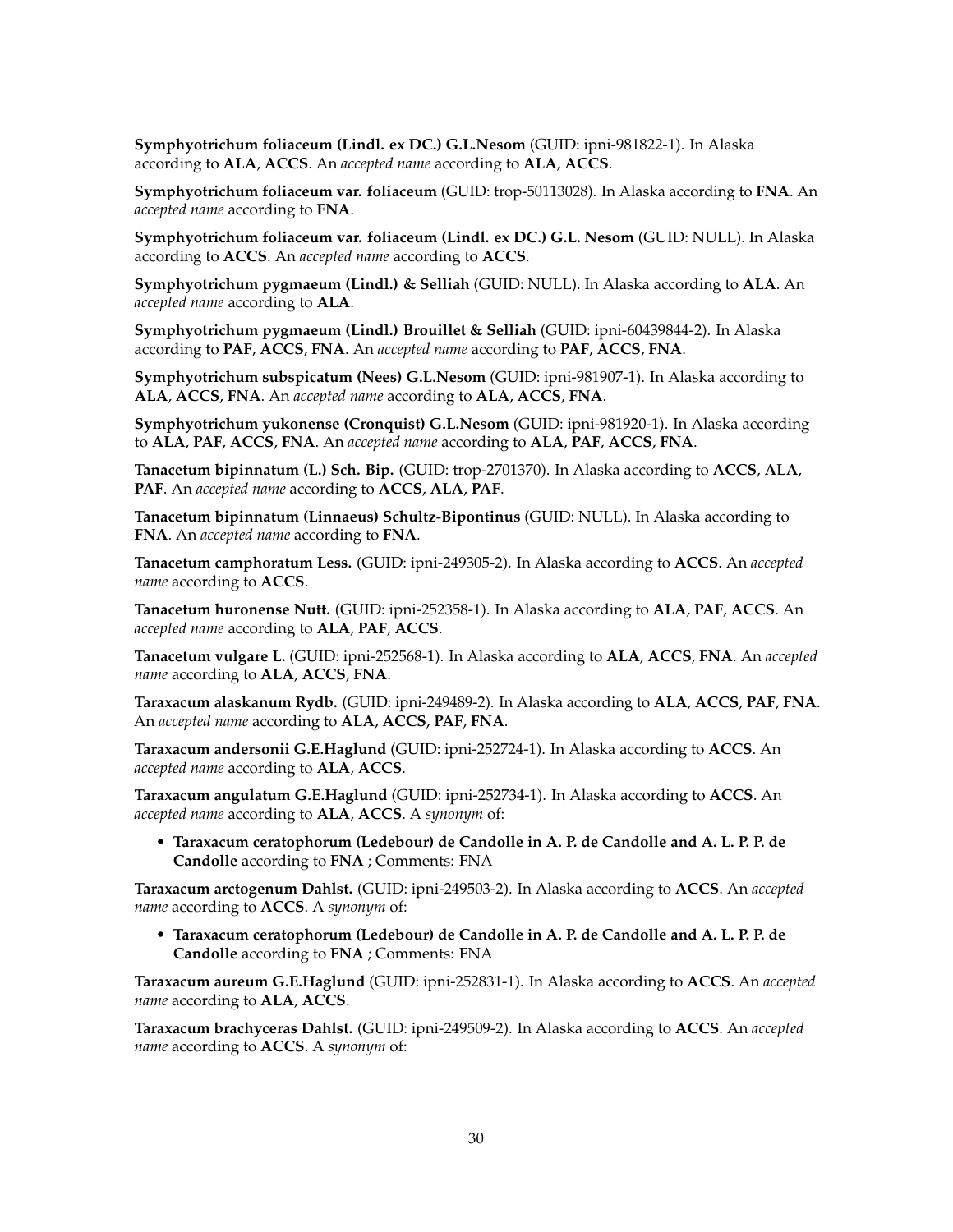• **Taraxacum ceratophorum (Ledebour) de Candolle in A. P. de Candolle and A. L. P. P. de Candolle** according to **FNA** ; Comments: FNA

**Taraxacum carneocoloratum A.Nelson** (GUID: ipni-252997-1). In Alaska according to **ALA**, **ACCS**, **FNA**. An *accepted name* according to **ALA**, **ACCS**, **FNA**.

**Taraxacum ceratophorum** (GUID: NULL). In Alaska according to **PAF**. An *accepted name* according to **PAF**.

**Taraxacum ceratophorum (Ledeb.) DC.** (GUID: ipni-253012-1). In Alaska according to **ALA**, **ACCS**, **FNA**. An *accepted name* according to **ALA**, **ACCS**, **FNA**.

**Taraxacum demissum G.E.Haglund** (GUID: ipni-249530-2). In Alaska according to **ACCS**. An *accepted name* according to **ACCS**.

**Taraxacum erythrospermum Andrz. ex Besser** (GUID: ipni-249536-2). In Alaska according to **ALA**, **ACCS**, **FNA**. An *accepted name* according to **ALA**, **ACCS**, **FNA**.

**Taraxacum eurylepium Dahlst.** (GUID: ipni-249537-2). In Alaska according to **ACCS**. An *accepted name* according to **ACCS**. A *synonym* of:

• **Taraxacum ceratophorum (Ledebour) de Candolle in A. P. de Candolle and A. L. P. P. de Candolle** according to **FNA** ; Comments: FNA

**Taraxacum fabbeanum G.E.Haglund** (GUID: ipni-253318-1). In Alaska according to **ACCS**. An *accepted name* according to **ALA**, **ACCS**.

**Taraxacum festivum G.E.Haglund** (GUID: ipni-249542-2). In Alaska according to **ACCS**. An *accepted name* according to **ACCS**.

**Taraxacum hyparcticum Dahlst.** (GUID: ipni-249546-2). In Alaska according to **ALA**, **ACCS**, **FNA**. An *accepted name* according to **ALA**, **ACCS**, **FNA**.

**Taraxacum hyperboreum Dahlst.** (GUID: ipni-249547-2). In Alaska according to **ACCS**. An *accepted name* according to **ACCS**. A *synonym* of:

• **Taraxacum ceratophorum (Ledebour) de Candolle in A. P. de Candolle and A. L. P. P. de Candolle** according to **FNA** ; Comments: FNA

**Taraxacum integratum G.E.Haglund** (GUID: ipni-249551-2). In Alaska according to **ACCS**. An *accepted name* according to **ACCS**. A *synonym* of:

• **Taraxacum ceratophorum (Ledebour) de Candolle in A. P. de Candolle and A. L. P. P. de Candolle** according to **FNA** ; Comments: FNA

**Taraxacum kamtschaticum Dahlst.** (GUID: trop-2711184). In Alaska according to **ALA**, **ACCS**. An *accepted name* according to **ACCS**. A *synonym* of:

- **Taraxacum alaskanum Rydb.** according to **ALA** ; Comments: FNA 19
- **Taraxacum alaskanum Rydberg** according to **FNA** ; Comments: FNA

**Taraxacum lacerum** (GUID: NULL). In Alaska according to **PAF**. An *accepted name* according to **PAF**.

**Taraxacum lacerum Greene** (GUID: ipni-253712-1). In Alaska according to **ALA**, **ACCS**. An *accepted name* according to **ACCS**. A *synonym* of:

- **Taraxacum ceratophorum (Ledeb.) DC.** according to **ALA** ; Comments: FNA 19
- **Taraxacum ceratophorum (Ledebour) de Candolle in A. P. de Candolle and A. L. P. P. de Candolle** according to **FNA** ; Comments: FNA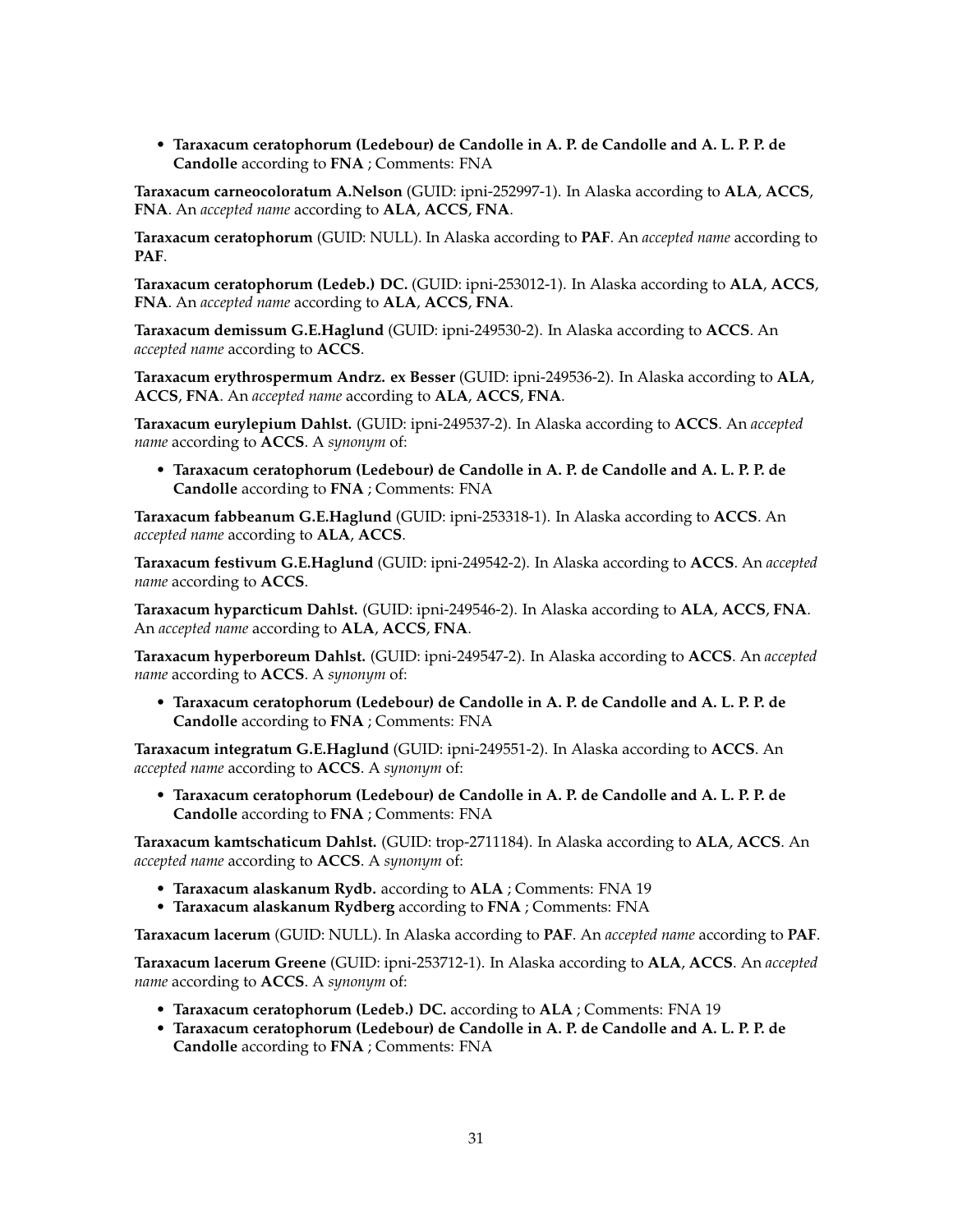**Taraxacum lateritium** (GUID: NULL). In Alaska according to **PAF**. An *accepted name* according to **PAF**.

**Taraxacum lateritium Dahlst.** (GUID: ipni-253760-1). In Alaska according to **ALA**, **ACCS**. An *accepted name* according to **ACCS**. A *synonym* of:

- **Taraxacum ceratophorum (Ledeb.) DC.** according to **ALA** ; Comments: FNA 19
- **Taraxacum ceratophorum (Ledebour) de Candolle in A. P. de Candolle and A. L. P. P. de Candolle** according to **FNA** ; Comments: FNA

**Taraxacum leptopholis G.E.Haglund** (GUID: ipni-253806-1). In Alaska according to **ACCS**. An *accepted name* according to **ALA**, **ACCS**.

**Taraxacum lyngeanum G.E.Haglund** (GUID: ipni-253908-1). In Alaska according to **ALA**, **ACCS**. An *accepted name* according to **ALA**, **ACCS**.

**Taraxacum macilentum Dahlst.** (GUID: ipni-253911-1). In Alaska according to **ACCS**. An *accepted name* according to **ALA**, **ACCS**.

**Taraxacum mackenziense A.E.Porsild** (GUID: ipni-249567-2). In Alaska according to **ACCS**. An *accepted name* according to **ACCS**. A *synonym* of:

• **Taraxacum ceratophorum (Ledebour) de Candolle in A. P. de Candolle and A. L. P. P. de Candolle** according to **FNA** ; Comments: FNA

**Taraxacum macroceras** (GUID: NULL). In Alaska according to **PAF**. An *accepted name* according to **PAF**.

**Taraxacum maurolepium G.E.Haglund** (GUID: ipni-249571-2). In Alaska according to **ACCS**. An *accepted name* according to **ACCS**. A *synonym* of:

• **Taraxacum ceratophorum (Ledebour) de Candolle in A. P. de Candolle and A. L. P. P. de Candolle** according to **FNA** ; Comments: FNA

**Taraxacum officinale F.H.Wigg.** (GUID: ipni-1003018-2). In Alaska according to **ALA**, **ACCS**, **FNA**. An *accepted name* according to **ALA**, **ACCS**, **FNA**.

**Taraxacum pellianum A.E.Porsild** (GUID: ipni-254288-1). In Alaska according to **ACCS**. An *accepted name* according to **ALA**, **ACCS**. A *synonym* of:

• **Taraxacum ceratophorum (Ledebour) de Candolle in A. P. de Candolle and A. L. P. P. de Candolle** according to **FNA** ; Comments: FNA

**Taraxacum phymatocarpum** (GUID: NULL). In Alaska according to **PAF**. An *accepted name* according to **PAF**.

**Taraxacum phymatocarpum J.Vahl** (GUID: ipni-254323-1). In Alaska according to **ALA**, **ACCS**, **FNA**. An *accepted name* according to **ALA**, **ACCS**, **FNA**.

**Taraxacum pseudoalaskanum Jurtzev** (GUID: ipni-998778-1). In Alaska according to **ALA**, **ACCS**. An *accepted name* according to **ACCS**. A *synonym* of:

• **Taraxacum alaskanum Rydb.** according to **ALA** ; Comments: Elven, R. et al. 2003

**Taraxacum pseudokamtschaticum Jurtzev** (GUID: ipni-998780-1). In Alaska according to **ALA**, **ACCS**. An *accepted name* according to **ACCS**. A *synonym* of:

- **Taraxacum alaskanum Rydb.** according to **ALA** ; Comments: FNA 19
- **Taraxacum alaskanum Rydberg** according to **FNA** ; Comments: FNA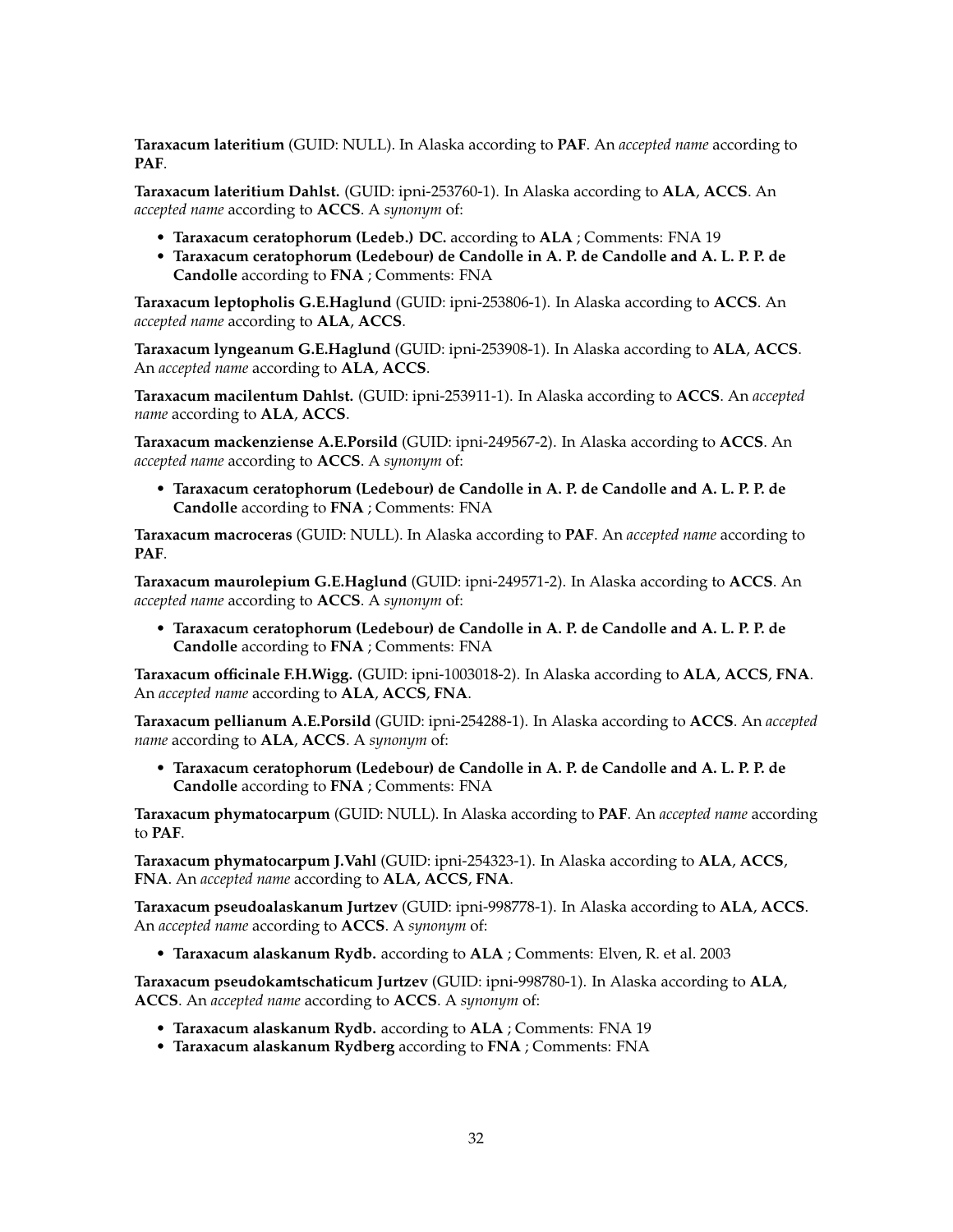**Taraxacum pumilum Dahlst.** (GUID: ipni-254516-1). In Alaska according to **ACCS**. An *accepted name* according to **ALA**. A *synonym* of:

• **Taraxacum phymatocarpum J. Vahl** according to **ACCS** ; Comments: Panarctic Flora Checklist

**Taraxacum scotostigma G.E.Haglund** (GUID: ipni-249609-2). In Alaska according to **ACCS**. An *accepted name* according to **ACCS**.

**Taraxacum sibiricum Dahlst.** (GUID: ipni-254732-1). In Alaska according to **ACCS**. An *accepted name* according to **ACCS**.

**Taraxacum signatum G.E.Haglund** (GUID: ipni-249610-2). In Alaska according to **ACCS**. An *accepted name* according to **ACCS**.

**Taraxacum speirodon G.E.Haglund** (GUID: ipni-249612-2). In Alaska according to **ACCS**. An *accepted name* according to **ACCS**.

**Taraxacum sublacerum G.E.Haglund** (GUID: ipni-249613-2). In Alaska according to **ACCS**. An *accepted name* according to **ACCS**.

**Taraxacum trigonolobum Dahlst.** (GUID: ipni-254999-1). In Alaska according to **ALA**, **ACCS**, **FNA**. An *accepted name* according to **ALA**, **ACCS**, **FNA**.

**Tephroseris atropurpurea (Ledeb.) Holub** (GUID: ipni-255201-1). In Alaska according to **ALA**, **PAF**, **ACCS**. An *accepted name* according to **ALA**, **PAF**, **ACCS**.

**Tephroseris frigida (Richardson) Holub** (GUID: ipni-255219-1). In Alaska according to **ALA**, **PAF**, **ACCS**, **FNA**. An *accepted name* according to **ALA**, **PAF**, **ACCS**, **FNA**.

**Tephroseris kjellmanii (A.E.Porsild) Holub** (GUID: ipni-255232-1). In Alaska according to **ALA**, **PAF**, **ACCS**, **FNA**. An *accepted name* according to **ALA**, **PAF**, **ACCS**, **FNA**.

**Tephroseris lindstroemii (Ostenf.) Á.Löve & D.Löve** (GUID: ipni-250309-2). In Alaska according to **ALA**, **PAF**, **ACCS**, **FNA**. An *accepted name* according to **ALA**, **PAF**, **ACCS**, **FNA**.

**Tephroseris palustris (L.) Rchb.** (GUID: ipni-1160379-2). In Alaska according to **ACCS**, **FNA**. An *accepted name* according to **ACCS**, **FNA**.

**Tephroseris palustris subsp. congesta (R.Br.) Holub** (GUID: ipni-878452-1). In Alaska according to **ALA**, **PAF**, **ACCS**. An *accepted name* according to **ALA**, **PAF**, **ACCS**. A *synonym* of:

• **Tephroseris palustris (Linnaeus) Reichenbach** according to **FNA** ; Comments: FNA

**Tephroseris subfrigida Holub** (GUID: trop-2732377). In Alaska according to **ALA**, **PAF**, **ACCS**. An *accepted name* according to **ALA**, **PAF**, **ACCS**.

**Tephroseris tundricola (Tolm.) Holub** (GUID: ipni-255269-1). In Alaska according to **ALA**, **PAF**, **ACCS**, **FNA**. An *accepted name* according to **ALA**, **PAF**, **ACCS**, **FNA**.

**Tephroseris yukonensis (A.E.Porsild) Holub** (GUID: ipni-255274-1). In Alaska according to **ALA**, **PAF**, **ACCS**, **FNA**. An *accepted name* according to **ALA**, **PAF**, **ACCS**, **FNA**.

**Townsendia hookeri Beaman** (GUID: ipni-255885-1). In Alaska according to **ALA**, **ACCS**, **FNA**. An *accepted name* according to **ALA**, **ACCS**, **FNA**.

**Tragopogon dubius Scop.** (GUID: ipni-91269-3). In Alaska according to **ACCS**. An *accepted name* according to **ALA**, **ACCS**.

**Tripleurospermum inodorum (L.) Sch.Bip.** (GUID: ipni-1047010-2). In Alaska according to **ALA**, **ACCS**. An *accepted name* according to **ALA**, **ACCS**.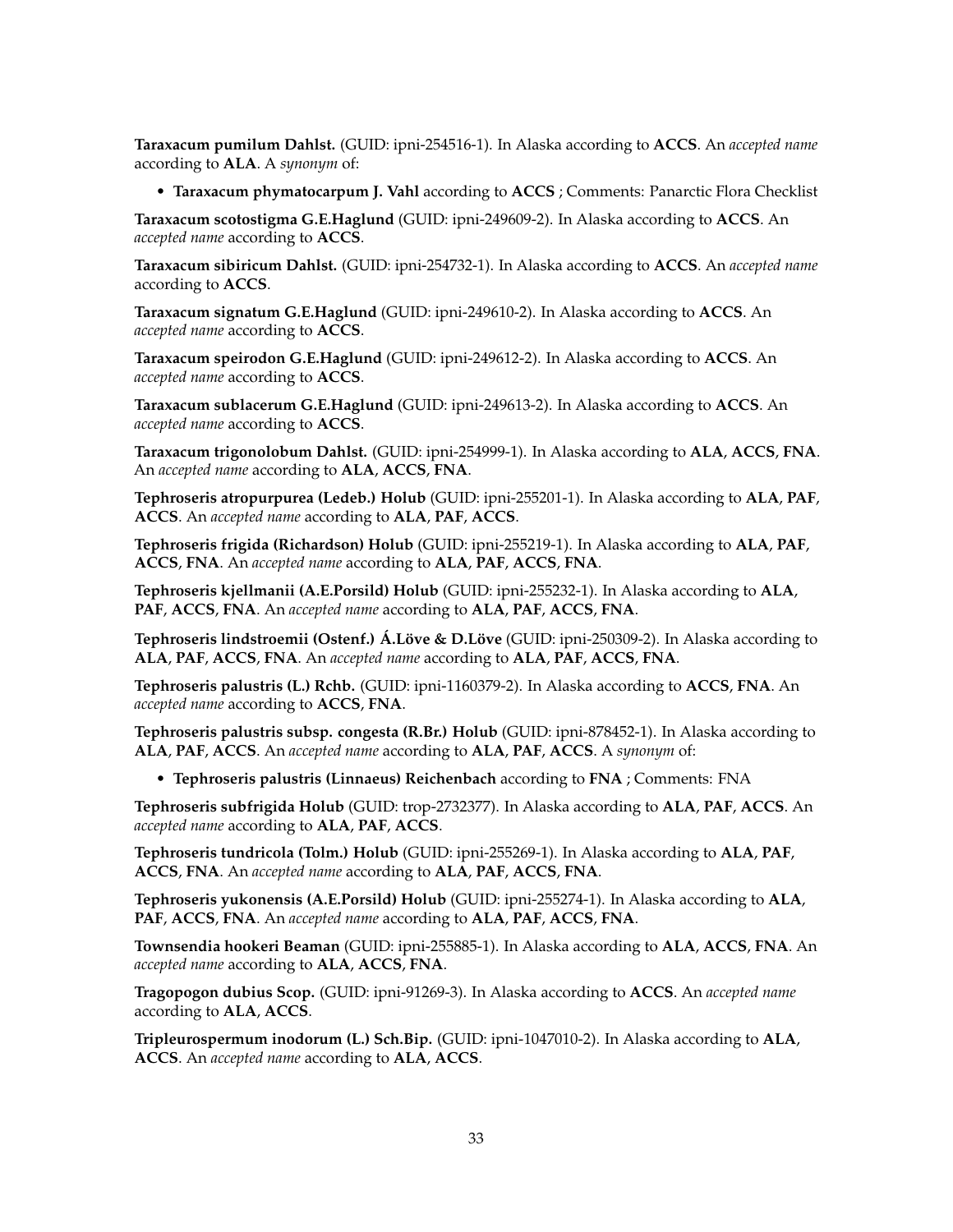**Tripleurospermum inodorum (Linnaeus) Schultz-Bipontinus** (GUID: NULL). In Alaska according to **FNA**. An *accepted name* according to **FNA**.

**Tripleurospermum maritimum (L.) W.D.J.Koch** (GUID: ipni-1085552-2). In Alaska according to **ACCS**. An *accepted name* according to **ACCS**.

**Tripleurospermum maritimum subsp. phaeocephalum (Rupr.) Hamet-Ahti** (GUID: trop-2731890). In Alaska according to **ALA**, **PAF**, **ACCS**, **FNA**. An *accepted name* according to **ALA**, **PAF**, **ACCS**, **FNA**.

**Xanthium strumarium L.** (GUID: ipni-129449-3). In Alaska according to **ALA**, **FNA**. An *accepted name* according to **ALA**, **FNA**.

## **Athyriaceae**

**Athyrium alpestre subsp. americanum (Butters) Lellinger** (GUID: ipni-17520510-1). In Alaska according to **ALA**, **ACCS**. An *accepted name* according to **ALA**. A *synonym* of:

- **Athyrium distentifolium subsp. americanum (Butters) Hultén** according to **ACCS** ; Comments: Panarctic Flora Checklist
- **Athyrium alpestre var. americanum Butters** according to **FNA** ; Comments: FNA

**Athyrium alpestre var. americanum Butters** (GUID: ipni-26097-2). In Alaska according to **ALA**, **ACCS**, **FNA**. An *accepted name* according to **FNA**. A *synonym* of:

- **Athyrium alpestre subsp. americanum (Butters) Lellinger** according to **ALA** ; Comments: FNA 2; Flora of North America Editorial Committee. 1993. Flora of North America vol. 2. Oxford Univ. Press, New York
- **Athyrium distentifolium subsp. americanum (Butters) Hultén** according to **ACCS** ; Comments: Panarctic Flora Checklist

**Athyrium distentifolium Tausch ex Opiz** (GUID: ipni-30045965-2). In Alaska according to **ACCS**. An *accepted name* according to **ACCS**.

**Athyrium distentifolium subsp. americanum (Butters) Hultén** (GUID: ipni-60456492-2). In Alaska according to **ALA**, **ACCS**. An *accepted name* according to **ACCS**. A *synonym* of:

- **Athyrium alpestre subsp. americanum (Butters) Lellinger** according to **ALA** ; Comments:
- **Athyrium alpestre var. americanum Butters** according to **FNA** ; Comments: FNA

**Athyrium filix-femina (L.) Roth** (GUID: ipni-17372750-1). In Alaska according to **ACCS**. An *accepted name* according to **ALA**, **ACCS**.

**Athyrium filix-femina subsp. cyclosorum (Rupr.) C.Chr. in Hultén** (GUID: ipni-26137-2). In Alaska according to **ALA**, **PAF**, **ACCS**. An *accepted name* according to **ALA**, **PAF**, **ACCS**. A *synonym* of:

• **Athyrium filix-femina var. cyclosorum Ruprecht** according to **FNA** ; Comments: FNA

**Athyrium filix-femina var. cyclosorum Rupr.** (GUID: trop-26614098). In Alaska according to **ALA**, **FNA**. An *accepted name* according to **FNA**. A *synonym* of:

- **Athyrium filix-femina subsp. cyclosorum (Rupr.) C.Chr.** according to **ALA** ; Comments:
- **Athyrium filixfemina subsp. cyclosorum (Rupr.) C. Chr.** according to **PAF** ; Comments: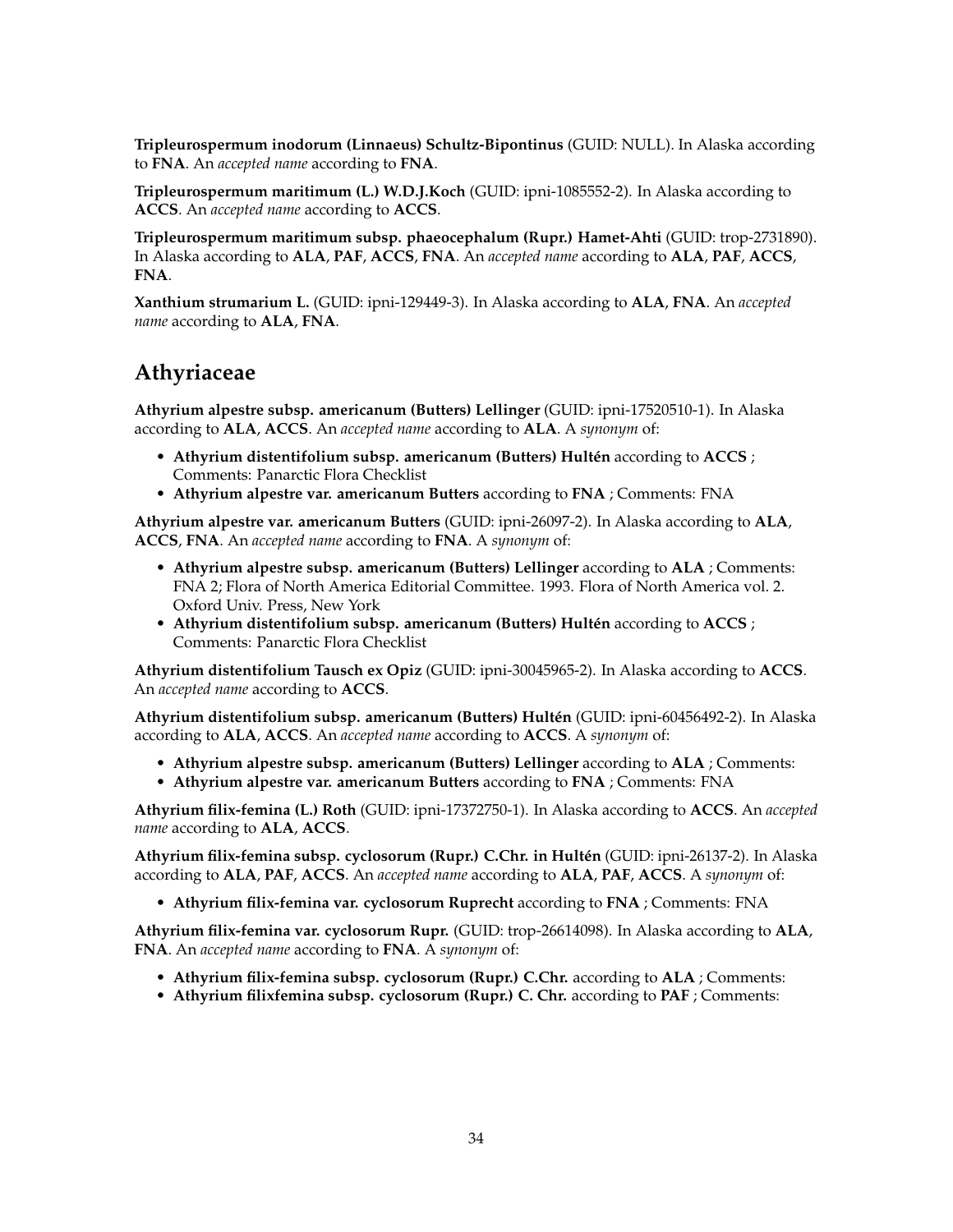# **Balsaminaceae**

**Impatiens glandulifera Royle** (GUID: ipni-374110-1). In Alaska according to **ACCS**. An *accepted name* according to **WCSP**, **ACCS**.

**Impatiens noli-tangere L.** (GUID: ipni-374246-1). In Alaska according to **ALA**, **PAF**, **ACCS**. An *accepted name* according to **ALA**, **PAF**, **WCSP**, **ACCS**.

## **Betulaceae**

**Alnus glutinosa (L.) Gaertn.** (GUID: ipni-30036759-2). In Alaska according to **ACCS**. An *accepted name* according to **WCSP**, **ACCS**.

**Alnus incana (L.) Moench** (GUID: ipni-30106706-2). In Alaska according to **ACCS**. An *accepted name* according to **ALA**, **WCSP**, **ACCS**.

**Alnus incana subsp. tenuifolia (Nutt.) Breitung** (GUID: ipni-9425-2). In Alaska according to **ALA**, **PAF**, **ACCS**, **FNA**. An *accepted name* according to **ALA**, **PAF**, **WCSP**, **ACCS**, **FNA**.

**Alnus rubra Bong.** (GUID: ipni-294986-1). In Alaska according to **ALA**, **ACCS**, **FNA**. An *accepted name* according to **ALA**, **WCSP**, **ACCS**, **FNA**.

**Alnus viridis (Chaix) DC.** (GUID: ipni-295013-1). In Alaska according to **ACCS**. An *accepted name* according to **ACCS**, **ALA**. A *synonym* of:

• **Alnus alnobetula (Ehrh.) K.Koch** according to **WCSP** ; Comments: WCSP

**Alnus viridis subsp. crispa (Chaix) DC.** (GUID: NULL). In Alaska according to **ACCS**. An *accepted name* according to **ACCS**.

**Alnus viridis subsp. fruticosa (Rupr.) Nyman** (GUID: ipni-60439139-2). In Alaska according to **ALA**, **PAF**, **ACCS**, **FNA**. An *accepted name* according to **ALA**, **PAF**, **ACCS**, **FNA**. A *synonym* of:

• **Alnus alnobetula subsp. fruticosa (Rupr.) Raus** according to **WCSP** ; Comments: WCSP

**Alnus viridis subsp. sinuata (Regel) Á.Löve & D.Löve** (GUID: ipni-9472-2). In Alaska according to **ALA**, **PAF**, **ACCS**, **FNA**. An *accepted name* according to **ALA**, **PAF**, **ACCS**, **FNA**. A *synonym* of:

• **Alnus alnobetula subsp. sinuata (Regel) Raus** according to **WCSP** ; Comments: WCSP

**Betula glandulosa Michx.** (GUID: ipni-295091-1). In Alaska according to **ALA**, **PAF**, **ACCS**, **FNA**. An *accepted name* according to **ALA**, **PAF**, **WCSP**, **ACCS**, **FNA**.

**Betula hybrids** (GUID: NULL). In Alaska according to **ALA**. An *accepted name* according to **ALA**.

**Betula kenaica W.H.Evans** (GUID: ipni-32152-2). In Alaska according to **ALA**, **PAF**, **ACCS**, **FNA**. An *accepted name* according to **ALA**, **WCSP**, **PAF**, **ACCS**, **FNA**.

**Betula nana L.** (GUID: ipni-301322-2). In Alaska according to **ACCS**. An *accepted name* according to **ALA**, **WCSP**, **ACCS**.

**Betula nana subsp. exilis (Sukaczev) Hultén** (GUID: ipni-1049864-2). In Alaska according to **ALA**, **PAF**, **ACCS**, **FNA**. An *accepted name* according to **ALA**, **PAF**, **WCSP**, **ACCS**, **FNA**.

**Betula neoalaskana Sarg.** (GUID: ipni-107841-1). In Alaska according to **ALA**, **PAF**, **ACCS**, **FNA**. An *accepted name* according to **ALA**, **PAF**, **WCSP**, **ACCS**, **FNA**.

**Betula occidentalis Hook.** (GUID: ipni-295159-1). In Alaska according to **ALA**, **FNA**. An *accepted name* according to **WCSP**, **FNA**. A *synonym* of: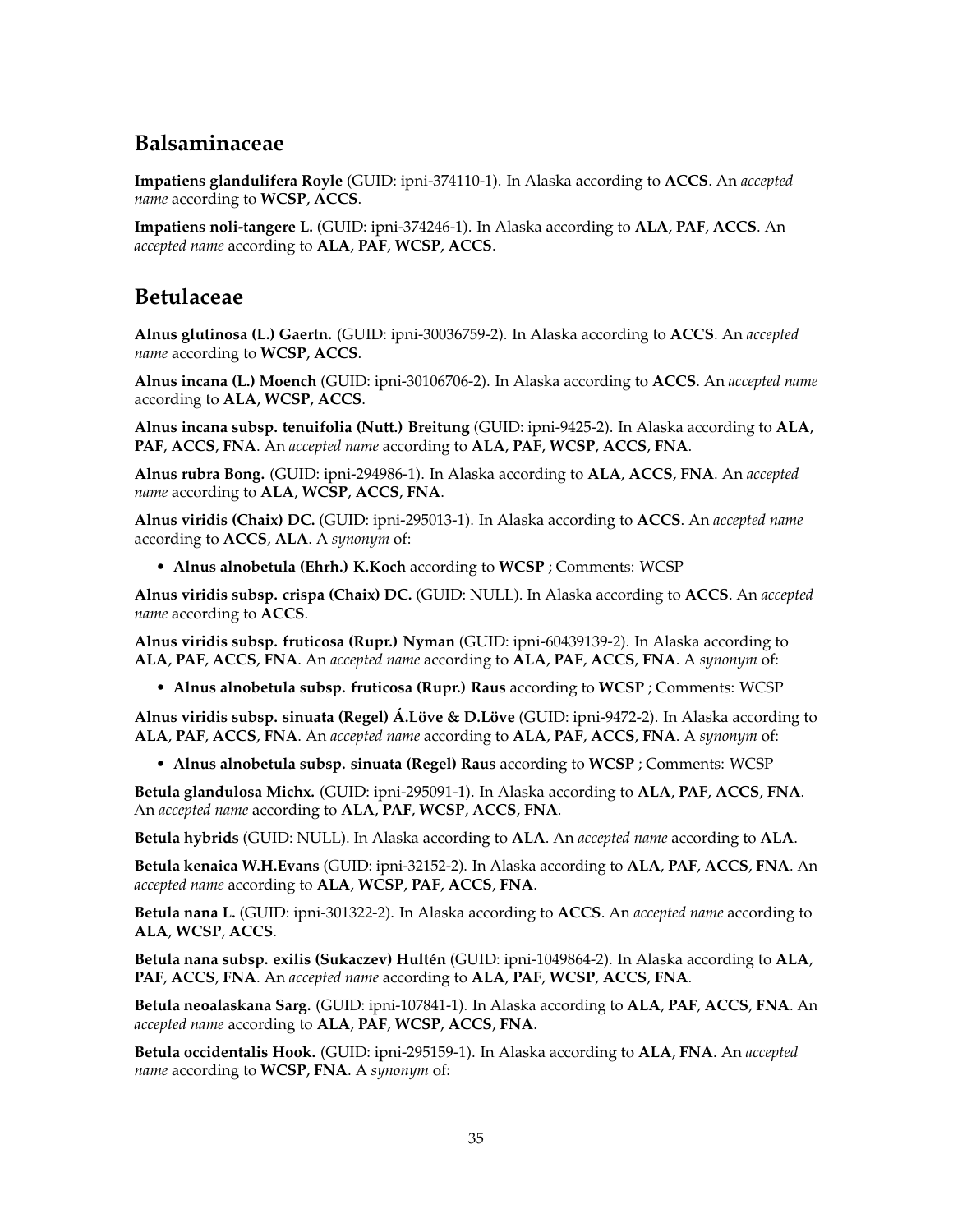• **Betula hybrids** according to **ALA** ; Comments: ALA Taxon List; ALA Taxon List; ALA Taxon List

**Betula papyrifera Marshall** (GUID: ipni-107851-1). In Alaska according to **ACCS**, **FNA**. An *accepted name* according to **ALA**, **WCSP**, **FNA**. A *synonym* of:

• **Betula neoalaskana Sarg.** according to **ACCS** ; Comments: Panarctic Flora Checklist

**Betula pendula Roth** (GUID: ipni-32223-2). In Alaska according to **ACCS**. An *accepted name* according to **WCSP**, **ACCS**.

## **Blechnaceae**

**Blechnum spicant (L.) Roth** (GUID: ipni-17267490-1). In Alaska according to **ALA**, **FNA**. An *accepted name* according to **ALA**, **FNA**.

**Blechnum spicant (L.) Sm.** (GUID: ipni-60440508-2). In Alaska according to **ACCS**. An *accepted name* according to **ACCS**.

## **Boraginaceae**

**Amsinckia lycopsoides Lehm.** (GUID: ipni-112029-3). In Alaska according to **ACCS**, **ALA**, **PAF**. An *accepted name* according to **ACCS**, **ALA**, **PAF**.

**Amsinckia menziesii (Lehm.) A. Nelson & J.F. Macbr.** (GUID: trop-4000778). In Alaska according to **ACCS**, **ALA**. An *accepted name* according to **ACCS**, **ALA**, **WCSP**.

**Asperugo procumbens L.** (GUID: ipni-113506-1). In Alaska according to **ALA**, **PAF**, **ACCS**. An *accepted name* according to **ALA**, **PAF**, **WCSP**, **ACCS**.

**Borago officinalis L.** (GUID: ipni-58249-3). In Alaska according to **ACCS**. An *accepted name* according to **ALA**, **WCSP**, **ACCS**.

**Cryptantha fendleri (A. Gray) Greene** (GUID: trop-4000845). In Alaska according to **ACCS**. An *accepted name* according to **ACCS**, **WCSP**.

**Cryptantha shackletteana Higgins** (GUID: ipni-114873-1). In Alaska according to **ACCS**. An *accepted name* according to **ACCS**.

**Cryptantha shackletteana L.C.Higgins** (GUID: kew-2745737). In Alaska according to **ALA**. An *accepted name* according to **ALA**, **WCSP**.

**Cryptantha spiculifera (Piper) Payson** (GUID: trop-4000909). In Alaska according to **ACCS**. An *accepted name* according to **WCSP**. A *synonym* of:

• **Cryptantha shackletteana Higgins** according to **ACCS** ; Comments: D.F. Murray

**Cryptantha torreyana (A. Gray) Greene** (GUID: trop-4000916). In Alaska according to **ACCS**, **ALA**. An *accepted name* according to **ACCS**, **ALA**, **WCSP**.

**Eritrichium aretioides (Cham.) A.DC.** (GUID: kew-2797662). In Alaska according to **ACCS**. An *accepted name* according to **WCSP**, **ACCS**.

**Eritrichium aretioides var. aretioides** (GUID: NULL). In Alaska according to **ALA**, **PAF**. An *accepted name* according to **ALA**, **PAF**.

**Eritrichium aretioides var. aretioides (Cham.) A. DC.** (GUID: NULL). In Alaska according to **ACCS**. An *accepted name* according to **ACCS**.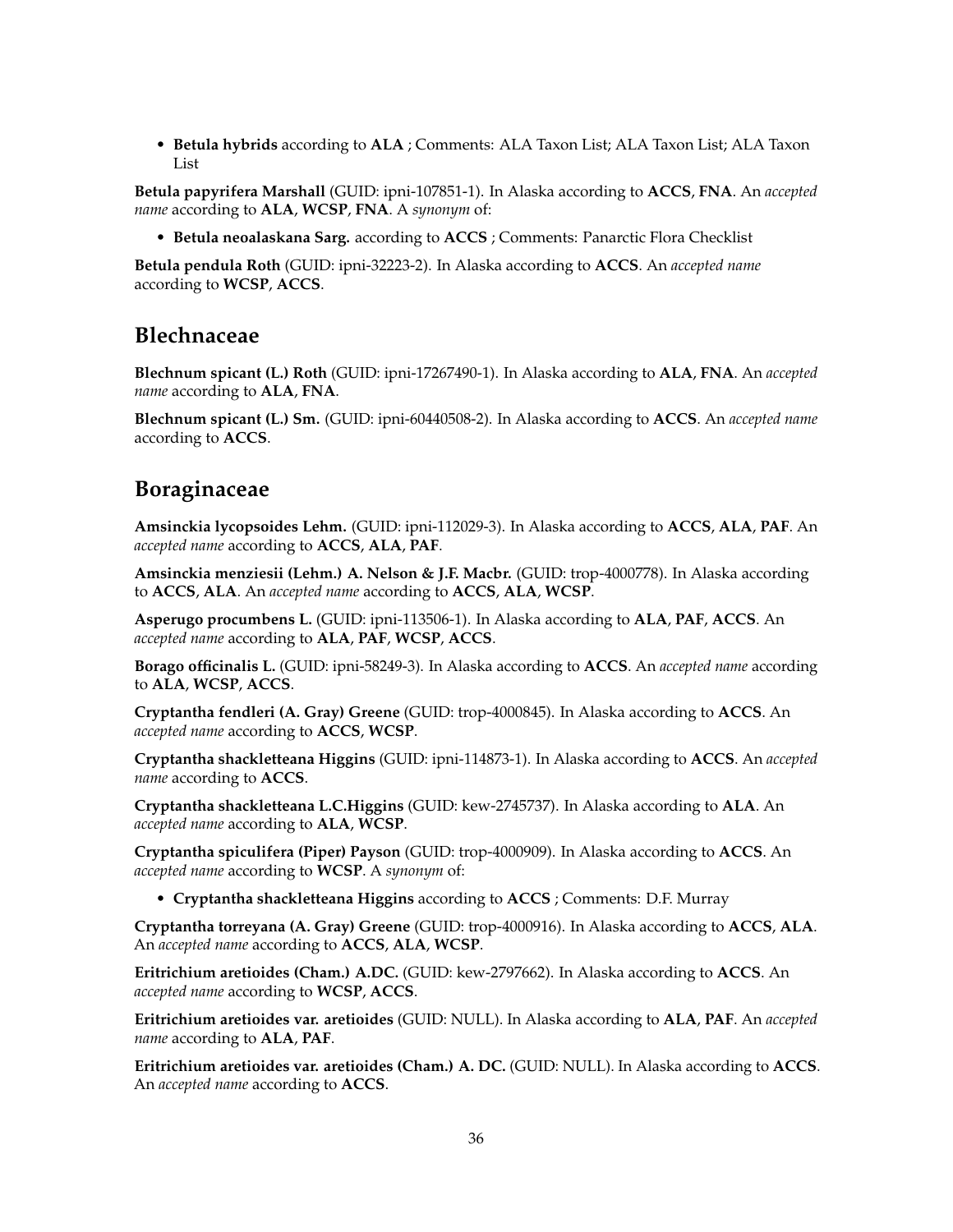**Eritrichium aretioides var. chamissonis (DC.) V.V.Petrovsky** (GUID: kew-2797663). In Alaska according to **ALA**, **PAF**, **ACCS**. An *accepted name* according to **ALA**, **WCSP**, **PAF**, **ACCS**.

**Eritrichium splendens Kearney** (GUID: ipni-96153-2). In Alaska according to **ACCS**. An *accepted name* according to **ACCS**.

**Eritrichium splendens Kearney ex W. Wight** (GUID: trop-4000929). In Alaska according to **ALA**. An *accepted name* according to **ALA**, **WCSP**.

**Eritrichium tschuktschorum Jurtzev & V.V.Petrovsky** (GUID: ipni-896473-1). In Alaska according to **PAF**. An *accepted name* according to **PAF**.

**Eritrichium villosum (Ledeb.) Bunge** (GUID: trop-4000123). In Alaska according to **ACCS**. An *accepted name* according to **ALA**, **WCSP**, **ACCS**.

**Eritrichium villosum subsp. villosum (Ledeb.) Bunge** (GUID: NULL). In Alaska according to **ACCS**. An *accepted name* according to **ACCS**.

**Hackelia deflexa Opiz** (GUID: ipni-116521-1). In Alaska according to **ACCS**. An *accepted name* according to **WCSP**, **ACCS**.

**Hackelia deflexa var. americana (A.Gray) Fernald & I.M.Johnst.** (GUID: ipni-1107521-2). In Alaska according to **ACCS**. An *accepted name* according to **WCSP**, **ACCS**.

**Hackelia jessicae (E.A.McGregor) Brand** (GUID: ipni-116536-1). In Alaska according to **ALA**, **ACCS**. An *accepted name* according to **ALA**, **ACCS**.

**Lappula deflexa (Wahlenb.) Garcke** (GUID: trop-50039994). In Alaska according to **ACCS**. An *accepted name* according to **WCSP**. A *synonym* of:

• **Hackelia deflexa var. americana (A. Gray) Fernald & I.M. Johnst.** according to **ACCS** ; Comments: ITIS

**Lappula occidentalis (S.Watson) Greene** (GUID: ipni-1034946-2). In Alaska according to **ALA**, **PAF**, **ACCS**. An *accepted name* according to **ALA**, **PAF**, **ACCS**.

**Lappula occidentalis var. occidentalis (S. Watson) Greene** (GUID: NULL). In Alaska according to **ACCS**. An *accepted name* according to **ACCS**.

**Lappula squarrosa (Retz.) Dumort.** (GUID: trop-4000035). In Alaska according to **ALA**, **ACCS**. An *accepted name* according to **ALA**, **WCSP**, **ACCS**.

**Mertensia drummondii (Lehm.) G.Don** (GUID: ipni-1126069-2). In Alaska according to **ALA**, **PAF**, **ACCS**. An *accepted name* according to **ALA**, **PAF**, **ACCS**.

**Mertensia eastwoodiae J.F.Macbr.** (GUID: ipni-1117688-2). In Alaska according to **ALA**, **PAF**, **ACCS**, **ACCS**. An *accepted name* according to **ALA**, **PAF**, **ACCS**. A *synonym* of:

• **Mertensia eastwoodiae J.F. Macbr.** according to **ACCS** ; Comments: Panarctic Flora Checklist

**Mertensia maritima (L.) Gray** (GUID: ipni-118618-1). In Alaska according to **ACCS**. An *accepted name* according to **WCSP**, **ACCS**, **ALA**.

**Mertensia maritima subsp. asiatica Takeda** (GUID: trop-4001010). In Alaska according to **PAF**, **ACCS**. An *accepted name* according to **PAF**, **ACCS**.

**Mertensia maritima subsp. tenella (Th.Fr.) Elven** (GUID: NULL). In Alaska according to **ALA**. An *accepted name* according to **ALA**.

**Mertensia maritima subsp. tenella (Th.Fr.) Elven & Skarpaas** (GUID: ipni-77078137-1). In Alaska according to **PAF**, **ACCS**. An *accepted name* according to **PAF**. A *synonym* of: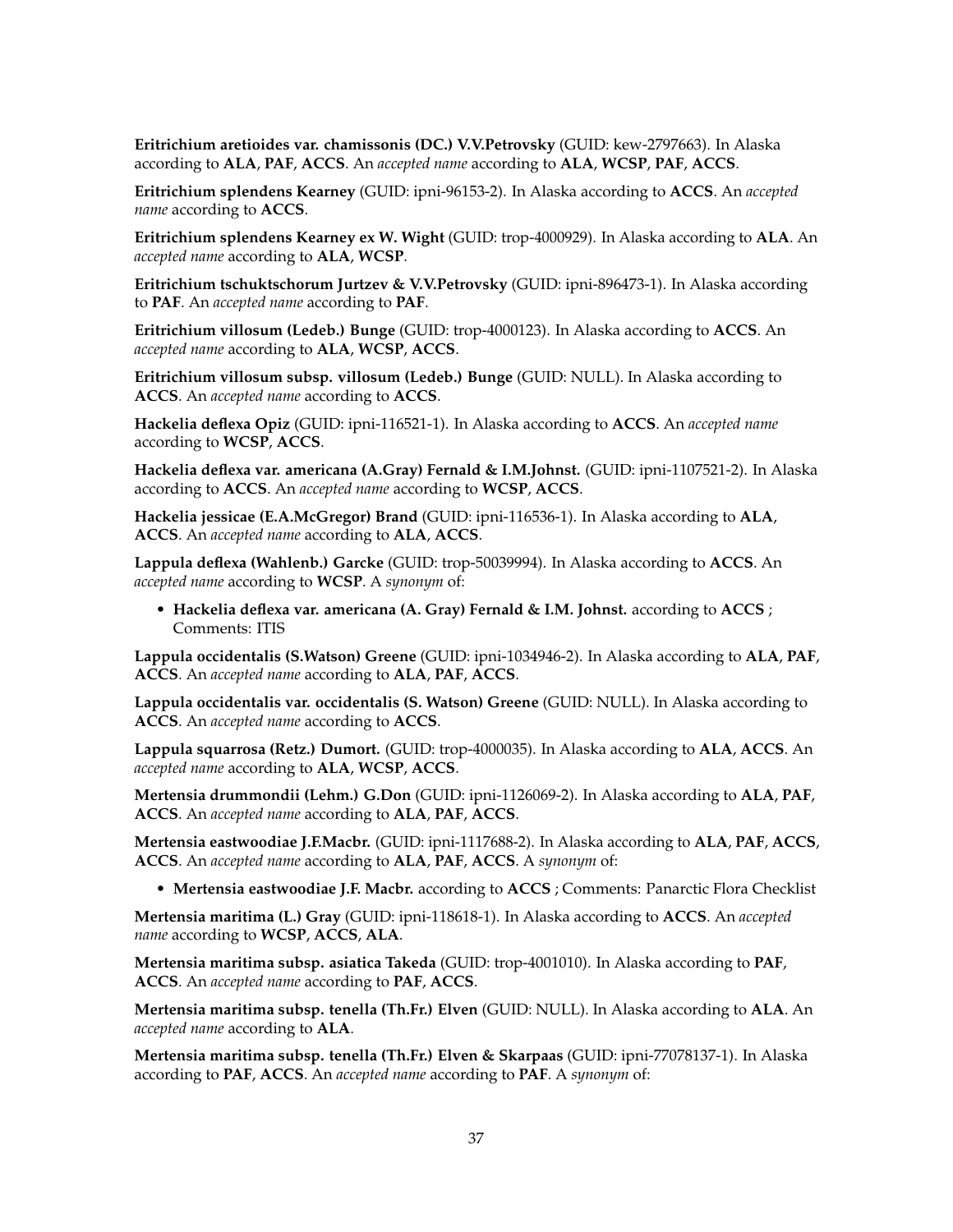• **Mertensia maritima var. tenella Th. Fr.** according to **ACCS** ; Comments: Panarctic Flora Checklist

**Mertensia maritima var. tenella Th. Fr.** (GUID: NULL). In Alaska according to **ACCS**. An *accepted name* according to **ACCS**. A *synonym* of:

• **Mertensia maritima subsp. tenella (Th. Fr.) Elven & Skarpaas** according to **PAF** ; Comments: Nearly all arctic specimens inspected (ALA, CAN, DAO, O, S) from areas outside mainland Europe and Iceland conform to subsp. [tenella].

**Mertensia paniculata (Aiton) G.Don** (GUID: ipni-30379049-2). In Alaska according to **ALA**, **PAF**, **ACCS**. An *accepted name* according to **ALA**, **PAF**, **ACCS**.

**Myosotis alpestris auct. non F.W. Schmidt** (GUID: NULL). In Alaska according to **ACCS**. An *accepted name* according to **ACCS**.

**Myosotis alpestris subsp. asiatica Vestergr.** (GUID: kew-2377002). In Alaska according to **ALA**, **PAF**, **ACCS**. An *accepted name* according to **ALA**, **PAF**, **ACCS**. A *synonym* of:

• **Myosotis asiatica (Vestergr.) Schischk. & Serg.** according to **WCSP** ; Comments: WCSP

**Myosotis palustris L.** (GUID: NULL). In Alaska according to **ALA**. An *accepted name* according to **ALA**.

**Myosotis scorpioides L.** (GUID: ipni-150625-3). In Alaska according to **PAF**, **ACCS**. An *accepted name* according to **PAF**, **WCSP**, **ACCS**.

**Myosotis sylvatica Ehrh. ex Hoffm.** (GUID: trop-4001323). In Alaska according to **ACCS**. An *accepted name* according to **ACCS**.

**Nemophila menziesii Hook. & Arn.** (GUID: ipni-432472-1). In Alaska according to **ALA**, **ACCS**. An *accepted name* according to **ALA**, **WCSP**, **ACCS**.

**Phacelia franklinii (R. Br.) A. Gray** (GUID: trop-16200006). In Alaska according to **ACCS**, **ALA**. An *accepted name* according to **ACCS**, **ALA**.

**Phacelia mollis J.F.Macbr.** (GUID: ipni-432694-1). In Alaska according to **ALA**, **ACCS**. An *accepted name* according to **ALA**, **WCSP**, **ACCS**.

**Phacelia sericea (Graham) A. Gray** (GUID: trop-16200029). In Alaska according to **ACCS**. An *accepted name* according to **ACCS**.

**Plagiobothrys figuratus I.M. Johnst. ex M. Peck** (GUID: trop-4001051). In Alaska according to **ACCS**. An *accepted name* according to **ACCS**.

**Plagiobothrys figuratus subsp. figuratus (Piper) I.M. Johnst. ex M. Peck** (GUID: NULL). In Alaska according to **ACCS**. An *accepted name* according to **ACCS**.

**Plagiobothrys hirtus (Greene) I.M.Johnst.** (GUID: ipni-201061-2). In Alaska according to **ACCS**. An *accepted name* according to **ALA**, **WCSP**. A *synonym* of:

• **Plagiobothrys figuratus subsp. figuratus (Piper) I.M. Johnst. ex M. Peck** according to **ACCS** ; Comments: ACCS Non-native List

**Plagiobothrys hirtus var. figuratus (Piper) I.M. Johnst.** (GUID: trop-4001592). In Alaska according to **ACCS**, **ALA**. An *accepted name* according to **ALA**. A *synonym* of:

• **Plagiobothrys figuratus subsp. figuratus (Piper) I.M. Johnst. ex M. Peck** according to **ACCS** ; Comments: ACCS Non-native List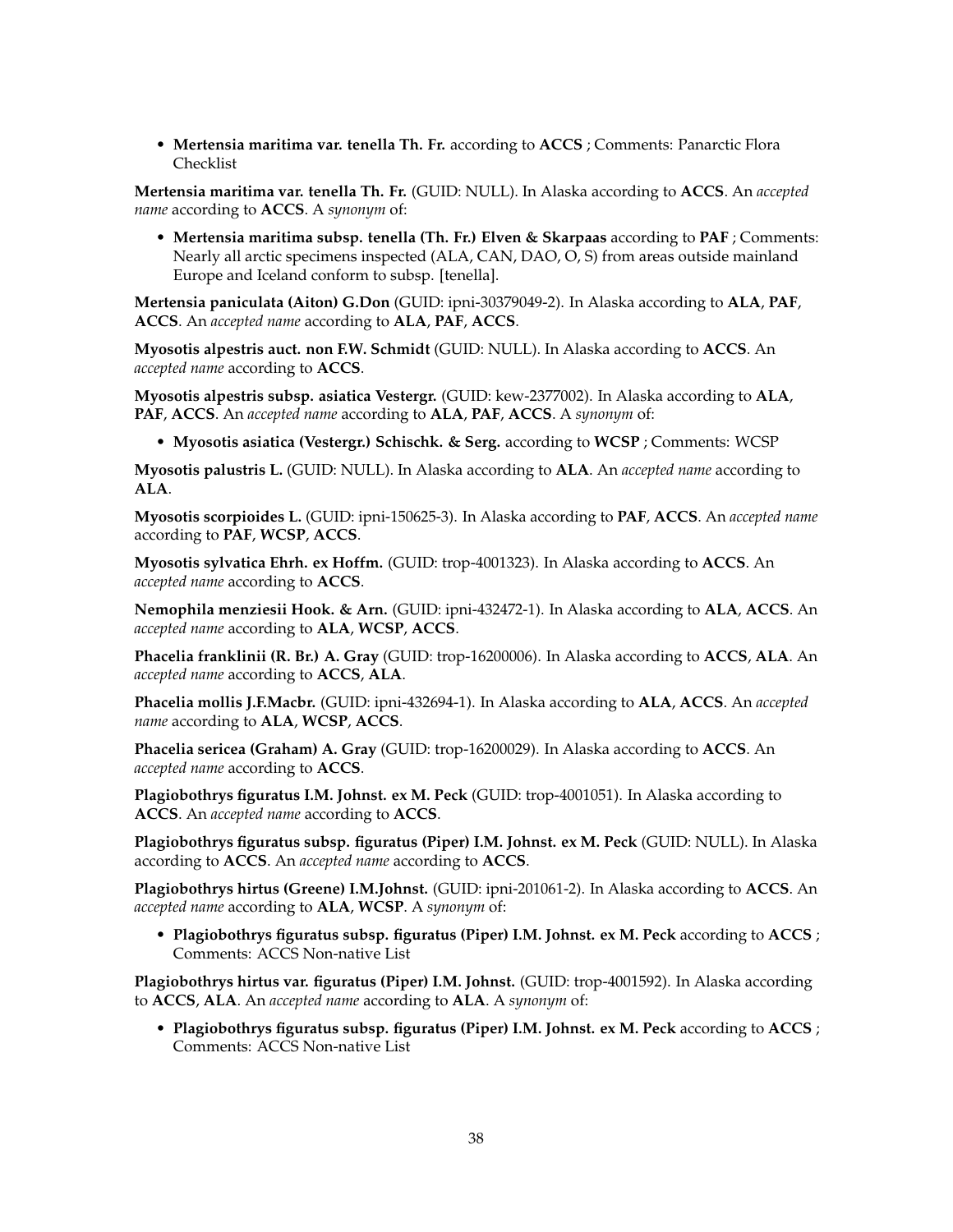**Plagiobothrys orientalis I.M.Johnst.** (GUID: ipni-120257-1). In Alaska according to **ALA**, **ACCS**. An *accepted name* according to **ALA**, **ACCS**.

**Plagiobothrys scouleri I.M.Johnst.** (GUID: ipni-120277-1). In Alaska according to **ALA**. An *accepted name* according to **ALA**.

**Romanzoffia sitchensis Bong.** (GUID: ipni-432833-1). In Alaska according to **ALA**, **ACCS**. An *accepted name* according to **ALA**, **ACCS**.

**Romanzoffia unalaschcensis Cham.** (GUID: ipni-432837-1). In Alaska according to **ALA**, **ACCS**. An *accepted name* according to **ALA**, **ACCS**.

**Symphytum asperum Lepechin** (GUID: trop-4000086). In Alaska according to **ACCS**. An *accepted name* according to **ACCS**.

**Symphytum officinale L.** (GUID: ipni-120815-1). In Alaska according to **ACCS**. An *accepted name* according to **WCSP**, **ACCS**.

#### **Brassicaceae**

**Alliaria petiolata (M.Bieb.) Cavara & Grande** (GUID: ipni-1176324-2). In Alaska according to **ACCS**. An *accepted name* according to **WCSP**, **ACCS**.

**Alyssum alyssoides (L.) L.** (GUID: ipni-107514-3). In Alaska according to **ACCS**, **FNA**. An *accepted name* according to **WCSP**, **ACCS**, **FNA**.

**Alyssum obovatum (C. A. Meyer) Turczaninow** (GUID: NULL). In Alaska according to **FNA**. An *accepted name* according to **FNA**.

**Alyssum obovatum (C.A.Mey.) Turcz.** (GUID: ipni-277677-1). In Alaska according to **ALA**, **PAF**, **ACCS**. An *accepted name* according to **ALA**, **WCSP**, **PAF**, **ACCS**.

**Aphragmus eschscholtzianus Andrz. ex DC.** (GUID: trop-4102278). In Alaska according to **PAF**, **ACCS**, **ALA**, **FNA**. An *accepted name* according to **PAF**, **ACCS**, **ALA**, **WCSP**, **FNA**.

**Arabidopsis kamchatica (Fisch. ex DC.) K.Shimizu & Kudoh** (GUID: ipni-77071243-1). In Alaska according to **PAF**, **ACCS**. An *accepted name* according to **PAF**, **ACCS**.

**Arabidopsis lyrata (L.) O'Kane & Al-Shehbaz** (GUID: ipni-997558-1). In Alaska according to **ALA**, **ACCS**. An *accepted name* according to **ALA**, **WCSP**. A *synonym* of:

• **Arabidopsis kamchatica (Fisch. ex DC.) K. Shimizu & Kudoh** according to **ACCS** ; Comments: Panarctic Flora Checklist

**Arabidopsis lyrata subsp. kamchatica (Fisch. ex DC.) O'Kane & Al-Shehbaz** (GUID: ipni-997559-1). In Alaska according to **ALA**, **ACCS**, **FNA**. An *accepted name* according to **ALA**, **WCSP**, **FNA**. A *synonym* of:

• **Arabidopsis kamchatica (Fisch. ex DC.) K. Shimizu & Kudoh** according to **PAF** ; Comments: Reports of [Arabidopsis lyrata] from the Murman area in northwestern European Russia (Pissjaukova 1956) have been excluded as probably based on misidentified [A. arenosa]. O'Kane and Al-Shehbaz (1997) circumscribed [A. lyrata] broadly with three subspecies: the non-arctic eastern North American subsp. [lyrata] (described from eastern Canada, leg. Kalm), the amphi-Pacific/Beringian subsp. [kamchatica], and the nearly circumpolar arctic-alpine subsp. [petrata] (incl. ['septentrionalis'] and ['umbrosa']). For the last-mentioned taxon, see below. Based on field experiences with most of the taxa (['kamchatica'], ['petraea'], ['septentrionalis'], ['umbrosa']), we are reluctant to see them only as races of one species, and especially the three last-mentioned ones as a single race (subsp. [petraea]). We see some morphological differences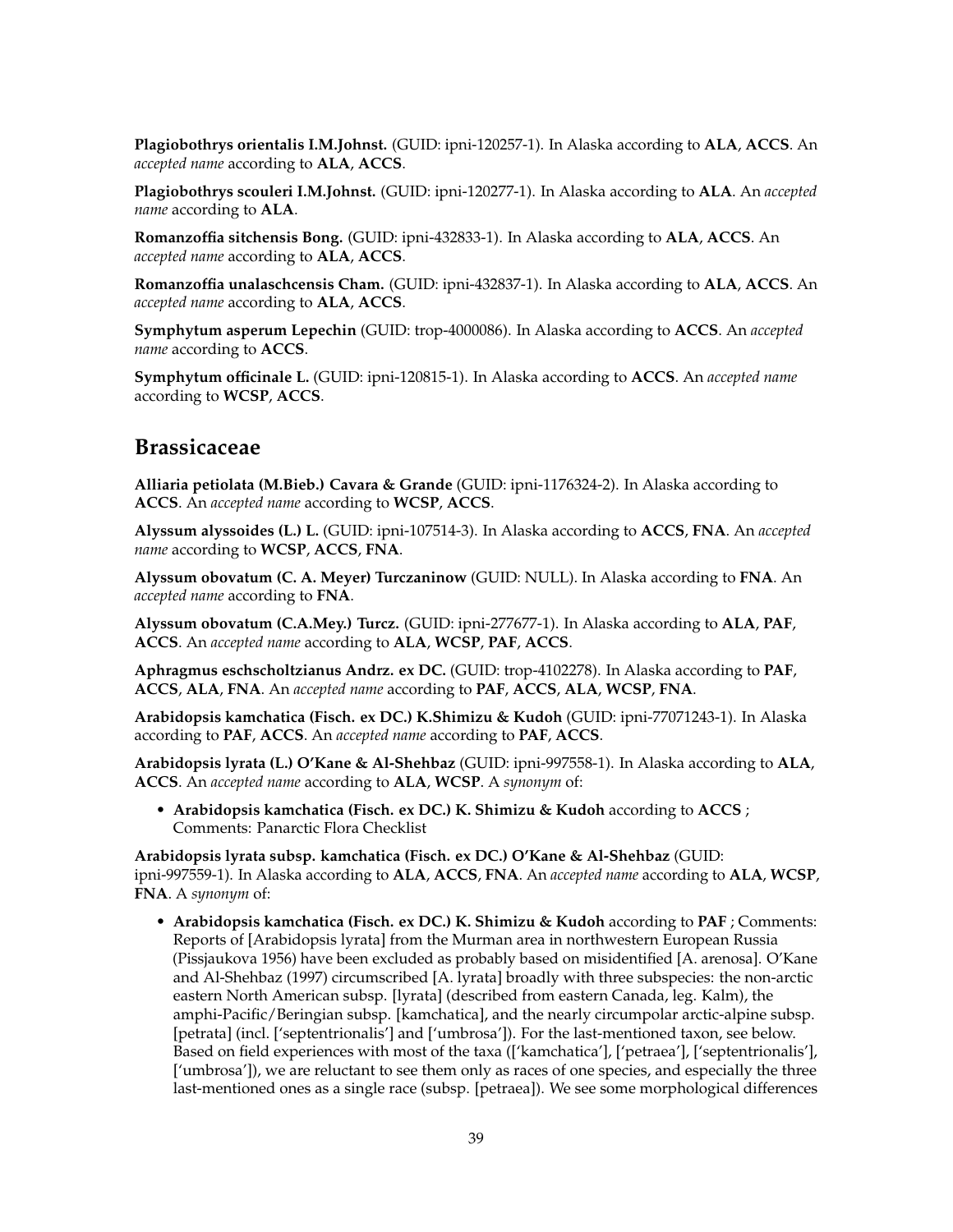(and some ploidy difference) and little or no intergradation. Al-Shehbaz commented that he found no differences. There may be a conflict between evidence from molecular markers and phylogenetic approaches on one side, and from the combined morphological, ecological, and phytogeographical pattern on the other side. For botanists working with the plants in the field and collections and for practical biodiversity concerns, the latter sources of information are important, and also for this Checklist. Mulligan commented that he would prefer the tetraploid [A. kamchatica] accepted as a species apart from the diploid eastern North American [A. lyrata]. Petrovsky commented that he would prefer it as a subspecies of [A. lyrata]. Al-Shehbaz (2010b) followed the same course. We enter a species due to Mulligan's view as the distinction of [A. kamchatica] from [A. lyrata] is a North American problem and as there is a ploidy difference. [Arabidopsis kamchatica] might be an allotetraploid with [A. lyrata] as one parent and an Asian species as the other (Shimizu et al. 2005).

• **Arabidopsis kamchatica (Fisch. ex DC.) K. Shimizu & Kudoh** according to **ACCS** ; Comments: Panarctic Flora Checklist

**Arabidopsis lyrata subsp. lyrata** (GUID: NULL). In Alaska according to **FNA**. An *accepted name* according to **ALA**, **FNA**.

**Arabidopsis lyrata subsp. petraea (L.) O'Kane & Al-Shehbaz** (GUID: ipni-997560-1). In Alaska according to **ALA**, **ACCS**, **FNA**. An *accepted name* according to **WCSP**, **FNA**. A *synonym* of:

- **Arabidopsis petraea (L.) V. I. Dorof.** according to **ALA** ; Comments: Elven, R. et al. 2003
- **Arabidopsis petraea (L.) V.I. Dorof.** according to **PAF** ; Comments: The combination [Arabidopsis petraea] (L.) Kolnik & Marhold, Willdenowia 33: 70 (2003) is superfluous. Elven and Murray: O'Kane and Al-Shehbaz (1997) assigned [Arabidopsis petraea] as a subspecies of [A. lyrata] (see also [A. kamchatica] above). Tolmachev (1975c) considered the arctic Russian material as two subspecies of [A. petraea]. Doronkin (1994) accepted only a collective [A. petraea] and reported a much more narrow range than other authors (one 'dot' in Taimyr, along the Lena River, and just into the Yana-Kolyma region east of Tiksi Bay). We have looked at herbarium material of the three proposed taxa - ['petraea'], ['septentrionalis'], ['umbrosa'] - and have also studied all three in the field in Europe, Siberia, Alaska, and the Yukon Territory. These three are allopatric to parapatric with ['umbrosa'] in northwestern North America and northern-northeastern Asia (slightly overlapping with the next), ['septentrionalis'] in northern Asia and northeastern Europe, and ['petraea'] in northwestern and central Europe. There are other, non-arctic taxa in the group. We feel able to recognize the arctic taxa on the morphological criteria reported by Russian authors and we have not seen transitional forms. They differ in a few morphological characters from [A. lyrata] and [A. kamchatica] and intermediates are not seen there either. From morphological evidence, the choice is probably between three species or three allopatric to parapatric subspecies of [A. petraea]. We do therefore not yet agree with the proposed reduction of these three to one subspecies of [A. lyrata], as proposed by O'Kane and Al-Shehbaz (1997). Pending a combined molecular and morphological investigation of the entire aggregate, and application of molecular markers that can resolve specific-subspecific variation in recently evolved taxa, we propose to treat them as three subspecies (this was supported by Yurtsev). There are other opinions. Some authors have included the North Atlantic and European taxa in an extended [Arabidopsis petraea] and the Asian and North American ones in an extended [Arabis arenicola]. We do not support that view and consider [Arabidopsis arenicola] different, even if it is close to [A. lyrata] in ITS markers (Warwick et al. 2006).
- **Arabidopsis petraea subsp. umbrosa (Turcz. ex Steud.) Elven & D.F. Murray** according to **ACCS** ; Comments: Panarctic Flora Checklist

**Arabidopsis petraea (L.) V.I.Dorof.** (GUID: ipni-20011595-1). In Alaska according to **ALA**, **PAF**, **ACCS**. An *accepted name* according to **ALA**, **PAF**. A *synonym* of:

• **Arabidopsis petraea subsp. umbrosa (Turcz. ex Steud.) Elven & D.F. Murray** according to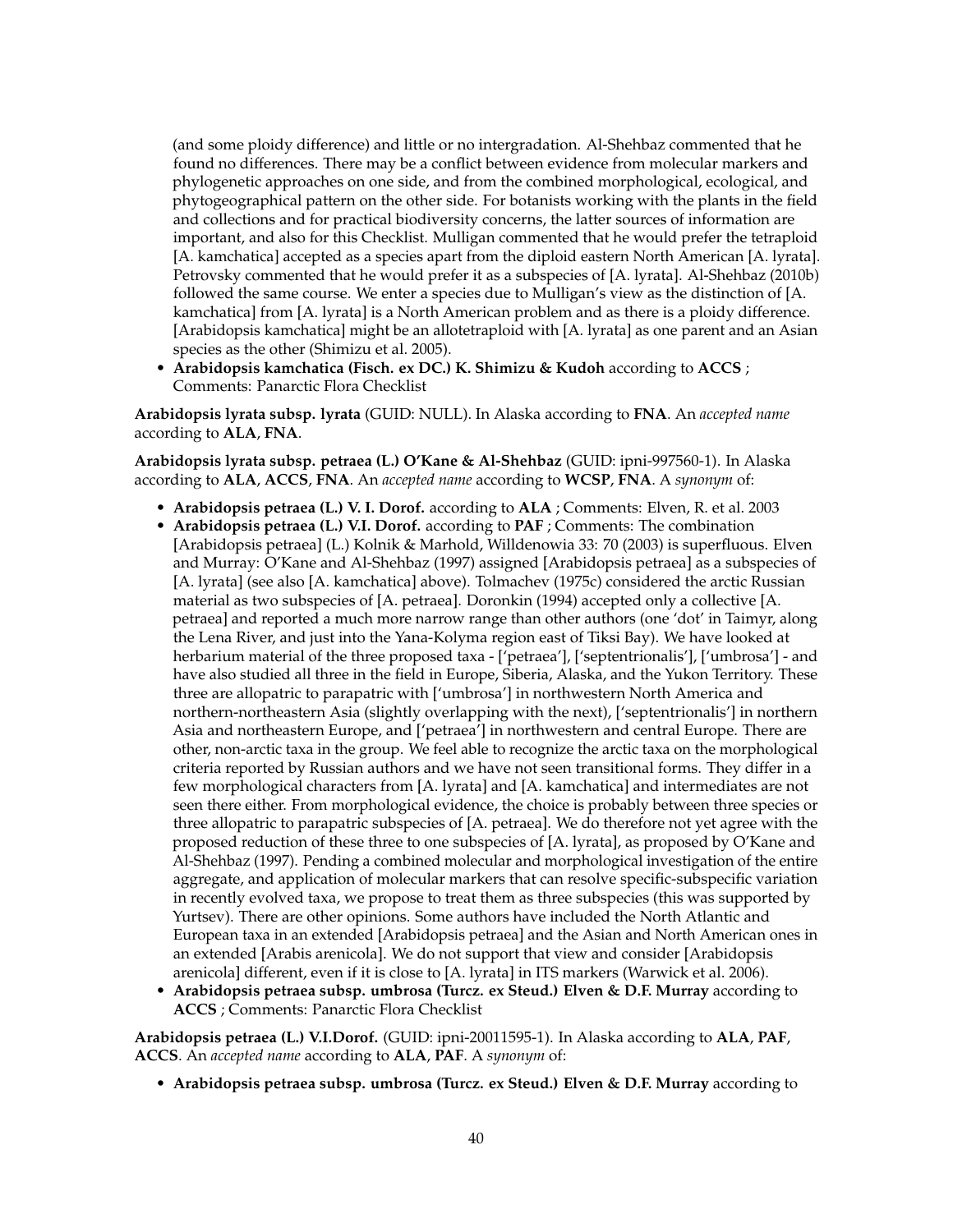**ACCS** ; Comments: Panarctic Flora Checklist

**Arabidopsis petraea subsp. umbrosa (Turcz. ex Steud.) Elven & D.F.Murray** (GUID:

ipni-77099616-1). In Alaska according to **PAF**, **ACCS**. An *accepted name* according to **PAF**, **ACCS**. A *synonym* of:

• **Arabidopsis lyrata subsp. kamchatica (Fisch. ex DC.) O'Kane & Al-Shehbaz** according to **WCSP** ; Comments: WCSP

**Arabis alpina L.** (GUID: ipni-277992-1). In Alaska according to **ACCS**. An *accepted name* according to **WCSP**, **ACCS**.

**Arabis calderi G.A.Mulligan** (GUID: ipni-988351-1). In Alaska according to **ACCS**. An *accepted name* according to **ALA**. A *synonym* of:

- **Boechera calderi (G.A.Mulligan) Windham & Al-Shehbaz** according to **WCSP** ; Comments: WCSP
- **Boechera calderi (G.A. Mulligan) Windham & Al-Shehbaz** according to **ACCS** ; Comments: Flora of North America

**Arabis caucasica Willd.** (GUID: ipni-278095-1). In Alaska according to **ACCS**. An *accepted name* according to **WCSP**. A *synonym* of:

• **Arabis alpina L.** according to **ACCS** ; Comments: Flora of North America

**Arabis drepanoloba Greene** (GUID: ipni-278184-1). In Alaska according to **ALA**, **ACCS**. An *accepted name* according to **ALA**. A *synonym* of:

- **Boechera lemmonii var. drepanoloba (Greene) Dorn** according to **WCSP** ; Comments: WCSP
- **Boechera drepanoloba (Greene) Windham & Al-Shehbaz** according to **ACCS** ; Comments: Flora of North America
- **Boechera drepanoloba (Greene) Windham & Al-Shehbaz** according to **FNA** ; Comments: FNA

**Arabis eschscholtziana Andrz.** (GUID: ipni-1130101-2). In Alaska according to **ALA**, **ACCS**, **FNA**. An *accepted name* according to **ALA**, **ACCS**, **FNA**.

**Arabis hirsuta var. pycnocarpa (M.Hopkins) Rollins** (GUID: ipni-17051-2). In Alaska according to **ACCS**. An *accepted name* according to **WCSP**. A *synonym* of:

- **Arabis pycnocarpa M. Hopkins** according to **PAF** ; Comments: Rollins (1993) and Cody (1996) treated [Arabis pycnocarpa] as a variety of [A. hirsuta]. It seems to be a major North American race (var./subsp. [pycnocarpa]) or species ([A. pycnocarpa]), vicariant to the Eurasian [A. hirsuta], see Al-Shehbaz (2010a) for a discussion. The name [A. borealis], sometimes applied for the North American plants, belongs to a Eurasian species, see Excluded taxa.
- **Arabis pycnocarpa var. pycnocarpa M. Hopkins** according to **ACCS** ; Comments: Flora of North America

**Arabis lemmonii S.Watson** (GUID: ipni-278356-1). In Alaska according to **ACCS**. An *accepted name* according to **ALA**. A *synonym* of:

- **Boechera lemmonii (S.Watson) W.A.Weber** according to **WCSP** ; Comments: WCSP
- **Boechera lemmonii (S. Watson) W.A. Weber** according to **ACCS** ; Comments: Flora of North America
- **Boechera lemmonii (S. Watson) W. A. Weber** according to **FNA** ; Comments: FNA

**Arabis media N.Busch** (GUID: ipni-278398-1). In Alaska according to **ACCS**. An *accepted name* according to **ALA**. A *synonym* of: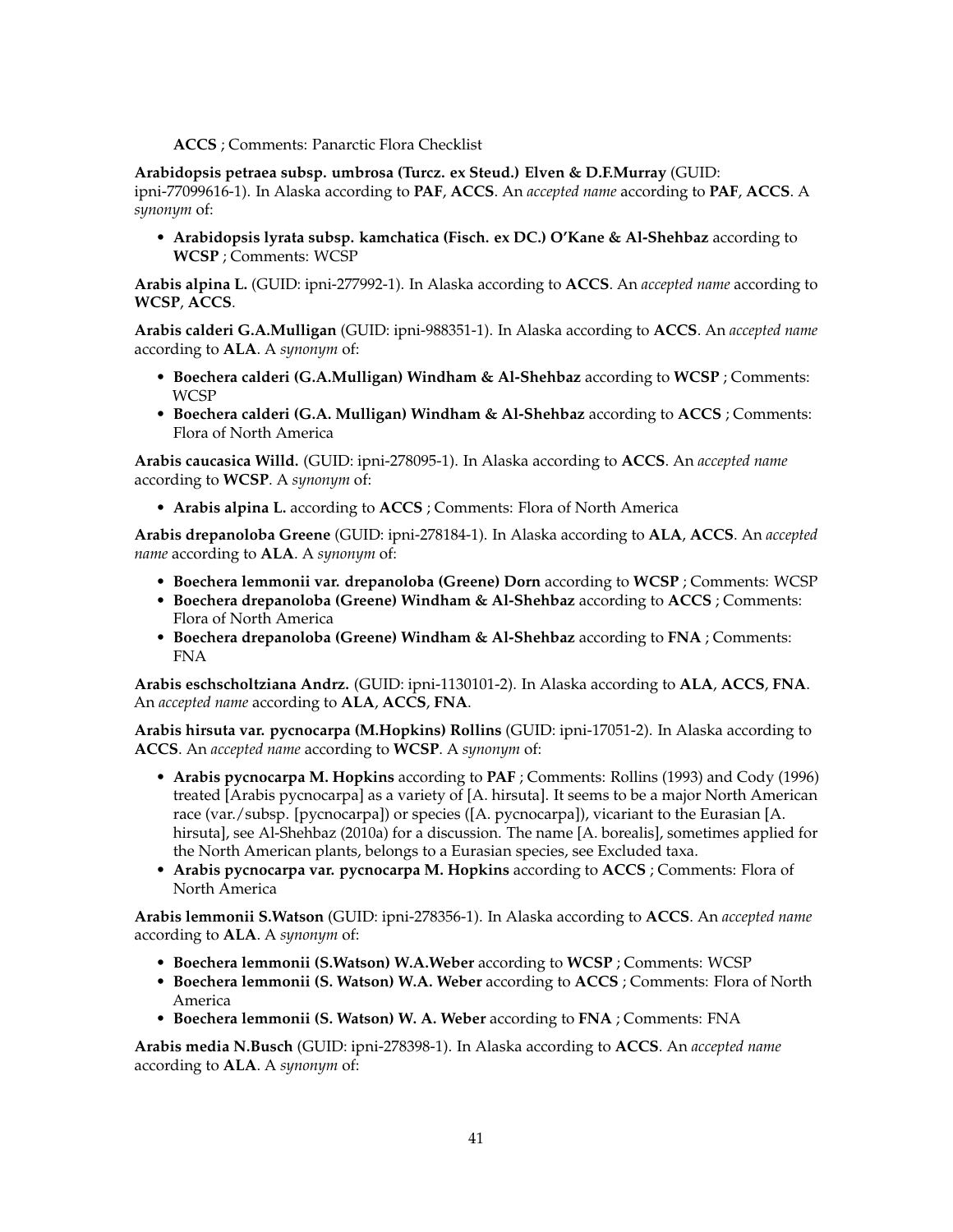- **Arabidopsis lyrata subsp. petraea (L.) O'Kane & Al-Shehbaz** according to **WCSP** ; Comments: WCSP
- **Arabidopsis petraea subsp. umbrosa (Turcz. ex Steud.) Elven & D.F. Murray** according to **PAF** ; Comments: Subspecies [septentrionalis] and subsp. [umbrosa] share most of their morphological features but are, as far as observed (herbarium, field in northern Yakutia), non-overlapping morphologically in the area of sympatry in northern Siberia. There may be a ploidy difference as the two only counts originating from within the certain range of subsp. [septentrionalis] are of tetraploids, whereas those from within the range of subsp. [umbrosa] are of diploids.
- **Arabidopsis petraea subsp. umbrosa (Turcz. ex Steud.) Elven & D.F. Murray** according to **ACCS** ; Comments: Panarctic Flora Checklist
- **Arabidopsis lyrata subsp. petraea (Linnaeus) O'Kane & Al-Shehbaz** according to **FNA** ; Comments: FNA

**Arabis petraea subsp. umbrosa (Turcz.) Tolm.** (GUID: ipni-919275-1). In Alaska according to **ACCS**. An *accepted name* according to **ALA**, **WCSP**. A *synonym* of:

• **Arabidopsis petraea subsp. umbrosa (Turcz. ex Steud.) Elven & D.F. Murray** according to **ACCS** ; Comments: Panarctic Flora Checklist

**Arabis pycnocarpa M.Hopkins** (GUID: ipni-17206-2). In Alaska according to **ALA**, **PAF**, **ACCS**. An *accepted name* according to **ALA**, **PAF**. A *synonym* of:

- **Arabis hirsuta var. pycnocarpa (M.Hopkins) Rollins** according to **WCSP** ; Comments: WCSP
- **Arabis pycnocarpa var. pycnocarpa M. Hopkins** according to **ACCS** ; Comments: Flora of North America

**Arabis pycnocarpa var. pycnocarpa** (GUID: trop-50111742). In Alaska according to **FNA**. An *accepted name* according to **FNA**.

**Arabis pycnocarpa var. pycnocarpa M. Hopkins** (GUID: NULL). In Alaska according to **ACCS**. An *accepted name* according to **ACCS**.

**Armoracia rusticana G.Gaertn., B.Mey. & Scherb.** (GUID: ipni-278747-1). In Alaska according to **ACCS**. An *accepted name* according to **ACCS**.

**Aurinia saxatilis (L.) Desv.** (GUID: trop-4102096). In Alaska according to **ACCS**. An *accepted name* according to **WCSP**, **ACCS**.

**Barbarea orthoceras Ledeb.** (GUID: ipni-278881-1). In Alaska according to **ALA**, **PAF**, **ACCS**, **FNA**. An *accepted name* according to **ALA**, **PAF**, **WCSP**, **ACCS**, **FNA**.

**Barbarea verna (Mill.) Asch.** (GUID: ipni-1109261-2). In Alaska according to **FNA**. An *accepted name* according to **WCSP**, **FNA**.

**Barbarea vulgaris W.T.Aiton** (GUID: ipni-154548-3). In Alaska according to **FNA**. An *accepted name* according to **FNA**.

**Berteroa incana (L.) DC.** (GUID: trop-4100058). In Alaska according to **ACCS**. An *accepted name* according to **ALA**, **WCSP**, **ACCS**.

**Boechera angustifolia (Nutt.) Dorn** (GUID: ipni-1056657-2). In Alaska according to **ACCS**. An *accepted name* according to **WCSP**. A *synonym* of:

• **Boechera stricta (Graham) Al-Shehbaz** according to **ACCS** ; Comments: Flora of North America

**Boechera calderi (G.A.Mulligan) Windham & Al-Shehbaz** (GUID: ipni-60445602-2). In Alaska according to **ACCS**. An *accepted name* according to **WCSP**, **ACCS**.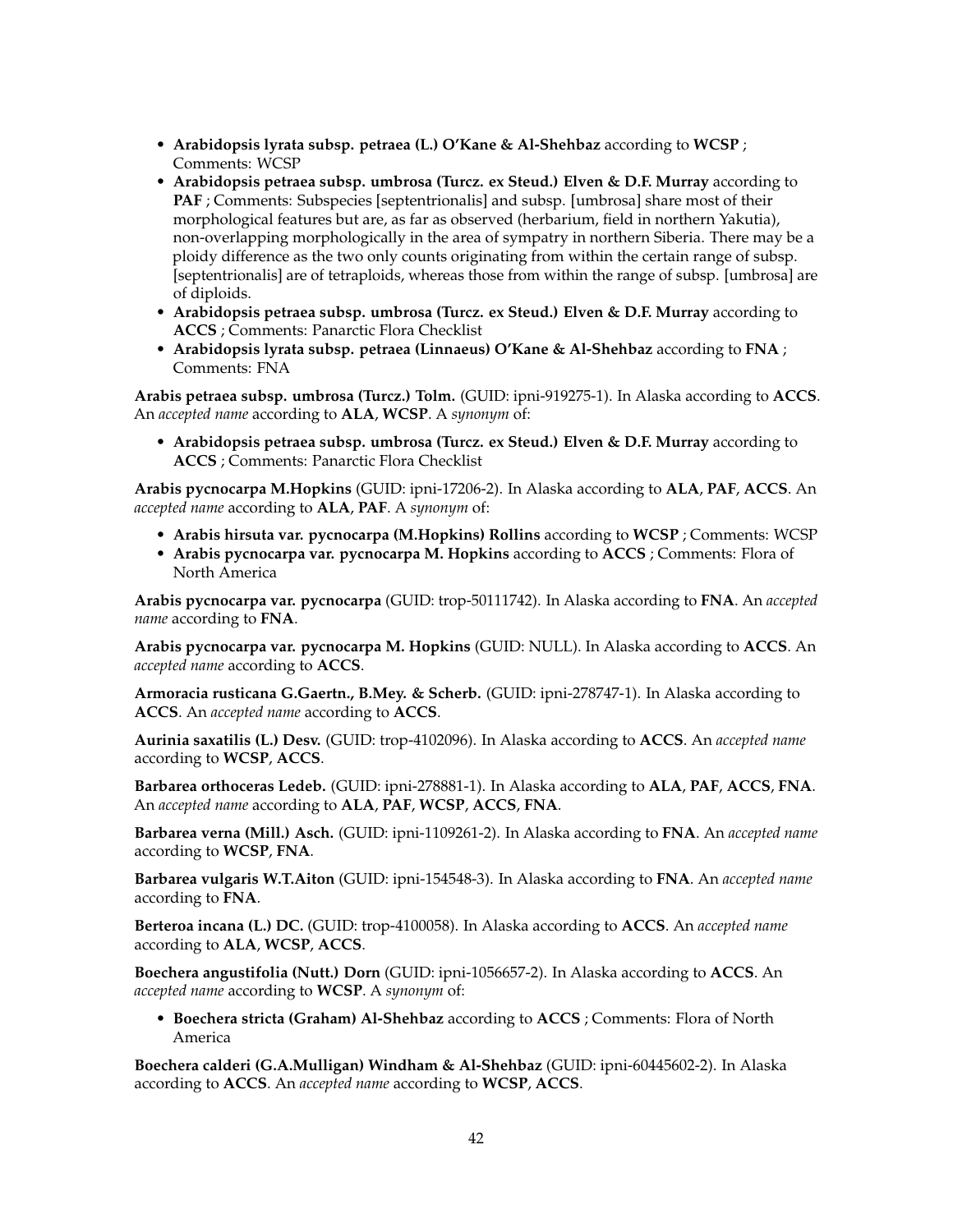**Boechera collinsii (Fernald) Á.Löve & D.Löve** (GUID: ipni-34082-2). In Alaska according to **ACCS**. An *accepted name* according to **WCSP**. A *synonym* of:

• **Boechera grahamii (Lehm.) Windham & Al-Shehbaz** according to **ACCS** ; Comments: Flora of North America

**Boechera divaricarpa (A.Nelson) Á.Löve & D.Löve** (GUID: ipni-34085-2). In Alaska according to **ALA**, **ACCS**. An *accepted name* according to **WCSP**, **ALA**, **ACCS**.

**Boechera drepanoloba (Greene) Windham & Al-Shehbaz** (GUID: ipni-60445607-2). In Alaska according to **ACCS**, **FNA**. An *accepted name* according to **ACCS**, **FNA**. A *synonym* of:

• **Boechera lemmonii var. drepanoloba (Greene) Dorn** according to **WCSP** ; Comments: WCSP

**Boechera drummondii (A.Gray) Á.Löve & D.Löve** (GUID: ipni-279165-1). In Alaska according to **ALA**, **ACCS**. An *accepted name* according to **ALA**. A *synonym* of:

- **Boechera stricta (Graham) Al-Shehbaz** according to **WCSP** ; Comments: WCSP
- **Boechera stricta (Graham) Al-Shehbaz** according to **PAF** ; Comments: [Boechera stricta] is a sexual species involved in the parentage of at least 15 apomictic [Boechera] species (according to Al-Shehbaz and Windham 2010).
- **Boechera stricta (Graham) Al-Shehbaz** according to **ACCS** ; Comments: Flora of North America

**Boechera grahamii (Lehm.) Windham & Al-Shehbaz** (GUID: ipni-77085399-1). In Alaska according to **PAF**, **ACCS**, **FNA**. An *accepted name* according to **PAF**, **WCSP**, **FNA**. A *synonym* of:

• **Boechera divaricarpa (A. Nelson) Á. Löve & D. Löve** according to **ACCS** ; Comments: Flora of North America

**Boechera holboellii (Hornem.) Á.Löve & D.Löve** (GUID: ipni-1137585-2). In Alaska according to **ACCS**. An *accepted name* according to **WCSP**. A *synonym* of:

• **Boechera retrofracta (Graham) Á. Löve & D. Löve** according to **ACCS** ; Comments: Flora of North America

**Boechera holboellii var. secunda (Howell) Dorn** (GUID: ipni-1047370-2). In Alaska according to **ACCS**. An *accepted name* according to **WCSP**. A *synonym* of:

- **Boechera retrofracta (Graham) Á. Löve & D. Löve** according to **ACCS** ; Comments: Flora of North America
- **Boechera retrofracta (Graham) Á. Löve & D. Löve** according to **FNA** ; Comments: FNA

**Boechera lemmonii (S.Watson) W.A.Weber** (GUID: ipni-34092-2). In Alaska according to **ACCS**, **FNA**. An *accepted name* according to **WCSP**, **ACCS**, **FNA**.

**Boechera lemmonii var. drepanoloba (Greene) Dorn** (GUID: ipni-1051617-2). In Alaska according to **ACCS**. An *accepted name* according to **WCSP**. A *synonym* of:

• **Boechera drepanoloba (Greene) Windham & Al-Shehbaz** according to **ACCS** ; Comments: Flora of North America

**Boechera lyallii (S.Watson) Dorn** (GUID: ipni-1214949-2). In Alaska according to **ACCS**. An *accepted name* according to **ALA**, **WCSP**, **ACCS**.

**Boechera retrofracta (Graham) Á.Löve & D.Löve** (GUID: ipni-34099-2). In Alaska according to **ALA**, **ACCS**, **FNA**. An *accepted name* according to **WCSP**, **ALA**, **ACCS**, **FNA**.

**Boechera stricta (Graham) Al-Shehbaz** (GUID: ipni-50426386-2). In Alaska according to **PAF**, **ACCS**, **FNA**. An *accepted name* according to **PAF**, **WCSP**, **ACCS**, **FNA**.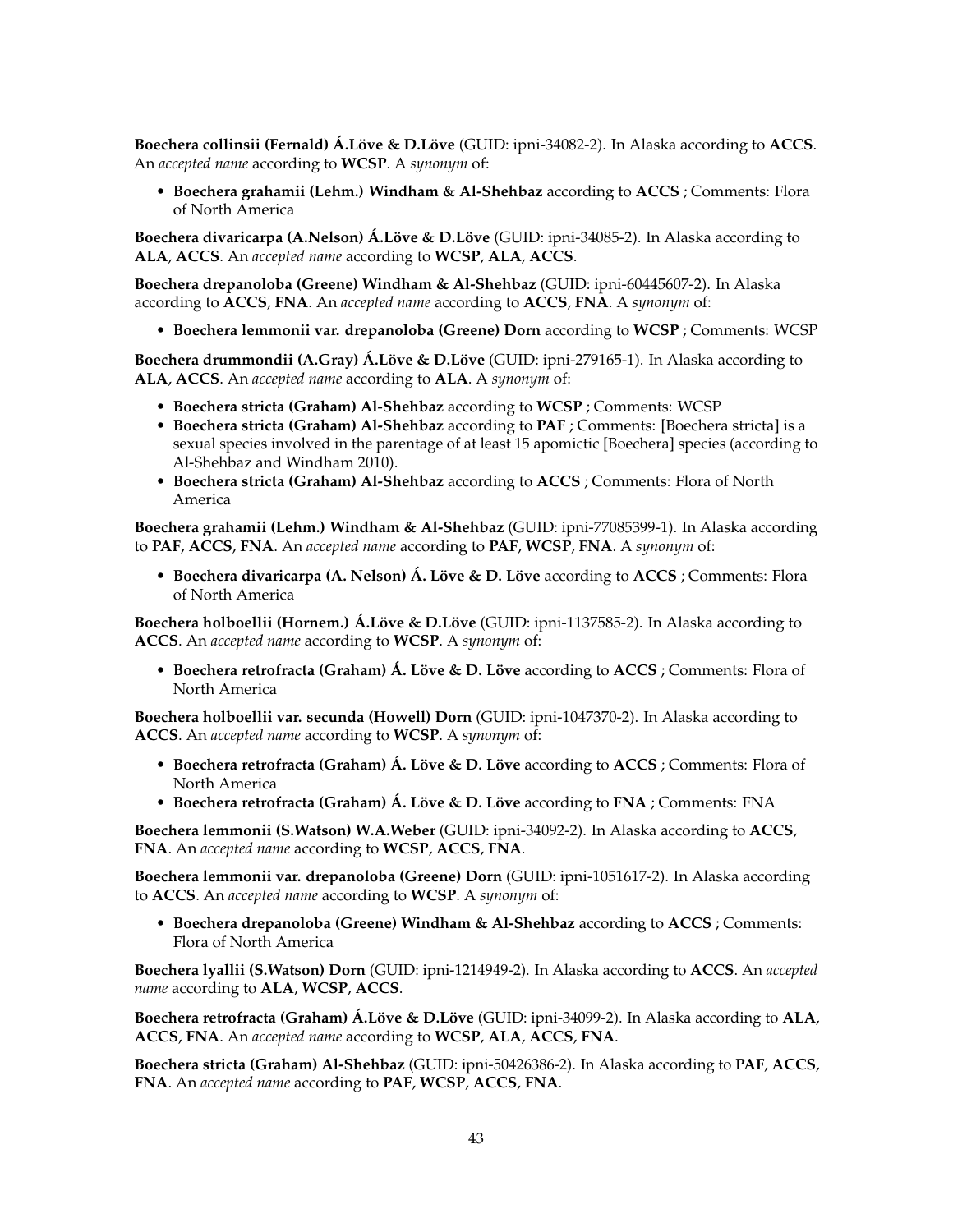**Brassica juncea (L.) Czern.** (GUID: ipni-60442520-2). In Alaska according to **ALA**, **ACCS**, **FNA**. An *accepted name* according to **ALA**, **WCSP**, **ACCS**, **FNA**.

**Brassica napus L.** (GUID: ipni-279419-1). In Alaska according to **ALA**, **ACCS**, **FNA**. An *accepted name* according to **ALA**, **WCSP**, **ACCS**, **FNA**.

**Brassica nigra (L.) W.D.J.Koch** (GUID: ipni-72281-3). In Alaska according to **FNA**. An *accepted name* according to **FNA**.

**Brassica rapa L.** (GUID: ipni-279485-1). In Alaska according to **ALA**, **ACCS**, **FNA**. An *accepted name* according to **ALA**, **WCSP**, **ACCS**, **FNA**.

**Brassica rapa subsp. campestris (L.) A.R.Clapham** (GUID: ipni-60452353-2). In Alaska according to **PAF**. An *accepted name* according to **PAF**. A *synonym* of:

• **Brassica rapa L.** according to **WCSP** ; Comments: WCSP

**Braya glabella Richardson** (GUID: ipni-36243-2). In Alaska according to **ALA**, **ACCS**. An *accepted name* according to **ALA**, **WCSP**, **ACCS**.

**Braya glabella subsp. glabella** (GUID: trop-50292769). In Alaska according to **PAF**, **FNA**. An *accepted name* according to **PAF**, **FNA**.

**Braya glabella subsp. glabella Richardson** (GUID: NULL). In Alaska according to **ACCS**. An *accepted name* according to **ACCS**.

**Braya glabella subsp. purpurascens (R.Br.) Cody** (GUID: ipni-980212-1). In Alaska according to **ALA**, **PAF**, **ACCS**, **FNA**. An *accepted name* according to **PAF**, **ACCS**, **FNA**. A *synonym* of:

- **Braya purpurascens (R.Br.) Bunge ex Ledeb.** according to **ALA** ; Comments: Elven, R. et al. 2003
- **Braya glabella Richardson** according to **WCSP** ; Comments: WCSP

**Braya humilis (C.A.Mey.) B.L.Rob.** (GUID: ipni-36247-2). In Alaska according to **ALA**, **ACCS**. An *accepted name* according to **ALA**, **ACCS**.

**Braya humilis subsp. arctica (Böcher) Rollins** (GUID: ipni-36250-2). In Alaska according to **ALA**, **PAF**, **ACCS**. An *accepted name* according to **PAF**, **ACCS**. A *synonym* of:

• **Braya humilis (C.A.Mey.) B.L.Rob.** according to **ALA** ; Comments: FNA vol. 7

**Braya humilis subsp. humilis** (GUID: trop-4102472). In Alaska according to **PAF**, **FNA**. An *accepted name* according to **PAF**, **FNA**.

**Braya humilis subsp. humilis (C.A. Mey.) B.L. Rob.** (GUID: NULL). In Alaska according to **ACCS**. An *accepted name* according to **ACCS**.

**Braya humilis subsp. porsildii J.G.Harris** (GUID: ipni-60446009-2). In Alaska according to **ACCS**. An *accepted name* according to **ACCS**.

**Braya humilis subsp. richardsonii (Rydb.) Hultén** (GUID: ipni-36257-2). In Alaska according to **ALA**, **PAF**, **ACCS**. An *accepted name* according to **PAF**, **ACCS**. A *synonym* of:

• **Braya humilis (C.A.Mey.) B.L.Rob.** according to **ALA** ; Comments: FNA vol. 7

**Braya pilosa Hook.** (GUID: ipni-36271-2). In Alaska according to **PAF**, **ACCS**. An *accepted name* according to **PAF**, **WCSP**, **ACCS**.

**Braya purpurascens (R. Br.) Bunge ex Ledeb.** (GUID: trop-4100375). In Alaska according to **ALA**, **ACCS**. An *accepted name* according to **ALA**. A *synonym* of: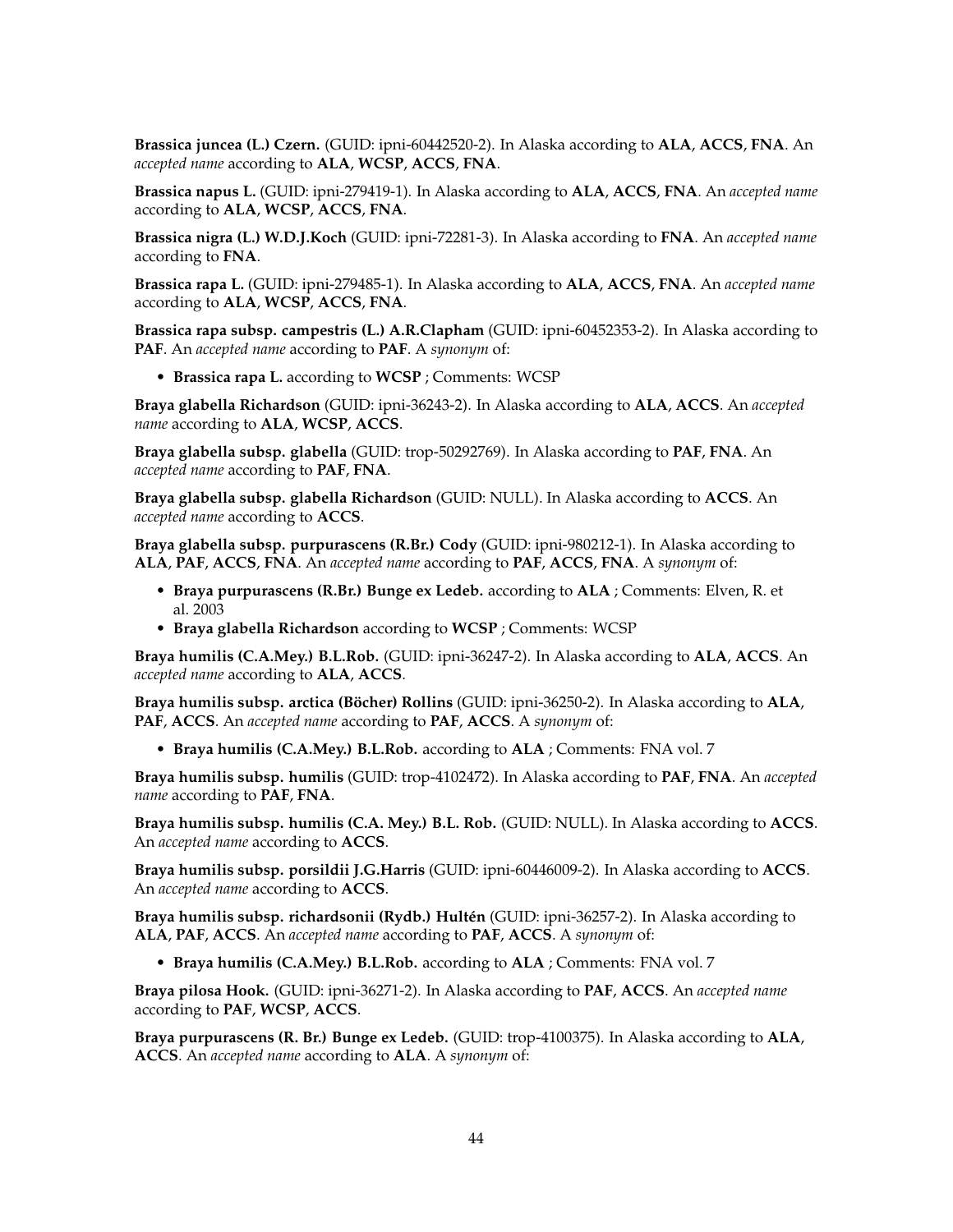- **Braya glabella subsp. purpurascens (R. Br.) Cody** according to **PAF** ; Comments: Elven and Murray: Porsild and Cody (1980) accepted [Braya henryae] albeit with some doubts: 'perhaps should be considered a geographical race  $\ldots$  [of [B. purpurascens]]; thus far it is known only from the eastern slope of Richardson and Mackenzie Mountains'. Harris (1985), Rollins (1993), and Warwick et al. (2003b) all merged it with [B. glabella]. Plants conforming to the description of [B. henryae] are fairly frequent in the mountains of central Alaska and the Yukon Territory (ALA). They differ from subsp. [purpurascens] in the Arctic in a few quantitative characters only but more from the sympatric subsp. [glabella]. We provisionally place the name in synonymy of [B. glabella] subsp. [purpurascens]. Some combined morphological and low taxonomic level molecular investigation should be undertaken before the appropriate rank of this plant, possibly as a northern Cordilleran subspecies, is decided.
- **Braya glabella Richardson** according to **WCSP** ; Comments: WCSP
- **Braya glabella subsp. purpurascens (R. Br.) Cody** according to **ACCS** ; Comments: Panarctic Flora Checklist
- **Braya glabella subsp. purpurascens (R. Brown) W. J. Cody** according to **FNA** ; Comments: FNA

**Cakile edentula (Bigelow) Hook.** (GUID: ipni-279797-1). In Alaska according to **ALA**, **ACCS**. An *accepted name* according to **ALA**, **WCSP**, **ACCS**.

**Cakile edentula subsp. californica (A.Heller) Hultén** (GUID: ipni-40232-2). In Alaska according to **ACCS**. An *accepted name* according to **ALA**. A *synonym* of:

- **Cakile edentula (Bigelow) Hook.** according to **WCSP** ; Comments: WCSP
- **Cakile edentula subsp. edentula (Bigelow) Hook.** according to **ACCS** ; Comments: Panarctic Flora Checklist
- **Cakile edentula var. edentula** according to **FNA** ; Comments: FNA

**Cakile edentula subsp. edentula Hook.** (GUID: ipni-118528-3). In Alaska according to **ACCS**. An *accepted name* according to **ACCS**.

**Cakile edentula var. edentula** (GUID: trop-4102726). In Alaska according to **FNA**. An *accepted name* according to **FNA**.

**Camelina sativa (L.) Crantz** (GUID: ipni-145187-3). In Alaska according to **ALA**, **ACCS**. An *accepted name* according to **ALA**, **WCSP**, **ACCS**.

**Capsella bursa-pastoris (L.) Medik.** (GUID: ipni-151841-3). In Alaska according to **ALA**, **PAF**, **ACCS**, **FNA**. An *accepted name* according to **ALA**, **PAF**, **WCSP**, **ACCS**, **FNA**.

**Capsella rubella Reut.** (GUID: ipni-280061-1). In Alaska according to **ALA**, **ACCS**. An *accepted name* according to **WCSP**. A *synonym* of:

- **Capsella bursa-pastoris (L.) Medik.** according to **ALA** ; Comments: FNA vol. 7
- **Capsella bursa-pastoris (L.) Medik.** according to **ACCS** ; Comments: Flora of North America

**Cardamine angulata Hook.** (GUID: ipni-280145-1). In Alaska according to **ALA**, **ACCS**, **FNA**. An *accepted name* according to **ALA**, **WCSP**, **ACCS**, **FNA**.

**Cardamine bellidifolia L.** (GUID: ipni-280178-1). In Alaska according to **ALA**, **PAF**, **ACCS**, **FNA**. An *accepted name* according to **ALA**, **PAF**, **WCSP**, **ACCS**, **FNA**.

**Cardamine bellidifolia subsp. bellidifolia L.** (GUID: NULL). In Alaska according to **ACCS**. An *accepted name* according to **ACCS**.

**Cardamine blaisdellii Eastw.** (GUID: ipni-280186-1). In Alaska according to **ALA**, **PAF**, **ACCS**, **FNA**. An *accepted name* according to **ALA**, **PAF**, **ACCS**, **FNA**. A *synonym* of: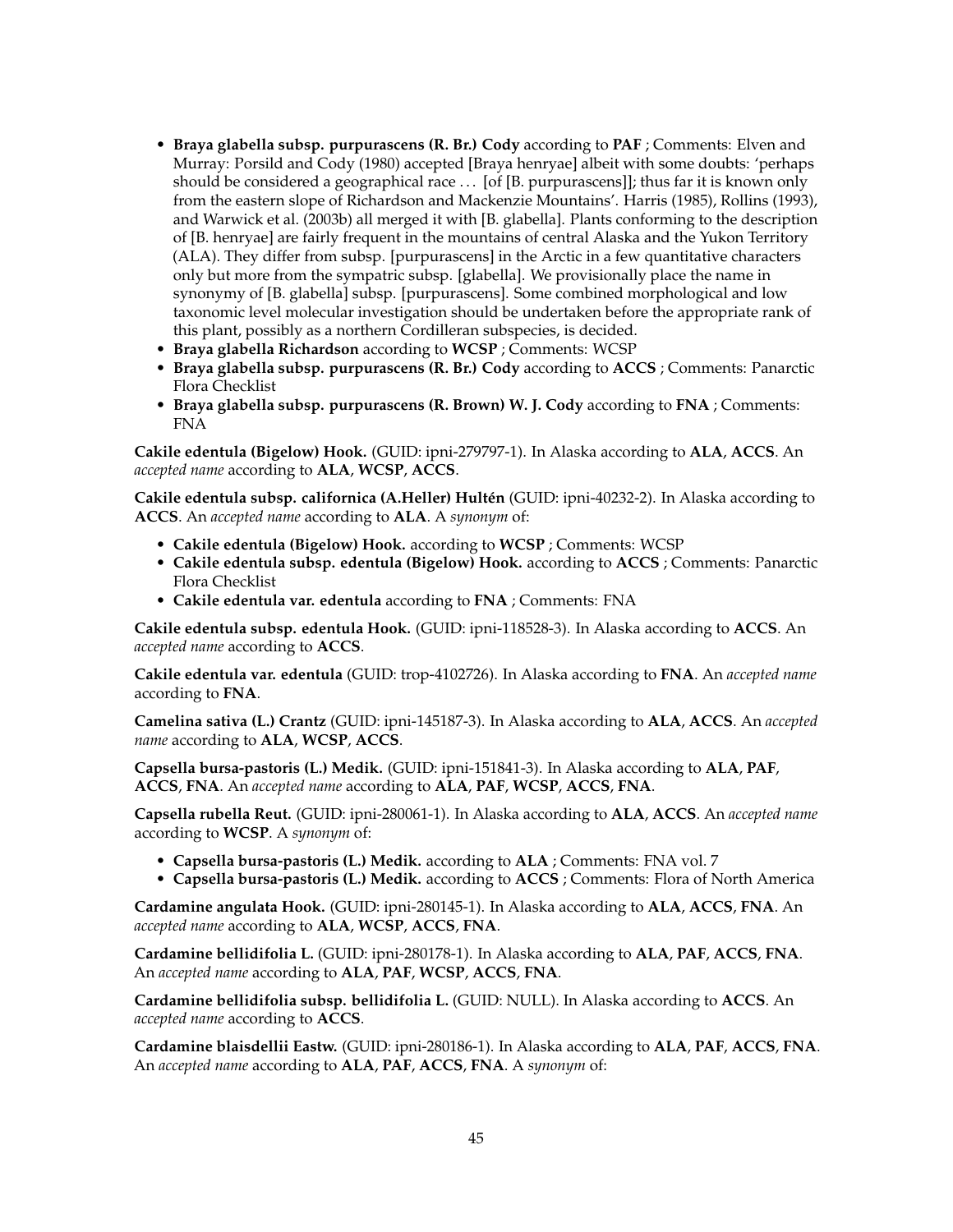• **Cardamine microphylla var. blaisdellii (Eastw.) Khatri** according to **WCSP** ; Comments: WCSP

**Cardamine digitata Richardson** (GUID: ipni-280274-1). In Alaska according to **ALA**, **PAF**, **ACCS**. An *accepted name* according to **ALA**, **PAF**, **WCSP**, **ACCS**.

**Cardamine digitata Richardson in J. Franklin** (GUID: NULL). In Alaska according to **FNA**. An *accepted name* according to **FNA**.

**Cardamine microphylla Adams** (GUID: ipni-280481-1). In Alaska according to **ALA**, **PAF**, **FNA**, **ACCS**. An *accepted name* according to **ALA**, **PAF**, **WCSP**, **FNA**, **ACCS**.

**Cardamine nymanii Gand.** (GUID: ipni-280529-1). In Alaska according to **ACCS**, **FNA**. An *accepted name* according to **FNA**. A *synonym* of:

- **Cardamine polemonioides Rouy** according to **PAF** ; Comments: The question has been asked (e.g., by Petrovsky) whether there is one or more high-arctic taxa of the [Cardamine pratensis] group. Three names are relevant, all indubitably referring to arctic plants: Hooker's var. [angustifolia] based on plants from Southampton Island in Nunavut, Canada; Gandoger's [C. nymanii] on plants from Svalbard; and Rouy's [C. polemonioides] on plants from 'Spitzbergen' [= Svalbard], Novaya Zemlya, and Iceland. In the two first regions only a high-arctic taxon of the [C. pratensis] group is known, in the last-mentioned area an arctic taxon is the one certainly native and perhaps the only one. The reported chromosome numbers concentrate at two levels. Numbers of  $2n = 56$ , 64 (and 68) are reported from Hudson Bay, Greenland, Svalbard, Iceland, Fennoscandia, and northern Russia, i.e., the broadly amphi-Atlantic regions. Numbers of 2n = 80-100 are reported from Chukotka, Alaska, and Hudson Bay, i.e., the broadly amphi-Beringian and North American regions. Both levels are reported from the Hudson Bay area from where subsp. [angustifolia] was described, whereas the lower level only is reported from the type areas of [C. nymanii] and [C. polemonioides]. The ploidy levels might suggest some difference between the plants in the broadly considered amphi-Atlantic and amphi-Beringian regions, perhaps with those in the amphi-Beringian regions as most derived from the assumed European low-ploid origin. Petrovsky commented that [C. polemonioides] can be merged with subsp. [angustifolia] only if the former taxon was described from arctic America; otherwise, both taxa should be considered separately along with [C. dentata]. As stated above, the name [C. polemonioides] is of European origin. We have compared plants from arctic Europe (Norway, Svalbard, Iceland), Siberia (Yakutia, Chukotka), Greenland, and arctic North America, in the field and in herbaria. Some of the North American plants named as subsp. [angustifolia] have narrower leaflets than the majority of the Eurasian ones but similar plants occur also on the European side, e.g. in the mountains of northern Scandinavia (Lövkvist 1956, 1957; Nilsson 1986: 106), and plants with broader leaflets, indistinguishable from the ones in Svalbard, Scandinavia, and Siberia, are frequent in arctic Canada and Alaska. We therefore provisionally assume that there is only one major arctic taxon. If two taxa are accepted, the plants of Chukotka and North America east to Hudson Bay belong to subsp. [angustifolia] (and perhaps some farther east, e.g., in northern Scandinavia), whereas at least the large majority of those from Hudson Bay eastwards across Greenland and northern Europe to northern Siberia belong to [C. polemonioides]. European authors have often applied the combination [C. pratensis] subsp. [polemonioides] Rouy (e.g., Jones and Marhold 1993). As far as we can see from the original text, Rouy in Rouy and Foucaud (1893) described [C. polemonioides] as a species. How it became a subspecies in later works (including Flora Europaea), we do not know. The name [C. polemonioides] has priority if the taxon is accepted as a species. Al-Shehbaz et al. (2010b) applied the name [C. nymanii].
- **Cardamine pratensis subsp. polemonioides Rouy** according to **WCSP** ; Comments: WCSP
- **Cardamine polemonioides Rouy** according to **ACCS** ; Comments: Panarctic Flora Checklist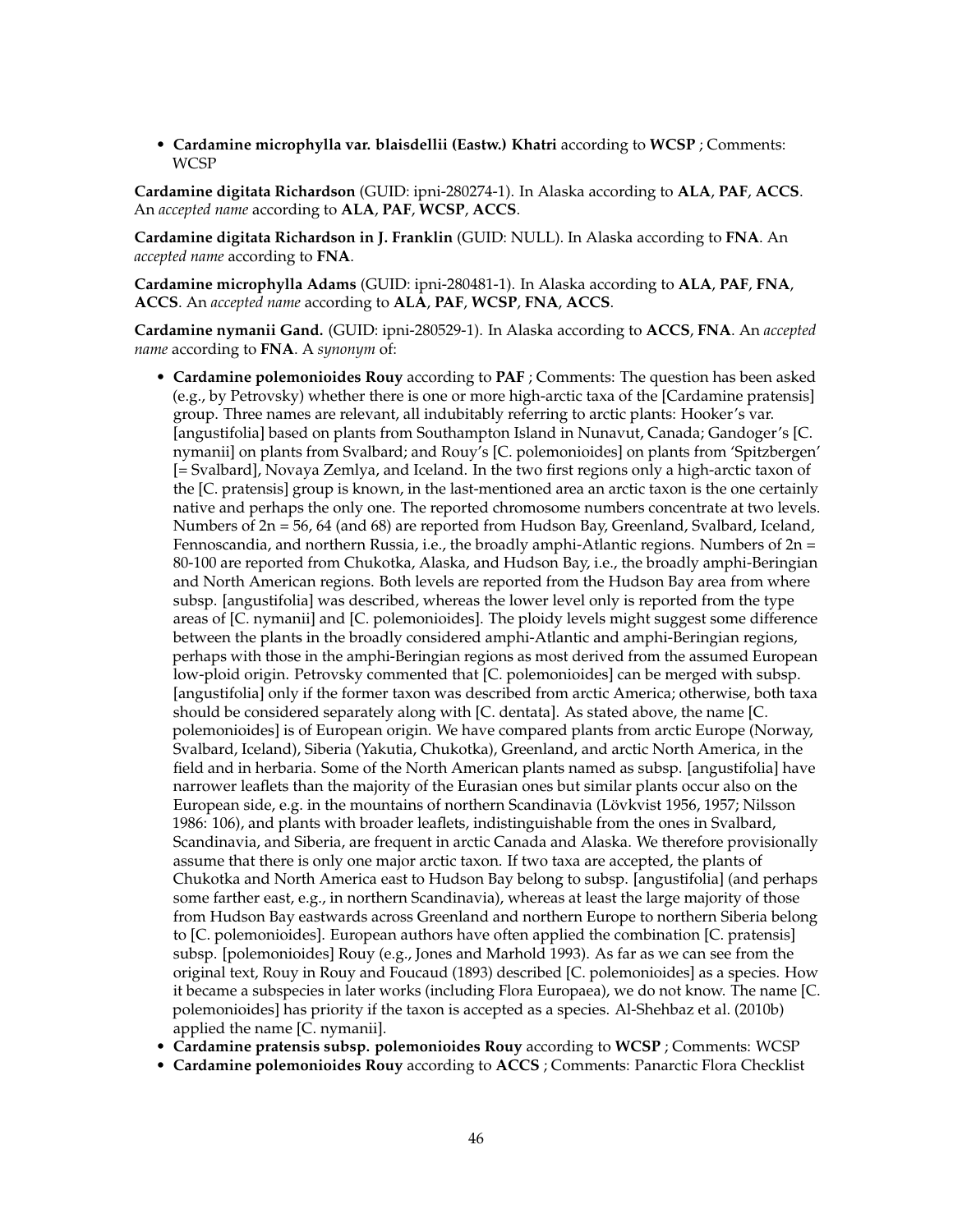**Cardamine occidentalis (S. Watson) Howell** (GUID: trop-4102254). In Alaska according to **FNA**. An *accepted name* according to **FNA**.

**Cardamine occidentalis (S.Watson ex B.L.Rob.) Howell** (GUID: kew-2700177). In Alaska according to **ACCS**. An *accepted name* according to **WCSP**, **ACCS**.

**Cardamine oligosperma var. kamtschatica (Regel) Detling** (GUID: trop-4102506). In Alaska according to **ACCS**. An *accepted name* according to **WCSP**. A *synonym* of:

- **Cardamine umbellata Greene** according to **PAF** ; Comments: Mulligan and Petrovsky: [Cardamine oligosperma] Nutt. ex Torr. & A. Gray and [C. umbellata] should be accepted as two species. The former is annual-biennial, Cordilleran (non-arctic), and diploid  $(2n = 16)$ ; Mulligan 1965a, Taylor and Mulligan 1968). The latter is perennial, amphi-Beringian, and tetraploid and hexaploid (see above). Transitions are unknown. Also Taylor and Mulligan (1968) argued for two species, in opposition to Hitchcock et al. (1964) who treated them as varieties. Elven: Molecular data (Lihová et al. 2006) show that [C. umbellata] represents a separate lineage, more closely related to New Zealand species, and should not be merged with [C. oligosperma]. However, [C. oligosperma] might be part of its parentage.
- **Cardamine umbellata Greene** according to **ACCS** ; Comments: Panarctic Flora Checklist
- **Cardamine umbellata Greene** according to **FNA** ; Comments: FNA

**Cardamine pennsylvanica Muhl.** (GUID: NULL). In Alaska according to **ALA**. An *accepted name* according to **ALA**.

**Cardamine pensylvanica Muhl. ex Willd.** (GUID: ipni-280567-1). In Alaska according to **ACCS**, **ACCS**, **FNA**. An *accepted name* according to **WCSP**, **ACCS**, **FNA**. A *synonym* of:

• **Cardamine pensylvanica Muhl. ex Willd.** according to **ACCS** ; Comments: Panarctic Flora Checklist

**Cardamine polemonioides Rouy** (GUID: ipni-280581-1). In Alaska according to **PAF**, **ACCS**. An *accepted name* according to **PAF**, **ACCS**. A *synonym* of:

• **Cardamine pratensis subsp. polemonioides Rouy** according to **WCSP** ; Comments: WCSP

**Cardamine pratensis subsp. angustifolia (Hook.) O.E. Schulz** (GUID: trop-4102456). In Alaska according to **ACCS**, **ALA**. An *accepted name* according to **ALA**. A *synonym* of:

• **Cardamine polemonioides Rouy** according to **PAF** ; Comments: The question has been asked (e.g., by Petrovsky) whether there is one or more high-arctic taxa of the [Cardamine pratensis] group. Three names are relevant, all indubitably referring to arctic plants: Hooker's var. [angustifolia] based on plants from Southampton Island in Nunavut, Canada; Gandoger's [C. nymanii] on plants from Svalbard; and Rouy's [C. polemonioides] on plants from 'Spitzbergen' [= Svalbard], Novaya Zemlya, and Iceland. In the two first regions only a high-arctic taxon of the [C. pratensis] group is known, in the last-mentioned area an arctic taxon is the one certainly native and perhaps the only one. The reported chromosome numbers concentrate at two levels. Numbers of 2n = 56, 64 (and 68) are reported from Hudson Bay, Greenland, Svalbard, Iceland, Fennoscandia, and northern Russia, i.e., the broadly amphi-Atlantic regions. Numbers of 2n = 80-100 are reported from Chukotka, Alaska, and Hudson Bay, i.e., the broadly amphi-Beringian and North American regions. Both levels are reported from the Hudson Bay area from where subsp. [angustifolia] was described, whereas the lower level only is reported from the type areas of [C. nymanii] and [C. polemonioides]. The ploidy levels might suggest some difference between the plants in the broadly considered amphi-Atlantic and amphi-Beringian regions, perhaps with those in the amphi-Beringian regions as most derived from the assumed European low-ploid origin. Petrovsky commented that [C. polemonioides] can be merged with subsp. [angustifolia] only if the former taxon was described from arctic America; otherwise, both taxa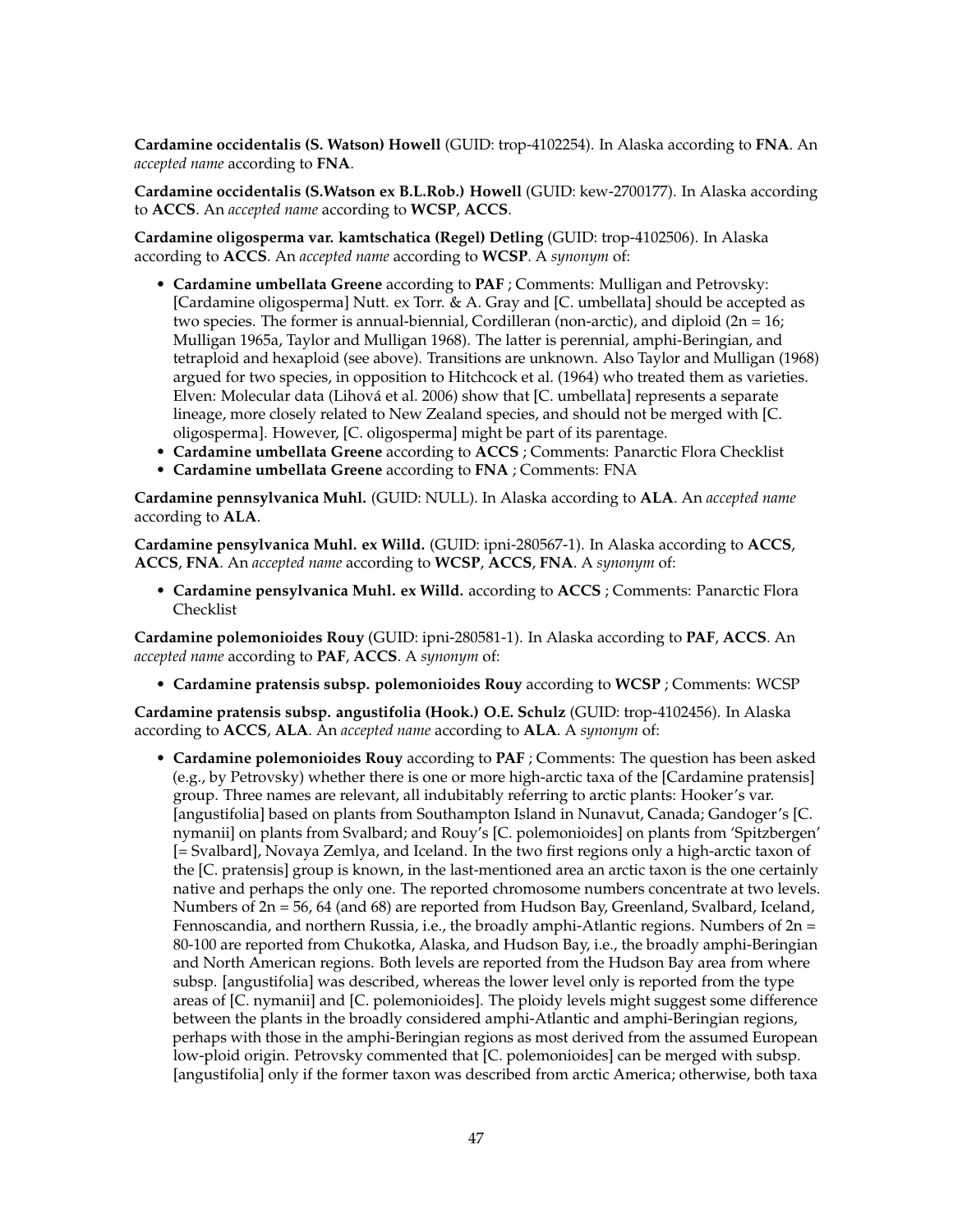should be considered separately along with [C. dentata]. As stated above, the name [C. polemonioides] is of European origin. We have compared plants from arctic Europe (Norway, Svalbard, Iceland), Siberia (Yakutia, Chukotka), Greenland, and arctic North America, in the field and in herbaria. Some of the North American plants named as subsp. [angustifolia] have narrower leaflets than the majority of the Eurasian ones but similar plants occur also on the European side, e.g. in the mountains of northern Scandinavia (Lövkvist 1956, 1957; Nilsson 1986: 106), and plants with broader leaflets, indistinguishable from the ones in Svalbard, Scandinavia, and Siberia, are frequent in arctic Canada and Alaska. We therefore provisionally assume that there is only one major arctic taxon. If two taxa are accepted, the plants of Chukotka and North America east to Hudson Bay belong to subsp. [angustifolia] (and perhaps some farther east, e.g., in northern Scandinavia), whereas at least the large majority of those from Hudson Bay eastwards across Greenland and northern Europe to northern Siberia belong to [C. polemonioides]. European authors have often applied the combination [C. pratensis] subsp. [polemonioides] Rouy (e.g., Jones and Marhold 1993). As far as we can see from the original text, Rouy in Rouy and Foucaud (1893) described [C. polemonioides] as a species. How it became a subspecies in later works (including Flora Europaea), we do not know. The name [C. polemonioides] has priority if the taxon is accepted as a species. Al-Shehbaz et al. (2010b) applied the name [C. nymanii].

- **Cardamine polemonioides Rouy** according to **ACCS** ; Comments: Panarctic Flora Checklist
- **Cardamine pratensis subsp. polemonioides Rouy** according to **WCSP** ; Comments: WCSP

**Cardamine purpurea Cham. & Schltdl.** (GUID: ipni-280600-1). In Alaska according to **ALA**, **PAF**, **ACCS**, **FNA**. An *accepted name* according to **ALA**, **PAF**, **WCSP**, **ACCS**, **FNA**.

**Cardamine regeliana Miq.** (GUID: ipni-45357-2). In Alaska according to **ALA**, **ACCS**. An *accepted name* according to **ALA**, **ACCS**. A *synonym* of:

• **Cardamine scutata Thunb.** according to **WCSP** ; Comments: WCSP

**Cardamine scutata Thunb.** (GUID: ipni-280651-1). In Alaska according to **ACCS**. An *accepted name* according to **WCSP**. A *synonym* of:

• **Cardamine regeliana Miq.** according to **ACCS** ; Comments: D.F. Murray

**Cardamine umbellata Greene** (GUID: ipni-45401-2). In Alaska according to **ALA**, **PAF**, **ACCS**, **FNA**. An *accepted name* according to **ALA**, **PAF**, **ACCS**, **FNA**. A *synonym* of:

• **Cardamine oligosperma var. kamtschatica (Regel) Detling** according to **WCSP** ; Comments: **WCSP** 

**Cochlearia arctica Schltdl.** (GUID: ipni-1039664-2). In Alaska according to **ACCS**. An *accepted name* according to **ALA**, **ACCS**.

**Cochlearia arctica subsp. arctica** (GUID: trop-4103047). In Alaska according to **ALA**, **PAF**. An *accepted name* according to **ALA**, **PAF**.

**Cochlearia arctica subsp. arctica Schltdl.** (GUID: NULL). In Alaska according to **ACCS**. An *accepted name* according to **ACCS**.

**Cochlearia arctica subsp. oblongifolia (DC.) V.V.Petrovsky** (GUID: ipni-919277-1). In Alaska according to **ALA**, **PAF**, **ACCS**. An *accepted name* according to **ALA**, **PAF**, **ACCS**. A *synonym* of:

- **Cochlearia oblongifolia DC.** according to **WCSP** ; Comments: WCSP
- **Cochlearia groenlandica Linnaeus** according to **FNA** ; Comments: FNA

**Cochlearia groenlandica L.** (GUID: ipni-281434-1). In Alaska according to **ALA**, **PAF**, **ACCS**, **FNA**. An *accepted name* according to **ALA**, **PAF**, **WCSP**, **ACCS**, **FNA**.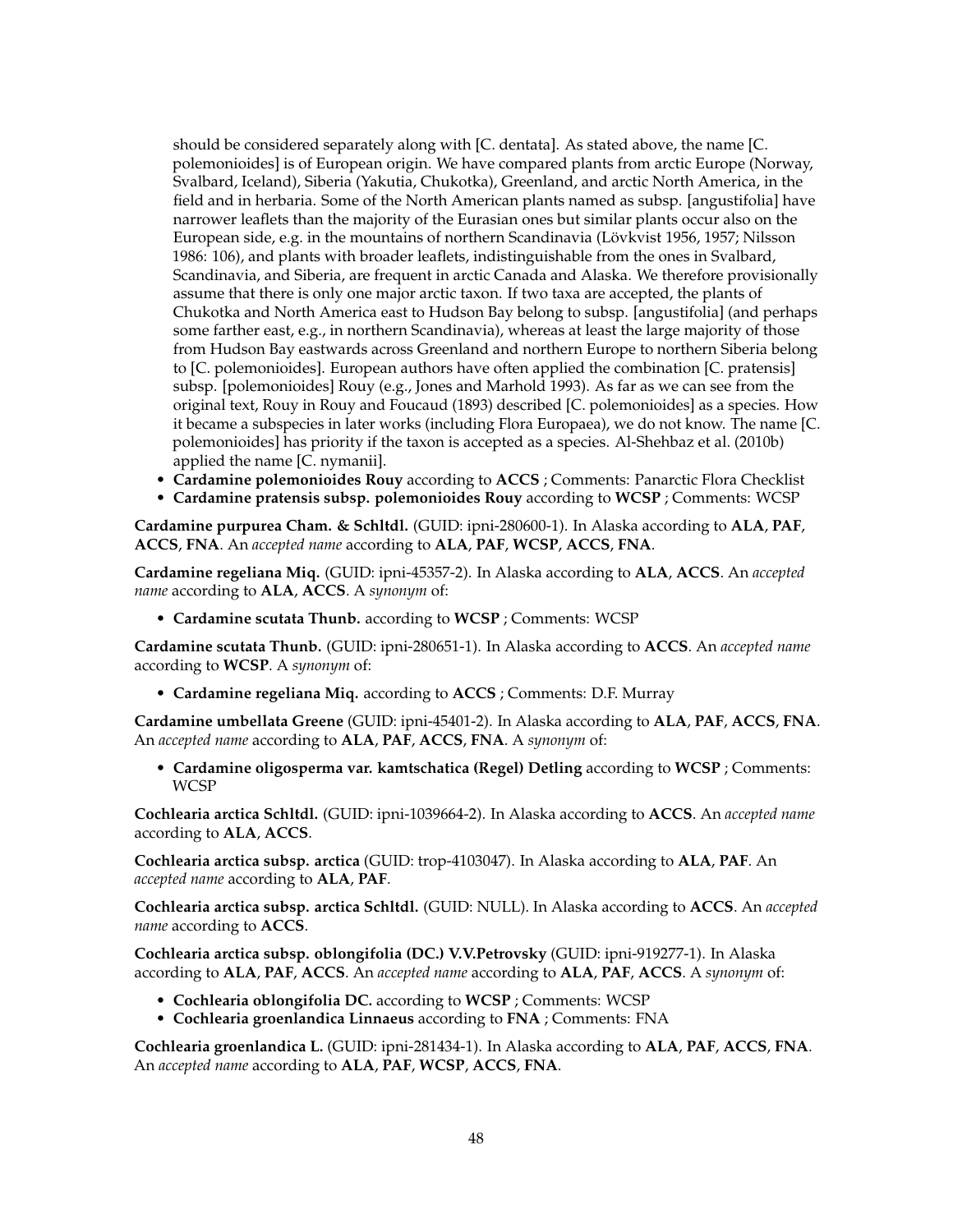**Cochlearia officinalis L.** (GUID: ipni-281469-1). In Alaska according to **ACCS**. An *accepted name* according to **ALA**, **WCSP**. A *synonym* of:

• **Cochlearia groenlandica L.** according to **ACCS** ; Comments: Panarctic Flora Checklist

**Cochlearia officinalis subsp. arctica (Schltdl.) Hultén** (GUID: ipni-62479-2). In Alaska according to **ACCS**. An *accepted name* according to **ALA**. A *synonym* of:

• **Cochlearia arctica subsp. arctica Schltdl.** according to **ACCS** ; Comments: Panarctic Flora Checklist

**Cochlearia sessilifolia Rollins** (GUID: ipni-62486-2). In Alaska according to **ALA**, **ACCS**, **FNA**. An *accepted name* according to **ALA**, **WCSP**, **ACCS**, **FNA**. A *synonym* of:

• **Cochlearia groenlandica L.** according to **PAF** ; Comments: Linnaeus' [Cochlearia groenlandica] was described with 'Habitat in Norvegia, Islandia, Groenlandia' (Linnaeus 1753: 647), and with reference to three earlier sources: Hortus Cliffortianus (1738), 'Barth. act.' with a reference to a Danish plant (Alholm), and Boerhaave's Index of plants in the Leyden garden (1720). It is improbable that any of these earlier sources refer to the arctic plants. The only specimen relevant as original material (LINN) is in bad condition and without indications of origin. This specimen has been designated as lectotype but with an epitype from western Greenland to confirm the current usage of the name (Elven and Nordal in Jonsell and Jarvis 2002). [ Cochlearia groenlandica] is mainly high-arctic, in Europe restricted to the Norwegian and Russian arctic islands. [ Cochlearia sessilifolia] was accepted by Al-Shehbaz and Koch (2010) but seems to be based on very few collections, perhaps only one, within the range of the polymorphic [C. groenlandica] in northwestern Alaska. Its characters as reported by the authors above (annual, fruit shape and size, stem structure, sessile cauline leaves, blade margin) are within the range we have observed in [C. groenlandica].

**Conringia orientalis (L.) Dumort.** (GUID: ipni-281541-1). In Alaska according to **FNA**. An *accepted name* according to **WCSP**, **FNA**.

**Descurainia incana (Bernh. ex Fisch. & C.A.Mey.) Dorn** (GUID: ipni-275770-2). In Alaska according to **ACCS**, **FNA**. An *accepted name* according to **WCSP**, **ACCS**, **FNA**.

**Descurainia richardsonii (Sweet) O.E.Schulz** (GUID: kew-2761834). In Alaska according to **ALA**. An *accepted name* according to **ALA**. A *synonym* of:

• **Descurainia incana (Bernh. ex Fisch. & C.A.Mey.) Dorn** according to **WCSP** ; Comments: **WCSP** 

**Descurainia sophia (L.) Webb ex Prantl** (GUID: ipni-78248-2). In Alaska according to **ACCS**, **ALA**, **PAF**, **FNA**. An *accepted name* according to **WCSP**, **ACCS**, **ALA**, **PAF**, **FNA**.

**Descurainia sophioides (Fisch. ex Hook.) O.E. Schulz** (GUID: trop-4100125). In Alaska according to **ACCS**, **FNA**. An *accepted name* according to **ACCS**, **WCSP**, **FNA**.

**Descurainia sophioides (Fisch.) O.E.Schulz** (GUID: ipni-78250-2). In Alaska according to **ALA**, **PAF**. An *accepted name* according to **ALA**, **PAF**.

**Draba albertina Greene** (GUID: ipni-83381-2). In Alaska according to **ALA**, **ACCS**, **FNA**. An *accepted name* according to **ALA**, **WCSP**, **ACCS**, **FNA**.

**Draba aleutica E.Ekman** (GUID: ipni-83383-2). In Alaska according to **ALA**. An *accepted name* according to **ALA**.

**Draba aleutica Ekman** (GUID: ipni-282327-1). In Alaska according to **FNA**, **ACCS**. An *accepted name* according to **FNA**, **ACCS**. A *synonym* of: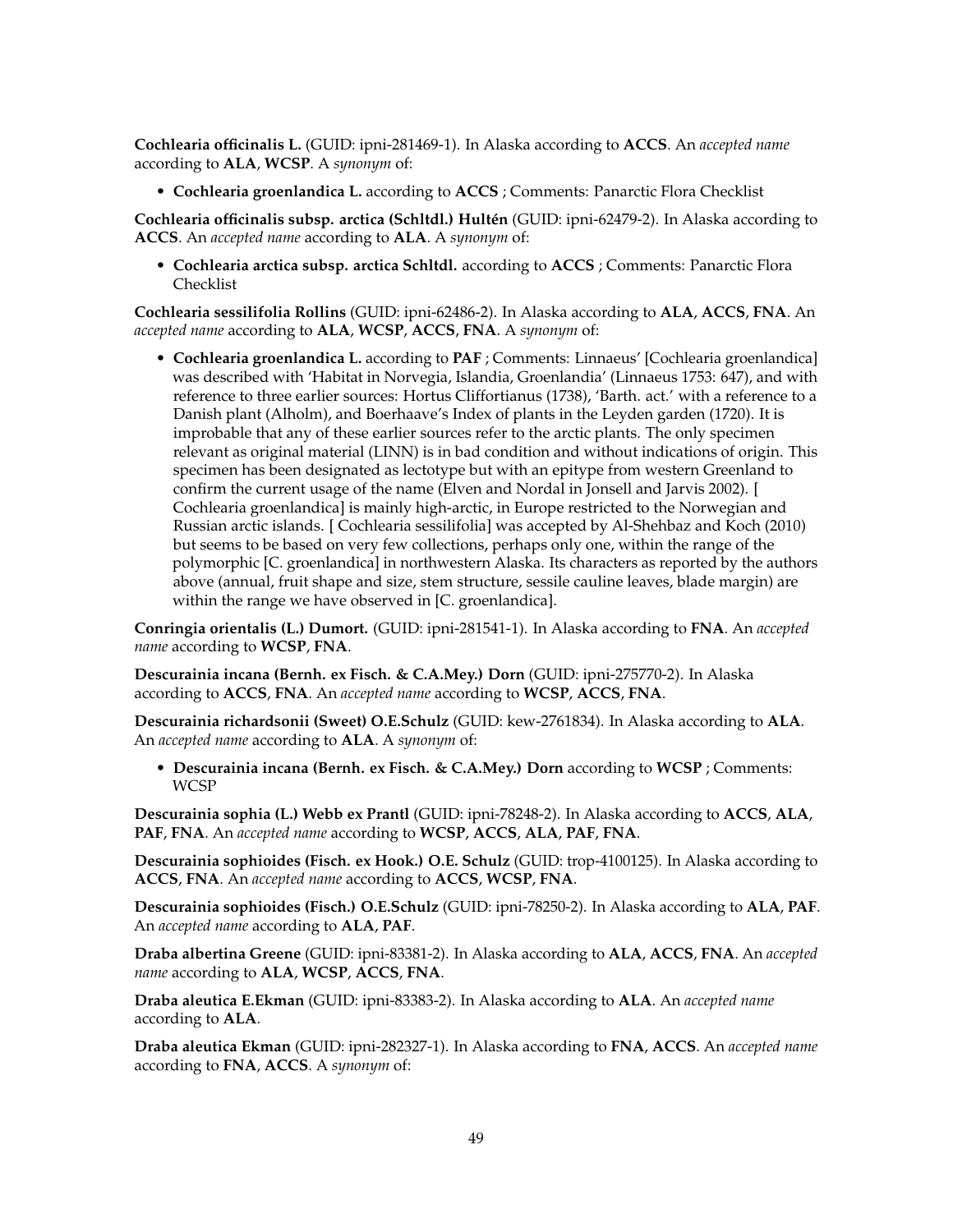• **Draba tschuktschorum Trautv.** according to **WCSP** ; Comments: WCSP

**Draba alpina L.** (GUID: ipni-282334-1). In Alaska according to **ACCS**. An *accepted name* according to **ALA**, **WCSP**. A *synonym* of:

• **Draba pilosa M.F. Adams ex DC.** according to **ACCS** ; Comments: Panarctic Flora Checklist

**Draba aurea Vahl ex Hornem.** (GUID: ipni-282395-1). In Alaska according to **ACCS**, **ALA**, **FNA**. An *accepted name* according to **WCSP**, **ACCS**, **ALA**, **FNA**.

**Draba borealis DC.** (GUID: ipni-282425-1). In Alaska according to **ALA**, **PAF**, **ACCS**, **FNA**. An *accepted name* according to **ALA**, **PAF**, **WCSP**, **ACCS**, **FNA**.

**Draba cana Rydb.** (GUID: ipni-282457-1). In Alaska according to **ALA**, **PAF**, **ACCS**, **FNA**. An *accepted name* according to **ALA**, **PAF**, **WCSP**, **ACCS**, **FNA**.

**Draba chamissonis G. Don** (GUID: trop-4102459). In Alaska according to **PAF**, **ACCS**, **FNA**. An *accepted name* according to **PAF**, **ACCS**, **FNA**, **ALA**, **WCSP**.

**Draba cinerea Adams** (GUID: ipni-282491-1). In Alaska according to **PAF**, **FNA**, **ALA**, **ACCS**. An *accepted name* according to **PAF**, **WCSP**, **FNA**, **ALA**, **ACCS**.

**Draba corymbosa R.Br. ex DC.** (GUID: ipni-83512-2). In Alaska according to **ALA**, **PAF**, **ACCS**, **FNA**. An *accepted name* according to **ALA**, **WCSP**, **PAF**, **ACCS**, **FNA**.

**Draba crassifolia Graham** (GUID: ipni-282515-1). In Alaska according to **ALA**, **PAF**, **ACCS**, **FNA**. An *accepted name* according to **ALA**, **PAF**, **WCSP**, **ACCS**, **FNA**.

**Draba daurica DC.** (GUID: ipni-282535-1). In Alaska according to **ACCS**. An *accepted name* according to **WCSP**. A *synonym* of:

• **Draba glabella Pursh** according to **PAF** ; Comments: The name. - Russian authors have until recently almost uniformly applied the name [Draba hirta] L. to this species, whereas that name for long has been abandoned in northwestern Europe, Greenland, and North America. This critical name must either be rejected or supported by a type specimen. No type information is given in the protologue, i.e., there are no literary original sources. The known original plant material is Herb. Linn. 823.12 (LINN) with two plants. The left-hand plant is marked 'Lapp.' (Lapland, i.e., northern Sweden) and may possibly belong to [D. glabella] as currently understood but this will be difficult to decide due to the poor condition of the material. The right-hand plant is in even worse condition and probably belongs to [D. rupestris]. The Paris Linnaean Lapland herbarium (LAPP) should be checked for additional possible material. The protologue is not detailed enough to indicate any species ('D. fol. subhirsutis, scapo unifolio, siliculis obliquis, pedicellatis'). There is no indication that Linnaeus had the species currently considered as [D. glabella], or predominantly this species, in mind when he described [D. hirta]. There are two options: Either to select the 'Lapp.' specimen as lectotype of [D. hirta] L. and in addition to select an epitype confirming this as a priority name for what more recently has been named as [D. glabella] or [D. daurica] (at least outside Russia), or to reject the name [D. hirta] L. Our principal opinion is that the name [D. hirta] has been applied and misapplied in too many meanings to have any current established usage outside Russia. It should therefore be proposed rejected. There are, however, two arguments against a rejection. (1) The IBC nomenclatural committee is notoriously reluctant to reject Linnaean species names. (2) Rejection of the name [D. hirta] may bring the name [D. norvegica] Gunnerus 1776, for a long time applied as the assumed priority name for another species, into the picture. This second oldest name most probably must be referred to [D. glabella] as currently considered. This will lead to significant instability in nomenclature. The simplest solution after all may be to reinstate [D. hirta] L. 1759 with an epitype, with [D. norvegica] Gunnerus 1776, [D. glabella] Pursh 1813, and [D. daurica] DC. 1821 as synonyms, and to reinstate the name [D. rupestris] W.T. Aiton 1812 for the other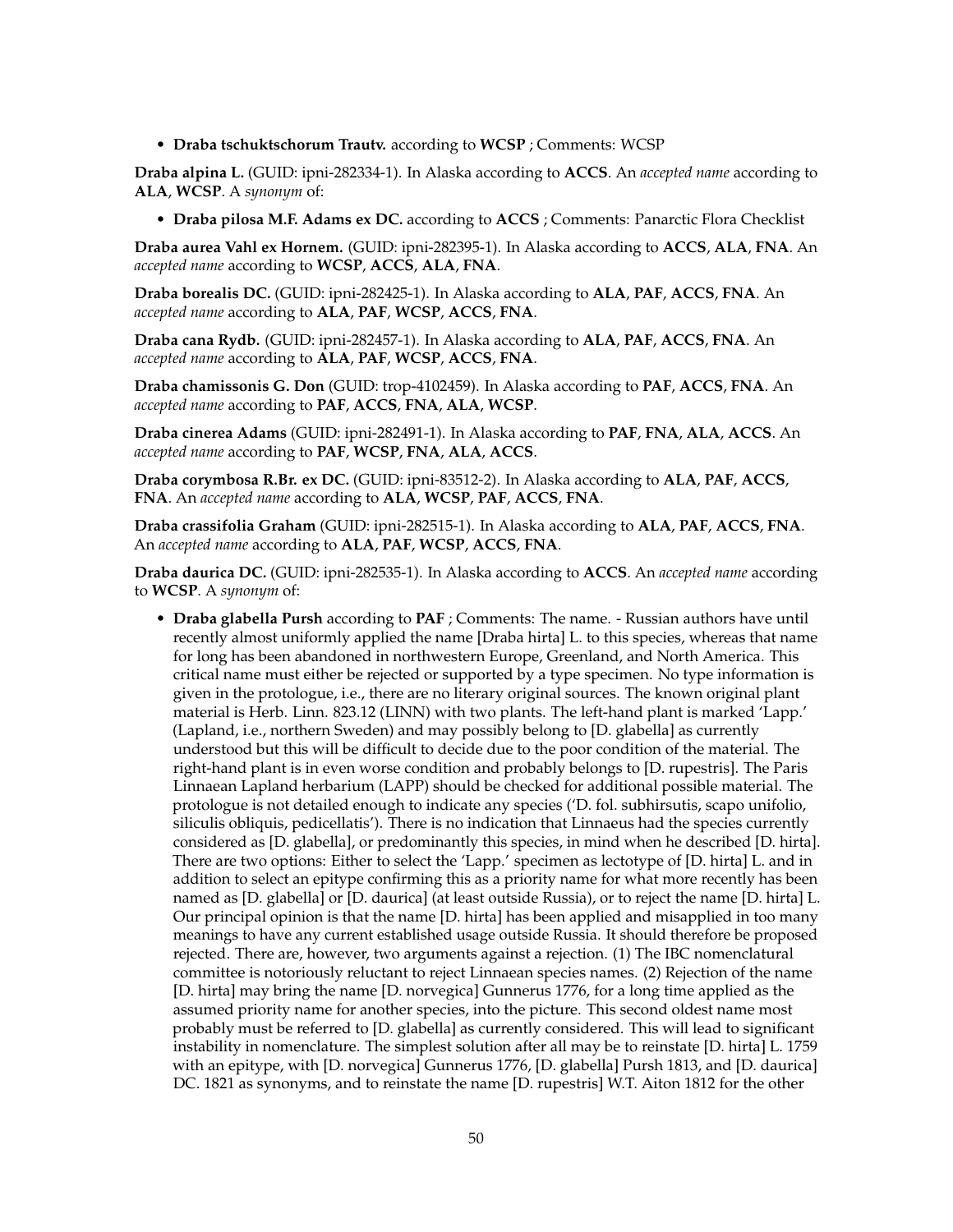species. The Siberian name [D. daurica] was applied regularly for the species in question in northern Europe until the 1990s (e.g., Elven 1994). The probable type of [D. daurica] corresponds well with North American [D. glabella]. The name [D. glabella] has priority if [D. hirta] is rejected and if [D. norvegica] can be avoided. We apply the name [D. glabella] for this species until these problems are solved. [ Draba glabella] in Iceland. - [Draba glabella] (or [D. daurica]) has regularly been reported from Iceland (e.g., Löve 1970a; Hultén and Fries 1986; Walters and Akeroyd 1993) but Jalas et al. (1996) discounted Icelandic presence. Numerous Icelandic collections have been annotated as this species (AMNH, C, ICEL, O) but with two exceptions they are misidentified. The exceptions are rather interesting. They are two specimens (ICEL) of very characteristic [D. glabella] stated to have been collected by Á. Löve in the 1930s in a little accessible locality in the (arctic) northwestern peninsulas of Iceland. This part of Iceland is one of those where Löve assumed glacial refugia. The specimens differ markedly from all other Icelandic [Draba]. The species has been searched for but not refound in the locality. The area is the same as for other very dubious Löve records from the same year (e.g., [Eriophorum russeolum] and [Poa arctica]). He made and vouchered several other such 'sensational' finds of close to ten species, all of them never refound there or elsewhere in Iceland. The evidence points towards these specimens having been collected somewhere else, probably in central or northern Scandinavia. This is either a case of massive confusion of material or a case of conscious 'planting' of specimens. The reports of octoploid chromosome numbers for [D. glabella] from Iceland (see above) support the suspicion that the records are conscious fakes. There is no known octoploid white-flowered [Draba] species reliably documented from Iceland.

• **Draba glabella Pursh** according to **ACCS** ; Comments: Panarctic Flora Checklist

**Draba densifolia Nutt.** (GUID: ipni-282547-1). In Alaska according to **ALA**, **ACCS**, **FNA**. An *accepted name* according to **ALA**, **WCSP**, **ACCS**, **FNA**.

**Draba eschscholtzii Pohle & N.Busch** (GUID: ipni-282577-1). In Alaska according to **ACCS**. An *accepted name* according to **WCSP**. A *synonym* of:

• **Draba pilosa M.F. Adams ex DC.** according to **ACCS** ; Comments: Panarctic Flora Checklist

**Draba fladnizensis Wulfen** (GUID: ipni-282591-1). In Alaska according to **ALA**, **PAF**, **ACCS**. An *accepted name* according to **ALA**, **PAF**, **WCSP**, **ACCS**.

**Draba fladnizensis Wulfen in N. J. Jacquin** (GUID: NULL). In Alaska according to **FNA**. An *accepted name* according to **FNA**.

**Draba glabella Pursh** (GUID: ipni-30048457-2). In Alaska according to **ALA**, **PAF**, **ACCS**, **FNA**. An *accepted name* according to **ALA**, **PAF**, **WCSP**, **ACCS**, **FNA**.

**Draba grandis Langsd. ex DC.** (GUID: ipni-282629-1). In Alaska according to **ACCS**, **FNA**. An *accepted name* according to **ACCS**, **FNA**. A *synonym* of:

• **Draba hyperborea (L.) Desv.** according to **WCSP** ; Comments: WCSP

**Draba heilii Al-Shehbaz** (GUID: kew-2896025). In Alaska according to **ACCS**. An *accepted name* according to **WCSP**, **ACCS**.

**Draba hyperborea (L.) Desv.** (GUID: trop-4101252). In Alaska according to **ALA**. An *accepted name* according to **ALA**, **WCSP**.

**Draba incerta Payson** (GUID: ipni-83636-2). In Alaska according to **ALA**, **PAF**, **ACCS**, **FNA**. An *accepted name* according to **ALA**, **PAF**, **WCSP**, **ACCS**, **FNA**.

**Draba juvenilis Kom.** (GUID: trop-4100439). In Alaska according to **FNA**, **ALA**, **PAF**, **ACCS**. An *accepted name* according to **FNA**, **ALA**, **PAF**, **WCSP**, **ACCS**.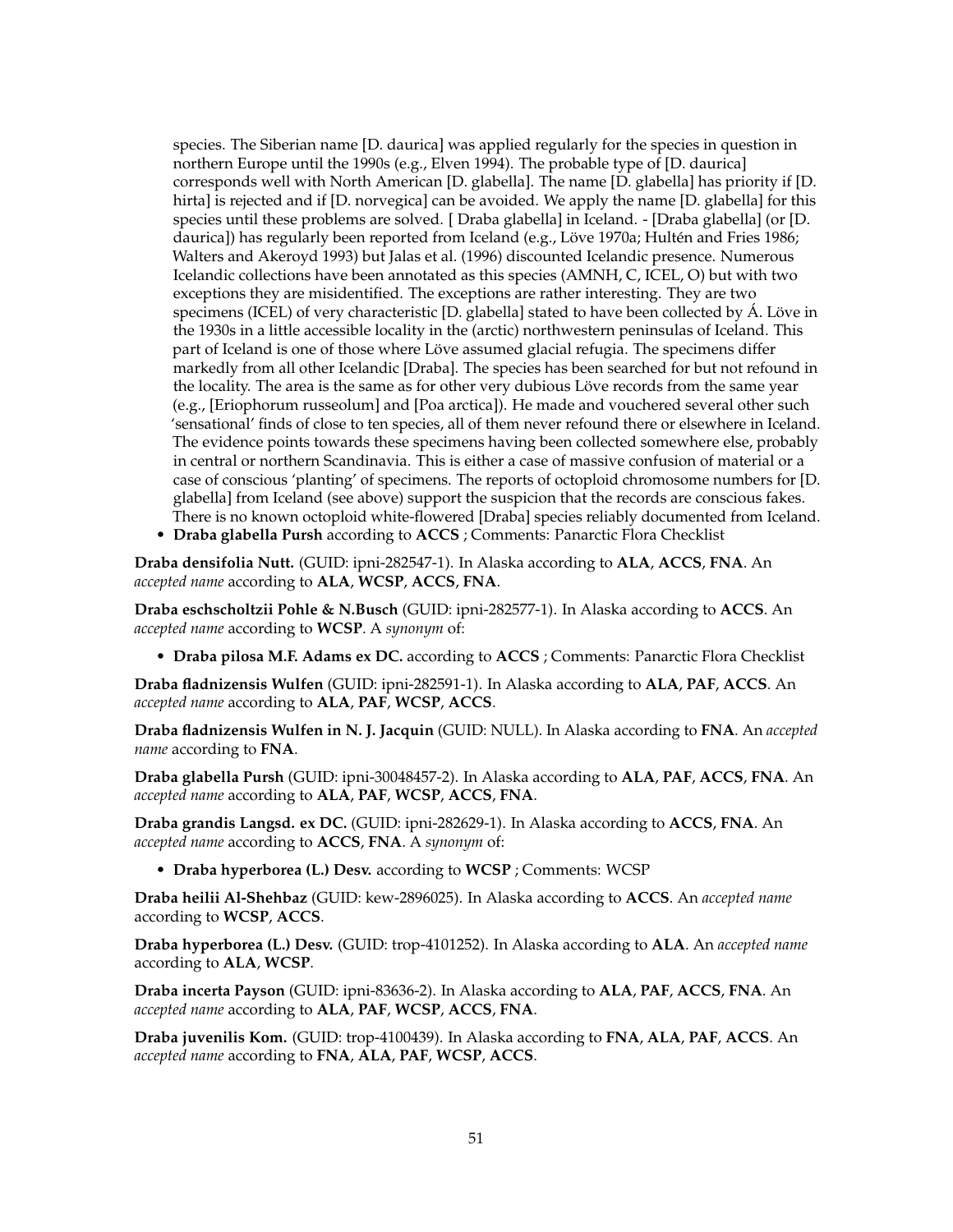**Draba kamtschatica (Ledeb.) N.Busch** (GUID: ipni-83642-2). In Alaska according to **ALA**, **ACCS**. An *accepted name* according to **ALA**. A *synonym* of:

- **Draba chamissonis G.Don** according to **WCSP** ; Comments: WCSP
- **Draba chamissonis G. Don** according to **PAF** ; Comments: Petrovsky and Elven: [Draba chamissonis] has been a disputed name due to lack of a designated type and of a clear concept of what the name represents. Tolmachev (1975b) mapped [D. chamissonis] from five widely separated localities in northeastern Asia but not from the Chukchi Peninsula, strange as this is the only part of Russia mentioned in the protologue (Lavrentiya Bay). Hultén (1968a) mapped two localities in the easternmost Chukchi Peninsula. The three Russian specimens in S annotated as [D. chamissonis] (including the two from the Chukchi Peninsula mapped by Hultén) have been inspected by Elven and belong to 2-3 different species. One is [D. nivalis], one is [D. cinerea] s. lat., and one is incomplete and perhaps unidentifiable. Berkutenko (1988) did not mention the species for the Russian Far East (i.e., including the type area). In North America, Hultén (1937) cited the name [D. chamissonis] in synonymy of either [D. kamtschatica] or [D. nivalis] for the Aleutian Islands. Hultén (1968a) mapped it from two localities in northwestern Alaska (but not from Unalaska, given as the second locality in the protologue), and Hultén (1968b) stated that his inclusion of it for Alaska was based solely on the reports of Wiggins and Thomas (1962) from Barrow, Elson Lagoon, and Lake Noluk (i.e., from sites where it certainly does not occur). It is therefore very probable that Hultén, like Tolmachev, ignored the original material and the original description. It is impossible to get any consistent impression of this species from Hultén's description, for good reasons. The only Alaskan specimen in S annotated by Hultén as [D. chamissonis] (and inspected by Elven) is yellow-flowered and belongs to either [D. micropetala] or [D. pauciflora]. His description (Hultén 1968a) is a composite based on Alaskan ([D. micropetala]-[pauciflora]) and Chukotkan plants ([D. nivalis], [D. cinerea] s. lat.). Mulligan (1976) and Rollins (1993) did not accept the species from Alaska or North America. This problem was solved by Petrovsky (2005), identifying original material and designating a lectotype that makes [D. chamissonis] a priority name for the plant that in more recent times have been known as [D. kamtschatica]. Grundt, Petrovsky, Murray, and Elven: Calder and Taylor (1968) treated this plant as [D. lonchocarpa] subsp. [kamtschatica] and reported it to be the coastal Pacific race in northwestern North America, accepted by Hultén (1968a) north to the non-arctic parts of southern Alaska. The original material of [D. kamtschatica] differs appreciably in morphology from North American and Asian material of [D. lonchocarpa]. In ITS sequences, [D. chamissonis] (= [D. kamtschatica]) is identical with a major type in [D. nivalis] and different from [D. lonchocarpa]. A merger with [D. lonchocarpa] is not appropriate. [ Draba chamissonis] differs from [D. nivalis] mainly in regular occurrence of several short and broad, almost cordate stem leaves. Otherwise, it is a more slender plant with more elongated infrutescence. The overlap with [D. nivalis] is extensive in these features. It has an appreciable range in the Russian Far East from Kamtchatka north to East Chukotka and interior West Chukotka and is now identified in southwestern Alaskan material north to the Arctic south of the Yukon River Delta (ALA) but not from northern Alaska (i.e., not from Hultén's localities). It may be acceptable as a taxon but probably not as a species. Its characters and range justify rank as a regional race of [D. nivalis]. It is retained as a species here because we want a change of rank (and a recombination of name) to be based on more thorough investigations.
- **Draba chamissonis G. Don** according to **ACCS** ; Comments: Panarctic Flora Checklist
- **Draba chamissonis G. Don** according to **FNA** ; Comments: FNA

**Draba kananaskis G.A.Mulligan** (GUID: ipni-282711-1). In Alaska according to **ALA**, **ACCS**. An *accepted name* according to **ALA**. A *synonym* of:

- **Draba juvenilis Kom.** according to **WCSP** ; Comments: WCSP
- **Draba juvenilis Kom.** according to **ACCS** ; Comments: Panarctic Flora Checklist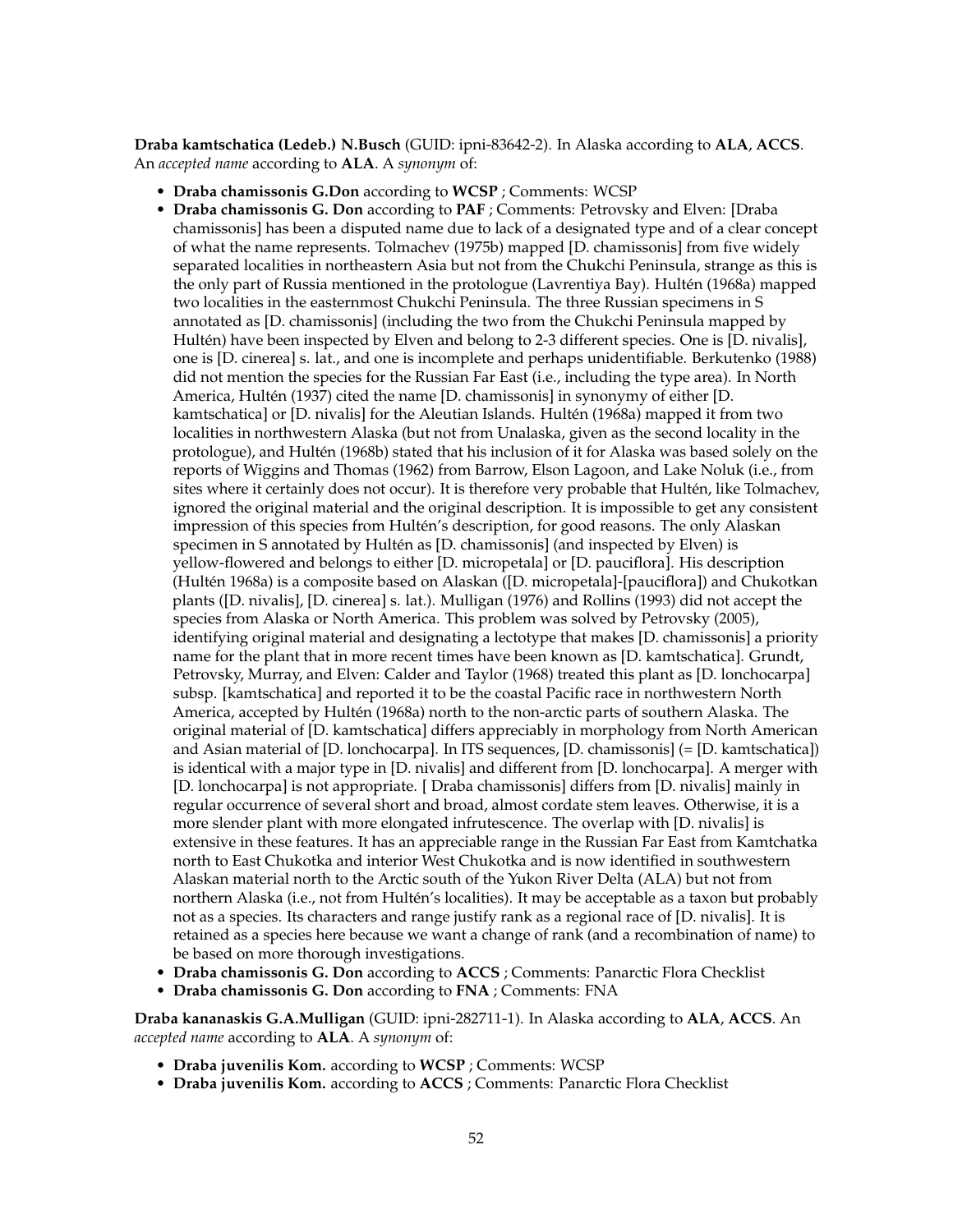**Draba lactea Adams** (GUID: ipni-282732-1). In Alaska according to **PAF**, **FNA**, **ALA**, **ACCS**. An *accepted name* according to **PAF**, **WCSP**, **FNA**, **ALA**, **ACCS**.

**Draba lanceolata Royle** (GUID: ipni-282740-1). In Alaska according to **ALA**. An *accepted name* according to **WCSP**. A *synonym* of:

• **Draba cana Rydb.** according to **ALA** ; Comments: Elven, R. et al. 2003

**Draba lonchocarpa Rydb.** (GUID: ipni-282777-1). In Alaska according to **ALA**, **PAF**, **ACCS**, **FNA**. An *accepted name* according to **ALA**, **PAF**, **WCSP**, **ACCS**, **FNA**.

**Draba macounii O.E.Schulz** (GUID: ipni-83684-2). In Alaska according to **ALA**, **PAF**, **ACCS**, **FNA**. An *accepted name* according to **ALA**, **WCSP**, **PAF**, **ACCS**, **FNA**.

**Draba micropetala Hook.** (GUID: ipni-282822-1). In Alaska according to **ALA**, **PAF**, **ACCS**, **FNA**. An *accepted name* according to **ALA**, **PAF**, **WCSP**, **ACCS**, **FNA**.

**Draba mulliganii Al-Shehbaz** (GUID: ipni-77102414-1). In Alaska according to **ACCS**, **FNA**. An *accepted name* according to **WCSP**, **ACCS**, **FNA**.

**Draba murrayi G. A. Mulligan** (GUID: NULL). In Alaska according to **FNA**. An *accepted name* according to **FNA**.

**Draba murrayi G.A.Mulligan** (GUID: ipni-83713-2). In Alaska according to **ALA**, **ACCS**. An *accepted name* according to **ALA**, **WCSP**, **ACCS**.

**Draba nemorosa L.** (GUID: ipni-282858-1). In Alaska according to **ALA**, **PAF**, **ACCS**, **FNA**. An *accepted name* according to **ALA**, **PAF**, **WCSP**, **ACCS**, **FNA**.

**Draba nitida Greene** (GUID: ipni-282865-1). In Alaska according to **ACCS**. An *accepted name* according to **WCSP**. A *synonym* of:

• **Draba albertina Greene** according to **ACCS** ; Comments: Flora of North America

**Draba nivalis Lilj.** (GUID: ipni-282868-1). In Alaska according to **ALA**, **PAF**, **ACCS**, **FNA**. An *accepted name* according to **ALA**, **PAF**, **WCSP**, **ACCS**, **FNA**.

**Draba novolympica Payson & H.St.John** (GUID: ipni-83752-2). In Alaska according to **ACCS**. An *accepted name* according to **ACCS**. A *synonym* of:

• **Draba paysonii J.F.Macbr.** according to **WCSP** ; Comments: WCSP

**Draba oblongata R. Br. ex DC.** (GUID: trop-4100445). In Alaska according to **PAF**, **ACCS**, **ALA**, **FNA**. An *accepted name* according to **PAF**, **ACCS**, **ALA**, **WCSP**, **FNA**.

**Draba ogilviensis Hultén** (GUID: ipni-83755-2). In Alaska according to **ALA**, **ACCS**, **FNA**. An *accepted name* according to **ALA**, **WCSP**, **ACCS**, **FNA**.

**Draba oligosperma Hook.** (GUID: ipni-282896-1). In Alaska according to **ALA**, **ACCS**, **FNA**. An *accepted name* according to **ALA**, **WCSP**, **ACCS**, **FNA**.

**Draba palanderiana Kjellm.** (GUID: ipni-282919-1). In Alaska according to **PAF**, **ACCS**, **ALA**, **FNA**. An *accepted name* according to **PAF**, **WCSP**, **ACCS**, **ALA**, **FNA**.

**Draba palanderiana taxon diploid\_morph Kjellm.** (GUID: NULL). In Alaska according to **PAF**. An *accepted name* according to **PAF**.

**Draba pauciflora R.Br.** (GUID: ipni-30061208-2). In Alaska according to **ALA**, **PAF**, **ACCS**, **FNA**. An *accepted name* according to **ALA**, **WCSP**, **PAF**, **ACCS**, **FNA**.

**Draba paysonii var. treleasei (O.E.Schulz) C.L.Hitchc.** (GUID: kew-2777180). In Alaska according to **ACCS**. An *accepted name* according to **WCSP**. A *synonym* of: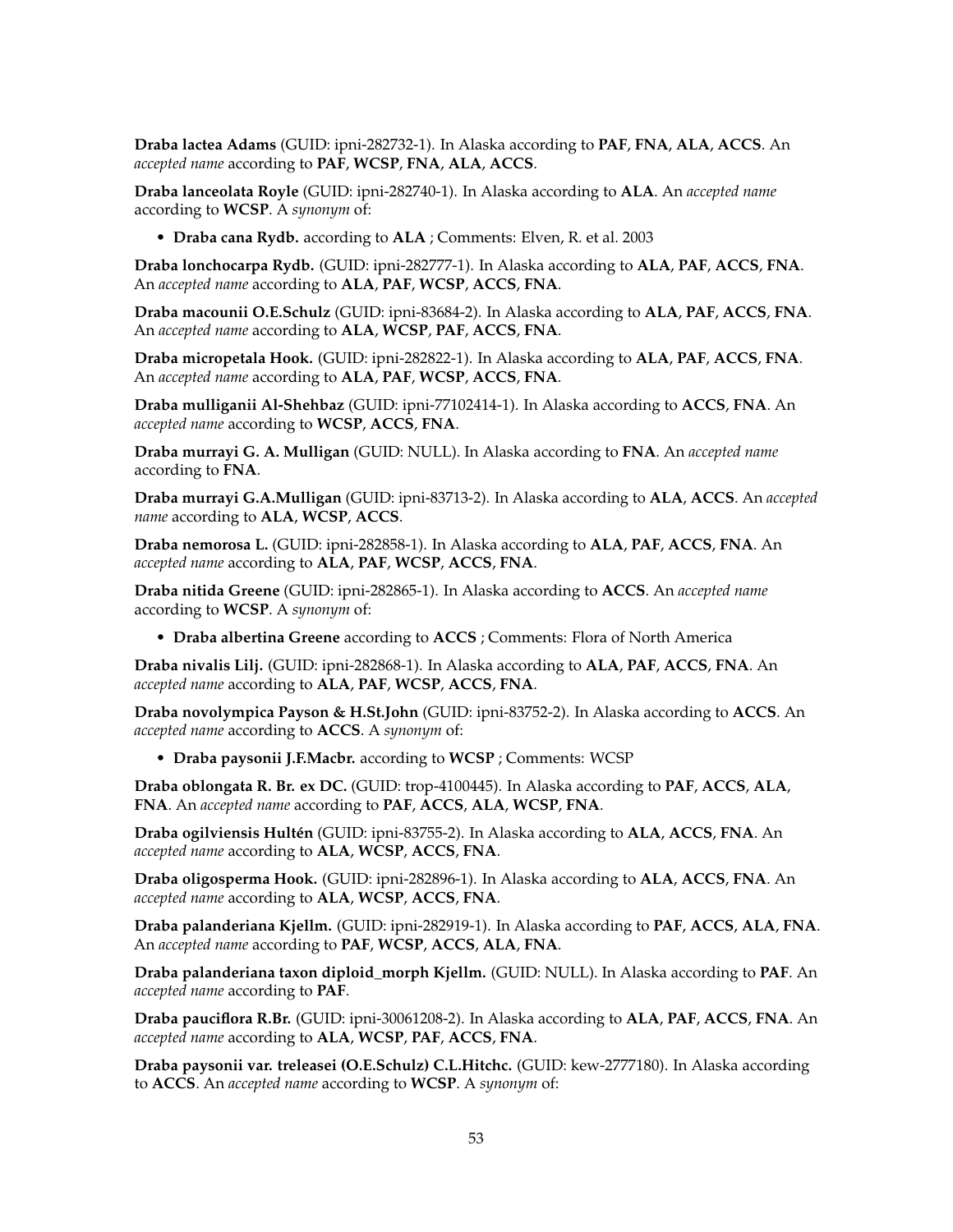• **Draba novolympica Payson & H. St. John** according to **ACCS** ; Comments: Flora of North America

**Draba pectinipila Rollins** (GUID: ipni-83792-2). In Alaska according to **ACCS**. An *accepted name* according to **WCSP**. A *synonym* of:

• **Draba oligosperma Hook.** according to **ACCS** ; Comments: Panarctic Flora Checklist

**Draba pilosa Adams** (GUID: ipni-83800-2). In Alaska according to **ALA**. An *accepted name* according to **ALA**.

**Draba pilosa Adams ex DC.** (GUID: ipni-282952-1). In Alaska according to **PAF**, **ACCS**, **FNA**. An *accepted name* according to **PAF**, **WCSP**, **ACCS**, **FNA**.

**Draba porsildii G. A. Mulligan** (GUID: NULL). In Alaska according to **FNA**. An *accepted name* according to **FNA**.

**Draba porsildii G.A.Mulligan** (GUID: ipni-83804-2). In Alaska according to **ALA**, **ACCS**. An *accepted name* according to **ALA**, **ACCS**.

**Draba praealta Greene** (GUID: ipni-83805-2). In Alaska according to **ALA**, **ACCS**. An *accepted name* according to **ALA**, **WCSP**, **ACCS**.

**Draba pseudo-oxycarpa V.V. Petrovsky (ined.)** (GUID: NULL). In Alaska according to **PAF**. An *accepted name* according to **PAF**.

**Draba ruaxes Payson & H.St.John** (GUID: ipni-83828-2). In Alaska according to **ALA**, **ACCS**, **FNA**. An *accepted name* according to **ALA**, **WCSP**, **ACCS**, **FNA**.

**Draba stenoloba Ledeb.** (GUID: ipni-283100-1). In Alaska according to **ALA**, **PAF**, **ACCS**, **FNA**. An *accepted name* according to **ALA**, **PAF**, **WCSP**, **ACCS**, **FNA**.

**Draba stenopetala Trautv.** (GUID: ipni-283101-1). In Alaska according to **ALA**, **PAF**, **ACCS**, **FNA**. An *accepted name* according to **ALA**, **PAF**, **WCSP**, **ACCS**, **FNA**.

**Draba stylaris J.Gay ex W.D.J.Koch** (GUID: kew-2777416). In Alaska according to **ACCS**. An *accepted name* according to **WCSP**. A *synonym* of:

• **Draba cana Rydb.** according to **ACCS** ; Comments: Panarctic Flora Checklist

**Draba subcapitata Simmons** (GUID: ipni-83882-2). In Alaska according to **ALA**, **PAF**, **ACCS**, **FNA**. An *accepted name* according to **ALA**, **PAF**, **WCSP**, **ACCS**, **FNA**.

**Draba tschuktschorum Trautv.** (GUID: ipni-283151-1). In Alaska according to **ACCS**. An *accepted name* according to **WCSP**. A *synonym* of:

• **Draba fladnizensis Wulfen** according to **ACCS** ; Comments: Panarctic Flora Checklist

**Draba ventosa A.Gray** (GUID: ipni-283172-1). In Alaska according to **ACCS**. An *accepted name* according to **ALA**, **WCSP**, **ACCS**.

**Erucastrum gallicum (Willd.) O.E. Schulz** (GUID: trop-4100152). In Alaska according to **ACCS**. An *accepted name* according to **ACCS**, **ALA**, **WCSP**.

**Erysimum altum (Ahti) Tzvelev** (GUID: ipni-1001811-1). In Alaska according to **ALA**, **PAF**, **ACCS**. An *accepted name* according to **ALA**, **PAF**, **ACCS**. A *synonym* of:

• **Erysimum cheiranthoides L.** according to **WCSP** ; Comments: WCSP

**Erysimum angustatum Rydb.** (GUID: ipni-307210-2). In Alaska according to **ALA**, **ACCS**. An *accepted name* according to **ALA**, **ACCS**.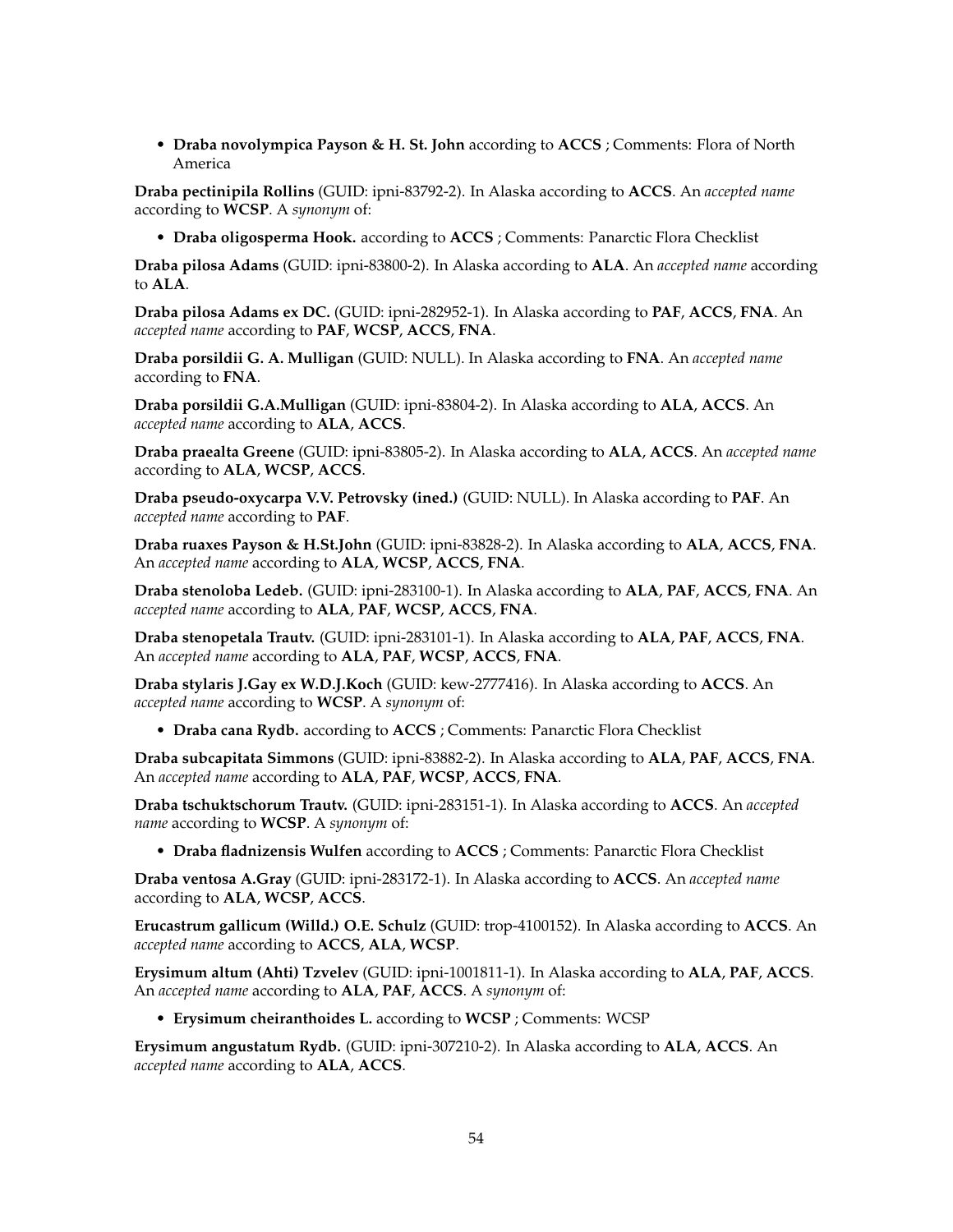**Erysimum asperum (Nutt.) DC.** (GUID: ipni-30006765-2). In Alaska according to **ACCS**. An *accepted name* according to **ALA**, **WCSP**. A *synonym* of:

• **Erysimum angustatum Rydb.** according to **ACCS** ; Comments: D.F. Murray

**Erysimum asperum var. angustatum (Rydb.) B.Boivin** (GUID: ipni-1078812-2). In Alaska according to **ALA**, **ACCS**. An *accepted name* according to **ALA**. A *synonym* of:

- **Erysimum capitatum subsp. angustatum (Rydb.) R.A.Price** according to **WCSP** ; Comments: WCSP
- **Erysimum angustatum Rydb.** according to **ACCS** ; Comments: D.F. Murray
- **Erysimum capitatum var. purshii (Durand) Rollins** according to **FNA** ; Comments: FNA

**Erysimum capitatum (Douglas ex Hook.) Greene** (GUID: ipni-1171827-2). In Alaska according to **ACCS**. An *accepted name* according to **ACCS**.

**Erysimum capitatum var. purshii (Durand) Rollins** (GUID: ipni-974673-1). In Alaska according to **FNA**. An *accepted name* according to **FNA**.

**Erysimum cheiranthoides L.** (GUID: ipni-283698-1). In Alaska according to **ACCS**, **FNA**. An *accepted name* according to **ALA**, **WCSP**, **ACCS**, **FNA**.

**Erysimum cheiranthoides subsp. cheiranthoides** (GUID: trop-4102238). In Alaska according to **ALA**, **ACCS**. An *accepted name* according to **ALA**. A *synonym* of:

• **Erysimum cheiranthoides L.** according to **ACCS** ; Comments: Flora of North America

**Erysimum cheiri (L.) Crantz** (GUID: trop-4101296). In Alaska according to **ACCS**. An *accepted name* according to **ACCS**, **WCSP**.

**Erysimum coarctatum Fernald** (GUID: ipni-307183-2). In Alaska according to **ALA**, **PAF**, **ACCS**, **FNA**. An *accepted name* according to **ALA**, **PAF**, **ACCS**, **FNA**. A *synonym* of:

• **Erysimum inconspicuum (S.Watson) MacMill.** according to **WCSP** ; Comments: WCSP

**Erysimum inconspicuum (S.Watson) MacMill.** (GUID: ipni-1014955-2). In Alaska according to **ACCS**, **FNA**. An *accepted name* according to **WCSP**, **ACCS**, **FNA**.

**Erysimum pallasii (Pursh) Fernald** (GUID: ipni-1096145-2). In Alaska according to **ALA**, **PAF**, **ACCS**, **FNA**. An *accepted name* according to **ALA**, **PAF**, **ACCS**, **FNA**. A *synonym* of:

• **Erysimum redowskii Weinm.** according to **WCSP** ; Comments: WCSP

**Eutrema edwardsii R.Br.** (GUID: ipni-302138-2). In Alaska according to **ALA**, **PAF**, **ACCS**, **FNA**. An *accepted name* according to **ALA**, **WCSP**, **PAF**, **ACCS**, **FNA**.

**Hesperis matronalis L.** (GUID: ipni-285087-1). In Alaska according to **ALA**, **ACCS**. An *accepted name* according to **ALA**, **WCSP**, **ACCS**.

**Iberis umbellata L.** (GUID: ipni-324671-2). In Alaska according to **ACCS**. An *accepted name* according to **ALA**, **WCSP**, **ACCS**.

**Lepidium campestre (L.) W.T.Aiton** (GUID: ipni-1212637-2). In Alaska according to **ACCS**. An *accepted name* according to **ACCS**.

**Lepidium densiflorum Schrad.** (GUID: ipni-286137-1). In Alaska according to **ALA**, **ACCS**, **FNA**. An *accepted name* according to **ALA**, **WCSP**, **ACCS**, **FNA**.

**Lepidium heterophyllum Benth.** (GUID: ipni-286210-1). In Alaska according to **ACCS**. An *accepted name* according to **WCSP**, **ACCS**.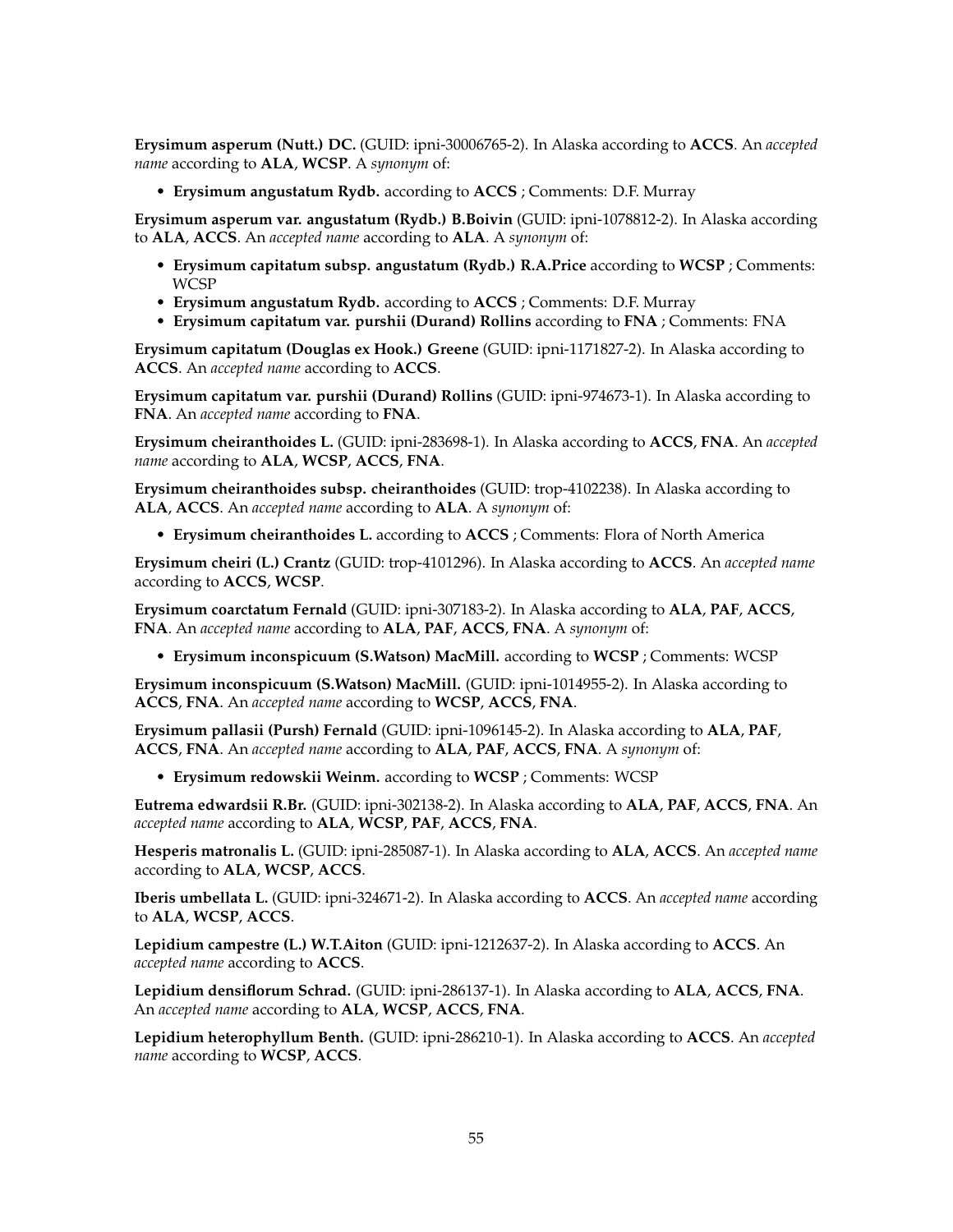**Lepidium latifolium L.** (GUID: ipni-286262-1). In Alaska according to **ACCS**. An *accepted name* according to **WCSP**, **ACCS**.

**Lepidium ramosissimum A.Nelson** (GUID: ipni-138132-2). In Alaska according to **ACCS**, **FNA**. An *accepted name* according to **ACCS**, **FNA**.

**Lepidium virginicum L.** (GUID: ipni-286469-1). In Alaska according to **ALA**, **ACCS**. An *accepted name* according to **ALA**, **WCSP**, **ACCS**.

**Lepidium virginicum subsp. virginicum** (GUID: trop-50129588). In Alaska according to **ACCS**. An *accepted name* according to **ACCS**.

**Lesquerella arctica (Wormsk. ex Hornem.) S. Watson** (GUID: trop-4100213). In Alaska according to **ACCS**, **ALA**. An *accepted name* according to **ALA**, **WCSP**. A *synonym* of:

- **Physaria arctica (Wormsk. ex Hornem.) O'Kane & Al-Shehbaz** according to **PAF** ; Comments:
- **Physaria arctica (Wormsk. ex Hornem.) O'Kane & Al-Shehbaz** according to **ACCS** ; Comments: Panarctic Flora Checklist
- **Physaria arctica (Wormskjöld ex Hornemann) O'Kane & Al-Shehbaz** according to **FNA** ; Comments: FNA

**Lesquerella arctica var. purshii S.Watson** (GUID: ipni-138700-2). In Alaska according to **ACCS**. An *accepted name* according to **ALA**. A *synonym* of:

• **Physaria arctica (Wormsk. ex Hornem.) O'Kane & Al-Shehbaz** according to **ACCS** ; Comments: Panarctic Flora Checklist

**Lesquerella calderi G.A.Mulligan & A.E.Porsild** (GUID: ipni-286505-1). In Alaska according to **ALA**, **ACCS**. An *accepted name* according to **ALA**. A *synonym* of:

- **Physaria calderi (G.A. Mulligan & A.E. Porsild) O'Kane & Al-Shehbaz** according to **PAF** ; Comments: [Physaria calderi] is a fairly local species of the Yukon Territory, distinct in ploidy level and morphology and with its entire range within that of [P. arctica] (Mulligan and Porsild 1969a).
- **Physaria calderi (G.A. Mulligan & A.E. Porsild) O'Kane & Al-Shehbaz** according to **ACCS** ; Comments: Panarctic Flora Checklist
- **Physaria calderi (G. A. Mulligan & A. E. Porsild) O'Kane & Al-Shehbaz** according to **FNA** ; Comments: FNA

**Nasturtium officinale W.T.Aiton** (GUID: ipni-287534-1). In Alaska according to **ACCS**, **FNA**. An *accepted name* according to **ACCS**, **FNA**.

**Neslia paniculata (L.) Desv.** (GUID: ipni-105336-3). In Alaska according to **ALA**, **ACCS**, **FNA**. An *accepted name* according to **ALA**, **WCSP**, **ACCS**, **FNA**.

**Noccaea arctica (A.E.Porsild) Holub** (GUID: ipni-1138385-2). In Alaska according to **ALA**, **PAF**, **ACCS**, **FNA**. An *accepted name* according to **ALA**, **PAF**, **ACCS**, **FNA**.

**Parrya nauruaq Al-Shehbaz** (GUID: NULL). In Alaska according to **FNA**. An *accepted name* according to **FNA**.

**Parrya nauruaq Al-Shehbaz et al.** (GUID: trop-50292603). In Alaska according to **PAF**. An *accepted name* according to **PAF**.

**Parrya nauruaq Al-Shehbaz, J.R.Grant, R.Lipkin, D.F.Murray & C.L.Parker** (GUID: ipni-77083938-1). In Alaska according to **ACCS**. An *accepted name* according to **ACCS**.

**Parrya nudicaulis (L.) Regel** (GUID: ipni-60435147-2). In Alaska according to **ALA**, **PAF**, **ACCS**, **FNA**. An *accepted name* according to **ALA**, **PAF**, **ACCS**, **FNA**.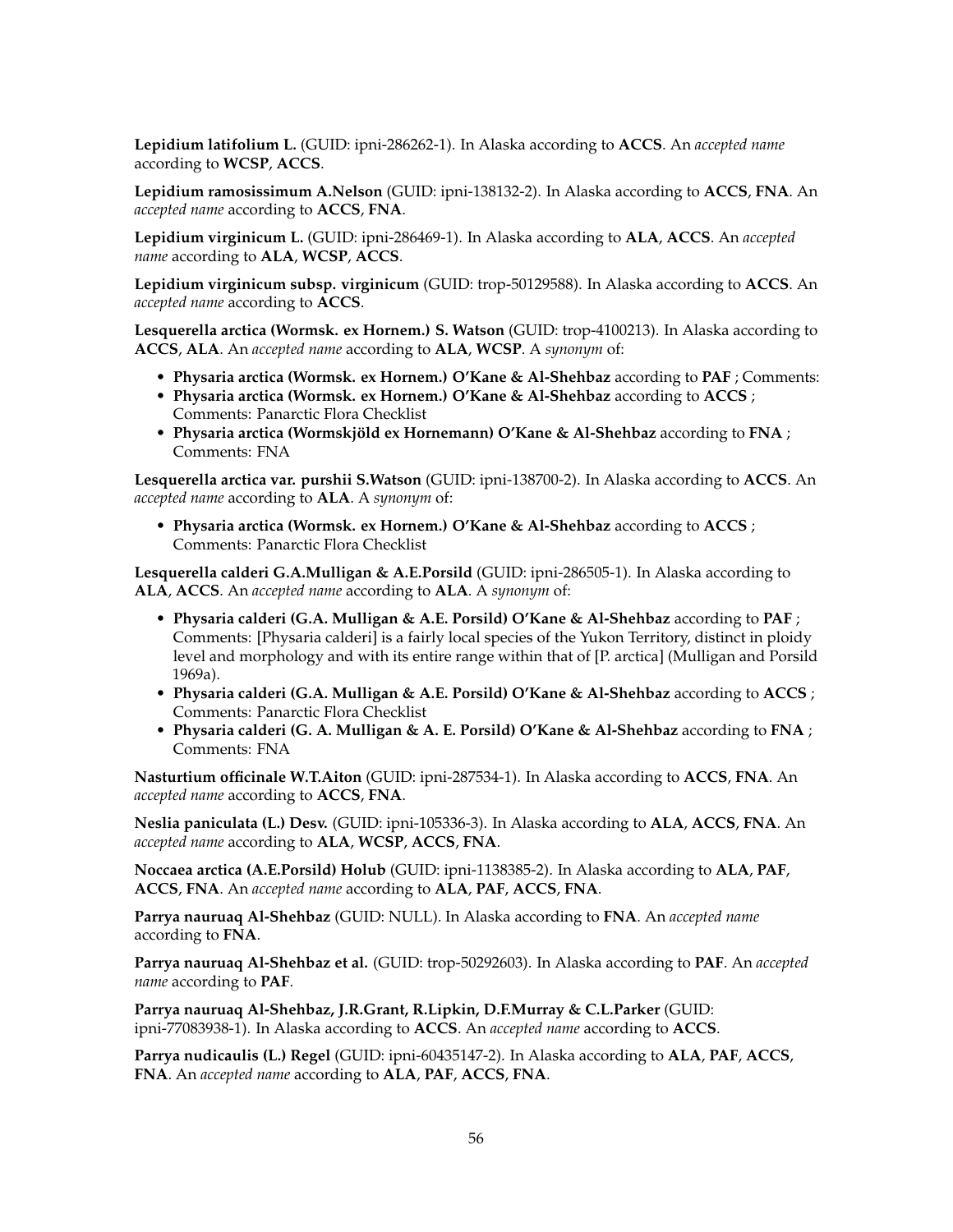**Parrya nudicaulis subsp. nudicaulis** (GUID: trop-4102469). In Alaska according to **PAF**. An *accepted name* according to **ALA**, **PAF**.

**Parrya nudicaulis subsp. nudicaulis (L.) Regel** (GUID: NULL). In Alaska according to **ACCS**. An *accepted name* according to **ACCS**.

**Parrya nudicaulis subsp. septentrionalis Hultén** (GUID: ipni-183964-2). In Alaska according to **ALA**, **PAF**, **ACCS**. An *accepted name* according to **PAF**, **ACCS**. A *synonym* of:

- **Parrya nudicaulis (L.) Regel** according to **ALA** ; Comments: FNA vol. 7
- **Parrya nudicaulis (Linnaeus) Regel** according to **FNA** ; Comments: FNA

**Physaria arctica (Wormsk. ex Hornem.) O'Kane & Al-Shehbaz** (GUID: ipni-1143634-2). In Alaska according to **ALA**, **PAF**, **ACCS**, **FNA**. An *accepted name* according to **PAF**, **ACCS**, **FNA**. A *synonym* of:

• **Lesquerella arctica (Wormsk. ex Hornem.) S.Watson** according to **ALA** ; Comments: Elven, R. et al. 2003

**Physaria calderi (G.A.Mulligan & A.E.Porsild) O'Kane & Al-Shehbaz** (GUID: ipni-20008526-1). In Alaska according to **ALA**, **PAF**, **ACCS**, **FNA**. An *accepted name* according to **PAF**, **ACCS**, **FNA**. A *synonym* of:

• **Lesquerella calderi G.A.Mulligan & A.E.Porsild** according to **ALA** ; Comments: Elven, R. et al. 2003

**Raphanus raphanistrum L.** (GUID: ipni-164758-3). In Alaska according to **FNA**. An *accepted name* according to **WCSP**, **FNA**.

**Raphanus sativus L.** (GUID: ipni-164792-3). In Alaska according to **ALA**, **ACCS**, **FNA**. An *accepted name* according to **ALA**, **ACCS**, **FNA**. A *synonym* of:

• **Raphanus raphanistrum subsp. sativus (L.) Domin** according to **WCSP** ; Comments: WCSP

**Rorippa barbareifolia (DC.) Kitag.** (GUID: ipni-222120-2). In Alaska according to **ALA**, **PAF**, **ACCS**, **FNA**. An *accepted name* according to **ALA**, **PAF**, **ACCS**, **FNA**.

**Rorippa curvipes Greene** (GUID: ipni-288638-1). In Alaska according to **ACCS**. An *accepted name* according to **ALA**, **ACCS**.

**Rorippa curvisiliqua (Hook.) Bessey ex Britton** (GUID: ipni-222131-2). In Alaska according to **ACCS**, **FNA**. An *accepted name* according to **ACCS**, **FNA**.

**Rorippa curvisiliqua var. procumbens Stuckey** (GUID: ipni-879327-1). In Alaska according to **ACCS**. An *accepted name* according to **ALA**. A *synonym* of:

- **Rorippa curvisiliqua (Hooker) Bessey ex Britton** according to **FNA** ; Comments: FNA
- **Rorippa curvisiliqua (Hook.) Besser ex Britton** according to **ACCS** ; Comments: Flora of North America

**Rorippa hispida (Desv.) Britton** (GUID: ipni-1055835-2). In Alaska according to **ACCS**. An *accepted name* according to **ALA**. A *synonym* of:

• **Rorippa palustris subsp. hispida (Desv.) Jonsell** according to **ACCS** ; Comments: Flora of North America

**Rorippa palustris (L.) Besser** (GUID: ipni-90720-3). In Alaska according to **ALA**, **PAF**, **ACCS**. An *accepted name* according to **ALA**, **PAF**, **WCSP**, **ACCS**.

**Rorippa palustris subsp. glabra (O.E.Schulz) Stuckey** (GUID: ipni-222179-2). In Alaska according to **ACCS**. An *accepted name* according to **ALA**. A *synonym* of: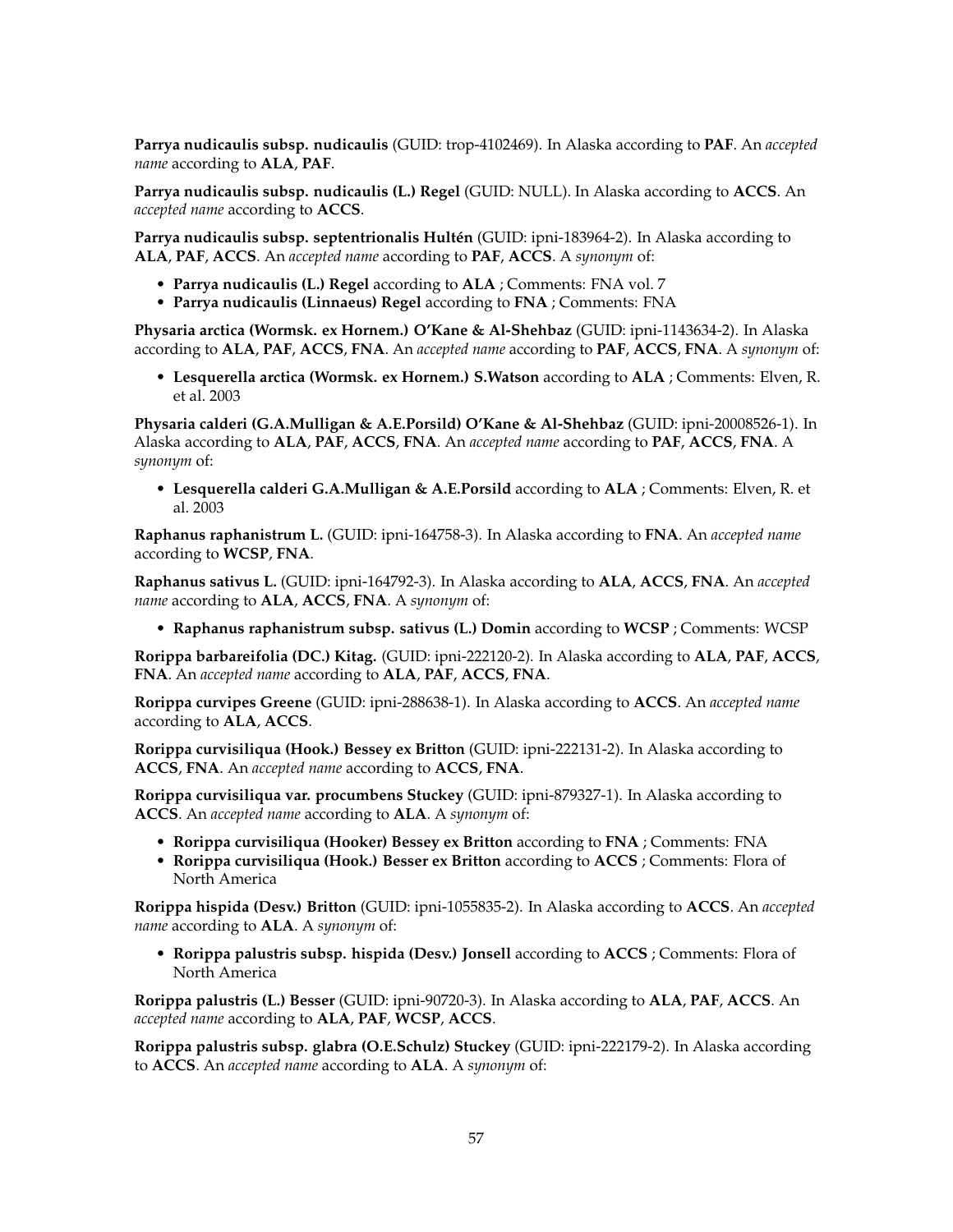• **Rorippa palustris subsp. palustris (L.) Besser** according to **ACCS** ; Comments: Flora of North America

**Rorippa palustris subsp. hispida (Desv.) Jonsell** (GUID: trop-4100245). In Alaska according to **ACCS**, **FNA**. An *accepted name* according to **ALA**, **ACCS**, **FNA**. A *synonym* of:

• **Rorippa palustris (L.) Besser** according to **WCSP** ; Comments: WCSP

**Rorippa palustris subsp. occidentalis (S. Watson) Abrams** (GUID: trop-4101441). In Alaska according to **ACCS**. An *accepted name* according to **ALA**. A *synonym* of:

• **Rorippa palustris subsp. palustris (L.) Besser** according to **ACCS** ; Comments: Flora of North America

**Rorippa palustris subsp. palustris** (GUID: trop-4102597). In Alaska according to **PAF**, **FNA**. An *accepted name* according to **ALA**, **PAF**, **FNA**.

**Rorippa palustris subsp. palustris (L.) Besser** (GUID: ipni-90756-3). In Alaska according to **ACCS**. An *accepted name* according to **ACCS**.

**Rorippa sylvestris (L.) Besser** (GUID: ipni-288692-1). In Alaska according to **ALA**, **ACCS**. An *accepted name* according to **ALA**, **WCSP**, **ACCS**.

**Sinapis alba L.** (GUID: ipni-91788-3). In Alaska according to **ACCS**. An *accepted name* according to **WCSP**, **ACCS**.

**Sinapis arvensis L.** (GUID: ipni-288960-1). In Alaska according to **ACCS**, **FNA**. An *accepted name* according to **WCSP**, **ACCS**, **FNA**.

**Sinapis arvensis var. orientalis (L.) W.D.J.Koch & Ziz** (GUID: kew-2491906). In Alaska according to **ACCS**. An *accepted name* according to **WCSP**. A *synonym* of:

• **Sinapis arvensis L.** according to **ACCS** ; Comments: ITIS

**Sinapsis arvensis L.** (GUID: NULL). In Alaska according to **ALA**. An *accepted name* according to **ALA**.

**Sisymbrium altissimum L.** (GUID: ipni-237019-2). In Alaska according to **ALA**, **ACCS**, **FNA**. An *accepted name* according to **ALA**, **WCSP**, **ACCS**, **FNA**.

**Sisymbrium officinale (L.) Scop.** (GUID: ipni-1070038-2). In Alaska according to **ALA**, **ACCS**, **FNA**. An *accepted name* according to **ALA**, **WCSP**, **ACCS**, **FNA**.

**Smelowskia borealis (Greene) W.H.Drury & Rollins** (GUID: ipni-289877-1). In Alaska according to **ALA**, **PAF**, **ACCS**, **FNA**. An *accepted name* according to **ALA**, **PAF**, **ACCS**, **FNA**.

**Smelowskia johnsonii G. A. Mulligan** (GUID: NULL). In Alaska according to **FNA**. An *accepted name* according to **FNA**.

**Smelowskia johnsonii G.A.Mulligan** (GUID: ipni-322430-2). In Alaska according to **ALA**, **PAF**, **ACCS**. An *accepted name* according to **ALA**, **PAF**, **ACCS**.

**Smelowskia media (W.H. Drury & Rollins) Velichkin** (GUID: trop-50311571). In Alaska according to **PAF**, **FNA**. An *accepted name* according to **PAF**, **FNA**.

**Smelowskia media (W.H.Drury & Rollins) G.A.Mulligan** (GUID: ipni-20003275-1). In Alaska according to **ALA**, **ACCS**. An *accepted name* according to **ALA**, **ACCS**.

**Smelowskia porsildii (Drury & Rollins) Jurtzev** (GUID: ipni-289899-1). In Alaska according to **ACCS**. An *accepted name* according to **ACCS**.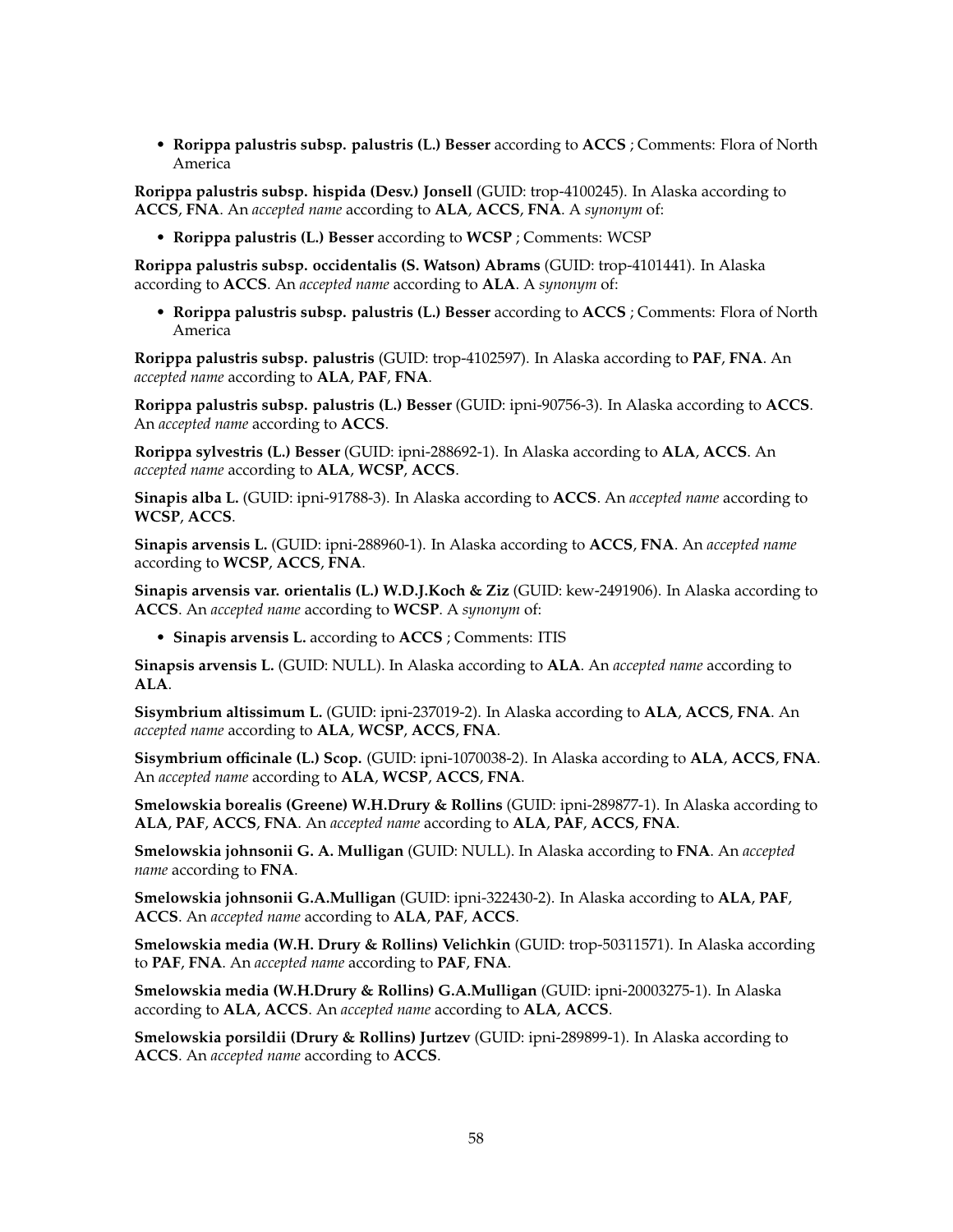**Smelowskia porsildii (W.H.Drury & Rollins) Jurtzev** (GUID: ipni-237536-2). In Alaska according to **ALA**, **PAF**, **FNA**. An *accepted name* according to **ALA**, **PAF**, **FNA**.

**Smelowskia pyriformis W.H.Drury & Rollins** (GUID: ipni-289900-1). In Alaska according to **ALA**, **PAF**, **ACCS**, **FNA**. An *accepted name* according to **ALA**, **PAF**, **ACCS**, **FNA**.

**Smelowskia spathulatifolia Velichkin** (GUID: ipni-296357-2). In Alaska according to **ALA**. An *accepted name* according to **ALA**. A *synonym* of:

• **Smelowskia porsildii (W.H. Drury & Rollins) Jurtz.** according to **PAF** ; Comments: Yurtsev: Velichkin (1974) listed numerous characters differentiating [Smelowskia jurtzevii] from [S. porsildii] and [S. spathulatifolia], e.g., shape of petals (reniform blade abruptly constricted into limb), shape of stigma (non bilobate), valves more compressed and obtuse at each end, abundance of multiradiate hairs in the pubescence of inflorescence, and some anatomical features of parts of flowers and fruits. Murray and Elven: Drury and Rollins (1952) treated the northwestern North American variation of this group as two out of three varieties of [S. calycina] (the third was var. [media]). Velichkin (1974) compared Chukotkan and Alaskan material and recognized three species. Yurtsev commented that Velichkin's division of [S. porsildii] into the Chukotkan [S. jurtzevii] and the Alaskan [S. porsildii] s. str. is based on a good set of morphological and anatomical characters. We have compared Chukotkan and Alaskan plants and have not been able to confirm that the differences reported by Velichkin and Yurtsev disjunctly separate groups. It is not yet established that the differences shown by Velichkin in, e.g., petals, are constant throughout populations and taxa. They may be parts of normal infraspecific variation. We merge [S. jurtzevii] and [S. porsildii]. The chromosome number differences are not strong evidence for separation as long as the variation within each proposed taxon is large (and the counts few). Velichkin divided the Alaskan material on two species: [S. porsildii] and [S. spathulatifolia]. In a quite large Alaskan material investigated by us, these two might perhaps be recognizable on some subtle morphological differences but with different geographical ranges from those previously reported. [Smelowskia spathulatifolia] is only vouchered in ALA from the Seward Peninsula where it seems to be the only taxon present. However, it must also occur in the nearby Cape Krusenstern area from where it was described. All other Alaskan and Yukon Territory plants conform better to [S. porsildii]. None of us agree with the proposal of Warwick et al. (2003a) to include [S. spathulatifolia] in [S. americana]. Warwick et al. (2003a) included Alaskan and Chukotkan plants ([S. jurtzevii], [S. porsildii], [S. spathulatifolia]) in their investigations and found them identical in the markers studied. The same conclusion was reached by Carlsen et al. (2010) applying a different set of markers. These authors were not able to distinguish between [S. jurtzevii], [S. porsildii], and [S. spathulatifolia] in any way, whereas the other proposed species of [Smelowskia] were fairly easily distinguished. We therefore merge [S. jurtzevii], [S. spathulatifolia], and [S. porsildii] under the last-mentioned (priority) name (as done also by Al-Shehbaz 2010f). The very varied chromosome numbers reported suggest a less than stabilized, perhaps hybridogeneous mess. Yurtsev: [Smelowskia spathulatifolia] differs readily both from [S. porsildii] and from [S. jurtzevii] by wider spathuliform blades somewhat longer that the petioles, pedicels subpatent, and by some characters of anatomy of flowers and fruits (Velichkin 1974). Murray and Elven: When comparing population samples, we did not find these differences as pronounced as Yurtsev and Velichkin did. See, however, comments by Murray and Kelso (1997): 'var. [integrifolia] is distinguished by its mix of both shallowly lobed and entire, broadly spatulate basal leaves with short petioles, whereas var. [porsildii] consistently has narrow, entire, ligulate base leaves with long petioles'.

**Subularia aquatica L.** (GUID: ipni-290258-1). In Alaska according to **ACCS**. An *accepted name* according to **ALA**, **WCSP**, **ACCS**.

**Subularia aquatica subsp. americana G.A.Mulligan & Calder** (GUID: ipni-247818-2). In Alaska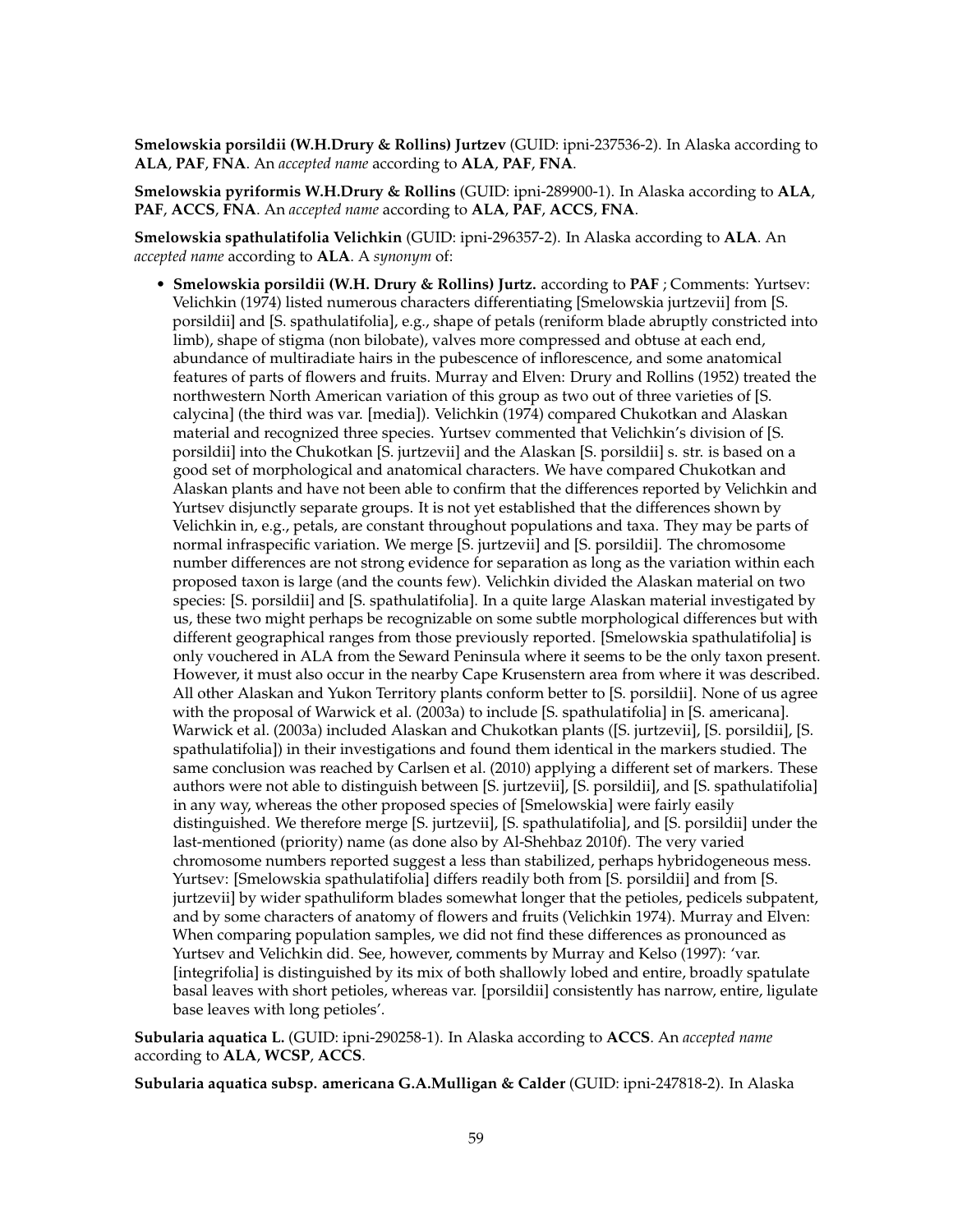according to **ALA**, **PAF**, **ACCS**, **FNA**. An *accepted name* according to **ALA**, **PAF**, **ACCS**, **FNA**.

**Subularia aquatica subsp. aquatica** (GUID: trop-50292591). In Alaska according to **PAF**, **ACCS**. An *accepted name* according to **PAF**, **ACCS**.

**Thlaspi arvense L.** (GUID: ipni-290477-1). In Alaska according to **ALA**, **PAF**, **ACCS**, **FNA**. An *accepted name* according to **ALA**, **PAF**, **WCSP**, **ACCS**, **FNA**.

**Torularia humilis subsp. arctica Böcher** (GUID: ipni-255266-2). In Alaska according to **ACCS**. An *accepted name* according to **ALA**. A *synonym* of:

- **Braya humilis subsp. arctica (Böcher) Rollins** according to **PAF** ; Comments: Subspecies [arctica] is assumed to be the most widespread race. The supposition that it is constantly hexaploid is based on the sorting of chromosome counts by the Löves and is probably untenable, but the plants from the type region of Greenland are hexaploid (whereas Greenland plants of [P. novae-angliae] are octoploid and of [B. intermedia] decaploid).
- **Braya humilis subsp. arctica (Böcher) Rollins** according to **ACCS** ; Comments: Panarctic Flora Checklist

**Transberingia bursifolia (DC.) Al-Shehbaz & O'Kane** (GUID: ipni-50426391-2). In Alaska according to **ALA**, **PAF**, **ACCS**. An *accepted name* according to **ALA**, **PAF**, **ACCS**.

**Transberingia bursifolia subsp. bursifolia** (GUID: NULL). In Alaska according to **FNA**. An *accepted name* according to **FNA**.

**Turritis glabra L.** (GUID: ipni-146703-3). In Alaska according to **ACCS**, **FNA**. An *accepted name* according to **ALA**, **WCSP**, **ACCS**, **FNA**.

# **Cabombaceae**

**Brasenia schreberi J.F.Gmel.** (GUID: ipni-72035-3). In Alaska according to **ACCS**, **FNA**. An *accepted name* according to **ALA**, **WCSP**, **ACCS**, **FNA**.

## **Campanulaceae**

**Campanula alaskana (A.Gray) W.Wight ex J.P.Anderson** (GUID: kew-363876). In Alaska according to **ACCS**. An *accepted name* according to **WCSP**, **ACCS**.

**Campanula aurita Greene** (GUID: ipni-43933-2). In Alaska according to **ALA**, **PAF**, **ACCS**. An *accepted name* according to **ALA**, **PAF**, **WCSP**, **ACCS**.

**Campanula chamissonis Fed.** (GUID: ipni-140093-1). In Alaska according to **ALA**. An *accepted name* according to **ALA**. A *synonym* of:

• **Campanula dasyantha subsp. chamissonis (Fed.) Victorov** according to **WCSP** ; Comments: WCSP

**Campanula chamissonis Fedorov** (GUID: NULL). In Alaska according to **ACCS**. An *accepted name* according to **ACCS**.

**Campanula glomerata L.** (GUID: ipni-140364-1). In Alaska according to **ACCS**. An *accepted name* according to **ALA**, **WCSP**, **ACCS**.

**Campanula intercedens Witasek** (GUID: ipni-43948-2). In Alaska according to **ACCS**. An *accepted name* according to **WCSP**. A *synonym* of:

• **Campanula rotundifolia L.** according to **ACCS** ; Comments: Panarctic Flora Checklist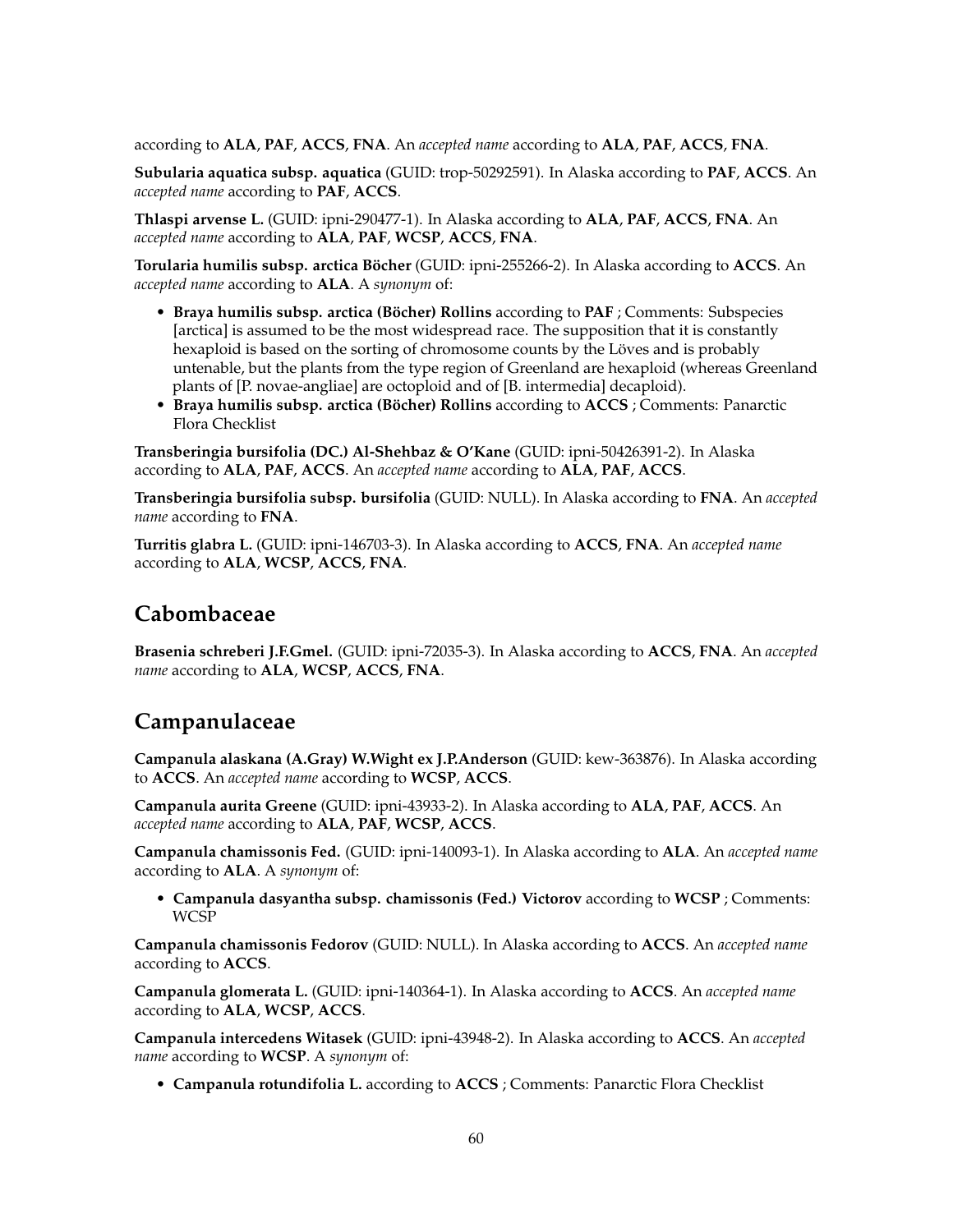**Campanula lasiocarpa Cham.** (GUID: ipni-140561-1). In Alaska according to **PAF**, **ACCS**. An *accepted name* according to **ALA**, **PAF**, **WCSP**, **ACCS**.

**Campanula lasiocarpa subsp. lasiocarpa** (GUID: trop-5503703). In Alaska according to **ALA**. An *accepted name* according to **ALA**.

**Campanula lasiocarpa subsp. lasiocarpa Cham.** (GUID: NULL). In Alaska according to **ACCS**. An *accepted name* according to **ACCS**.

**Campanula lasiocarpa subsp. latisepala (Hultén) Hultén** (GUID: ipni-43950-2). In Alaska according to **ALA**, **ACCS**. An *accepted name* according to **ALA**, **ACCS**. A *synonym* of:

• **Campanula alaskana (A.Gray) W.Wight ex J.P.Anderson** according to **WCSP** ; Comments: WCSP

**Campanula latisepala Hultén** (GUID: ipni-43952-2). In Alaska according to **ACCS**. An *accepted name* according to **ALA**. A *synonym* of:

- **Campanula alaskana (A.Gray) W.Wight ex J.P.Anderson** according to **WCSP** ; Comments: WCSP
- **Campanula alaskana (A. Gray) W. Wight ex J.P. Anderson** according to **ACCS** ; Comments: Panarctic Flora Checklist

**Campanula medium L.** (GUID: ipni-140670-1). In Alaska according to **ACCS**. An *accepted name* according to **WCSP**, **ACCS**.

**Campanula petiolata A.DC.** (GUID: ipni-140830-1). In Alaska according to **ACCS**. An *accepted name* according to **WCSP**. A *synonym* of:

• **Campanula rotundifolia L.** according to **ACCS** ; Comments: Panarctic Flora Checklist

**Campanula rapunculoides L.** (GUID: ipni-145571-3). In Alaska according to **ACCS**. An *accepted name* according to **ALA**, **WCSP**, **ACCS**.

**Campanula rotundifolia L.** (GUID: ipni-30036649-2). In Alaska according to **ALA**, **PAF**, **ACCS**. An *accepted name* according to **ALA**, **PAF**, **WCSP**, **ACCS**.

**Campanula rotundifolia subsp. rotundifolia** (GUID: NULL). In Alaska according to **PAF**. An *accepted name* according to **PAF**.

**Campanula scouleri Hook. ex A.DC.** (GUID: ipni-141071-1). In Alaska according to **ALA**, **ACCS**. An *accepted name* according to **WCSP**, **ALA**, **ACCS**.

**Campanula uniflora L.** (GUID: ipni-141270-1). In Alaska according to **ALA**, **PAF**, **ACCS**. An *accepted name* according to **ALA**, **PAF**, **WCSP**, **ACCS**.

**Lobelia dortmanna L.** (GUID: ipni-143206-1). In Alaska according to **ACCS**. An *accepted name* according to **ALA**, **WCSP**, **ACCS**.

### **Caprifoliaceae**

**Linnaea borealis L.** (GUID: ipni-148544-1). In Alaska according to **ACCS**. An *accepted name* according to **ALA**, **WCSP**, **ACCS**.

**Linnaea borealis subsp. americana (J. Forbes) Hultén ex R.T. Clausen** (GUID: trop-6000004). In Alaska according to **ACCS**. An *accepted name* according to **ACCS**.

**Linnaea borealis subsp. americana (J.Forbes) Hultén** (GUID: ipni-1037370-2). In Alaska according to **ALA**, **PAF**. An *accepted name* according to **ALA**, **PAF**.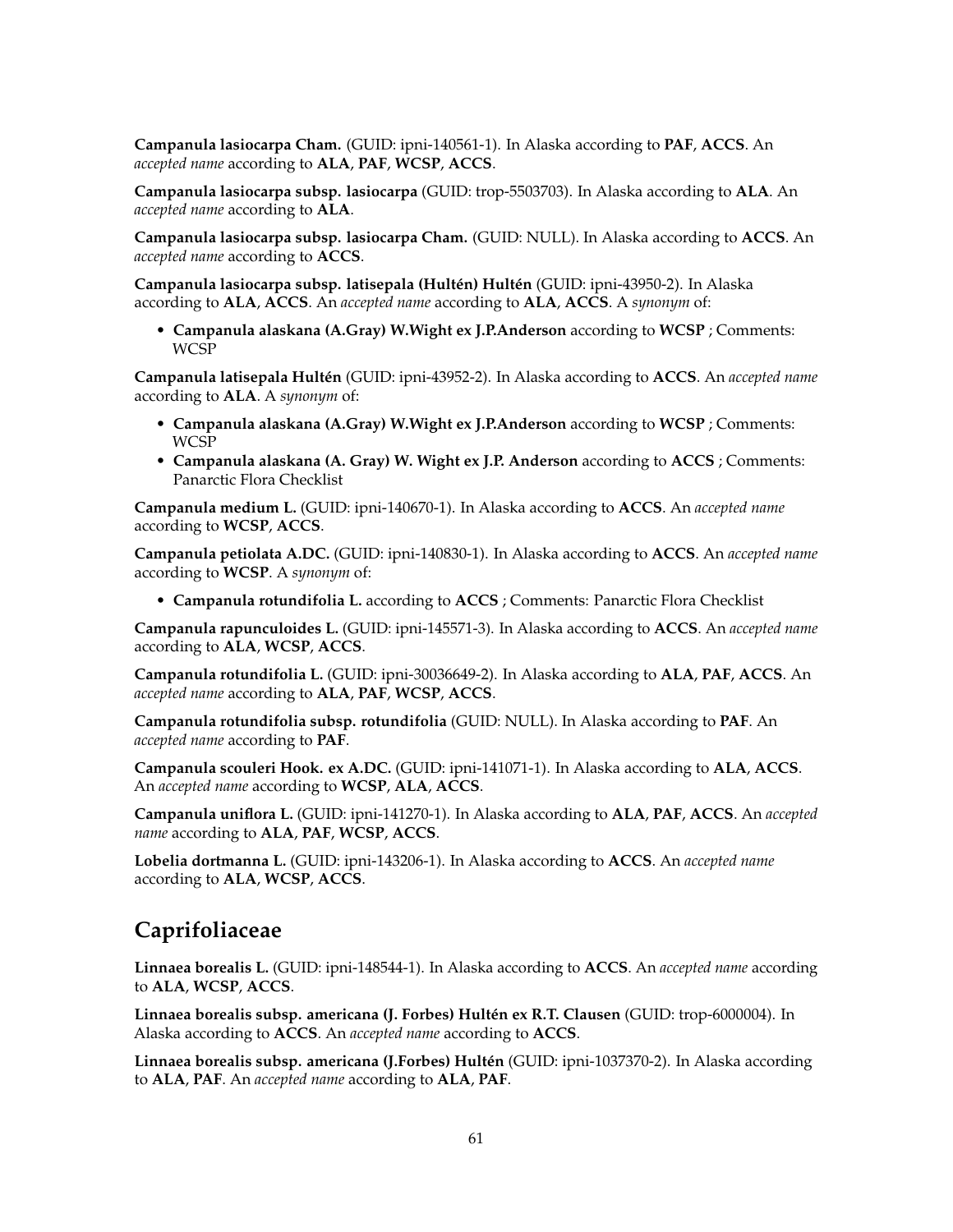**Linnaea borealis subsp. borealis** (GUID: trop-6000279). In Alaska according to **ALA**, **PAF**, **ACCS**. An *accepted name* according to **ALA**, **PAF**, **ACCS**.

**Linnaea borealis subsp. longiflora (Torr.) Hultén** (GUID: ipni-140693-2). In Alaska according to **ACCS**. An *accepted name* according to **ALA**, **ACCS**.

**Lonicera involucrata (Richardson) Banks ex Spreng.** (GUID: ipni-143461-2). In Alaska according to **ACCS**, **ALA**. An *accepted name* according to **ACCS**, **ALA**.

**Lonicera tatarica L.** (GUID: ipni-149131-1). In Alaska according to **ACCS**. An *accepted name* according to **WCSP**, **ACCS**.

**Symphoricarpos albus (L.) S.F.Blake** (GUID: ipni-1006487-2). In Alaska according to **ACCS**. An *accepted name* according to **WCSP**, **ACCS**.

**Symphoricarpos albus var. albus (L.) S.F. Blake** (GUID: NULL). In Alaska according to **ACCS**. An *accepted name* according to **ACCS**.

**Symphoricarpos albus var. laevigatus (Fernald) S.F.Blake** (GUID: ipni-1048510-2). In Alaska according to **ACCS**. An *accepted name* according to **WCSP**, **ACCS**.

**Valeriana capitata Pall. ex Link** (GUID: ipni-859664-1). In Alaska according to **ALA**, **PAF**, **ACCS**. An *accepted name* according to **ALA**, **PAF**, **WCSP**, **ACCS**.

**Valeriana sitchensis Bong.** (GUID: ipni-860194-1). In Alaska according to **ALA**, **ACCS**. An *accepted name* according to **ALA**, **ACCS**.

## **Caryophyllaceae**

**Agrostemma githago L.** (GUID: ipni-95561-3). In Alaska according to **ALA**, **ACCS**. An *accepted name* according to **ALA**, **WCSP**, **ACCS**.

**Agrostemma githago var. githago** (GUID: NULL). In Alaska according to **FNA**. An *accepted name* according to **FNA**.

**Arenaria dawsonensis Britton** (GUID: ipni-18506-2). In Alaska according to **ALA**, **ACCS**. An *accepted name* according to **WCSP**. A *synonym* of:

- **Minuartia dawsonensis (Britton) House** according to **ALA** ; Comments: Hultén 1968; Hultén, Eric. 1968. Flora of Alaska and Neighboring Territories. Stanford Univ. Press, Stanford, CA. 1008 pp.
- **Minuartia dawsonensis (Britton) House** according to **PAF** ; Comments: Elven and Murray: [Minuartia dawsonensis] is similar in many aspects to [M. stricta] and has sometimes been synonymized with it. It is accepted as a species in the majority of recent studies of [Minuartia] (e.g., Rabeler et al. 2005). McNeill (1962) even kept it apart in sect. [Sclerophylla] Mattf.
- **Minuartia dawsonensis (Britton) House** according to **ACCS** ; Comments: Panarctic Flora Checklist
- **Minuartia dawsonensis (Britton) House** according to **FNA** ; Comments: FNA

**Arenaria longipedunculata Hultén** (GUID: ipni-18596-2). In Alaska according to **ALA**, **PAF**, **ACCS**, **FNA**. An *accepted name* according to **ALA**, **PAF**, **WCSP**, **ACCS**, **FNA**.

**Arenaria peploides var. major Hook.** (GUID: ipni-18653-2). In Alaska according to **ALA**, **ACCS**. An *accepted name* according to **WCSP**. A *synonym* of:

- **Honckenya peploides subsp. major (Hook.) Hultén** according to **ALA** ; Comments: FNA 5; Flora of North America, vol. 5
- **Honckenya peploides subsp. major (Hook.) Hultén** according to **PAF** ; Comments: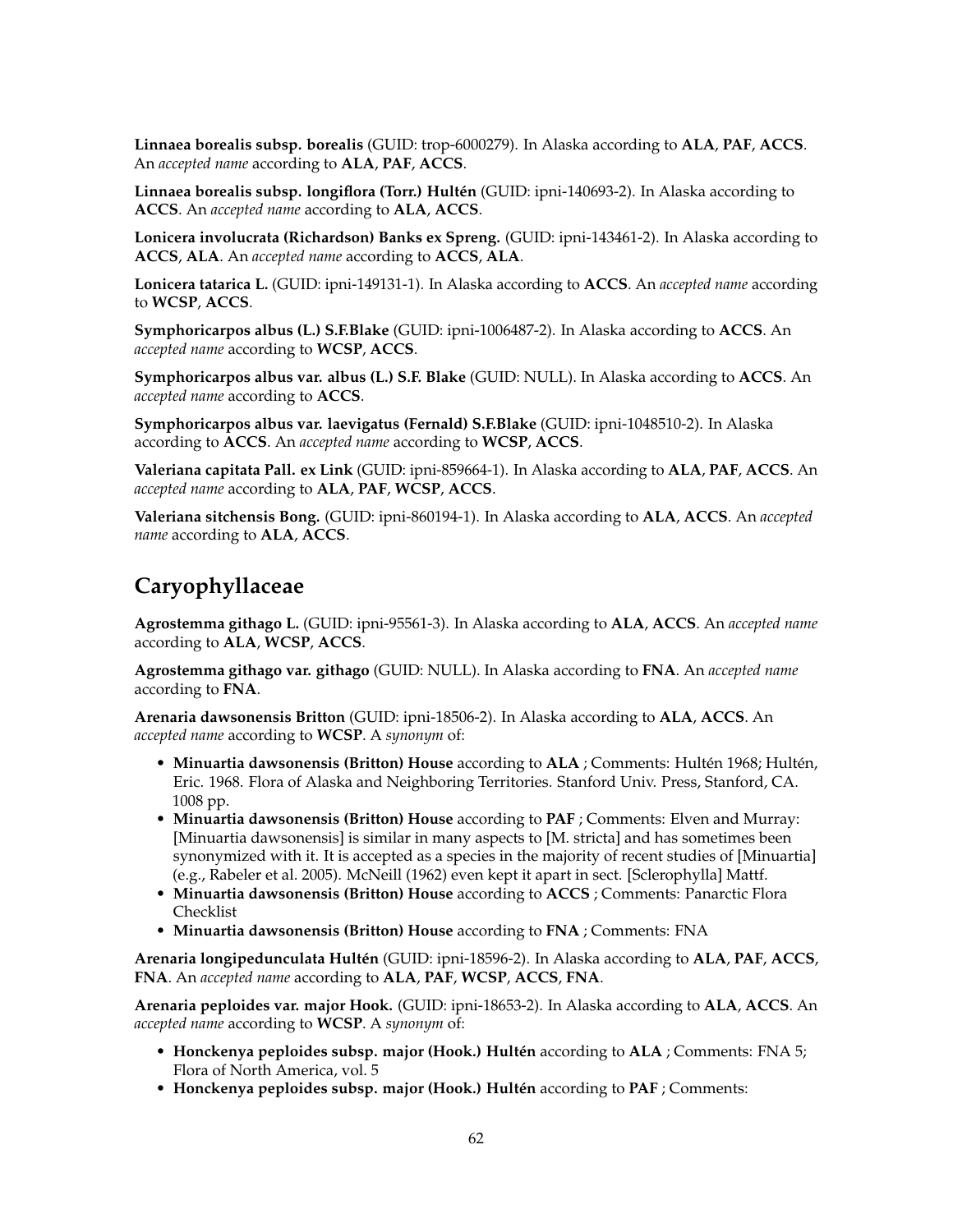- **Honckenya peploides subsp. major (Hook.) Hultén** according to **ACCS** ; Comments: Panarctic Flora Checklist
- **Honckenya peploides subsp. major (Hooker) Hultén** according to **FNA** ; Comments: FNA

**Cerastium aleuticum Hultén** (GUID: ipni-52263-2). In Alaska according to **ALA**, **PAF**, **ACCS**, **FNA**. An *accepted name* according to **ALA**, **PAF**, **WCSP**, **ACCS**, **FNA**.

**Cerastium arvense L.** (GUID: ipni-329786-2). In Alaska according to **ALA**, **ACCS**. An *accepted name* according to **ALA**, **WCSP**, **ACCS**.

**Cerastium arvense subsp. strictum (L.) Ugborogho** (GUID: NULL). In Alaska according to **ACCS**. An *accepted name* according to **ACCS**.

**Cerastium arvense subsp. strictum Gaudin** (GUID: ipni-1145273-2). In Alaska according to **ALA**, **FNA**. An *accepted name* according to **ALA**, **WCSP**, **FNA**.

**Cerastium beeringianum Cham. & Schltdl.** (GUID: ipni-152096-1). In Alaska according to **ALA**, **PAF**, **ACCS**, **FNA**. An *accepted name* according to **ALA**, **PAF**, **WCSP**, **ACCS**, **FNA**.

**Cerastium beeringianum taxon arctic\_dwarf\_race** (GUID: NULL). In Alaska according to **PAF**. An *accepted name* according to **PAF**.

**Cerastium beeringianum var. beeringianum** (GUID: trop-6301583). In Alaska according to **PAF**. An *accepted name* according to **ALA**, **PAF**.

**Cerastium beeringianum var. beeringianum Cham. & Schltdl.** (GUID: NULL). In Alaska according to **ACCS**. An *accepted name* according to **ACCS**.

**Cerastium beeringianum var. grandiflorum (Fenzl) Hultén** (GUID: ipni-52316-2). In Alaska according to **ALA**, **PAF**, **ACCS**. An *accepted name* according to **PAF**, **ACCS**. A *synonym* of:

- **Cerastium beeringianum Cham. & Schltdl.** according to **ALA** ; Comments:
- **Cerastium beeringianum Cham. & Schltdl.** according to **WCSP** ; Comments: WCSP

**Cerastium bialynickii Tolm.** (GUID: ipni-152100-1). In Alaska according to **ACCS**, **FNA**. An *accepted name* according to **WCSP**, **FNA**. A *synonym* of:

- **Cerastium beeringianum var. beeringianum** according to **PAF** ; Comments:
- **Cerastium beeringianum var. beeringianum Cham. & Schltdl.** according to **ACCS** ; Comments: Panarctic Flora Checklist

**Cerastium fischerianum Ser.** (GUID: ipni-152250-1). In Alaska according to **ALA**, **PAF**, **ACCS**, **FNA**. An *accepted name* according to **ALA**, **PAF**, **WCSP**, **ACCS**, **FNA**.

**Cerastium fontanum Baumg.** (GUID: ipni-59638-3). In Alaska according to **ACCS**. An *accepted name* according to **ALA**, **WCSP**, **ACCS**.

**Cerastium fontanum subsp. vulgare (Hartm.) Greuter & Burdet** (GUID: ipni-920635-1). In Alaska according to **ACCS**, **ALA**, **FNA**. An *accepted name* according to **WCSP**, **ACCS**, **ALA**, **FNA**.

**Cerastium glomeratum Thuill.** (GUID: ipni-152274-1). In Alaska according to **ALA**, **ACCS**, **FNA**. An *accepted name* according to **ALA**, **WCSP**, **ACCS**, **FNA**.

**Cerastium jenisejense Hultén** (GUID: ipni-152328-1). In Alaska according to **ALA**, **ACCS**. An *accepted name* according to **ALA**. A *synonym* of:

- **Cerastium regelii Ostenf.** according to **WCSP** ; Comments: WCSP
- **Cerastium regelii subsp. jenisejense (Hultén)** according to **ACCS** ; Comments: Panarctic Flora Checklist
- **Cerastium regelii Ostenfeld** according to **FNA** ; Comments: FNA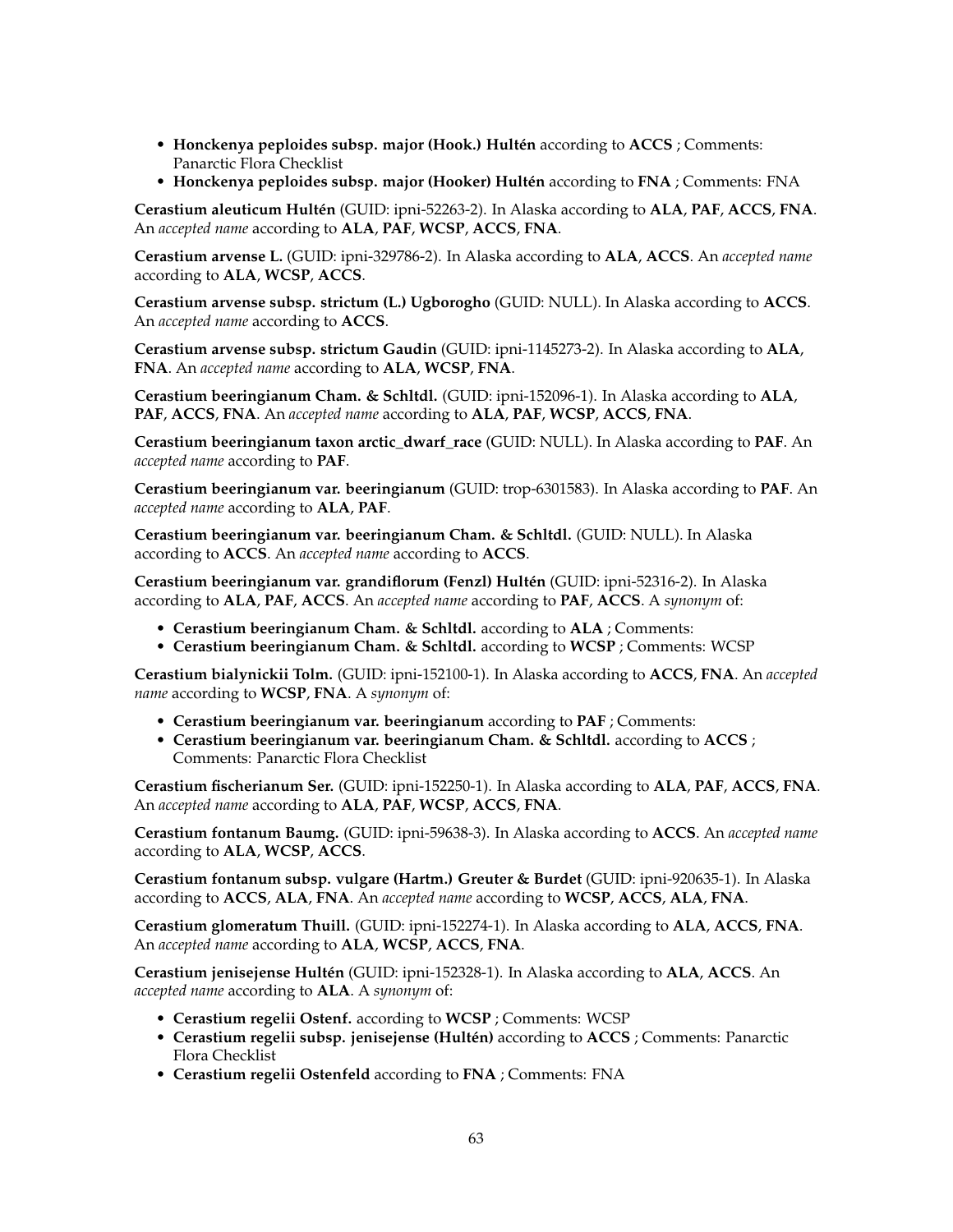**Cerastium latifolium L.** (GUID: ipni-152360-1). In Alaska according to **ACCS**. An *accepted name* according to **WCSP**. A *synonym* of:

• **Cerastium arvense subsp. strictum (L.) Ugborogho** according to **ACCS** ; Comments: Panarctic Flora Checklist

**Cerastium maximum L.** (GUID: ipni-152411-1). In Alaska according to **ALA**, **PAF**, **ACCS**, **FNA**. An *accepted name* according to **ALA**, **PAF**, **WCSP**, **ACCS**, **FNA**.

**Cerastium nutans Raf.** (GUID: ipni-30043747-2). In Alaska according to **ALA**. An *accepted name* according to **ALA**, **WCSP**.

**Cerastium nutans var. nutans** (GUID: NULL). In Alaska according to **FNA**. An *accepted name* according to **FNA**.

**Cerastium regelii Ostenf.** (GUID: ipni-152572-1). In Alaska according to **ALA**, **ACCS**, **FNA**. An *accepted name* according to **ALA**, **WCSP**, **ACCS**, **FNA**.

**Cerastium regelii subsp. jenisejense (Hultén)** (GUID: NULL). In Alaska according to **ACCS**. An *accepted name* according to **ACCS**.

**Cerastium regelii subsp. regelii** (GUID: trop-6302020). In Alaska according to **PAF**. An *accepted name* according to **PAF**.

**Cerastium regelii subsp. regelii Ostenf.** (GUID: NULL). In Alaska according to **ACCS**. An *accepted name* according to **ACCS**.

**Cerastium tomentosum L.** (GUID: ipni-152715-1). In Alaska according to **ACCS**. An *accepted name* according to **WCSP**, **ACCS**.

**Cherleria dicranoides Cham. & Schltdl.** (GUID: ipni-1029170-2). In Alaska according to **ALA**, **ACCS**. An *accepted name* according to **ALA**, **ACCS**. A *synonym* of:

• **Stellaria dicranoides (Chamisso & Schlechtendal) Fenzl in C. F. von Ledebour** according to **FNA** ; Comments: FNA

**Dianthus barbatus L.** (GUID: ipni-306674-2). In Alaska according to **ACCS**. An *accepted name* according to **ALA**, **WCSP**, **ACCS**.

**Dianthus deltoides L.** (GUID: ipni-302054-2). In Alaska according to **ACCS**. An *accepted name* according to **WCSP**, **ACCS**.

**Dianthus repens Willd.** (GUID: ipni-153800-1). In Alaska according to **ALA**, **PAF**, **ACCS**, **FNA**. An *accepted name* according to **ALA**, **PAF**, **WCSP**, **ACCS**, **FNA**.

**Eremogone capillaris (Poir.) Fenzl** (GUID: ipni-154240-1). In Alaska according to **PAF**, **ACCS**. An *accepted name* according to **PAF**, **WCSP**, **ACCS**.

**Eremogone capillaris subsp. capillaris (Poir.) Fenzl** (GUID: NULL). In Alaska according to **ACCS**. An *accepted name* according to **ACCS**.

**Eremogone capillaris var. capillaris** (GUID: trop-50262767). In Alaska according to **ALA**, **FNA**. An *accepted name* according to **ALA**, **FNA**.

**Gypsophila elegans M.Bieb.** (GUID: ipni-154453-1). In Alaska according to **ALA**, **FNA**. An *accepted name* according to **ALA**, **WCSP**, **FNA**.

**Gypsophila paniculata L.** (GUID: ipni-154563-1). In Alaska according to **ACCS**. An *accepted name* according to **WCSP**, **ACCS**.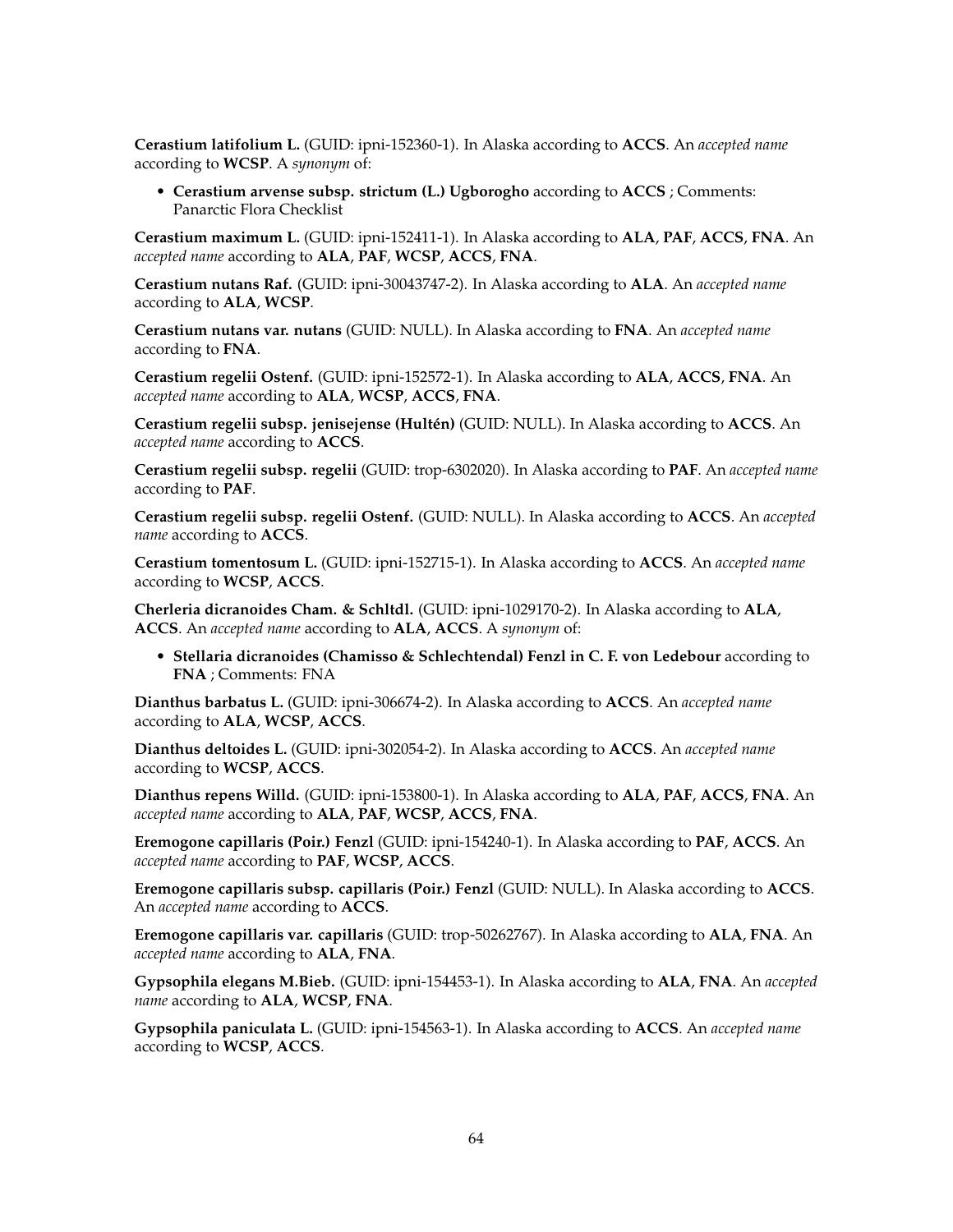**Honckenya peploides (L.) Ehrh.** (GUID: ipni-154821-1). In Alaska according to **ACCS**. An *accepted name* according to **ALA**, **WCSP**, **ACCS**.

**Honckenya peploides subsp. diffusa (Hornem.) Hultén ex V.V. Petrovsky** (GUID: trop-6300112). In Alaska according to **PAF**, **ALA**, **ACCS**, **FNA**. An *accepted name* according to **PAF**, **ALA**, **ACCS**, **FNA**. A *synonym* of:

• **Honckenya peploides (L.) Ehrh.** according to **WCSP** ; Comments: WCSP

**Honckenya peploides subsp. major (Hook.) Hultén** (GUID: ipni-123779-2). In Alaska according to **ALA**, **PAF**, **ACCS**, **FNA**. An *accepted name* according to **ALA**, **PAF**, **ACCS**, **FNA**.

**Lychnis alba Mill.** (GUID: ipni-155016-1). In Alaska according to **ACCS**. An *accepted name* according to **ALA**. A *synonym* of:

- **Silene latifolia subsp. alba (Mill.) Greuter & Burdet** according to **WCSP** ; Comments: WCSP
- **Silene latifolia Poir.** according to **ACCS** ; Comments: ITIS
- **Silene latifolia Poiret** according to **FNA** ; Comments: FNA

**Lychnis chalcedonica L.** (GUID: ipni-94886-3). In Alaska according to **ACCS**. An *accepted name* according to **ALA**. A *synonym* of:

- **Silene chalcedonica (L.) E.H.L.Krause** according to **WCSP** ; Comments: WCSP
- **Silene chalcedonica (L.) E.H.L. Krause** according to **ACCS** ; Comments: Flora of North America

**Melandrium noctiflorum (L.) Fr.** (GUID: ipni-60452280-2). In Alaska according to **ALA**, **ACCS**. An *accepted name* according to **ALA**. A *synonym* of:

- **Silene noctiflora L.** according to **WCSP** ; Comments: WCSP
- **Silene noctiflora L.** according to **ACCS** ; Comments: ACCS Non-native List
- **Silene noctiflora Linnaeus** according to **FNA** ; Comments: FNA

**Minuartia arctica (Steven ex Ser.) Graebn.** (GUID: trop-6300894). In Alaska according to **ALA**, **PAF**, **FNA**. An *accepted name* according to **ALA**, **PAF**, **WCSP**, **FNA**.

**Minuartia arctica Graebn.** (GUID: ipni-155457-1). In Alaska according to **ACCS**. An *accepted name* according to **ACCS**.

**Minuartia biflora (L.) Schinz & Thell.** (GUID: ipni-1203761-2). In Alaska according to **ALA**, **PAF**, **ACCS**, **FNA**. An *accepted name* according to **ALA**, **PAF**, **WCSP**, **ACCS**, **FNA**.

**Minuartia dawsonensis (Britton) House** (GUID: ipni-162475-2). In Alaska according to **ALA**, **PAF**, **ACCS**, **FNA**. An *accepted name* according to **ALA**, **PAF**, **ACCS**, **FNA**.

**Minuartia elegans (Cham. & Schltdl.) Schischk.** (GUID: ipni-1188421-2). In Alaska according to **ALA**, **PAF**, **FNA**. An *accepted name* according to **ALA**, **PAF**, **WCSP**, **FNA**.

**Minuartia elegans (Cham. & Schltdl.) Schischkin** (GUID: ipni-1009373-2). In Alaska according to **ACCS**. An *accepted name* according to **ACCS**.

**Minuartia macrocarpa (Pursh) Ostenf.** (GUID: trop-6300396). In Alaska according to **ALA**, **PAF**, **ACCS**, **FNA**. An *accepted name* according to **ALA**, **PAF**, **WCSP**, **ACCS**, **FNA**.

**Minuartia obtusiloba (Rydb.) House** (GUID: ipni-1072813-2). In Alaska according to **ALA**, **PAF**, **ACCS**, **FNA**. An *accepted name* according to **ALA**, **PAF**, **ACCS**, **FNA**.

**Minuartia rossii (R.Br. ex Richardson) Graebn.** (GUID: ipni-1050755-2). In Alaska according to **ALA**, **PAF**, **ACCS**. An *accepted name* according to **ALA**, **WCSP**, **PAF**, **ACCS**.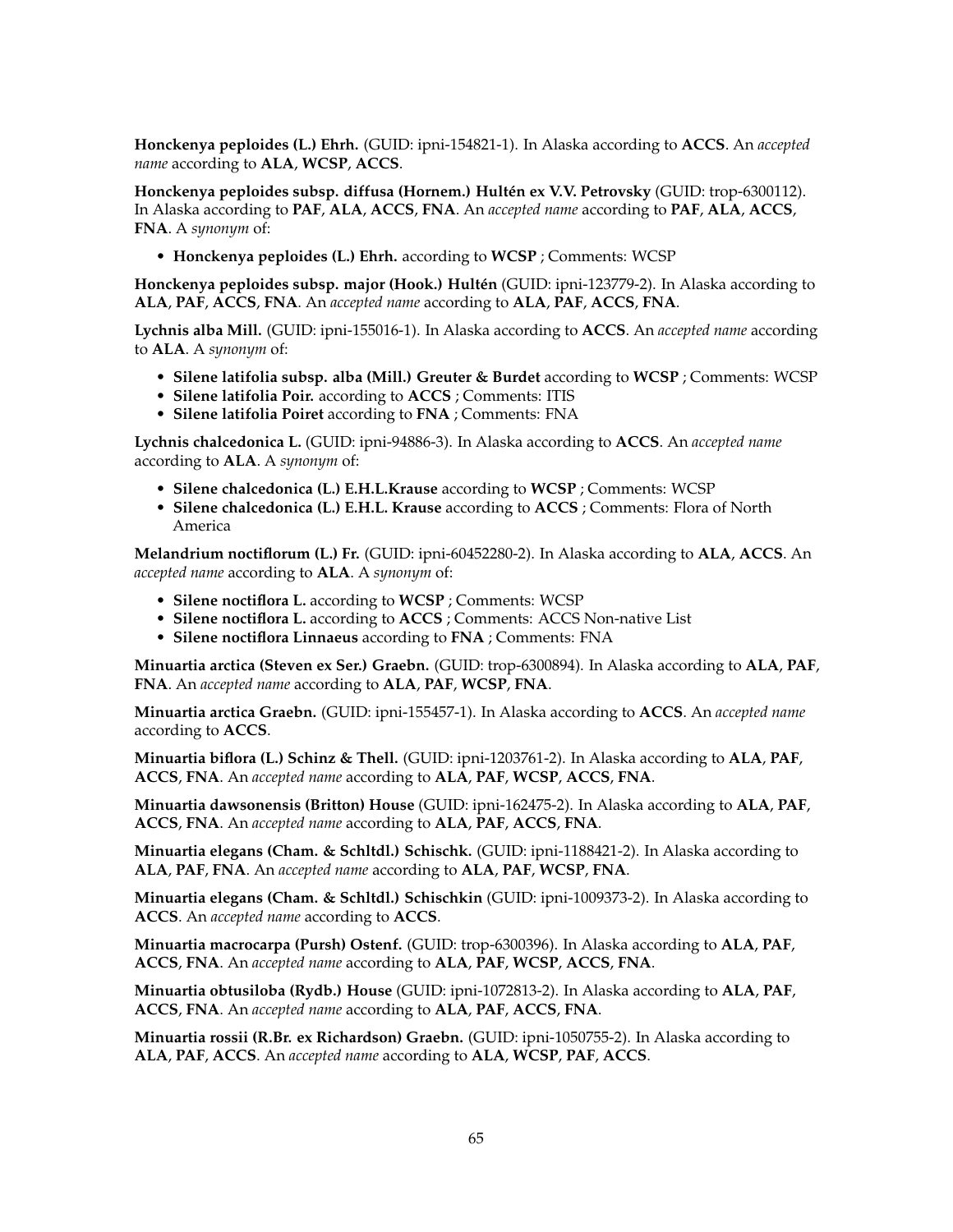**Minuartia rossii Graebn.** (GUID: ipni-155642-1). In Alaska according to **FNA**. An *accepted name* according to **FNA**.

**Minuartia rubella (Wahlenb.) Hiern** (GUID: ipni-1065861-2). In Alaska according to **ALA**, **PAF**, **ACCS**, **FNA**. An *accepted name* according to **ALA**, **PAF**, **WCSP**, **ACCS**, **FNA**.

**Minuartia stricta (Sw.) Hiern** (GUID: ipni-162520-2). In Alaska according to **ALA**, **PAF**, **ACCS**. An *accepted name* according to **ALA**, **PAF**, **WCSP**, **ACCS**.

**Minuartia stricta Hiern** (GUID: ipni-155665-1). In Alaska according to **FNA**. An *accepted name* according to **FNA**.

**Minuartia yukonensis Hultén** (GUID: ipni-162527-2). In Alaska according to **ALA**, **PAF**, **ACCS**, **FNA**. An *accepted name* according to **ALA**, **PAF**, **WCSP**, **ACCS**, **FNA**.

**Moehringia lateriflora (L.) Fenzl** (GUID: trop-6300177). In Alaska according to **ALA**, **PAF**, **ACCS**, **FNA**. An *accepted name* according to **ALA**, **PAF**, **WCSP**, **ACCS**, **FNA**.

**Sagina maxima A.Gray** (GUID: ipni-321231-2). In Alaska according to **ACCS**. An *accepted name* according to **ALA**, **ACCS**.

**Sagina maxima subsp. crassicaulis (S.Watson) G.E.Crow** (GUID: ipni-225187-2). In Alaska according to **ALA**, **ACCS**, **FNA**. An *accepted name* according to **ALA**, **ACCS**, **FNA**.

**Sagina maxima subsp. maxima** (GUID: trop-50131309). In Alaska according to **FNA**. An *accepted name* according to **ALA**, **FNA**.

**Sagina maxima subsp. maxima A. Gray** (GUID: NULL). In Alaska according to **ACCS**. An *accepted name* according to **ACCS**.

**Sagina nivalis (Lindblom) Fr.** (GUID: trop-6300420). In Alaska according to **ALA**, **PAF**, **FNA**. An *accepted name* according to **ALA**, **PAF**, **FNA**.

**Sagina nivalis Fr.** (GUID: ipni-156490-1). In Alaska according to **ACCS**. An *accepted name* according to **ACCS**.

**Sagina procumbens L.** (GUID: ipni-142682-3). In Alaska according to **ALA**, **ACCS**, **FNA**. An *accepted name* according to **ALA**, **WCSP**, **ACCS**, **FNA**.

**Sagina saginoides (L.) H.Karst.** (GUID: ipni-156521-1). In Alaska according to **ALA**, **PAF**, **ACCS**, **FNA**. An *accepted name* according to **ALA**, **WCSP**, **PAF**, **ACCS**, **FNA**.

**Saponaria officinalis L.** (GUID: ipni-63764-3). In Alaska according to **ACCS**. An *accepted name* according to **WCSP**, **ACCS**.

**Silene acaulis (L.) Jacq.** (GUID: ipni-60452326-2). In Alaska according to **ALA**, **ACCS**, **FNA**. An *accepted name* according to **ALA**, **WCSP**, **ACCS**, **FNA**.

**Silene acaulis subsp. acaulis** (GUID: trop-6301668). In Alaska according to **PAF**. An *accepted name* according to **ALA**, **PAF**.

**Silene acaulis subsp. subacaulescens (F.N.Williams) Hultén** (GUID: ipni-1200701-2). In Alaska according to **ALA**, **PAF**, **ACCS**. An *accepted name* according to **PAF**, **ACCS**. A *synonym* of:

- **Silene acaulis (L.) Jacq.** according to **ALA** ; Comments: FNA 5; Flora of North America, vol. 5
- **Silene acaulis (Linnaeus) Jacquin** according to **FNA** ; Comments: FNA

**Silene armeria L.** (GUID: ipni-156849-1). In Alaska according to **ACCS**. An *accepted name* according to **ALA**, **WCSP**, **ACCS**.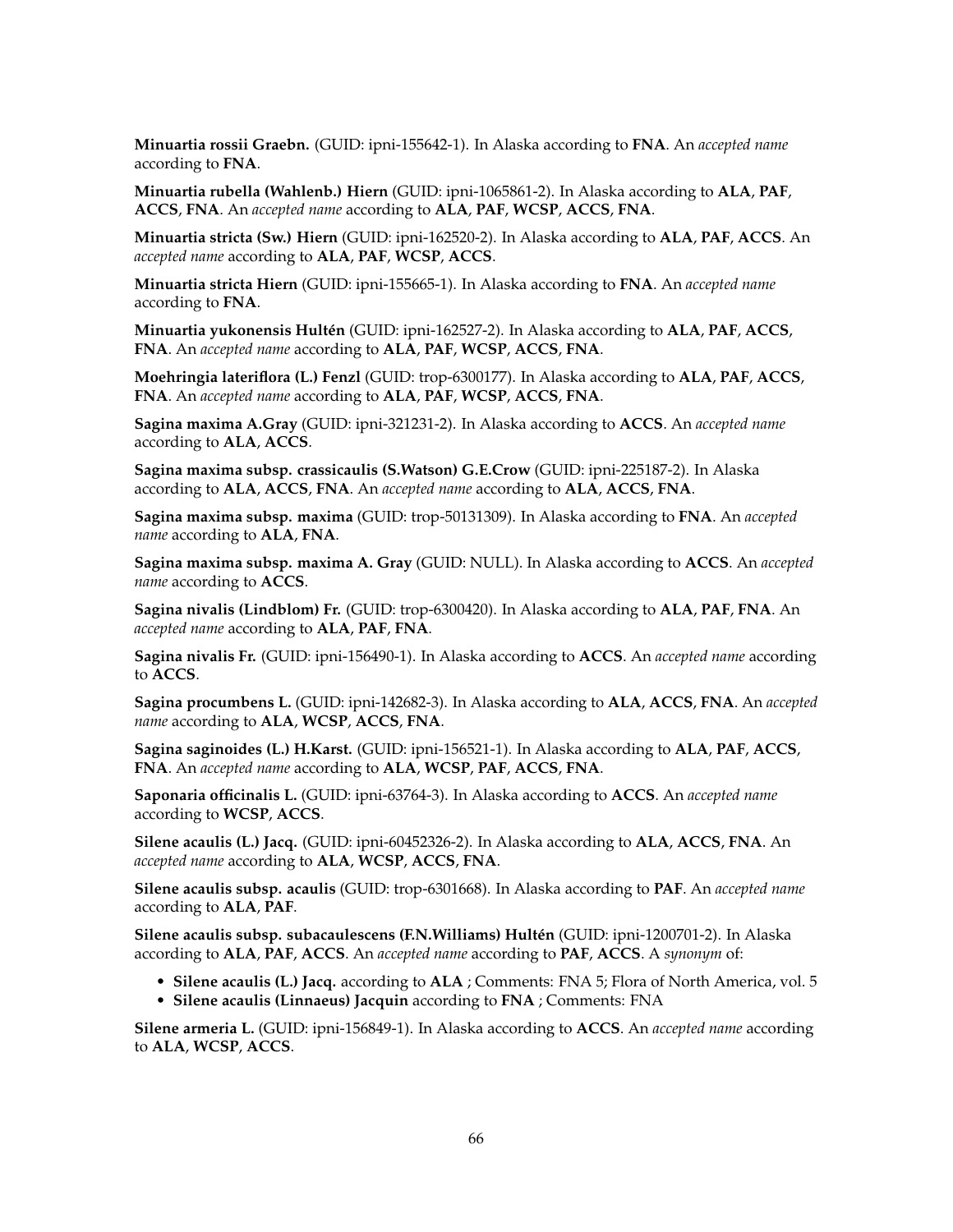**Silene chalcedonica (L.) E.H.L. Krause** (GUID: trop-6303615). In Alaska according to **ACCS**. An *accepted name* according to **ACCS**, **WCSP**.

**Silene dioica (L.) Clairville** (GUID: NULL). In Alaska according to **ACCS**. An *accepted name* according to **ACCS**.

**Silene gallica L.** (GUID: ipni-157386-1). In Alaska according to **FNA**. An *accepted name* according to **WCSP**, **FNA**.

**Silene involucrata (Cham. & Schltdl.) Bocquet** (GUID: ipni-236298-2). In Alaska according to **ALA**, **PAF**, **ACCS**, **FNA**. An *accepted name* according to **PAF**, **WCSP**, **ACCS**, **FNA**. A *synonym* of:

• **Silene involucrata subsp. furcata (Raf.) comb. nov.** according to **ALA** ; Comments: ALA Taxon List; syn-of-syn: Silene involucrata (Cham. & Schltdl.) Bocquet -> Gastrolychnis affinis auct.; ; ALA Taxon List; ALA Taxon ListˆElven, R. et al. 2003

**Silene involucrata subsp. furcata (Raf.) V.V.Petrovsky & Elven** (GUID: ipni-77099606-1). In Alaska according to **PAF**, **ACCS**. An *accepted name* according to **PAF**, **ACCS**.

**Silene involucrata subsp. furcata (Raf.) comb. nov.** (GUID: NULL). In Alaska according to **ALA**. An *accepted name* according to **ALA**.

**Silene involucrata subsp. involucrata** (GUID: trop-50200740). In Alaska according to **ALA**, **PAF**. An *accepted name* according to **ALA**, **PAF**.

**Silene involucrata subsp. involucrata (Cham. & Schltdl.) Bocquet** (GUID: NULL). In Alaska according to **ACCS**. An *accepted name* according to **ACCS**.

**Silene involucrata subsp. involucrata Greater arctic campion** (GUID: NULL). In Alaska according to **FNA**. An *accepted name* according to **FNA**.

**Silene involucrata subsp. tenella (Tolm.) Bocquet** (GUID: ipni-1011194-2). In Alaska according to **FNA**. An *accepted name* according to **ALA**, **FNA**.

**Silene latifolia Poir.** (GUID: ipni-157647-1). In Alaska according to **ACCS**, **FNA**. An *accepted name* according to **WCSP**, **ACCS**, **FNA**.

**Silene latifolia subsp. alba (Mill.) Greuter & Burdet** (GUID: ipni-921549-1). In Alaska according to **ACCS**. An *accepted name* according to **WCSP**. A *synonym* of:

- **Silene latifolia Poir.** according to **ACCS** ; Comments: ITIS
- **Silene latifolia Poiret** according to **FNA** ; Comments: FNA

**Silene menziesii Hook.** (GUID: ipni-157803-1). In Alaska according to **ALA**, **ACCS**, **FNA**. An *accepted name* according to **ALA**, **ACCS**, **FNA**.

**Silene noctiflora L.** (GUID: ipni-157910-1). In Alaska according to **ACCS**, **FNA**. An *accepted name* according to **WCSP**, **ACCS**, **FNA**.

**Silene ostenfeldii (A.E.Porsild) J.K.Morton** (GUID: ipni-60437827-2). In Alaska according to **ALA**, **PAF**, **ACCS**, **FNA**. An *accepted name* according to **ALA**, **PAF**, **ACCS**, **FNA**. A *synonym* of:

• **Silene taimyrensis (Tolm.) Bocquet** according to **WCSP** ; Comments: WCSP

**Silene parryi (S.Watson) C.L.Hitchc. & Maguire** (GUID: ipni-158015-1). In Alaska according to **ACCS**. An *accepted name* according to **ACCS**.

**Silene repens Patrin ex Pers.** (GUID: trop-6301554). In Alaska according to **ALA**, **PAF**, **ACCS**, **FNA**. An *accepted name* according to **ALA**, **PAF**, **ACCS**, **FNA**.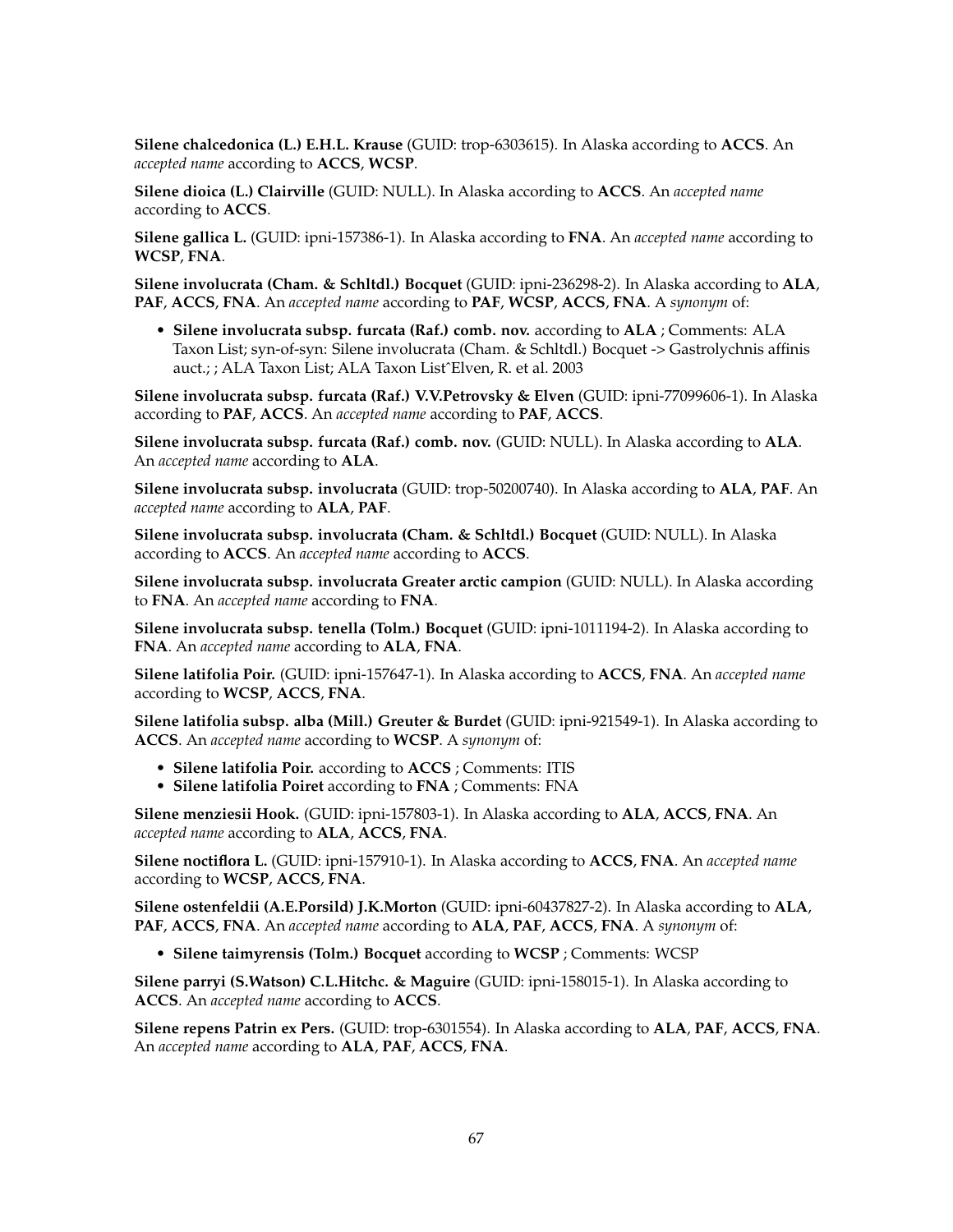**Silene soczavana (Schischk.) Bocquet** (GUID: ipni-158398-1). In Alaska according to **PAF**, **ACCS**, **ACCS**. An *accepted name* according to **PAF**, **ACCS**. A *synonym* of:

- **Silene soczavana (Schischkin) Bocquet** according to **ACCS** ; Comments: Panarctic Flora Checklist
- **Silene uralensis subsp. porsildii Bocquet** according to **FNA** ; Comments: FNA

**Silene soczavana var. macrosperma (A.E.Porsild) V.V.Petrovsky, D.F.Murray & Elven** (GUID: ipni-77099607-1). In Alaska according to **ACCS**. An *accepted name* according to **WCSP**. A *synonym* of:

- **Silene soczavana (Schischk.) Bocquet** according to **PAF** ; Comments: Petrovsky, Murray, and Elven: The tetraploid, amphi-Beringian plants of the [Silene uralensis] group have been treated in several ways. Bocquet (1967) accepted the Asian plant as [S. soczavana], whereas he treated the Alaskan plant as [S. uralensis] subsp. [porsildii]. In this he was followed by Morton (2005c). Earlier American authors have rather treated the Alaskan plant as [Melandrium], [Lychnis], or [Silene macrosperma] (e.g., Porsild 1939; Hultén 1968a, 1971b). We find the Asian and American plants essentially similar and assign them to one species for which [S. soczavana] is the priority name. [ Silene soczavana] differs from [S. uralensis], besides in the ploidy level, in, e.g., rhizome branching pattern, leaf shape, emergence and colour of petals, and seed size and wings. Ecologically, it is a plant of dry scree and cliffs, whereas most of the others of this group prefer moist to wet sites (even mires). The differences in morphology are found in several features and with no overlap. No intermediates towards [S. uralensis] have been observed even if the range of [S. soczavana] almost entirely falls within that of [S. uralensis]. We can see no reason whatsoever for treating it as anything but a species. From morphological indications, the tetraploid [S. soczavana] is not result of hybridization with the [S. linnaeaea] group as are the other investigated polyploids of the [Gastrolychnis] group: [S. involucrata], [S. ostenfeldii], and [S. sorensenis]. Bengt Oxelman's group should check if some other species, e.g., the northeastern Asian [S. stenophylla], could have furnished the other genome in [S. soczavana]. The characters distinguishing [S. soczavana] are not found in any of the northern diploids in the [S. uralensis] aggregate. We have compared material (ALA, CAN, DAO, LE) of the northeastern Asian [Silene soczavana] and the predominantly northwestern American [Melandrium macrospermum], including the types of both species names. We find little difference. The tetraploid chromosome number, morphology, ecology, and geography, all support a merger of [Melandrium macrospermum] with [Silene soczavana]. Bocquet considered his subsp. [porsildii] (= [M. macrospermum]) to be a local race in the central Alaskan mountains. From the material (ALA, CAN, LE, O) we have inspected, it is rather a fairly widespread plant from East Chukotka and the northern Bering Sea islands northeast to the Alaskan North Slope and south and southeast to Kodiak Island and northern British Columbia, perhaps to Alberta. Its range thereby encompasses that of the local [S. soczavana]. The chromosome counts from northeastern Asia must come from plants outside Bocquet's concept of the taxon. We are sure that this plant occurs in Chukotka (we collected it there in 2005 and have inspected material in LE) and the northern Bering Sea islands (ALA). [Silene soczavana] s. str. is confined to ultrabasic substrates and its differences from [Melandrium macrospermum] can be interpreted as modifications.
- **Silene soczavana (Schischkin) Bocquet** according to **ACCS** ; Comments: Panarctic Flora Checklist

**Silene soczaviana var. macrosperma (A.E.Porsild) comb. nov.** (GUID: NULL). In Alaska according to **ALA**. An *accepted name* according to **ALA**.

**Silene taimyrensis (Tolm.) Bocquet** (GUID: ipni-236389-2). In Alaska according to **ALA**. An *accepted name* according to **WCSP**. A *synonym* of:

• **Silene ostenfeldii (A.E.Porsild) J.K.Morton** according to **ALA** ; Comments: ALA Taxon List (maybe not directly equivalent); syn-of-syn: Silene taimyrensis (Tolm.) Bocquet -> Gastrolychnis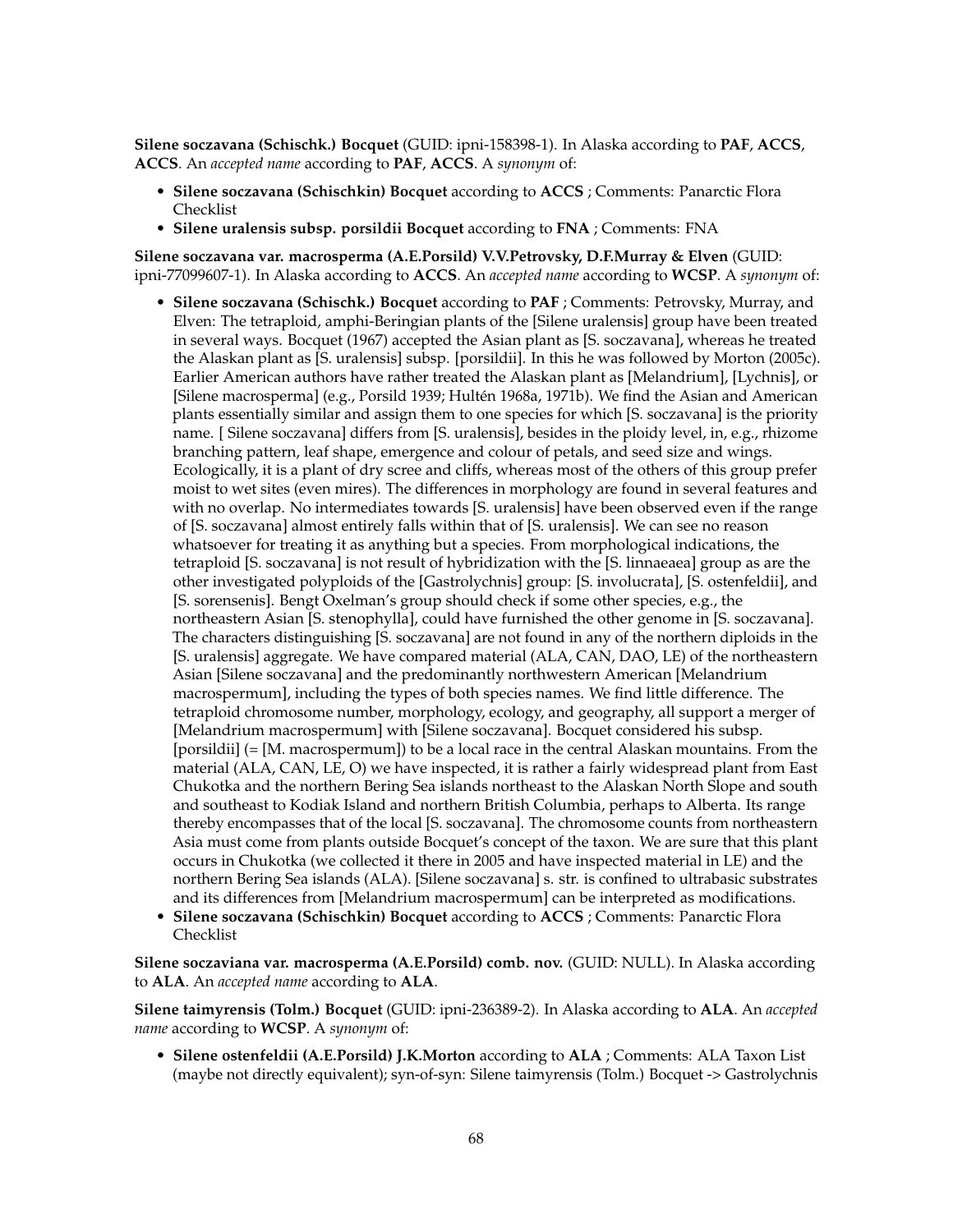ostenfeldii (A.E.Porsild) V.V.Petrovsky; ; ALA Taxon List; ALA Taxon ListˆElven, R. et al. 2003

**Silene uralensis (Rupr.) Bocquet** (GUID: ipni-158592-1). In Alaska according to **ALA**, **PAF**, **ACCS**, **FNA**. An *accepted name* according to **PAF**, **WCSP**, **ACCS**, **FNA**. A *synonym* of:

• **Silene uralensis subsp. uralensis** according to **ALA** ; Comments: ALA Taxon List; syn-of-syn: Silene uralensis (Rupr.) Bocquet -> Gastrolychnis apetala (L.) Tolm. & Kozhanch.; ; ALA Taxon List; ALA Taxon ListˆElven, R. et al. 2003

**Silene uralensis subsp. apetala (L.) Bocquet** (GUID: trop-6302627). In Alaska according to **ACCS**. An *accepted name* according to **WCSP**. A *synonym* of:

• **Silene uralensis subsp. uralensis (Rupr.) Bocquet** according to **ACCS** ; Comments: Panarctic Flora Checklist

**Silene uralensis subsp. arctica (Fr.) Bocquet** (GUID: trop-50234513). In Alaska according to **ALA**, **PAF**, **ACCS**. An *accepted name* according to **ALA**, **PAF**, **ACCS**.

**Silene uralensis subsp. ogilviensis (A.E. Porsild) Brunton** (GUID: NULL). In Alaska according to **ACCS**. An *accepted name* according to **ACCS**.

**Silene uralensis subsp. ogilviensis (A.E.Porsild)** (GUID: NULL). In Alaska according to **ALA**. An *accepted name* according to **ALA**.

**Silene uralensis subsp. ogilviensis (A.E.Porsild) D.F.Brunt.** (GUID: ipni-920329-1). In Alaska according to **PAF**, **FNA**. An *accepted name* according to **PAF**, **FNA**.

**Silene uralensis subsp. porsildii Bocquet** (GUID: ipni-236397-2). In Alaska according to **ALA**, **ACCS**, **FNA**. An *accepted name* according to **FNA**. A *synonym* of:

- **Silene soczaviana var. macrosperma (A.E.Porsild) comb. nov.** according to **ALA** ; Comments: Elven, R. et al. 2003
- **Silene soczavana (Schischk.) Bocquet** according to **PAF** ; Comments: Petrovsky, Murray, and Elven: The tetraploid, amphi-Beringian plants of the [Silene uralensis] group have been treated in several ways. Bocquet (1967) accepted the Asian plant as [S. soczavana], whereas he treated the Alaskan plant as [S. uralensis] subsp. [porsildii]. In this he was followed by Morton (2005c). Earlier American authors have rather treated the Alaskan plant as [Melandrium], [Lychnis], or [Silene macrosperma] (e.g., Porsild 1939; Hultén 1968a, 1971b). We find the Asian and American plants essentially similar and assign them to one species for which [S. soczavana] is the priority name. [ Silene soczavana] differs from [S. uralensis], besides in the ploidy level, in, e.g., rhizome branching pattern, leaf shape, emergence and colour of petals, and seed size and wings. Ecologically, it is a plant of dry scree and cliffs, whereas most of the others of this group prefer moist to wet sites (even mires). The differences in morphology are found in several features and with no overlap. No intermediates towards [S. uralensis] have been observed even if the range of [S. soczavana] almost entirely falls within that of [S. uralensis]. We can see no reason whatsoever for treating it as anything but a species. From morphological indications, the tetraploid [S. soczavana] is not result of hybridization with the [S. linnaeaea] group as are the other investigated polyploids of the [Gastrolychnis] group: [S. involucrata], [S. ostenfeldii], and [S. sorensenis]. Bengt Oxelman's group should check if some other species, e.g., the northeastern Asian [S. stenophylla], could have furnished the other genome in [S. soczavana]. The characters distinguishing [S. soczavana] are not found in any of the northern diploids in the [S. uralensis] aggregate. We have compared material (ALA, CAN, DAO, LE) of the northeastern Asian [Silene soczavana] and the predominantly northwestern American [Melandrium macrospermum], including the types of both species names. We find little difference. The tetraploid chromosome number, morphology, ecology, and geography, all support a merger of [Melandrium macrospermum] with [Silene soczavana]. Bocquet considered his subsp.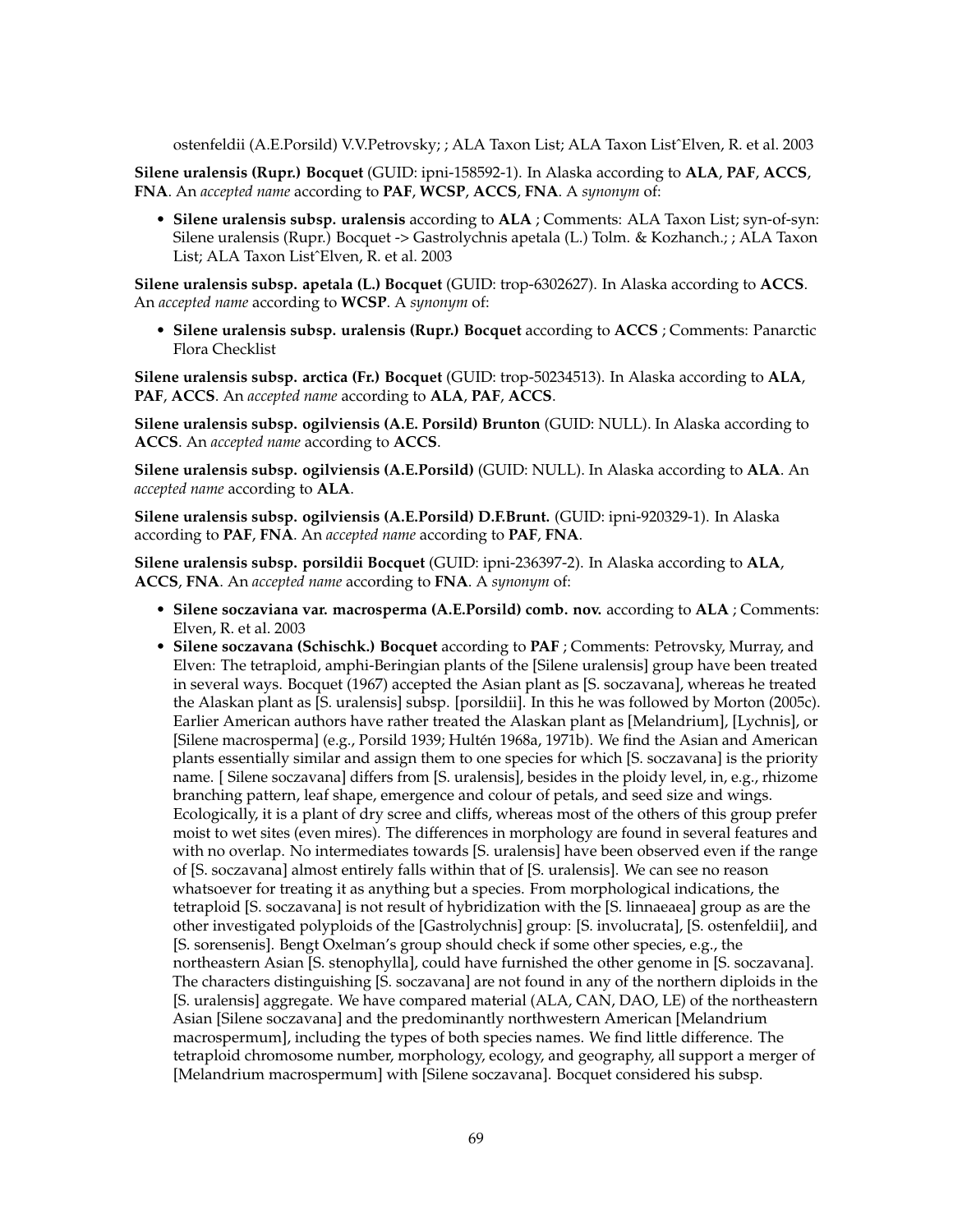[porsildii] (= [M. macrospermum]) to be a local race in the central Alaskan mountains. From the material (ALA, CAN, LE, O) we have inspected, it is rather a fairly widespread plant from East Chukotka and the northern Bering Sea islands northeast to the Alaskan North Slope and south and southeast to Kodiak Island and northern British Columbia, perhaps to Alberta. Its range thereby encompasses that of the local [S. soczavana]. The chromosome counts from northeastern Asia must come from plants outside Bocquet's concept of the taxon. We are sure that this plant occurs in Chukotka (we collected it there in 2005 and have inspected material in LE) and the northern Bering Sea islands (ALA). [Silene soczavana] s. str. is confined to ultrabasic substrates and its differences from [Melandrium macrospermum] can be interpreted as modifications.

• **Silene soczavana (Schischkin) Bocquet** according to **ACCS** ; Comments: Panarctic Flora Checklist

**Silene uralensis subsp. uralensis** (GUID: trop-6303634). In Alaska according to **ALA**, **PAF**, **FNA**. An *accepted name* according to **ALA**, **PAF**, **FNA**.

**Silene uralensis subsp. uralensis (Rupr.) Bocquet** (GUID: NULL). In Alaska according to **ACCS**. An *accepted name* according to **ACCS**.

**Silene vulgaris (Moench) Garcke** (GUID: ipni-90821-3). In Alaska according to **ALA**, **ACCS**, **FNA**. An *accepted name* according to **ALA**, **WCSP**, **ACCS**, **FNA**.

**Silene williamsii Britton** (GUID: ipni-236413-2). In Alaska according to **ALA**, **ACCS**, **FNA**. An *accepted name* according to **ALA**, **ACCS**, **FNA**.

**Spergula arvensis L.** (GUID: ipni-104864-3). In Alaska according to **ALA**, **ACCS**, **FNA**. An *accepted name* according to **ALA**, **WCSP**, **ACCS**, **FNA**.

**Spergularia canadensis (Pers.) G.Don** (GUID: ipni-30112447-2). In Alaska according to **ACCS**. An *accepted name* according to **ALA**, **ACCS**.

**Spergularia canadensis var. occidentalis R.P. Rossb.** (GUID: NULL). In Alaska according to **ACCS**. An *accepted name* according to **ACCS**.

**Spergularia canadensis var. occidentalis R.Rossbach** (GUID: ipni-241311-2). In Alaska according to **ALA**, **FNA**. An *accepted name* according to **ALA**, **FNA**.

**Spergularia rubra (L.) J.Presl & C.Presl** (GUID: ipni-105326-3). In Alaska according to **ALA**, **ACCS**, **FNA**. An *accepted name* according to **ALA**, **WCSP**, **ACCS**, **FNA**.

**Stellaria alaskana Hultén** (GUID: ipni-244135-2). In Alaska according to **ALA**, **PAF**, **ACCS**, **FNA**. An *accepted name* according to **ALA**, **PAF**, **ACCS**, **FNA**.

**Stellaria borealis Bigelow** (GUID: ipni-244154-2). In Alaska according to **ACCS**. An *accepted name* according to **ALA**, **ACCS**.

**Stellaria borealis subsp. bongardiana (Fernald) Piper & Beattie** (GUID: ipni-60428352-2). In Alaska according to **ALA**, **ACCS**. An *accepted name* according to **ALA**. A *synonym* of:

- **Stellaria borealis subsp. sitchana (Steud.) Piper** according to **ACCS** ; Comments: Panarctic Flora Checklist
- **Stellaria borealis subsp. sitchana (Steudel) Piper & Beattie** according to **FNA** ; Comments: FNA

**Stellaria borealis subsp. borealis** (GUID: trop-6302060). In Alaska according to **ALA**, **PAF**. An *accepted name* according to **ALA**, **PAF**.

**Stellaria borealis subsp. borealis Bigelow** (GUID: NULL). In Alaska according to **ACCS**. An *accepted name* according to **ACCS**.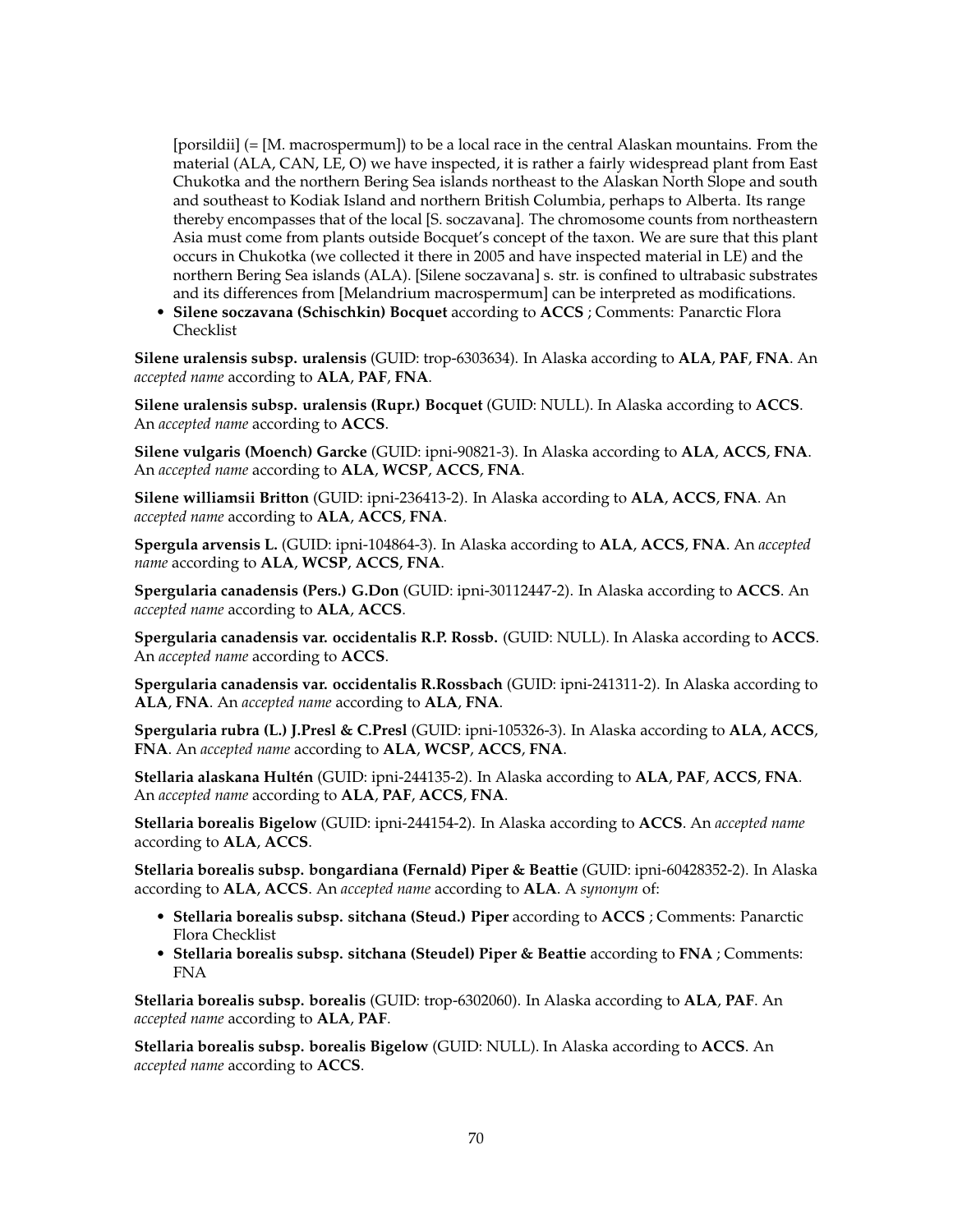**Stellaria borealis subsp. borealis Boreal starwort** (GUID: NULL). In Alaska according to **FNA**. An *accepted name* according to **FNA**.

**Stellaria borealis subsp. sitchana (Steud.) Piper** (GUID: NULL). In Alaska according to **PAF**, **ACCS**. An *accepted name* according to **PAF**, **ACCS**.

**Stellaria borealis subsp. sitchana (Steud.) Piper & Beattie** (GUID: ipni-60428351-2). In Alaska according to **ALA**, **FNA**. An *accepted name* according to **ALA**, **FNA**.

**Stellaria calycantha (Ledeb.) Bong.** (GUID: ipni-244166-2). In Alaska according to **ALA**, **PAF**, **ACCS**, **FNA**. An *accepted name* according to **ALA**, **PAF**, **ACCS**, **FNA**.

**Stellaria ciliatosepala Trautv.** (GUID: ipni-159117-1). In Alaska according to **ALA**, **ACCS**. An *accepted name* according to **WCSP**. A *synonym* of:

- **Stellaria longipes Goldie** according to **ALA** ; Comments:
- **Stellaria longipes taxon edwardsii** according to **PAF** ; Comments: Elven and Petrovsky: We tentatively synonymize the North American name [Stellaria edwardsii] and the Eurasian name [S. ciliatosepala]. Hultén (1943a) only mentioned the name [S. edwardsii] in synonymy of [S. ciliatosepala] var. [arctica]. Löve's concept of [S. edwardsii] was collective and included [S. ciliatosepala]. The question mark for Norway is due to Chater and Heywood (1993) who accepted this species from Svalbard. As far as we know, only [S. crassipes] is present in Svalbard (Often 1989).
- **Stellaria longipes Goldie** according to **ACCS** ; Comments: Panarctic Flora Checklist
- **Stellaria longipes subsp. longipes** according to **FNA** ; Comments: FNA

**Stellaria crassifolia Ehrh.** (GUID: ipni-159126-1). In Alaska according to **ALA**, **PAF**, **ACCS**, **FNA**. An *accepted name* according to **ALA**, **PAF**, **WCSP**, **ACCS**, **FNA**.

**Stellaria crassipes Hultén** (GUID: ipni-244183-2). In Alaska according to **ALA**, **ACCS**. An *accepted name* according to **WCSP**. A *synonym* of:

- **Stellaria longipes Goldie** according to **ALA** ; Comments: FNA 5; Flora of North America, vol. 5
- **Stellaria longipes Goldie** according to **ACCS** ; Comments: Panarctic Flora Checklist
- **Stellaria longipes subsp. longipes** according to **FNA** ; Comments: FNA

**Stellaria crispa Cham. & Schltdl.** (GUID: ipni-159131-1). In Alaska according to **ALA**, **ACCS**, **FNA**. An *accepted name* according to **ALA**, **ACCS**, **FNA**.

**Stellaria dicranoides (Cham. & Schltdl.) Fenzl** (GUID: ipni-244190-2). In Alaska according to **ALA**, **ACCS**, **FNA**. An *accepted name* according to **FNA**. A *synonym* of:

- **Cherleria dicranoides Cham. & Schltdl.** according to **ALA** ; Comments: Elven, R. et al. 2003
- **Cherleria dicranoides Cham. & Schltdl.** according to **ACCS** ; Comments: Panarctic Flora Checklist

**Stellaria humifusa Rottb.** (GUID: ipni-159254-1). In Alaska according to **ALA**, **PAF**, **ACCS**, **FNA**. An *accepted name* according to **ALA**, **PAF**, **WCSP**, **ACCS**, **FNA**.

**Stellaria longifolia Muhl. ex Willd.** (GUID: ipni-159311-1). In Alaska according to **ALA**, **PAF**, **ACCS**, **FNA**. An *accepted name* according to **ALA**, **PAF**, **WCSP**, **ACCS**, **FNA**.

**Stellaria longipes Goldie** (GUID: ipni-285533-2). In Alaska according to **ALA**, **PAF**, **ACCS**. An *accepted name* according to **ALA**, **PAF**, **WCSP**, **ACCS**.

**Stellaria longipes subsp. longipes** (GUID: trop-50200687). In Alaska according to **FNA**. An *accepted name* according to **FNA**.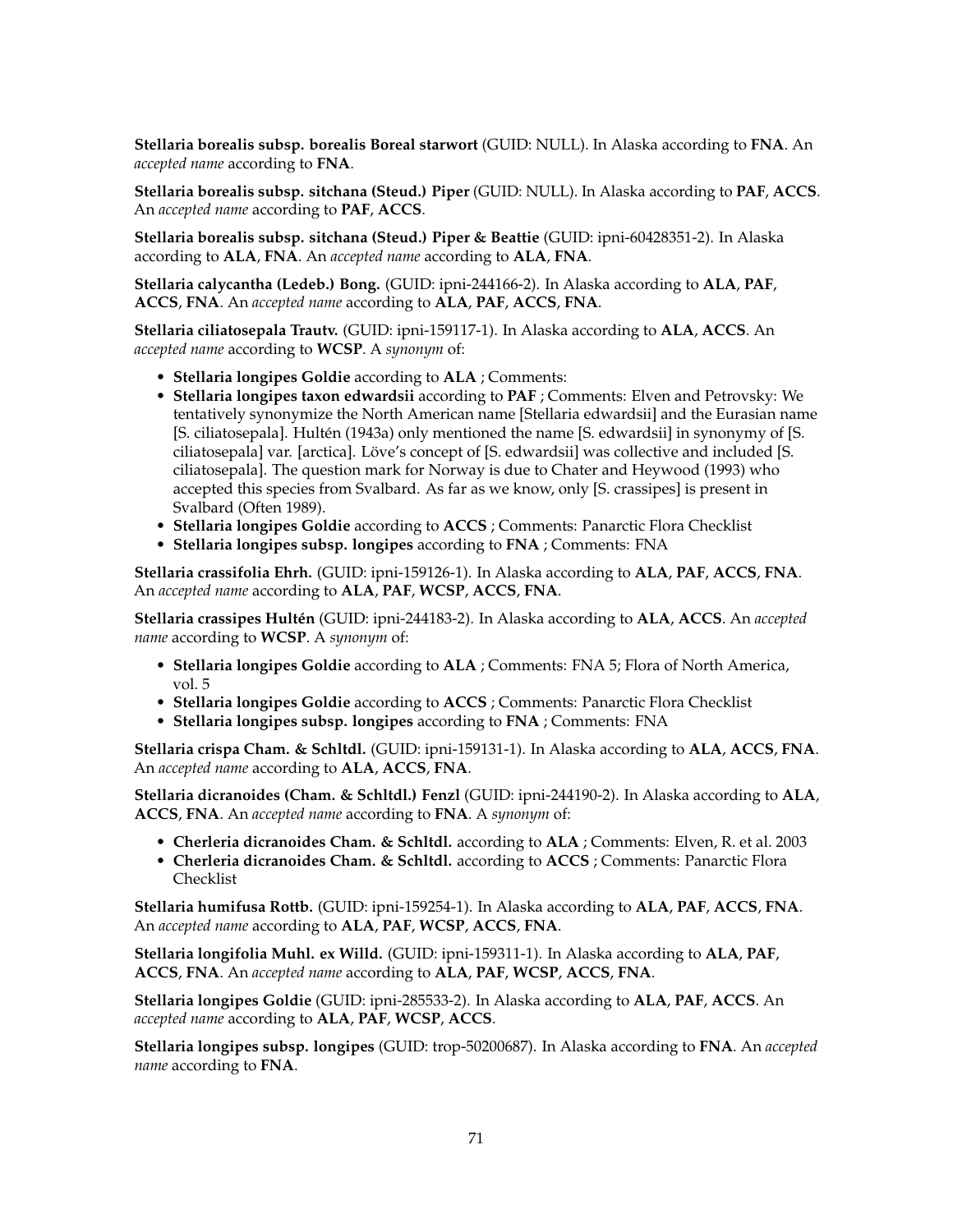**Stellaria longipes taxon edwardsii** (GUID: NULL). In Alaska according to **PAF**. An *accepted name* according to **PAF**.

**Stellaria longipes taxon laeta** (GUID: NULL). In Alaska according to **PAF**. An *accepted name* according to **PAF**.

**Stellaria longipes taxon longipes** (GUID: NULL). In Alaska according to **PAF**. An *accepted name* according to **PAF**.

**Stellaria longipes taxon monantha** (GUID: NULL). In Alaska according to **PAF**. An *accepted name* according to **PAF**.

**Stellaria longipes taxon subvestita** (GUID: NULL). In Alaska according to **PAF**. An *accepted name* according to **PAF**.

**Stellaria media (L.) Vill.** (GUID: ipni-159330-1). In Alaska according to **ALA**, **PAF**, **ACCS**, **FNA**. An *accepted name* according to **ALA**, **PAF**, **WCSP**, **ACCS**, **FNA**.

**Stellaria ruscifolia Pall. ex Schltdl.** (GUID: ipni-159445-1). In Alaska according to **ALA**, **ACCS**, **FNA**. An *accepted name* according to **ALA**, **ACCS**, **FNA**.

**Stellaria ruscifolia subsp. aleutica Hultén** (GUID: ipni-244277-2). In Alaska according to **ALA**, **PAF**, **ACCS**. An *accepted name* according to **PAF**, **ACCS**. A *synonym* of:

- **Stellaria ruscifolia Pall. ex Schltdl.** according to **ALA** ; Comments: FNA 5; Flora of North America, vol. 5
- **Stellaria ruscifolia Pallas ex Schlectendal** according to **FNA** ; Comments: FNA

**Stellaria ruscifolia subsp. ruscifolia Pall. ex Schltdl.** (GUID: NULL). In Alaska according to **ACCS**. An *accepted name* according to **ACCS**.

**Stellaria umbellata Turcz.** (GUID: ipni-159509-1). In Alaska according to **ALA**. An *accepted name* according to **ALA**, **WCSP**.

**Stellaria umbellata Turcz. ex Kar. & Kir.** (GUID: ipni-244294-2). In Alaska according to **PAF**, **ACCS**. An *accepted name* according to **PAF**, **ACCS**.

**Stellaria umbellata Turczaninow** (GUID: NULL). In Alaska according to **FNA**. An *accepted name* according to **FNA**.

**Vaccaria hispanica (Mill.) Rauschert** (GUID: ipni-159710-1). In Alaska according to **ALA**, **ACCS**, **FNA**. An *accepted name* according to **ALA**, **WCSP**, **ACCS**, **FNA**.

**Vaccaria pyramidata Medik.** (GUID: ipni-155801-3). In Alaska according to **ALA**, **ACCS**. An *accepted name* according to **ALA**. A *synonym* of:

- **Vaccaria hispanica (Mill.) Rauschert** according to **WCSP** ; Comments: WCSP
- **Vaccaria hispanica (Mill.) Rauschert** according to **ACCS** ; Comments: Flora of North America
- **Vaccaria hispanica (Miller) Rauschert** according to **FNA** ; Comments: FNA

**Wilhelmsia physodes (Fisch. ex Ser.) McNeill** (GUID: ipni-1214747-2). In Alaska according to **ALA**, **PAF**, **ACCS**, **FNA**. An *accepted name* according to **ALA**, **PAF**, **ACCS**, **FNA**.

### **Celastraceae**

**Parnassia fimbriata K.D.Koenig** (GUID: ipni-792086-1). In Alaska according to **ALA**, **ACCS**, **FNA**. An *accepted name* according to **ALA**, **ACCS**, **FNA**.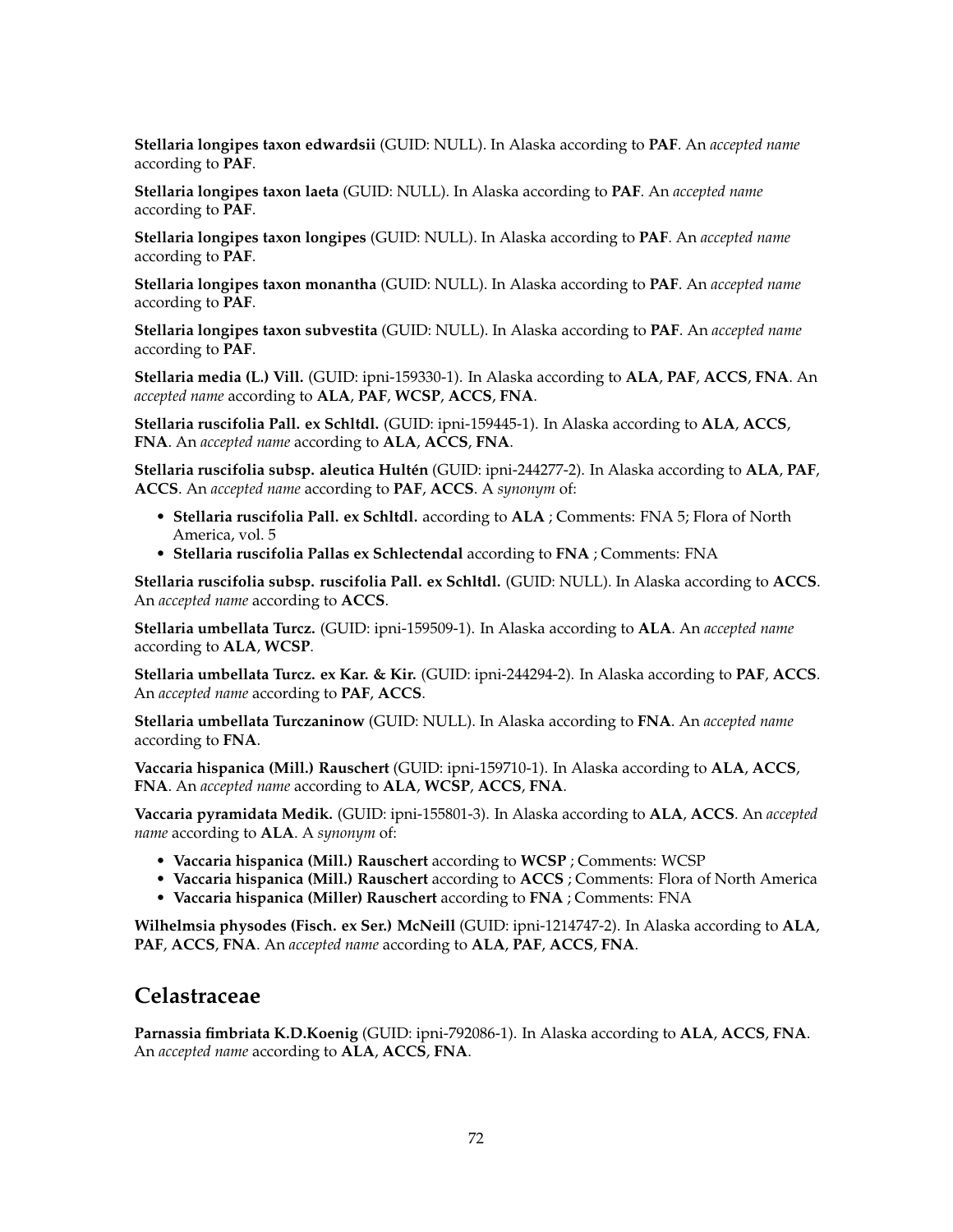**Parnassia kotzebuei Cham. & Schltdl. ex Spreng.** (GUID: trop-29100036). In Alaska according to **ALA**. An *accepted name* according to **ALA**.

**Parnassia kotzebuei Cham. ex Spreng.** (GUID: ipni-30087162-2). In Alaska according to **PAF**, **ACCS**, **FNA**. An *accepted name* according to **PAF**, **ACCS**, **FNA**.

**Parnassia palustris L.** (GUID: ipni-792120-1). In Alaska according to **ACCS**, **FNA**. An *accepted name* according to **ALA**, **WCSP**, **ACCS**, **FNA**.

**Parnassia palustris subsp. neogaea (Fernald) Hultén** (GUID: ipni-183316-2). In Alaska according to **ALA**, **PAF**, **ACCS**. An *accepted name* according to **ALA**, **PAF**, **ACCS**. A *synonym* of:

- **Parnassia palustris L.** according to **WCSP** ; Comments: WCSP
- **Parnassia palustris Linnaeus** according to **FNA** ; Comments: FNA

**Parnassia palustris var. palustris** (GUID: trop-29100776). In Alaska according to **ACCS**. An *accepted name* according to **ACCS**.

**Parnassia parviflora DC.** (GUID: ipni-183319-2). In Alaska according to **ACCS**, **FNA**. An *accepted name* according to **ACCS**, **FNA**.

## **Ceratophyllaceae**

**Ceratophyllum demersum L.** (GUID: ipni-163064-1). In Alaska according to **PAF**, **ACCS**, **FNA**. An *accepted name* according to **ALA**, **PAF**, **WCSP**, **ACCS**, **FNA**.

## **Convolvulaceae**

**Calystegia sepium (L.) R.Br.** (GUID: ipni-143155-3). In Alaska according to **ACCS**. An *accepted name* according to **ACCS**.

**Calystegia sepium subsp. sepium (L.) R. Br.** (GUID: NULL). In Alaska according to **ACCS**. An *accepted name* according to **ACCS**.

**Convolvulus arvensis L.** (GUID: ipni-94655-3). In Alaska according to **ACCS**. An *accepted name* according to **ACCS**.

### **Cornaceae**

**Chamaepericlymenum canadense (L.) Asch. & Graebn.** (GUID: ipni-1097468-2). In Alaska according to **ACCS**. An *accepted name* according to **ACCS**. A *synonym* of:

- **Cornus canadensis L.** according to **WCSP** ; Comments: WCSP
- **Cornus canadensis Linnaeus** according to **FNA** ; Comments: FNA

**Chamaepericlymenum canadense (L.) Graebn.** (GUID: NULL). In Alaska according to **ALA**, **PAF**. An *accepted name* according to **ALA**, **PAF**.

**Chamaepericlymenum suecicum (L.) Asch. & Graebn.** (GUID: ipni-1123232-2). In Alaska according to **ACCS**. An *accepted name* according to **ACCS**. A *synonym* of:

- **Cornus suecica L.** according to **WCSP** ; Comments: WCSP
- **Cornus suecica Linnaeus** according to **FNA** ; Comments: FNA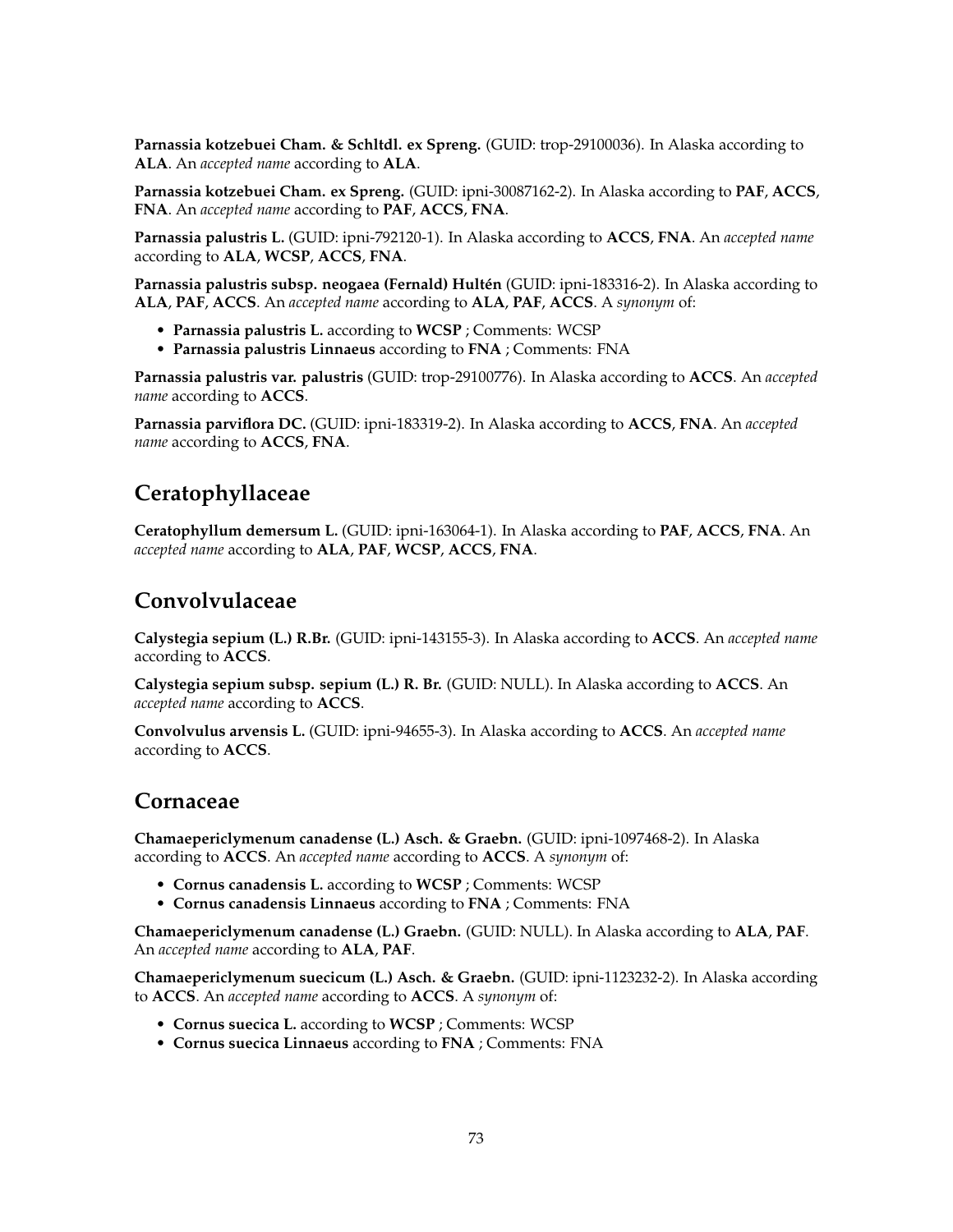**Chamaepericlymenum suecicum (L.) Graebn.** (GUID: NULL). In Alaska according to **ALA**, **PAF**. An *accepted name* according to **ALA**, **PAF**.

**Chamaepericlymenum unalaschkense (Ledeb.) Rydb.** (GUID: ipni-55117-2). In Alaska according to **ALA**, **PAF**, **ACCS**. An *accepted name* according to **ALA**, **PAF**, **ACCS**. A *synonym* of:

• **Cornus unalaschkensis Ledebour** according to **FNA** ; Comments: FNA

**Cornus alba L.** (GUID: ipni-271494-1). In Alaska according to **ACCS**. An *accepted name* according to **WCSP**. A *synonym* of:

• **Swida stolonifera (Michx.) Rydb.** according to **ACCS** ; Comments: D.F. Murray

**Cornus canadensis L.** (GUID: ipni-271519-1). In Alaska according to **ALA**, **ACCS**, **FNA**. An *accepted name* according to **WCSP**, **FNA**. A *synonym* of:

- **Chamaepericlymenum canadense (L.) Graebn.** according to **ALA** ; Comments: Elven, R. et al. 2003
- **Chamaepericlymenum canadense (L.) Graebn.** according to **PAF** ; Comments:
- **Chamaepericlymenum canadense (L.) Asch. & Graebn.** according to **ACCS** ; Comments: Panarctic Flora Checklist

**Cornus occidentalis (Torrey & A. Gray) Coville** (GUID: NULL). In Alaska according to **FNA**. An *accepted name* according to **FNA**.

**Cornus sericea L.** (GUID: ipni-271666-1). In Alaska according to **ACCS**, **FNA**. An *accepted name* according to **WCSP**, **FNA**. A *synonym* of:

• **Swida stolonifera (Michx.) Rydb.** according to **ACCS** ; Comments: D.F. Murray

**Cornus suecica L.** (GUID: ipni-271681-1). In Alaska according to **ALA**, **ACCS**, **FNA**. An *accepted name* according to **WCSP**, **FNA**. A *synonym* of:

- **Chamaepericlymenum suecicum (L.) Graebn.** according to **ALA** ; Comments: Elven, R. et al. 2003
- **Chamaepericlymenum suecicum (L.) Graebn.** according to **PAF** ; Comments: Elven and Murray: [Chamaepericlymenum suecicum] has an oceanic-suboceanic range in both Eurasia and North America, only partly overlapping with the much more continental range of [C. canadense]. The zones of contact are therefore limited.
- **Chamaepericlymenum suecicum (L.) Asch. & Graebn.** according to **ACCS** ; Comments: Panarctic Flora Checklist

**Cornus unalaschkensis Ledeb.** (GUID: ipni-271698-1). In Alaska according to **ALA**, **ACCS**, **FNA**. An *accepted name* according to **WCSP**, **FNA**. A *synonym* of:

- **Chamaepericlymenum unalaschkense (Ledeb.) Rydb.** according to **ALA** ; Comments: Elven, R. et al. 2003
- **Chamaepericlymenum unalaschkense (Ledeb.) Rydb.** according to **PAF** ; Comments: Elven and Murray: Bain and Denford (1979) concluded that [Cornus unalaschkensis] ([Chamaepericlymenum unalaschkense]) was the correct name for the tetraploid, based on a study of the size of the stomatal guard cells in material from the type area, the island of Unalaska. As [Chamaepericlymenum canadense] is continental and as the diploid hybrid has not been reported from the Aleutian Islands, we here rely on the conclusion of these authors. Ledebour (1844) distinguished [Cornus unalaschkensis] from the two others by the characters we apply today. The reports of chromosome counts of  $2n = 44$  assigned under the name [Cornus canadensis] after the publication of Bain and Denford (1979) might indicate that the matter is not fully resolved, or they may have been based on a reliance on the erroneous account of the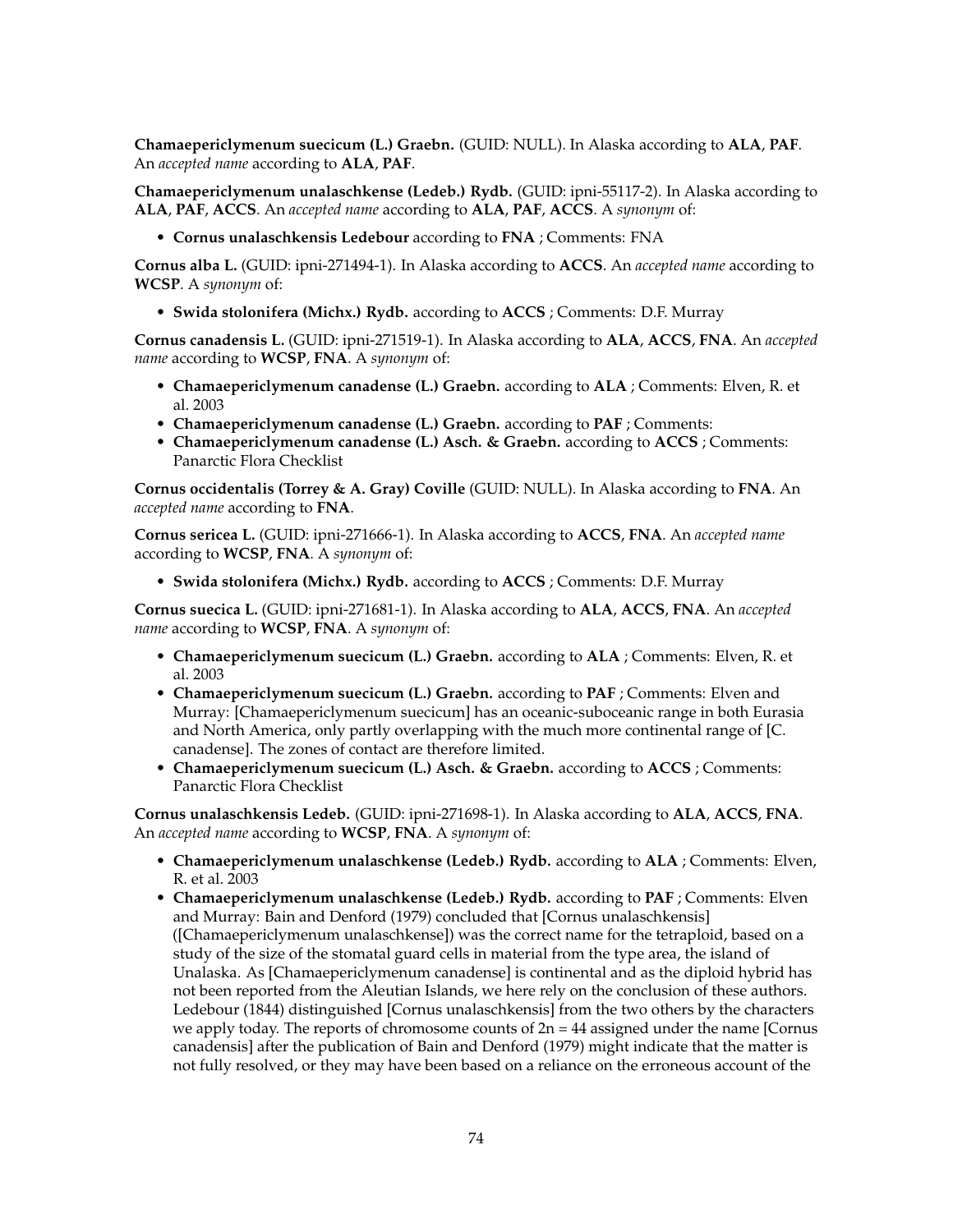Löves. [ Chamaepericlymenum unalaschkense] has, understandably, been much confused with the diploid (primary) hybrid.

• **Chamaepericlymenum unalaschkense (Ledeb.) Rydb.** according to **ACCS** ; Comments: Panarctic Flora Checklist

**Swida sericea (L.) Holub** (GUID: ipni-272007-1). In Alaska according to **PAF**, **ACCS**. An *accepted name* according to **PAF**. A *synonym* of:

- **Cornus sericea L.** according to **WCSP** ; Comments: WCSP
- **Swida stolonifera (Michx.) Rydb.** according to **ACCS** ; Comments: D.F. Murray

**Swida stolonifera (Michx.) Rydb.** (GUID: ipni-271993-1). In Alaska according to **ALA**, **ACCS**. An *accepted name* according to **ALA**, **ACCS**. A *synonym* of:

• **Cornus sericea L.** according to **WCSP** ; Comments: WCSP

## **Crassulaceae**

**Crassula aquatica (L.) Schoenl.** (GUID: NULL). In Alaska according to **ACCS**. An *accepted name* according to **ACCS**.

**Crassula aquatica (L.) Schönland** (GUID: ipni-1167317-2). In Alaska according to **FNA**. An *accepted name* according to **ALA**, **WCSP**, **FNA**.

**Crassula saginoides (Maxim.) M.Bywater & Wickens** (GUID: ipni-275251-2). In Alaska according to **ACCS**. An *accepted name* according to **WCSP**. A *synonym* of:

- **Crassula aquatica (L.) Schoenl.** according to **ACCS** ; Comments: Flora of North America
- **Crassula aquatica (Linnaeus) Schönland in H. G. A. Engler and K. Prantl** according to **FNA** ; Comments: FNA

**Gormania oregana (Nutt.) Britton** (GUID: ipni-274136-1). In Alaska according to **ACCS**. An *accepted name* according to **WCSP**. A *synonym* of:

• **Sedum oreganum var. oreganum Nutt.** according to **ACCS** ; Comments: Flora of North America

**Rhodiola integrifolia Raf.** (GUID: ipni-274816-1). In Alaska according to **PAF**, **ACCS**. An *accepted name* according to **ALA**, **PAF**, **ACCS**.

**Rhodiola integrifolia subsp. integrifolia** (GUID: trop-50123158). In Alaska according to **FNA**, **ACCS**. An *accepted name* according to **FNA**, **ACCS**.

**Rhodiola rosea L.** (GUID: ipni-274865-1). In Alaska according to **FNA**. An *accepted name* according to **ALA**, **FNA**. A *synonym* of:

• **Sedum roseum (L.) Scop.** according to **WCSP** ; Comments: WCSP

**Sedum divergens S.Watson** (GUID: ipni-284815-2). In Alaska according to **ACCS**, **FNA**. An *accepted name* according to **ALA**, **ACCS**, **FNA**.

**Sedum lanceolatum Torr.** (GUID: ipni-284819-2). In Alaska according to **ACCS**. An *accepted name* according to **ALA**, **ACCS**.

**Sedum lanceolatum var. lanceolatum** (GUID: trop-8901379). In Alaska according to **FNA**. An *accepted name* according to **FNA**.

**Sedum lanceolatum var. lanceolatum Torr.** (GUID: NULL). In Alaska according to **ACCS**. An *accepted name* according to **ACCS**.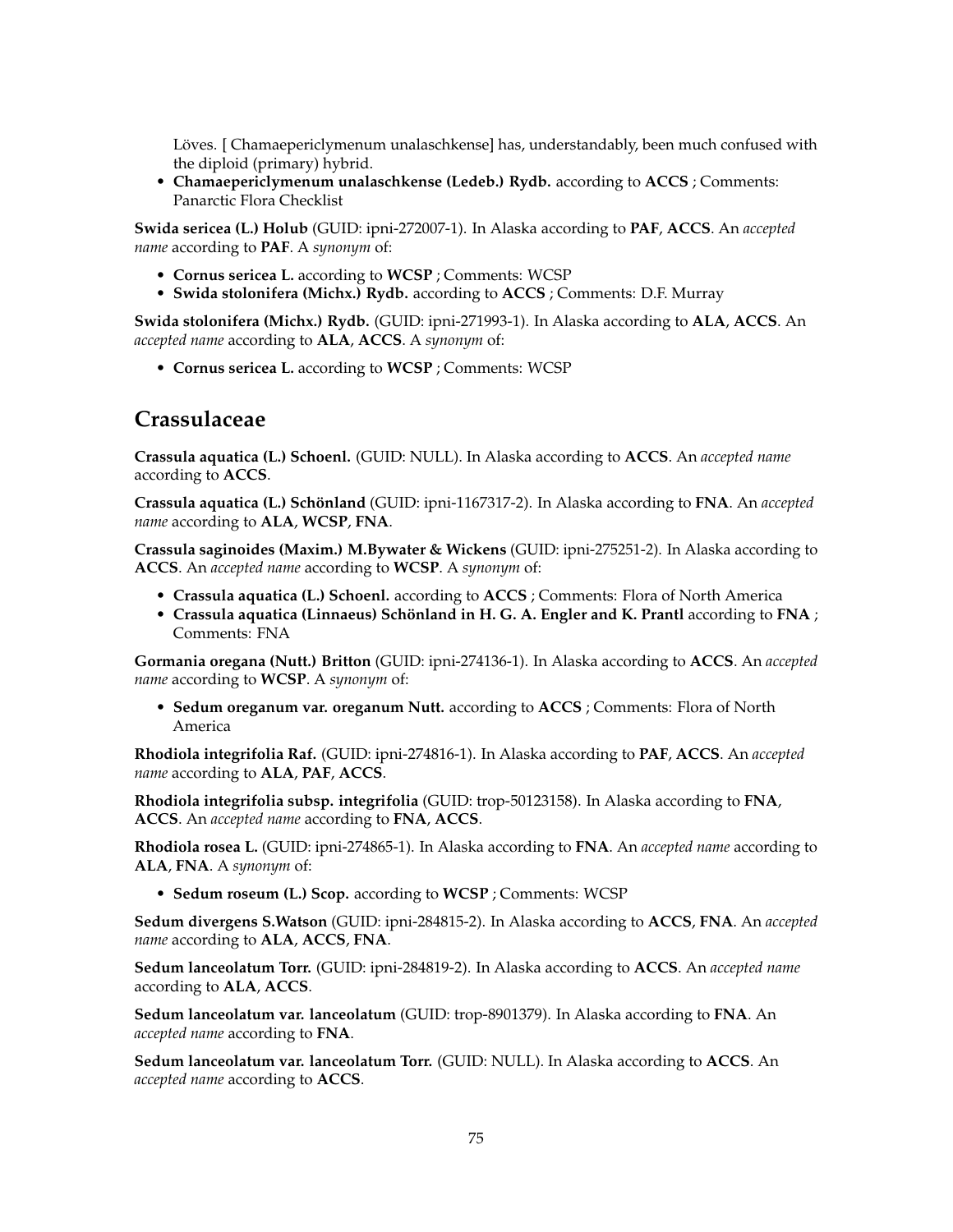**Sedum oreganum Nutt.** (GUID: ipni-284824-2). In Alaska according to **ACCS**. An *accepted name* according to **ALA**, **ACCS**.

**Sedum oreganum var. oreganum** (GUID: trop-50314300). In Alaska according to **FNA**. An *accepted name* according to **FNA**.

**Sedum oreganum var. oreganum Nutt.** (GUID: NULL). In Alaska according to **ACCS**. An *accepted name* according to **ACCS**.

## **Cupressaceae**

**Callitropsis nootkatensis (D.Don) Oerst.** (GUID: ipni-60450448-2). In Alaska according to **ALA**. An *accepted name* according to **ALA**.

**Callitropsis nootkatensis (D.Don) Oerst. ex D.P.Little** (GUID: kew-456789). In Alaska according to **ACCS**. An *accepted name* according to **ACCS**. A *synonym* of:

• **Cupressus nootkatensis D.Don** according to **WCSP** ; Comments: WCSP

**Chamaecyparis nootkatensis (D.Don) Sudw.** (GUID: ipni-676712-1). In Alaska according to **FNA**. An *accepted name* according to **FNA**.

**Cupressus nootkatensis D.Don** (GUID: ipni-261952-1). In Alaska according to **ACCS**. An *accepted name* according to **WCSP**. A *synonym* of:

- **Callitropsis nootkatensis (D. Don) Oerst. ex D.P. Little** according to **ACCS** ; Comments: D.F. Murray
- **Chamaecyparis nootkatensis (D. Don) Sudworth** according to **FNA** ; Comments: FNA

**Juniperus communis L.** (GUID: ipni-30088655-2). In Alaska according to **ACCS**. An *accepted name* according to **ALA**, **WCSP**, **ACCS**.

**Juniperus communis subsp. alpina (Suter) Celak.** (GUID: trop-9400140). In Alaska according to **ALA**, **ACCS**. An *accepted name* according to **ALA**. A *synonym* of:

- **Juniperus communis var. saxatilis Pall.** according to **WCSP** ; Comments: WCSP
- **Juniperus communis subsp. depressa (Pursh) Franco** according to **ACCS** ; Comments: Panarctic Flora Checklist

**Juniperus communis subsp. depressa (Pursh) Franco** (GUID: ipni-60443334-2). In Alaska according to **ALA**, **PAF**, **ACCS**. An *accepted name* according to **ALA**, **PAF**, **ACCS**. A *synonym* of:

- **Juniperus communis var. depressa Pursh** according to **WCSP** ; Comments: WCSP
- **Juniperus communis var. depressa Pursh** according to **FNA** ; Comments: FNA

**Juniperus communis var. depressa Pursh** (GUID: ipni-132467-2). In Alaska according to **ALA**, **ACCS**, **FNA**. An *accepted name* according to **WCSP**, **FNA**. A *synonym* of:

- **Juniperus communis subsp. depressa (Pursh) Franco** according to **ALA** ; Comments:
- **Juniperus communis subsp. depressa (Pursh) Franco** according to **PAF** ; Comments:
- **Juniperus communis subsp. depressa (Pursh) Franco** according to **ACCS** ; Comments: Panarctic Flora Checklist

**Juniperus communis var. saxatilis Pall.** (GUID: trop-9400329). In Alaska according to **ACCS**. An *accepted name* according to **WCSP**. A *synonym* of:

• **Juniperus communis subsp. depressa (Pursh) Franco** according to **ACCS** ; Comments: Panarctic Flora Checklist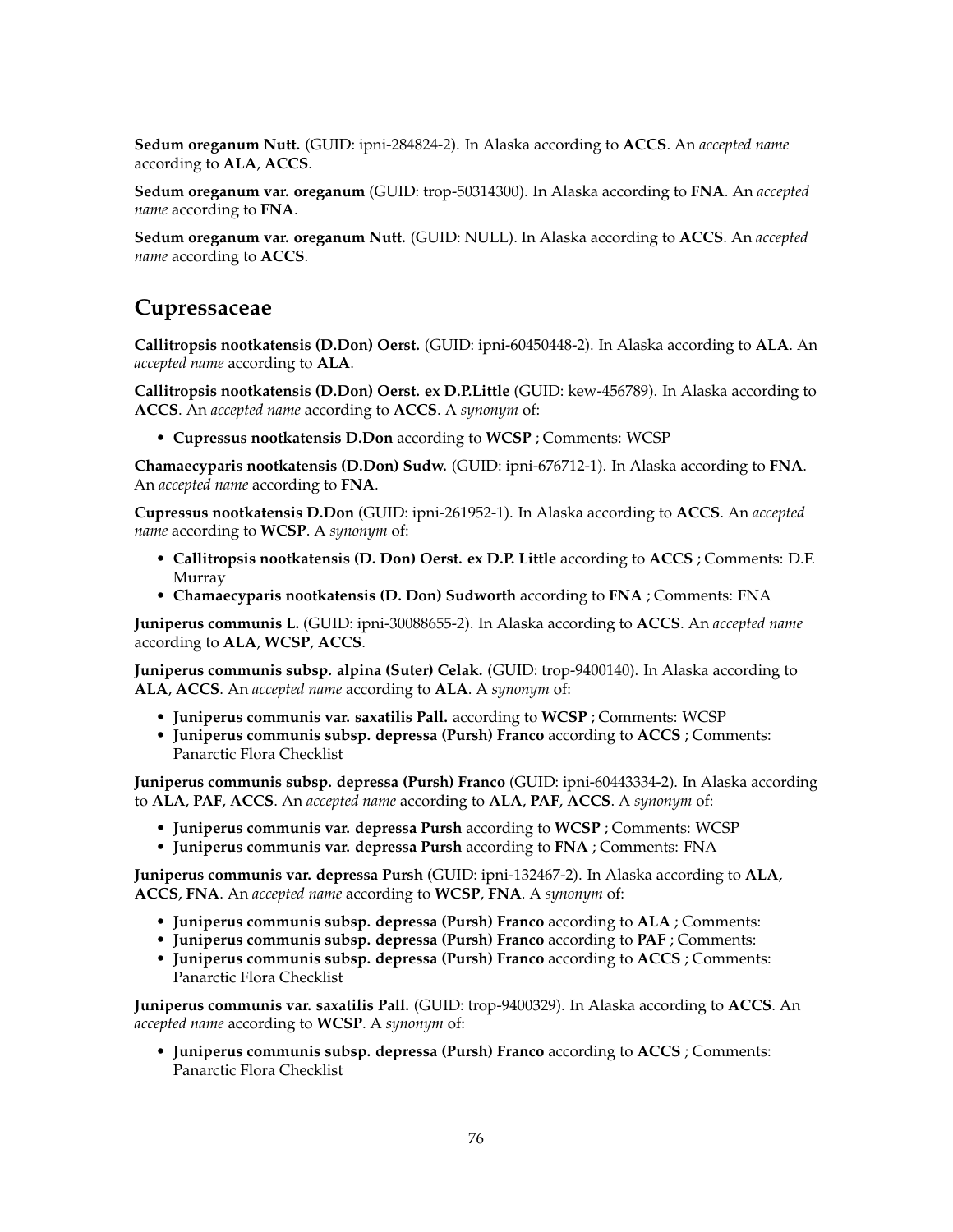**Juniperus horizontalis Moench** (GUID: ipni-262244-1). In Alaska according to **ALA**, **ACCS**, **FNA**. An *accepted name* according to **ALA**, **WCSP**, **ACCS**, **FNA**.

**Thuja plicata Donn ex D.Don** (GUID: ipni-60443333-2). In Alaska according to **ALA**, **ACCS**, **FNA**. An *accepted name* according to **ALA**, **WCSP**, **ACCS**, **FNA**.

# **Cyperaceae**

**Blysmopsis rufa (Huds.) Oteng-Yeb.** (GUID: trop-9905461). In Alaska according to **ALA**, **FNA**. An *accepted name* according to **ALA**, **FNA**. A *synonym* of:

• **Blysmus rufus (Huds.) Link** according to **WCSP** ; Comments: WCSP

**Blysmopsis rufa (Huds.) Oteng-Yeboah** (GUID: NULL). In Alaska according to **ACCS**. An *accepted name* according to **ACCS**.

**Blysmus rufus (Huds.) Link** (GUID: trop-9900099). In Alaska according to **ALA**, **ACCS**. An *accepted name* according to **WCSP**. A *synonym* of:

- **Blysmopsis rufa (Huds.) Oteng-Yeb.** according to **ALA** ; Comments: FNA 23; Flora of North America Editorial Committee. 2002. Flora of North America, vol. 23, Magnoliophyta: Commelinidae (in part): Cyperaceae.. Oxford University Press, New York. 608pp.
- **Blysmopsis rufa (Huds.) Oteng-Yeboah** according to **ACCS** ; Comments: Flora of North America
- **Blysmopsis rufa (Hudson) Oteng-Yeboah** according to **FNA** ; Comments: FNA

**Bolboschoenus maritimus (L.) Palla** (GUID: ipni-30370808-2). In Alaska according to **ACCS**. An *accepted name* according to **WCSP**, **ACCS**.

**Bolboschoenus maritimus subsp. paludosus (A.Nelson) T.Koyama** (GUID: ipni-879466-1). In Alaska according to **ALA**, **FNA**. An *accepted name* according to **ALA**, **WCSP**, **FNA**.

**Bolboschoenus maritimus subsp. paludosus (A.Nelson) Á.Löve & D.Löve** (GUID: ipni-1205819-2). In Alaska according to **ACCS**. An *accepted name* according to **ACCS**.

**Carex adelostoma V.I.Krecz.** (GUID: ipni-298431-1). In Alaska according to **ALA**, **ACCS**, **FNA**. An *accepted name* according to **ALA**, **WCSP**, **ACCS**, **FNA**.

**Carex albonigra Mack.** (GUID: ipni-298482-1). In Alaska according to **ALA**, **PAF**, **ACCS**, **FNA**. An *accepted name* according to **ALA**, **PAF**, **WCSP**, **ACCS**, **FNA**.

**Carex anthoxanthea C.Presl** (GUID: NULL). In Alaska according to **ALA**. An *accepted name* according to **ALA**.

**Carex anthoxanthea J. Presl & C. Presl** (GUID: trop-9901488). In Alaska according to **PAF**, **ACCS**, **FNA**. An *accepted name* according to **PAF**, **ACCS**, **WCSP**, **FNA**.

**Carex aquatilis Wahlenb.** (GUID: ipni-298610-1). In Alaska according to **PAF**, **ACCS**. An *accepted name* according to **ALA**, **PAF**, **WCSP**, **ACCS**.

**Carex aquatilis subsp. aquatilis** (GUID: trop-9900109). In Alaska according to **ALA**. An *accepted name* according to **ALA**.

**Carex aquatilis subsp. stans (Drejer) Hultén** (GUID: ipni-45759-2). In Alaska according to **ALA**, **ACCS**. An *accepted name* according to **ALA**. A *synonym* of:

• **Carex concolor R. Br.** according to **PAF** ; Comments: Elven and Solstad: In case of rank as species, the name [Carex concolor] R. Br. 1823 has priority before [C. stans] Drejer 1841. The division on [C. aquatilis] and [C. concolor] have been made differently in different areas. In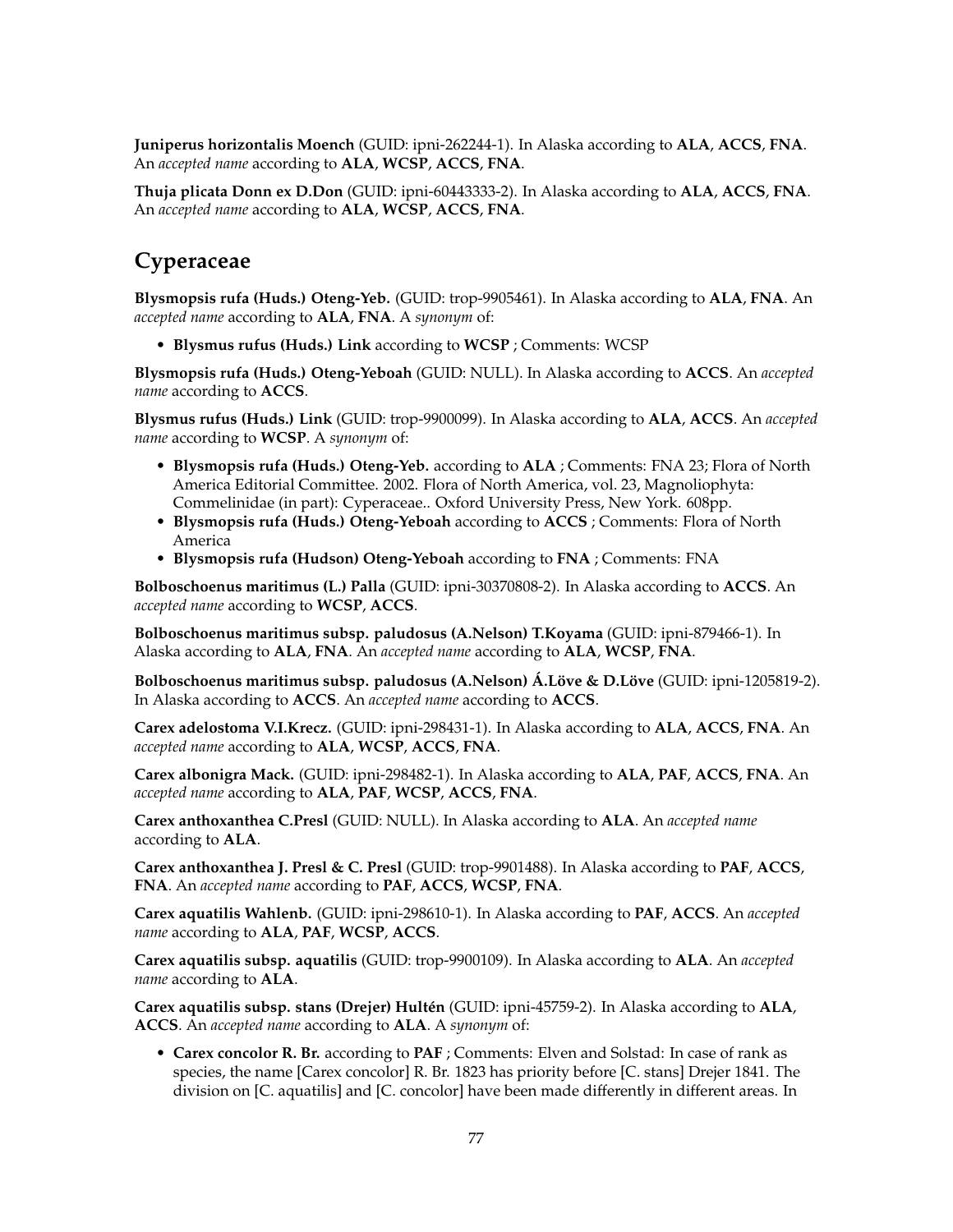Norway and Greenland, [C. concolor] (as [C. aquatilis] subsp. [stans]) has been considered a very northern and high-alpine, low-grown plant. In Russia, the majority of authors (e.g., Kuzeneva 1954; Egorova 1966a; Malyschev 1990) have applied a wider concept of it, including many more southern plants. This was confirmed by field investigations in northern Siberia in 2004 and Chukotka in 2005 where we mainly found what we would consider [C. aquatilis] in the European meaning in regions where the Russians mainly had reported the plants as subsp. [stans]. The North American concept of [C. aquatilis] var. [minor] (i.e., [C. concolor]) as applied by Standley et al. (2002) also seems to be much wider than the Greenland and European one. After survey of some northern European material, we now think that Russians and North Americans may have included too much material in [C. concolor]. We also found, to our surprise, that the majority of specimens (hundreds) that we now would assign to [C. concolor] from the Scandinavian mountains previously had been assigned to the hybrid  $[C.$  aquatilis]  $x$ [bigelowii], in spite of their fertility and of these two proposed parental species rarely growing close together. The results of Dragon and Barrinton (2009) support a major taxon besides [C. aquatilis] and [C. sitchensis], including both the northern var. [minor] (subsp. [stans]) and the eastern North American var. [substricta] Kük. As for taxonomic revision, Dragon and Barrington preferred to make 'no change, pending broader sampling' as concerned [C. aquatilis].

- **Carex aquatilis var. minor Boott** according to **WCSP** ; Comments: WCSP
- **Carex concolor R. Br.** according to **ACCS** ; Comments: Panarctic Flora Checklist

**Carex aquatilis var. aquatilis** (GUID: trop-9903506). In Alaska according to **FNA**. An *accepted name* according to **FNA**. A *synonym* of:

• **Carex aquatilis Wahlenb.** according to **WCSP** ; Comments: WCSP

**Carex aquatilis var. dives (Holm) Kük.** (GUID: ipni-1087061-2). In Alaska according to **FNA**. An *accepted name* according to **WCSP**, **FNA**. A *synonym* of:

• **Carex sitchensis J.D. Prescott** according to **PAF** ; Comments: Tande and Lipkin (2003) mapped localities of [Carex sitchensis] in the Arctic in southwestern Alaska from the Yukon River Delta southwards. Standley et al. (2002) considered it a variety of [C. aquatilis]. It is better treated as a Pacific species, i.e., as [C. sitchensis], see the results of Dragon and Barrington (2009).

**Carex aquatilis var. minor Boott** (GUID: ipni-45753-2). In Alaska according to **ACCS**, **FNA**. An *accepted name* according to **WCSP**, **FNA**. A *synonym* of:

• **Carex concolor R. Br.** according to **PAF** ; Comments: Elven and Solstad: In case of rank as species, the name [Carex concolor] R. Br. 1823 has priority before [C. stans] Drejer 1841. The division on [C. aquatilis] and [C. concolor] have been made differently in different areas. In Norway and Greenland, [C. concolor] (as [C. aquatilis] subsp. [stans]) has been considered a very northern and high-alpine, low-grown plant. In Russia, the majority of authors (e.g., Kuzeneva 1954; Egorova 1966a; Malyschev 1990) have applied a wider concept of it, including many more southern plants. This was confirmed by field investigations in northern Siberia in 2004 and Chukotka in 2005 where we mainly found what we would consider [C. aquatilis] in the European meaning in regions where the Russians mainly had reported the plants as subsp. [stans]. The North American concept of [C. aquatilis] var. [minor] (i.e., [C. concolor]) as applied by Standley et al. (2002) also seems to be much wider than the Greenland and European one. After survey of some northern European material, we now think that Russians and North Americans may have included too much material in [C. concolor]. We also found, to our surprise, that the majority of specimens (hundreds) that we now would assign to [C. concolor] from the Scandinavian mountains previously had been assigned to the hybrid [C. aquatilis]  $x$ [bigelowii], in spite of their fertility and of these two proposed parental species rarely growing close together. The results of Dragon and Barrinton (2009) support a major taxon besides [C.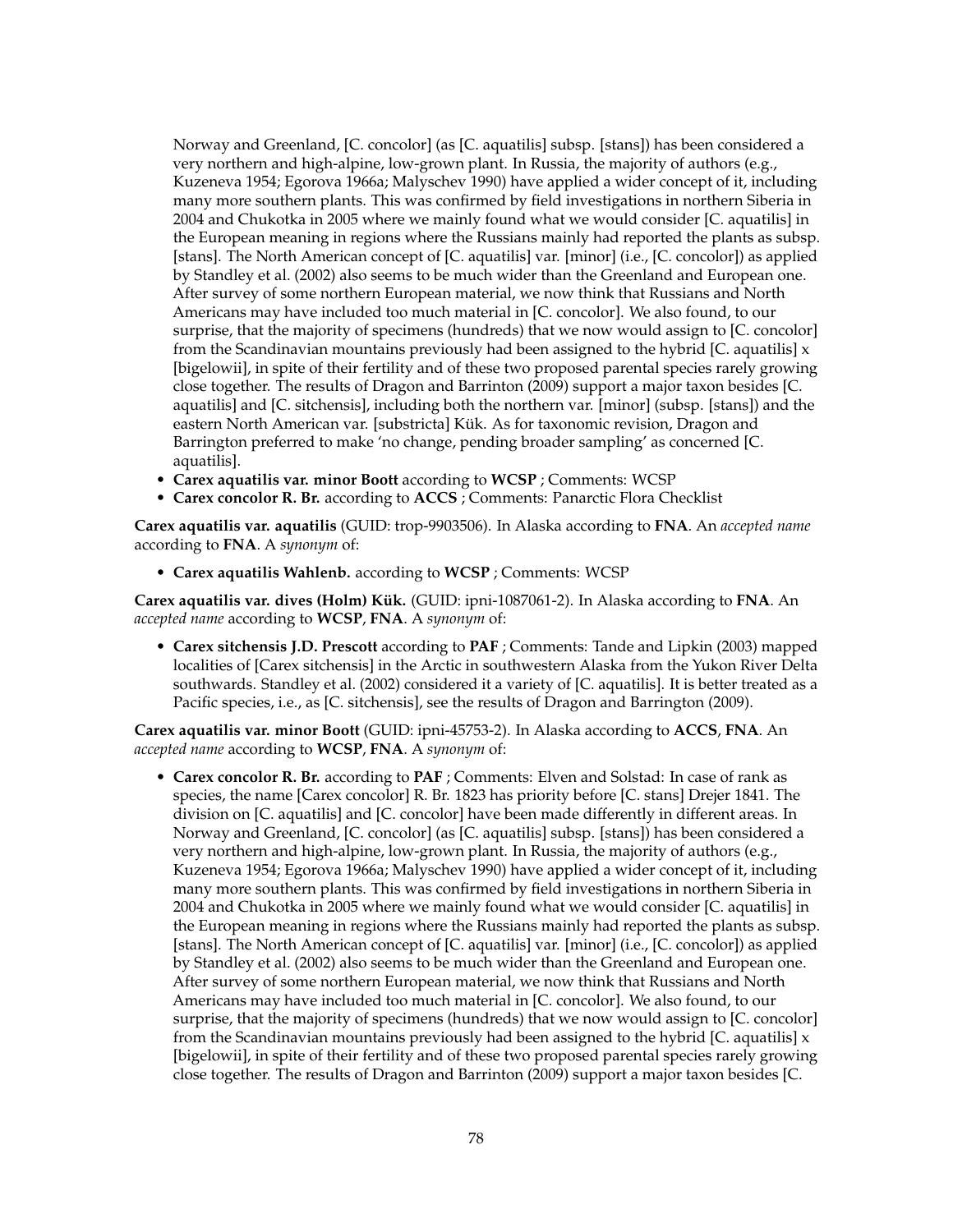aquatilis] and [C. sitchensis], including both the northern var. [minor] (subsp. [stans]) and the eastern North American var. [substricta] Kük. As for taxonomic revision, Dragon and Barrington preferred to make 'no change, pending broader sampling' as concerned [C. aquatilis].

• **Carex concolor R. Br.** according to **ACCS** ; Comments: Panarctic Flora Checklist

**Carex aquatilis var. substricta Kük.** (GUID: ipni-45760-2). In Alaska according to **ACCS**. An *accepted name* according to **WCSP**. A *synonym* of:

• **Carex aquatilis Wahlenb.** according to **ACCS** ; Comments: Panarctic Flora Checklist

**Carex arcta Boott** (GUID: ipni-298620-1). In Alaska according to **ALA**, **ACCS**. An *accepted name* according to **ALA**, **WCSP**, **ACCS**.

**Carex arctiformis Mack.** (GUID: ipni-298624-1). In Alaska according to **ALA**, **ACCS**, **FNA**. An *accepted name* according to **ALA**, **WCSP**, **ACCS**, **FNA**.

**Carex arctogena Harry Sm.** (GUID: ipni-298625-1). In Alaska according to **ALA**. An *accepted name* according to **ALA**. A *synonym* of:

- **Carex capitata Sol.** according to **WCSP** ; Comments: WCSP
- **Carex capitata Linnaeus** according to **FNA** ; Comments: FNA

**Carex atherodes Spreng.** (GUID: ipni-298689-1). In Alaska according to **PAF**, **ACCS**, **ALA**, **FNA**. An *accepted name* according to **PAF**, **WCSP**, **ACCS**, **ALA**, **FNA**.

**Carex athrostachya Olney** (GUID: ipni-306895-2). In Alaska according to **ACCS**, **FNA**, **ALA**. An *accepted name* according to **WCSP**, **ACCS**, **FNA**, **ALA**.

**Carex atratiformis Britton** (GUID: ipni-45808-2). In Alaska according to **ALA**, **ACCS**, **FNA**. An *accepted name* according to **ALA**, **WCSP**, **ACCS**, **FNA**.

**Carex atrofusca Schkuhr** (GUID: ipni-298703-1). In Alaska according to **ALA**, **PAF**, **ACCS**, **FNA**. An *accepted name* according to **ALA**, **PAF**, **WCSP**, **ACCS**, **FNA**.

**Carex atrosquama Mack.** (GUID: ipni-298713-1). In Alaska according to **ALA**, **ACCS**, **FNA**. An *accepted name* according to **ALA**, **WCSP**, **ACCS**, **FNA**.

**Carex aurea Nutt.** (GUID: ipni-298721-1). In Alaska according to **ALA**, **PAF**, **ACCS**, **FNA**. An *accepted name* according to **ALA**, **PAF**, **WCSP**, **ACCS**, **FNA**.

**Carex bebbii (L.H.Bailey) Olney ex Fernald** (GUID: ipni-45845-2). In Alaska according to **ACCS**, **FNA**. An *accepted name* according to **WCSP**, **ACCS**, **FNA**.

**Carex bebbii Olney** (GUID: ipni-60453571-2). In Alaska according to **ALA**. An *accepted name* according to **ALA**.

**Carex bicolor All.** (GUID: ipni-156249-3). In Alaska according to **ALA**, **PAF**, **FNA**. An *accepted name* according to **ALA**, **PAF**, **FNA**.

**Carex bicolor Bellardi ex All.** (GUID: trop-9900122). In Alaska according to **ACCS**. An *accepted name* according to **WCSP**, **ACCS**.

**Carex bigelowii Torr. ex Schwein.** (GUID: ipni-45854-2). In Alaska according to **ACCS**. An *accepted name* according to **WCSP**, **ACCS**.

**Carex bigelowii subsp. ensifolia (Turcz. ex Gorodkov) Holub.** (GUID: kew-224952). In Alaska according to **ACCS**. An *accepted name* according to **WCSP**, **ACCS**.

**Carex bigelowii subsp. ensifolia (Turcz. ex Ledeb.)** (GUID: NULL). In Alaska according to **PAF**. An *accepted name* according to **PAF**.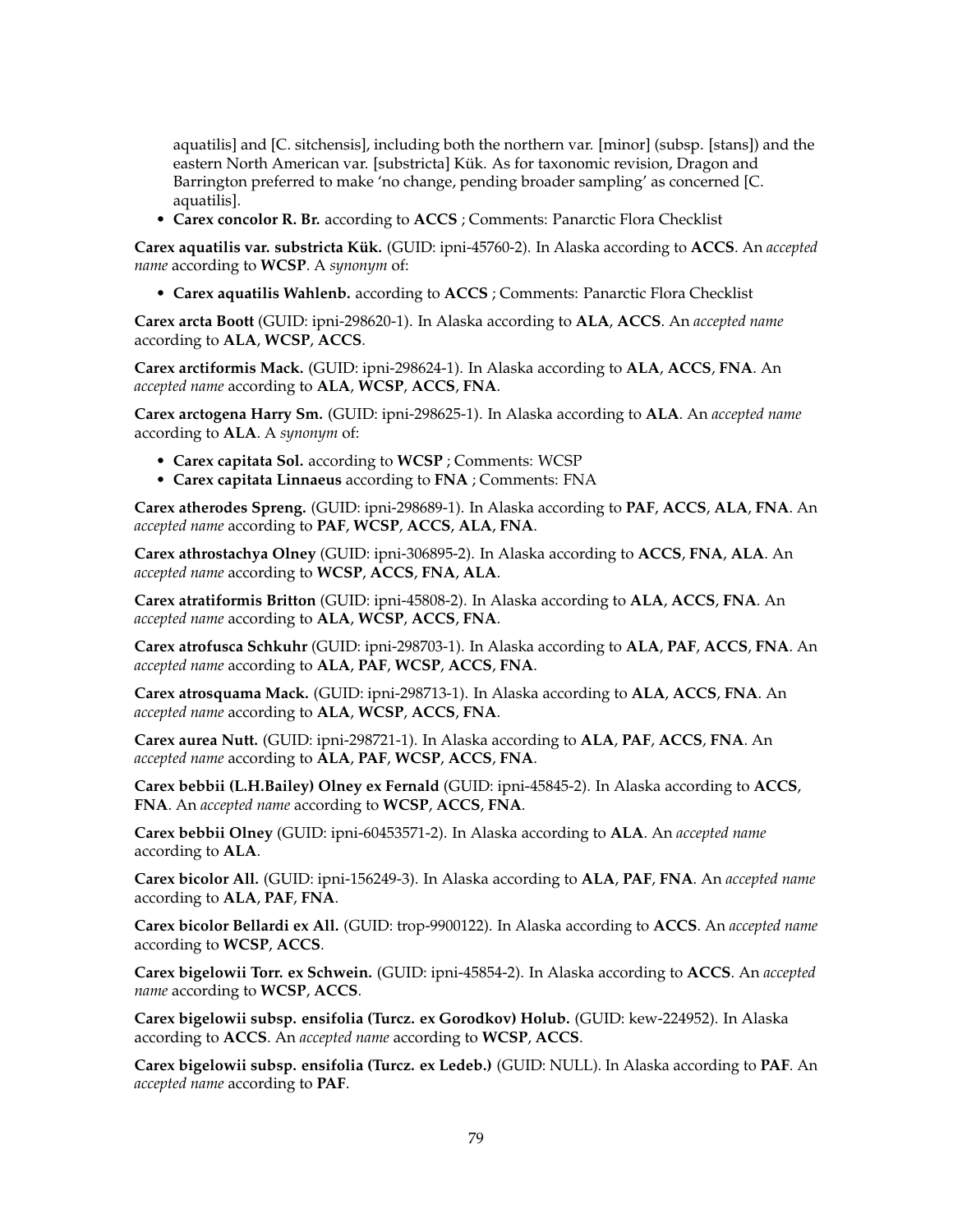**Carex bigelowii subsp. lugens (Holm) T.V.Egorova** (GUID: ipni-879488-1). In Alaska according to **ALA**, **FNA**. An *accepted name* according to **ALA**, **WCSP**, **FNA**.

**Carex boecheriana Á.Löve, D.Löve & Raymond** (GUID: ipni-298856-1). In Alaska according to **ACCS**. An *accepted name* according to **WCSP**. A *synonym* of:

- **Carex krausei Boeck.** according to **PAF** ; Comments: Ball (2002b) applied the same synonymy for [Carex krausei] that we do. For the assignment of the names var. [major] and var. [robustior] to this species, see notes to [C. capillaris]. Of the proposed subspecies, also discussed by Ball (2002b), subsp. [krausei] has been suggested to be Russian, Siberian, and widely amphi-Beringian (RUS SIB RFE ALA CAN) and to be replaced by subsp. [porsildiana] in the amphi-Atlantic regions (CAN GRL ICE NOR) and by [C. boecheriana] in parts of Greenland (but this entity is also reported from the Yukon Territory by Porsild and Cody 1980). We do not see much difference between Beringian and North Atlantic plants. If races are recognized, it is most probable that the plants in Iceland, Svalbard, and Greenland belong to subsp. [porsildiana], whereas all those in the Beringian areas belong to subsp. [krausei].
- **Carex capillaris L.** according to **ACCS** ; Comments: A. Reznicek

**Carex bonanzensis Britton** (GUID: ipni-45871-2). In Alaska according to **ALA**, **PAF**, **ACCS**, **FNA**. An *accepted name* according to **ALA**, **PAF**, **WCSP**, **ACCS**, **FNA**.

**Carex borealipolaris S.R. Zhang** (GUID: NULL). In Alaska according to **ACCS**. An *accepted name* according to **ACCS**.

**Carex brunnescens (Pers.) Poir.** (GUID: ipni-298964-1). In Alaska according to **ACCS**. An *accepted name* according to **ALA**, **WCSP**, **ACCS**.

**Carex brunnescens subsp. alaskana Kalela** (GUID: ipni-45897-2). In Alaska according to **ALA**, **PAF**, **ACCS**. An *accepted name* according to **ALA**, **PAF**, **ACCS**. A *synonym* of:

• **Carex brunnescens (Pers.) Poir.** according to **WCSP** ; Comments: WCSP

**Carex brunnescens subsp. pacifica Kalela** (GUID: ipni-45899-2). In Alaska according to **ACCS**. An *accepted name* according to **ACCS**. A *synonym* of:

- **Carex brunnescens (Pers.) Poir.** according to **ALA** ; Comments: FNA 23; Flora of North America Editorial Committee. 2002. Flora of North America, vol. 23, Magnoliophyta: Commelinidae (in part): Cyperaceae.. Oxford University Press, New York. 608pp.
- **Carex brunnescens (Pers.) Poir.** according to **WCSP** ; Comments: WCSP

**Carex buxbaumii Wahlenb.** (GUID: ipni-156560-3). In Alaska according to **ALA**, **ACCS**, **FNA**. An *accepted name* according to **ALA**, **WCSP**, **ACCS**, **FNA**.

**Carex canescens L.** (GUID: ipni-299030-1). In Alaska according to **ALA**, **PAF**, **ACCS**. An *accepted name* according to **ALA**, **PAF**, **WCSP**, **ACCS**.

**Carex canescens subsp. canescens** (GUID: trop-9903826). In Alaska according to **FNA**, **ACCS**. An *accepted name* according to **FNA**, **ACCS**. A *synonym* of:

• **Carex canescens L.** according to **WCSP** ; Comments: WCSP

**Carex capillaris L.** (GUID: ipni-299037-1). In Alaska according to **ACCS**, **FNA**. An *accepted name* according to **ALA**, **WCSP**, **ACCS**, **FNA**.

**Carex capillaris subsp. fuscidula (V.I. Krecz. ex T.V. Egorova) Á. Löve & D. Löve** (GUID: trop-9900140). In Alaska according to **PAF**. An *accepted name* according to **PAF**, **ALA**, **WCSP**.

**Carex capillaris subsp. fuscidula (V.I.Krecz.) Á.Löve & D.Löve** (GUID: ipni-1038638-2). In Alaska according to **ACCS**. An *accepted name* according to **ACCS**.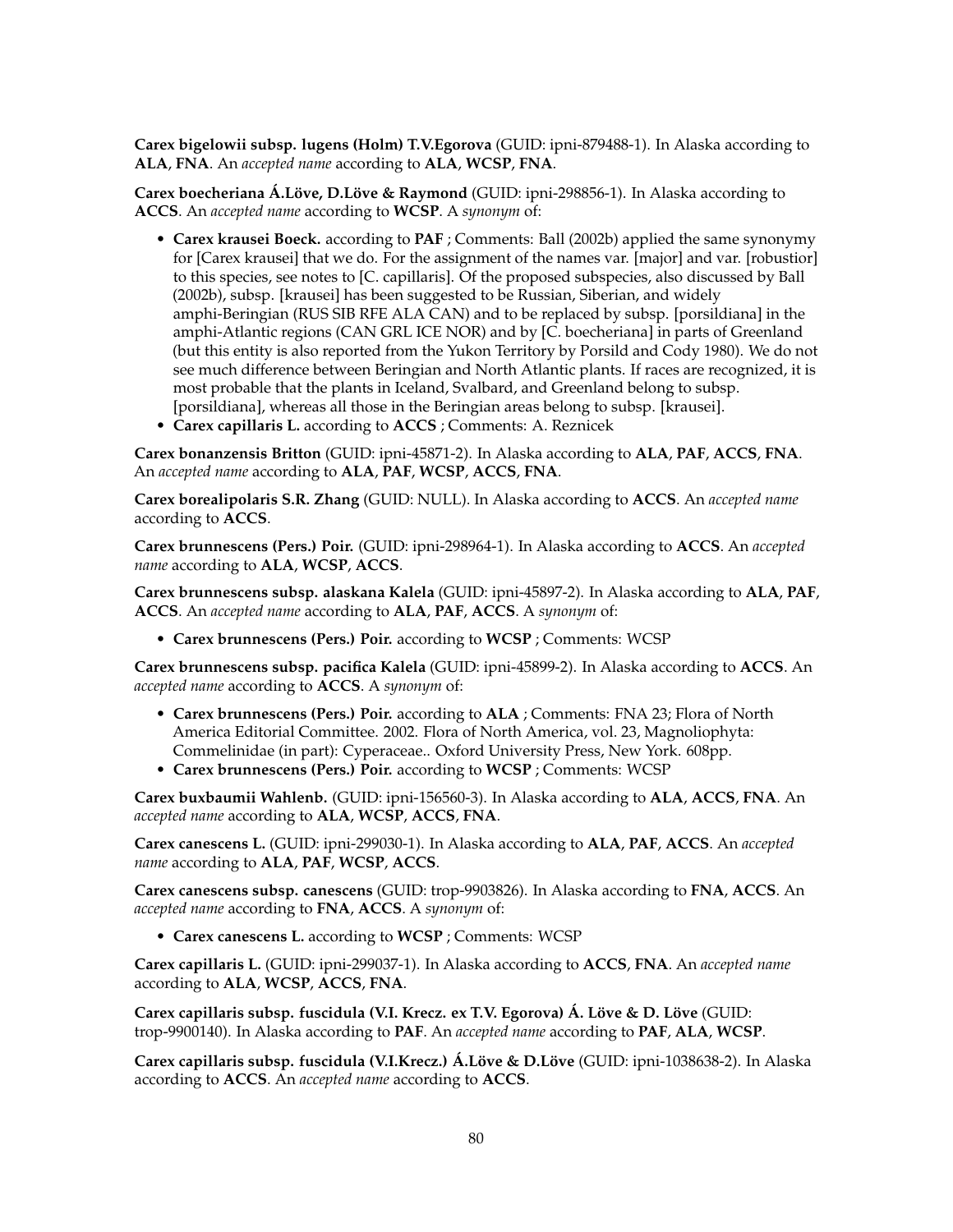**Carex capillaris var. elongata Olney ex Fernald** (GUID: ipni-45930-2). In Alaska according to **PAF**, **ACCS**. An *accepted name* according to **PAF**, **ACCS**. A *synonym* of:

• **Carex capillaris L.** according to **WCSP** ; Comments: WCSP

**Carex capitata L.** (GUID: ipni-156762-3). In Alaska according to **ALA**, **PAF**, **ACCS**, **FNA**. An *accepted name* according to **ALA**, **PAF**, **ACCS**, **FNA**.

**Carex chordorrhiza Ehrh. ex L. f.** (GUID: trop-9900145). In Alaska according to **PAF**, **ACCS**, **ALA**, **FNA**. An *accepted name* according to **PAF**, **ACCS**, **ALA**, **FNA**.

**Carex circinata C.A. Mey.** (GUID: trop-9901528). In Alaska according to **ACCS**, **ALA**, **FNA**. An *accepted name* according to **ACCS**, **ALA**, **WCSP**, **FNA**.

**Carex concinna R.Br.** (GUID: ipni-299224-1). In Alaska according to **ALA**, **PAF**, **ACCS**, **FNA**. An *accepted name* according to **ALA**, **WCSP**, **PAF**, **ACCS**, **FNA**.

**Carex concolor R.Br.** (GUID: ipni-45991-2). In Alaska according to **PAF**, **ACCS**. An *accepted name* according to **ALA**, **PAF**, **ACCS**. A *synonym* of:

• **Carex aquatilis var. minor Boott** according to **WCSP** ; Comments: WCSP

**Carex crawfordii Fernald** (GUID: ipni-46005-2). In Alaska according to **ALA**, **ACCS**, **FNA**. An *accepted name* according to **ALA**, **WCSP**, **ACCS**, **FNA**.

**Carex deflexa Hornem.** (GUID: ipni-30069377-2). In Alaska according to **ALA**, **ACCS**. An *accepted name* according to **ALA**, **WCSP**, **ACCS**.

**Carex deflexa var. deflexa** (GUID: trop-50063052). In Alaska according to **FNA**. An *accepted name* according to **FNA**. A *synonym* of:

• **Carex deflexa Hornem.** according to **WCSP** ; Comments: WCSP

**Carex deflexa var. deflexa Hornem.** (GUID: NULL). In Alaska according to **ACCS**. An *accepted name* according to **ACCS**.

**Carex deweyana Schwein.** (GUID: ipni-324474-2). In Alaska according to **ALA**, **ACCS**. An *accepted name* according to **ALA**, **WCSP**, **ACCS**.

**Carex deweyana var. deweyana** (GUID: trop-9903840). In Alaska according to **FNA**. An *accepted name* according to **FNA**. A *synonym* of:

• **Carex deweyana Schwein.** according to **WCSP** ; Comments: WCSP

**Carex deweyana var. deweyana Schwein.** (GUID: NULL). In Alaska according to **ACCS**. An *accepted name* according to **ACCS**.

**Carex diandra Schrank** (GUID: ipni-299441-1). In Alaska according to **ALA**, **PAF**, **ACCS**, **FNA**. An *accepted name* according to **ALA**, **PAF**, **WCSP**, **ACCS**, **FNA**.

**Carex dioica L.** (GUID: ipni-330925-2). In Alaska according to **ACCS**. An *accepted name* according to **ALA**, **WCSP**. A *synonym* of:

• **Carex gynocrates Wormsk. ex Drejer** according to **ACCS** ; Comments: A. Reznicek

**Carex disperma Dewey** (GUID: ipni-299487-1). In Alaska according to **ALA**, **PAF**, **ACCS**, **FNA**. An *accepted name* according to **ALA**, **PAF**, **WCSP**, **ACCS**, **FNA**.

**Carex duriuscula C.A.Mey.** (GUID: ipni-299559-1). In Alaska according to **ALA**, **ACCS**, **FNA**. An *accepted name* according to **ALA**, **WCSP**, **ACCS**, **FNA**.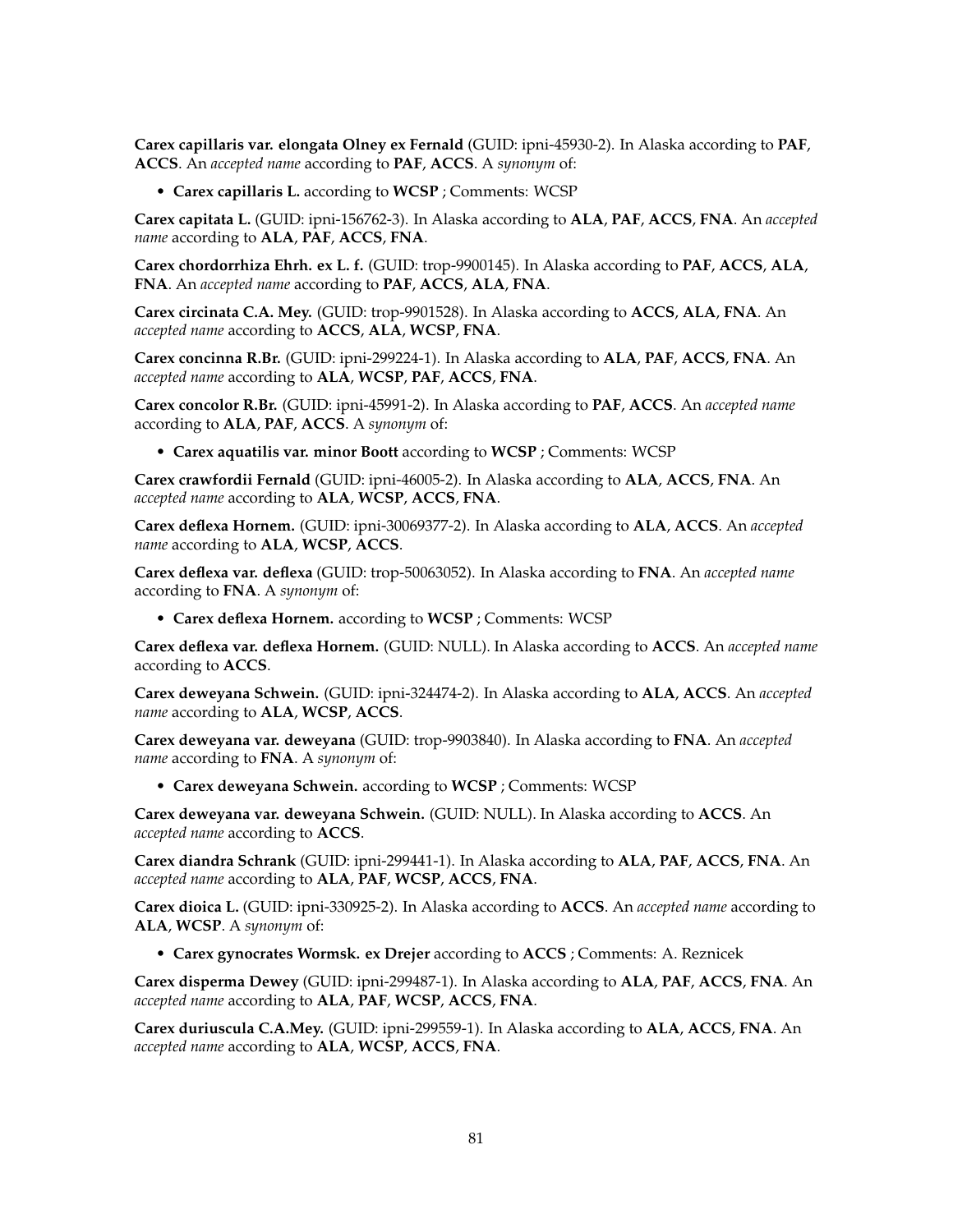**Carex eburnea Boott** (GUID: ipni-299573-1). In Alaska according to **ALA**, **PAF**, **ACCS**, **FNA**. An *accepted name* according to **ALA**, **PAF**, **WCSP**, **ACCS**, **FNA**.

**Carex echinata Murray** (GUID: ipni-46120-2). In Alaska according to **ACCS**. An *accepted name* according to **ALA**, **WCSP**, **ACCS**.

**Carex echinata subsp. echinata** (GUID: trop-9910564). In Alaska according to **ALA**, **FNA**. An *accepted name* according to **ALA**, **FNA**. A *synonym* of:

• **Carex echinata Murray** according to **WCSP** ; Comments: WCSP

**Carex echinata subsp. echinata Murray** (GUID: NULL). In Alaska according to **ACCS**. An *accepted name* according to **ACCS**.

**Carex echinata subsp. phyllomanica (W.Boott) Reznicek** (GUID: ipni-46129-2). In Alaska according to **ALA**, **ACCS**, **FNA**. An *accepted name* according to **ALA**, **WCSP**, **ACCS**, **FNA**.

**Carex eleusinoides Turcz. ex Kunth** (GUID: ipni-299603-1). In Alaska according to **ALA**, **PAF**, **ACCS**. An *accepted name* according to **ALA**, **PAF**, **WCSP**, **ACCS**.

**Carex eleusinoides Turczaninow ex Kunth** (GUID: NULL). In Alaska according to **FNA**. An *accepted name* according to **FNA**.

**Carex enanderi Hultén** (GUID: ipni-299626-1). In Alaska according to **ALA**. An *accepted name* according to **ALA**. A *synonym* of:

- **Carex lenticularis var. dolia (M.E.Jones) L.A.Standl.** according to **WCSP** ; Comments: WCSP
- **Carex lenticularis var. dolia (M. E. Jones) L. A. Standley** according to **FNA** ; Comments: FNA

**Carex enanderi T. Holm** (GUID: NULL). In Alaska according to **ACCS**. An *accepted name* according to **ACCS**.

**Carex filifolia Nutt.** (GUID: ipni-299733-1). In Alaska according to **ALA**, **PAF**, **ACCS**. An *accepted name* according to **ALA**, **PAF**, **WCSP**, **ACCS**.

**Carex filifolia var. filifolia** (GUID: trop-9910566). In Alaska according to **FNA**. An *accepted name* according to **FNA**. A *synonym* of:

• **Carex filifolia Nutt.** according to **WCSP** ; Comments: WCSP

**Carex flava L.** (GUID: ipni-157562-3). In Alaska according to **ALA**, **ACCS**, **FNA**. An *accepted name* according to **ALA**, **WCSP**, **ACCS**, **FNA**.

**Carex foenea Willd.** (GUID: ipni-299787-1). In Alaska according to **ALA**, **PAF**, **ACCS**, **FNA**. An *accepted name* according to **ALA**, **PAF**, **WCSP**, **ACCS**, **FNA**.

**Carex franklinii Boott** (GUID: ipni-299819-1). In Alaska according to **ACCS**. An *accepted name* according to **ALA**. A *synonym* of:

- **Carex petricosa Dewey** according to **WCSP** ; Comments: WCSP
- **Carex petricosa var. petricosa Dewey** according to **ACCS** ; Comments: Panarctic Flora Checklist
- **Carex petricosa var. petricosa** according to **FNA** ; Comments: FNA
- **Carex petricosa var. petricosa** according to **PAF** ; Comments: Ball: [Carex franklinii] Boott, by some authors considered a species (e.g., Hultén 1968a; Porsild and Cody 1980; Cody 1996), is a synonym of [C. petricosa] Dewey. [Carex petricosa] seems to represent small high altitude plants, whereas [C. franklinii] seems to be larger plants from a lower altitude. There is ample material collected from the type area (Alberta) which illustrates the full range of variation.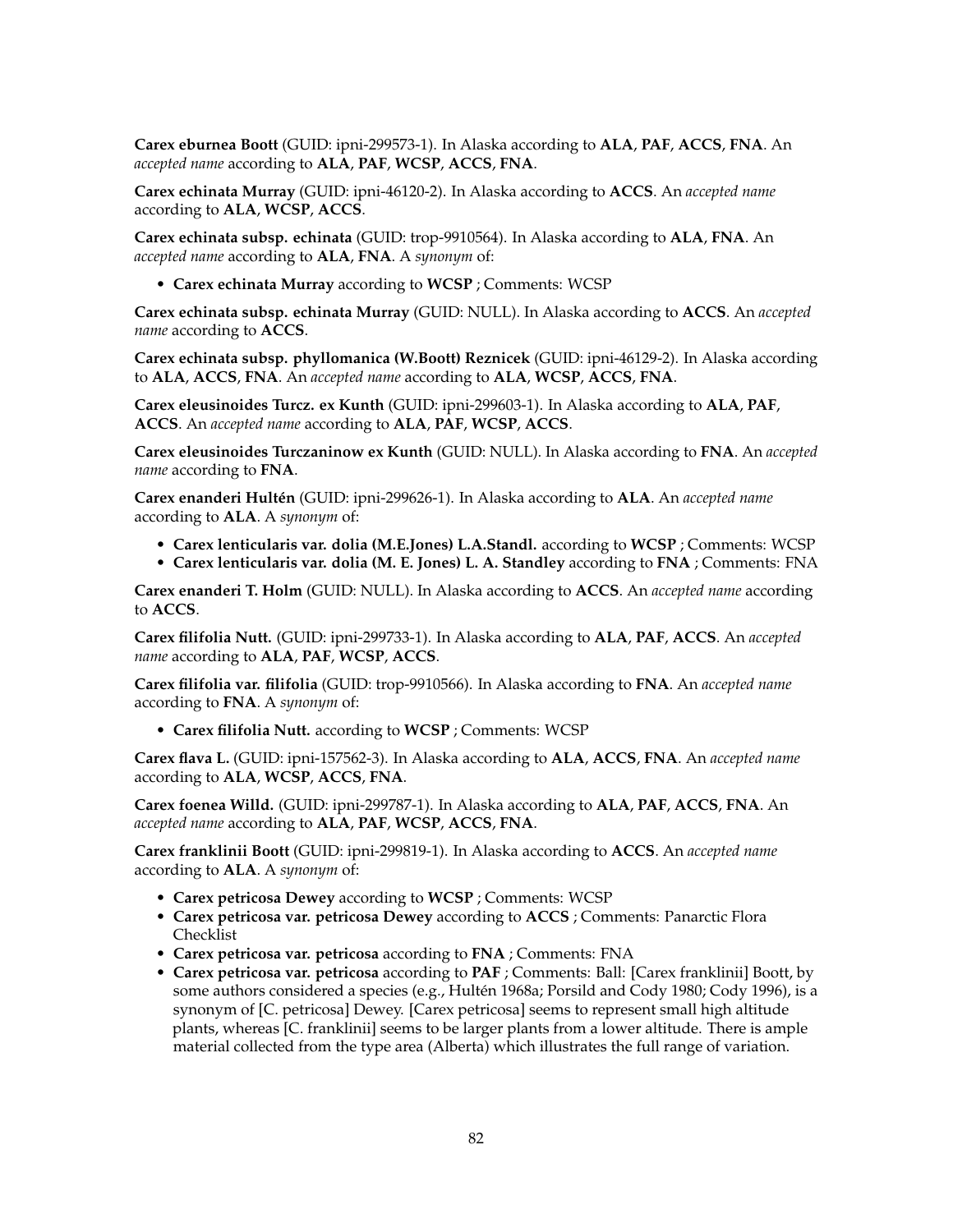**Carex fulginosa subsp. misandra Schkuhr** (GUID: NULL). In Alaska according to **ACCS**. An *accepted name* according to **ACCS**.

**Carex fuliginosa Schkuhr** (GUID: ipni-299840-1). In Alaska according to **ACCS**, **FNA**. An *accepted name* according to **ALA**, **WCSP**, **ACCS**, **FNA**.

**Carex fuliginosa subsp. misandra (R.Br.) Nyman** (GUID: ipni-60450638-2). In Alaska according to **ALA**, **PAF**, **ACCS**. An *accepted name* according to **ALA**, **PAF**. A *synonym* of:

- **Carex fuliginosa Schkuhr** according to **WCSP** ; Comments: WCSP
- **Carex fulginosa subsp. misandra Schkuhr** according to **ACCS** ; Comments: Panarctic Flora Checklist

**Carex garberi Fernald** (GUID: ipni-299894-1). In Alaska according to **ALA**, **PAF**, **ACCS**, **FNA**. An *accepted name* according to **ALA**, **PAF**, **WCSP**, **ACCS**, **FNA**.

**Carex glacialis Mack.** (GUID: ipni-299942-1). In Alaska according to **ALA**, **PAF**, **ACCS**, **FNA**. An *accepted name* according to **ALA**, **PAF**, **WCSP**, **ACCS**, **FNA**.

**Carex glareosa Schkuhr ex Wahlenb.** (GUID: ipni-299945-1). In Alaska according to **ACCS**. An *accepted name* according to **WCSP**, **ACCS**.

**Carex glareosa Wahlenb.** (GUID: ipni-46255-2). In Alaska according to **PAF**. An *accepted name* according to **ALA**, **PAF**.

**Carex glareosa subsp. glareosa** (GUID: trop-9903498). In Alaska according to **ALA**, **FNA**. An *accepted name* according to **ALA**, **FNA**. A *synonym* of:

• **Carex glareosa Schkuhr ex Wahlenb.** according to **WCSP** ; Comments: WCSP

**Carex glareosa subsp. glareosa Schkuhr ex Wahlenb.** (GUID: NULL). In Alaska according to **ACCS**. An *accepted name* according to **ACCS**.

**Carex glareosa subsp. pribylovensis (Macoun) G. Halliday & Chater** (GUID: trop-9903499). In Alaska according to **FNA**, **ALA**. An *accepted name* according to **FNA**, **ALA**, **WCSP**.

**Carex glareosa subsp. pribylovensis (Macoun) P.Halliday & Chater** (GUID: ipni-46258-2). In Alaska according to **ACCS**. An *accepted name* according to **ACCS**.

**Carex gmelinii Hook. & Arn.** (GUID: ipni-299969-1). In Alaska according to **ALA**, **PAF**, **ACCS**, **ACCS**, **FNA**. An *accepted name* according to **ALA**, **PAF**, **WCSP**, **ACCS**, **FNA**. A *synonym* of:

• **Carex gmelinii Hook. & Arn.** according to **ACCS** ; Comments: A. Reznicek

**Carex gynocrates Wormsk.** (GUID: ipni-300042-1). In Alaska according to **PAF**. An *accepted name* according to **PAF**, **WCSP**.

**Carex gynocrates Wormsk. ex Drejer** (GUID: trop-9900191). In Alaska according to **ALA**, **ACCS**, **FNA**. An *accepted name* according to **ALA**, **ACCS**, **FNA**.

**Carex heleonastes Ehrh. ex L.f.** (GUID: ipni-300118-1). In Alaska according to **ALA**, **PAF**. An *accepted name* according to **ALA**, **WCSP**, **PAF**.

**Carex heleonastes L. f.** (GUID: trop-9900193). In Alaska according to **ACCS**, **FNA**. An *accepted name* according to **ACCS**, **FNA**.

**Carex heleonastes subsp. heleonastes** (GUID: trop-9903851). In Alaska according to **ACCS**. An *accepted name* according to **ALA**. A *synonym* of:

- **Carex heleonastes Ehrh. ex L.f.** according to **WCSP** ; Comments: WCSP
- **Carex heleonastes L. f.** according to **ACCS** ; Comments: A. Reznicek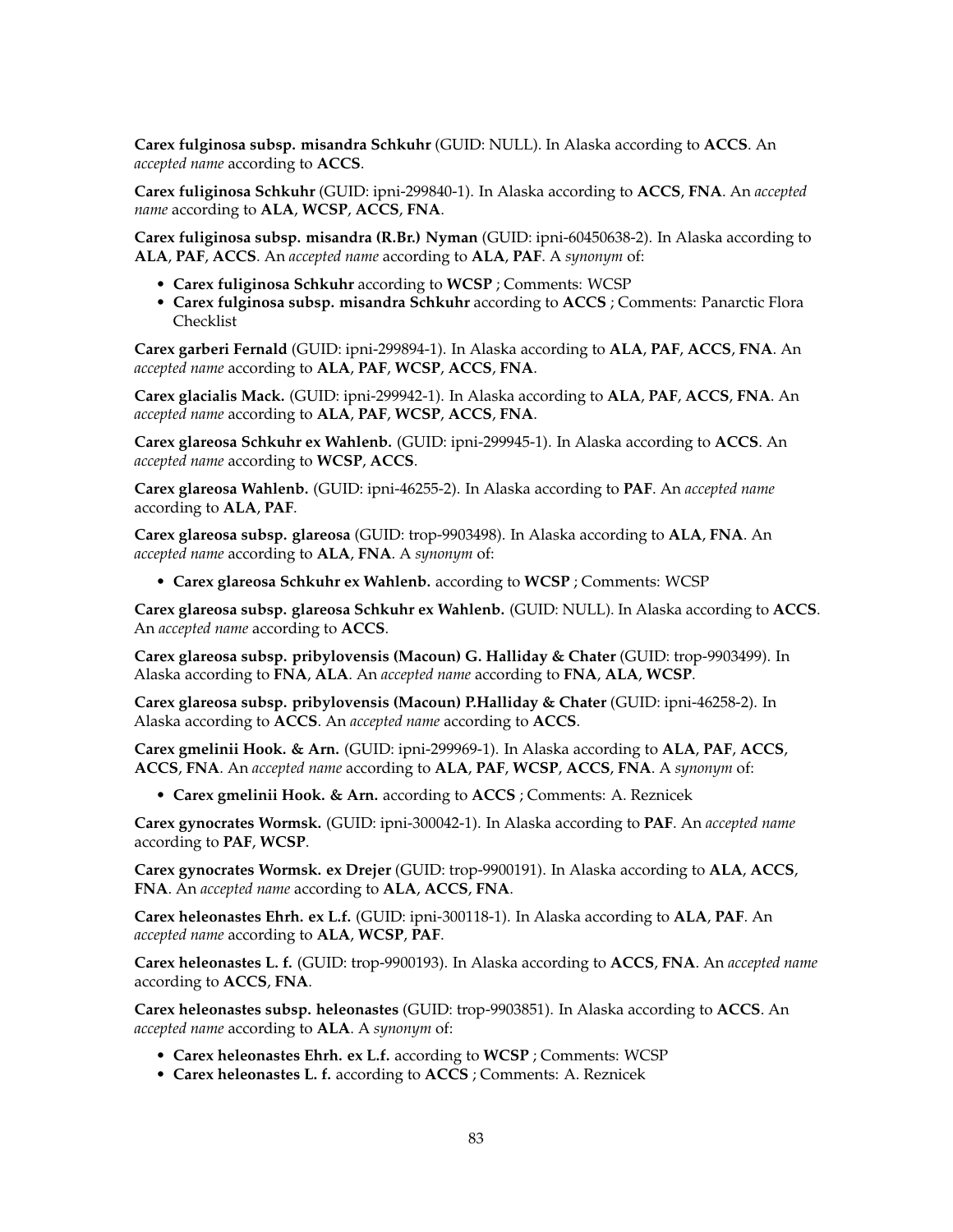**Carex holostoma Drejer** (GUID: ipni-46344-2). In Alaska according to **ALA**, **PAF**, **ACCS**, **FNA**. An *accepted name* according to **ALA**, **PAF**, **WCSP**, **ACCS**, **FNA**.

**Carex hoodii Boott** (GUID: ipni-300195-1). In Alaska according to **ACCS**, **ALA**, **FNA**. An *accepted name* according to **WCSP**, **ACCS**, **ALA**, **FNA**.

**Carex incurviformis Mack.** (GUID: ipni-1180337-2). In Alaska according to **ALA**, **ACCS**, **FNA**. An *accepted name* according to **ALA**, **WCSP**, **ACCS**, **FNA**.

**Carex interior L.H.Bailey** (GUID: ipni-46396-2). In Alaska according to **ALA**, **ACCS**, **FNA**. An *accepted name* according to **ALA**, **WCSP**, **ACCS**, **FNA**.

**Carex kelloggii Boott in W.H.Brewer & S.Watson** (GUID: ipni-274075-2). In Alaska according to **PAF**. An *accepted name* according to **PAF**.

**Carex kelloggii W. Boott** (GUID: trop-9901612). In Alaska according to **ACCS**, **ALA**. An *accepted name* according to **ACCS**, **ALA**. A *synonym* of:

- **Carex lenticularis var. lipocarpa (Holm) L. A. Standley** according to **FNA** ; Comments: FNA
- **Carex lenticularis var. lipocarpa (Holm) L.A.Standl.** according to **WCSP** ; Comments: WCSP

**Carex krausei Boeck.** (GUID: trop-9900039). In Alaska according to **ACCS**, **FNA**, **ALA**, **PAF**. An *accepted name* according to **WCSP**, **ACCS**, **FNA**, **ALA**, **PAF**.

**Carex krausei subsp. porsildiana (Polunin) Á.Löve, D.Löve & Raymond** (GUID: kew-227827). In Alaska according to **ACCS**. An *accepted name* according to **WCSP**. A *synonym* of:

• **Carex krausei Boeckeler** according to **ACCS** ; Comments: A. Reznicek

**Carex lachenalii Schkuhr** (GUID: ipni-332083-2). In Alaska according to **ALA**, **PAF**, **ACCS**, **FNA**. An *accepted name* according to **ALA**, **PAF**, **WCSP**, **ACCS**, **FNA**.

**Carex laeviculmis Meinsh.** (GUID: ipni-300514-1). In Alaska according to **ALA**, **ACCS**, **FNA**. An *accepted name* according to **ALA**, **WCSP**, **ACCS**, **FNA**.

**Carex lapponica O.Lang** (GUID: ipni-300554-1). In Alaska according to **ALA**, **PAF**, **FNA**, **ACCS**. An *accepted name* according to **ALA**, **WCSP**, **PAF**, **FNA**, **ACCS**.

**Carex lasiocarpa Ehrh.** (GUID: ipni-30041747-2). In Alaska according to **ALA**, **ACCS**, **FNA**. An *accepted name* according to **ALA**, **WCSP**, **ACCS**, **FNA**.

**Carex lasiocarpa var. americana Fernald** (GUID: ipni-46465-2). In Alaska according to **ACCS**. An *accepted name* according to **WCSP**. A *synonym* of:

• **Carex lasiocarpa Ehrh.** according to **ACCS** ; Comments: A. Reznicek

**Carex laxa Wahlenb.** (GUID: ipni-300579-1). In Alaska according to **ALA**, **PAF**, **ACCS**, **FNA**. An *accepted name* according to **ALA**, **PAF**, **WCSP**, **ACCS**, **FNA**.

**Carex lenticularis var. dolia (M.E.Jones) L.A.Standl.** (GUID: ipni-924119-1). In Alaska according to **ALA**, **ACCS**, **FNA**. An *accepted name* according to **WCSP**, **FNA**. A *synonym* of:

- **Carex enanderi Hultén** according to **ALA** ; Comments: Standley 85
- **Carex enanderi T. Holm** according to **ACCS** ; Comments: Panarctic Flora Checklist

**Carex lenticularis var. limnophila (Holm) Cronquist in C. L. Hitchcock et al.** (GUID: NULL). In Alaska according to **FNA**. An *accepted name* according to **FNA**.

**Carex lenticularis var. lipocarpa (Holm) L.A.Standl.** (GUID: ipni-1099832-2). In Alaska according to **ALA**, **FNA**. An *accepted name* according to **WCSP**, **FNA**. A *synonym* of: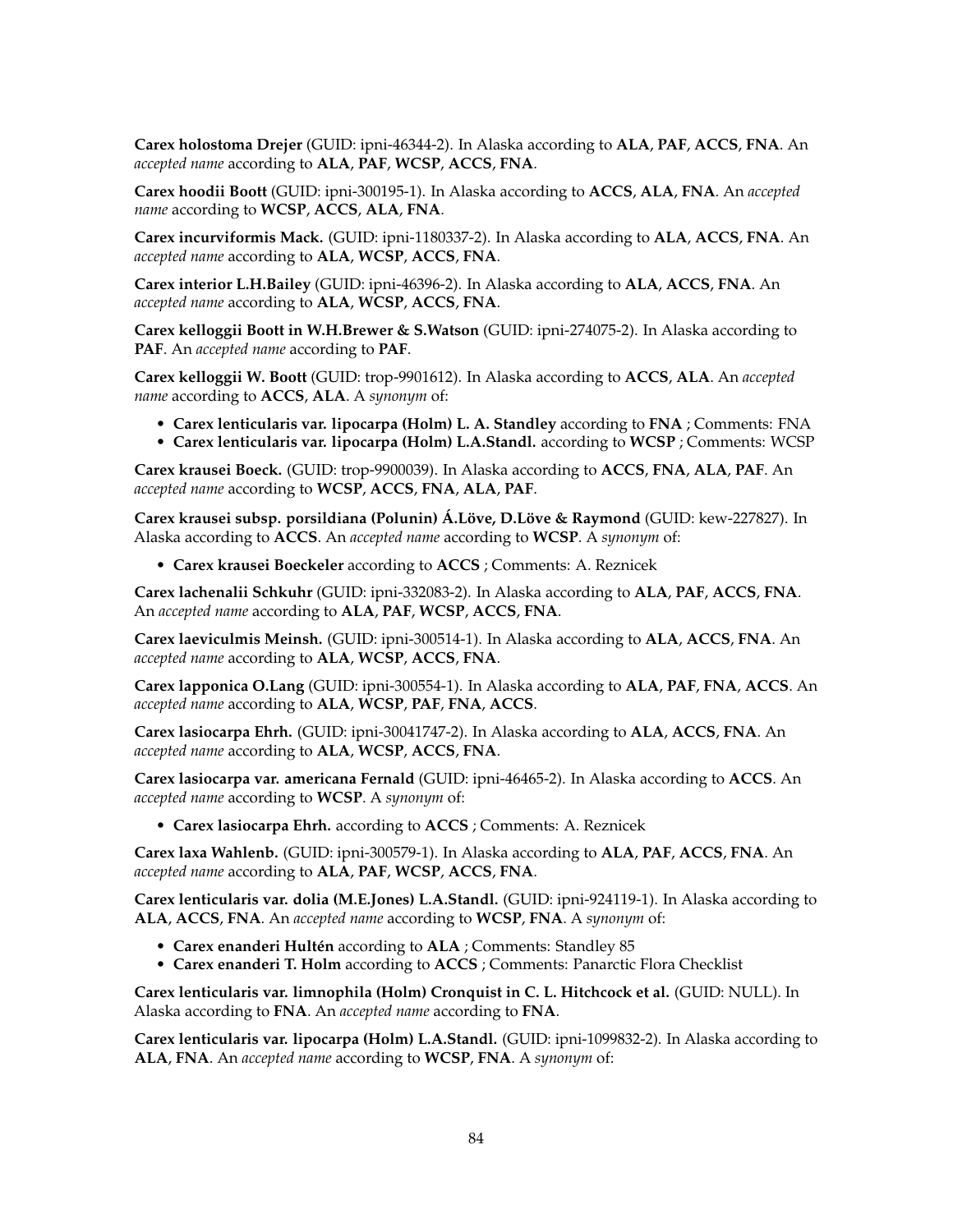- **Carex kelloggii W.Boott** according to **ALA** ; Comments: ALA Taxon List; ALA Taxon List; ALA Taxon List
- **Carex kelloggii Boott** according to **PAF** ; Comments:

**Carex leptalea Wahlenb.** (GUID: ipni-300629-1). In Alaska according to **ALA**, **PAF**, **ACCS**, **FNA**. An *accepted name* according to **ALA**, **PAF**, **WCSP**, **ACCS**, **FNA**.

**Carex leptalea subsp. pacifica Calder & R.L.Taylor** (GUID: kew-228109). In Alaska according to **ALA**. An *accepted name* according to **WCSP**. A *synonym* of:

• **Carex leptalea Wahlenb.** according to **ALA** ; Comments: FNA 23; Flora of North America Editorial Committee. 2002. Flora of North America, vol. 23, Magnoliophyta: Commelinidae (in part): Cyperaceae.. Oxford University Press, New York. 608pp.

**Carex limosa L.** (GUID: ipni-300678-1). In Alaska according to **ALA**, **PAF**, **ACCS**, **FNA**. An *accepted name* according to **ALA**, **PAF**, **WCSP**, **ACCS**, **FNA**.

**Carex livida (Wahlenb.) Willd.** (GUID: trop-9900217). In Alaska according to **ALA**, **PAF**, **ACCS**, **FNA**. An *accepted name* according to **ALA**, **PAF**, **WCSP**, **ACCS**, **FNA**.

**Carex loliacea L.** (GUID: ipni-300720-1). In Alaska according to **ALA**, **PAF**, **ACCS**, **FNA**. An *accepted name* according to **ALA**, **PAF**, **WCSP**, **ACCS**, **FNA**.

**Carex lyngbyei Hornem.** (GUID: ipni-300794-1). In Alaska according to **ACCS**, **FNA**. An *accepted name* according to **ALA**, **WCSP**, **ACCS**, **FNA**.

**Carex lyngbyei subsp. cryptocarpa (C.A.Mey.) Hultén** (GUID: kew-330885). In Alaska according to **ALA**, **PAF**, **ACCS**. An *accepted name* according to **ALA**, **PAF**. A *synonym* of:

- **Carex lyngbyei Hornem.** according to **WCSP** ; Comments: WCSP
- **Carex lyngbyei Hornem.** according to **ACCS** ; Comments: A. Reznicek

**Carex mackenziei V.I.Krecz.** (GUID: ipni-300802-1). In Alaska according to **ALA**, **PAF**, **ACCS**, **FNA**. An *accepted name* according to **ALA**, **WCSP**, **PAF**, **ACCS**, **FNA**.

**Carex macloviana d'Urv.** (GUID: ipni-300803-1). In Alaska according to **ALA**, **ACCS**, **FNA**. An *accepted name* according to **ALA**, **WCSP**, **ACCS**, **FNA**.

**Carex macloviana subsp. pachystachya (Cham. ex Steud.) Hultén** (GUID: ipni-46576-2). In Alaska according to **ACCS**. An *accepted name* according to **WCSP**. A *synonym* of:

- **Carex pachystachya Cham. ex Steud.** according to **PAF** ; Comments: [Carex pachystachya] occurs within or very close to the Arctic in the eastern Richardson Mountains - Mackenzie River area in the Northwest Territories (Hultén 1968a). Porsild and Cody (1980) mapped it close to the Arctic in the Great Bear Lake area but Mastrogiuseppe et al. (2002) did not map it from the Northwest Territories.
- **Carex pachystachya Cham. ex Steud.** according to **ACCS** ; Comments: A. Reznicek
- **Carex pachystachya Chamisso ex Steudel** according to **FNA** ; Comments: FNA

**Carex macrocephala Willd. ex Spreng.** (GUID: trop-9901634). In Alaska according to **ACCS**, **ALA**, **FNA**. An *accepted name* according to **WCSP**, **ACCS**, **ALA**, **FNA**.

**Carex macrochaeta C.A.Mey.** (GUID: ipni-300811-1). In Alaska according to **ALA**, **PAF**, **ACCS**, **FNA**. An *accepted name* according to **ALA**, **WCSP**, **PAF**, **ACCS**, **FNA**.

**Carex magellanica subsp. irrigua Hiitonen** (GUID: trop-9905824). In Alaska according to **FNA**. An *accepted name* according to **FNA**.

**Carex marina Dewey** (GUID: ipni-300882-1). In Alaska according to **ALA**, **ACCS**, **FNA**. An *accepted name* according to **ALA**, **WCSP**, **ACCS**, **FNA**.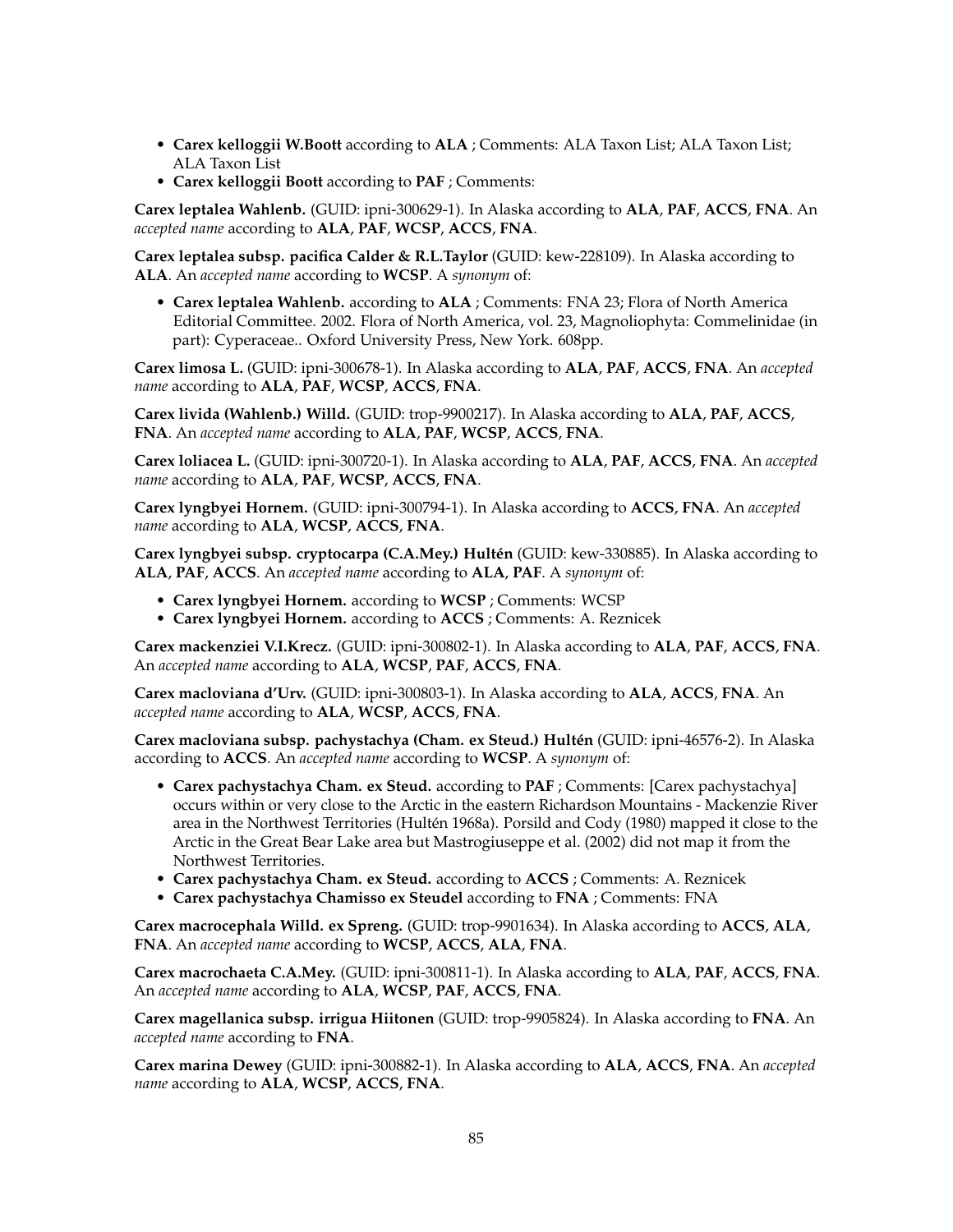**Carex marina subsp. marina** (GUID: trop-9904777). In Alaska according to **PAF**. An *accepted name* according to **ALA**, **PAF**. A *synonym* of:

• **Carex marina Dewey** according to **WCSP** ; Comments: WCSP

**Carex marina subsp. marina Dewey** (GUID: NULL). In Alaska according to **ACCS**. An *accepted name* according to **ACCS**.

**Carex maritima Gunnerus** (GUID: ipni-300885-1). In Alaska according to **ALA**, **PAF**, **ACCS**, **FNA**. An *accepted name* according to **ALA**, **PAF**, **WCSP**, **ACCS**, **FNA**.

**Carex media R. Br. ex Richardson** (GUID: trop-9901639). In Alaska according to **PAF**. An *accepted name* according to **PAF**.

**Carex media R.Br.** (GUID: ipni-300908-1). In Alaska according to **ALA**, **ACCS**, **FNA**. An *accepted name* according to **ALA**, **WCSP**, **ACCS**, **FNA**.

**Carex membranacea Hook.** (GUID: ipni-300940-1). In Alaska according to **ALA**, **PAF**, **ACCS**, **FNA**. An *accepted name* according to **ALA**, **PAF**, **WCSP**, **ACCS**, **FNA**.

**Carex mertensii J.D. Prescott ex Bong.** (GUID: trop-9901645). In Alaska according to **ALA**. An *accepted name* according to **ALA**.

**Carex mertensii Presc. ex Bong.** (GUID: ipni-300953-1). In Alaska according to **FNA**. An *accepted name* according to **FNA**.

**Carex mertensii Prescott ex Bong.** (GUID: kew-228604). In Alaska according to **ACCS**. An *accepted name* according to **WCSP**, **ACCS**.

**Carex microchaeta T. Holm** (GUID: trop-9901648). In Alaska according to **ACCS**. An *accepted name* according to **ACCS**.

**Carex microchaeta subsp. microchaeta** (GUID: trop-50122910). In Alaska according to **ALA**, **PAF**, **FNA**. An *accepted name* according to **ALA**, **PAF**, **FNA**. A *synonym* of:

• **Carex microchaeta Holm** according to **WCSP** ; Comments: WCSP

**Carex microchaeta subsp. microchaeta T. Holm** (GUID: NULL). In Alaska according to **ACCS**. An *accepted name* according to **ACCS**.

**Carex microchaeta subsp. nesophila (Holm) D.F.Murray** (GUID: ipni-46635-2). In Alaska according to **ALA**, **PAF**, **FNA**. An *accepted name* according to **ALA**, **WCSP**, **PAF**, **FNA**.

**Carex microchaeta subsp. nesophila (T. Holm) A.E. Murray** (GUID: NULL). In Alaska according to **ACCS**. An *accepted name* according to **ACCS**.

**Carex microglochin Wahlenb.** (GUID: ipni-300975-1). In Alaska according to **ALA**, **PAF**, **ACCS**. An *accepted name* according to **ALA**, **PAF**, **WCSP**, **ACCS**.

**Carex microglochin subsp. microglochin** (GUID: kew-228640). In Alaska according to **FNA**. An *accepted name* according to **FNA**. A *synonym* of:

• **Carex microglochin Wahlenb.** according to **WCSP** ; Comments: WCSP

**Carex micropoda C.A.Mey.** (GUID: ipni-46639-2). In Alaska according to **ALA**, **PAF**, **ACCS**, **FNA**. An *accepted name* according to **ALA**, **WCSP**, **PAF**, **ACCS**, **FNA**.

**Carex myosuroides Vill.** (GUID: ipni-301123-1). In Alaska according to **ACCS**. An *accepted name* according to **ACCS**. A *synonym* of:

- **Kobresia myosuroides (Vill.) Fiori** according to **PAF** ; Comments:
- **Kobresia myosuroides (Vill.) Fiori** according to **WCSP** ; Comments: WCSP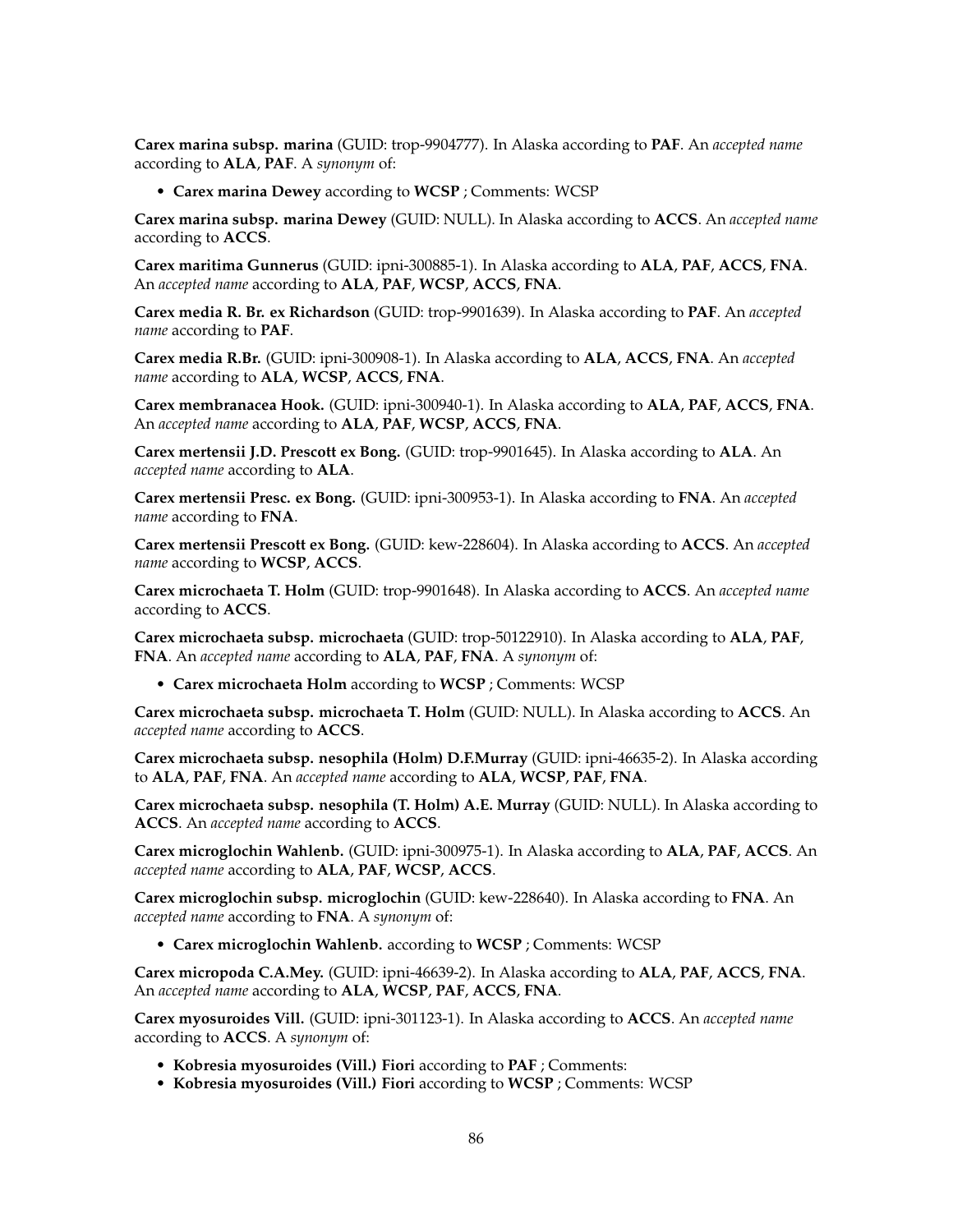• **Kobresia myosuroides (Villars) Fiori in A. Fiori et al.** according to **FNA** ; Comments: FNA

**Carex nardina Fr.** (GUID: ipni-301143-1). In Alaska according to **ALA**, **ACCS**, **FNA**. An *accepted name* according to **ALA**, **ACCS**, **FNA**.

**Carex nardina subsp. hepburnii (Boott) Á. Löve & D. Löve & Kapoor** (GUID: NULL). In Alaska according to **ACCS**. An *accepted name* according to **ACCS**.

**Carex nardina subsp. hepburnii (Boott) Á.Löve, D.Löve & B.M.Kapoor** (GUID: ipni-46704-2). In Alaska according to **PAF**. An *accepted name* according to **PAF**. A *synonym* of:

- **Carex nardina var. hepburnii (Boott) Kük.** according to **WCSP** ; Comments: WCSP
- **Carex nardina Fries** according to **FNA** ; Comments: FNA

**Carex nardina var. hepburnii (Boott) Kük.** (GUID: ipni-1052204-2). In Alaska according to **ACCS**. An *accepted name* according to **WCSP**. A *synonym* of:

- **Carex nardina subsp. hepburnii (Boott) Á. Löve & D. Löve & Kapoor** according to **ACCS** ; Comments: Panarctic Flora Checklist
- **Carex nardina Fries** according to **FNA** ; Comments: FNA

**Carex nigricans C.A.Mey.** (GUID: ipni-301213-1). In Alaska according to **ALA**, **ACCS**, **FNA**. An *accepted name* according to **ALA**, **WCSP**, **ACCS**, **FNA**.

**Carex norvegica subsp. conicorostrata Kalela** (GUID: ipni-46740-2). In Alaska according to **PAF**. An *accepted name* according to **PAF**. A *synonym* of:

• **Carex norvegica Retz.** according to **WCSP** ; Comments: WCSP

**Carex obtusata Lilj.** (GUID: ipni-301282-1). In Alaska according to **ALA**, **PAF**, **ACCS**, **FNA**. An *accepted name* according to **ALA**, **PAF**, **WCSP**, **ACCS**, **FNA**.

**Carex oederi subsp. viridula (Michx.) Hultén** (GUID: ipni-46772-2). In Alaska according to **ACCS**. An *accepted name* according to **ALA**. A *synonym* of:

- **Carex viridula Michx.** according to **WCSP** ; Comments: WCSP
- **Carex viridula subsp. viridula Michx.** according to **ACCS** ; Comments: A. Reznicek
- **Carex viridula var. viridula** according to **FNA** ; Comments: FNA

**Carex pachystachya Cham. ex Steud.** (GUID: ipni-301393-1). In Alaska according to **ALA**, **PAF**, **ACCS**, **FNA**. An *accepted name* according to **ALA**, **PAF**, **ACCS**, **FNA**. A *synonym* of:

• **Carex macloviana subsp. pachystachya (Cham. ex Steud.) Hultén** according to **WCSP** ; Comments: WCSP

**Carex parryana Dewey** (GUID: ipni-324594-2). In Alaska according to **ALA**, **ACCS**, **FNA**. An *accepted name* according to **ALA**, **WCSP**, **ACCS**, **FNA**.

**Carex pauciflora Lightf.** (GUID: ipni-301464-1). In Alaska according to **ALA**, **ACCS**, **FNA**. An *accepted name* according to **ALA**, **WCSP**, **ACCS**, **FNA**.

**Carex paupercula Michx.** (GUID: ipni-301470-1). In Alaska according to **ALA**, **PAF**, **ACCS**. An *accepted name* according to **ALA**, **PAF**, **ACCS**. A *synonym* of:

- **Carex magellanica subsp. irrigua (Wahlenb.) Hiitonen** according to **WCSP** ; Comments: WCSP
- **Carex magellanica subsp. irrigua (Wahlenburg) Hiitonen** according to **FNA** ; Comments: FNA

**Carex peckii Howe** (GUID: ipni-46832-2). In Alaska according to **ALA**, **ACCS**, **FNA**. An *accepted name* according to **ALA**, **WCSP**, **ACCS**, **FNA**.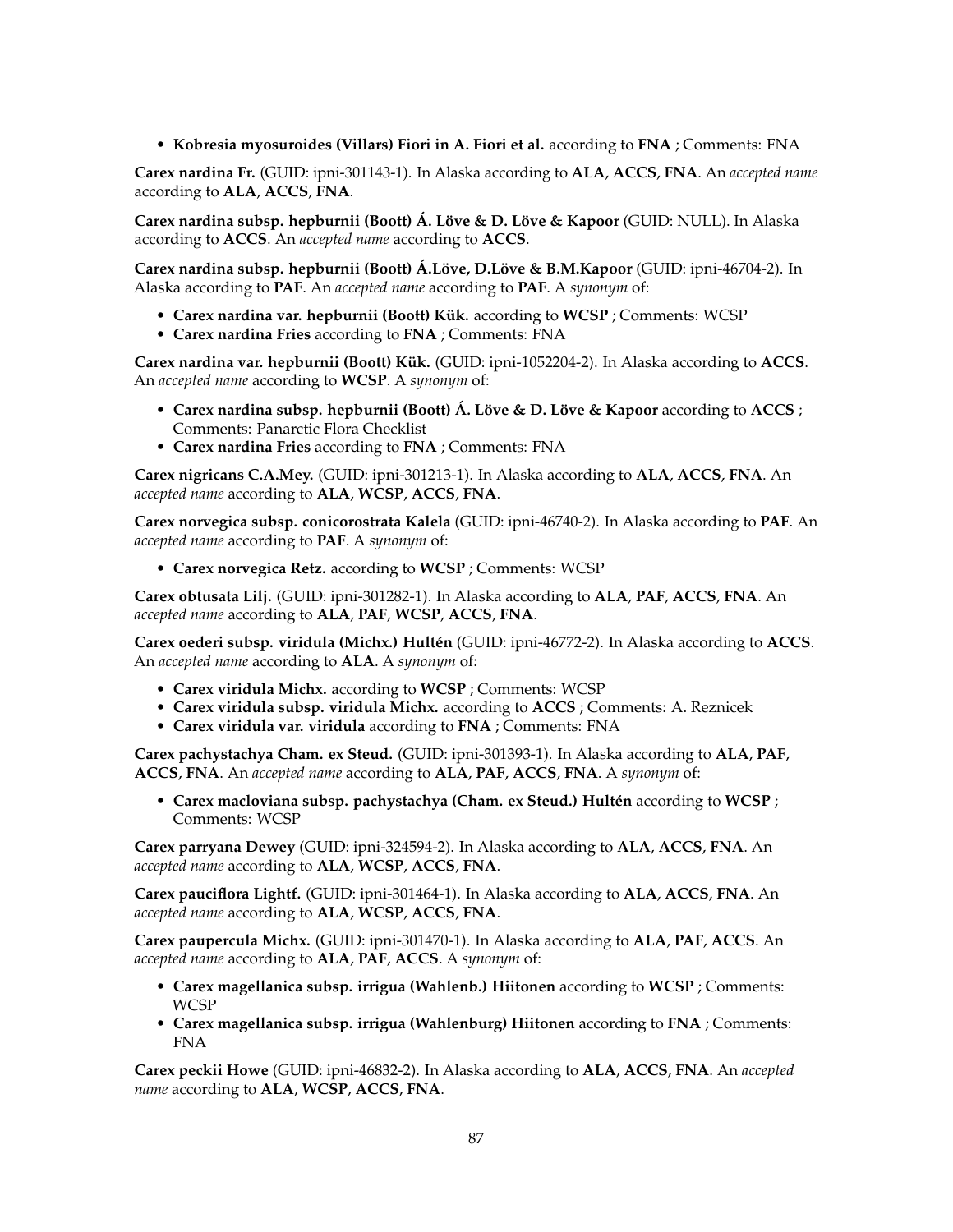**Carex pellita Willd.** (GUID: ipni-320271-2). In Alaska according to **ALA**, **FNA**. An *accepted name* according to **ALA**, **FNA**.

**Carex petasata Dewey** (GUID: ipni-301532-1). In Alaska according to **ALA**, **ACCS**, **FNA**. An *accepted name* according to **ALA**, **WCSP**, **ACCS**, **FNA**.

**Carex petricosa Dewey** (GUID: ipni-301539-1). In Alaska according to **ACCS**. An *accepted name* according to **ALA**, **WCSP**, **ACCS**.

**Carex petricosa var. petricosa** (GUID: trop-9903913). In Alaska according to **ALA**, **PAF**, **FNA**. An *accepted name* according to **ALA**, **PAF**, **FNA**. A *synonym* of:

• **Carex petricosa Dewey** according to **WCSP** ; Comments: WCSP

**Carex petricosa var. petricosa Dewey** (GUID: NULL). In Alaska according to **ACCS**. An *accepted name* according to **ACCS**.

**Carex phaeocephala Piper** (GUID: ipni-301547-1). In Alaska according to **ALA**, **ACCS**, **FNA**. An *accepted name* according to **ALA**, **WCSP**, **ACCS**, **FNA**.

**Carex pluriflora Hultén** (GUID: ipni-46898-2). In Alaska according to **ALA**, **PAF**, **ACCS**, **FNA**. An *accepted name* according to **PAF**, **WCSP**, **ACCS**, **FNA**. A *synonym* of:

• **Carex rariflora subsp. pluriflora (Hultén) T.V.Egorova** according to **ALA** ; Comments: Egorova 1999; Egorova, T. V. 1999. The sedges (Carex) of Russia and Adjacent States. St. Petersburg State Chemical-Pharmaceutical Academy and Missouri Botanical Garden Press.772pp.

**Carex podocarpa R. Br. ex Richardson** (GUID: trop-9900270). In Alaska according to **PAF**. An *accepted name* according to **PAF**.

**Carex podocarpa R.Br.** (GUID: ipni-301639-1). In Alaska according to **ALA**, **ACCS**, **FNA**. An *accepted name* according to **ALA**, **WCSP**, **ACCS**, **FNA**.

**Carex praegracilis W.Boott** (GUID: ipni-301682-1). In Alaska according to **ALA**, **ACCS**, **FNA**. An *accepted name* according to **ALA**, **WCSP**, **ACCS**, **FNA**.

**Carex praticola Rydb.** (GUID: ipni-301696-1). In Alaska according to **ALA**, **ACCS**, **FNA**. An *accepted name* according to **ALA**, **WCSP**, **ACCS**, **FNA**.

**Carex preslii Steud.** (GUID: ipni-301700-1). In Alaska according to **ALA**, **ACCS**, **FNA**. An *accepted name* according to **ALA**, **WCSP**, **ACCS**, **FNA**.

**Carex ramenskii Kom.** (GUID: ipni-46964-2). In Alaska according to **FNA**, **ALA**, **PAF**, **ACCS**. An *accepted name* according to **FNA**, **ALA**, **PAF**, **WCSP**, **ACCS**.

**Carex ramenskii taxon pacific\_race** (GUID: NULL). In Alaska according to **PAF**. An *accepted name* according to **PAF**.

**Carex rariflora (Wahlenb.) Sm.** (GUID: ipni-301871-1). In Alaska according to **PAF**, **ACCS**, **FNA**. An *accepted name* according to **ALA**, **PAF**, **WCSP**, **ACCS**, **FNA**.

**Carex rariflora subsp. pluriflora (Hultén) T.V.Egorova** (GUID: ipni-924127-1). In Alaska according to **ALA**, **ACCS**. An *accepted name* according to **ALA**. A *synonym* of:

- **Carex pluriflora Hultén** according to **WCSP** ; Comments: WCSP
- **Carex pluriflora Hultén** according to **ACCS** ; Comments: A. Reznicek

**Carex rariflora subsp. rariflora** (GUID: NULL). In Alaska according to **ALA**. An *accepted name* according to **ALA**.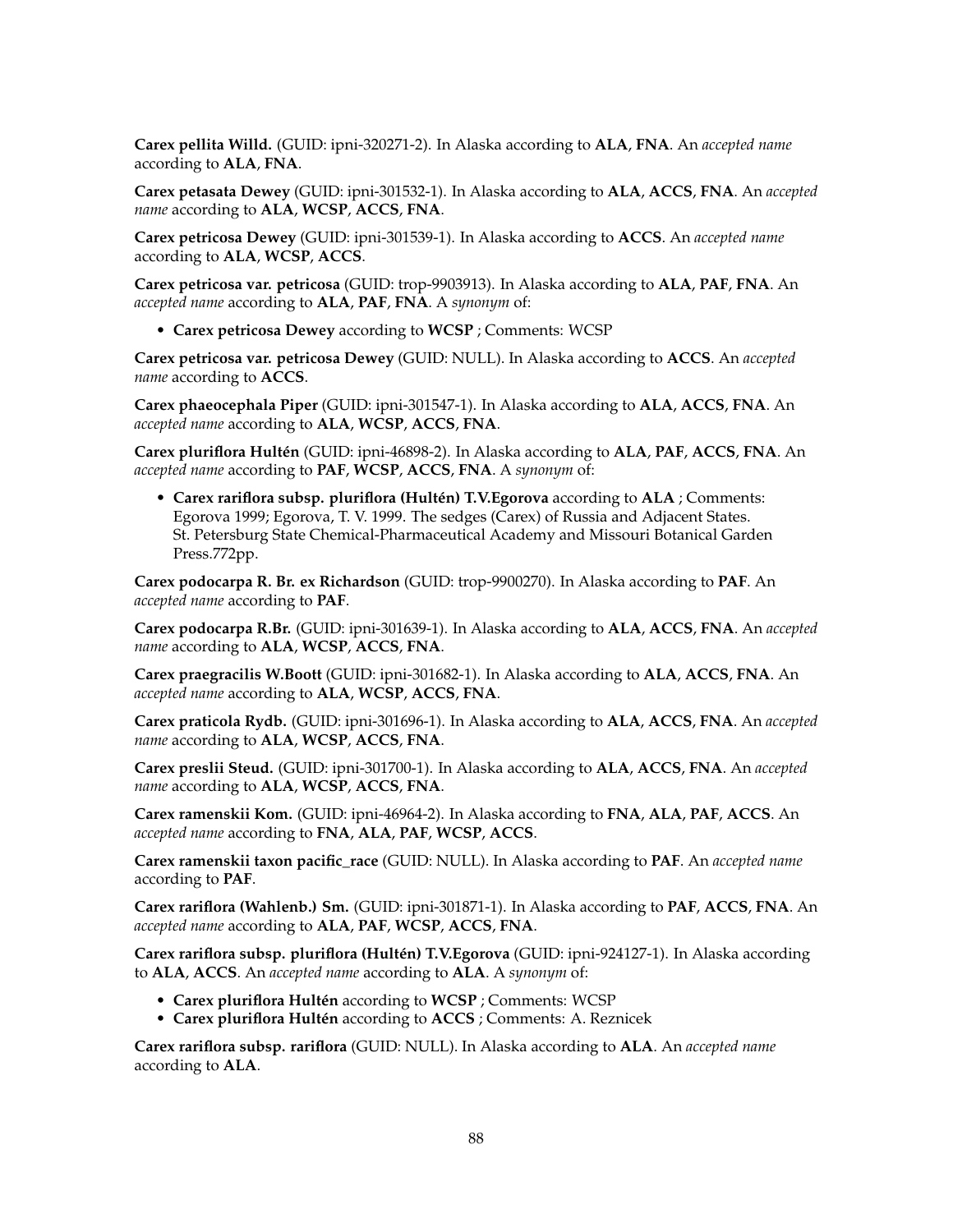**Carex rossii Boott** (GUID: ipni-301999-1). In Alaska according to **ALA**, **ACCS**, **FNA**. An *accepted name* according to **ALA**, **WCSP**, **ACCS**, **FNA**.

**Carex rostrata Stokes** (GUID: ipni-302002-1). In Alaska according to **ALA**, **ACCS**, **FNA**. An *accepted name* according to **ALA**, **WCSP**, **ACCS**, **FNA**.

**Carex rotundata Wahlenb.** (GUID: ipni-302008-1). In Alaska according to **ALA**, **PAF**, **ACCS**, **FNA**. An *accepted name* according to **ALA**, **PAF**, **WCSP**, **ACCS**, **FNA**.

**Carex rupestris All.** (GUID: ipni-302034-1). In Alaska according to **ALA**, **PAF**, **ACCS**, **FNA**. An *accepted name* according to **ALA**, **PAF**, **WCSP**, **ACCS**, **FNA**.

**Carex sabulosa Turcz. ex Kunth** (GUID: ipni-302042-1). In Alaska according to **ALA**, **ACCS**. An *accepted name* according to **ALA**, **WCSP**, **ACCS**.

**Carex sabulosa Turczaninow ex Kunth** (GUID: NULL). In Alaska according to **FNA**. An *accepted name* according to **FNA**.

**Carex sartwellii Dewey** (GUID: ipni-47041-2). In Alaska according to **ALA**, **ACCS**. An *accepted name* according to **ALA**, **WCSP**, **ACCS**.

**Carex saxatilis L.** (GUID: ipni-302087-1). In Alaska according to **ACCS**, **FNA**. An *accepted name* according to **ALA**, **WCSP**, **ACCS**, **FNA**.

**Carex saxatilis subsp. laxa (Trautv.) Kalela** (GUID: ipni-47047-2). In Alaska according to **ALA**, **PAF**, **ACCS**. An *accepted name* according to **ALA**, **PAF**, **ACCS**. A *synonym* of:

• **Carex saxatilis L.** according to **WCSP** ; Comments: WCSP

**Carex scirpoidea Michx.** (GUID: ipni-324607-2). In Alaska according to **ACCS**. An *accepted name* according to **ALA**, **WCSP**, **ACCS**.

**Carex scirpoidea subsp. scirpoidea** (GUID: trop-50120464). In Alaska according to **ALA**, **PAF**, **FNA**. An *accepted name* according to **ALA**, **PAF**, **FNA**.

**Carex scirpoidea subsp. scirpoidea Michx.** (GUID: NULL). In Alaska according to **ACCS**. An *accepted name* according to **ACCS**.

**Carex scirpoidea subsp. stenochlaena () A.Love & D.Love** (GUID: NULL). In Alaska according to **ALA**. An *accepted name* according to **ALA**.

**Carex scirpoidea subsp. stenochlaena (Holm) Á.Löve & D.Löve** (GUID: ipni-47068-2). In Alaska according to **PAF**, **FNA**. An *accepted name* according to **PAF**, **FNA**. A *synonym* of:

• **Carex scirpoidea var. stenochlaena Holm** according to **WCSP** ; Comments: WCSP

**Carex scirpoidea subsp. stenochlaena (T. Holm) Á. Löve & D. Löve** (GUID: trop-9903065). In Alaska according to **ACCS**. An *accepted name* according to **ACCS**.

**Carex siccata Dewey** (GUID: ipni-302247-1). In Alaska according to **ACCS**. An *accepted name* according to **ALA**, **WCSP**. A *synonym* of:

• **Carex foenea Willd.** according to **ACCS** ; Comments: A. Reznicek

**Carex simpliciuscula Wahlenb.** (GUID: ipni-302266-1). In Alaska according to **ACCS**. An *accepted name* according to **ACCS**. A *synonym* of:

- **Kobresia simpliciuscula (Wahlenb.) Mack.** according to **WCSP** ; Comments: WCSP
- **Kobresia simpliciuscula (Wahlenberg) Mackenzie** according to **FNA** ; Comments: FNA

**Carex simpliciuscula subsp. subholarctica (T.V. Egorova)** (GUID: NULL). In Alaska according to **ACCS**. An *accepted name* according to **ACCS**.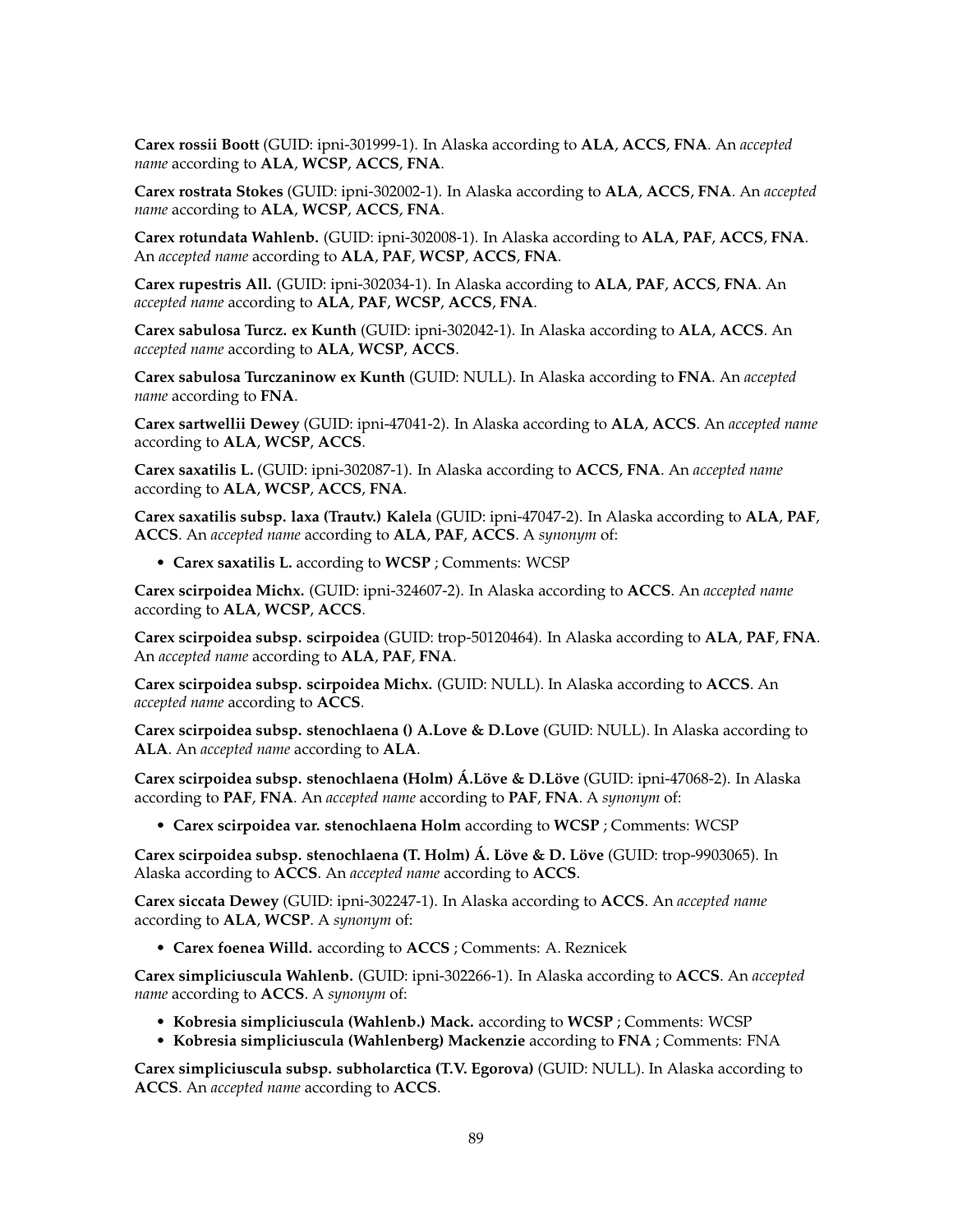**Carex sitchensis J.D. Prescott** (GUID: trop-9903086). In Alaska according to **PAF**, **ALA**. An *accepted name* according to **PAF**, **ALA**.

**Carex sitchensis Prescott ex Bong.** (GUID: ipni-47114-2). In Alaska according to **ACCS**. An *accepted name* according to **ACCS**.

**Carex soperi Raup** (GUID: ipni-47123-2). In Alaska according to **ACCS**. An *accepted name* according to **ALA**. A *synonym* of:

- **Carex macloviana d'Urv.** according to **WCSP** ; Comments: WCSP
- **Carex macloviana d'Urv.** according to **ACCS** ; Comments: A. Reznicek

**Carex spectabilis Dewey** (GUID: ipni-302334-1). In Alaska according to **ALA**, **PAF**, **ACCS**, **FNA**. An *accepted name* according to **ALA**, **PAF**, **WCSP**, **ACCS**, **FNA**.

**Carex sprengelii Dewey ex Spreng.** (GUID: ipni-302364-1). In Alaska according to **ACCS**. An *accepted name* according to **WCSP**, **ACCS**.

**Carex sprengelii Sprengel** (GUID: NULL). In Alaska according to **ALA**. An *accepted name* according to **ALA**.

**Carex stipata Muhl. ex Willd.** (GUID: ipni-20008061-1). In Alaska according to **ALA**, **ACCS**. An *accepted name* according to **ALA**, **WCSP**, **ACCS**.

**Carex stipata var. stipata** (GUID: trop-9903626). In Alaska according to **FNA**. An *accepted name* according to **FNA**. A *synonym* of:

• **Carex stipata Muhl. ex Willd.** according to **WCSP** ; Comments: WCSP

**Carex stipata var. stipata Muhl. ex Willd.** (GUID: NULL). In Alaska according to **ACCS**. An *accepted name* according to **ACCS**.

**Carex stylosa C.A.Mey.** (GUID: ipni-302431-1). In Alaska according to **ALA**, **ACCS**, **FNA**. An *accepted name* according to **ALA**, **WCSP**, **ACCS**, **FNA**.

**Carex stylosa var. stylosa** (GUID: NULL). In Alaska according to **PAF**. An *accepted name* according to **PAF**.

**Carex subspathacea Wormsk.** (GUID: ipni-302475-1). In Alaska according to **ALA**, **PAF**, **FNA**. An *accepted name* according to **ALA**, **PAF**, **FNA**.

**Carex subspathacea Wormsk. ex Hornem.** (GUID: kew-231329). In Alaska according to **ACCS**. An *accepted name* according to **WCSP**, **ACCS**.

**Carex subspathacea subsp. subspathacea** (GUID: trop-9906507). In Alaska according to **ALA**. An *accepted name* according to **ALA**.

**Carex supina Willd. ex Wahlenb.** (GUID: trop-9900307). In Alaska according to **ACCS**. An *accepted name* according to **WCSP**, **ACCS**, **ALA**.

**Carex supina subsp. spaniocarpa (Steud.) Hultén** (GUID: ipni-47244-2). In Alaska according to **ALA**, **PAF**, **ACCS**, **FNA**. An *accepted name* according to **ALA**, **PAF**, **ACCS**, **FNA**. A *synonym* of:

• **Carex supina var. spaniocarpa (Steud.) B.Boivin** according to **WCSP** ; Comments: WCSP

**Carex supina var. spaniocarpa (Steud.) B.Boivin** (GUID: ipni-47245-2). In Alaska according to **ACCS**. An *accepted name* according to **WCSP**. A *synonym* of:

• **Carex supina subsp. spaniocarpa (Steud.) Hultén** according to **ACCS** ; Comments: Panarctic Flora Checklist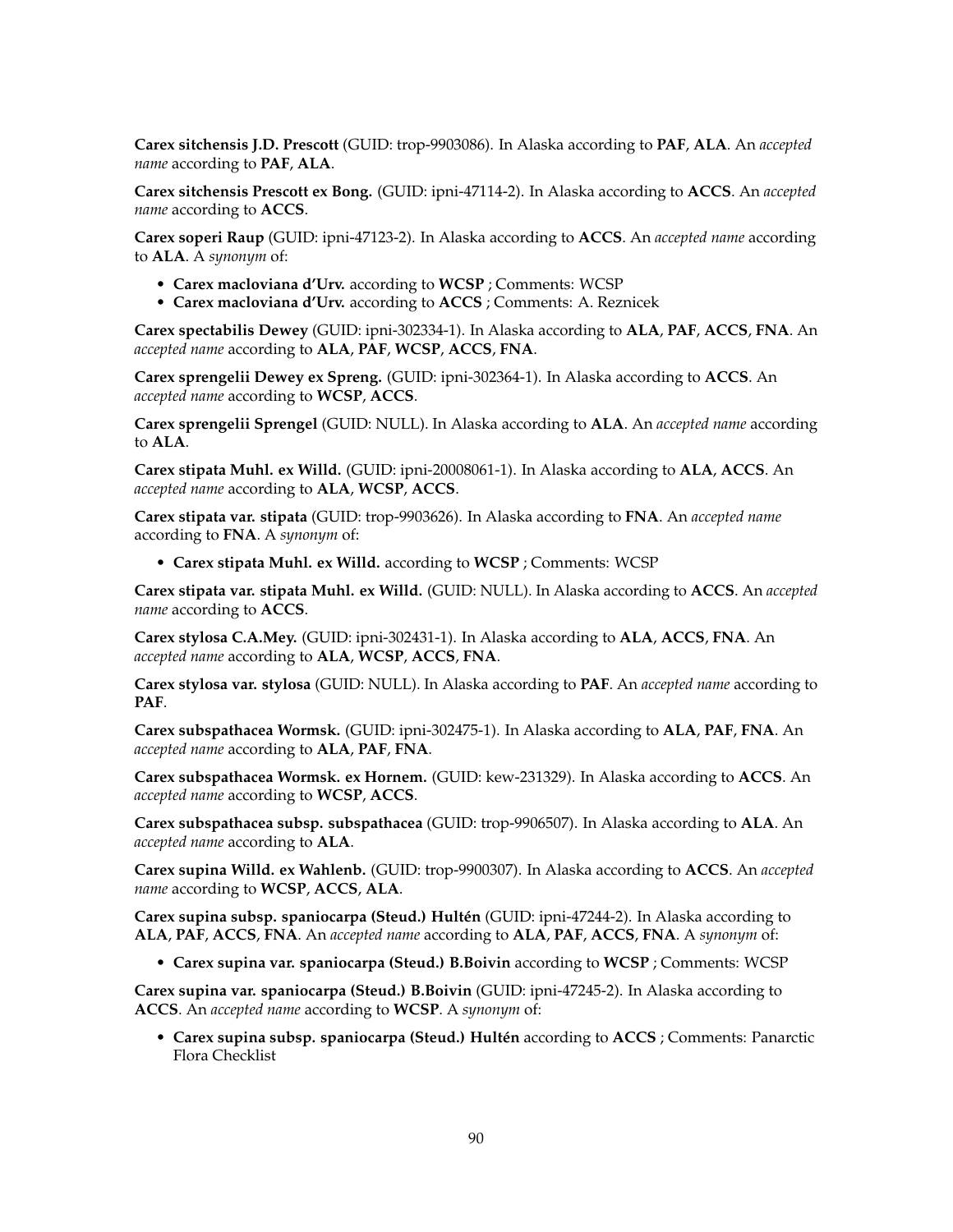**Carex sychnocephala Carey** (GUID: ipni-302514-1). In Alaska according to **ALA**, **ACCS**. An *accepted name* according to **ALA**, **ACCS**.

**Carex sychnocephala J. Carey** (GUID: trop-9900309). In Alaska according to **FNA**. An *accepted name* according to **FNA**, **WCSP**.

**Carex tahoensis Smiley** (GUID: ipni-47248-2). In Alaska according to **ALA**, **ACCS**. An *accepted name* according to **ALA**, **WCSP**, **ACCS**.

**Carex tenuiflora Wahlenb.** (GUID: ipni-302587-1). In Alaska according to **ALA**, **PAF**, **ACCS**, **FNA**. An *accepted name* according to **ALA**, **PAF**, **WCSP**, **ACCS**, **FNA**.

**Carex ursina Dewey** (GUID: ipni-47345-2). In Alaska according to **ALA**, **PAF**, **ACCS**, **FNA**. An *accepted name* according to **ALA**, **PAF**, **WCSP**, **ACCS**, **FNA**.

**Carex utriculata Boott** (GUID: ipni-302835-1). In Alaska according to **ALA**, **PAF**, **ACCS**, **FNA**. An *accepted name* according to **ALA**, **PAF**, **WCSP**, **ACCS**, **FNA**.

**Carex vaginata Tausch** (GUID: ipni-302842-1). In Alaska according to **ALA**, **ACCS**, **FNA**. An *accepted name* according to **ALA**, **WCSP**, **ACCS**, **FNA**.

**Carex vaginata subsp. algida (Turcz. ex V.I. Krecz.)** (GUID: NULL). In Alaska according to **PAF**. An *accepted name* according to **PAF**.

**Carex viridula Michx.** (GUID: ipni-47410-2). In Alaska according to **ACCS**. An *accepted name* according to **WCSP**, **ACCS**.

**Carex viridula subsp. viridula** (GUID: trop-50063001). In Alaska according to **ALA**. An *accepted name* according to **ALA**. A *synonym* of:

• **Carex viridula Michx.** according to **WCSP** ; Comments: WCSP

**Carex viridula subsp. viridula Michx.** (GUID: NULL). In Alaska according to **ACCS**. An *accepted name* according to **ACCS**.

**Carex viridula var. viridula** (GUID: trop-9905297). In Alaska according to **FNA**. An *accepted name* according to **FNA**.

**Carex williamsii Britton** (GUID: ipni-47444-2). In Alaska according to **ALA**, **PAF**, **ACCS**, **FNA**. An *accepted name* according to **ALA**, **PAF**, **WCSP**, **ACCS**, **FNA**.

**Carex xerantica L.H.Bailey** (GUID: ipni-47450-2). In Alaska according to **ALA**, **ACCS**. An *accepted name* according to **ALA**, **WCSP**, **ACCS**.

**Dulichium arundinaceum (L.) Britton** (GUID: ipni-306596-1). In Alaska according to **ACCS**. An *accepted name* according to **ALA**, **WCSP**, **ACCS**.

**Dulichium arundinaceum var. arundinaceum (L.) Britton** (GUID: NULL). In Alaska according to **ACCS**. An *accepted name* according to **ACCS**.

**Eleocharis acicularis (L.) Roem. & Schult.** (GUID: ipni-1169169-2). In Alaska according to **ALA**, **PAF**, **ACCS**, **FNA**. An *accepted name* according to **ALA**, **PAF**, **WCSP**, **ACCS**, **FNA**.

**Eleocharis acicularis subsp. acicularis (L.) Roem. & Schult.** (GUID: NULL). In Alaska according to **ACCS**. An *accepted name* according to **ACCS**.

**Eleocharis erythropoda Steud.** (GUID: ipni-306814-1). In Alaska according to **ALA**, **PAF**, **ACCS**, **FNA**. An *accepted name* according to **ALA**, **PAF**, **WCSP**, **ACCS**, **FNA**.

**Eleocharis kamtschatica (C.A. Mey.) Kom.** (GUID: trop-9901880). In Alaska according to **PAF**, **ACCS**, **ALA**, **FNA**. An *accepted name* according to **PAF**, **ACCS**, **ALA**, **WCSP**, **FNA**.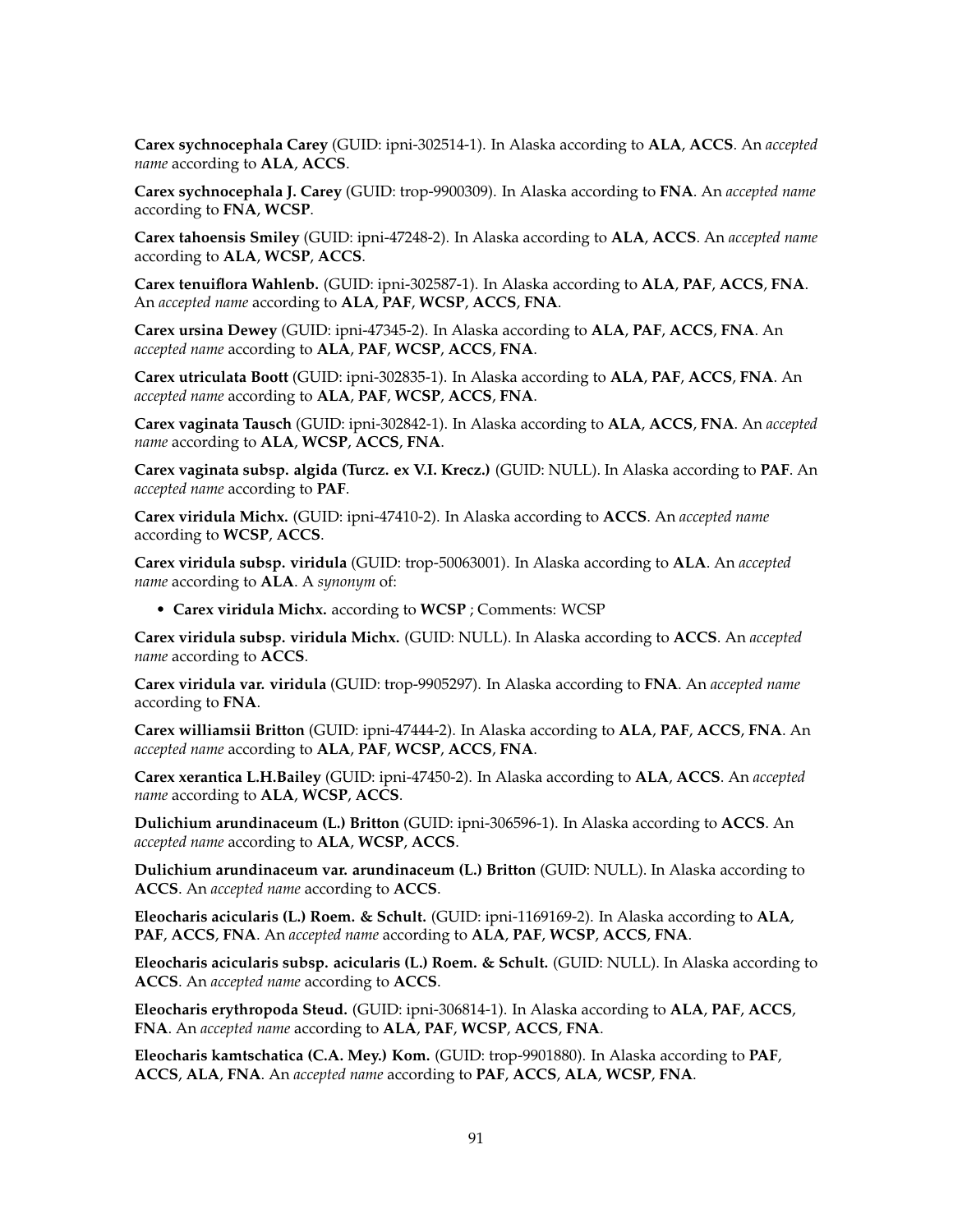**Eleocharis macrostachya Britton** (GUID: ipni-306926-1). In Alaska according to **ALA**, **ACCS**, **FNA**. An *accepted name* according to **ALA**, **WCSP**, **ACCS**, **FNA**.

**Eleocharis mamillata (H.Lindb.) H.Lindb.** (GUID: ipni-306931-1). In Alaska according to **ALA**, **PAF**. An *accepted name* according to **ALA**, **WCSP**, **PAF**.

**Eleocharis mamillata (Lindb. f.) Lindb. f.** (GUID: NULL). In Alaska according to **ACCS**. An *accepted name* according to **ACCS**.

**Eleocharis mamillata subsp. mamillata** (GUID: trop-50183047). In Alaska according to **FNA**. An *accepted name* according to **FNA**. A *synonym* of:

• **Eleocharis mamillata (H.Lindb.) H.Lindb.** according to **WCSP** ; Comments: WCSP

**Eleocharis mamillata subsp. mamillata (Lindb. f.) Lindb. f.** (GUID: NULL). In Alaska according to **ACCS**. An *accepted name* according to **ACCS**.

**Eleocharis nitida Fernald** (GUID: ipni-89745-2). In Alaska according to **ALA**, **ACCS**, **FNA**. An *accepted name* according to **ALA**, **WCSP**, **ACCS**, **FNA**.

**Eleocharis palustris (L.) Roem. & Schult.** (GUID: ipni-1094314-2). In Alaska according to **ALA**, **PAF**, **ACCS**, **FNA**. An *accepted name* according to **ALA**, **PAF**, **WCSP**, **ACCS**, **FNA**.

**Eleocharis palustris subsp. palustris** (GUID: trop-9900351). In Alaska according to **PAF**. An *accepted name* according to **PAF**. A *synonym* of:

• **Eleocharis palustris (L.) Roem. & Schult.** according to **WCSP** ; Comments: WCSP

**Eleocharis palustris subsp. palustris (L.) Roem. & Schult.** (GUID: NULL). In Alaska according to **ACCS**. An *accepted name* according to **ACCS**.

**Eleocharis quinqueflora (Hartmann) O.Schwarz** (GUID: ipni-307064-1). In Alaska according to **ALA**, **ACCS**, **FNA**. An *accepted name* according to **ALA**, **WCSP**, **FNA**. A *synonym* of:

• **Eleocharis suksdorfiana P. Beauv.** according to **ACCS** ; Comments: Panarctic Flora Checklist

**Eleocharis quinqueflora subsp. fernaldii (Svenson) Hultén** (GUID: ipni-89809-2). In Alaska according to **ALA**, **PAF**, **ACCS**. An *accepted name* according to **PAF**. A *synonym* of:

- **Eleocharis quinqueflora (Hartmann) O.Schwarz** according to **ALA** ; Comments: FNA 23; Flora of North America Editorial Committee. 2002. Flora of North America, vol. 23, Magnoliophyta: Commelinidae (in part): Cyperaceae.. Oxford University Press, New York. 608pp.
- **Eleocharis quinqueflora (Hartmann) O.Schwarz** according to **WCSP** ; Comments: WCSP
- **Eleocharis quinqueflora (Hartmann) O. Schwarz** according to **FNA** ; Comments: FNA
- **Eleocharis suksdorfiana P. Beauv.** according to **ACCS** ; Comments: Panarctic Flora Checklist

**Eleocharis suksdorfiana P. Beauv.** (GUID: NULL). In Alaska according to **ACCS**. An *accepted name* according to **ACCS**.

**Eriophorum angustifolium Honck.** (GUID: ipni-95697-2). In Alaska according to **PAF**, **ACCS**. An *accepted name* according to **ALA**, **PAF**, **WCSP**, **ACCS**.

**Eriophorum angustifolium subsp. angustifolium** (GUID: trop-50215403). In Alaska according to **ALA**, **FNA**. An *accepted name* according to **ALA**, **FNA**. A *synonym* of:

• **Eriophorum angustifolium Honck.** according to **WCSP** ; Comments: WCSP

**Eriophorum angustifolium subsp. scabriusculum Hultén** (GUID: ipni-95702-2). In Alaska according to **ACCS**. An *accepted name* according to **ALA**. A *synonym* of: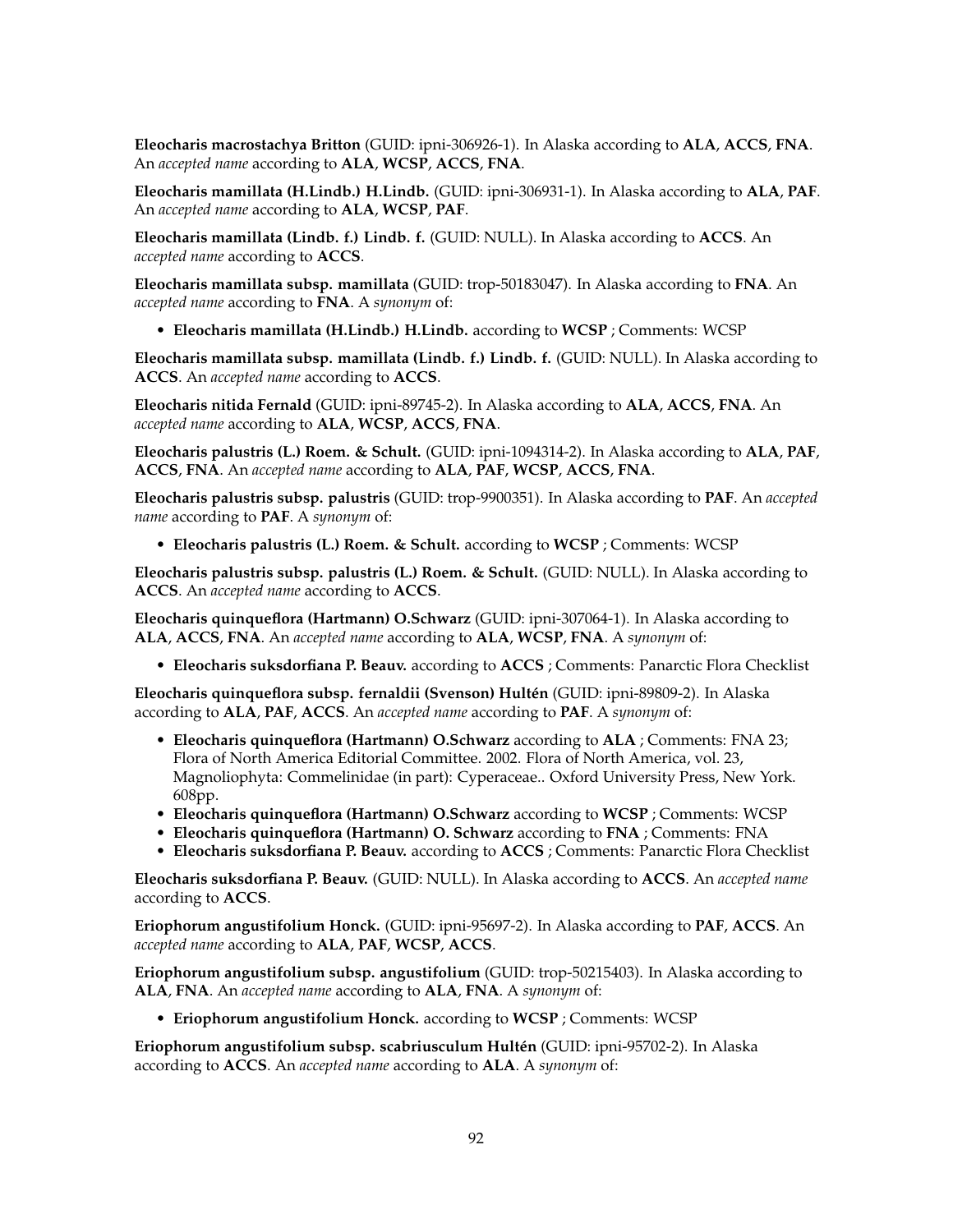- **Eriophorum komarovii V.N. Vassil.** according to **PAF** ; Comments: Elven and Murray: We have seen one specimen (ALA) of [Eriophorum komarovii] from an arctic locality, on Nunivak Island in western Alaska. Novoselova (1998) reported this taxon from the Lena-Kolyma area, eastern Siberia, Angara-Sayan, Dahuria, Mongolia, northeastern China, Ussuri, Sakhalin, the Okhotsk area, Kamtchatka, the southern Anadyr area, southern Alaska, the Rocky Mountains, northern U.S.A., and southern Canada. Hultén (1936) characterized his subsp. [scabriusculum] by scabrous peduncles and narrow leaves. The ranges mapped by Hultén (1962) for his subsp. [scabriusculum] and by Novoselova (1998) for her subsp. [komarovii] are nearly identical and show a southern pattern compared with [E. angustifolium] s. str. in Asia and North America. Our determinations of specimens support both these authors and confirm that the two names represent one taxon. Elven and Murray (in prep.) discuss its characters and its range in northwestern North America. Plants with the diagnostic features of [E. komarovii] are frequent in boreal North American material and have regularly been identified as ['triste']. This has probably been a major reason for the reluctance by some to accept [E. triste]. Three morphologically rather different taxa with different ranges and ecological demands were tried encompassed within two taxa. Ball and Wujek (2002) considered the plants we assign to [E. komarovii] as transitional between their subsp. [angustifolium] and subsp. [triste]. We disagree; the only feature shared by [E. triste] and [E. komarovii] is the scabrous peduncles. Ecologically and geographically, [E. komarovii] and [E. triste] are at the opposite ends of the variation pattern in many characters, with [E. angustifolium] in the middle.
- **Eriophorum angustifolium subsp. triste (T.C.E.Fr.) Hultén** according to **WCSP** ; Comments: WCSP
- **Eriophorum angustifolium Honck.** according to **ACCS** ; Comments: Panarctic Flora Checklist

**Eriophorum angustifolium subsp. triste (Th.Fr.) Hultén** (GUID: ipni-95706-2). In Alaska according to **ALA**, **ACCS**, **FNA**. An *accepted name* according to **ALA**, **FNA**. A *synonym* of:

• **Eriophorum triste (Th. Fr.) Hadac & Á. Löve** according to **PAF** ; Comments: Elven: The collection cited above should probably be regarded as the holotype. Fries assigned the other original material at UPS to a f. [uniceps] ('Kingsbay', 17.08.1868, leg. Th.M. Fries, two sheets). Novoselova: [Eriophorum triste] differs from [E. angustifolium] s. str. in uppermost leaf sheath funnel-shaped vs. cylindrical; peduncle arcuate, scabrous, up to 2 cm long vs. drooping, mostly smooth, up to 5-10 cm long; flowering spikelets ovoid to almost spherical vs. oblong-ovoid or oblong-elliptical; fruiting heads obovoid vs. bell-shaped or narrowly bell-shaped; scales blackish and without whitish margins vs. brownish grey, greyish, reddish or ferrugineous with white margins; anthers  $(1.8)$  2.5-2.8  $(3)$  mm vs.  $(2.5)$  3-4  $(5)$  mm long; achenes widely obovoid, 2-2.5 mm long vs. oblong-obovoid or oblong-elliptical, (2.5) 2.8-3 (3.5) mm long; and chromosome number  $2n = 60$  vs. 58. Elven and Murray: We have confirmed the characters given by Novoselova above on material from North America, Greenland, and Svalbard. They separate reliably between two taxa. One opinion of [E. triste] has been as a specialist of high-arctic shallow mires and seepage on clearly calcareous substrates. The problem is that the most easily observed character, the scabrous peduncles, also appears in much more southern plants, i.e., in alpine plants south of the Arctic and in the lowland [E. komarovii]. Those familiar with [E. triste] in its arctic (and alpine) sites usually accept it and preferably as species. Those who have relied on herbarium specimens and scabrous peduncles alone are much more reluctant to accept it, and especially skeptical are those who regard it as widespread and largely sympatric with [E. angustifolium] s. str. (e.g., Tolmachev 1966a in Russia; Hultén 1968a in Alaska; Porsild and Cody 1980 in Canada; Ball & Wujek 2002 in North America). A closer study of North American material has convinced us to accept [E. triste] as a distinct and widespread species in the northern and alpine parts of North America and in Greenland, extending slightly into northern Europe in Svalbard and Novaya Zemlya, and into northern Asia in Wrangel Island and northern mainland Chukotka. The southernmost plants we have seen are from the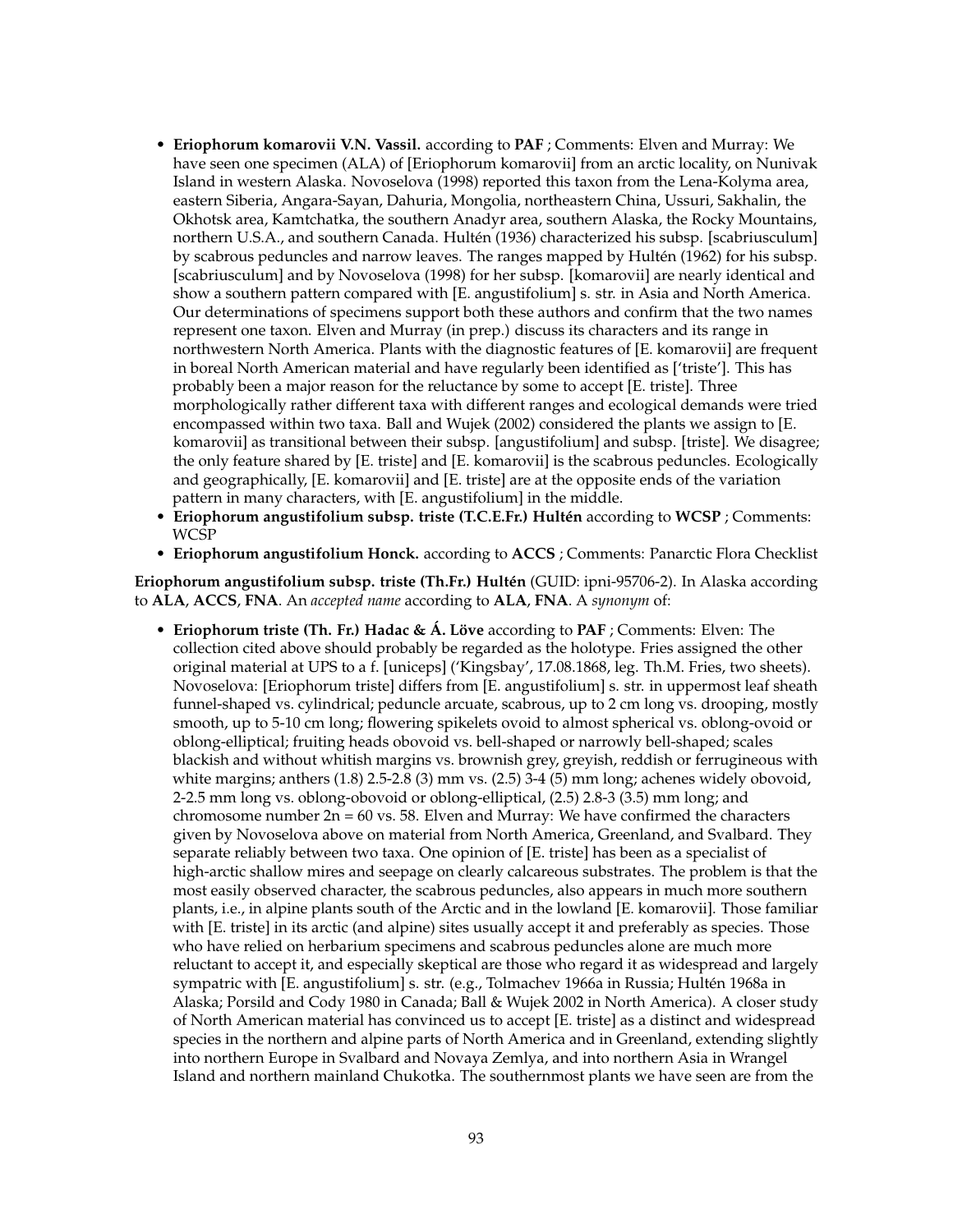Hudson Bay area and northern British Columbia. As [E. triste] mainly is a North American (and Greenlandic) species, it is ironic that Russian and European authors have given it attention, whereas it has been largely neglected by North American ones. The separating features from [E. angustifolium] are not restricted to the scabrous peduncles (which North American authors have looked at and misinterpreted, see [E. komarovii]), but the subrotund and always short-pedunculate spikes, the white to slightly greyish wool, the lowermost subtending bract which is dark grey to black to the margins, and the flat and spreading basal leaves. These characters immediately distinguish [E. triste] both from [E. angustifolium] and from the scabrous-peduncled [E. komarovii] (spikes narrowly oblong or ovoid, wool often pinkish, lowermost subtending bract hyaline-margined and reddish, peduncles extended, and basal leaves nearly filiform and erect). A somewhat quixotic argument for [E. triste] as species is its hybridization pattern. The hybrid species [E.] x [sorensenii] (from [E. scheuchzeri] x [E. triste]) is present in several regions where [E. triste] is found. Hybrids between [E. angustifolium] and [E. scheuchzeri] must be extremely rare if they exist, in spite of very frequent co-occurrence of the putative parents, often in mixed stands. Inasmuch as  $[E] \times$  [sorensenii] occurs only within the range of one of the subspecies of [E. scheuchzeri] (subsp. [arcticum]), the reason for the different hybridization pattern may be found in that species. The slight difference in chromosome number between [E. angustifolium] and [E. triste] may be less important.  $2n = 60$ is the only number known from plants that certainly belong to [E. triste] (Flovik 1943 from Svalbard; Holmen 1952 from Peary Land; Mosquin and Hayley 1966 from Melville Island). However, Löve and Löve (1975a) referred this number, for plants they called [E. triste], also from areas where that species otherwise is unknown, e.g., Iceland (see above), and there are at least reports of three counts of  $2n = 60$  from mainland Chukotka and one from British Columbia. Some of these reports may belong to [E. triste] as its range now is accepted.

• **Eriophorum triste (Th. Fr.) Hadac & Á. Löve** according to **ACCS** ; Comments: Panarctic Flora Checklist

**Eriophorum angustifolium var. coloratum Hultén** (GUID: ipni-95699-2). In Alaska according to **ACCS**. An *accepted name* according to **ALA**. A *synonym* of:

- **Eriophorum angustifolium Honck.** according to **WCSP** ; Comments: WCSP
- **Eriophorum angustifolium Honck.** according to **ACCS** ; Comments: Panarctic Flora Checklist

**Eriophorum angustifolium var. giganteum Hultén** (GUID: ipni-95700-2). In Alaska according to **ACCS**. An *accepted name* according to **ALA**. A *synonym* of:

- **Eriophorum angustifolium Honck.** according to **WCSP** ; Comments: WCSP
- **Eriophorum angustifolium Honck.** according to **ACCS** ; Comments: Panarctic Flora Checklist

**Eriophorum brachyantherum Trautv. & C.A.Mey.** (GUID: ipni-307342-1). In Alaska according to **ALA**, **PAF**, **ACCS**, **FNA**. An *accepted name* according to **ALA**, **WCSP**, **PAF**, **ACCS**, **FNA**.

**Eriophorum callitrix Cham.** (GUID: trop-9900359). In Alaska according to **FNA**. An *accepted name* according to **FNA**.

**Eriophorum callitrix Cham. ex C.A.Mey.** (GUID: kew-244530). In Alaska according to **ALA**, **PAF**, **ACCS**. An *accepted name* according to **ALA**, **WCSP**, **PAF**, **ACCS**.

**Eriophorum callitrix var. moravium Raymond** (GUID: ipni-95712-2). In Alaska according to **ACCS**. An *accepted name* according to **ALA**. A *synonym* of:

- **Eriophorum callitrix Cham. ex C.A.Mey.** according to **WCSP** ; Comments: WCSP
- **Eriophorum callitrix Cham. ex C.A. Mey.** according to **ACCS** ; Comments: Panarctic Flora Checklist

**Eriophorum callitrix var. pallidus Hultén** (GUID: ipni-95713-2). In Alaska according to **ACCS**. An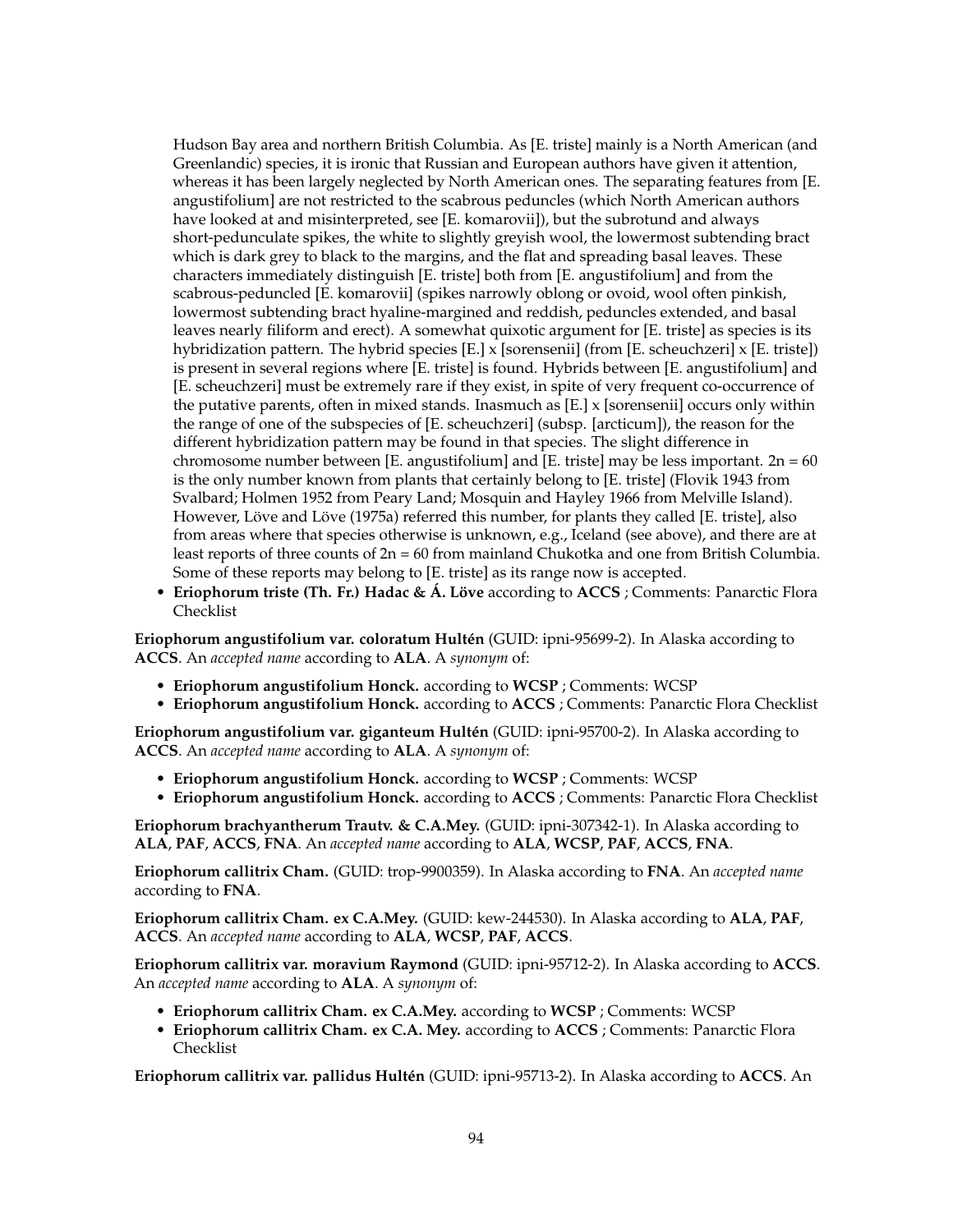*accepted name* according to **ALA**. A *synonym* of:

• **Eriophorum callitrix Cham. ex C.A. Mey.** according to **ACCS** ; Comments: Panarctic Flora Checklist

**Eriophorum chamissonis C.A.Mey.** (GUID: ipni-95714-2). In Alaska according to **ALA**, **PAF**, **ACCS**, **FNA**. An *accepted name* according to **ALA**, **WCSP**, **PAF**, **ACCS**, **FNA**.

**Eriophorum gracile W.D.J. Koch ex Roth** (GUID: trop-9900360). In Alaska according to **FNA**. An *accepted name* according to **FNA**.

**Eriophorum gracile W.D.J.Koch** (GUID: ipni-307364-1). In Alaska according to **ACCS**. An *accepted name* according to **ALA**, **ACCS**.

**Eriophorum gracile subsp. gracile** (GUID: NULL). In Alaska according to **ALA**, **PAF**. An *accepted name* according to **ALA**, **PAF**.

**Eriophorum gracile subsp. gracile W.D.J. Koch** (GUID: NULL). In Alaska according to **ACCS**. An *accepted name* according to **ACCS**.

**Eriophorum komarovii V.N.Vassil.** (GUID: ipni-307374-1). In Alaska according to **PAF**, **ACCS**. An *accepted name* according to **PAF**, **ACCS**. A *synonym* of:

• **Eriophorum angustifolium subsp. komarovii (V.N.Vassil.) Vorosch.** according to **WCSP** ; Comments: WCSP

**Eriophorum medium Andersson** (GUID: ipni-307381-1). In Alaska according to **PAF**, **ACCS**, **ACCS**. An *accepted name* according to **PAF**, **WCSP**, **ACCS**. A *synonym* of:

• **Eriophorum × medium Andersson** according to **ACCS** ; Comments: Panarctic Flora Checklist

**Eriophorum medium subsp. album J.Cay.** (GUID: ipni-60437708-2). In Alaska according to **PAF**, **ACCS**, **ACCS**. An *accepted name* according to **PAF**, **ACCS**. A *synonym* of:

• **Eriophorum × medium subsp. album J. Cay** according to **ACCS** ; Comments: Panarctic Flora Checklist

**Eriophorum russeolum Fr. ex Hartm.** (GUID: ipni-77112412-1). In Alaska according to **ACCS**. An *accepted name* according to **ACCS**. A *synonym* of:

• **Eriophorum chamissonis C.A.Mey.** according to **WCSP** ; Comments: WCSP

**Eriophorum russeolum subsp. leiocarpum** (GUID: NULL). In Alaska according to **ALA**. An *accepted name* according to **ALA**.

**Eriophorum russeolum subsp. leiocarpum M.S.Novos.** (GUID: ipni-303411-2). In Alaska according to **PAF**, **ACCS**. An *accepted name* according to **PAF**, **ACCS**. A *synonym* of:

• **Eriophorum chamissonis C.A.Mey.** according to **WCSP** ; Comments: WCSP

**Eriophorum russeolum subsp. rufescens (Andersson) Hyl.** (GUID: kew-244595). In Alaska according to **ALA**. An *accepted name* according to **ALA**. A *synonym* of:

• **Eriophorum medium Andersson** according to **PAF** ; Comments: Novoselova: Morphological characters of [Eriophorum x medium] are intermediate between the parents, as is often noted in the literature (Raymond 1954; Tolmachev 1966a; Egorova 1976; Jermy 1980; Kozhevnikov 1988). It has obovoid fruiting heads like [E. russeolum], whereas [E. scheuchzeri] has spherical or half-spherical heads. Scale coloration of [E. x medium] is very similar to [E. scheuchzeri], but shape of scales (lanceolate, pointed) is intermediate between the ovoid, slightly obtuse ones of [E. russeolum] and the narrowly lanceolate, very long-pointed ones of [E. scheuchzeri]. Anthers of [E. x medium] are considerably shorter, (0.8) 0.9-1 (1.2) mm, than those of [E. russeolum], (1.5)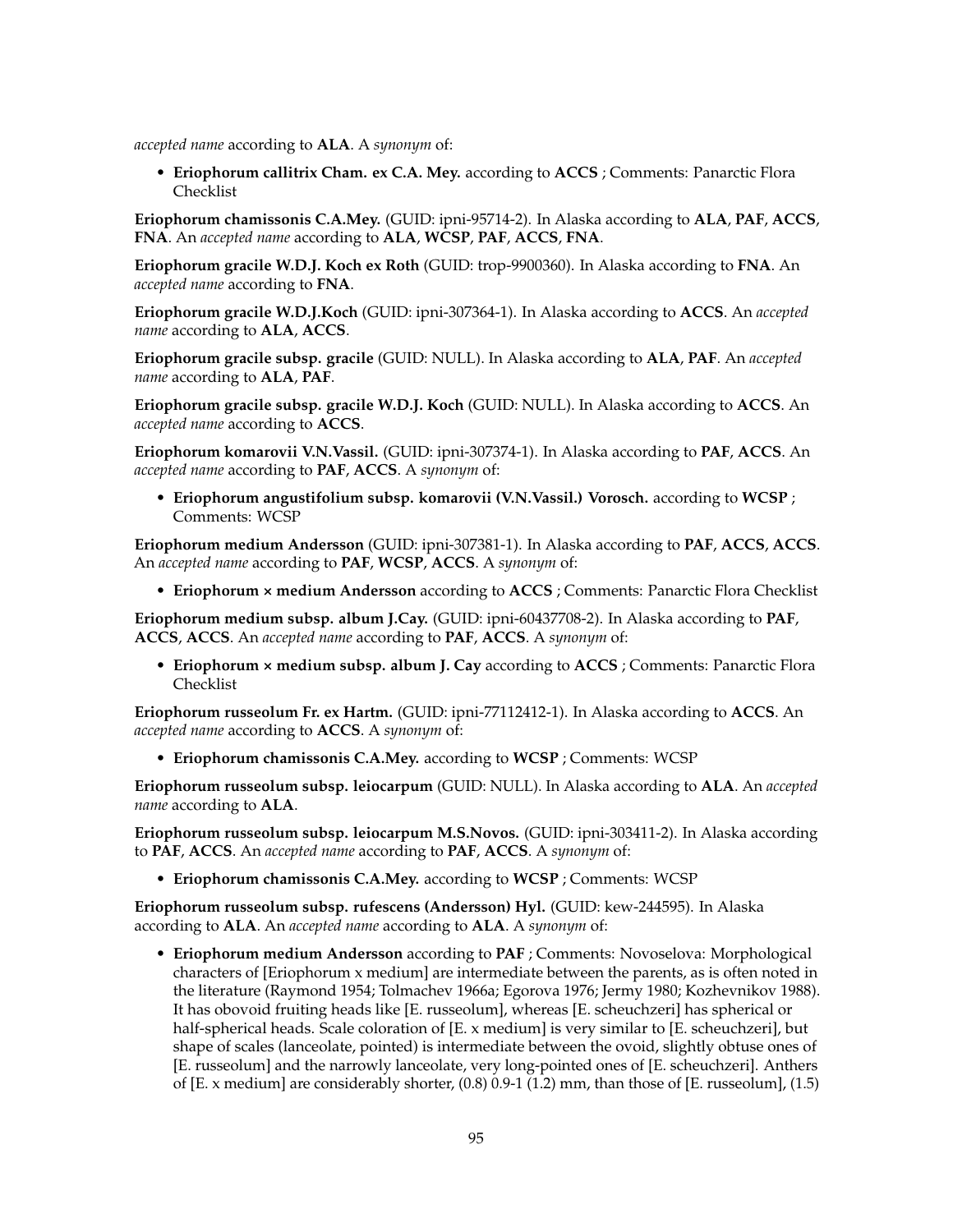2-3 mm, but slightly longer than those of [E. scheuchzeri], 0.5-1 mm. The achenes of [E. x medium] are narrowly obovoid, elongate and glabrate, (2) 2.1-2.5 x 0.6-0.7 mm, and are closer to those of [E. scheuchzeri] (same shape,  $1.9-2$  (2.3) x 0.5-0.6 mm) than to those of [E. russeolum] (obovoid, very rarely elliptical, usually with small spicules at apex, 2-2.2 (2.5)  $\times$  (0.8) 0.9-1 mm). [ Eriophorum x medium] is only rarely found in sites where both its presumed parents are present. Numerous authors (Hultén 1927, 1960; Tolmachev 1966a; Kozhevnikov 1988; Timokhina and Bondareva 1990) have reported a very wide range of [E. x medium]. This might be due to misidentifications of other species of [Eriophorum], first of all, non-typical plants of [E. russeolum] [subsp. [russeolum]] with light-coloured fruiting heads, darker scales with narrow white margins, shorter anthers and glabrate achenes, and second, [E. russeolum] subsp. [leiocarpum]. The main difference between [E. x medium] and subsp. [leiocarpum] is achenes narrowly obovoid, elongate, always smooth vs. obovoid, rarely elliptical, very rarely with a few spicules at apex. And third, [E. tolmatchevii], the main differences between which and [E. x medium] are obovoid fruiting heads with entangled bristles vs. widely bell-shaped, rarely almost spherical, with non-tangled, very plain glossy bristles; and scales dark grey, slightly brownish near margins, with very narrow white margins and with prominent red stripes vs. dark grey to black, usually with rather wide white margins, rarely with reddish stripes. Elven: In northern Norway, [E. x medium] occurs independent of [E. russeolum], rarely in the same mires and more often than [E. russeolum] in coastal regions. It produces well-developed anthers and full-size fruits and probably disperses independent of the parents. It often appears as a pioneer in disturbed sites (ditches, wet road verges etc.) far away from its putative parents, a strong suggestion that it produces well germinable fruits. It is an acceptable hybrid species rather than merely a hybrid. The synonymization of Andersson's [E. rufescens] ([E. russeolum] subsp. [rufescens]) with this hybrid species is not uniformly supported but is probable. Andersson described his [E. rufescens] from the same region where Fries and Hartman described their [E. russeolum], i.e., northern Sweden ('Lapland'). Ball and Wujek (2002) synonymized [E. rufescens] with their [E. chamissonis]. Elven and Murray: [Eriophorum x medium] as described above by Novoselova is nearly restricted to the general overlap of the ranges of [E. russeolum] subsp. [russeolum] and [E. scheuchzeri] subsp. [scheuchzeri]. In its typical form, it is missing from the Arctic in the Russian Far East, Alaska, and northwestern Canada where [E. russeolum] subsp. [leiocarpum] overlaps with [E. scheuchzeri] subsp. [arcticum]. However, a plant combining some of the features of these two subspecies has been collected repeatedly from several localities on the coastal plain and Arctic Slope of northwestern and northern Alaska (ALA). Combining features are found especially in the shape and color of the scales and the low number of red cells in them, and in anthers of intermediate (or small) lengths. However, the plants have globular flowering (and fruiting) heads and very stout culms, the latter feature distinguishing them from both presumed parents and also from the Russian Far East [E. tolmatchevii]. Their anthers are at least partly aborting, often retained in the wool until late in the season. The fruiting heads rarely disintegrate and fruits probably abort. These plants are tentatively entered in the distribution table as [E. x medium] but deviate strongly from the other plants assigned there. Cayouette (2004) accepted two nothosubspecies of [E. x medium], based on hybrids involving different subspecies of [E. russeolum]. If the northern Beringian plants are confirmed to have originated from [E. russeolum] subsp. [leiocarpum] x [E. scheuchzeri] subsp. [arcticum], they would constitute a third nothosubspecies.

• **Eriophorum chamissonis C.A.Mey.** according to **WCSP** ; Comments: WCSP

**Eriophorum scheuchzeri Hoppe** (GUID: ipni-307404-1). In Alaska according to **ACCS**, **FNA**. An *accepted name* according to **ALA**, **WCSP**, **ACCS**, **FNA**.

**Eriophorum scheuchzeri subsp. arcticum** (GUID: NULL). In Alaska according to **ALA**. An *accepted name* according to **ALA**.

**Eriophorum scheuchzeri subsp. arcticum M.S.Novos.** (GUID: ipni-981358-1). In Alaska according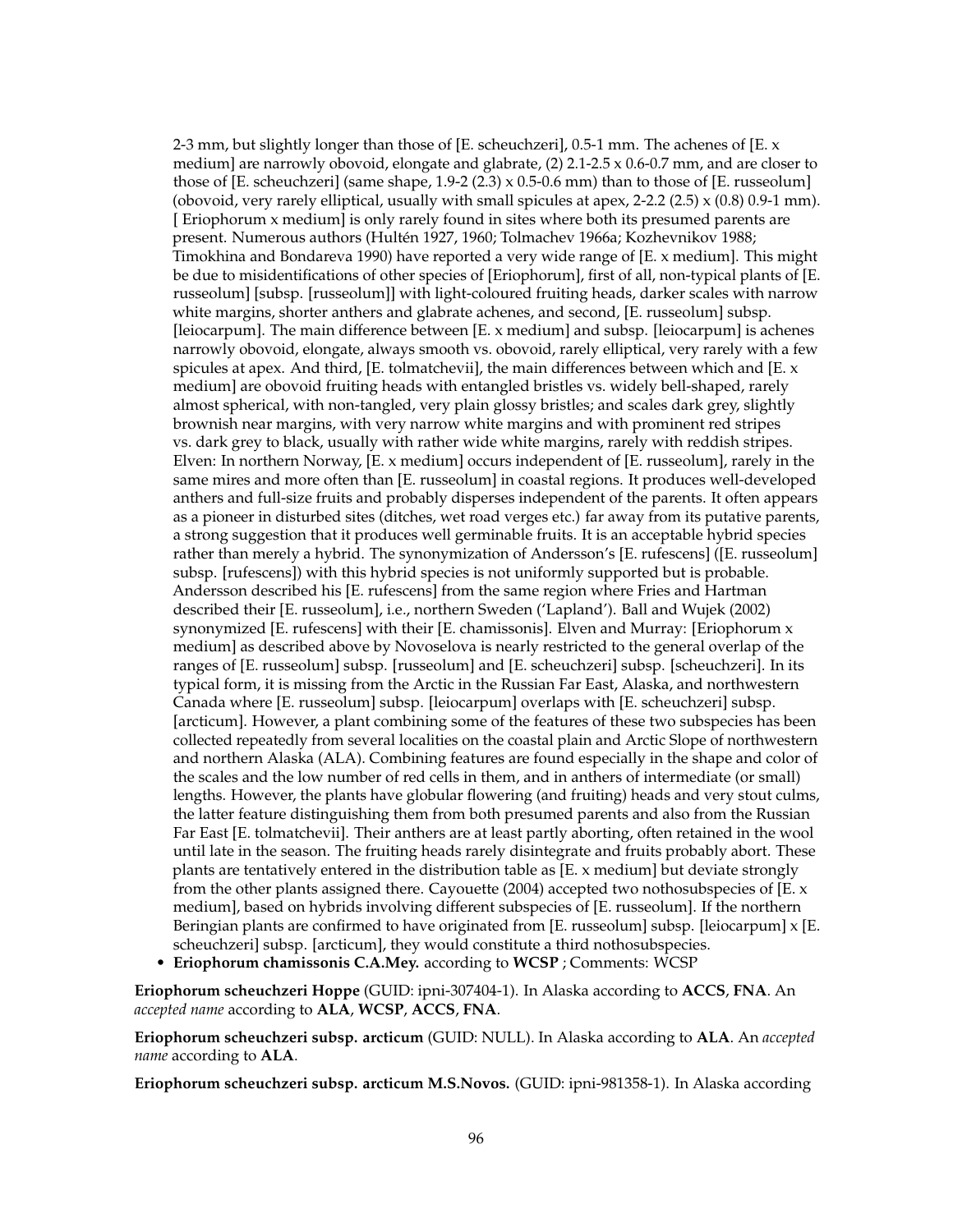to **PAF**. An *accepted name* according to **PAF**. A *synonym* of:

• **Eriophorum scheuchzeri Hoppe** according to **WCSP** ; Comments: WCSP

**Eriophorum scheuchzeri subsp. arcticum Novoselova** (GUID: NULL). In Alaska according to **ACCS**. An *accepted name* according to **ACCS**.

**Eriophorum scheuchzeri subsp. scheuchzeri** (GUID: trop-9910496). In Alaska according to **ALA**, **PAF**. An *accepted name* according to **ALA**, **PAF**.

**Eriophorum scheuchzeri subsp. scheuchzeri Hoppe** (GUID: NULL). In Alaska according to **ACCS**. An *accepted name* according to **ACCS**.

**Eriophorum triste (Th.Fr.) Hadaˇc & Á.Löve** (GUID: ipni-95758-2). In Alaska according to **PAF**, **ACCS**. An *accepted name* according to **ALA**, **PAF**, **ACCS**.

**Eriophorum vaginatum L.** (GUID: ipni-307418-1). In Alaska according to **ACCS**, **FNA**. An *accepted name* according to **ALA**, **WCSP**, **ACCS**, **FNA**.

**Eriophorum vaginatum subsp. vaginatum** (GUID: trop-9900365). In Alaska according to **ALA**, **PAF**, **ACCS**. An *accepted name* according to **ALA**, **PAF**, **ACCS**.

**Eriophorum viridicarinatum (Engelm.) Fernald** (GUID: ipni-1167170-2). In Alaska according to **PAF**, **ACCS**, **ALA**, **ACCS**, **FNA**. An *accepted name* according to **PAF**, **WCSP**, **ACCS**, **ALA**, **FNA**. A *synonym* of:

• **Eriophorum viridicarinatum (Engelm.) Fernald** according to **ACCS** ; Comments: Panarctic Flora Checklist

**Eriophorum × sorensenii Raymond** (GUID: ipni-288206-2). In Alaska according to **PAF**. An *accepted name* according to **PAF**. A *synonym* of:

• **Eriophorum × rousseauianum Raymond** according to **WCSP** ; Comments: WCSP

**Isolepis cernua (Vahl) Roem. & Schult.** (GUID: ipni-87216-3). In Alaska according to **ACCS**. An *accepted name* according to **WCSP**, **ACCS**.

**Isolepis cernua var. cernua (Vahl) Roem. & Schult.** (GUID: NULL). In Alaska according to **ACCS**. An *accepted name* according to **ACCS**.

**Kobresia filifolia (Turcz.) C.B. Clarke** (GUID: trop-9904985). In Alaska according to **ACCS**. An *accepted name* according to **ACCS**, **WCSP**.

**Kobresia filifolia subsp. subfilifolia T.V.Egorova, Jurtzev & V.V.Petrovsky** (GUID: kew-250986). In Alaska according to **ALA**, **PAF**, **ACCS**. An *accepted name* according to **ALA**, **PAF**, **ACCS**. A *synonym* of:

• **Kobresia simpliciuscula subsp. subfilifolia (T.V.Egorova, Jurtzev & V.V.Petrovsky) T.V.Egorova** according to **WCSP** ; Comments: WCSP

**Kobresia myosuroides (Vill.) Fiori** (GUID: ipni-30047400-2). In Alaska according to **PAF**, **ACCS**, **FNA**. An *accepted name* according to **PAF**, **WCSP**, **FNA**. A *synonym* of:

• **Carex myosuroides Vill.** according to **ACCS** ; Comments: A. Reznicek

**Kobresia myosuroides (Vill.) Fiori & Paol.** (GUID: NULL). In Alaska according to **ALA**. An *accepted name* according to **ALA**.

**Kobresia schoenoides (C.A. Mey.) Steud.** (GUID: trop-9906089). In Alaska according to **ACCS**. An *accepted name* according to **WCSP**. A *synonym* of:

• **Carex borealipolaris S.R. Zhang** according to **ACCS** ; Comments: A. Reznicek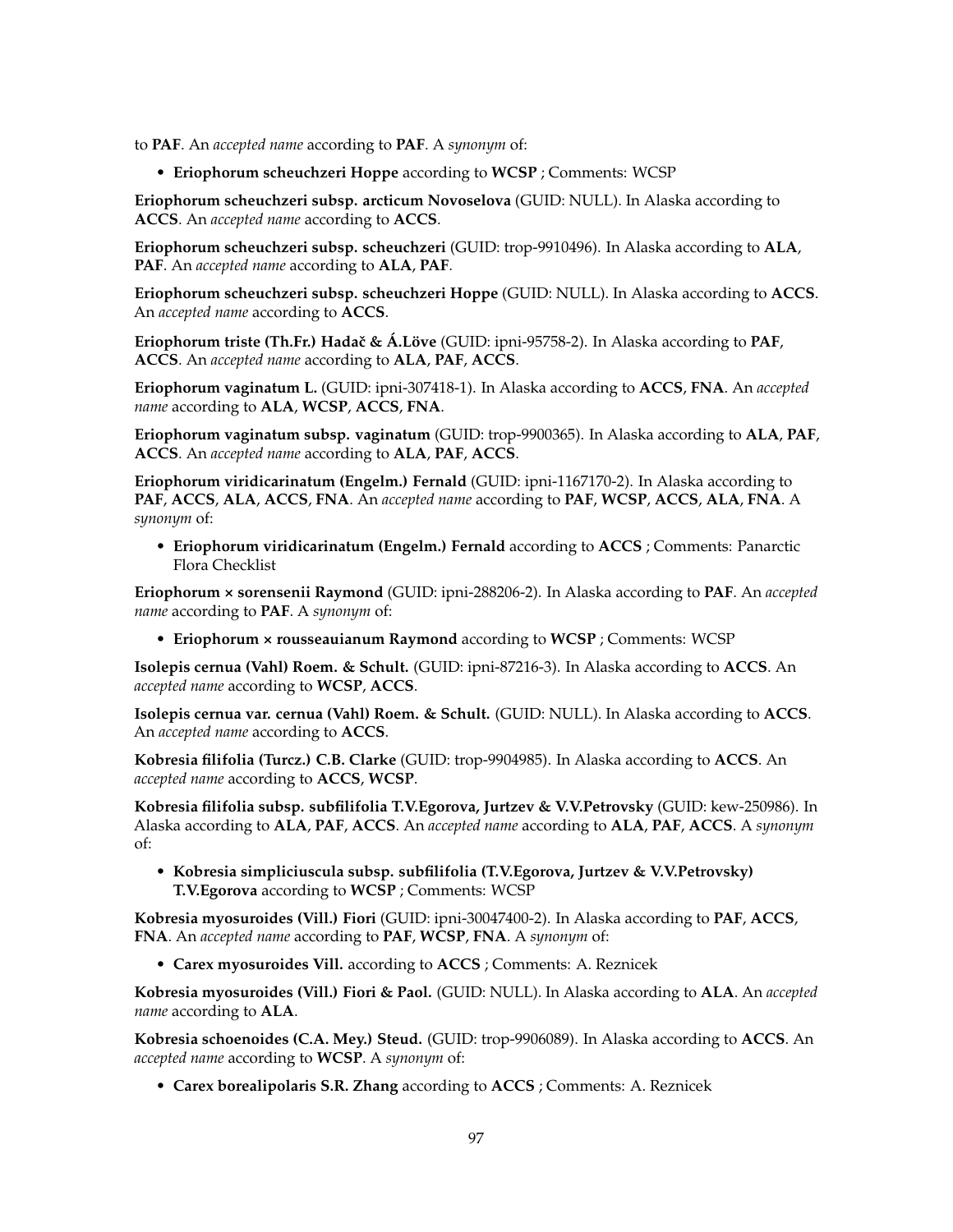**Kobresia sibirica (Turcz. ex Ledeb.) Boeck.** (GUID: trop-9900381). In Alaska according to **ALA**, **PAF**, **FNA**. An *accepted name* according to **ALA**, **PAF**, **FNA**.

**Kobresia sibirica (Turcz.) Boeckeler** (GUID: kew-251088). In Alaska according to **ACCS**. An *accepted name* according to **WCSP**. A *synonym* of:

• **Carex borealipolaris S.R. Zhang** according to **ACCS** ; Comments: A. Reznicek

**Kobresia simpliciuscula (Wahlenb.) Mack.** (GUID: trop-9900091). In Alaska according to **ALA**, **ACCS**, **FNA**. An *accepted name* according to **ALA**, **WCSP**, **FNA**. A *synonym* of:

• **Carex simpliciuscula Wahlenb.** according to **ACCS** ; Comments: A. Reznicek

**Kobresia simpliciuscula subsp. subholarctica T.V.Egorova** (GUID: kew-251093). In Alaska according to **ALA**, **PAF**, **ACCS**, **ACCS**. An *accepted name* according to **ALA**, **WCSP**, **PAF**. A *synonym* of:

- **Carex simpliciuscula subsp. subholarctica (T.V. Egorova)** according to **ACCS** ; Comments: Panarctic Flora Checklist
- **Carex simpliciuscula subsp. subholarctica (T.V. Egorova)** according to **ACCS** ; Comments: Panarctic Flora Checklist

**Rhynchospora alba (L.) Vahl** (GUID: ipni-1070770-2). In Alaska according to **ALA**, **ACCS**, **FNA**. An *accepted name* according to **ALA**, **WCSP**, **ACCS**, **FNA**.

**Schoenoplectus acutus (Muhl. ex Bigelow) A. Love & D. Love** (GUID: trop-50008918). In Alaska according to **ALA**, **ACCS**. An *accepted name* according to **ALA**, **WCSP**, **ACCS**.

**Schoenoplectus acutus var. acutus** (GUID: trop-50008919). In Alaska according to **FNA**. An *accepted name* according to **FNA**. A *synonym* of:

• **Schoenoplectus acutus (Muhl. ex Bigelow) Á.Löve & D.Löve** according to **WCSP** ; Comments: WCSP

**Schoenoplectus pungens (Vahl) Palla** (GUID: ipni-1134675-2). In Alaska according to **ACCS**, **FNA**, **ALA**. An *accepted name* according to **WCSP**, **ACCS**, **FNA**, **ALA**.

**Schoenoplectus subterminalis (Torr.) Soják** (GUID: ipni-229823-2). In Alaska according to **ACCS**, **ALA**, **FNA**. An *accepted name* according to **WCSP**, **ACCS**, **ALA**, **FNA**.

**Schoenoplectus tabernaemontani (C.C.Gmel.) Palla** (GUID: ipni-1019164-1). In Alaska according to **ALA**, **ACCS**, **FNA**. An *accepted name* according to **WCSP**, **ALA**, **ACCS**, **FNA**.

**Scirpus maritimus L.** (GUID: ipni-313875-1). In Alaska according to **ACCS**. An *accepted name* according to **ALA**. A *synonym* of:

- **Bolboschoenus maritimus (L.) Palla** according to **WCSP** ; Comments: WCSP
- **Bolboschoenus maritimus (L.) Palla** according to **ACCS** ; Comments: Flora of North America

**Scirpus microcarpus J.Presl & C.Presl** (GUID: ipni-313911-1). In Alaska according to **ALA**, **ACCS**, **FNA**. An *accepted name* according to **ALA**, **WCSP**, **ACCS**, **FNA**.

**Trichophorum alpinum (L.) Pers.** (GUID: trop-9903494). In Alaska according to **ALA**, **PAF**, **ACCS**, **FNA**. An *accepted name* according to **ALA**, **PAF**, **WCSP**, **ACCS**, **FNA**.

**Trichophorum cespitosum (L.) Hartm.** (GUID: ipni-1077793-2). In Alaska according to **ACCS**, **ALA**. An *accepted name* according to **WCSP**, **ACCS**, **ALA**.

**Trichophorum cespitosum (L.) Schur** (GUID: ipni-315463-1). In Alaska according to **PAF**, **FNA**. An *accepted name* according to **PAF**, **FNA**.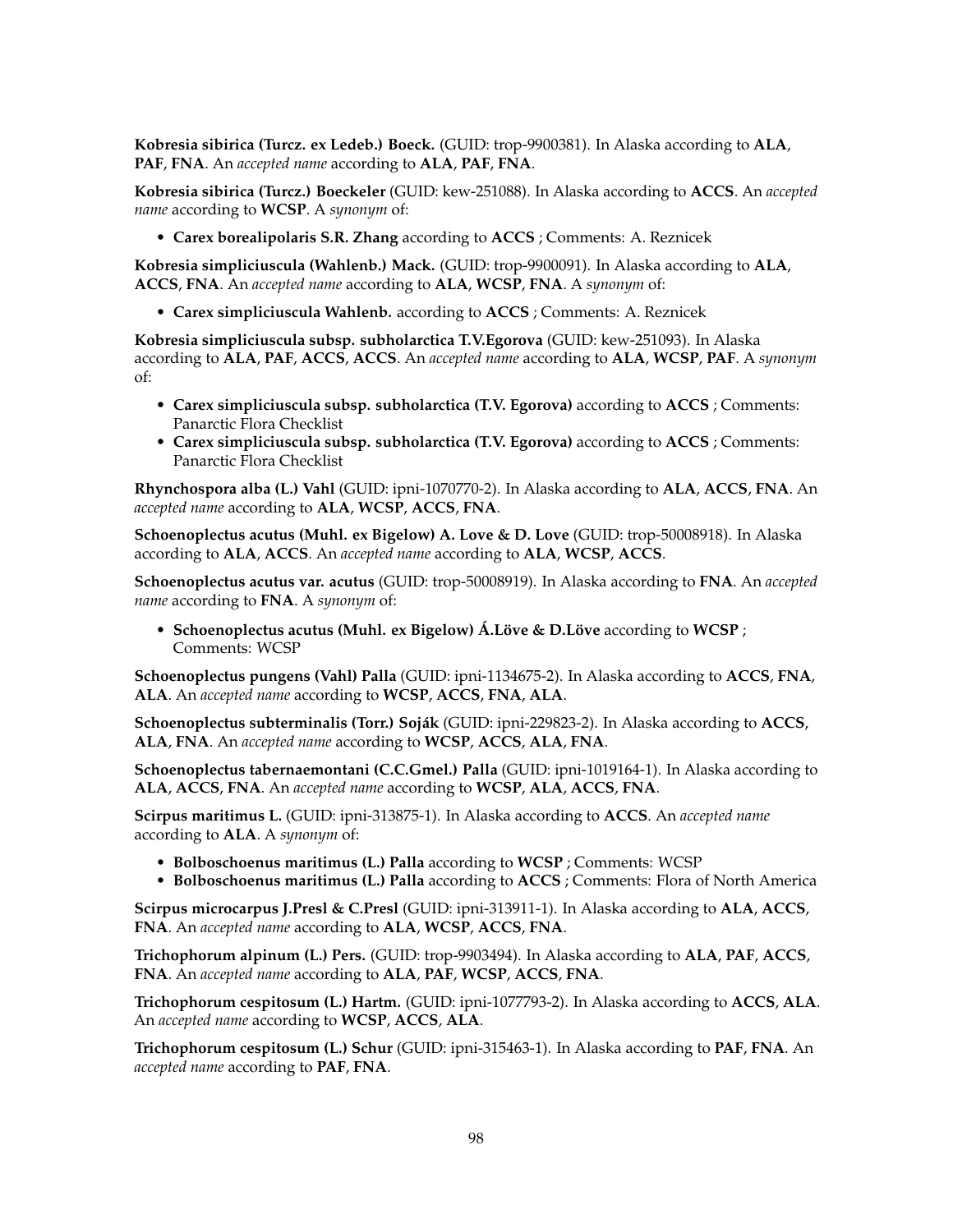**Trichophorum pumilum (Vahl) Schinz & Thell.** (GUID: trop-9903495). In Alaska according to **ALA**, **ACCS**, **FNA**. An *accepted name* according to **ALA**, **WCSP**, **ACCS**, **FNA**.

**Trichophorum pumilum var. rollandii (Fernald) Hultén** (GUID: trop-9903496). In Alaska according to **ALA**, **ACCS**. An *accepted name* according to **ALA**. A *synonym* of:

- **Trichophorum pumilum subsp. rollandii (Fernald) R.L.Taylor & MacBryde** according to **WCSP** ; Comments: WCSP
- **Trichophorum pumilum (Vahl) Schinz & Thell.** according to **ACCS** ; Comments: Flora of North America
- **Trichophorum pumilum (Vahl) Schinz & Thellung** according to **FNA** ; Comments: FNA

## **Cystopteridaceae**

**Cystopteris fragilis (L.) Bernh.** (GUID: ipni-137725-3). In Alaska according to **ALA**, **PAF**, **ACCS**, **FNA**. An *accepted name* according to **ALA**, **PAF**, **ACCS**, **FNA**.

**Cystopteris montana (Lam.) Bernh. ex Desv.** (GUID: ipni-60451528-2). In Alaska according to **ACCS**, **ALA**, **FNA**. An *accepted name* according to **ACCS**, **ALA**, **FNA**.

**Cystopteris montana (Lam.) Desv.** (GUID: NULL). In Alaska according to **PAF**. An *accepted name* according to **PAF**.

**Gymnocarpium continentale (Petrov) Pojark.** (GUID: ipni-17396780-1). In Alaska according to **ALA**, **PAF**, **ACCS**. An *accepted name* according to **PAF**, **ACCS**. A *synonym* of:

• **Gymnocarpium jessoense subsp. parvulum Sarvela** according to **ALA** ; Comments: FNA 2; Flora of North America Editorial Committee. 1993. Flora of North America vol. 2. Oxford Univ. Press, New York

**Gymnocarpium disjunctum (Rupr.) Ching** (GUID: ipni-1170595-2). In Alaska according to **ALA**, **ACCS**, **FNA**. An *accepted name* according to **ALA**, **ACCS**, **FNA**.

**Gymnocarpium dryopteris (L.) Newman** (GUID: trop-26600166). In Alaska according to **ALA**, **PAF**, **ACCS**, **FNA**. An *accepted name* according to **ALA**, **PAF**, **ACCS**, **FNA**.

**Gymnocarpium jessoense subsp. parvulum Sarvela** (GUID: ipni-292163-2). In Alaska according to **ALA**, **ACCS**, **FNA**. An *accepted name* according to **ALA**, **FNA**. A *synonym* of:

- **Gymnocarpium continentale (Petrov) Pojark.** according to **PAF** ; Comments: In Siberia, Tolmachev (1960) reported the species to reach the Arctic only in Kharaulakh and Danilov (1988b) to reach the Borderline Arctic only in Taimyr. [Gymnocarpium continentale] is present in northern Fennoscandia but does not reach the Arctic there. The rank of this tetraploid taxon is disputed, either species ([G. continentale], e.g., Sarvela et al. 1981; Pryer et al. 1983; Sarvela 2000a) or subsp. [parvulum] of the otherwise diploid [G. jessoense] (Koidz.) Koidz. (Pryer 1993). Tzvelev: There are numerous intermediates between [G. continentale] and [G. jessoense] s. str. It seems strange to keep [G. continentale] as a species when many other and better defined entities are treated as subspecies. Elven: If the names [G. jessoense] and [G. continentale] connect to, respectively, the diploid and the tetraploid, the existence of frequent intermediates needs support by counts of intermediate chromosome numbers (and spore fertility information) for rank as two subspecies to be the more appropriate choice. It is in accordance with prevailing principles in pteridophyte taxonomy to recognize entities at different ploidy levels as species if supported by morphology. The tetraploids and higher levels very often include two or more different diploid genomes.
- **Gymnocarpium continentale (Petrov) Pojark.** according to **ACCS** ; Comments: Panarctic Flora Checklist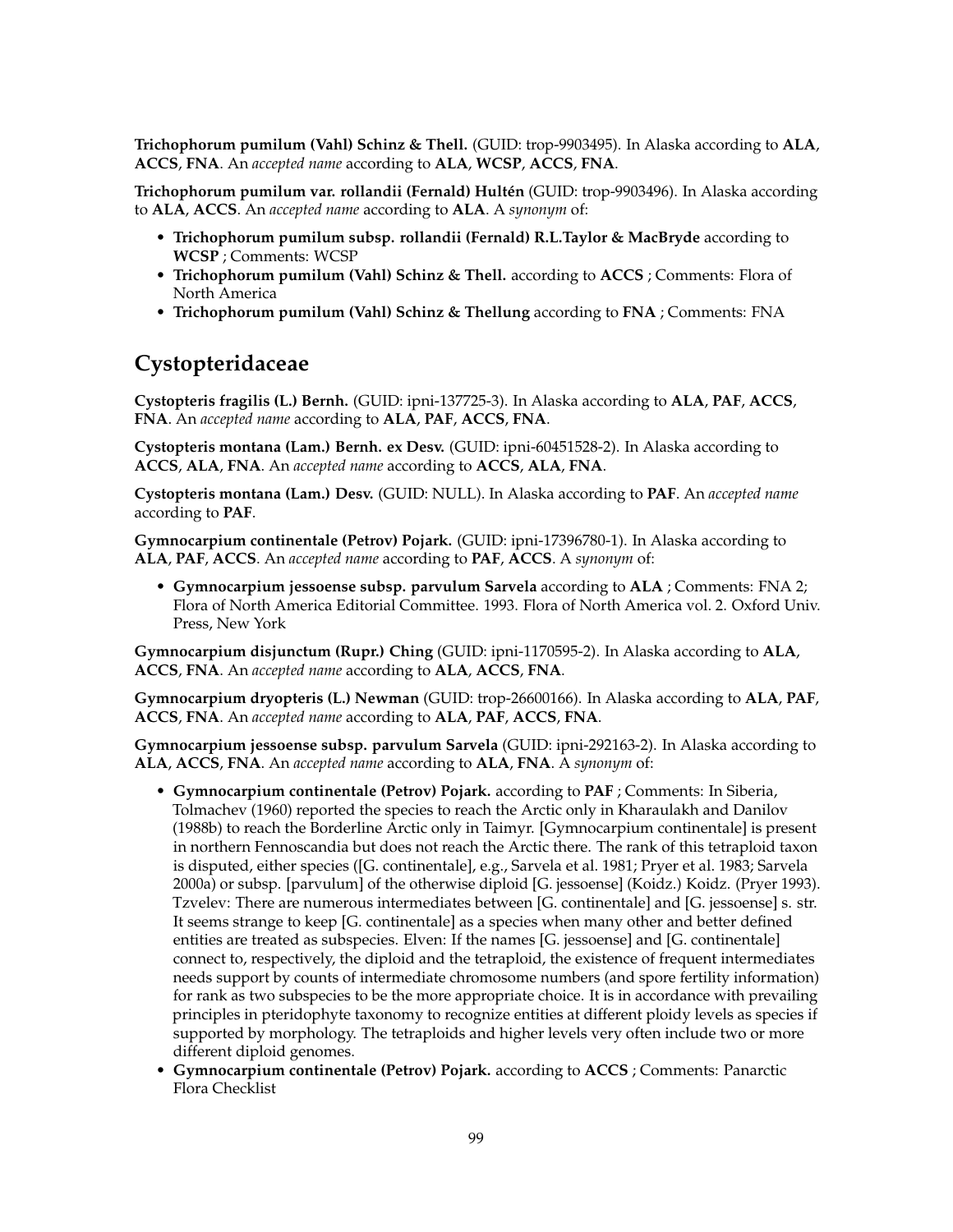**Gymnocarpium × brittonianum (Sarvela) Pryer & Haufler** (GUID: NULL). In Alaska according to **ACCS**. An *accepted name* according to **ACCS**.

**Gymnocarpium × intermedium J.Sarvela** (GUID: ipni-17550990-1). In Alaska according to **PAF**. An *accepted name* according to **PAF**.

**Gymnocarpium × intermedium Sarvela** (GUID: trop-26604933). In Alaska according to **ACCS**. An *accepted name* according to **ACCS**.

## **Dennstaedtiaceae**

**Pteridium aquilinum (L.) Kuhn** (GUID: ipni-17210060-1). In Alaska according to **ACCS**. An *accepted name* according to **ACCS**.

**Pteridium aquilinum var. pubescens Underw.** (GUID: ipni-213796-2). In Alaska according to **ALA**, **ACCS**, **FNA**. An *accepted name* according to **ALA**, **ACCS**, **FNA**.

# **Diapensiaceae**

**Diapensia lapponica subsp. obovata (F.Schmidt) Hultén** (GUID: ipni-78997-2). In Alaska according to **ALA**, **ACCS**. An *accepted name* according to **ALA**, **WCSP**. A *synonym* of:

- **Diapensia obovata (F. Schmidt) Nakai** according to **PAF** ; Comments:
- **Diapensia obovata (F. Schmidt) Nakai** according to **ACCS** ; Comments: Panarctic Flora Checklist
- **Diapensia obovata (F. Schmidt) Nakai** according to **FNA** ; Comments: FNA

**Diapensia obovata (F. Schmidt) Nakai** (GUID: trop-10500007). In Alaska according to **PAF**, **ACCS**, **FNA**. An *accepted name* according to **PAF**, **ACCS**, **FNA**. A *synonym* of:

• **Diapensia lapponica subsp. obovata (F.Schmidt) Hultén** according to **WCSP** ; Comments: **WCSP** 

### **Droseraceae**

**Drosera anglica Huds.** (GUID: ipni-321780-1). In Alaska according to **ACCS**, **FNA**. An *accepted name* according to **ALA**, **WCSP**, **ACCS**, **FNA**.

**Drosera rotundifolia L.** (GUID: ipni-319182-2). In Alaska according to **PAF**, **ACCS**, **FNA**. An *accepted name* according to **ALA**, **PAF**, **WCSP**, **ACCS**, **FNA**.

**Drosera rotundifolia var. gracilis Laest.** (GUID: trop-11400038). In Alaska according to **ACCS**. An *accepted name* according to **ALA**. A *synonym* of:

• **Drosera rotundifolia L.** according to **ACCS** ; Comments: Panarctic Flora Checklist

# **Dryopteridaceae**

**Dryopteris expansa (C. Presl) Fraser-Jenkins & Jermy** (GUID: NULL). In Alaska according to **ACCS**. An *accepted name* according to **ACCS**.

**Dryopteris expansa (C.Presl) Fraser-Jenk. & Jermy** (GUID: ipni-84669-2). In Alaska according to **ALA**, **PAF**, **FNA**. An *accepted name* according to **ALA**, **PAF**, **FNA**.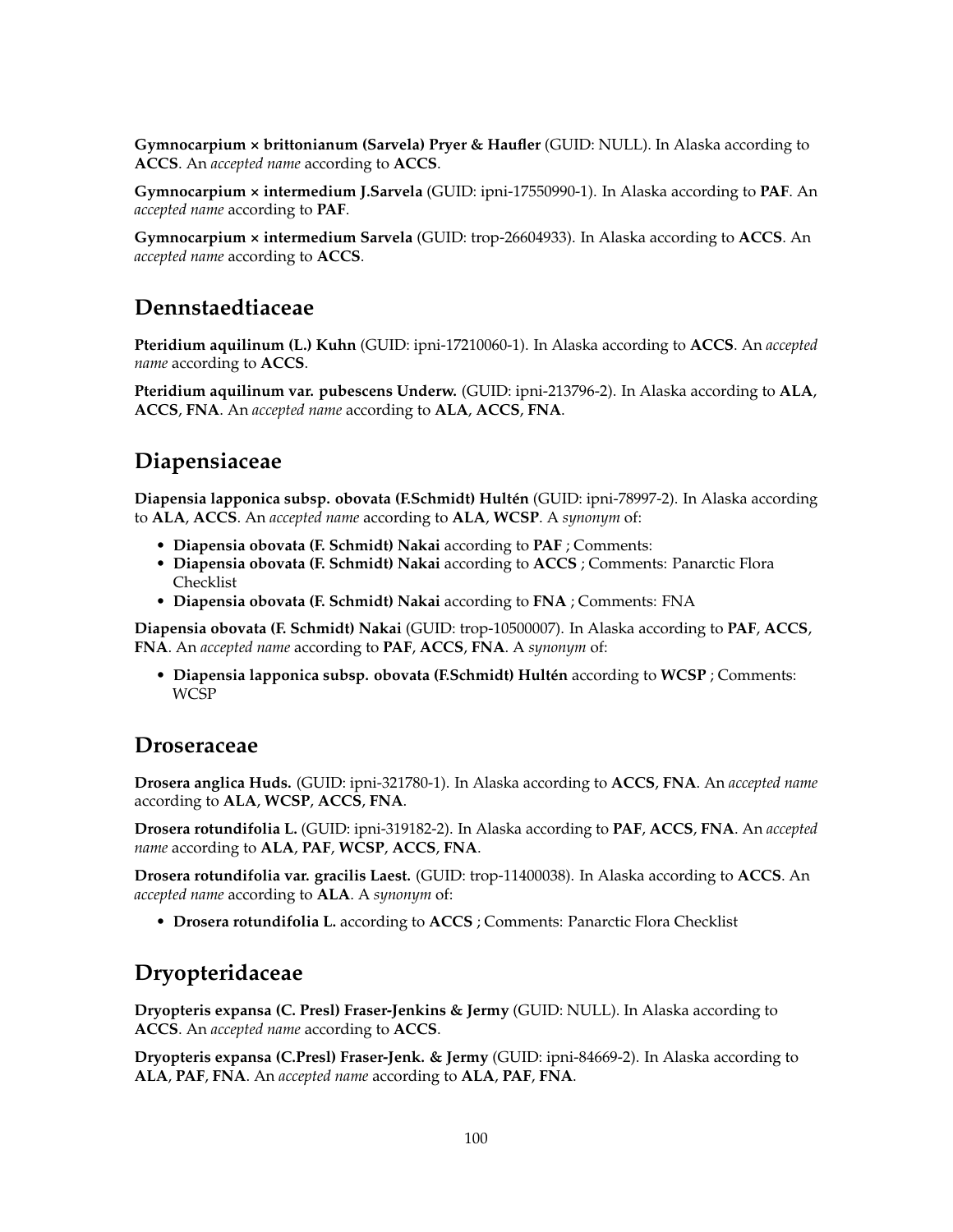**Dryopteris fragrans (L.) Schott** (GUID: ipni-17095220-1). In Alaska according to **ALA**, **PAF**, **ACCS**, **FNA**. An *accepted name* according to **ALA**, **PAF**, **ACCS**, **FNA**.

**Polystichum aleuticum C. Chr.** (GUID: trop-26602424). In Alaska according to **ACCS**, **ALA**, **FNA**. An *accepted name* according to **ACCS**, **ALA**, **FNA**.

**Polystichum andersonii Hopkins** (GUID: ipni-17288720-1). In Alaska according to **ACCS**, **ALA**, **FNA**. An *accepted name* according to **ACCS**, **ALA**, **FNA**.

**Polystichum braunii (Spenn.) Fée** (GUID: ipni-17206080-1). In Alaska according to **ALA**, **ACCS**, **FNA**. An *accepted name* according to **ALA**, **ACCS**, **FNA**.

**Polystichum kruckebergii W.H.Wagner** (GUID: ipni-208006-2). In Alaska according to **ALA**, **ACCS**. An *accepted name* according to **ALA**, **ACCS**.

**Polystichum lonchitis (L.) Roth** (GUID: ipni-17207420-1). In Alaska according to **ALA**, **ACCS**, **FNA**. An *accepted name* according to **ALA**, **ACCS**, **FNA**.

**Polystichum microchlamys (H. Christ) Matsum.** (GUID: trop-26602437). In Alaska according to **ALA**, **ACCS**, **FNA**. An *accepted name* according to **ALA**, **ACCS**, **FNA**.

**Polystichum munitum (Kaulf.) C.Presl** (GUID: ipni-17207740-1). In Alaska according to **ALA**, **ACCS**. An *accepted name* according to **ALA**, **ACCS**.

**Polystichum setigerum (C. Presl) C. Presl** (GUID: trop-26605926). In Alaska according to **ACCS**, **FNA**, **ALA**. An *accepted name* according to **ACCS**, **FNA**, **ALA**.

#### **Elaeagnaceae**

**Elaeagnus commutata Bernh.** (GUID: ipni-323670-1). In Alaska according to **ALA**. An *accepted name* according to **ALA**.

**Elaeagnus commutata Bernh. ex Rydb.** (GUID: ipni-315523-2). In Alaska according to **ACCS**. An *accepted name* according to **WCSP**, **ACCS**.

**Shepherdia canadensis (L.) Nutt.** (GUID: trop-11600005). In Alaska according to **ALA**, **PAF**, **ACCS**. An *accepted name* according to **ALA**, **PAF**, **WCSP**, **ACCS**.

#### **Elatinaceae**

**Elatine rubella Rydb.** (GUID: ipni-89519-2). In Alaska according to **PAF**. An *accepted name* according to **PAF**, **WCSP**.

### **Equisetaceae**

**Equisetum arvense L.** (GUID: ipni-300073-2). In Alaska according to **ACCS**. An *accepted name* according to **ALA**, **ACCS**.

**Equisetum arvense subsp. alpestre (Wahlenb.)** (GUID: NULL). In Alaska according to **ACCS**. An *accepted name* according to **ACCS**.

**Equisetum arvense subsp. alpestre (Wahlenb.) Schonswetter & Elven** (GUID: trop-50326530). In Alaska according to **PAF**. An *accepted name* according to **PAF**.

**Equisetum arvense subsp. arvense L.** (GUID: NULL). In Alaska according to **ACCS**. An *accepted name* according to **ACCS**.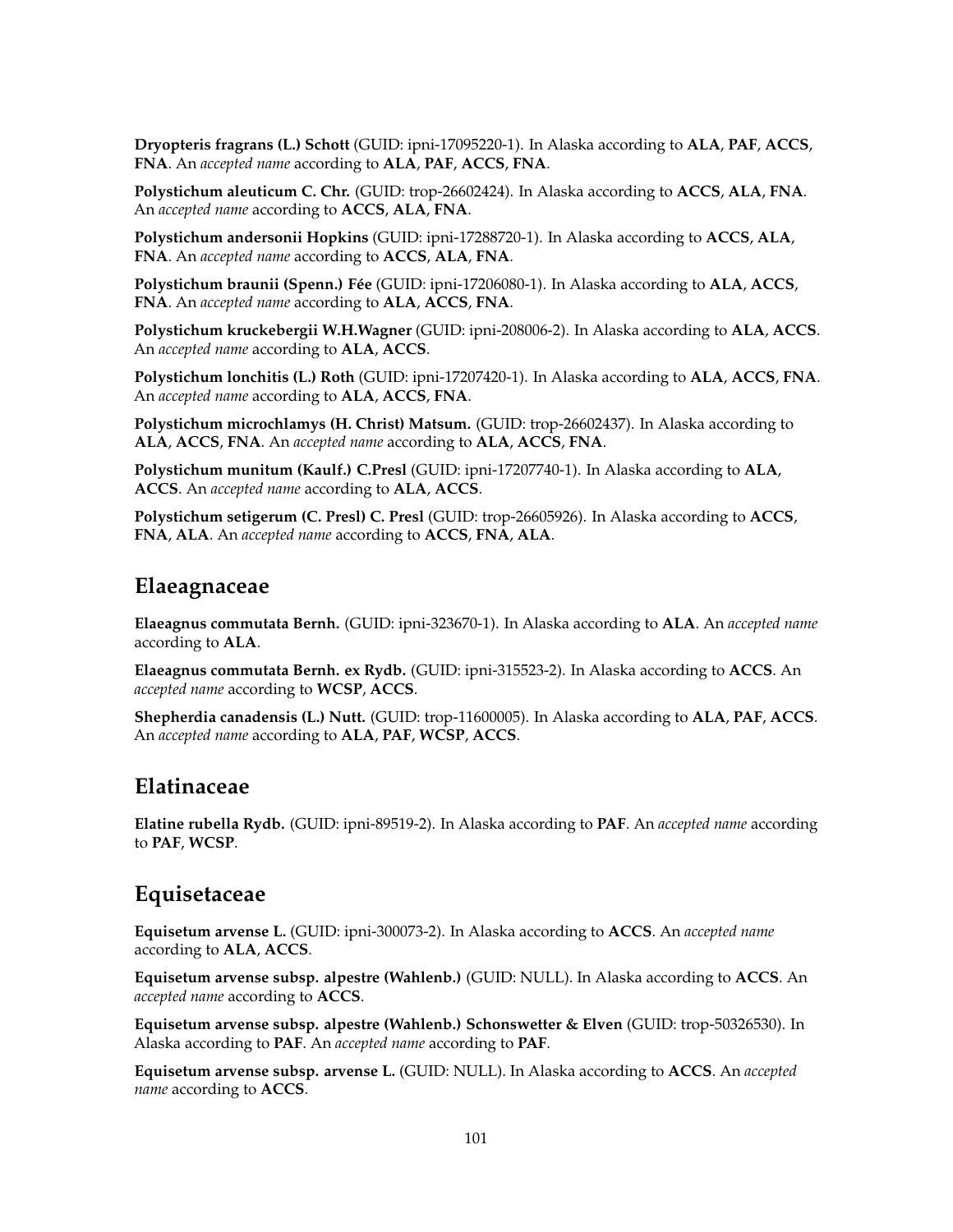**Equisetum fluviatile L.** (GUID: ipni-30041462-2). In Alaska according to **PAF**, **ACCS**, **FNA**. An *accepted name* according to **PAF**, **ACCS**, **FNA**.

**Equisetum fluviatile L. ampl. Ehrh.** (GUID: NULL). In Alaska according to **ALA**. An *accepted name* according to **ALA**.

**Equisetum hyemale L.** (GUID: ipni-92939-2). In Alaska according to **ACCS**, **ACCS**. An *accepted name* according to **WCSP**, **ACCS**. A *synonym* of:

- **Equisetum hyemale subsp. affine (Engelm.) Calder & R.L.Taylor** according to **ALA** ; Comments:
- **Equisetum hyemale L.** according to **ACCS** ; Comments: Panarctic Flora Checklist

**Equisetum hyemale subsp. affine (Engelm.) Calder & Roy L.Taylor** (GUID: ipni-92940-2). In Alaska according to **ALA**, **PAF**, **ACCS**, **FNA**. An *accepted name* according to **ALA**, **PAF**, **ACCS**, **FNA**.

**Equisetum palustre L.** (GUID: ipni-30039890-2). In Alaska according to **ALA**, **PAF**, **ACCS**, **FNA**. An *accepted name* according to **ALA**, **PAF**, **ACCS**, **FNA**.

**Equisetum pratense Ehrh.** (GUID: ipni-60437142-2). In Alaska according to **ALA**, **PAF**, **ACCS**, **FNA**. An *accepted name* according to **ALA**, **PAF**, **ACCS**, **FNA**.

**Equisetum scirpoides Michx.** (GUID: ipni-93018-2). In Alaska according to **ALA**, **PAF**, **ACCS**, **FNA**. An *accepted name* according to **ALA**, **PAF**, **ACCS**, **FNA**.

**Equisetum sylvaticum L.** (GUID: ipni-303325-2). In Alaska according to **PAF**, **ACCS**, **ALA**, **ACCS**, **FNA**. An *accepted name* according to **PAF**, **ACCS**, **ALA**, **FNA**. A *synonym* of:

• **Equisetum sylvaticum L.** according to **ACCS** ; Comments: Panarctic Flora Checklist

**Equisetum telmateia subsp. braunii (Milde) Hauke** (GUID: ipni-17559440-1). In Alaska according to **FNA**. An *accepted name* according to **FNA**.

**Equisetum variegatum Schleich. ex F.Weber & D.Mohr** (GUID: ipni-93031-2). In Alaska according to **ACCS**. An *accepted name* according to **ALA**, **ACCS**.

**Equisetum variegatum subsp. alaskanum (A.A.Eaton) Hultén** (GUID: ipni-1219915-2). In Alaska according to **ALA**, **PAF**, **ACCS**, **FNA**. An *accepted name* according to **ALA**, **PAF**, **ACCS**, **FNA**.

**Equisetum variegatum subsp. variegatum** (GUID: trop-26604937). In Alaska according to **ALA**, **PAF**. An *accepted name* according to **ALA**, **PAF**.

**Equisetum variegatum subsp. variegatum Schleicher ex F. Weber & D. Mohr** (GUID: NULL). In Alaska according to **FNA**. An *accepted name* according to **FNA**.

**Equisetum variegatum var. variegatum Schleich. ex F. Weber & D. Mohr** (GUID: NULL). In Alaska according to **ACCS**. An *accepted name* according to **ACCS**.

**Equisetum × litorale Kühlewein** (GUID: NULL). In Alaska according to **FNA**. An *accepted name* according to **FNA**.

**Equisetum × littorale Kühlew. ex Rupr.** (GUID: NULL). In Alaska according to **ALA**. An *accepted name* according to **ALA**.

#### **Ericaceae**

**Andromeda polifolia L.** (GUID: ipni-326349-1). In Alaska according to **PAF**, **ACCS**. An *accepted name* according to **ALA**, **PAF**, **WCSP**, **ACCS**.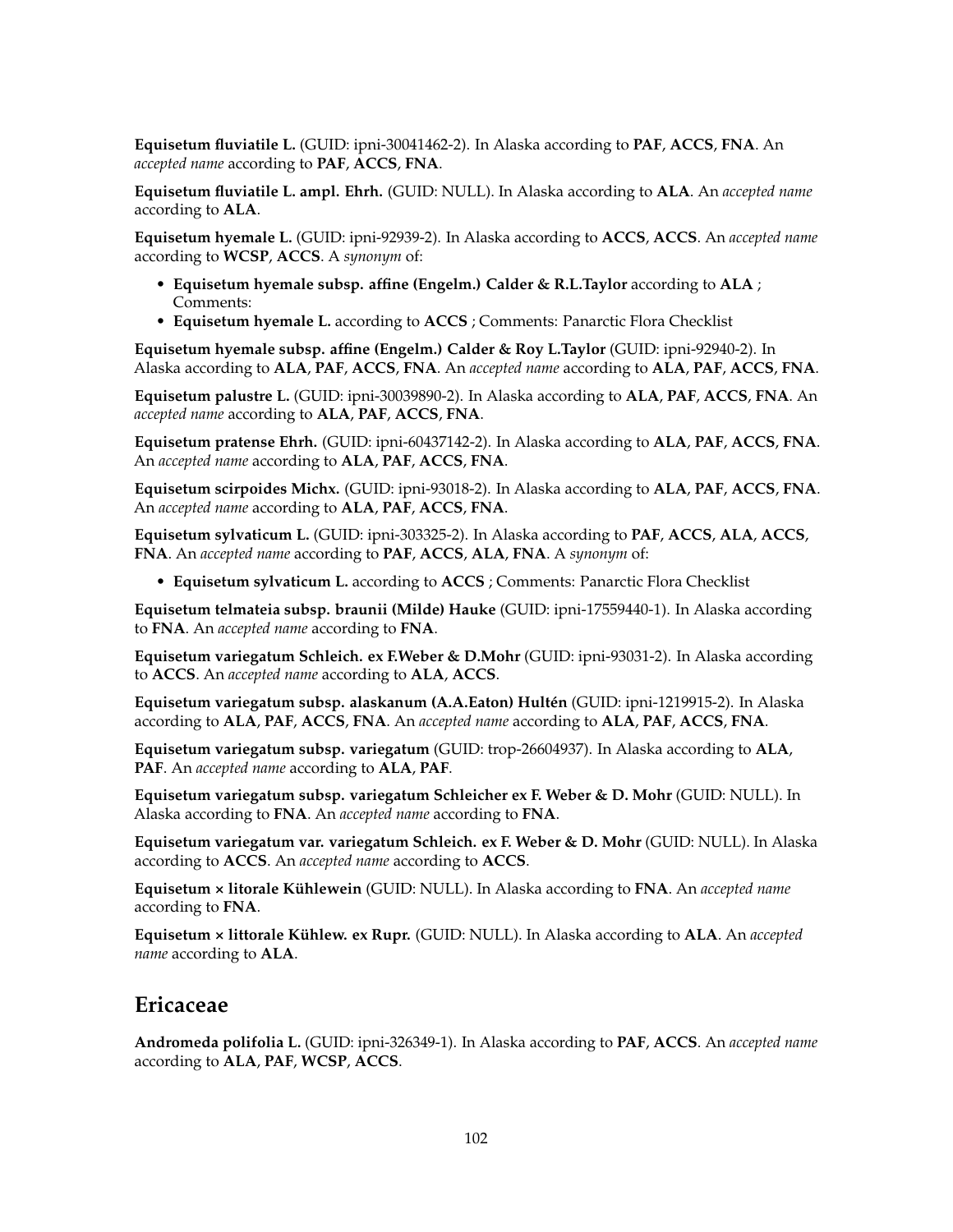**Andromeda polifolia subsp. pumila V.M.Vinogr.** (GUID: ipni-915774-1). In Alaska according to **PAF**, **ACCS**. An *accepted name* according to **ALA**, **WCSP**, **PAF**, **ACCS**.

**Andromeda polifolia var. polifolia** (GUID: trop-12302582). In Alaska according to **FNA**, **ACCS**. An *accepted name* according to **FNA**. A *synonym* of:

• **Andromeda polifolia subsp. pumila V.M. Vinogr.** according to **ACCS** ; Comments: Panarctic Flora Checklist

**Arctostaphylos uva-ursi (L.) Spreng.** (GUID: ipni-1024084-2). In Alaska according to **PAF**, **ACCS**, **ALA**, **FNA**. An *accepted name* according to **PAF**, **WCSP**, **ACCS**, **ALA**, **FNA**.

**Arctous alpina (L.) Nied.** (GUID: ipni-1047425-2). In Alaska according to **ALA**, **PAF**, **ACCS**, **FNA**. An *accepted name* according to **ALA**, **PAF**, **WCSP**, **ACCS**, **FNA**.

**Arctous rubra (Rehder & E.H.Wilson) Nakai** (GUID: ipni-1144908-2). In Alaska according to **PAF**, **ACCS**, **FNA**. An *accepted name* according to **WCSP**, **PAF**, **ACCS**, **FNA**.

**Arctous rubra (Rehder & E.H.Wilson) Nakai & Koidz.** (GUID: NULL). In Alaska according to **ALA**. An *accepted name* according to **ALA**.

**Cassiope lycopodioides (Pall.) D. Don** (GUID: trop-12300595). In Alaska according to **PAF**, **ACCS**, **ALA**, **FNA**. An *accepted name* according to **PAF**, **ACCS**, **ALA**, **WCSP**, **FNA**.

**Cassiope mertensiana (Bong.) G.Don** (GUID: ipni-30188630-2). In Alaska according to **ALA**, **ACCS**. An *accepted name* according to **WCSP**, **ALA**, **ACCS**.

**Cassiope mertensiana subsp. mertensiana** (GUID: trop-12302501). In Alaska according to **FNA**. An *accepted name* according to **ALA**, **FNA**.

**Cassiope mertensiana subsp. mertensiana (Bong.) G. Don** (GUID: NULL). In Alaska according to **ACCS**. An *accepted name* according to **ACCS**.

**Cassiope stelleriana (Pall.) DC.** (GUID: trop-12302437). In Alaska according to **ALA**, **ACCS**. An *accepted name* according to **WCSP**. A *synonym* of:

- **Harrimanella stelleriana (Pall.) Coville** according to **ALA** ; Comments: Wallace annos; Meidinger 1999; Meidinger, D. 1999. Ericaceae. Pages 14-55 in Douglas et al., eds. Illustrated Flora of British Columbia Vol. 3.
- **Harrimanella stelleriana (Pall.) Coville** according to **PAF** ; Comments:
- **Harrimanella stelleriana (Pall.) Coville** according to **ACCS** ; Comments: Panarctic Flora Checklist

**Cassiope tetragona (L.) D.Don** (GUID: ipni-1043713-2). In Alaska according to **PAF**, **ACCS**. An *accepted name* according to **ALA**, **WCSP**, **PAF**, **ACCS**.

**Cassiope tetragona subsp. saximontana (Small) A.E.Porsild** (GUID: ipni-49212-2). In Alaska according to **ALA**, **ACCS**, **FNA**. An *accepted name* according to **ALA**, **ACCS**, **FNA**. A *synonym* of:

• **Cassiope tetragona var. saximontana (Small) C.L.Hitchc.** according to **WCSP** ; Comments: WCSP

**Cassiope tetragona subsp. tetragona** (GUID: trop-12302492). In Alaska according to **ALA**, **FNA**. An *accepted name* according to **ALA**, **FNA**.

**Cassiope tetragona subsp. tetragona (L.) D. Don** (GUID: NULL). In Alaska according to **ACCS**. An *accepted name* according to **ACCS**.

**Cassiope tetragona var. saximontana (Small) C.L.Hitchc.** (GUID: ipni-49213-2). In Alaska according to **ACCS**. An *accepted name* according to **WCSP**. A *synonym* of: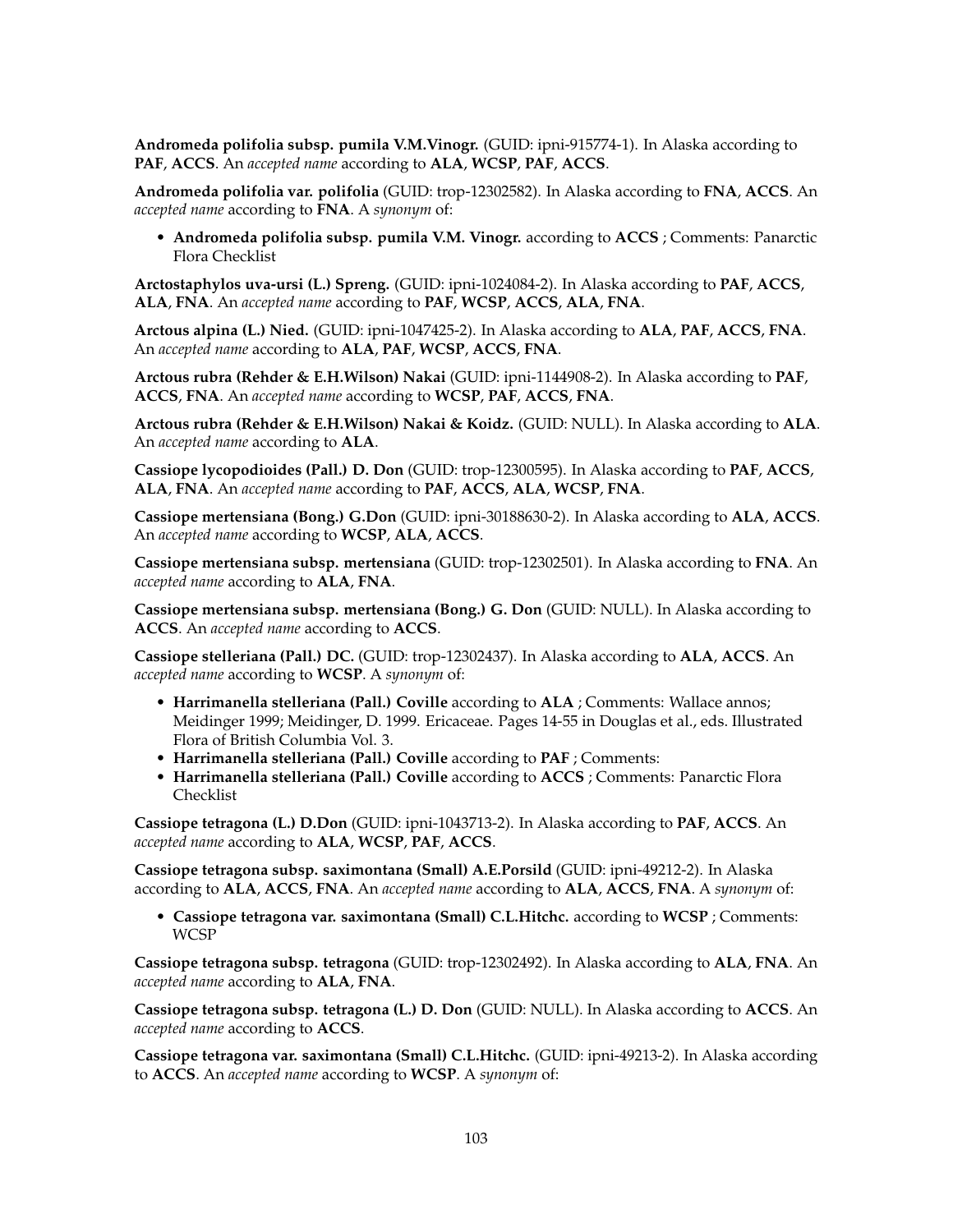• **Cassiope tetragona subsp. saximontana (Small) A.E. Porsild** according to **ACCS** ; Comments: Panarctic Flora Checklist

**Chamaedaphne calyculata (L.) Moench** (GUID: ipni-1058520-2). In Alaska according to **ALA**, **PAF**, **ACCS**, **FNA**. An *accepted name* according to **ALA**, **PAF**, **WCSP**, **ACCS**, **FNA**.

**Chamaedaphne calyculata var. angustifolia (Aiton) Rehder** (GUID: ipni-1072070-2). In Alaska according to **ACCS**. An *accepted name* according to **WCSP**. A *synonym* of:

• **Chamaedaphne calyculata (L.) Moench** according to **ACCS** ; Comments: Panarctic Flora Checklist

**Chamaedaphne calyculata var. latifolia (Aiton) Fernald** (GUID: ipni-54819-2). In Alaska according to **ACCS**. An *accepted name* according to **WCSP**. A *synonym* of:

• **Chamaedaphne calyculata (L.) Moench** according to **ACCS** ; Comments: Panarctic Flora Checklist

**Chimaphila umbellata (L.) W.P.C.Barton** (GUID: ipni-60442655-2). In Alaska according to **ACCS**. An *accepted name* according to **ALA**, **ACCS**.

**Chimaphila umbellata subsp. occidentalis (Rydb.) Hultén** (GUID: ipni-56507-2). In Alaska according to **ALA**, **ACCS**. An *accepted name* according to **ALA**, **WCSP**. A *synonym* of:

• **Chimaphila umbellata subsp. umbellata (L.) W.P.C. Barton** according to **ACCS** ; Comments: Flora of North America

**Chimaphila umbellata subsp. umbellata** (GUID: trop-26800157). In Alaska according to **FNA**. An *accepted name* according to **FNA**.

**Chimaphila umbellata subsp. umbellata (L.) W.P.C. Barton** (GUID: NULL). In Alaska according to **ACCS**. An *accepted name* according to **ACCS**.

**Cladothamnus pyroliflorus Bong.** (GUID: ipni-59659-2). In Alaska according to **ACCS**. An *accepted name* according to **ALA**. A *synonym* of:

- **Elliottia pyroliflora (Bong.) S.W.Brim & P.F.Stevens** according to **WCSP** ; Comments: WCSP
- **Elliottia pyroliflora (Bong.) S.W. Brim & P.F. Stevens** according to **ACCS** ; Comments: Flora of North America

**Elliottia pyroliflora (Bong.) Brim & P.F.Stevens** (GUID: ipni-90056-2). In Alaska according to **FNA**. An *accepted name* according to **FNA**.

**Elliottia pyroliflora (Bong.) S.W.Brim & P.F.Stevens** (GUID: ipni-328054-1). In Alaska according to **ACCS**. An *accepted name* according to **WCSP**, **ACCS**.

**Empetrum nigrum L.** (GUID: ipni-30371508-2). In Alaska according to **ALA**, **PAF**, **ACCS**, **FNA**. An *accepted name* according to **ALA**, **PAF**, **WCSP**, **ACCS**, **FNA**.

**Empetrum nigrum subsp. hermaphroditum (Hagerup) Böcher** (GUID: ipni-1008797-2). In Alaska according to **ACCS**. An *accepted name* according to **WCSP**. A *synonym* of:

- **Empetrum nigrum L.** according to **PAF** ; Comments:
- **Empetrum nigrum L.** according to **ACCS** ; Comments: Panarctic Flora Checklist

**Gaultheria miqueliana Takeda** (GUID: ipni-330610-1). In Alaska according to **ALA**, **ACCS**. An *accepted name* according to **ALA**. A *synonym* of:

- **Gaultheria pyroloides Hook.f. & Thomson ex Miq.** according to **WCSP** ; Comments: WCSP
- **Gaultheria pyroloides Hooker f. & Thompson ex Miquel** according to **ACCS** ; Comments: Flora of North America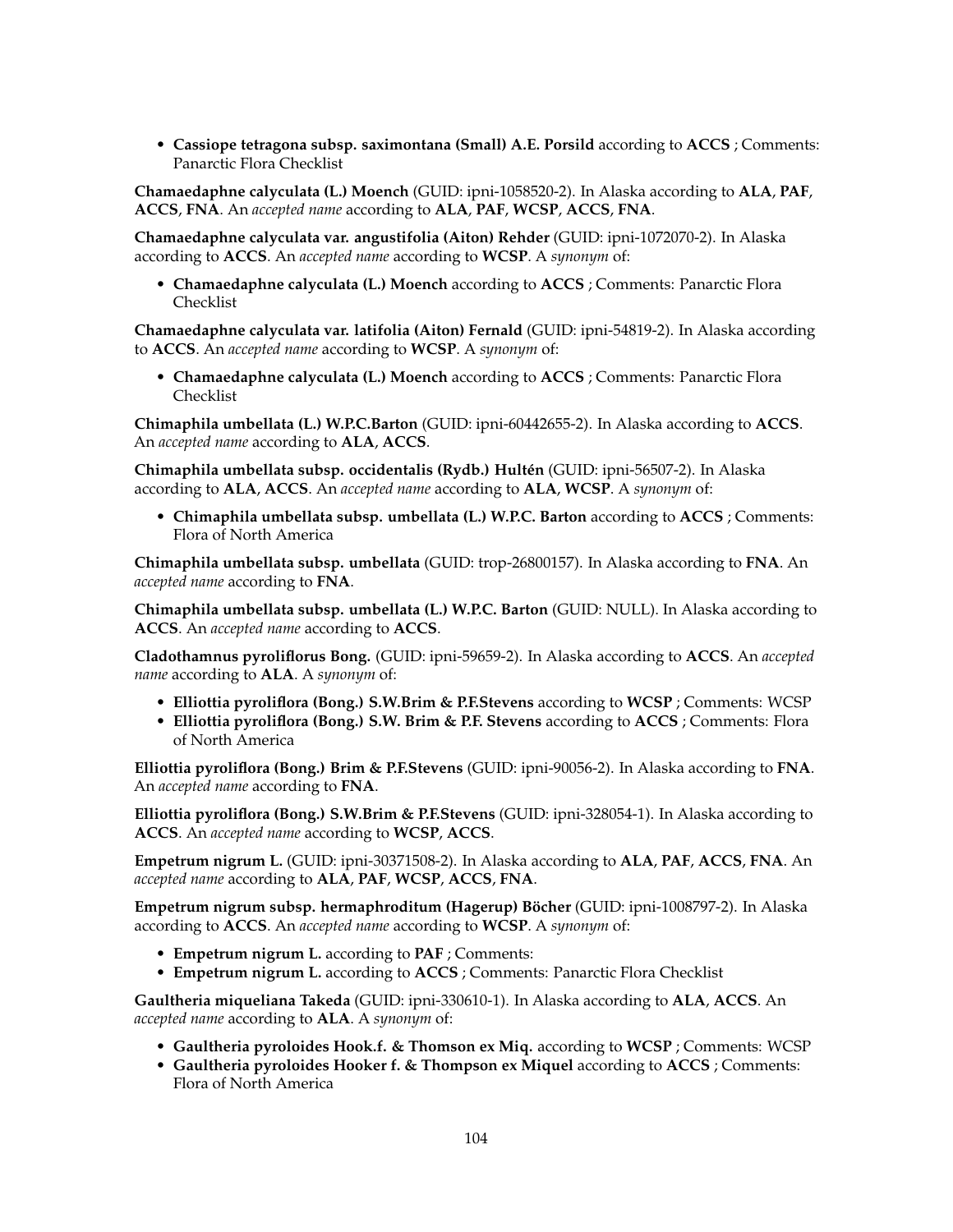• **Gaultheria pyroloides Hooker f. & Thomson ex Miquel** according to **FNA** ; Comments: FNA

**Gaultheria pyroloides Hook.f. & Thomson ex Miq.** (GUID: ipni-330666-1). In Alaska according to **FNA**. An *accepted name* according to **WCSP**, **FNA**.

**Gaultheria pyroloides Hooker f. & Thompson ex Miquel** (GUID: NULL). In Alaska according to **ACCS**. An *accepted name* according to **ACCS**.

**Gaultheria shallon Pursh** (GUID: ipni-330701-1). In Alaska according to **ALA**, **ACCS**, **FNA**. An *accepted name* according to **ALA**, **WCSP**, **ACCS**, **FNA**.

**Harrimanella stelleriana (Pall.) Coville** (GUID: trop-12300608). In Alaska according to **ALA**, **PAF**, **ACCS**. An *accepted name* according to **ALA**, **PAF**, **ACCS**.

**Harrimanella stelleriana (Pallas) Coville** (GUID: NULL). In Alaska according to **FNA**. An *accepted name* according to **FNA**.

**Kalmia microphylla (Hook.) A.Heller** (GUID: ipni-133234-2). In Alaska according to **ALA**, **ACCS**. An *accepted name* according to **ALA**, **ACCS**.

**Kalmia microphylla var. microphylla** (GUID: trop-50101436). In Alaska according to **FNA**. An *accepted name* according to **FNA**.

**Kalmia microphylla var. occidentalis (Small) Ebinger** (GUID: ipni-880093-1). In Alaska according to **ACCS**, **FNA**. An *accepted name* according to **FNA**. A *synonym* of:

• **Kalmia microphylla (Hook.) A. Heller** according to **ACCS** ; Comments: Flora of North America

**Kalmia polifolia Wangenh.** (GUID: ipni-330898-1). In Alaska according to **ACCS**. An *accepted name* according to **WCSP**. A *synonym* of:

• **Kalmia microphylla (Hook.) A. Heller** according to **ACCS** ; Comments: Flora of North America

**Kalmia procumbens (L.) Gift & Kron** (GUID: ipni-77095106-1). In Alaska according to **FNA**. An *accepted name* according to **FNA**.

**Kalmia procumbens (L.) Gift et al. ex Galasso, Banfi & F.Conti** (GUID: NULL). In Alaska according to **PAF**. An *accepted name* according to **PAF**.

**Kalmia procumbens (L.) Gift, Kron & P.F.Stevens ex Galasso, Banfi & F.Conti** (GUID: ipni-77070250-1). In Alaska according to **ACCS**. An *accepted name* according to **ACCS**.

**Ledum groenlandicum Oeder** (GUID: ipni-330974-1). In Alaska according to **ALA**, **ACCS**. An *accepted name* according to **ALA**. A *synonym* of:

- **Rhododendron groenlandicum (Oeder) Kron & Judd** according to **PAF** ; Comments:
- **Ledum palustre subsp. groenlandicum (Oeder) Hultén** according to **WCSP** ; Comments: WCSP
- **Rhododendron groenlandicum (Oeder) K.A. Kron & W.S. Judd** according to **ACCS** ; Comments: Panarctic Flora Checklist

**Ledum palustre L.** (GUID: ipni-330981-1). In Alaska according to **ACCS**. An *accepted name* according to **ALA**, **WCSP**. A *synonym* of:

• **Rhododendron tomentosum Harmaja** according to **ACCS** ; Comments: Panarctic Flora Checklist

**Ledum palustre subsp. decumbens (Aiton) Hultén** (GUID: ipni-137019-2). In Alaska according to **ALA**, **ACCS**. An *accepted name* according to **ALA**, **WCSP**. A *synonym* of: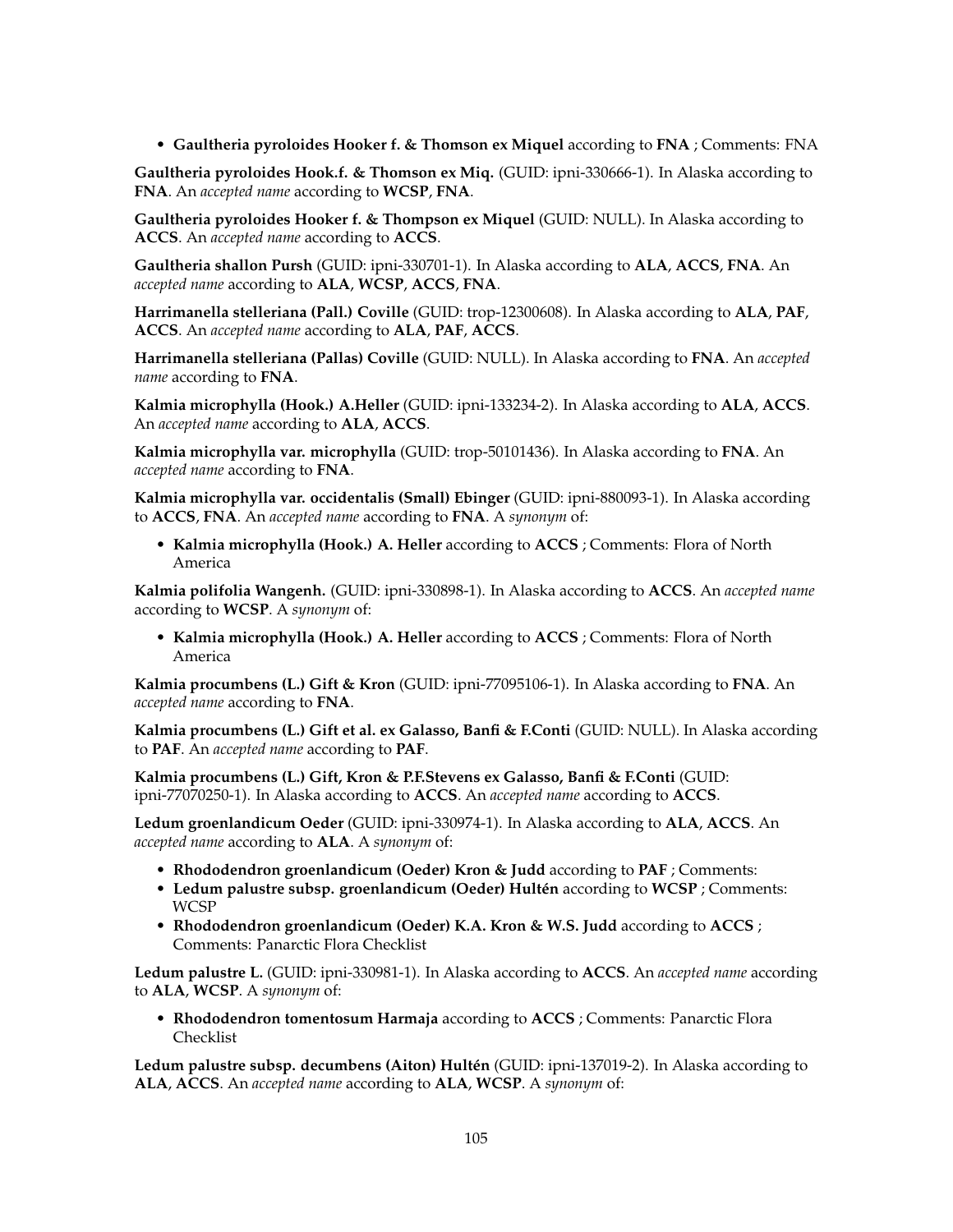- **Rhododendron tomentosum subsp. decumbens (Aiton) Elven & D.F. Murray** according to **PAF** ; Comments: Occurrence of subsp. [decumbens] in northern European Russia remains to be convincingly documented. Harmaja (1990) considered this taxon a species and coined the nomen novum [Rhododendron subarcticum] with [Ledum palustre] var. [decumbens] as its typonym, due to the previously described [R. decumbens] D. Don ex G. Don, Gen. Hist. 3: 846 (1834). Wallace (1992) rather considered it a subspecies, like we do, and recombined it as subsp. [subarcticum], probably unaware that the epithet ['decumbens'] has priority at level of subspecies also in [Rhododendron].
- **Rhododendron tomentosum subsp. decumbens (Aiton) Elven & D.F. Murray** according to **ACCS** ; Comments: Panarctic Flora Checklist

**Ledum palustre subsp. groenlandicum (Oeder) Hultén** (GUID: ipni-1098936-2). In Alaska according to **ACCS**. An *accepted name* according to **WCSP**. A *synonym* of:

- **Rhododendron groenlandicum (Oeder) Kron & Judd** according to **PAF** ; Comments:
- **Rhododendron groenlandicum (Oeder) K.A. Kron & W.S. Judd** according to **ACCS** ; Comments: Panarctic Flora Checklist

**Loiseleuria procumbens (L.) Desv.** (GUID: ipni-331093-1). In Alaska according to **ALA**, **ACCS**. An *accepted name* according to **ALA**. A *synonym* of:

- **Kalmia procumbens (L.) Gift et al. ex Galasso, Banfi & F.Conti** according to **PAF** ; Comments: Elven: The first publication of the combination by Gift, Kron, and Stevens in Kron et al. (2002) was without basionym reference. Galasso et al. validated the combination in 2005. The second validation, by Kron et al., Nordic J. Bot. 26: 47 (2008), was made without knowledge of the previous one and is superfluous.
- **Kalmia procumbens (L.) Gift, Kron & P.F. Stevens ex Galasso, Banfi & F. Conti** according to **ACCS** ; Comments: Panarctic Flora Checklist

**Menziesia ferruginea Sm.** (GUID: ipni-30074990-2). In Alaska according to **ALA**, **ACCS**, **FNA**. An *accepted name* according to **ALA**, **ACCS**, **FNA**.

**Moneses uniflora (L.) A. Gray** (GUID: trop-26800115). In Alaska according to **PAF**, **ACCS**, **ALA**, **FNA**. An *accepted name* according to **PAF**, **ACCS**, **ALA**, **FNA**.

**Monotropa hypopithys L.** (GUID: ipni-582546-1). In Alaska according to **ACCS**. An *accepted name* according to **ACCS**.

**Monotropa hypopitys L.** (GUID: ipni-163883-2). In Alaska according to **ACCS**, **FNA**. An *accepted name* according to **ALA**, **WCSP**, **FNA**. A *synonym* of:

• **Monotropa hypopithys L.** according to **ACCS** ; Comments: Flora of North America

**Monotropa hypopitys subsp. lanuginosa (Michx.) H.Hara** (GUID: ipni-163887-2). In Alaska according to **ACCS**, **ACCS**. An *accepted name* according to **ALA**. A *synonym* of:

- **Monotropa hypopithys L.** according to **ACCS** ; Comments: Flora of North America
- **Monotropa hypopithys L.** according to **ACCS** ; Comments: Flora of North America

**Monotropa uniflora L.** (GUID: ipni-582557-1). In Alaska according to **ACCS**. An *accepted name* according to **ALA**, **WCSP**, **ACCS**.

**Orthilia obtusata (Turcz.) H.Hara** (GUID: ipni-77108638-1). In Alaska according to **PAF**, **ACCS**. An *accepted name* according to **PAF**, **ACCS**.

**Orthilia secunda (L.) House** (GUID: ipni-176704-2). In Alaska according to **PAF**, **ACCS**, **FNA**. An *accepted name* according to **ALA**, **PAF**, **WCSP**, **ACCS**, **FNA**.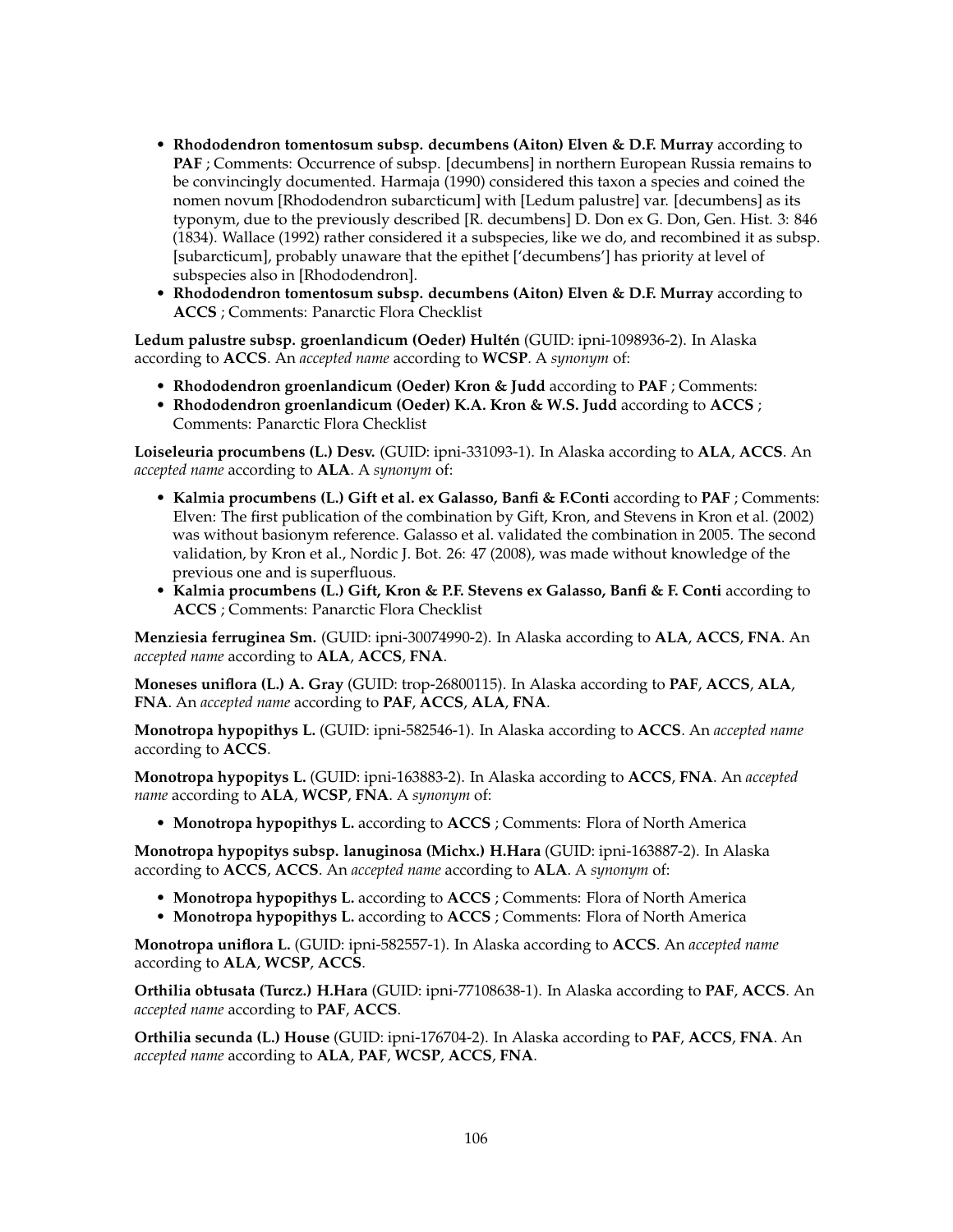**Orthilia secunda subsp. obtusata (Turcz.) Böcher** (GUID: ipni-1030219-2). In Alaska according to **ALA**, **ACCS**. An *accepted name* according to **ALA**, **WCSP**. A *synonym* of:

- **Orthilia obtusata (Turcz.) H. Hara** according to **PAF** ; Comments:
- **Orthilia obtusata (Turcz.) H. Hara** according to **ACCS** ; Comments: Panarctic Flora Checklist
- **Orthilia secunda (Linnaeus) House** according to **FNA** ; Comments: FNA

**Orthilia secunda subsp. secunda** (GUID: trop-26800219). In Alaska according to **ALA**. An *accepted name* according to **ALA**.

**Oxycoccus microcarpus Turcz. ex Rupr.** (GUID: ipni-858563-1). In Alaska according to **PAF**, **ACCS**, **ALA**, **ACCS**, **ACCS**. An *accepted name* according to **PAF**, **ACCS**, **ALA**. A *synonym* of:

- **Vaccinium microcarpum (Turcz. ex Rupr.) Schmalh.** according to **WCSP** ; Comments: WCSP
- **Oxycoccus microcarpus Turcz. ex Rupr.** according to **ACCS** ; Comments: Panarctic Flora Checklist
- **Oxycoccus microcarpus Turcz. ex Rupr.** according to **ACCS** ; Comments: Panarctic Flora Checklist
- **Vaccinium oxycoccos Linnaeus** according to **FNA** ; Comments: FNA

**Oxycoccus palustris Pers.** (GUID: ipni-858565-1). In Alaska according to **ACCS**. An *accepted name* according to **ALA**. A *synonym* of:

- **Vaccinium oxycoccos L.** according to **WCSP** ; Comments: WCSP
- **Oxycoccus microcarpus Turcz. ex Rupr.** according to **ACCS** ; Comments: Panarctic Flora Checklist
- **Vaccinium oxycoccos Linnaeus** according to **FNA** ; Comments: FNA

**Phyllodoce aleutica (Spreng.) A.Heller** (GUID: ipni-195239-2). In Alaska according to **PAF**, **ACCS**, **FNA**. An *accepted name* according to **PAF**, **ACCS**, **FNA**.

**Phyllodoce aleutica subsp. aleutica** (GUID: trop-12302491). In Alaska according to **ALA**. An *accepted name* according to **ALA**.

**Phyllodoce aleutica subsp. glanduliflora (Hook.) Hultén** (GUID: ipni-1008108-2). In Alaska according to **ALA**, **ACCS**. An *accepted name* according to **ALA**. A *synonym* of:

• **Phyllodoce glanduliflora (Hook.) Coville** according to **ACCS** ; Comments: Panarctic Flora Checklist

**Phyllodoce caerulea (L.) Bab.** (GUID: ipni-1024147-2). In Alaska according to **PAF**, **ACCS**, **ALA**, **ACCS**, **FNA**. An *accepted name* according to **PAF**, **WCSP**, **ACCS**, **ALA**, **FNA**. A *synonym* of:

• **Phyllodoce caerulea (L.) Bab.** according to **ACCS** ; Comments: Panarctic Flora Checklist

**Phyllodoce empetriformis (Sm.) D.Don** (GUID: ipni-30058816-2). In Alaska according to **ALA**, **ACCS**. An *accepted name* according to **ALA**, **ACCS**.

**Phyllodoce glanduliflora (Hook.) Coville** (GUID: ipni-1172617-2). In Alaska according to **ALA**, **ACCS**. An *accepted name* according to **ACCS**. A *synonym* of:

• **Phyllodoce aleutica subsp. glanduliflora (Hook.) Hultén** according to **ALA** ; Comments: ALA Taxon List; ALA Taxon List; ALA Taxon List

**Phyllodoce glanduliflora (Hooker) Coville** (GUID: NULL). In Alaska according to **FNA**. An *accepted name* according to **FNA**.

**Pterospora andromedea Nutt.** (GUID: ipni-582569-1). In Alaska according to **FNA**. An *accepted name* according to **FNA**.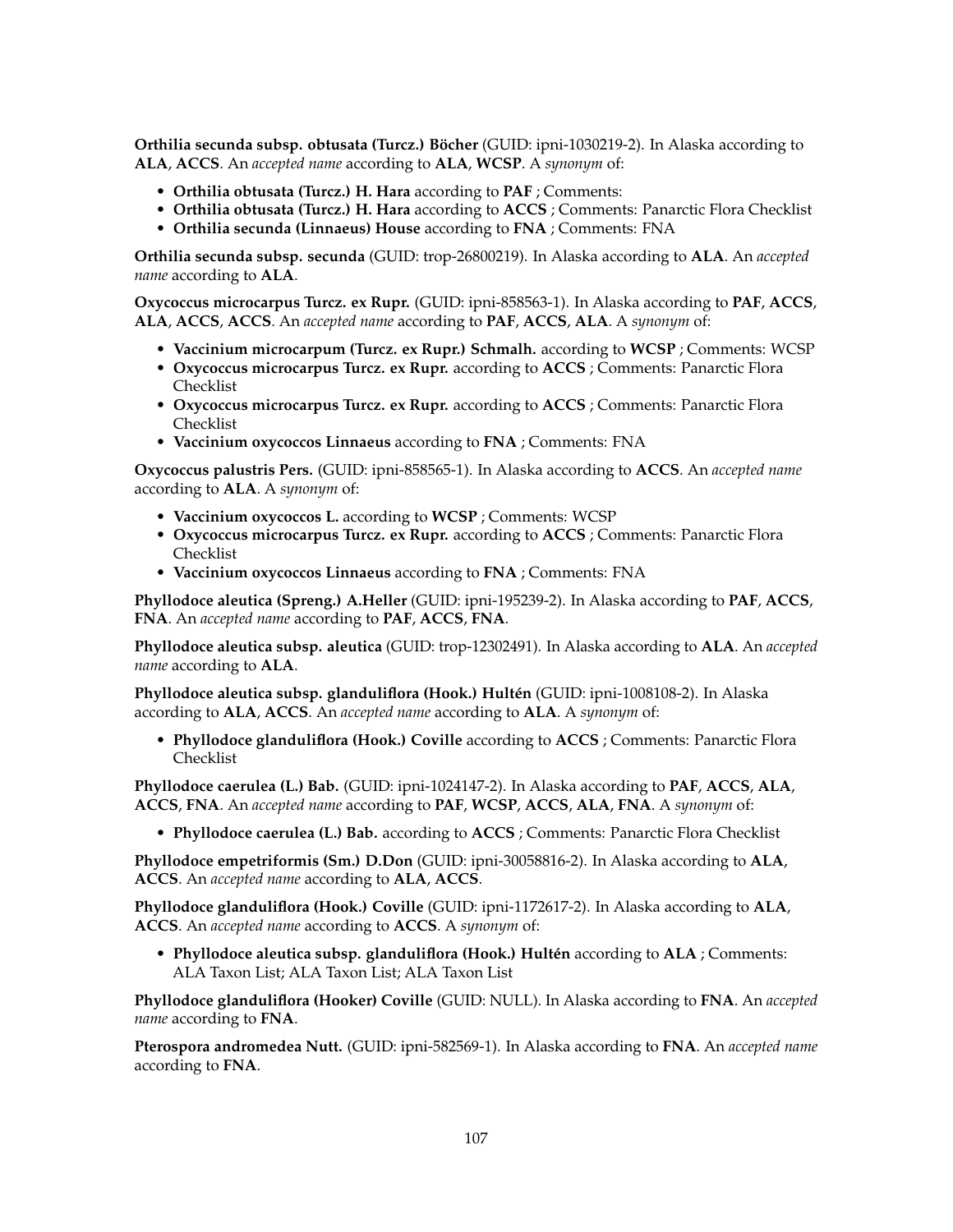**Pyrola asarifolia Michx.** (GUID: ipni-331795-1). In Alaska according to **PAF**, **ACCS**. An *accepted name* according to **ALA**, **PAF**, **ACCS**.

**Pyrola asarifolia subsp. asarifolia** (GUID: trop-50074164). In Alaska according to **ALA**, **FNA**. An *accepted name* according to **ALA**, **FNA**.

**Pyrola asarifolia subsp. asarifolia Michx.** (GUID: NULL). In Alaska according to **ACCS**. An *accepted name* according to **ACCS**.

**Pyrola asarifolia subsp. bracteata (Hook.) Haber** (GUID: ipni-214880-2). In Alaska according to **ACCS**, **FNA**. An *accepted name* according to **ACCS**, **FNA**.

**Pyrola asarifolia subsp. incarnata (DC.) A.E.Murray** (GUID: ipni-921377-1). In Alaska according to **ALA**. An *accepted name* according to **ALA**. A *synonym* of:

• **Pyrola asarifolia Michx.** according to **PAF** ; Comments: Three races have been described: the North American subsp. [asarifolia], the either Asian (Haber and Takahashi 1988; Freeman 2009a) or more widely and northernly distributed (e.g., Hultén 1968a) subsp. [incarnata], and the Pacific American subsp. [bracteata] (Hooker) Haber. Hultén (1968a and elsewhere) recognized a mainly temperate to boreal North American var. [asarifolia] and a more northern var. [purpurata] (same as [P. incarnata]) in northern Asia and North America, in America strongly overlapping with var. [asarifolia]. Haber and Takahashi (1988), followed by Freeman (2009a), considered all American plants as subsp. [asarifolia] (and subsp. [bracteata]), all Asian plants as subsp. [incarnata]. Haber (1983) synonymized subsp. [incarnata] with subsp. [asarifolia]. Löve and Löve (1975a) reported [P. rotundifolia] subsp. [incarnata] to reach the Arctic in (northeastern) Europe and the Russian Far East, whereas they reported [P. rotundifolia] subsp. [asarifolia] to reach it in Siberia, the Russian Far East, and northwestern North America. This distinction is contrary to North American treatments (see above). Malyschev (1997) entered [P. asarifolia] for Siberia. Freeman (2009a) cited [P. asarifolia] var. [purpurea] (Bunge) Fernald as a synonym of his strictly North American subsp. [asarifolia]. This must reflect application rather than type as Bunge's name was based on a central Asian plant (as specified by Haber 1983: 296).

**Pyrola chlorantha Sw.** (GUID: ipni-331799-1). In Alaska according to **ALA**, **ACCS**, **FNA**. An *accepted name* according to **ALA**, **WCSP**, **ACCS**, **FNA**.

**Pyrola grandiflora Radius** (GUID: ipni-331814-1). In Alaska according to **ALA**, **ACCS**, **FNA**. An *accepted name* according to **ALA**, **WCSP**, **ACCS**, **FNA**.

**Pyrola grandiflora subsp. grandiflora** (GUID: NULL). In Alaska according to **PAF**. An *accepted name* according to **PAF**.

**Pyrola grandiflora subsp. grandiflora Radius** (GUID: NULL). In Alaska according to **ACCS**. An *accepted name* according to **ACCS**.

**Pyrola minor L.** (GUID: ipni-214916-2). In Alaska according to **ALA**, **ACCS**, **FNA**. An *accepted name* according to **ALA**, **WCSP**, **ACCS**, **FNA**.

**Pyrola minor var. conferta (Fisch. ex Cham. & Schltdl.) A.P.Khokhr.** (GUID: ipni-975480-1). In Alaska according to **PAF**. An *accepted name* according to **PAF**.

**Rhododendron camtschaticum Pall.** (GUID: ipni-332100-1). In Alaska according to **ALA**, **ACCS**. An *accepted name* according to **WCSP**. A *synonym* of:

- **Therorhodion camtschaticum (Pall.) Small** according to **ALA** ; Comments: Elven, R. et al. 2003
- **Therorhodion camtschaticum (Pall.) Small** according to **ACCS** ; Comments: Panarctic Flora Checklist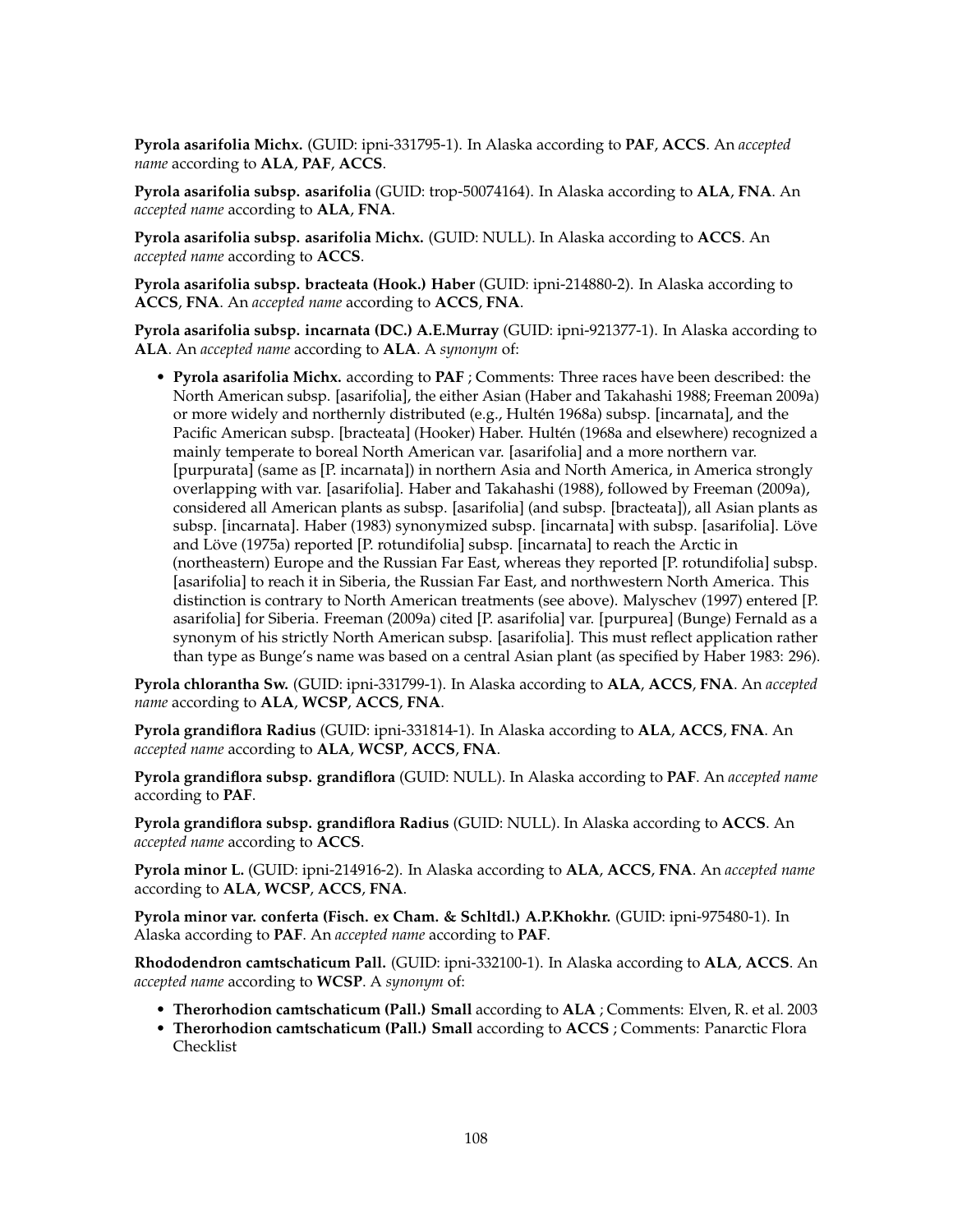**Rhododendron groenlandicum (Oeder) K.A. Kron & W.S. Judd** (GUID: NULL). In Alaska according to **ACCS**. An *accepted name* according to **ACCS**.

**Rhododendron groenlandicum (Oeder) Kron & Judd** (GUID: ipni-947637-1). In Alaska according to **PAF**, **FNA**. An *accepted name* according to **PAF**, **FNA**.

**Rhododendron lapponicum (L.) Wahlenb.** (GUID: ipni-1039541-2). In Alaska according to **ACCS**, **FNA**. An *accepted name* according to **ALA**, **WCSP**, **ACCS**, **FNA**.

**Rhododendron lapponicum subsp. alpinum (Glehn) A.P.Khokhr.** (GUID: ipni-975474-1). In Alaska according to **PAF**. An *accepted name* according to **PAF**.

**Rhododendron lapponicum subsp. parvifolium (Adams) Malyschev** (GUID: ipni-1017968-1). In Alaska according to **ALA**. An *accepted name* according to **ALA**. A *synonym* of:

• **Rhododendron lapponicum subsp. alpinum (Glehn) A.P. Khokhr.** according to **PAF** ; Comments: [Rhododendron lapponicum] subsp. [alpinum] reaches west to Kharaulakh and at least east to the Yukon Territory. The relationship between subsp. [alpinum] and subsp. [parvifolium] remains to be clarified. Malyschev (1997) synonymized subsp. [alpinum] with [R. lapponicum] s. str., not with subsp. [parvifolium], but did not report [R. lapponicum] s. str. from Dahuria from where ['alpinum'] was described.

**Rhododendron lapponicum var. alpinum (Glehn) A.P. Khokhr.** (GUID: NULL). In Alaska according to **ACCS**. An *accepted name* according to **ACCS**.

**Rhododendron tomentosum Harmaja** (GUID: ipni-961622-1). In Alaska according to **ACCS**, **FNA**. An *accepted name* according to **ACCS**, **FNA**.

**Rhododendron tomentosum subsp. decumbens (Aiton) Elven & D.F.Murray** (GUID: ipni-77099626-1). In Alaska according to **PAF**, **ACCS**. An *accepted name* according to **PAF**, **ACCS**.

**Therorhodion camtschaticum (Pall.) Small** (GUID: trop-50149074). In Alaska according to **ALA**, **ACCS**, **FNA**. An *accepted name* according to **ALA**, **ACCS**, **FNA**.

**Therorhodion glandulosum Standl. ex Small** (GUID: ipni-334038-1). In Alaska according to **ALA**, **PAF**, **ACCS**, **FNA**. An *accepted name* according to **ALA**, **PAF**, **ACCS**, **FNA**.

**Vaccinium alaskaense Howell** (GUID: ipni-334226-1). In Alaska according to **ACCS**, **ALA**. An *accepted name* according to **ACCS**, **ALA**. A *synonym* of:

• **Vaccinium ovalifolium Smith in A. Rees** according to **FNA** ; Comments: FNA

**Vaccinium cespitosum Michx.** (GUID: ipni-858861-1). In Alaska according to **ALA**, **FNA**. An *accepted name* according to **ALA**, **FNA**.

**Vaccinium microcarpum (Turcz. ex Rupr.) Schmalh.** (GUID: ipni-60432533-2). In Alaska according to **ACCS**. An *accepted name* according to **WCSP**. A *synonym* of:

- **Oxycoccus microcarpus Turcz. ex Rupr.** according to **PAF** ; Comments:
- **Oxycoccus microcarpus Turcz. ex Rupr.** according to **ACCS** ; Comments: Panarctic Flora Checklist

**Vaccinium ovalifolium Sm.** (GUID: ipni-859070-1). In Alaska according to **ALA**, **PAF**, **ACCS**, **FNA**. An *accepted name* according to **ALA**, **PAF**, **ACCS**, **FNA**.

**Vaccinium oxycoccos L.** (GUID: ipni-261956-2). In Alaska according to **FNA**. An *accepted name* according to **WCSP**, **FNA**.

**Vaccinium parvifolium Sm.** (GUID: ipni-859081-1). In Alaska according to **ALA**, **ACCS**, **FNA**. An *accepted name* according to **ALA**, **ACCS**, **FNA**.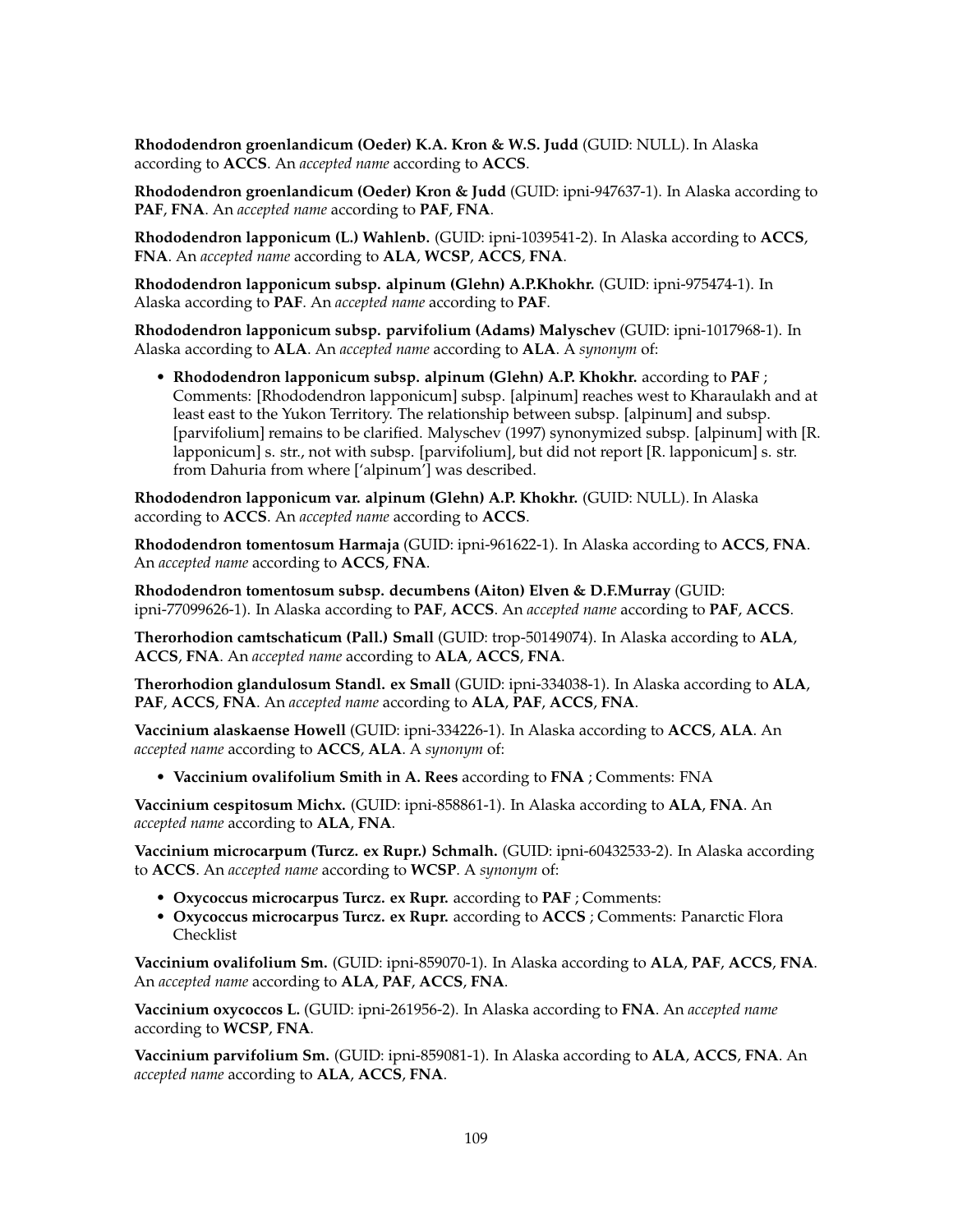**Vaccinium uliginosum L.** (GUID: ipni-30184367-2). In Alaska according to **ACCS**, **FNA**. An *accepted name* according to **ALA**, **WCSP**, **ACCS**, **FNA**.

**Vaccinium uliginosum subsp. alpinum (Bigelow) Hultén** (GUID: ipni-60448579-2). In Alaska according to **ACCS**. An *accepted name* according to **ALA**. A *synonym* of:

- **Vaccinium uliginosum L.** according to **ACCS** ; Comments: Panarctic Flora Checklist
- **Vaccinium uliginosum Linnaeus** according to **FNA** ; Comments: FNA

**Vaccinium uliginosum subsp. gaultherioides (Bigelow) S.B.Young** (GUID: ipni-1072182-2). In Alaska according to **ACCS**. An *accepted name* according to **ALA**. A *synonym* of:

- **Vaccinium uliginosum subsp. microphyllum Lange** according to **ACCS** ; Comments: Panarctic Flora Checklist
- **Vaccinium uliginosum Linnaeus** according to **FNA** ; Comments: FNA

**Vaccinium uliginosum subsp. microphyllum (Lange) Tolm.** (GUID: NULL). In Alaska according to **PAF**. An *accepted name* according to **PAF**.

**Vaccinium uliginosum subsp. microphyllum Lange** (GUID: trop-12300091). In Alaska according to **ALA**, **ACCS**. An *accepted name* according to **ALA**, **ACCS**. A *synonym* of:

• **Vaccinium uliginosum Linnaeus** according to **FNA** ; Comments: FNA

**Vaccinium uliginosum subsp. occidentale (A.Gray) Hultén** (GUID: ipni-1185213-2). In Alaska according to **ALA**, **PAF**, **ACCS**. An *accepted name* according to **ALA**, **PAF**, **ACCS**. A *synonym* of:

• **Vaccinium uliginosum Linnaeus** according to **FNA** ; Comments: FNA

**Vaccinium uliginosum subsp. pedris (Harshb.) S.B.Young** (GUID: ipni-1052820-2). In Alaska according to **ALA**, **PAF**, **ACCS**. An *accepted name* according to **ALA**, **PAF**, **ACCS**. A *synonym* of:

• **Vaccinium uliginosum Linnaeus** according to **FNA** ; Comments: FNA

**Vaccinium uliginosum subsp. pubescens (Wormsk. ex Hornem.) S.B.Young** (GUID: ipni-1086622-2). In Alaska according to **ALA**, **ACCS**. An *accepted name* according to **ALA**. A *synonym* of:

- **Vaccinium uliginosum L.** according to **ACCS** ; Comments: Panarctic Flora Checklist
- **Vaccinium uliginosum Linnaeus** according to **FNA** ; Comments: FNA

**Vaccinium uliginosum subsp. vulcanorum (Kom.) & Elven** (GUID: NULL). In Alaska according to **ALA**. An *accepted name* according to **ALA**.

**Vaccinium uliginosum subsp. vulcanorum (Kom.) Alsos & Elven** (GUID: ipni-77099627-1). In Alaska according to **PAF**, **ACCS**. An *accepted name* according to **PAF**, **ACCS**.

**Vaccinium vitis-idaea L.** (GUID: ipni-293975-2). In Alaska according to **PAF**, **ACCS**, **FNA**. An *accepted name* according to **ALA**, **PAF**, **WCSP**, **ACCS**, **FNA**.

**Vaccinium vitis-idaea subsp. minus (Lodd., G.Lodd. & W.Lodd.) Hultén** (GUID: ipni-1072765-2). In Alaska according to **ALA**, **PAF**, **ACCS**. An *accepted name* according to **WCSP**, **ALA**, **PAF**, **ACCS**. A *synonym* of:

• **Vaccinium vitis-idaea Linnaeus** according to **FNA** ; Comments: FNA

## **Euphorbiaceae**

**Euphorbia cyparissias L.** (GUID: ipni-346205-1). In Alaska according to **ACCS**. An *accepted name* according to **WCSP**, **ACCS**.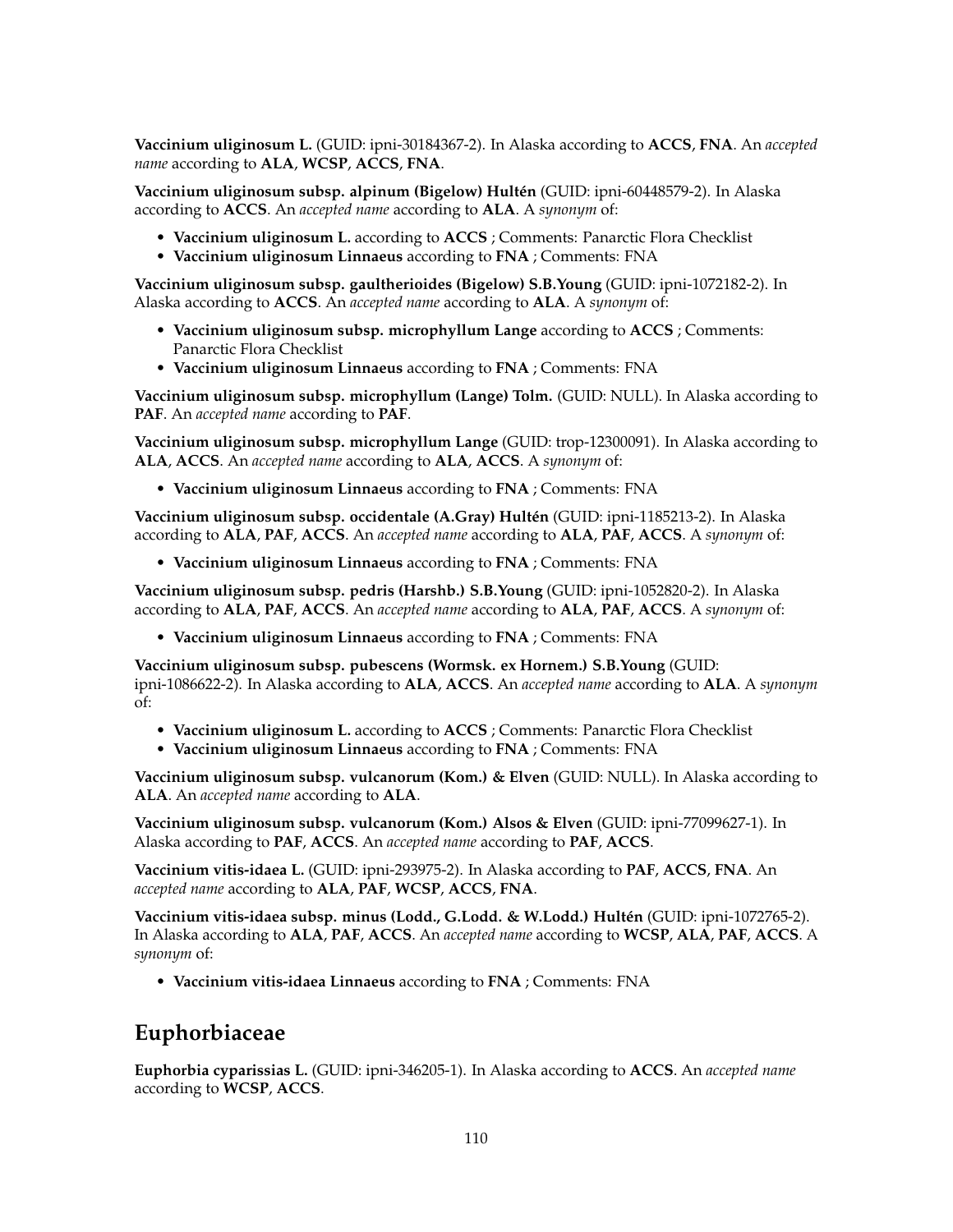**Euphorbia esula L.** (GUID: ipni-346448-1). In Alaska according to **ACCS**. An *accepted name* according to **WCSP**, **ACCS**.

**Euphorbia peplus L.** (GUID: ipni-347724-1). In Alaska according to **ACCS**. An *accepted name* according to **WCSP**, **ACCS**.

**Euphorbia virgata Waldst. & Kit.** (GUID: ipni-348706-1). In Alaska according to **FNA**. An *accepted name* according to **FNA**. A *synonym* of:

• **Euphorbia esula subsp. tommasiniana (Bertol.) Kuzmanov** according to **WCSP** ; Comments: WCSP

### **Fabaceae**

**Astragalus aboriginorum Richardson** (GUID: ipni-475914-1). In Alaska according to **PAF**, **ACCS**. An *accepted name* according to **PAF**, **ACCS**.

**Astragalus aboriginum Richardson** (GUID: ipni-475915-1). In Alaska according to **ALA**, **ACCS**. An *accepted name* according to **ALA**. A *synonym* of:

• **Astragalus aboriginorum Richardson** according to **ACCS** ; Comments: Panarctic Flora Checklist

**Astragalus adsurgens Pall.** (GUID: ipni-475958-1). In Alaska according to **ACCS**. An *accepted name* according to **ALA**. A *synonym* of:

• **Astragalus laxmannii var. tananaicus (Hultén) Barneby & S.L. Welsh** according to **ACCS** ; Comments: Panarctic Flora Checklist

**Astragalus adsurgens subsp. viciifolius S.L.Welsh** (GUID: ipni-1090582-2). In Alaska according to **ALA**, **ACCS**. An *accepted name* according to **ALA**. A *synonym* of:

• **Astragalus laxmannii var. tananaicus (Hultén) Barneby & S.L. Welsh** according to **ACCS** ; Comments: Panarctic Flora Checklist

**Astragalus agrestis Douglas ex G.Don** (GUID: ipni-24402-2). In Alaska according to **ACCS**. An *accepted name* according to **ACCS**.

**Astragalus alpinus L.** (GUID: ipni-476066-1). In Alaska according to **PAF**, **ACCS**. An *accepted name* according to **ALA**, **PAF**, **ACCS**.

**Astragalus alpinus subsp. alaskanus Hultén** (GUID: ipni-24420-2). In Alaska according to **ALA**, **PAF**, **ACCS**. An *accepted name* according to **ALA**, **PAF**. A *synonym* of:

• **Astragalus alpinus subsp. alpinus L.** according to **ACCS** ; Comments: Panarctic Flora Checklist

**Astragalus alpinus subsp. alpinus** (GUID: trop-13065112). In Alaska according to **ALA**, **PAF**, **ACCS**. An *accepted name* according to **ALA**, **PAF**, **ACCS**.

**Astragalus alpinus subsp. arcticus Lindm.** (GUID: ipni-60442725-2). In Alaska according to **ALA**. An *accepted name* according to **ALA**. A *synonym* of:

• **Astragalus alpinus var. arcticus (Sondén) Lindm.** according to **PAF** ; Comments:

**Astragalus alpinus var. arcticus (Sond.) Lindm.** (GUID: ipni-60442720-2). In Alaska according to **PAF**. An *accepted name* according to **PAF**.

**Astragalus americanus (Hook.) M.E.Jones** (GUID: ipni-24436-2). In Alaska according to **ALA**, **ACCS**. An *accepted name* according to **ALA**, **ACCS**.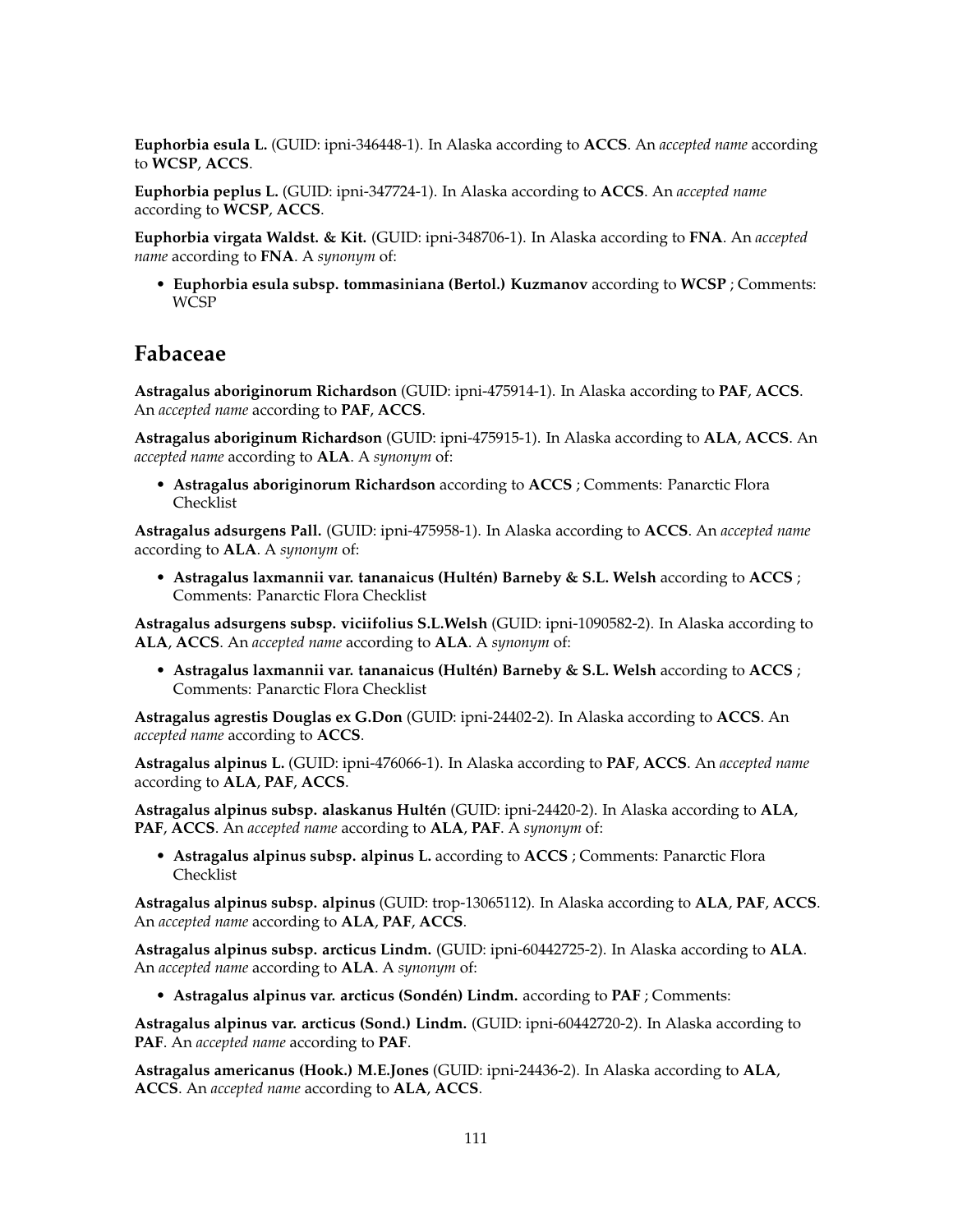**Astragalus bodinii E.Sheld.** (GUID: ipni-1049148-2). In Alaska according to **ALA**, **PAF**, **ACCS**. An *accepted name* according to **ALA**, **PAF**, **ACCS**.

**Astragalus cicer L.** (GUID: ipni-476814-1). In Alaska according to **ACCS**. An *accepted name* according to **ALA**, **ACCS**.

**Astragalus eucosmus B.L.Rob.** (GUID: ipni-477365-1). In Alaska according to **ALA**, **PAF**, **ACCS**. An *accepted name* according to **ALA**, **PAF**, **ACCS**.

**Astragalus laxmannii Jacq.** (GUID: ipni-478266-1). In Alaska according to **ACCS**. An *accepted name* according to **ACCS**.

**Astragalus laxmannii var. tananaicus (Hultén) Barneby & S.L.Welsh** (GUID: ipni-988149-1). In Alaska according to **ACCS**. An *accepted name* according to **ACCS**.

**Astragalus lepagei Hultén** (GUID: ipni-478293-1). In Alaska according to **ALA**, **PAF**, **ACCS**. An *accepted name* according to **ALA**, **PAF**, **ACCS**.

**Astragalus nutzotinensis J.Rousseau** (GUID: ipni-1081786-2). In Alaska according to **ALA**, **PAF**. An *accepted name* according to **ALA**, **PAF**.

**Astragalus nutzotinensis Rouss.** (GUID: NULL). In Alaska according to **ACCS**. An *accepted name* according to **ACCS**.

**Astragalus polaris Benth.** (GUID: ipni-179676-2). In Alaska according to **ALA**, **ACCS**, **PAF**. An *accepted name* according to **ALA**, **ACCS**, **PAF**.

**Astragalus richardsonii E.Sheld.** (GUID: ipni-1179217-2). In Alaska according to **ALA**, **PAF**, **ACCS**. An *accepted name* according to **ALA**, **PAF**, **ACCS**.

**Astragalus robbinsii (Oakes) A.Gray** (GUID: ipni-30066006-2). In Alaska according to **ACCS**. An *accepted name* according to **ACCS**.

**Astragalus robbinsii subsp. harringtonii (Rydb.) Hultén** (GUID: ipni-25555-2). In Alaska according to **ALA**, **ACCS**. An *accepted name* according to **ALA**. A *synonym* of:

• **Astragalus robbinsii var. harringtonii (Rydb.) Barneby** according to **ACCS** ; Comments: Panarctic Flora Checklist

**Astragalus robbinsii subsp. robbinsii** (GUID: NULL). In Alaska according to **ALA**. An *accepted name* according to **ALA**.

**Astragalus robbinsii var. harringtonii (Rydb.) Barneby** (GUID: ipni-25556-2). In Alaska according to **PAF**, **ACCS**. An *accepted name* according to **PAF**, **ACCS**.

**Astragalus robbinsii var. minor (Hook.) Barneby** (GUID: ipni-25558-2). In Alaska according to **ALA**, **PAF**, **ACCS**. An *accepted name* according to **PAF**, **ACCS**. A *synonym* of:

• **Astragalus robbinsii subsp. harringtonii (Rydb.) Hultén** according to **ALA** ; Comments: Elven, R. et al. 2003

**Astragalus sealei Lepage** (GUID: ipni-479738-1). In Alaska according to **ALA**, **PAF**, **ACCS**. An *accepted name* according to **ALA**, **PAF**, **ACCS**.

**Astragalus umbellatus Bunge** (GUID: ipni-480362-1). In Alaska according to **ALA**, **PAF**, **ACCS**. An *accepted name* according to **ALA**, **PAF**, **ACCS**.

**Astragalus williamsii Rydb.** (GUID: ipni-25814-2). In Alaska according to **ALA**, **PAF**, **ACCS**. An *accepted name* according to **ALA**, **PAF**, **ACCS**.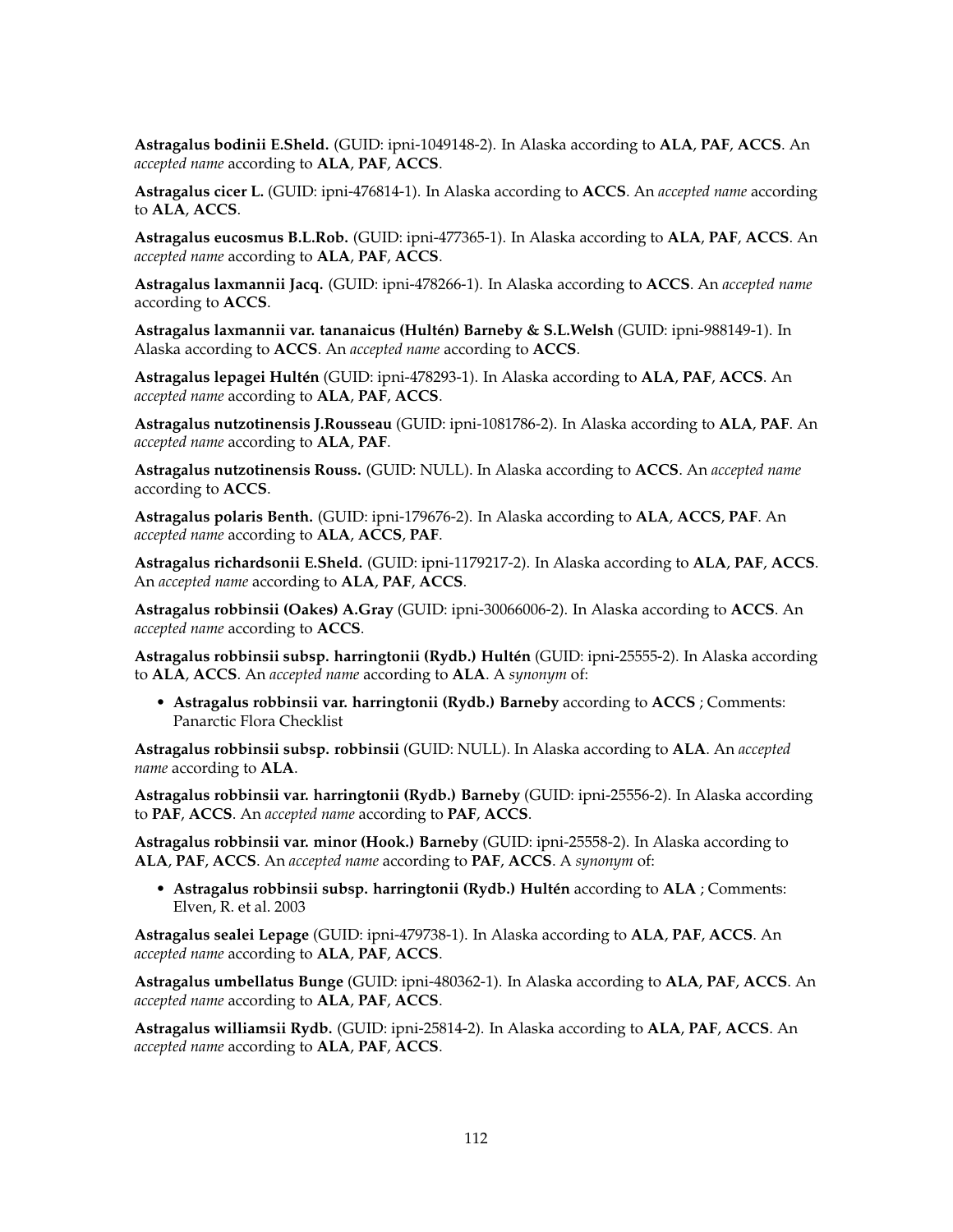**Caragana arborescens Lam.** (GUID: ipni-483792-1). In Alaska according to **ALA**, **ACCS**. An *accepted name* according to **ALA**, **ACCS**.

**Cytisus scoparius (L.) Link** (GUID: ipni-489963-1). In Alaska according to **ACCS**. An *accepted name* according to **ALA**, **ACCS**.

**Hedysarum alpinum L.** (GUID: ipni-497455-1). In Alaska according to **ACCS**. An *accepted name* according to **ALA**. A *synonym* of:

• **Hedysarum americanum (Michx.) Britton** according to **ACCS** ; Comments: Panarctic Flora Checklist

**Hedysarum americanum (Michx.) Britton** (GUID: ipni-118447-2). In Alaska according to **ALA**, **PAF**, **ACCS**. An *accepted name* according to **ALA**, **PAF**, **ACCS**.

**Hedysarum boreale subsp. mackenzii (Richardson) S.L.Welsh** (GUID: ipni-118466-2). In Alaska according to **ALA**, **ACCS**. An *accepted name* according to **ALA**. A *synonym* of:

• **Hedysarum mackenziei Richardson** according to **ACCS** ; Comments: Panarctic Flora Checklist

**Hedysarum hedysaroides (L.) Schinz & Thell.** (GUID: trop-13056795). In Alaska according to **ACCS**. An *accepted name* according to **ALA**, **ACCS**.

**Hedysarum hedysaroides subsp. tschuktschorum Jurtzev** (GUID: ipni-949276-1). In Alaska according to **ALA**, **PAF**, **ACCS**. An *accepted name* according to **ALA**, **PAF**, **ACCS**.

**Hedysarum mackenziei Richardson** (GUID: ipni-497872-1). In Alaska according to **PAF**, **ACCS**. An *accepted name* according to **PAF**, **ACCS**.

**Lathyrus japonicus Willd.** (GUID: ipni-501783-1). In Alaska according to **ALA**, **PAF**, **ACCS**. An *accepted name* according to **ALA**, **PAF**, **ACCS**.

**Lathyrus maritimus subsp. maritimus** (GUID: trop-13065175). In Alaska according to **ACCS**. An *accepted name* according to **ALA**. A *synonym* of:

• **Lathyrus japonicus Willd.** according to **ACCS** ; Comments: Panarctic Flora Checklist

**Lathyrus ochroleucus Hook.** (GUID: ipni-501905-1). In Alaska according to **ACCS**. An *accepted name* according to **ALA**, **ACCS**.

**Lathyrus palustris L.** (GUID: ipni-501920-1). In Alaska according to **ACCS**. An *accepted name* according to **ALA**, **ACCS**.

**Lathyrus palustris subsp. pilosus (Cham.) Hultén** (GUID: ipni-136182-2). In Alaska according to **ALA**, **PAF**, **ACCS**. An *accepted name* according to **ALA**, **PAF**, **ACCS**.

**Lathyrus pratensis L.** (GUID: ipni-501954-1). In Alaska according to **ACCS**. An *accepted name* according to **ALA**, **ACCS**.

**Lathyrus venosus Muhl. ex Willd.** (GUID: ipni-502081-1). In Alaska according to **ACCS**. An *accepted name* according to **ACCS**, **ALA**.

**Lathyrus venosus var. intonsus Butters & H.St.John** (GUID: ipni-136233-2). In Alaska according to **ACCS**. An *accepted name* according to **ALA**. A *synonym* of:

• **Lathyrus venosus Muhl. ex Willd.** according to **ACCS** ; Comments: ITIS

**Lotus corniculatus L.** (GUID: ipni-503567-1). In Alaska according to **ACCS**. An *accepted name* according to **ACCS**.

**Lupinus arcticus S.Watson** (GUID: ipni-504142-1). In Alaska according to **ALA**, **PAF**, **ACCS**. An *accepted name* according to **ALA**, **PAF**, **ACCS**.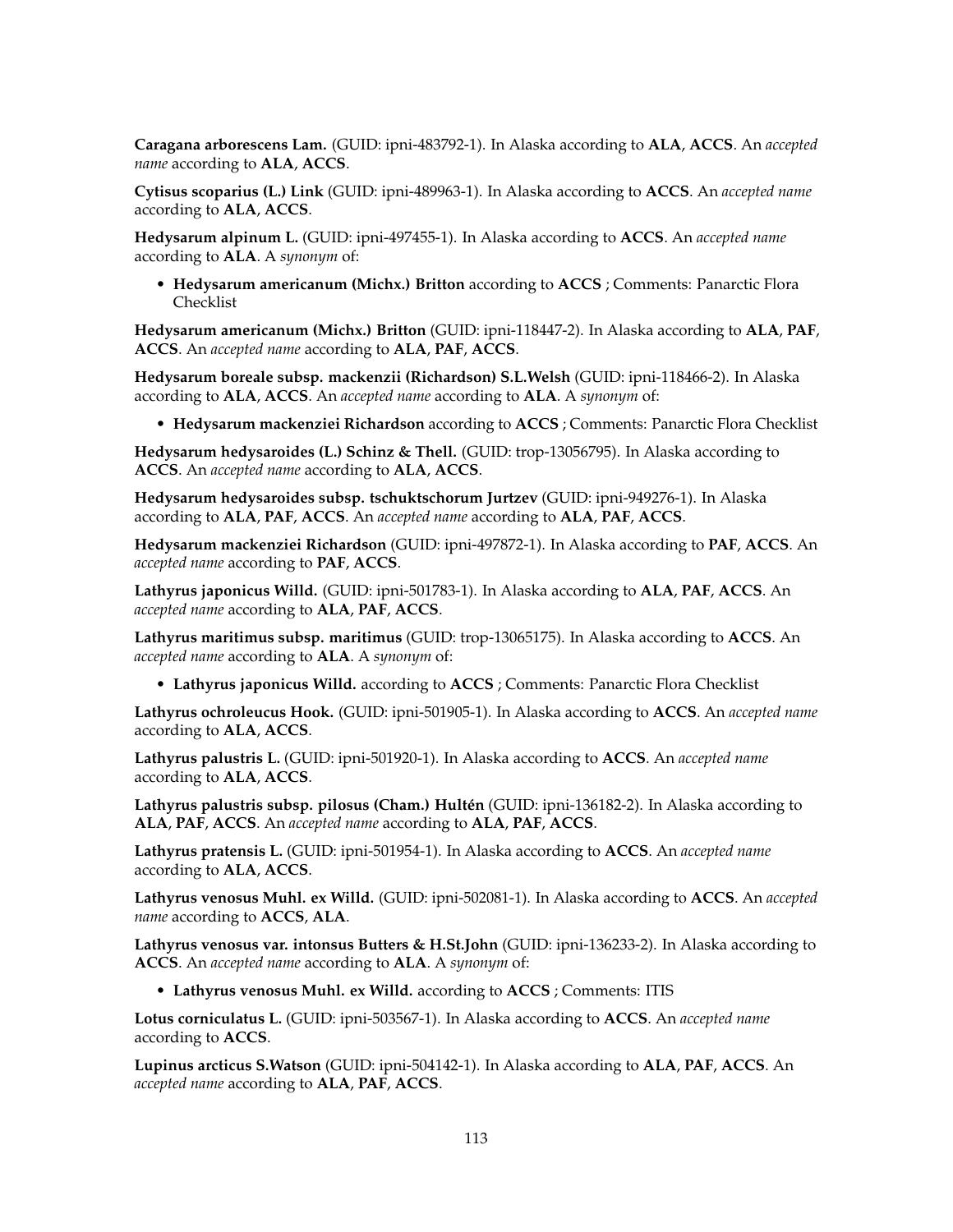**Lupinus arcticus subsp. arcticus S. Watson** (GUID: NULL). In Alaska according to **ACCS**. An *accepted name* according to **ACCS**.

**Lupinus kuschei Eastw.** (GUID: ipni-504630-1). In Alaska according to **ALA**, **ACCS**. An *accepted name* according to **ALA**, **ACCS**.

**Lupinus lepidus Douglas ex Lindl.** (GUID: ipni-504668-1). In Alaska according to **ACCS**, **ALA**. An *accepted name* according to **ACCS**, **ALA**.

**Lupinus nootkatensis Donn** (GUID: ipni-504828-1). In Alaska according to **ALA**. An *accepted name* according to **ALA**.

**Lupinus nootkatensis Donn ex Sims** (GUID: ipni-145614-2). In Alaska according to **PAF**, **ACCS**. An *accepted name* according to **PAF**, **ACCS**.

**Lupinus polyphyllus Lindl.** (GUID: ipni-504939-1). In Alaska according to **ALA**, **ACCS**. An *accepted name* according to **ALA**, **ACCS**.

**Lupinus polyphyllus subsp. polyphyllus Lindl.** (GUID: NULL). In Alaska according to **ACCS**. An *accepted name* according to **ACCS**.

**Medicago falcata L.** (GUID: ipni-58602-3). In Alaska according to **ALA**, **ACCS**. An *accepted name* according to **ALA**. A *synonym* of:

• **Medicago sativa subsp. falcata (L.) Arcang.** according to **ACCS** ; Comments: ACCS Non-native List

**Medicago hispida Gaertn.** (GUID: ipni-58613-3). In Alaska according to **ACCS**, **ALA**. An *accepted name* according to **ACCS**, **ALA**.

**Medicago lupulina L.** (GUID: ipni-59090-3). In Alaska according to **ALA**, **ACCS**. An *accepted name* according to **ALA**, **ACCS**.

**Medicago minima (L.) L.** (GUID: ipni-506286-1). In Alaska according to **ACCS**. An *accepted name* according to **ACCS**.

**Medicago sativa L.** (GUID: ipni-59611-3). In Alaska according to **ALA**, **ACCS**. An *accepted name* according to **ALA**, **ACCS**.

**Medicago sativa subsp. falcata (L.) Arcang.** (GUID: trop-13065184). In Alaska according to **ACCS**. An *accepted name* according to **ACCS**.

**Medicago sativa subsp. sativa** (GUID: trop-13065547). In Alaska according to **ACCS**. An *accepted name* according to **ACCS**.

**Melilotus albus Desr.** (GUID: ipni-165008-3). In Alaska according to **ALA**. An *accepted name* according to **ALA**.

**Melilotus albus Medik.** (GUID: ipni-506899-1). In Alaska according to **PAF**, **ACCS**. An *accepted name* according to **PAF**, **ACCS**.

**Melilotus officinalis (L.) Lam.** (GUID: ipni-1174681-2). In Alaska according to **ALA**, **ACCS**. An *accepted name* according to **ALA**, **ACCS**.

**Onobrychis viciifolia Scop.** (GUID: ipni-60457687-2). In Alaska according to **ACCS**. An *accepted name* according to **ALA**, **ACCS**.

**Oxytropis arctica R.Br.** (GUID: ipni-511288-1). In Alaska according to **ACCS**. An *accepted name* according to **ALA**, **ACCS**.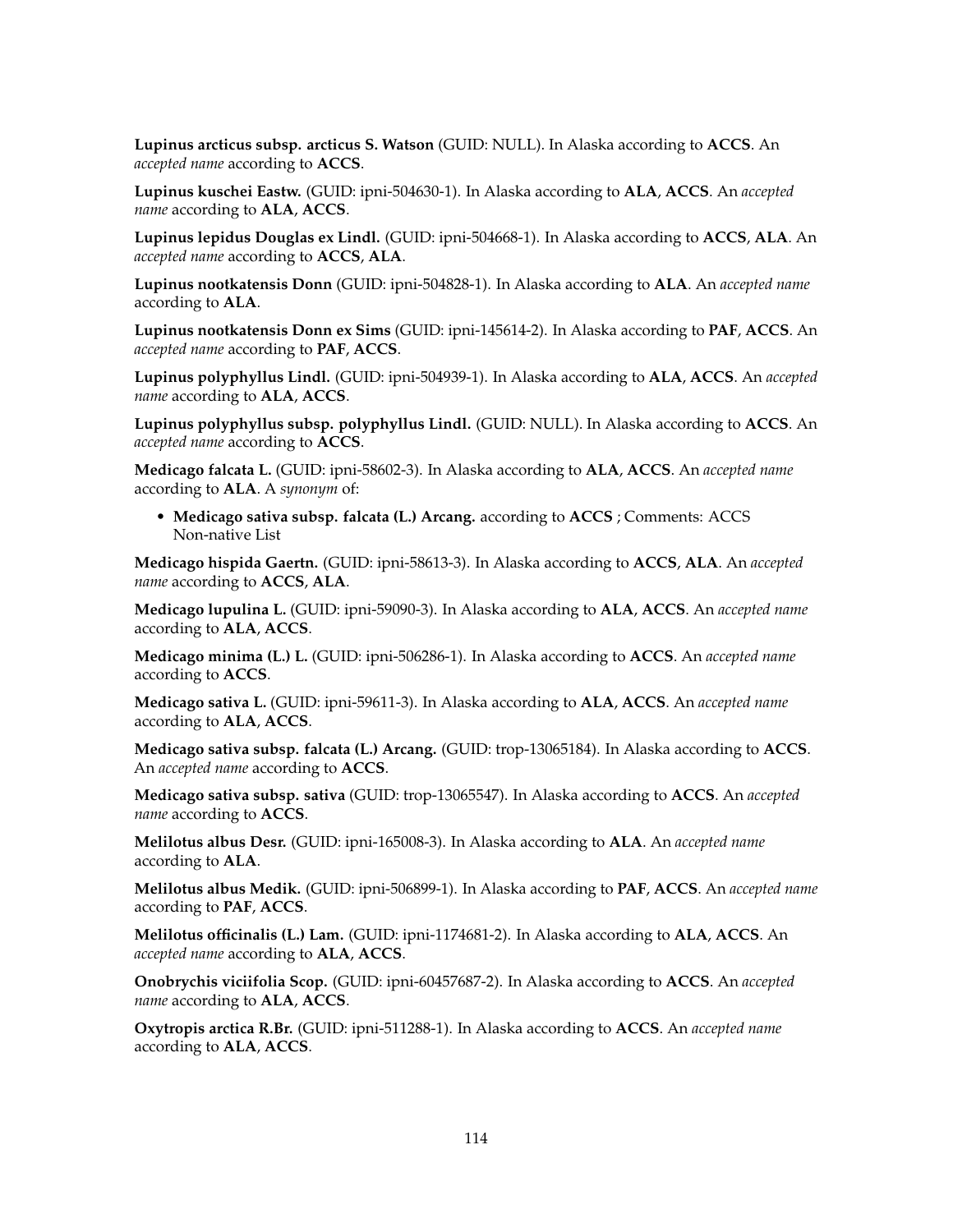**Oxytropis arctica subsp. arctica** (GUID: trop-13067997). In Alaska according to **PAF**, **ACCS**. An *accepted name* according to **ALA**, **PAF**, **ACCS**.

**Oxytropis arctica var. arctica** (GUID: trop-13067998). In Alaska according to **ALA**, **ACCS**. An *accepted name* according to **ALA**. A *synonym* of:

• **Oxytropis arctica subsp. arctica R. Br.** according to **ACCS** ; Comments: Panarctic Flora Checklist

**Oxytropis arctica var. barnebyana S.L.Welsh** (GUID: ipni-179529-2). In Alaska according to **ALA**, **PAF**, **ACCS**. An *accepted name* according to **ALA**, **PAF**, **ACCS**.

**Oxytropis arctica var. koyukukensis (A.E. Porsild) S.L. Welsh** (GUID: trop-13069209). In Alaska according to **ACCS**, **ALA**. An *accepted name* according to **ALA**. A *synonym* of:

- **Oxytropis koyukukensis A.E. Porsild** according to **PAF** ; Comments: Yurtsev: [Oxytropis koyukukensis] is a more or less robust, erect plant with densely branched caudex and compact racemens. It does not seem to be closely related to [O. arctica] and it obviously belongs to another morphotype. Elven and Murray: In the investigations of Jorgensen et al. (2003), the material identified as [O. koyukukensis] (from northeastern Alaska) was polymorphic in molecular markers but all its parts grouped with branches of [O. arctica] (either red/blue or white-flowered). We find it as close to Alaskan [O. arctica] as to be merged inside that species, only tentatively deserving rank as a separate taxon. The reported chromosome number conforms to western Alaskan [O. arctica] (i.e., var. [barnebyana] above). See also [O. roaldii].
- **Oxytropis koyukukensis A.E. Porsild** according to **ACCS** ; Comments: Panarctic Flora Checklist

**Oxytropis borealis DC.** (GUID: ipni-511335-1). In Alaska according to **ALA**, **PAF**, **ACCS**. An *accepted name* according to **ALA**, **PAF**, **ACCS**.

**Oxytropis borealis var. borealis** (GUID: trop-50132120). In Alaska according to **ACCS**. An *accepted name* according to **ACCS**.

**Oxytropis borealis var. sulphurea (A.E. Porsild) S.L. Welsh** (GUID: trop-50132131). In Alaska according to **ACCS**. An *accepted name* according to **ACCS**.

**Oxytropis bryophila (Greene) Jurtzev** (GUID: ipni-511346-1). In Alaska according to **ALA**, **PAF**, **ACCS**. An *accepted name* according to **ALA**, **PAF**, **ACCS**.

**Oxytropis czukotica Jurtzev** (GUID: ipni-896629-1). In Alaska according to **ALA**, **ACCS**, **PAF**. An *accepted name* according to **ALA**, **ACCS**, **PAF**.

**Oxytropis deflexa (Pall.) DC.** (GUID: trop-13031058). In Alaska according to **ACCS**. An *accepted name* according to **ALA**, **ACCS**.

**Oxytropis deflexa subsp. dezhnevii (Jurtz.) Jurtz.** (GUID: NULL). In Alaska according to **PAF**. An *accepted name* according to **PAF**.

**Oxytropis deflexa subsp. dezhnevii (Jurtzev) Jurtzev** (GUID: ipni-952734-1). In Alaska according to **ACCS**. An *accepted name* according to **ACCS**.

**Oxytropis deflexa subsp. foliolosa (Hook.) Cody** (GUID: ipni-980223-1). In Alaska according to **ALA**, **ACCS**. An *accepted name* according to **ALA**. A *synonym* of:

• **Oxytropis deflexa subsp. dezhnevii (Jurtz.) Jurtz.** according to **PAF** ; Comments: Yurtsev: The East Chukotkan race subsp. [dezhnevii] has been found in five localities, more or less uniform in each of them. Geographically it is intermediate between subsp. [deflexa] and subsp. [foliolosa], but not morphologically, where it is a marginal type, most distant from subsp. [deflexa]. The rise of subsp. [dezhnevii] most probably resulted from a return migration of a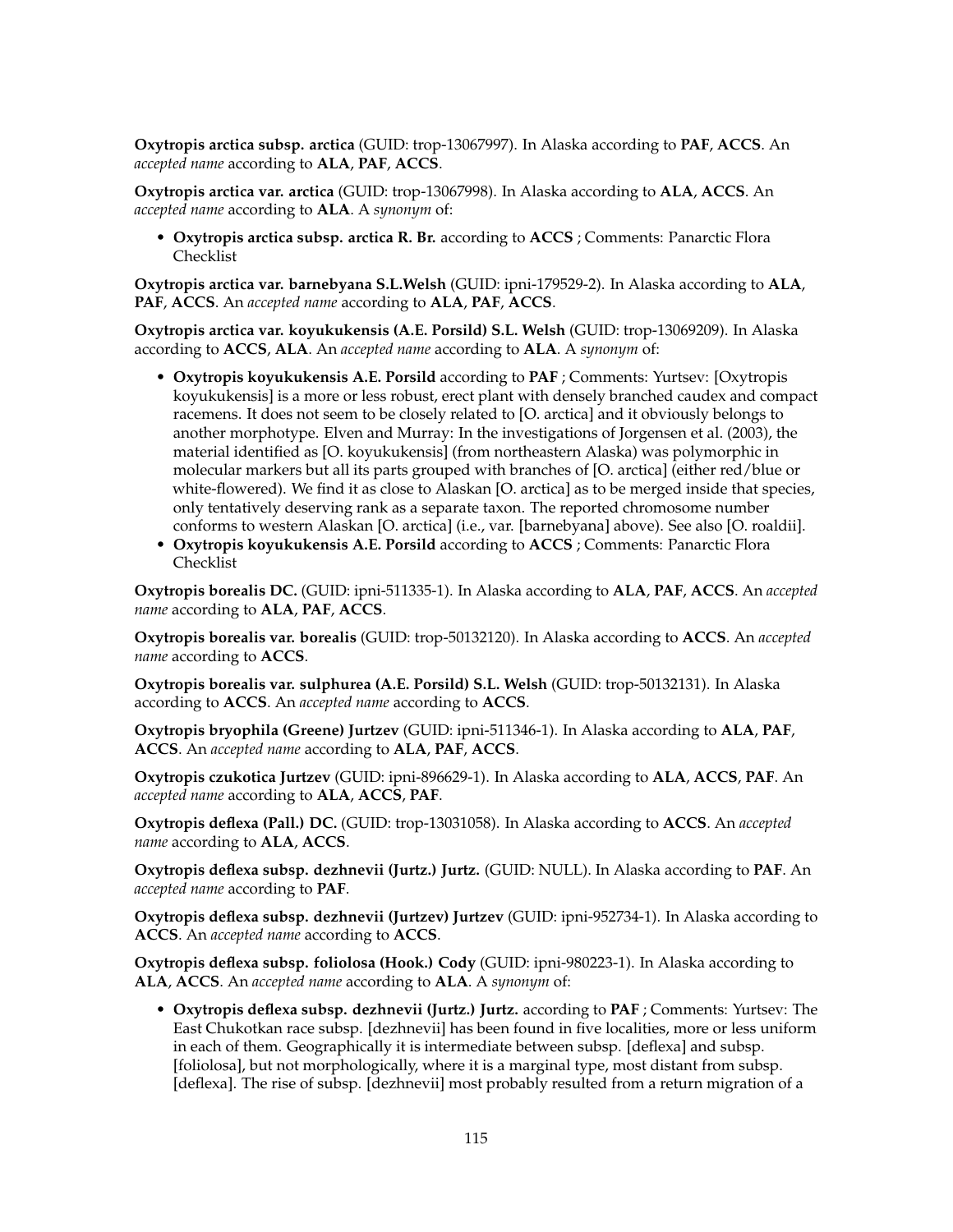North American race [subsp. [foliolosa]] into the easternmost Chukchi Peninsula (in parallel to many other North American taxa). Elven and Murray: Subspecies [foliolosa] reaches the Bering Strait on the American side. Yurtsev identified one western Alaskan specimen (from the Seward Peninsula, ALA) as subsp. [dezhnevii] rather than as subsp. [foliolosa] which is our identification of this specimen. Löve and Löve (1975a) included the Chukotkan chromosome report of Yurtsev and Tzvelev (1972) under subsp. [foliolosa]. Welsh (2001) synonymized subsp. [dezhnevii] with his var. [foliolosa]. We do not accept subsp. [dezhnevii] apart from subsp. [foliolosa]. However, when the two are synonymized, the name subsp. [dezhnevii] has priority.

• **Oxytropis deflexa subsp. dezhnevii (Jurtzev) Jurtzev** according to **ACCS** ; Comments: Panarctic Flora Checklist

**Oxytropis deflexa var. retrorsa (Fernald) Á. Löve & D. Löve** (GUID: NULL). In Alaska according to **ACCS**. An *accepted name* according to **ACCS**.

**Oxytropis deflexa var. sericea Torr. & A.Gray** (GUID: ipni-179587-2). In Alaska according to **ACCS**. An *accepted name* according to **ALA**. A *synonym* of:

• **Oxytropis deflexa var. retrorsa (Fernald) Á. Löve & D. Löve** according to **ACCS** ; Comments: Panarctic Flora Checklist

**Oxytropis glutinosa A.E.Porsild** (GUID: ipni-179595-2). In Alaska according to **PAF**, **ACCS**. An *accepted name* according to **ALA**, **PAF**, **ACCS**.

**Oxytropis gorodkovii Jurtzev** (GUID: ipni-511497-1). In Alaska according to **ALA**, **ACCS**, **PAF**. An *accepted name* according to **ALA**, **ACCS**, **PAF**.

**Oxytropis huddelsonii A.E.Porsild** (GUID: ipni-511531-1). In Alaska according to **ALA**, **ACCS**. An *accepted name* according to **ALA**, **ACCS**.

**Oxytropis hyperborea A.E.Porsild** (GUID: ipni-511536-1). In Alaska according to **ACCS**. An *accepted name* according to **ALA**. A *synonym* of:

• **Oxytropis varians (Rydb.) K. Schum.** according to **ACCS** ; Comments: Panarctic Flora Checklist

**Oxytropis jordalii A.E.Porsild** (GUID: ipni-511564-1). In Alaska according to **ALA**, **PAF**, **ACCS**. An *accepted name* according to **ALA**, **PAF**, **ACCS**.

**Oxytropis kobukensis S.L.Welsh** (GUID: ipni-511584-1). In Alaska according to **ALA**, **ACCS**. An *accepted name* according to **ALA**, **ACCS**.

**Oxytropis kokrinensis A.E.Porsild** (GUID: ipni-511586-1). In Alaska according to **ALA**, **PAF**, **ACCS**. An *accepted name* according to **ALA**, **PAF**, **ACCS**.

**Oxytropis koyukukensis A.E.Porsild** (GUID: ipni-511596-1). In Alaska according to **ALA**, **PAF**, **ACCS**. An *accepted name* according to **PAF**, **ACCS**. A *synonym* of:

• **Oxytropis arctica var. koyukukensis (A.E.Porsild) S.L.Welsh** according to **ALA** ; Comments: ALA Taxon List; ALA Taxon List; ALA Taxon List

**Oxytropis maydelliana Trautv.** (GUID: ipni-511669-1). In Alaska according to **ALA**, **PAF**, **ACCS**. An *accepted name* according to **ALA**, **PAF**, **ACCS**.

**Oxytropis maydelliana subsp. melanocephala (Hook.) A.E.Porsild** (GUID: ipni-179638-2). In Alaska according to **ACCS**. An *accepted name* according to **ALA**. A *synonym* of:

• **Oxytropis maydelliana Trautv.** according to **PAF** ; Comments: Gillespie and Elven: Two races of [Oxytropis maydelliana] have been proposed: an amphi-Beringian subsp. [maydelliana] east to the Mackenzie River and a North American subsp. [melanocephala] from the Mackenzie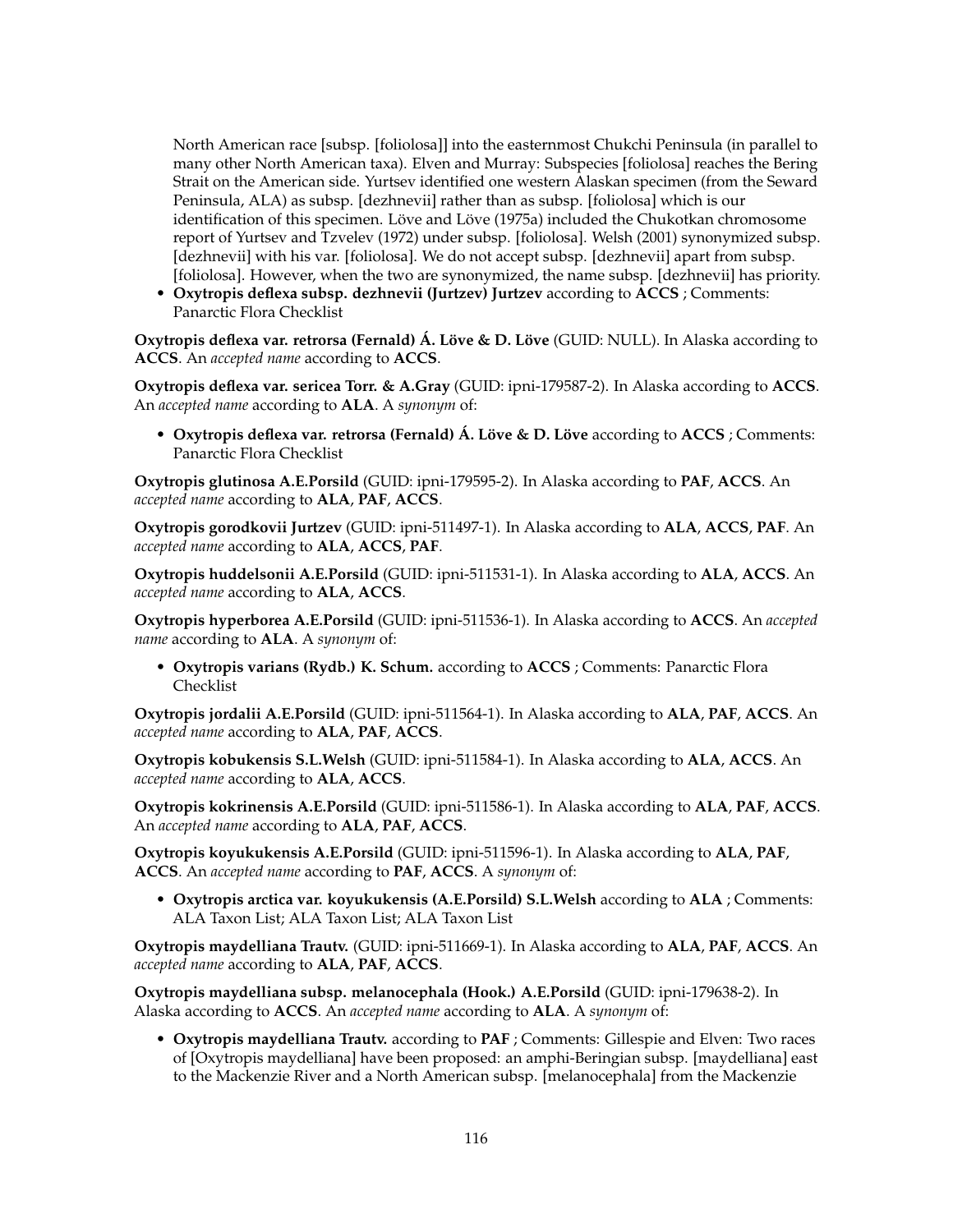eastwards. The main diagnostic differences reported for subsp. [melanocephala] vs. subsp. [maydelliana] is in the pubescence in the inflorescence (see, e.g., Porsild and Cody 1980). These characters did not hold when inspecting a larger Canadian material (CAN). Gillett et al. (2007) did not recognize races of [O. maydelliana]. We do not accept the subspecies.

• **Oxytropis maydelliana Trautv.** according to **ACCS** ; Comments: Panarctic Flora Checklist

**Oxytropis mertensiana Turcz.** (GUID: ipni-511678-1). In Alaska according to **ALA**, **PAF**, **ACCS**. An *accepted name* according to **ALA**, **PAF**, **ACCS**.

**Oxytropis roaldii Ostenf.** (GUID: ipni-303886-2). In Alaska according to **ALA**, **PAF**, **ACCS**. An *accepted name* according to **PAF**, **ACCS**. A *synonym* of:

• **Oxytropis arctica var. arctica** according to **ALA** ; Comments: ALA Taxon List; ALA Taxon List; ALA Taxon List

**Oxytropis scammaniana Hultén** (GUID: ipni-179684-2). In Alaska according to **ALA**, **PAF**, **ACCS**. An *accepted name* according to **ALA**, **PAF**, **ACCS**.

**Oxytropis sheldonensis A.E.Porsild** (GUID: ipni-511873-1). In Alaska according to **ACCS**. An *accepted name* according to **ALA**. A *synonym* of:

• **Oxytropis borealis var. sulphurea (A.E. Porsild) S.L. Welsh** according to **ACCS** ; Comments: Panarctic Flora Checklist

**Oxytropis splendens Douglas** (GUID: ipni-179690-2). In Alaska according to **ALA**. An *accepted name* according to **ALA**.

**Oxytropis splendens Douglas ex Hook.** (GUID: ipni-309107-2). In Alaska according to **ACCS**. An *accepted name* according to **ACCS**.

**Oxytropis tananensis Jurtzev** (GUID: ipni-975208-1). In Alaska according to **ALA**, **PAF**, **ACCS**. An *accepted name* according to **ALA**, **PAF**, **ACCS**.

**Oxytropis varians (Rydb.) K.Schum.** (GUID: ipni-1191960-2). In Alaska according to **ALA**, **PAF**, **ACCS**. An *accepted name* according to **ALA**, **PAF**, **ACCS**.

**Oxytropis viscida Nutt.** (GUID: ipni-1053523-2). In Alaska according to **ALA**, **ACCS**. An *accepted name* according to **ALA**, **ACCS**.

**Oxytropis viscida Nutt. ex Torr. & A.Gray** (GUID: ipni-511987-1). In Alaska according to **PAF**. An *accepted name* according to **PAF**.

**Securigera varia (L.) Lassen** (GUID: ipni-946592-1). In Alaska according to **ACCS**. An *accepted name* according to **ACCS**.

**Trifolium aureum Pollich** (GUID: ipni-522892-1). In Alaska according to **ALA**, **ACCS**. An *accepted name* according to **ALA**, **ACCS**.

**Trifolium campestre Schreb.** (GUID: ipni-522975-1). In Alaska according to **ALA**, **ACCS**. An *accepted name* according to **ALA**, **ACCS**.

**Trifolium cyathiferum Lindl.** (GUID: ipni-523061-1). In Alaska according to **ACCS**. An *accepted name* according to **ACCS**.

**Trifolium dubium Sibth.** (GUID: ipni-523099-1). In Alaska according to **ALA**, **ACCS**. An *accepted name* according to **ALA**, **ACCS**.

**Trifolium hybridum L.** (GUID: ipni-523228-1). In Alaska according to **ALA**, **PAF**, **ACCS**. An *accepted name* according to **ALA**, **PAF**, **ACCS**.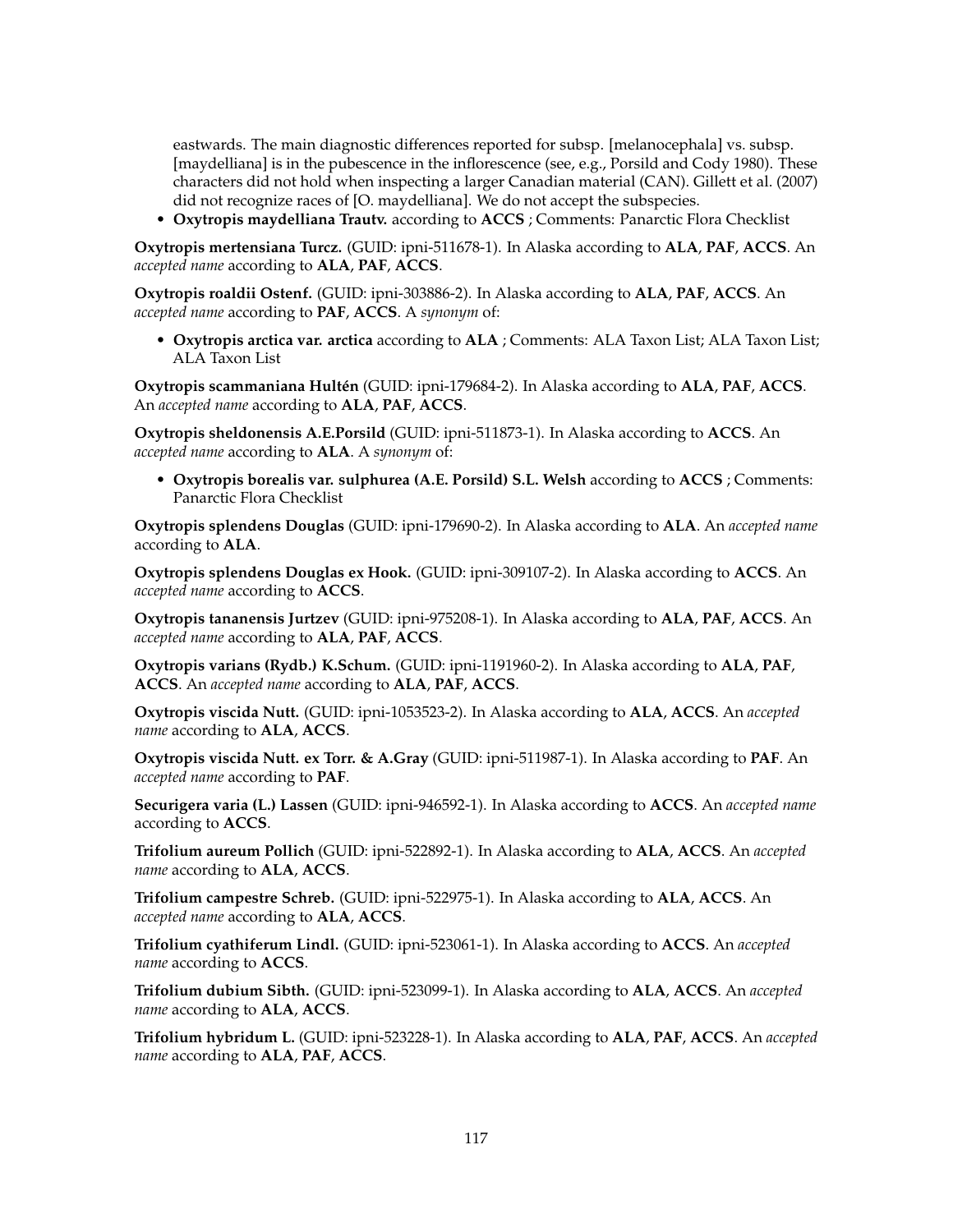**Trifolium lupinaster L.** (GUID: ipni-523323-1). In Alaska according to **ALA**, **ACCS**. An *accepted name* according to **ALA**, **ACCS**.

**Trifolium microcephalum Pursh** (GUID: ipni-523402-1). In Alaska according to **ALA**, **ACCS**. An *accepted name* according to **ALA**, **ACCS**.

**Trifolium pratense L.** (GUID: ipni-523575-1). In Alaska according to **ALA**, **ACCS**. An *accepted name* according to **ALA**, **ACCS**.

**Trifolium repens L.** (GUID: ipni-523626-1). In Alaska according to **ALA**, **PAF**, **ACCS**. An *accepted name* according to **ALA**, **PAF**, **ACCS**.

**Trifolium variegatum Nutt.** (GUID: ipni-523831-1). In Alaska according to **ALA**, **ACCS**. An *accepted name* according to **ALA**, **ACCS**.

**Trifolium wormskioldii Lehm.** (GUID: ipni-523864-1). In Alaska according to **ACCS**, **ALA**, **ACCS**. An *accepted name* according to **ACCS**, **ALA**. A *synonym* of:

• **Trifolium wormskioldii Lehm.** according to **ACCS** ; Comments: ITIS

**Vicia americana Muhl. ex Willd.** (GUID: ipni-524512-1). In Alaska according to **ACCS**, **ALA**. An *accepted name* according to **ACCS**, **ALA**.

**Vicia angustifolia L.** (GUID: ipni-69686-3). In Alaska according to **ACCS**. An *accepted name* according to **ACCS**.

**Vicia angustifolia Reichard** (GUID: trop-13074079). In Alaska according to **ALA**. An *accepted name* according to **ALA**.

**Vicia cracca L.** (GUID: ipni-73031-3). In Alaska according to **ALA**, **ACCS**. An *accepted name* according to **ALA**, **ACCS**.

**Vicia cracca subsp. cracca** (GUID: trop-13074673). In Alaska according to **ACCS**. An *accepted name* according to **ACCS**.

**Vicia gigantea Hook.** (GUID: ipni-524772-1). In Alaska according to **ALA**, **ACCS**. An *accepted name* according to **ALA**, **ACCS**.

**Vicia hirsuta (L.) Gray** (GUID: ipni-73213-3). In Alaska according to **ACCS**. An *accepted name* according to **ACCS**.

**Vicia nigricans Hook. & Arn.** (GUID: ipni-524980-1). In Alaska according to **ACCS**. An *accepted name* according to **ACCS**.

**Vicia sativa L.** (GUID: ipni-73342-3). In Alaska according to **ACCS**. An *accepted name* according to **ACCS**.

**Vicia villosa Roth** (GUID: ipni-73675-3). In Alaska according to **ALA**, **ACCS**. An *accepted name* according to **ALA**, **ACCS**.

**Vicia villosa var. villosa Roth** (GUID: NULL). In Alaska according to **ACCS**. An *accepted name* according to **ACCS**.

### **Gentianaceae**

**Comastoma tenellum (Rottb.) Toyok.** (GUID: ipni-63775-2). In Alaska according to **PAF**, **ALA**, **ACCS**. An *accepted name* according to **PAF**, **WCSP**, **ALA**. A *synonym* of:

• **Comastoma tenellum (Rottb.) Toyokuni** according to **ACCS** ; Comments: Panarctic Flora Checklist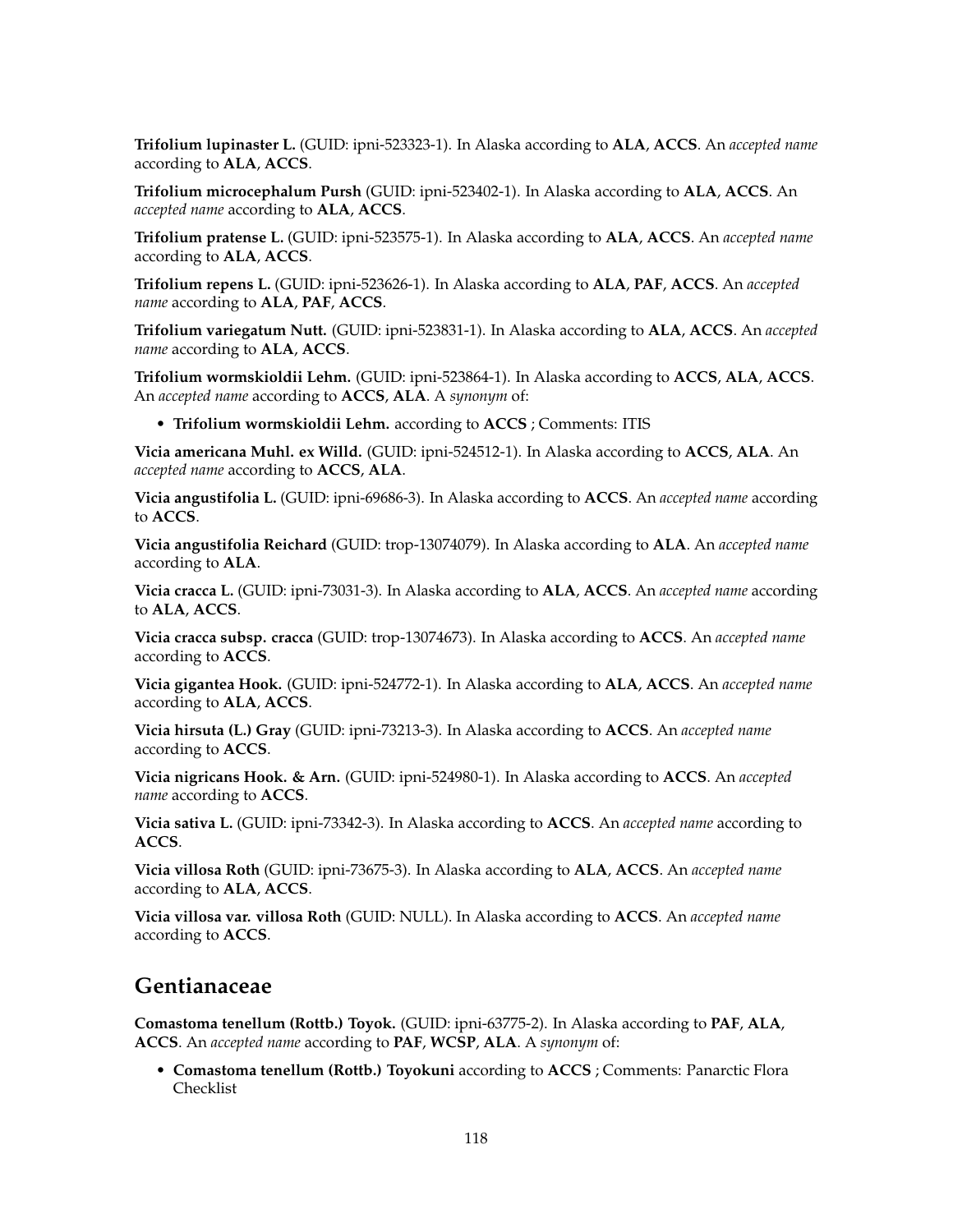**Comastoma tenellum (Rottb.) Toyokuni** (GUID: ipni-367016-1). In Alaska according to **ACCS**. An *accepted name* according to **ACCS**.

**Gentiana algida Pall.** (GUID: ipni-367731-1). In Alaska according to **ALA**, **PAF**, **ACCS**. An *accepted name* according to **ALA**, **PAF**, **WCSP**, **ACCS**.

**Gentiana douglasiana Bong.** (GUID: ipni-368109-1). In Alaska according to **ALA**, **ACCS**. An *accepted name* according to **ALA**, **WCSP**, **ACCS**.

**Gentiana glauca Pall.** (GUID: ipni-368232-1). In Alaska according to **ALA**, **PAF**, **ACCS**. An *accepted name* according to **ALA**, **PAF**, **WCSP**, **ACCS**.

**Gentiana platypetala Griseb.** (GUID: ipni-368681-1). In Alaska according to **ALA**, **ACCS**. An *accepted name* according to **ALA**, **WCSP**, **ACCS**.

**Gentiana prostrata Haenke** (GUID: ipni-368725-1). In Alaska according to **ALA**, **PAF**, **ACCS**. An *accepted name* according to **ALA**, **PAF**, **WCSP**, **ACCS**.

**Gentianella amarella (L.) Börner** (GUID: ipni-108639-2). In Alaska according to **ACCS**. An *accepted name* according to **ALA**, **ACCS**.

**Gentianella amarella subsp. acuta (Michx.) J.M.Gillett** (GUID: ipni-108640-2). In Alaska according to **ALA**, **ACCS**. An *accepted name* according to **ALA**, **WCSP**, **ACCS**.

**Gentianella auriculata (Pall.) J.M.Gillett** (GUID: ipni-369159-1). In Alaska according to **ALA**, **PAF**, **ACCS**. An *accepted name* according to **ALA**, **WCSP**, **PAF**, **ACCS**.

**Gentianella propinqua (Richardson) J.M.Gillett** (GUID: ipni-369280-1). In Alaska according to **ACCS**. An *accepted name* according to **ALA**, **WCSP**, **ACCS**.

**Gentianella propinqua subsp. aleutica (Cham. & Schltdl.) J.M.Gillett** (GUID: ipni-108719-2). In Alaska according to **ALA**, **ACCS**. An *accepted name* according to **ALA**, **ACCS**.

**Gentianella propinqua subsp. arctophila (Griseb.) Hultén** (GUID: NULL). In Alaska according to **ALA**. An *accepted name* according to **ALA**.

**Gentianella propinqua subsp. arctophila (Griseb.) Tzvelev** (GUID: ipni-919523-1). In Alaska according to **PAF**, **ACCS**. An *accepted name* according to **PAF**, **ACCS**. A *synonym* of:

• **Gentianella propinqua (Richardson) J.M.Gillett** according to **WCSP** ; Comments: WCSP

**Gentianella propinqua subsp. propinqua** (GUID: trop-50062333). In Alaska according to **ALA**, **PAF**. An *accepted name* according to **ALA**, **PAF**.

**Gentianella propinqua subsp. propinqua (Richardson) J.M. Gillett** (GUID: NULL). In Alaska according to **ACCS**. An *accepted name* according to **ACCS**.

**Gentianopsis barbata (Froel.) Ma** (GUID: ipni-369371-1). In Alaska according to **ACCS**. An *accepted name* according to **WCSP**, **ACCS**.

**Gentianopsis barbata subsp. barbata (Froel.) Ma** (GUID: NULL). In Alaska according to **ACCS**. An *accepted name* according to **ACCS**.

**Gentianopsis barbata subsp. raupii (A.E.Porsild) Elven** (GUID: ipni-77099628-1). In Alaska according to **ALA**, **ACCS**. An *accepted name* according to **ALA**, **WCSP**. A *synonym* of:

• **Gentianopsis barbata subsp. barbata (Froel.) Ma** according to **ACCS** ; Comments: Panarctic Flora Checklist

**Gentianopsis detonsa (Rottb.) Ma** (GUID: ipni-108755-2). In Alaska according to **ALA**. An *accepted name* according to **WCSP**, **ALA**.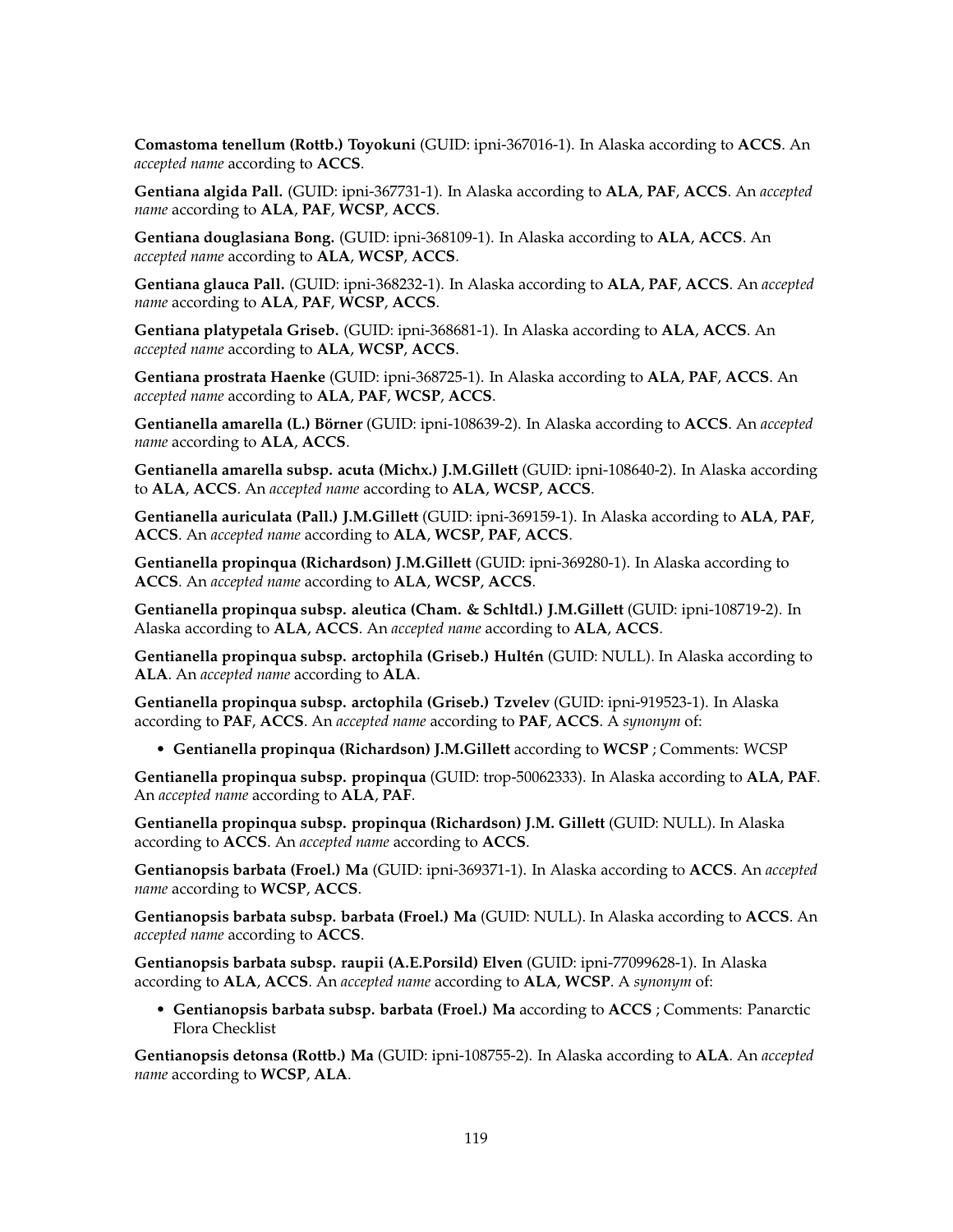**Gentianopsis richardsonii (A.E. Porsild)** (GUID: NULL). In Alaska according to **PAF**, **ACCS**. An *accepted name* according to **PAF**, **ACCS**.

**Lomatogonium rotatum (L.) Fr.** (GUID: ipni-30051734-2). In Alaska according to **ALA**. An *accepted name* according to **ALA**.

**Lomatogonium rotatum (L.) Fr. ex Fernald** (GUID: ipni-60429819-2). In Alaska according to **ACCS**. An *accepted name* according to **WCSP**, **ACCS**.

**Lomatogonium rotatum subsp. rotatum** (GUID: trop-13801049). In Alaska according to **PAF**. An *accepted name* according to **PAF**.

**Lomatogonium rotatum subsp. rotatum (L.) Fr. ex Fernald** (GUID: NULL). In Alaska according to **ACCS**. An *accepted name* according to **ACCS**.

**Lomatogonium rotatum subsp. tenuifolium (Griseb.) A.E.Porsild** (GUID: ipni-143203-2). In Alaska according to **ALA**, **PAF**, **ACCS**. An *accepted name* according to **PAF**, **ACCS**. A *synonym* of:

• **Lomatogonium rotatum (L.) Fr.** according to **ALA** ; Comments: Elven, R. et al. 2003

**Swertia obtusa Ledeb.** (GUID: ipni-371002-1). In Alaska according to **ALA**, **ACCS**. An *accepted name* according to **ALA**, **ACCS**. A *synonym* of:

• **Swertia perennis L.** according to **WCSP** ; Comments: WCSP

### **Geraniaceae**

**Erodium cicutarium (L.) L'Her. ex Aiton** (GUID: ipni-60149-3). In Alaska according to **ACCS**. An *accepted name* according to **ACCS**.

**Erodium cicutarium (L.) L'Hér.** (GUID: ipni-372220-1). In Alaska according to **ALA**. An *accepted name* according to **WCSP**, **ALA**.

**Erodium cicutarium subsp. cicutarium (L.) L'Hér. ex Aiton** (GUID: NULL). In Alaska according to **ACCS**. An *accepted name* according to **ACCS**.

**Geranium bicknellii Britton** (GUID: ipni-372816-1). In Alaska according to **ALA**, **ACCS**. An *accepted name* according to **ALA**, **WCSP**, **ACCS**.

**Geranium carolinianum L.** (GUID: ipni-372871-1). In Alaska according to **ACCS**. An *accepted name* according to **WCSP**, **ACCS**.

**Geranium erianthum DC.** (GUID: ipni-373017-1). In Alaska according to **ALA**, **PAF**, **ACCS**. An *accepted name* according to **ALA**, **PAF**, **WCSP**, **ACCS**.

**Geranium pusillum L.** (GUID: ipni-60444752-2). In Alaska according to **ACCS**. An *accepted name* according to **WCSP**, **ACCS**.

**Geranium robertianum L.** (GUID: ipni-373593-1). In Alaska according to **ALA**, **ACCS**. An *accepted name* according to **ALA**, **WCSP**, **ACCS**.

**Geranium robertianum subsp. robertianum** (GUID: trop-13900817). In Alaska according to **ACCS**. An *accepted name* according to **ACCS**.

**Geranium sanguineum L.** (GUID: ipni-373620-1). In Alaska according to **ACCS**. An *accepted name* according to **WCSP**, **ACCS**.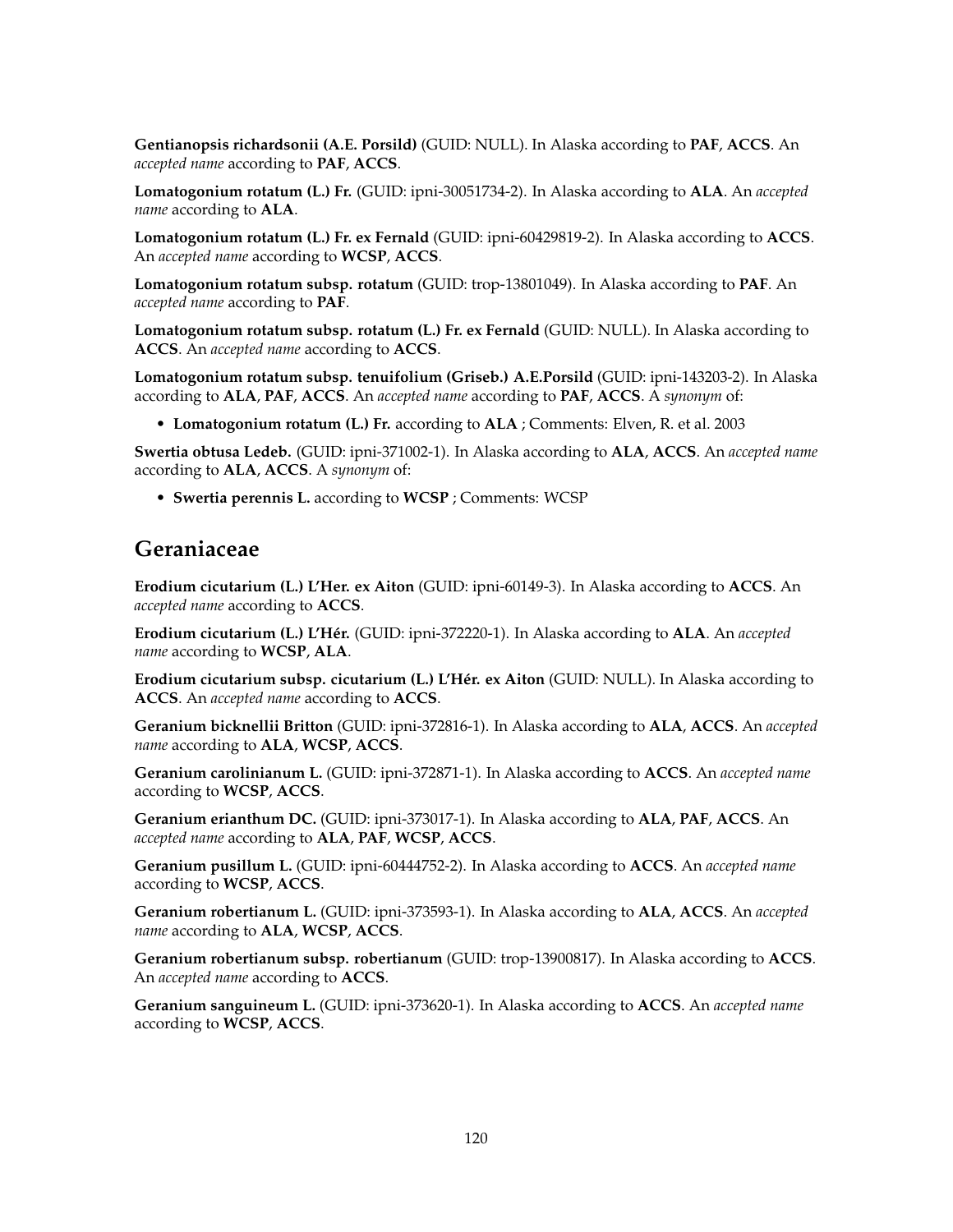# **Grossulariaceae**

**Ribes bracteosum Douglas** (GUID: ipni-30289786-2). In Alaska according to **ACCS**, **FNA**. An *accepted name* according to **ALA**, **ACCS**, **FNA**.

**Ribes glandulosum Grauer** (GUID: ipni-792704-1). In Alaska according to **ACCS**, **FNA**. An *accepted name* according to **ALA**, **ACCS**, **FNA**.

**Ribes hudsonianum Richardson** (GUID: ipni-315146-2). In Alaska according to **PAF**, **ACCS**. An *accepted name* according to **ALA**, **PAF**, **ACCS**.

**Ribes hudsonianum Richardson in J. Franklin et al.** (GUID: NULL). In Alaska according to **FNA**. An *accepted name* according to **FNA**.

**Ribes lacustre (Pers.) Poir.** (GUID: ipni-1126612-2). In Alaska according to **ACCS**, **FNA**. An *accepted name* according to **ALA**, **ACCS**, **FNA**.

**Ribes laxiflorum Pursh** (GUID: ipni-792801-1). In Alaska according to **ACCS**, **FNA**. An *accepted name* according to **ALA**, **ACCS**, **FNA**.

**Ribes oxyacanthoides L.** (GUID: ipni-792897-1). In Alaska according to **ACCS**. An *accepted name* according to **ALA**, **ACCS**.

**Ribes oxyacanthoides var. oxyacanthoides** (GUID: trop-29100988). In Alaska according to **FNA**, **ACCS**. An *accepted name* according to **FNA**, **ACCS**.

**Ribes triste Pall.** (GUID: ipni-221098-2). In Alaska according to **PAF**, **ACCS**, **FNA**. An *accepted name* according to **ALA**, **PAF**, **ACCS**, **FNA**.

**Ribes uva-crispa L.** (GUID: ipni-793052-1). In Alaska according to **ACCS**. An *accepted name* according to **WCSP**, **ACCS**.

## **Haloragaceae**

**Myriophyllum farwellii Morong** (GUID: ipni-430410-1). In Alaska according to **ACCS**. An *accepted name* according to **ALA**, **ACCS**.

**Myriophyllum sibiricum Kom.** (GUID: trop-15000127). In Alaska according to **ALA**, **PAF**, **ACCS**. An *accepted name* according to **ALA**, **PAF**, **ACCS**.

**Myriophyllum verticillatum L.** (GUID: ipni-82320-3). In Alaska according to **ALA**, **PAF**, **ACCS**. An *accepted name* according to **ALA**, **PAF**, **WCSP**, **ACCS**.

# **Hydrocharitaceae**

**Elodea canadensis Michx.** (GUID: ipni-90075-2). In Alaska according to **ACCS**. An *accepted name* according to **WCSP**, **ACCS**.

**Elodea nuttallii (Planch.) H. St. John** (GUID: trop-16100004). In Alaska according to **ACCS**. An *accepted name* according to **ACCS**, **WCSP**.

**Najas flexilis (Willd.) Rostk. & W.L.E. Schmidt** (GUID: trop-22200014). In Alaska according to **ACCS**. An *accepted name* according to **ALA**, **ACCS**, **WCSP**.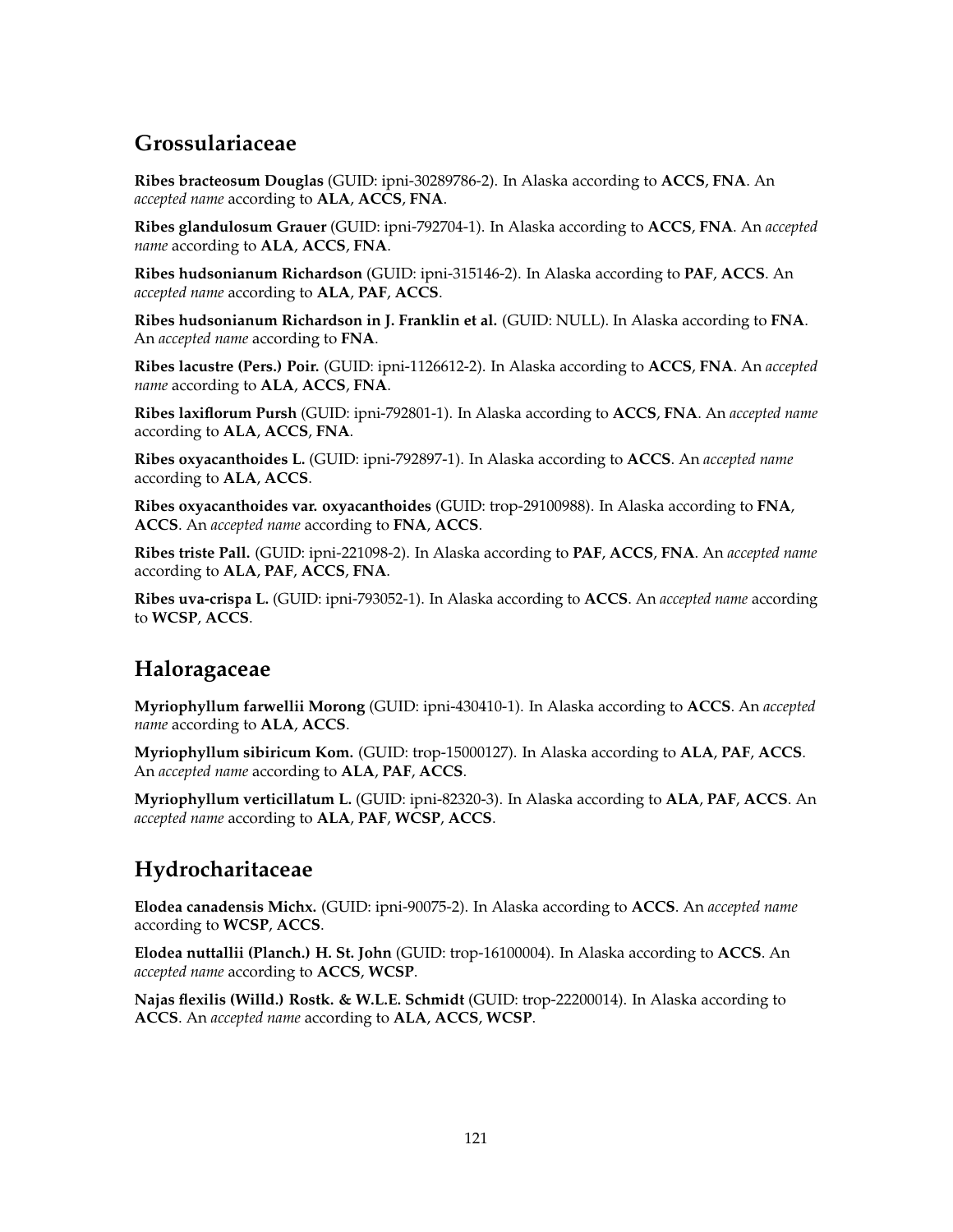# **Hymenophyllaceae**

**Hymenophyllum wrightii Bosch** (GUID: ipni-17125890-1). In Alaska according to **ALA**, **ACCS**, **FNA**. An *accepted name* according to **ALA**, **ACCS**, **FNA**.

# **Hypericaceae**

**Hypericum perforatum L.** (GUID: ipni-433719-1). In Alaska according to **ACCS**. An *accepted name* according to **WCSP**, **ACCS**.

**Hypericum perforatum subsp. perforatum** (GUID: trop-50337909). In Alaska according to **ACCS**. An *accepted name* according to **ACCS**.

## **Iridaceae**

**Iris pseudacorus L.** (GUID: ipni-438992-1). In Alaska according to **ACCS**. An *accepted name* according to **WCSP**, **ACCS**.

**Iris setosa Pall. ex Link** (GUID: ipni-439084-1). In Alaska according to **ACCS**, **FNA**. An *accepted name* according to **ACCS**, **ALA**, **FNA**.

**Iris setosa subsp. interior (E.S.Anderson) Hultén** (GUID: ipni-130143-2). In Alaska according to **ALA**, **ACCS**. An *accepted name* according to **ALA**, **ACCS**. A *synonym* of:

• **Iris setosa var. interior E.S. Anderson** according to **PAF** ; Comments: Rebristaya: I am skeptical to subsp. or var. [interior] and do not find Asian material assigned to it sufficiently distinct for recognition. Elven: Rebristaya's skepticism may be due to var. [interior] being absent from Asia, i.e., her area of concern. In Alaska, var. [interior] occurs much more in the interior parts than does var. [setosa] and their ranges are nearly non-overlapping (Hultén 1943b, 1968a). I find var. [interior] morphologically recognizable on Alaskan material by the few characters cited by Anderson (1936) and Hultén (1968a) and prefers to accept it as a continental Alaskan variety. Anderson (1936: 462) stated the differential characters to be: 'Bracts scarious to thickly chartaceous, not foliaceous, somewhat florid, often exceeded by the pedicels'. He also stated that var. [interior] was 'merging into the type [i.e., [I. setosa] s. str.] in the lower valley [i.e., the Yukon River valley] and along the west coast', and that the 'characters . . . characterize all the available herbarium material from interior Alaska'. Henderson (2002) did not mention var. [interior] in his treatment of North American [Iris].

**Iris setosa subsp. setosa** (GUID: trop-16600263). In Alaska according to **ALA**. An *accepted name* according to **ALA**.

**Iris setosa var. interior E.S.Anderson** (GUID: ipni-130144-2). In Alaska according to **PAF**, **ACCS**. An *accepted name* according to **PAF**. A *synonym* of:

• **Iris setosa subsp. interior (E.S. Anderson) Hultén** according to **ACCS** ; Comments: Panarctic Flora Checklist

**Iris setosa var. setosa** (GUID: trop-16602128). In Alaska according to **PAF**. An *accepted name* according to **PAF**.

**Iris setosa var. setosa Pall. ex Link** (GUID: NULL). In Alaska according to **ACCS**. An *accepted name* according to **ACCS**.

**Sisyrinchium littorale Greene** (GUID: ipni-441145-1). In Alaska according to **ACCS**, **FNA**. An *accepted name* according to **ACCS**, **FNA**, **ALA**.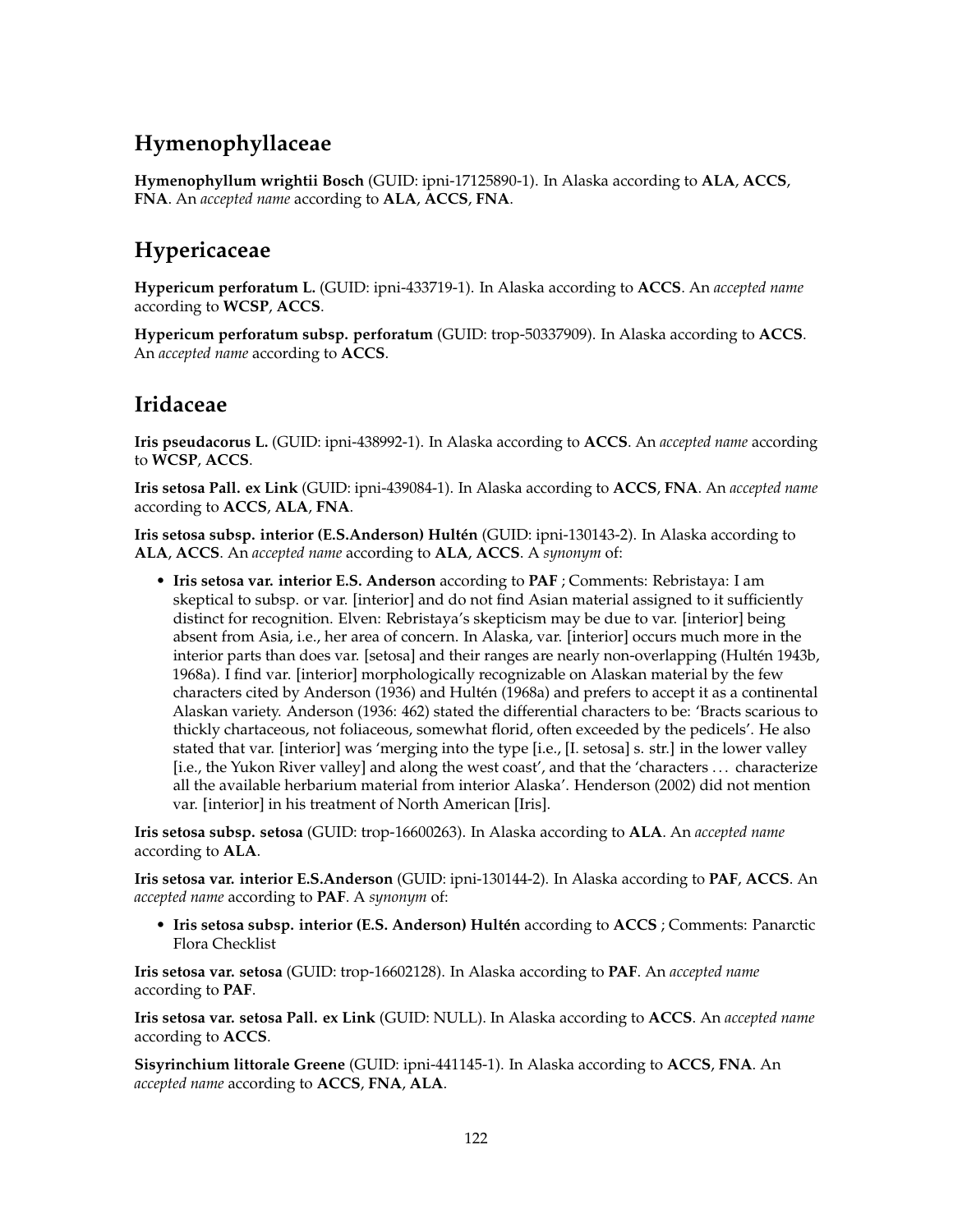**Sisyrinchium montanum Greene** (GUID: ipni-441187-1). In Alaska according to **ACCS**. An *accepted name* according to **ALA**, **ACCS**.

**Sisyrinchium montanum var. montanum Greene** (GUID: NULL). In Alaska according to **ACCS**. An *accepted name* according to **ACCS**.

#### **Juncaceae**

**Juncus albescens (Lange) Fernald** (GUID: ipni-1136118-2). In Alaska according to **ALA**, **PAF**, **ACCS**. An *accepted name* according to **ALA**, **PAF**, **ACCS**.

**Juncus alpinoarticulatus Chaix** (GUID: trop-16900584). In Alaska according to **ALA**, **PAF**, **ACCS**, **FNA**. An *accepted name* according to **ALA**, **PAF**, **ACCS**, **FNA**.

**Juncus alpinoarticulatus subsp. americanus (Farw.) Hämet-Ahti** (GUID: ipni-1219363-2). In Alaska according to **PAF**, **ACCS**. An *accepted name* according to **PAF**, **ACCS**. A *synonym* of:

• **Juncus alpinoarticulatus Chaix in D. Villars** according to **FNA** ; Comments: FNA

**Juncus anthelatus (Wiegand) R.E.Brooks** (GUID: ipni-1006645-1). In Alaska according to **FNA**. An *accepted name* according to **FNA**.

**Juncus arcticus Willd.** (GUID: ipni-442684-1). In Alaska according to **ACCS**. An *accepted name* according to **ALA**, **ACCS**.

**Juncus arcticus subsp. alaskanus Hultén** (GUID: ipni-131982-2). In Alaska according to **ALA**, **PAF**, **ACCS**. An *accepted name* according to **ALA**, **PAF**, **ACCS**. A *synonym* of:

• **Juncus arcticus var. alaskanus (Hulten) S. L. Welsh** according to **FNA** ; Comments: FNA

**Juncus arcticus subsp. ater (Rydb.) Hultén** (GUID: ipni-131984-2). In Alaska according to **ALA**, **ACCS**. An *accepted name* according to **ALA**. A *synonym* of:

- **Juncus balticus subsp. ater (Rydb.) Snogerup** according to **ACCS** ; Comments: Panarctic Flora Checklist
- **Juncus arcticus var. balticus (Willdenow) Trautvetter** according to **FNA** ; Comments: FNA

**Juncus arcticus var. alaskanus (Hultén) S.L. Welsh** (GUID: trop-16900520). In Alaska according to **ACCS**, **ALA**, **FNA**. An *accepted name* according to **FNA**. A *synonym* of:

• **Juncus arcticus subsp. alaskanus Hultén** according to **PAF** ; Comments: The combination [Juncus balticus] var. [alaskanus] (Hultén) A.E. Porsild (1957) is illegitimate as there is no reference to basionym, mandatory for combinations published after 01.01.1953, see ICBN. Some Russian authors (e.g., Tolmachev 1963; Egorova PAF proposal), and also Hultén (1968a), have accepted subsp. [alaskanus] as far west in Eurasia as northeastern European Russia and to be largely sympatric with but more southern than subsp. [arcticus]. Yurtsev commented that Tolmachev (1963) considered subsp. [alaskanus] to be a subarctic race occurring in parallel with the more arctic subsp. [arcticus] throughout most parts of northern Eurasia. Some authors have applied this 'sympatric' model in North America (e.g., Hultén 1962, 1968a). Another, 'allopatric', model was proposed for Siberia by Kovtonyuk (1987) who considered subsp. [arcticus] and subsp. [alaskanus] to be nearly separate western and eastern races and drew the line between them along the Kolyma River between Siberia and the Russian Far East. The 'allopatric' treatment was applied for North America by Porsild and Cody (1980) in accepting two major races - a northeastern subsp. [arcticus] and a northwestern subsp. [alaskanus] - but probably with some range overlap and intermediates. No comparative investigation of Asian and North American material has been undertaken more recently. The 'sympatric' and 'allopatric'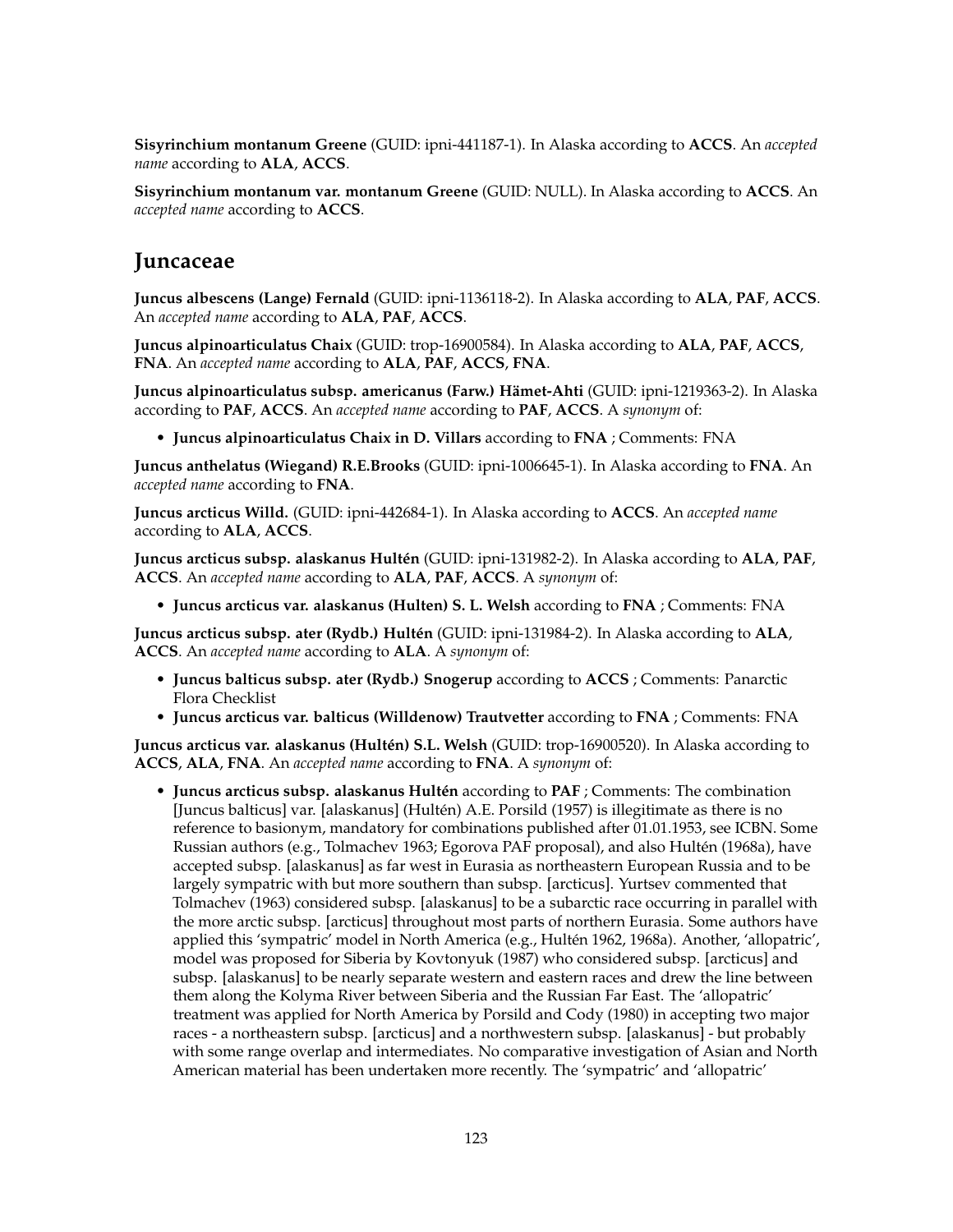treatments are probably based on different diagnostic characters. We follow the 'allopatric' approach for both Eurasia and North America.

- **Juncus arcticus subsp. alaskanus Hultén** according to **ACCS** ; Comments: Panarctic Flora Checklist
- **Juncus arcticus subsp. alaskanus Hultén** according to **ALA** ; Comments: Elven, R. et al. 2003

**Juncus arcticus var. balticus (Willd.) Trautv.** (GUID: trop-16900307). In Alaska according to **ACCS**, **FNA**. An *accepted name* according to **FNA**. A *synonym* of:

• **Juncus balticus subsp. ater (Rydb.) Snogerup** according to **ACCS** ; Comments: Panarctic Flora Checklist

**Juncus articulatus L.** (GUID: ipni-133982-3). In Alaska according to **ALA**, **ACCS**, **FNA**. An *accepted name* according to **ALA**, **ACCS**, **FNA**.

**Juncus balticus subsp. ater (Rydb.) Snogerup** (GUID: ipni-20008357-1). In Alaska according to **PAF**, **ACCS**. An *accepted name* according to **PAF**, **ACCS**.

**Juncus biglumis L.** (GUID: ipni-442732-1). In Alaska according to **ALA**, **PAF**, **ACCS**, **FNA**. An *accepted name* according to **ALA**, **PAF**, **ACCS**, **FNA**.

**Juncus bufonius L.** (GUID: ipni-134175-3). In Alaska according to **ALA**, **PAF**, **ACCS**, **FNA**. An *accepted name* according to **ALA**, **PAF**, **ACCS**, **FNA**.

**Juncus castaneus Sm.** (GUID: trop-16900041). In Alaska according to **FNA**. An *accepted name* according to **ALA**, **FNA**.

**Juncus castaneus subsp. leucochlamys (N.W. Zinger ex V.I. Krecz.) Hultén** (GUID: trop-16900529). In Alaska according to **ALA**, **ACCS**. An *accepted name* according to **ALA**. A *synonym* of:

- **Juncus leucochlamys V.J. Zinger ex V.I. Krecz.** according to **PAF** ; Comments: Solstad and Elven: In Europe, [Juncus leucochlamys] is restriced to northwestern Iceland and Svalbard (Elven et al. 2010). Elven: We do not yet have data for evaluation of a reported northern race (['borealis']) within [J. leucochlamys]. The wide polymorphy observed in the material from northeastern Asia and northwestern North America does not, however, support a geographically distinct race. Kirschner et al. (2002b) synonymised var. [borealis] with subsp. [leucochlamys].
- **Juncus leucochlamys Zing. ex Krecz.** according to **ACCS** ; Comments: Panarctic Flora Checklist
- **Juncus castaneus Smith** according to **FNA** ; Comments: FNA

**Juncus drummondii E.Mey.** (GUID: ipni-442901-1). In Alaska according to **ALA**, **PAF**, **ACCS**, **FNA**. An *accepted name* according to **ALA**, **PAF**, **ACCS**, **FNA**.

**Juncus dudleyi Wiegand** (GUID: ipni-442906-1). In Alaska according to **FNA**. An *accepted name* according to **FNA**.

**Juncus effusus L.** (GUID: ipni-135130-3). In Alaska according to **ALA**, **ACCS**, **FNA**. An *accepted name* according to **ALA**, **ACCS**, **FNA**.

**Juncus effusus subsp. effusus** (GUID: trop-50230031). In Alaska according to **ACCS**. An *accepted name* according to **ALA**. A *synonym* of:

• **Juncus effusus L.** according to **ACCS** ; Comments: Flora of North America

**Juncus ensifolius Wikstr.** (GUID: ipni-442931-1). In Alaska according to **ALA**, **ACCS**. An *accepted name* according to **ALA**, **ACCS**.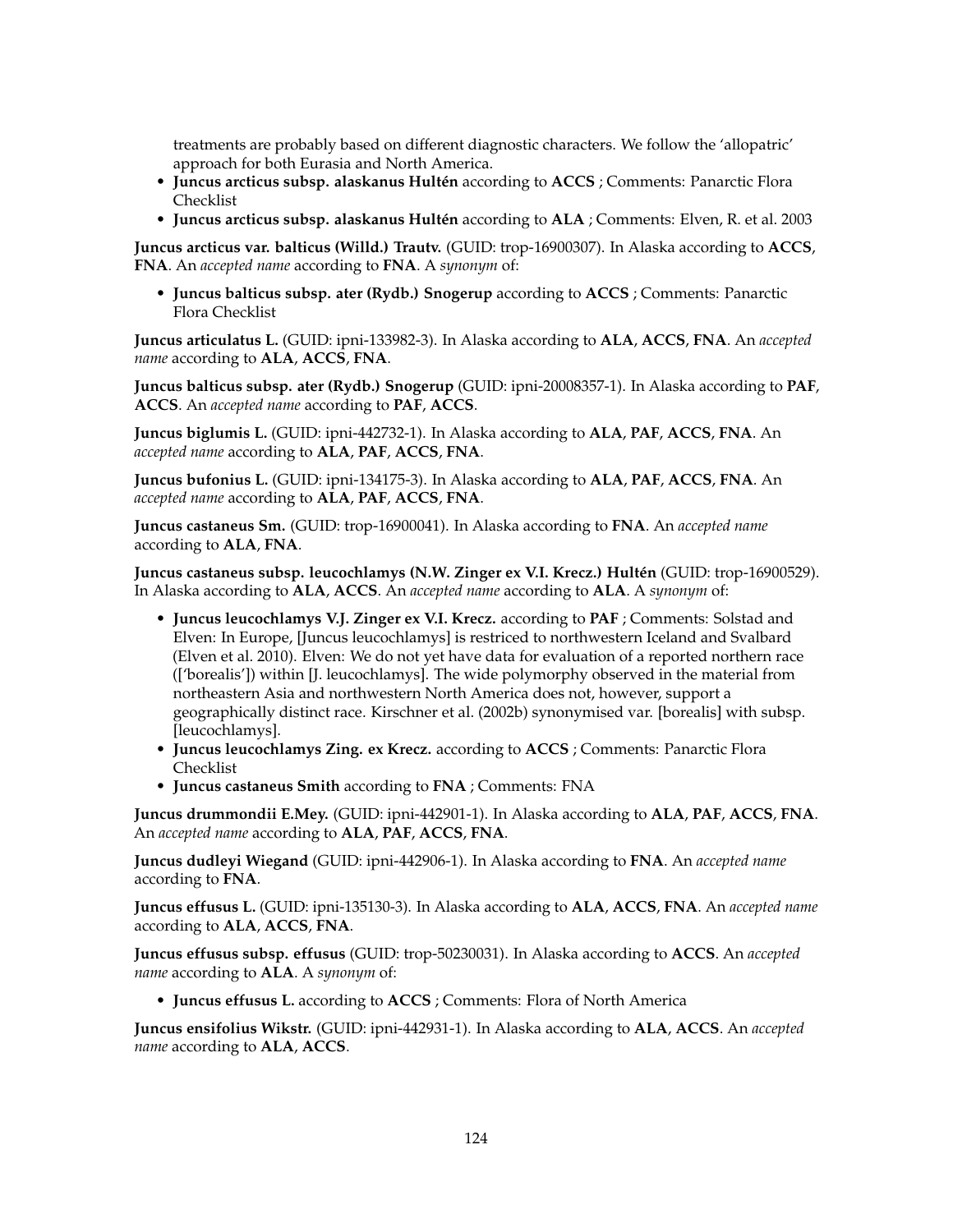**Juncus ensifolius var. ensifolius** (GUID: NULL). In Alaska according to **FNA**. An *accepted name* according to **FNA**.

**Juncus falcatus E.Mey.** (GUID: ipni-442946-1). In Alaska according to **ACCS**. An *accepted name* according to **ALA**, **ACCS**.

**Juncus falcatus subsp. sitchensis (Buchenau) Hultén** (GUID: ipni-132138-2). In Alaska according to **ALA**, **ACCS**. An *accepted name* according to **ALA**, **ACCS**.

**Juncus falcatus var. sitchensis Buchenau** (GUID: ipni-132139-2). In Alaska according to **ALA**, **ACCS**, **FNA**. An *accepted name* according to **FNA**. A *synonym* of:

- **Juncus falcatus subsp. sitchensis (Buchenau) Hultén** according to **ALA** ; Comments: Hultén 1968; Hultén, Eric. 1968. Flora of Alaska and Neighboring Territories. Stanford Univ. Press, Stanford, CA. 1008 pp.
- **Juncus falcatus subsp. sitchensis (Buchenau) Hultén** according to **ACCS** ; Comments: D.F. Murray

**Juncus filiformis L.** (GUID: ipni-442961-1). In Alaska according to **ALA**, **PAF**, **ACCS**, **FNA**. An *accepted name* according to **ALA**, **PAF**, **ACCS**, **FNA**.

**Juncus haenkei E.Mey.** (GUID: ipni-443032-1). In Alaska according to **ALA**, **PAF**, **ACCS**. An *accepted name* according to **ALA**, **PAF**, **ACCS**.

**Juncus leucochlamys Zing. ex V.I.Krecz.** (GUID: ipni-443131-1). In Alaska according to **PAF**, **ACCS**. An *accepted name* according to **PAF**, **ACCS**.

**Juncus macrandrus Coville** (GUID: ipni-443171-1). In Alaska according to **ALA**. An *accepted name* according to **ALA**.

**Juncus mertensianus Bong.** (GUID: ipni-443207-1). In Alaska according to **ALA**, **PAF**, **ACCS**, **FNA**. An *accepted name* according to **ALA**, **PAF**, **ACCS**, **FNA**.

**Juncus nodosus L.** (GUID: ipni-443278-1). In Alaska according to **ALA**, **ACCS**, **FNA**. An *accepted name* according to **ALA**, **ACCS**, **FNA**.

**Juncus ranarius Nees** (GUID: ipni-443409-1). In Alaska according to **ALA**. An *accepted name* according to **ALA**. A *synonym* of:

• **Juncus bufonius Linnaeus** according to **FNA** ; Comments: FNA

**Juncus ranarius Perrier & Songeon** (GUID: NULL). In Alaska according to **ACCS**. An *accepted name* according to **ACCS**.

**Juncus ranarius Songeon & E.P.Perrier** (GUID: ipni-132288-2). In Alaska according to **PAF**. An *accepted name* according to **PAF**.

**Juncus ranarius var. ossoraicus Novikov** (GUID: ipni-917046-1). In Alaska according to **PAF**. An *accepted name* according to **PAF**.

**Juncus ranarius var. ossoraicus Songeon & E.P. Perrier** (GUID: NULL). In Alaska according to **ACCS**. An *accepted name* according to **ACCS**.

**Juncus stygius L.** (GUID: ipni-443526-1). In Alaska according to **ACCS**. An *accepted name* according to **ALA**, **ACCS**.

**Juncus stygius subsp. americanus (Buchenau) Hultén** (GUID: ipni-132313-2). In Alaska according to **ALA**, **ACCS**. An *accepted name* according to **ALA**, **ACCS**. A *synonym* of:

• **Juncus stygius var. americanus Buchenau** according to **FNA** ; Comments: FNA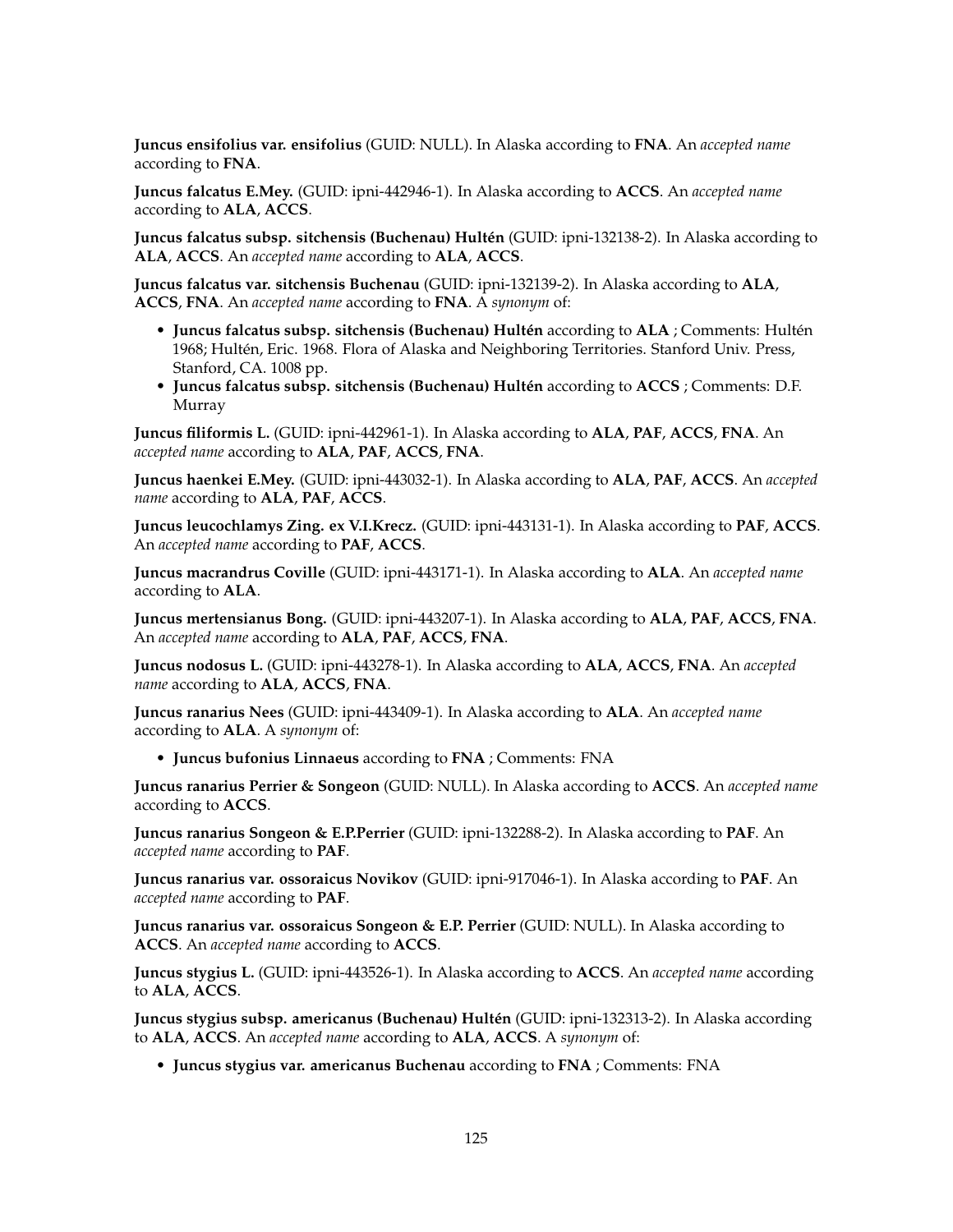**Juncus stygius var. americanus Buchenau** (GUID: ipni-132314-2). In Alaska according to **ACCS**, **FNA**. An *accepted name* according to **FNA**. A *synonym* of:

• **Juncus stygius subsp. americanus (Buchenau) Hultén** according to **ACCS** ; Comments: Panarctic Flora Checklist

**Juncus supiniformis Engelm.** (GUID: ipni-443551-1). In Alaska according to **ALA**, **ACCS**, **FNA**. An *accepted name* according to **ALA**, **ACCS**, **FNA**.

**Juncus tenuis Willd.** (GUID: ipni-304453-2). In Alaska according to **ALA**, **ACCS**, **FNA**. An *accepted name* according to **ALA**, **ACCS**, **FNA**.

**Juncus triglumis L.** (GUID: ipni-443609-1). In Alaska according to **ALA**. An *accepted name* according to **ALA**.

**Juncus triglumis var. albescens Lange** (GUID: ipni-132355-2). In Alaska according to **ACCS**, **FNA**. An *accepted name* according to **FNA**. A *synonym* of:

- **Juncus albescens (Lange) Fernald** according to **PAF** ; Comments: In Europe, [Juncus albescens] is restricted to Svalbard.
- **Juncus albescens (Lange) Fernald** according to **ACCS** ; Comments: Panarctic Flora Checklist

**Juncus triglumis var. triglumis** (GUID: NULL). In Alaska according to **FNA**. An *accepted name* according to **FNA**.

**Luzula arctica Blytt** (GUID: ipni-1177928-2). In Alaska according to **ALA**, **ACCS**, **FNA**. An *accepted name* according to **FNA**. A *synonym* of:

- **Luzula nivalis (Laest.) Sprengel** according to **ALA** ; Comments:
- **Luzula nivalis (Laest.) Spreng.** according to **PAF** ; Comments: Egorova et al.: Very many authors have applied the name [Luzula arctica] Blytt 1861 for this species (e.g., Hultén 1968a in Alaska and the Yukon Territory; Böcher et al. 1978 in Greenland; Chrtek and Krísa 1980 in Europe; Elven 1994 in Norway and Svalbard; Elven and Elvebakk 1996 in Svalbard; Cody 1996 in the Yukon Territory; Swab 2000 in North America), whereas Russian authors mostly have applied the name [L. nivalis]. The application of [L. arctica] is based on arguments by Hylander (1945, 1953b) that the earlier name [L. nivalis] Sprengel 1825 refers to another plant. However, Sprengel's name is explicitly based on [L. campestris] var. [nivalis] Laest., and the application must follow the type of the basionym. The lectotypes of Blytt's ['arctica'] (from Norway) and Laestadius' ['nivalis'] (from Sweden) belong to the same taxon. Kirschner's (2001b) designation of a lectotype of [L. campestris] var. [nivalis] finishes this issue.
- **Luzula nivalis (Laest.) Beurling** according to **ACCS** ; Comments: Panarctic Flora Checklist

**Luzula arcuata (Wahlenb.) Sw.** (GUID: ipni-443712-1). In Alaska according to **ACCS**. An *accepted name* according to **ALA**, **ACCS**.

**Luzula arcuata subsp. arcuata** (GUID: trop-16900084). In Alaska according to **PAF**. An *accepted name* according to **ALA**, **PAF**.

**Luzula arcuata subsp. arcuata (Wahlenb.) Sw.** (GUID: NULL). In Alaska according to **ACCS**. An *accepted name* according to **ACCS**.

**Luzula arcuata subsp. unalaschkensis (Buchenau) Hultén** (GUID: trop-16900085). In Alaska according to **PAF**, **ACCS**, **ALA**, **ACCS**, **FNA**. An *accepted name* according to **PAF**, **ALA**, **ACCS**, **FNA**. A *synonym* of:

• **Luzula arcuata subsp. unalaschcensis (Buchenau) Hultén** according to **ACCS** ; Comments: Panarctic Flora Checklist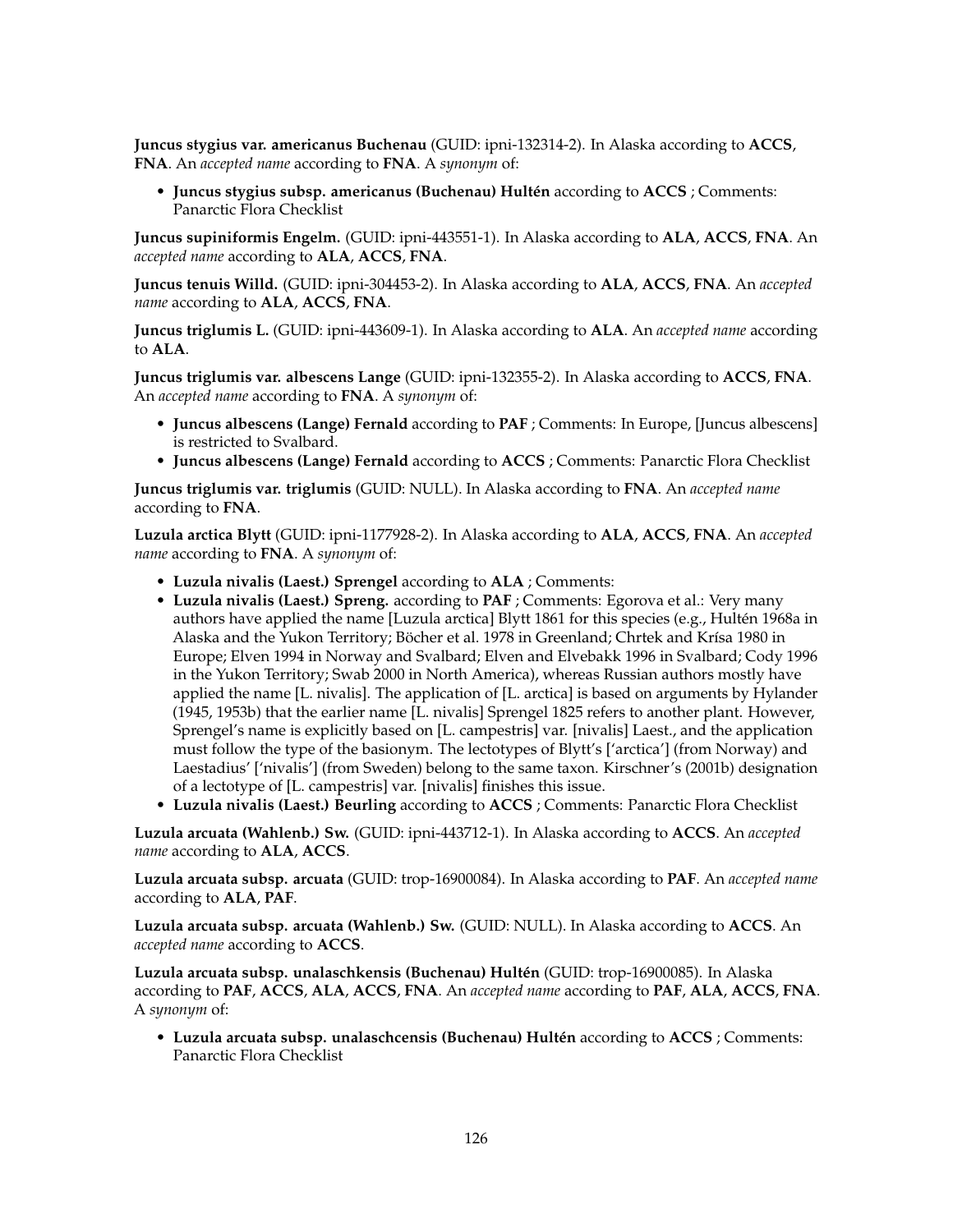**Luzula comosa E.Mey.** (GUID: ipni-443762-1). In Alaska according to **ALA**, **ACCS**, **FNA**. An *accepted name* according to **ACCS**, **FNA**. A *synonym* of:

• **Luzula multiflora subsp. comosa (E.Mey.) Hultén** according to **ALA** ; Comments: Hultén 1968; Hultén, Eric. 1968. Flora of Alaska and Neighboring Territories. Stanford Univ. Press, Stanford, CA. 1008 pp.

**Luzula confusa Lindeb.** (GUID: ipni-146191-2). In Alaska according to **ALA**, **PAF**, **ACCS**, **FNA**. An *accepted name* according to **ALA**, **PAF**, **ACCS**, **FNA**.

**Luzula groenlandica Böcher** (GUID: ipni-146206-2). In Alaska according to **ALA**, **PAF**, **ACCS**, **FNA**. An *accepted name* according to **PAF**, **ACCS**, **FNA**. A *synonym* of:

• **Luzula multiflora subsp. frigida (Buchenau) V.I.Krecz.** according to **ALA** ; Comments: Elven, R. et al. 2003

**Luzula kjellmaniana Miyabe & Kudo** (GUID: trop-16900797). In Alaska according to **ALA**, **ACCS**, **FNA**, **PAF**. An *accepted name* according to **ALA**, **ACCS**, **FNA**, **PAF**.

**Luzula multiflora (Ehrh.) Lej.** (GUID: ipni-1159940-2). In Alaska according to **ACCS**. An *accepted name* according to **ALA**, **ACCS**.

**Luzula multiflora subsp. comosa (E.Mey.) Hultén** (GUID: ipni-146230-2). In Alaska according to **ALA**, **ACCS**. An *accepted name* according to **ALA**. A *synonym* of:

- **Luzula comosa E. Mey.** according to **ACCS** ; Comments: Flora of North America
- **Luzula comosa E. Meyer** according to **FNA** ; Comments: FNA

**Luzula multiflora subsp. frigida (Buchenau) V.I. Krecz.** (GUID: trop-16900802). In Alaska according to **PAF**, **ALA**, **ACCS**, **FNA**. An *accepted name* according to **PAF**, **ALA**, **ACCS**, **FNA**.

**Luzula multiflora subsp. kjellmanioides auct. non Roy L. Taylor & MacBryde** (GUID: NULL). In Alaska according to **ACCS**. An *accepted name* according to **ACCS**.

**Luzula multiflora subsp. kobayasii (Satake) Hultén** (GUID: ipni-146234-2). In Alaska according to **ALA**, **ACCS**, **FNA**. An *accepted name* according to **ALA**, **ACCS**, **FNA**.

**Luzula multiflora var. kjellmanioides Roy L.Taylor & MacBryde** (GUID: ipni-883736-1). In Alaska according to **PAF**. An *accepted name* according to **PAF**.

**Luzula nivalis (Laest.) Beurling** (GUID: NULL). In Alaska according to **ACCS**. An *accepted name* according to **ACCS**.

**Luzula nivalis (Laest.) Spreng.** (GUID: ipni-30284498-2). In Alaska according to **PAF**, **ALA**. An *accepted name* according to **PAF**, **ALA**.

**Luzula parviflora (Ehrh.) Desv.** (GUID: ipni-1000811-2). In Alaska according to **ALA**, **ACCS**, **FNA**. An *accepted name* according to **ALA**, **ACCS**, **FNA**.

**Luzula parviflora subsp. fastigiata (E.Mey.) Hämet-Ahti** (GUID: ipni-146243-2). In Alaska according to **ALA**, **PAF**, **ACCS**, **ACCS**. An *accepted name* according to **ALA**, **PAF**, **ACCS**. A *synonym* of:

• **Luzula parviflora subsp. fastigiata (E. Mey.) Hämet-Ahti** according to **ACCS** ; Comments: Panarctic Flora Checklist

**Luzula parviflora subsp. parviflora** (GUID: trop-16900534). In Alaska according to **ALA**, **PAF**. An *accepted name* according to **ALA**, **PAF**.

**Luzula parviflora subsp. parviflora (Ehrh.) Desv.** (GUID: NULL). In Alaska according to **ACCS**. An *accepted name* according to **ACCS**.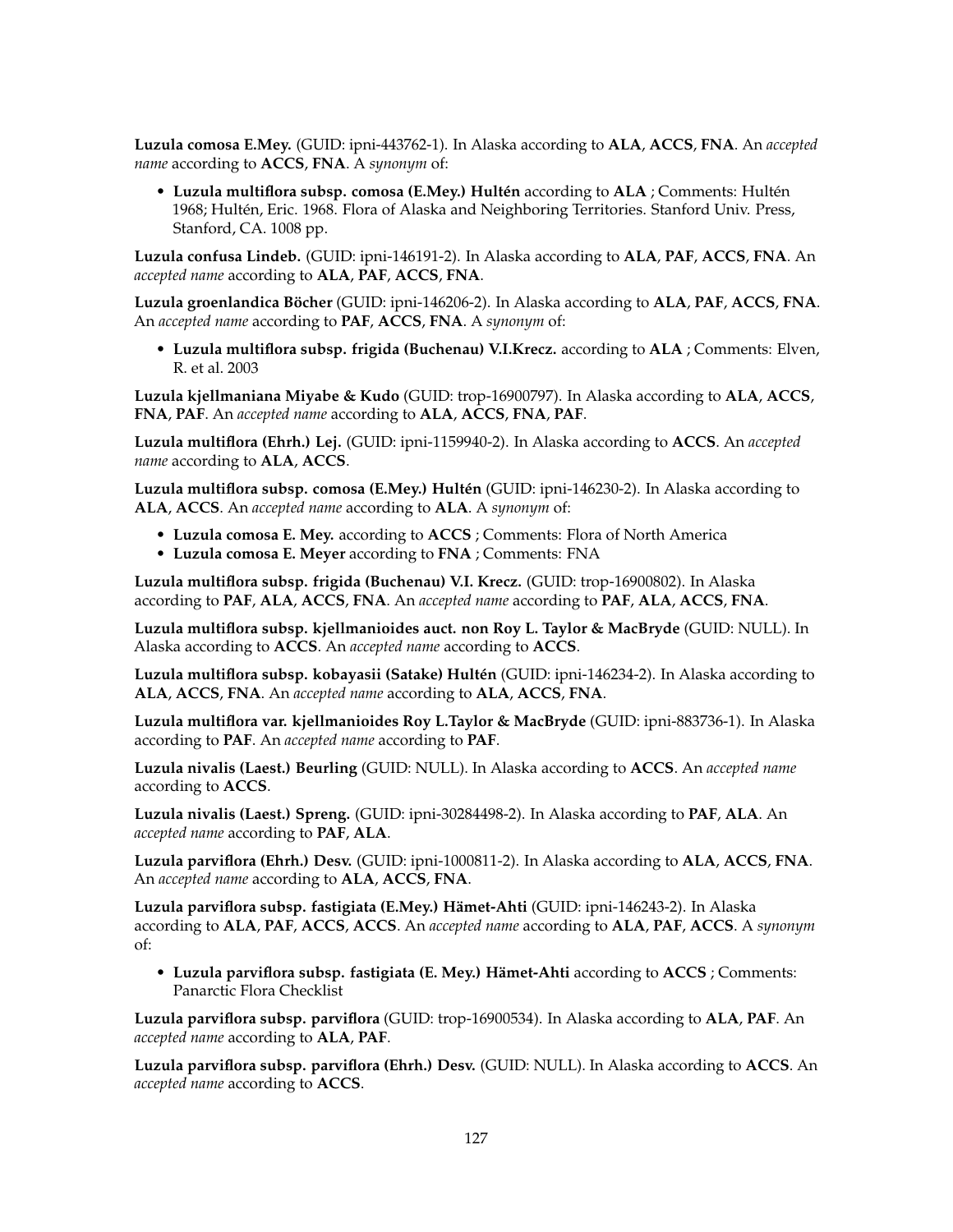**Luzula piperi (Coville) M.E.Jones** (GUID: ipni-1182429-2). In Alaska according to **ALA**, **PAF**, **ACCS**. An *accepted name* according to **ALA**, **PAF**, **ACCS**.

**Luzula piperi M.E.Jones** (GUID: ipni-146258-2). In Alaska according to **FNA**. An *accepted name* according to **FNA**.

**Luzula rufescens Fisch. ex E.Mey.** (GUID: ipni-146266-2). In Alaska according to **ALA**, **PAF**, **ACCS**, **FNA**. An *accepted name* according to **ALA**, **PAF**, **ACCS**, **FNA**.

**Luzula spicata (L.) DC.** (GUID: ipni-443940-1). In Alaska according to **ALA**, **ACCS**, **FNA**. An *accepted name* according to **ALA**, **ACCS**, **FNA**.

**Luzula wahlenbergii Rupr.** (GUID: ipni-443971-1). In Alaska according to **ALA**, **PAF**, **ACCS**, **FNA**. An *accepted name* according to **ALA**, **PAF**, **ACCS**, **FNA**.

## **Juncaginaceae**

**Triglochin maritima L.** (GUID: ipni-258178-2). In Alaska according to **ALA**, **PAF**, **ACCS**, **FNA**. An *accepted name* according to **ALA**, **PAF**, **WCSP**, **ACCS**, **FNA**.

**Triglochin palustris L.** (GUID: ipni-603552-1). In Alaska according to **ALA**, **PAF**, **ACCS**, **FNA**. An *accepted name* according to **ALA**, **PAF**, **WCSP**, **ACCS**, **FNA**.

## **Lamiaceae**

**Dracocephalum parviflorum Nutt.** (GUID: ipni-83930-2). In Alaska according to **ALA**, **ACCS**. An *accepted name* according to **ALA**, **WCSP**, **ACCS**.

**Galeopsis bifida Boenn.** (GUID: ipni-447034-1). In Alaska according to **ALA**, **ACCS**. An *accepted name* according to **ALA**, **WCSP**, **ACCS**.

**Galeopsis tetrahit L.** (GUID: ipni-447136-1). In Alaska according to **ACCS**. An *accepted name* according to **ALA**, **WCSP**, **ACCS**.

**Glechoma hederacea L.** (GUID: ipni-447338-1). In Alaska according to **ACCS**, **ALA**, **ACCS**. An *accepted name* according to **WCSP**, **ACCS**, **ALA**. A *synonym* of:

• **Glechoma hederacea L.** according to **ACCS** ; Comments: Panarctic Flora Checklist

**Lamium album L.** (GUID: ipni-448792-1). In Alaska according to **ALA**, **ACCS**. An *accepted name* according to **ALA**, **WCSP**, **ACCS**.

**Lamium amplexicaule L.** (GUID: ipni-50230-3). In Alaska according to **ACCS**. An *accepted name* according to **WCSP**, **ACCS**.

**Lamium maculatum L.** (GUID: ipni-448886-1). In Alaska according to **ACCS**. An *accepted name* according to **ACCS**.

**Lycopus asper Greene** (GUID: ipni-449632-1). In Alaska according to **ACCS**. An *accepted name* according to **WCSP**. A *synonym* of:

• **Lycopus lucidus subsp. americanus (A. Gray) Hultén** according to **ACCS** ; Comments: D.F. Murray

**Lycopus lucidus Turcz. ex Benth.** (GUID: ipni-449660-1). In Alaska according to **ACCS**. An *accepted name* according to **WCSP**, **ACCS**.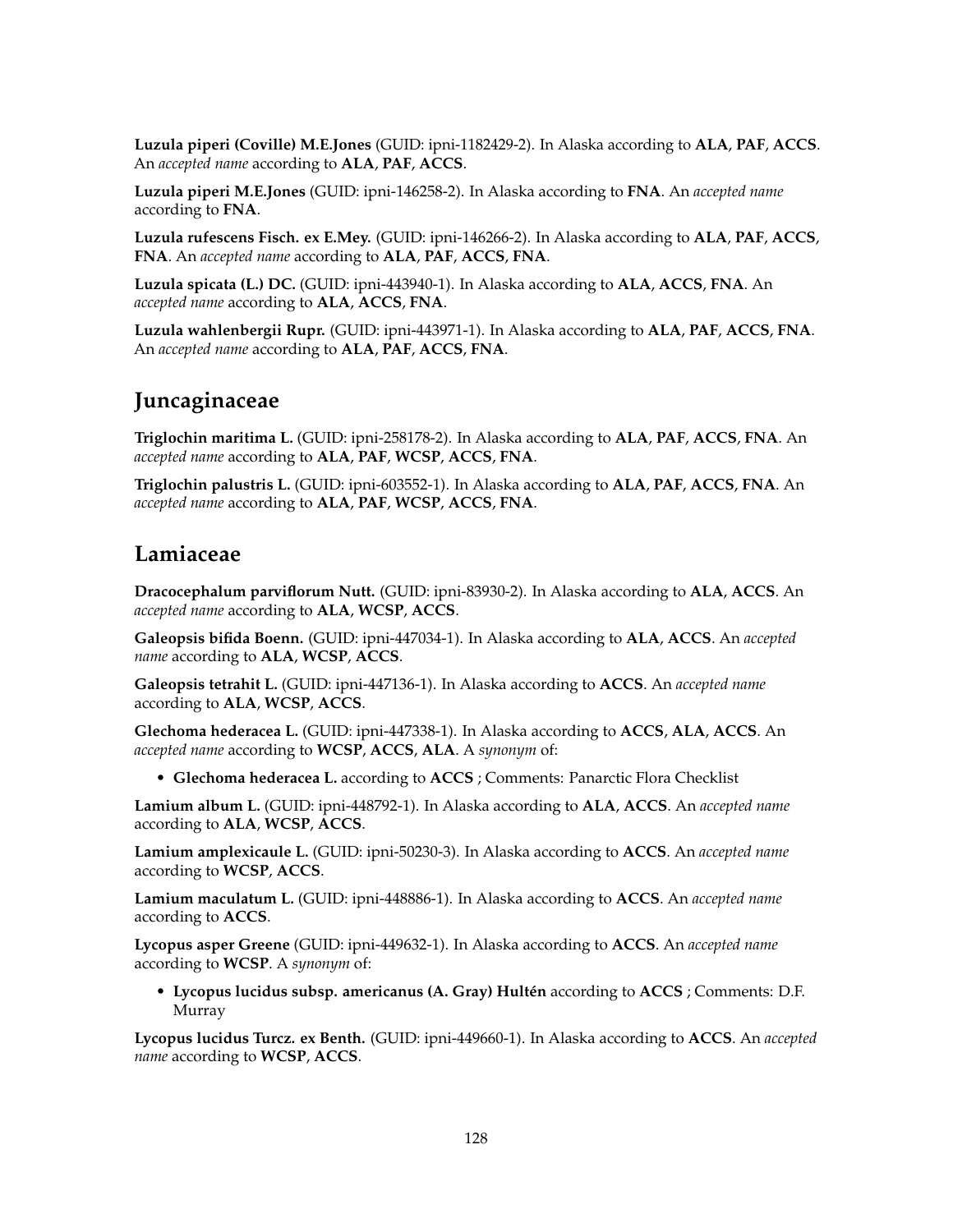**Lycopus lucidus subsp. americanus (A.Gray) Hultén** (GUID: ipni-147721-2). In Alaska according to **ALA**, **ACCS**. An *accepted name* according to **ALA**, **ACCS**.

**Lycopus uniflorus Michx.** (GUID: ipni-449690-1). In Alaska according to **ALA**, **ACCS**. An *accepted name* according to **ALA**, **WCSP**, **ACCS**.

**Marrubium vulgare L.** (GUID: ipni-449990-1). In Alaska according to **ALA**, **ACCS**. An *accepted name* according to **ALA**, **WCSP**, **ACCS**.

**Mentha canadensis L.** (GUID: ipni-450311-1). In Alaska according to **ALA**, **PAF**, **ACCS**. An *accepted name* according to **ALA**, **PAF**, **WCSP**, **ACCS**.

**Mentha spicata L.** (GUID: ipni-92602-3). In Alaska according to **ALA**, **ACCS**. An *accepted name* according to **ALA**, **WCSP**, **ACCS**.

**Mentha × piperita L.** (GUID: trop-17600157). In Alaska according to **ACCS**. An *accepted name* according to **WCSP**, **ACCS**.

**Nepeta cataria L.** (GUID: ipni-99548-3). In Alaska according to **ALA**, **ACCS**. An *accepted name* according to **ALA**, **WCSP**, **ACCS**.

**Prunella vulgaris L.** (GUID: ipni-455176-1). In Alaska according to **ACCS**. An *accepted name* according to **ALA**, **WCSP**, **ACCS**.

**Prunella vulgaris subsp. aleutica Hultén** (GUID: trop-17601656). In Alaska according to **ALA**, **ACCS**. An *accepted name* according to **ALA**, **ACCS**.

**Prunella vulgaris subsp. lanceolata (W.P.C. Barton) Hultén** (GUID: trop-17600276). In Alaska according to **ALA**, **ACCS**. An *accepted name* according to **ALA**, **ACCS**.

**Satureja douglasii (Benth.) Briq.** (GUID: ipni-457628-1). In Alaska according to **ALA**, **ACCS**. An *accepted name* according to **ALA**, **ACCS**. A *synonym* of:

• **Micromeria douglasii Benth.** according to **WCSP** ; Comments: WCSP

**Scutellaria galericulata L.** (GUID: ipni-458280-1). In Alaska according to **ACCS**. An *accepted name* according to **ALA**, **WCSP**, **ACCS**.

**Scutellaria galericulata subsp. pubescens (Benth.) Á.Löve & D.Löve** (GUID: ipni-231057-2). In Alaska according to **ALA**, **ACCS**. An *accepted name* according to **ALA**, **ACCS**. A *synonym* of:

• **Scutellaria × nicholsonii Taub.** according to **WCSP** ; Comments: WCSP

**Scutellaria lateriflora L.** (GUID: ipni-458402-1). In Alaska according to **ACCS**. An *accepted name* according to **WCSP**, **ACCS**.

**Stachys chamissonis Benth.** (GUID: ipni-459414-1). In Alaska according to **ACCS**. An *accepted name* according to **WCSP**, **ACCS**.

**Stachys chamissonis var. cooleyae (A.Heller) G.A.Mulligan & D.B.Munro** (GUID: ipni-285492-2). In Alaska according to **ACCS**. An *accepted name* according to **WCSP**, **ACCS**.

**Stachys emersonii Piper** (GUID: ipni-459510-1). In Alaska according to **ALA**, **ACCS**. An *accepted name* according to **ALA**, **ACCS**. A *synonym* of:

• **Stachys mexicana Benth.** according to **WCSP** ; Comments: WCSP

**Stachys mexicana Benth.** (GUID: ipni-459756-1). In Alaska according to **ACCS**. An *accepted name* according to **WCSP**. A *synonym* of:

• **Stachys emersonii Piper** according to **ACCS** ; Comments: D.F. Murray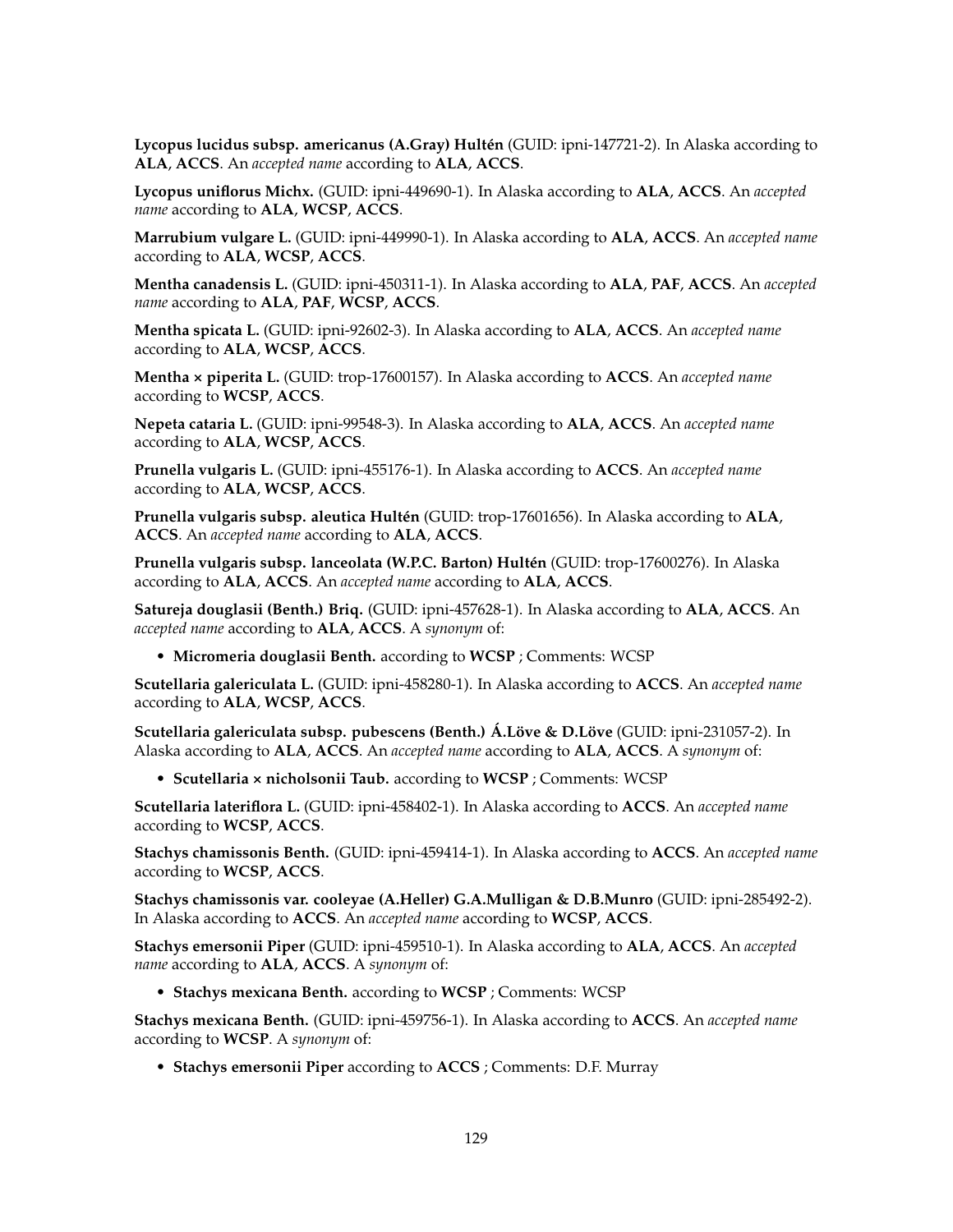**Stachys palustris L.** (GUID: ipni-70019-3). In Alaska according to **ACCS**. An *accepted name* according to **ALA**, **WCSP**, **ACCS**.

**Stachys palustris subsp. pilosa (Nutt.) Epling** (GUID: ipni-243219-2). In Alaska according to **ALA**, **ACCS**. An *accepted name* according to **ALA**, **ACCS**. A *synonym* of:

• **Stachys pilosa Nutt.** according to **WCSP** ; Comments: WCSP

**Stachys pilosa Nutt.** (GUID: ipni-459851-1). In Alaska according to **ALA**, **ACCS**. An *accepted name* according to **WCSP**. A *synonym* of:

- **Stachys palustris subsp. pilosa (Nutt.) Epling** according to **ALA** ; Comments: Hultén 1968; Hultén, Eric. 1968. Flora of Alaska and Neighboring Territories. Stanford Univ. Press, Stanford, CA. 1008 pp.
- **Stachys palustris subsp. pilosa (Nutt.) Epling** according to **ACCS** ; Comments: D.F. Murray

### **Lentibulariaceae**

**Pinguicula villosa L.** (GUID: ipni-526522-1). In Alaska according to **ALA**, **PAF**, **ACCS**. An *accepted name* according to **ALA**, **PAF**, **WCSP**, **ACCS**.

**Pinguicula vulgaris L.** (GUID: ipni-526527-1). In Alaska according to **PAF**, **ACCS**. An *accepted name* according to **ALA**, **PAF**, **WCSP**, **ACCS**.

**Pinguicula vulgaris subsp. macroceras (Link) Calder & Roy L.Taylor** (GUID: ipni-196891-2). In Alaska according to **ALA**, **ACCS**. An *accepted name* according to **ALA**, **ACCS**.

**Pinguicula vulgaris subsp. vulgaris** (GUID: trop-18300168). In Alaska according to **ALA**, **ACCS**. An *accepted name* according to **ALA**, **ACCS**.

**Utricularia intermedia Hayne** (GUID: ipni-526836-1). In Alaska according to **ALA**, **PAF**, **ACCS**. An *accepted name* according to **ALA**, **PAF**, **WCSP**, **ACCS**.

**Utricularia minor L.** (GUID: ipni-526922-1). In Alaska according to **ALA**, **PAF**, **ACCS**. An *accepted name* according to **ALA**, **PAF**, **WCSP**, **ACCS**.

**Utricularia ochroleuca R.W.Hartm.** (GUID: ipni-526966-1). In Alaska according to **ACCS**. An *accepted name* according to **WCSP**, **ACCS**.

**Utricularia vulgaris L.** (GUID: ipni-527199-1). In Alaska according to **ACCS**. An *accepted name* according to **ALA**, **WCSP**, **ACCS**.

**Utricularia vulgaris subsp. macrorhiza (Leconte) R.T.Clausen** (GUID: ipni-260872-2). In Alaska according to **ALA**, **PAF**, **ACCS**. An *accepted name* according to **ALA**, **WCSP**, **PAF**, **ACCS**.

### **Liliaceae**

**Clintonia uniflora (Menzies ex Schult. & Schult.f.) Kunth** (GUID: kew-302695). In Alaska according to **ACCS**. An *accepted name* according to **WCSP**, **ACCS**.

**Clintonia uniflora (Menzies ex Schult.) Kunth** (GUID: trop-18401616). In Alaska according to **ALA**. An *accepted name* according to **ALA**.

**Clintonia uniflora Kunth** (GUID: ipni-533180-1). In Alaska according to **FNA**. An *accepted name* according to **FNA**.

**Fritillaria camschatcensis (L.) Ker Gawl.** (GUID: trop-18400203). In Alaska according to **ALA**, **PAF**, **ACCS**, **FNA**. An *accepted name* according to **ALA**, **PAF**, **WCSP**, **ACCS**, **FNA**.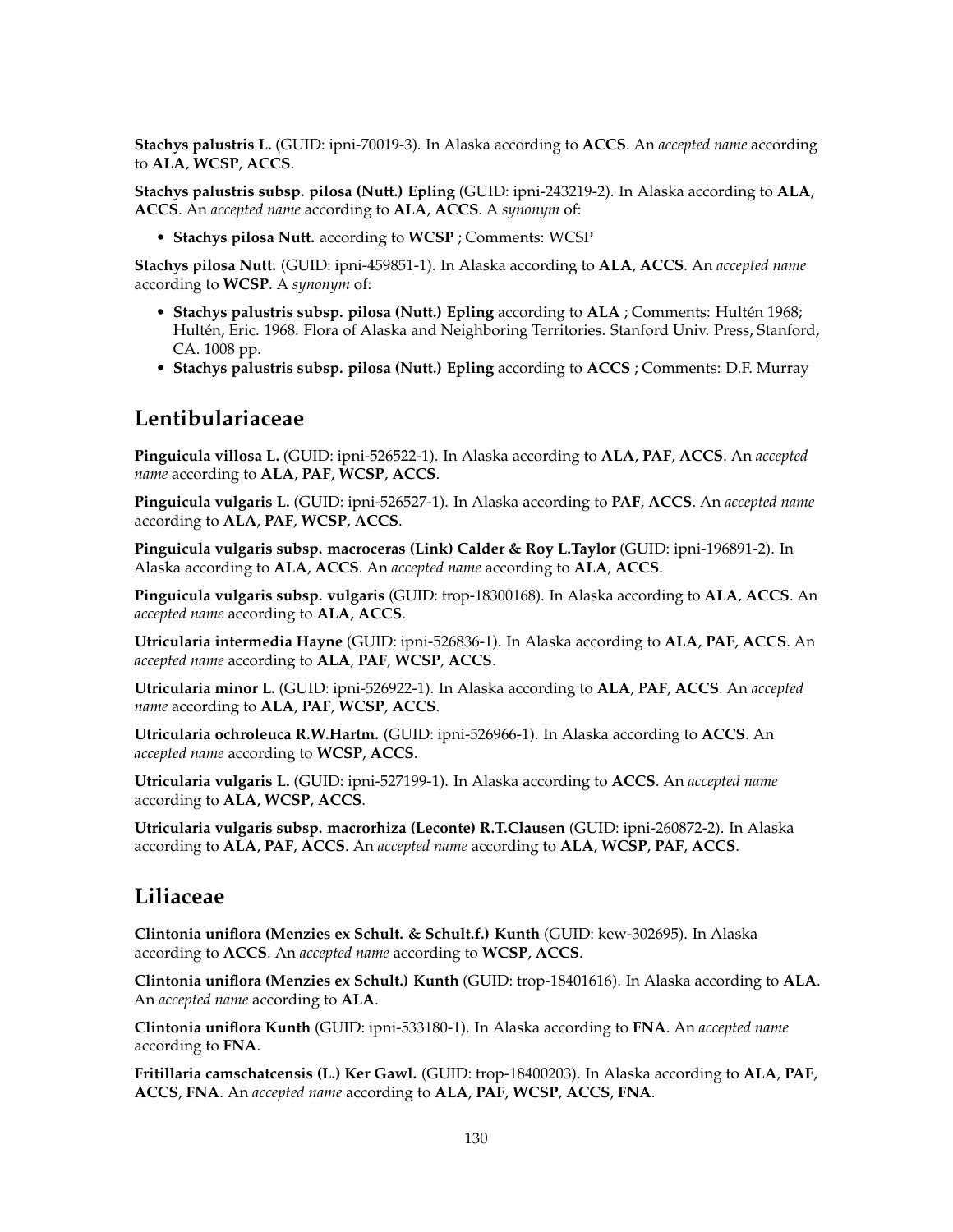**Lloydia serotina (L.) Rchb.** (GUID: kew-280271). In Alaska according to **PAF**. An *accepted name* according to **ALA**, **PAF**. A *synonym* of:

• **Gagea serotina (L.) Ker Gawl.** according to **WCSP** ; Comments: WCSP

**Lloydia serotina (L.) Salisb. ex Rchb.** (GUID: ipni-30099514-2). In Alaska according to **ACCS**. An *accepted name* according to **ACCS**.

**Lloydia serotina var. serotina** (GUID: trop-18403843). In Alaska according to **ALA**, **FNA**. An *accepted name* according to **ALA**, **FNA**.

**Streptopus amplexifolius (L.) DC.** (GUID: ipni-1160363-2). In Alaska according to **ACCS**, **FNA**. An *accepted name* according to **ALA**, **WCSP**, **ACCS**, **FNA**.

**Streptopus amplexifolius subsp. americanus (Schult. & Schult.f.) Á.Löve & D.Löve** (GUID: ipni-246465-2). In Alaska according to **ALA**, **PAF**, **ACCS**. An *accepted name* according to **ALA**, **PAF**, **ACCS**. A *synonym* of:

- **Streptopus amplexifolius (L.) DC.** according to **WCSP** ; Comments: WCSP
- **Streptopus amplexifolius (Linnaeus) de Candolle** according to **FNA** ; Comments: FNA

**Streptopus lanceolatus (Aiton) Reveal** (GUID: ipni-1071939-2). In Alaska according to **ALA**, **ACCS**, **FNA**. An *accepted name* according to **ALA**, **WCSP**, **ACCS**, **FNA**.

**Streptopus streptopoides (Ledeb.) Frye & Rigg** (GUID: ipni-246127-2). In Alaska according to **ALA**, **ACCS**, **FNA**. An *accepted name* according to **ALA**, **WCSP**, **ACCS**, **FNA**.

## **Limnanthaceae**

**Limnanthes douglasii R.Br.** (GUID: ipni-30052665-2). In Alaska according to **ACCS**. An *accepted name* according to **ACCS**.

**Limnanthes douglasii subsp. douglasii** (GUID: trop-50103079). In Alaska according to **ACCS**. An *accepted name* according to **ACCS**.

### **Linaceae**

**Linum lewisii Pursh** (GUID: ipni-544545-1). In Alaska according to **ALA**, **ACCS**. An *accepted name* according to **ALA**, **ACCS**.

**Linum lewisii subsp. lewisii** (GUID: NULL). In Alaska according to **PAF**. An *accepted name* according to **PAF**.

**Linum lewisii var. lewisii** (GUID: trop-50101722). In Alaska according to **FNA**. An *accepted name* according to **FNA**.

**Linum lewisii var. lewisii Pursh** (GUID: NULL). In Alaska according to **ACCS**. An *accepted name* according to **ACCS**.

**Linum perenne L.** (GUID: ipni-544634-1). In Alaska according to **ACCS**. An *accepted name* according to **WCSP**. A *synonym* of:

• **Linum lewisii var. lewisii Pursh** according to **ACCS** ; Comments: Panarctic Flora Checklist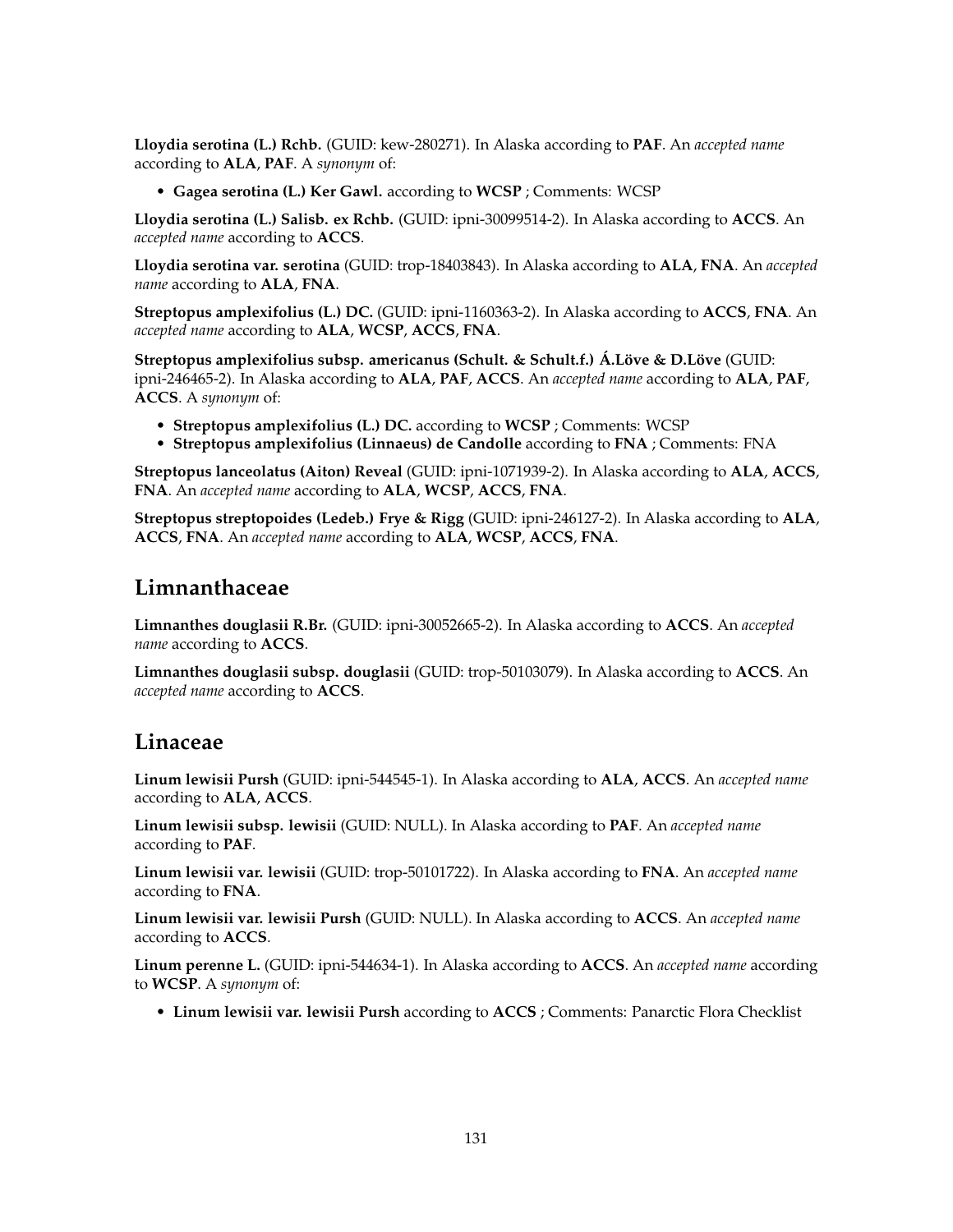# **Lycopodiaceae**

**Diphasiastrum alpinum (L.) Holub** (GUID: ipni-17435100-1). In Alaska according to **ALA**, **PAF**, **ACCS**, **FNA**. An *accepted name* according to **ALA**, **PAF**, **ACCS**, **FNA**.

**Diphasiastrum complanatum (L.) Holub** (GUID: ipni-17435130-1). In Alaska according to **ACCS**, **FNA**. An *accepted name* according to **ALA**, **ACCS**, **FNA**.

**Diphasiastrum complanatum subsp. complanatum** (GUID: NULL). In Alaska according to **PAF**. An *accepted name* according to **ALA**, **PAF**.

**Diphasiastrum complanatum subsp. complanatum (L.) Holub** (GUID: NULL). In Alaska according to **ACCS**. An *accepted name* according to **ACCS**.

**Diphasiastrum complanatum subsp. montellii (Kukk.) Kukkonen** (GUID: ipni-17521570-1). In Alaska according to **ALA**, **PAF**, **ACCS**. An *accepted name* according to **ALA**, **PAF**, **ACCS**.

**Diphasiastrum sitchense (Rupr.) Holub** (GUID: ipni-17435250-1). In Alaska according to **ALA**, **ACCS**, **FNA**. An *accepted name* according to **ALA**, **ACCS**, **FNA**.

**Huperzia arctica Sipliv.** (GUID: trop-26612970). In Alaska according to **ACCS**, **PAF**. An *accepted name* according to **ACCS**, **PAF**.

**Huperzia chinensis subsp. miyoshiana (Makino) Tzvelev** (GUID: ipni-17572850-1). In Alaska according to **ALA**, **ACCS**. An *accepted name* according to **ALA**. A *synonym* of:

- **Huperzia miyoshiana (Makino) Ching** according to **PAF** ; Comments: Wagner Jr. and Beitel (1993) mapped [Huperzia miyoshiana] from the Borderline Arctic in the Yukon River Delta in southwestern Alaska. They must have accepted [H. miyoshiana] specifically apart from [H. chinensis] (C. Chr.) Czerep. as they did not refer to the latter name. Tzvelev (1999a) accepted two subspecies of [H. chinensis].
- **Huperzia miyoshiana (Makino) Ching** according to **ACCS** ; Comments: Panarctic Flora Checklist

**Huperzia haleakalae (Brack.) Holub** (GUID: ipni-1133697-2). In Alaska according to **ALA**, **PAF**, **ACCS**, **ACCS**, **FNA**. An *accepted name* according to **PAF**, **ACCS**, **FNA**. A *synonym* of:

- **Huperzia selago (L.) Bernh. ex Schrank & Mart.** according to **ALA** ; Comments: Pan Arctic ?
- **Huperzia haleakalae (Brack.) Holub** according to **ACCS** ; Comments: Panarctic Flora Checklist

**Huperzia miyoshiana (Makino) Ching** (GUID: ipni-17512230-1). In Alaska according to **ALA**, **PAF**, **ACCS**, **FNA**. An *accepted name* according to **PAF**, **ACCS**, **FNA**. A *synonym* of:

• **Huperzia chinensis subsp. miyoshiana (Makino) Tzvelev** according to **ALA** ; Comments: Elven, R. et al. 2003

**Huperzia occidentalis (Clute) Kartesz & Gandhi** (GUID: ipni-278409-2). In Alaska according to **ALA**, **ACCS**, **FNA**. An *accepted name* according to **ALA**, **ACCS**, **FNA**.

**Huperzia selago (L.) Bernh. ex Schrank & Mart.** (GUID: ipni-1140250-2). In Alaska according to **ALA**, **ACCS**. An *accepted name* according to **ALA**. A *synonym* of:

• **Huperzia haleakalae (Brack.) Holub** according to **ACCS** ; Comments: Panarctic Flora Checklist

**Lycopodiella inundata (L.) Holub** (GUID: ipni-146933-2). In Alaska according to **ALA**, **ACCS**, **FNA**. An *accepted name* according to **ALA**, **ACCS**, **FNA**.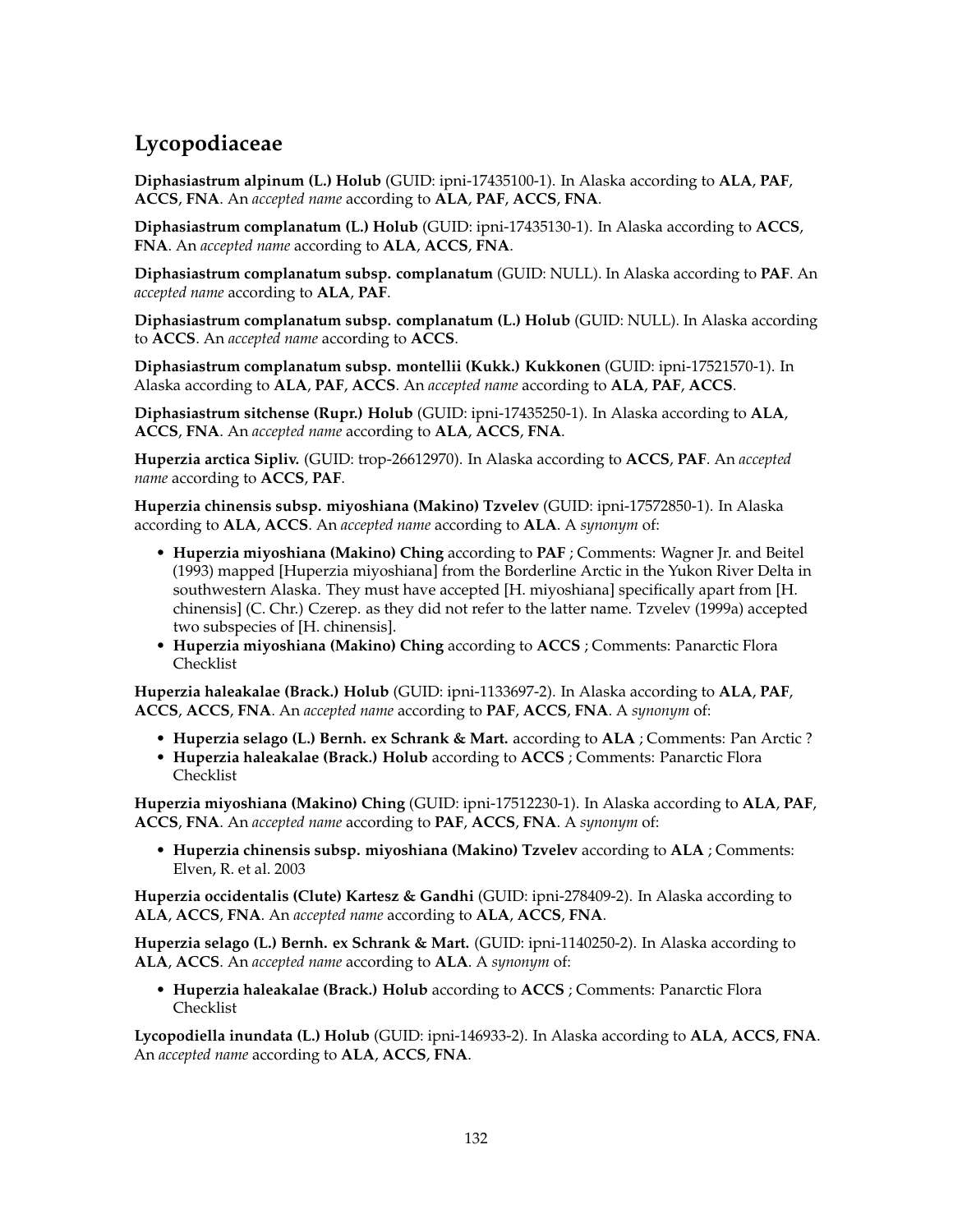**Lycopodium annotinum L.** (GUID: ipni-304983-2). In Alaska according to **ACCS**, **FNA**. An *accepted name* according to **ALA**, **ACCS**, **FNA**.

**Lycopodium annotinum subsp. alpestre (Hartm.) Á.Löve & D.Löve** (GUID: ipni-147138-2). In Alaska according to **ALA**, **PAF**, **ACCS**. An *accepted name* according to **ALA**, **PAF**, **ACCS**.

**Lycopodium annotinum subsp. annotinum** (GUID: trop-26604936). In Alaska according to **ALA**, **PAF**, **ACCS**. An *accepted name* according to **ALA**, **PAF**, **ACCS**.

**Lycopodium clavatum L.** (GUID: ipni-167325-3). In Alaska according to **ACCS**, **FNA**. An *accepted name* according to **ALA**, **ACCS**, **FNA**.

**Lycopodium clavatum subsp. clavatum** (GUID: trop-26600198). In Alaska according to **ACCS**. An *accepted name* according to **ALA**, **ACCS**.

**Lycopodium clavatum subsp. monostachyon (Hook. & Grev.) Selander** (GUID: ipni-60455999-2). In Alaska according to **ALA**, **PAF**, **ACCS**. An *accepted name* according to **ALA**, **PAF**, **ACCS**.

**Lycopodium dendroideum Michx.** (GUID: ipni-323855-2). In Alaska according to **ALA**, **PAF**, **ACCS**, **FNA**. An *accepted name* according to **ALA**, **PAF**, **ACCS**, **FNA**.

**Lycopodium lagopus (Laest. ex C.Hartm.) G.Zinserl. ex Kuzen.** (GUID: ipni-1159641-2). In Alaska according to **ALA**, **ACCS**, **FNA**. An *accepted name* according to **FNA**. A *synonym* of:

- **Lycopodium clavatum subsp. monostachyon (Grev. & Hook.) Selander** according to **ALA** ; Comments: Elven, R. et al. 2003
- **Lycopodium clavatum subsp. monostachyon (Grev. & Hook.) Selander** according to **PAF** ; Comments:
- **Lycopodium clavatum subsp. monostachyon (Hook. & Grev.) Seland.** according to **ACCS** ; Comments: Panarctic Flora Checklist

## **Lythraceae**

**Lythrum salicaria L.** (GUID: ipni-553796-1). In Alaska according to **ACCS**. An *accepted name* according to **WCSP**, **ACCS**.

### **Malvaceae**

**Malva neglecta Wallr** (GUID: ipni-59864-3). In Alaska according to **FNA**. An *accepted name* according to **FNA**.

**Malva neglecta Wallr.** (GUID: ipni-561795-1). In Alaska according to **ACCS**. An *accepted name* according to **WCSP**, **ACCS**.

**Malva sylvestris L.** (GUID: ipni-60129-3). In Alaska according to **ACCS**. An *accepted name* according to **WCSP**, **ACCS**.

**Sidalcea hendersonii S.Watson** (GUID: ipni-235903-2). In Alaska according to **ACCS**, **FNA**. An *accepted name* according to **WCSP**, **ACCS**, **FNA**.

## **Melanthiaceae**

**Anticlea elegans (Pursh) Rydb.** (GUID: trop-50117124). In Alaska according to **ALA**, **PAF**, **ACCS**. An *accepted name* according to **ALA**, **PAF**, **WCSP**, **ACCS**. A *synonym* of: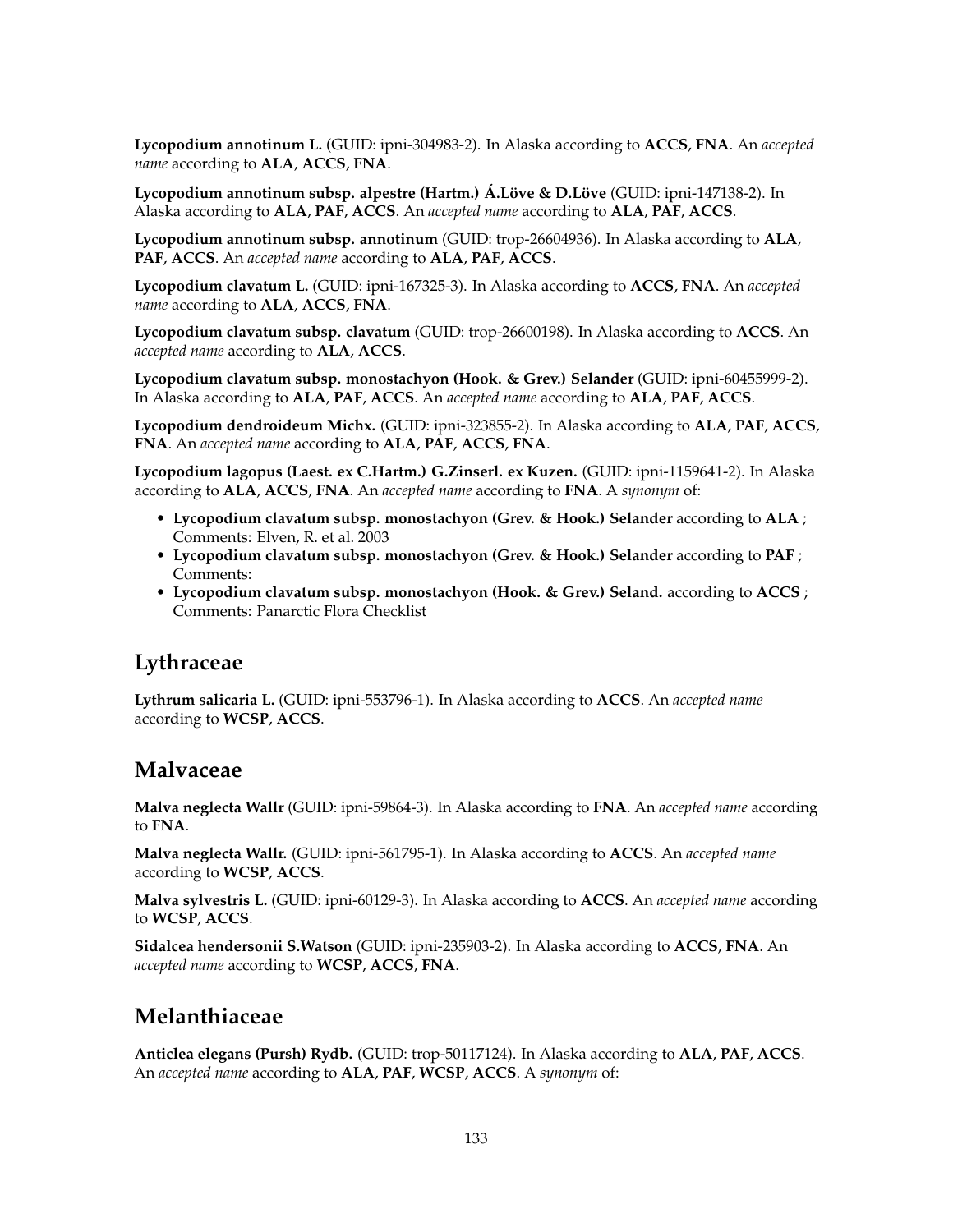• **Zigadenus elegans Pursh** according to **FNA** ; Comments: FNA

**Veratrum album L.** (GUID: ipni-30192264-2). In Alaska according to **FNA**. An *accepted name* according to **ALA**, **WCSP**, **FNA**.

**Veratrum album var. oxysepalum (Turcz.) Miyabe & Kudô** (GUID: trop-18403704). In Alaska according to **FNA**. An *accepted name* according to **FNA**. A *synonym* of:

- **Veratrum oxysepalum Turcz.** according to **WCSP** ; Comments: WCSP
- **Veratrum oxysepalum Turcz.** according to **PAF** ; Comments: [Veratrum oxysepalum] is a morphologically distinct high polyploid species of northeastern Asia and western Alaska. It may be an allopolyploid with [V. album] as one parent and some eastern Asian species as the other. The relationship to the nearly sympatric North American [V. viride] is probably distant.

**Veratrum oxysepalum Turcz.** (GUID: ipni-262878-2). In Alaska according to **ALA**, **PAF**, **ACCS**. An *accepted name* according to **ALA**, **PAF**, **WCSP**, **ACCS**.

**Veratrum viride Aiton** (GUID: ipni-543543-1). In Alaska according to **ACCS**. An *accepted name* according to **ALA**, **WCSP**, **ACCS**.

**Veratrum viride subsp. eschscholtzii (A.Gray) Á.Löve & D.Löve** (GUID: ipni-262884-2). In Alaska according to **ALA**, **PAF**, **ACCS**. An *accepted name* according to **ALA**, **PAF**, **ACCS**. A *synonym* of:

- **Veratrum viride var. eschscholtzianum (Schult. & Schult.f.) Breitung** according to **WCSP** ; Comments: WCSP
- **Veratrum viride var. eschscholzianum (Roemer & Schultes) Breitung** according to **FNA** ; Comments: FNA

**Veratrum viride var. eschscholzianum (Roemer & Schultes) Breitung** (GUID: NULL). In Alaska according to **FNA**. An *accepted name* according to **FNA**.

**Zigadenus elegans Pursh** (GUID: ipni-543825-1). In Alaska according to **ACCS**, **FNA**. An *accepted name* according to **FNA**. A *synonym* of:

- **Anticlea elegans (Pursh) Rydb.** according to **PAF** ; Comments:
- **Anticlea elegans (Pursh) Rydb.** according to **WCSP** ; Comments: WCSP
- **Anticlea elegans (Pursh) Rydb.** according to **ACCS** ; Comments: Panarctic Flora Checklist

#### **Menyanthaceae**

**Fauria crista-gallii (Menzies) Makino** (GUID: NULL). In Alaska according to **ALA**. An *accepted name* according to **ALA**.

**Menyanthes trifoliata L.** (GUID: ipni-370147-1). In Alaska according to **ALA**, **PAF**, **ACCS**. An *accepted name* according to **ALA**, **PAF**, **WCSP**, **ACCS**.

**Nephrophyllidium crista-galli (Menzies ex Hook.) Gilg** (GUID: ipni-169585-2). In Alaska according to **ACCS**. An *accepted name* according to **ACCS**.

### **Montiaceae**

**Claytonia acutifolia Pall. ex Willd.** (GUID: ipni-698617-1). In Alaska according to **FNA**. An *accepted name* according to **ALA**, **FNA**.

**Claytonia arctica Adams** (GUID: ipni-323283-2). In Alaska according to **PAF**, **FNA**, **ALA**, **ACCS**. An *accepted name* according to **PAF**, **FNA**, **ALA**, **ACCS**.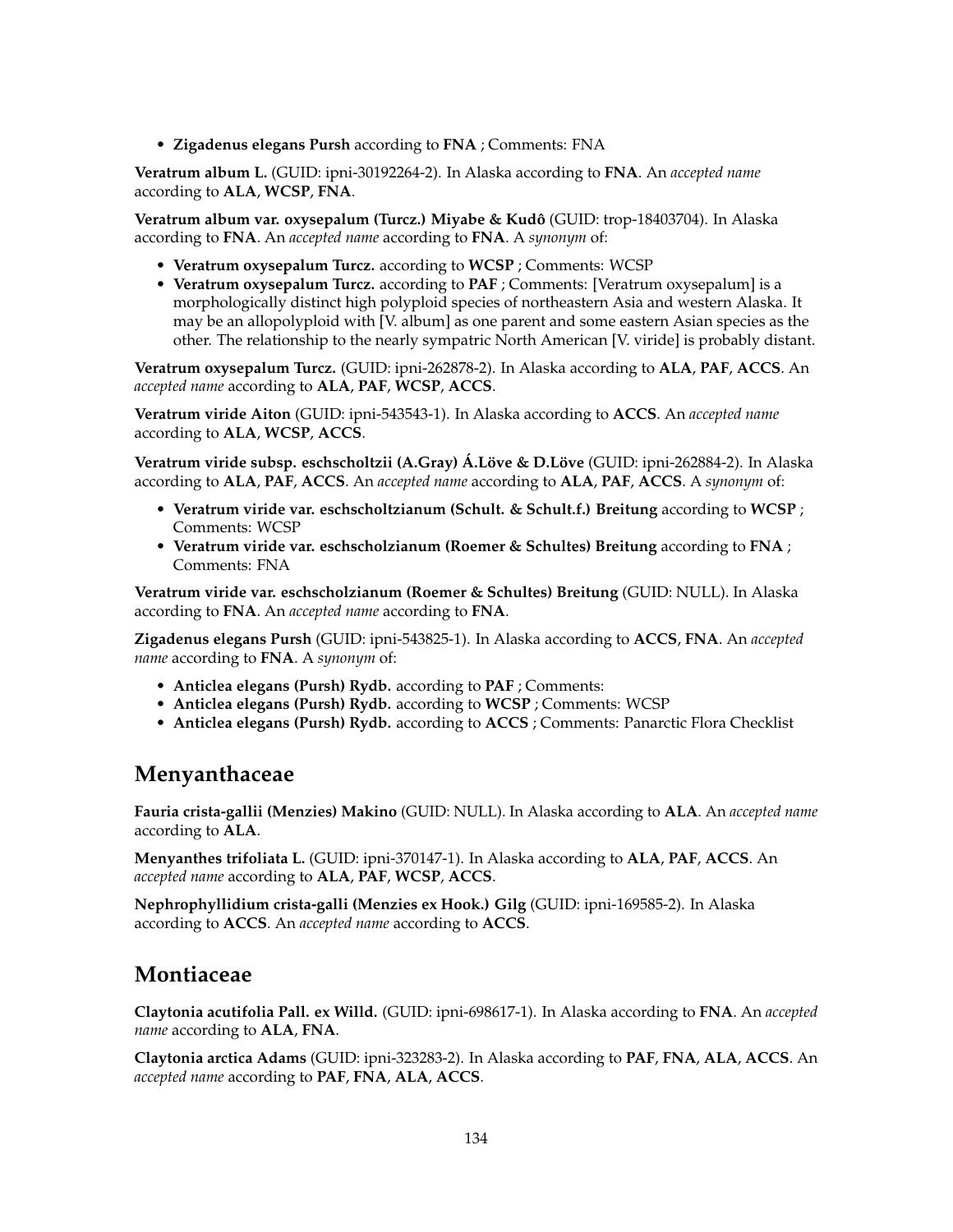**Claytonia eschscholtzii Cham.** (GUID: ipni-698693-1). In Alaska according to **ALA**, **PAF**, **ACCS**. An *accepted name* according to **ALA**, **PAF**, **WCSP**, **ACCS**.

**Claytonia multiscapa Rydb.** (GUID: ipni-291413-2). In Alaska according to **ACCS**, **FNA**. An *accepted name* according to **ACCS**, **FNA**.

**Claytonia multiscapa subsp. czukczorum (Volkova) John M.Mill. & K.L.Chambers** (GUID: ipni-77079960-1). In Alaska according to **PAF**, **ACCS**. An *accepted name* according to **WCSP**, **PAF**, **ACCS**.

**Claytonia parvifolia Moc. ex DC.** (GUID: ipni-60016-2). In Alaska according to **ACCS**. An *accepted name* according to **ALA**. A *synonym* of:

• **Montia parvifolia (Moc. ex DC.) Greene** according to **ACCS** ; Comments: Flora of North America

**Claytonia perfoliata Donn ex Willd.** (GUID: ipni-81487-3). In Alaska according to **ALA**. An *accepted name* according to **ALA**, **WCSP**.

**Claytonia porsildii Jurtzev** (GUID: ipni-897416-1). In Alaska according to **ALA**, **ACCS**. An *accepted name* according to **WCSP**. A *synonym* of:

- **Claytonia scammaniana Hultén** according to **ALA** ; Comments: Elven, R. et al. 2003
- **Claytonia scammaniana Hultén** according to **ACCS** ; Comments: Panarctic Flora Checklist

**Claytonia sarmentosa C.A.Mey.** (GUID: ipni-698806-1). In Alaska according to **ALA**, **PAF**, **ACCS**, **FNA**. An *accepted name* according to **ALA**, **WCSP**, **PAF**, **ACCS**, **FNA**.

**Claytonia scammaniana Hultén** (GUID: ipni-698810-1). In Alaska according to **ALA**, **PAF**, **ACCS**, **FNA**. An *accepted name* according to **ALA**, **PAF**, **WCSP**, **ACCS**, **FNA**.

**Claytonia sibirica L.** (GUID: ipni-311959-2). In Alaska according to **ALA**, **ACCS**, **FNA**. An *accepted name* according to **ALA**, **WCSP**, **ACCS**, **FNA**.

**Claytonia tuberosa Pall. ex Schult.** (GUID: kew-2725301). In Alaska according to **ACCS**. An *accepted name* according to **WCSP**, **ACCS**.

**Claytonia tuberosa Pall. ex Willd.** (GUID: ipni-698842-1). In Alaska according to **ALA**, **PAF**, **FNA**. An *accepted name* according to **ALA**, **PAF**, **FNA**.

**Claytoniella bostockii (A.E.Porsild) Jurtzev** (GUID: ipni-698859-1). In Alaska according to **ALA**, **ACCS**. An *accepted name* according to **ALA**. A *synonym* of:

- **Montia bostockii (A.E.Porsild) S.L.Welsh** according to **WCSP** ; Comments: WCSP
- **Montia vassilievii subsp. vassilievii** according to **PAF** ; Comments: Elven and Murray: [Montia vassilievii] is documented to reach the Arctic at Toolik Lake in the Brooks Range, northern Alaska (ALA). When [M. bostockii] is included in [M. vassilievii], we are in doubt whether it is best included in subsp. [vassilievii] or treated as a third subspecies.
- **Montia vassilievii subsp. vassilievii (Kuzen.) McNeill** according to **ACCS** ; Comments: Panarctic Flora Checklist

**Montia bostockii (A.E.Porsild) S.L.Welsh** (GUID: ipni-698985-1). In Alaska according to **ALA**, **ACCS**, **FNA**. An *accepted name* according to **WCSP**, **FNA**. A *synonym* of:

- **Claytoniella bostockii (A.E.Porsild) Jurtzev** according to **ALA** ; Comments: PAF Checklist; Pan Arctic Flora Checklist; Pan Arctic Flora Checklist
- **Montia vassilievii subsp. vassilievii** according to **PAF** ; Comments: Elven and Murray: [Montia vassilievii] is documented to reach the Arctic at Toolik Lake in the Brooks Range,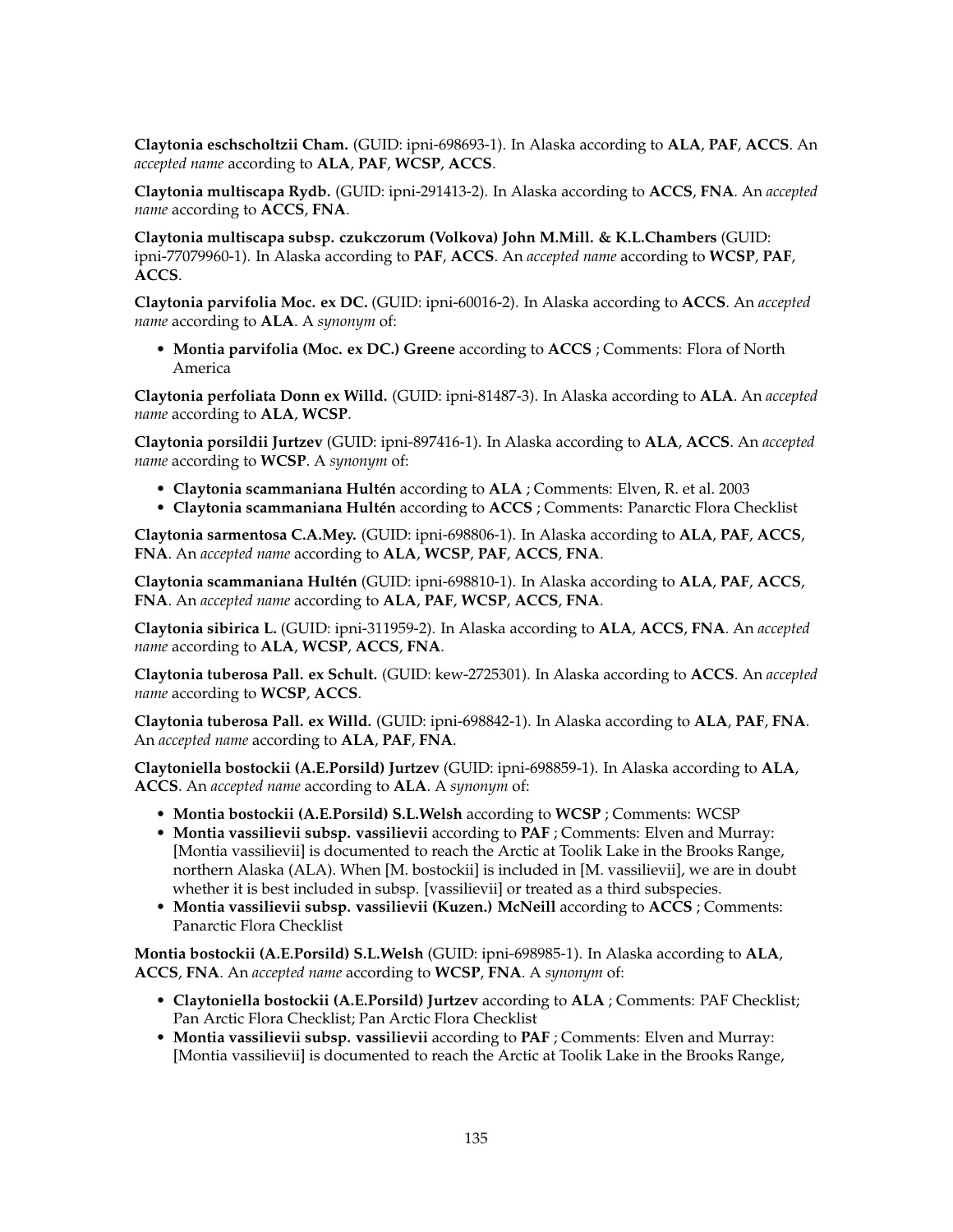northern Alaska (ALA). When [M. bostockii] is included in [M. vassilievii], we are in doubt whether it is best included in subsp. [vassilievii] or treated as a third subspecies.

• **Montia vassilievii subsp. vassilievii (Kuzen.) McNeill** according to **ACCS** ; Comments: Panarctic Flora Checklist

**Montia chamissoi (Ledeb. ex Spreng.) Greene** (GUID: ipni-1183820-2). In Alaska according to **ACCS**, **FNA**. An *accepted name* according to **WCSP**, **ACCS**, **FNA**.

**Montia chamissoi Greene** (GUID: ipni-698992-1). In Alaska according to **ALA**. An *accepted name* according to **ALA**.

**Montia fontana L.** (GUID: ipni-136817-3). In Alaska according to **ALA**, **PAF**, **ACCS**, **FNA**. An *accepted name* according to **ALA**, **PAF**, **WCSP**, **ACCS**, **FNA**.

**Montia fontana subsp. chondrosperma (Fenzl) Walters** (GUID: ipni-136897-3). In Alaska according to **ACCS**. An *accepted name* according to **WCSP**. A *synonym* of:

• **Montia fontana L.** according to **ACCS** ; Comments: Panarctic Flora Checklist

**Montia parvifolia (Moc. ex DC.) Greene** (GUID: ipni-164111-2). In Alaska according to **ACCS**, **FNA**. An *accepted name* according to **ACCS**, **FNA**.

**Montia parvifolia Greene** (GUID: ipni-699032-1). In Alaska according to **ALA**. An *accepted name* according to **ALA**.

**Montia vassilievii (Kuzen.) McNeill** (GUID: ipni-699051-1). In Alaska according to **PAF**, **ACCS**. An *accepted name* according to **PAF**, **ACCS**.

**Montia vassilievii subsp. vassilievii** (GUID: NULL). In Alaska according to **PAF**. An *accepted name* according to **PAF**.

**Montia vassilievii subsp. vassilievii (Kuzen.) McNeill** (GUID: NULL). In Alaska according to **ACCS**. An *accepted name* according to **ACCS**.

### **Myricaceae**

**Myrica gale L.** (GUID: ipni-300581-2). In Alaska according to **PAF**, **ACCS**, **FNA**. An *accepted name* according to **ALA**, **PAF**, **WCSP**, **ACCS**, **FNA**.

**Myrica gale var. tomentosa C.DC.** (GUID: ipni-166236-2). In Alaska according to **PAF**, **ACCS**. An *accepted name* according to **ALA**, **PAF**, **ACCS**.

## **Nymphaeaceae**

**Nuphar lutea (L.) Sm.** (GUID: ipni-30385379-2). In Alaska according to **ACCS**. An *accepted name* according to **WCSP**, **ACCS**.

**Nuphar lutea subsp. polysepala (Engelm.) E.O.Beal** (GUID: ipni-171079-2). In Alaska according to **ACCS**. An *accepted name* according to **ALA**. A *synonym* of:

- **Nuphar polysepala Engelm.** according to **PAF** ; Comments:
- **Nuphar polysepala Engelm.** according to **ACCS** ; Comments: Panarctic Flora Checklist
- **Nuphar polysepala Engelmann** according to **FNA** ; Comments: FNA

**Nuphar polysepala Engelm.** (GUID: ipni-1021676-2). In Alaska according to **ALA**, **PAF**, **ACCS**, **FNA**. An *accepted name* according to **ALA**, **PAF**, **ACCS**, **FNA**.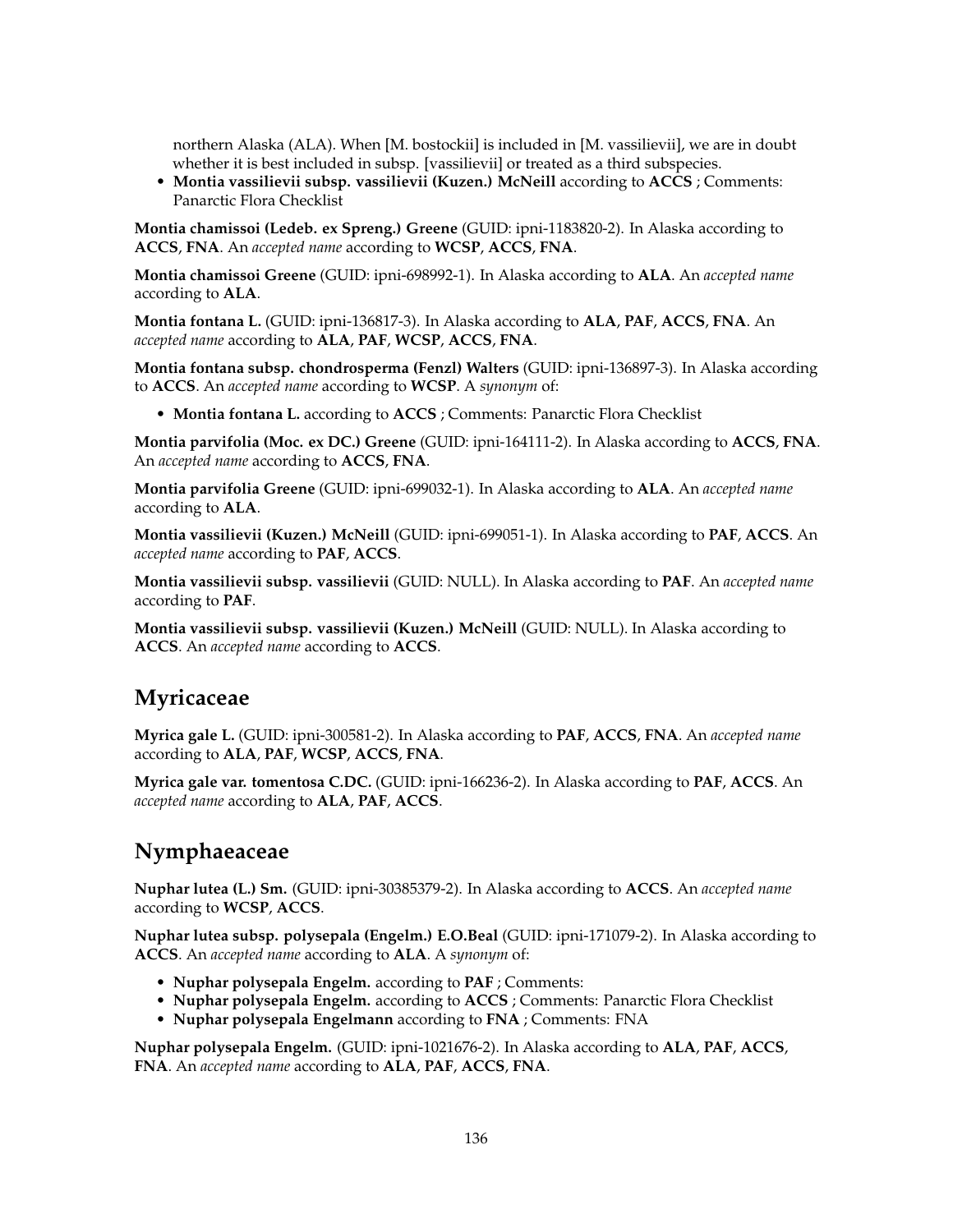**Nymphaea minor DC.** (GUID: ipni-605632-1). In Alaska according to **ACCS**. An *accepted name* according to **WCSP**. A *synonym* of:

• **Nymphaea odorata subsp. odorata Aiton** according to **ACCS** ; Comments: Flora of North America

**Nymphaea odorata Aiton** (GUID: ipni-605647-1). In Alaska according to **ACCS**. An *accepted name* according to **ALA**, **ACCS**.

**Nymphaea odorata subsp. odorata Aiton** (GUID: NULL). In Alaska according to **ACCS**. An *accepted name* according to **ACCS**.

**Nymphaea odorata var. gigantea Tricker** (GUID: ipni-171202-2). In Alaska according to **ACCS**. An *accepted name* according to **WCSP**. A *synonym* of:

• **Nymphaea odorata subsp. odorata Aiton** according to **ACCS** ; Comments: Flora of North America

**Nymphaea reniformis Walter** (GUID: ipni-605687-1). In Alaska according to **ACCS**. An *accepted name* according to **WCSP**. A *synonym* of:

• **Nymphaea odorata subsp. odorata Aiton** according to **ACCS** ; Comments: Flora of North America

**Nymphaea tetragona Georgi** (GUID: ipni-605723-1). In Alaska according to **ACCS**, **FNA**. An *accepted name* according to **ALA**, **WCSP**, **ACCS**, **FNA**.

### **Onagraceae**

**Chamerion angustifolium (L.) Holub** (GUID: ipni-611405-1). In Alaska according to **ACCS**. An *accepted name* according to **ACCS**. A *synonym* of:

- **Epilobium angustifolium L.** according to **ALA** ; Comments: ALA Taxon List
- **Epilobium angustifolium L.** according to **WCSP** ; Comments: WCSP

**Chamerion angustifolium subsp. angustifolium** (GUID: trop-50127805). In Alaska according to **ALA**, **PAF**. An *accepted name* according to **ALA**, **PAF**.

**Chamerion angustifolium subsp. angustifolium (L.) Holub** (GUID: NULL). In Alaska according to **ACCS**. An *accepted name* according to **ACCS**.

**Chamerion angustifolium subsp. circumvagum (Mosquin) Hoch** (GUID: ipni-1118407-2). In Alaska according to **ALA**, **ACCS**. An *accepted name* according to **ALA**, **ACCS**. A *synonym* of:

• **Epilobium angustifolium subsp. circumvagum Mosquin** according to **WCSP** ; Comments: **WCSP** 

**Chamerion latifolium (L.) Holub** (GUID: ipni-611412-1). In Alaska according to **ALA**, **PAF**, **ACCS**. An *accepted name* according to **ALA**, **PAF**, **ACCS**. A *synonym* of:

• **Epilobium latifolium L.** according to **WCSP** ; Comments: WCSP

**Circaea alpina L.** (GUID: ipni-611446-1). In Alaska according to **ALA**, **PAF**, **ACCS**. An *accepted name* according to **ALA**, **PAF**, **WCSP**, **ACCS**.

**Circaea alpina subsp. alpina** (GUID: trop-23200007). In Alaska according to **ACCS**. An *accepted name* according to **ACCS**.

**Circaea alpina subsp. pacifica (Asch. & Magnus) P.H.Raven** (GUID: ipni-58896-2). In Alaska according to **ACCS**. An *accepted name* according to **WCSP**, **ACCS**.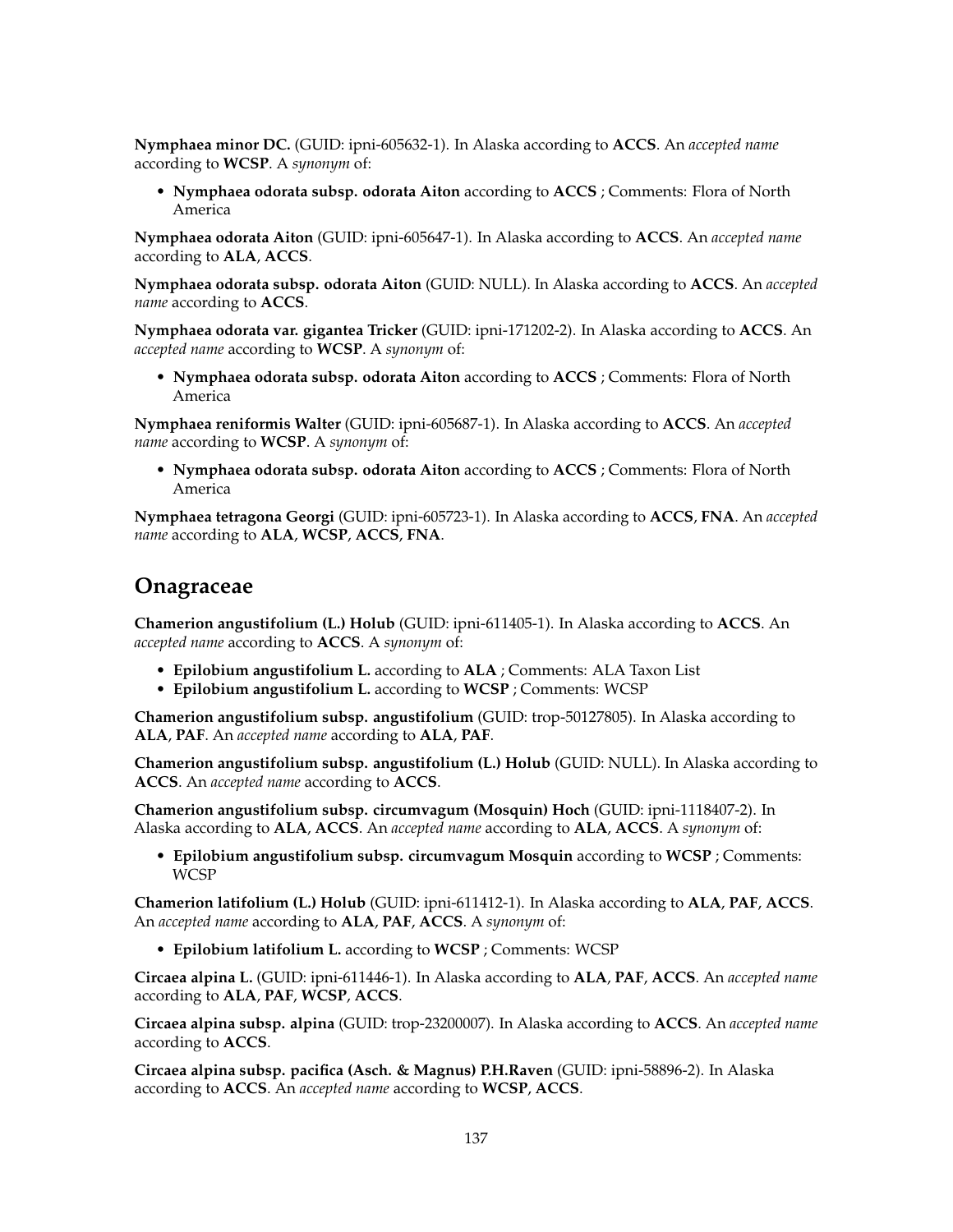**Epilobium anagallidifolium Lam.** (GUID: ipni-611612-1). In Alaska according to **ALA**, **PAF**, **ACCS**. An *accepted name* according to **ALA**, **PAF**, **WCSP**, **ACCS**.

**Epilobium angustifolium L.** (GUID: ipni-92411-2). In Alaska according to **ACCS**. An *accepted name* according to **ALA**, **WCSP**. A *synonym* of:

• **Chamerion angustifolium subsp. angustifolium (L.) Holub** according to **ACCS** ; Comments: Panarctic Flora Checklist

**Epilobium angustifolium subsp. circumvagum Mosquin** (GUID: ipni-294388-2). In Alaska according to **ALA**, **ACCS**. An *accepted name* according to **WCSP**. A *synonym* of:

- **Chamerion angustifolium subsp. circumvagum (Mosquin) Hoch** according to **ALA** ; Comments: Elven, R. et al. 2003
- **Chamerion angustifolium subsp. circumvagum (Mosquin) Hoch** according to **ACCS** ; Comments: Panarctic Flora Checklist

**Epilobium angustifolium subsp. macrophyllum (Hausskn.) Hultén** (GUID: ipni-92417-2). In Alaska according to **ALA**, **ACCS**. An *accepted name* according to **WCSP**. A *synonym* of:

- **Chamerion angustifolium subsp. circumvagum (Mosquin) Hoch** according to **ALA** ; Comments: Elven, R. et al. 2003
- **Chamerion angustifolium subsp. circumvagum (Mosquin) Hoch** according to **ACCS** ; Comments: Panarctic Flora Checklist

**Epilobium arcticum Sam.** (GUID: ipni-92424-2). In Alaska according to **ALA**, **PAF**, **ACCS**. An *accepted name* according to **ALA**, **PAF**, **ACCS**. A *synonym* of:

• **Epilobium davuricum Fisch. ex Hornem.** according to **WCSP** ; Comments: WCSP

**Epilobium ciliatum Raf.** (GUID: ipni-611725-1). In Alaska according to **ACCS**. An *accepted name* according to **ALA**, **WCSP**, **ACCS**.

**Epilobium ciliatum subsp. ciliatum** (GUID: trop-23200034). In Alaska according to **ALA**, **PAF**, **ACCS**. An *accepted name* according to **ALA**, **PAF**, **ACCS**.

**Epilobium ciliatum subsp. glandulosum (Lehm.) Hoch & P.H.Raven** (GUID: ipni-887188-1). In Alaska according to **ALA**, **PAF**, **ACCS**. An *accepted name* according to **ALA**, **WCSP**, **PAF**, **ACCS**.

**Epilobium clavatum Trel.** (GUID: ipni-92466-2). In Alaska according to **ACCS**. An *accepted name* according to **WCSP**, **ACCS**.

**Epilobium davuricum Fisch. ex Hornem.** (GUID: ipni-1071444-2). In Alaska according to **ALA**, **PAF**, **ACCS**. An *accepted name* according to **ALA**, **PAF**, **WCSP**, **ACCS**.

**Epilobium hornemannii Rchb.** (GUID: ipni-92526-2). In Alaska according to **ACCS**. An *accepted name* according to **ALA**, **WCSP**, **ACCS**.

**Epilobium hornemannii subsp. behringianum (Hausskn.) Hoch & P.H.Raven** (GUID: ipni-92527-2). In Alaska according to **ALA**, **PAF**, **ACCS**. An *accepted name* according to **ALA**, **WCSP**, **PAF**, **ACCS**.

**Epilobium hornemannii subsp. hornemannii** (GUID: trop-23201357). In Alaska according to **ALA**, **PAF**. An *accepted name* according to **ALA**, **PAF**.

**Epilobium hornemannii subsp. hornemannii Rchb.** (GUID: NULL). In Alaska according to **ACCS**. An *accepted name* according to **ACCS**.

**Epilobium lactiflorum Hausskn.** (GUID: ipni-92534-2). In Alaska according to **ACCS**. An *accepted name* according to **ALA**, **WCSP**, **ACCS**.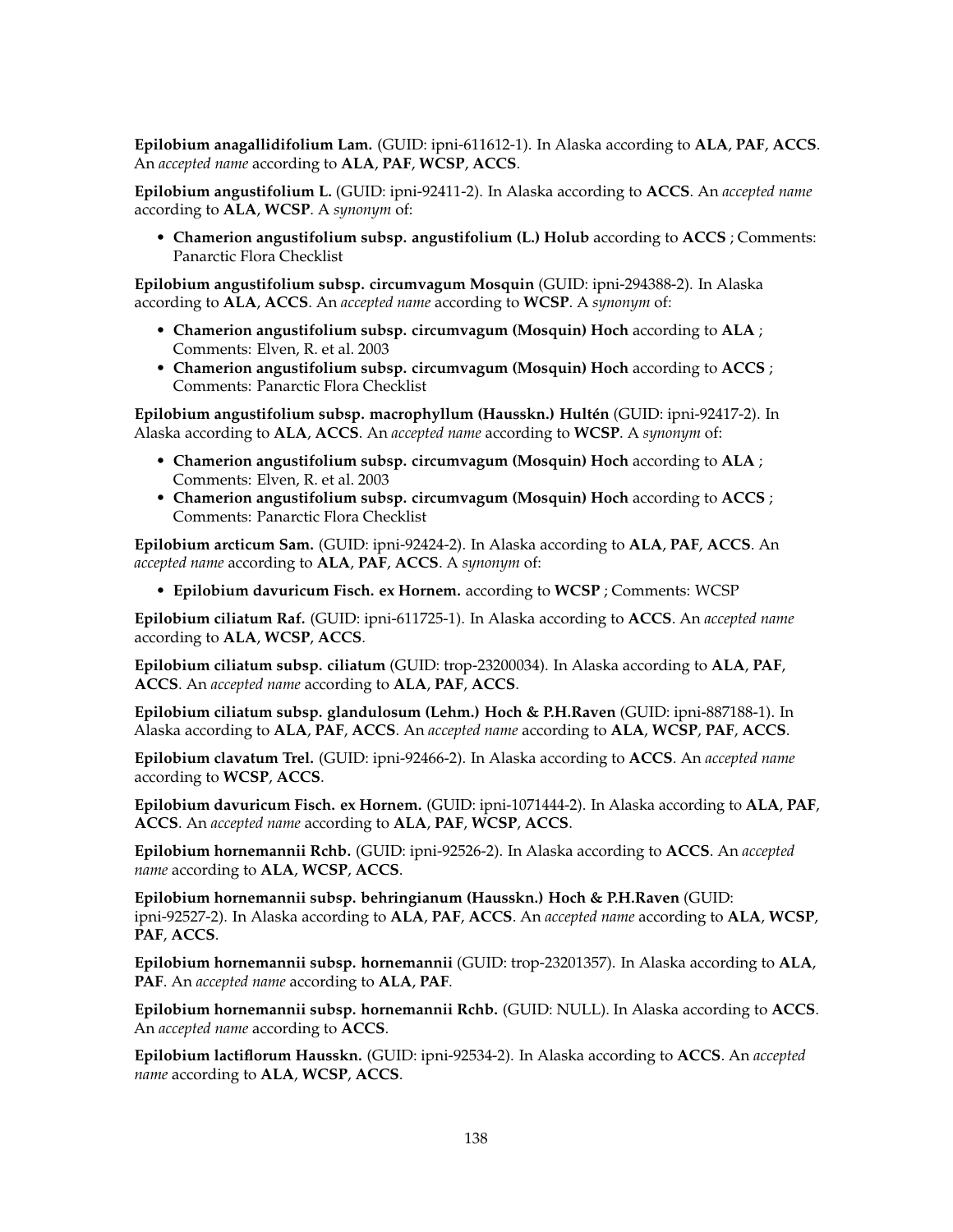**Epilobium latifolium L.** (GUID: ipni-92536-2). In Alaska according to **ACCS**. An *accepted name* according to **ALA**, **WCSP**. A *synonym* of:

- **Chamerion latifolium (L.) Holub** according to **PAF** ; Comments: Small (1968) made a study of [Chamerion latifolium] parallel to Mosquin's (1966) study of [C. angustifolium] but reached different conclusions. There were differences in the geographical ranges of the two ploidy levels but no consistent morphological difference except for the balance between triporate pollen grains in the tetraploid plants and mixed triporate and tetraporate ones in the octoploid plants. Quadrivalent formation was very pronounced and autoploidy is suggested. Löve and Löve (1976a) raised the tetraploids to species rank as [C. subdentatum], based on a morphologically not very convincing argument: 'This is the tetraploid mainly western American and eastern Asian alpine taxon corresponding to the more widespread and almost circumpolar arctic-alpine octoploid species [C. latifolium] (L.) Holub'. In 1975, the Löves denoted the two as hexaploid and dodecaploid (with base number  $x = 6$ ), in 1976 as tetraploid and octoploid (with base number  $x = 9$ ). We follow Small's good arguments for not recognizing named races.
- **Chamerion latifolium (L.) Holub** according to **ACCS** ; Comments: Panarctic Flora Checklist

**Epilobium leptocarpum Hausskn.** (GUID: ipni-612004-1). In Alaska according to **ALA**, **ACCS**. An *accepted name* according to **ALA**, **WCSP**, **ACCS**.

**Epilobium leptophyllum Raf.** (GUID: ipni-612005-1). In Alaska according to **ACCS**. An *accepted name* according to **ALA**, **WCSP**, **ACCS**.

**Epilobium luteum Pursh** (GUID: ipni-612024-1). In Alaska according to **ALA**, **ACCS**. An *accepted name* according to **ALA**, **WCSP**, **ACCS**.

**Epilobium palustre L.** (GUID: ipni-612155-1). In Alaska according to **ALA**, **PAF**, **ACCS**. An *accepted name* according to **ALA**, **PAF**, **WCSP**, **ACCS**.

**Epilobium sertulatum Hausskn.** (GUID: ipni-92645-2). In Alaska according to **ACCS**. An *accepted name* according to **ALA**. A *synonym* of:

- **Epilobium hornemannii subsp. behringianum (Hausskn.) Hoch & P.H. Raven** according to **PAF** ; Comments:
- **Epilobium hornemannii subsp. behringianum (Hausskn.) Hoch & P.H.Raven** according to **WCSP** ; Comments: WCSP
- **Epilobium hornemannii subsp. behringianum (Hausskn.) Hoch & P.H. Raven** according to **ACCS** ; Comments: Panarctic Flora Checklist

**Myrinia pulvinata (Wahlenberg) Schimper** (GUID: NULL). In Alaska according to **FNA**. An *accepted name* according to **FNA**.

### **Onocleaceae**

**Matteuccia struthiopteris (L.) Tod.** (GUID: ipni-17145680-1). In Alaska according to **ALA**, **ACCS**. An *accepted name* according to **ALA**, **ACCS**.

**Matteuccia struthiopteris var. pensylvanica (Willd.)** (GUID: NULL). In Alaska according to **ALA**. An *accepted name* according to **ALA**.

**Matteuccia struthiopteris var. pensylvanica (Willd.) C.V.Morton** (GUID: ipni-154737-2). In Alaska according to **ACCS**, **FNA**. An *accepted name* according to **ACCS**, **FNA**.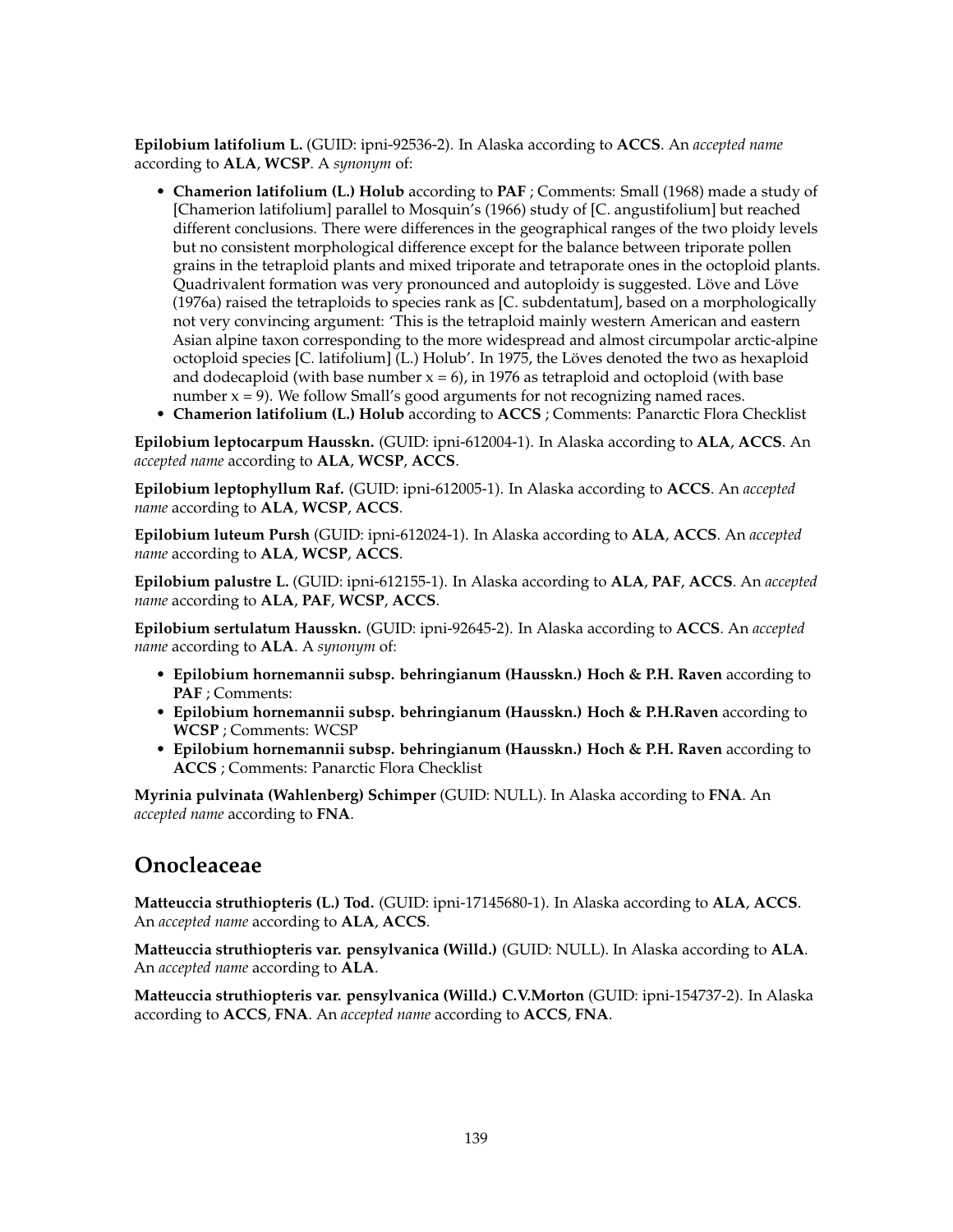# **Ophioglossaceae**

**Botrychium alaskense W.H.Wagner & J.R.Grant** (GUID: ipni-324229-2). In Alaska according to **ALA**, **ACCS**. An *accepted name* according to **ALA**, **ACCS**.

**Botrychium ascendens W.H.Wagner** (GUID: ipni-273431-2). In Alaska according to **ALA**, **ACCS**, **FNA**. An *accepted name* according to **ALA**, **ACCS**, **FNA**.

**Botrychium campestre W.H.Wagner & Farrar** (GUID: ipni-17524700-1). In Alaska according to **ACCS**. An *accepted name* according to **ACCS**.

**Botrychium campestre var. lineare (W.H. Wagner) D.R. Farrar** (GUID: NULL). In Alaska according to **ACCS**. An *accepted name* according to **ACCS**.

**Botrychium lanceolatum (Gmel.) Ångstr.** (GUID: ipni-17061200-1). In Alaska according to **ALA**, **PAF**, **ACCS**. An *accepted name* according to **ALA**, **PAF**, **ACCS**.

**Botrychium lanceolatum subsp. lanceolatum (S. G. Gmelin) Angström** (GUID: NULL). In Alaska according to **FNA**. An *accepted name* according to **FNA**.

**Botrychium lunaria (L.) Sw.** (GUID: ipni-17061230-1). In Alaska according to **ALA**, **PAF**, **ACCS**, **FNA**. An *accepted name* according to **ALA**, **PAF**, **ACCS**, **FNA**.

**Botrychium lunaria var. lunaria** (GUID: trop-26605939). In Alaska according to **ACCS**. An *accepted name* according to **ACCS**.

**Botrychium minganense Vict.** (GUID: ipni-35291-2). In Alaska according to **ALA**, **PAF**, **ACCS**, **FNA**. An *accepted name* according to **ALA**, **PAF**, **ACCS**, **FNA**.

**Botrychium montanum W.H.Wagner** (GUID: ipni-17501630-1). In Alaska according to **ACCS**. An *accepted name* according to **ACCS**.

**Botrychium multifidum (S.G. Gmel.) Trevis.** (GUID: trop-26604575). In Alaska according to **ACCS**. An *accepted name* according to **ACCS**.

**Botrychium multifidum (S.G.Gmel.) Rupr.** (GUID: ipni-17308990-1). In Alaska according to **FNA**. An *accepted name* according to **ALA**, **FNA**.

**Botrychium neolunaria Stensvold & Farrar** (GUID: NULL). In Alaska according to **ACCS**. An *accepted name* according to **ACCS**.

**Botrychium pedunculosum W.H.Wagner** (GUID: ipni-17524710-1). In Alaska according to **ACCS**. An *accepted name* according to **ACCS**.

**Botrychium pinnatum H.St.John** (GUID: ipni-35335-2). In Alaska according to **PAF**, **ACCS**, **FNA**. An *accepted name* according to **ALA**, **PAF**, **ACCS**, **FNA**.

**Botrychium robustum Rupr.** (GUID: NULL). In Alaska according to **ACCS**. An *accepted name* according to **ACCS**.

**Botrychium simplex E.Hitchc.** (GUID: ipni-17061530-1). In Alaska according to **ACCS**. An *accepted name* according to **ACCS**.

**Botrychium spathulatum W.H.Wagner** (GUID: ipni-273437-2). In Alaska according to **ALA**, **ACCS**, **FNA**. An *accepted name* according to **ALA**, **ACCS**, **FNA**.

**Botrychium tunux Stensvold & Farrar** (GUID: ipni-324210-2). In Alaska according to **ALA**, **ACCS**. An *accepted name* according to **ALA**, **ACCS**.

**Botrychium virginianum (L.) Sw.** (GUID: ipni-65636-3). In Alaska according to **ALA**, **ACCS**. An *accepted name* according to **ALA**, **ACCS**.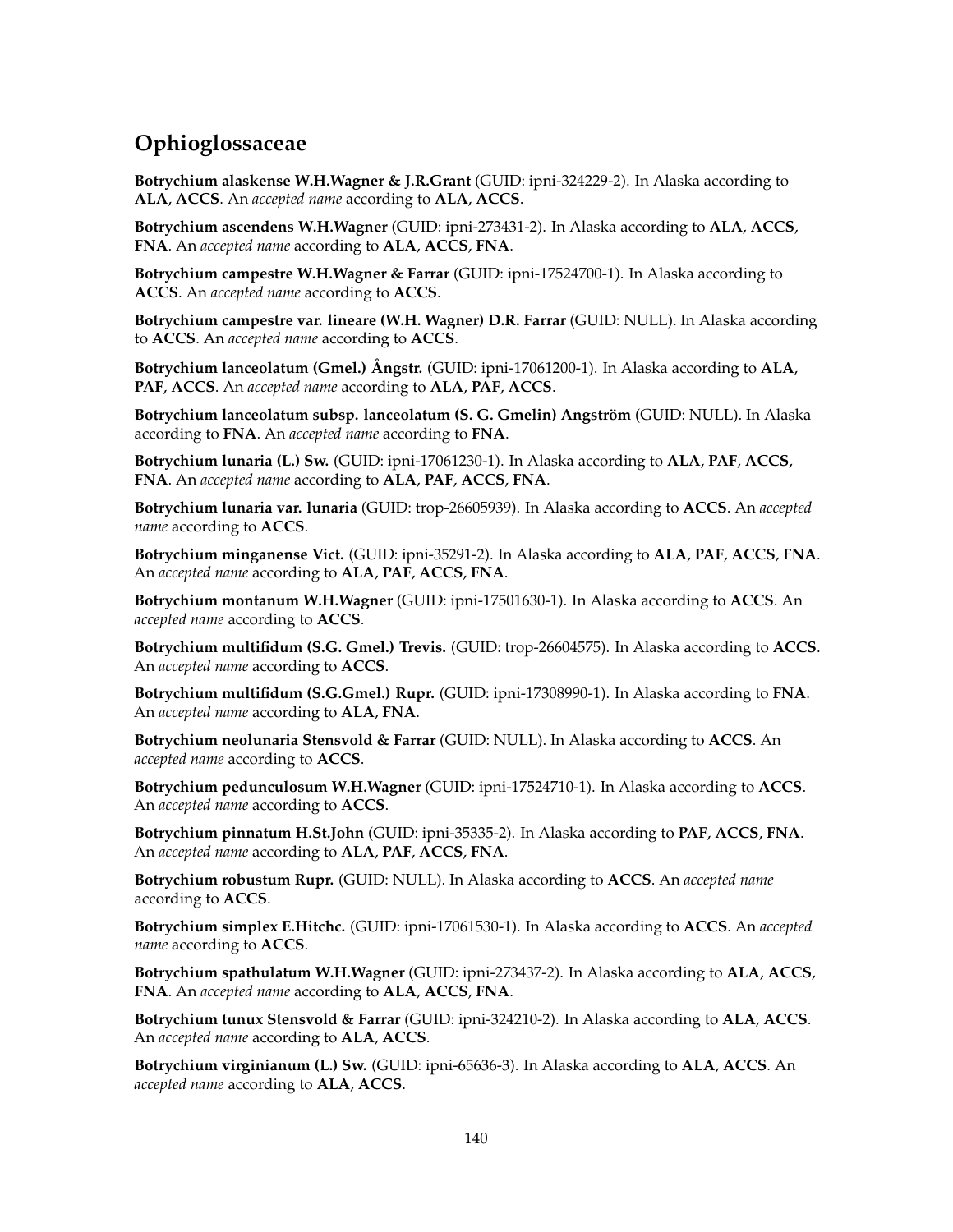**Botrychium yaaxudakeit Stensvold & Farrar** (GUID: ipni-324211-2). In Alaska according to **ALA**, **ACCS**. An *accepted name* according to **ALA**, **ACCS**.

**Ophioglossum pusillum Raf.** (GUID: ipni-1165812-2). In Alaska according to **ALA**, **ACCS**, **FNA**. An *accepted name* according to **ALA**, **ACCS**, **FNA**.

## **Orchidaceae**

**Amerorchis rotundifolia (Banks ex Pursh) Hultén** (GUID: ipni-615659-1). In Alaska according to **ALA**, **ACCS**, **FNA**. An *accepted name* according to **ALA**, **ACCS**, **FNA**. A *synonym* of:

- **Galearis rotundifolia (Banks ex Pursh) R.M. Bateman** according to **PAF** ; Comments:
- **Galearis rotundifolia (Banks ex Pursh) R.M.Bateman** according to **WCSP** ; Comments: WCSP

**Calypso bulbosa (L.) Oakes** (GUID: ipni-621518-1). In Alaska according to **ACCS**. An *accepted name* according to **WCSP**, **ACCS**.

**Calypso bulbosa var. americana (R.Br.) Luer** (GUID: ipni-43130-2). In Alaska according to **ALA**, **ACCS**, **FNA**. An *accepted name* according to **ALA**, **WCSP**, **ACCS**, **FNA**.

**Calypso bulbosa var. occidentalis (Holz.) B.Boivin** (GUID: ipni-43133-2). In Alaska according to **ALA**, **ACCS**, **FNA**. An *accepted name* according to **ALA**, **ACCS**, **FNA**.

**Coeloglossum viride (L.) Hartm.** (GUID: trop-23500126). In Alaska according to **PAF**, **ACCS**, **FNA**. An *accepted name* according to **PAF**, **ACCS**, **ALA**, **FNA**. A *synonym* of:

• **Dactylorhiza viridis (L.) R.M.Bateman, Pridgeon & M.W.Chase** according to **WCSP** ; Comments: WCSP

**Coeloglossum viride subsp. bracteatum (Muhl. ex Willd.) Hultén** (GUID: ipni-62703-2). In Alaska according to **ACCS**, **ALA**. An *accepted name* according to **ACCS**, **ALA**. A *synonym* of:

• **Coeloglossum viride (Linnaeus) Hartman** according to **FNA** ; Comments: FNA

**Coeloglossum viride subsp. bracteatum (Muhl. ex Willd.) Soó** (GUID: trop-23500630). In Alaska according to **PAF**. An *accepted name* according to **PAF**.

**Corallorhiza maculata (Raf.) Raf.** (GUID: ipni-624181-1). In Alaska according to **ACCS**. An *accepted name* according to **ACCS**.

**Corallorhiza mertensiana Bong.** (GUID: ipni-624210-1). In Alaska according to **FNA**. An *accepted name* according to **WCSP**, **FNA**.

**Corallorhiza trifida Châtel.** (GUID: ipni-30219502-2). In Alaska according to **PAF**, **FNA**. An *accepted name* according to **PAF**, **WCSP**, **FNA**.

**Corallorrhiza mertensiana Bong.** (GUID: trop-23503220). In Alaska according to **ALA**. An *accepted name* according to **ALA**.

**Corallorrhiza trifida Châtel.** (GUID: trop-23503224). In Alaska according to **ALA**. An *accepted name* according to **ALA**.

**Cypripedium guttatum Sw.** (GUID: ipni-625764-1). In Alaska according to **ALA**, **PAF**, **ACCS**, **FNA**. An *accepted name* according to **ALA**, **PAF**, **WCSP**, **ACCS**, **FNA**.

**Cypripedium guttatum subsp. guttatum** (GUID: trop-23511845). In Alaska according to **ACCS**. An *accepted name* according to **ALA**. A *synonym* of:

• **Cypripedium guttatum Sw.** according to **ACCS** ; Comments: Panarctic Flora Checklist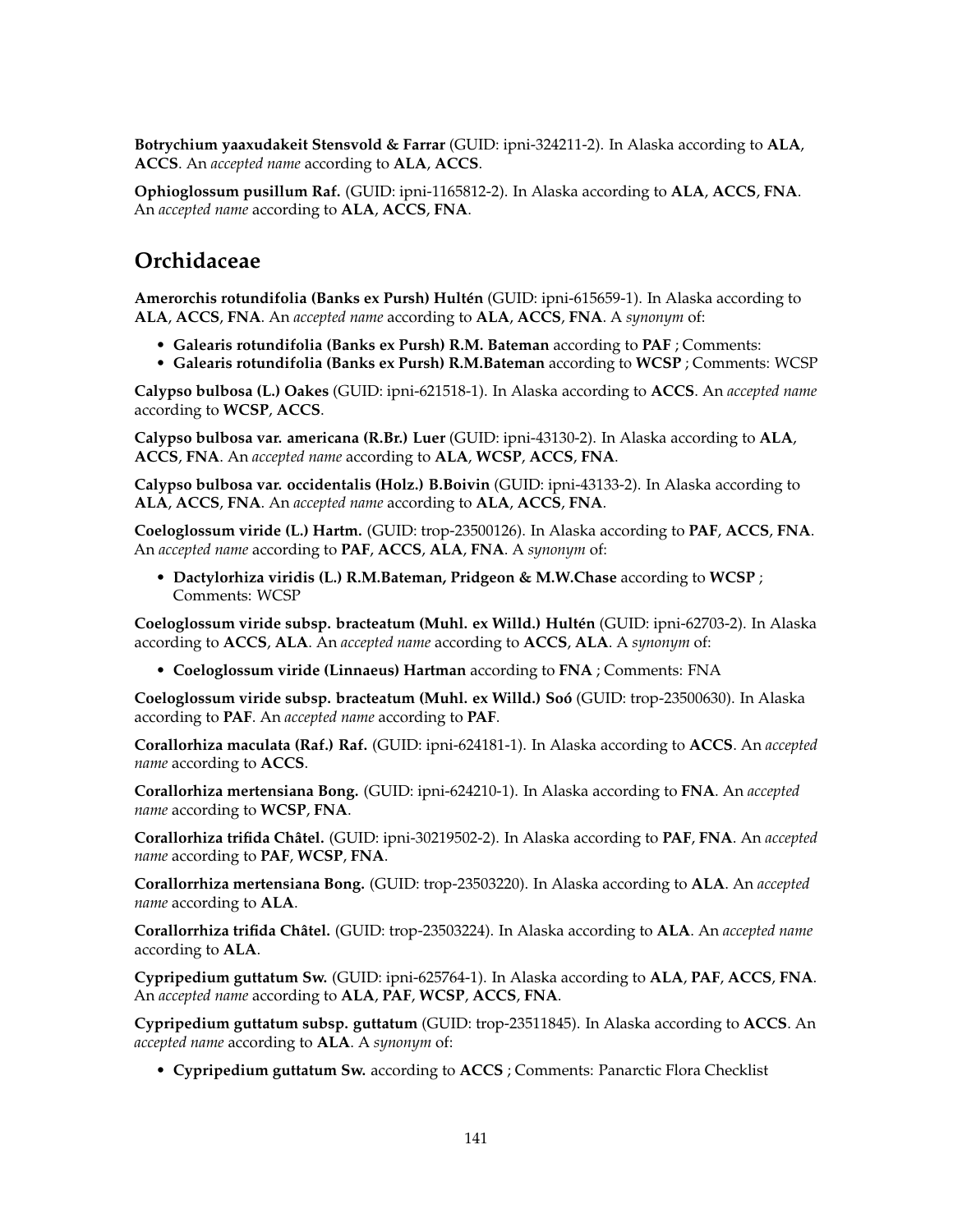**Cypripedium montanum Douglas ex Lindl.** (GUID: ipni-625861-1). In Alaska according to **ALA**, **ACCS**, **FNA**. An *accepted name* according to **ALA**, **WCSP**, **ACCS**, **FNA**.

**Cypripedium parviflorum Salisb.** (GUID: ipni-75375-2). In Alaska according to **ALA**, **ACCS**. An *accepted name* according to **ALA**, **WCSP**, **ACCS**.

**Cypripedium parviflorum var. exiliens Salisb.** (GUID: NULL). In Alaska according to **ACCS**. An *accepted name* according to **ACCS**.

**Cypripedium parviflorum var. makasin (Farw.) Sheviak** (GUID: ipni-1025404-2). In Alaska according to **FNA**. An *accepted name* according to **WCSP**, **FNA**.

**Cypripedium parviflorum var. pubescens (Willd.) Knight** (GUID: NULL). In Alaska according to **ACCS**. An *accepted name* according to **ACCS**.

**Cypripedium passerinum Richardson** (GUID: ipni-625896-1). In Alaska according to **ALA**, **PAF**, **ACCS**. An *accepted name* according to **ALA**, **PAF**, **WCSP**, **ACCS**.

**Cypripedium passerinum Richardson in J. Franklin et al.** (GUID: NULL). In Alaska according to **FNA**. An *accepted name* according to **FNA**.

**Cypripedium yatabeanum Makino** (GUID: ipni-75399-2). In Alaska according to **ALA**, **ACCS**, **FNA**. An *accepted name* according to **ALA**, **WCSP**, **ACCS**, **FNA**.

**Cypripedium × alaskanum P.M.Br.** (GUID: ipni-302622-2). In Alaska according to **ALA**, **ACCS**. An *accepted name* according to **ALA**, **WCSP**, **ACCS**.

**Dactylorhiza aristata (Fisch. ex Lindl.) Soó** (GUID: ipni-30032967-2). In Alaska according to **PAF**, **ACCS**, **ALA**, **FNA**. An *accepted name* according to **PAF**, **WCSP**, **ACCS**, **ALA**, **FNA**.

**Galearis rotundifolia (Banks ex Pursh) R.M.Bateman** (GUID: ipni-77101359-1). In Alaska according to **PAF**. An *accepted name* according to **WCSP**, **PAF**.

**Goodyera oblongifolia Raf.** (GUID: trop-23502973). In Alaska according to **ALA**, **ACCS**, **FNA**. An *accepted name* according to **ALA**, **WCSP**, **ACCS**, **FNA**.

**Goodyera repens (L.) R. Br.** (GUID: trop-23500789). In Alaska according to **ACCS**, **ALA**, **FNA**. An *accepted name* according to **ACCS**, **ALA**, **WCSP**, **FNA**.

**Hammarbya paludosa (L.) Kuntze** (GUID: ipni-638409-1). In Alaska according to **ACCS**. An *accepted name* according to **ALA**, **WCSP**. A *synonym* of:

- **Malaxis paludosa (L.) Sw.** according to **ACCS** ; Comments: Flora of North America
- **Malaxis paludosa (Linnaeus) Swartz** according to **FNA** ; Comments: FNA

**Limnorchis aquilonis (Sheviak) Rebrist. & Elven** (GUID: ipni-77099597-1). In Alaska according to **ALA**, **PAF**, **ACCS**. An *accepted name* according to **ALA**, **PAF**. A *synonym* of:

- **Platanthera aquilonis Sheviak** according to **WCSP** ; Comments: WCSP
- **Platanthera aquilonis Sheviak** according to **ACCS** ; Comments: C. Sheviak

**Limnorchis convallariifolia (Fisch. ex Lindl.) Rydb.** (GUID: trop-23513824). In Alaska according to **ACCS**, **ALA**, **ACCS**. An *accepted name* according to **ALA**. A *synonym* of:

- **Platanthera convallariifolia (Fisch. ex Lindl.) Lindl.** according to **WCSP** ; Comments: WCSP
- **Platanthera convallariifolia (Fisch.) Lindl.** according to **ACCS** ; Comments: C. Sheviak
- **Platanthera convallariifolia (Fisch.) Lindl.** according to **ACCS** ; Comments: C. Sheviak
- **Platanthera convallariifolia Fischer ex Lindley** according to **FNA** ; Comments: FNA

**Limnorchis dilatata (Pursh) Rydb.** (GUID: ipni-640497-1). In Alaska according to **ALA**, **PAF**, **ACCS**. An *accepted name* according to **ALA**, **PAF**. A *synonym* of: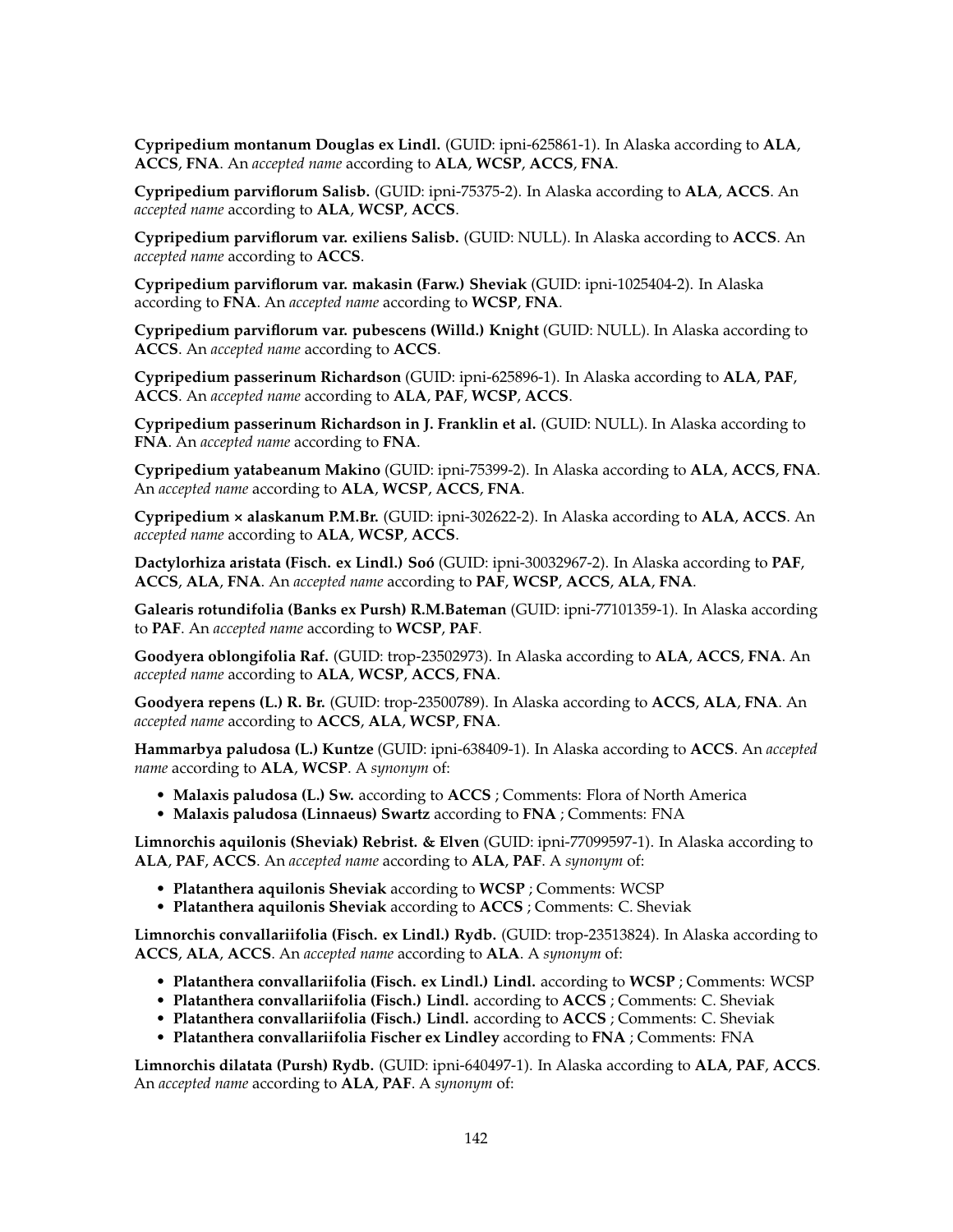- **Platanthera dilatata (Pursh) Lindl. ex L.C.Beck** according to **WCSP** ; Comments: WCSP
- **Platanthera dilatata var. dilatata (Pursh) Lindl. ex Beck** according to **ACCS** ; Comments: C. Sheviak

**Listera borealis Morong** (GUID: ipni-641515-1). In Alaska according to **ALA**, **PAF**, **ACCS**, **FNA**. An *accepted name* according to **ALA**, **PAF**, **ACCS**, **FNA**. A *synonym* of:

• **Neottia borealis (Morong) Szlach.** according to **WCSP** ; Comments: WCSP

**Listera caurina Piper** (GUID: ipni-641521-1). In Alaska according to **ALA**, **ACCS**, **FNA**. An *accepted name* according to **ALA**, **ACCS**, **FNA**. A *synonym* of:

• **Neottia banksiana (Lindl.) Rchb.f.** according to **WCSP** ; Comments: WCSP

**Listera convallarioides (Sw.) Elliott** (GUID: NULL). In Alaska according to **ALA**. An *accepted name* according to **ALA**.

**Listera convallarioides (Sw.) Nutt.** (GUID: trop-23521864). In Alaska according to **FNA**. An *accepted name* according to **FNA**. A *synonym* of:

• **Neottia convallarioides (Sw.) Rich.** according to **WCSP** ; Comments: WCSP

**Listera convallarioides (Sw.) Nutt. ex Elliott** (GUID: ipni-30120936-2). In Alaska according to **ACCS**. An *accepted name* according to **ACCS**.

**Listera cordata (L.) R. Br.** (GUID: trop-23503028). In Alaska according to **ACCS**. An *accepted name* according to **ACCS**, **ALA**. A *synonym* of:

• **Neottia cordata (L.) Rich.** according to **WCSP** ; Comments: WCSP

**Listera cordata var. nephrophylla (Rydb.) Hultén** (GUID: ipni-141521-2). In Alaska according to **ALA**, **PAF**, **ACCS**, **FNA**. An *accepted name* according to **ALA**, **PAF**, **ACCS**, **FNA**. A *synonym* of:

• **Neottia cordata (L.) Rich.** according to **WCSP** ; Comments: WCSP

**Lysiella obtusata (Banks ex Pursh) Rydb.** (GUID: trop-23500839). In Alaska according to **ALA**, **PAF**, **ACCS**. An *accepted name* according to **ALA**, **PAF**. A *synonym* of:

- **Platanthera obtusata (Banks ex Pursh) Lindl.** according to **WCSP** ; Comments: WCSP
- **Platanthera obtusata subsp. obtusata (Banks ex Pursh) Lindl.** according to **ACCS** ; Comments: C. Sheviak

**Malaxis monophyllos (L.) Sw.** (GUID: ipni-642358-1). In Alaska according to **ACCS**. An *accepted name* according to **ALA**, **WCSP**, **ACCS**.

**Malaxis monophyllos var. brachypoda (A. Gray) F. Morris & E.A. Eames** (GUID: trop-23512134). In Alaska according to **ACCS**, **FNA**. An *accepted name* according to **ACCS**, **FNA**.

**Malaxis monophyllos var. monophyllos** (GUID: trop-23511843). In Alaska according to **FNA**, **ACCS**. An *accepted name* according to **ALA**, **FNA**. A *synonym* of:

- **Malaxis monophyllos (L.) Sw.** according to **WCSP** ; Comments: WCSP
- **Malaxis monophyllos (L.) Sw.** according to **ACCS** ; Comments: Flora of North America

**Malaxis paludosa (L.) Sw.** (GUID: ipni-642407-1). In Alaska according to **ACCS**, **FNA**. An *accepted name* according to **ACCS**, **FNA**. A *synonym* of:

• **Hammarbya paludosa (L.) Kuntze** according to **WCSP** ; Comments: WCSP

**Neottia banksiana (Lindl.) Rchb.f.** (GUID: kew-134177). In Alaska according to **ACCS**. An *accepted name* according to **WCSP**. A *synonym* of: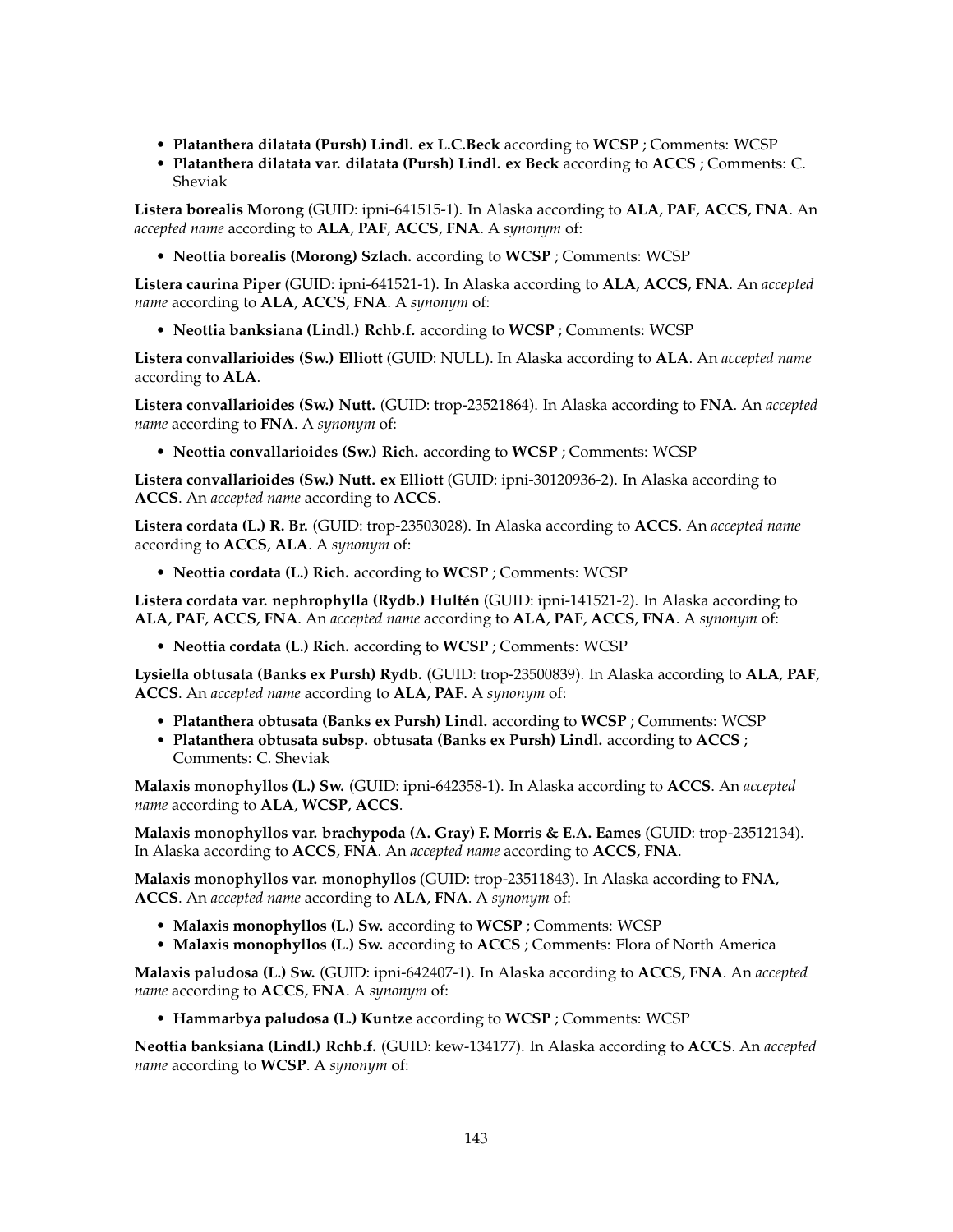• **Listera caurina Piper** according to **ACCS** ; Comments: Flora of North America

**Neottia borealis (Morong) Szlach.** (GUID: ipni-1158201-2). In Alaska according to **ACCS**. An *accepted name* according to **WCSP**. A *synonym* of:

- **Listera borealis Morong** according to **ACCS** ; Comments: Panarctic Flora Checklist
- **Listera borealis Morong** according to **FNA** ; Comments: FNA

**Neottia convallarioides (Sw.) Rich.** (GUID: ipni-645305-1). In Alaska according to **ACCS**. An *accepted name* according to **WCSP**. A *synonym* of:

• **Listera convallarioides (Sw.) Nutt. ex Elliott** according to **ACCS** ; Comments: Flora of North America

**Neottia cordata (L.) Rich.** (GUID: ipni-645308-1). In Alaska according to **ACCS**. An *accepted name* according to **WCSP**. A *synonym* of:

• **Listera cordata (L.) R. Br.** according to **ACCS** ; Comments: Panarctic Flora Checklist

**Piperia candida Rand.Morgan & Ackerman** (GUID: ipni-958360-1). In Alaska according to **ACCS**, **FNA**. An *accepted name* according to **FNA**. A *synonym* of:

- **Platanthera ephemerantha R.M.Bateman** according to **WCSP** ; Comments: WCSP
- **Platanthera ephemerantha R.M. Bateman** according to **ACCS** ; Comments: ACCS Rare List

**Piperia unalascensis (Spreng.) Rydb.** (GUID: ipni-199616-2). In Alaska according to **ACCS**, **FNA**. An *accepted name* according to **FNA**. A *synonym* of:

- **Platanthera unalascensis (Spreng.) Kurtz** according to **WCSP** ; Comments: WCSP
- **Platanthera unalascensis (Spreng.) Kurtz** according to **ACCS** ; Comments: ACCS Rare List

**Platanthera aquilonis Sheviak** (GUID: ipni-319330-2). In Alaska according to **ALA**, **ACCS**, **FNA**. An *accepted name* according to **ALA**, **WCSP**, **ACCS**, **FNA**. A *synonym* of:

• **Limnorchis aquilonis (Sheviak) Rebrist. & Elven** according to **PAF** ; Comments:

**Platanthera chorisiana (Cham.) Rchb. f.** (GUID: trop-23503072). In Alaska according to **ALA**, **ACCS**, **FNA**. An *accepted name* according to **ALA**, **ACCS**, **WCSP**, **FNA**.

**Platanthera convallariifolia (Fisch. ex Lindl.) Lindl.** (GUID: kew-157092). In Alaska according to **ALA**, **ACCS**. An *accepted name* according to **WCSP**. A *synonym* of:

- **Limnorchis convallariaefolia (Fisch. ex Lindl.) Rydb.** according to **ALA** ; Comments: Elven, R. et al. 2003
- **Platanthera convallariifolia (Fisch.) Lindl.** according to **ACCS** ; Comments: C. Sheviak

**Platanthera convallariifolia Fisch. ex Lindl.** (GUID: trop-23511850). In Alaska according to **FNA**. An *accepted name* according to **FNA**.

**Platanthera convallariifolia Lindl.** (GUID: ipni-201639-2). In Alaska according to **ACCS**. An *accepted name* according to **ACCS**.

**Platanthera dilatata (Pursh) Lindl. ex L.C.Beck** (GUID: ipni-30167398-2). In Alaska according to **ALA**, **ACCS**. An *accepted name* according to **WCSP**, **ALA**, **ACCS**. A *synonym* of:

• **Limnorchis dilatata (Pursh) Rydb.** according to **PAF** ; Comments: Sheviak (2002b) recognized three North American races of [Platanthera dilatata]: var. [dilatata], var. [albiflora], and var. [leucostachys]. He mapped them as nearly sympatric throughout western North America, including southwestern Alaska. Variety [dilatata] has a separate range in eastern North America, and the plant that reaches the Arctic on Hudson Bay and in Labrador belongs to var. [dilatata]. The southwestern Alaskan plants, possibly Borderline Arctic, may belong to either of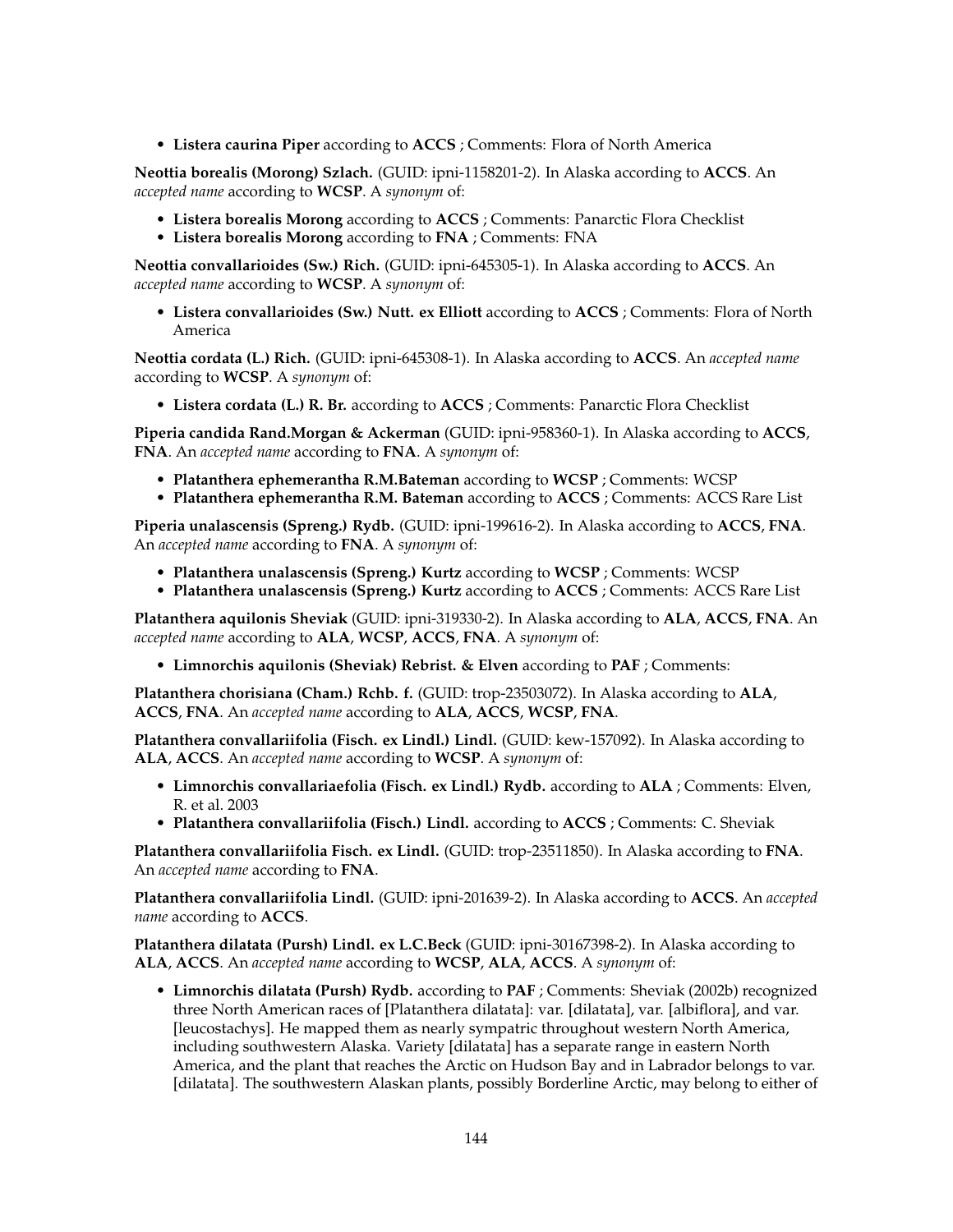the three varieties. Sheviak presented an interesting hypothesis to explain the variation observed. Due to lack of revision of the Alaskan material, races are not entered.

**Platanthera dilatata var. albiflora (Cham.) Ledeb.** (GUID: ipni-201640-2). In Alaska according to **ALA**, **ACCS**, **FNA**. An *accepted name* according to **ALA**, **WCSP**, **ACCS**, **FNA**. A *synonym* of:

• **Limnorchis dilatata (Pursh) Rydb.** according to **PAF** ; Comments: Sheviak (2002b) recognized three North American races of [Platanthera dilatata]: var. [dilatata], var. [albiflora], and var. [leucostachys]. He mapped them as nearly sympatric throughout western North America, including southwestern Alaska. Variety [dilatata] has a separate range in eastern North America, and the plant that reaches the Arctic on Hudson Bay and in Labrador belongs to var. [dilatata]. The southwestern Alaskan plants, possibly Borderline Arctic, may belong to either of the three varieties. Sheviak presented an interesting hypothesis to explain the variation observed. Due to lack of revision of the Alaskan material, races are not entered.

**Platanthera dilatata var. dilatata** (GUID: trop-50169992). In Alaska according to **ALA**, **FNA**. An *accepted name* according to **ALA**, **FNA**. A *synonym* of:

• **Platanthera dilatata (Pursh) Lindl. ex L.C.Beck** according to **WCSP** ; Comments: WCSP

**Platanthera dilatata var. dilatata (Pursh) Lindl. ex Beck** (GUID: NULL). In Alaska according to **ACCS**. An *accepted name* according to **ACCS**.

**Platanthera dilatata var. leucostachys (Lindl.) Luer** (GUID: ipni-1090969-2). In Alaska according to **ALA**, **ACCS**, **FNA**. An *accepted name* according to **ALA**, **ACCS**, **FNA**. A *synonym* of:

• **Limnorchis dilatata (Pursh) Rydb.** according to **PAF** ; Comments: Sheviak (2002b) recognized three North American races of [Platanthera dilatata]: var. [dilatata], var. [albiflora], and var. [leucostachys]. He mapped them as nearly sympatric throughout western North America, including southwestern Alaska. Variety [dilatata] has a separate range in eastern North America, and the plant that reaches the Arctic on Hudson Bay and in Labrador belongs to var. [dilatata]. The southwestern Alaskan plants, possibly Borderline Arctic, may belong to either of the three varieties. Sheviak presented an interesting hypothesis to explain the variation observed. Due to lack of revision of the Alaskan material, races are not entered.

**Platanthera dilatata var. viridiflora (Cham.) Ledeb.** (GUID: ipni-201645-2). In Alaska according to **ALA**. An *accepted name* according to **ALA**. A *synonym* of:

• **Platanthera stricta Lindl.** according to **WCSP** ; Comments: WCSP

**Platanthera ephemerantha R.M.Bateman** (GUID: ipni-77101361-1). In Alaska according to **ACCS**. An *accepted name* according to **WCSP**, **ACCS**.

**Platanthera huronensis (Nutt.) Lindl.** (GUID: ipni-1190383-2). In Alaska according to **ACCS**, **FNA**. An *accepted name* according to **ACCS**, **FNA**.

**Platanthera hyperborea var. viridiflora (Cham.) Luer** (GUID: ipni-1078836-2). In Alaska according to **ACCS**. An *accepted name* according to **ALA**. A *synonym* of:

- **Platanthera stricta Lindl.** according to **WCSP** ; Comments: WCSP
- **Platanthera stricta Lindl.** according to **ACCS** ; Comments: C. Sheviak
- **Platanthera stricta Lindley** according to **FNA** ; Comments: FNA

**Platanthera obtusata (Banks ex Pursh) Lindl.** (GUID: trop-23503095). In Alaska according to **ALA**, **ACCS**, **FNA**. An *accepted name* according to **WCSP**, **ACCS**, **FNA**. A *synonym* of:

- **Lysiella obtusata (Banks ex Pursh) Rydb.** according to **ALA** ; Comments: Elven, R. et al. 2003
- **Lysiella obtusata (Banks ex Pursh) Rydb.** according to **PAF** ; Comments: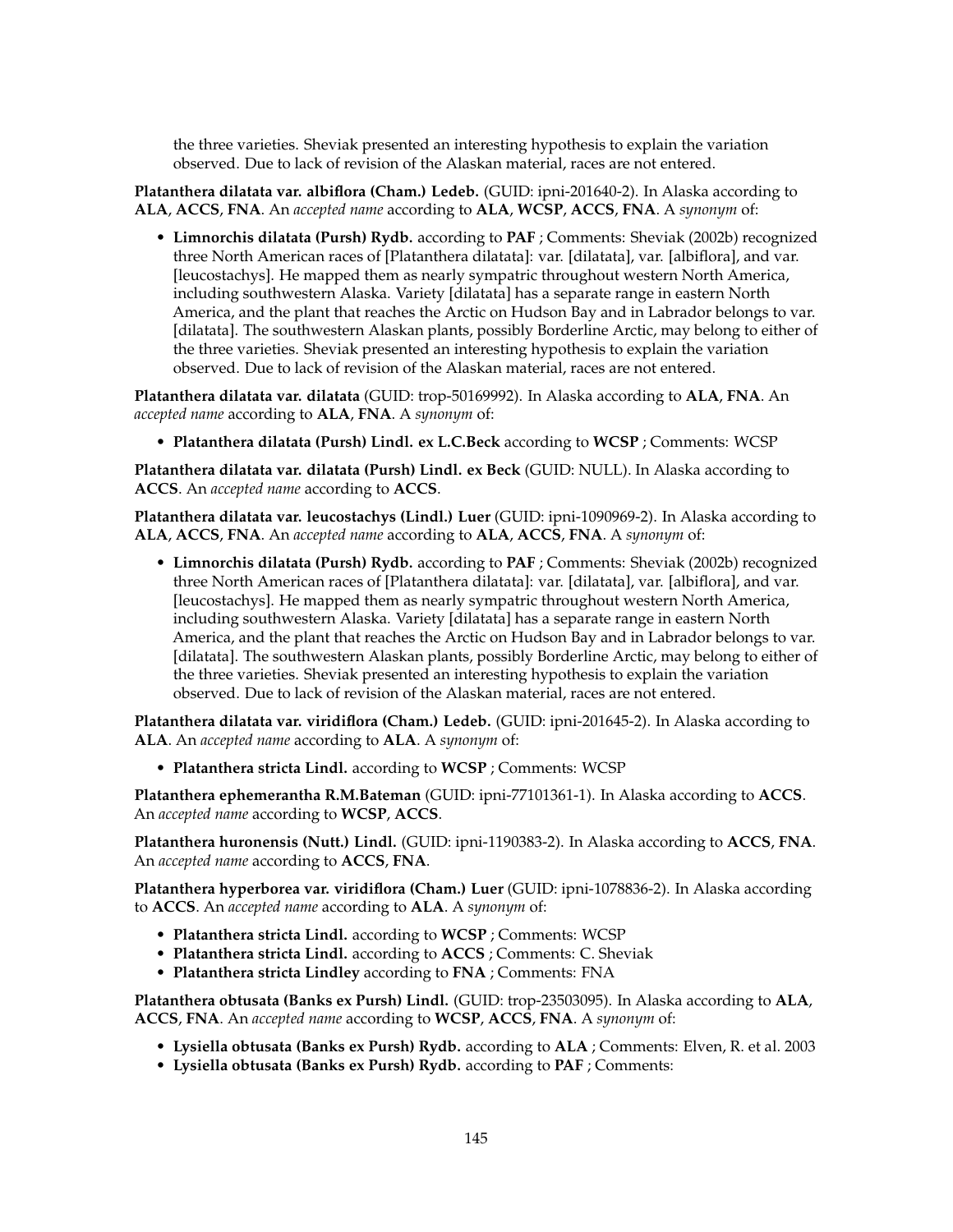**Platanthera obtusata subsp. obtusata (Banks ex Pursh) Lindl.** (GUID: NULL). In Alaska according to **ACCS**. An *accepted name* according to **ACCS**.

**Platanthera obtusata subsp. oligantha (Turcz.) Hultén** (GUID: kew-157300). In Alaska according to **ACCS**. An *accepted name* according to **WCSP**, **ACCS**.

**Platanthera orbiculata (Pursh) Lindl.** (GUID: ipni-30220552-2). In Alaska according to **ALA**, **ACCS**, **FNA**. An *accepted name* according to **ALA**, **WCSP**, **ACCS**, **FNA**.

**Platanthera stricta Lindl.** (GUID: ipni-201678-2). In Alaska according to **ALA**, **ACCS**, **FNA**. An *accepted name* according to **ALA**, **WCSP**, **ACCS**, **FNA**.

**Platanthera tipuloides (L.f.) Lindl.** (GUID: ipni-30078241-2). In Alaska according to **ALA**, **FNA**. An *accepted name* according to **ALA**, **WCSP**, **FNA**.

**Platanthera tipuloides Lindl.** (GUID: ipni-651924-1). In Alaska according to **ACCS**. An *accepted name* according to **ACCS**.

**Platanthera tipuloides var. behringiana (Rydb.) Hultén** (GUID: ipni-201680-2). In Alaska according to **ALA**, **ACCS**, **FNA**. An *accepted name* according to **ALA**, **WCSP**, **ACCS**, **FNA**.

**Platanthera unalascensis (Spreng.) Kurtz** (GUID: ipni-651932-1). In Alaska according to **ACCS**, **ALA**. An *accepted name* according to **WCSP**, **ACCS**, **ALA**. A *synonym* of:

• **Piperia unalascensis (Sprengel) Rydberg** according to **FNA** ; Comments: FNA

**Spiranthes romanzoffiana Cham.** (GUID: ipni-242629-2). In Alaska according to **ALA**, **ACCS**, **FNA**. An *accepted name* according to **ALA**, **WCSP**, **ACCS**, **FNA**.

**Spiranthes romanzoffiana Cham. & Schltdl.** (GUID: ipni-658426-1). In Alaska according to **PAF**. An *accepted name* according to **PAF**.

# **Orobanchaceae**

**Boschniakia rossica (Cham. & Schltdl.) B.Fedtsch.** (GUID: ipni-35171-2). In Alaska according to **ALA**, **PAF**, **ACCS**. An *accepted name* according to **ALA**, **WCSP**, **PAF**, **ACCS**.

**Castilleja annua Pennell** (GUID: ipni-800862-1). In Alaska according to **ALA**, **ACCS**. An *accepted name* according to **ALA**, **WCSP**. A *synonym* of:

• **Castilleja caudata (Pennell) Rebrist.** according to **PAF** ; Comments: Elven and Murray: The wide span in the few chromosome number reports for [Castilleja caudata] is intriguing. The morphological pattern in material identified as this species suggests that it partly has been used as a dumping place for things not fitting elsewhere, both in northwestern North America and in northeastern Asia. It is the most common and the most weedy of [Castillejas] in northwestern North America and partly also in Chukotka. Pennell (1934) considered [C. annua] to be a local endemic of the Fairbanks area in central Alaska. He was followed by Hultén (1949a). Hultén (1968a) seems to have included it in [C. caudata] to which it must be closely related. In a revision of herbarium specimens of [Castilleja] in 1999-2000, Egger accepted [C. annua] and enlarged the range appreciably to cover several of the major interior valleys of central and eastern Alaska north to the southern Brooks Range. [Castilleja annua] is intermediate in size and some other features between [C. caudata] and [C. yukonis]. It is probable that the majority or all reports of [C. yukonis] from Alaska are based on such plants. It is also feasible that the varied chromosome numbers reported for [C. caudata] may hide several taxa and that [C. annua] may be one of these. Egger (2008) had changed his opinion and commented: 'I regard [C. annua] Pennell as synonymous with [C. pallida] var. [caudata]. The type collection of [C. annua] represents an inconstant morph with small flowers and branching stems found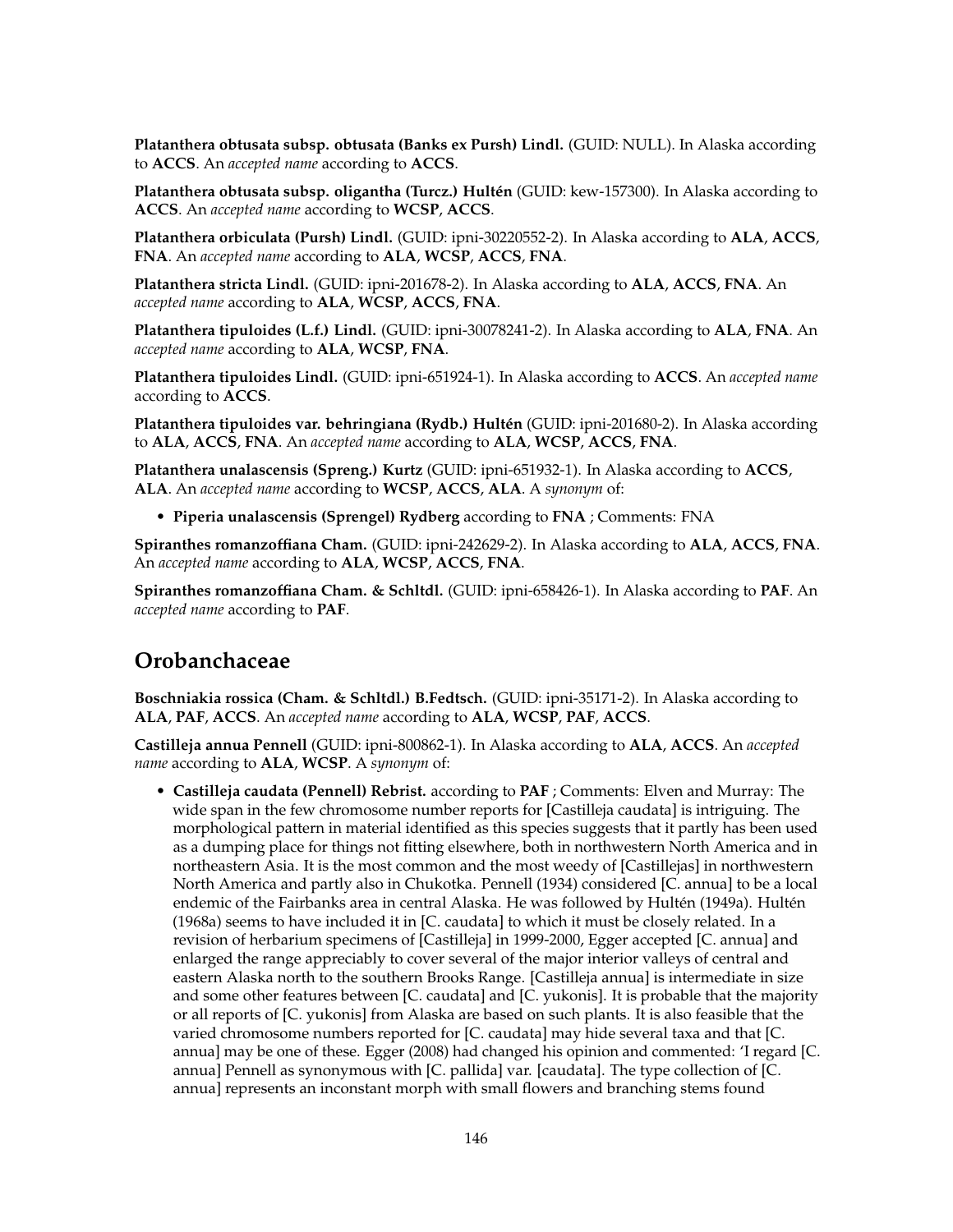sporadically throughout much of the range of var. [caudata] and usually grading into the more typical morphs within populations and local areas'.

• **Castilleja caudata (Pennell) Rebr.** according to **ACCS** ; Comments: Panarctic Flora Checklist

**Castilleja caudata (Pennell) Rebr.** (GUID: NULL). In Alaska according to **ACCS**. An *accepted name* according to **ACCS**.

**Castilleja caudata (Pennell) Rebrist.** (GUID: ipni-800899-1). In Alaska according to **ALA**, **PAF**. An *accepted name* according to **ALA**, **PAF**, **WCSP**.

**Castilleja caudata var. auricoma Hultén** (GUID: trop-29201663). In Alaska according to **ACCS**. An *accepted name* according to **ALA**. A *synonym* of:

• **Castilleja caudata (Pennell) Rebr.** according to **ACCS** ; Comments: Panarctic Flora Checklist

**Castilleja chrymactis Pennell** (GUID: ipni-800908-1). In Alaska according to **ALA**, **ACCS**. An *accepted name* according to **ALA**, **WCSP**, **ACCS**.

**Castilleja elegans Malte** (GUID: ipni-49480-2). In Alaska according to **ALA**, **ACCS**. An *accepted name* according to **ALA**, **WCSP**, **ACCS**.

**Castilleja elegans Ostenf.** (GUID: NULL). In Alaska according to **PAF**. An *accepted name* according to **PAF**.

**Castilleja hyetophila Pennell** (GUID: ipni-800991-1). In Alaska according to **ALA**, **ACCS**. An *accepted name* according to **ALA**, **WCSP**, **ACCS**.

**Castilleja hyperborea Pennell** (GUID: ipni-800993-1). In Alaska according to **ALA**, **PAF**, **ACCS**. An *accepted name* according to **ALA**, **PAF**, **WCSP**, **ACCS**.

**Castilleja miniata Douglas ex Hook.** (GUID: ipni-801055-1). In Alaska according to **ALA**, **ACCS**. An *accepted name* according to **ALA**, **WCSP**, **ACCS**.

**Castilleja miniata subsp. dixonii (Fernald) Kartesz** (GUID: ipni-1155880-2). In Alaska according to **ACCS**. An *accepted name* according to **ACCS**. A *synonym* of:

• **Castilleja miniata var. dixonii (Fernald) A.Nelson & J.F.Gmel.** according to **WCSP** ; Comments: WCSP

**Castilleja miniata subsp. miniata Douglas ex Hook.** (GUID: NULL). In Alaska according to **ACCS**. An *accepted name* according to **ACCS**.

**Castilleja pallida (L.) Spreng.** (GUID: ipni-801090-1). In Alaska according to **ACCS**, **PAF**. An *accepted name* according to **ACCS**, **ALA**, **PAF**.

**Castilleja pallida var. yukonis (Pennell) J.M.Egger** (GUID: ipni-77097862-1). In Alaska according to **ALA**, **ACCS**. An *accepted name* according to **WCSP**. A *synonym* of:

- **Castilleja yukonis Pennell** according to **ALA** ; Comments: Hultén 1968; Hultén, Eric. 1968. Flora of Alaska and Neighboring Territories. Stanford Univ. Press, Stanford, CA. 1008 pp.
- **Castilleja yukonis Pennell** according to **ACCS** ; Comments: Panarctic Flora Checklist

**Castilleja parviflora Bong.** (GUID: ipni-801094-1). In Alaska according to **ALA**, **ACCS**. An *accepted name* according to **ALA**, **WCSP**, **ACCS**.

**Castilleja parviflora var. parviflora Bong.** (GUID: NULL). In Alaska according to **ACCS**. An *accepted name* according to **ACCS**.

**Castilleja raupii Pennell** (GUID: ipni-801129-1). In Alaska according to **ALA**, **PAF**, **ACCS**. An *accepted name* according to **ALA**, **PAF**, **WCSP**, **ACCS**.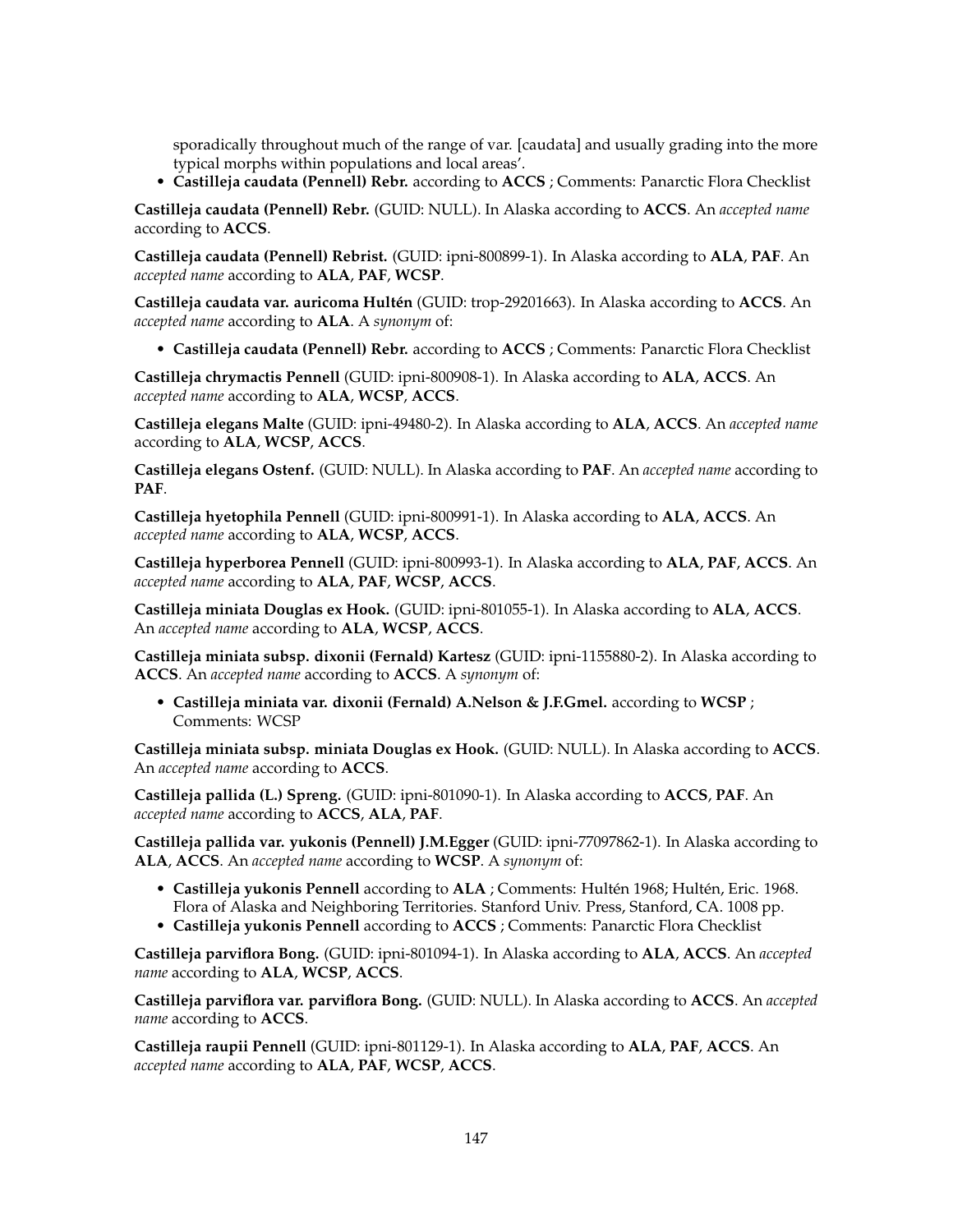**Castilleja uliginosa Eastw.** (GUID: ipni-801192-1). In Alaska according to **ACCS**. An *accepted name* according to **WCSP**. A *synonym* of:

• **Castilleja miniata subsp. miniata Douglas ex Hook.** according to **ACCS** ; Comments: ITIS

**Castilleja unalaschcensis (Cham. & Schltdl.) Malte** (GUID: trop-29201763). In Alaska according to **ALA**, **ACCS**. An *accepted name* according to **ALA**, **WCSP**, **ACCS**.

**Castilleja villosissima Pennell** (GUID: ipni-801198-1). In Alaska according to **ACCS**. An *accepted name* according to **ALA**. A *synonym* of:

- **Castilleja hyperborea Pennell** according to **WCSP** ; Comments: WCSP
- **Castilleja hyperborea Pennell** according to **ACCS** ; Comments: Panarctic Flora Checklist

**Castilleja yukonis Pennell** (GUID: ipni-801211-1). In Alaska according to **ALA**, **ACCS**. An *accepted name* according to **ALA**, **ACCS**. A *synonym* of:

• **Castilleja pallida var. yukonis (Pennell) J.M.Egger** according to **WCSP** ; Comments: WCSP

**Euphrasia mollis (Ledeb.) Wettst.** (GUID: ipni-802700-1). In Alaska according to **ALA**, **PAF**, **ACCS**. An *accepted name* according to **ALA**, **PAF**, **ACCS**.

**Euphrasia nemorosa (Pers.) Wallr.** (GUID: NULL). In Alaska according to **ACCS**. An *accepted name* according to **ALA**, **ACCS**.

**Euphrasia subarctica Raup** (GUID: ipni-802882-1). In Alaska according to **ALA**, **PAF**, **ACCS**. An *accepted name* according to **ALA**, **PAF**, **ACCS**.

**Orobanche fasciculata Nutt.** (GUID: ipni-662331-1). In Alaska according to **ALA**, **ACCS**. An *accepted name* according to **ALA**, **WCSP**, **ACCS**.

**Orobanche porphyrantha Beck** (GUID: ipni-291774-2). In Alaska according to **ACCS**. An *accepted name* according to **WCSP**. A *synonym* of:

• **Orobanche uniflora L.** according to **ACCS** ; Comments: ITIS

**Orobanche purpurea Jacq.** (GUID: ipni-662628-1). In Alaska according to **ACCS**. An *accepted name* according to **WCSP**. A *synonym* of:

• **Orobanche uniflora L.** according to **ACCS** ; Comments: ITIS

**Orobanche uniflora L.** (GUID: ipni-662778-1). In Alaska according to **ACCS**. An *accepted name* according to **ALA**, **ACCS**.

**Orthocarpus hispidus Benth.** (GUID: ipni-806522-1). In Alaska according to **ALA**, **ACCS**. An *accepted name* according to **ALA**, **ACCS**.

**Pedicularis albolabiata (Hultén) Kozh.** (GUID: NULL). In Alaska according to **ACCS**. An *accepted name* according to **ACCS**.

**Pedicularis albolabiata (Hultén) Kozhanch.** (GUID: NULL). In Alaska according to **ALA**. An *accepted name* according to **ALA**.

**Pedicularis albolabiata (Hultén) Kozhevn.** (GUID: ipni-186367-2). In Alaska according to **PAF**. An *accepted name* according to **PAF**.

**Pedicularis arctoeuropaea (Hultén) Molau & D.F.Murray** (GUID: ipni-989718-1). In Alaska according to **ALA**, **PAF**, **ACCS**. An *accepted name* according to **ALA**, **PAF**, **ACCS**.

**Pedicularis capitata Adams.** (GUID: ipni-806889-1). In Alaska according to **ALA**, **PAF**, **ACCS**. An *accepted name* according to **ALA**, **PAF**, **ACCS**.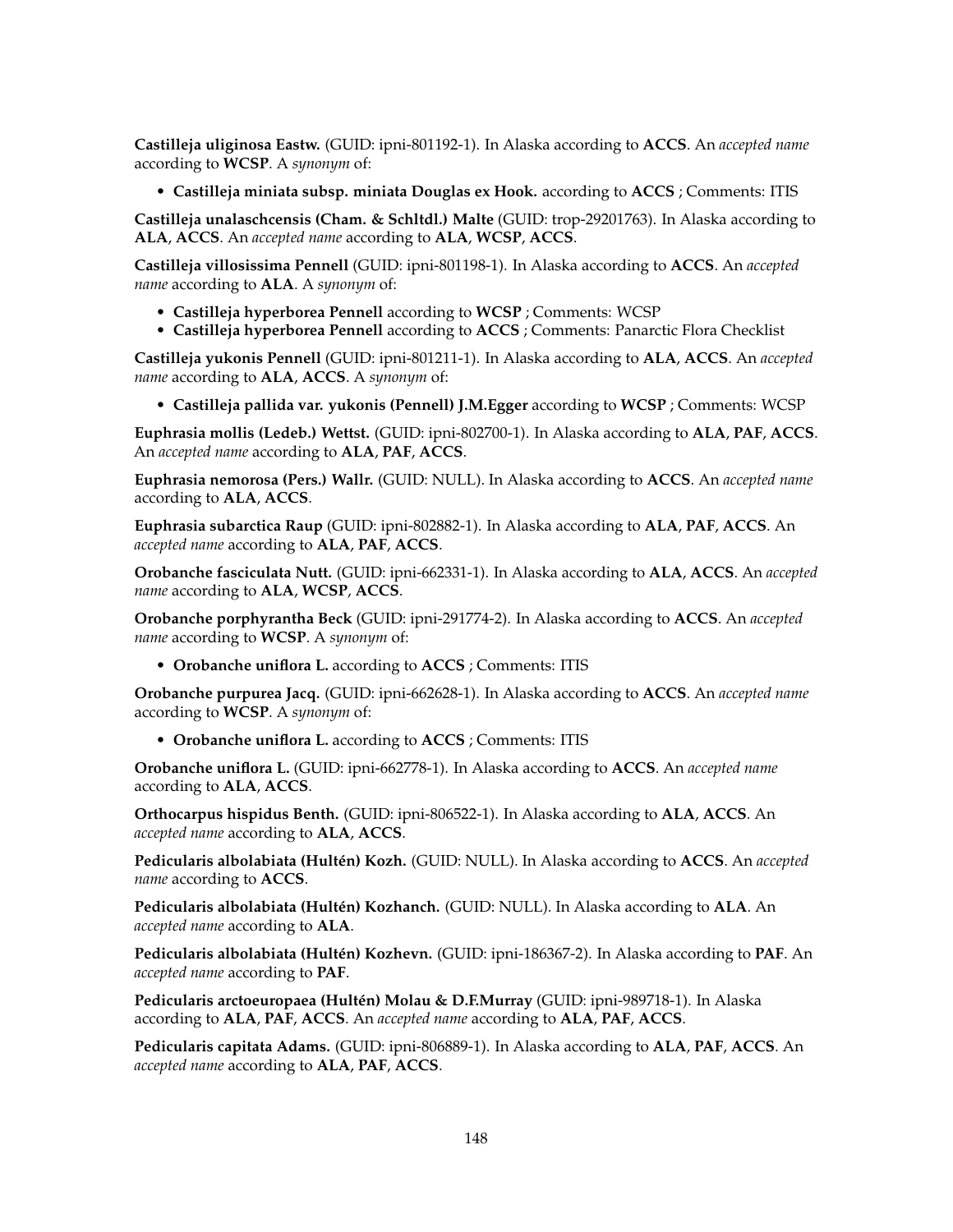**Pedicularis chamissonis Steven** (GUID: ipni-806901-1). In Alaska according to **ALA**, **ACCS**. An *accepted name* according to **ALA**, **ACCS**.

**Pedicularis groenlandica Retz.** (GUID: ipni-807119-1). In Alaska according to **ALA**, **ACCS**. An *accepted name* according to **ALA**, **ACCS**.

**Pedicularis hirsuta L.** (GUID: ipni-807151-1). In Alaska according to **ALA**, **PAF**, **ACCS**. An *accepted name* according to **ALA**, **PAF**, **WCSP**, **ACCS**.

**Pedicularis interior (Hultén) Molau & D.F.Murray** (GUID: ipni-989719-1). In Alaska according to **ALA**, **PAF**, **ACCS**. An *accepted name* according to **ALA**, **PAF**, **ACCS**.

**Pedicularis labradorica Wirsing** (GUID: ipni-807236-1). In Alaska according to **ALA**, **PAF**, **ACCS**. An *accepted name* according to **ALA**, **PAF**, **WCSP**, **ACCS**.

**Pedicularis lanata Cham. & Schltdl.** (GUID: NULL). In Alaska according to **ALA**, **ACCS**. An *accepted name* according to **ALA**, **ACCS**.

**Pedicularis lanata Willd. ex Cham. & Schltdl.** (GUID: ipni-807250-1). In Alaska according to **PAF**. An *accepted name* according to **PAF**.

**Pedicularis langsdorffii Fisch. ex Steven** (GUID: ipni-807253-1). In Alaska according to **PAF**, **ACCS**. An *accepted name* according to **ALA**, **PAF**, **ACCS**.

**Pedicularis langsdorffii subsp. arctica (R.Br.) Pennell ex Hultén** (GUID: ipni-186429-2). In Alaska according to **ALA**, **PAF**, **ACCS**. An *accepted name* according to **ALA**, **PAF**, **ACCS**.

**Pedicularis langsdorffii subsp. langsdorffii** (GUID: trop-29203804). In Alaska according to **ALA**, **PAF**. An *accepted name* according to **ALA**, **PAF**.

**Pedicularis langsdorffii subsp. langsdorffii Fisch. ex Stev.** (GUID: NULL). In Alaska according to **ACCS**. An *accepted name* according to **ACCS**.

**Pedicularis langsdorffii var. purpurascens (Cham. ex Spreng.) Ivanina** (GUID: ipni-919569-1). In Alaska according to **PAF**, **ACCS**. An *accepted name* according to **PAF**, **ACCS**.

**Pedicularis lapponica L.** (GUID: ipni-807256-1). In Alaska according to **ALA**, **PAF**, **ACCS**. An *accepted name* according to **ALA**, **PAF**, **WCSP**, **ACCS**.

**Pedicularis macrodonta Richardson** (GUID: trop-29203801). In Alaska according to **ALA**, **ACCS**. An *accepted name* according to **ALA**. A *synonym* of:

• **Pedicularis parviflora Sm. ex Rees** according to **ACCS** ; Comments: Panarctic Flora Checklist

**Pedicularis oederi Vahl** (GUID: ipni-807415-1). In Alaska according to **ALA**, **PAF**, **ACCS**. An *accepted name* according to **ALA**, **PAF**, **WCSP**, **ACCS**.

**Pedicularis ornithorhyncha Benth. ex Hook.** (GUID: trop-29201218). In Alaska according to **ALA**, **ACCS**. An *accepted name* according to **ALA**, **ACCS**.

**Pedicularis pacifica (Hultén) Kozh.** (GUID: NULL). In Alaska according to **ACCS**. An *accepted name* according to **ACCS**.

**Pedicularis pacifica (Hultén) Kozhevn.** (GUID: ipni-186445-2). In Alaska according to **ALA**, **PAF**. An *accepted name* according to **ALA**, **PAF**.

**Pedicularis parviflora Sm.** (GUID: ipni-807444-1). In Alaska according to **ALA**, **ACCS**. An *accepted name* according to **ALA**, **ACCS**.

**Pedicularis pennellii Hultén** (GUID: ipni-807455-1). In Alaska according to **ALA**, **PAF**, **ACCS**. An *accepted name* according to **ALA**, **PAF**, **ACCS**.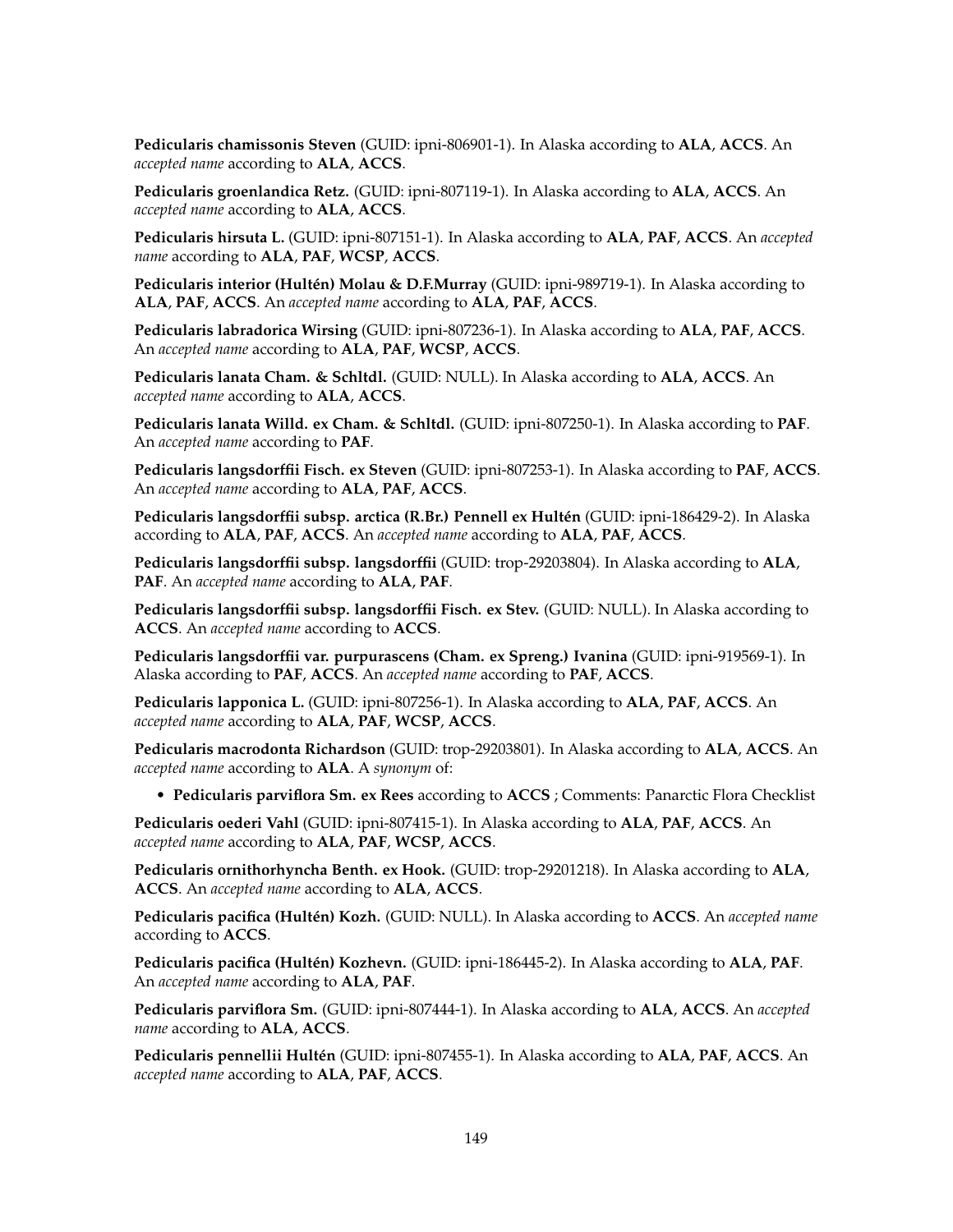**Pedicularis verticillata L.** (GUID: ipni-807787-1). In Alaska according to **ALA**, **PAF**, **ACCS**. An *accepted name* according to **ALA**, **PAF**, **WCSP**, **ACCS**.

**Rhinanthus minor L.** (GUID: ipni-30116962-2). In Alaska according to **ALA**, **ACCS**. An *accepted name* according to **ALA**, **WCSP**, **ACCS**.

**Rhinanthus minor subsp. borealis (Sterneck) P.D. Sell** (GUID: NULL). In Alaska according to **PAF**. An *accepted name* according to **PAF**.

**Rhinanthus minor subsp. borealis (Sterneck) Á.Löve** (GUID: ipni-219218-2). In Alaska according to **ALA**, **ACCS**. An *accepted name* according to **ACCS**. A *synonym* of:

• **Rhinanthus minor L.** according to **ALA** ; Comments: Elven, R. et al. 2003

#### **Papaveraceae**

**Capnoides sempervirens (L.) Borkh.** (GUID: trop-24000346). In Alaska according to **PAF**, **ACCS**. An *accepted name* according to **PAF**, **WCSP**. A *synonym* of:

- **Corydalis sempervirens (L.) Pers.** according to **ACCS** ; Comments: Flora of North America
- **Corydalis sempervirens (Linnaeus) Persoon** according to **FNA** ; Comments: FNA

**Corydalis arctica Popov** (GUID: ipni-672070-1). In Alaska according to **ALA**, **PAF**, **ACCS**. An *accepted name* according to **ALA**, **PAF**, **ACCS**. A *synonym* of:

- **Corydalis pauciflora (Steph. ex Willd.) Pers.** according to **WCSP** ; Comments: WCSP
- **Corydalis pauciflora (Stephan ex Willdenow) Persoon** according to **FNA** ; Comments: FNA

**Corydalis aurea Willd.** (GUID: ipni-672076-1). In Alaska according to **ALA**, **ACCS**. An *accepted name* according to **ALA**, **WCSP**, **ACCS**.

**Corydalis aurea subsp. aurea** (GUID: ipni-66346-2). In Alaska according to **FNA**. An *accepted name* according to **FNA**.

**Corydalis aurea subsp. aurea Willd.** (GUID: NULL). In Alaska according to **ACCS**. An *accepted name* according to **ACCS**.

**Corydalis pauciflora (Stephan ex Willd.) Pers.** (GUID: trop-24000176). In Alaska according to **FNA**. An *accepted name* according to **FNA**.

**Corydalis sempervirens (L.) Pers.** (GUID: trop-24000010). In Alaska according to **ALA**, **ACCS**, **FNA**. An *accepted name* according to **ALA**, **ACCS**, **FNA**. A *synonym* of:

• **Capnoides sempervirens (L.) Borkh.** according to **WCSP** ; Comments: WCSP

**Eschscholzia californica Cham.** (GUID: ipni-90934-3). In Alaska according to **ACCS**. An *accepted name* according to **ALA**, **WCSP**, **ACCS**.

**Papaver alaskanum Hultén** (GUID: ipni-673383-1). In Alaska according to **ALA**, **PAF**, **ACCS**. An *accepted name* according to **ALA**, **PAF**, **ACCS**. A *synonym* of:

• **Papaver radicatum subsp. alaskanum (Hultén) J. P. Anderson** according to **FNA** ; Comments: FNA

**Papaver alboroseum Hultén** (GUID: ipni-673385-1). In Alaska according to **ALA**, **ACCS**, **FNA**. An *accepted name* according to **ALA**, **WCSP**, **ACCS**, **FNA**.

**Papaver chionophilum V.V.Petrovsky** (GUID: ipni-902706-1). In Alaska according to **ALA**. An *accepted name* according to **ALA**.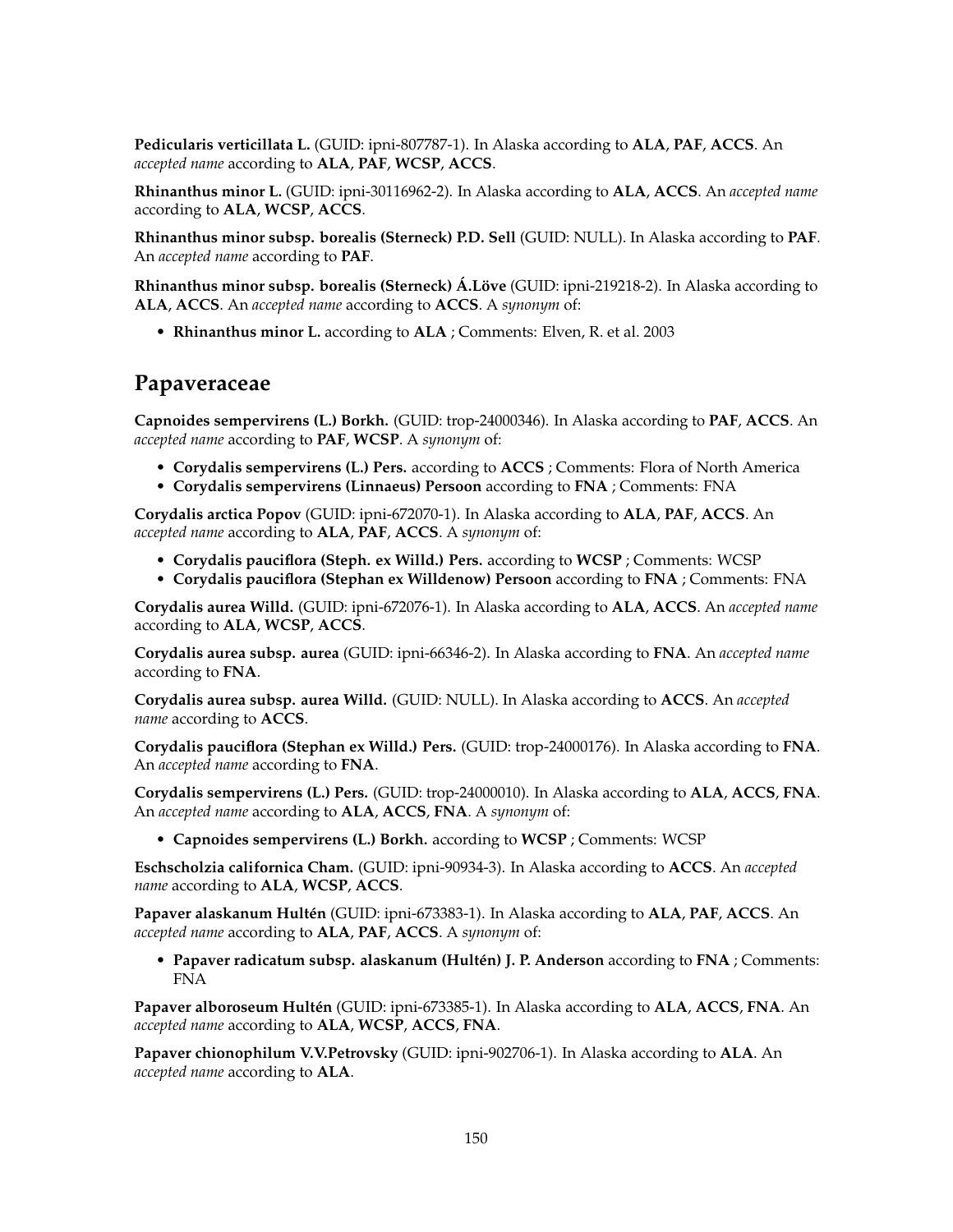**Papaver croceum Rändel ex D.F. Murray** (GUID: NULL). In Alaska according to **ACCS**. An *accepted name* according to **ACCS**.

**Papaver dahlianum subsp. polare (Tolm.) T.V.Egorova** (GUID: NULL). In Alaska according to **ALA**. An *accepted name* according to **ALA**.

**Papaver denalii Gjaerev.** (GUID: ipni-182755-2). In Alaska according to **ACCS**. An *accepted name* according to **ALA**. A *synonym* of:

- **Papaver mcconnellii Hultén** according to **ACCS** ; Comments: Panarctic Flora Checklist
- **Papaver mcconnellii Hultén** according to **FNA** ; Comments: FNA
- **Papaver mcconnellii Hultén** according to **PAF** ; Comments: [Papaver mcconnellii] was first described as a local species in northwestern Canada, in the mountains between the Yukon Territory and the Northwest Territories in northwestern Canada (Hultén 1945a, 1968a; Porsild and Cody 1980). Kiger and Murray (1997) extended its range into larger parts of southern and central Alaska by inclusion of [P. denalii] Gjærev. and also mapped it from western Alaska (Seward Peninsula). Populations from several additional parts of western and northwestern Alaska assign with this group in AFLPs and morphology (Solstad 2009). The three main diagnostic characters of [P. mcconnellii] vs. [P. alaskanum] are the larger flowers, the more numerous stamens, and the more dissected blades. These characters are shared by [P. macounii] which differs from both [P. alaskanum] and [P. mcconnellii] in its very long, narrowly obconical capsule with a pyramidal disc. A reported character of colour of bristles on the capsule (Kiger and Murray 1997) does not separate between the plants in the two AFLP clusters we assign as [P. alaskanum] and [P. mcconnellii]. Also [P. mcconnellii] is polymorphic and may include several taxa. Three groups are discernible in the AFLP data: one in northwestern and western Alaska including the Seward Peninsula; one in south-central Alaska, the Yukon Territory, and the Northwest Territories, corresponding to [P. mcconnellii] as typified and probably to [P. denalii]; and one yet documented from the British Mountains in the northernmost Yukon Territory. The last-mentioned group is the most deviating in both AFLP markers and morphology. Tolmachev (1975a) and Petrovsky (1999) suggested similarities between [P. mcconnellii] and the West Chukotkan [P. anjuicum].

**Papaver detritophilum V.V.Petrovsky** (GUID: ipni-906795-1). In Alaska according to **PAF**, **ACCS**. An *accepted name* according to **PAF**, **ACCS**.

**Papaver gorodkovii Tolm. & V.V.Petrovsky** (GUID: ipni-673525-1). In Alaska according to **ALA**, **PAF**, **ACCS**, **FNA**. An *accepted name* according to **ALA**, **PAF**, **ACCS**, **FNA**.

**Papaver hultenii Knaben** (GUID: ipni-673543-1). In Alaska according to **PAF**, **ACCS**. An *accepted name* according to **PAF**, **ACCS**. A *synonym* of:

• **Papaver lapponicum (Tolmatchew) Nordhagen** according to **FNA** ; Comments: FNA

**Papaver hultenii var. salmonicolor Hultén** (GUID: trop-24000867). In Alaska according to **ACCS**. An *accepted name* according to **ALA**. A *synonym* of:

- **Papaver hultenii Knaben** according to **ACCS** ; Comments: Panarctic Flora Checklist
- **Papaver lapponicum (Tolmatchew) Nordhagen** according to **FNA** ; Comments: FNA

**Papaver keelei A.E.Porsild** (GUID: ipni-182760-2). In Alaska according to **ALA**, **PAF**, **ACCS**. An *accepted name* according to **PAF**, **ACCS**. A *synonym* of:

• **Papaver macounii subsp. discolor (Hultén) Rändel ex D.F.Murray** according to **ALA** ; Comments: if vpapmacsdis is elevated to species rank, the correct name is vpapkee; Kiger et al. draft; Kiger et al., FNA manuscript (chap. 19)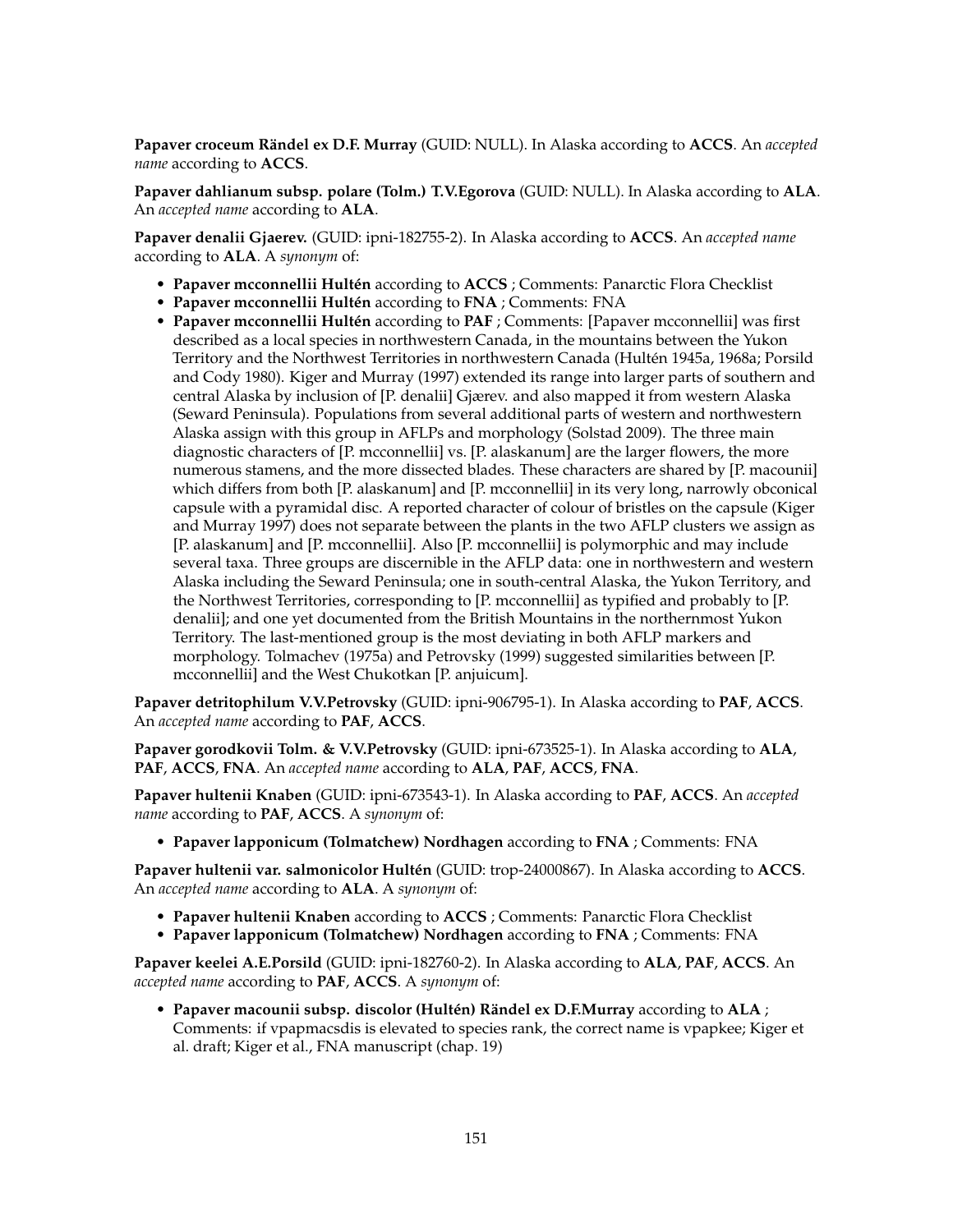**Papaver kluanense D.Löve** (GUID: ipni-182761-2). In Alaska according to **ALA**, **ACCS**, **ACCS**. An *accepted name* according to **ALA**, **ACCS**. A *synonym* of:

- **Papaver kluanensis D. Löve** according to **ACCS** ; Comments: Panarctic Flora Checklist
- **Papaver radicatum subsp. kluanensis (D. Löve) D. F. Murray** according to **FNA** ; Comments: FNA

**Papaver lapponicum (Tolm.) Nordh.** (GUID: ipni-673576-1). In Alaska according to **FNA**. An *accepted name* according to **ALA**, **WCSP**, **FNA**.

**Papaver lapponicum subsp. occidentale (Lundstr.) Knaben** (GUID: trop-24000135). In Alaska according to **ACCS**. An *accepted name* according to **ALA**. A *synonym* of:

- **Papaver hultenii Knaben** according to **ACCS** ; Comments: Panarctic Flora Checklist
- **Papaver radicatum subsp. radicatum** according to **FNA** ; Comments: FNA

**Papaver lapponicum subsp. porsildii Knaben** (GUID: ipni-182763-2). In Alaska according to **ACCS**. An *accepted name* according to **ALA**. A *synonym* of:

• **Papaver hultenii Knaben** according to **ACCS** ; Comments: Panarctic Flora Checklist

**Papaver macounii Greene** (GUID: ipni-673593-1). In Alaska according to **PAF**, **ACCS**. An *accepted name* according to **ALA**, **PAF**, **ACCS**.

**Papaver macounii subsp. discolor (Hultén) Rändel ex D.F.Murray** (GUID: ipni-1152087-2). In Alaska according to **ALA**, **ACCS**, **FNA**. An *accepted name* according to **ALA**, **FNA**. A *synonym* of:

• **Papaver keelei A.E. Porsild** according to **PAF** ; Comments: [Papaver keelei] is by far the most common species of [Papaver] in East Chukotka, Alaska, the Yukon Territory, and the westernmost mainland Northwest Territories (the Mackenzie and Richardson mountains). The records from Banks Island in the Canadian Arctic Archipelago (Porsild and Cody 1980; Solstad 2007) have proved to belong to [P. hultenii] (conclusions by Solstad and Elven in 2009 based on CAN and DAO specimens). No morphological differences have been found between American and Asian plants and they are also inseparable in molecular markers. This entity is well documented as tetraploid  $(2n = 28)$  from both sides of the Straits but occasional hexaploids occur (see above) without any evident difference in morphology or AFLP markers, i.e., probably results of autopolyploidy. [Papaver keelei] keeps distinct from all other species in the AFLP analysis. However, a loose cluster of [P. keelei] and the Asian high polyploids [P. paucistaminum] and [P. atrovirens] is supported. Porsild (e.g., Porsild 1966) considered [P. keelei] and [P. macounii] (subsp. [discolor]) specifically different and both as present in the Yukon Territory, the latter as large-flowered and as rare. Porsild and Cody (1980) assigned all Alaskan and Yukon plants to [P. keelei], whereas Kiger and Murray (1997) tentatively synonymized [P. keelei] with [P. macounii] subsp. [discolor]. Several populations of plants corresponding to Porsild's concept of Yukon [P. keelei] were included in our sample for the AFLP analysis together with western Alaskan and Chukotkan subsp. [macounii]. We can see some morphological variation, but in the analysis all plants came out as one cluster without internal differentiation. The types of the names [P. macounii] var. [discolor] (S) and [P. keelei] (CAN) have been compared and conform with these two parts of our material. [Papaver keelei] and [P. macounii] subsp. [discolor] should be synonymized and considered as one species. Numerous authors have stated that [P. keelei] is a decaploid with  $2n = 70$ , whereas subsp. [discolor] is a tetraploid with 2n = 28 (e.g., Mulligan and Porsild 1969b; Porsild 1975; Löve and Löve 1975a; Petrovsky 1999). The reports of  $2n = 70$  from the Yukon Territory (Mulligan and Porsild 1969b; Porsild 1975) were assigned to [P. keelei] by the original authors. We (Murray, Solstad, Elven) have inspected the decaploid voucher plants (in CAN). They do not conform to our concept of [P. keelei] (or subsp. [discolor]) but we are not sure where to assign them. [Papaver keelei] is documented as tetraploid and occasionally hexaploid, but not as decaploid.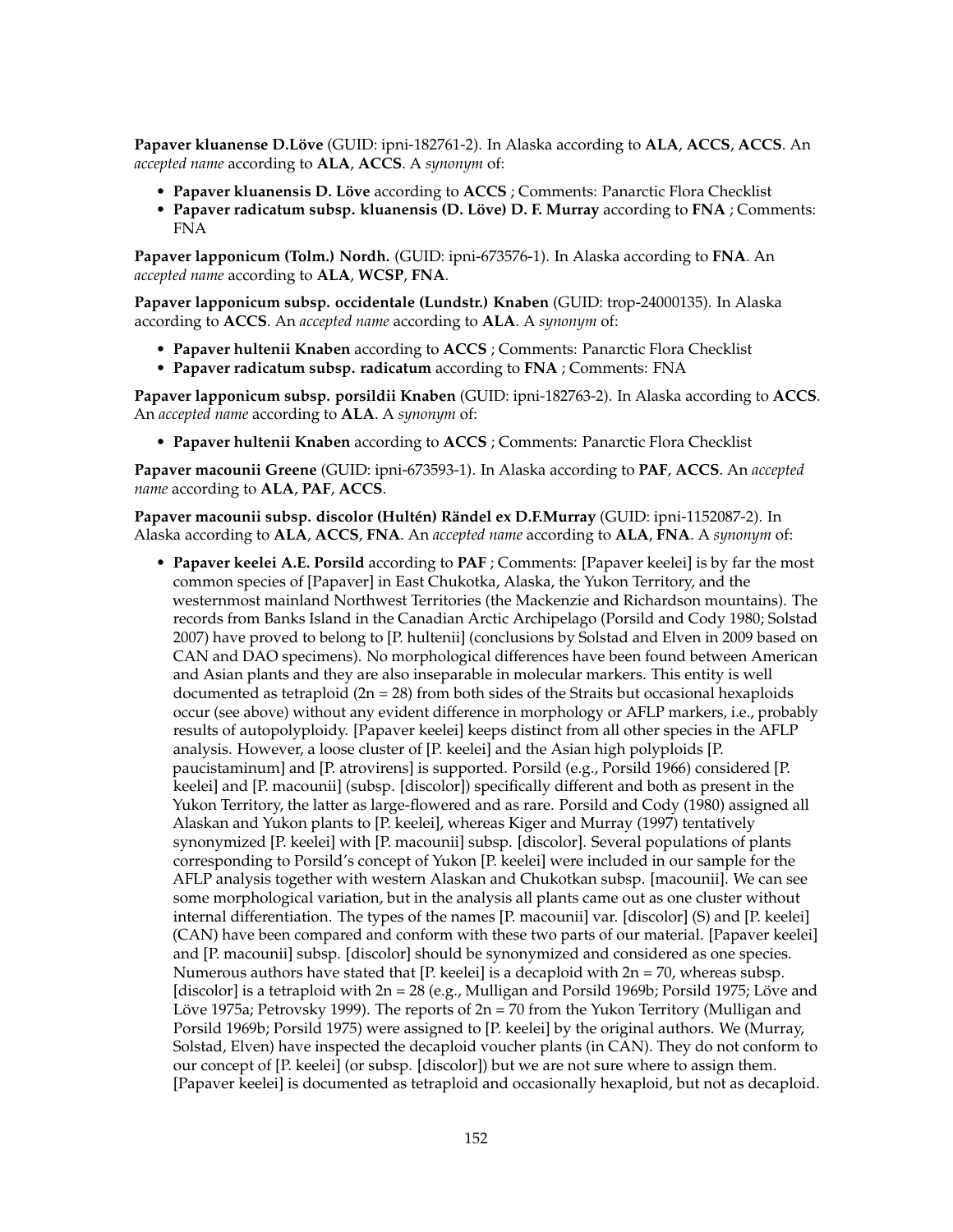• **Papaver keelei A.E. Porsild** according to **ACCS** ; Comments: Panarctic Flora Checklist

**Papaver macounii subsp. macounii** (GUID: trop-24000864). In Alaska according to **ALA**, **FNA**. An *accepted name* according to **ALA**, **FNA**.

**Papaver mcconnellii Hultén** (GUID: ipni-673601-1). In Alaska according to **ALA**, **PAF**, **ACCS**, **FNA**. An *accepted name* according to **ALA**, **PAF**, **ACCS**, **FNA**.

**Papaver murrayi** (GUID: NULL). In Alaska according to **PAF**. An *accepted name* according to **PAF**.

**Papaver murrayi nom . nov** (GUID: NULL). In Alaska according to **ACCS**. An *accepted name* according to **ACCS**.

**Papaver nudicaule L.** (GUID: ipni-673627-1). In Alaska according to **ACCS**. An *accepted name* according to **ALA**, **ACCS**.

**Papaver nudicaule subsp. americanum Rändel ex D.F.Murray** (GUID: ipni-984405-1). In Alaska according to **ALA**, **PAF**, **ACCS**, **FNA**. An *accepted name* according to **ALA**, **PAF**, **ACCS**, **FNA**.

**Papaver nudicaule subsp. insulare V.V.Petrovsky** (GUID: ipni-917920-1). In Alaska according to **ALA**. An *accepted name* according to **ALA**.

**Papaver nudicaule subsp. nudicaule** (GUID: trop-50164144). In Alaska according to **ACCS**. An *accepted name* according to **ALA**. A *synonym* of:

• **Papaver croceum Rändel ex D.F. Murray** according to **ACCS** ; Comments: Panarctic Flora Checklist

**Papaver radicatum subsp. alaskanum (Hultén) J.P. Anderson** (GUID: trop-24001061). In Alaska according to **ACCS**, **ALA**, **FNA**. An *accepted name* according to **FNA**. A *synonym* of:

• **Papaver alaskanum Hultén** according to **PAF** ; Comments: We are not sure what [Papaver alaskanum] is or should be, and neither were probably Hultén (1937, 1945a, 1968a) nor Kiger and Murray (1997, as [P. radicatum] subsp. [alaskanum]). Hultén (1937), when publishing the name [P. alaskanum], specified as type a plant collected by himself in Unalaska in 1932 but as for a diagnosis he referred to the description of [P. 'nudicaule'] as reported from Unalaska by Chamisso and Schlechtendal (1826). Hultén (1937) compared his plant with [P. microcarpum] and stated that it 'differs ... in its lemon-yellow petals without basal spot, in more numerous stamens, and in the fact that the central projection of the stigmas is missing (or practically missing). The caudex is more densely covered with the dilatate bases of the previous year's petioles.' Hultén's (1945a) [P. alaskanum] var. [latilobum] from Umnak Island in the Aleutian Islands was described as differing in leaf lobe shape and size and flower size and corresponds closely to the plant from Kiska Island included in the AFLP study. The statement that [P. alaskanum] has more numerous stamens than [P. microcarpum] is strange as [P. microcarpum] is in the top range (50-70 stamens) in sect. [Meconella] (see Solstad 2009) whereas the stamen number in Hultén's type specimen is in the range 16-24. Hultén may have compared with another plant than De Candolle's [P. microcarpum]. The plants we have studied in AFLP patterns and in ploidy level estimates and assigned to [P. alaskanum] are characterized by unusually few stamens (8 or 16, very rarely 4, in the Aleutian Islands, ca. 24 in Alaska Peninsula). Our Aleutian (Kiska Island) population corresponds to Hultén's var. [latilobum], reported also by Hultén (1945a, 1960) from Kiska, whereas the Alaska Peninsula (Becharof Lake) population was unknown at Hultén's time and differ in, e.g., being very small-flowered with brick-red petals with a yellow basal spot. Our brick-red flowered plant may be outside Hultén's concept. However, our two populations are closely joined in the analyses of AFLP markers, even if at different ploidy levels, and are close related. [ Papaver alaskanum] or the [P. alaskanum] complex may be restricted to southwestern and western (coastal) Alaska (Hultén 1937, 1945a, 1960, 1968a; Kiger and Murray 1997; in addition plants from Seward Peninsula in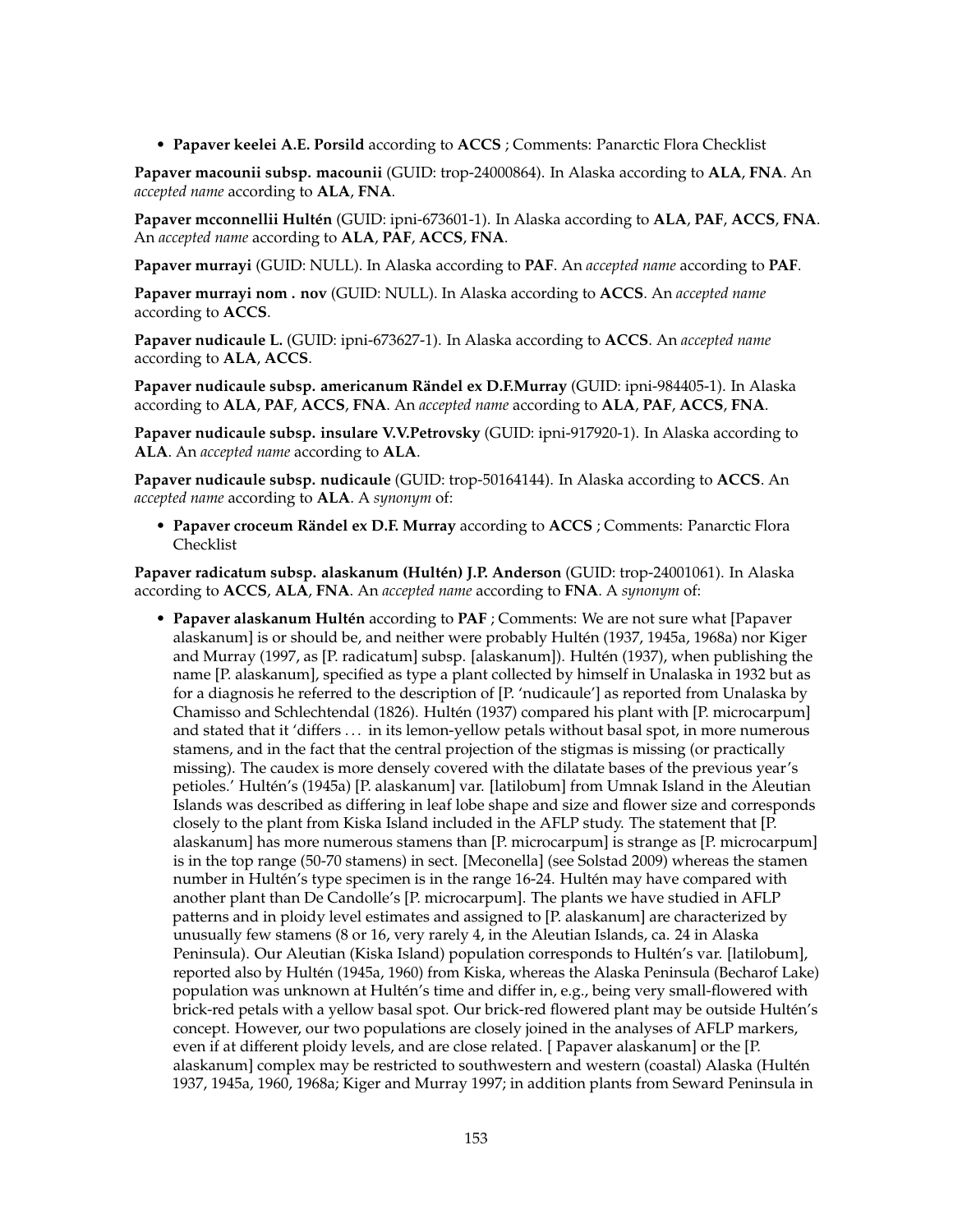ALA with 16 stamens, ALA). In our circumscription it is very (perhaps too) polymorphic in the majority of its features. Characters keeping it together are dense tussocks with a compact cover of pale brownish, tough marcescent sheaths, leaves often glaucous and sometimes finely dissected, scapes ascending, and capsules with dark trichomes with thickened bases. However, it shares these features with many other species. Capsule shape varies from subglobular to obovoid or ellipsoid. Petal colour varies from white and yellow to brick red, and flower size from unusually small to moderately large. At least two ploidy levels are present. It is therefore probable that [P. alaskanum] as currently considered will fall apart into two or more species when further studied.

- **Papaver alaskanum Hultén** according to **ACCS** ; Comments: Panarctic Flora Checklist
- **Papaver alaskanum Hultén** according to **ALA** ; Comments: Elven, R. et al. 2003

**Papaver radicatum subsp. kluanense (D.Löve) D.F.Murray** (GUID: ipni-1173244-2). In Alaska according to **ALA**, **ACCS**, **ACCS**, **FNA**. An *accepted name* according to **FNA**. A *synonym* of:

- **Papaver kluanensis D.Love** according to **ALA** ; Comments: Elven, R. et al. 2003
- **Papaver kluanensis D. Löve** according to **ACCS** ; Comments: Panarctic Flora Checklist
- **Papaver kluanensis D. Löve** according to **ACCS** ; Comments: Panarctic Flora Checklist

**Papaver radicatum subsp. radicatum** (GUID: trop-24000352). In Alaska according to **FNA**. An *accepted name* according to **ALA**, **FNA**.

**Papaver rhoeas L.** (GUID: ipni-111236-3). In Alaska according to **ACCS**, **FNA**. An *accepted name* according to **ALA**, **WCSP**, **ACCS**, **FNA**.

**Papaver schamurinii V.V.Petrovsky** (GUID: ipni-906798-1). In Alaska according to **ALA**, **PAF**, **ACCS**. An *accepted name* according to **WCSP**, **ALA**, **PAF**, **ACCS**.

**Papaver walpolei A.E.Porsild** (GUID: ipni-673781-1). In Alaska according to **ALA**, **PAF**, **ACCS**, **FNA**. An *accepted name* according to **ALA**, **PAF**, **ACCS**, **FNA**.

### **Phrymaceae**

**Mimulus guttatus DC.** (GUID: ipni-162201-2). In Alaska according to **ALA**, **PAF**, **ACCS**. An *accepted name* according to **ALA**, **PAF**, **WCSP**, **ACCS**.

**Mimulus lewisii Pursh** (GUID: ipni-805991-1). In Alaska according to **ALA**, **ACCS**. An *accepted name* according to **ALA**, **ACCS**.

**Mimulus tilingii Regel** (GUID: ipni-806124-1). In Alaska according to **ACCS**. An *accepted name* according to **ACCS**.

**Mimulus tilingii var. tilingii Regel** (GUID: NULL). In Alaska according to **ACCS**. An *accepted name* according to **ACCS**.

### **Pinaceae**

**Abies amabilis Douglas ex Forbes** (GUID: trop-24900242). In Alaska according to **ACCS**. An *accepted name* according to **ACCS**.

**Abies amabilis Douglas ex J.Forbes** (GUID: ipni-325658-2). In Alaska according to **ALA**, **FNA**. An *accepted name* according to **ALA**, **FNA**.

**Abies lasiocarpa (Hook.) Nutt.** (GUID: ipni-1081948-2). In Alaska according to **ALA**, **ACCS**, **FNA**. An *accepted name* according to **ALA**, **WCSP**, **ACCS**, **FNA**.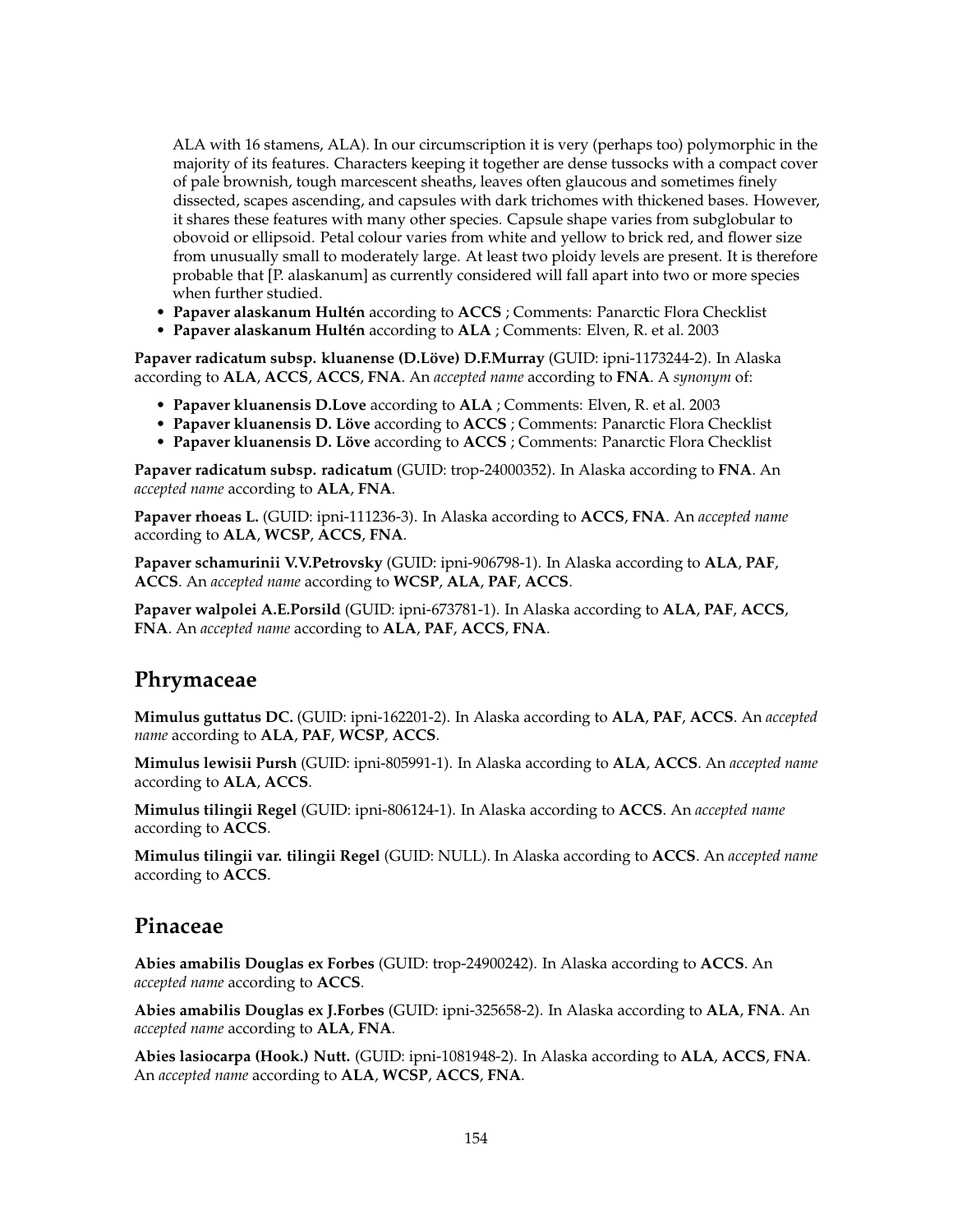**Larix laricina (Du Roi) K.Koch** (GUID: ipni-30017098-2). In Alaska according to **ALA**, **PAF**, **ACCS**, **FNA**. An *accepted name* according to **ALA**, **WCSP**, **PAF**, **ACCS**, **FNA**.

**Picea glauca (Moench) Voss** (GUID: ipni-195874-2). In Alaska according to **ALA**, **PAF**, **ACCS**, **FNA**. An *accepted name* according to **ALA**, **PAF**, **WCSP**, **ACCS**, **FNA**.

**Picea mariana (Mill.) Britton, Sterns & Poggenb.** (GUID: trop-24900169). In Alaska according to **PAF**, **ACCS**, **ALA**. An *accepted name* according to **PAF**, **WCSP**, **ACCS**, **ALA**.

**Picea mariana (Miller) Britton** (GUID: NULL). In Alaska according to **FNA**. An *accepted name* according to **FNA**.

**Picea sitchensis (Bong.) Carrière** (GUID: ipni-676986-1). In Alaska according to **ALA**, **ACCS**, **FNA**. An *accepted name* according to **ALA**, **WCSP**, **ACCS**, **FNA**.

**Picea × lutzii Little** (GUID: ipni-288165-2). In Alaska according to **ALA**, **ACCS**. An *accepted name* according to **ALA**, **WCSP**, **ACCS**.

**Pinus contorta Douglas ex Loudon** (GUID: ipni-30000492-2). In Alaska according to **ACCS**. An *accepted name* according to **ALA**, **WCSP**, **ACCS**.

**Pinus contorta subsp. contorta** (GUID: trop-24900627). In Alaska according to **ALA**. An *accepted name* according to **ALA**.

**Pinus contorta subsp. contorta Douglas ex Loudon** (GUID: NULL). In Alaska according to **ACCS**. An *accepted name* according to **ACCS**.

**Pinus contorta subsp. latifolia (Engelm. ex S. Watson) Critchfield** (GUID: NULL). In Alaska according to **ACCS**. An *accepted name* according to **ACCS**.

**Pinus contorta subsp. latifolia (Engelm.) Critchf.** (GUID: trop-24900318). In Alaska according to **ALA**. An *accepted name* according to **ALA**. A *synonym* of:

- **Pinus contorta var. latifolia Engelm.** according to **WCSP** ; Comments: WCSP
- **Pinus contorta var. latifolia Engelmann in S. Watson** according to **FNA** ; Comments: FNA

**Pinus contorta var. contorta** (GUID: trop-24900528). In Alaska according to **FNA**. An *accepted name* according to **FNA**.

**Pinus contorta var. latifolia Engelm.** (GUID: trop-24900185). In Alaska according to **FNA**. An *accepted name* according to **WCSP**, **FNA**.

**Tsuga heterophylla (Raf.) Sarg.** (GUID: trop-24900238). In Alaska according to **ALA**, **ACCS**, **FNA**. An *accepted name* according to **ALA**, **WCSP**, **ACCS**, **FNA**.

**Tsuga mertensiana (Bong.) Carrière** (GUID: ipni-264014-1). In Alaska according to **ALA**, **ACCS**, **FNA**. An *accepted name* according to **ALA**, **WCSP**, **ACCS**, **FNA**.

### **Plantaginaceae**

**Antirrhinum orontium L.** (GUID: ipni-799223-1). In Alaska according to **ALA**, **ACCS**. An *accepted name* according to **ALA**. A *synonym* of:

- **Misopates orontium (L.) Raf.** according to **WCSP** ; Comments: WCSP
- **Misopates orontium (L.) Raf.** according to **ACCS** ; Comments: ITIS

**Callitriche anceps Fernald** (GUID: ipni-42484-2). In Alaska according to **ALA**, **ACCS**. An *accepted name* according to **ALA**, **ACCS**. A *synonym* of:

• **Callitriche heterophylla Pursh** according to **WCSP** ; Comments: WCSP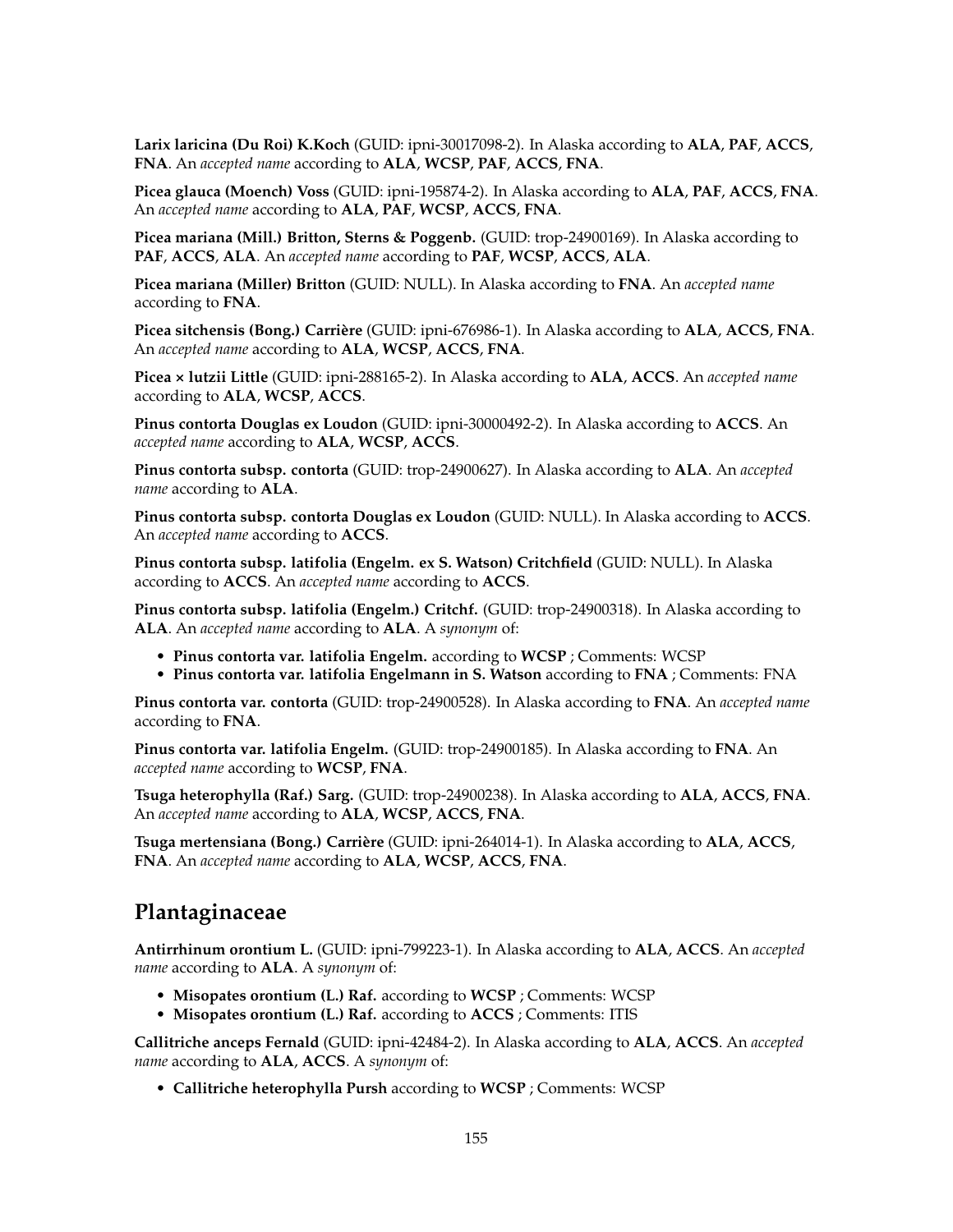**Callitriche hermaphroditica L.** (GUID: ipni-330920-2). In Alaska according to **ALA**, **PAF**, **ACCS**. An *accepted name* according to **ALA**, **PAF**, **WCSP**, **ACCS**.

**Callitriche heterophylla Pursh** (GUID: ipni-430004-1). In Alaska according to **ACCS**. An *accepted name* according to **ALA**, **WCSP**, **ACCS**.

**Callitriche heterophylla subsp. bolanderi (Hegelm.) Calder & R.L.Taylor** (GUID: kew-31600). In Alaska according to **ALA**. An *accepted name* according to **ALA**. A *synonym* of:

• **Callitriche heterophylla var. bolanderi (Hegelm.) Fassett** according to **WCSP** ; Comments: WCSP

**Callitriche heterophylla subsp. bolanderi (Hegelm.) Calder & Roy L.Taylor** (GUID: ipni-42497-2). In Alaska according to **ACCS**. An *accepted name* according to **ACCS**.

**Callitriche heterophylla var. bolanderi (Hegelm.) Fassett** (GUID: ipni-42498-2). In Alaska according to **ACCS**. An *accepted name* according to **WCSP**. A *synonym* of:

• **Callitriche heterophylla subsp. bolanderi (Hegelm.) Calder & Roy L. Taylor** according to **ACCS** ; Comments: D.F. Murray

**Callitriche palustris L.** (GUID: ipni-430030-1). In Alaska according to **ALA**, **PAF**, **ACCS**. An *accepted name* according to **ALA**, **PAF**, **WCSP**, **ACCS**.

**Callitriche stenoptera Lansdown** (GUID: ipni-77105245-1). In Alaska according to **PAF**, **ACCS**. An *accepted name* according to **PAF**, **WCSP**, **ACCS**.

**Chaenorhinum minus (L.) Lange** (GUID: ipni-801401-1). In Alaska according to **ACCS**. An *accepted name* according to **WCSP**, **ACCS**.

**Collinsia parviflora Douglas ex Lindl.** (GUID: kew-2731115). In Alaska according to **ALA**. An *accepted name* according to **WCSP**, **ALA**.

**Digitalis purpurea L.** (GUID: ipni-802077-1). In Alaska according to **ALA**, **ACCS**. An *accepted name* according to **ALA**, **WCSP**, **ACCS**.

**Digitalis purpurea subsp. purpurea** (GUID: trop-29205069). In Alaska according to **ACCS**. An *accepted name* according to **ACCS**.

**Hippuris lanceolata Retz.** (GUID: ipni-430345-1). In Alaska according to **ALA**, **PAF**, **ACCS**. An *accepted name* according to **ALA**, **PAF**, **ACCS**.

**Hippuris montana Ledeb. ex Rchb.** (GUID: ipni-430347-1). In Alaska according to **ALA**, **PAF**, **ACCS**. An *accepted name* according to **ALA**, **PAF**, **ACCS**.

**Hippuris tetraphylla L.f.** (GUID: ipni-430350-1). In Alaska according to **ALA**, **PAF**, **ACCS**. An *accepted name* according to **ALA**, **WCSP**, **PAF**, **ACCS**.

**Hippuris vulgaris L.** (GUID: ipni-430352-1). In Alaska according to **ALA**, **PAF**, **ACCS**. An *accepted name* according to **ALA**, **PAF**, **WCSP**, **ACCS**.

**Lagotis glauca Gaertn.** (GUID: ipni-30072394-2). In Alaska according to **ACCS**. An *accepted name* according to **ACCS**, **ALA**. A *synonym* of:

• **Lagotis minor (Willd.) Standl.** according to **WCSP** ; Comments: WCSP

**Lagotis glauca subsp. glauca** (GUID: trop-29203798). In Alaska according to **ALA**, **PAF**. An *accepted name* according to **ALA**, **PAF**.

**Lagotis glauca subsp. glauca Gaertn.** (GUID: NULL). In Alaska according to **ACCS**. An *accepted name* according to **ACCS**.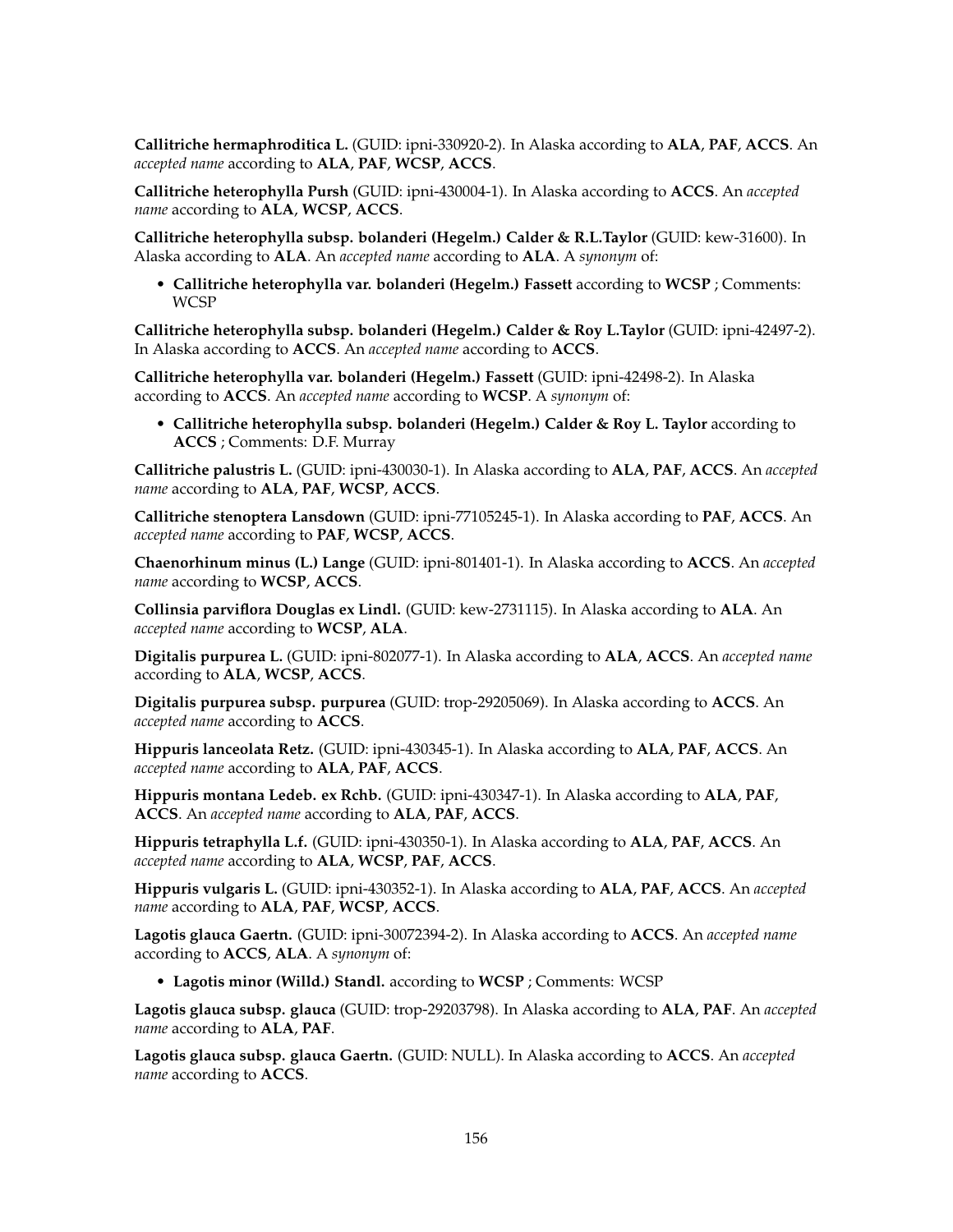**Lagotis glauca subsp. lanceolata (Hultén) D.F.Murray & Elven** (GUID: ipni-77113962-1). In Alaska according to **PAF**, **ACCS**. An *accepted name* according to **PAF**, **ACCS**.

**Lagotis glauca subsp. stelleri Gjaerev.** (GUID: ipni-60452891-2). In Alaska according to **ALA**. An *accepted name* according to **ALA**. A *synonym* of:

• **Lagotis glauca subsp. lanceolata (Hultén) D.F. Murray & Elven** according to **PAF** ; Comments: The plants of Yana-Kolyma may belong to either subsp. [lanceolata] or subsp. [minor]. They have not been inspected. The name [Gymnandra stelleri] Ledeb. ex Spreng. 1825 may belong to this race but this will be difficult to decide because no type specimen is known and because the diagnosis does not fit our plant. The name [Gymnandra stelleri] Cham. & Schltdl. 1827 refers back to the same Pallas collection as the previous name and in addition to northern Chukotkan plants certainly belonging within this race, but is an illegitimate homonym. In addition, the diagnosis does not fit this race. The subspecific combination [L. glauca] subsp. [stelleri] Gjærev. 1967 is, in addition, invalid because of insufficient reference to the basionym. Instead of trying to validate the Gjærevoll subspecific combination by a sufficient reference to a basionym and designation of a lecto or neotype, we decided to raise Hultén's var. [lanceolata] to rank as subspecies. This name is based on an adequate diagnosis fitting our plant and an unambiguous type can be selected (even if we have not done so yet).

**Lagotis minor (Willd.) Standl.** (GUID: ipni-804144-1). In Alaska according to **ACCS**. An *accepted name* according to **WCSP**. A *synonym* of:

• **Lagotis glauca subsp. lanceolata (Hultén) D.F. Murray & Elven** according to **ACCS** ; Comments: Panarctic Flora Checklist

**Linaria maroccana Hook.f.** (GUID: ipni-158241-3). In Alaska according to **ACCS**. An *accepted name* according to **ACCS**.

**Linaria pinifolia Thell.** (GUID: ipni-804853-1). In Alaska according to **ACCS**. An *accepted name* according to **ACCS**.

**Linaria vulgaris Mill.** (GUID: ipni-805039-1). In Alaska according to **ALA**, **ACCS**. An *accepted name* according to **ALA**, **WCSP**, **ACCS**.

**Misopates orontium (L.) Raf.** (GUID: ipni-806149-1). In Alaska according to **ACCS**. An *accepted name* according to **WCSP**. A *synonym* of:

• **Misopates orontium (L.) Raf.** according to **ACCS** ; Comments: ITIS

**Penstemon gormanii Greene** (GUID: ipni-808120-1). In Alaska according to **ALA**, **ACCS**. An *accepted name* according to **ALA**, **WCSP**, **ACCS**.

**Penstemon serrulatus Menzies** (GUID: ipni-808292-1). In Alaska according to **ALA**. An *accepted name* according to **ALA**.

**Penstemon serrulatus Menzies ex Sm.** (GUID: ipni-60456598-2). In Alaska according to **ACCS**. An *accepted name* according to **ACCS**.

**Plantago canescens Adams** (GUID: ipni-684983-1). In Alaska according to **ACCS**. An *accepted name* according to **WCSP**, **ALA**, **ACCS**.

**Plantago canescens subsp. richardsonii (Decne.) Tzvelev** (GUID: ipni-922546-1). In Alaska according to **ALA**, **PAF**, **ACCS**. An *accepted name* according to **ALA**, **PAF**, **ACCS**.

**Plantago eriopoda Torr.** (GUID: ipni-685122-1). In Alaska according to **ALA**, **ACCS**. An *accepted name* according to **ALA**, **WCSP**, **ACCS**.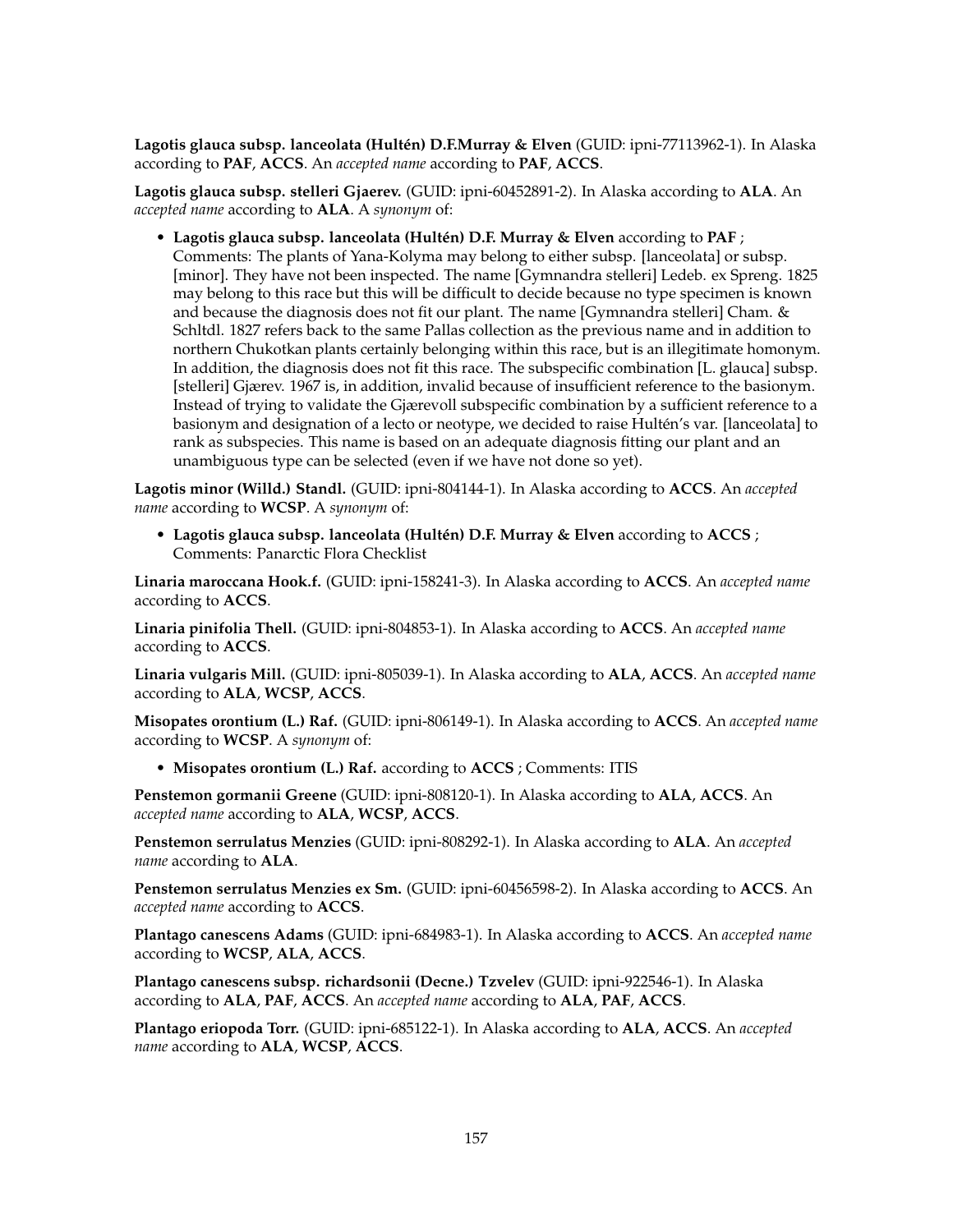**Plantago lanceolata L.** (GUID: ipni-95516-3). In Alaska according to **ALA**, **ACCS**. An *accepted name* according to **ALA**, **WCSP**, **ACCS**.

**Plantago macrocarpa Cham. & Schltdl.** (GUID: ipni-685377-1). In Alaska according to **ALA**, **ACCS**. An *accepted name* according to **ALA**, **ACCS**.

**Plantago major L.** (GUID: ipni-95647-3). In Alaska according to **ALA**, **PAF**, **ACCS**. An *accepted name* according to **ALA**, **PAF**, **WCSP**, **ACCS**.

**Plantago major var. major** (GUID: trop-25200305). In Alaska according to **ACCS**. An *accepted name* according to **ALA**. A *synonym* of:

• **Plantago major L.** according to **ACCS** ; Comments: D.F. Murray

**Plantago maritima L.** (GUID: ipni-685398-1). In Alaska according to **PAF**, **ACCS**. An *accepted name* according to **ALA**, **PAF**, **WCSP**, **ACCS**.

**Plantago maritima subsp. juncoides (Lam.) Hultén** (GUID: ipni-201427-2). In Alaska according to **ALA**, **ACCS**. An *accepted name* according to **ALA**. A *synonym* of:

- **Plantago maritima L.** according to **WCSP** ; Comments: WCSP
- **Plantago maritima L.** according to **ACCS** ; Comments: Panarctic Flora Checklist
- **Plantago maritima L.** according to **PAF** ; Comments: The variation among the northern plants of [Plantago maritima] is not resolved and we refrain from entering any arctic race(s). The species reaches the Arctic in three regions: in northern Europe from Iceland east to northeastern European Russia, in northeastern and northern North America including Greenland and Hudson Bay and with scattered occurrences west to the Mackenzie River, and in western Alaska as a northern extension of a Pacific American range. Several races have been proposed. The type race - subsp. [maritima] - is a common western European coastal plant with elongating spikes with lanceolate and acute bracts and with ovate capsules each with 2-3 seeds. It is probably non-arctic but approaches in northern Norway and is reported from Iceland by implication by Löve and Löve (1975a). The arctic plants mostly have much shorter spikes with broader bracts, more rounded capsules, and at least the Greenland ones with only 3-4 seeds per capsule. Two taxa have been named in the arctic North Atlantic regions. The name [P. borealis] Lange is based on Greenland plants. Its priority name at subspecies level is subsp. [borealis] (Lange) A. Blytt & O.C. Dahl as there is a clear reference to Lange's basionym in the combination of Blytt and O.C. Dahl and it is marked as a subspecies in the way these authors customarily did (with an '\*'). The plants of the Russian Murman area have been described as subsp. [subpolaris] and to be different from subsp. [borealis]. The northern European ([subpolaris]) plants resemble the Greenland ones ([borealis]) in general appearance but Devold and Scholander (1933) compared plants from Greenland and northern Norway and found consistent differences in shape of capsule and size of seeds (with almost no overlap). This old investigation should be followed up on a larger material as it suggests that the northern plants might be different adaptations (from southern stocks) in North America-Greenland and in Europe. Sergienko (1977) stated the name [P. schrenkii] to have priority before [P. borealis]. He also suggested that [P. subpolaris] is closer to subsp. [maritima] and assumed it to be a hybrid between [P. maritima] s. str. and [P. schrenkii]. The western North American plants look different from the Atlantic ones but no morphological or molecular comparison has been undertaken and no subspecific name is readily available. [ Plantago maritima] is bipolar with a huge gap between the northern and southern parts of its range. [Plantago juncoides] [[P. maritima] L. subsp. [juncoides] (Lam.) Hultén] was described from the Magellan Straits in southernmost South America. This name has often been applied to northern plants (e.g., as [P. maritima] subsp. [juncoides] or as [P. juncoides] var. [glauca]). An identity at level of subspecies between the plants in the two polar areas (with subsp. [maritima] in between) should be documented before the name subsp. [juncoides] is applied in the north. We restrict the name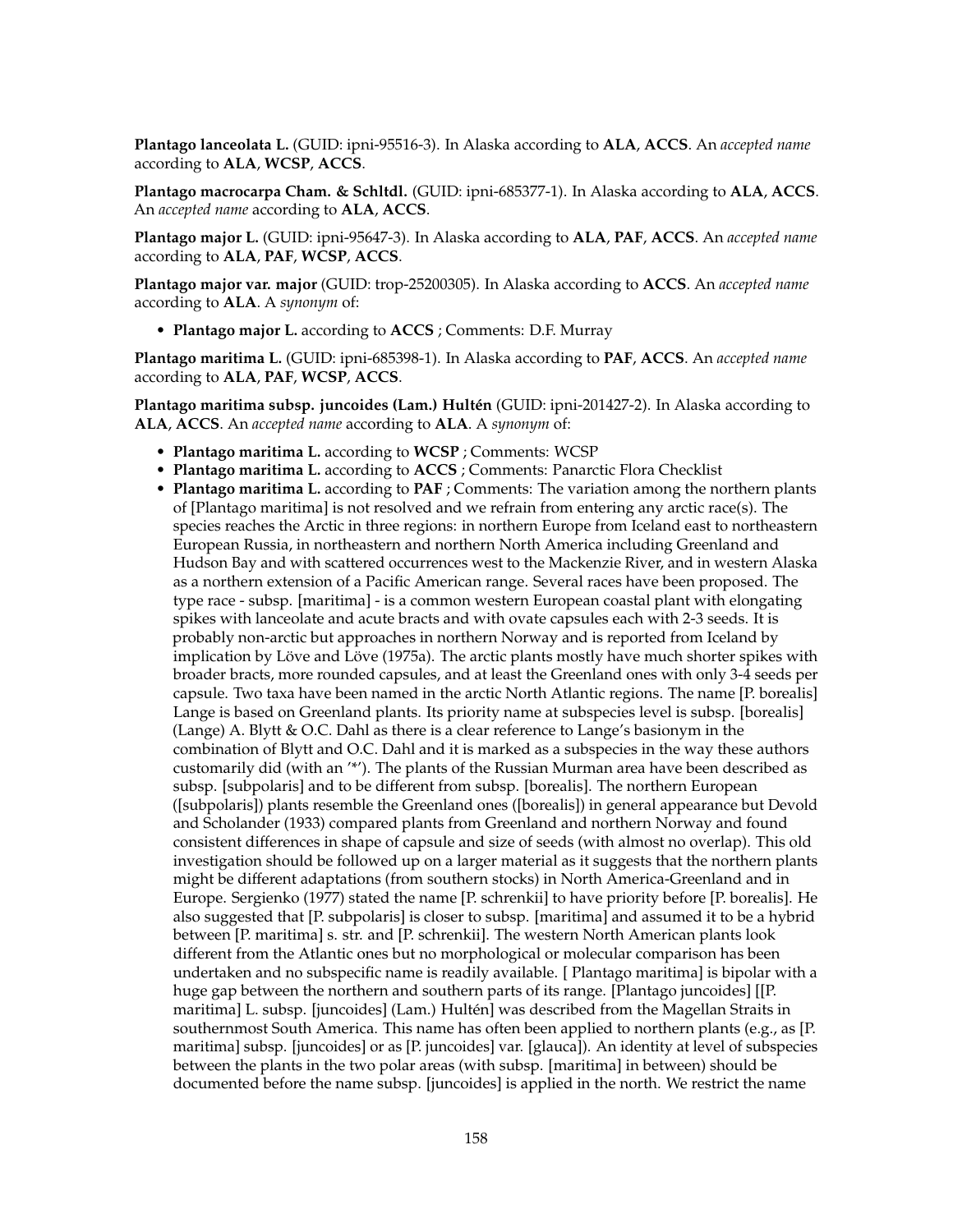subsp. [juncoides] to the South American plants.

**Synthyris borealis Pennell** (GUID: ipni-810223-1). In Alaska according to **ALA**, **ACCS**. An *accepted name* according to **ALA**. A *synonym* of:

- **Veronica alaskensis M.M. Mart.Ort & Albach** according to **PAF** ; Comments: Cody: Non-arctic. Elven: Close enough to be in the Borderline Arctic in the northern Richardson Mountains in both the Yukon and the Northwest Territories.
- **Veronica alaskensis M.M. Mart.Ort & Albach** according to **ACCS** ; Comments: Panarctic Flora Checklist

**Veronica alaskensis M.M.Mart.Ort. & Albach** (GUID: ipni-77061875-1). In Alaska according to **PAF**, **ACCS**. An *accepted name* according to **PAF**, **ACCS**.

**Veronica americana Schwein. ex Benth.** (GUID: ipni-811603-1). In Alaska according to **ACCS**, **ALA**. An *accepted name* according to **WCSP**, **ACCS**, **ALA**.

**Veronica anagallis-aquatica L.** (GUID: ipni-811610-1). In Alaska according to **ALA**, **ACCS**. An *accepted name* according to **ALA**, **WCSP**, **ACCS**.

**Veronica arvensis L.** (GUID: ipni-811649-1). In Alaska according to **ALA**, **ACCS**. An *accepted name* according to **ALA**, **WCSP**, **ACCS**.

**Veronica catenata Pennell** (GUID: ipni-811792-1). In Alaska according to **ACCS**. An *accepted name* according to **WCSP**. A *synonym* of:

• **Veronica anagallis-aquatica L.** according to **ACCS** ; Comments: Panarctic Flora Checklist

**Veronica chamaedrys L.** (GUID: ipni-811804-1). In Alaska according to **ALA**, **ACCS**. An *accepted name* according to **ALA**, **WCSP**, **ACCS**.

**Veronica grandiflora Gaertn.** (GUID: ipni-812054-1). In Alaska according to **ACCS**, **ALA**. An *accepted name* according to **ACCS**, **ALA**.

**Veronica longifolia L.** (GUID: ipni-812239-1). In Alaska according to **ACCS**. An *accepted name* according to **ALA**, **WCSP**, **ACCS**.

**Veronica nutans Bong.** (GUID: ipni-812393-1). In Alaska according to **ALA**, **PAF**, **ACCS**. An *accepted name* according to **ALA**, **PAF**, **ACCS**.

**Veronica officinalis L.** (GUID: ipni-812402-1). In Alaska according to **ACCS**. An *accepted name* according to **WCSP**, **ACCS**.

**Veronica peregrina L.** (GUID: ipni-812460-1). In Alaska according to **ACCS**. An *accepted name* according to **ALA**, **WCSP**, **ACCS**.

**Veronica peregrina subsp. peregrina** (GUID: trop-29203660). In Alaska according to **ACCS**. An *accepted name* according to **ACCS**.

**Veronica peregrina subsp. xalapensis (Kunth) Pennell** (GUID: ipni-264745-2). In Alaska according to **ALA**, **ACCS**. An *accepted name* according to **ALA**, **WCSP**, **ACCS**.

**Veronica persica Poir.** (GUID: ipni-76139-3). In Alaska according to **ALA**, **ACCS**. An *accepted name* according to **ALA**, **WCSP**, **ACCS**.

**Veronica scutellata L.** (GUID: ipni-812639-1). In Alaska according to **ALA**, **ACCS**. An *accepted name* according to **ALA**, **WCSP**, **ACCS**.

**Veronica serpyllifolia L.** (GUID: ipni-812650-1). In Alaska according to **ACCS**. An *accepted name* according to **ALA**, **WCSP**, **ACCS**.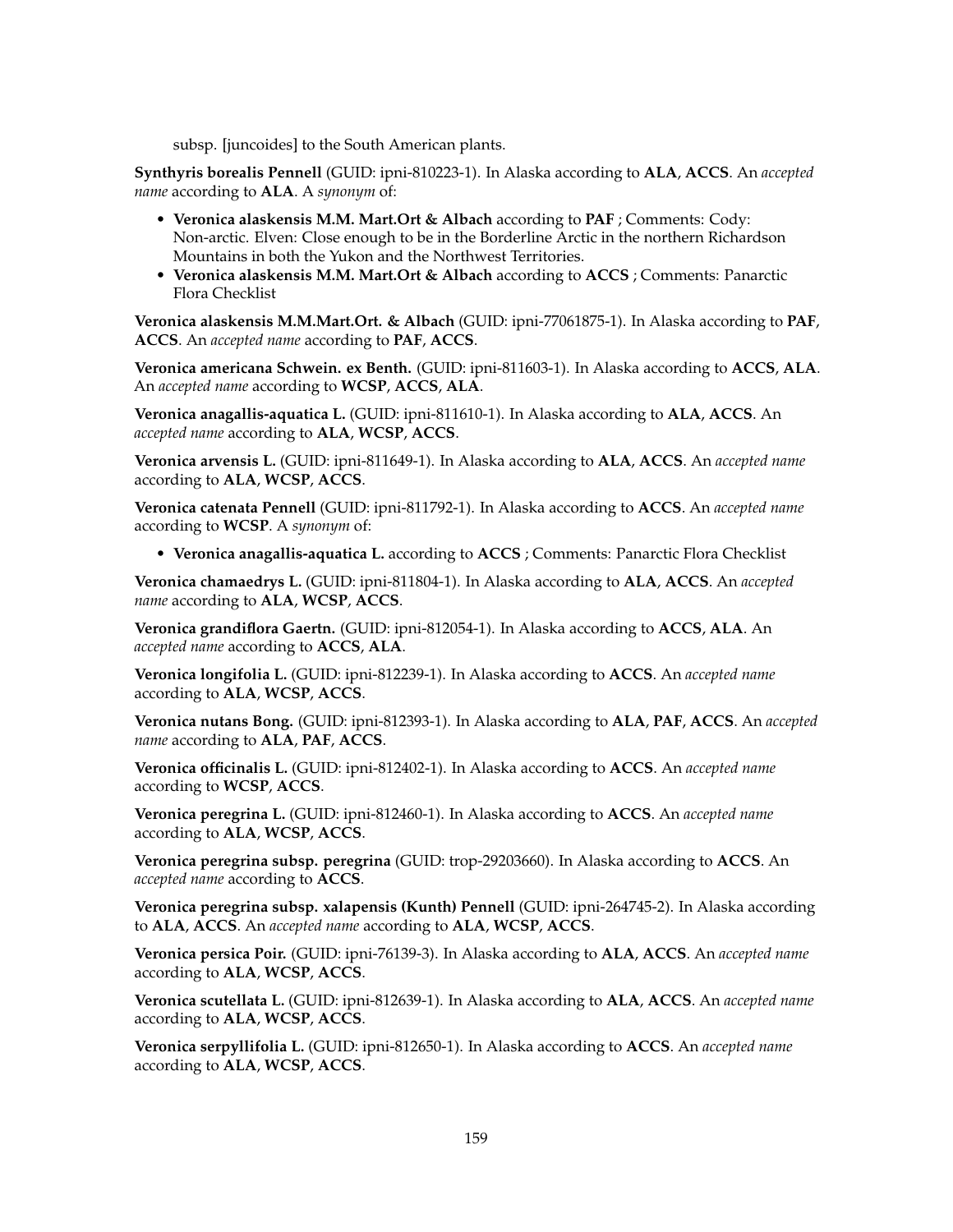**Veronica serpyllifolia subsp. humifusa (Dicks.) Syme** (GUID: ipni-1186942-2). In Alaska according to **ALA**, **PAF**, **ACCS**. An *accepted name* according to **ALA**, **PAF**, **WCSP**, **ACCS**.

**Veronica serpyllifolia subsp. serpyllifolia** (GUID: trop-29202494). In Alaska according to **ACCS**. An *accepted name* according to **ALA**, **ACCS**.

**Veronica spicata L.** (GUID: ipni-812676-1). In Alaska according to **ACCS**. An *accepted name* according to **ALA**, **WCSP**, **ACCS**.

**Veronica spicata subsp. spicata L.** (GUID: NULL). In Alaska according to **ACCS**. An *accepted name* according to **ACCS**.

**Veronica stelleri Pall. ex Link** (GUID: trop-29201583). In Alaska according to **ALA**, **ACCS**. An *accepted name* according to **ALA**, **ACCS**.

**Veronica wormskjoldii Roem. & Schult.** (GUID: ipni-812845-1). In Alaska according to **ACCS**. An *accepted name* according to **ALA**, **ACCS**.

**Veronica wormskjoldii subsp. alterniflora (Fernald) Pennell** (GUID: ipni-1070856-2). In Alaska according to **ALA**, **PAF**, **ACCS**. An *accepted name* according to **ALA**, **PAF**, **ACCS**.

### **Plumbaginaceae**

**Armeria maritima (Mill.) Willd.** (GUID: ipni-19793-2). In Alaska according to **ACCS**. An *accepted name* according to **ALA**, **WCSP**, **ACCS**.

**Armeria maritima subsp. purpurea (W.D.J.Koch) Á.Löve & D.Löve** (GUID: kew-2652604). In Alaska according to **ACCS**. An *accepted name* according to **WCSP**. A *synonym* of:

• **Armeria scabra Pall. ex Willd.** according to **ACCS** ; Comments: Panarctic Flora Checklist

**Armeria maritima subsp. sibirica (Turcz. ex Boiss.) Nyman** (GUID: ipni-1135215-2). In Alaska according to **ACCS**, **ALA**, **FNA**. An *accepted name* according to **WCSP**, **ALA**, **FNA**. A *synonym* of:

- **Armeria scabra Pall. ex Roem. & Schult.** according to **PAF** ; Comments: Tzvelev, Yurtsev, Murray, and Elven: We regard the plants of North America and Greenland and those of Eurasia as belonging to a single species. The name [Armeria scabra] has priority before [A. labradorica] and [A. sibirica]. For a subspecies, subsp. [sibirica] has priority before subsp. [labradorica] (as [A. scabra] subsp. [labradorica] (Wallr.) Iversen). For ['labradorica'], see Lefèbvre and Vekemans (1995). Hultén (1948) and other authors have reported the Beringian plants from West Chukotka east to the Mackenzie River to differ from [A. scabra] s. str. in a few characters: leaves ciliate vs. glabrous, and calyx pilose only on ribs vs. pilose both on and between ribs. The calyx difference is illustrated by Porsild and Cody (1980: 506). These plants have been proposed as [A. maritima] subsp. [arctica]. [Armeria scabra] s. str. is, according to this view, absent between West Chukotka and the Mackenzie. We have surveyed a circumpolar material and do not find the characters reported for subsp. [arctica] to be diagnostic for a Beringian taxon. The calyx feature of subsp. [arctica] is found in other regions, e.g., in northeastern Canada (Ellesmere Island), northern Siberia (Taimyr), and even in northern Scandinavia. Also ciliate leaves occur here and there outside the range of the proposed subsp. [arctica].
- **Armeria scabra Pall. ex Willd.** according to **ACCS** ; Comments: Panarctic Flora Checklist

**Armeria scabra Pall. ex Roem. & Schult.** (GUID: ipni-30094311-2). In Alaska according to **PAF**. An *accepted name* according to **PAF**.

**Armeria scabra Pall. ex Schult.** (GUID: kew-2652739). In Alaska according to **ACCS**. An *accepted name* according to **ACCS**. A *synonym* of: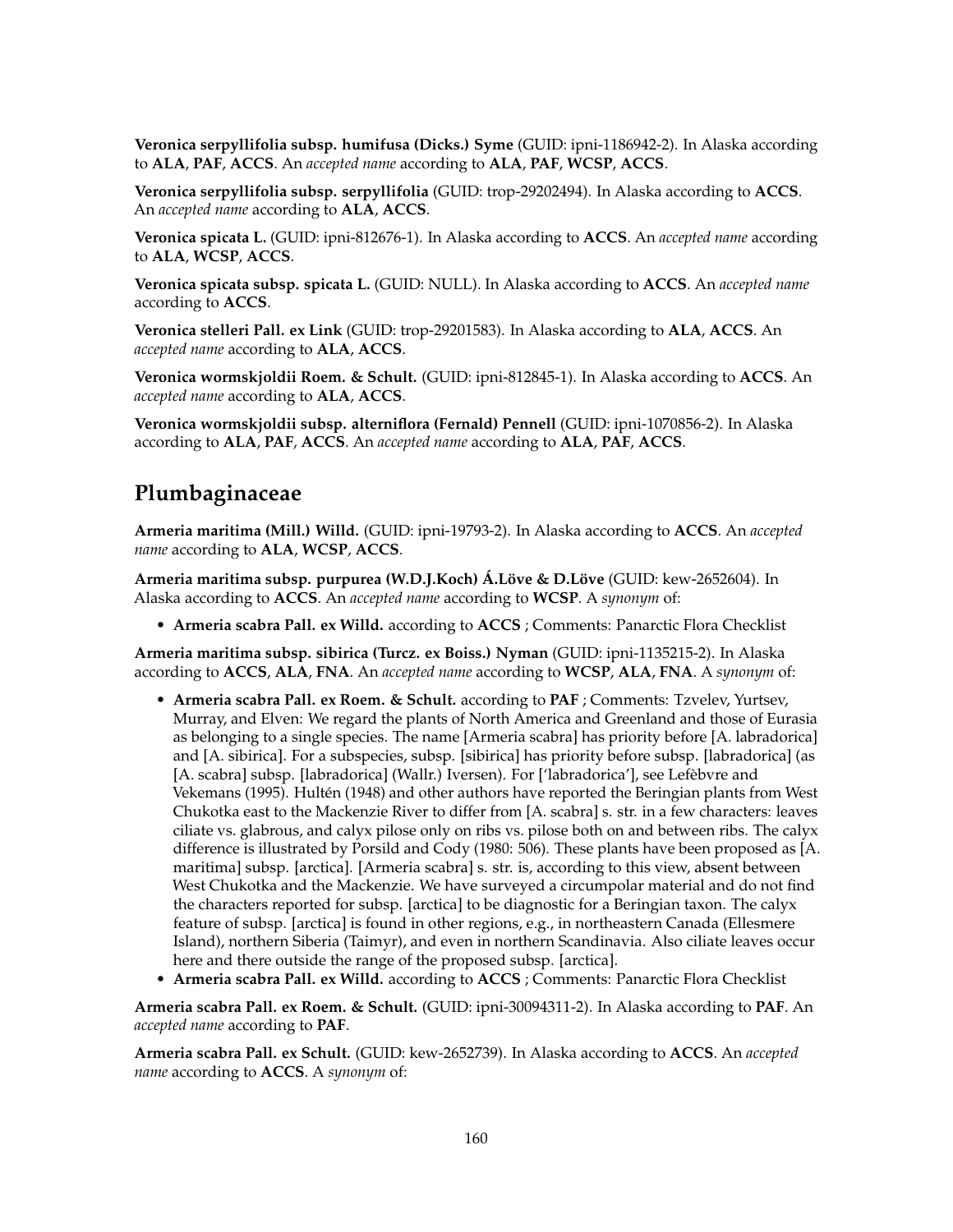• **Armeria maritima subsp. sibirica (Turcz. ex Boiss.) Nyman** according to **WCSP** ; Comments: WCSP

## **Poaceae**

**Achnatherum hymenoides (Roem. & Schult.) Barkworth** (GUID: ipni-969771-1). In Alaska according to **ACCS**. An *accepted name* according to **ACCS**. A *synonym* of:

• **Oryzopsis hymenoides (Roem. & Schult.) Ricker ex Piper** according to **WCSP** ; Comments: **WCSP** 

**Achnatherum richardsonii (Link) Barkworth** (GUID: ipni-969782-1). In Alaska according to **FNA**. An *accepted name* according to **FNA**. A *synonym* of:

• **Stipa richardsonii Link** according to **WCSP** ; Comments: WCSP

**Agropyron cristatum (L.) Gaertn.** (GUID: ipni-95255-3). In Alaska according to **ACCS**, **FNA**. An *accepted name* according to **WCSP**, **ACCS**, **FNA**, **ALA**.

**Agropyron cristatum subsp. pectinatum (M. Bieb.) Tzvelev** (GUID: trop-25510697). In Alaska according to **ACCS**. An *accepted name* according to **ACCS**, **ALA**. A *synonym* of:

• **Agropyron cristatum (L.) Gaertn.** according to **WCSP** ; Comments: WCSP

**Agropyron desertorum (Fisch. ex Link) Schult.** (GUID: trop-25500837). In Alaska according to **ACCS**. An *accepted name* according to **ALA**, **WCSP**, **ACCS**.

**Agrostis aequivalvis (Trin.) Trin.** (GUID: trop-25501685). In Alaska according to **ACCS**. An *accepted name* according to **WCSP**. A *synonym* of:

• **Podagrostis aequivalvis (Trin.) Scribn. & Merr.** according to **ACCS** ; Comments: ITIS

**Agrostis alaskana Hultén** (GUID: ipni-7526-2). In Alaska according to **ALA**, **PAF**, **ACCS**. An *accepted name* according to **ALA**, **PAF**, **ACCS**. A *synonym* of:

• **Agrostis exarata Trin.** according to **WCSP** ; Comments: WCSP

**Agrostis capillaris L.** (GUID: ipni-96059-3). In Alaska according to **ACCS**, **FNA**. An *accepted name* according to **WCSP**, **ACCS**, **FNA**.

**Agrostis clavata Trin.** (GUID: ipni-385585-1). In Alaska according to **ACCS**, **FNA**. An *accepted name* according to **ALA**, **WCSP**, **ACCS**, **FNA**.

**Agrostis exarata Trin.** (GUID: ipni-385720-1). In Alaska according to **PAF**, **ACCS**, **FNA**. An *accepted name* according to **ALA**, **PAF**, **WCSP**, **ACCS**, **FNA**.

**Agrostis exarata var. purpurascens Hultén** (GUID: ipni-7625-2). In Alaska according to **ACCS**. An *accepted name* according to **ALA**. A *synonym* of:

- **Agrostis exarata Trin.** according to **WCSP** ; Comments: WCSP
- **Agrostis exarata Trin.** according to **ACCS** ; Comments: Panarctic Flora Checklist

**Agrostis geminata Trin.** (GUID: ipni-7638-2). In Alaska according to **ACCS**. An *accepted name* according to **ALA**. A *synonym* of:

- **Agrostis hyemalis (Walter) Britton, Sterns & Poggenb.** according to **WCSP** ; Comments: WCSP
- **Agrostis scabra Willd.** according to **ACCS** ; Comments: Panarctic Flora Checklist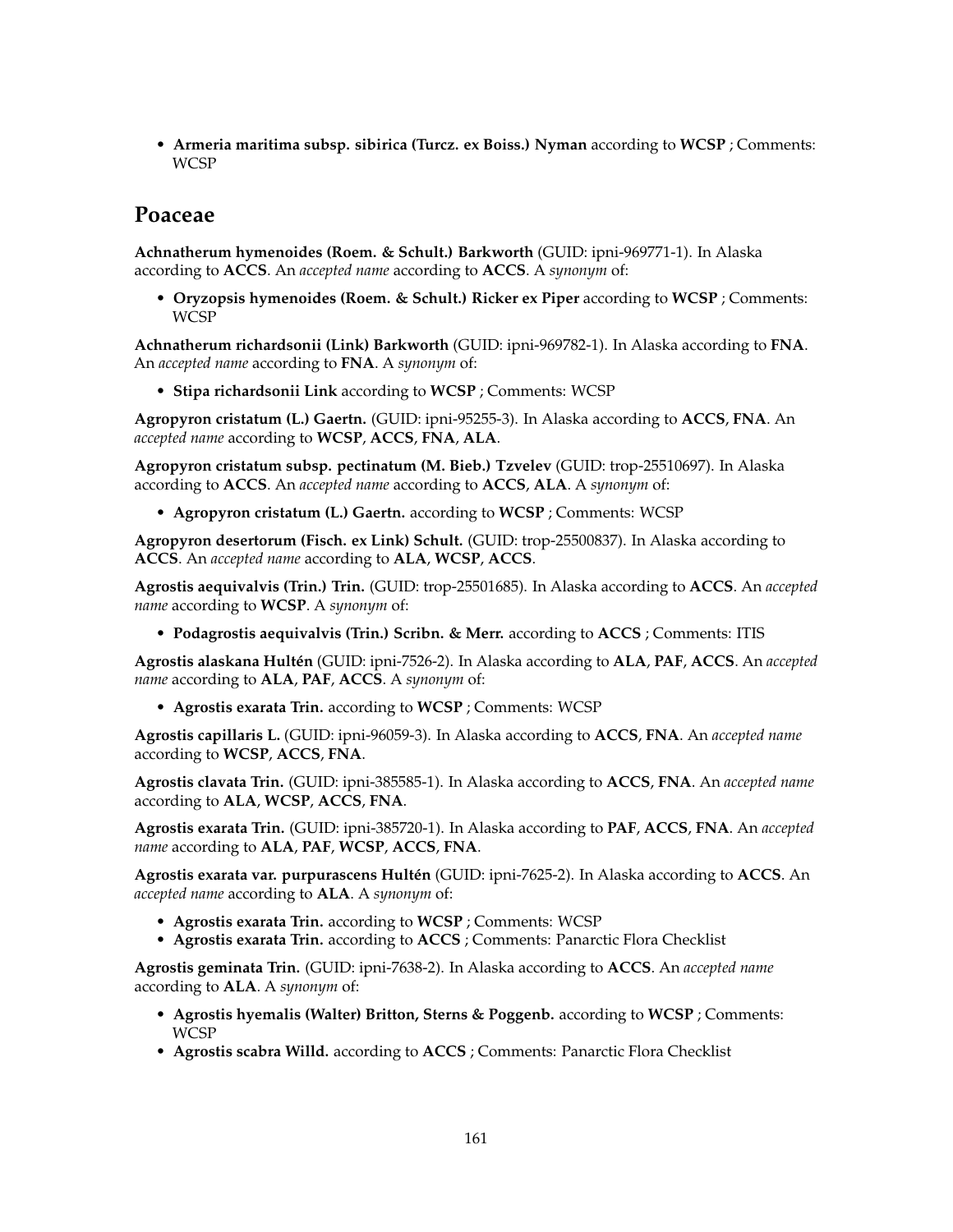**Agrostis gigantea Roth** (GUID: ipni-96349-3). In Alaska according to **ACCS**, **FNA**. An *accepted name* according to **ALA**, **WCSP**, **ACCS**, **FNA**.

**Agrostis humilis Vasey** (GUID: ipni-7653-2). In Alaska according to **ACCS**. An *accepted name* according to **WCSP**. A *synonym* of:

• **Podagrostis humilis (Vasey) Björkman** according to **ACCS** ; Comments: Flora of North America

**Agrostis idahoensis Nash** (GUID: ipni-7666-2). In Alaska according to **ACCS**, **FNA**. An *accepted name* according to **WCSP**, **ACCS**, **FNA**.

**Agrostis kudoi Honda** (GUID: ipni-385897-1). In Alaska according to **PAF**, **ACCS**. An *accepted name* according to **PAF**, **ACCS**. A *synonym* of:

- **Agrostis trinii Turcz.** according to **ALA** ; Comments: tentative, for Alaskan specimens; ALA Taxon List; ALA Taxon List
- **Agrostis vinealis Schreb.** according to **WCSP** ; Comments: WCSP

**Agrostis mertensii Trin.** (GUID: ipni-7697-2). In Alaska according to **PAF**, **ACCS**, **FNA**. An *accepted name* according to **ALA**, **PAF**, **WCSP**, **ACCS**, **FNA**.

**Agrostis scabra Willd.** (GUID: ipni-96897-3). In Alaska according to **PAF**, **ACCS**, **FNA**. An *accepted name* according to **ALA**, **PAF**, **WCSP**, **ACCS**, **FNA**.

**Agrostis stolonifera L.** (GUID: ipni-97033-3). In Alaska according to **PAF**, **ACCS**, **FNA**. An *accepted name* according to **ALA**, **PAF**, **WCSP**, **ACCS**, **FNA**.

**Agrostis stolonifera subsp. stolonifera** (GUID: trop-50113756). In Alaska according to **PAF**, **ACCS**. An *accepted name* according to **PAF**, **ACCS**.

**Agrostis tenuis Sibth.** (GUID: ipni-386415-1). In Alaska according to **ACCS**. An *accepted name* according to **ALA**. A *synonym* of:

- **Agrostis capillaris L.** according to **WCSP** ; Comments: WCSP
- **Agrostis capillaris L.** according to **ACCS** ; Comments: Panarctic Flora Checklist
- **Agrostis capillaris L.** according to **FNA** ; Comments: FNA

**Agrostis thurberiana Hitchc.** (GUID: ipni-7812-2). In Alaska according to **ACCS**. An *accepted name* according to **WCSP**. A *synonym* of:

• **Podagrostis humilis (Vasey) Björkman** according to **ACCS** ; Comments: Flora of North America

**Agrostis vinealis Schreb.** (GUID: ipni-386503-1). In Alaska according to **ACCS**, **FNA**. An *accepted name* according to **WCSP**, **ACCS**, **FNA**.

**Agrostis vinealis subsp. vinealis Schreb.** (GUID: NULL). In Alaska according to **ACCS**. An *accepted name* according to **ACCS**.

**Aira caryophyllea L.** (GUID: ipni-97670-3). In Alaska according to **ACCS**, **FNA**. An *accepted name* according to **ALA**, **WCSP**, **ACCS**, **FNA**.

**Aira caryophyllea var. caryophyllea** (GUID: trop-25555993). In Alaska according to **FNA**, **ACCS**. An *accepted name* according to **FNA**, **ACCS**.

**Alopecurus aequalis Sobol.** (GUID: ipni-387005-1). In Alaska according to **PAF**, **ACCS**, **FNA**. An *accepted name* according to **ALA**, **PAF**, **WCSP**, **ACCS**, **FNA**.

**Alopecurus aequalis var. aequalis** (GUID: trop-25517574). In Alaska according to **FNA**. An *accepted name* according to **FNA**.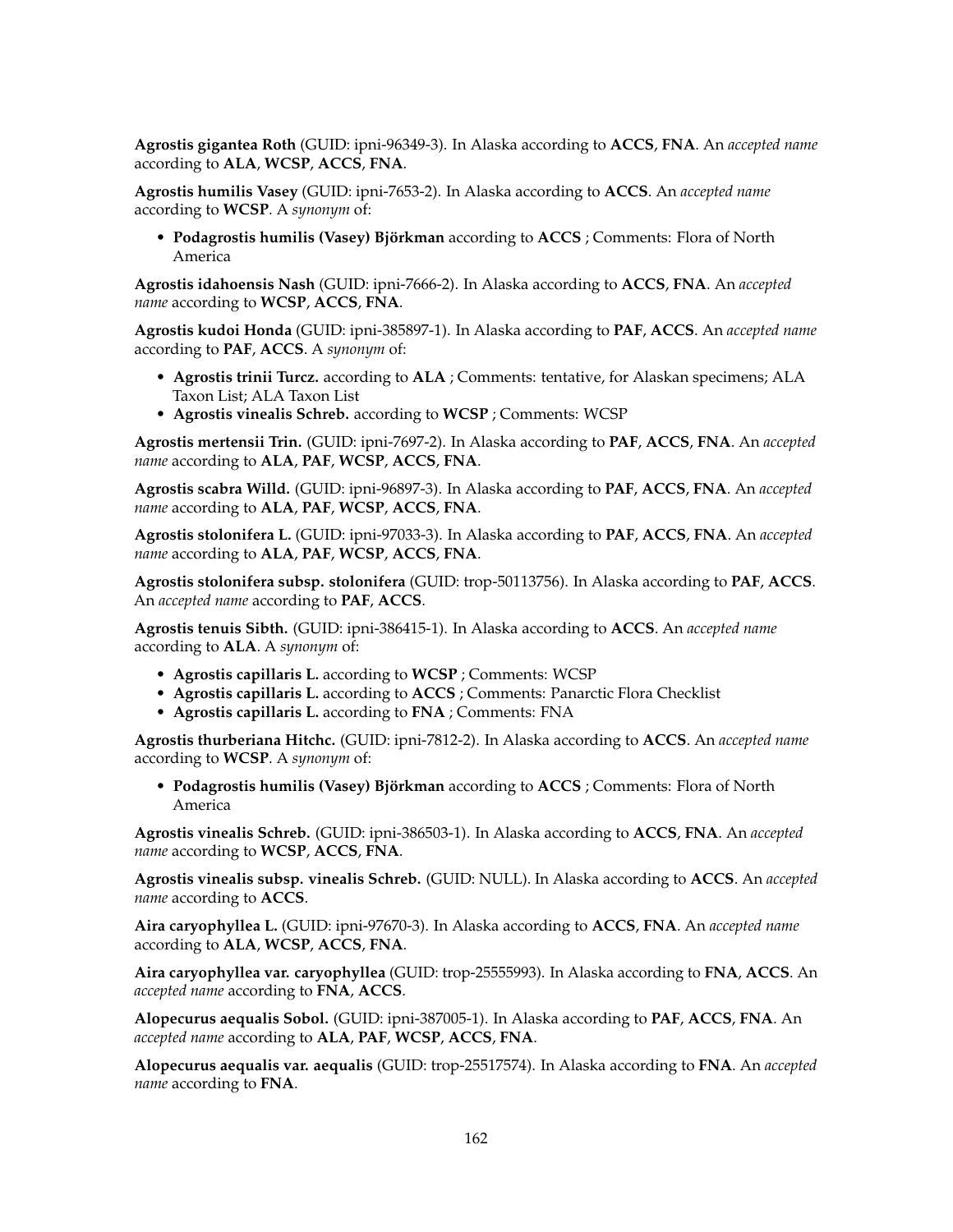**Alopecurus alpinus subsp. glaucus (Less.) Hultén** (GUID: ipni-9560-2). In Alaska according to **ACCS**. An *accepted name* according to **ALA**. A *synonym* of:

- **Alopecurus glaucus Less.** according to **PAF** ; Comments: Elven and Murray: Tzvelev (PAF proposal and comment) recognized the northern [Alopecurus roshevitzianus] apart from the more southern [A. glaucus] s. str. Pending further investigations, we enter the more widely circumscribed species. [ Alopecurus glaucus] (including [A. roshevitzianus]) differs in several characters from [A. borealis] and is without transitions towards it in the material we have inspected (northwestern North America, ALA). We accept it as species. On the American side, this species is mainly interior and alpine, and only one arctic occurrence is yet documented at Cape Prince of Wales (COLO, CAN-472963) on the Seward Peninsula, western Alaska.
- **Alopecurus magellanicus Lam.** according to **WCSP** ; Comments: WCSP
- **Alopecurus glaucus Less.** according to **ACCS** ; Comments: Panarctic Flora Checklist

**Alopecurus alpinus subsp. stejnegeri (Vasey) Hultén** (GUID: ipni-9565-2). In Alaska according to **ACCS**. An *accepted name* according to **ALA**. A *synonym* of:

- **Alopecurus stejnegeri Vasey** according to **PAF** ; Comments: Elven and Murray: [Alopecurus stejnegeri] is a morphologically distinct North Pacific plant that occurs in coastal regions but almost entirely within the range of [A. borealis], with few observed intermediates. We consider it a well characterized species present along the Bering Sea coasts and mountains north to the Chukchi and Seward peninsulas. Two isolated occurrences are documented in the interior mountains, surrounded by [A. borealis], in the Borderline Arctic in the southern Brooks Range in northern Alaska (the Wiseman area, ALA) and in the non-arctic Alaska Range (Dry Creek, CAN).
- **Alopecurus magellanicus Lam.** according to **WCSP** ; Comments: WCSP
- **Alopecurus stejnegeri Vasey** according to **ACCS** ; Comments: Panarctic Flora Checklist

**Alopecurus arundinaceus Poir.** (GUID: ipni-387025-1). In Alaska according to **ACCS**. An *accepted name* according to **WCSP**, **ACCS**.

**Alopecurus borealis Trin.** (GUID: ipni-387035-1). In Alaska according to **PAF**, **ACCS**. An *accepted name* according to **PAF**, **ACCS**. A *synonym* of:

- **Alopecurus alpinus Sm.** according to **ALA** ; Comments: Hultén 1968; Hultén 1968; Hultén, Eric. 1968. Flora of Alaska and Neighboring Territories. Stanford Univ. Press, Stanford, CA. 1008 pp.
- **Alopecurus magellanicus Lam.** according to **WCSP** ; Comments: WCSP

**Alopecurus geniculatus L.** (GUID: ipni-9585-2). In Alaska according to **ACCS**, **FNA**. An *accepted name* according to **ALA**, **WCSP**, **ACCS**, **FNA**.

**Alopecurus glaucus Less.** (GUID: ipni-9594-2). In Alaska according to **PAF**, **ACCS**. An *accepted name* according to **PAF**, **ACCS**. A *synonym* of:

• **Alopecurus magellanicus Lam.** according to **WCSP** ; Comments: WCSP

**Alopecurus magellanicus Lam.** (GUID: ipni-387134-1). In Alaska according to **FNA**. An *accepted name* according to **WCSP**, **FNA**.

**Alopecurus pratensis L.** (GUID: ipni-387176-1). In Alaska according to **ACCS**, **FNA**. An *accepted name* according to **ALA**, **WCSP**, **ACCS**, **FNA**.

**Alopecurus pratensis subsp. pratensis** (GUID: trop-25510721). In Alaska according to **PAF**, **ACCS**. An *accepted name* according to **PAF**, **ACCS**.

**Alopecurus stejnegeri Vasey** (GUID: ipni-9605-2). In Alaska according to **PAF**, **ACCS**. An *accepted name* according to **PAF**, **ACCS**. A *synonym* of: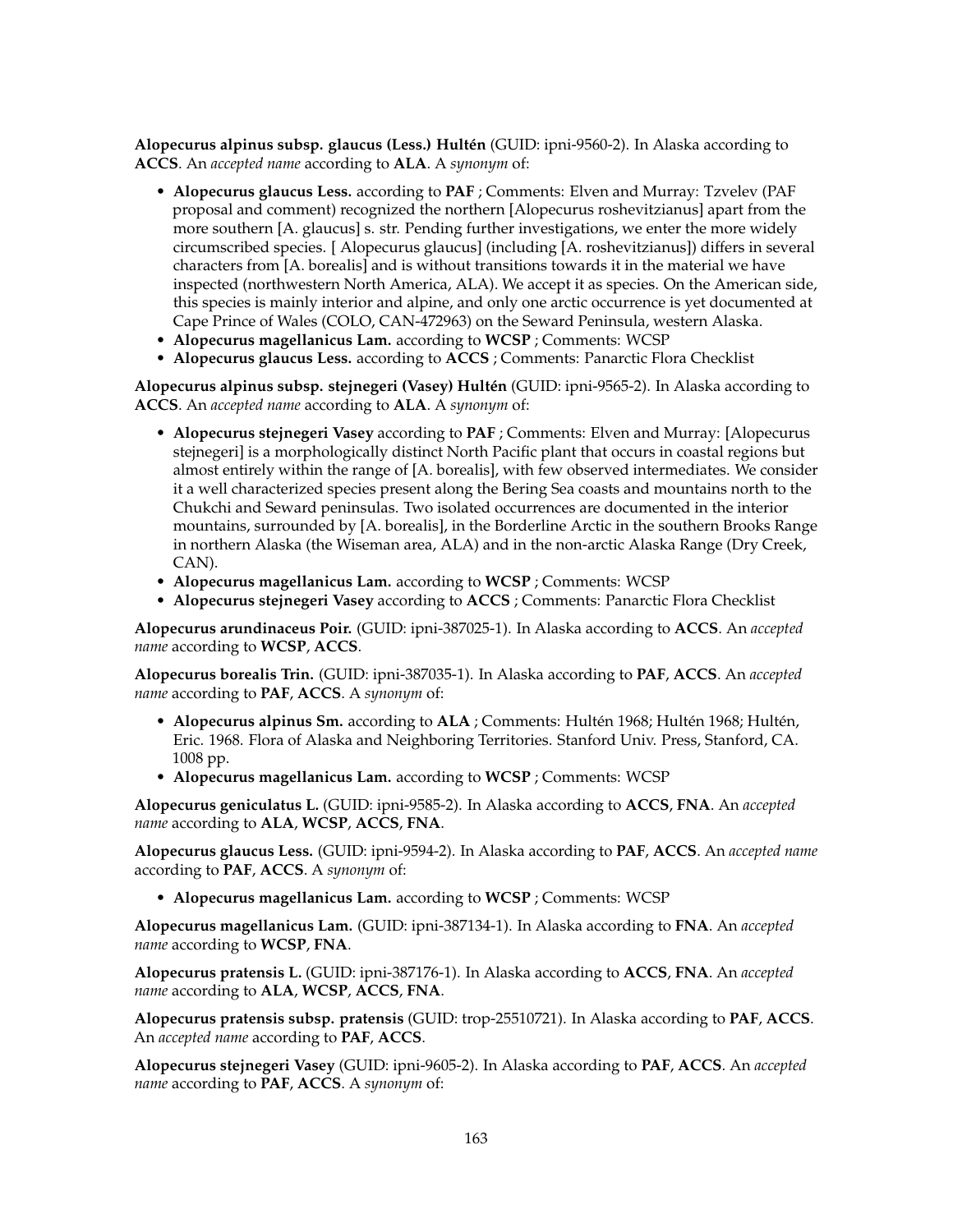• **Alopecurus magellanicus Lam.** according to **WCSP** ; Comments: WCSP

**Anthoxanthum monticola (Bigelow) Veldkamp** (GUID: ipni-914833-1). In Alaska according to **FNA**. An *accepted name* according to **FNA**. A *synonym* of:

• **Hierochloe alpina (Sw.) Roem. & Schult.** according to **WCSP** ; Comments: WCSP

**Anthoxanthum odoratum L.** (GUID: ipni-389034-1). In Alaska according to **ACCS**, **FNA**. An *accepted name* according to **ALA**, **WCSP**, **ACCS**, **FNA**.

**Arctagrostis arundinacea (Trin.) Beal** (GUID: ipni-389167-1). In Alaska according to **PAF**, **ACCS**. An *accepted name* according to **ALA**, **PAF**, **WCSP**, **ACCS**.

**Arctagrostis latifolia (R. Br.) Griseb.** (GUID: trop-25507115). In Alaska according to **PAF**, **ACCS**, **FNA**. An *accepted name* according to **PAF**, **ACCS**, **FNA**, **ALA**, **WCSP**.

**Arctagrostis latifolia var. angustifolia (Nash) Hultén** (GUID: ipni-17689-2). In Alaska according to **ACCS**. An *accepted name* according to **ALA**. A *synonym* of:

- **Arctagrostis arundinacea (Trin.) Beal** according to **WCSP** ; Comments: WCSP
- **Arctagrostis arundinacea (Trin.) Beal** according to **ACCS** ; Comments: Panarctic Flora Checklist

**Arctagrostis poaeoides Nash** (GUID: trop-25507124). In Alaska according to **ACCS**. An *accepted name* according to **ALA**. A *synonym* of:

- **Arctagrostis arundinacea (Trin.) Beal** according to **ACCS** ; Comments: Panarctic Flora Checklist
- **Arctagrostis arundinacea (Trin.) Beal** according to **PAF** ; Comments: Aiken: Aiken et al. (1994) investigated the possibility of recognizing taxa within what they regarded as [Arctagrostis latifolia] subsp. [arundinacea] and found no reason for accepting any of the approximately eight taxa that have been named, mainly by Nash. There are very good reasons for reducing all the Nash taxa to synonymy (Aiken and Lefkovitch 1990; Aiken et al. 1994; Aiken 1999). As to [A. angustifolia], this is one of three species [besides [A. macrophylla] and [A. 'pooides']] described in the genus by Nash. Aiken et al. (1994) considered this to be merely part of the phenotypic plasticity that can be expressed in [A. latifolia] subsp. [arundinacea], and they found no reason to recognize the taxon at any rank. Elven: We assume that also the numerous species described from Asia belongs within [A. arundinacea]: [A. anadyrensis] V.N. Vassil., [A. aristulata] Petrov, [A. caespitans] V.N. Vassil., [A. calamagrostidiformis] V.N. Vassil., [A. festucacea] Petrov, [A. glauca] Petrov, [A. parviflora] Petrov, [A. stricta] Petrov, [A. tenuis] V.N. Vassil., [A. tilesii] Petrov, and [A. viridula] Petrov.
- **Arctagrostis arundinacea (Trin.) Beal** according to **WCSP** ; Comments: WCSP

**Arctophila fulva (Trin.) Andersson** (GUID: ipni-30049942-2). In Alaska according to **PAF**, **FNA**. An *accepted name* according to **ALA**, **PAF**, **WCSP**, **FNA**.

**Arctophila fulva (Trin.) Rupr. ex Andersson** (GUID: NULL). In Alaska according to **ACCS**. An *accepted name* according to **ACCS**.

**Arctopoa eminens (C.Presl) Prob.** (GUID: ipni-17728-2). In Alaska according to **PAF**. An *accepted name* according to **PAF**. A *synonym* of:

• **Poa eminens J.Presl** according to **WCSP** ; Comments: WCSP

**Arctopoa eminens (J.Presl) Prob.** (GUID: ipni-1050969-2). In Alaska according to **ACCS**. An *accepted name* according to **ACCS**.

**Arrhenatherum elatius (L.) P.Beauv. ex J.Presl & C.Presl** (GUID: ipni-389923-1). In Alaska according to **ACCS**, **FNA**. An *accepted name* according to **WCSP**, **ACCS**, **FNA**.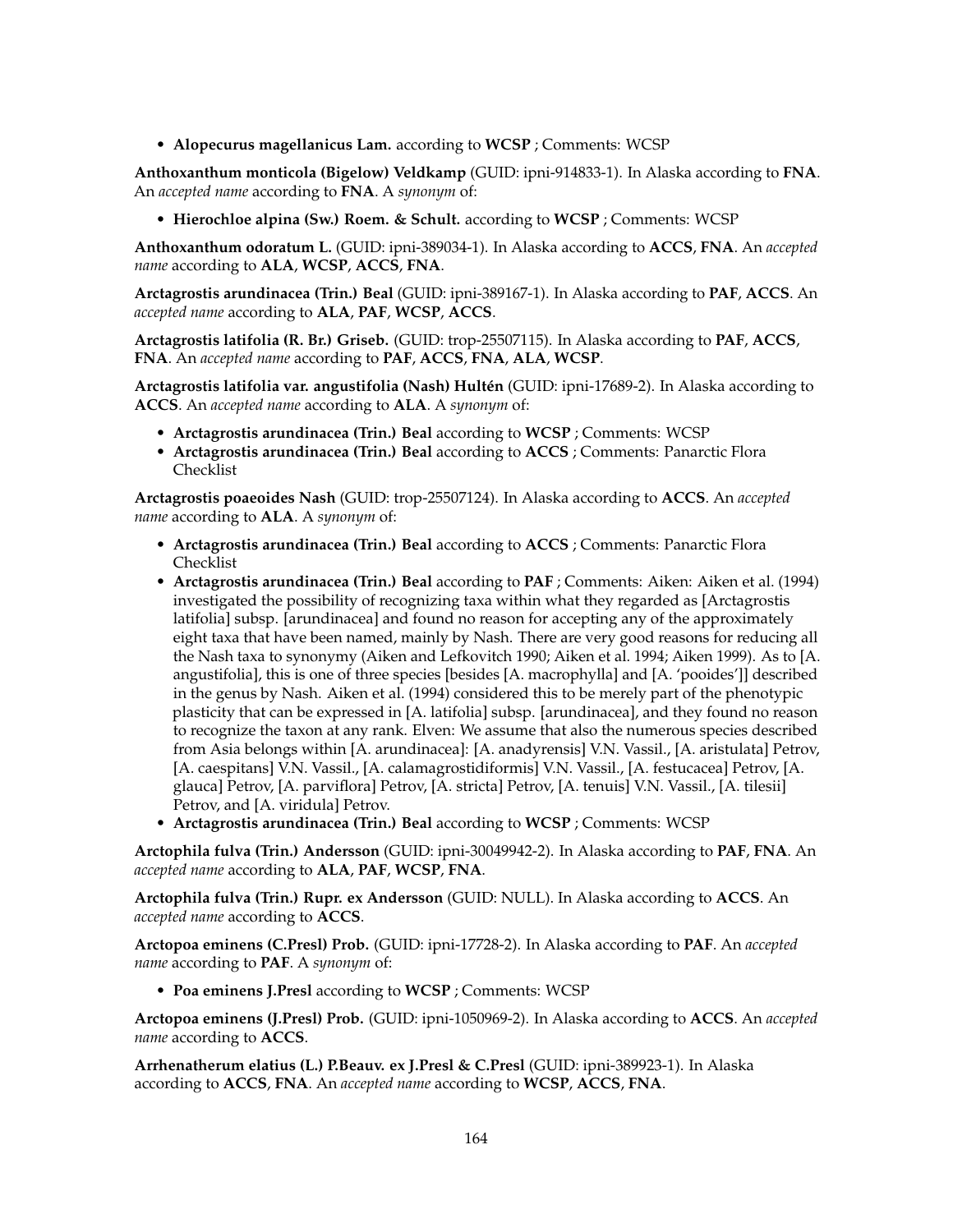**Arrhenatherum elatius var. elatius (L.) P. Beauv. ex J. Presl & C. Presl** (GUID: NULL). In Alaska according to **ACCS**. An *accepted name* according to **ACCS**.

**Avena byzantina K.Koch** (GUID: ipni-164746-3). In Alaska according to **ACCS**. An *accepted name* according to **WCSP**. A *synonym* of:

• **Avena sativa L.** according to **ACCS** ; Comments: ITIS

**Avena fatua L.** (GUID: ipni-391443-1). In Alaska according to **ACCS**, **FNA**. An *accepted name* according to **ALA**, **WCSP**, **ACCS**, **FNA**.

**Avena sativa L.** (GUID: ipni-391732-1). In Alaska according to **ACCS**, **FNA**. An *accepted name* according to **ALA**, **WCSP**, **ACCS**, **FNA**.

**Beckmannia eruciformis (L.) Host** (GUID: trop-25509334). In Alaska according to **ACCS**. An *accepted name* according to **WCSP**. A *synonym* of:

- **Beckmannia syzigachne (Steud.) Fernald** according to **ALA** ; Comments: Cody 1996; Cody 1996; Cody, W. J. 1996. Flora of the Yukon Territory. NRC Research Press, Ottawa. 643 pp.
- **Beckmannia syzigachne (Steud.) Fernald** according to **ACCS** ; Comments: Panarctic Flora Checklist

**Beckmannia eruciformis subsp. borealis Tzvelev** (GUID: ipni-881570-1). In Alaska according to **PAF**, **ACCS**. An *accepted name* according to **PAF**. A *synonym* of:

- **Beckmannia eruciformis (L.) Host** according to **WCSP** ; Comments: WCSP
- **Beckmannia syzigachne (Steud.) Fernald** according to **ACCS** ; Comments: Panarctic Flora Checklist

**Beckmannia syzigachne (Steud.) Fernald** (GUID: ipni-1000664-2). In Alaska according to **ALA**, **PAF**, **ACCS**, **FNA**. An *accepted name* according to **ALA**, **PAF**, **WCSP**, **ACCS**, **FNA**.

**Bromopsis ciliata (L.) Holub** (GUID: ipni-393416-1). In Alaska according to **PAF**, **ACCS**. An *accepted name* according to **ALA**, **PAF**, **ACCS**. A *synonym* of:

• **Bromus ciliatus L.** according to **WCSP** ; Comments: WCSP

**Bromopsis inermis (Leyss.) Holub** (GUID: ipni-393432-1). In Alaska according to **PAF**, **ACCS**. An *accepted name* according to **ALA**, **PAF**, **ACCS**. A *synonym* of:

• **Bromus inermis Leyss.** according to **WCSP** ; Comments: WCSP

**Bromopsis pacifica (Shear) Holub** (GUID: ipni-393452-1). In Alaska according to **ACCS**. An *accepted name* according to **ALA**. A *synonym* of:

- **Bromus pacificus Shear** according to **WCSP** ; Comments: WCSP
- **Bromus pacificus Shear** according to **ACCS** ; Comments: ITIS

**Bromopsis pumpelliana (Scribn.) Holub** (GUID: ipni-393462-1). In Alaska according to **PAF**, **ACCS**. An *accepted name* according to **ALA**, **PAF**. A *synonym* of:

- **Bromus pumpellianus Scribn.** according to **WCSP** ; Comments: WCSP
- **Bromopsis pumpelliana subsp. pumpelliana (Scribn.) Holub** according to **ACCS** ; Comments: Panarctic Flora Checklist

**Bromopsis pumpelliana subsp. arctica (Shear ex Scribn. & Merr.) Á. Löve & D. Löve** (GUID: trop-25516055). In Alaska according to **ACCS**. An *accepted name* according to **ACCS**.

**Bromopsis pumpelliana subsp. arctica (Shear) Á.Löve & D.Löve** (GUID: ipni-881612-1). In Alaska according to **PAF**. An *accepted name* according to **ALA**, **PAF**.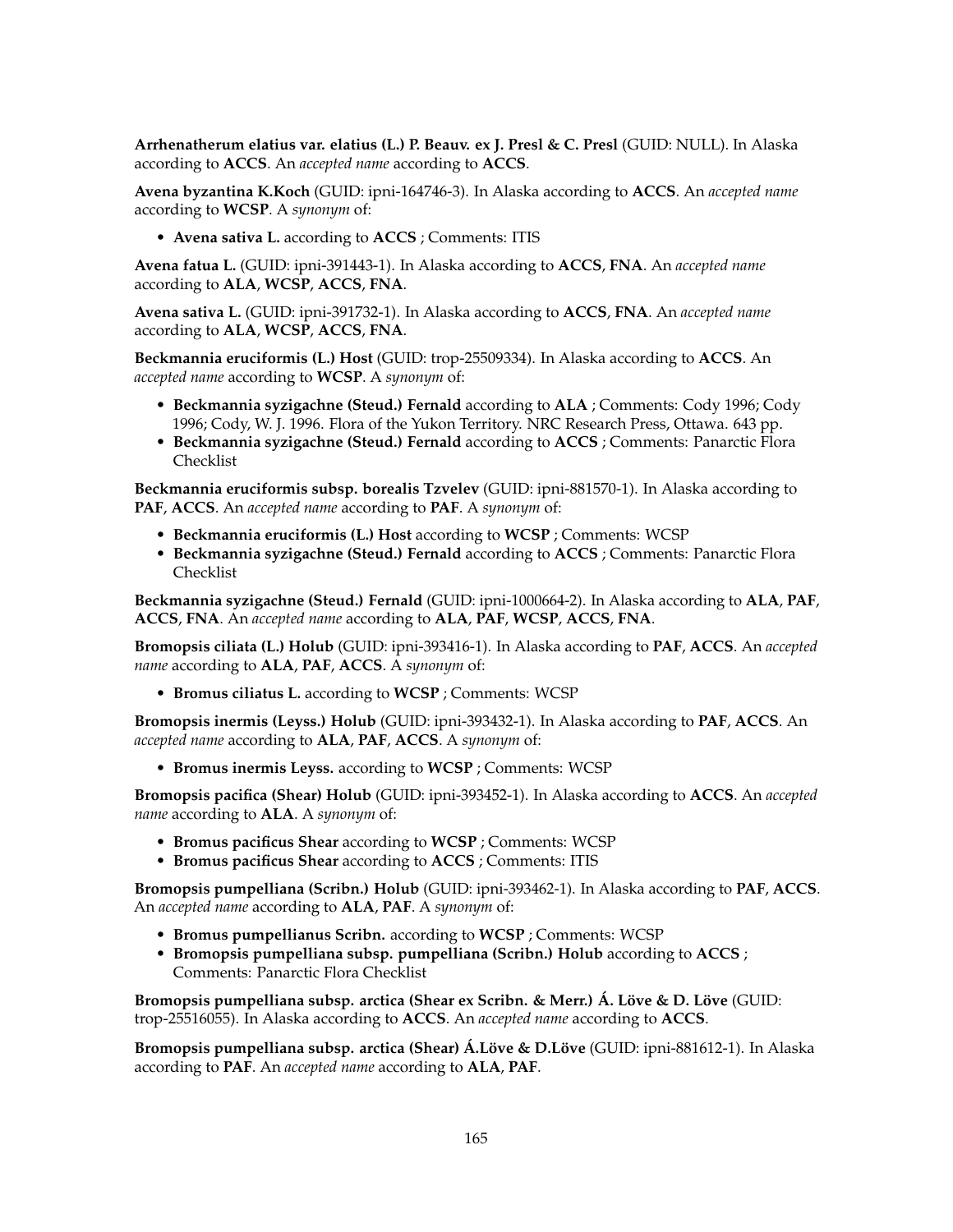**Bromopsis pumpelliana subsp. dicksonii (W.W. Mitch. & Wilton)** (GUID: NULL). In Alaska according to **PAF**. An *accepted name* according to **PAF**.

**Bromopsis pumpelliana subsp. pumpelliana** (GUID: trop-25510797). In Alaska according to **PAF**. An *accepted name* according to **ALA**, **PAF**.

**Bromopsis pumpelliana subsp. pumpelliana (Scribn.) Holub** (GUID: NULL). In Alaska according to **ACCS**. An *accepted name* according to **ACCS**.

**Bromopsis richardsonii (Link) Holub** (GUID: ipni-393464-1). In Alaska according to **ACCS**. An *accepted name* according to **ALA**. A *synonym* of:

- **Bromus richardsonii Link** according to **WCSP** ; Comments: WCSP
- **Bromopsis ciliata (L.) Holub** according to **ACCS** ; Comments: Panarctic Flora Checklist

**Bromus aleutensis Trin. ex Griseb.** (GUID: trop-25530701). In Alaska according to **ACCS**, **FNA**. An *accepted name* according to **ACCS**, **FNA**. A *synonym* of:

• **Bromus sitchensis var. aleutensis (Trin. ex Griseb.) Hultén** according to **WCSP** ; Comments: WCSP

**Bromus briziformis Fisch. & C.A.Mey.** (GUID: ipni-393580-1). In Alaska according to **ACCS**, **FNA**. An *accepted name* according to **WCSP**, **ALA**, **ACCS**, **FNA**.

**Bromus carinatus Hook. & Arn.** (GUID: ipni-393603-1). In Alaska according to **ACCS**, **FNA**. An *accepted name* according to **WCSP**, **ACCS**, **FNA**.

**Bromus ciliatus L.** (GUID: ipni-74626-3). In Alaska according to **ACCS**, **FNA**. An *accepted name* according to **WCSP**, **FNA**. A *synonym* of:

- **Bromopsis ciliata (L.) Holub** according to **ALA** ; Comments: ALA Taxon List; ALA Taxon List
- **Bromopsis ciliata (L.) Holub** according to **PAF** ; Comments: [Bromopsis ciliata] reaches the Arctic along a part of Noatak River in northwestern Alaska (ALA, O; found 2003) and the Borderline Arctic at Winisk River (ca. 55N) on the southern side of Hudson Bay in Ontario (Scoggan 1978b; Porsild and Cody 1980; Pavlick and Anderton 2007). Scoggan (1978b) referred the Hudson Bay and other northern finds to [Bromus canadensis], as different from [B. ciliatus]. Soreng et al. (2003) and Pavlick and Anderton (2007) synonymized [Bromus canadensis] with [B. ciliatus].
- **Bromopsis ciliata (L.) Holub** according to **ACCS** ; Comments: Panarctic Flora Checklist

**Bromus commutatus Schrad.** (GUID: ipni-74673-3). In Alaska according to **ACCS**. An *accepted name* according to **ALA**, **WCSP**. A *synonym* of:

• **Bromus racemosus L.** according to **ACCS** ; Comments: ITIS

**Bromus hordeaceus L.** (GUID: ipni-74778-3). In Alaska according to **ACCS**, **FNA**. An *accepted name* according to **ALA**, **WCSP**, **ACCS**, **FNA**.

**Bromus hordeaceus subsp. hordeaceus L.** (GUID: ipni-74803-3). In Alaska according to **ACCS**. An *accepted name* according to **ACCS**.

**Bromus inermis Leyss.** (GUID: ipni-74816-3). In Alaska according to **ACCS**, **FNA**. An *accepted name* according to **WCSP**, **FNA**. A *synonym* of:

- **Bromopsis inermis (Leyss.) Holub** according to **PAF** ; Comments: Tzvelev (PAF proposal) reported [Bromopsis inermis] to reach the Arctic as native in European Russia and Siberia, Sekretareva (1999) considered it adventive. We follow Sekretareva.
- **Bromopsis inermis (Leyss.) Holub** according to **ACCS** ; Comments: Panarctic Flora Checklist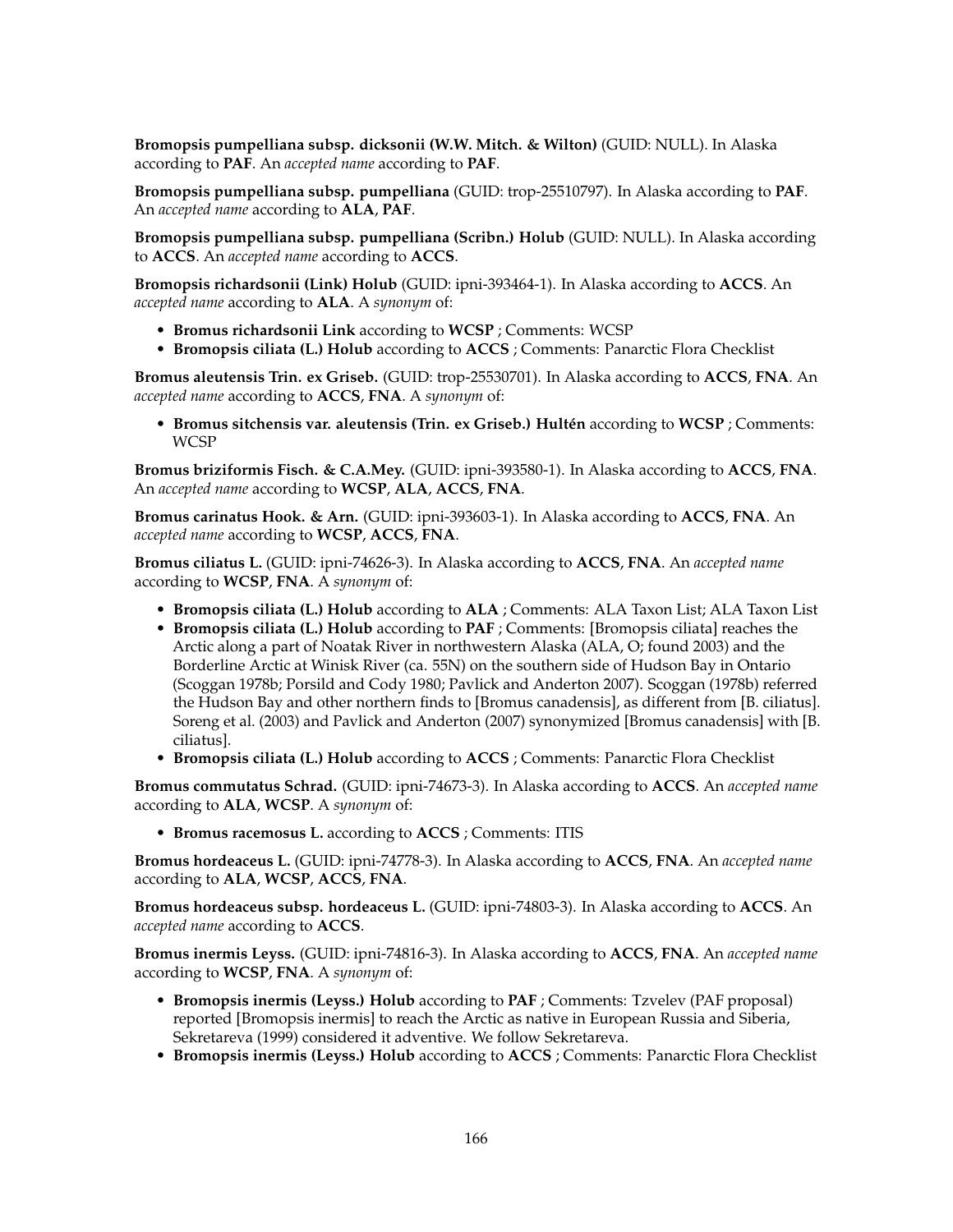**Bromus marginatus Nees ex Steud.** (GUID: trop-25516284). In Alaska according to **ACCS**. An *accepted name* according to **WCSP**, **ACCS**, **ALA**.

**Bromus pacificus Shear** (GUID: ipni-393948-1). In Alaska according to **ACCS**, **FNA**. An *accepted name* according to **WCSP**, **ACCS**, **FNA**. A *synonym* of:

• **Bromopsis pacifica (Shear) Holub** according to **ALA** ; Comments: ALA Taxon List; ALA Taxon List

**Bromus pumpellianus Scribn.** (GUID: ipni-394043-1). In Alaska according to **ACCS**. An *accepted name* according to **WCSP**. A *synonym* of:

- **Bromopsis pumpelliana (Scribn.) Holub** according to **PAF** ; Comments: Elven and Murray: [Bromopsis pumpelliana] s. lat. is polymorphic and known with several polyploid chromosome numbers (4x-12x). Various Russian authors have accepted a series of several species or races, in an arctic and northern context: ['arctica'], ['ircutensis'] (see Excluded taxa), ['ornans'], ['pumpelliana'] s. str., ['sibirica'], ['taimyrensis'], and ['vogulica']. Tzvelev (1964d) treated the majority of these as species, followed by Peschkova (1990c) with some additions and modifications. Tzvelev (PAF proposal) rather accepted them as subspecies. At least two additional taxa are named from the North American side: subsp. [dicksonii] and var. [villosissima]. The former was accepted by Soreng et al. (2003) and Pavlick and Anderton (2007), the latter synonymized with what Soreng et al. (2003) treated as [Bromus pumpellianus] var. [arcticus]. The proposed species or races are largely allopatric or parapatric but co-occurrences are fairly common in many regions, e.g., four taxa in Chukotka and three in Alaska. See also Mitchell (1967). There is a geographically structured morphological variation in this widespread species but the numerous named taxa should be experimentally investigated before they are fully accepted as races or species. There may be a complicated reticulate pattern of auto-allopolyploids. The diagnostic characters of Tzvelev (1964d) are in degree and type of pubescence on different parts of the plant and other quantitative characters. Löve and Löve (1975a, 1976a) and some other North American authors (e.g., Pavlick and Anderton 2007) have tried to distinguish the hexaploids as [B. pumpelliana] and the tetraploids as [B. dicksonii], and Löve and Löve (1975a) transferred all tetraploid counts to the latter, including counts reported by Tzvelev for [B. pumpelliana] subsp. [pumpelliana] and subsp. [arctica] and from far outside the accepted range of [B. dicksonii]. The proposed taxa of the [B. pumpelliana] group are entered provisionally as races (except that var. [villosissima] is synonymized with subsp. [arctica]). For chromosome numbers assigned to each race, see above.
- **Bromopsis pumpelliana subsp. pumpelliana (Scribn.) Holub** according to **ACCS** ; Comments: Panarctic Flora Checklist

**Bromus racemosus L.** (GUID: ipni-75095-3). In Alaska according to **ACCS**, **FNA**. An *accepted name* according to **ALA**, **WCSP**, **ACCS**, **FNA**.

**Bromus richardsonii Link** (GUID: ipni-394061-1). In Alaska according to **ACCS**. An *accepted name* according to **WCSP**. A *synonym* of:

- **Bromopsis richardsonii (Link) Holub** according to **ALA** ; Comments: ALA Taxon List; ALA Taxon List
- **Bromopsis ciliata (L.) Holub** according to **ACCS** ; Comments: Panarctic Flora Checklist

**Bromus secalinus L.** (GUID: ipni-75172-3). In Alaska according to **ACCS**, **FNA**. An *accepted name* according to **ALA**, **WCSP**, **ACCS**, **FNA**.

**Bromus sitchensis Trin.** (GUID: trop-25516154). In Alaska according to **ACCS**, **FNA**. An *accepted name* according to **ALA**, **WCSP**, **ACCS**, **FNA**.

**Bromus sitchensis var. aleutensis (Trin. ex Griseb.) Hultén** (GUID: ipni-37167-2). In Alaska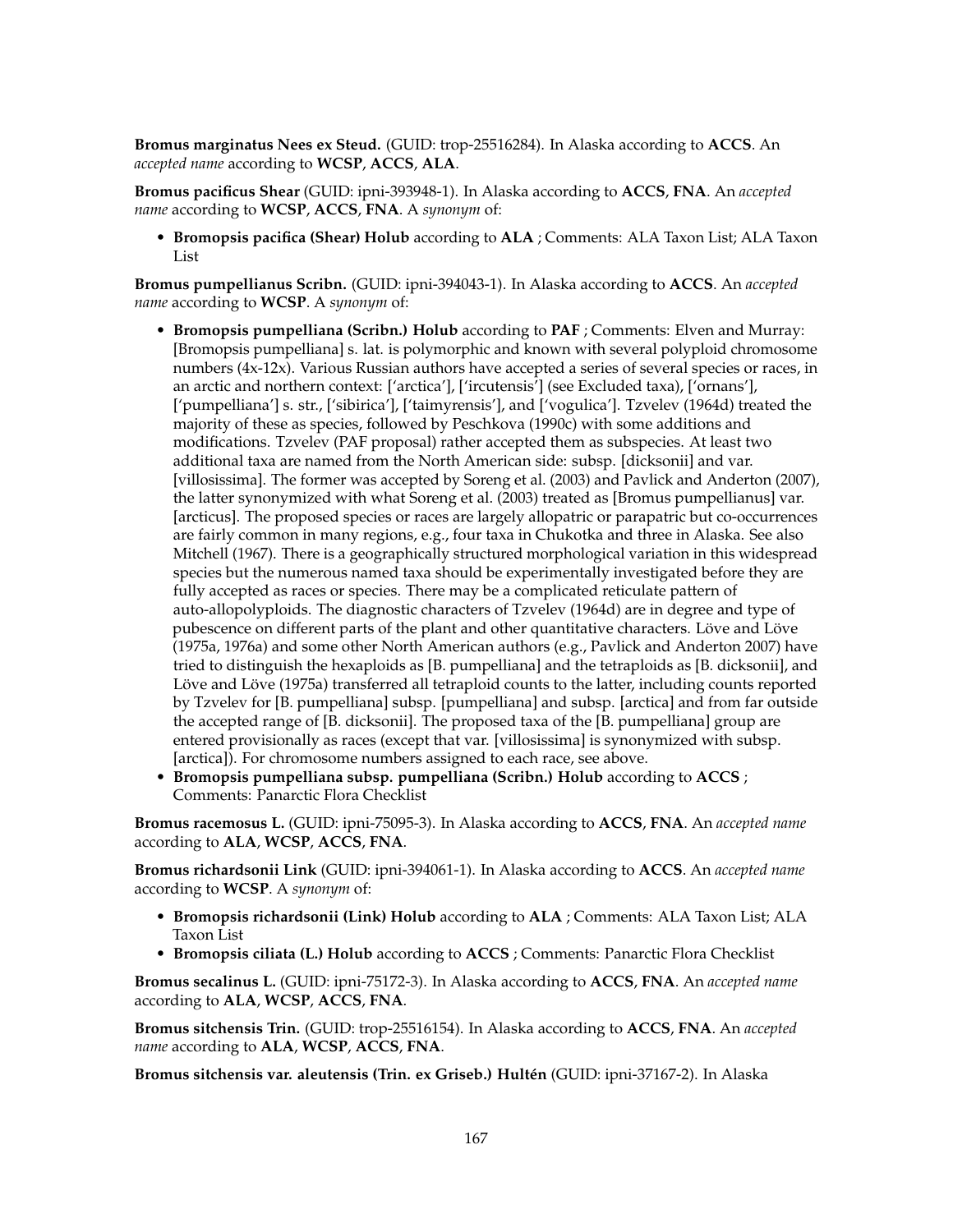according to **ACCS**. An *accepted name* according to **WCSP**, **ALA**. A *synonym* of:

• **Bromus aleutensis Trin. ex Griseb.** according to **ACCS** ; Comments: ITIS

**Bromus tectorum L.** (GUID: ipni-75256-3). In Alaska according to **ACCS**, **FNA**. An *accepted name* according to **ALA**, **WCSP**, **ACCS**, **FNA**.

**Calamagrostis arctica Vasey** (GUID: ipni-40377-2). In Alaska according to **PAF**, **ACCS**. An *accepted name* according to **PAF**, **ACCS**. A *synonym* of:

- **Calamagrostis purpurascens subsp. arctica (Vasey) Hultén** according to **ALA** ; Comments: Hulten 1968; Hultén 1968; Hultén, Eric. 1968. Flora of Alaska and Neighboring Territories. Stanford Univ. Press, Stanford, CA. 1008 pp.
- **Calamagrostis purpurascens R.Br.** according to **WCSP** ; Comments: WCSP

**Calamagrostis canadensis (Michx.) P.Beauv.** (GUID: ipni-394363-1). In Alaska according to **ACCS**, **FNA**. An *accepted name* according to **ALA**, **WCSP**, **ACCS**, **FNA**.

**Calamagrostis canadensis subsp. canadensis** (GUID: trop-25516755). In Alaska according to **PAF**. An *accepted name* according to **ALA**, **PAF**.

**Calamagrostis canadensis subsp. langsdorffii (Link) Hultén** (GUID: ipni-1186196-2). In Alaska according to **PAF**, **ACCS**. An *accepted name* according to **ALA**, **PAF**. A *synonym* of:

- **Calamagrostis purpurea (Trin.) Trin.** according to **WCSP** ; Comments: WCSP
- **Calamagrostis canadensis var. langsdorffii (Link) Inman** according to **ACCS** ; Comments: Panarctic Flora Checklist

**Calamagrostis canadensis var. canadensis** (GUID: trop-25516737). In Alaska according to **FNA**. An *accepted name* according to **FNA**.

**Calamagrostis canadensis var. canadensis (Michx.) P. Beauv.** (GUID: NULL). In Alaska according to **ACCS**. An *accepted name* according to **ACCS**.

**Calamagrostis canadensis var. langsdorffii (Link) Inman** (GUID: ipni-40405-2). In Alaska according to **ACCS**, **FNA**, **ACCS**. An *accepted name* according to **ACCS**, **FNA**. A *synonym* of:

- **Calamagrostis canadensis subsp. langsdorffii (Link) Hultén** according to **PAF** ; Comments:
- **Calamagrostis purpurea (Trin.) Trin.** according to **WCSP** ; Comments: WCSP
- **Calamagrostis canadensis var. langsdorffii (Link) Inman** according to **ACCS** ; Comments: Panarctic Flora Checklist

**Calamagrostis deschampsioides Trin.** (GUID: ipni-394417-1). In Alaska according to **PAF**, **ACCS**, **FNA**. An *accepted name* according to **ALA**, **PAF**, **WCSP**, **ACCS**, **FNA**.

**Calamagrostis holmii Lange** (GUID: ipni-394520-1). In Alaska according to **PAF**, **ACCS**. An *accepted name* according to **PAF**, **WCSP**, **ACCS**. A *synonym* of:

• **Calamagrostis stricta subsp. groenlandica (Schrank) A.Love** according to **ALA** ; Comments: ALA; ALA Taxon List; ALA Taxon List

**Calamagrostis inexpansa A.Gray** (GUID: ipni-995882-1). In Alaska according to **PAF**, **ACCS**. An *accepted name* according to **WCSP**, **PAF**, **ACCS**. A *synonym* of:

• **Calamagrostis stricta subsp. inexpansa (Gray) C.W.Greene** according to **ALA** ; Comments: Greene; Greene annos; Greene, C. W., annotations at ALA.

**Calamagrostis lapponica (Wahlenb.) Hartm.** (GUID: ipni-40477-2). In Alaska according to **ACCS**, **FNA**. An *accepted name* according to **WCSP**, **ACCS**, **FNA**, **ALA**.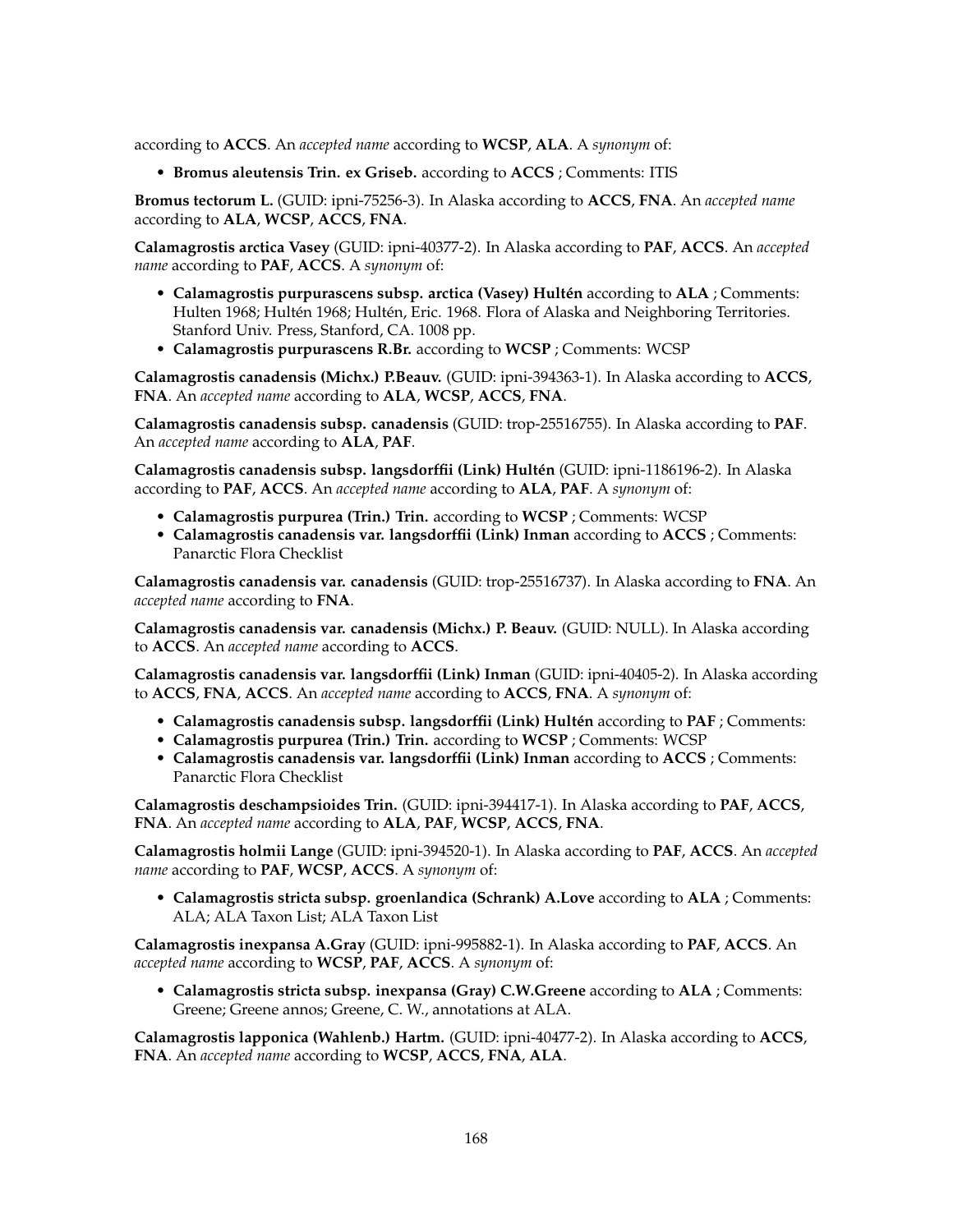**Calamagrostis lapponica subsp. lapponica** (GUID: NULL). In Alaska according to **PAF**. An *accepted name* according to **PAF**.

**Calamagrostis lapponica subsp. sibirica (Petrov) Tzvelev** (GUID: kew-402936). In Alaska according to **PAF**. An *accepted name* according to **PAF**. A *synonym* of:

• **Calamagrostis lapponica (Wahlenb.) Hartm.** according to **WCSP** ; Comments: WCSP

**Calamagrostis neglecta subsp. groenlandica (Schrank) Matuszk.** (GUID: ipni-40523-2). In Alaska according to **PAF**, **ACCS**. An *accepted name* according to **PAF**, **ACCS**. A *synonym* of:

• **Calamagrostis stricta (Timm) Koeler** according to **WCSP** ; Comments: WCSP

**Calamagrostis neglecta subsp. neglecta** (GUID: trop-50224035). In Alaska according to **PAF**. An *accepted name* according to **PAF**.

**Calamagrostis neglecta subsp. neglecta (Ehrh.) P. Gaertn., B. Mey. & Scherb.** (GUID: NULL). In Alaska according to **ACCS**. An *accepted name* according to **ACCS**.

**Calamagrostis nutkaensis (J. Presl) J. Presl ex Steud.** (GUID: NULL). In Alaska according to **ACCS**. An *accepted name* according to **ACCS**.

**Calamagrostis nutkaensis (J.Presl) Steud.** (GUID: ipni-394684-1). In Alaska according to **FNA**. An *accepted name* according to **WCSP**, **ALA**, **FNA**.

**Calamagrostis purpurascens R.Br.** (GUID: ipni-40564-2). In Alaska according to **ACCS**, **FNA**. An *accepted name* according to **ALA**, **WCSP**, **ACCS**, **FNA**.

**Calamagrostis purpurascens subsp. arctica (Vasey) Hultén** (GUID: ipni-40565-2). In Alaska according to **ACCS**. An *accepted name* according to **ALA**. A *synonym* of:

• **Calamagrostis arctica Vasey** according to **PAF** ; Comments: Elven, Murray, Tzvelev, and Yurtsev: The otherwise Chukotkan [Calamagrostis arctica] is now documented from four localities on the Seward Peninsula in western Alaska (ALA) and has probably been overlooked. As the octoploid chromosome number is based on only one count, it is uncertain what ploidy levels are found in [C. arctica]. We have observed only aborting anthers in the material and assume [C. arctica] to be agamospermous and probably constantly more high-ploid than tetraploid. Tzvelev and Yurtsev both argued for [C. arctica] as a recognizable species and Yurtsev summarized the differences. Morphologically, it is more similar to [C. sesquiflora] and differs from [C. purpurascens] in leaves broader and scabrous (not short-pubescent) above, glumes subulate and red, and lemmas (in [C. arctica] as well as in [C. sesquiflora]) with long, almost subulate teeth, whereas in [C. purpurascens] the teeth are weakly expressed. In addition, [C. arctica] is suboceanic and occurs on acidic substrates, whereas [C. purpurascens] is continental and occurs mainly on calcareous substrates. They both occur in the same regions, e.g., on the Chukchi and Seward peninsulas, but never together due to the edaphic preferences. Murray and Elven studied material (ALA) from Alaska and Chukotka and concluded that [C. arctica] disjunctly differs from [C. purpurascens] in at least three characters: leaf upper surface setose vs. soft-pubescent, glumes long pointed and acuminate vs. evenly tapering and acute, and glumes dark purple vs. pale pink or lilac. Two of these characters are intermediate between [C. purpurascens] and [C. sesquiflora], and [C. arctica] also partly takes an intermediate position geographically. It may be interpreted as a high-ploid agamospermous derivative of a hybrid between tetraploid [C. sesquiflora] and tetraploid [C. purpurascens]. Yurtsev commented that the origin of [C. arctica] from [C. sesquiflora] cannot be excluded but that the second parent (in case of allopolyploidy) may by no means be [C. purpurascens]. Neither of us accept the inclusion of [C. arctica] in [C. sesquiflora] as done by Soreng and Greene in Soreng et al. (2003) and Marr et al. (2007). We find [C. arctica] consistently different from both [C. sesquiflora] and [C. purpurascens] in several characters and without any signs of transitions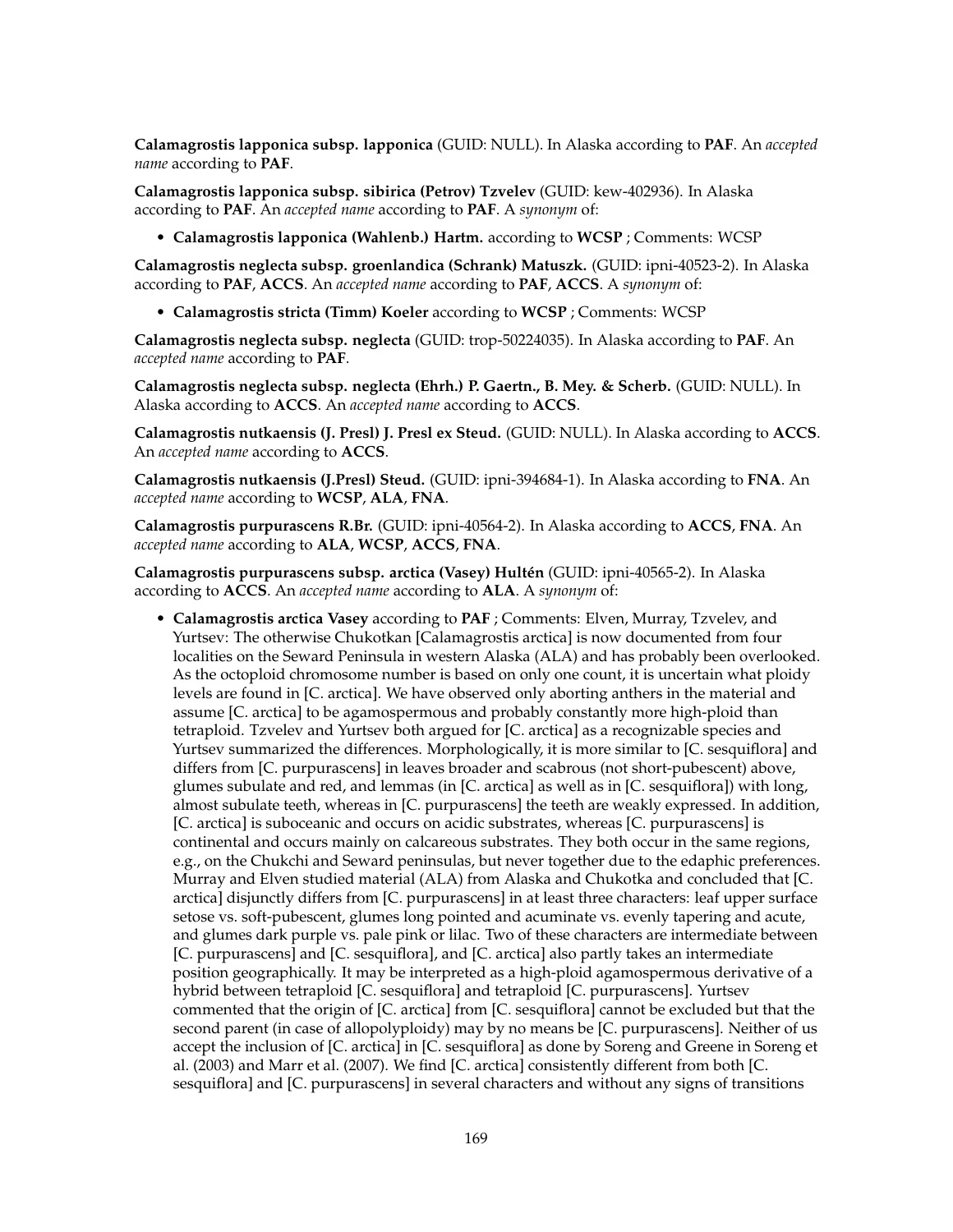among these three. We accept [C. arctica] as species inasmuch as it occurs entirely within the range of [C. purpurascens] and keeps constantly distinct.

- **Calamagrostis purpurascens R.Br.** according to **WCSP** ; Comments: WCSP
- **Calamagrostis sesquiflora (Trin.) Tzvelev** according to **ACCS** ; Comments: Panarctic Flora Checklist

**Calamagrostis purpurascens subsp. purpurascens** (GUID: trop-25516757). In Alaska according to **PAF**, **ACCS**. An *accepted name* according to **ALA**, **PAF**, **ACCS**.

**Calamagrostis sesquiflora (Trin.) Tzvelev** (GUID: ipni-394826-1). In Alaska according to **ACCS**, **FNA**. An *accepted name* according to **ALA**, **WCSP**, **ACCS**, **FNA**.

**Calamagrostis stricta (Timm) Koeler** (GUID: ipni-30241135-2). In Alaska according to **ACCS**, **FNA**. An *accepted name* according to **ALA**, **WCSP**, **FNA**. A *synonym* of:

- **Calamagrostis neglecta subsp. neglecta** according to **PAF** ; Comments: Tzvelev (1965, 1976) considered [Calamagrostis stricta] different from [C. neglecta] at the subspecific level, distinguished by glume length 3.5-4.2 mm and relatively long-pointed vs. 2.5-3.5 mm and short-pointed. He also accepted a [C. neglecta] subsp. [micrantha] (Kearney) Tzvelev ([C. micrantha] Kearney) from northeastern Siberia, the Russian Far East, and western North America, distinguished from the two others by spikelets 2-2.5 mm vs. >2.5 mm. Comparing northwestern North American plants with European plants (irrespective of name choice, [C. neglecta] or [C. stricta]), we find the American plants to have distinctly shorter and less pointed glumes, and thereby smaller spikelets, than European plants. Something for someone to study in the future. In the northern European material are found both plants with long-pointed and short-pointed glumes, and this difference does not seem to be connected to that between subsp. [neglecta] and subsp. [groenlandica] (the latter always with long-pointed glumes). The range of subsp. [neglecta] is not clear, especially not in North America (outside Alaska and the Yukon Territory) and Greenland, due to insufficient separation from subsp. [groenlandica]. Only subsp. [groenlandica] has been reported from Iceland and observed in Icelandic material (O) but the sample studied should be extended. Internal note: Collections in 2010 should be checked for affinity of Icelandic material.
- **Calamagrostis neglecta (Ehrh.) G. Gaertn., B. Mey. & Scherb.** according to **ACCS** ; Comments: Panarctic Flora Checklist

**Calamagrostis stricta subsp. groenlandica (Schrank) Á.Löve** (GUID: ipni-40605-2). In Alaska according to **ACCS**. An *accepted name* according to **ALA**. A *synonym* of:

- **Calamagrostis neglecta subsp. groenlandica (Schrank) Matuszk.** according to **PAF** ; Comments: Greene (1980) stated that [Arundo groenlandica] was described and with type from Labrador, not from Greenland. The range of subsp. [groenlandica] is incompletely known, especially in eastern North America, due to insufficient separation from subsp. [neglecta]. The synonymy between ['groenlandica'] (Labrador type) and ['borealis'] (northern Swedish description) is not confirmed. Both Lange (1880) and Jørgensen et al. (1958) considered them different.
- **Calamagrostis neglecta subsp. groenlandica (Schrank) Matuszk.** according to **ACCS** ; Comments: Panarctic Flora Checklist

**Calamagrostis stricta subsp. inexpansa (A.Gray) C.W.Greene** (GUID: ipni-1178863-2). In Alaska according to **ALA**, **ACCS**. An *accepted name* according to **ALA**. A *synonym* of:

- **Calamagrostis inexpansa A.Gray** according to **WCSP** ; Comments: WCSP
- **Calamagrostis inexpansa A. Gray** according to **ACCS** ; Comments: Panarctic Flora Checklist

**Calamagrostis tenuis V.N.Vassil.** (GUID: ipni-394878-1). In Alaska according to **PAF**, **ACCS**. An *accepted name* according to **PAF**, **ACCS**. A *synonym* of: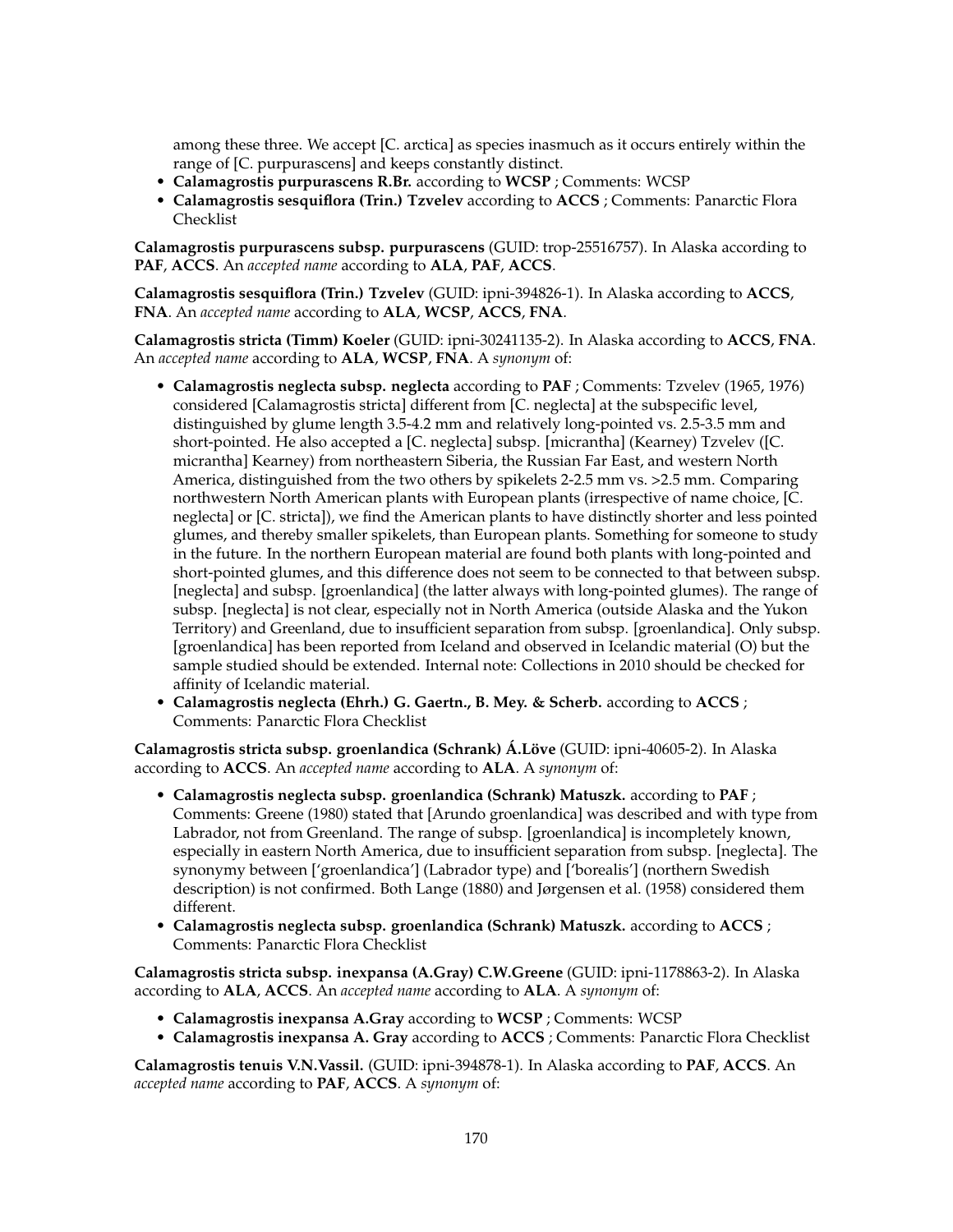• **Calamagrostis angustifolia Kom.** according to **WCSP** ; Comments: WCSP

**Catabrosa aquatica (L.) P. Beauv.** (GUID: trop-25509431). In Alaska according to **ACCS**, **FNA**. An *accepted name* according to **ACCS**, **FNA**, **ALA**, **WCSP**.

**Cinna latifolia (Trevir. ex Göpp.) Griseb.** (GUID: ipni-30361556-2). In Alaska according to **FNA**. An *accepted name* according to **FNA**.

**Cinna latifolia Griseb.** (GUID: ipni-396371-1). In Alaska according to **ACCS**. An *accepted name* according to **ACCS**.

**Colpodium vahlianum (Liebm.) Nevski** (GUID: ipni-396620-1). In Alaska according to **ACCS**. An *accepted name* according to **ALA**. A *synonym* of:

- **Puccinellia vahliana (Liebm.) Scribn. & Merr.** according to **PAF** ; Comments: The main range of [Puccinellia vahliana] is in the non-Beringian regions. It is confirmed from northern Alaska eastwards across Canada, Greenland, Svalbard, and Franz Joseph Land, to Novaya Zemlya. Records from other areas and from non-arctic localities (e.g., the southern Yukon Territory: Cody 1996; Davis and Consaul 2007) should be re-checked. It is also reported from a few, very scattered localities in northern Siberia. In view of the polymorphy within its known range, these and records of related local Russian species should be critically compared with a larger material of [P. vahliana].
- **Puccinellia vahliana (Liebm.) Scribn. & Merr.** according to **WCSP** ; Comments: WCSP
- **Puccinellia vahliana (Liebm.) Scribn. & Merr.** according to **ACCS** ; Comments: Panarctic Flora Checklist

**Colpodium wrightii Scribn. & Merr.** (GUID: ipni-63416-2). In Alaska according to **ACCS**. An *accepted name* according to **ALA**. A *synonym* of:

- **Puccinellia wrightii (Scribn. & Merr.) Tzvelev** according to **WCSP** ; Comments: WCSP
- **Puccinellia wrightii (Scribn. & Merr.) Tzvelev** according to **ACCS** ; Comments: Panarctic Flora Checklist

**Dactylis glomerata L.** (GUID: ipni-93686-3). In Alaska according to **ACCS**, **FNA**. An *accepted name* according to **ALA**, **WCSP**, **ACCS**, **FNA**.

**Danthonia compressa Austin** (GUID: ipni-76620-2). In Alaska according to **ACCS**, **FNA**. An *accepted name* according to **WCSP**, **ACCS**, **FNA**.

**Danthonia intermedia Vasey** (GUID: ipni-397597-1). In Alaska according to **ACCS**, **FNA**. An *accepted name* according to **ALA**, **WCSP**, **ACCS**, **FNA**.

**Danthonia spicata (L.) P.Beauv. ex Roem. & Schult.** (GUID: ipni-1167024-2). In Alaska according to **ACCS**, **FNA**. An *accepted name* according to **ALA**, **ACCS**, **FNA**.

**Danthonia spicata var. pinetorum Piper** (GUID: ipni-76661-2). In Alaska according to **ACCS**. An *accepted name* according to **ALA**. A *synonym* of:

- **Danthonia spicata (L.) Roem. & Schult.** according to **WCSP** ; Comments: WCSP
- **Danthonia spicata (L.) P. Beauv. ex Roem. & Schult.** according to **ACCS** ; Comments: ITIS

**Deschampsia anadyrensis V.N.Vassil.** (GUID: ipni-397927-1). In Alaska according to **PAF**, **ACCS**. An *accepted name* according to **PAF**, **ACCS**. A *synonym* of:

• **Deschampsia cespitosa (L.) P.Beauv.** according to **WCSP** ; Comments: WCSP

**Deschampsia atropurpurea (Wahlenb.) Scheele** (GUID: trop-25516159). In Alaska according to **ACCS**. An *accepted name* according to **WCSP**. A *synonym* of:

• **Vahlodea latifolia (Hook.) Hultén** according to **ACCS** ; Comments: Panarctic Flora Checklist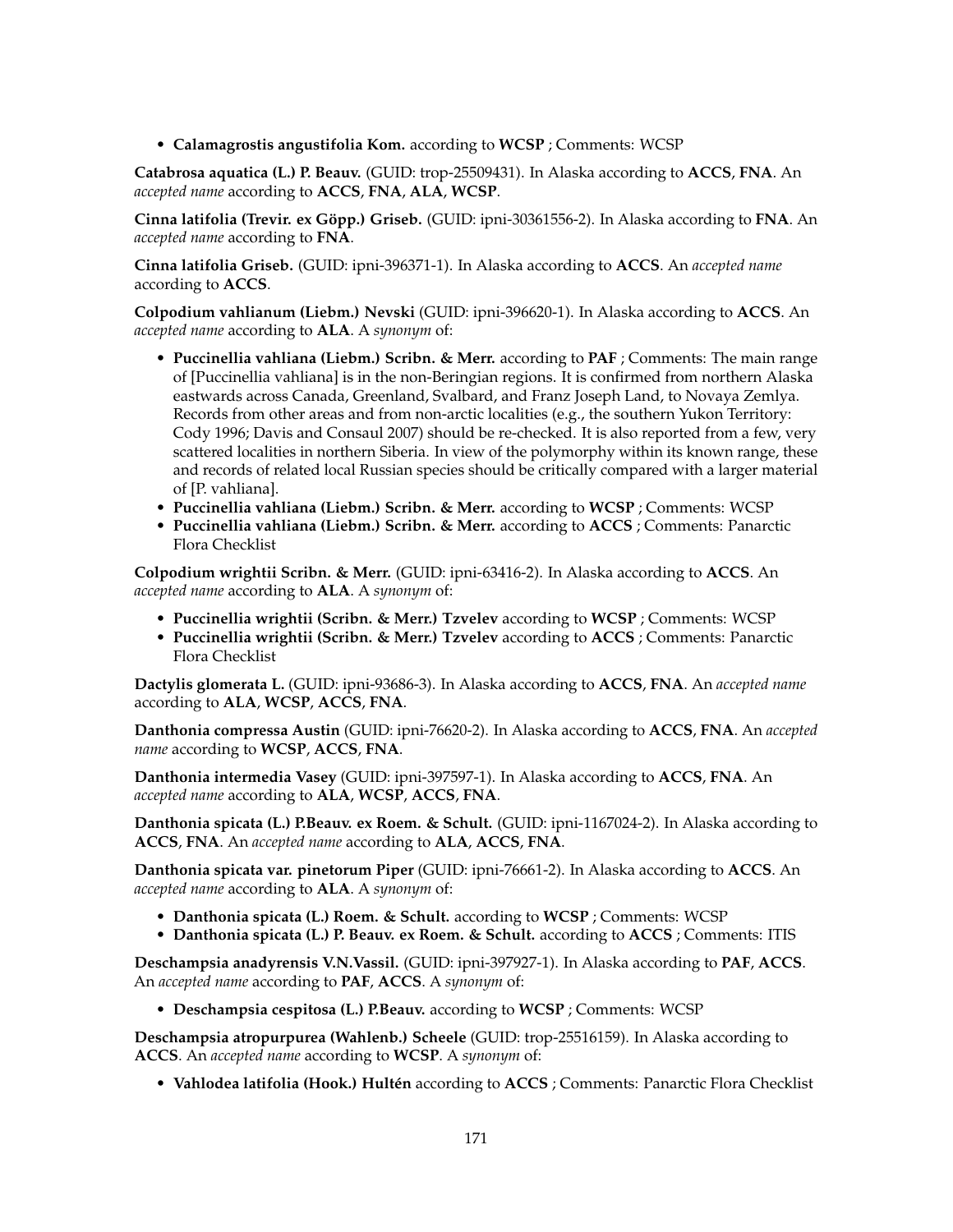**Deschampsia beringensis Hultén** (GUID: ipni-78059-2). In Alaska according to **PAF**, **ACCS**. An *accepted name* according to **ALA**, **PAF**, **ACCS**. A *synonym* of:

• **Deschampsia cespitosa (L.) P.Beauv.** according to **WCSP** ; Comments: WCSP

**Deschampsia brevifolia R.Br.** (GUID: ipni-397952-1). In Alaska according to **PAF**, **ACCS**, **FNA**. An *accepted name* according to **ALA**, **PAF**, **ACCS**, **FNA**. A *synonym* of:

• **Deschampsia cespitosa (L.) P.Beauv.** according to **WCSP** ; Comments: WCSP

**Deschampsia cespitosa (L.) P.Beauv.** (GUID: ipni-397953-1). In Alaska according to **PAF**, **ACCS**, **FNA**. An *accepted name* according to **ALA**, **WCSP**, **PAF**, **ACCS**, **FNA**. A *synonym* of:

• **Deschampsia cespitosa (L.) P.Beauv.** according to **WCSP** ; Comments: WCSP

**Deschampsia cespitosa subsp. orientalis Hultén** (GUID: ipni-60433033-2). In Alaska according to **ACCS**. An *accepted name* according to **ALA**. A *synonym* of:

- **Deschampsia sukatschewii subsp. orientalis (Hultén) Tzvelev** according to **PAF** ; Comments: As circumscribed here, subsp. [orientalis] includes a majority of the lowland plants in Chukotka, around the Bering Strait, and along the coasts of northern Alaska and at least northwestern Canada. Moreover, there is a report under this name of a diploid chromosome number from Churchill on Hudson Bay, Manitoba (Löve and Löve 1981a). Barkworth's (2007b) merger of subsp. [orientalis] and subsp. [borealis] may be justified, in which case the name subsp. [orientalis] has priority based on Hultén (1927).
- **Deschampsia cespitosa (L.) P.Beauv.** according to **WCSP** ; Comments: WCSP
- **Deschampsia sukatschewii subsp. orientalis (Popl.) Roshev.** according to **ACCS** ; Comments: Panarctic Flora Checklist

**Deschampsia cespitosa var. glauca (Hartm.) Sam.** (GUID: trop-25516759). In Alaska according to **ALA**. An *accepted name* according to **ALA**.

**Deschampsia danthonioides (Trin.) Munro** (GUID: trop-25516160). In Alaska according to **ACCS**, **FNA**. An *accepted name* according to **ALA**, **ACCS**, **FNA**.

**Deschampsia elongata (Hook.) Munro** (GUID: trop-25516161). In Alaska according to **ACCS**, **FNA**. An *accepted name* according to **ALA**, **WCSP**, **ACCS**, **FNA**.

**Deschampsia flexuosa (L.) Trin.** (GUID: ipni-133106-3). In Alaska according to **FNA**. An *accepted name* according to **ALA**, **WCSP**, **FNA**.

**Deschampsia mackenzieana Raup** (GUID: ipni-78108-2). In Alaska according to **ACCS**. An *accepted name* according to **ALA**. A *synonym* of:

- **Deschampsia cespitosa (L.) P.Beauv.** according to **WCSP** ; Comments: WCSP
- **Deschampsia cespitosa (L.) P. Beauv.** according to **ACCS** ; Comments: Panarctic Flora Checklist

**Deschampsia paramushirensis Honda** (GUID: ipni-398039-1). In Alaska according to **ACCS**. An *accepted name* according to **ALA**. A *synonym* of:

• **Deschampsia sukatschewii subsp. borealis (Trautv.) Tzvelev** according to **PAF** ; Comments: Aiken: This taxon has been recognized in Canada recently as [Deschampsia paramushirensis] Honda. Previously it has generally been known in Canada as [D. pumila] (Porsild 1957; Bowden 1960b; Hultén 1968a, 1968b). Tzvelev (1976) recognized that [D. pumila] (Griseb.) Ostenf. is a later homonym of [D. pumila] (Steven ex Westb.) Fomin & Woronow, referable to a species of [Catabrosa]. He recognized the taxon at the subspecific level as [D. cespitosa] subsp. [paramushirensis] and distinguished it from [D. cespitosa] subsp. [borealis]. Hultén (1968b) placed the name [D. borealis] (Trautv.) Roshev. into synonymy under [D. pumila]. Tzvelev (PAF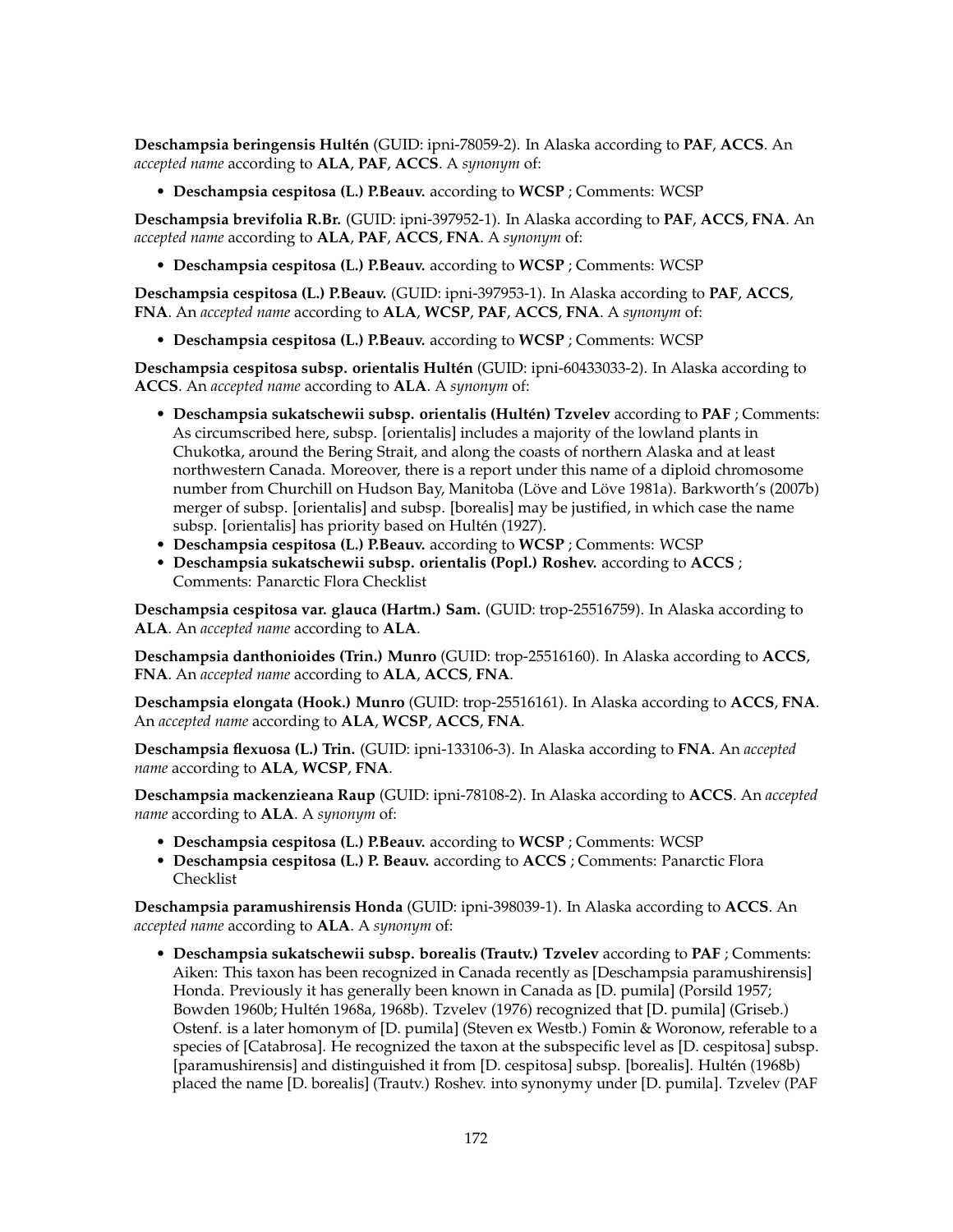proposal) synonymized ['paramushirensis'] and ['borealis']. McLachlan et al. (1989: Table 2) compared characters from Canadian and Eurasian specimens in the genus [Deschampsia]. Elven: Circumscribed as above, this subspecies is a high-arctic and nearly circumpolar plant of tundra fens and wet gravel flats, mostly on basic substrates, with leaves narrow to nearly filiform, panicle open and pale, spikelets small, and awn distinctly exserted. It has variously been named in Greenland and North America as [D. pumila] or [D. paramushirensis], in Svalbard by, e.g., Rønning (1964, 1979) erroneously as [D. brevifolia], and in Russia as [D. borealis]. One problem is whether the Japanese (['paramushirensis']) and the Kamtchatkan plants (['pumila'], ['minor']) belong to the same taxon as the ones of the High Arctic. I suspect not. Another problem on the North American side is whether this also is the coastal plant in the southern arctic parts, or if subsp. [orientalis] extends eastwards as suggested by Hultén (1968a) and Tzvelev (PAF proposal). My not very well founded opinion is that this coastal plant, and also a plant in mainland mountains, might correspond to ['paramushirensis'] (and ['orientalis']) and might differ enough from the 'moss cushion' plant in the High Arctic, here named as ['borealis'], so as to merit racial recognition. Jørgensen et al. (1958) concluded that eastern Greenland plants with  $2n = ca$ . 26 and western Greenland ones with  $2n = ca$ . 39 were morphologically similar. All have mostly aborted pollen. Agamospermy has not been much discussed in connection with [Deschampsia]. It should be noted that species of [Deschampsia] have no means of long-range vegetative growth. Where they form extensive populations, as these arctic [Deschampsias] mostly do, some means of seed (or bulbil) propagation must be assumed.

- **Deschampsia cespitosa (L.) P.Beauv.** according to **WCSP** ; Comments: WCSP
- **Vahlodea latifolia subsp. paramushirensis (Kudô) Elven** according to **ACCS** ; Comments: Panarctic Flora Checklist

**Deschampsia pumila Ostenf.** (GUID: ipni-398046-1). In Alaska according to **ACCS**. An *accepted name* according to **ALA**. A *synonym* of:

• **Deschampsia cespitosa (L.) P. Beauv.** according to **ACCS** ; Comments: Panarctic Flora Checklist

**Deschampsia sukatschewii (Popl.) Roshev.** (GUID: trop-25510923). In Alaska according to **ACCS**. An *accepted name* according to **ALA**, **ACCS**. A *synonym* of:

• **Deschampsia cespitosa (L.) P.Beauv.** according to **WCSP** ; Comments: WCSP

**Deschampsia sukatschewii subsp. borealis (Trautv.) Tzvelev** (GUID: ipni-1014494-1). In Alaska according to **PAF**, **ACCS**. An *accepted name* according to **PAF**, **ACCS**. A *synonym* of:

• **Deschampsia cespitosa (L.) P.Beauv.** according to **WCSP** ; Comments: WCSP

**Deschampsia sukatschewii subsp. orientalis (Hultén) Tzvelev** (GUID: ipni-60443274-2). In Alaska according to **PAF**. An *accepted name* according to **PAF**. A *synonym* of:

• **Deschampsia cespitosa (L.) P.Beauv.** according to **WCSP** ; Comments: WCSP

**Deschampsia sukatschewii subsp. orientalis (Popl.) Roshev.** (GUID: NULL). In Alaska according to **ACCS**. An *accepted name* according to **ACCS**.

**Dupoa × labradorica (Steud.) J.Cay. & Darbysh.** (GUID: ipni-997024-1). In Alaska according to **FNA**. An *accepted name* according to **ALA**, **WCSP**, **FNA**. A *synonym* of:

• **× Duarctopoa labradorica (Steud.) Soreng & L.J. Gillespie** according to **PAF** ; Comments: Elven and Solstad: X [Duarctopoa labradorica] has for a long time been known from northeastern Canada. Several new localities were found in western Alaska in 2001 and 2003 (ALA, O). This hybrid species has been analysed very thoroughly (Darbyshire et al. 1992; Darbyshire and Cayouette 1992; Cayouette and Darbyshire 1993, 2007a; Gillespie et al. 2008)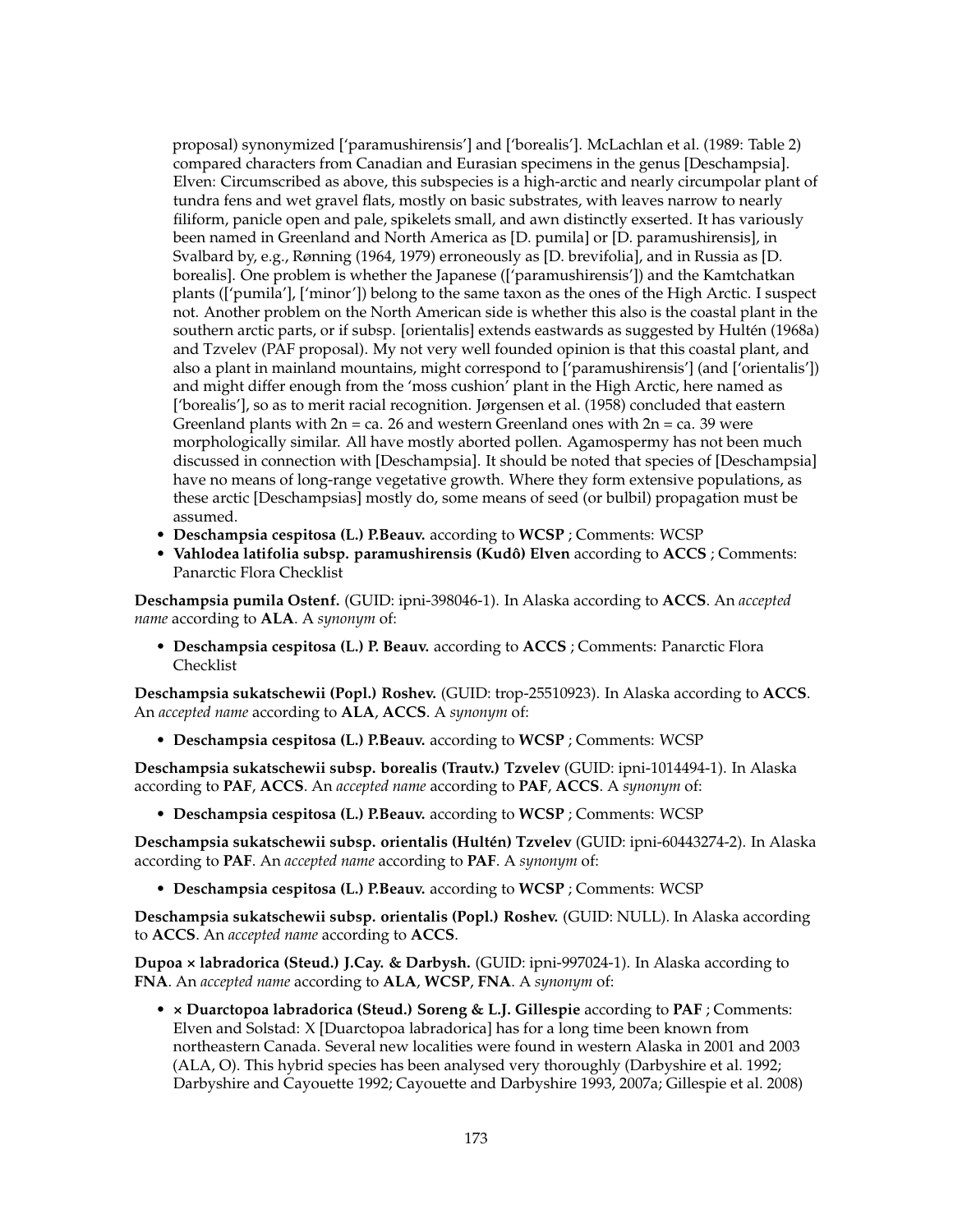and is shown to have the proposed origin. It is obviously polyphyletic in the polytopic meaning, but as it spreads independently of its parents and has a distinct range (Labrador, James Bay-eastern Hudson Bay, western Alaska), it is acceptable for inclusion as species in the Checklist. Some Alaskan plants have well-developed anthers and pollen but seed-set has not been investigated. The [Dupontia] partner in the eastern Canadian subarea seems to be the tetraploid ['psilosantha'] morph, as indicated also by the chromosome number. In the Alaskan subarea, it co-occurs with the dodecaploid morph, the chromosome number is not known, and the suggested anther fertility may suggest a different evolutionary pathway. Darbyshire and Cayouette (1992) showed that the previous publication of this hybrid genus and species as X [Dupontopoa dezhnevii] Prob. (in Probatova and Yurtzev 1984) must be rejected because the type sheet contains elements of three different grasses, none of them the hybrid: [Arctophila fulva], [Leymus mollis] subsp. [villosissimus], and [Arctopoa eminens]. The name X [Dupontopoa dezhnevii] was typified on the [Arctopoa] shoots and the name is then a synonym of [Arctopoa eminens].

**Dupontia fisheri R.Br.** (GUID: ipni-399606-1). In Alaska according to **PAF**, **ACCS**, **FNA**. An *accepted name* according to **ALA**, **WCSP**, **PAF**, **ACCS**, **FNA**.

**Dupontia fisheri subsp. fisheri** (GUID: trop-25516772). In Alaska according to **ACCS**. An *accepted name* according to **ALA**. A *synonym* of:

• **Dupontia fisheri R. Br.** according to **ACCS** ; Comments: Panarctic Flora Checklist

**Dupontia fisheri subsp. psilosantha (Rupr.) Hultén** (GUID: ipni-86053-2). In Alaska according to **ACCS**. An *accepted name* according to **ALA**. A *synonym* of:

- **Dupontia fisheri taxon tetraploid\_morph\_psilosantha** according to **PAF** ; Comments: In northwestern Europe, [Dupontia fisheri] morph ['psilosantha'] is found in Spitsbergen and Bear Island.
- **Dupontia fisheri R.Br.** according to **WCSP** ; Comments: WCSP
- **Dupontia fisheri R. Br.** according to **ACCS** ; Comments: Panarctic Flora Checklist

**Dupontia fisheri taxon dodecaploid\_morph** (GUID: NULL). In Alaska according to **PAF**. An *accepted name* according to **PAF**.

**Dupontia fisheri taxon octoploid\_morph\_fisheri** (GUID: NULL). In Alaska according to **PAF**. An *accepted name* according to **PAF**.

**Dupontia fisheri taxon tetraploid\_morph\_psilosantha** (GUID: NULL). In Alaska according to **PAF**. An *accepted name* according to **PAF**.

**Echinochloa crus-galli (L.) P.Beauv.** (GUID: ipni-1134310-2). In Alaska according to **ACCS**. An *accepted name* according to **WCSP**, **ACCS**.

**Elymus alaskanus (Scribn. & Merr.) Á.Löve** (GUID: ipni-90166-2). In Alaska according to **FNA**, **ACCS**. An *accepted name* according to **FNA**, **ALA**, **ACCS**. A *synonym* of:

• **Elymus macrourus (Turcz.) Tzvelev** according to **WCSP** ; Comments: WCSP

**Elymus alaskanus subsp. alaskanus** (GUID: trop-25510957). In Alaska according to **PAF**. An *accepted name* according to **ALA**, **PAF**.

**Elymus alaskanus subsp. alaskanus (Scribn. & Merr.) Á. Löve** (GUID: NULL). In Alaska according to **ACCS**. An *accepted name* according to **ACCS**.

**Elymus alaskanus subsp. borealis (Turcz.) Á.Löve & D.Löve** (GUID: ipni-1036756-2). In Alaska according to **PAF**, **ACCS**. An *accepted name* according to **ALA**, **PAF**, **ACCS**. A *synonym* of:

• **Elymus macrourus (Turcz.) Tzvelev** according to **WCSP** ; Comments: WCSP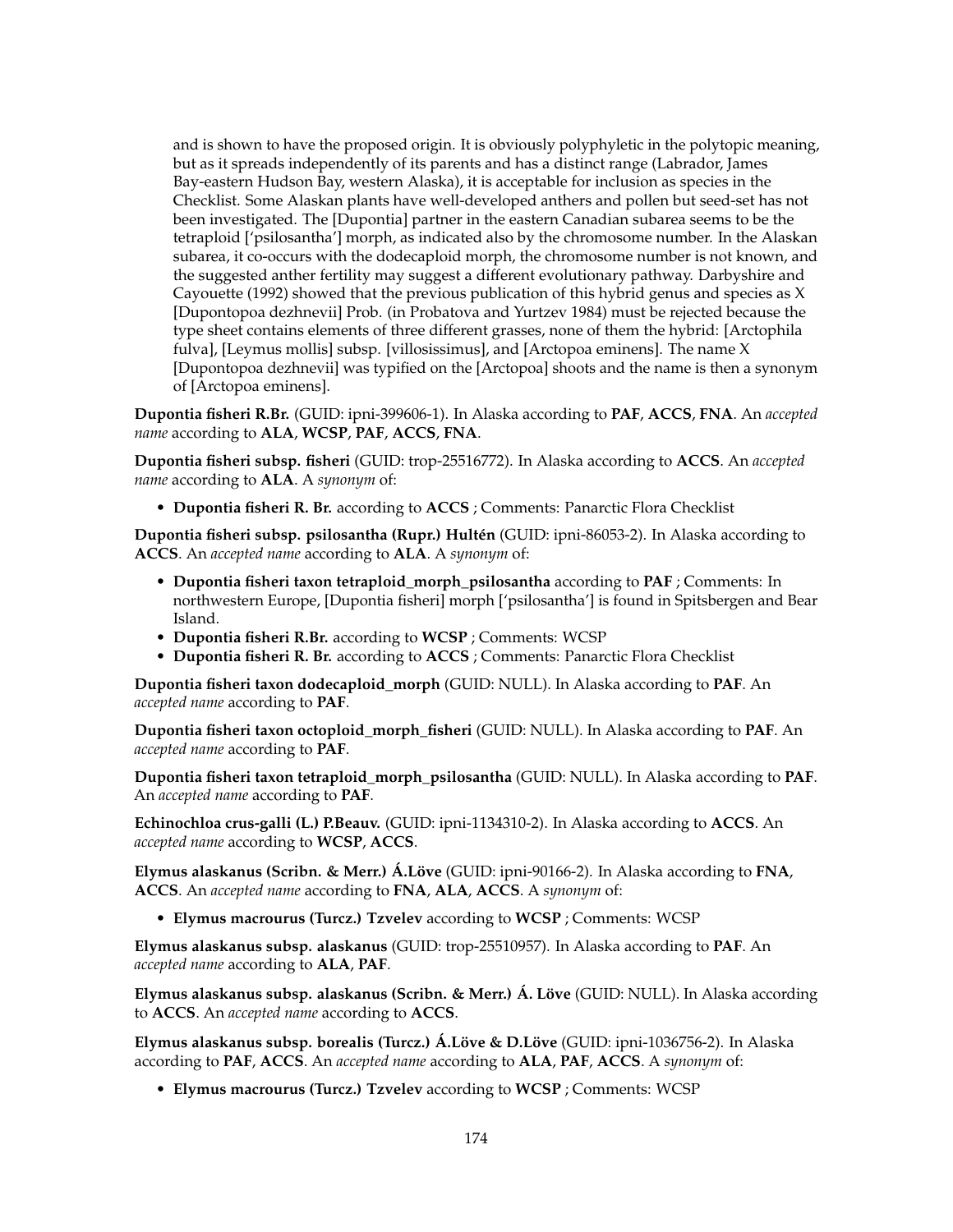**Elymus alaskanus subsp. hyperarcticus (Polunin) Á. Löve & D. Löve s. lat.** (GUID: NULL). In Alaska according to **PAF**. An *accepted name* according to **PAF**.

**Elymus alaskanus subsp. hyperarcticus (Polunin) Á.Löve & D.Löve** (GUID: ipni-881968-1). In Alaska according to **ACCS**. An *accepted name* according to **ALA**. A *synonym* of:

- **Elymus sajanensis (Nevski) Tzvelev** according to **WCSP** ; Comments: WCSP
- **Elymus alaskanus subsp. borealis (Turcz.) Á. Löve & D. Löve** according to **ACCS** ; Comments: Panarctic Flora Checklist

**Elymus alaskanus subsp. latiglumis (Scribn. & J.G.Sm.) Á.Löve** (GUID: ipni-881970-1). In Alaska according to **ACCS**. An *accepted name* according to **ALA**. A *synonym* of:

- **Elymus trachycaulus (Link) Gould ex Shinners** according to **WCSP** ; Comments: WCSP
- **Elymus violaceus (Hornem.) Feilberg** according to **ACCS** ; Comments: Panarctic Flora Checklist

**Elymus calderi Barkworth** (GUID: ipni-995347-1). In Alaska according to **ACCS**. An *accepted name* according to **ALA**, **WCSP**. A *synonym* of:

• **Elymus lanceolatus subsp. psammophilus (J.M. Gillett & H. Senn) Á. Löve** according to **ACCS** ; Comments: ITIS

**Elymus glaucus Buckley** (GUID: ipni-90251-2). In Alaska according to **ACCS**, **FNA**. An *accepted name* according to **ALA**, **WCSP**, **ACCS**, **FNA**.

**Elymus glaucus subsp. glaucus Buckley** (GUID: NULL). In Alaska according to **ACCS**. An *accepted name* according to **ACCS**.

**Elymus glaucus subsp. virescens (Piper) Gould** (GUID: ipni-90259-2). In Alaska according to **ACCS**. An *accepted name* according to **ACCS**. A *synonym* of:

• **Elymus glaucus Buckley** according to **WCSP** ; Comments: WCSP

**Elymus hirsutus J.Presl in C.Presl** (GUID: ipni-326141-2). In Alaska according to **ACCS**, **FNA**. An *accepted name* according to **ACCS**, **FNA**.

**Elymus lanceolatus (Scribn. & J.G.Sm.) Gould** (GUID: ipni-400320-1). In Alaska according to **ACCS**, **FNA**. An *accepted name* according to **WCSP**, **ACCS**, **FNA**.

**Elymus lanceolatus subsp. lanceolatus (Scribn. & J.G. Sm.) Gould** (GUID: NULL). In Alaska according to **ACCS**. An *accepted name* according to **ACCS**.

**Elymus lanceolatus subsp. psammophilus (J.M.Gillett & H.Senn) Á.Löve** (GUID: ipni-90284-2). In Alaska according to **ACCS**. An *accepted name* according to **ACCS**.

**Elymus macrourus (Turcz. ex Steud.)** (GUID: NULL). In Alaska according to **FNA**. An *accepted name* according to **FNA**.

**Elymus macrourus (Turcz.) Tzvelev** (GUID: ipni-400340-1). In Alaska according to **PAF**, **ACCS**. An *accepted name* according to **ALA**, **PAF**, **WCSP**, **ACCS**.

**Elymus macrourus subsp. macrourus** (GUID: NULL). In Alaska according to **PAF**. An *accepted name* according to **PAF**.

**Elymus macrourus taxon sericeus (Hitchc.)** (GUID: NULL). In Alaska according to **PAF**. An *accepted name* according to **PAF**.

**Elymus repens (L.) Gould** (GUID: ipni-90320-2). In Alaska according to **ALA**, **ACCS**, **FNA**. An *accepted name* according to **ALA**, **WCSP**, **ACCS**, **FNA**. A *synonym* of: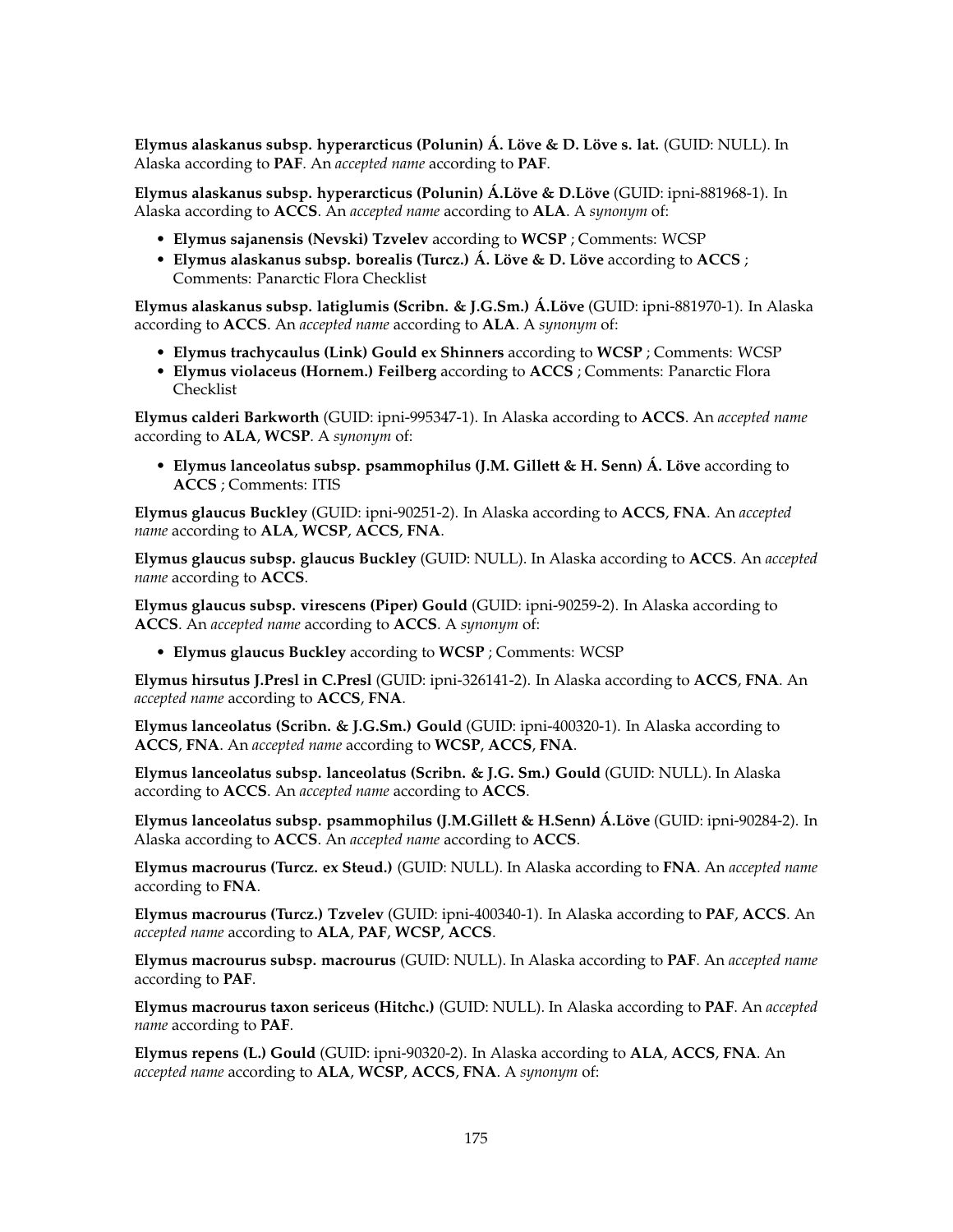• **Elytrigia repens (L.) Desv. ex Nevski** according to **PAF** ; Comments: We assume that [Elytrigia repens] is adventive in the Arctic but it may be archaeophytic on seashores in northern Norway and in the Murman area, perhaps also farther east. In Greenland, it remains vegetatively but does not reproduce by seeds. Other subspecies, partly littoral, are found in Europe and western Asia.

**Elymus sajanensis (Nevski) Tzvelev** (GUID: ipni-400420-1). In Alaska according to **ACCS**. An *accepted name* according to **WCSP**. A *synonym* of:

• **Elymus alaskanus subsp. borealis (Turcz.) Á. Löve & D. Löve** according to **ACCS** ; Comments: Panarctic Flora Checklist

**Elymus sajanensis subsp. hyperarcticus (Polunin) Tzvelev** (GUID: ipni-1083282-2). In Alaska according to **ACCS**. An *accepted name* according to **ALA**. A *synonym* of:

- **Elymus alaskanus subsp. hyperarcticus (Polunin) Á. Löve & D. Löve s. lat.** according to **PAF** ; Comments: Elven and Murray: Tzvelev (PAF proposal) assigned subsp. [hyperarcticus] to [Elymus sajanensis]. Soreng et al. (2000 onwards, CNWG web version) accepted it as species, but Campbell and Soreng in Soreng et al. (2003, CNWG printed version) and Barkworth et al. (2007) later considered it a subspecies of [E. alaskanus]. These authors, however, synonymized [E. sajanensis] with [E. alaskanus] subsp. [borealis]. [ Elymus sajanensis] (Nevski) Tzvelev, Novosti Sist. Vyssh. Rast. 9: 61 (1972) [[Roegneria sajanensis] Nevski in Kom., Fl. URSS 2: 624 (1934)] with type (LE, holotype?) from southern Siberia: the Sayan Mountains, Tuniskii region, Garganskii pass, 31. July 1902, leg. V. Komarov. Tzvelev (PAF proposal) accepted three taxa as subspecies of [E. sajanensis]. See the discussion by Tzvelev (1964e) where only one differential character discriminated between subsp. [hyperarcticus] and subsp. [villosus]. The three subspecies are largely sympatric. The same seems to be the case with subsp. [caeruleus]. Subspecies [villosus] has elsewhere been included in [E. alaskanus]. The two taxa ['caeruleus'] and ['villosus'] are entered provisionally below.
- **Elymus sajanensis (Nevski) Tzvelev** according to **WCSP** ; Comments: WCSP
- **Elymus alaskanus subsp. borealis (Turcz.) Á. Löve & D. Löve** according to **ACCS** ; Comments: Panarctic Flora Checklist

**Elymus sibiricus L.** (GUID: ipni-400434-1). In Alaska according to **ACCS**, **FNA**. An *accepted name* according to **ALA**, **WCSP**, **ACCS**, **FNA**.

**Elymus smithii (Rydb.) Gould** (GUID: ipni-90334-2). In Alaska according to **ACCS**. An *accepted name* according to **WCSP**. A *synonym* of:

• **Pascopyrum smithii (Rydb.) Á. Löve** according to **ACCS** ; Comments: ITIS

**Elymus spicatus (Pursh) Gould** (GUID: ipni-90336-2). In Alaska according to **ACCS**. An *accepted name* according to **WCSP**. A *synonym* of:

- **Pseudoroegneria spicata (Pursh) Á. Löve** according to **PAF** ; Comments: Elven and Murray: Carlson (2007) mapped [Pseudoroegneria spicata] only north to the southern Yukon Territory but his map is not complete. The species is frequent north to the central parts of the Yukon Territory and to the southern and central parts of Alaska. Cody (1996) mapped one arctic locality for it in the Yukon Territory. There are other, more southern races.
- **Pseudoroegneria spicata subsp. spicata (Pursh) Á. Löve** according to **ACCS** ; Comments: Panarctic Flora Checklist

**Elymus subsecundus (Link) Á.Löve & D.Löve** (GUID: ipni-400452-1). In Alaska according to **ACCS**. An *accepted name* according to **ALA**. A *synonym* of:

• **Elymus trachycaulus (Link) Gould ex Shinners** according to **WCSP** ; Comments: WCSP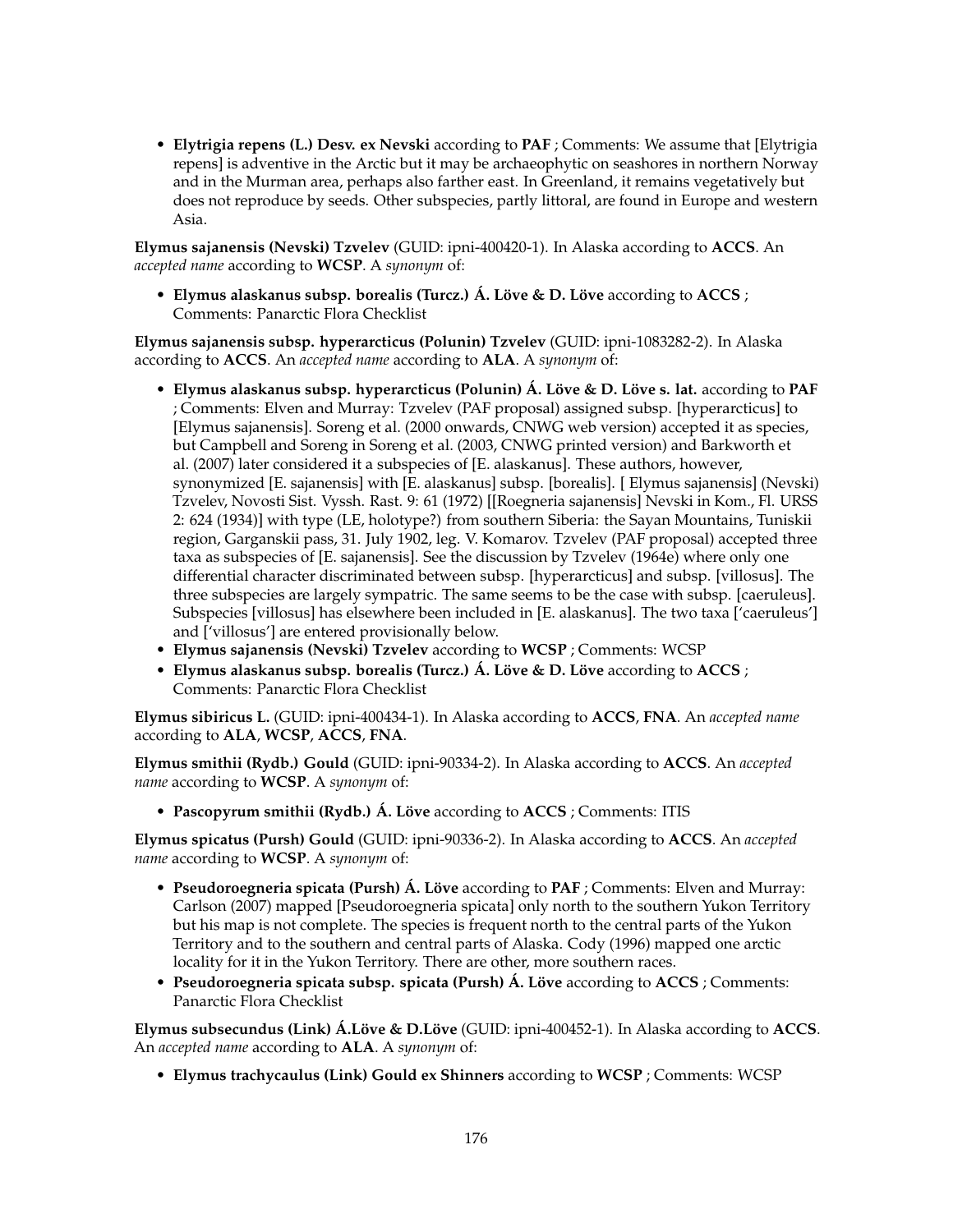- **Elymus trachycaulus subsp. subsecundus (Link) Á. Löve & D. Löve** according to **PAF** ; Comments: Hultén (1968a) mapped subsp. [subsecundus] from the Kotzebue area in western Alaska.
- **Elymus trachycaulus subsp. subsecundus (Link) Á. Löve & D. Löve** according to **ACCS** ; Comments: Panarctic Flora Checklist

**Elymus trachycaulus (Link) Gould** (GUID: ipni-400463-1). In Alaska according to **FNA**. An *accepted name* according to **FNA**.

**Elymus trachycaulus (Link) Gould ex Shinners** (GUID: trop-25510991). In Alaska according to **ACCS**. An *accepted name* according to **ALA**, **WCSP**, **ACCS**.

**Elymus trachycaulus subsp. major (Vasey) Tzvelev** (GUID: ipni-90350-2). In Alaska according to **ACCS**. An *accepted name* according to **ALA**. A *synonym* of:

- **Elymus trachycaulus (Link) Gould ex Shinners** according to **WCSP** ; Comments: WCSP
- **Elymus trachycaulus subsp. trachycaulus (Link) Gould ex Shinners** according to **ACCS** ; Comments: Panarctic Flora Checklist
- **Elymus trachycaulus subsp. trachycaulus** according to **PAF** ; Comments:

**Elymus trachycaulus subsp. novae-angliae (Scribn.) Tzvelev** (GUID: ipni-90351-2). In Alaska according to **ACCS**. An *accepted name* according to **ALA**. A *synonym* of:

- **Elymus trachycaulus (Link) Gould ex Shinners** according to **WCSP** ; Comments: WCSP
- **Elymus trachycaulus subsp. trachycaulus (Link) Gould ex Shinners** according to **ACCS** ; Comments: Panarctic Flora Checklist

**Elymus trachycaulus subsp. subsecundus (Link) Á.Löve & D.Löve** (GUID: ipni-882041-1). In Alaska according to **PAF**, **ACCS**. An *accepted name* according to **PAF**, **ACCS**. A *synonym* of:

• **Elymus trachycaulus (Link) Gould ex Shinners** according to **WCSP** ; Comments: WCSP

**Elymus trachycaulus subsp. trachycaulus** (GUID: trop-25510996). In Alaska according to **PAF**. An *accepted name* according to **ALA**, **PAF**.

**Elymus trachycaulus subsp. trachycaulus (Link) Gould ex Shinners** (GUID: NULL). In Alaska according to **ACCS**. An *accepted name* according to **ACCS**.

**Elymus trachycaulus subsp. violaceus (Hornem.) Á.Löve & D.Löve** (GUID: ipni-882043-1). In Alaska according to **ACCS**. An *accepted name* according to **ALA**. A *synonym* of:

- **Elymus trachycaulus (Link) Gould ex Shinners** according to **WCSP** ; Comments: WCSP
- **Elymus violaceus (Hornem.) Feilberg** according to **PAF** ; Comments: Elven and Murray: Tzvelev treated subsp. [violaceus] and subsp. [latiglumis] as two races of [Elymus violaceus]. Campbell and Soreng in Soreng et al. (2003) merged them in a subsp. [violaceus] of [E. trachycaulus]. Barkworth et al. (2007) accepted [E. violaceus] as species and considered ['latiglumis'] a synonym for it.
- **Elymus violaceus (Hornem.) Feilberg** according to **ACCS** ; Comments: Panarctic Flora Checklist

**Elymus violaceus (Hornem.) Feilberg** (GUID: trop-25546842). In Alaska according to **PAF**, **ACCS**. An *accepted name* according to **PAF**, **ACCS**.

**Elymus yukonensis (Scribn. & Merr.) Á.Löve** (GUID: ipni-1077995-2). In Alaska according to **FNA**. An *accepted name* according to **WCSP**, **FNA**.

**Elymus × palmerensis (Lepage) Barkworth & D.R.Dewey** (GUID: ipni-1003648-1). In Alaska according to **FNA**. An *accepted name* according to **ALA**, **FNA**. A *synonym* of: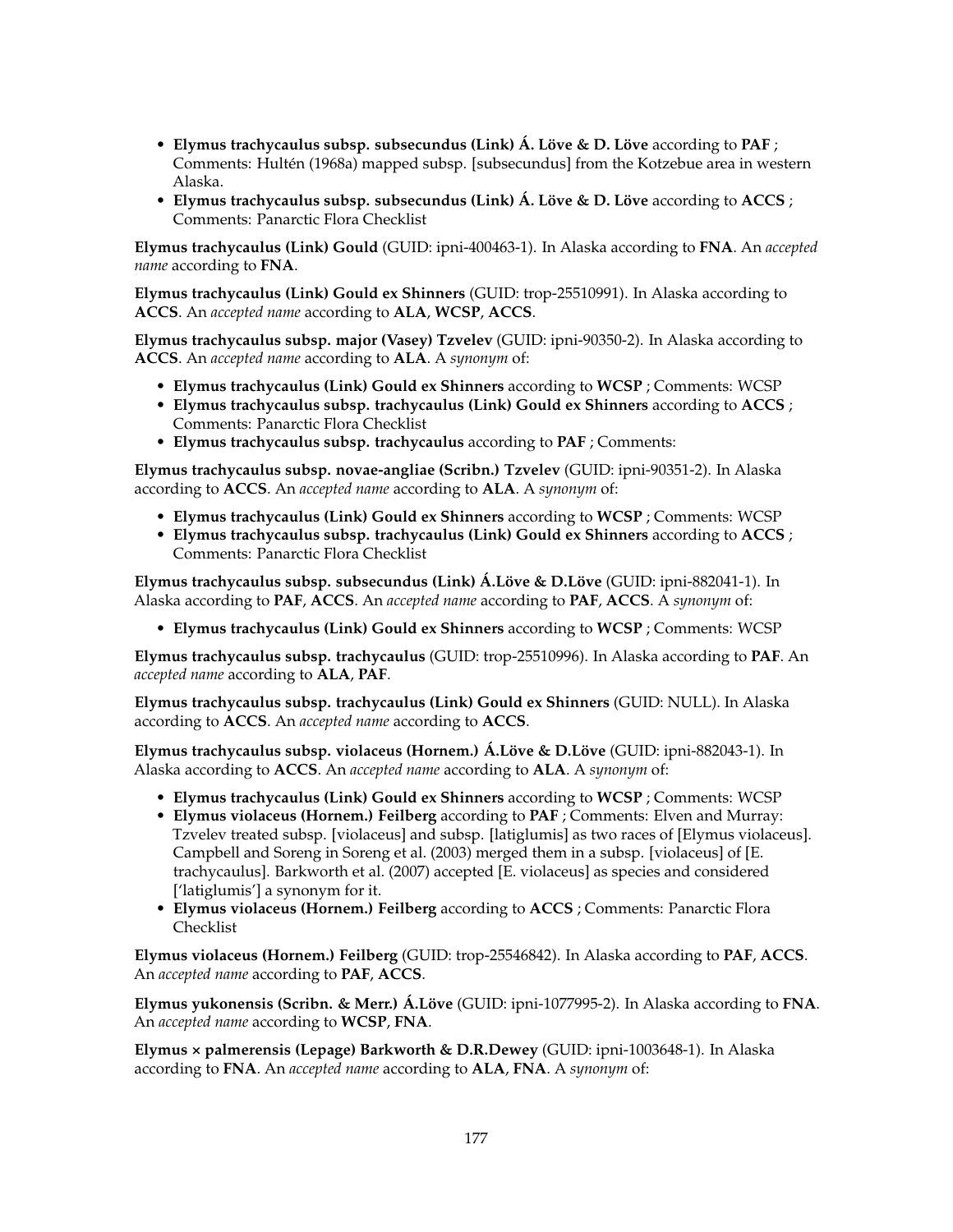• **× Agroelymus palmerensis Lepage** according to **WCSP** ; Comments: WCSP

**Elytrigia dasystachya (Hook.) Á.Löve & D.Löve** (GUID: ipni-400529-1). In Alaska according to **ACCS**. An *accepted name* according to **ALA**. A *synonym* of:

- **Elymus lanceolatus (Scribn. & J.G.Sm.) Gould** according to **WCSP** ; Comments: WCSP
- **Elymus lanceolatus subsp. lanceolatus (Scribn. & J.G. Sm.) Gould** according to **ACCS** ; Comments: ITIS

**Elytrigia repens (L.) Desv. ex Nevski** (GUID: trop-25509585). In Alaska according to **PAF**, **ACCS**. An *accepted name* according to **PAF**. A *synonym* of:

• **Elymus repens (L.) Gould** according to **ACCS** ; Comments: Flora of North America

**Elytrigia smithii (Rydb.) Nevski** (GUID: trop-25553968). In Alaska according to **ACCS**. An *accepted name* according to **ALA**. A *synonym* of:

- **Elymus smithii (Rydb.) Gould** according to **WCSP** ; Comments: WCSP
- **Pascopyrum smithii (Rydb.) Á. Löve** according to **ACCS** ; Comments: ITIS

**Festuca altaica Trin.** (GUID: ipni-402325-1). In Alaska according to **PAF**, **ACCS**, **FNA**. An *accepted name* according to **ALA**, **PAF**, **ACCS**, **FNA**.

**Festuca arundinacea Schreb.** (GUID: ipni-89139-3). In Alaska according to **ACCS**. An *accepted name* according to **WCSP**. A *synonym* of:

- **Lolium arundinaceum (Schreb.) Darbysh.** according to **ALA** ; Comments:
- **Schedonorus arundinaceus (Schreb.) Dumort.** according to **ACCS** ; Comments: Panarctic Flora Checklist

**Festuca auriculata Drobow** (GUID: ipni-402399-1). In Alaska according to **PAF**, **FNA**. An *accepted name* according to **ALA**, **PAF**, **WCSP**, **FNA**.

**Festuca auriculata Drobow, nom. inq.** (GUID: NULL). In Alaska according to **ACCS**. An *accepted name* according to **ACCS**.

**Festuca baffinensis Polunin** (GUID: ipni-402405-1). In Alaska according to **PAF**, **ACCS**, **FNA**. An *accepted name* according to **ALA**, **PAF**, **WCSP**, **ACCS**, **FNA**.

**Festuca brachyphylla Schult.** (GUID: ipni-1019330-2). In Alaska according to **PAF**, **ACCS**. An *accepted name* according to **PAF**, **ACCS**.

**Festuca brachyphylla Schult. & Schult.f.** (GUID: ipni-103770-2). In Alaska according to **FNA**. An *accepted name* according to **ALA**, **WCSP**, **FNA**.

**Festuca brevipila R.Tracey** (GUID: ipni-402461-1). In Alaska according to **ACCS**. An *accepted name* according to **ACCS**. A *synonym* of:

• **Festuca trachyphylla (Hack.) Hack.** according to **WCSP** ; Comments: WCSP

**Festuca brevissima Jurtzev** (GUID: ipni-402464-1). In Alaska according to **ACCS**, **PAF**, **FNA**. An *accepted name* according to **ALA**, **WCSP**, **ACCS**, **PAF**, **FNA**.

**Festuca edlundiae S. Aiken, Consaul & Lefkovich** (GUID: NULL). In Alaska according to **PAF**. An *accepted name* according to **PAF**.

**Festuca edlundiae S. Aiken, Consaul & Lefkovitch** (GUID: NULL). In Alaska according to **ACCS**. An *accepted name* according to **ACCS**.

**Festuca edlundiae S.G.Aiken, Consaul & Lefk.** (GUID: ipni-985000-1). In Alaska according to **FNA**. An *accepted name* according to **ALA**, **WCSP**, **FNA**.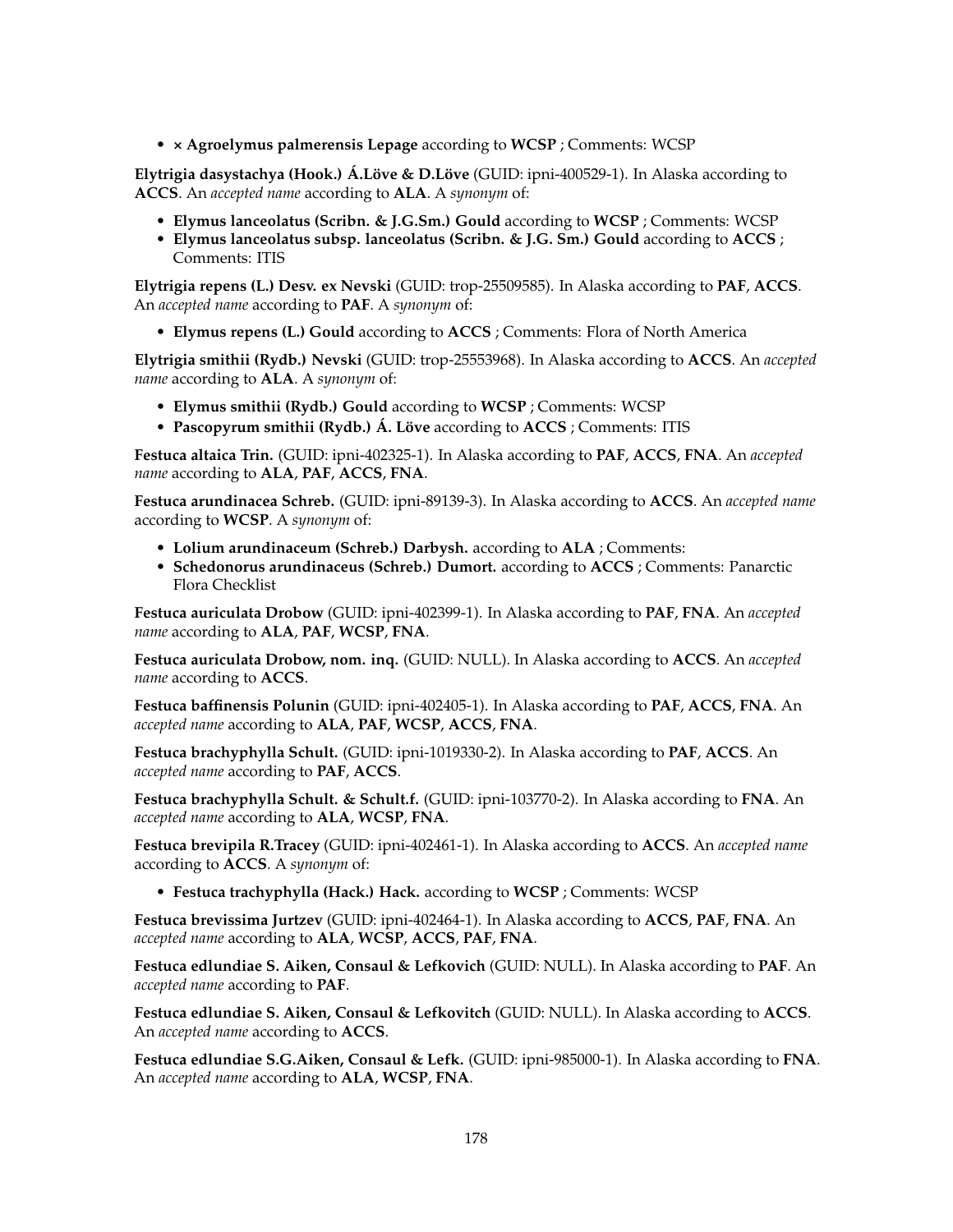**Festuca lenensis Drobow** (GUID: ipni-402993-1). In Alaska according to **PAF**, **ACCS**, **FNA**. An *accepted name* according to **ALA**, **PAF**, **WCSP**, **ACCS**, **FNA**.

**Festuca minutiflora Rydb.** (GUID: ipni-403094-1). In Alaska according to **ACCS**, **FNA**. An *accepted name* according to **ALA**, **WCSP**, **ACCS**, **FNA**.

**Festuca occidentalis Hook.** (GUID: ipni-403187-1). In Alaska according to **ACCS**, **FNA**. An *accepted name* according to **ALA**, **WCSP**, **ACCS**, **FNA**.

**Festuca pratensis Huds.** (GUID: ipni-90351-3). In Alaska according to **ACCS**. An *accepted name* according to **WCSP**. A *synonym* of:

- **Lolium pratense (Huds.) Darbysh.** according to **ALA** ; Comments: Darbyshire (DAO) email
- **Schedonorus pratensis (Huds.) P. Beauv.** according to **PAF** ; Comments: Chernov (1953) mapped occurrences of [Schedonorus pratensis] in the Murman area (northwestern European Russia) but these are outside the Arctic. This region was the only one where Tzvelev (PAF proposal) indicated persistent occurrences. The species is, however, at least semi-established in southwestern Greenland (Pedersen 1972) and in the Arctic in Båtsfjord and Vardø in Norway.
- **Schedonorus pratensis (Huds.) P. Beauv.** according to **ACCS** ; Comments: ITIS
- **Schedonorus pratensis (Huds.) P. Beauv.** according to **FNA** ; Comments: FNA

**Festuca prolifera (Piper) Fernald** (GUID: ipni-403330-1). In Alaska according to **ACCS**. An *accepted name* according to **WCSP**. A *synonym* of:

• **Festuca rubra L.** according to **ACCS** ; Comments: Panarctic Flora Checklist

**Festuca richardsonii Hook.** (GUID: ipni-403417-1). In Alaska according to **ACCS**. An *accepted name* according to **WCSP**. A *synonym* of:

- **Festuca rubra subsp. richardsonii (R.Br.) Hultén** according to **ALA** ; Comments:
- **Festuca rubra subsp. richardsonii (Hook.) Hultén** according to **PAF** ; Comments: This major race of [Festuca rubra] is morphologically fairly uniform throughout its arctic range. Subspecies [richardsonii] differs from subsp. [rubra] in several, assumed independently inherited characters (see above). Specific rank is an alternative but there are frequent transitions between subsp. [richardsonii] and subsp. [rubra], at least in northwestern Europe and Greenland. The correct name as subspecies is undecided. The majority of authors apply subsp. [arctica] (Hack.) Govor. with priority from 1937, based on Hackel's f. [arctica] (e.g., Russian authors; Soreng et al. 2003; Darbyshire and Pavlick 2007). This is probably the correct name but we have not found reference to a type. Hackel's diagnosis is not sufficient to distinguish between the arctic plants and boreal-temperate subsp. [rubra]. Hackel's name was based on plants both from 'insulis arcticus' and from 'Scandinavia borealis' where subsp. [rubra] with hairy lemmas is common. Hooker's name [F. richardsonii] - with priority as subspecies from 1942 - is based on a type certainly belonging to this race. We have therefore chosen to apply that name until a type for Hackel's ['arctica'] can be confirmed. The name [F. richardsonii] has priority at level of species if such is preferred. The majority of documented chromosome counts are of hexaploids. In northern areas, octoploids are confined to Siberia and the Russian Far East and might indicate some additional taxonomic variation there. The plants behind these records should be studied. Löve and Löve (1975a) applied the name [F. eriantha] Honda, Bot. Mag. (Tokyo) 42: 145 (1928), for the octoploids but their justification for this solution is not known to us. Soreng et al. (2003) synonymized [F. eriantha] Honda with their [F. rubra] subsp. [arctica] but these authors seem to have circumscribed subsp. [arctica] more widely than we would do for subsp. [richardsonii].
- **Festuca rubra L.** according to **ACCS** ; Comments: Panarctic Flora Checklist

**Festuca rubra L.** (GUID: ipni-90482-3). In Alaska according to **ACCS**, **FNA**. An *accepted name* according to **ALA**, **WCSP**, **ACCS**, **FNA**.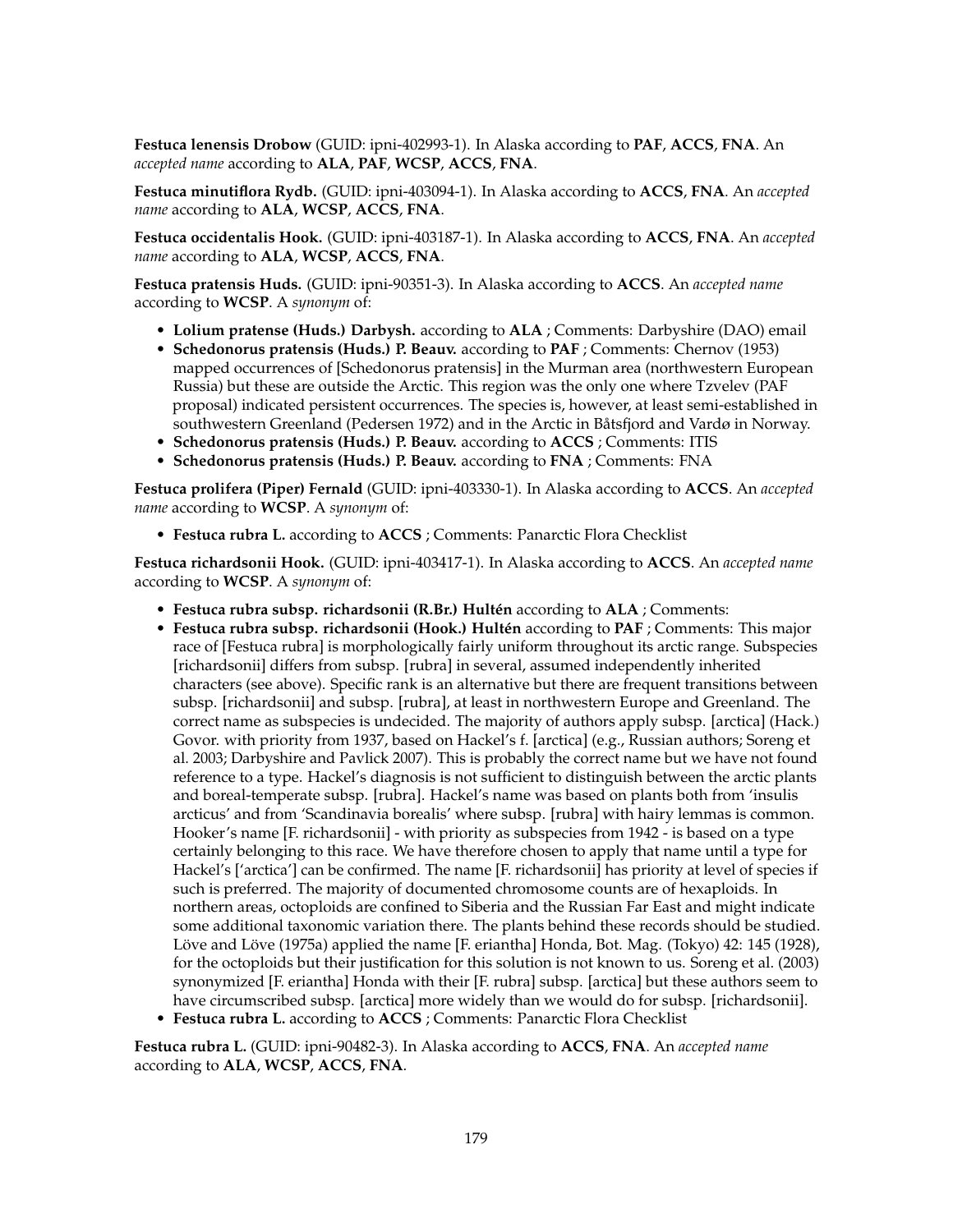**Festuca rubra subsp. arctica (Hack.) Govor.** (GUID: ipni-60454376-2). In Alaska according to **ACCS**. An *accepted name* according to **ALA**. A *synonym* of:

- **Festuca rubra subsp. richardsonii (Hook.) Hultén** according to **PAF** ; Comments: This major race of [Festuca rubra] is morphologically fairly uniform throughout its arctic range. Subspecies [richardsonii] differs from subsp. [rubra] in several, assumed independently inherited characters (see above). Specific rank is an alternative but there are frequent transitions between subsp. [richardsonii] and subsp. [rubra], at least in northwestern Europe and Greenland. The correct name as subspecies is undecided. The majority of authors apply subsp. [arctica] (Hack.) Govor. with priority from 1937, based on Hackel's f. [arctica] (e.g., Russian authors; Soreng et al. 2003; Darbyshire and Pavlick 2007). This is probably the correct name but we have not found reference to a type. Hackel's diagnosis is not sufficient to distinguish between the arctic plants and boreal-temperate subsp. [rubra]. Hackel's name was based on plants both from 'insulis arcticus' and from 'Scandinavia borealis' where subsp. [rubra] with hairy lemmas is common. Hooker's name [F. richardsonii] - with priority as subspecies from 1942 - is based on a type certainly belonging to this race. We have therefore chosen to apply that name until a type for Hackel's ['arctica'] can be confirmed. The name [F. richardsonii] has priority at level of species if such is preferred. The majority of documented chromosome counts are of hexaploids. In northern areas, octoploids are confined to Siberia and the Russian Far East and might indicate some additional taxonomic variation there. The plants behind these records should be studied. Löve and Löve (1975a) applied the name [F. eriantha] Honda, Bot. Mag. (Tokyo) 42: 145 (1928), for the octoploids but their justification for this solution is not known to us. Soreng et al. (2003) synonymized [F. eriantha] Honda with their [F. rubra] subsp. [arctica] but these authors seem to have circumscribed subsp. [arctica] more widely than we would do for subsp. [richardsonii].
- **Festuca rubra L.** according to **WCSP** ; Comments: WCSP
- **Festuca rubra L.** according to **ACCS** ; Comments: Panarctic Flora Checklist

**Festuca rubra subsp. aucta (V. Krecz. & Bobrov) Hultén** (GUID: trop-25512062). In Alaska according to **ACCS**. An *accepted name* according to **ALA**. A *synonym* of:

• **Festuca rubra L.** according to **ACCS** ; Comments: Panarctic Flora Checklist

**Festuca rubra subsp. richardsonii (Hook.) Hultén** (GUID: ipni-104034-2). In Alaska according to **PAF**, **ACCS**. An *accepted name* according to **PAF**, **ALA**. A *synonym* of:

- **Festuca richardsonii Hook.** according to **WCSP** ; Comments: WCSP
- **Festuca rubra L.** according to **ACCS** ; Comments: Panarctic Flora Checklist

**Festuca rubra subsp. rubra** (GUID: trop-25509647). In Alaska according to **PAF**. An *accepted name* according to **ALA**, **PAF**.

**Festuca saximontana Rydb.** (GUID: ipni-403475-1). In Alaska according to **ACCS**, **FNA**. An *accepted name* according to **ALA**, **WCSP**, **ACCS**, **FNA**.

**Festuca saximontana subsp. saximontana Rydb.** (GUID: NULL). In Alaska according to **ACCS**. An *accepted name* according to **ACCS**.

**Festuca saximontana var. purpusiana (St.-Yves) Fred. & Pavlick** (GUID: ipni-104040-2). In Alaska according to **FNA**. An *accepted name* according to **FNA**. A *synonym* of:

- **Festuca saximontana Rydb.** according to **ALA** ; Comments: Aiken & Darbyshire 1990; Aiken & Darbyshire 1990; Aiken, S. G. & S. J. Darbyshire. 1990. Fescue grasses of Canada. Agriculture Canada Publ. 1844ˆE. 113 pp.
- **Festuca ovina L.** according to **WCSP** ; Comments: WCSP

**Festuca saximontana var. saximontana** (GUID: trop-50088733). In Alaska according to **FNA**. An *accepted name* according to **FNA**. A *synonym* of: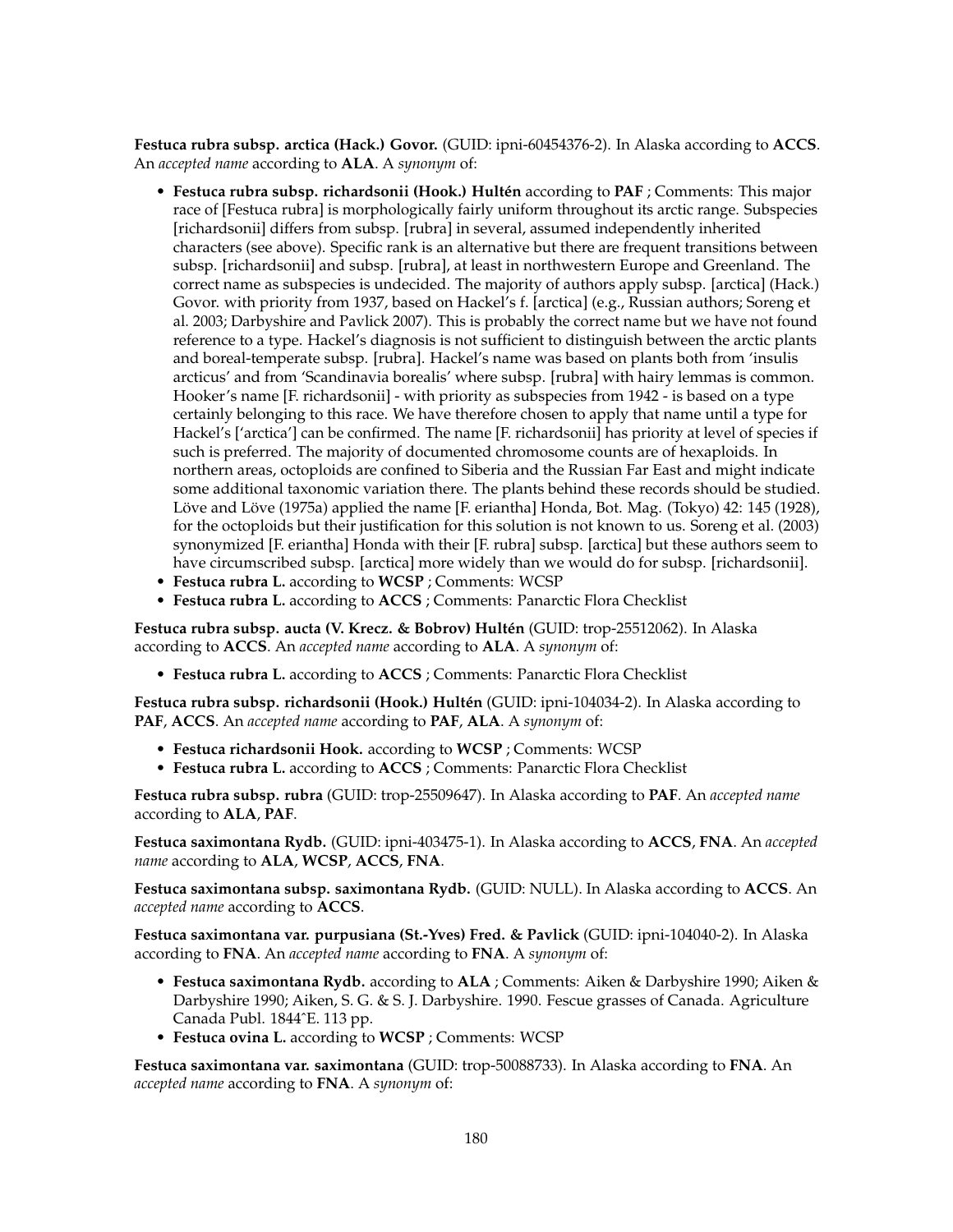• **Festuca saximontana Rydb.** according to **ALA** ; Comments: Aiken & Darbyshire 1990; Aiken & Darbyshire 1990; Aiken, S. G. & S. J. Darbyshire. 1990. Fescue grasses of Canada. Agriculture Canada Publ. 1844ˆE. 113 pp.

**Festuca subulata Trin.** (GUID: trop-25512066). In Alaska according to **ACCS**, **FNA**. An *accepted name* according to **ALA**, **WCSP**, **ACCS**, **FNA**.

**Festuca trachyphylla (Hack.) Krajina** (GUID: ipni-403649-1). In Alaska according to **ACCS**. An *accepted name* according to **ALA**. A *synonym* of:

- **Festuca trachyphylla (Hack.) Hack.** according to **WCSP** ; Comments: WCSP
- **Festuca brevipila Tracey** according to **ACCS** ; Comments: ACCS Non-native List

**Festuca viviparoidea Krajina ex Pavlick** (GUID: ipni-907666-1). In Alaska according to **PAF**, **ACCS**, **FNA**. An *accepted name* according to **PAF**, **WCSP**, **ACCS**, **FNA**.

**Festuca viviparoidea subsp. krajinae Frederiksen** (GUID: NULL). In Alaska according to **ACCS**. An *accepted name* according to **ACCS**.

**Festuca viviparoidea subsp. viviparoidea Krajina ex Pavlick** (GUID: NULL). In Alaska according to **ACCS**. An *accepted name* according to **ACCS**.

**Glyceria borealis (Nash) Batch.** (GUID: ipni-110959-2). In Alaska according to **FNA**. An *accepted name* according to **ALA**, **WCSP**, **FNA**.

**Glyceria borealis (Nash) Batchelder** (GUID: NULL). In Alaska according to **ACCS**. An *accepted name* according to **ACCS**.

**Glyceria grandis S.Watson** (GUID: ipni-110976-2). In Alaska according to **ALA**, **ACCS**, **FNA**. An *accepted name* according to **ALA**, **WCSP**, **ACCS**, **FNA**.

**Glyceria grandis var. grandis** (GUID: trop-25517668). In Alaska according to **FNA**. An *accepted name* according to **FNA**.

**Glyceria grandis var. grandis S. Watson** (GUID: NULL). In Alaska according to **ACCS**. An *accepted name* according to **ACCS**.

**Glyceria grandis var. komarovii Kelso** (GUID: ipni-110977-2). In Alaska according to **PAF**, **FNA**, **ACCS**. An *accepted name* according to **PAF**, **FNA**, **ACCS**. A *synonym* of:

• **Glyceria grandis S.Watson** according to **WCSP** ; Comments: WCSP

**Glyceria leptostachya Buckley** (GUID: ipni-404133-1). In Alaska according to **ACCS**, **FNA**. An *accepted name* according to **ALA**, **WCSP**, **ACCS**, **FNA**.

**Glyceria maxima (Hartm.) Holmb.** (GUID: ipni-404141-1). In Alaska according to **FNA**, **ACCS**. An *accepted name* according to **WCSP**, **FNA**, **ACCS**.

**Glyceria pauciflora J.Presl** (GUID: ipni-111012-2). In Alaska according to **ACCS**. An *accepted name* according to **ALA**. A *synonym* of:

- **Torreyochloa pauciflora (J.Presl) Church** according to **WCSP** ; Comments: WCSP
- **Torreyochloa pallida var. pauciflora (J. Presl) J.I. Davis** according to **ACCS** ; Comments: ITIS

**Glyceria pulchella (Nash) K.Schum.** (GUID: ipni-111015-2). In Alaska according to **ACCS**, **FNA**. An *accepted name* according to **WCSP**, **ACCS**, **FNA**.

**Glyceria striata (Lam.) Hitchc.** (GUID: ipni-404199-1). In Alaska according to **ACCS**, **FNA**. An *accepted name* according to **ALA**, **WCSP**, **ACCS**, **FNA**.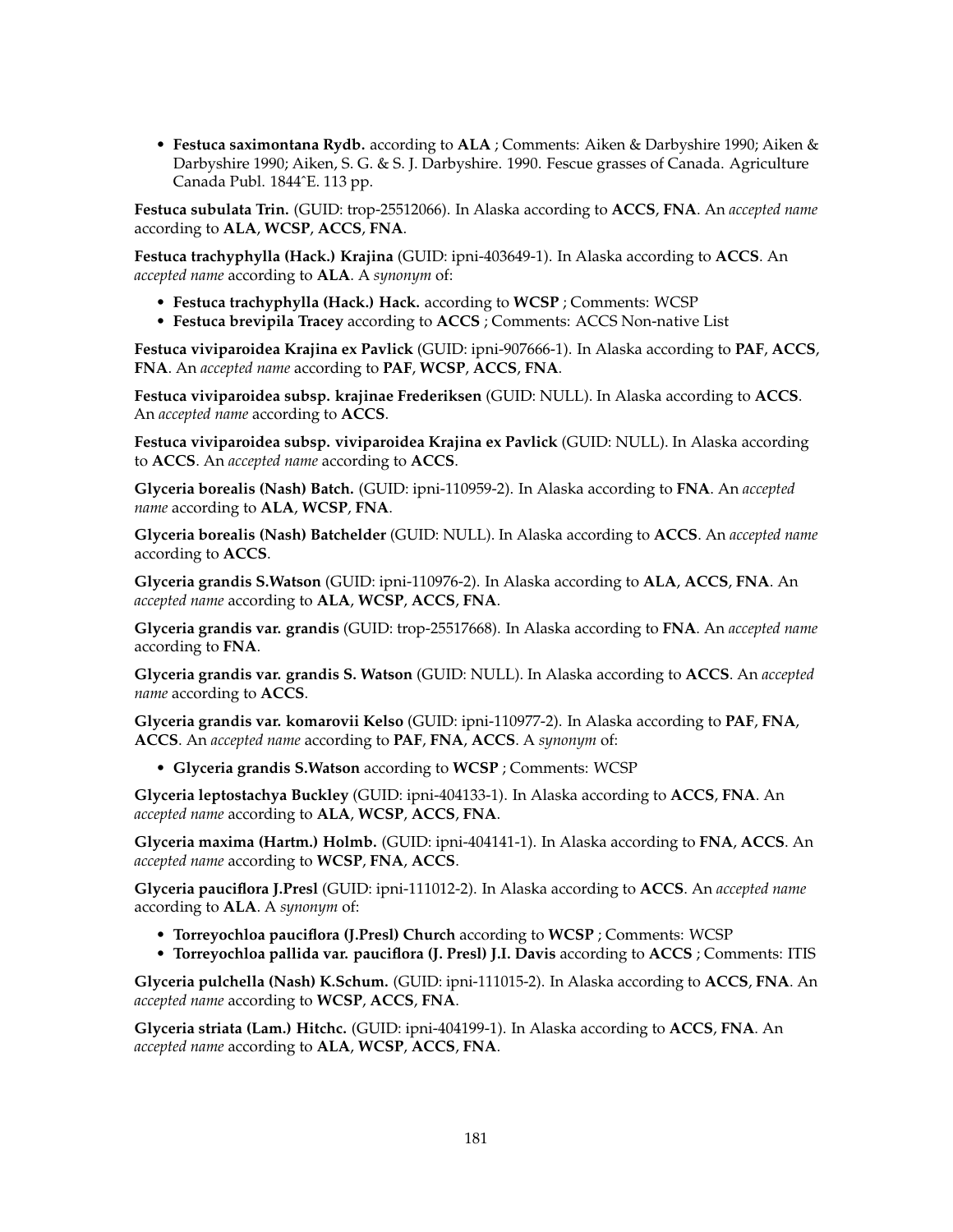**Glyceria striata subsp. stricta (Scribn.) Hultén** (GUID: trop-25516775). In Alaska according to **ACCS**. An *accepted name* according to **ALA**. A *synonym* of:

- **Glyceria striata (Lam.) Hitchc.** according to **WCSP** ; Comments: WCSP
- **Glyceria striata (Lam.) Hitchc.** according to **ACCS** ; Comments: Panarctic Flora Checklist

**Hierochloe alpina (Sw. ex Willd.) Roem. & Schult.** (GUID: trop-25511151). In Alaska according to **ACCS**. An *accepted name* according to **ACCS**.

**Hierochloe alpina (Sw.) Roem. & Schult.** (GUID: kew-418805). In Alaska according to **PAF**. An *accepted name* according to **ALA**, **WCSP**, **PAF**.

**Hierochloe odorata (L.) P.Beauv.** (GUID: ipni-404911-1). In Alaska according to **ACCS**. An *accepted name* according to **ALA**, **WCSP**, **ACCS**.

**Hierochloe odorata subsp. arctica (J. Presl) Tzvelev** (GUID: trop-25533951). In Alaska according to **ACCS**, **PAF**. An *accepted name* according to **ACCS**, **PAF**.

**Hierochloe odorata subsp. kolymensis Prob.** (GUID: ipni-882416-1). In Alaska according to **PAF**. An *accepted name* according to **PAF**. A *synonym* of:

• **Hierochloe odorata (L.) P.Beauv.** according to **WCSP** ; Comments: WCSP

**Hierochloe pauciflora R.Br.** (GUID: ipni-404918-1). In Alaska according to **PAF**, **ACCS**. An *accepted name* according to **ALA**, **WCSP**, **PAF**, **ACCS**.

**Holcus lanatus L.** (GUID: ipni-405034-1). In Alaska according to **ACCS**. An *accepted name* according to **ALA**, **WCSP**, **ACCS**.

**Holcus mollis L.** (GUID: ipni-405041-1). In Alaska according to **ACCS**. An *accepted name* according to **WCSP**, **ACCS**.

**Hordeum aegiceras Nees ex Royle** (GUID: trop-25533970). In Alaska according to **ACCS**. An *accepted name* according to **WCSP**. A *synonym* of:

• **Hordeum vulgare L.** according to **ACCS** ; Comments: ITIS

**Hordeum brachyantherum Nevski** (GUID: ipni-405163-1). In Alaska according to **PAF**, **ACCS**, **FNA**. An *accepted name* according to **ALA**, **PAF**, **WCSP**, **ACCS**, **FNA**.

**Hordeum brachyantherum subsp. brachyantherum Nevski** (GUID: NULL). In Alaska according to **ACCS**. An *accepted name* according to **ACCS**.

**Hordeum distichon L.** (GUID: ipni-73317-3). In Alaska according to **ACCS**. An *accepted name* according to **WCSP**. A *synonym* of:

• **Hordeum vulgare L.** according to **ACCS** ; Comments: ITIS

**Hordeum jubatum L.** (GUID: ipni-405267-1). In Alaska according to **PAF**, **ACCS**, **FNA**. An *accepted name* according to **ALA**, **PAF**, **WCSP**, **ACCS**, **FNA**.

**Hordeum jubatum subsp. intermedium Bowden** (GUID: ipni-287567-2). In Alaska according to **ACCS**. An *accepted name* according to **ACCS**. A *synonym* of:

• **Hordeum jubatum L.** according to **WCSP** ; Comments: WCSP

**Hordeum jubatum subsp. jubatum** (GUID: trop-25517682). In Alaska according to **ACCS**. An *accepted name* according to **ACCS**.

**Hordeum murinum L.** (GUID: ipni-76988-3). In Alaska according to **ACCS**. An *accepted name* according to **WCSP**, **ACCS**.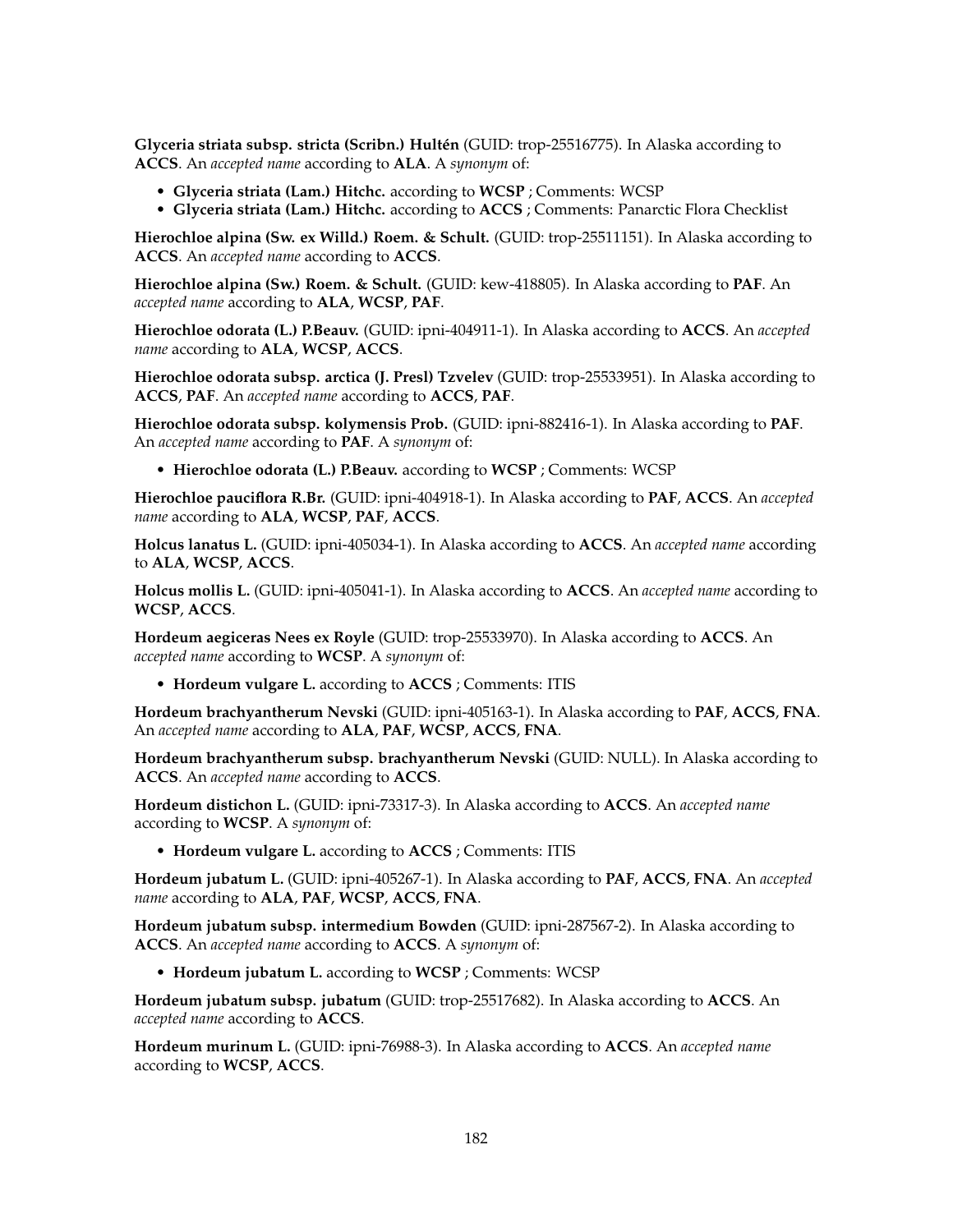**Hordeum murinum subsp. leporinum (Link) Arcang.** (GUID: trop-25515448). In Alaska according to **ACCS**. An *accepted name* according to **WCSP**, **ACCS**.

**Hordeum vulgare L.** (GUID: ipni-77099-3). In Alaska according to **ACCS**, **FNA**. An *accepted name* according to **ALA**, **WCSP**, **ACCS**, **FNA**.

**Koeleria asiatica Domin** (GUID: ipni-406455-1). In Alaska according to **PAF**, **ACCS**, **FNA**. An *accepted name* according to **ALA**, **PAF**, **WCSP**, **ACCS**, **FNA**.

**Koeleria gracilis Pers.** (GUID: ipni-406567-1). In Alaska according to **ACCS**. An *accepted name* according to **ALA**. A *synonym* of:

- **Koeleria macrantha (Ledeb.) Schult.** according to **WCSP** ; Comments: WCSP
- **Koeleria macrantha (Ledeb.) Schult.** according to **ACCS** ; Comments: ITIS

**Koeleria macrantha (Ledeb.) Schult.** (GUID: ipni-165188-3). In Alaska according to **ACCS**, **FNA**. An *accepted name* according to **WCSP**, **ACCS**, **FNA**.

**Leymostachys × korovinii Tzvelev** (GUID: ipni-407298-1). In Alaska according to **ACCS**. An *accepted name* according to **WCSP**. A *synonym* of:

• **Psathyrostachys juncea (Fisch.) Nevski** according to **ACCS** ; Comments: ITIS

**Leymus innovatus (Beal) Pilg.** (GUID: ipni-407322-1). In Alaska according to **ACCS**, **FNA**. An *accepted name* according to **ALA**, **WCSP**, **ACCS**, **FNA**.

**Leymus innovatus subsp. velutinus (Bowden) Tzvelev** (GUID: ipni-1014490-1). In Alaska according to **PAF**, **ACCS**. An *accepted name* according to **PAF**, **ACCS**. A *synonym* of:

• **Leymus innovatus (Beal) Pilg.** according to **WCSP** ; Comments: WCSP

**Leymus mollis (Trin.) Pilg.** (GUID: ipni-407335-1). In Alaska according to **ACCS**, **FNA**. An *accepted name* according to **ALA**, **WCSP**, **ACCS**, **FNA**.

**Leymus mollis subsp. mollis** (GUID: trop-25511229). In Alaska according to **PAF**. An *accepted name* according to **ALA**, **PAF**.

**Leymus mollis subsp. mollis (Trin.) Pilg.** (GUID: NULL). In Alaska according to **ACCS**. An *accepted name* according to **ACCS**.

**Leymus mollis subsp. villosissimus (Scribn.) Á.Löve** (GUID: ipni-139359-2). In Alaska according to **ACCS**. An *accepted name* according to **ACCS**.

**Leymus mollis subsp. villosissimus (Scribn.) Á.Löve & D.Löve** (GUID: ipni-139360-2). In Alaska according to **PAF**. An *accepted name* according to **ALA**, **PAF**. A *synonym* of:

• **Leymus villosissimus (Scribn.) Tzvelev** according to **WCSP** ; Comments: WCSP

**Leymus velutinus (Bowden) Á.Löve & D.Löve** (GUID: ipni-139371-2). In Alaska according to **ACCS**. An *accepted name* according to **ALA**. A *synonym* of:

- **Leymus innovatus (Beal) Pilg.** according to **WCSP** ; Comments: WCSP
- **Leymus innovatus subsp. velutinus (Bowden) Tzvelev** according to **PAF** ; Comments: Elven and Murray: Bowden (1959) described [Elymus innovatus] subsp. [velutinus] as a taxon ploidally and morphologically different from [E. innovatus] s. str. He was followed by Löve and Löve (1976a) and Löve (1980a, 1984b) who accepted them as two species within [Leymus]. Scoggan (1978b) stated that subsp. [velutinus] was known from 'Alaska; type from Mi 264, Richardson Highway, the only known locality'. This east-central Alaskan locality was also the only one recorded by Hultén (1968b) and is not arctic. However, Bowden (1959) listed more localities, and Löve (1980a) and Barkworth (2007a) included localities in the Northwest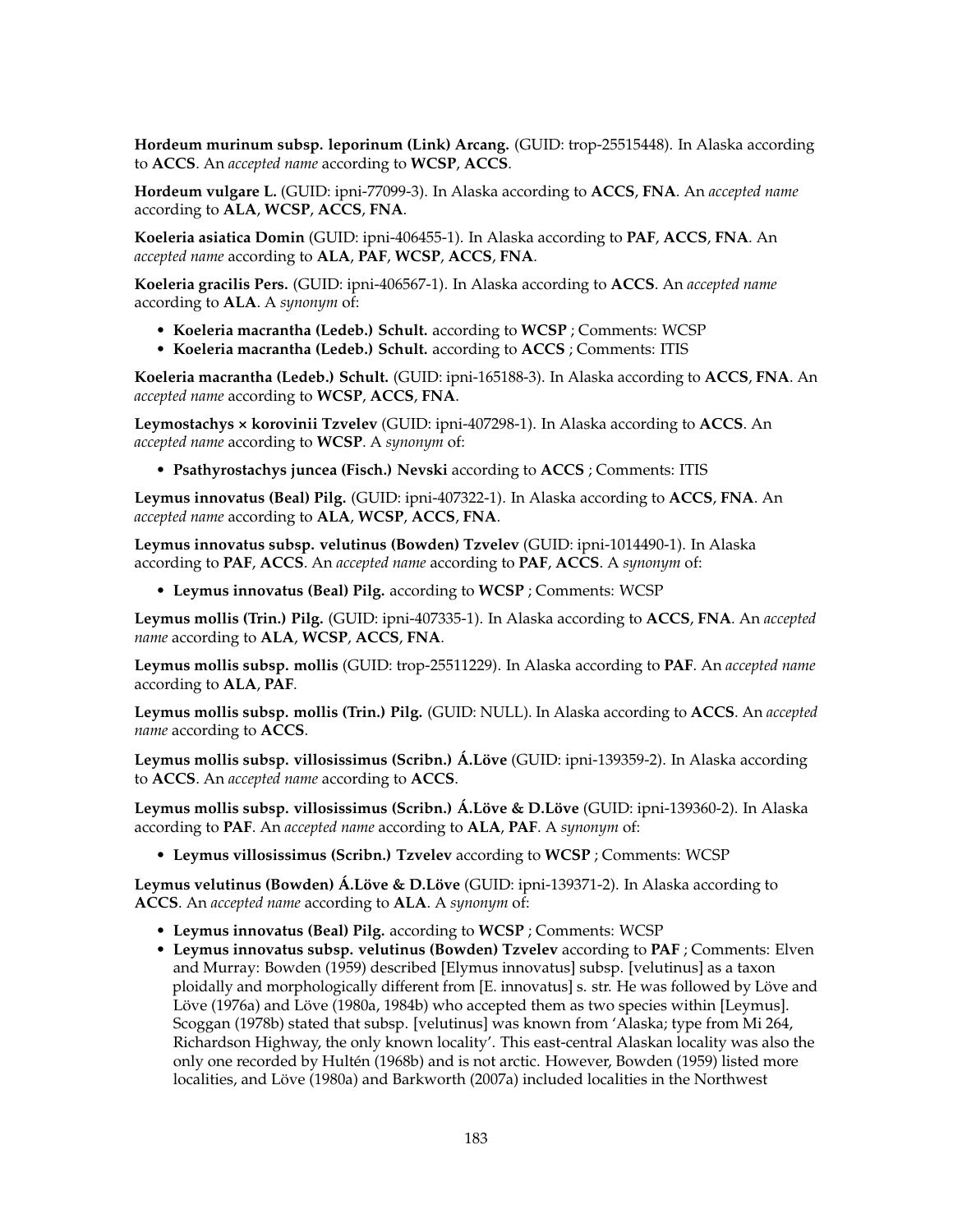Territories. We have surveyed the material from Alaska and the Yukon Territory (ALA) and do not find any consistent variation. This might mean that nearly all the American Beringian plants (except for the southernmost Yukon Territory) belong to subsp. [velutinus], and that subsp. [innovatus] is non-Beringian.

• **Leymus innovatus subsp. velutinus (Bowden) Tzvelev** according to **ACCS** ; Comments: Panarctic Flora Checklist

**Leymus villosissimus (Scribn.) Tzvelev** (GUID: ipni-407356-1). In Alaska according to **ACCS**. An *accepted name* according to **ALA**, **WCSP**. A *synonym* of:

- **Leymus mollis subsp. villosissimus (Scribn.) Á. Löve & D. Löve** according to **PAF** ; Comments:
- **Leymus mollis subsp. villosissimus (Scribn.) Á. Löve** according to **ACCS** ; Comments: Panarctic Flora Checklist

**Lolium multiflorum Lam.** (GUID: ipni-407489-1). In Alaska according to **ACCS**. An *accepted name* according to **ALA**, **WCSP**, **ACCS**.

**Lolium perenne L.** (GUID: ipni-407493-1). In Alaska according to **PAF**, **ACCS**, **FNA**. An *accepted name* according to **ALA**, **PAF**, **WCSP**, **ACCS**, **FNA**.

**Lolium temulentum L.** (GUID: ipni-407516-1). In Alaska according to **FNA**. An *accepted name* according to **ALA**, **WCSP**, **FNA**.

**Melica subulata (Griseb.) Scribn.** (GUID: trop-25512169). In Alaska according to **ACCS**, **FNA**. An *accepted name* according to **ALA**, **WCSP**, **ACCS**, **FNA**.

**Melica subulata var. subulata (Griseb.) Scribn.** (GUID: NULL). In Alaska according to **ACCS**. An *accepted name* according to **ACCS**.

**Muhlenbergia richardsonis (Trin.) Rydb.** (GUID: trop-25511274). In Alaska according to **ACCS**, **FNA**. An *accepted name* according to **ALA**, **WCSP**, **ACCS**, **FNA**.

**Pascopyrum smithii (Rydb.) Barkworth & D.R.Dewey** (GUID: ipni-1003650-1). In Alaska according to **FNA**. An *accepted name* according to **FNA**.

**Pascopyrum smithii (Rydb.) Á.Löve** (GUID: ipni-184126-2). In Alaska according to **ACCS**. An *accepted name* according to **ACCS**. A *synonym* of:

• **Elymus smithii (Rydb.) Gould** according to **WCSP** ; Comments: WCSP

**Phalaris arundinacea L.** (GUID: ipni-71456-3). In Alaska according to **ACCS**, **FNA**, **ACCS**. An *accepted name* according to **ALA**, **WCSP**, **ACCS**, **FNA**. A *synonym* of:

- **Phalaris arundinacea L.** according to **ACCS** ; Comments: Panarctic Flora Checklist
- **Phalaris arundinacea L.** according to **FNA** ; Comments: FNA

**Phalaris canariensis L.** (GUID: ipni-71610-3). In Alaska according to **ACCS**, **FNA**. An *accepted name* according to **ALA**, **WCSP**, **ACCS**, **FNA**.

**Phalaris minor Retz.** (GUID: ipni-71881-3). In Alaska according to **ACCS**, **FNA**. An *accepted name* according to **ALA**, **WCSP**, **ACCS**, **FNA**.

**Phippsia algida (Sol.) R.Br.** (GUID: ipni-415728-1). In Alaska according to **PAF**, **ACCS**, **FNA**. An *accepted name* according to **ALA**, **WCSP**, **PAF**, **ACCS**, **FNA**.

**Phippsia concinna (Fr.) Lindeb.** (GUID: kew-433665). In Alaska according to **FNA**. An *accepted name* according to **WCSP**, **ALA**, **FNA**.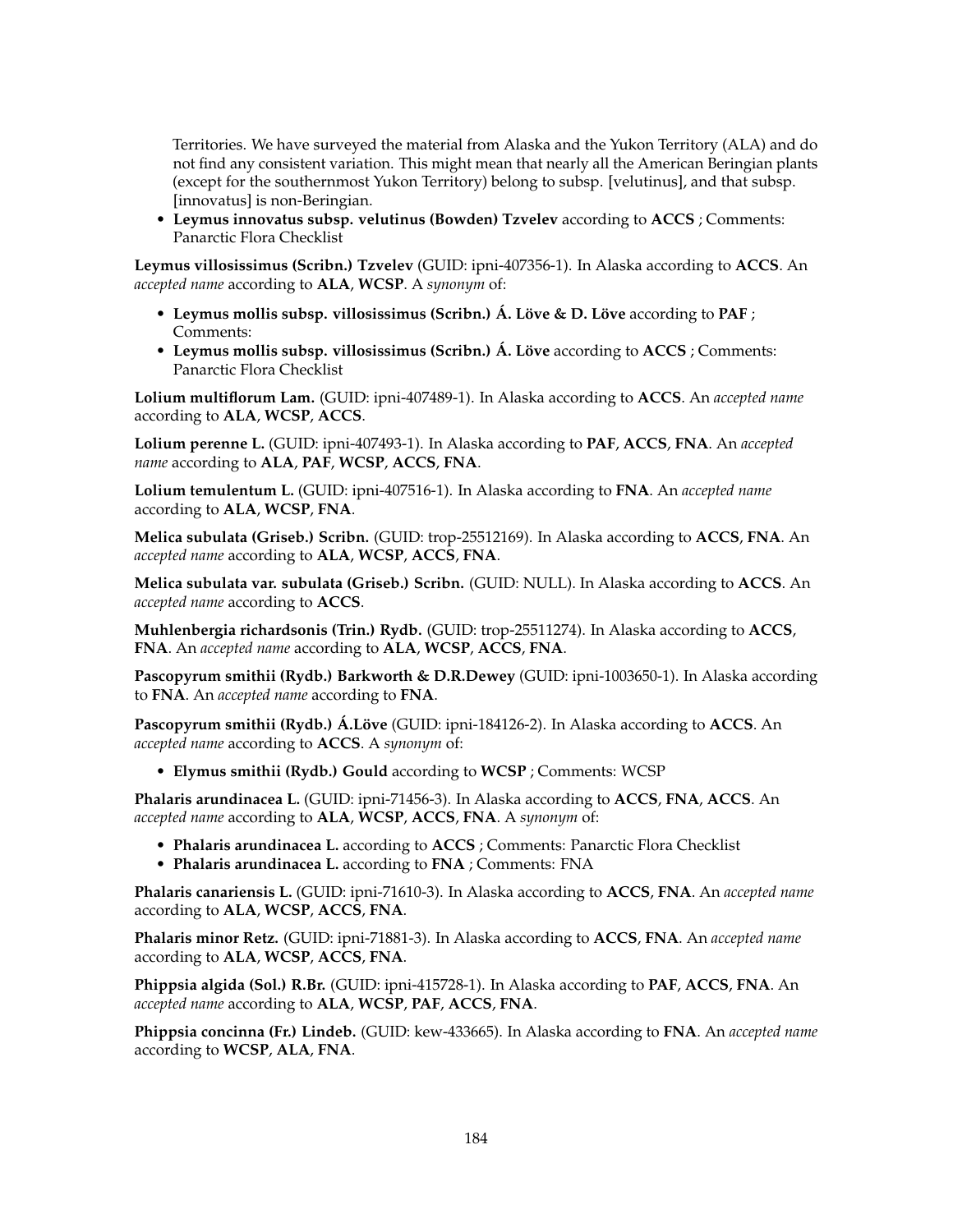**Phleum alpinum L.** (GUID: ipni-415775-1). In Alaska according to **PAF**, **ACCS**, **FNA**. An *accepted name* according to **PAF**, **WCSP**, **ACCS**, **FNA**. A *synonym* of:

• **Phleum commutatum var. americanum (E.Fourn.) Hultén** according to **ALA** ; Comments: AK taxon list; ALA Taxon List; ALA Taxon List

**Phleum commutatum Gaudin** (GUID: ipni-415799-1). In Alaska according to **ACCS**. An *accepted name* according to **ALA**. A *synonym* of:

- **Phleum alpinum L.** according to **PAF** ; Comments: Fjellheim and Elven: We have compared diploid and tetraploid European [Phleum alpinum] and find them different in the characters suggested by, e.g., Humphries (1978). The name [P. alpinum] L. is based on a type from northern Sweden, either on Herb. Linn. 81.4 '[alpinum] 2 Lappo' (LINN; Bowden, see below) or on a specimen in the Linnaean Lapland Herbarium (LAPP; Humphries, Bot. J. Linn. Soc. 76: 337-340. 1978). Jarvis (2007) stated that the first and valid designation of lectotype was published by Bowden in 1965 in Canad. J. Bot. 43: 286. The cited page is blank in the 1965 issue and there is no relevant paper or information by Bowden in that issue of the journal. Tetraploids occur throughout the range in Europe, Asia, and in both North and South America, and only tetraploids are documented from northern Scandinavia. The type, irrespective of which one is correct, therefore assigns the name [P. alpinum] to the tetraploid taxon. Diploids are known from central, southern, and eastern Europe (incl. Ukraine), and the Caucasus and are the more frequent in these regions. Nordenskiöld (1945) suggested that the tetraploids (by him [P. commutatum]) could have an allopolyploid origin from the diploids (by him [P. alpinum]) and from hexaploid [P. pratense]. This suggestion was followed up by Wilton and Klebesadel (1973) who compared karyotypes of tetraploid [P. alpinum] (by them [P. commutatum]) and [P. pratense] s. lat. and concluded that [P. alpinum] was allotetraploid with one genome in common with [P. pratense] (see below). The question whether the diploids and tetraploids should be assigned to the same species thereby becomes relevant (see a similar case in [Anthoxanthum]). Löve and Löve (1975a), for reasons not given (and erroneously), assigned the name [P. alpinum] to the diploids and [P. commutatum] to the tetraploids. Gaudin's Alpine [P. commutatum] shares features with the northern tetraploids (glabrous vs. ciliate awns in the more southern European diploids). The names [P. alpinum] L. and [P. commutatum] Gaud. are then most probably synonyms belonging to the tetraploid. Humphries described the more southern European, diploid race as [P. alpinum] subsp. [rhaeticum] Humphries, J. Linn. Soc., Bot. 76: 339 (1978). The western North American plant named var. [americanum] might be another regional race (perhaps including the non-arctic Pacific Asian plants). Subspecies or variety [americanum] probably reaches the Arctic in western Alaska only, whereas all other arctic regions would have subsp. [alpinum] in Humphries' (1978) nomenclature. Soreng et al. (2003) synonymized var. [americanum] with the collective [P. alpinum], not with subsp. [alpinum] which they accepted. A recent study comparing American and European [P. alpinum] s. lat. is Kula et al. (2006). They found some variation in genome size and cytomorphology among European diploids and tetraploids. The American tetraploids were morphologically and cytomorphologically nearly inseparable from the European ones.
- **Phleum alpinum L.** according to **ACCS** ; Comments: Panarctic Flora Checklist

**Phleum commutatum var. americanum (E.Fourn.) Hultén** (GUID: ipni-193319-2). In Alaska according to **ACCS**. An *accepted name* according to **ALA**. A *synonym* of:

- **Phleum alpinum L.** according to **WCSP** ; Comments: WCSP
- **Phleum alpinum L.** according to **PAF** ; Comments: Fjellheim and Elven: We have compared diploid and tetraploid European [Phleum alpinum] and find them different in the characters suggested by, e.g., Humphries (1978). The name [P. alpinum] L. is based on a type from northern Sweden, either on Herb. Linn. 81.4 '[alpinum] 2 Lappo' (LINN; Bowden, see below) or on a specimen in the Linnaean Lapland Herbarium (LAPP; Humphries, Bot. J. Linn. Soc. 76: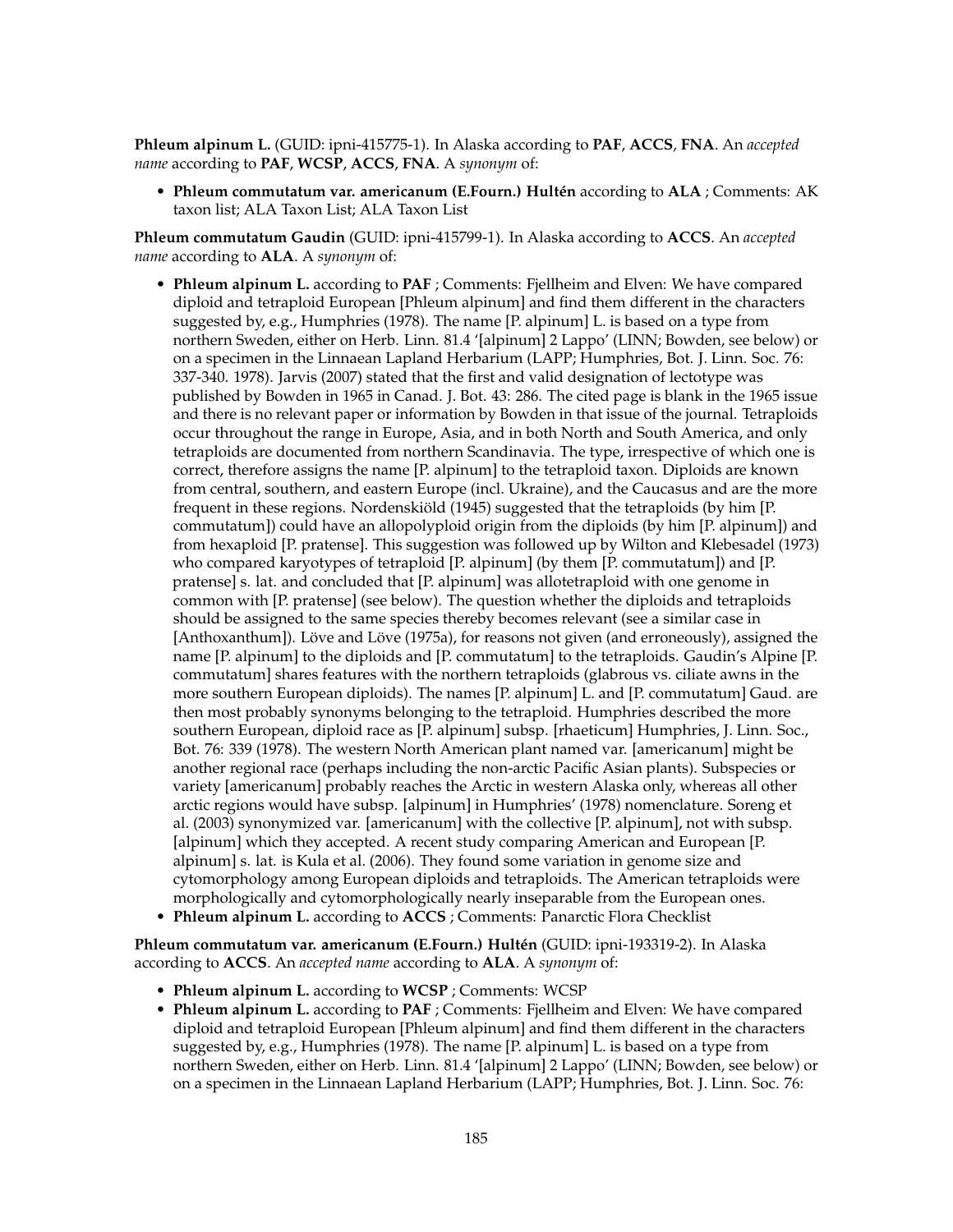337-340. 1978). Jarvis (2007) stated that the first and valid designation of lectotype was published by Bowden in 1965 in Canad. J. Bot. 43: 286. The cited page is blank in the 1965 issue and there is no relevant paper or information by Bowden in that issue of the journal. Tetraploids occur throughout the range in Europe, Asia, and in both North and South America, and only tetraploids are documented from northern Scandinavia. The type, irrespective of which one is correct, therefore assigns the name [P. alpinum] to the tetraploid taxon. Diploids are known from central, southern, and eastern Europe (incl. Ukraine), and the Caucasus and are the more frequent in these regions. Nordenskiöld (1945) suggested that the tetraploids (by him [P. commutatum]) could have an allopolyploid origin from the diploids (by him [P. alpinum]) and from hexaploid [P. pratense]. This suggestion was followed up by Wilton and Klebesadel (1973) who compared karyotypes of tetraploid [P. alpinum] (by them [P. commutatum]) and [P. pratense] s. lat. and concluded that [P. alpinum] was allotetraploid with one genome in common with [P. pratense] (see below). The question whether the diploids and tetraploids should be assigned to the same species thereby becomes relevant (see a similar case in [Anthoxanthum]). Löve and Löve (1975a), for reasons not given (and erroneously), assigned the name [P. alpinum] to the diploids and [P. commutatum] to the tetraploids. Gaudin's Alpine [P. commutatum] shares features with the northern tetraploids (glabrous vs. ciliate awns in the more southern European diploids). The names [P. alpinum] L. and [P. commutatum] Gaud. are then most probably synonyms belonging to the tetraploid. Humphries described the more southern European, diploid race as [P. alpinum] subsp. [rhaeticum] Humphries, J. Linn. Soc., Bot. 76: 339 (1978). The western North American plant named var. [americanum] might be another regional race (perhaps including the non-arctic Pacific Asian plants). Subspecies or variety [americanum] probably reaches the Arctic in western Alaska only, whereas all other arctic regions would have subsp. [alpinum] in Humphries' (1978) nomenclature. Soreng et al. (2003) synonymized var. [americanum] with the collective [P. alpinum], not with subsp. [alpinum] which they accepted. A recent study comparing American and European [P. alpinum] s. lat. is Kula et al. (2006). They found some variation in genome size and cytomorphology among European diploids and tetraploids. The American tetraploids were morphologically and cytomorphologically nearly inseparable from the European ones.

• **Phleum alpinum L.** according to **ACCS** ; Comments: Panarctic Flora Checklist

**Phleum pratense L.** (GUID: ipni-415868-1). In Alaska according to **PAF**, **ACCS**, **FNA**. An *accepted name* according to **ALA**, **PAF**, **WCSP**, **ACCS**, **FNA**.

**Pleuropogon sabinei R.Br.** (GUID: ipni-416403-1). In Alaska according to **PAF**, **ACCS**, **FNA**. An *accepted name* according to **ALA**, **WCSP**, **PAF**, **ACCS**, **FNA**.

**Poa abbreviata R.Br.** (GUID: ipni-416409-1). In Alaska according to **ACCS**, **FNA**. An *accepted name* according to **ALA**, **WCSP**, **ACCS**, **FNA**.

**Poa abbreviata subsp. abbreviata** (GUID: trop-25545569). In Alaska according to **ACCS**. An *accepted name* according to **ALA**, **ACCS**.

**Poa abbreviata subsp. jordalii (A.E.Porsild) Hultén** (GUID: ipni-1138501-2). In Alaska according to **ACCS**. An *accepted name* according to **ALA**. A *synonym* of:

• **Poa abbreviata subsp. pattersonii (Vasey) Á. Löve & D. Löve & Kapoor** according to **ACCS** ; Comments: Panarctic Flora Checklist

**Poa abbreviata subsp. pattersonii (Vasey) Á.Löve, D.Löve & B.M.Kapoor** (GUID: ipni-204056-2). In Alaska according to **ALA**, **ACCS**. An *accepted name* according to **ALA**, **ACCS**. A *synonym* of:

• **Poa pattersonii Vasey** according to **WCSP** ; Comments: WCSP

**Poa alpigena Lindm.** (GUID: ipni-416457-1). In Alaska according to **ACCS**. An *accepted name* according to **WCSP**. A *synonym* of: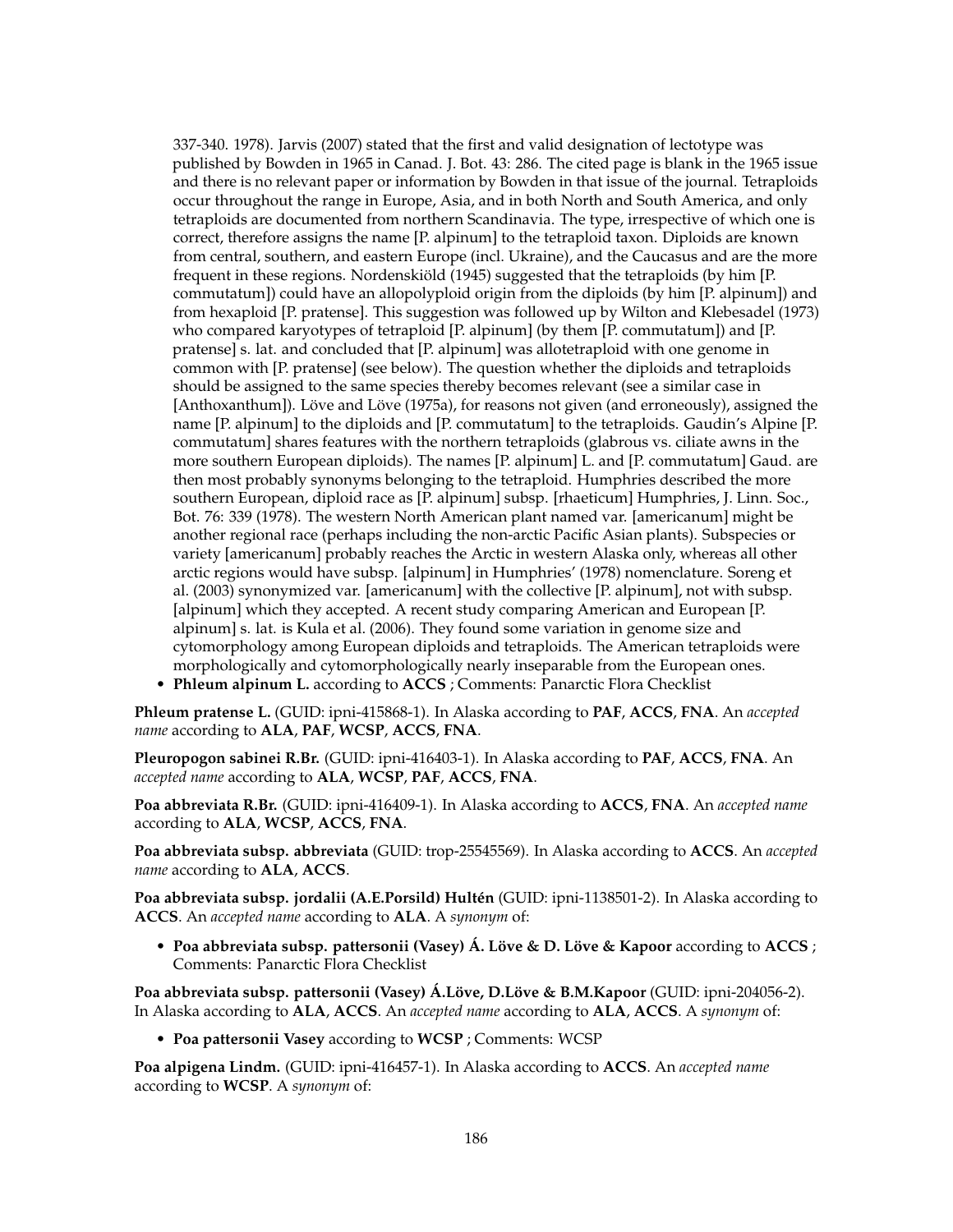- **Poa pratensis subsp. alpigena (Lindm.) Hiitonen** according to **PAF** ; Comments: [Poa alpigena] is sometimes erroneously stated to have been described from 'Spitzbergen, Liefdebay'. The mistake is probably caused by subsp. [colpodea] being described from the Liefdefjord area in Svalbard. Tzvelev (PAF proposal) recognized two taxa within the North American and northwestern European concept of subsp. [alpigena]: subsp. [alpigena] s. str. and subsp. [rigens]. Subspecies [rigens] was originally described as similar to subsp. [irrigata] (and entered as a synonym of that name by Soreng et al. 2003 but as a synonym of subsp. [alpigena] by Soreng 2007). Tzvelev (PAF proposal) suggested it to be a subspecies of [P. alpigena] and as disjunct: northern Fennoscandia (rare), Kanin-Pechora (rare), West Chukotka (rare), and western Greenland (rare). There are numerous morphologically separable 'biotypes' within subsp. [alpigena] but we have not been able (in the Nordic area) to group them into two main races: subsp. [alpigena] and subsp. [rigens]. We therefore believe that we must be pragmatic and accept a wide circumscription of this subspecies, including apomictic biotypes that may be comparatively little related. However, Tzvelev (in comment) later stated [P. rigens] to be rather different and more closely related to the Beringian [P. sublanata] (see below).
- **Poa pratensis subsp. alpigena (Fr. ex Blytt) Hiitonen** according to **ACCS** ; Comments: Panarctic Flora Checklist
- **Poa pratensis subsp. alpigena (Fr.) Hiitonen** according to **ALA** ; Comments: Catalog of New World Grasses; Soreng et al. 2000 (New World Grasses); Soreng et al. 2000. Catalog of New World Grasses (Poaceae). CNWG-URL

**Poa alpina L.** (GUID: ipni-86836-3). In Alaska according to **ACCS**, **FNA**. An *accepted name* according to **ALA**, **WCSP**, **ACCS**, **FNA**.

**Poa alpina var. alpina** (GUID: trop-25511383). In Alaska according to **PAF**, **ACCS**. An *accepted name* according to **PAF**, **ACCS**.

**Poa ampla Merr.** (GUID: ipni-416479-1). In Alaska according to **ACCS**. An *accepted name* according to **ALA**. A *synonym* of:

- **Poa juncifolia Scribn.** according to **WCSP** ; Comments: WCSP
- **Poa secunda J. Presl** according to **ACCS** ; Comments: Q. Skinner

**Poa angustifolia L.** (GUID: ipni-416493-1). In Alaska according to **ACCS**. An *accepted name* according to **WCSP**. A *synonym* of:

- **Poa pratensis subsp. angustifolia (L.) Lej.** according to **ALA** ; Comments: Soreng annos (non-AK); Soreng 1998; Soreng, R. J. 1998. Poa, in Catalog of New World Grasses.
- **Poa pratensis subsp. pratensis L.** according to **ACCS** ; Comments: Panarctic Flora Checklist

**Poa annua L.** (GUID: ipni-86910-3). In Alaska according to **PAF**, **ACCS**, **FNA**. An *accepted name* according to **ALA**, **PAF**, **WCSP**, **ACCS**, **FNA**.

**Poa arctica R.Br.** (GUID: ipni-416515-1). In Alaska according to **ACCS**, **FNA**. An *accepted name* according to **ALA**, **WCSP**, **ACCS**, **FNA**.

**Poa arctica subsp. arctica** (GUID: trop-25516768). In Alaska according to **PAF**, **ACCS**. An *accepted name* according to **ALA**, **PAF**, **ACCS**.

**Poa arctica subsp. lanata (Scribn. & Merr.) Soreng** (GUID: ipni-1073699-2). In Alaska according to **ALA**, **PAF**, **ACCS**. An *accepted name* according to **ALA**, **PAF**, **ACCS**. A *synonym* of:

• **Poa lanata Scribn. & Merr.** according to **WCSP** ; Comments: WCSP

**Poa arctica subsp. longiculmis Hultén** (GUID: ipni-204099-2). In Alaska according to **ACCS**. An *accepted name* according to **ALA**. A *synonym* of: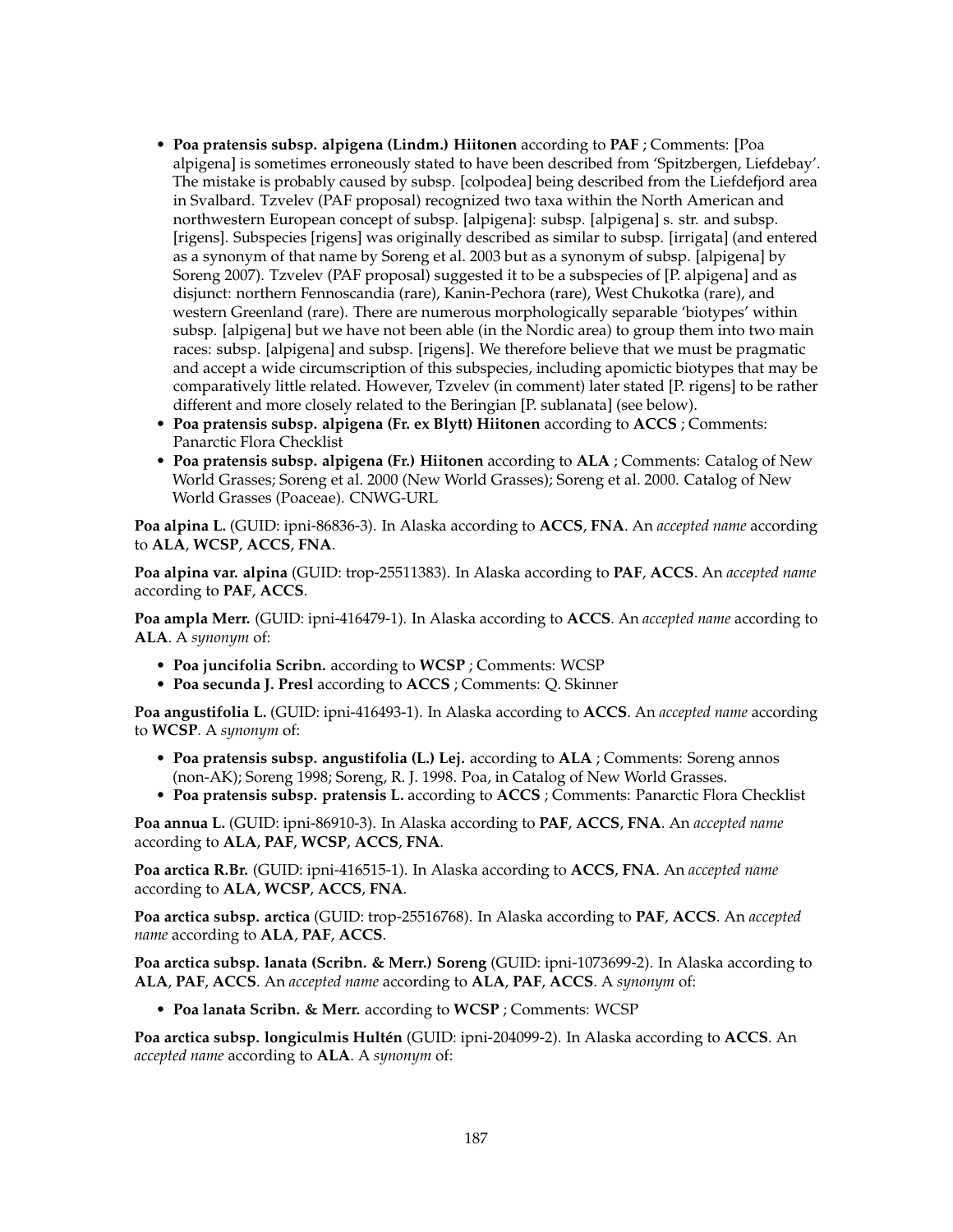- **Poa arctica subsp. arctica** according to **PAF** ; Comments: Nannfeldt (1940) accepted six minor races within [Poa arctica] (as subspecies by Nannfeldt 1940, as varieties by Hylander 1953b) in Fennoscandia and Iceland, as parts of the larger variation which he left undivided. A seventh race, his unpublished subsp. [wahlenbergii] (annotations in herbaria), was the only race reaching the Arctic in Norway. Except for subsp. [caespitans], we do not accept these races as worthwhile taxa, and as the published taxa are non-arctic we do not include them in the synonymy above. Viviparous (bulbil-reproducing) plants have been reported within [P. arctica] subsp. [arctica]. In Svalbard, viviparous plants with the general appearance of [P. arctica] are about as frequent as are seminiferous plants. A re-evaluation of these viviparous plants in 2010 (Elven and Alsos) showed that a main diagnostic character of [P. arctica] s. lat. vs. [P. pratensis] s. lat., presence of hairs or setae between the veins on the lemmas, was absent in the viviparous plants. We now suspect that viviparous plants may be a hybridogeneous swarm between [P. arctica] (subsp. [arctica]) and [P. pratensis] (subsp. [alpigena]).
- **Poa arctica R.Br.** according to **WCSP** ; Comments: WCSP
- **Poa arctica subsp. arctica R. Br.** according to **ACCS** ; Comments: Panarctic Flora Checklist

**Poa arctica subsp. williamsii (Nash) Hultén** (GUID: ipni-204101-2). In Alaska according to **ACCS**. An *accepted name* according to **ALA**. A *synonym* of:

- **Poa arctica subsp. arctica** according to **PAF** ; Comments: Nannfeldt (1940) accepted six minor races within [Poa arctica] (as subspecies by Nannfeldt 1940, as varieties by Hylander 1953b) in Fennoscandia and Iceland, as parts of the larger variation which he left undivided. A seventh race, his unpublished subsp. [wahlenbergii] (annotations in herbaria), was the only race reaching the Arctic in Norway. Except for subsp. [caespitans], we do not accept these races as worthwhile taxa, and as the published taxa are non-arctic we do not include them in the synonymy above. Viviparous (bulbil-reproducing) plants have been reported within [P. arctica] subsp. [arctica]. In Svalbard, viviparous plants with the general appearance of [P. arctica] are about as frequent as are seminiferous plants. A re-evaluation of these viviparous plants in 2010 (Elven and Alsos) showed that a main diagnostic character of [P. arctica] s. lat. vs. [P. pratensis] s. lat., presence of hairs or setae between the veins on the lemmas, was absent in the viviparous plants. We now suspect that viviparous plants may be a hybridogeneous swarm between [P. arctica] (subsp. [arctica]) and [P. pratensis] (subsp. [alpigena]).
- **Poa arctica R.Br.** according to **WCSP** ; Comments: WCSP
- **Poa arctica subsp. arctica R. Br.** according to **ACCS** ; Comments: Panarctic Flora Checklist

**Poa arctostepporum Jurtzev & Prob.** (GUID: ipni-904984-1). In Alaska according to **ACCS**, **PAF**. An *accepted name* according to **ALA**, **ACCS**, **PAF**.

**Poa compressa L.** (GUID: ipni-87704-3). In Alaska according to **ACCS**, **FNA**. An *accepted name* according to **ALA**, **WCSP**, **ACCS**, **FNA**.

**Poa eminens J.Presl in C.Presl** (GUID: ipni-204206-2). In Alaska according to **ALA**, **ACCS**, **FNA**. An *accepted name* according to **ALA**, **WCSP**, **FNA**. A *synonym* of:

• **Arctopoa eminens (J. Presl) Prob.)** according to **ACCS** ; Comments: Panarctic Flora Checklist

**Poa eyerdamii Hultén** (GUID: ipni-417005-1). In Alaska according to **ACCS**. An *accepted name* according to **ALA**. A *synonym* of:

- **Poa arctica R.Br.** according to **WCSP** ; Comments: WCSP
- **Poa palustris L.** according to **ACCS** ; Comments: Q. Skinner

**Poa glauca Vahl** (GUID: ipni-204239-2). In Alaska according to **PAF**, **ACCS**, **FNA**. An *accepted name* according to **ALA**, **PAF**, **WCSP**, **ACCS**, **FNA**.

**Poa glauca subsp. glauca Vahl** (GUID: NULL). In Alaska according to **ACCS**. An *accepted name*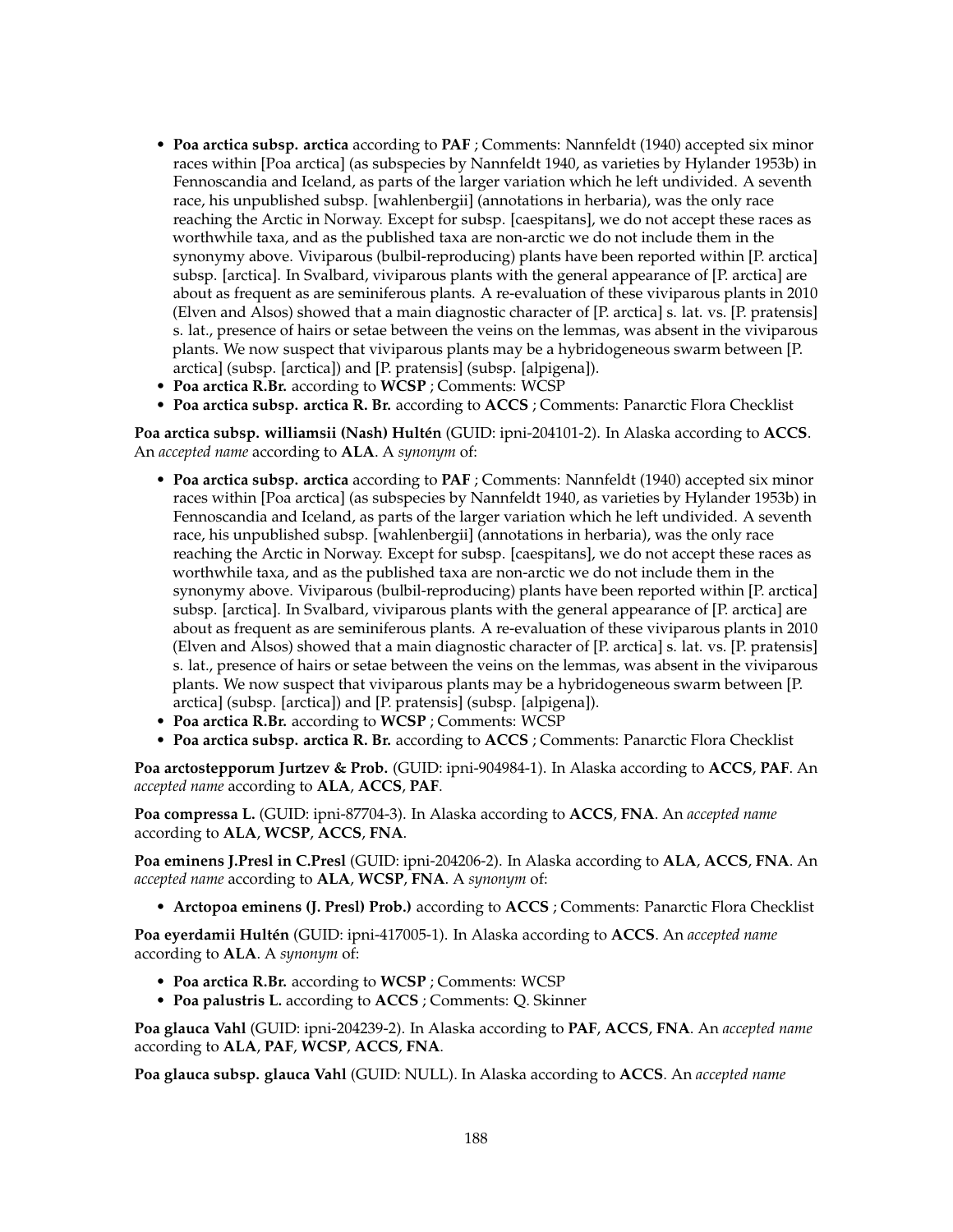according to **ACCS**.

**Poa glauca subsp. rupicola (Nash) W.A.Weber** (GUID: ipni-1181059-2). In Alaska according to **ACCS**. An *accepted name* according to **ALA**, **ACCS**. A *synonym* of:

• **Poa rupicola Nash ex Rydb.** according to **WCSP** ; Comments: WCSP

**Poa hartzii Gand.** (GUID: ipni-204269-2). In Alaska according to **FNA**, **ACCS**. An *accepted name* according to **ALA**, **WCSP**, **FNA**, **ACCS**.

**Poa hartzii f. prolifera (Simmons) B.Boivin** (GUID: ipni-204271-2). In Alaska according to **ALA**. An *accepted name* according to **ALA**.

**Poa hartzii subsp. alaskana Soreng** (GUID: ipni-965741-1). In Alaska according to **ALA**, **PAF**, **ACCS**. An *accepted name* according to **ALA**, **PAF**, **ACCS**. A *synonym* of:

• **Poa hartzii Gand.** according to **WCSP** ; Comments: WCSP

**Poa hartzii subsp. vrangelica (Tzvelev) Soreng & L.J.Gillespie** (GUID: ipni-60426466-2). In Alaska according to **PAF**. An *accepted name* according to **PAF**. A *synonym* of:

• **Poa vrangelica Tzvelev** according to **WCSP** ; Comments: WCSP

**Poa hispidula Vasey** (GUID: ipni-417200-1). In Alaska according to **ACCS**. An *accepted name* according to **ALA**. A *synonym* of:

- **Poa macrocalyx Trautv. & C.A. Mey.** according to **PAF** ; Comments:
- **Poa macrocalyx Trautv. & C.A.Mey.** according to **WCSP** ; Comments: WCSP
- **Poa turneri Scribn.** according to **ACCS** ; Comments: Flora of North America

**Poa hispidula var. aleutica Hultén** (GUID: ipni-204278-2). In Alaska according to **ACCS**. An *accepted name* according to **ALA**. A *synonym* of:

- **Poa macrocalyx Trautv. & C.A.Mey.** according to **WCSP** ; Comments: WCSP
- **Poa turneri Scribn.** according to **ACCS** ; Comments: Flora of North America

**Poa hispidula var. vivipara Hultén** (GUID: ipni-204279-2). In Alaska according to **ACCS**. An *accepted name* according to **ALA**. A *synonym* of:

- **Poa macrocalyx Trautv. & C.A.Mey.** according to **WCSP** ; Comments: WCSP
- **Poa turneri Scribn.** according to **ACCS** ; Comments: Flora of North America

**Poa interior Rydb.** (GUID: ipni-417261-1). In Alaska according to **ALA**, **ACCS**. An *accepted name* according to **ALA**, **WCSP**, **ACCS**.

**Poa juncifolia Scribn.** (GUID: ipni-417292-1). In Alaska according to **ACCS**. An *accepted name* according to **WCSP**. A *synonym* of:

• **Poa secunda subsp. juncifolia (Scribn.) Soreng** according to **ACCS** ; Comments: Q. Skinner

**Poa lanata Scribn. & Merr.** (GUID: ipni-417351-1). In Alaska according to **ACCS**. An *accepted name* according to **WCSP**. A *synonym* of:

- **Poa arctica subsp. lanata (Scribn. & Merr.) Soreng** according to **ALA** ; Comments: Catalog of New World Grasses; Soreng et al. 2000 (New World Grasses); Soreng et al. 2000. Catalog of New World Grasses (Poaceae). CNWG-URL
- **Poa arctica subsp. lanata (Scribn. & Merr.) Soreng** according to **PAF** ; Comments:
- **Poa arctica subsp. lanata (Scribn. & Merr.) Soreng** according to **ACCS** ; Comments: Panarctic Flora Checklist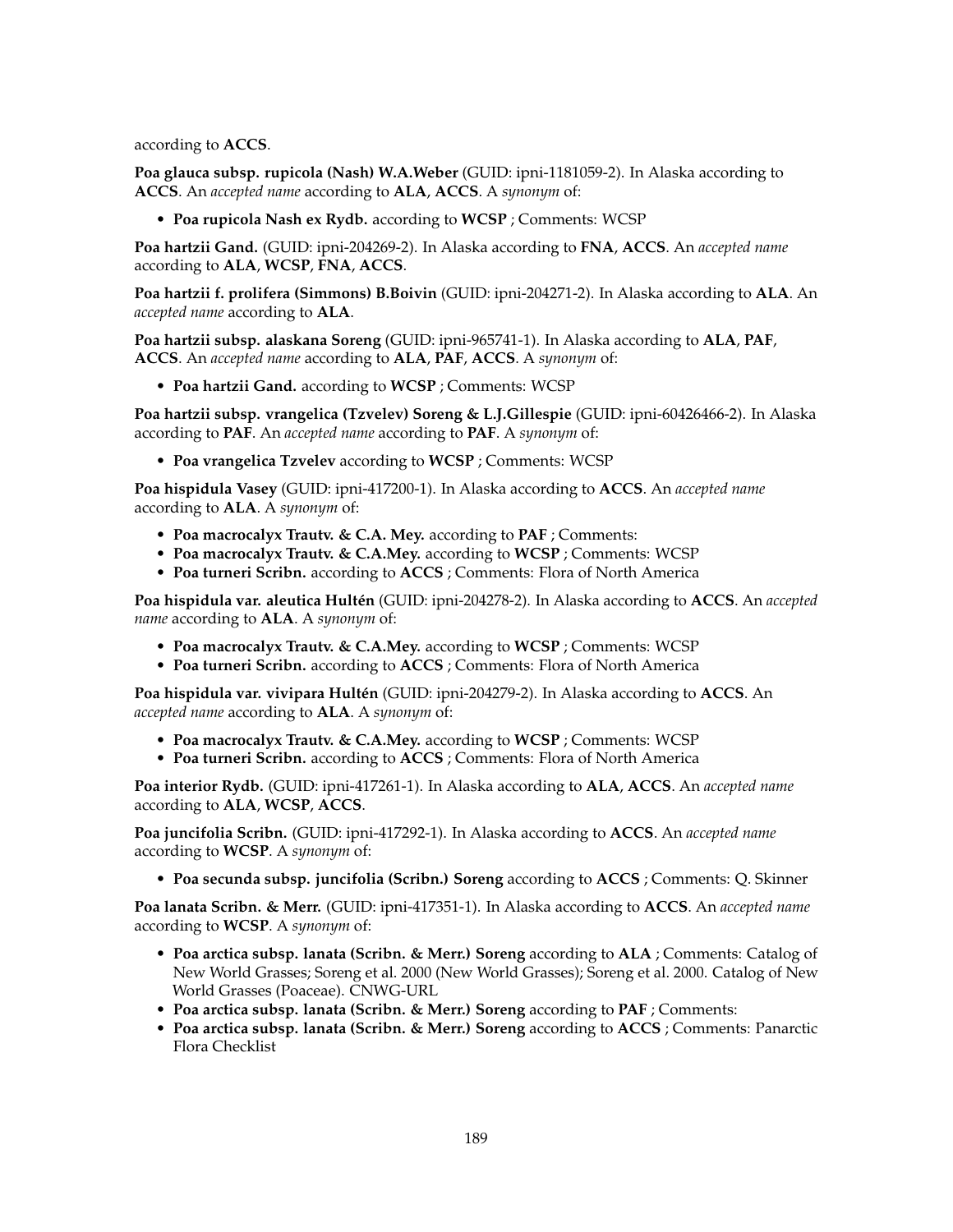**Poa laxiflora Buckley** (GUID: ipni-417373-1). In Alaska according to **ACCS**, **FNA**. An *accepted name* according to **ALA**, **WCSP**, **ACCS**, **FNA**.

**Poa leptocoma Trin.** (GUID: ipni-417389-1). In Alaska according to **ALA**, **PAF**, **ACCS**, **FNA**. An *accepted name* according to **ALA**, **PAF**, **WCSP**, **ACCS**, **FNA**.

**Poa macrantha Vasey** (GUID: ipni-417434-1). In Alaska according to **ALA**, **ACCS**, **FNA**. An *accepted name* according to **ALA**, **WCSP**, **ACCS**, **FNA**.

**Poa macrocalyx Trautv. & C.A.Mey.** (GUID: ipni-417435-1). In Alaska according to **PAF**, **ACCS**, **FNA**. An *accepted name* according to **ALA**, **WCSP**, **PAF**, **FNA**. A *synonym* of:

• **Poa turneri Scribn.** according to **ACCS** ; Comments: Flora of North America

**Poa macroclada Rydb.** (GUID: ipni-417436-1). In Alaska according to **ACCS**. An *accepted name* according to **WCSP**. A *synonym* of:

• **Poa stenantha Trin.** according to **ACCS** ; Comments: Q. Skinner

**Poa malacantha Kom.** (GUID: trop-25509894). In Alaska according to **PAF**, **ACCS**. An *accepted name* according to **PAF**, **ACCS**. A *synonym* of:

- **Poa arctica subsp. lanata (Scribn. & Merr.) Soreng** according to **ALA** ; Comments: Catalog of New World Grasses; Soreng et al. 2000 (New World Grasses); Soreng et al. 2000. Catalog of New World Grasses (Poaceae). CNWG-URL
- **Poa lanata Scribn. & Merr.** according to **WCSP** ; Comments: WCSP

**Poa merrilliana Hitchc.** (GUID: trop-25512408). In Alaska according to **ACCS**. An *accepted name* according to **ALA**. A *synonym* of:

- **Poa paucispicula Scribn. & Merr.** according to **WCSP** ; Comments: WCSP
- **Poa paucispicula Scribn. & Merr.** according to **ACCS** ; Comments: Panarctic Flora Checklist

**Poa nemoralis L.** (GUID: ipni-417571-1). In Alaska according to **ACCS**, **FNA**. An *accepted name* according to **ALA**, **WCSP**, **ACCS**, **FNA**.

**Poa norbergii Hultén** (GUID: ipni-204382-2). In Alaska according to **ACCS**. An *accepted name* according to **ALA**. A *synonym* of:

- **Poa lanata Scribn. & Merr.** according to **WCSP** ; Comments: WCSP
- **Poa turneri Scribn.** according to **ACCS** ; Comments: Flora of North America

**Poa palustris L.** (GUID: ipni-417663-1). In Alaska according to **ACCS**, **FNA**. An *accepted name* according to **ALA**, **WCSP**, **ACCS**, **FNA**.

**Poa pattersonii Vasey** (GUID: ipni-417696-1). In Alaska according to **ACCS**. An *accepted name* according to **WCSP**. A *synonym* of:

• **Poa abbreviata subsp. pattersonii (Vasey) Á. Löve & D. Löve & Kapoor** according to **ACCS** ; Comments: Panarctic Flora Checklist

**Poa paucispicula Scribn. & Merr.** (GUID: ipni-417700-1). In Alaska according to **PAF**, **ACCS**, **FNA**. An *accepted name* according to **ALA**, **PAF**, **WCSP**, **ACCS**, **FNA**.

**Poa pekulnejensis Jurtzev & Tzvelev** (GUID: ipni-417710-1). In Alaska according to **ALA**, **PAF**, **ACCS**. An *accepted name* according to **ALA**, **PAF**, **ACCS**.

**Poa porsildii Gjaerev.** (GUID: ipni-204420-2). In Alaska according to **ACCS**, **FNA**, **PAF**. An *accepted name* according to **ALA**, **ACCS**, **FNA**, **PAF**. A *synonym* of:

• **Poa leibergii Scribn.** according to **WCSP** ; Comments: WCSP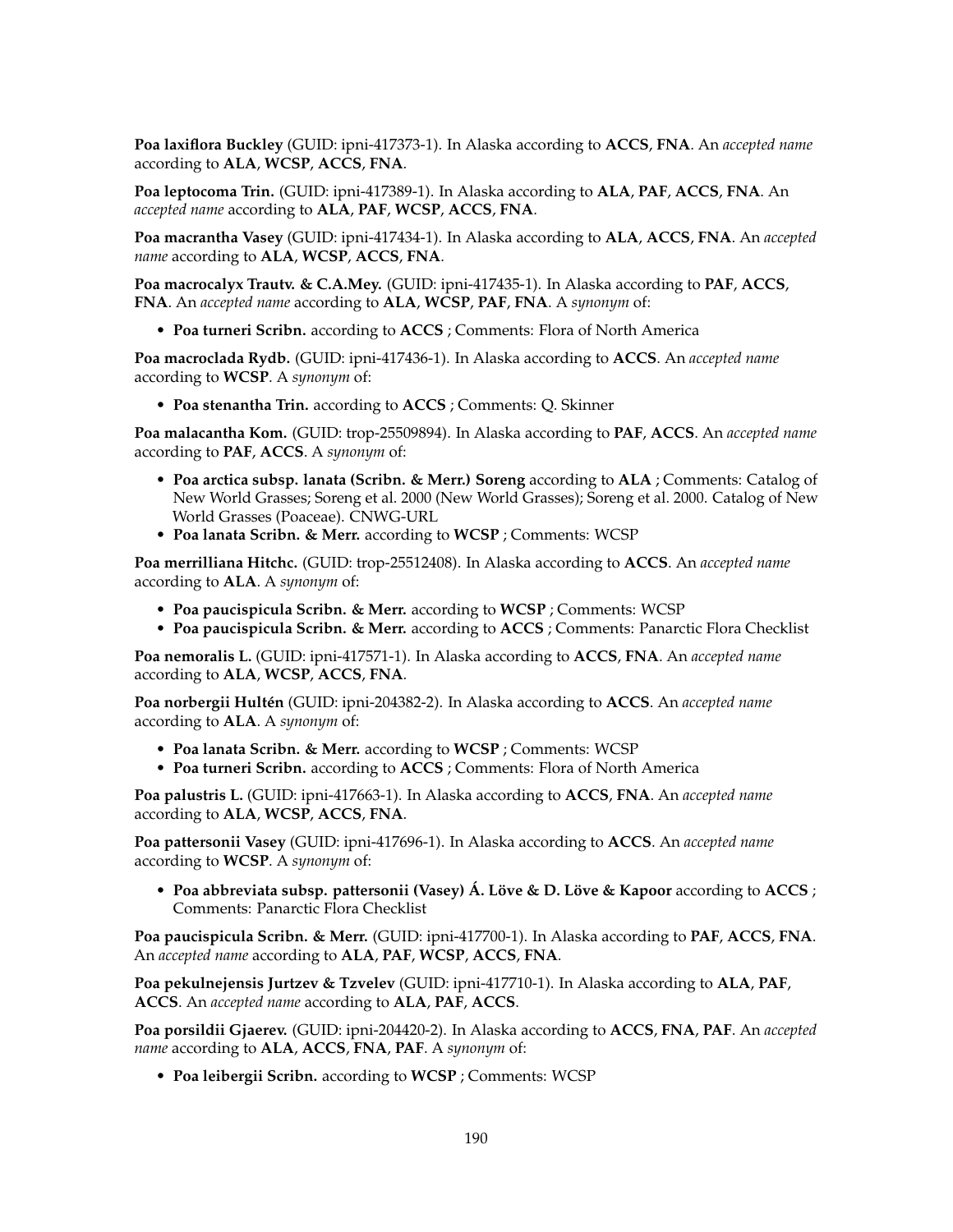**Poa pratensis L.** (GUID: ipni-417792-1). In Alaska according to **ALA**, **ACCS**, **FNA**. An *accepted name* according to **ALA**, **WCSP**, **ACCS**, **FNA**.

**Poa pratensis subsp. alpigena (Lindm.) Hiitonen** (GUID: trop-25534798). In Alaska according to **PAF**, **ALA**, **ACCS**. An *accepted name* according to **PAF**, **ALA**, **ACCS**.

**Poa pratensis subsp. angustifolia (L.) Lej.** (GUID: trop-25543960). In Alaska according to **ACCS**. An *accepted name* according to **ALA**. A *synonym* of:

• **Poa pratensis subsp. pratensis L.** according to **ACCS** ; Comments: Panarctic Flora Checklist

**Poa pratensis subsp. colpodea (Th. Fr.) Tzvelev** (GUID: trop-25511421). In Alaska according to **PAF**, **ACCS**. An *accepted name* according to **PAF**. A *synonym* of:

• **Poa pratensis var. colpodea (Th. Fr.) Soreng** according to **ACCS** ; Comments: Panarctic Flora Checklist

**Poa pratensis subsp. irrigata (Lindm.) H. Lindb.** (GUID: trop-25534801). In Alaska according to **ACCS**, **ALA**. An *accepted name* according to **ACCS**, **ALA**. A *synonym* of:

• **Poa humilis Ehrh. ex Hoffm.** according to **WCSP** ; Comments: WCSP

**Poa pratensis subsp. pratensis** (GUID: trop-25511422). In Alaska according to **ALA**, **PAF**, **ACCS**. An *accepted name* according to **ALA**, **PAF**, **ACCS**.

**Poa pratensis var. colpodea (Th. Fr.) Soreng** (GUID: trop-25546029). In Alaska according to **ACCS**, **ALA**. An *accepted name* according to **ACCS**, **ALA**. A *synonym* of:

- **Poa pratensis subsp. colpodea (Th. Fr.) Tzvelev** according to **PAF** ; Comments: Haugen and Elven: Haugen (2000) compared subsp. [colpodea] in Svalbard with [Poa pratensis] subsp. [alpigena] and with [P. arctica] s. lat. She found subsp. [colpodea] consistently different from subsp. [alpigena] and [P. arctica] in morphology and enzymes. We have the same field experience from several regions. There is a morphologically distinct, widespread high-arctic plant. We accept subsp. [colpodea] as a taxon, at least at rank of subspecies. It has a consistent range in the High Arctic and it appears to be morphologically uniform throughout. The material we have confirmed is from northern Alaska, northern Canada, Greenland, Svalbard, Franz Joseph Land, northern Yakutia, and Wrangel Island. Accepted chromosome numbers based on Norwegian and Canadian plants are  $2n = (35)$ , 37, and ca. 51, whereas the Russians are 2n = 42 and 56, i.e., in the same range. Soreng et al. (2003) and Soreng (2007) accepted subsp. [colpodea] but included in it ['P. alpigena] var. [vivipara']. There are several morphologically different bulbil-reproducing plants in the affinity of subsp. [alpigena]. In Svalbard and Greenland, bulbil-reproducing biotypes of subsp. [alpigena] (described as var. [vivipara]) are much more common than is subsp. [colpodea]. These plants have morphologically similar seminiferous counterparts, whereas we know of no such counterpart for subsp. [colpodea]. In the investigations of Haugen (2000), viviparous subsp. [colpodea] differed consistently in isoenzymes from both [P. arctica] and [P. pratensis] subsp. [alpigena]. The viviparous forms of these did not differ much from their seminiferous counterparts. We therefore accept subsp. [colpodea], whereas we consider the other viviparous plants as heterogeneous sprouting forms.
- **Poa alpigena Lindm.** according to **WCSP** ; Comments: WCSP

**Poa pseudoabbreviata Roshev.** (GUID: ipni-417816-1). In Alaska according to **FNA**, **ACCS**. An *accepted name* according to **ALA**, **WCSP**, **FNA**, **ACCS**.

**Poa rupicola Nash ex Rydb.** (GUID: ipni-417955-1). In Alaska according to **ACCS**. An *accepted name* according to **WCSP**. A *synonym* of:

• **Poa glauca subsp. rupicola (Nash ex Rydb.) W.A. Weber** according to **ACCS** ; Comments: Q. Skinner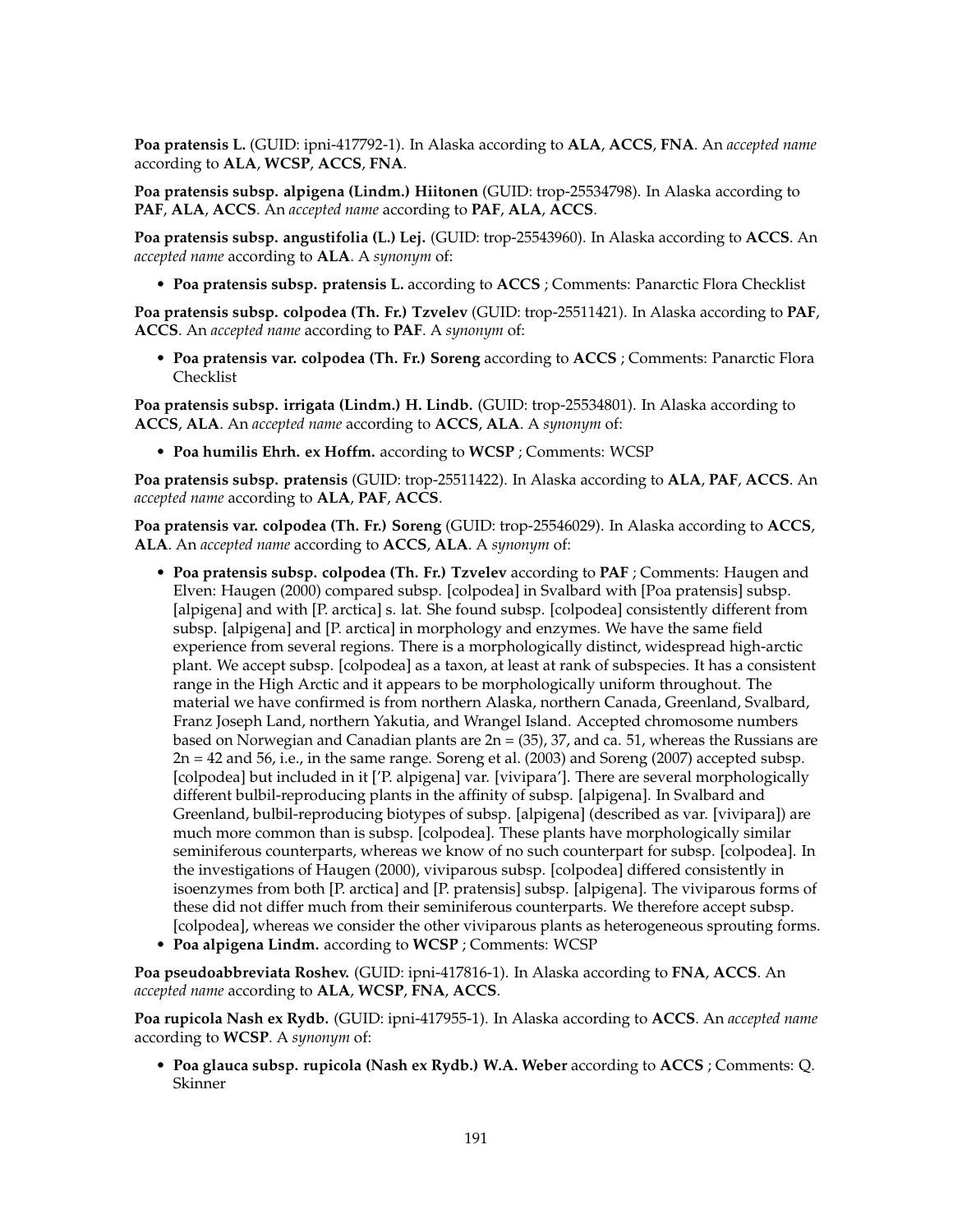**Poa scabrella (Thurb.) Benth. ex Vasey** (GUID: trop-25512424). In Alaska according to **ACCS**. An *accepted name* according to **ALA**. A *synonym* of:

• **Pseudosclerochloa rupestris (With.) Tzvelev** according to **WCSP** ; Comments: WCSP • **Poa secunda J. Presl** according to **ACCS** ; Comments: Q. Skinner

**Poa secunda J.Presl in C.Presl** (GUID: ipni-329501-2). In Alaska according to **ACCS**, **FNA**. An *accepted name* according to **ACCS**, **FNA**.

**Poa secunda subsp. juncifolia (Scribn.) Soreng** (GUID: ipni-967388-1). In Alaska according to **ACCS**. An *accepted name* according to **ACCS**. A *synonym* of:

• **Poa juncifolia Scribn.** according to **WCSP** ; Comments: WCSP

**Poa secunda subsp. secunda J. Presl** (GUID: NULL). In Alaska according to **ACCS**. An *accepted name* according to **ACCS**.

**Poa stenantha Trin.** (GUID: ipni-418095-1). In Alaska according to **ACCS**, **FNA**. An *accepted name* according to **ALA**, **WCSP**, **ACCS**, **FNA**.

**Poa stenantha var. stenantha** (GUID: trop-50092650). In Alaska according to **ALA**. An *accepted name* according to **ALA**.

**Poa stenantha var. vivipara Trin.** (GUID: trop-25561610). In Alaska according to **ALA**. An *accepted name* according to **ALA**.

**Poa subcaerulea Sm.** (GUID: ipni-418126-1). In Alaska according to **ACCS**. An *accepted name* according to **ALA**. A *synonym* of:

- **Poa humilis Ehrh. ex Hoffm.** according to **WCSP** ; Comments: WCSP
- **Poa pratensis subsp. irrigata (Lindm.) H. Lindb.** according to **ACCS** ; Comments: Panarctic Flora Checklist

**Poa sublanata Reverd.** (GUID: ipni-418131-1). In Alaska according to **PAF**, **ACCS**. An *accepted name* according to **ALA**, **PAF**, **WCSP**, **ACCS**.

**Poa trivialis L.** (GUID: ipni-418266-1). In Alaska according to **ACCS**, **FNA**. An *accepted name* according to **ALA**, **WCSP**, **ACCS**, **FNA**.

**Poa turneri Scribn.** (GUID: ipni-418284-1). In Alaska according to **ALA**, **ACCS**. An *accepted name* according to **ALA**, **ACCS**. A *synonym* of:

• **Poa macrocalyx Trautv. & C.A.Mey.** according to **WCSP** ; Comments: WCSP

**Podagrostis aequivalvis (Trin.) Scribn. & Merr.** (GUID: ipni-204545-2). In Alaska according to **ACCS**. An *accepted name* according to **ALA**, **ACCS**. A *synonym* of:

• **Agrostis aequivalvis (Trin.) Trin.** according to **WCSP** ; Comments: WCSP

**Podagrostis humilis (Vasey) Björkman** (GUID: ipni-418388-1). In Alaska according to **ACCS**. An *accepted name* according to **ACCS**. A *synonym* of:

• **Agrostis humilis Vasey** according to **WCSP** ; Comments: WCSP

**Podagrostis thurberiana (Hitchc.) Hultén** (GUID: ipni-204547-2). In Alaska according to **ACCS**. An *accepted name* according to **ALA**, **ACCS**. A *synonym* of:

• **Agrostis thurberiana Hitchc.** according to **WCSP** ; Comments: WCSP

**Polypogon monspeliensis (L.) Desf.** (GUID: ipni-106988-3). In Alaska according to **ACCS**, **FNA**. An *accepted name* according to **ALA**, **WCSP**, **ACCS**, **FNA**.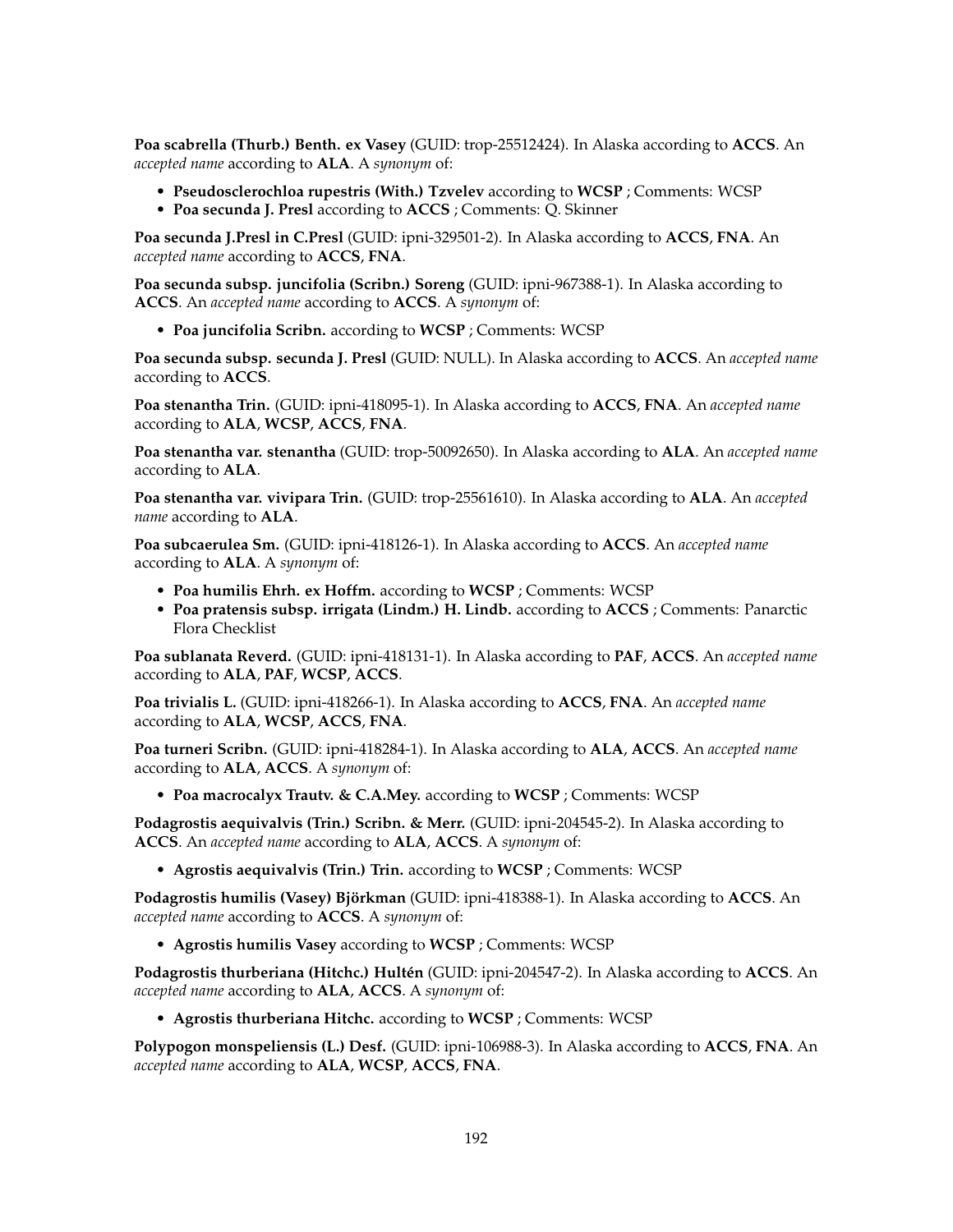**Psathyrostachys juncea (Fisch.) Nevski** (GUID: ipni-418806-1). In Alaska according to **ACCS**, **FNA**. An *accepted name* according to **ALA**, **WCSP**, **ACCS**, **FNA**.

**Pseudoroegneria spicata (Pursh) Á.Löve** (GUID: ipni-1159330-2). In Alaska according to **PAF**, **ACCS**, **FNA**. An *accepted name* according to **ALA**, **PAF**, **ACCS**, **FNA**. A *synonym* of:

• **Elymus spicatus (Pursh) Gould** according to **WCSP** ; Comments: WCSP

**Pseudoroegneria spicata subsp. spicata (Pursh) Á. Löve** (GUID: NULL). In Alaska according to **ACCS**. An *accepted name* according to **ACCS**.

**Puccinellia agrostidea T.J.Sørensen** (GUID: ipni-418957-1). In Alaska according to **ALA**, **ACCS**. An *accepted name* according to **ALA**. A *synonym* of:

- **Puccinellia arctica (Hook.) Fernald & Weath.** according to **WCSP** ; Comments: WCSP
- **Puccinellia arctica (Hook.) Fernald & Weath.** according to **PAF** ; Comments: Consaul and Gillespie (2001), Soreng et al. (2003), and Davis and Consaul (2007) synonymized the two diploid Sørensen species [Puccinellia agrostidea] and [P. poacea] with [P. arctica]. See the justification by Davis and Consaul (2007).
- **Puccinellia arctica (Hook.) Fernald & Weath.** according to **ACCS** ; Comments: Panarctic Flora Checklist

**Puccinellia alaskana Scribn. & Merr.** (GUID: ipni-418960-1). In Alaska according to **PAF**, **ACCS**. An *accepted name* according to **PAF**, **ACCS**. A *synonym* of:

• **Puccinellia pumila (Vasey) Hitchc.** according to **WCSP** ; Comments: WCSP

**Puccinellia andersonii Swallen** (GUID: ipni-418965-1). In Alaska according to **PAF**, **ACCS**, **FNA**. An *accepted name* according to **ALA**, **PAF**, **WCSP**, **ACCS**, **FNA**.

**Puccinellia angustata (R. Br.) E.L. Rand &** (GUID: NULL). In Alaska according to **FNA**. An *accepted name* according to **FNA**.

**Puccinellia angustata (R. Br.) Rand & Redf.** (GUID: NULL). In Alaska according to **ACCS**. An *accepted name* according to **ACCS**.

**Puccinellia angustata subsp. angustata** (GUID: NULL). In Alaska according to **PAF**. An *accepted name* according to **PAF**.

**Puccinellia angustata subsp. angustata (R. Br.) Rand & Redf.** (GUID: NULL). In Alaska according to **ACCS**. An *accepted name* according to **ACCS**.

**Puccinellia arctica (Hook.) Fernald & Weath.** (GUID: ipni-214357-2). In Alaska according to **PAF**, **ACCS**, **FNA**. An *accepted name* according to **ALA**, **PAF**, **WCSP**, **ACCS**, **FNA**.

**Puccinellia banksiensis Consaul** (GUID: ipni-60448397-2). In Alaska according to **PAF**, **ACCS**. An *accepted name* according to **PAF**, **ACCS**.

**Puccinellia borealis Swallen** (GUID: ipni-418982-1). In Alaska according to **ACCS**. An *accepted name* according to **ALA**, **WCSP**, **ACCS**.

**Puccinellia borealis subsp. borealis** (GUID: trop-50219932). In Alaska according to **PAF**. An *accepted name* according to **PAF**.

**Puccinellia borealis subsp. borealis Swallen** (GUID: NULL). In Alaska according to **ACCS**. An *accepted name* according to **ACCS**.

**Puccinellia deschampsioides T.J.Sørensen** (GUID: ipni-214370-2). In Alaska according to **ACCS**. An *accepted name* according to **ALA**. A *synonym* of:

• **Puccinellia nuttalliana (Schult.) Hitchc.** according to **WCSP** ; Comments: WCSP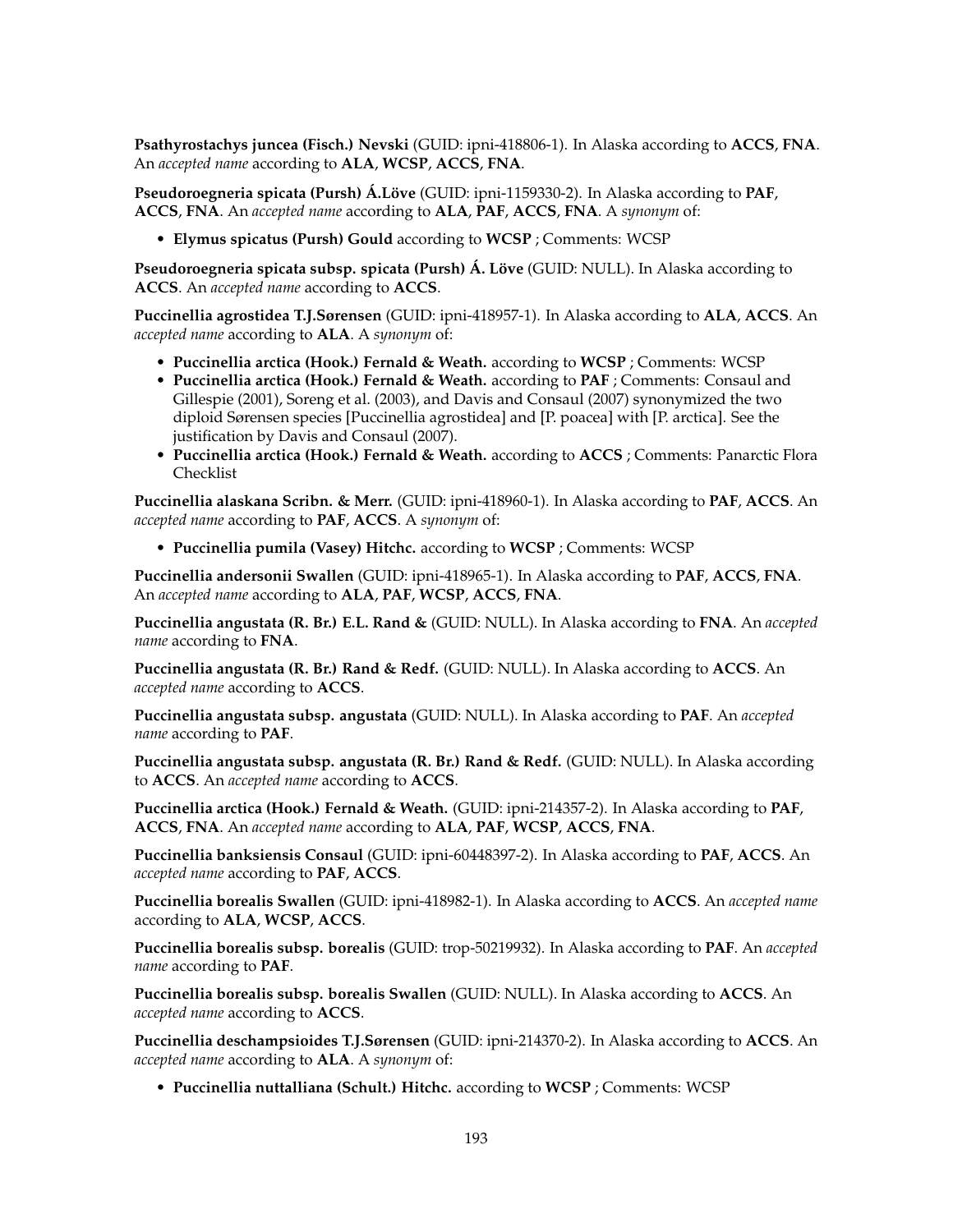- **Puccinellia nuttalliana (Schult.) Hitchc.** according to **PAF** ; Comments: Consaul and Gillespie (2001) argued from morphology for a synonymization of several previous species names with [Puccinellia nuttalliana]. Soreng et al. (2003) synonymized with [P. nuttalliana] the Siberian [P. borealis] subsp. [neglecta] (but not the amphi-Beringian subsp. [borealis]), the arctic American [P. deschampsioides], the northwestern North American [P. interior], and the northeastern North American [P. lucida]. Davis and Consaul (2007) synonymized all of [P. borealis] and [P. rosenkrantzii] with [P. nuttalliana] but they synonymized [P. lucida] with [P. nutkaënsis]. Tzvelev (1964c) indicated that [P. borealis] is morphologically close to the mainly European [P. distans], perhaps derived from introduced plants under arctic conditions. If this chain of thought is developed, very many temperate and arctic species will fall within such a mega-species, and its priority name would be [P. distans]. Soreng et al. and Davis and Consaul do not seem to have taken the Eurasian variation fully into consideration. Until more experimental data are available we keep the mainly Asian [P. borealis] apart, whereas the four others are provisionally merged within one species. We are not convinced that the chosen solution is the best one; see, e.g., the difference in geographical patterns coupled with a ploidy difference. The four proposed species are therefore entered in the distribution table: [ Puccinellia nuttalliana] s. str. (i.e., as previously considered) is amphi-Pacific and all the reports of hexaploids seem to come from the Pacific regions. It is reported to reach the Arctic as rare in the North Alaska region only. [ Puccinellia interior] is interior North American and perhaps also amphi-Beringian. It is reported as hexaploid and reaches the Arctic as rare in the Central Canada region only, but is also frequent in interior Alaska and the Yukon Territory. [ Puccinellia deschampsioides] is restricted to the non-Beringian arctic parts of Canada and in western Greenland, reported as rare in the Central Canada and Hudson-Labrador regions and as scattered in western Greenland. It is well supported as an octoploid. [ Puccinellia rosenkrantzii] is reported only from western Greenland, as rare and as an octoploid.
- **Puccinellia nuttalliana (Schult.) Hitchc.** according to **ACCS** ; Comments: Panarctic Flora Checklist

**Puccinellia distans (Jacq.) Parl.** (GUID: ipni-1026660-2). In Alaska according to **ACCS**, **FNA**. An *accepted name* according to **WCSP**, **ACCS**, **FNA**.

**Puccinellia distans subsp. distans (Jacq.) Parl.** (GUID: NULL). In Alaska according to **ACCS**. An *accepted name* according to **ACCS**.

**Puccinellia geniculata Krecz. ex T.J. Sørensen** (GUID: trop-25516777). In Alaska according to **PAF**, **ACCS**. An *accepted name* according to **PAF**, **ACCS**.

**Puccinellia glabra Swallen** (GUID: ipni-419036-1). In Alaska according to **ACCS**. An *accepted name* according to **ALA**. A *synonym* of:

- **Puccinellia andersonii Swallen** according to **WCSP** ; Comments: WCSP
- **Puccinellia andersonii Swallen** according to **ACCS** ; Comments: Panarctic Flora Checklist

**Puccinellia grandis Swallen** (GUID: ipni-419040-1). In Alaska according to **ACCS**. An *accepted name* according to **ALA**. A *synonym* of:

- **Puccinellia nutkaensis (J.Presl) Fernald & Weath.** according to **WCSP** ; Comments: WCSP
- **Puccinellia nutkaensis (J. Presl) Fernald & Weath.** according to **ACCS** ; Comments: Panarctic Flora Checklist

**Puccinellia hauptiana (Trin. ex Krecz.) Kitagawa** (GUID: NULL). In Alaska according to **ACCS**. An *accepted name* according to **ACCS**.

**Puccinellia hauptiana (Trin. ex V.I. Krecz.) Kitag.** (GUID: trop-25509934). In Alaska according to **PAF**. An *accepted name* according to **PAF**.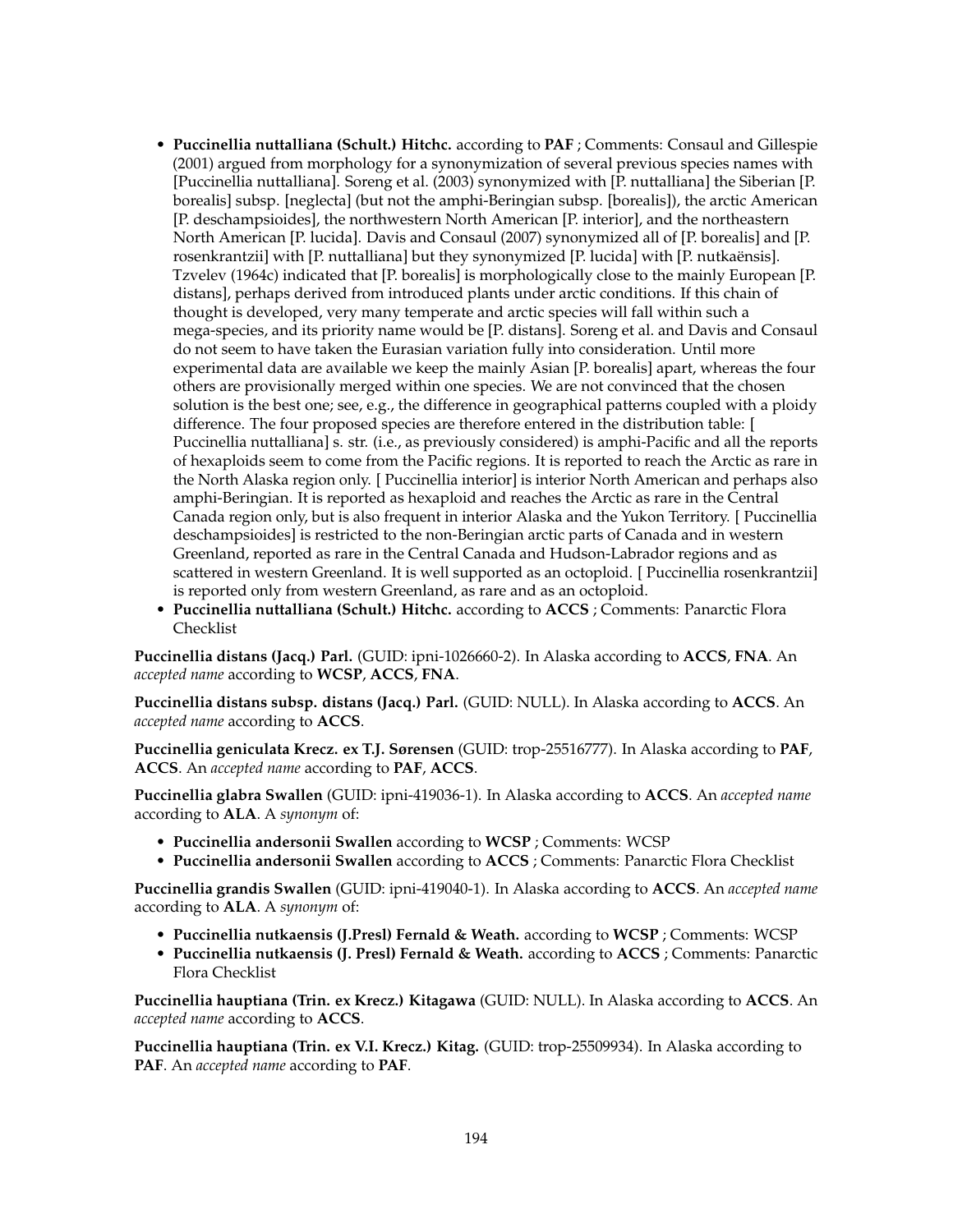**Puccinellia hultenii Swallen** (GUID: ipni-419051-1). In Alaska according to **ACCS**. An *accepted name* according to **ALA**. A *synonym* of:

- **Puccinellia pumila (Vasey) Hitchc.** according to **WCSP** ; Comments: WCSP
- **Puccinellia nutkaensis (J. Presl) Fernald & Weath.** according to **ACCS** ; Comments: Panarctic Flora Checklist

**Puccinellia interior T.J.Sørensen** (GUID: ipni-1201264-2). In Alaska according to **ACCS**. An *accepted name* according to **ALA**. A *synonym* of:

- **Puccinellia nuttalliana (Schult.) Hitchc.** according to **WCSP** ; Comments: WCSP
- **Puccinellia nuttalliana (Schult.) Hitchc.** according to **PAF** ; Comments: Consaul and Gillespie (2001) argued from morphology for a synonymization of several previous species names with [Puccinellia nuttalliana]. Soreng et al. (2003) synonymized with [P. nuttalliana] the Siberian [P. borealis] subsp. [neglecta] (but not the amphi-Beringian subsp. [borealis]), the arctic American [P. deschampsioides], the northwestern North American [P. interior], and the northeastern North American [P. lucida]. Davis and Consaul (2007) synonymized all of [P. borealis] and [P. rosenkrantzii] with [P. nuttalliana] but they synonymized [P. lucida] with [P. nutkaënsis]. Tzvelev (1964c) indicated that [P. borealis] is morphologically close to the mainly European [P. distans], perhaps derived from introduced plants under arctic conditions. If this chain of thought is developed, very many temperate and arctic species will fall within such a mega-species, and its priority name would be [P. distans]. Soreng et al. and Davis and Consaul do not seem to have taken the Eurasian variation fully into consideration. Until more experimental data are available we keep the mainly Asian [P. borealis] apart, whereas the four others are provisionally merged within one species. We are not convinced that the chosen solution is the best one; see, e.g., the difference in geographical patterns coupled with a ploidy difference. The four proposed species are therefore entered in the distribution table: [ Puccinellia nuttalliana] s. str. (i.e., as previously considered) is amphi-Pacific and all the reports of hexaploids seem to come from the Pacific regions. It is reported to reach the Arctic as rare in the North Alaska region only. [ Puccinellia interior] is interior North American and perhaps also amphi-Beringian. It is reported as hexaploid and reaches the Arctic as rare in the Central Canada region only, but is also frequent in interior Alaska and the Yukon Territory. [ Puccinellia deschampsioides] is restricted to the non-Beringian arctic parts of Canada and in western Greenland, reported as rare in the Central Canada and Hudson-Labrador regions and as scattered in western Greenland. It is well supported as an octoploid. [ Puccinellia rosenkrantzii] is reported only from western Greenland, as rare and as an octoploid.
- **Puccinellia nuttalliana (Schult.) Hitchc.** according to **ACCS** ; Comments: Panarctic Flora Checklist

**Puccinellia kamtschatica Holmb.** (GUID: ipni-419066-1). In Alaska according to **ACCS**. An *accepted name* according to **ALA**, **WCSP**. A *synonym* of:

• **Puccinellia nutkaensis (J. Presl) Fernald & Weath.** according to **ACCS** ; Comments: Panarctic Flora Checklist

**Puccinellia kamtschatica var. sublaevis Holmb.** (GUID: trop-25512446). In Alaska according to **ACCS**. An *accepted name* according to **ALA**. A *synonym* of:

- **Puccinellia sublaevis (Holmb.) Tzvelev** according to **WCSP** ; Comments: WCSP
- **Puccinellia sublaevis (Holmb.) Tzvelev** according to **ACCS** ; Comments: ITIS

**Puccinellia langeana (Berlin) T.J.Sørensen** (GUID: ipni-1005615-2). In Alaska according to **ACCS**. An *accepted name* according to **ALA**. A *synonym* of:

• **Puccinellia tenella (Lange) Holmb. ex Porsild** according to **WCSP** ; Comments: WCSP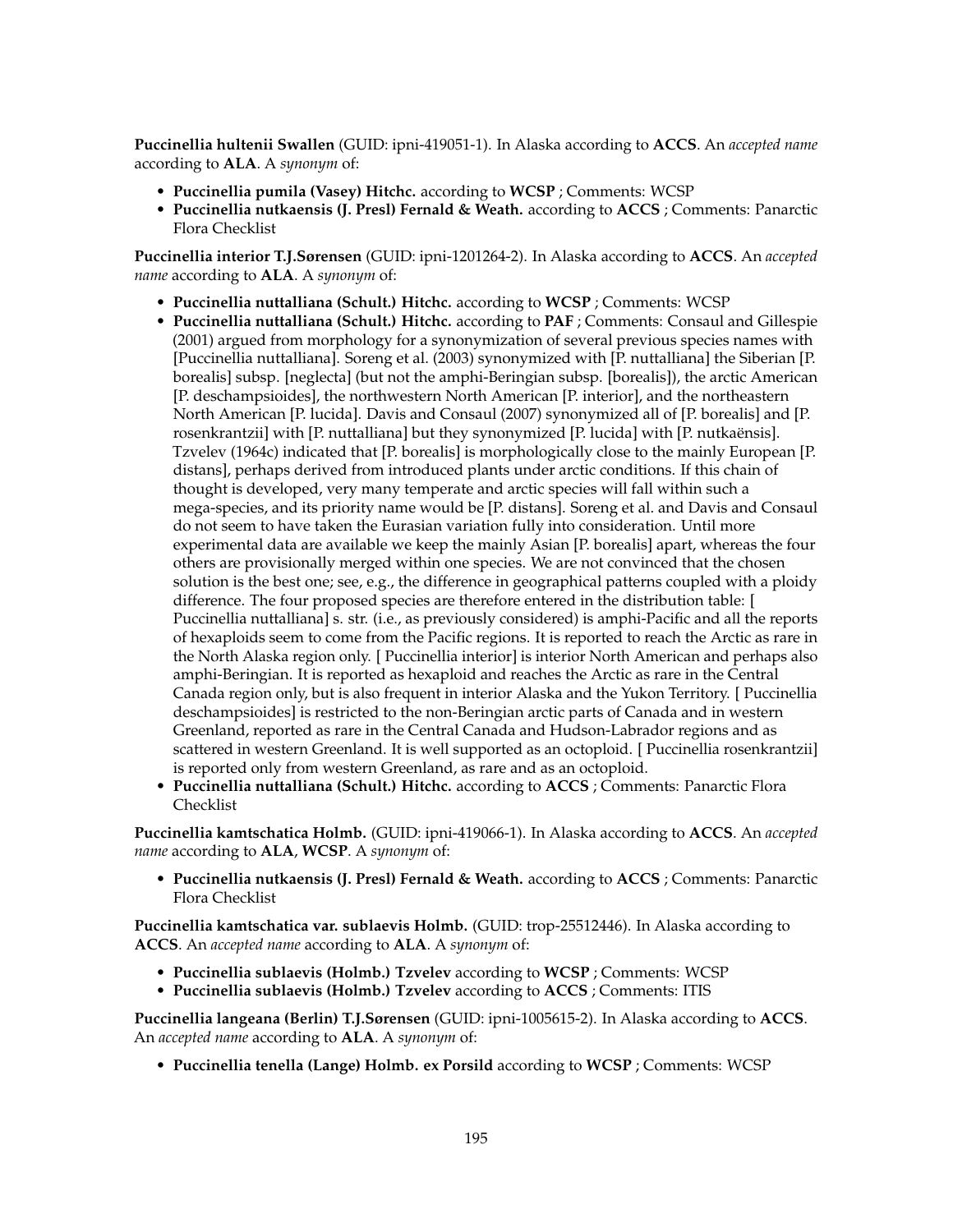- **Puccinellia tenella subsp. langeana (Berlin) Tzvelev** according to **PAF** ; Comments: Soreng et al. (2003) accepted [Puccinellia langeana]. Tzvelev (PAF proposal and elsewhere), followed by Davis and Consaul (2007), accepted [P. tenella] subsp. [langeana].
- **Puccinellia tenella subsp. langeana (Berlin) Tzvelev** according to **ACCS** ; Comments: Panarctic Flora Checklist

**Puccinellia langeana subsp. asiatica T.J.Sørensen** (GUID: ipni-1114919-2). In Alaska according to **ACCS**. An *accepted name* according to **ALA**. A *synonym* of:

- **Puccinellia tenella (Lange) Holmb. ex Porsild** according to **WCSP** ; Comments: WCSP
- **Puccinellia tenella subsp. tenella** according to **PAF** ; Comments:
- **Puccinellia tenella subsp. tenella (Lange) Holmb. ex A.E. Porsild** according to **ACCS** ; Comments: Panarctic Flora Checklist

**Puccinellia nutkaensis (J.Presl) Fernald & Weath.** (GUID: ipni-1008482-2). In Alaska according to **ALA**, **ACCS**, **FNA**. An *accepted name* according to **ALA**, **WCSP**, **ACCS**, **FNA**.

**Puccinellia nuttalliana (Schult.) Hitchc.** (GUID: ipni-1076842-2). In Alaska according to **PAF**, **ACCS**, **FNA**. An *accepted name* according to **ALA**, **PAF**, **WCSP**, **ACCS**, **FNA**.

**Puccinellia phryganodes (Trin.) Scribn. & Merr.** (GUID: ipni-1151372-2). In Alaska according to **ALA**, **ACCS**, **FNA**. An *accepted name* according to **ALA**, **WCSP**, **ACCS**, **FNA**.

**Puccinellia phryganodes subsp. neoarctica (Á.Löve & D.Löve) Elven** (GUID: ipni-77099603-1). In Alaska according to **PAF**, **ACCS**. An *accepted name* according to **PAF**, **ACCS**.

**Puccinellia phryganodes subsp. phryganodes** (GUID: trop-50181177). In Alaska according to **PAF**. An *accepted name* according to **ALA**, **PAF**.

**Puccinellia phryganodes subsp. phryganodes (Trin.) Scribn. & Merr.** (GUID: NULL). In Alaska according to **ACCS**. An *accepted name* according to **ACCS**.

**Puccinellia phryganodes subsp. sibirica (Hadaˇc & Á.Löve) Elven** (GUID: ipni-77099604-1). In Alaska according to **PAF**. An *accepted name* according to **PAF**.

**Puccinellia phryganodes subsp. sibirica (Trin.) Scribn. & Merr.** (GUID: NULL). In Alaska according to **ACCS**. An *accepted name* according to **ACCS**.

**Puccinellia pumila (Vasey) Hitchc.** (GUID: ipni-419145-1). In Alaska according to **ACCS**, **FNA**. An *accepted name* according to **ALA**, **WCSP**, **ACCS**, **FNA**.

**Puccinellia pumila Hitchc.** (GUID: ipni-214424-2). In Alaska according to **PAF**. An *accepted name* according to **PAF**.

**Puccinellia sibirica Holmb.** (GUID: ipni-419164-1). In Alaska according to **ACCS**. An *accepted name* according to **WCSP**. A *synonym* of:

• **Puccinellia nutkaensis (J. Presl) Fernald & Weath.** according to **ACCS** ; Comments: Panarctic Flora Checklist

**Puccinellia sublaevis (Holmb.) Tzvelev** (GUID: ipni-419170-1). In Alaska according to **ACCS**. An *accepted name* according to **WCSP**, **ACCS**.

**Puccinellia tenella (Lange) Holmb.** (GUID: ipni-1017986-2). In Alaska according to **ACCS**. An *accepted name* according to **ACCS**.

**Puccinellia tenella (Lange) Holmb. ex Porsild** (GUID: kew-438873). In Alaska according to **FNA**. An *accepted name* according to **WCSP**, **FNA**.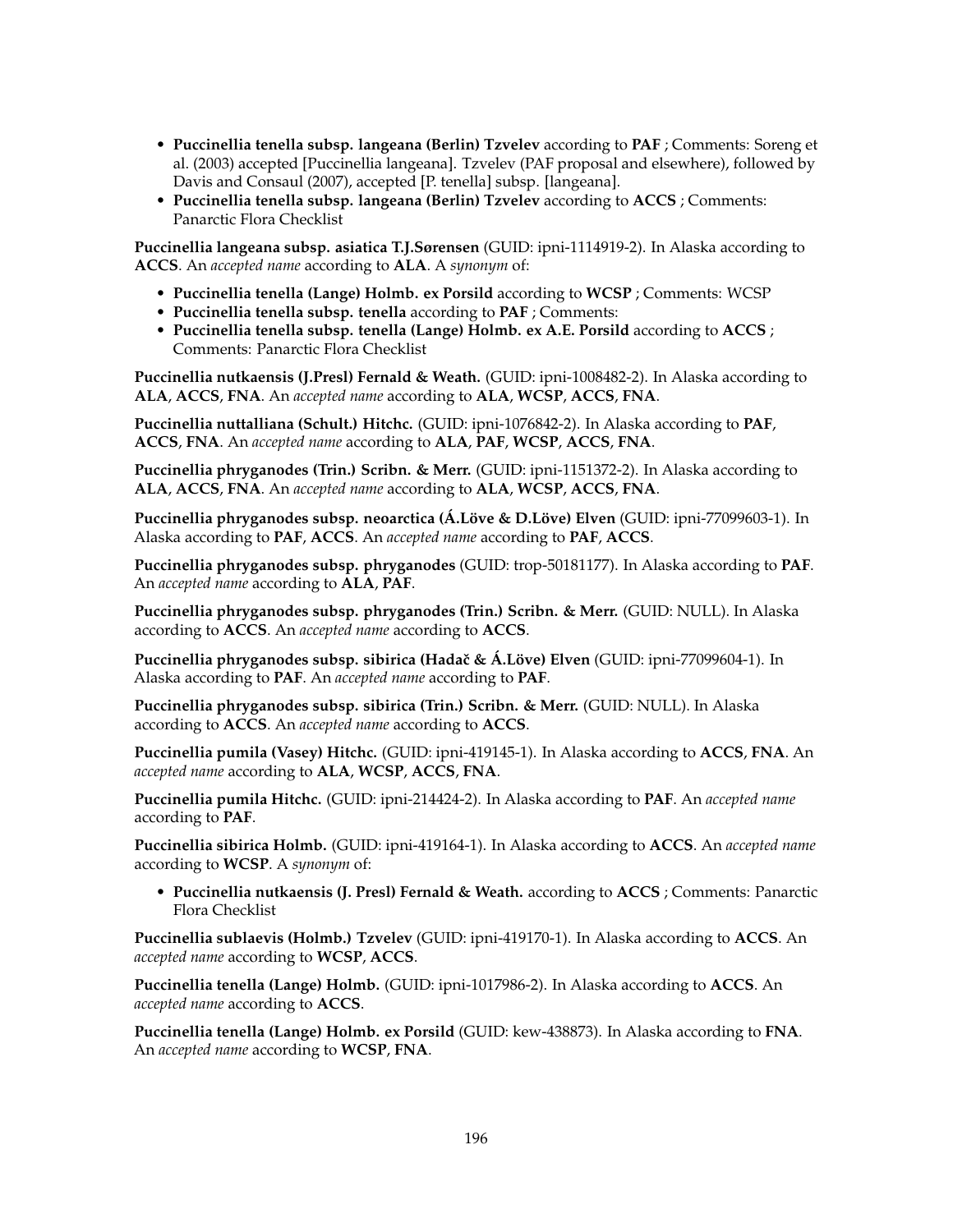**Puccinellia tenella subsp. langeana (Berlin) Tzvelev** (GUID: trop-25535047). In Alaska according to **PAF**, **ACCS**. An *accepted name* according to **PAF**, **ACCS**. A *synonym* of:

• **Puccinellia tenella (Lange) Holmb. ex Porsild** according to **WCSP** ; Comments: WCSP

**Puccinellia tenella subsp. tenella** (GUID: trop-50219934). In Alaska according to **PAF**. An *accepted name* according to **PAF**.

**Puccinellia tenella subsp. tenella (Lange) Holmb. ex A.E. Porsild** (GUID: NULL). In Alaska according to **ACCS**. An *accepted name* according to **ACCS**.

**Puccinellia triflora Swallen** (GUID: ipni-419189-1). In Alaska according to **ACCS**. An *accepted name* according to **ALA**. A *synonym* of:

- **Puccinellia andersonii Swallen** according to **WCSP** ; Comments: WCSP
- **Puccinellia andersonii Swallen** according to **ACCS** ; Comments: Panarctic Flora Checklist

**Puccinellia vaginata (Lange) Fernald & Weath.** (GUID: ipni-1118133-2). In Alaska according to **PAF**, **ACCS**, **FNA**. An *accepted name* according to **ALA**, **PAF**, **WCSP**, **ACCS**, **FNA**.

**Puccinellia vaginata var. paradoxa T.J.Sørensen** (GUID: ipni-214445-2). In Alaska according to **ACCS**. An *accepted name* according to **ALA**. A *synonym* of:

- **Puccinellia vaginata (Lange) Fernald & Weath.** according to **WCSP** ; Comments: WCSP
- **Puccinellia vaginata (Lange) Fernald & Weath.** according to **PAF** ; Comments:
- **Puccinellia vaginata (Lange) Fernald & Weath.** according to **ACCS** ; Comments: Panarctic Flora Checklist

**Puccinellia vahliana (Liebm.) Scribn. & Merr.** (GUID: ipni-419197-1). In Alaska according to **PAF**, **ACCS**, **FNA**. An *accepted name* according to **ALA**, **PAF**, **WCSP**, **ACCS**, **FNA**.

**Puccinellia wrightii (Scribn. & Merr.) Tzvelev** (GUID: ipni-419201-1). In Alaska according to **ALA**, **ACCS**, **FNA**. An *accepted name* according to **ALA**, **WCSP**, **ACCS**, **FNA**.

**Puccinellia wrightii subsp. wrightii** (GUID: trop-50140259). In Alaska according to **PAF**. An *accepted name* according to **ALA**, **PAF**.

**Puccinellia wrightii subsp. wrightii (Scribn. & Merr.) Tzvelev** (GUID: NULL). In Alaska according to **ACCS**. An *accepted name* according to **ACCS**.

**Roegneria villosa V.N.Vassil.** (GUID: ipni-419569-1). In Alaska according to **ACCS**. An *accepted name* according to **ALA**. A *synonym* of:

- **Elymus sajanensis (Nevski) Tzvelev** according to **WCSP** ; Comments: WCSP
- **Elymus alaskanus subsp. borealis (Turcz.) Á. Löve & D. Löve** according to **ACCS** ; Comments: Panarctic Flora Checklist

**Schedonorus arundinaceus (Schreb.) Dumort.** (GUID: ipni-1190051-2). In Alaska according to **ACCS**, **FNA**. An *accepted name* according to **ACCS**, **FNA**. A *synonym* of:

• **Festuca arundinacea Schreb.** according to **WCSP** ; Comments: WCSP

**Schedonorus pratensis (Huds.) P.Beauv.** (GUID: ipni-1203520-2). In Alaska according to **PAF**, **ACCS**, **FNA**. An *accepted name* according to **PAF**, **ACCS**, **FNA**. A *synonym* of:

• **Festuca pratensis Huds.** according to **WCSP** ; Comments: WCSP

**Schizachne purpurascens (Torr.) Swallen** (GUID: trop-25512484). In Alaska according to **ACCS**, **FNA**. An *accepted name* according to **ALA**, **WCSP**, **ACCS**, **FNA**.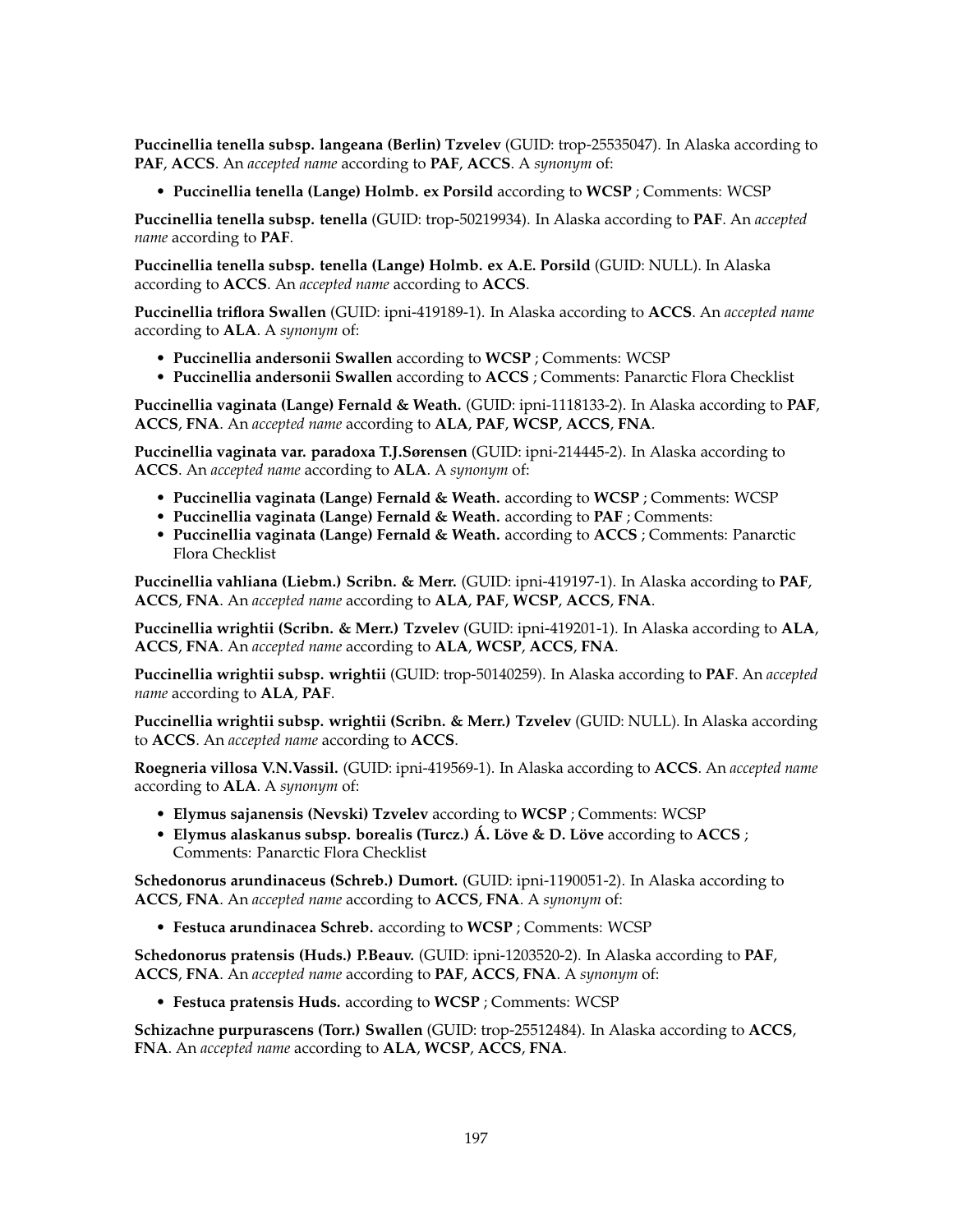**Scolochloa festucacea (Willd.) Link** (GUID: trop-25511479). In Alaska according to **ACCS**, **FNA**. An *accepted name* according to **ALA**, **WCSP**, **ACCS**, **FNA**.

**Secale cereale L.** (GUID: ipni-62825-3). In Alaska according to **ACCS**, **FNA**. An *accepted name* according to **WCSP**, **ACCS**, **FNA**, **ALA**.

**Setaria viridis (L.) P.Beauv.** (GUID: ipni-61995-3). In Alaska according to **ALA**, **ACCS**, **FNA**. An *accepted name* according to **ALA**, **WCSP**, **ACCS**, **FNA**.

**Sphenopholis intermedia (Rydb.) Rydb.** (GUID: trop-25511512). In Alaska according to **ACCS**, **FNA**. An *accepted name* according to **ALA**, **WCSP**, **ACCS**, **FNA**.

**Stipa hymenoides Roem. & Schult.** (GUID: ipni-423402-1). In Alaska according to **ACCS**. An *accepted name* according to **ALA**. A *synonym* of:

- **Oryzopsis hymenoides (Roem. & Schult.) Ricker ex Piper** according to **WCSP** ; Comments: WCSP
- **Achnatherum hymenoides (Roem. & Schult.) Barkworth** according to **ACCS** ; Comments: ITIS

**Torreyochloa pallida (Torr.) Church** (GUID: kew-446633). In Alaska according to **ACCS**. An *accepted name* according to **WCSP**, **ACCS**.

**Torreyochloa pallida (Torr.) G.L.Church** (GUID: ipni-255177-2). In Alaska according to **FNA**. An *accepted name* according to **FNA**.

**Torreyochloa pallida var. pauciflora (J.Presl) J.I.Davis** (GUID: ipni-286251-2). In Alaska according to **ACCS**, **FNA**. An *accepted name* according to **ACCS**, **FNA**.

**Torreyochloa pauciflora (J.Presl) Church** (GUID: kew-446638). In Alaska according to **ACCS**. An *accepted name* according to **WCSP**. A *synonym* of:

• **Torreyochloa pallida var. pauciflora (J. Presl) J.I. Davis** according to **ACCS** ; Comments: ITIS

**Trisetum canescens Buckley** (GUID: ipni-425155-1). In Alaska according to **ACCS**, **FNA**. An *accepted name* according to **FNA**. A *synonym* of:

- **Helictotrichon canescens (Buckley) Clayton** according to **WCSP** ; Comments: WCSP
- **Trisetum cernuum Trin.** according to **ACCS** ; Comments: Q. Skinner

**Trisetum cernuum Trin.** (GUID: ipni-425162-1). In Alaska according to **ACCS**. An *accepted name* according to **ALA**, **WCSP**, **ACCS**.

**Trisetum molle Kunth** (GUID: ipni-425299-1). In Alaska according to **ACCS**, **PAF**. An *accepted name* according to **ACCS**, **PAF**. A *synonym* of:

- **Trisetum spicatum (L.) K.Richt.** according to **WCSP** ; Comments: WCSP
- **Trisetum spicatum subsp. molle (Michx.) Hultén** according to **ALA** ; Comments: Hulten 1968; Hultén 1968; Hultén, Eric. 1968. Flora of Alaska and Neighboring Territories. Stanford Univ. Press, Stanford, CA. 1008 pp.

**Trisetum montanum Vasey** (GUID: ipni-425301-1). In Alaska according to **ACCS**. An *accepted name* according to **WCSP**. A *synonym* of:

• **Trisetum spicatum (L.) K. Richt.** according to **ACCS** ; Comments: Panarctic Flora Checklist

**Trisetum sibiricum Rupr.** (GUID: ipni-425381-1). In Alaska according to **ACCS**, **FNA**, **ACCS**. An *accepted name* according to **ALA**, **WCSP**, **ACCS**, **FNA**. A *synonym* of:

• **Trisetum sibiricum Rupr.** according to **ACCS** ; Comments: Panarctic Flora Checklist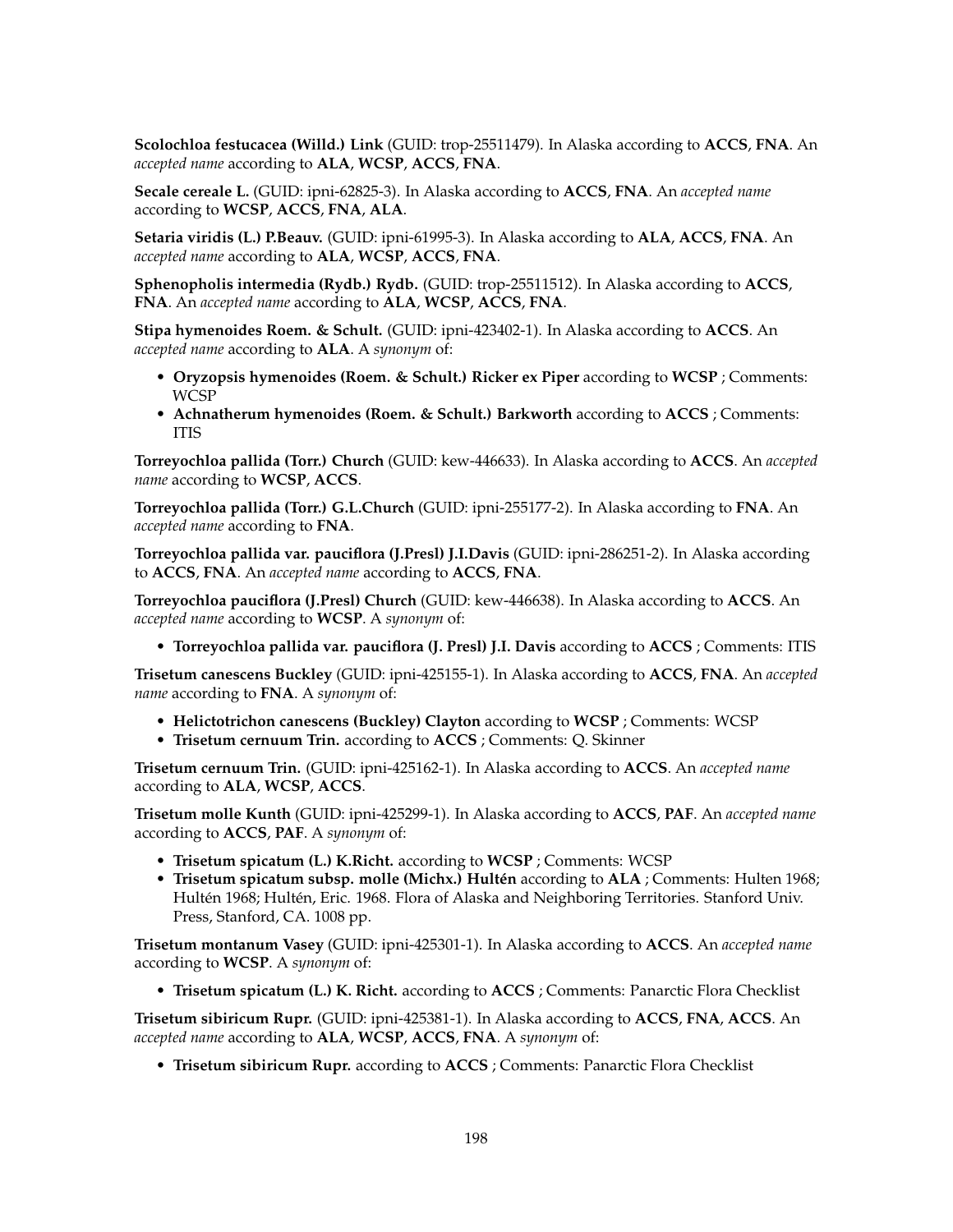**Trisetum sibiricum subsp. litorale Rupr. ex Roshev.** (GUID: ipni-50993386-1). In Alaska according to **PAF**, **ACCS**. An *accepted name* according to **PAF**, **ALA**, **ACCS**.

**Trisetum spicatum (L.) K.Richt.** (GUID: ipni-84460-3). In Alaska according to **PAF**, **ACCS**, **FNA**. An *accepted name* according to **ALA**, **WCSP**, **PAF**, **ACCS**, **FNA**.

**Trisetum spicatum subsp. alaskanum (Nash) Hultén** (GUID: ipni-258856-2). In Alaska according to **ACCS**. An *accepted name* according to **ALA**. A *synonym* of:

- **Trisetum spicatum (L.) K. Richt.** according to **PAF** ; Comments: The material from Europe (except Iceland) and from the High Arctic is homogeneous and also uniformly counted as tetraploid. We do not accept the entities proposed in the synonymy as independent taxa. Variety [villosissimum] was described from Greenland. Scoggan (1978b) stated that it only was known from its 'type locality' in southern Greenland, but see above where several syntypes from different localities are cited. It seems to be a minor local variant within [T. spicatum] s. str. and we consider the name a synonym. Subspecies [wrangelense] was described from Wrangel Island and has also been reported from East Chukotka. Yurtsev commented that a very similar plant was collected in 1993 on the Seward Peninsula in western Alaska. Murray and Elven studied this western Alaskan material (ALA) which Yurtsev annotated as subsp. [wrangelense]. They found it quite normal for northern [T. spicatum]. Moreover, they compared specimens of subsp. [wrangelense] from Wrangel Island with other high-arctic plants and did not find any difference. We synonymize this name with [T. spicatum] s. str. The amphi-Pacific subsp. [alaskanum] may be more problematic. It is reported to be mainly tetraploid. Tzvelev commented that it morphologically is more similar to the hexaploid subsp. [molle] than to the tetraploid subsp. [spicatum]. We include it provisionally in the synonymy of [T. spicatum] s. str. until its relationships to [T. molle] are resolved.
- **Trisetum spicatum (L.) K. Richt.** according to **ACCS** ; Comments: Panarctic Flora Checklist • **Trisetum spicatum (L.) K.Richt.** according to **WCSP** ; Comments: WCSP

**Triticum aestivum L.** (GUID: ipni-425536-1). In Alaska according to **ACCS**, **FNA**. An *accepted name* according to **ALA**, **WCSP**, **ACCS**, **FNA**.

**Triticum sphaerococcum Percival** (GUID: ipni-425942-1). In Alaska according to **ACCS**. An *accepted name* according to **WCSP**. A *synonym* of:

• **Triticum aestivum L.** according to **ACCS** ; Comments: ITIS

**Vahlodea atropurpurea (Wahlenb.) Fr. ex Hartm.** (GUID: ipni-1023388-2). In Alaska according to **FNA**. An *accepted name* according to **FNA**.

**Vahlodea atropurpurea subsp. latifolia (Hook.) A.E.Porsild** (GUID: ipni-299304-2). In Alaska according to **ACCS**. An *accepted name* according to **ALA**. A *synonym* of:

- **Deschampsia atropurpurea (Wahlenb.) Scheele** according to **WCSP** ; Comments: WCSP
- **Vahlodea latifolia subsp. latifolia (Hook.) Hultén** according to **ACCS** ; Comments: Panarctic Flora Checklist

**Vahlodea atropurpurea subsp. paramushirensis (Kudo) Hultén** (GUID: trop-25512628). In Alaska according to **ACCS**. An *accepted name* according to **ALA**. A *synonym* of:

- **Vahlodea latifolia subsp. paramushirensis (Kudô) Elven** according to **ACCS** ; Comments: Panarctic Flora Checklist
- **Vahlodea latifolia subsp. paramushirensis (Kudô) Elven** according to **PAF** ; Comments: Hultén (1942) synonymized ['paramushirensis'], ['flexuosa'], and ['latifolia'] and considered the resulting taxon more closely related to the South American [Vahlodea magellanica] (Hook.f.) Tzvelev than to the amphi-Atlantic [V. atropurpurea].
- **Deschampsia atropurpurea (Wahlenb.) Scheele** according to **WCSP** ; Comments: WCSP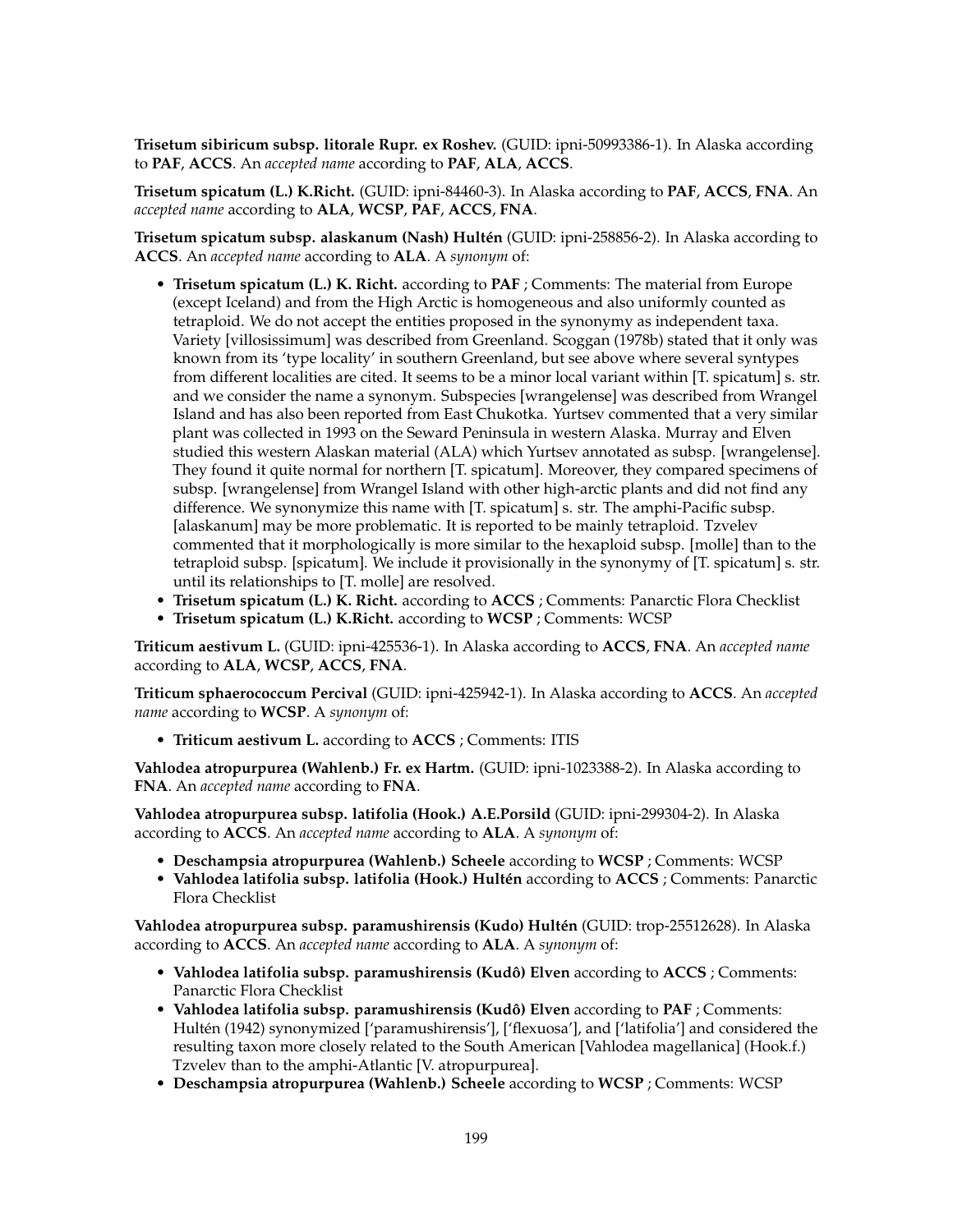**Vahlodea latifolia (Hook.) Hultén** (GUID: ipni-426295-1). In Alaska according to **ACCS**. An *accepted name* according to **ACCS**. A *synonym* of:

• **Deschampsia atropurpurea (Wahlenb.) Scheele** according to **WCSP** ; Comments: WCSP

**Vahlodea latifolia subsp. latifolia (Hook.) Hultén** (GUID: NULL). In Alaska according to **ACCS**. An *accepted name* according to **ACCS**.

**Vahlodea latifolia subsp. paramushirensis (Kudô) Elven** (GUID: ipni-77099634-1). In Alaska according to **PAF**, **ACCS**. An *accepted name* according to **PAF**, **ACCS**.

**Vulpia myuros (L.) C.C.Gmel.** (GUID: ipni-94872-3). In Alaska according to **FNA**. An *accepted name* according to **WCSP**, **FNA**.

**× Duarctopoa labradorica (Steud.) Soreng & L.J.Gillespie** (GUID: ipni-77092455-1). In Alaska according to **PAF**, **ACCS**. An *accepted name* according to **PAF**, **ACCS**.

**× Elyhordeum arcuatum W.W.Mitch. & H.J.Hodgs.** (GUID: ipni-288410-2). In Alaska according to **FNA**. An *accepted name* according to **WCSP**, **FNA**.

**× Elyhordeum macounii (Vasey) Barkworth & D.R.** (GUID: NULL). In Alaska according to **FNA**. An *accepted name* according to **FNA**.

**× Elyhordeum pilosilemma (W.W. Mitch. & H.J.** (GUID: NULL). In Alaska according to **FNA**. An *accepted name* according to **FNA**.

**× Elyhordeum schaackianum (Bowden) Bowden** (GUID: ipni-288403-2). In Alaska according to **FNA**. An *accepted name* according to **WCSP**, **FNA**.

**× Elyleymus aleuticus (Hultén) B.R.Baum** (GUID: ipni-1018036-2). In Alaska according to **FNA**. An *accepted name* according to **FNA**. A *synonym* of:

• **Leymus mollis (Trin.) Pilg.** according to **WCSP** ; Comments: WCSP

**× Elyleymus colvillensis (Lepage) Barkworth** (GUID: ipni-288400-2). In Alaska according to **FNA**. An *accepted name* according to **FNA**. A *synonym* of:

• **× Agroelymus colvillensis Lepage** according to **WCSP** ; Comments: WCSP

#### **Polemoniaceae**

**Collomia linearis Nutt.** (GUID: ipni-688812-1). In Alaska according to **ALA**, **ACCS**. An *accepted name* according to **ALA**, **WCSP**, **ACCS**.

**Gilia achilleifolia Benth.** (GUID: ipni-688865-1). In Alaska according to **ACCS**, **ALA**, **ACCS**. An *accepted name* according to **WCSP**, **ACCS**, **ALA**. A *synonym* of:

• **Gilia achilleifolia Benth.** according to **ACCS** ; Comments: ITIS

**Gilia capitata Sims** (GUID: ipni-688915-1). In Alaska according to **ACCS**. An *accepted name* according to **ALA**, **WCSP**, **ACCS**.

**Gilia capitata subsp. capitata Sims** (GUID: NULL). In Alaska according to **ACCS**. An *accepted name* according to **ACCS**.

**Microsteris gracilis (Hook.) Greene** (GUID: ipni-160572-2). In Alaska according to **ACCS**. An *accepted name* according to **ACCS**.

**Microsteris gracilis Greene** (GUID: ipni-689452-1). In Alaska according to **ALA**. An *accepted name* according to **ALA**.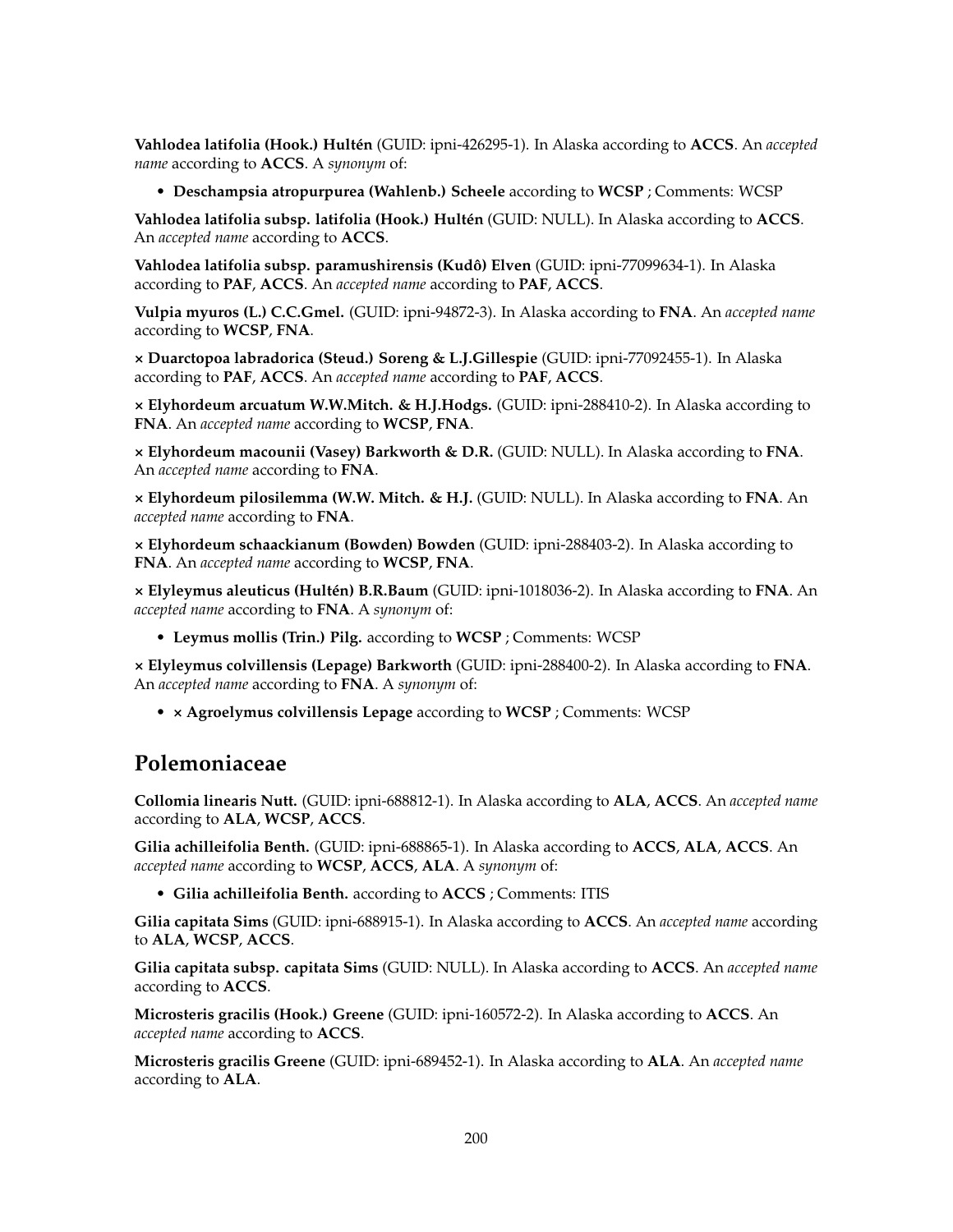**Microsteris gracilis var. gracilis (Hook.) Greene** (GUID: NULL). In Alaska according to **ACCS**. An *accepted name* according to **ACCS**.

**Phlox alaskensis Jordal** (GUID: ipni-689644-1). In Alaska according to **ALA**, **PAF**, **ACCS**. An *accepted name* according to **ALA**, **PAF**, **ACCS**.

**Phlox borealis Wherry** (GUID: ipni-689667-1). In Alaska according to **ALA**, **PAF**, **ACCS**. An *accepted name* according to **PAF**. A *synonym* of:

- **Phlox alaskensis Jordal** according to **ALA** ; Comments: Elven, R. et al. 2003
- **Phlox alaskensis Jordal** according to **ACCS** ; Comments: Panarctic Flora Checklist

**Phlox hoodii Richardson** (GUID: ipni-689752-1). In Alaska according to **ALA**, **PAF**, **ACCS**. An *accepted name* according to **ALA**, **PAF**, **ACCS**.

**Phlox richardsonii Hook.** (GUID: ipni-689835-1). In Alaska according to **ALA**, **ACCS**. An *accepted name* according to **ACCS**. A *synonym* of:

- **Phlox hoodii Richardson** according to **ALA** ; Comments: Elven, R. et al. 2003
- **Phlox hoodii Richardson** according to **PAF** ; Comments: Murray: Porsild (1966) felt there was, in addition to [Phlox alaskensis], a single, variable taxon in Alaska, the Yukon Territory, and elsewhere in arctic Canada and he chose the name [P. richardsonii]. I agree there is one taxon but see no reason not to use the name [P. hoodii]. When specimens are examined from the area where only [P. hoodii] is found (Wyoming), it is possible to see within a series the full range of morphs of what passes for [P. hoodii] and [P. richardsonii]. The differences among specimens are the kinds one would expect from environmental modifications. The extremes are distinct but linked by numerous transitional forms. The essential architecture of the leaves, upon which the taxonomy is heavily based, is unchanged whether growth is lax or condensed or the leaves long or short. Good [P. hoodii] occurs on terraces of the Porcupine River (northeastern Alaska) in open stands of white spruce, and good [P. richardsonii] grows just meters away on the steep, dry slopes above. Plants in arctic parts of the Northwest Territories are indistinguishable from those in alpine parts of the Yukon Territory.

**Phlox sibirica subsp. sibirica** (GUID: trop-25800591). In Alaska according to **ACCS**. An *accepted name* according to **ALA**. A *synonym* of:

• **Phlox alaskensis Jordal** according to **ACCS** ; Comments: Panarctic Flora Checklist

**Polemonium acutiflorum Willd.** (GUID: ipni-689898-1). In Alaska according to **ALA**, **PAF**. An *accepted name* according to **ALA**, **PAF**.

**Polemonium acutiflorum Willd. ex Roem. & Schult.** (GUID: trop-25800011). In Alaska according to **ACCS**. An *accepted name* according to **WCSP**, **ACCS**.

**Polemonium boreale Adams** (GUID: ipni-204962-2). In Alaska according to **PAF**, **ACCS**. An *accepted name* according to **PAF**, **WCSP**, **ALA**, **ACCS**.

**Polemonium boreale subsp. boreale** (GUID: trop-25800061). In Alaska according to **ALA**. An *accepted name* according to **ALA**.

**Polemonium boreale subsp. macranthum (Cham.) Hultén** (GUID: ipni-204964-2). In Alaska according to **ALA**, **ACCS**. An *accepted name* according to **ALA**. A *synonym* of:

• **Polemonium boreale M.F. Adams** according to **ACCS** ; Comments: Panarctic Flora Checklist

**Polemonium pulcherrimum Hook.** (GUID: ipni-690011-1). In Alaska according to **ACCS**. An *accepted name* according to **ALA**, **ACCS**.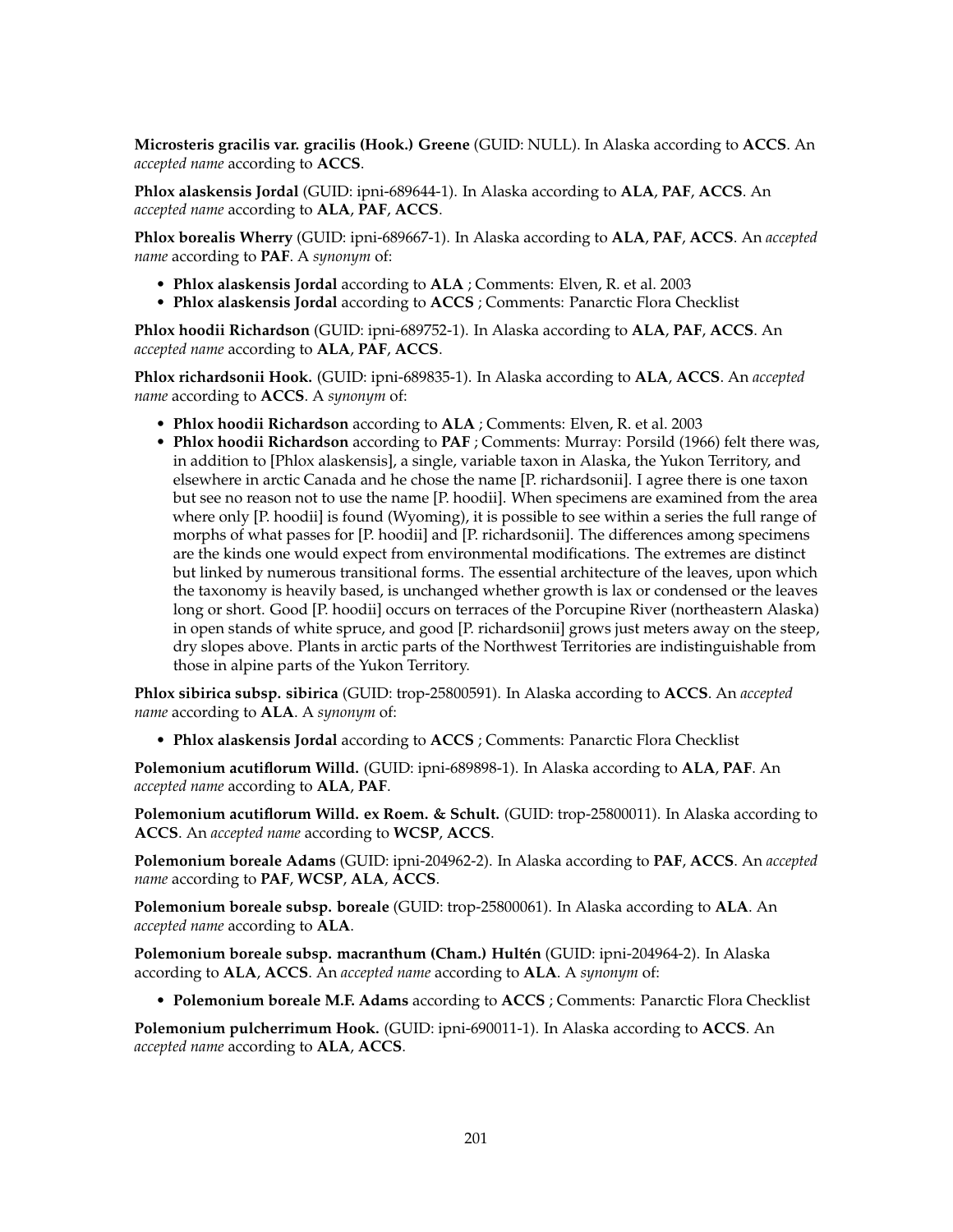**Polemonium pulcherrimum subsp. lindleyi (Wherry) V.E.Grant** (GUID: ipni-283458-2). In Alaska according to **ALA**, **PAF**, **ACCS**. An *accepted name* according to **ALA**, **PAF**, **ACCS**.

**Polemonium pulcherrimum subsp. pulcherrimum** (GUID: NULL). In Alaska according to **ALA**, **PAF**. An *accepted name* according to **ALA**, **PAF**.

**Polemonium pulcherrimum subsp. pulcherrimum Hook.** (GUID: NULL). In Alaska according to **ACCS**. An *accepted name* according to **ACCS**.

**Polemonium villosissimum (Hultén) D.F.Murray** (GUID: NULL). In Alaska according to **ALA**. An *accepted name* according to **ALA**.

**Polemonium villosissimum (Hultén) D.F.Murray & Elven** (GUID: ipni-60456691-2). In Alaska according to **PAF**, **ACCS**. An *accepted name* according to **PAF**, **ACCS**.

### **Polygonaceae**

**Aconogonon alaskanum (Small) Soják** (GUID: trop-26001987). In Alaska according to **ALA**. An *accepted name* according to **ALA**. A *synonym* of:

• **Persicaria alpina (All.) H.Gross** according to **WCSP** ; Comments: WCSP

**Aconogonon alaskanum (W.Wight ex Harshb.) Soják** (GUID: ipni-3433-2). In Alaska according to **ACCS**. An *accepted name* according to **ACCS**.

**Aconogonon alaskanum var. alaskanum** (GUID: trop-50117663). In Alaska according to **PAF**, **FNA**. An *accepted name* according to **PAF**, **FNA**.

**Aconogonon alaskanum var. alaskanum (W. Wight ex Harshb.) Soják** (GUID: NULL). In Alaska according to **ACCS**. An *accepted name* according to **ACCS**.

**Aconogonon alaskanum var. glabrescens (Hultén) H.R.Hinds** (GUID: ipni-1139062-2). In Alaska according to **ALA**, **PAF**, **ACCS**, **FNA**. An *accepted name* according to **PAF**, **ACCS**, **FNA**. A *synonym* of:

- **Aconogonon alaskanum (W.Wight ex Hultén) Sojak** according to **ALA** ; Comments: FNA 5; Flora of North America, vol. 5
- **Persicaria alpina (All.) H.Gross** according to **WCSP** ; Comments: WCSP

**Bistorta plumosa (Small) Greene** (GUID: ipni-33323-2). In Alaska according to **PAF**, **ACCS**, **FNA**. An *accepted name* according to **ALA**, **PAF**, **ACCS**, **FNA**. A *synonym* of:

• **Persicaria bistorta (L.) Samp.** according to **WCSP** ; Comments: WCSP

**Bistorta vivipara (L.) Delarbre** (GUID: ipni-1098160-2). In Alaska according to **ALA**, **PAF**, **FNA**. An *accepted name* according to **ALA**, **PAF**, **FNA**. A *synonym* of:

• **Persicaria vivipara (L.) Ronse Decr.** according to **WCSP** ; Comments: WCSP

**Bistorta vivipara (L.) Gray** (GUID: ipni-1098880-2). In Alaska according to **ACCS**. An *accepted name* according to **ACCS**.

**Eriogonum flavum Nutt.** (GUID: ipni-694160-1). In Alaska according to **ACCS**. An *accepted name* according to **ALA**, **ACCS**, **WCSP**. A *synonym* of:

• **Eriogonum flavum Nutt. ex Benth.** according to **WCSP** ; Comments: WCSP

**Eriogonum flavum var. aquilinum Reveal** (GUID: ipni-94962-2). In Alaska according to **ALA**, **ACCS**, **FNA**. An *accepted name* according to **ALA**, **ACCS**, **FNA**.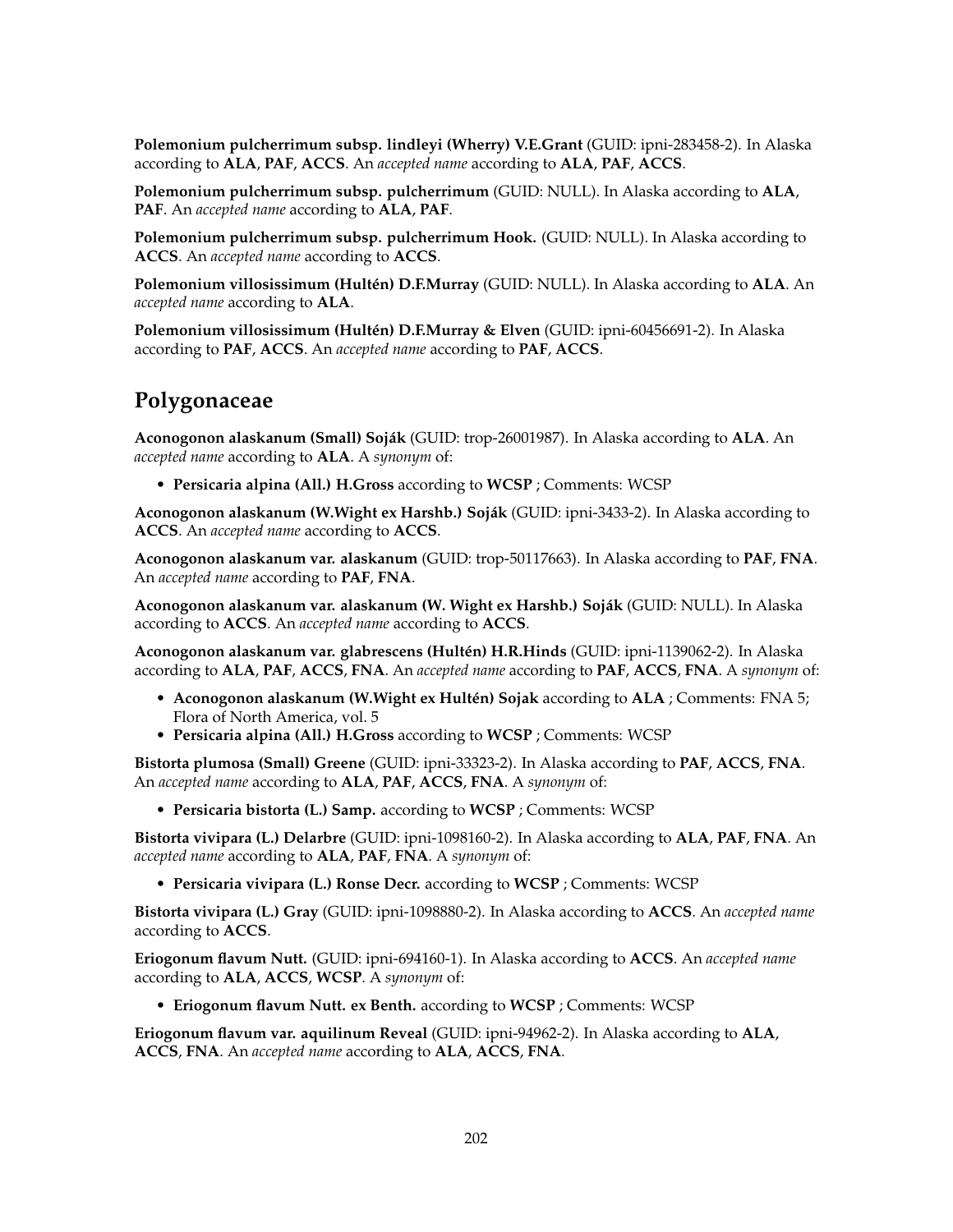**Fagopyrum esculentum Moench** (GUID: ipni-694526-1). In Alaska according to **ALA**, **ACCS**, **FNA**. An *accepted name* according to **ALA**, **WCSP**, **ACCS**, **FNA**.

**Fallopia convolvulus (L.) Á.Löve** (GUID: ipni-103354-2). In Alaska according to **ALA**, **ACCS**, **FNA**. An *accepted name* according to **WCSP**, **ALA**, **ACCS**, **FNA**.

**Fallopia japonica (Houtt.) Ronse Decr.** (GUID: ipni-945906-1). In Alaska according to **ACCS**. An *accepted name* according to **ACCS**. A *synonym* of:

• **Reynoutria japonica Houtt.** according to **WCSP** ; Comments: WCSP

**Fallopia japonica var. japonica** (GUID: trop-50009151). In Alaska according to **ALA**, **FNA**. An *accepted name* according to **ALA**, **FNA**.

**Fallopia sachalinensis (F.Schmidt) Ronse Decr.** (GUID: ipni-945905-1). In Alaska according to **ACCS**. An *accepted name* according to **ACCS**.

**Fallopia × bohemica (Chrtek & Chrtková) J.P.Bailey** (GUID: ipni-946920-1). In Alaska according to **ACCS**. An *accepted name* according to **ACCS**. A *synonym* of:

• **Reynoutria × bohemica Chrtek & Chrtková** according to **WCSP** ; Comments: WCSP

**Koenigia islandica L.** (GUID: ipni-133752-2). In Alaska according to **ALA**, **PAF**, **ACCS**, **FNA**. An *accepted name* according to **ALA**, **PAF**, **WCSP**, **ACCS**, **FNA**.

**Oxyria digyna (L.) Hill** (GUID: trop-26000047). In Alaska according to **ALA**, **PAF**, **ACCS**, **FNA**. An *accepted name* according to **ALA**, **PAF**, **WCSP**, **ACCS**, **FNA**.

**Persicaria amphibia (L.) Gray** (GUID: ipni-694907-1). In Alaska according to **ALA**, **ACCS**, **FNA**. An *accepted name* according to **ALA**, **ACCS**, **FNA**.

**Persicaria amphibia subsp. laevimarginata (Hult.) Soják** (GUID: ipni-888552-1). In Alaska according to **PAF**, **ACCS**. An *accepted name* according to **PAF**, **ACCS**.

**Persicaria hydropiper (L.) Opiz** (GUID: trop-26000052). In Alaska according to **ACCS**. An *accepted name* according to **ACCS**.

**Persicaria hydropiper (L.) Spach** (GUID: ipni-123908-3). In Alaska according to **ALA**, **FNA**. An *accepted name* according to **ALA**, **FNA**.

**Persicaria hydropiperoides (Michx.) Small** (GUID: trop-26001079). In Alaska according to **ALA**, **ACCS**, **FNA**. An *accepted name* according to **ALA**, **WCSP**, **ACCS**, **FNA**.

**Persicaria lapathifolia (L.) Gray** (GUID: ipni-123947-3). In Alaska according to **ALA**, **ACCS**, **FNA**. An *accepted name* according to **ALA**, **ACCS**, **FNA**.

**Persicaria maculata (Raf.) Gray** (GUID: trop-26000053). In Alaska according to **ACCS**. An *accepted name* according to **WCSP**. A *synonym* of:

• **Persicaria maculosa Gray** according to **ACCS** ; Comments: Flora of North America

**Persicaria maculosa Gray** (GUID: ipni-695052-1). In Alaska according to **ALA**, **ACCS**, **FNA**. An *accepted name* according to **ALA**, **WCSP**, **ACCS**, **FNA**.

**Persicaria pennsylvanica Small** (GUID: kew-2572571). In Alaska according to **ACCS**. An *accepted name* according to **ACCS**.

**Persicaria pensylvanica (L.) M.Gómez** (GUID: ipni-1081288-2). In Alaska according to **ALA**, **FNA**. An *accepted name* according to **ALA**, **FNA**.

**Persicaria vivipara (L.) Ronse Decr.** (GUID: ipni-945901-1). In Alaska according to **ACCS**. An *accepted name* according to **WCSP**. A *synonym* of: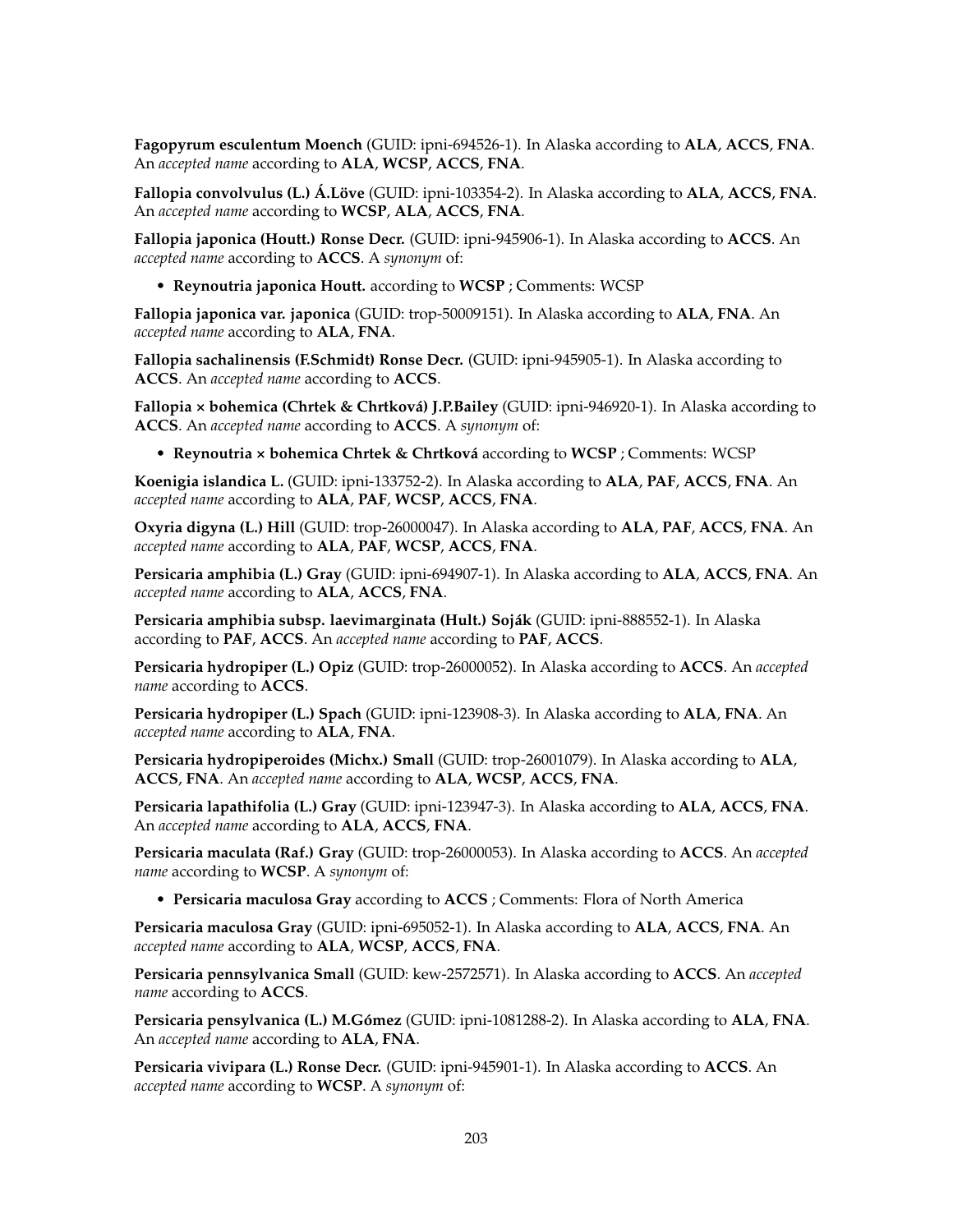- **Bistorta vivipara (L.) Delarbre** according to **PAF** ; Comments:
- **Bistorta vivipara (L.) Gray** according to **ACCS** ; Comments: Panarctic Flora Checklist

**Persicaria wallichii Greuter & Burdet, Willd.** (GUID: NULL). In Alaska according to **ACCS**. An *accepted name* according to **ACCS**.

**Polygonum achoreum S.F.Blake** (GUID: ipni-695300-1). In Alaska according to **ALA**, **ACCS**, **FNA**. An *accepted name* according to **ALA**, **ACCS**, **FNA**.

**Polygonum aviculare L.** (GUID: ipni-695422-1). In Alaska according to **ALA**, **ACCS**. An *accepted name* according to **ALA**, **WCSP**, **ACCS**.

**Polygonum aviculare subsp. aviculare** (GUID: trop-50186216). In Alaska according to **ALA**, **FNA**, **ACCS**. An *accepted name* according to **FNA**. A *synonym* of:

- **Polygonum aviculare L.** according to **ALA** ; Comments: FNA 5; Flora of North America, vol. 5
- **Polygonum aviculare L.** according to **ACCS** ; Comments: Flora of North America

**Polygonum aviculare subsp. buxiforme (Small) Costea & Tardif** (GUID: ipni-1220332-2). In Alaska according to **ACCS**, **FNA**, **ALA**. An *accepted name* according to **FNA**. A *synonym* of:

- **Polygonum aviculare L.** according to **ACCS** ; Comments: Flora of North America
- **Polygonum aviculare L.** according to **ALA** ; Comments:

**Polygonum aviculare subsp. depressum (Meisn.) Arcang.** (GUID: ipni-60433643-2). In Alaska according to **ALA**, **FNA**. An *accepted name* according to **FNA**. A *synonym* of:

• **Polygonum aviculare L.** according to **ALA** ; Comments:

**Polygonum aviculare subsp. neglectum (Besser) Arcang.** (GUID: ipni-60433641-2). In Alaska according to **ALA**, **FNA**. An *accepted name* according to **FNA**. A *synonym* of:

- **Polygonum aviculare L.** according to **ALA** ; Comments:
- **Polygonum neglectum Besser** according to **PAF** ; Comments: [Polygonum neglectum] is adventive in the north. It may reach the Arctic in Norway (borderline in two communities), has been found in the Borderline Arctic in northern Alaska (ALA), and is reported as [P. arenastrum] from several arctic localities in Canada (Scoggan 1978c). The name [P. arenastrum] Boreau 1857 has often been applied to northern plants. Wolf and McNeill (1987) considered [P. arenastrum] different from [P. neglectum], a view shared (at level of subspecies) by Karlsson (1997, 2000c) who synonymized [P. arenastrum] with [P. aviculare] subsp. [microspermum]. Tzvelev (2000a and in comment) considered subsp. [microspermum] (as [P. calcatum] Lindm. 1904) different from [P. arenastrum].
- **Polygonum aviculare L.** according to **WCSP** ; Comments: WCSP

**Polygonum fowleri B.L.Rob.** (GUID: ipni-695758-1). In Alaska according to **ALA**, **ACCS**. An *accepted name* according to **ALA**, **ACCS**.

**Polygonum fowleri subsp. fowleri** (GUID: trop-50239171). In Alaska according to **ALA**. An *accepted name* according to **ALA**.

**Polygonum fowleri subsp. fowleri B.L. Rob.** (GUID: NULL). In Alaska according to **ACCS**. An *accepted name* according to **ACCS**.

**Polygonum fowleri subsp. fowleri Fowler's knotweed** (GUID: NULL). In Alaska according to **FNA**. An *accepted name* according to **FNA**.

**Polygonum humifusum C.Merck ex K.Koch** (GUID: ipni-70029668-1). In Alaska according to **ACCS**. An *accepted name* according to **ALA**, **ACCS**.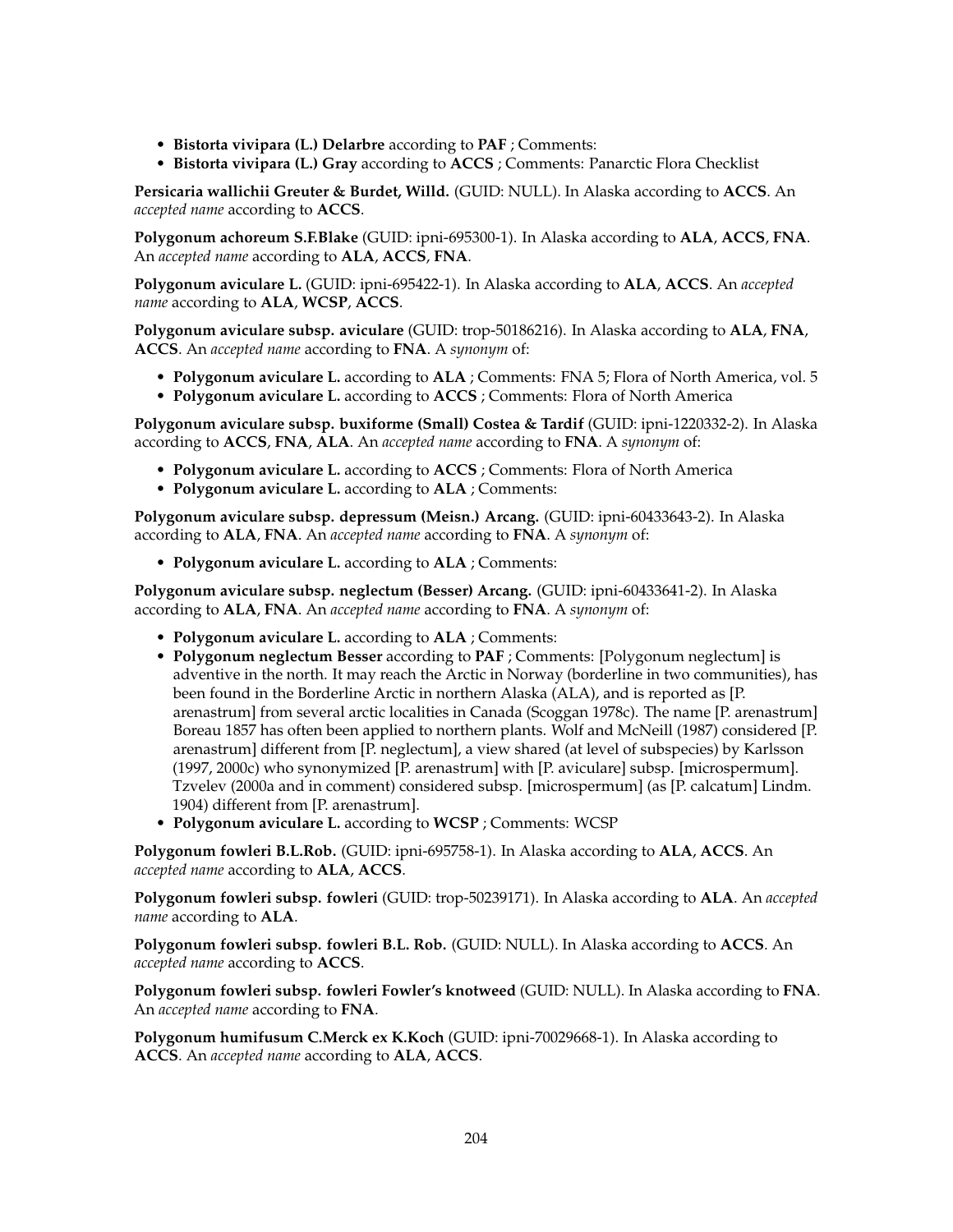**Polygonum humifusum subsp. caurianum (B.L.Rob.) Costea & Tardif** (GUID: ipni-1133670-2). In Alaska according to **ALA**, **ACCS**, **FNA**. An *accepted name* according to **ALA**, **FNA**. A *synonym* of:

- **Polygonum humifusum subsp. humifusum** according to **PAF** ; Comments:
- **Polygonum humifusum subsp. humifusum C. Merck ex K. Koch** according to **ACCS** ; Comments: Panarctic Flora Checklist

**Polygonum humifusum subsp. humifusum** (GUID: trop-50239172). In Alaska according to **PAF**. An *accepted name* according to **PAF**.

**Polygonum humifusum subsp. humifusum C. Merck ex K. Koch** (GUID: NULL). In Alaska according to **ACCS**. An *accepted name* according to **ACCS**.

**Polygonum humifusum taxon canadian\_race** (GUID: NULL). In Alaska according to **PAF**. An *accepted name* according to **PAF**.

**Polygonum microspermum Jord. ex Boreau** (GUID: ipni-696071-1). In Alaska according to **PAF**. An *accepted name* according to **PAF**. A *synonym* of:

• **Polygonum arenastrum Boreau** according to **WCSP** ; Comments: WCSP

**Polygonum minimum S.Watson** (GUID: ipni-696078-1). In Alaska according to **ALA**, **ACCS**, **FNA**. An *accepted name* according to **ALA**, **ACCS**, **FNA**.

**Polygonum neglectum Besser** (GUID: ipni-696123-1). In Alaska according to **PAF**. An *accepted name* according to **PAF**. A *synonym* of:

- **Polygonum aviculare L.** according to **WCSP** ; Comments: WCSP
- **Polygonum aviculare subsp. neglectum (Besser) Arcangeli** according to **FNA** ; Comments: FNA

**Polygonum prolificum (Small) B.L.Rob.** (GUID: ipni-206358-2). In Alaska according to **ACCS**. An *accepted name* according to **ALA**. A *synonym* of:

• **Polygonum ramosissimum var. prolificum Small** according to **ACCS** ; Comments: Flora of North America

**Polygonum ramosissimum Michx.** (GUID: ipni-696331-1). In Alaska according to **ACCS**. An *accepted name* according to **WCSP**, **ACCS**.

**Polygonum ramosissimum var. prolificum Small** (GUID: ipni-206383-2). In Alaska according to **ACCS**. An *accepted name* according to **ACCS**.

**Polygonum ramosissimum var. ramosissimum Michx.** (GUID: NULL). In Alaska according to **ACCS**. An *accepted name* according to **ACCS**.

**Reynoutria japonica Houtt.** (GUID: ipni-55448-3). In Alaska according to **ACCS**. An *accepted name* according to **WCSP**. A *synonym* of:

• **Fallopia japonica (Houtt.) Ronse Decr.** according to **ACCS** ; Comments: Flora of North America

**Rheum rhabarbarum L.** (GUID: ipni-301818-2). In Alaska according to **ALA**, **ACCS**, **FNA**. An *accepted name* according to **ALA**, **WCSP**, **ACCS**, **FNA**.

**Rumex acetosa L.** (GUID: ipni-145001-3). In Alaska according to **ACCS**, **FNA**. An *accepted name* according to **WCSP**, **ACCS**, **FNA**.

**Rumex acetosa subsp. acetosa** (GUID: trop-26001390). In Alaska according to **ACCS**. An *accepted name* according to **ALA**, **ACCS**.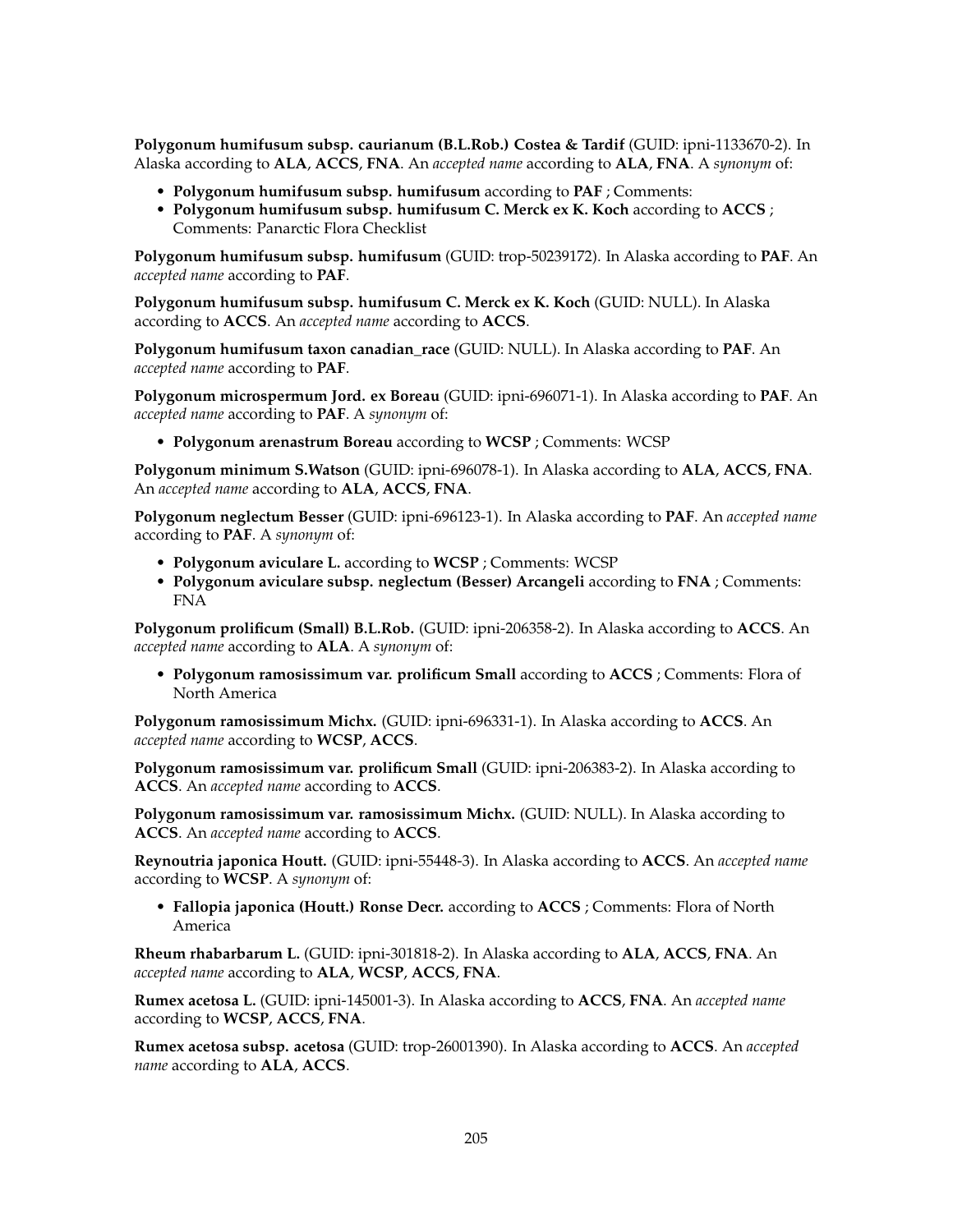**Rumex acetosella L.** (GUID: ipni-145048-3). In Alaska according to **ALA**, **ACCS**, **FNA**. An *accepted name* according to **ALA**, **WCSP**, **ACCS**, **FNA**.

**Rumex acetosella subsp. acetosella** (GUID: trop-26000098). In Alaska according to **ACCS**. An *accepted name* according to **ALA**. A *synonym* of:

• **Rumex acetosella L.** according to **ACCS** ; Comments: Flora of North America

**Rumex acetosella subsp. angiocarpus (Murb.) Murb.** (GUID: trop-26001147). In Alaska according to **ALA**, **ACCS**. An *accepted name* according to **WCSP**. A *synonym* of:

- **Rumex acetosella L.** according to **ALA** ; Comments: FNA 5; Flora of North America, vol. 5
- **Rumex acetosella L.** according to **ACCS** ; Comments: Flora of North America

**Rumex alpestris Jacq.** (GUID: ipni-696857-1). In Alaska according to **ACCS**. An *accepted name* according to **WCSP**. A *synonym* of:

• **Rumex lapponicus (Hiitonen) Czern.** according to **ACCS** ; Comments: Panarctic Flora Checklist

**Rumex alpestris subsp. lapponicus (Hiitonen) Jalas** (GUID: ipni-888618-1). In Alaska according to **ACCS**. An *accepted name* according to **WCSP**. A *synonym* of:

• **Rumex lapponicus (Hiitonen) Czernov** according to **PAF** ; Comments: Rechinger and Akeroyd (1993b) accepted [Rumex acetosa] L. and [R. alpestris] Jacq. as two species, the latter described from the Austrian mountains ('In alpibus Vochinensibus' [Kärnten]). They assigned [R. lapponicus] to [R. alpestris] as a subspecies. However, Pestova (1998) concluded that [R. alpestris] is a synonym of [R. scutatus] L., a central European mountain plant quite distant from the [R. acetosa] group. The priority species name for what traditionally has been named [R. alpestris] is then [R. arifolius] All., described from the western Alps. The main diagnostic character given by Rechinger and Akeroyd is the entire ochrea in their [R. 'alpestris'] (including [R. lapponicus]) vs. the fimbriate one in [R. acetosa] (including subsp. [islandicus]) but there are several additional characters in blade shape and inflorescence. The choice is between rank of species or race. However, we have not found a subspecific combination of ['lapponicus'] within [R. arifolius]. Nilsson (2000), with a Nordic viewpoint, assigned [R. lapponicus] to [R. acetosa] as a subspecies, whereas Mosyakin (2005) accepted [R. lapponicus] besides [R. acetosa] s. str. This matter was discussed by Swietlinska (1963) and Hylander (1966) with reference to central European (['arifolius']) and Nordic (['lapponicus']) mountain plants, respectively. Transitions between [R. acetosa] s. str. and [R. arifolius-R. lapponicus] are not rare but they have at least partly aborting fruits. This supports treatment of [R. arifolius-R. lapponicus] at specific rank. Another question is whether the Fennoscandian ['lapponicus'] and the central European ['arifolius'] are the same. Hiitonen (1933), based on northeastern Fennoscandian plants, found them different. Tolmachev (1966b) supported that conclusion when he wrote: 'So far as can be judged from the limited material of the latter species [[R. arifolius] All.] (originating mainly from the Carpathians and Tatra) available . . . , Central European alpine plants are more robust than northern plants; their leaves often have a cordate base with the lobes obtusish or sometimes rounded; the branches of the inflorescence are often distinctly further branched. I have not found in the north any plants that might completely duplicate the structure and appearance of Central European alpine sorrel.' [translated in Tolmachev et al. 2000]. This conclusion of Tolmachev and Hiitonen might have been different if they had included plants from northwestern Scandinavia in their study. Plants in the tall-herb vegetation in the forest belt of the mountain valleys of northern Norway and northwestern Sweden are characterized by tall growth (often 1.5 m or taller), stem leaves numerous, very large, broad and thin, with cordate base and rounded lobes, ochreas entirely entire, and inflorescence regularly twice branched. Even if Nilsson (2000: 291) stated that there are some differences from central European plants,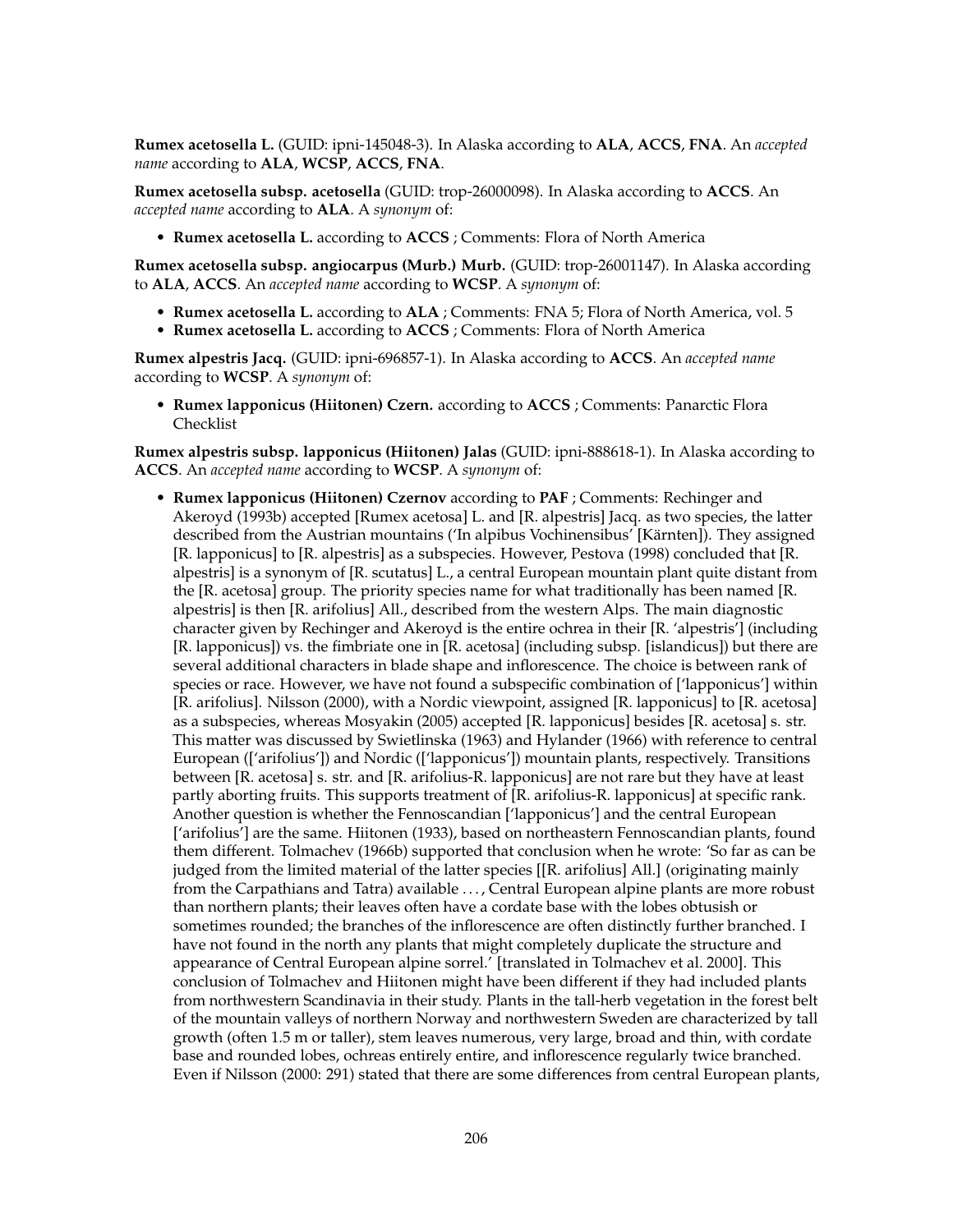'e.g. shape and texture of leaves and ochreas', I cannot see them when comparing such northwestern Scandinavian plants with central European ones. My conclusion is that the variation is larger among the northern plants of [R. acetosa] s. lat. than among the central European ones but that the ['arifolius'] morphology of central European plants is found as a morphologically and eco-geographically distinct part of the variation pattern in the north. I have no idea whether this is due to introgression in the Fennoscandian region between two races immigrating in postglacial times from, respectivelly, south and east, which certainly is possible among these perhaps partly interfertile plants. From northern European evidence, then, ['arifolius'] and ['lapponicus'] are closer, at least morphologically, than are these two to [R. acetosa] s. str. Treatment as two subspecies of [R. arifolius] is an alternative. The Scandinavian plants that closely approach or are identical with central European [R. arifolius] are non-arctic. Tolmachev (1966b) accepted [R. lapponicus] from northern Europan Russia east to the Urals and tentatively from scattered localities farther eastwards in Siberia and to the Koryak coast. He also suggested that: 'Possibly, the non-introduced plants of ['R. acetosa] ssp. [alpestris'] from coastal and inland districts of Alaska discussed by Hultén . . . are identical with our Koryakian plants and, if so, should be considered to belong to [R. acetosa] ssp. [lapponicus].' Our field and herbarium (ALA) experiences with Alaskan plants give support to Tolmachev's opinion. A major part of the Alaskan plants corresponds morphologically with the northern European [R. lapponicus] (see also the illustrations in Hultén 1968a and Cody 1996) but not with the central European and possibly northwestern Scandinavian [R. arifolius] (compare with central European illustrations). The connection between the Asian and American plants of [R. lapponicus] is Pacific (Aleutian) rather than Beringian. Similar plants are missing from Chukotka north of the Koryak area where they are replaced by [R. pseudoxyria] (see below).

- **Rumex lapponicus (Hiitonen) Czernov in B. N. Gorodkov and A. I. Pojarkova** according to **FNA** ; Comments: FNA
- **Rumex lapponicus (Hiitonen) Czern.** according to **ACCS** ; Comments: Panarctic Flora Checklist

**Rumex arcticus Trautv.** (GUID: ipni-696890-1). In Alaska according to **ALA**, **PAF**, **ACCS**, **FNA**. An *accepted name* according to **ALA**, **PAF**, **ACCS**, **FNA**. A *synonym* of:

• **Rumex aquaticus subsp. arcticus (Trautv.) Hiitonen** according to **WCSP** ; Comments: WCSP

**Rumex aureostigmaticus Kom.** (GUID: trop-26002493). In Alaska according to **PAF**, **ACCS**. An *accepted name* according to **PAF**, **ACCS**.

**Rumex beringensis Jurtzev & V.V.Petrovsky** (GUID: ipni-696929-1). In Alaska according to **ALA**, **ACCS**, **FNA**. An *accepted name* according to **ALA**, **WCSP**, **ACCS**, **FNA**.

**Rumex crispus L.** (GUID: ipni-145314-3). In Alaska according to **ALA**, **PAF**, **ACCS**, **FNA**. An *accepted name* according to **ALA**, **PAF**, **WCSP**, **ACCS**, **FNA**.

**Rumex fueginus Phil.** (GUID: ipni-224432-2). In Alaska according to **ALA**, **ACCS**, **FNA**. An *accepted name* according to **ALA**, **ACCS**, **FNA**.

**Rumex graminifolius Rudolph ex Lamb.** (GUID: trop-26000188). In Alaska according to **ALA**, **FNA**. An *accepted name* according to **ALA**, **FNA**.

**Rumex krausei Jurtzev & V.V.Petrovsky** (GUID: ipni-224448-2). In Alaska according to **ALA**, **PAF**, **ACCS**, **FNA**. An *accepted name* according to **ALA**, **PAF**, **ACCS**, **FNA**.

**Rumex lapponicus (Hiitonen) Czernov** (GUID: ipni-697248-1). In Alaska according to **ALA**, **PAF**, **ACCS**, **FNA**. An *accepted name* according to **ALA**, **PAF**, **ACCS**, **FNA**. A *synonym* of:

• **Rumex alpestris subsp. lapponicus (Hiitonen) Jalas** according to **WCSP** ; Comments: WCSP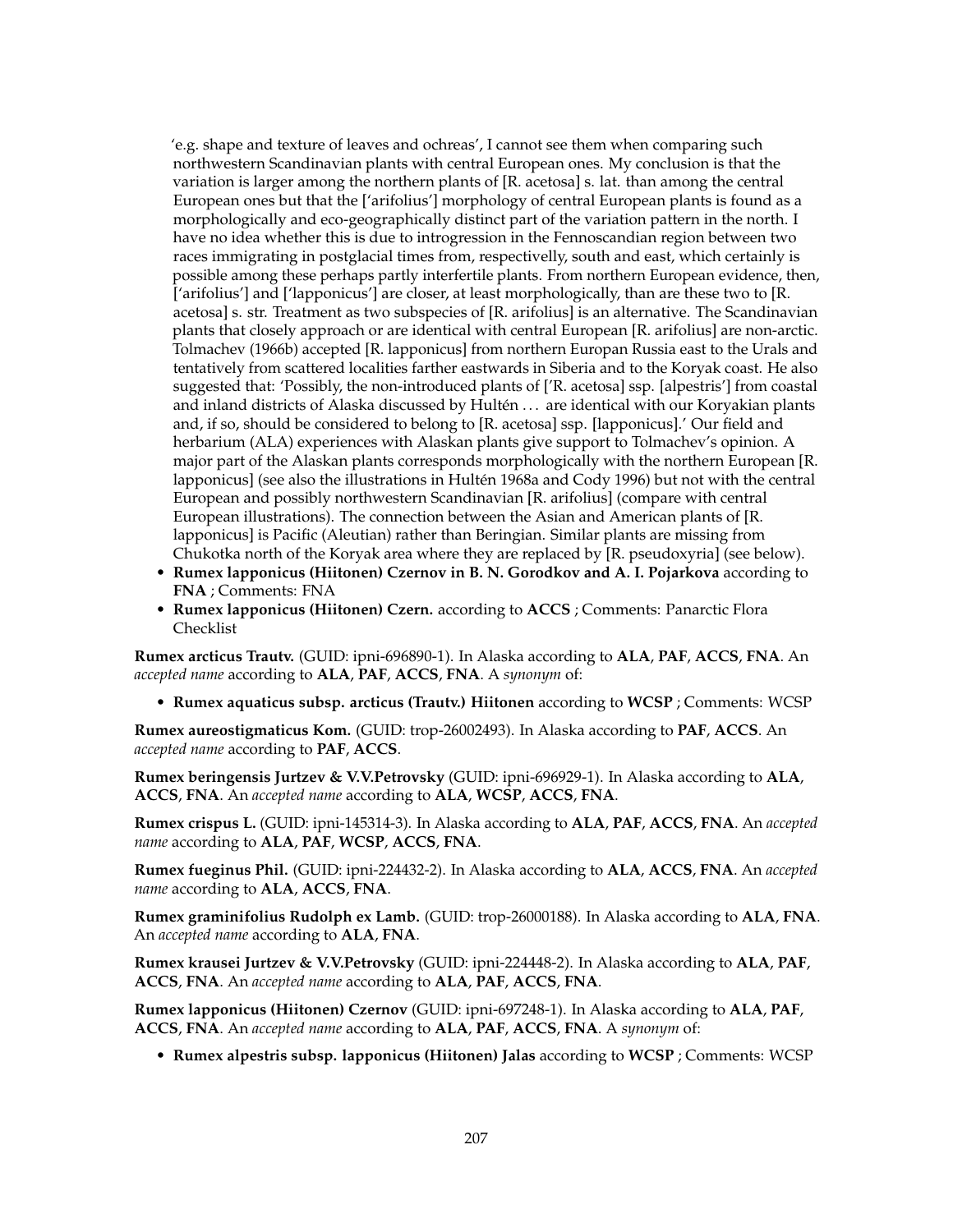**Rumex longifolius DC.** (GUID: ipni-697266-1). In Alaska according to **ALA**, **ACCS**, **FNA**. An *accepted name* according to **ALA**, **WCSP**, **ACCS**, **FNA**.

**Rumex maritimus L.** (GUID: ipni-300184-2). In Alaska according to **ACCS**, **FNA**. An *accepted name* according to **ALA**, **WCSP**, **FNA**. A *synonym* of:

• **Rumex fueginus Phil.** according to **ACCS** ; Comments: Flora of North America

**Rumex maritimus subsp. maritimus** (GUID: trop-26001400). In Alaska according to **ACCS**. An *accepted name* according to **ALA**. A *synonym* of:

• **Rumex fueginus Phil.** according to **ACCS** ; Comments: Flora of North America

**Rumex mexicanus Meisn.** (GUID: ipni-697304-1). In Alaska according to **ACCS**. An *accepted name* according to **ALA**. A *synonym* of:

• **Rumex sibiricus Hultén** according to **ACCS** ; Comments: Panarctic Flora Checklist

**Rumex obtusifolius L.** (GUID: ipni-145733-3). In Alaska according to **ALA**, **ACCS**, **FNA**. An *accepted name* according to **ALA**, **WCSP**, **ACCS**, **FNA**.

**Rumex occidentalis S.Watson** (GUID: ipni-697354-1). In Alaska according to **ALA**, **ACCS**, **FNA**. An *accepted name* according to **ALA**, **ACCS**, **FNA**.

**Rumex occidentalis subsp. fenestratus (Greene) Hultén** (GUID: NULL). In Alaska according to **ALA**. An *accepted name* according to **ALA**. A *synonym* of:

• **Rumex occidentalis S. Watson** according to **FNA** ; Comments: FNA

**Rumex pseudoxyria (Tolm.)** (GUID: NULL). In Alaska according to **PAF**. An *accepted name* according to **PAF**.

**Rumex pseudoxyria A.P. Khokhr.** (GUID: trop-26002558). In Alaska according to **ACCS**. An *accepted name* according to **ACCS**.

**Rumex sibiricus Hultén** (GUID: ipni-697501-1). In Alaska according to **ALA**, **PAF**, **ACCS**, **FNA**. An *accepted name* according to **ALA**, **PAF**, **ACCS**, **FNA**.

**Rumex transitorius Rech.f.** (GUID: ipni-224513-2). In Alaska according to **ALA**, **ACCS**, **FNA**. An *accepted name* according to **ALA**, **ACCS**, **FNA**.

**Rumex triangulivalvis (Danser) Rech.f.** (GUID: ipni-697572-1). In Alaska according to **ALA**. An *accepted name* according to **ALA**.

# **Polypodiaceae**

**Polypodium glycyrrhiza D.C.Eaton** (GUID: ipni-17189950-1). In Alaska according to **ALA**, **ACCS**, **FNA**. An *accepted name* according to **ALA**, **ACCS**, **FNA**.

**Polypodium sibiricum Sipliv.** (GUID: ipni-17450630-1). In Alaska according to **ALA**, **PAF**, **ACCS**, **FNA**. An *accepted name* according to **ALA**, **PAF**, **ACCS**, **FNA**.

#### **Potamogetonaceae**

**Potamogeton alpinus Balb.** (GUID: ipni-603113-1). In Alaska according to **ACCS**, **FNA**. An *accepted name* according to **ALA**, **WCSP**, **ACCS**, **FNA**.

**Potamogeton alpinus subsp. tenuifolius (Raf.) Hultén** (GUID: ipni-208742-2). In Alaska according to **ALA**, **PAF**, **ACCS**. An *accepted name* according to **ALA**, **PAF**, **WCSP**, **ACCS**. A *synonym* of: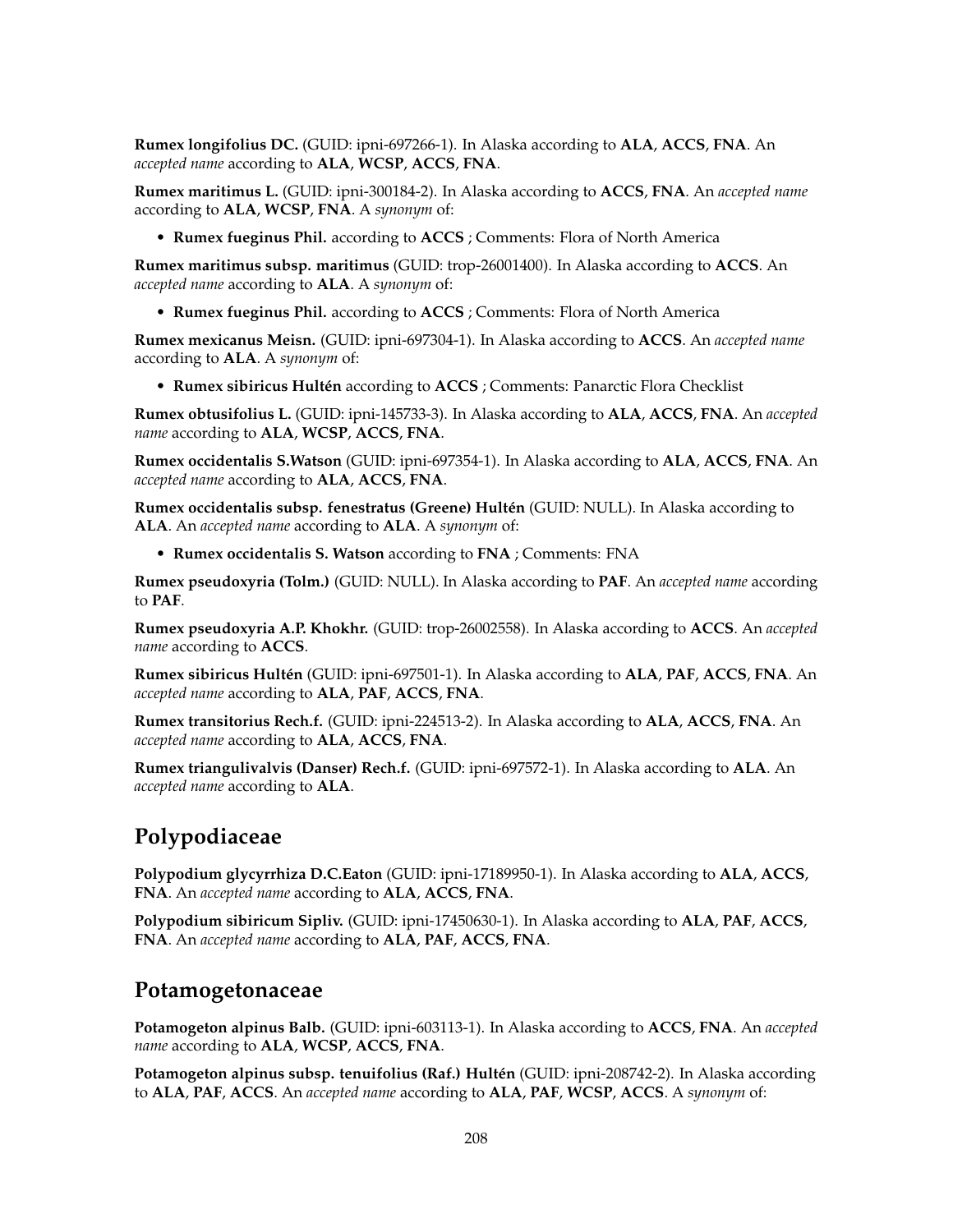• **Potamogeton alpinus Balbis** according to **FNA** ; Comments: FNA

**Potamogeton berchtoldii Fieber** (GUID: ipni-603133-1). In Alaska according to **ALA**, **PAF**, **ACCS**. An *accepted name* according to **ALA**, **PAF**, **WCSP**, **ACCS**. A *synonym* of:

• **Potamogeton pusillus subsp. tenuissimus (Mertens & W. D. J. Koch) R. R. Haynes & Hellquist** according to **FNA** ; Comments: FNA

**Potamogeton epihydrus Raf.** (GUID: ipni-30070809-2). In Alaska according to **ALA**, **ACCS**, **FNA**. An *accepted name* according to **ALA**, **WCSP**, **ACCS**, **FNA**.

**Potamogeton foliosus Raf.** (GUID: ipni-603224-1). In Alaska according to **ALA**, **ACCS**. An *accepted name* according to **ALA**, **WCSP**, **ACCS**.

**Potamogeton foliosus subsp. foliosus** (GUID: trop-50081464). In Alaska according to **FNA**, **ACCS**. An *accepted name* according to **FNA**, **ACCS**. A *synonym* of:

• **Potamogeton foliosus Raf.** according to **WCSP** ; Comments: WCSP

**Potamogeton friesii Rupr.** (GUID: ipni-208813-2). In Alaska according to **ALA**, **PAF**, **ACCS**, **FNA**. An *accepted name* according to **ALA**, **PAF**, **WCSP**, **ACCS**, **FNA**.

**Potamogeton gramineus L.** (GUID: ipni-323120-2). In Alaska according to **ALA**, **PAF**, **ACCS**, **FNA**. An *accepted name* according to **ALA**, **PAF**, **WCSP**, **ACCS**, **FNA**.

**Potamogeton natans L.** (GUID: ipni-208872-2). In Alaska according to **ALA**, **ACCS**, **FNA**. An *accepted name* according to **ALA**, **WCSP**, **ACCS**, **FNA**.

**Potamogeton obtusifolius Mert. & W.D.J.Koch** (GUID: ipni-208883-2). In Alaska according to **ALA**, **ACCS**, **FNA**. An *accepted name* according to **ALA**, **WCSP**, **ACCS**, **FNA**.

**Potamogeton perfoliatus L.** (GUID: ipni-71852-3). In Alaska according to **ACCS**. An *accepted name* according to **WCSP**, **ACCS**.

**Potamogeton perfoliatus subsp. richardsonii (A.Benn.) Hultén** (GUID: ipni-208904-2). In Alaska according to **ALA**, **PAF**, **ACCS**. An *accepted name* according to **PAF**, **ACCS**. A *synonym* of:

- **Potamogeton richardsonii (A.Benn.) Rydb.** according to **WCSP** ; Comments: WCSP
- **Potamogeton richardsonii (A.Bennett) Rydb.** according to **ALA** ; Comments: FNA vol. 22
- **Potamogeton richardsonii (A. Bennett) Rydberg** according to **FNA** ; Comments: FNA

**Potamogeton praelongus Wulf** (GUID: ipni-208912-2). In Alaska according to **ALA**, **PAF**, **ACCS**, **FNA**. An *accepted name* according to **ALA**, **PAF**, **WCSP**, **ACCS**, **FNA**.

**Potamogeton pusillus L.** (GUID: ipni-208919-2). In Alaska according to **ALA**, **ACCS**. An *accepted name* according to **ALA**, **WCSP**, **ACCS**.

**Potamogeton pusillus subsp. pusillus** (GUID: trop-50081461). In Alaska according to **ACCS**. An *accepted name* according to **ALA**. A *synonym* of:

• **Potamogeton pusillus L.** according to **ACCS** ; Comments: Panarctic Flora Checklist

**Potamogeton pusillus subsp. tenuissimus (Mert. & W.D.J.Koch) R.R.Haynes & Hellq.** (GUID: ipni-993237-1). In Alaska according to **ALA**, **FNA**. An *accepted name* according to **FNA**. A *synonym* of:

- **Potamogeton berchtoldii Fieber** according to **ALA** ; Comments: Elven, R. et al. 2003
- **Potamogeton berchtoldii Fieber** according to **PAF** ; Comments: Greenland is omitted. All studied Greenland specimens annotated as [Potamogeton berchtoldii] (or rather as [P. pusillus]) have been re-identified as [P. groenlandicus].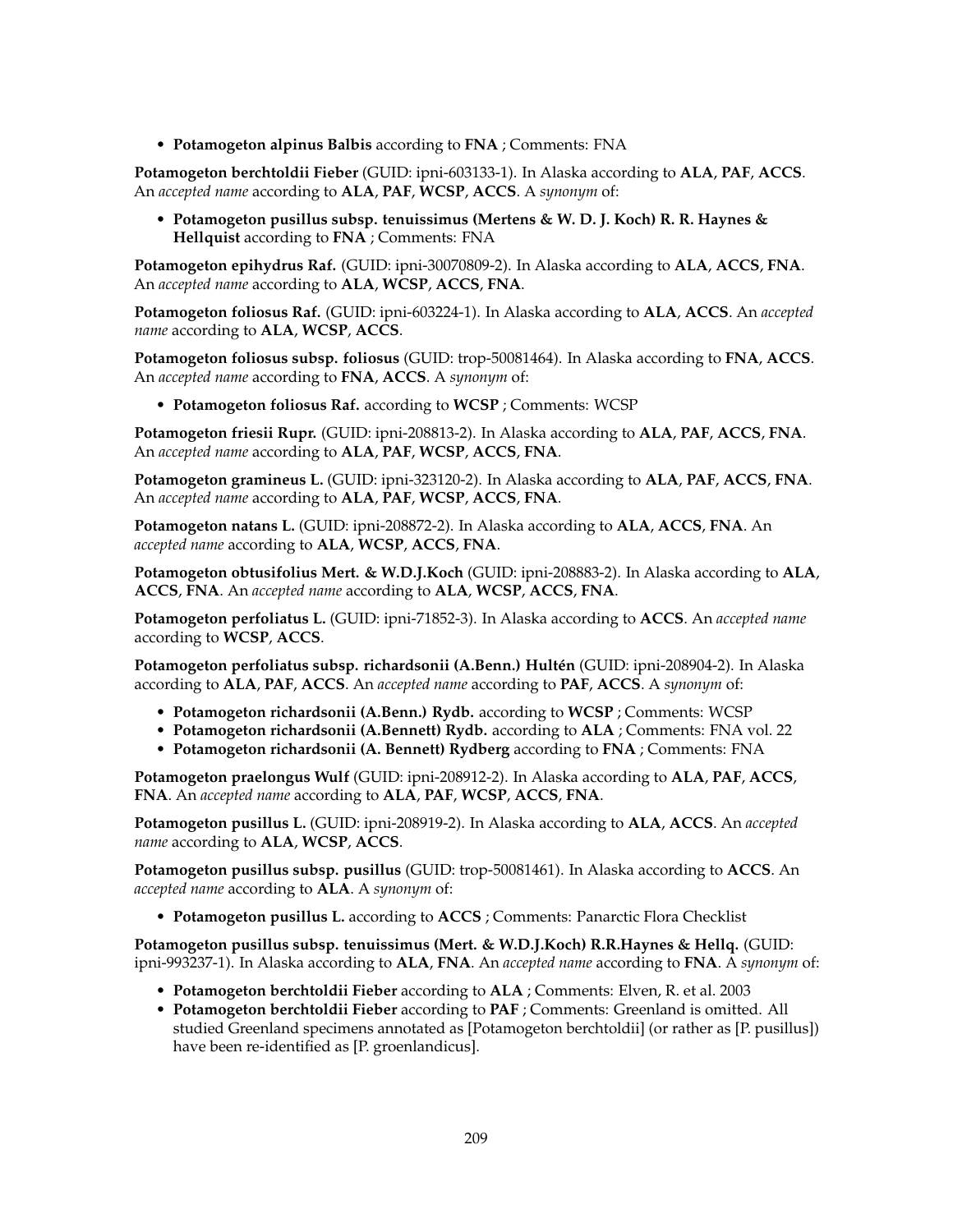**Potamogeton richardsonii (A.Benn.) Rydb.** (GUID: ipni-1006033-2). In Alaska according to **FNA**. An *accepted name* according to **WCSP**, **FNA**. A *synonym* of:

• **Potamogeton perfoliatus subsp. richardsonii (A. Benn.) Hultén** according to **PAF** ; Comments:

**Potamogeton richardsonii Rydb.** (GUID: ipni-208942-2). In Alaska according to **ALA**, **ACCS**. An *accepted name* according to **ALA**. A *synonym* of:

• **Potamogeton perfoliatus subsp. richardsonii (Benn.) Hultén** according to **ACCS** ; Comments: Panarctic Flora Checklist

**Potamogeton robbinsii Oakes** (GUID: ipni-603391-1). In Alaska according to **ALA**, **ACCS**, **FNA**. An *accepted name* according to **ALA**, **WCSP**, **ACCS**, **FNA**.

**Potamogeton subsibiricus Hagstr.** (GUID: ipni-699817-1). In Alaska according to **ALA**, **PAF**, **ACCS**, **FNA**. An *accepted name* according to **ALA**, **PAF**, **ACCS**, **FNA**. A *synonym* of:

• **Potamogeton sibiricus A.Benn.** according to **WCSP** ; Comments: WCSP

**Potamogeton zosteriformis Fernald** (GUID: ipni-699835-1). In Alaska according to **ALA**, **ACCS**, **FNA**. An *accepted name* according to **ALA**, **ACCS**, **FNA**. A *synonym* of:

• **Potamogeton compressus L.** according to **WCSP** ; Comments: WCSP

**Stuckenia filiformis (Pers.) Börner** (GUID: ipni-51015154-1). In Alaska according to **ACCS**. An *accepted name* according to **ALA**, **WCSP**, **ACCS**.

**Stuckenia filiformis subsp. alpina (Blytt) R. R. Haynes** (GUID: NULL). In Alaska according to **FNA**. An *accepted name* according to **FNA**.

**Stuckenia filiformis subsp. borealis (Raf.) Tzvelev & Elven** (GUID: ipni-77099596-1). In Alaska according to **ALA**, **PAF**, **ACCS**. An *accepted name* according to **ALA**, **PAF**, **ACCS**. A *synonym* of:

• **Stuckenia pectinata (L.) Börner** according to **WCSP** ; Comments: WCSP

**Stuckenia filiformis subsp. filiformis** (GUID: trop-50113910). In Alaska according to **FNA**. An *accepted name* according to **ALA**, **FNA**.

**Stuckenia filiformis subsp. occidentalis (J. W. Robbins) R. R. Haynes** (GUID: NULL). In Alaska according to **FNA**. An *accepted name* according to **FNA**.

**Stuckenia filiformis subsp. occidentalis (J.W. Robbins) Haynes, D.H. Les & M. Kral** (GUID: NULL). In Alaska according to **ACCS**. An *accepted name* according to **ACCS**.

**Stuckenia filiformis subsp. occidentalis (J.W.Robbins) R.R.Haynes, Les & M.Král** (GUID: ipni-1003796-1). In Alaska according to **ALA**, **PAF**. An *accepted name* according to **ALA**, **PAF**. A *synonym* of:

• **Stuckenia filiformis (Pers.) Börner** according to **WCSP** ; Comments: WCSP

**Stuckenia pectinata (L.) Börner** (GUID: ipni-77099639-1). In Alaska according to **ALA**, **PAF**, **ACCS**, **FNA**. An *accepted name* according to **ALA**, **PAF**, **WCSP**, **ACCS**, **FNA**.

**Stuckenia subretusa (Hagstr.) Holub** (GUID: ipni-996843-1). In Alaska according to **PAF**. An *accepted name* according to **PAF**. A *synonym* of:

• **Stuckenia vaginata (Turcz.) Holub** according to **WCSP** ; Comments: WCSP

**Stuckenia vaginata (Turcz.) Holub** (GUID: ipni-914662-1). In Alaska according to **ALA**, **PAF**, **ACCS**, **FNA**. An *accepted name* according to **ALA**, **PAF**, **WCSP**, **ACCS**, **FNA**.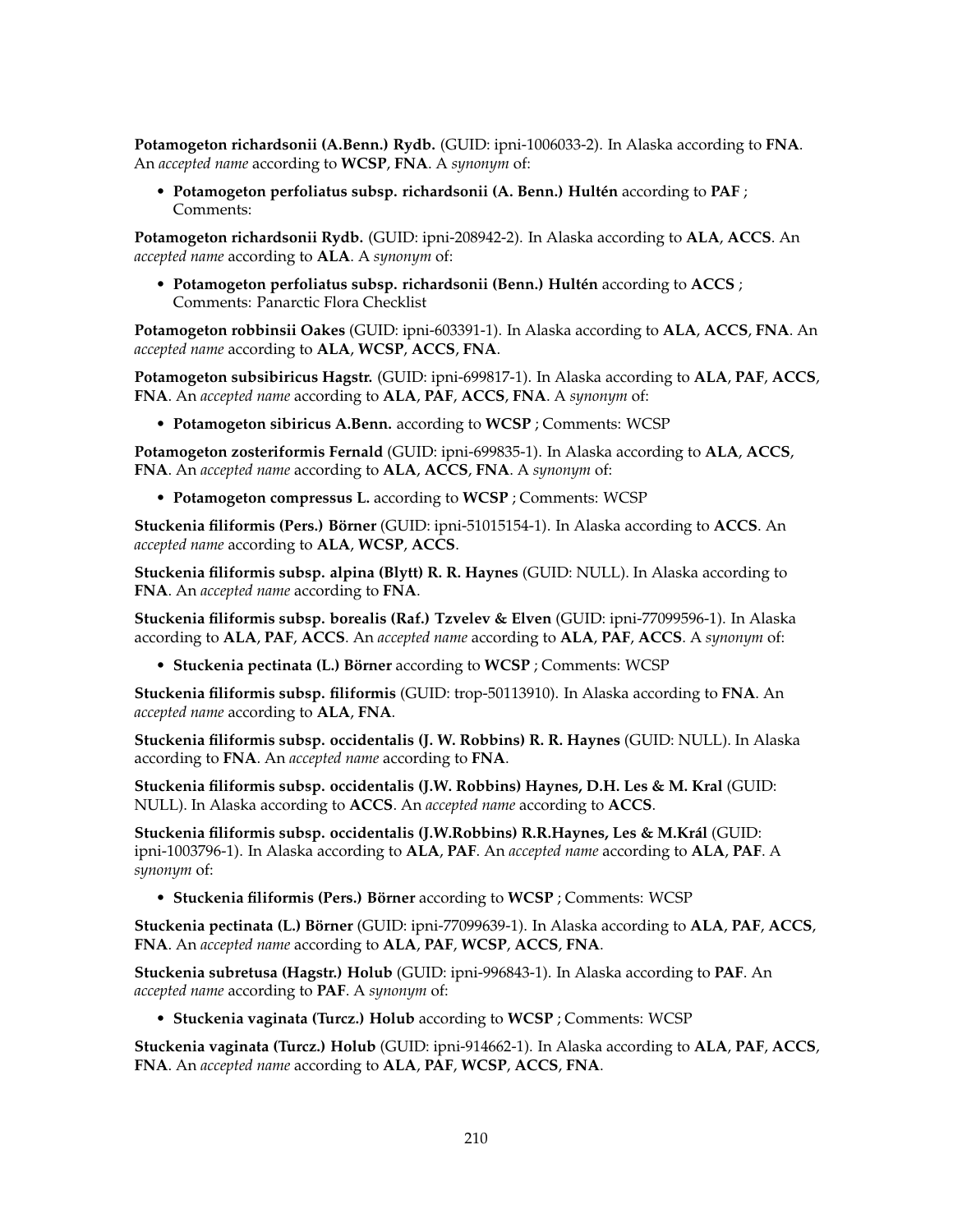**Zannichellia palustris L.** (GUID: ipni-100695-3). In Alaska according to **ALA**, **PAF**, **ACCS**, **FNA**. An *accepted name* according to **ALA**, **PAF**, **WCSP**, **ACCS**, **FNA**.

**Zannichellia palustris subsp. palustris** (GUID: trop-26300008). In Alaska according to **ACCS**. An *accepted name* according to **ACCS**. A *synonym* of:

• **Zannichellia palustris L.** according to **WCSP** ; Comments: WCSP

## **Primulaceae**

**Androsace alaskana Coville & Standl. ex Hultén** (GUID: ipni-13135-2). In Alaska according to **ALA**, **ACCS**. An *accepted name* according to **WCSP**. A *synonym* of:

- **Douglasia alaskana (Coville & Standl. ex Hultén) S.Kelso** according to **ALA** ; Comments: Kelso 1992; Kelso 1992; Kelso, S. 1992. Conspectus of the genus Douglasia (Primulaceae) with comments on Douglasia alaskana, an Alaska-Yukon alpine endemic. Can. J. Bot. 70:593-596.
- **Douglasia alaskana (Coville & Standl. ex Hultén) S. Kelso** according to **PAF** ; Comments:
- **Douglasia alaskana (Coville & Standl. ex Hultén) S. Kelso** according to **ACCS** ; Comments: Panarctic Flora Checklist
- **Douglasia alaskana (Coville & Standley ex Hultén) S. Kelso** according to **FNA** ; Comments: FNA

**Androsace chamaejasme Wulfen** (GUID: ipni-700224-1). In Alaska according to **ACCS**. An *accepted name* according to **WCSP**, **ACCS**.

**Androsace chamaejasme subsp. andersonii (Hultén) Hultén** (GUID: ipni-13144-2). In Alaska according to **ALA**, **PAF**, **ACCS**. An *accepted name* according to **ALA**, **PAF**, **WCSP**, **ACCS**.

**Androsace chamaejasme subsp. lehmanniana (Spreng.) Hultén** (GUID: ipni-13150-2). In Alaska according to **ACCS**, **FNA**. An *accepted name* according to **FNA**. A *synonym* of:

- **Androsace lehmanniana Spreng.** according to **WCSP** ; Comments: WCSP
- **Androsace chamaejasme subsp. andersonii Hultén** according to **ACCS** ; Comments: Panarctic Flora Checklist

**Androsace lehmanniana Spreng.** (GUID: ipni-13160-2). In Alaska according to **ACCS**. An *accepted name* according to **WCSP**. A *synonym* of:

- **Androsace chamaejasme subsp. andersonii Hultén** according to **ACCS** ; Comments: Panarctic Flora Checklist
- **Androsace chamaejasme subsp. lehmanniana (Sprengel) Hultén** according to **FNA** ; Comments: FNA

**Androsace septentrionalis L.** (GUID: ipni-13171-2). In Alaska according to **ALA**, **PAF**, **ACCS**, **FNA**. An *accepted name* according to **ALA**, **PAF**, **WCSP**, **ACCS**, **FNA**.

**Dodecatheon frigidum Cham. & Schltdl.** (GUID: ipni-700895-1). In Alaska according to **ALA**, **PAF**, **ACCS**, **FNA**. An *accepted name* according to **ALA**, **PAF**, **WCSP**, **ACCS**, **FNA**.

**Dodecatheon jeffreyi Van Houtte** (GUID: ipni-700902-1). In Alaska according to **ALA**, **ACCS**, **FNA**. An *accepted name* according to **ALA**, **WCSP**, **ACCS**, **FNA**.

**Dodecatheon pulchellum (Raf.) Merr.** (GUID: ipni-82704-2). In Alaska according to **ACCS**. An *accepted name* according to **ALA**, **WCSP**, **ACCS**.

**Dodecatheon pulchellum subsp. macrocarpum (A.Gray) R.L.Taylor & MacBryde** (GUID: ipni-1198399-2). In Alaska according to **ALA**. An *accepted name* according to **ALA**, **WCSP**.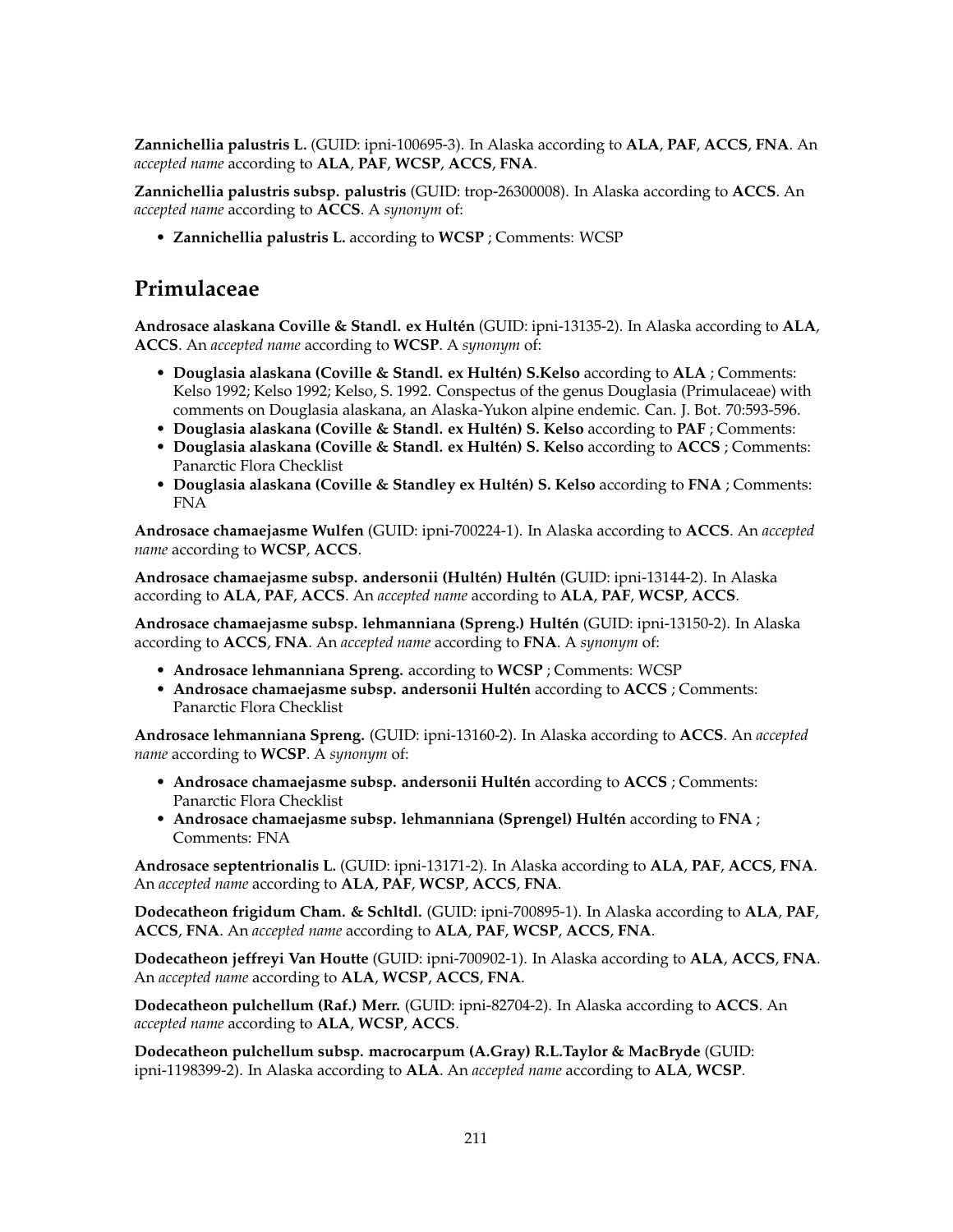**Dodecatheon pulchellum subsp. macrocarpum (A.Gray) Roy L.Taylor & MacBryde** (GUID: ipni-82711-2). In Alaska according to **ACCS**. An *accepted name* according to **ACCS**. A *synonym* of:

• **Dodecatheon pulchellum var. macrocarpum (A. Gray) Reveal** according to **FNA** ; Comments: FNA

**Dodecatheon pulchellum subsp. pulchellum** (GUID: trop-26400405). In Alaska according to **ALA**. An *accepted name* according to **ALA**.

**Dodecatheon pulchellum subsp. pulchellum (Raf.) Merr.** (GUID: NULL). In Alaska according to **ACCS**. An *accepted name* according to **ACCS**.

**Dodecatheon pulchellum var. macrocarpum (A.Gray) Reveal** (GUID: ipni-60445235-2). In Alaska according to **ALA**, **ACCS**, **FNA**. An *accepted name* according to **FNA**. A *synonym* of:

- **Dodecatheon pulchellum subsp. macrocarpum (A.Gray) R.L.Taylor & MacBryde** according to **ALA** ; Comments: FNA vol. 8
- **Dodecatheon pulchellum subsp. macrocarpum (A.Gray) R.L.Taylor & MacBryde** according to **WCSP** ; Comments: WCSP
- **Dodecatheon pulchellum subsp. macrocarpum (A. Gray) Roy L. Taylor & MacBryde** according to **ACCS** ; Comments: D.F. Murray

**Dodecatheon pulchellum var. pulchellum** (GUID: trop-26400329). In Alaska according to **ALA**, **FNA**. An *accepted name* according to **FNA**. A *synonym* of:

• **Dodecatheon pulchellum subsp. pulchellum** according to **ALA** ; Comments: FNA vol. 8

**Douglasia alaskana (Coville & Standl. ex Hultén) S.Kelso** (GUID: ipni-963916-1). In Alaska according to **ALA**, **PAF**, **ACCS**, **FNA**. An *accepted name* according to **ALA**, **PAF**, **ACCS**, **FNA**. A *synonym* of:

• **Androsace alaskana Coville & Standl. ex Hultén** according to **WCSP** ; Comments: WCSP

**Douglasia arctica Hook.** (GUID: ipni-700952-1). In Alaska according to **ALA**, **PAF**, **ACCS**, **FNA**. An *accepted name* according to **ALA**, **PAF**, **ACCS**, **FNA**. A *synonym* of:

• **Androsace americana Wendelbo** according to **WCSP** ; Comments: WCSP

**Douglasia beringensis S. Kelso** (GUID: NULL). In Alaska according to **ACCS**, **FNA**. An *accepted name* according to **ACCS**, **FNA**.

**Douglasia beringensis S.Kelso, Jurtzev & D.F.Murray** (GUID: ipni-980720-1). In Alaska according to **ALA**, **PAF**. An *accepted name* according to **ALA**, **PAF**. A *synonym* of:

• **Androsace beringensis (S.Kelso, Jurtzev & D.F.Murray) Cubey** according to **WCSP** ; Comments: WCSP

**Douglasia gormanii Constance** (GUID: ipni-83317-2). In Alaska according to **ALA**, **PAF**, **ACCS**, **FNA**. An *accepted name* according to **ALA**, **PAF**, **ACCS**, **FNA**. A *synonym* of:

• **Androsace constancei Wendelbo** according to **WCSP** ; Comments: WCSP

**Douglasia ochotensis (Roem. & Schult.) Hultén** (GUID: ipni-30043458-2). In Alaska according to **FNA**. An *accepted name* according to **FNA**.

**Douglasia ochotensis (Willd.) Hultén** (GUID: kew-2776097). In Alaska according to **ALA**, **PAF**, **ACCS**. An *accepted name* according to **ALA**, **PAF**, **ACCS**. A *synonym* of:

• **Androsace ochotensis Willd. ex Roem. & Schult.** according to **WCSP** ; Comments: WCSP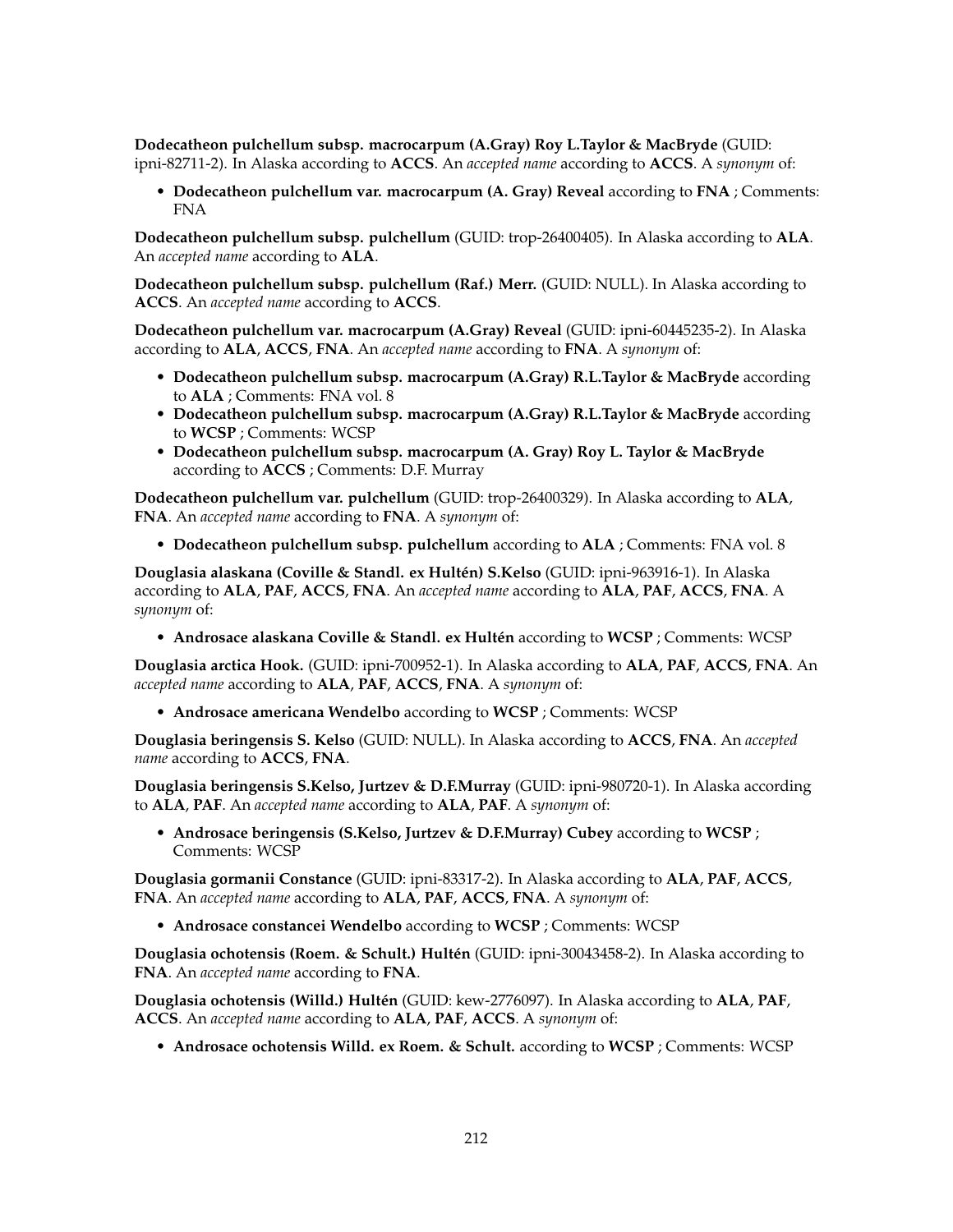**Glaux maritima L.** (GUID: ipni-110677-2). In Alaska according to **ALA**, **ACCS**. An *accepted name* according to **ALA**. A *synonym* of:

- **Lysimachia maritima (L.) Galasso, Banfi & Soldano** according to **WCSP** ; Comments: WCSP
- **Lysimachia maritima (L.) Galasso, Banfi & Soldano** according to **ACCS** ; Comments: Panarctic Flora Checklist
- **Lysimachia maritima (Linnaeus) Galasso** according to **FNA** ; Comments: FNA

**Lysimachia ciliata L.** (GUID: ipni-701077-1). In Alaska according to **ACCS**. An *accepted name* according to **WCSP**, **ACCS**.

**Lysimachia maritima (L.) Galasso, Banfi & Soldano** (GUID: ipni-77068343-1). In Alaska according to **ACCS**. An *accepted name* according to **WCSP**, **ACCS**.

**Lysimachia maritima (Linnaeus) Galasso** (GUID: NULL). In Alaska according to **FNA**. An *accepted name* according to **FNA**.

**Lysimachia nummularia L.** (GUID: ipni-701260-1). In Alaska according to **ACCS**. An *accepted name* according to **WCSP**, **ACCS**.

**Lysimachia thyrsiflora L.** (GUID: ipni-148161-2). In Alaska according to **ALA**, **PAF**, **ACCS**, **FNA**. An *accepted name* according to **ALA**, **PAF**, **WCSP**, **ACCS**, **FNA**.

**Primula anvilensis S.Kelso** (GUID: ipni-931665-1). In Alaska according to **ALA**, **PAF**, **ACCS**, **FNA**. An *accepted name* according to **ALA**, **PAF**, **ACCS**, **FNA**.

**Primula borealis Duby** (GUID: ipni-210182-2). In Alaska according to **ALA**, **PAF**, **ACCS**, **FNA**. An *accepted name* according to **ALA**, **PAF**, **ACCS**, **FNA**.

**Primula cuneifolia Ledeb.** (GUID: ipni-701781-1). In Alaska according to **ACCS**. An *accepted name* according to **ALA**, **ACCS**.

**Primula cuneifolia subsp. cuneifolia** (GUID: trop-26400335). In Alaska according to **ALA**, **FNA**. An *accepted name* according to **ALA**, **FNA**.

**Primula cuneifolia subsp. cuneifolia Ledeb.** (GUID: NULL). In Alaska according to **ACCS**. An *accepted name* according to **ACCS**.

**Primula cuneifolia subsp. saxifragifolia (Lehm.) W.W.Sm. & Forrest** (GUID: ipni-210196-2). In Alaska according to **ALA**, **PAF**, **ACCS**, **FNA**. An *accepted name* according to **WCSP**, **ALA**, **PAF**, **ACCS**, **FNA**.

**Primula egaliksensis Wormsk.** (GUID: ipni-30019545-2). In Alaska according to **ALA**, **PAF**, **ACCS**, **FNA**. An *accepted name* according to **WCSP**, **ALA**, **PAF**, **ACCS**, **FNA**.

**Primula incana M.E.Jones** (GUID: ipni-702079-1). In Alaska according to **ALA**, **ACCS**, **FNA**. An *accepted name* according to **ALA**, **ACCS**, **FNA**.

**Primula mistassinica Michx.** (GUID: ipni-702284-1). In Alaska according to **ALA**, **PAF**, **ACCS**, **FNA**. An *accepted name* according to **ALA**, **PAF**, **WCSP**, **ACCS**, **FNA**.

**Primula nutans Georgi** (GUID: ipni-702337-1). In Alaska according to **ALA**, **ACCS**, **FNA**. An *accepted name* according to **ALA**, **WCSP**, **ACCS**, **FNA**.

**Primula nutans subsp. nutans** (GUID: trop-26400034). In Alaska according to **PAF**. An *accepted name* according to **PAF**.

**Primula nutans subsp. nutans Georgi** (GUID: NULL). In Alaska according to **ACCS**. An *accepted name* according to **ACCS**.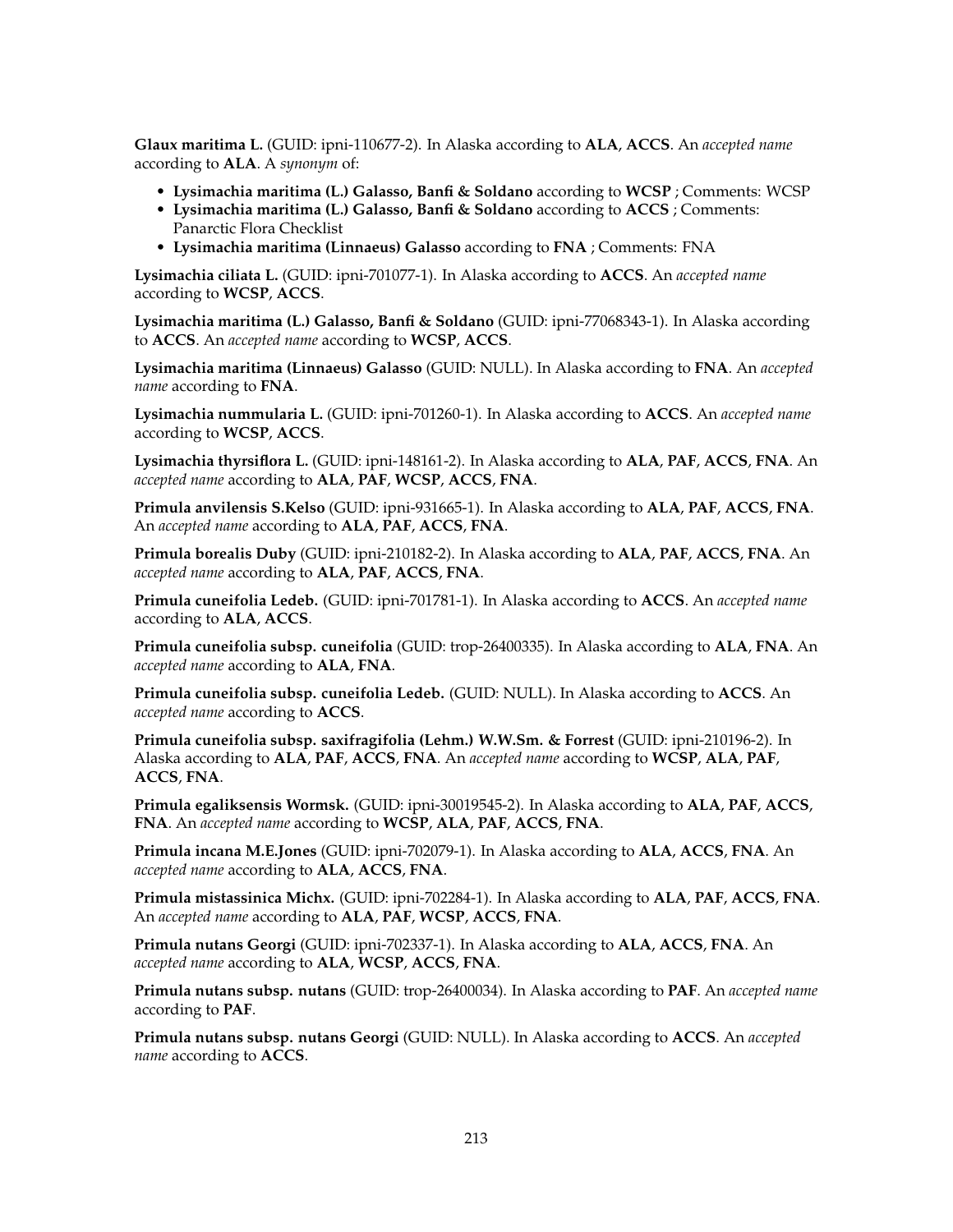**Primula pumila (Ledeb.) Pax** (GUID: ipni-30320042-2). In Alaska according to **ALA**, **PAF**, **ACCS**, **FNA**. An *accepted name* according to **ALA**, **PAF**, **ACCS**, **FNA**.

**Primula tschuktschorum Kjellm.** (GUID: ipni-30085648-2). In Alaska according to **PAF**, **ACCS**, **ALA**, **FNA**. An *accepted name* according to **PAF**, **ACCS**, **ALA**, **FNA**.

**Trientalis europaea L.** (GUID: ipni-30062206-2). In Alaska according to **ACCS**, **FNA**. An *accepted name* according to **ALA**, **ACCS**, **FNA**. A *synonym* of:

• **Lysimachia europaea (L.) U.Manns & Anderb.** according to **WCSP** ; Comments: WCSP

**Trientalis europaea subsp. arctica (Fisch. ex Hook.) Hultén** (GUID: ipni-1141871-2). In Alaska according to **ACCS**, **ALA**, **PAF**. An *accepted name* according to **ACCS**, **ALA**, **PAF**. A *synonym* of:

• **Trientalis europaea Linnaeus** according to **FNA** ; Comments: FNA

**Trientalis europaea subsp. europaea** (GUID: trop-26400103). In Alaska according to **ACCS**. An *accepted name* according to **ALA**, **ACCS**.

### **Pteridaceae**

**Adiantum aleuticum (Rupr.)** (GUID: NULL). In Alaska according to **ALA**. An *accepted name* according to **ALA**.

**Adiantum aleuticum (Rupr.) C.A.Paris** (GUID: ipni-17546720-1). In Alaska according to **FNA**. An *accepted name* according to **FNA**.

**Adiantum aleuticum (Rupr.) Paris** (GUID: NULL). In Alaska according to **ACCS**. An *accepted name* according to **ACCS**.

**Adiantum pedatum L.** (GUID: ipni-17012140-1). In Alaska according to **ACCS**. An *accepted name* according to **ALA**. A *synonym* of:

• **Adiantum aleuticum (Rupr.) Paris** according to **ACCS** ; Comments: Flora of North America

**Cryptogramma acrostichoides R.Br.** (GUID: ipni-17070900-1). In Alaska according to **ALA**, **PAF**, **ACCS**, **FNA**. An *accepted name* according to **ALA**, **PAF**, **ACCS**, **FNA**.

**Cryptogramma sitchensis (Rupr.) T.Moore** (GUID: ipni-17071030-1). In Alaska according to **ALA**, **PAF**, **ACCS**, **FNA**. An *accepted name* according to **ALA**, **PAF**, **ACCS**, **FNA**.

**Cryptogramma stelleri (S.G.Gmel.) Prantl** (GUID: ipni-71734-2). In Alaska according to **ALA**, **PAF**, **ACCS**, **FNA**. An *accepted name* according to **ALA**, **PAF**, **ACCS**, **FNA**.

### **Ranunculaceae**

**Aconitum delphinifolium subsp. chamissonianum (Rchb.) Hultén** (GUID: ipni-3378-2). In Alaska according to **ACCS**. An *accepted name* according to **ACCS**. A *synonym* of:

- **Aconitum delphinifolium DC.** according to **WCSP** ; Comments: WCSP
- **Aconitum delphiniifolium de Candolle** according to **FNA** ; Comments: FNA

**Aconitum delphinifolium subsp. chamissonianum (Rchb.) Hultén & H.St.John** (GUID: NULL). In Alaska according to **ALA**. An *accepted name* according to **ALA**.

**Aconitum delphinifolium var. paradoxum (Rchb.) Jurtzev** (GUID: ipni-3384-2). In Alaska according to **PAF**. An *accepted name* according to **PAF**. A *synonym* of: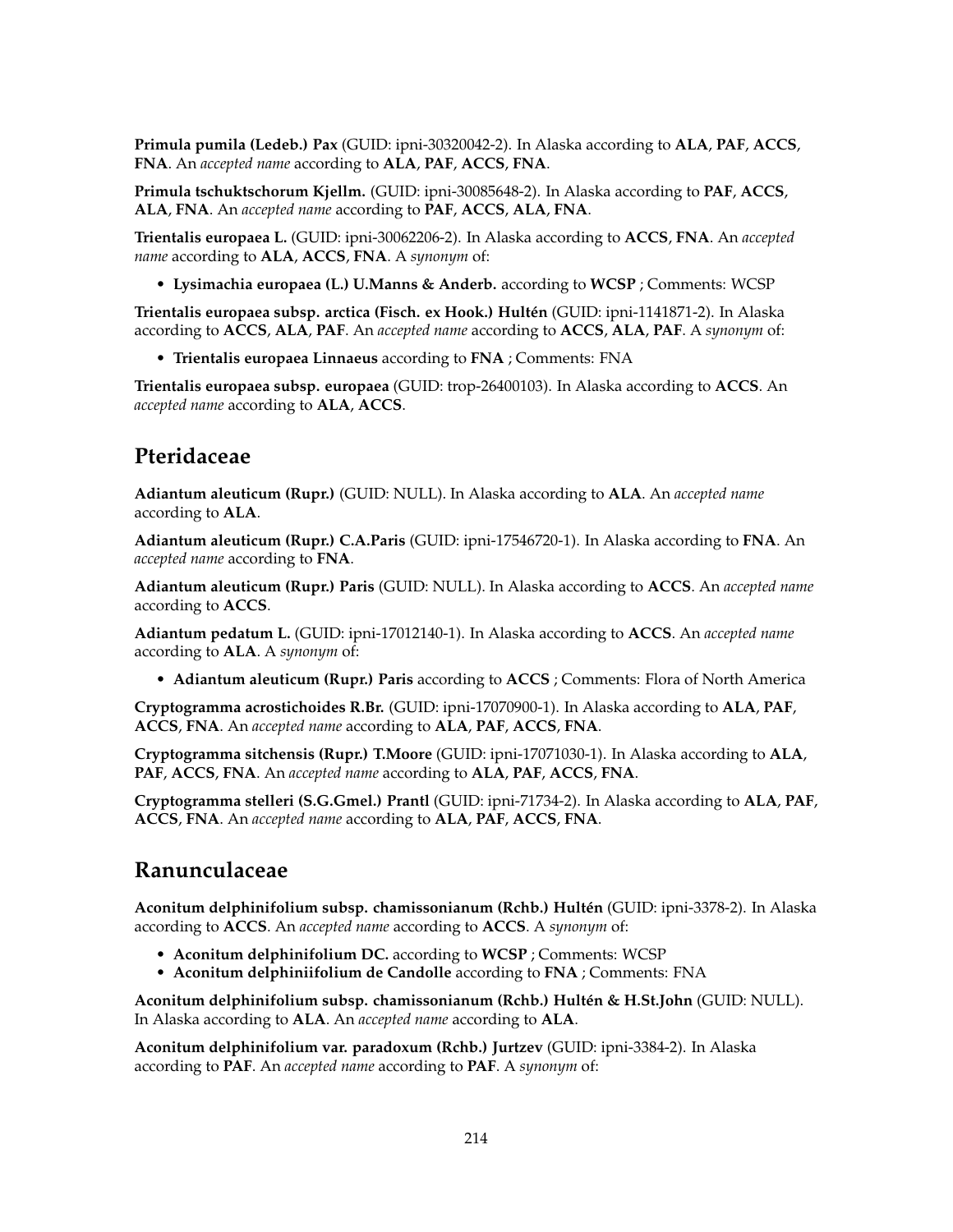• **Aconitum paradoxum Rchb.** according to **WCSP** ; Comments: WCSP

**Aconitum delphiniifolium DC.** (GUID: ipni-707308-1). In Alaska according to **ACCS**, **PAF**, **FNA**. An *accepted name* according to **ACCS**, **ALA**, **PAF**, **WCSP**, **FNA**.

**Aconitum delphiniifolium subsp. delphiniifolium** (GUID: trop-27101485). In Alaska according to **ALA**, **ACCS**. An *accepted name* according to **ALA**, **ACCS**.

**Aconitum delphiniifolium subsp. paradoxum (Rchb.) Hultén** (GUID: trop-27100718). In Alaska according to **ACCS**. An *accepted name* according to **ACCS**. A *synonym* of:

• **Aconitum delphiniifolium de Candolle** according to **FNA** ; Comments: FNA

**Aconitum maximum Pall. ex DC.** (GUID: ipni-707574-1). In Alaska according to **ACCS**, **ALA**. An *accepted name* according to **WCSP**, **ACCS**, **ALA**.

**Aconitum maximum subsp. maximum** (GUID: NULL). In Alaska according to **FNA**. An *accepted name* according to **FNA**.

**Aconitum nivatum A.Nelson** (GUID: ipni-707639-1). In Alaska according to **ACCS**. An *accepted name* according to **ALA**. A *synonym* of:

- **Aconitum columbianum Nutt.** according to **WCSP** ; Comments: WCSP
- **Aconitum delphiniifolium subsp. paradoxum (Rchb.) Hultén** according to **ACCS** ; Comments: Panarctic Flora Checklist

**Actaea rubra (Aiton) Willd.** (GUID: ipni-1082557-2). In Alaska according to **ALA**, **PAF**, **ACCS**, **FNA**. An *accepted name* according to **ALA**, **PAF**, **WCSP**, **ACCS**, **FNA**.

**Actaea rubra subsp. arguta (Nutt.) Hultén** (GUID: ipni-1049203-2). In Alaska according to **ALA**, **ACCS**. An *accepted name* according to **ACCS**. A *synonym* of:

- **Actaea rubra (Aiton) Willd.** according to **ALA** ; Comments: FNA 3; Flora of North America volume 3
- **Actaea rubra (Aiton) Willd.** according to **WCSP** ; Comments: WCSP
- **Actaea rubra (Aiton) Willdenow** according to **FNA** ; Comments: FNA

**Actaea rubra subsp. rubra (Aiton) Willd.** (GUID: NULL). In Alaska according to **ACCS**. An *accepted name* according to **ACCS**.

**Anemone drummondii var. lithophila (Rydb.) C.L.Hitchc.** (GUID: ipni-13423-2). In Alaska according to **ALA**, **ACCS**, **FNA**. An *accepted name* according to **ALA**, **FNA**. A *synonym* of:

- **Anemone lithophila Rydb.** according to **WCSP** ; Comments: WCSP
- **Anemone lithophila Rydb.** according to **PAF** ; Comments: [Anemone drummondii] S. Watson, Bot. California 2: 424 (1880), was described from California (U.S.A.), is amphi-Pacific, and is hexaploid: [*48 (6x)*.] - Heimburger (1959, 1961, 1962). The name [A. drummondii] subsp. [heimburgeri] Á. Löve & D. Löve has been misapplied for [A. lithophila], see [A. multiceps]. Elven and Murray: Differences in shape and pubescence characters are reported between the Californian [A. drummondii] s. str. and the Cordilleran [A. lithophila]. Californian and Cordilleran (incl. Alaskan) plants are morphologically distinctly different. They are also reported with different chromosome numbers (but opposite to what was reported by Dutton et al. 1997) and seem to be allopatric.
- **Anemone lithophila Rydb.** according to **ACCS** ; Comments: Panarctic Flora Checklist

**Anemone lithophila Rydb.** (GUID: ipni-13440-2). In Alaska according to **PAF**, **ACCS**. An *accepted name* according to **PAF**, **WCSP**, **ACCS**. A *synonym* of: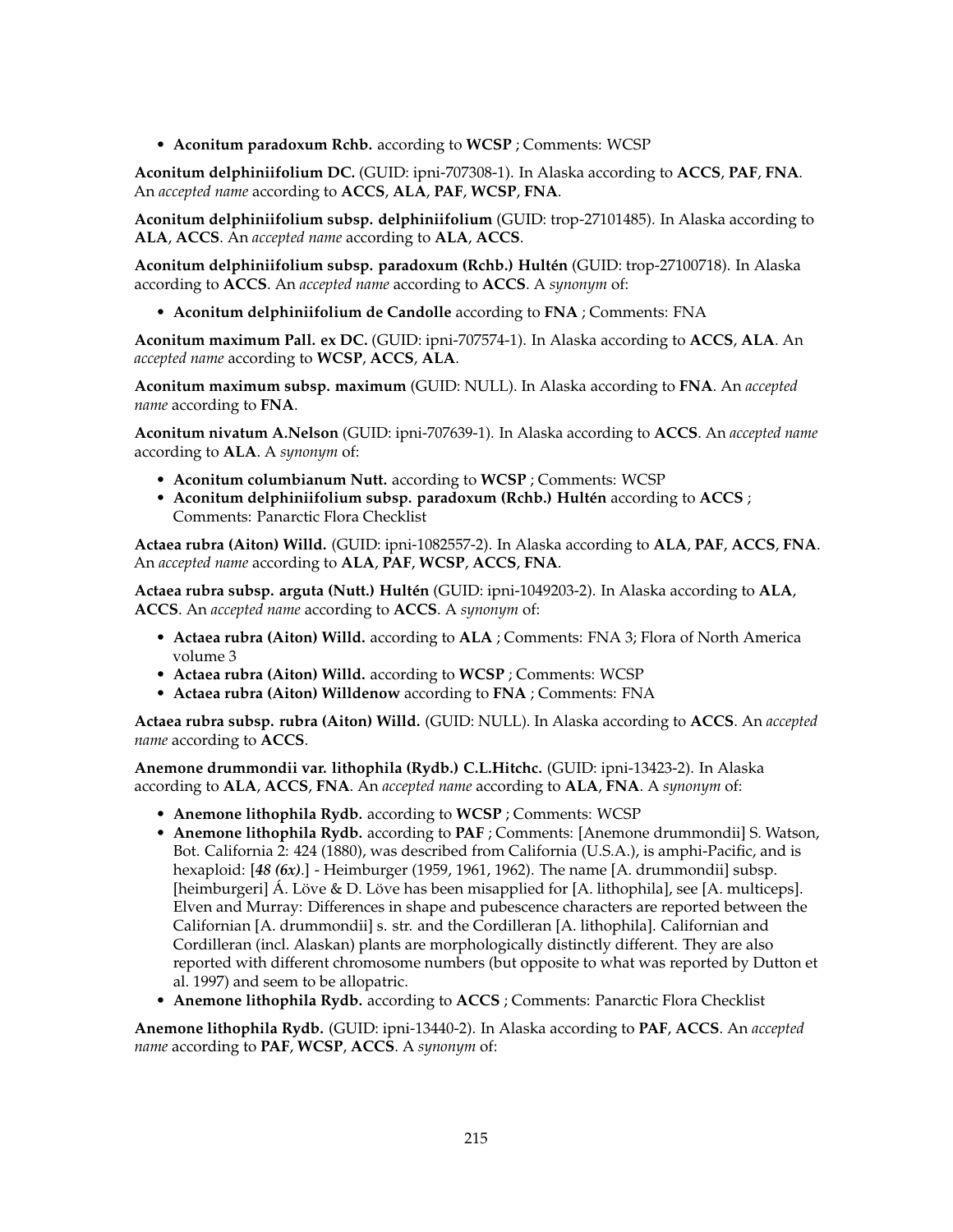• **Anemone drummondii var. lithophila (Rydberg) C. L. Hitchcock** according to **FNA** ; Comments: FNA

**Anemone multiceps (Greene) Standl.** (GUID: trop-27100031). In Alaska according to **ALA**, **PAF**, **ACCS**, **FNA**. An *accepted name* according to **ALA**, **PAF**, **WCSP**, **ACCS**, **FNA**.

**Anemone multifida Poir.** (GUID: ipni-708505-1). In Alaska according to **ALA**, **PAF**, **ACCS**. An *accepted name* according to **ALA**, **PAF**, **WCSP**, **ACCS**.

**Anemone multifida var. hudsoniana DC.** (GUID: ipni-13447-2). In Alaska according to **ACCS**. An *accepted name* according to **WCSP**. A *synonym* of:

• **Anemone multifida Poir.** according to **ACCS** ; Comments: Panarctic Flora Checklist

**Anemone multifida var. multifida** (GUID: trop-27101457). In Alaska according to **FNA**. An *accepted name* according to **FNA**.

**Anemone multifida var. saxicola B.Boivin** (GUID: ipni-13454-2). In Alaska according to **ALA**, **ACCS**, **FNA**. An *accepted name* according to **FNA**. A *synonym* of:

- **Anemone multifida Poir.** according to **ALA** ; Comments: Elven, R. et al. 2003
- **Anemone multifida Poir.** according to **ACCS** ; Comments: Panarctic Flora Checklist

**Anemone narcissiflora L.** (GUID: ipni-708511-1). In Alaska according to **ACCS**. An *accepted name* according to **ALA**, **WCSP**. A *synonym* of:

• **Anemone sibirica L.** according to **ACCS** ; Comments: Panarctic Flora Checklist

**Anemone narcissiflora subsp. alaskana Hultén** (GUID: ipni-13459-2). In Alaska according to **ALA**, **ACCS**. An *accepted name* according to **WCSP**. A *synonym* of:

- **Anemone sibirica L.** according to **ALA** ; Comments: Elven, R. et al. 2003
- **Anemone sibirica L.** according to **ACCS** ; Comments: Panarctic Flora Checklist
- **Anemone narcissiflora var. monantha de Candolle** according to **FNA** ; Comments: FNA

**Anemone narcissiflora subsp. villosissima (DC.) Hultén** (GUID: ipni-13470-2). In Alaska according to **ALA**, **ACCS**. An *accepted name* according to **WCSP**. A *synonym* of:

- **Anemone villosissima (DC.) Juz.** according to **ALA** ; Comments: Elven, R. et al. 2003
- **Anemone villosissima (DC.) Juz.** according to **ACCS** ; Comments: Panarctic Flora Checklist
- **Anemone narcissiflora var. villosissima de Candolle** according to **FNA** ; Comments: FNA

**Anemone narcissiflora var. monantha DC.** (GUID: ipni-13464-2). In Alaska according to **ALA**, **ACCS**, **FNA**. An *accepted name* according to **FNA**. A *synonym* of:

- **Anemone sibirica L.** according to **ALA** ; Comments: Elven, R. et al. 2003
- **Anemone narcissiflora L.** according to **WCSP** ; Comments: WCSP
- **Anemone sibirica L.** according to **ACCS** ; Comments: Panarctic Flora Checklist

**Anemone narcissiflora var. villosissima DC.** (GUID: ipni-13469-2). In Alaska according to **ACCS**, **FNA**. An *accepted name* according to **FNA**. A *synonym* of:

- **Anemone narcissiflora subsp. villosissima (DC.) Hultén** according to **WCSP** ; Comments: WCSP
- **Anemone villosissima (DC.) Juz.** according to **ACCS** ; Comments: Panarctic Flora Checklist

**Anemone parviflora Michx.** (GUID: ipni-708544-1). In Alaska according to **ALA**, **PAF**, **ACCS**, **FNA**. An *accepted name* according to **ALA**, **PAF**, **WCSP**, **ACCS**, **FNA**.

**Anemone patens L.** (GUID: ipni-708545-1). In Alaska according to **ACCS**. An *accepted name* according to **WCSP**, **ACCS**. A *synonym* of: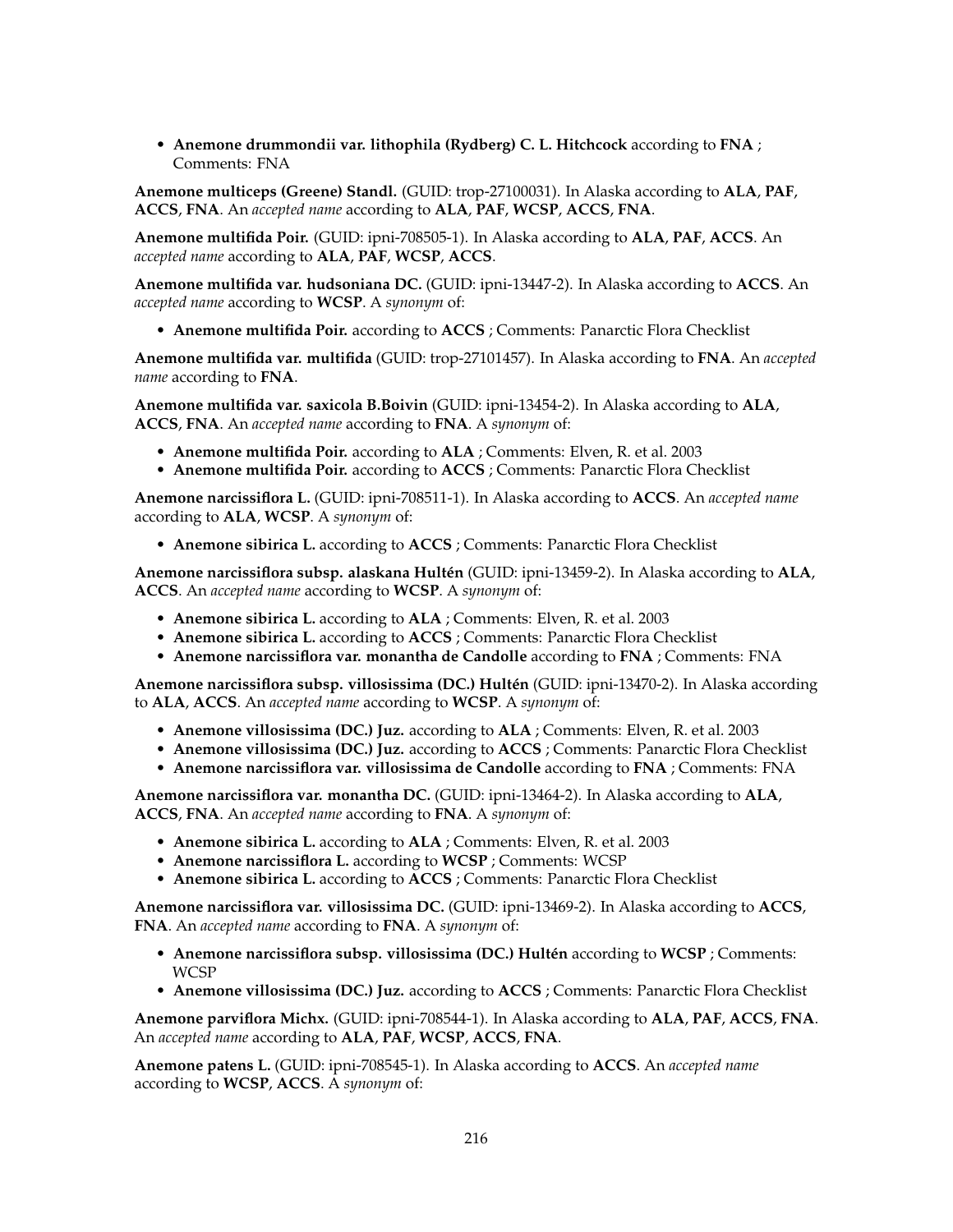• **Pulsatilla patens (L.) Mill.** according to **ALA** ; Comments:

**Anemone patens subsp. multifida (Pritz.) L.** (GUID: NULL). In Alaska according to **PAF**, **ACCS**. An *accepted name* according to **PAF**, **ACCS**.

**Anemone patens var. multifida Pritz.** (GUID: ipni-13489-2). In Alaska according to **ALA**, **ACCS**, **FNA**. An *accepted name* according to **FNA**. A *synonym* of:

- **Pulsatilla patens subsp. multifida (Pritz.) Zämelis** according to **ALA** ; Comments: Elven, R. et al. 2003
- **Anemone patens subsp. multifida (Pritz.) L.** according to **PAF** ; Comments: The name [Pulsatilla hirsutissima] is illegitimate because the given basionym is [Clematis hirsutissima] Pursh, Fl. Amer. Sept. 2: 385 (1813), a true [Clematis]. The names [Anemone ludoviciana] and [Pulsatilla ludoviciana] are also illegitimate as nomina nova for [Clematis hirsutissima].
- **Anemone patens subsp. multifida (Pritz.) Hultén** according to **WCSP** ; Comments: WCSP
- **Anemone patens subsp. multifida (Pritz.) L.** according to **ACCS** ; Comments: Panarctic Flora Checklist

**Anemone richardsonii Hook.** (GUID: ipni-1114631-2). In Alaska according to **ALA**, **PAF**, **ACCS**, **FNA**. An *accepted name* according to **ALA**, **PAF**, **WCSP**, **ACCS**, **FNA**.

**Anemone sibirica L.** (GUID: ipni-708636-1). In Alaska according to **ALA**, **ACCS**. An *accepted name* according to **ALA**, **ACCS**.

**Anemone sibirica taxon interior (Hultén)** (GUID: NULL). In Alaska according to **PAF**. An *accepted name* according to **PAF**.

**Anemone sibirica taxon s\_str\_nominate\_race** (GUID: NULL). In Alaska according to **PAF**. An *accepted name* according to **PAF**.

**Anemone villosissima (DC.) Juz.** (GUID: ipni-708709-1). In Alaska according to **ALA**, **PAF**, **ACCS**. An *accepted name* according to **ALA**, **PAF**, **ACCS**. A *synonym* of:

• **Anemone narcissiflora subsp. villosissima (DC.) Hultén** according to **WCSP** ; Comments: WCSP

**Aquilegia brevistyla Hook.** (GUID: ipni-30196836-2). In Alaska according to **ALA**, **ACCS**, **FNA**. An *accepted name* according to **ALA**, **WCSP**, **ACCS**, **FNA**.

**Aquilegia flavescens S.Watson** (GUID: ipni-16825-2). In Alaska according to **ACCS**. An *accepted name* according to **WCSP**, **ACCS**.

**Aquilegia formosa Fisch. ex DC.** (GUID: ipni-16830-2). In Alaska according to **ACCS**. An *accepted name* according to **WCSP**, **ACCS**.

**Aquilegia formosa var. formosa** (GUID: trop-27101510). In Alaska according to **ALA**, **FNA**. An *accepted name* according to **ALA**, **FNA**.

**Aquilegia formosa var. formosa Fisch. ex DC.** (GUID: NULL). In Alaska according to **ACCS**. An *accepted name* according to **ACCS**.

**Aquilegia fosteri (S.L.Welsh) S.L.Welsh** (GUID: ipni-1020733-1). In Alaska according to **ACCS**. An *accepted name* according to **WCSP**. A *synonym* of:

• **Aquilegia formosa Fisch. ex DC.** according to **ACCS** ; Comments: Flora of North America

**Aquilegia shockleyi Eastw.** (GUID: ipni-709012-1). In Alaska according to **ACCS**. An *accepted name* according to **WCSP**. A *synonym* of:

• **Aquilegia formosa Fisch. ex DC.** according to **ACCS** ; Comments: Flora of North America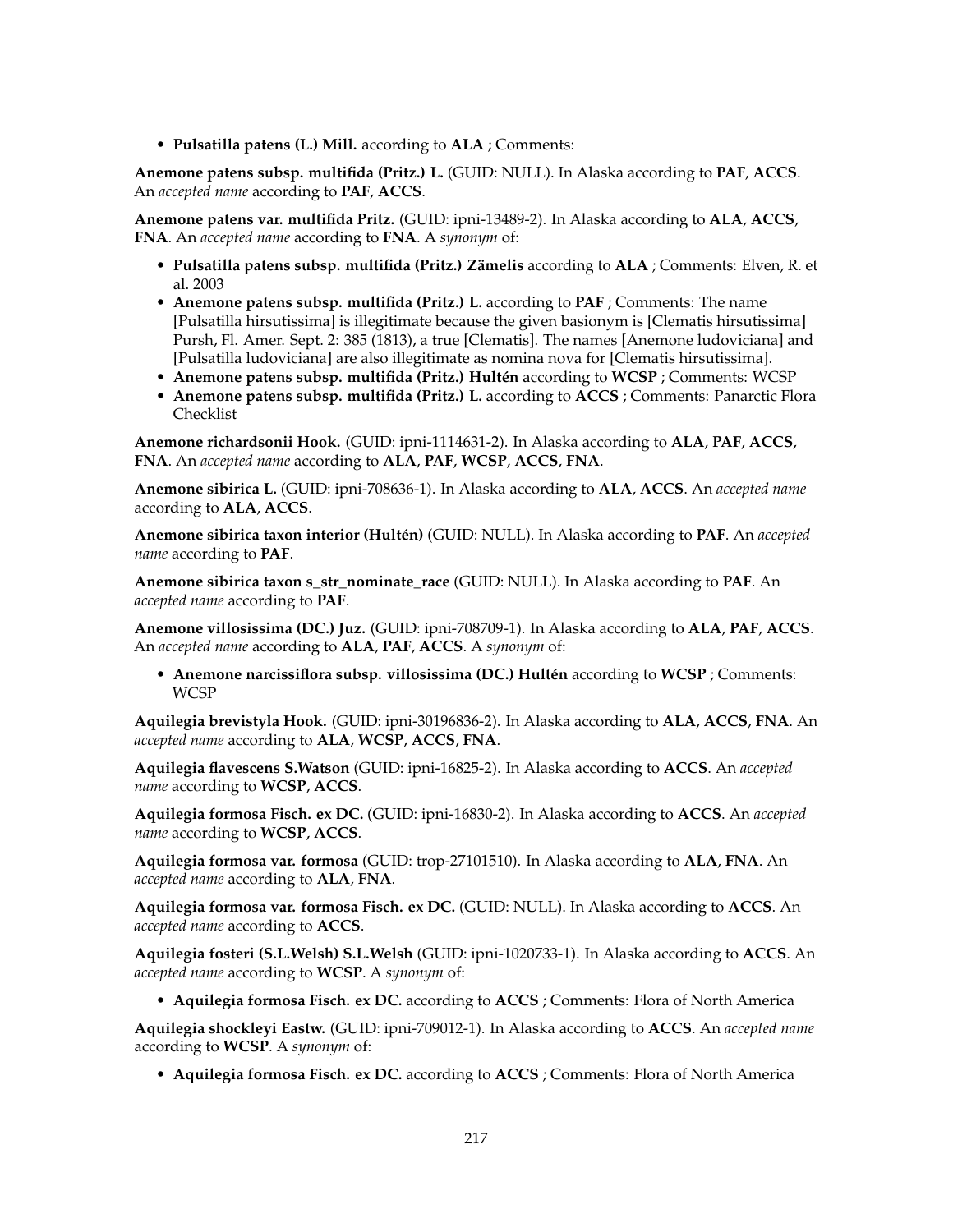**Batrachium aquatile (L.) Dumort.** (GUID: ipni-30187142-2). In Alaska according to **ALA**, **ACCS**. An *accepted name* according to **ALA**. A *synonym* of:

• **Ranunculus aquatilis L.** according to **ACCS** ; Comments: Panarctic Flora Checklist

**Batrachium eradicatum (Laest.) Fr.** (GUID: kew-2671119). In Alaska according to **ALA**. An *accepted name* according to **ALA**. A *synonym* of:

- **Ranunculus confervoides (Fr.) Fr.** according to **PAF** ; Comments: Nearly all current Fennoscandian field botanists accept [Ranunculus confervoides] as species and refute - as theoretical considerations based on badly preserved or incomplete herbarium specimens - the Continental European attempts to reduce it to a race of [R. aquatilis] or [R. trichophyllus]. They also refute the North American attempts to describe it as a variety of [R. aquatilis] or to include it in a race of [R. circinatus]. Delimitation is sometimes more difficult among [R. peltatus], [R. aquatilis], [R. trichophyllus], and [R. circinatus] than between [R. confervoides] and the others. [Ranunculus confervoides] has its distinct range even if it sometimes is found together with [R. trichophyllus] and [R. subrigidus]. Intermediates (aborting hybrids) towards the others are rarely observed, whereas they are common between the others. The reason for this may be that [R. confervoides] is very small-flowered, often flowers even when submerged, and may be largely self-pollinating. In the last maps of Hultén (Hultén and Fries 1986), this is the only species of sect. [Batrachium] which really reaches the Arctic, but see [R. subrigidus] below. The names ['confervoides'] and ['eradicatus'] are based on northern Fennoscandian plants and refer to the same taxon. Whether the name ['lutulentus'], based on a plant from the French Alps, refers to this taxon should be checked by a renewed inspection of types, not influenced by the idea that this taxon is the same as [R. aquatilis] or [R. trichophyllus]. Aiken and Elven: Two species are present in the Canadian Arctic Archipelago: [R. confervoides] and [R. subrigidus], as opposed to the simple picture given by Hultén and Fries (1986) and Whittemore (1997). A revision of the material suggests that [R. confervoides] is restricted to Baffin Island and replaced by [R. subrigidus] elsewhere in the islands. A subsequent revision of material from Alaska and mainland Canada (ALA, CAN; Elven in 2009) supports [R. confervoides] and [R. subrigidus] as consistently different but as sometimes co-occurring in the arctic and near arctic parts. In the west, [R. confervoides] reaches across from Asia to Alaska and perhaps the Yukon Territory but not east of the Mackenzie. Tzvelev and Elven: The name [Batrachium eradicatum] (Laest.) Fr. 1843 has priority before [B. confervoides] Fr. 1845. The priority species name in [Ranunculus] is [R. confervoides] due to homonymy.
- **Ranunculus trichophyllus subsp. eradicatus (Laest.) C.D.K.Cook** according to **WCSP** ; Comments: WCSP

**Beckwithia camissonis (Schltdl.) Tolm.** (GUID: ipni-709222-1). In Alaska according to **ALA**, **ACCS**. An *accepted name* according to **ALA**. A *synonym* of:

- **Beckmannia syzigachne (Steud.) Fernald** according to **ACCS** ; Comments: Panarctic Flora Checklist
- **Beckwithia glacialis subsp. chamissonis (Schltdl.) Á.Löve & D.Löve** according to **WCSP** ; Comments: WCSP
- **Ranunculus glacialis var. camissonis (Schlechtendal) L. D. Benson** according to **FNA** ; Comments: FNA

**Beckwithia glacialis (L.) Á.Löve & D.Löve** (GUID: ipni-30240249-2). In Alaska according to **ACCS**. An *accepted name* according to **WCSP**, **ALA**. A *synonym* of:

• **Ranunculus glacialis L.** according to **ACCS** ; Comments: Panarctic Flora Checklist

**Beckwithia glacialis subsp. chamissonis (Schltdl.) Á. Löve & D. Löve** (GUID: trop-27102356). In Alaska according to **ACCS**. An *accepted name* according to **WCSP**. A *synonym* of: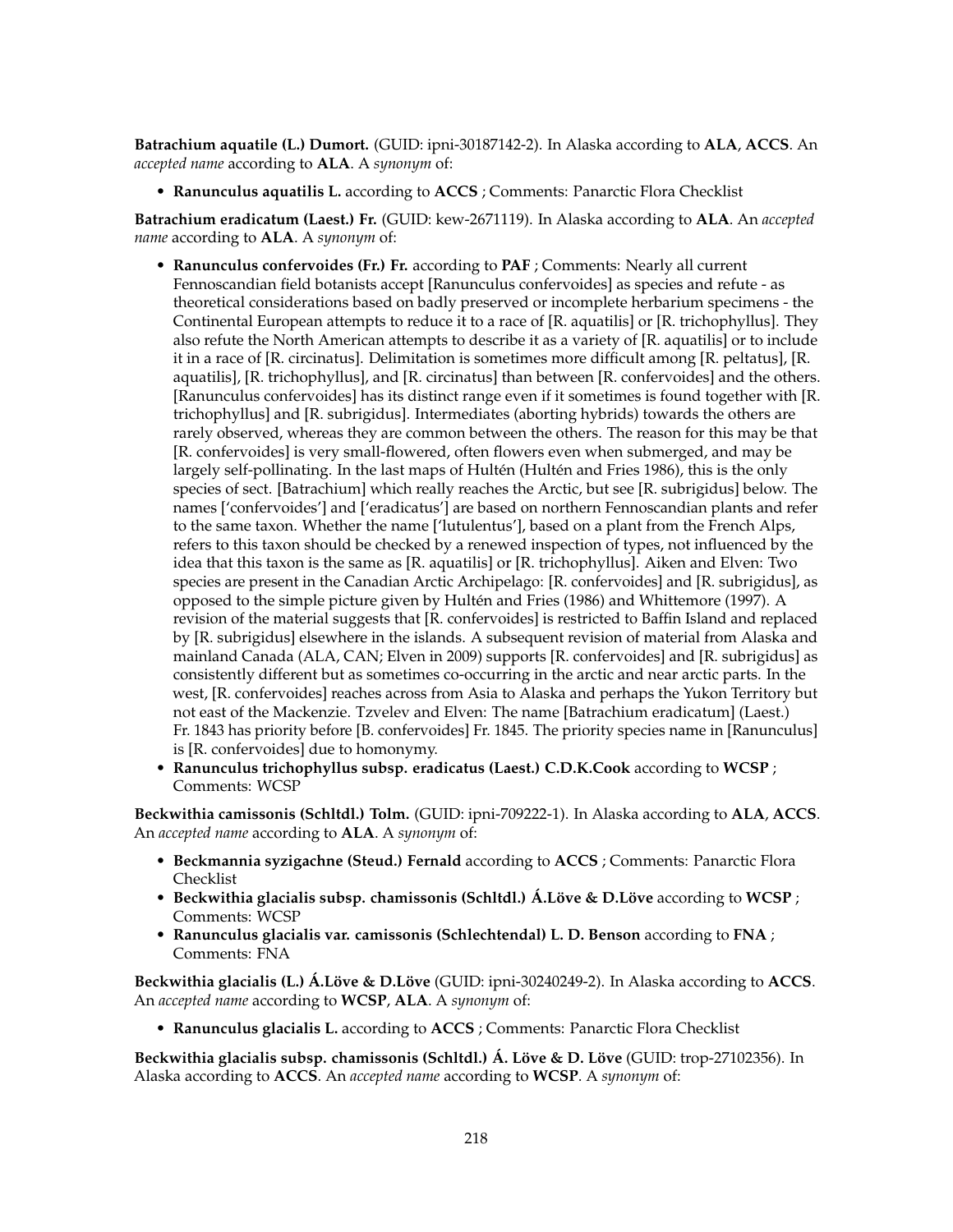• **Ranunculus camissonis Schltdl.** according to **ACCS** ; Comments: Panarctic Flora Checklist

**Caltha arctica subsp. arctica** (GUID: NULL). In Alaska according to **ALA**. An *accepted name* according to **ALA**.

**Caltha biflora DC.** (GUID: ipni-42841-2). In Alaska according to **ALA**, **ACCS**. An *accepted name* according to **ALA**, **ACCS**. A *synonym* of:

- **Caltha leptosepala var. howellii Huth** according to **WCSP** ; Comments: WCSP
- **Caltha leptosepala de Candolle** according to **FNA** ; Comments: FNA

**Caltha leptosepala DC.** (GUID: ipni-42853-2). In Alaska according to **ALA**, **ACCS**, **FNA**. An *accepted name* according to **ALA**, **WCSP**, **ACCS**, **FNA**.

**Caltha natans Pall.** (GUID: ipni-709329-1). In Alaska according to **ALA**, **PAF**, **ACCS**, **FNA**. An *accepted name* according to **ALA**, **WCSP**, **PAF**, **ACCS**, **FNA**.

**Caltha palustris L.** (GUID: ipni-308640-2). In Alaska according to **ACCS**, **FNA**. An *accepted name* according to **ALA**, **WCSP**, **ACCS**, **FNA**.

**Caltha palustris subsp. asarifolia (DC.) Hultén** (GUID: ipni-42871-2). In Alaska according to **ALA**, **ACCS**. An *accepted name* according to **ALA**, **ACCS**. A *synonym* of:

- **Caltha palustris L.** according to **WCSP** ; Comments: WCSP
- **Caltha palustris Linnaeus** according to **FNA** ; Comments: FNA

**Caltha palustris subsp. radicans (T.F. Forst.) Syme** (GUID: NULL). In Alaska according to **PAF**. An *accepted name* according to **PAF**.

**Caltha palustris subsp. radicans (T.F.Forst.) Hook.** (GUID: kew-2870672). In Alaska according to **ACCS**. An *accepted name* according to **ACCS**. A *synonym* of:

• **Caltha palustris L.** according to **WCSP** ; Comments: WCSP

**Clematis tangutica (Maxim.) Korsh.** (GUID: trop-27100348). In Alaska according to **ACCS**. An *accepted name* according to **WCSP**, **ACCS**.

**Coptidium lapponicum (L.) Tzvelev** (GUID: ipni-983085-1). In Alaska according to **ALA**, **PAF**. An *accepted name* according to **ALA**, **PAF**.

**Coptidium lapponicum Gand.** (GUID: trop-27100079). In Alaska according to **ACCS**. An *accepted name* according to **ACCS**.

**Coptidium pallasii (Schltdl.) Tzvelev** (GUID: ipni-983087-1). In Alaska according to **PAF**, **ACCS**, **ALA**, **ACCS**. An *accepted name* according to **PAF**, **WCSP**, **ALA**, **ACCS**. A *synonym* of:

• **Coptidium palasii (Schltdl.) Tzvelev** according to **ACCS** ; Comments: Panarctic Flora Checklist

**Coptis aspleniifolia Salisb.** (GUID: ipni-710311-1). In Alaska according to **ALA**, **ACCS**, **FNA**. An *accepted name* according to **ALA**, **ACCS**, **WCSP**, **FNA**.

**Coptis trifolia (L.) Salisb.** (GUID: trop-27100081). In Alaska according to **ALA**, **PAF**, **ACCS**, **FNA**. An *accepted name* according to **ALA**, **PAF**, **WCSP**, **ACCS**, **FNA**.

**Coptis trifolia subsp. groenlandica (Oeder) Hultén** (GUID: ipni-65061-2). In Alaska according to **ACCS**. An *accepted name* according to **WCSP**. A *synonym* of:

• **Coptis trifolia (L.) Salisb.** according to **PAF** ; Comments: Elven and Murray: Hultén (1968a) mapped one locality for [Coptis trifolia] near Nome on the Seward Peninsula in western Alaska. The records (one literary, one specimen) need confirmation as this species otherwise is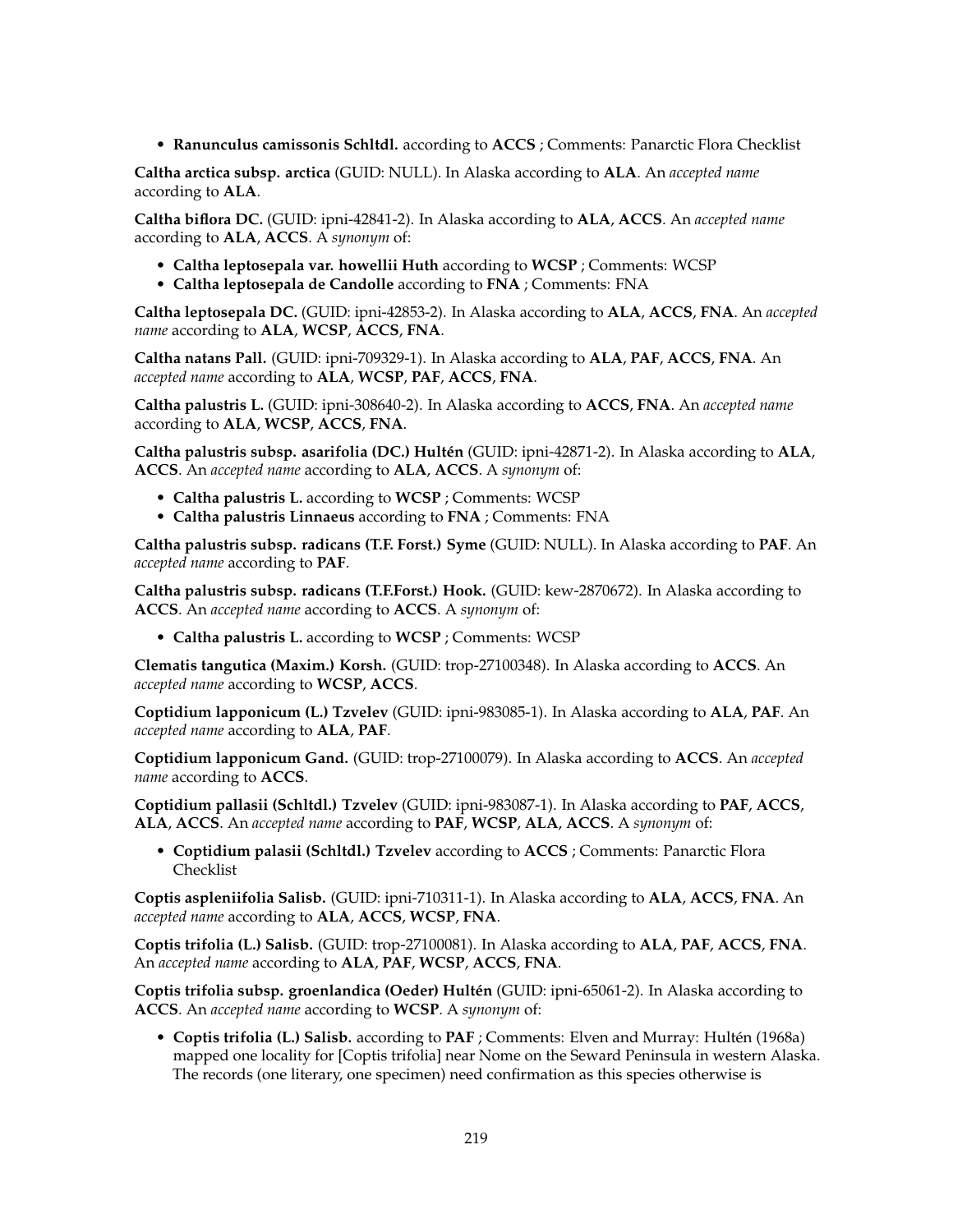temperate in the Pacific regions. There has been some discussion among North American botanists whether a [C. groenlandica] is separable from [C. trifolia] s. str. (Taylor and Mulligan 1968; Ford 1997b). Fernald (1929a) and Scoggan (1978c) reported the following diagnostic characters for [C. trifolia] s. str. vs. [C. groenlandica]: leaflets sessile-subsessile vs. short-stalked; sepals obtusish and up to 4 mm broad vs. acutish and up to 3 mm broad; petals about as long as broad vs. broader than long; and follicles less than 5 mm long vs. up to 9 mm long. These seem to be sufficient differences for racial recognition but inspection of material (ALA, O) from Greenland, Quebec, Pacific Canada, Alaska, and Pacific Asia did not confirm them. Leaflets are just as short-stalked in the Pacific regions as in the Atlantic ones (more sessile perhaps just in some Aleutian plants). Sepal shape is the same in both regions but eastern plants generally have smaller sepals, range 1-1.7 mm in Greenland, 1.7-2.4 mm in Quebec and Labrador, 2.1-2.9 mm in Pacific Canada, and 2.2-3.2 mm in the Aleutian Islands. There was no difference in whether the petals were distinctly clawed or not and no distinct difference in petal size. Follicles were generally longer in Pacific Canada and Asia (6-8 mm) than in the Aleutian Islands (5.5-6.2 mm) and shortest in Greenland (ca. 3.5-4 mm), opposite to what was stated by Scoggan. Seed shape (quadrate in [C. trifolia] vs. rounded in [C. groenlandica]) did not differentiate. We do not recognize races.

- **Coptis trifolia (L.) Salisb.** according to **ACCS** ; Comments: Flora of North America
- **Coptis trifolia (Linnaeus) Salisbury** according to **FNA** ; Comments: FNA

**Delphinium brachycentrum Ledeb.** (GUID: ipni-710447-1). In Alaska according to **FNA**. An *accepted name* according to **WCSP**, **FNA**.

**Delphinium chamissonis Pritz. ex Walp.** (GUID: ipni-710490-1). In Alaska according to **PAF**, **ACCS**, **ALA**. An *accepted name* according to **PAF**, **WCSP**, **ACCS**, **ALA**. A *synonym* of:

• **Delphinium brachycentrum Ledebour** according to **FNA** ; Comments: FNA

**Delphinium glaucum S.Watson** (GUID: ipni-77379-2). In Alaska according to **ALA**, **PAF**, **ACCS**, **FNA**. An *accepted name* according to **ALA**, **WCSP**, **PAF**, **ACCS**, **FNA**.

**Delphinium ruthae A.Nelson** (GUID: ipni-77490-2). In Alaska according to **ACCS**. An *accepted name* according to **ALA**. A *synonym* of:

- **Delphinium brachycentrum Ledeb.** according to **WCSP** ; Comments: WCSP
- **Delphinium chamissonis Pritz. ex Walp.** according to **ACCS** ; Comments: Panarctic Flora Checklist

**Halerpestes cymbalaria (Pursh) Greene** (GUID: trop-27103173). In Alaska according to **PAF**, **ACCS**. An *accepted name* according to **PAF**, **WCSP**, **ACCS**.

**Oxygraphis glacialis Bunge** (GUID: ipni-711719-1). In Alaska according to **ALA**, **PAF**, **ACCS**. An *accepted name* according to **ALA**, **PAF**, **ACCS**.

**Pulsatilla patens (L.) Mill.** (GUID: ipni-30094592-2). In Alaska according to **ACCS**. An *accepted name* according to **ALA**. A *synonym* of:

- **Anemone patens L.** according to **WCSP** ; Comments: WCSP
- **Anemone patens L.** according to **ACCS** ; Comments: Panarctic Flora Checklist

**Pulsatilla patens subsp. multifida (Pritz.) Zämelis** (GUID: ipni-214468-2). In Alaska according to **ALA**, **ACCS**. An *accepted name* according to **ALA**. A *synonym* of:

- **Anemone patens subsp. multifida (Pritz.) Hultén** according to **WCSP** ; Comments: WCSP
- **Anemone patens subsp. multifida (Pritz.) L.** according to **PAF** ; Comments: The name [Pulsatilla hirsutissima] is illegitimate because the given basionym is [Clematis hirsutissima]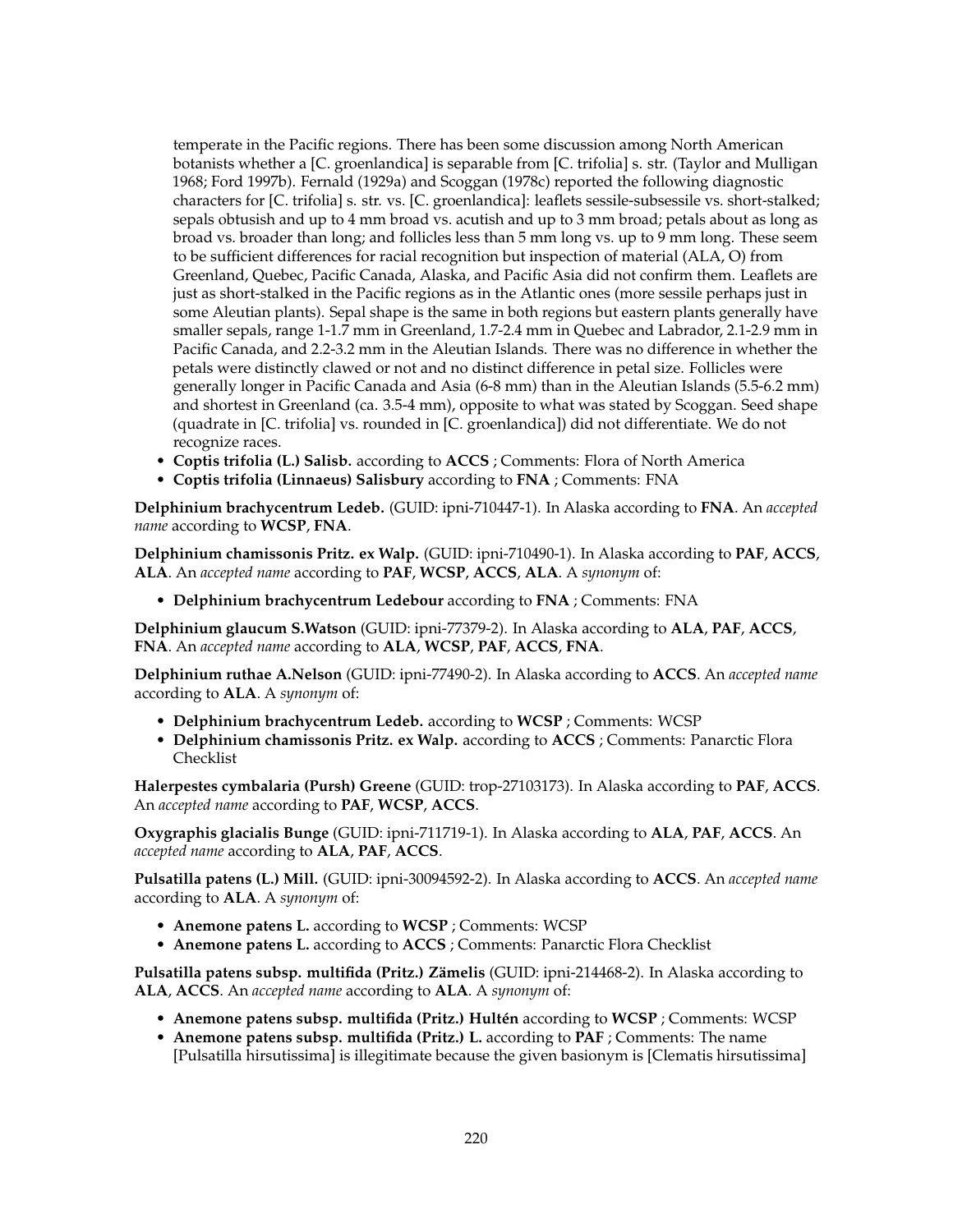Pursh, Fl. Amer. Sept. 2: 385 (1813), a true [Clematis]. The names [Anemone ludoviciana] and [Pulsatilla ludoviciana] are also illegitimate as nomina nova for [Clematis hirsutissima].

- **Anemone patens subsp. multifida (Pritz.) L.** according to **ACCS** ; Comments: Panarctic Flora Checklist
- **Anemone patens var. multifida Pritzel** according to **FNA** ; Comments: FNA

**Ranunculus abortivus L.** (GUID: ipni-712111-1). In Alaska according to **ALA**, **ACCS**, **FNA**. An *accepted name* according to **ALA**, **ACCS**, **FNA**.

**Ranunculus acris L.** (GUID: ipni-124508-3). In Alaska according to **ALA**, **ACCS**, **FNA**. An *accepted name* according to **ALA**, **WCSP**, **ACCS**, **FNA**.

**Ranunculus acris subsp. acris** (GUID: trop-27101375). In Alaska according to **ACCS**. An *accepted name* according to **ACCS**.

**Ranunculus aquatilis L.** (GUID: ipni-712223-1). In Alaska according to **ALA**, **ACCS**. An *accepted name* according to **WCSP**, **ACCS**. A *synonym* of:

• **Batrachium aquatile (L.) Dumort.** according to **ALA** ; Comments: Elven, R. et al. 2003

**Ranunculus aquatilis var. aquatilis** (GUID: trop-27101856). In Alaska according to **FNA**, **ACCS**. An *accepted name* according to **FNA**. A *synonym* of:

• **Ranunculus aquatilis L.** according to **ACCS** ; Comments: Panarctic Flora Checklist

**Ranunculus aquatilis var. diffusus With.** (GUID: trop-27103180). In Alaska according to **ACCS**, **FNA**. An *accepted name* according to **FNA**. A *synonym* of:

- **Ranunculus trichophyllus Chaix** according to **PAF** ; Comments: We consider [Ranunculus trichophyllus] apart from [R. aquatilis] L. [Sp. Pl.: 556 (1753); lectotype (LINN): Europe. Herb. Linn. 715.75 (Cook 1967: 123, as 'neotype'); [Batrachium aquatile] (L.) Dumort., Bull. Soc. Roy. Bot. Belgique 2: 215 (1863)]. The diagnostic characters reported for [R. aquatilis] vs. [R. trichophyllus] (= [R. aquatilis] var. [diffusus], see Dahlgren and Jonsell 2001: 264) should be enough to justify different species in this group: laminate floating leaves regularly present vs. never; pedicels mostly 1.5-3.5 cm, stout and strongly reflexed vs. mostly 2.5-7 cm, slender and slightly reflexed; petals (honey leaves) obovate and contiguous vs. narrowly obovate and not contiguous (usually well separated); and nectaries usually cup-shaped vs. lunate. However, only one of these characters is applicable on the vegetative plants often found in the Arctic (the leaf type). The plants that reach the Arctic in Europe, Alaska, and Canada are of the type with filiform-dissected leaves only ([R. trichophyllus]). [Ranunculus aquatilis] reaches north to non-arctic northern Norway and non-arctic southwestern Alaska. All geographical records should be carefully considered. [Ranunculus trichophyllus] was found in 2002 beyond and at the arctic boundary in western (ALA; the Seward Peninsula) and northern Alaska (ALA, O; the Noatak River valley) and is also vouchered from the Borderline Arctic at Kazan River below Yathkyed Lake in mainland Nunavut (CAN). Revision of the material in ALA and CAN has not revealed additional arctic localities in Alaska or Canada. Parts of the sparse material we have seen from the southern half of western Greenland (O) is coarse and conform better to [R. trichophyllus] than to [R. confervoides]. Rebristaya and Elven: Tzvelev proposed [Batrachium divaricatum] (Schrank) Schur 1866 to be the valid species name instead of [B. trichophyllum]. Within [Ranunculus], [R. trichophyllus] Chaix 1786 has priority before [R. divaricatus] Schrank 1789.
- **Ranunculus trichophyllus Chaix** according to **ACCS** ; Comments: Panarctic Flora Checklist

**Ranunculus arcticus R.Br.** (GUID: NULL). In Alaska according to **ALA**. An *accepted name* according to **ALA**.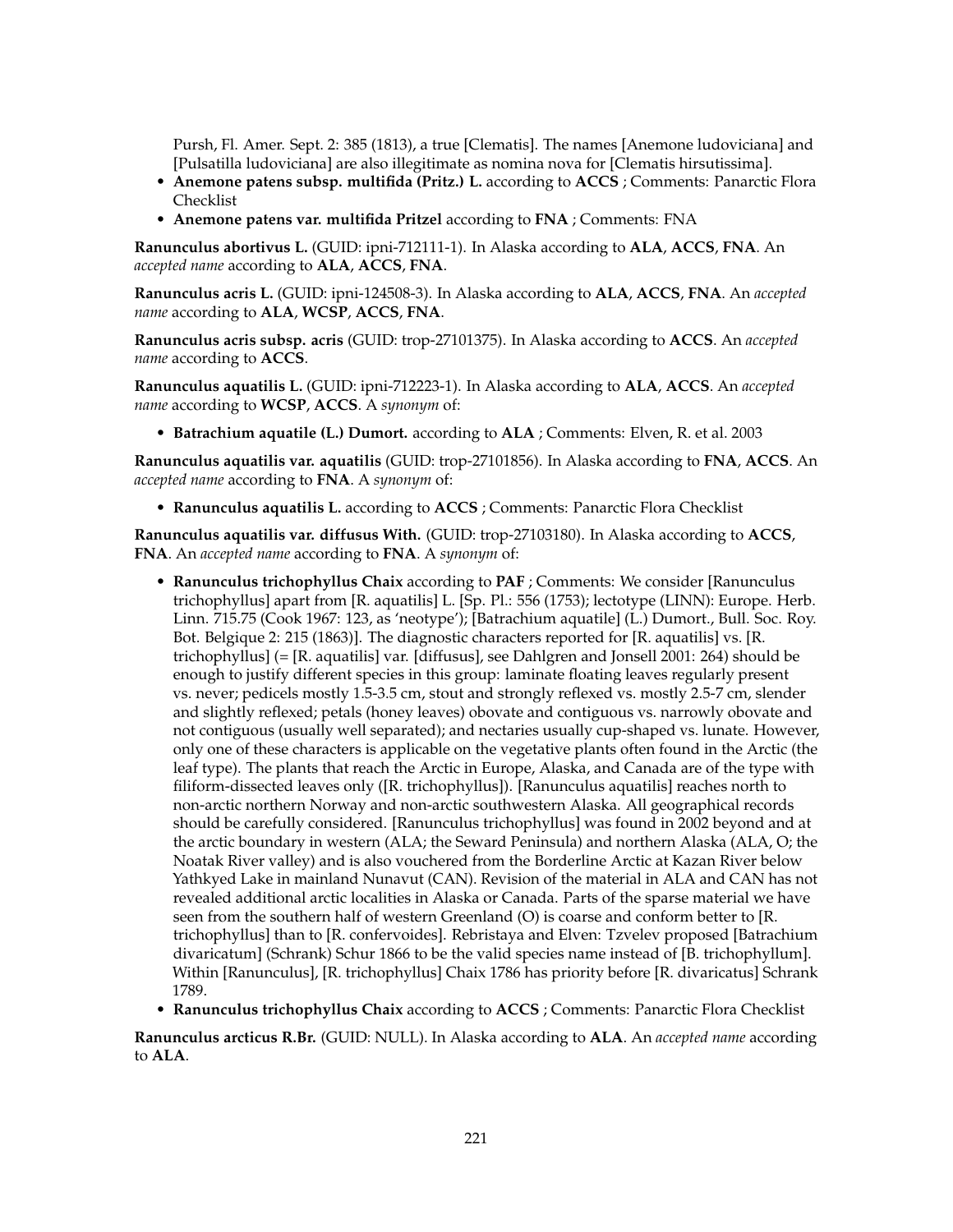**Ranunculus arcticus Richardson** (GUID: ipni-712226-1). In Alaska according to **PAF**, **ACCS**. An *accepted name* according to **PAF**, **ACCS**.

**Ranunculus bongardii Greene** (GUID: ipni-712327-1). In Alaska according to **ALA**, **ACCS**. An *accepted name* according to **ALA**, **ACCS**. A *synonym* of:

• **Ranunculus uncinatus D. Don in G. Don** according to **FNA** ; Comments: FNA

**Ranunculus camissonis Schltdl.** (GUID: ipni-712450-1). In Alaska according to **ALA**, **PAF**, **ACCS**. An *accepted name* according to **PAF**, **ACCS**. A *synonym* of:

- **Beckwithia camissonis (Schltdl.) Tolm.** according to **ALA** ; Comments: Elven, R. et al. 2003
- **Ranunculus glacialis var. camissonis (Schlechtendal) L. D. Benson** according to **FNA** ; Comments: FNA

**Ranunculus confervoides (Fr.) Fr.** (GUID: ipni-1152383-2). In Alaska according to **ALA**, **PAF**, **ACCS**. An *accepted name* according to **PAF**, **ACCS**. A *synonym* of:

• **Batrachium eradicatum (Laest.) Fr.** according to **ALA** ; Comments: Elven, R. et al. 2003

**Ranunculus cooleyae Vasey & Rose** (GUID: ipni-217234-2). In Alaska according to **ALA**, **ACCS**. An *accepted name* according to **ALA**, **ACCS**. A *synonym* of:

• **Arcteranthis cooleyae (Vasey & Rose) Greene** according to **WCSP** ; Comments: WCSP

**Ranunculus cooleyae Vasey, & Rose** (GUID: ipni-712516-1). In Alaska according to **FNA**. An *accepted name* according to **FNA**.

**Ranunculus cymbalaria Pursh** (GUID: ipni-712561-1). In Alaska according to **ALA**, **ACCS**. An *accepted name* according to **ALA**. A *synonym* of:

- **Halerpestes cymbalaria (Pursh) Greene** according to **PAF** ; Comments: The name ['alpina'] seems only to refer to small northern and alpine plants not worth recognition.
- **Halerpestes cymbalaria (Pursh) Greene** according to **WCSP** ; Comments: WCSP
- **Halerpestes cymbalaria (Pursh) Greene** according to **ACCS** ; Comments: Panarctic Flora Checklist

**Ranunculus cymbalaria var. alpina Hook.** (GUID: ipni-217238-2). In Alaska according to **ACCS**. An *accepted name* according to **ALA**. A *synonym* of:

- **Halerpestes cymbalaria (Pursh) Greene** according to **WCSP** ; Comments: WCSP
- **Halerpestes cymbalaria (Pursh) Greene** according to **PAF** ; Comments: The name ['alpina'] seems only to refer to small northern and alpine plants not worth recognition.
- **Halerpestes cymbalaria (Pursh) Greene** according to **ACCS** ; Comments: Panarctic Flora Checklist

**Ranunculus eschscholtzii Schltdl.** (GUID: ipni-217269-2). In Alaska according to **PAF**, **ACCS**. An *accepted name* according to **ALA**, **PAF**, **ACCS**.

**Ranunculus eschscholtzii subsp. eschscholtzii** (GUID: NULL). In Alaska according to **ALA**. An *accepted name* according to **ALA**.

**Ranunculus eschscholtzii var. eschscholtzii** (GUID: trop-27101471). In Alaska according to **FNA**. An *accepted name* according to **FNA**.

**Ranunculus eschscholtzii var. eschscholtzii Schltdl.** (GUID: NULL). In Alaska according to **ACCS**. An *accepted name* according to **ACCS**.

**Ranunculus flammula L.** (GUID: ipni-712729-1). In Alaska according to **ACCS**. An *accepted name* according to **WCSP**, **ACCS**.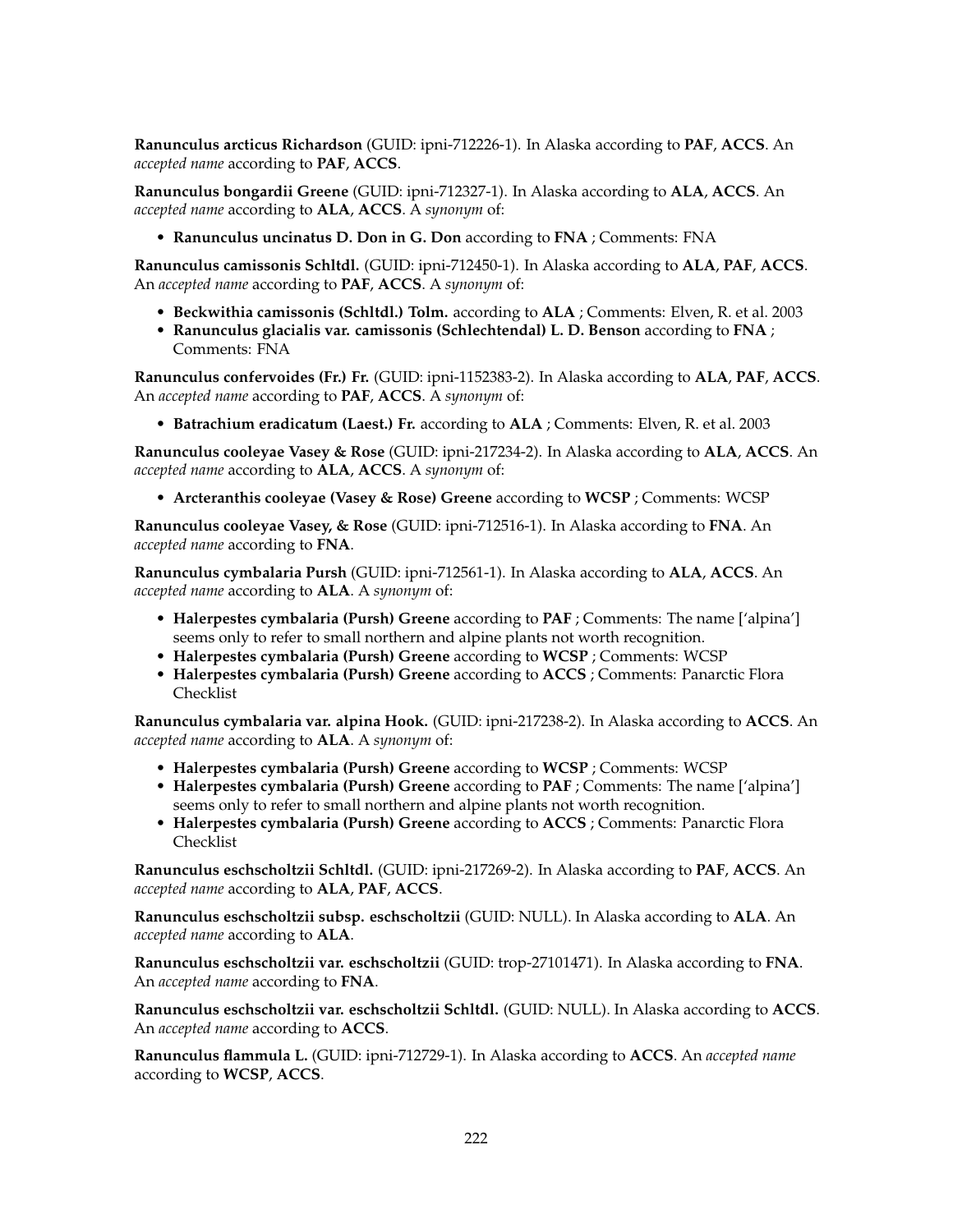**Ranunculus flammula var. ovalis (J.M. Bigelow) L.D. Benson** (GUID: trop-27100760). In Alaska according to **FNA**. An *accepted name* according to **FNA**.

**Ranunculus flammula var. reptans (L.) E. Mey.** (GUID: trop-27103170). In Alaska according to **ACCS**, **FNA**. An *accepted name* according to **FNA**. A *synonym* of:

• **Ranunculus reptans L.** according to **ACCS** ; Comments: Panarctic Flora Checklist

**Ranunculus gelidus Kar. & Kir.** (GUID: ipni-30013387-2). In Alaska according to **ACCS**, **FNA**. An *accepted name* according to **ALA**, **WCSP**, **FNA**. A *synonym* of:

• **Ranunculus grayi Britton** according to **ACCS** ; Comments: Panarctic Flora Checklist

**Ranunculus glacialis L.** (GUID: ipni-712803-1). In Alaska according to **ACCS**. An *accepted name* according to **ACCS**. A *synonym* of:

- **Beckwithia glacialis (L.) A.Love & D.Love** according to **ALA** ; Comments: ALA Taxon List; ALA Taxon List
- **Beckwithia glacialis (L.) Á.Löve & D.Löve** according to **WCSP** ; Comments: WCSP

**Ranunculus glacialis subsp. alaskensis Jurtz.** (GUID: NULL). In Alaska according to **PAF**. An *accepted name* according to **PAF**.

**Ranunculus glacialis subsp. alaskensis Jurtzev** (GUID: NULL). In Alaska according to **ACCS**. An *accepted name* according to **ACCS**.

**Ranunculus glacialis var. camissonis (Schltdl.) L.D.Benson** (GUID: ipni-217325-2). In Alaska according to **ALA**, **ACCS**, **ACCS**, **FNA**. An *accepted name* according to **FNA**. A *synonym* of:

- **Beckwithia camissonis (Schltdl.) Tolm.** according to **ALA** ; Comments: ALA Taxon List; ALA Taxon List; ALA Taxon List
- **Beckwithia glacialis subsp. chamissonis (Schltdl.) Á.Löve & D.Löve** according to **WCSP** ; Comments: WCSP
- **Ranunculus camissonis Schltdl.** according to **ACCS** ; Comments: Panarctic Flora Checklist
- **Ranunculus camissonis Schltdl.** according to **ACCS** ; Comments: Panarctic Flora Checklist

**Ranunculus gmelinii DC.** (GUID: ipni-30137890-2). In Alaska according to **ACCS**, **FNA**. An *accepted name* according to **ALA**, **WCSP**, **ACCS**, **FNA**.

**Ranunculus gmelinii subsp. gmelinii** (GUID: trop-27101489). In Alaska according to **ALA**, **PAF**, **ACCS**. An *accepted name* according to **ALA**, **PAF**, **ACCS**.

**Ranunculus gmelinii subsp. purshii (Richardson) Hultén** (GUID: ipni-60443126-2). In Alaska according to **ACCS**. An *accepted name* according to **ALA**. A *synonym* of:

- **Ranunculus gmelinii DC.** according to **ACCS** ; Comments: Panarctic Flora Checklist
- **Ranunculus gmelinii de Candolle** according to **FNA** ; Comments: FNA

**Ranunculus grandis Honda** (GUID: ipni-712835-1). In Alaska according to **ACCS**. An *accepted name* according to **ALA**. A *synonym* of:

• **Ranunculus grandis Honda** according to **ACCS** ; Comments: D.F. Murray

**Ranunculus grandis var. austrokurilensis H. Hara** (GUID: trop-27100770). In Alaska according to **ALA**, **ACCS**. An *accepted name* according to **ALA**, **ACCS**.

**Ranunculus grayi Britton** (GUID: ipni-712840-1). In Alaska according to **ALA**, **PAF**, **ACCS**. An *accepted name* according to **ALA**, **PAF**, **WCSP**, **ACCS**.

**Ranunculus hyperboreus Rottb.** (GUID: ipni-712943-1). In Alaska according to **ACCS**, **FNA**. An *accepted name* according to **ALA**, **WCSP**, **ACCS**, **FNA**.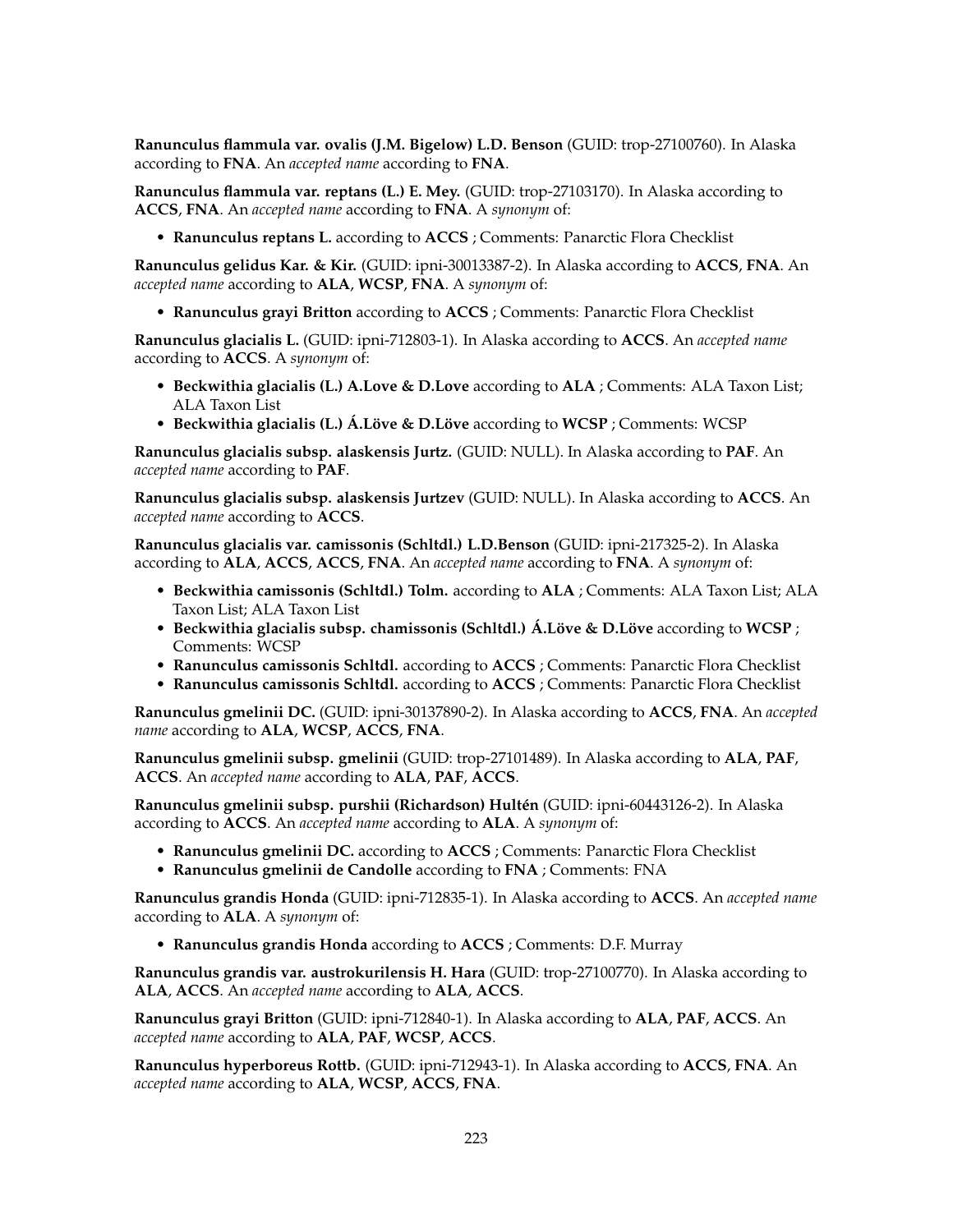**Ranunculus hyperboreus subsp. arnellii Scheutz** (GUID: trop-27101491). In Alaska according to **ALA**, **PAF**, **ACCS**. An *accepted name* according to **ALA**, **PAF**, **ACCS**. A *synonym* of:

• **Ranunculus hyperboreus Rottbøll** according to **FNA** ; Comments: FNA

**Ranunculus hyperboreus subsp. hyperboreus** (GUID: trop-27101490). In Alaska according to **ALA**, **PAF**. An *accepted name* according to **ALA**, **PAF**.

**Ranunculus hyperboreus subsp. hyperboreus Rottb.** (GUID: NULL). In Alaska according to **ACCS**. An *accepted name* according to **ACCS**.

**Ranunculus kamchaticus DC.** (GUID: ipni-712998-1). In Alaska according to **ACCS**, **ALA**, **ACCS**, **FNA**. An *accepted name* according to **WCSP**, **FNA**. A *synonym* of:

- **Oxygraphis glacialis (Fisch.) Bunge** according to **PAF** ; Comments:
- **Oxygraphis glacialis (Fisch.) Bunge** according to **ACCS** ; Comments: Panarctic Flora Checklist • **Oxygraphis glacialis (Fisch.) Bunge** according to **ALA** ; Comments: Hultén 1968; Hultén, Eric.
- 1968. Flora of Alaska and Neighboring Territories. Stanford Univ. Press, Stanford, CA. 1008 pp.
- **Oxygraphis glacialis (Fisch.) Bunge** according to **ACCS** ; Comments: Panarctic Flora Checklist

**Ranunculus lapponicus L.** (GUID: ipni-217399-2). In Alaska according to **ALA**, **ACCS**, **FNA**. An *accepted name* according to **FNA**. A *synonym* of:

- **Coptidium lapponicum (L.) Tzvelev** according to **ALA** ; Comments: Elven, R. et al. 2003
- **Coptidium lapponicum (L.) Tzvelev** according to **PAF** ; Comments:
- **Coptidium lapponicum (L.) Gand. ex Rydb.** according to **WCSP** ; Comments: WCSP
- **Coptidium lapponicum (L.) Gandog.** according to **ACCS** ; Comments: Panarctic Flora Checklist

**Ranunculus macounii Britton** (GUID: ipni-713148-1). In Alaska according to **ALA**, **ACCS**, **FNA**. An *accepted name* according to **ALA**, **ACCS**, **FNA**.

**Ranunculus monophyllus Ovcz.** (GUID: ipni-713252-1). In Alaska according to **ALA**, **ACCS**, **PAF**. An *accepted name* according to **ALA**, **WCSP**, **PAF**. A *synonym* of:

• **Ranunculus ponojensis (Markl.) Ericsson** according to **ACCS** ; Comments: Panarctic Flora Checklist

**Ranunculus nivalis L.** (GUID: ipni-713334-1). In Alaska according to **ALA**, **PAF**, **ACCS**, **FNA**. An *accepted name* according to **ALA**, **PAF**, **WCSP**, **ACCS**, **FNA**.

**Ranunculus occidentalis Nutt.** (GUID: ipni-713356-1). In Alaska according to **ACCS**. An *accepted name* according to **ALA**, **ACCS**.

**Ranunculus occidentalis subsp. insularis Hultén** (GUID: ipni-217482-2). In Alaska according to **ALA**, **ACCS**. An *accepted name* according to **ALA**, **ACCS**. A *synonym* of:

• **Ranunculus occidentalis var. brevistylis Greene** according to **FNA** ; Comments: FNA

**Ranunculus occidentalis subsp. nelsonii (DC.) Hultén** (GUID: ipni-217486-2). In Alaska according to **ALA**, **ACCS**. An *accepted name* according to **ALA**, **ACCS**. A *synonym* of:

• **Ranunculus occidentalis var. nelsonii (de Candolle) L. D. Benson** according to **FNA** ; Comments: FNA

**Ranunculus occidentalis var. brevistylis Greene** (GUID: NULL). In Alaska according to **ALA**, **ACCS**, **FNA**. An *accepted name* according to **ALA**, **ACCS**, **FNA**.

**Ranunculus occidentalis var. nelsonii (DC.) L.D.Benson** (GUID: ipni-217487-2). In Alaska according to **ACCS**, **FNA**. An *accepted name* according to **FNA**. A *synonym* of: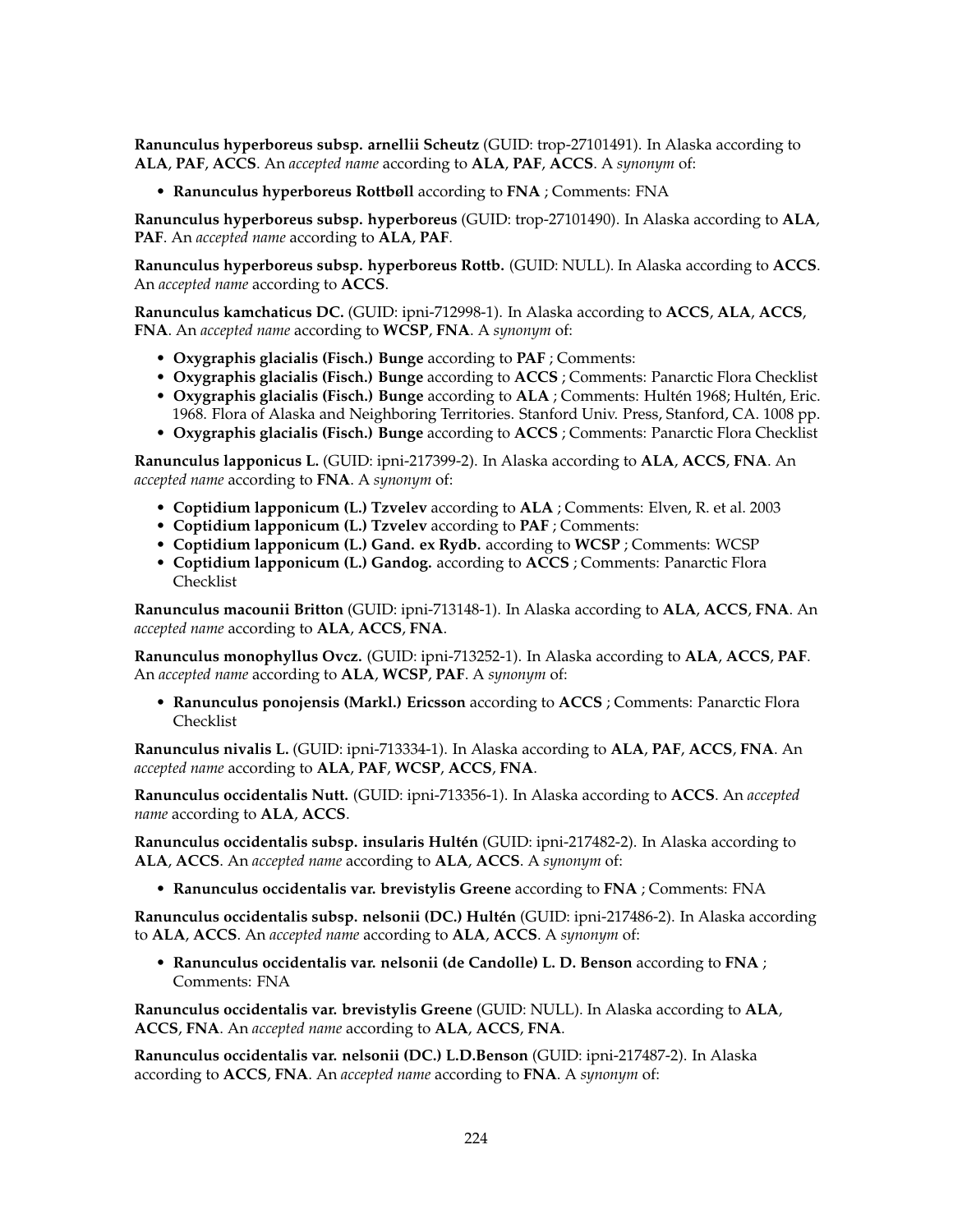• **Ranunculus occidentalis subsp. nelsonii (DC.) Hultén** according to **ACCS** ; Comments: D.F. Murray

**Ranunculus orthorhynchus Hook.** (GUID: ipni-713390-1). In Alaska according to **ACCS**. An *accepted name* according to **ALA**, **ACCS**.

**Ranunculus orthorhynchus subsp. alaschensis (L.D.Benson) Hultén** (GUID: ipni-217503-2). In Alaska according to **ALA**, **ACCS**. An *accepted name* according to **ALA**, **ACCS**. A *synonym* of:

• **Ranunculus orthorhynchus var. orthorhynchus** according to **FNA** ; Comments: FNA

**Ranunculus orthorhynchus var. orthorhynchus** (GUID: trop-27101526). In Alaska according to **FNA**. An *accepted name* according to **FNA**.

**Ranunculus pacificus (Hultén) L.D.Benson** (GUID: ipni-217516-2). In Alaska according to **ALA**, **PAF**, **ACCS**, **FNA**. An *accepted name* according to **ALA**, **PAF**, **ACCS**, **FNA**.

**Ranunculus pallasii Schltdl.** (GUID: trop-27100201). In Alaska according to **ALA**, **ACCS**, **FNA**. An *accepted name* according to **FNA**. A *synonym* of:

- **Coptidium palasii (Schltdl.) Tzvelev** according to **ALA** ; Comments: Elven, R. et al. 2003
- **Coptidium pallasii (Schltdl.) Tzvelev** according to **PAF** ; Comments: In northwestern Europe, [Coptidium pallasii] is restricted to Svalbard.
- **Coptidium pallasii (Schltdl.) Tzvelev** according to **WCSP** ; Comments: WCSP
- **Coptidium palasii (Schltdl.) Tzvelev** according to **ACCS** ; Comments: Panarctic Flora Checklist

**Ranunculus pedatifidus subsp. affinis (R.Br.) Hultén** (GUID: ipni-217526-2). In Alaska according to **ALA**, **ACCS**. An *accepted name* according to **WCSP**. A *synonym* of:

- **Ranunculus arcticus R.Br.** according to **ALA** ; Comments: Elven, R. et al. 2003
- **Ranunculus arcticus Richardson** according to **PAF** ; Comments: Rebristaya and Elven: Richardson's name [Ranunculus arcticus] from March 1823 predates Robert Brown's [R. affinis] from late 1823. We assume that the names refer to the same species. The name [R. pedatifidus] Sm. (see Excluded taxa) has often been applied for arctic plants but in our opinion misapplied. The arctic and northern plants are related to but not the same as the central Asian [R. pedatifidus]. [Ranunculus arcticus] differs from [R. pedatifidus] in carpels glabrous or short-pubescent, cauline leaves with entire segments, bases of stems lacking scales, and probably in ploidy level. Löve and Löve (1975a) reported five hexaploid counts under the name [R. affinis], mostly from the Arctic. They reported numerous tetraploid counts under the name [R. wilanderi], all from areas far outside the range of this local Svalbard agamospecies of the [R. auricomus] group (Ericsson 2001). They applied names and sorted counts fully disregarding morphology, taxonomy, and original publications. [Ranunculus arcticus] occurs with at least two ploidy levels: tetraploid and hexaploid. Tetraploid plants are known throughout, whereas hexaploid plants are known from Canada and Greenland. In the assumedly diploid [R. pedatifidus], Rozanova (1932) found the pollen to be good and found no fruit-set after emasculation and pollination with pollen from [R. auricomus]. The reproductive system of the polyploid [R. arcticus] is not known but agamospermy - as in the [R. auricomus] group - cannot be excluded (see Böcher and Larsen 1950 and Jørgensen et al. 1958 for cytological indications). Seed-set in [R. arcticus] is mostly abundant, often an indication of agamospermy (or very efficient self-fertilization) in [Ranunculus].
- **Ranunculus arcticus Richardson** according to **ACCS** ; Comments: Panarctic Flora Checklist
- **Ranunculus pedatifidus var. affinis (R. Brown) L. D. Benson** according to **FNA** ; Comments: FNA

**Ranunculus pedatifidus var. affinis (R.Br.) L.D.Benson** (GUID: ipni-217527-2). In Alaska according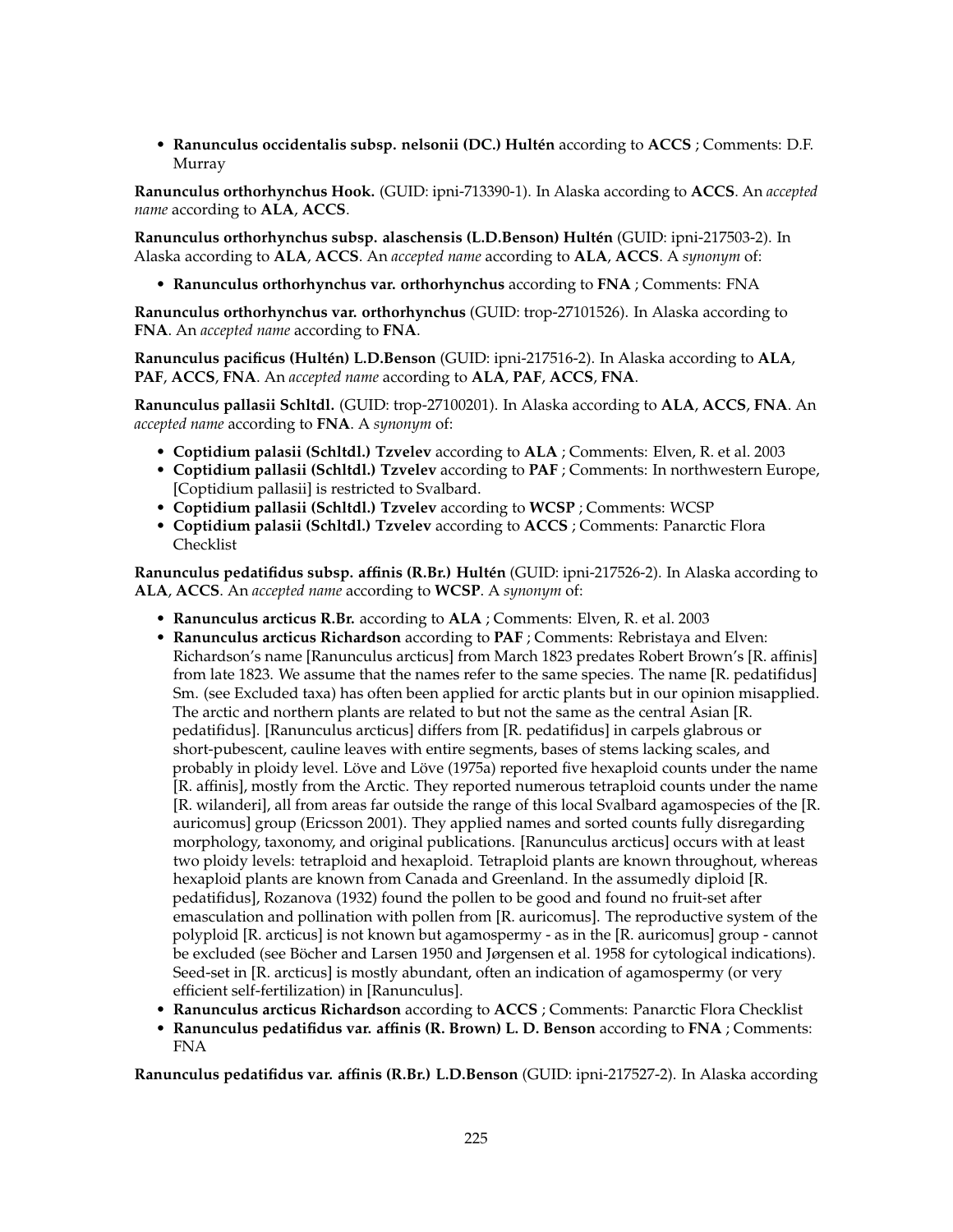to **ACCS**, **FNA**. An *accepted name* according to **FNA**. A *synonym* of:

- **Ranunculus pedatifidus subsp. affinis (R.Br.) Hultén** according to **WCSP** ; Comments: WCSP
- **Ranunculus arcticus Richardson** according to **PAF** ; Comments: Rebristaya and Elven: Richardson's name [Ranunculus arcticus] from March 1823 predates Robert Brown's [R. affinis] from late 1823. We assume that the names refer to the same species. The name [R. pedatifidus] Sm. (see Excluded taxa) has often been applied for arctic plants but in our opinion misapplied. The arctic and northern plants are related to but not the same as the central Asian [R. pedatifidus]. [Ranunculus arcticus] differs from [R. pedatifidus] in carpels glabrous or short-pubescent, cauline leaves with entire segments, bases of stems lacking scales, and probably in ploidy level. Löve and Löve (1975a) reported five hexaploid counts under the name [R. affinis], mostly from the Arctic. They reported numerous tetraploid counts under the name [R. wilanderi], all from areas far outside the range of this local Svalbard agamospecies of the [R. auricomus] group (Ericsson 2001). They applied names and sorted counts fully disregarding morphology, taxonomy, and original publications. [Ranunculus arcticus] occurs with at least two ploidy levels: tetraploid and hexaploid. Tetraploid plants are known throughout, whereas hexaploid plants are known from Canada and Greenland. In the assumedly diploid [R. pedatifidus], Rozanova (1932) found the pollen to be good and found no fruit-set after emasculation and pollination with pollen from [R. auricomus]. The reproductive system of the polyploid [R. arcticus] is not known but agamospermy - as in the [R. auricomus] group - cannot be excluded (see Böcher and Larsen 1950 and Jørgensen et al. 1958 for cytological indications). Seed-set in [R. arcticus] is mostly abundant, often an indication of agamospermy (or very efficient self-fertilization) in [Ranunculus].
- **Ranunculus arcticus Richardson** according to **ACCS** ; Comments: Panarctic Flora Checklist

**Ranunculus pensylvanicus L.f.** (GUID: ipni-713481-1). In Alaska according to **ALA**, **PAF**, **ACCS**, **FNA**. An *accepted name* according to **ALA**, **PAF**, **ACCS**, **FNA**.

**Ranunculus ponojensis (Markl.) Ericsson** (GUID: ipni-964491-1). In Alaska according to **ACCS**. An *accepted name* according to **ACCS**.

**Ranunculus pygmaeus Wahlenb.** (GUID: ipni-30253244-2). In Alaska according to **ALA**, **PAF**, **ACCS**, **FNA**. An *accepted name* according to **ALA**, **PAF**, **WCSP**, **ACCS**, **FNA**.

**Ranunculus repens L.** (GUID: ipni-162626-3). In Alaska according to **ALA**, **PAF**, **ACCS**, **FNA**. An *accepted name* according to **ALA**, **PAF**, **WCSP**, **ACCS**, **FNA**.

**Ranunculus reptans L.** (GUID: ipni-300782-2). In Alaska according to **ALA**, **PAF**, **ACCS**. An *accepted name* according to **ALA**, **PAF**, **WCSP**, **ACCS**. A *synonym* of:

• **Ranunculus flammula var. reptans (Linnaeus) E. Meyer** according to **FNA** ; Comments: FNA

**Ranunculus reptans var. intermedius (Hook.) Torr. & A.Gray** (GUID: ipni-217616-2). In Alaska according to **ACCS**. An *accepted name* according to **ALA**. A *synonym* of:

• **Ranunculus reptans L.** according to **ACCS** ; Comments: Panarctic Flora Checklist

**Ranunculus sabinei R.Br.** (GUID: ipni-713733-1). In Alaska according to **ALA**, **PAF**, **ACCS**, **FNA**. An *accepted name* according to **ALA**, **PAF**, **ACCS**, **FNA**.

**Ranunculus sceleratus L.** (GUID: ipni-713776-1). In Alaska according to **ACCS**. An *accepted name* according to **ALA**, **WCSP**, **ACCS**.

**Ranunculus sceleratus subsp. multifidus (Nutt.) Hultén** (GUID: trop-27101495). In Alaska according to **ALA**, **PAF**, **ACCS**. An *accepted name* according to **ALA**, **PAF**, **ACCS**. A *synonym* of:

• **Ranunculus sceleratus var. multifidus Nuttall in J. Torrey & A. Gray** according to **FNA** ; Comments: FNA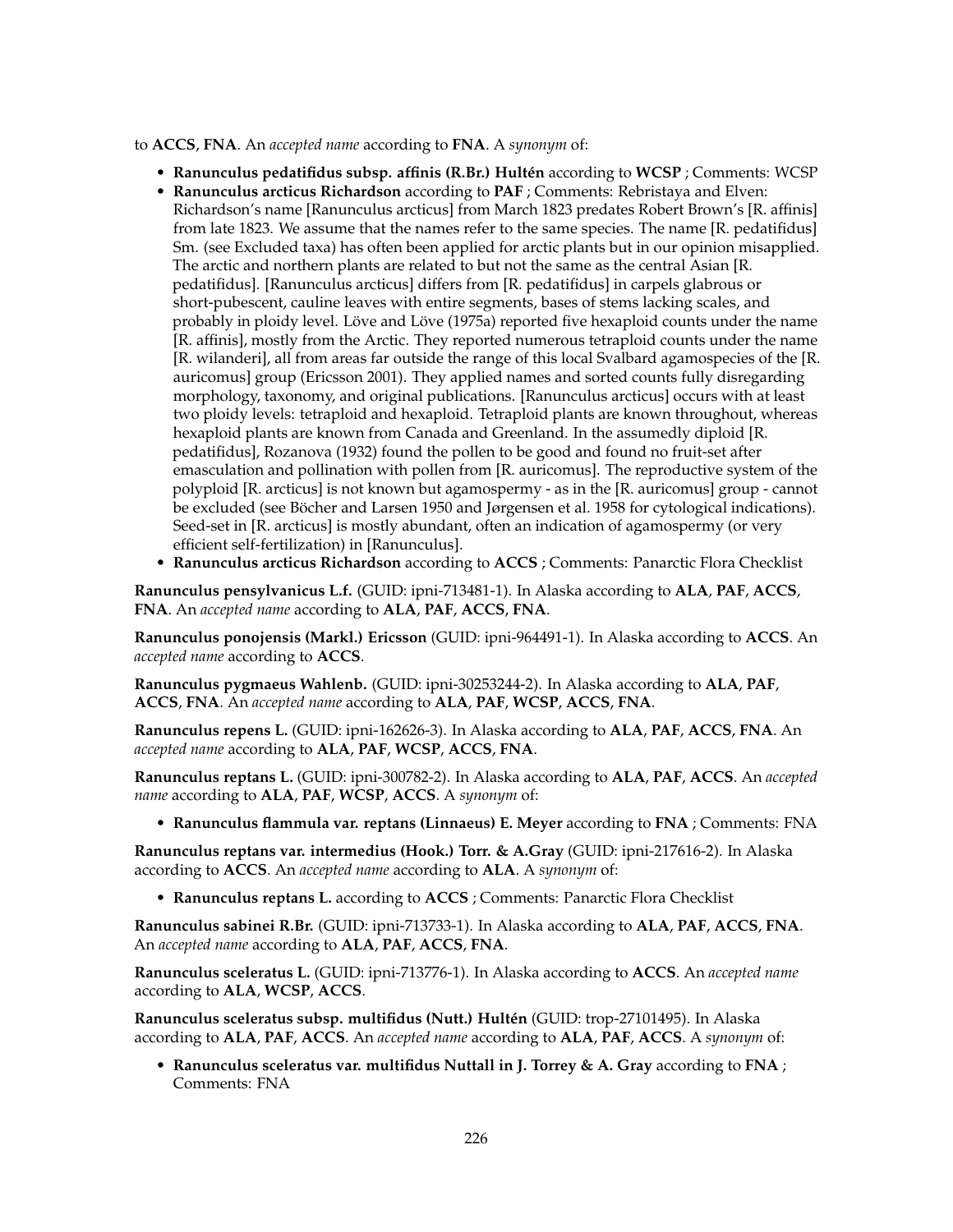**Ranunculus sceleratus var. multifidus Nutt.** (GUID: trop-27100819). In Alaska according to **ACCS**, **FNA**. An *accepted name* according to **FNA**. A *synonym* of:

• **Ranunculus sceleratus subsp. multifidus (Nutt.) Hultén** according to **ACCS** ; Comments: Panarctic Flora Checklist

**Ranunculus subborealis subsp. villosus (Drabble) Elven** (GUID: ipni-77099613-1). In Alaska according to **ACCS**. An *accepted name* according to **ACCS**.

**Ranunculus subrigidus W.B.Drew** (GUID: ipni-217657-2). In Alaska according to **PAF**, **ACCS**. An *accepted name* according to **PAF**, **ACCS**.

**Ranunculus sulphureus Sol.** (GUID: ipni-713921-1). In Alaska according to **ALA**, **PAF**, **ACCS**. An *accepted name* according to **ALA**, **PAF**, **WCSP**, **ACCS**.

**Ranunculus sulphureus Solander in C. J. Phipps** (GUID: NULL). In Alaska according to **FNA**. An *accepted name* according to **FNA**.

**Ranunculus sulphureus var. intercedens Hultén** (GUID: ipni-217661-2). In Alaska according to **ALA**, **ACCS**. An *accepted name* according to **ACCS**. A *synonym* of:

- **Ranunculus sulphureus Sol.** according to **ALA** ; Comments: Elven, R. et al. 2003
- **Ranunculus sulphureus Sol.** according to **WCSP** ; Comments: WCSP
- **Ranunculus sulphureus Solander in C. J. Phipps** according to **FNA** ; Comments: FNA

**Ranunculus sulphureus var. sulphureus Sol. ex C.J. Phipps** (GUID: NULL). In Alaska according to **ACCS**. An *accepted name* according to **ACCS**.

**Ranunculus trichophyllus Chaix** (GUID: ipni-714002-1). In Alaska according to **ALA**, **PAF**, **ACCS**. An *accepted name* according to **PAF**, **ACCS**. A *synonym* of:

• **Batrachium aquatile (L.) Dumort.** according to **ALA** ; Comments: Elven, R. et al. 2003

**Ranunculus trichophyllus subsp. eradicatus (Laest.) C.D.K.Cook** (GUID: kew-2870976). In Alaska according to **ALA**, **ACCS**, **ACCS**. An *accepted name* according to **WCSP**. A *synonym* of:

- **Batrachium eradicatum (Laest.) Fr.** according to **ALA** ; Comments: Elven, R. et al. 2003
- **Ranunculus confervoides (Fr.) Fr.** according to **ACCS** ; Comments: Panarctic Flora Checklist
- **Ranunculus confervoides (Fr.) Fr.** according to **PAF** ; Comments: Nearly all current Fennoscandian field botanists accept [Ranunculus confervoides] as species and refute - as theoretical considerations based on badly preserved or incomplete herbarium specimens - the Continental European attempts to reduce it to a race of [R. aquatilis] or [R. trichophyllus]. They also refute the North American attempts to describe it as a variety of [R. aquatilis] or to include it in a race of [R. circinatus]. Delimitation is sometimes more difficult among [R. peltatus], [R. aquatilis], [R. trichophyllus], and [R. circinatus] than between [R. confervoides] and the others. [Ranunculus confervoides] has its distinct range even if it sometimes is found together with [R. trichophyllus] and [R. subrigidus]. Intermediates (aborting hybrids) towards the others are rarely observed, whereas they are common between the others. The reason for this may be that [R. confervoides] is very small-flowered, often flowers even when submerged, and may be largely self-pollinating. In the last maps of Hultén (Hultén and Fries 1986), this is the only species of sect. [Batrachium] which really reaches the Arctic, but see [R. subrigidus] below. The names ['confervoides'] and ['eradicatus'] are based on northern Fennoscandian plants and refer to the same taxon. Whether the name ['lutulentus'], based on a plant from the French Alps, refers to this taxon should be checked by a renewed inspection of types, not influenced by the idea that this taxon is the same as [R. aquatilis] or [R. trichophyllus]. Aiken and Elven: Two species are present in the Canadian Arctic Archipelago: [R. confervoides] and [R. subrigidus], as opposed to the simple picture given by Hultén and Fries (1986) and Whittemore (1997). A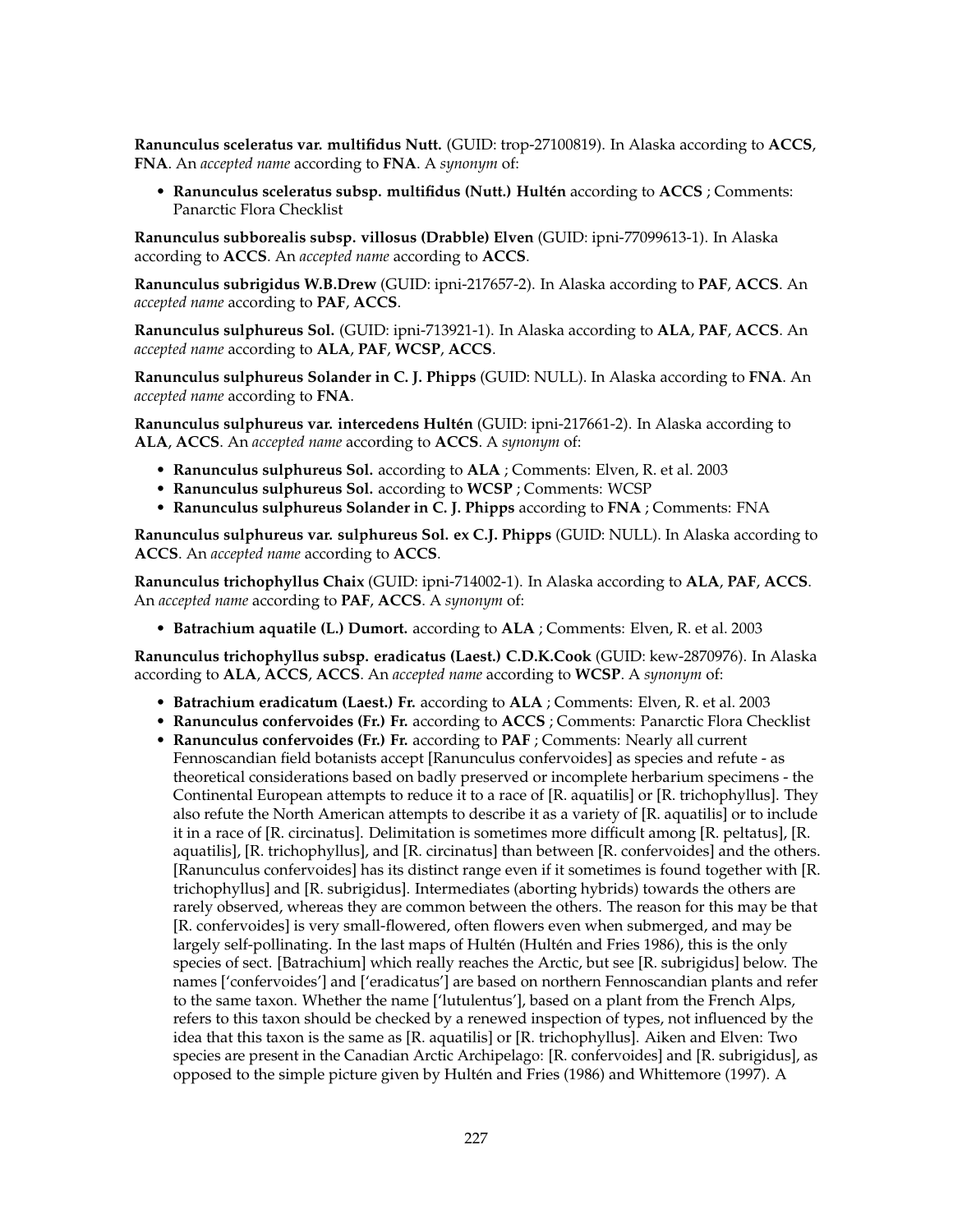revision of the material suggests that [R. confervoides] is restricted to Baffin Island and replaced by [R. subrigidus] elsewhere in the islands. A subsequent revision of material from Alaska and mainland Canada (ALA, CAN; Elven in 2009) supports [R. confervoides] and [R. subrigidus] as consistently different but as sometimes co-occurring in the arctic and near arctic parts. In the west, [R. confervoides] reaches across from Asia to Alaska and perhaps the Yukon Territory but not east of the Mackenzie. Tzvelev and Elven: The name [Batrachium eradicatum] (Laest.) Fr. 1843 has priority before [B. confervoides] Fr. 1845. The priority species name in [Ranunculus] is [R. confervoides] due to homonymy.

• **Ranunculus confervoides (Fr.) Fr.** according to **ACCS** ; Comments: Panarctic Flora Checklist

**Ranunculus trichophyllus var. hispidulus (Drew) W.B. Drew** (GUID: trop-27101487). In Alaska according to **ACCS**. An *accepted name* according to **ALA**. A *synonym* of:

• **Ranunculus aquatilis L.** according to **ACCS** ; Comments: Panarctic Flora Checklist

**Ranunculus turneri Greene** (GUID: ipni-714037-1). In Alaska according to **ALA**, **ACCS**, **FNA**. An *accepted name* according to **ALA**, **ACCS**, **FNA**.

**Ranunculus turneri subsp. turneri** (GUID: NULL). In Alaska according to **PAF**. An *accepted name* according to **PAF**.

**Ranunculus turneri subsp. turneri Greene** (GUID: NULL). In Alaska according to **ACCS**. An *accepted name* according to **ACCS**.

**Ranunculus uncinatus D. Don** (GUID: trop-27100597). In Alaska according to **FNA**. An *accepted name* according to **FNA**.

**Thalictrum alpinum L.** (GUID: ipni-714201-1). In Alaska according to **ALA**, **PAF**, **ACCS**, **FNA**. An *accepted name* according to **ALA**, **PAF**, **WCSP**, **ACCS**, **FNA**.

**Thalictrum minus L.** (GUID: ipni-714633-1). In Alaska according to **ALA**, **ACCS**, **FNA**. An *accepted name* according to **ALA**, **WCSP**, **ACCS**, **FNA**.

**Thalictrum minus subsp. kemense (Fr.) Cajander** (GUID: trop-27102826). In Alaska according to **PAF**. An *accepted name* according to **PAF**, **WCSP**.

**Thalictrum minus subsp. kemense (Fr.) Hultén** (GUID: ipni-250801-2). In Alaska according to **ALA**, **ACCS**. An *accepted name* according to **ACCS**. A *synonym* of:

- **Thalictrum minus L.** according to **ALA** ; Comments: Elven, R. et al. 2003
- **Thalictrum minus Linnaeus** according to **FNA** ; Comments: FNA

**Thalictrum occidentale A.Gray** (GUID: ipni-714684-1). In Alaska according to **ACCS**, **FNA**. An *accepted name* according to **ALA**, **ACCS**, **FNA**.

**Thalictrum sparsiflorum Turcz. ex Fisch. & C.A.Mey.** (GUID: ipni-714890-1). In Alaska according to **ACCS**. An *accepted name* according to **ALA**, **ACCS**.

**Thalictrum sparsiflorum Turczaninow ex Fischer & C. A. Meyer** (GUID: NULL). In Alaska according to **FNA**. An *accepted name* according to **FNA**.

**Thalictrum sparsiflorum subsp. richardsonii (A.Gray) Cody** (GUID: ipni-1019684-2). In Alaska according to **ALA**, **PAF**, **ACCS**. An *accepted name* according to **ALA**, **PAF**, **ACCS**. A *synonym* of:

• **Thalictrum sparsiflorum Turczaninow ex Fischer & C. A. Meyer** according to **FNA** ; Comments: FNA

**Trollius europaeus L.** (GUID: ipni-715097-1). In Alaska according to **ACCS**, **ACCS**. An *accepted name* according to **WCSP**, **ACCS**. A *synonym* of: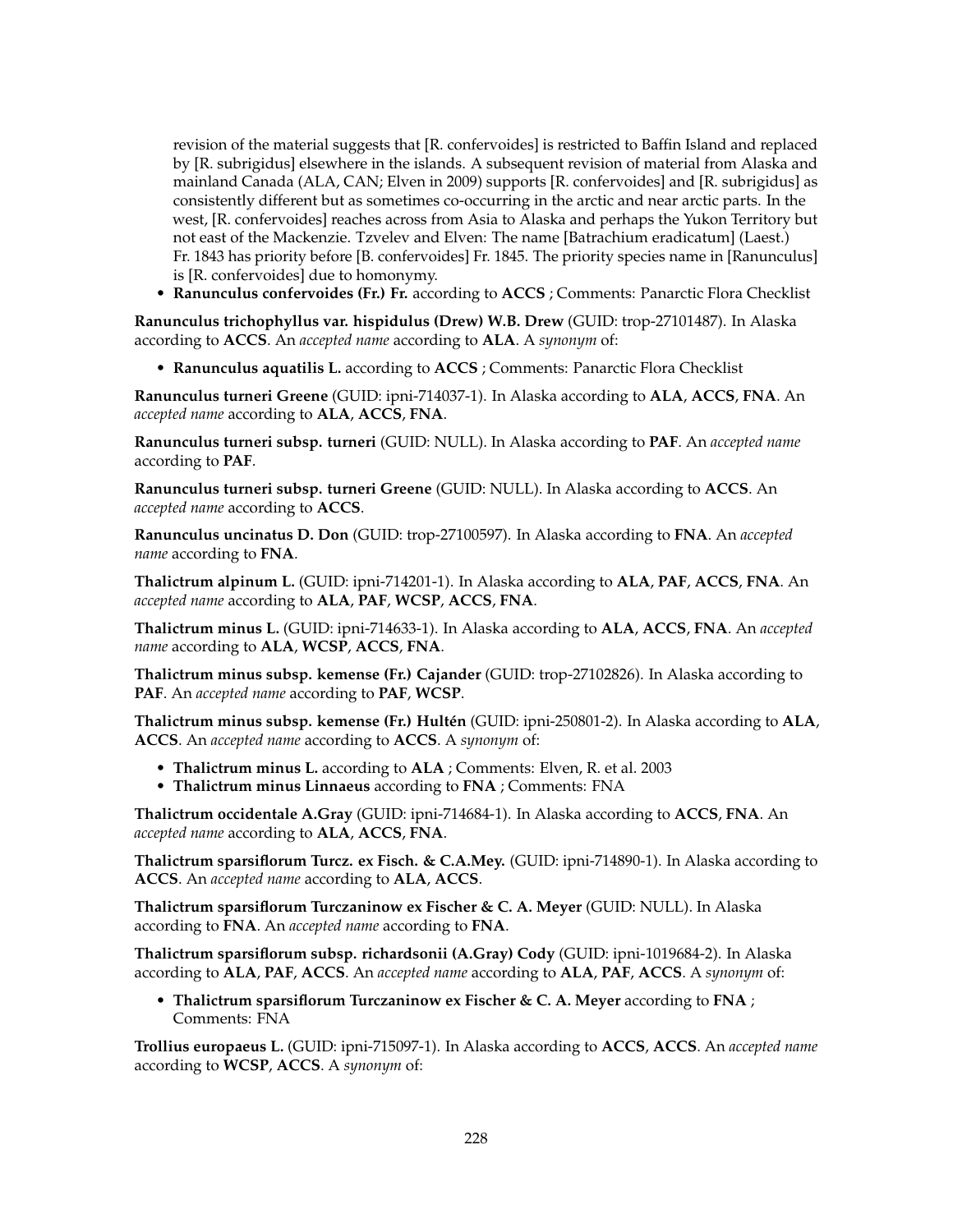• **Trollius europaeus L.** according to **ACCS** ; Comments: Panarctic Flora Checklist

**Trollius riederianus Fisch. & C.A.Mey.** (GUID: ipni-715143-1). In Alaska according to **ALA**, **ACCS**, **FNA**. An *accepted name* according to **ALA**, **ACCS**, **FNA**.

### **Rosaceae**

**Alchemilla glabra Neygenf.** (GUID: ipni-720597-1). In Alaska according to **FNA**. An *accepted name* according to **FNA**.

**Alchemilla mollis (Buser) Rothm.** (GUID: ipni-720776-1). In Alaska according to **ACCS**. An *accepted name* according to **ACCS**.

**Alchemilla monticola Opiz** (GUID: ipni-20011043-1). In Alaska according to **ACCS**. An *accepted name* according to **ACCS**.

**Amelanchier alnifolia (Nutt.) Nutt. ex M.Roem.** (GUID: ipni-30005905-2). In Alaska according to **ACCS**. An *accepted name* according to **ACCS**.

**Amelanchier alnifolia Nutt.** (GUID: ipni-721172-1). In Alaska according to **ALA**. An *accepted name* according to **ALA**.

**Amelanchier alnifolia var. semiintegrifolia (Hook.) C.L.Hitchc.** (GUID: ipni-11123-2). In Alaska according to **ACCS**, **FNA**. An *accepted name* according to **FNA**. A *synonym* of:

• **Amelanchier alnifolia (Nutt.) Nutt. ex M. Roem.** according to **ACCS** ; Comments: Panarctic Flora Checklist

**Aruncus dioicus (Walter) Fernald** (GUID: ipni-721716-1). In Alaska according to **ALA**, **ACCS**. An *accepted name* according to **ALA**, **ACCS**.

**Aruncus dioicus var. acuminatus (Rydb.) H.Hara** (GUID: ipni-60445155-2). In Alaska according to **FNA**. An *accepted name* according to **FNA**.

**Aruncus dioicus var. acuminatus (Rydb.) Rydb. ex H. Hara** (GUID: NULL). In Alaska according to **ACCS**. An *accepted name* according to **ACCS**.

**Chamaerhodos erecta (L.) Bunge** (GUID: ipni-1055464-2). In Alaska according to **ACCS**, **FNA**. An *accepted name* according to **ALA**, **ACCS**, **FNA**.

**Chamaerhodos erecta subsp. nuttallii (Pickering ex Rydb.) Hultén** (GUID: trop-27800038). In Alaska according to **ACCS**. An *accepted name* according to **ACCS**.

**Chamaerhodos erecta subsp. nuttallii (Torr. & A.Gray) Hultén** (GUID: ipni-55158-2). In Alaska according to **ALA**. An *accepted name* according to **ALA**.

**Comarum palustre L.** (GUID: ipni-63773-2). In Alaska according to **ALA**, **PAF**, **ACCS**, **FNA**. An *accepted name* according to **ALA**, **PAF**, **ACCS**, **FNA**.

**Cotoneaster rehderi Pojark.** (GUID: ipni-722653-1). In Alaska according to **FNA**. An *accepted name* according to **FNA**.

**Cotoneaster simonsii Baker** (GUID: ipni-722682-1). In Alaska according to **ACCS**. An *accepted name* according to **ACCS**.

**Crataegus douglasii Lindl.** (GUID: ipni-68215-2). In Alaska according to **ALA**, **ACCS**, **FNA**. An *accepted name* according to **ACCS**, **FNA**. A *synonym* of:

• **Crataegus suksdorfii (Sarg.) Kruschke** according to **ALA** ; Comments: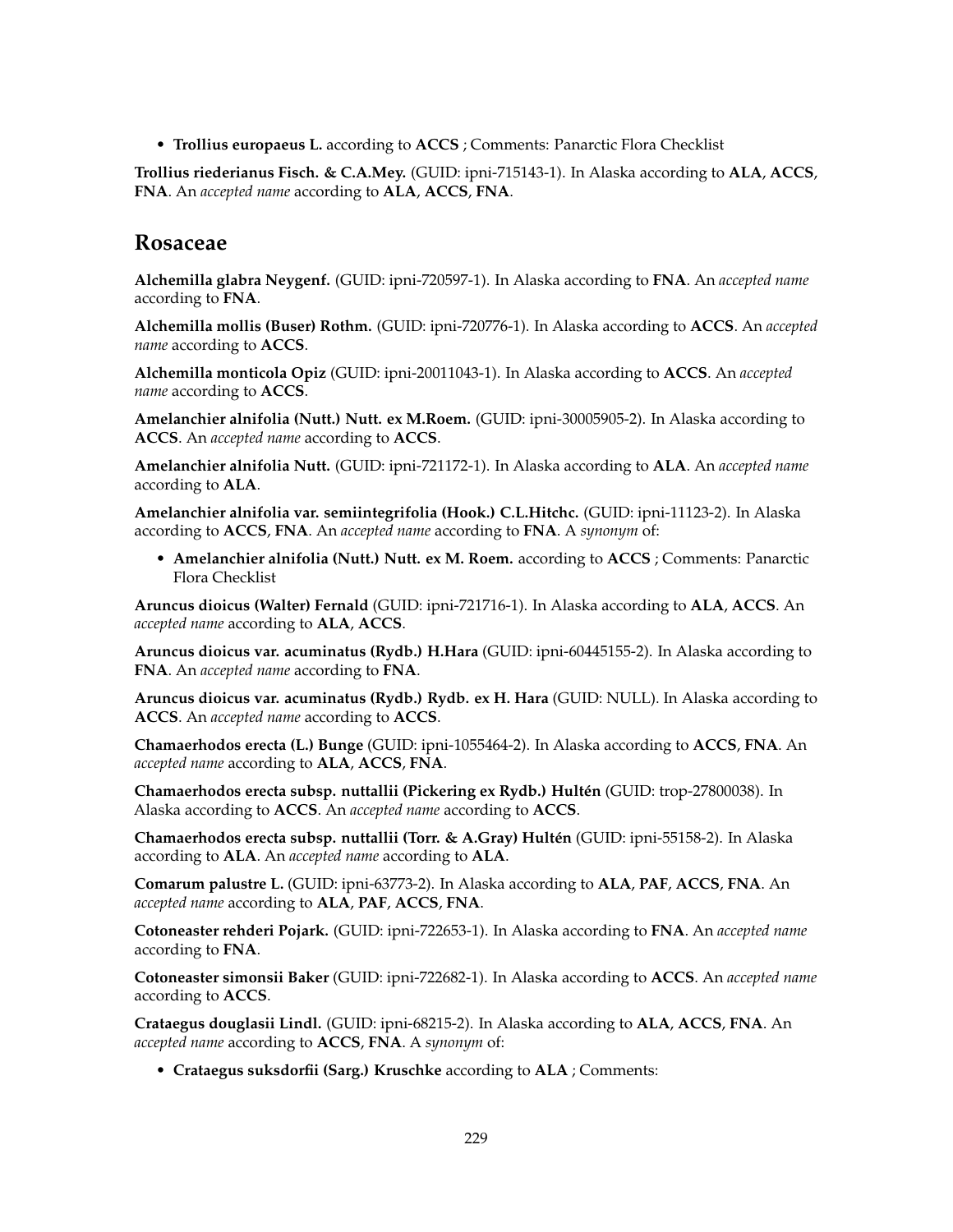**Crataegus gaylussacia A.Heller** (GUID: ipni-68344-2). In Alaska according to **ACCS**, **FNA**. An *accepted name* according to **FNA**. A *synonym* of:

• **Crataegus suksdorfii (Sarg.) Kruschke** according to **ACCS** ; Comments: D.F. Murray

**Crataegus suksdorfii (Sarg.) Kruschke** (GUID: ipni-724344-1). In Alaska according to **ALA**, **ACCS**. An *accepted name* according to **ALA**, **ACCS**.

**Dasiphora fruticosa (L.) Rydb.** (GUID: ipni-1114188-2). In Alaska according to **ALA**, **ACCS**, **FNA**. An *accepted name* according to **ALA**, **ACCS**, **FNA**.

**Dasiphora fruticosa subsp. floribunda (Pursh) Kartesz** (GUID: ipni-1015344-2). In Alaska according to **PAF**, **ACCS**. An *accepted name* according to **PAF**, **ACCS**.

**Dryas ajanensis Juz.** (GUID: ipni-724645-1). In Alaska according to **ACCS**. An *accepted name* according to **ACCS**. A *synonym* of:

• **Dryas octopetala subsp. ajanensis (Juz.) Hultén** according to **ALA** ; Comments: Hulten 1941-50; Hulten 1941-50

**Dryas ajanensis subsp. beringensis Jurtzev** (GUID: ipni-987473-1). In Alaska according to **PAF**, **ACCS**, **FNA**. An *accepted name* according to **PAF**, **ACCS**, **FNA**. A *synonym* of:

• **Dryas octopetala subsp. ajanensis (Juz.) Hultén** according to **ALA** ; Comments:

**Dryas alaskensis A.E.Porsild** (GUID: ipni-84230-2). In Alaska according to **ACCS**, **FNA**. An *accepted name* according to **ALA**, **FNA**. A *synonym* of:

- **Dryas punctata subsp. alaskensis (A.E. Porsild) Jurtz.** according to **PAF** ; Comments: Elven and Murray: We are not convinced that subsp. [alaskensis] and subsp. [punctata] are as closely related as suggested by Yurtsev. An alternative is to accept [Dryas alaskensis] or [D. alaskensis] + [D. hookeriana] as one species.
- **Dryas punctata subsp. alaskensis (A.E. Porsild) Jurtz.** according to **ACCS** ; Comments: Panarctic Flora Checklist

**Dryas chamissonis Spreng. ex Juz.** (GUID: ipni-724654-1). In Alaska according to **ACCS**. An *accepted name* according to **ALA**. A *synonym* of:

- **Dryas integrifolia subsp. integrifolia** according to **PAF** ; Comments: Elven and Murray: Yurtsev proposed [Dryas chamissonis] to be a species apart from [D. integrifolia], with a nearly identical range from West Chukotka east to eastern Greenland. He stated that as a member of hybrid or hybridogeneous combinations, [D. chamissonis] is often not distinguishable from [D. integrifolia] due to the increased number of teeth on leaves of such plants. We do not accept [D. chamissonis] and consider it a recurrent part of the morphological variation throughout the range of [D. integrifolia] subsp. [integrifolia]. Yurtsev proposed as canescent varieties [D. integrifolia] var. [canescens] Simmons, Vasc. Pl. Ellesmereland: 46 (1906), from RFE to GRL, and [D. chamissonis] var. [incana] Jurtz., Fl. Arct. URSS 9, 1: 323 (1984), from RFE and ALA. He commented on canescent forms in general (see his notes to the genus above) and especially about var. [canescens] that it is 'a cryo-xerophilous calcicolous ecotype with a rather disjunctive distribution; the range is incompletely known'.
- **Dryas integrifolia subsp. integrifolia Vahl** according to **ACCS** ; Comments: Panarctic Flora Checklist

**Dryas drummondii Richardson ex Hook.** (GUID: ipni-724659-1). In Alaska according to **PAF**, **ACCS**, **FNA**. An *accepted name* according to **PAF**, **ACCS**, **ALA**, **FNA**.

**Dryas drummondii var. eglandulosa A.E.Porsild** (GUID: ipni-84234-2). In Alaska according to **ACCS**. An *accepted name* according to **ALA**. A *synonym* of: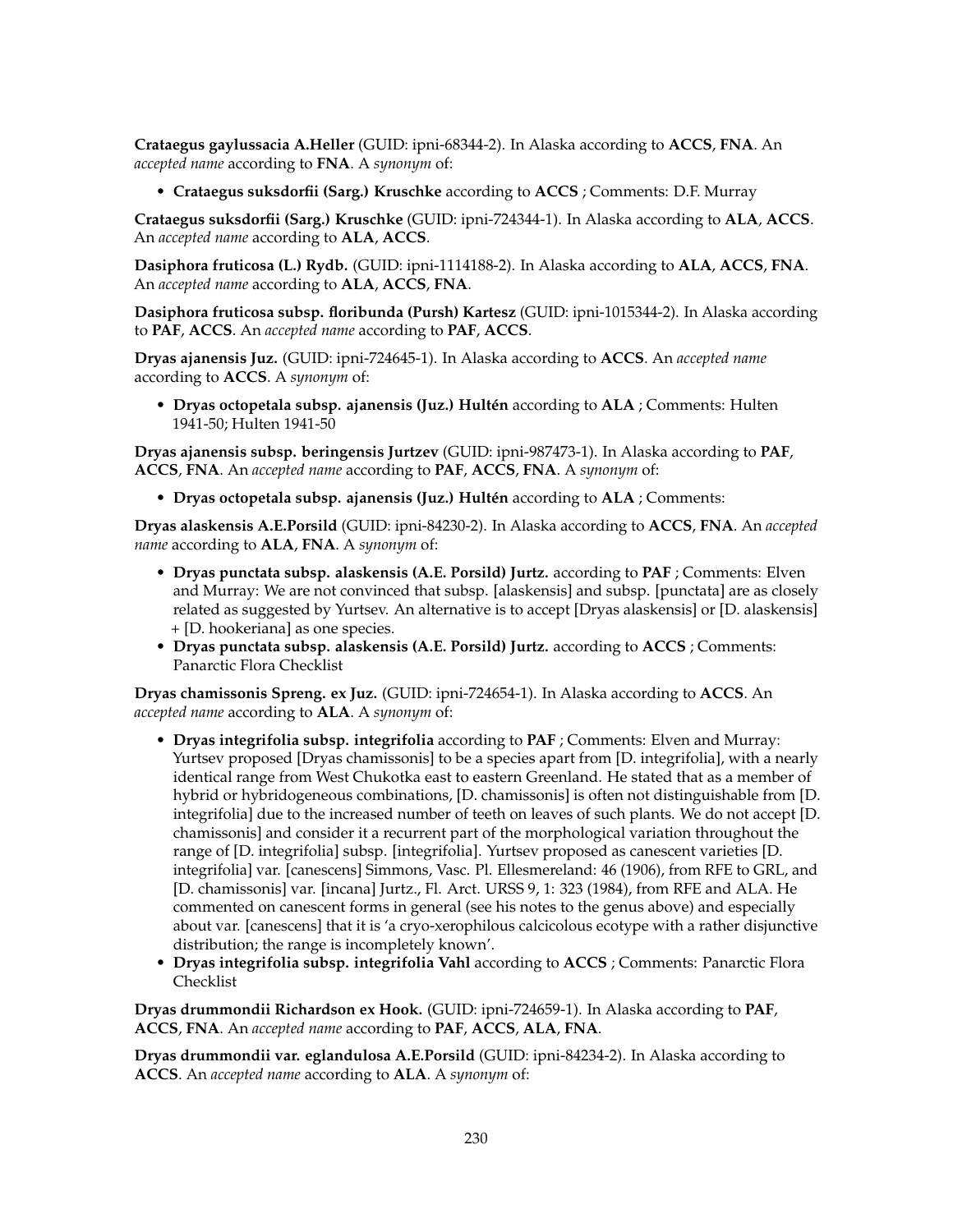• **Dryas drummondii Richardson ex Hook.** according to **ACCS** ; Comments: Panarctic Flora Checklist

**Dryas drummondii var. tomentosa (Farr) L.O.Williams** (GUID: ipni-1036529-2). In Alaska according to **ACCS**. An *accepted name* according to **ALA**. A *synonym* of:

• **Dryas drummondii Richardson ex Hook.** according to **ACCS** ; Comments: Panarctic Flora Checklist

**Dryas hookeriana Juz.** (GUID: ipni-724664-1). In Alaska according to **FNA**. An *accepted name* according to **FNA**. A *synonym* of:

• **Dryas punctata subsp. hookeriana (Juz.) Jurtz.** according to **PAF** ; Comments: Elven and Murray: Cody (in comment) reported subsp. [hookeriana] to reach the Arctic in the Yukon Territory. Yurtsev doubted this. We enter it as borderline arctic. Subspecies [hookeriana] and subsp. [alaskensis] may belong to a different evolutionary lineage from [Dryas punctata] s. str., i.e., they may be two races of a Cordilleran and narrowly amphi-Beringian species for which [D. hookeriana] would be the priority name. There is no combination of ['alaskensis'] as a race within [D. hookeriana].

**Dryas incisa Juz.** (GUID: ipni-724666-1). In Alaska according to **PAF**, **ACCS**, **FNA**. An *accepted name* according to **ALA**, **PAF**, **ACCS**, **FNA**.

**Dryas integrifolia Vahl** (GUID: ipni-724667-1). In Alaska according to **ALA**, **ACCS**. An *accepted name* according to **ALA**, **ACCS**.

**Dryas integrifolia subsp. integrifolia** (GUID: trop-27802550). In Alaska according to **PAF**, **FNA**. An *accepted name* according to **PAF**, **FNA**.

**Dryas integrifolia subsp. integrifolia Vahl** (GUID: NULL). In Alaska according to **ACCS**. An *accepted name* according to **ACCS**.

**Dryas integrifolia subsp. sylvatica (Hultén) Hultén** (GUID: ipni-84246-2). In Alaska according to **ALA**, **PAF**, **ACCS**, **FNA**. An *accepted name* according to **ALA**, **PAF**, **ACCS**, **FNA**.

**Dryas octopetala var. kamtschatica (Juz.) Hultén** (GUID: ipni-299396-2). In Alaska according to **ACCS**. An *accepted name* according to **ALA**. A *synonym* of:

• **Dryas punctata subsp. alaskensis (A.E. Porsild) Jurtz.** according to **ACCS** ; Comments: Panarctic Flora Checklist

**Dryas octopetala var. luteola Hultén** (GUID: ipni-84258-2). In Alaska according to **ACCS**. An *accepted name* according to **ALA**. A *synonym* of:

• **Dryas ajanensis Juz.** according to **ACCS** ; Comments: Panarctic Flora Checklist

**Dryas octopetala var. viscida Hultén** (GUID: ipni-299395-2). In Alaska according to **ACCS**. An *accepted name* according to **ALA**. A *synonym* of:

• **Dryas punctata subsp. alaskensis (A.E. Porsild) Jurtz.** according to **ACCS** ; Comments: Panarctic Flora Checklist

**Dryas punctata Juz.** (GUID: ipni-724680-1). In Alaska according to **ACCS**. An *accepted name* according to **ACCS**.

**Dryas punctata subsp. alaskensis (A.E. Porsild) Jurtzev** (GUID: trop-50312659). In Alaska according to **PAF**, **ACCS**. An *accepted name* according to **PAF**, **ACCS**. A *synonym* of:

• **Dryas alaskensis A.E.Porsild** according to **ALA** ; Comments: ALA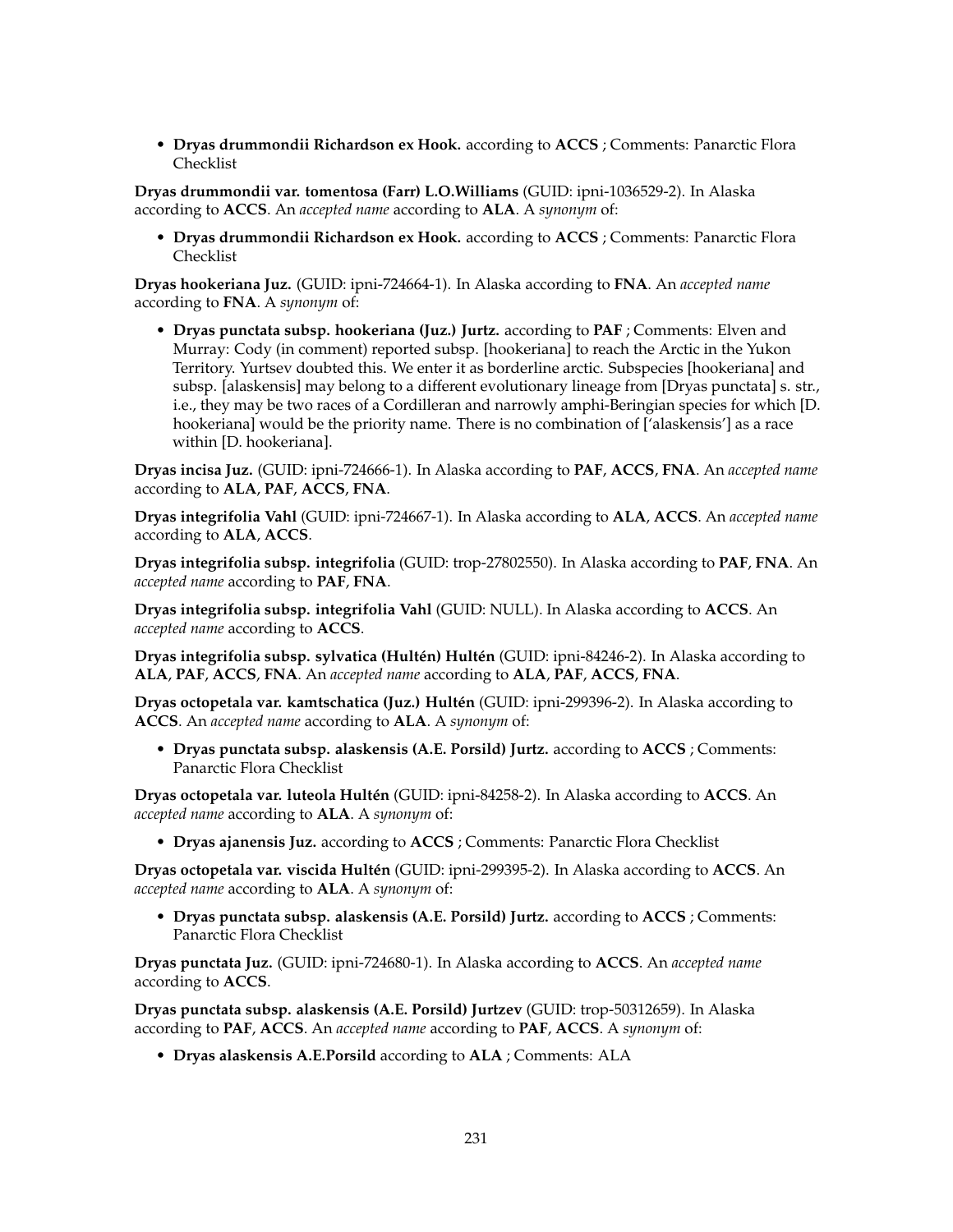**Dryas punctata subsp. hookeriana (Juz.) Jurtzev** (GUID: ipni-77099623-1). In Alaska according to **PAF**. An *accepted name* according to **PAF**.

**Dryas sylvatica (Hultén) A.E.Porsild** (GUID: ipni-84262-2). In Alaska according to **ACCS**. An *accepted name* according to **ALA**. A *synonym* of:

- **Dryas integrifolia subsp. sylvatica (Hultén) Hultén** according to **PAF** ; Comments: Elven and Murray: Yurtsev (PAF proposal) did not accept this northwestern North American race. It differs from subsp. [integrifolia] in several characters, occurs in different (drier and often more base-rich) sites but sometimes locally co-occurs, and occupies a range of its own, mainly in non-glaciated and now forested parts of Alaska and the Yukon Territory. Intermediates towards subsp. [integrifolia] are frequent but not to a degree that obscures the distinctness of the subspecies.
- **Dryas integrifolia subsp. sylvatica (Hultén) Hultén** according to **ACCS** ; Comments: Panarctic Flora Checklist

**Drymocallis convallaria (Rydb.) Rydb.** (GUID: trop-50099078). In Alaska according to **ACCS**, **FNA**. An *accepted name* according to **FNA**. A *synonym* of:

• **Potentilla arguta subsp. convallaria (Rydb.) D.D. Keck** according to **ACCS** ; Comments: D.F. Murray

**Fragaria chiloensis (L.) Mill.** (GUID: ipni-105458-2). In Alaska according to **ACCS**. An *accepted name* according to **ACCS**.

**Fragaria chiloensis subsp. pacifica Staudt** (GUID: ipni-105460-2). In Alaska according to **ALA**, **ACCS**, **FNA**. An *accepted name* according to **ALA**, **ACCS**, **FNA**.

**Fragaria virginiana Duchesne** (GUID: ipni-725144-1). In Alaska according to **ACCS**. An *accepted name* according to **ALA**, **ACCS**.

**Fragaria virginiana subsp. glauca (S.Watson) Staudt** (GUID: ipni-1116028-2). In Alaska according to **ALA**, **ACCS**, **FNA**. An *accepted name* according to **ALA**, **ACCS**, **FNA**.

**Geum aleppicum Jacq.** (GUID: ipni-30094401-2). In Alaska according to **ACCS**, **FNA**. An *accepted name* according to **ALA**, **WCSP**, **ACCS**, **FNA**.

**Geum aleppicum subsp. strictum (Aiton) R.T. Clausen** (GUID: trop-27800067). In Alaska according to **PAF**, **ACCS**, **ALA**. An *accepted name* according to **PAF**, **ACCS**, **ALA**.

**Geum calthifolium Menzies ex Sm.** (GUID: trop-27800886). In Alaska according to **ACCS**, **ALA**, **PAF**. An *accepted name* according to **ACCS**, **ALA**, **PAF**.

**Geum calthifolium Sm.** (GUID: ipni-109819-2). In Alaska according to **FNA**. An *accepted name* according to **FNA**.

**Geum glaciale Adams ex Fisch.** (GUID: ipni-725238-1). In Alaska according to **ALA**, **PAF**, **FNA**. An *accepted name* according to **ALA**, **PAF**, **FNA**.

**Geum glaciale Adams ex Fisch. & C.A. Mey.** (GUID: trop-27800890). In Alaska according to **ACCS**. An *accepted name* according to **ACCS**.

**Geum macrophyllum Willd.** (GUID: ipni-725292-1). In Alaska according to **ACCS**. An *accepted name* according to **ALA**, **ACCS**.

**Geum macrophyllum subsp. macrophyllum** (GUID: trop-27800277). In Alaska according to **ALA**. An *accepted name* according to **ALA**.

**Geum macrophyllum subsp. perincisum (Rydb.) Hultén** (GUID: ipni-109841-2). In Alaska according to **ALA**, **PAF**, **ACCS**. An *accepted name* according to **ALA**, **PAF**, **ACCS**.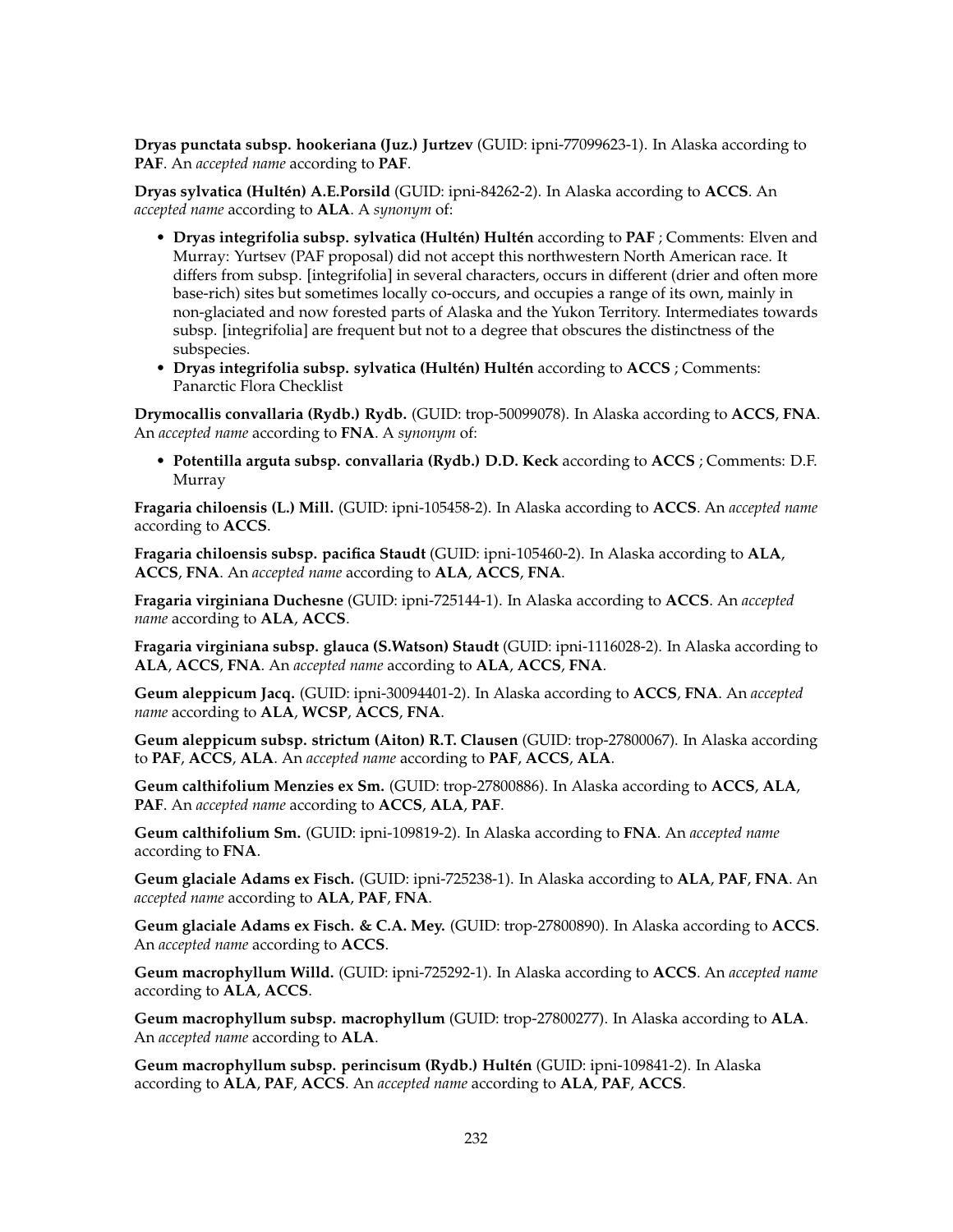**Geum macrophyllum var. macrophyllum** (GUID: trop-27802521). In Alaska according to **FNA**. An *accepted name* according to **FNA**.

**Geum macrophyllum var. macrophyllum Willd.** (GUID: NULL). In Alaska according to **ACCS**. An *accepted name* according to **ACCS**.

**Geum macrophyllum var. perincisum (Rydb.) Raup** (GUID: ipni-1041229-2). In Alaska according to **ACCS**, **FNA**. An *accepted name* according to **FNA**. A *synonym* of:

- **Geum macrophyllum subsp. perincisum (Rydb.) Hultén** according to **PAF** ; Comments:
- **Geum macrophyllum subsp. perincisum (Rydb.) Hultén** according to **ACCS** ; Comments: Panarctic Flora Checklist

**Geum pentapetalum (L.) Makino** (GUID: ipni-109849-2). In Alaska according to **ALA**, **ACCS**. An *accepted name* according to **ALA**. A *synonym* of:

• **Sieversia pentapetala (L.) Greene** according to **ACCS** ; Comments: Flora of North America

**Geum rossii (R. Br.) Ser.** (GUID: trop-27800900). In Alaska according to **PAF**, **ACCS**, **ALA**, **FNA**. An *accepted name* according to **PAF**, **ACCS**, **ALA**, **FNA**.

**Geum × macranthum (Kearney) B.Boivin** (GUID: ipni-288067-2). In Alaska according to **ACCS**. An *accepted name* according to **ALA**, **ACCS**.

**Luetkea pectinata (Pursh) Kuntze** (GUID: trop-27800280). In Alaska according to **ALA**, **PAF**, **ACCS**, **FNA**. An *accepted name* according to **ALA**, **PAF**, **ACCS**, **FNA**.

**Malus fusca (Raf.) C.K.Schneid.** (GUID: ipni-1116870-2). In Alaska according to **ALA**, **ACCS**, **FNA**. An *accepted name* according to **ALA**, **ACCS**, **FNA**.

**Malus pumila Mill.** (GUID: ipni-726372-1). In Alaska according to **FNA**. An *accepted name* according to **FNA**.

**Physocarpus capitatus (Pursh) Kuntze** (GUID: trop-27801000). In Alaska according to **ALA**, **ACCS**, **FNA**. An *accepted name* according to **ALA**, **ACCS**, **FNA**.

**Potentilla anachoretica Soják** (GUID: ipni-727622-1). In Alaska according to **PAF**, **ACCS**, **FNA**, **ALA**. An *accepted name* according to **PAF**, **ACCS**, **FNA**, **ALA**.

**Potentilla anachoretica var. anachoretica** (GUID: NULL). In Alaska according to **PAF**. An *accepted name* according to **PAF**.

**Potentilla anachoretica var. anachoretica Soják** (GUID: NULL). In Alaska according to **ACCS**. An *accepted name* according to **ACCS**.

**Potentilla anserina L.** (GUID: ipni-727641-1). In Alaska according to **ALA**, **ACCS**. An *accepted name* according to **ALA**, **ACCS**.

**Potentilla anserina subsp. anserina** (GUID: trop-27800291). In Alaska according to **PAF**, **FNA**. An *accepted name* according to **PAF**, **FNA**.

**Potentilla anserina subsp. anserina L.** (GUID: ipni-98802-3). In Alaska according to **ACCS**. An *accepted name* according to **ACCS**.

**Potentilla anserina subsp. groenlandica Tratt.** (GUID: trop-27804495). In Alaska according to **PAF**, **ACCS**, **FNA**. An *accepted name* according to **PAF**, **ACCS**, **FNA**.

**Potentilla anserina subsp. pacifica (Howell) Rousi** (GUID: ipni-209011-2). In Alaska according to **PAF**, **ACCS**, **FNA**. An *accepted name* according to **PAF**, **ACCS**, **FNA**.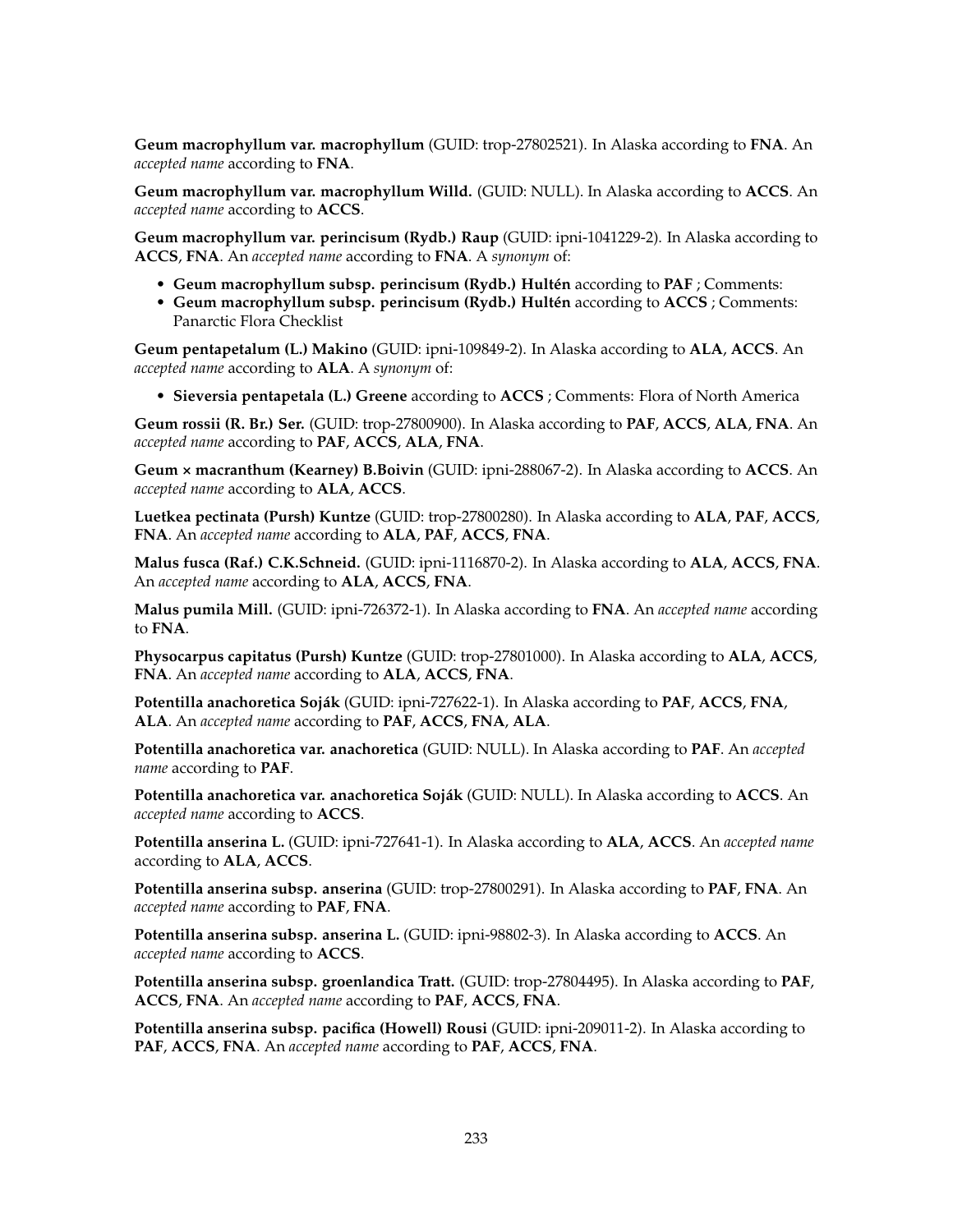**Potentilla anserina subsp. yukonensis (Hultén) Soják ex Elven & D.F.Murray** (GUID: ipni-77099624-1). In Alaska according to **PAF**, **ACCS**, **FNA**. An *accepted name* according to **PAF**, **ACCS**, **FNA**.

**Potentilla arenosa (Turcz.) Juz.** (GUID: ipni-727656-1). In Alaska according to **ALA**, **ACCS**. An *accepted name* according to **ALA**, **ACCS**.

**Potentilla arenosa subsp. arenosa** (GUID: trop-50316910). In Alaska according to **ALA**, **PAF**, **FNA**. An *accepted name* according to **ALA**, **PAF**, **FNA**.

**Potentilla arenosa subsp. arenosa (Turcz.) Juz.** (GUID: NULL). In Alaska according to **ACCS**. An *accepted name* according to **ACCS**.

**Potentilla arguta Pursh** (GUID: ipni-727665-1). In Alaska according to **ACCS**. An *accepted name* according to **ALA**, **ACCS**.

**Potentilla arguta subsp. convallaria (Rydb.) D.D.Keck** (GUID: ipni-209019-2). In Alaska according to **ALA**, **ACCS**. An *accepted name* according to **ALA**, **ACCS**.

**Potentilla biennis Greene** (GUID: ipni-727740-1). In Alaska according to **FNA**. An *accepted name* according to **ALA**, **FNA**.

**Potentilla biflora D. F. K. Schlechtendal** (GUID: NULL). In Alaska according to **FNA**. An *accepted name* according to **FNA**.

**Potentilla biflora Willd. ex Schltdl.** (GUID: ipni-727742-1). In Alaska according to **ALA**, **PAF**, **ACCS**. An *accepted name* according to **ALA**, **PAF**, **ACCS**.

**Potentilla bimundorum Soják** (GUID: ipni-727749-1). In Alaska according to **PAF**, **ACCS**, **FNA**, **ALA**. An *accepted name* according to **PAF**, **ACCS**, **FNA**, **ALA**.

**Potentilla bipinnatifida Douglas** (GUID: ipni-1037235-2). In Alaska according to **ALA**, **ACCS**, **FNA**. An *accepted name* according to **ALA**, **ACCS**, **FNA**.

**Potentilla brooksensis Jurtzev** (GUID: ipni-975615-1). In Alaska according to **ACCS**. An *accepted name* according to **ALA**. A *synonym* of:

- **Potentilla pensylvanica L.** according to **PAF** ; Comments: Elven: [Potentilla pensylvanica] has been collected from the Arctic in the Brooks Range in Alaska (ALA). In Canada, Cody (1996) mapped it from the British Mountains (Yukon Territory), confirmed by Kohli and Packer (1976) to reach the Arctic along the lower Mackenzie River (N.W.T.), and also stated by Cody (in comment) to reach the arctic shores of Hudson Bay. It is adventive in Provideniya in East Chukotka. Yurtsev: [Potentilla brooksensis] [in the Brooks Range, Alaska] has been described due to its outstanding deviation in various parameters from the standards in this aggregate (they are of rough structure), which I am inclined to explain by speciation in a marginal population. Ertter, Murray, and Elven: We agree that [P. brooksensis] deviate but still consider it part of the pronounced polymorphy of [P. pensylvanica] in Alaska and the Yukon Territory. Ertter et al. (2011) and Soják (in comment) included it in [P. pensylvanica]. However, a closer study of the Beringian parts of [P. pensylvanica] might reveal variation supporting more than one species (Ertter in comment).
- **Potentilla pensylvanica L.** according to **ACCS** ; Comments: Panarctic Flora Checklist

**Potentilla brunnescens Rydb.** (GUID: ipni-209051-2). In Alaska according to **ACCS**, **FNA**. An *accepted name* according to **ACCS**, **FNA**.

**Potentilla crebridens Juz.** (GUID: ipni-727922-1). In Alaska according to **ACCS**. An *accepted name* according to **ACCS**.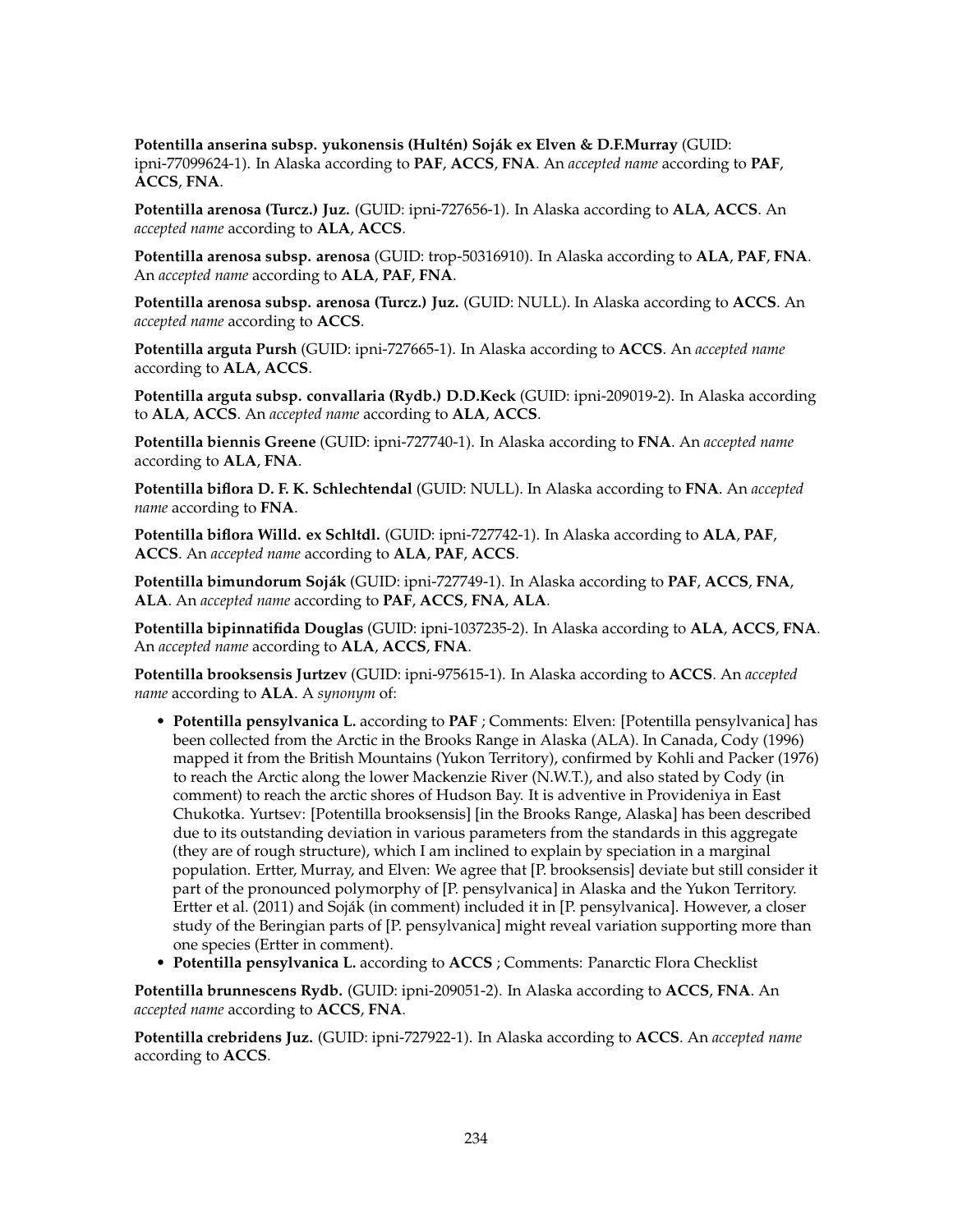**Potentilla crebridens subsp. hemicryophila Jurtzev** (GUID: ipni-987451-1). In Alaska according to **ALA**, **ACCS**, **PAF**, **FNA**. An *accepted name* according to **ALA**, **ACCS**, **PAF**, **FNA**.

**Potentilla diversifolia Lehm.** (GUID: ipni-728000-1). In Alaska according to **ALA**, **ACCS**. An *accepted name* according to **ALA**, **ACCS**.

**Potentilla drummondii Lehm.** (GUID: ipni-209143-2). In Alaska according to **ALA**, **ACCS**, **FNA**. An *accepted name* according to **ALA**, **ACCS**, **FNA**.

**Potentilla egedii Wormsk.** (GUID: trop-27802377). In Alaska according to **ACCS**. An *accepted name* according to **ALA**. A *synonym* of:

- **Potentilla anserina subsp. groenlandica Tratt.** according to **PAF** ; Comments: We provisionally accept the name subsp. [groenlandica] to have priority for this subspecies (see, e.g., Soják 1969; Löve 1970a). The characters reported for subsp. [groenlandica] are in some ways intermediate between subsp. [egedii] and subsp. [anserina] and could be due to hybridization. Similar plants are absent from the North Pacific regions where subsp. [anserina] also is absent. However, plants with the ['groenlandica'] appearance occur geographically independent of subsp. [anserina], and in the absence of more 'typical ['egedii]', in Iceland and in parts of Greenland and northern Scandinavia. We therefore assume that ['groenlandica'] and ['egedii'] are parts of the polymorphy within a single race Yurtsev: On the Gilmimlinei Hot Springs (East Chukotka) is a rather peculiar var. [thermalis] Jurtz. with laciniate bractlets.
- **Potentilla anserina subsp. groenlandica Tratt.** according to **ACCS** ; Comments: Panarctic Flora Checklist

**Potentilla egedii subsp. egedii** (GUID: NULL). In Alaska according to **ALA**. An *accepted name* according to **ALA**.

**Potentilla egedii subsp. pacifica (Howell) L. A. Sergienko** (GUID: NULL). In Alaska according to **ALA**. An *accepted name* according to **ALA**.

**Potentilla elegans Cham. & Schltdl.** (GUID: trop-27801031). In Alaska according to **ALA**, **PAF**, **ACCS**, **FNA**. An *accepted name* according to **ALA**, **PAF**, **ACCS**, **FNA**.

**Potentilla fragiformis D. F. K. Schlechtendal** (GUID: NULL). In Alaska according to **FNA**. An *accepted name* according to **FNA**.

**Potentilla fragiformis Willd. ex Schltdl.** (GUID: ipni-728112-1). In Alaska according to **ALA**, **PAF**, **ACCS**. An *accepted name* according to **ALA**, **PAF**, **ACCS**.

**Potentilla furcata A.E.Porsild** (GUID: ipni-728126-1). In Alaska according to **ALA**, **ACCS**, **FNA**. An *accepted name* according to **ALA**, **ACCS**, **FNA**.

**Potentilla glaucophylla var. glaucophylla** (GUID: NULL). In Alaska according to **FNA**. An *accepted name* according to **FNA**.

**Potentilla gracilis Douglas ex Hook.** (GUID: ipni-728176-1). In Alaska according to **ACCS**. An *accepted name* according to **ACCS**, **ALA**.

**Potentilla gracilis var. fastigiata (Nutt.) S. Watson** (GUID: trop-27806196). In Alaska according to **ACCS**, **FNA**. An *accepted name* according to **ACCS**, **FNA**.

**Potentilla gracilis var. gracilis** (GUID: trop-27802600). In Alaska according to **FNA**. An *accepted name* according to **FNA**.

**Potentilla gracilis var. gracilis Douglas ex Hook.** (GUID: NULL). In Alaska according to **ACCS**. An *accepted name* according to **ACCS**.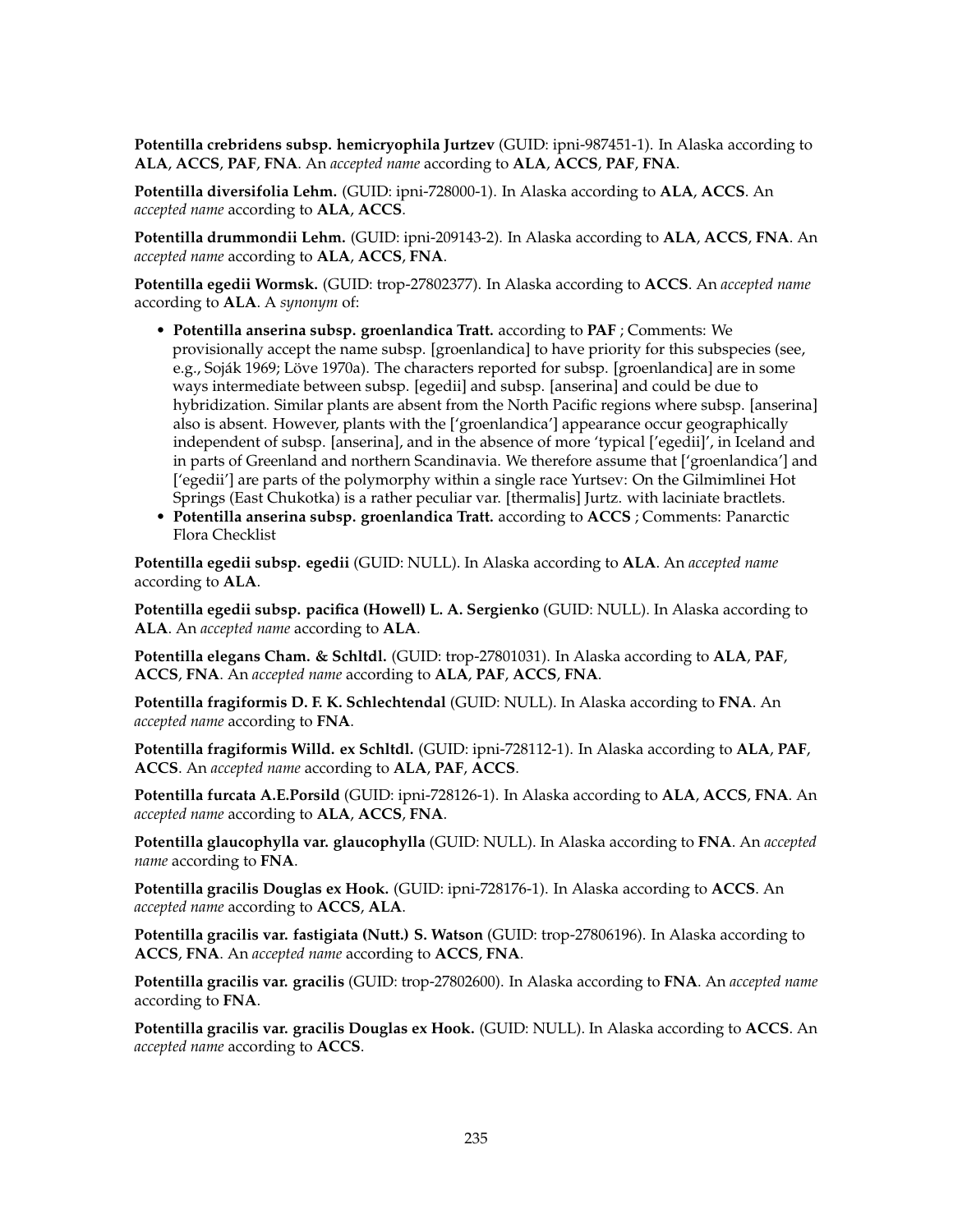**Potentilla hookeriana auct.** (GUID: NULL). In Alaska according to **ALA**. An *accepted name* according to **ALA**. A *synonym* of:

• **Potentilla arenosa subsp. arenosa** according to **PAF** ; Comments:

**Potentilla hyparctica Malte** (GUID: ipni-728267-1). In Alaska according to **ALA**, **ACCS**. An *accepted name* according to **ALA**, **ACCS**.

**Potentilla hyparctica subsp. elatior (Abrom.) Elven & D.F.Murray** (GUID: ipni-60447847-2). In Alaska according to **PAF**, **ACCS**, **FNA**. An *accepted name* according to **PAF**, **ACCS**, **FNA**.

**Potentilla hyparctica subsp. hyparctica** (GUID: trop-50316913). In Alaska according to **PAF**, **FNA**. An *accepted name* according to **ALA**, **PAF**, **FNA**.

**Potentilla hyparctica subsp. hyparctica Malte** (GUID: NULL). In Alaska according to **ACCS**. An *accepted name* according to **ACCS**.

**Potentilla hyparctica subsp. nivicola Jurtzev & V.V.Petrovsky** (GUID: ipni-987458-1). In Alaska according to **PAF**. An *accepted name* according to **PAF**.

**Potentilla hyparctica subsp. nivicola Malte** (GUID: NULL). In Alaska according to **ACCS**. An *accepted name* according to **ACCS**.

**Potentilla litoralis Rydb.** (GUID: ipni-209331-2). In Alaska according to **ALA**, **PAF**, **ACCS**, **FNA**. An *accepted name* according to **ALA**, **PAF**, **ACCS**, **FNA**.

**Potentilla murrayi Jurtzev** (GUID: ipni-975614-1). In Alaska according to **ACCS**. An *accepted name* according to **ALA**. A *synonym* of:

• **Potentilla dezhnevii Jurtz.** according to **PAF** ; Comments: Elven and Murray: [Potentilla dezhnevii] is assumed to be a hybrid species from [P. anachoretica] and perhaps [P. subvahliana]. The supposition of [P. subvahliana] as a parent is based on Soják (2004). Yurtsev (PAF proposal) tentatively suggested [P. uniflora] but that species is largely absent from the Chukchi Peninsula and there replaced by [P. subvahliana] (and [P. villosula]). [ Potentilla murrayi] was described from the Brooks Range in northern Alaska and is proposed to have the same parentage as [P. dezhnevii]: [P. anachoretica] x [subvahliana]. The influence from [P. subvahliana] is distinct in its columnar tussocks and partly also in leaves and flowers. If [P. dezhnevii] and [P. murrayi] are interpreted as one hybrid species arisen in at least two places from the same parents, some differences are to be expected. We tentatively synonymize the names until a more thorough morphological (and experimental) investigation is undertaken, but see Yurtsev's notes below. Yurtsev: [Potentilla dezhnevii] in the eastern Chukchi Peninsula and [P. murrayi] in northern Alaska, both plants of limestone, combine the characters of [P. anachoretica] and a species of the [P. uniflora] aggregate. They differ significantly in pubescence of petioles: long soft patent in [P. dezhnevii] ([P. uniflora]?), shorter setulose straight, slightly inclined in [P. murrayi] ([P. subvahliana]?). Both of them might represent primary hybrids which do not constitute populations. They should be mentioned in comment to [P. anachoretica]. [Potentilla murrayi], though, is from the area of or vicinity of the Alaskan locality where [P. anachoretica] occurs. Elven and Murray: [Potentilla murrayi] is strikingly different from all other [Potentillas] in the area from where it was described. It forms a large and morphologically consistent population and is no primary hybrid. It is, however, local and without known [P. anachoretica] in the vicinity (even if it is known from the same mountain range). [Potentilla dezhnevii] and [P. murrayi] may still be candidates for local agamic biotypes rather than one or two species. • **Potentilla dezhnevii Jurtz.** according to **ACCS** ; Comments: Panarctic Flora Checklist

**Potentilla nana D. F. K. Schlechtendal** (GUID: NULL). In Alaska according to **FNA**. An *accepted name* according to **FNA**.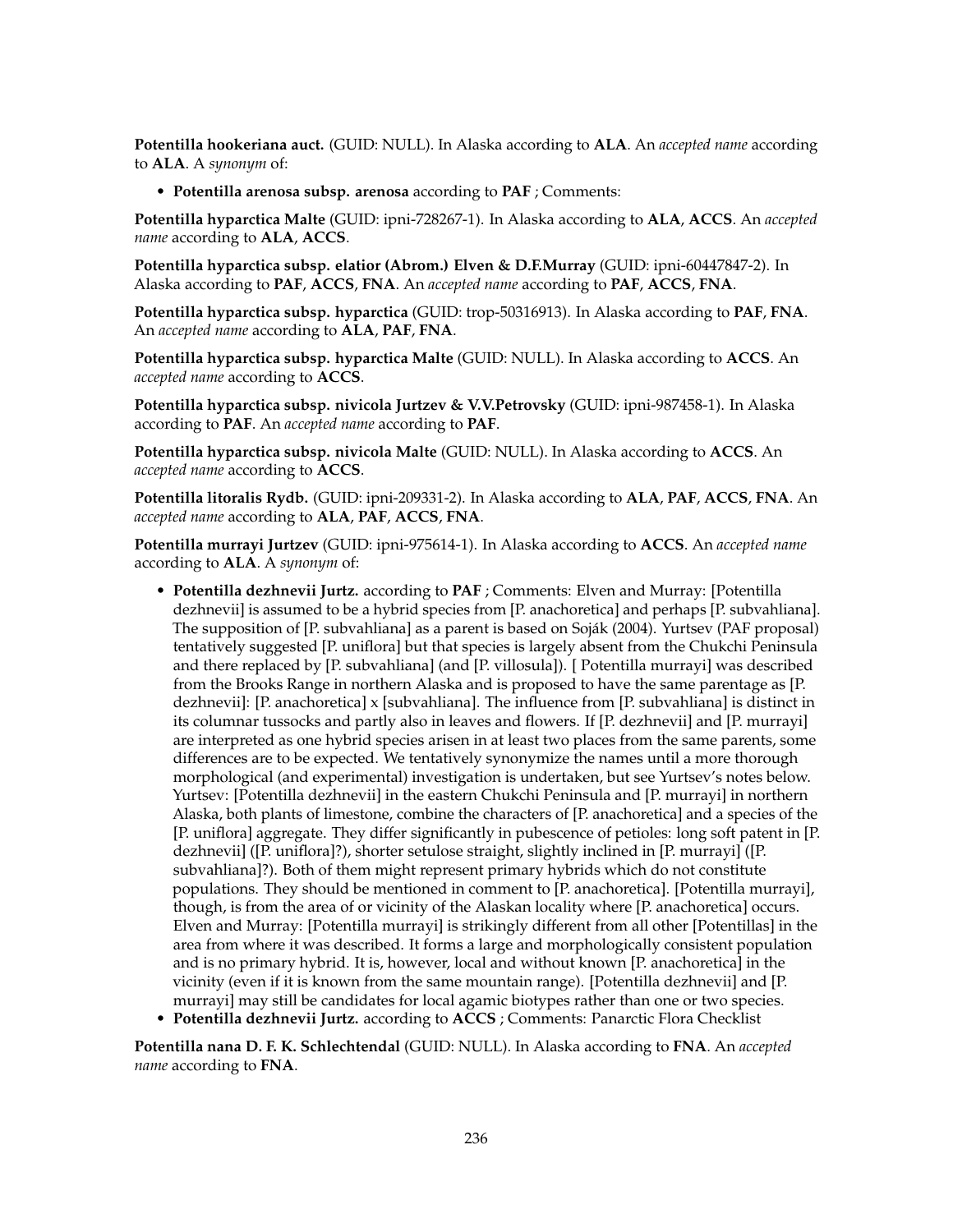**Potentilla nana Willd. ex Schltdl.** (GUID: ipni-728556-1). In Alaska according to **ALA**, **PAF**, **ACCS**. An *accepted name* according to **ALA**, **PAF**, **ACCS**.

**Potentilla nivea L.** (GUID: ipni-30011942-2). In Alaska according to **ALA**, **PAF**, **ACCS**, **FNA**. An *accepted name* according to **ALA**, **PAF**, **ACCS**, **FNA**.

**Potentilla nivea subsp. fallax A.E.Porsild** (GUID: ipni-209381-2). In Alaska according to **ACCS**. An *accepted name* according to **ALA**. A *synonym* of:

• **Potentilla nivea L.** according to **ACCS** ; Comments: Panarctic Flora Checklist

**Potentilla norvegica L.** (GUID: ipni-209394-2). In Alaska according to **PAF**, **ACCS**, **FNA**. An *accepted name* according to **ALA**, **PAF**, **ACCS**, **FNA**.

**Potentilla norvegica subsp. hirsuta (Michx.) Hyl.** (GUID: ipni-209399-2). In Alaska according to **PAF**, **ACCS**. An *accepted name* according to **PAF**, **ACCS**.

**Potentilla norvegica subsp. norvegica L.** (GUID: NULL). In Alaska according to **ACCS**. An *accepted name* according to **ACCS**.

**Potentilla pensylvanica L.** (GUID: ipni-209430-2). In Alaska according to **ALA**, **PAF**, **ACCS**, **PAF**, **FNA**. An *accepted name* according to **ALA**, **PAF**, **ACCS**, **PAF**, **FNA**.

**Potentilla pensylvanica var. glabrata (Lehm.) S.Watson** (GUID: ipni-1008120-2). In Alaska according to **ACCS**. An *accepted name* according to **ALA**. A *synonym* of:

• **Potentilla pensylvanica L.** according to **ACCS** ; Comments: Panarctic Flora Checklist

**Potentilla petrovskyi Soják** (GUID: ipni-928752-1). In Alaska according to **ACCS**. An *accepted name* according to **ACCS**.

**Potentilla psychrophila Soják** (GUID: ipni-77084968-1). In Alaska according to **PAF**, **ACCS**. An *accepted name* according to **PAF**, **ACCS**.

**Potentilla pulchella R.Br.** (GUID: ipni-927691-1). In Alaska according to **ALA**, **PAF**, **ACCS**, **FNA**. An *accepted name* according to **ALA**, **PAF**, **ACCS**, **FNA**.

**Potentilla recta L.** (GUID: ipni-209483-2). In Alaska according to **FNA**. An *accepted name* according to **FNA**.

**Potentilla rubricaulis Lehm.** (GUID: ipni-209498-2). In Alaska according to **ALA**, **ACCS**, **FNA**. An *accepted name* according to **ALA**, **ACCS**, **FNA**.

**Potentilla stipularis L.** (GUID: ipni-729028-1). In Alaska according to **ALA**, **PAF**, **ACCS**, **FNA**. An *accepted name* according to **ALA**, **PAF**, **ACCS**, **FNA**.

**Potentilla subgorodkovii Jurtzev** (GUID: ipni-975616-1). In Alaska according to **ALA**, **FNA**, **PAF**, **ACCS**. An *accepted name* according to **FNA**, **PAF**, **ACCS**. A *synonym* of:

• **Potentilla gorodkovii Jurtzev** according to **ALA** ; Comments: Elven, R. et al. 2003

**Potentilla subvahliana Jurtzev** (GUID: ipni-987456-1). In Alaska according to **ALA**, **PAF**, **ACCS**, **FNA**. An *accepted name* according to **ALA**, **PAF**, **ACCS**, **FNA**.

**Potentilla tikhomirovii Jurtzev** (GUID: ipni-987453-1). In Alaska according to **ALA**, **PAF**, **ACCS**, **FNA**. An *accepted name* according to **ALA**, **PAF**, **ACCS**, **FNA**.

**Potentilla uniflora auct.** (GUID: NULL). In Alaska according to **ALA**. An *accepted name* according to **ALA**.

**Potentilla villosa Pall. ex Pursh** (GUID: ipni-209567-2). In Alaska according to **ALA**, **PAF**, **ACCS**, **FNA**. An *accepted name* according to **ALA**, **PAF**, **ACCS**, **FNA**.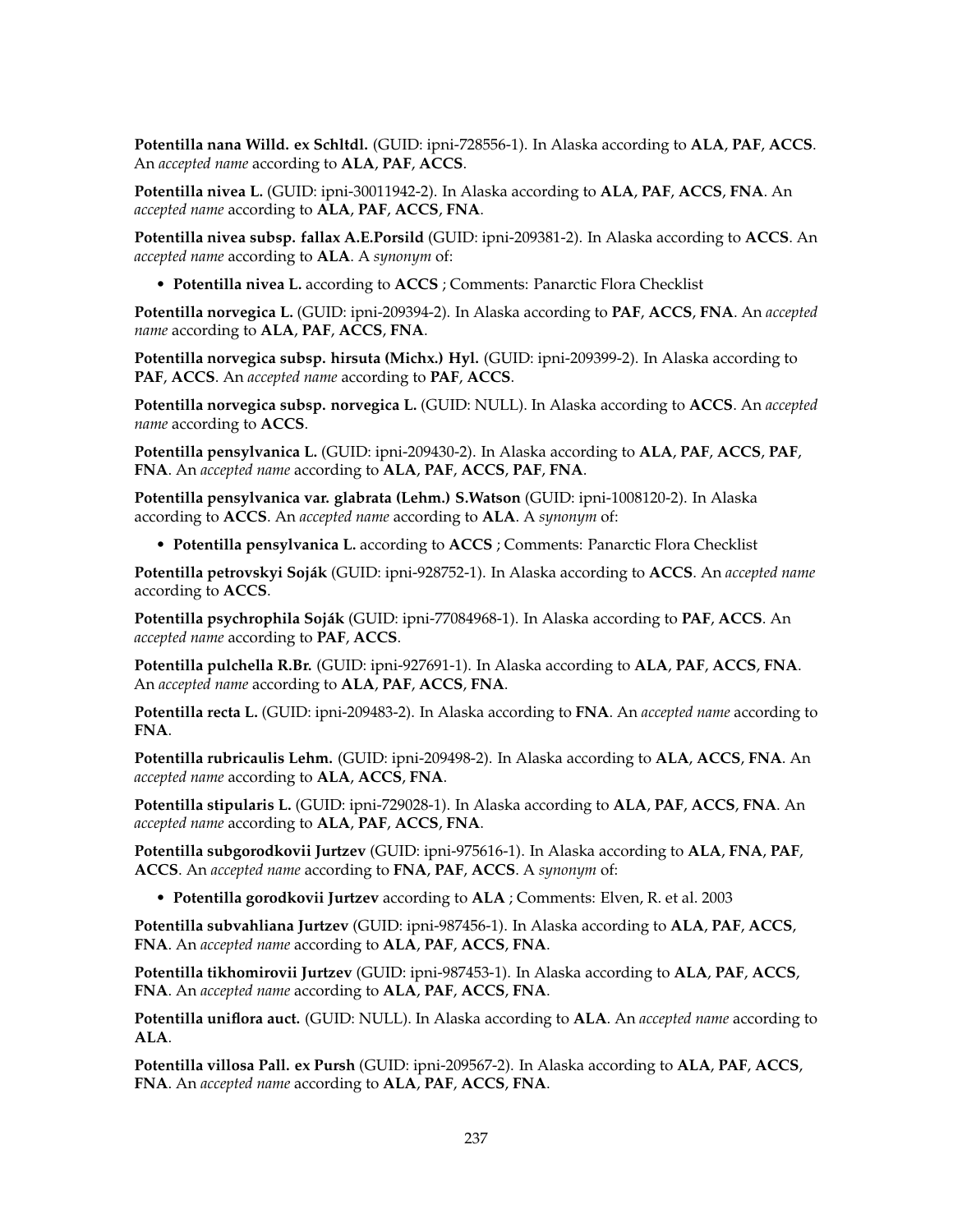**Potentilla villosula Jurtzev** (GUID: ipni-987455-1). In Alaska according to **ALA**, **PAF**, **ACCS**, **FNA**. An *accepted name* according to **PAF**, **ACCS**, **FNA**. A *synonym* of:

• **Potentilla villosa Pall. ex Pursh** according to **ALA** ; Comments: ITIS; ITIS*ca; ITIS*ca. ITIS-URL

**Potentilla villosula subsp. congesta Jurtzev** (GUID: ipni-975617-1). In Alaska according to **PAF**, **ACCS**. An *accepted name* according to **PAF**, **ACCS**.

**Potentilla villosula subsp. villosula Jurtz.** (GUID: NULL). In Alaska according to **ACCS**. An *accepted name* according to **ACCS**.

**Potentilla vulcanicola Juz.** (GUID: ipni-729245-1). In Alaska according to **ALA**, **PAF**, **ACCS**, **FNA**. An *accepted name* according to **ALA**, **PAF**, **ACCS**, **FNA**.

**Potentilla × dezhnevii Jurtzev** (GUID: ipni-987450-1). In Alaska according to **PAF**, **ACCS**. An *accepted name* according to **PAF**, **ACCS**.

**Potentilla × drymeja Soják** (GUID: ipni-728013-1). In Alaska according to **PAF**, **ACCS**. An *accepted name* according to **PAF**, **ACCS**.

**Potentilla × gorodkovii Jurtzev** (GUID: ipni-987454-1). In Alaska according to **ALA**. An *accepted name* according to **ALA**.

**Prunus avium (L.) L.** (GUID: ipni-729478-1). In Alaska according to **ACCS**. An *accepted name* according to **ACCS**.

**Prunus cerasus L.** (GUID: ipni-160687-3). In Alaska according to **FNA**. An *accepted name* according to **FNA**.

**Prunus maackii Rupr.** (GUID: ipni-729924-1). In Alaska according to **ACCS**. An *accepted name* according to **ACCS**.

**Prunus padus L.** (GUID: ipni-730076-1). In Alaska according to **ALA**, **ACCS**, **FNA**. An *accepted name* according to **ALA**, **ACCS**, **FNA**.

**Prunus pensylvanica L.f.** (GUID: ipni-730097-1). In Alaska according to **ALA**. An *accepted name* according to **ALA**.

**Prunus virginiana L.** (GUID: ipni-730422-1). In Alaska according to **ACCS**. An *accepted name* according to **ACCS**.

**Rosa acicularis Lindl.** (GUID: ipni-731447-1). In Alaska according to **ACCS**. An *accepted name* according to **ALA**, **ACCS**.

**Rosa acicularis subsp. acicularis** (GUID: trop-50320259). In Alaska according to **ALA**, **PAF**, **FNA**. An *accepted name* according to **ALA**, **PAF**, **FNA**.

**Rosa acicularis subsp. acicularis Lindl.** (GUID: NULL). In Alaska according to **ACCS**. An *accepted name* according to **ACCS**.

**Rosa acicularis subsp. sayi (Schwein.) W.H.Lewis** (GUID: ipni-222219-2). In Alaska according to **ALA**, **PAF**, **ACCS**, **FNA**. An *accepted name* according to **ALA**, **PAF**, **ACCS**, **FNA**.

**Rosa nutkana C.Presl** (GUID: ipni-733492-1). In Alaska according to **ALA**, **ACCS**. An *accepted name* according to **ALA**, **ACCS**.

**Rosa nutkana subsp. nutkana** (GUID: trop-50313156). In Alaska according to **FNA**. An *accepted name* according to **FNA**.

**Rosa nutkana subsp. nutkana C. Presl** (GUID: NULL). In Alaska according to **ACCS**. An *accepted name* according to **ACCS**.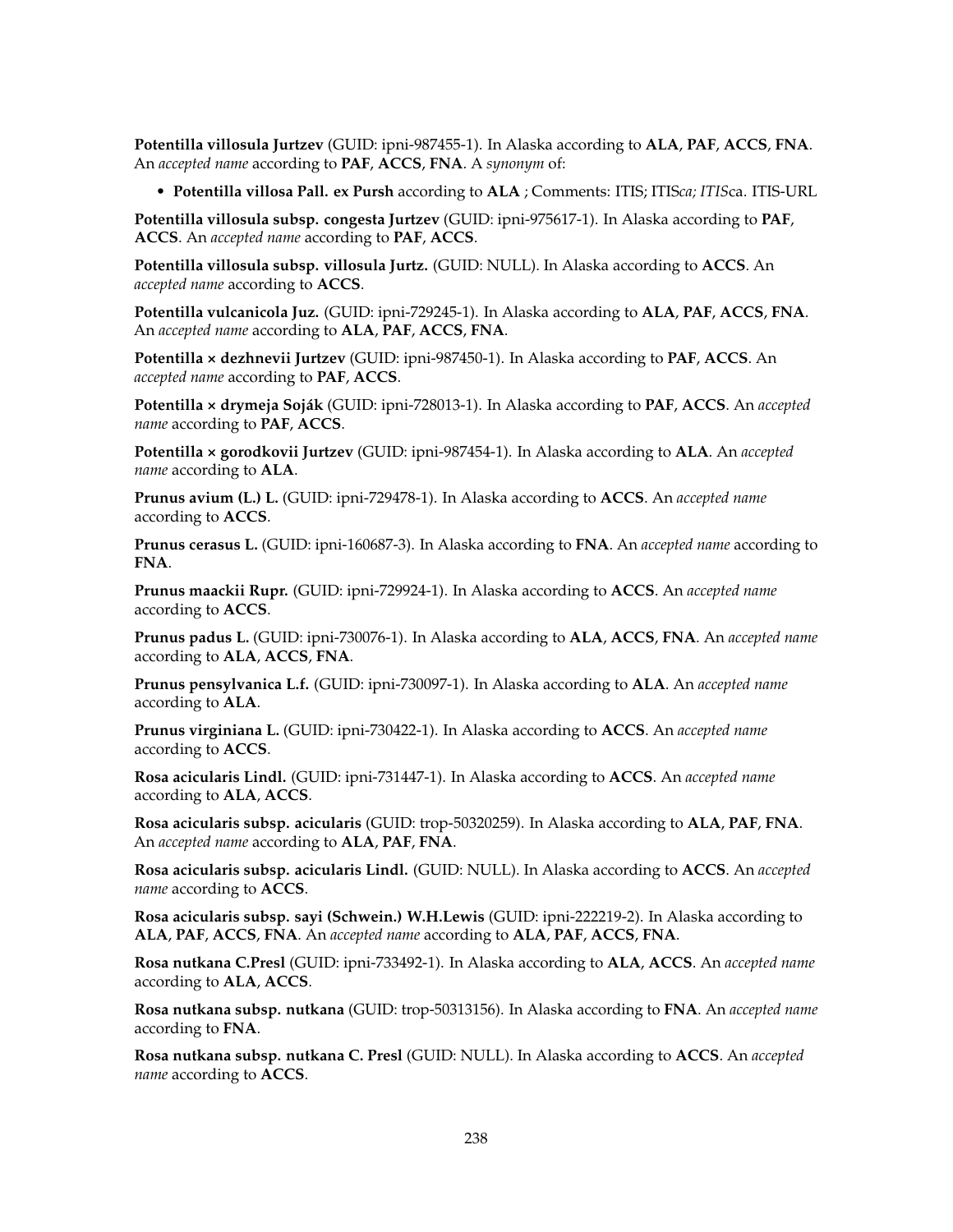**Rosa rugosa Thunb.** (GUID: ipni-734087-1). In Alaska according to **ACCS**, **FNA**. An *accepted name* according to **ALA**, **WCSP**, **ACCS**, **FNA**.

**Rosa woodsii Lindl.** (GUID: ipni-734742-1). In Alaska according to **ALA**, **ACCS**. An *accepted name* according to **ALA**, **ACCS**.

**Rosa woodsii subsp. woodsii** (GUID: trop-50313157). In Alaska according to **FNA**. An *accepted name* according to **FNA**.

**Rosa woodsii subsp. woodsii Lindl.** (GUID: NULL). In Alaska according to **ACCS**. An *accepted name* according to **ACCS**.

**Rubus acaulis Michx.** (GUID: ipni-734814-1). In Alaska according to **ALA**, **PAF**, **ACCS**. An *accepted name* according to **ALA**, **PAF**, **ACCS**.

**Rubus alaskensis L.H.Bailey** (GUID: ipni-734949-1). In Alaska according to **ACCS**. An *accepted name* according to **ALA**. A *synonym* of:

• **Rubus arcticus L.** according to **ACCS** ; Comments: Panarctic Flora Checklist

**Rubus arcticus L.** (GUID: ipni-735159-1). In Alaska according to **ALA**, **PAF**, **ACCS**. An *accepted name* according to **ALA**, **PAF**, **ACCS**.

**Rubus arcticus subsp. acaulis (Michx.) Focke** (GUID: ipni-60443150-2). In Alaska according to **ALA**, **ACCS**, **FNA**. An *accepted name* according to **FNA**. A *synonym* of:

- **Rubus acaulis Michx.** according to **ALA** ; Comments: Elven, R. et al. 2003
- **Rubus acaulis Michx.** according to **PAF** ; Comments: Hultén (1968a) tentatively reported the trans-American [Rubus acaulis] from Chukotka. There is also a chromosome count report from there (Zhukova 1982) but confirmation of Asian occurrence is needed.
- **Rubus acaulis Michx.** according to **ACCS** ; Comments: Panarctic Flora Checklist

**Rubus arcticus subsp. arcticus** (GUID: trop-27802538). In Alaska according to **FNA**, **ACCS**. An *accepted name* according to **ALA**, **FNA**. A *synonym* of:

• **Rubus arcticus L.** according to **ACCS** ; Comments: Panarctic Flora Checklist

**Rubus arcticus subsp. stellatus (Sm.) B.Boivin** (GUID: ipni-222922-2). In Alaska according to **ACCS**, **FNA**. An *accepted name* according to **FNA**. A *synonym* of:

- **Rubus stellatus Sm.** according to **PAF** ; Comments:
- **Rubus stellatus Sm.** according to **ACCS** ; Comments: Panarctic Flora Checklist

**Rubus bifrons Vest** (GUID: ipni-60449596-2). In Alaska according to **FNA**. An *accepted name* according to **FNA**.

**Rubus chamaemorus L.** (GUID: ipni-223006-2). In Alaska according to **ALA**, **PAF**, **ACCS**, **FNA**. An *accepted name* according to **ALA**, **PAF**, **ACCS**, **FNA**.

**Rubus discolor Weihe & Nees** (GUID: ipni-736346-1). In Alaska according to **ACCS**. An *accepted name* according to **ACCS**.

**Rubus idaeus L.** (GUID: ipni-737527-1). In Alaska according to **ACCS**. An *accepted name* according to **ALA**, **ACCS**.

**Rubus idaeus subsp. idaeus** (GUID: trop-27802613). In Alaska according to **FNA**, **ACCS**. An *accepted name* according to **FNA**, **ACCS**.

**Rubus idaeus subsp. melanolasius (Dieck) Focke** (GUID: ipni-223183-2). In Alaska according to **ALA**, **ACCS**, **PAF**. An *accepted name* according to **ALA**, **ACCS**, **PAF**.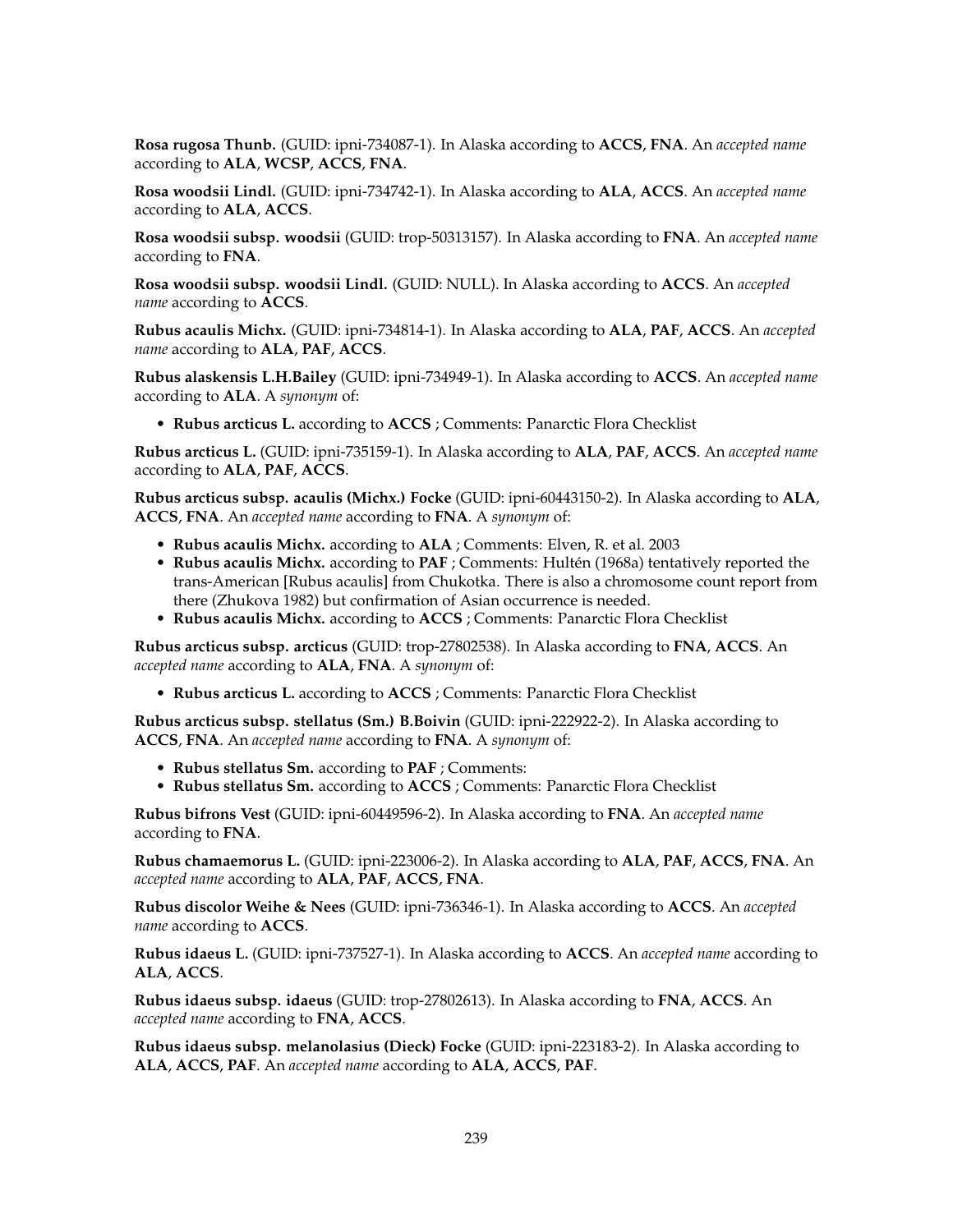**Rubus idaeus subsp. strigosus (Michx.) Focke** (GUID: ipni-1188093-2). In Alaska according to **ACCS**, **FNA**. An *accepted name* according to **FNA**. A *synonym* of:

• **Rubus idaeus subsp. melanolasius (Dieck) Focke** according to **ACCS** ; Comments: Panarctic Flora Checklist

**Rubus leucodermis Douglas** (GUID: ipni-1012566-2). In Alaska according to **ALA**. An *accepted name* according to **ALA**.

**Rubus leucodermis Douglas ex Torr. & A. Gray** (GUID: trop-27801287). In Alaska according to **ACCS**. An *accepted name* according to **ACCS**.

**Rubus leucodermis var. leucodermis** (GUID: trop-27803086). In Alaska according to **FNA**. An *accepted name* according to **FNA**.

**Rubus leucodermis var. leucodermis Douglas ex Torr. & A. Gray** (GUID: NULL). In Alaska according to **ACCS**. An *accepted name* according to **ACCS**.

**Rubus parviflorus Nutt.** (GUID: ipni-298093-2). In Alaska according to **ACCS**, **FNA**. An *accepted name* according to **ALA**, **ACCS**, **FNA**.

**Rubus parviflorus subsp. grandiflorus Farw.** (GUID: NULL). In Alaska according to **ALA**. An *accepted name* according to **ALA**.

**Rubus pedatus Sm.** (GUID: ipni-1030501-2). In Alaska according to **ALA**, **ACCS**, **FNA**. An *accepted name* according to **ALA**, **ACCS**, **FNA**.

**Rubus pubescens Raf.** (GUID: ipni-284431-2). In Alaska according to **ACCS**, **FNA**. An *accepted name* according to **ALA**, **FNA**. A *synonym* of:

• **Rubus arcticus L.** according to **ACCS** ; Comments: Panarctic Flora Checklist

**Rubus spectabilis Pursh** (GUID: ipni-740437-1). In Alaska according to **ALA**, **ACCS**, **FNA**. An *accepted name* according to **ALA**, **ACCS**, **FNA**.

**Rubus stellatus Sm.** (GUID: ipni-740499-1). In Alaska according to **ALA**, **PAF**, **ACCS**. An *accepted name* according to **ALA**, **PAF**, **ACCS**.

**Sanguisorba canadensis L.** (GUID: ipni-741345-1). In Alaska according to **ACCS**. An *accepted name* according to **ACCS**.

**Sanguisorba canadensis subsp. latifolia (Hook.) Calder & Roy L.Taylor** (GUID: ipni-227370-2). In Alaska according to **ALA**, **PAF**, **ACCS**. An *accepted name* according to **ALA**, **PAF**, **ACCS**.

**Sanguisorba menziesii Rydb.** (GUID: ipni-227373-2). In Alaska according to **ALA**, **ACCS**, **FNA**. An *accepted name* according to **ALA**, **ACCS**, **FNA**.

**Sanguisorba officinalis L.** (GUID: ipni-741402-1). In Alaska according to **ALA**, **PAF**, **ACCS**, **FNA**. An *accepted name* according to **ALA**, **PAF**, **ACCS**, **FNA**.

**Sanguisorba stipulata Raf.** (GUID: ipni-30108956-2). In Alaska according to **ALA**, **ACCS**, **FNA**. An *accepted name* according to **FNA**. A *synonym* of:

- **Sanguisorba canadensis subsp. latifolia (Hook.) Calder & R.L.Taylor** according to **ALA** ; Comments: Elven, R. et al. 2003
- **Sanguisorba canadensis subsp. latifolia (Hook.) Calder & R.L. Taylor** according to **PAF** ; Comments:
- **Sanguisorba canadensis subsp. latifolia (Hook.) Calder & Roy L. Taylor** according to **ACCS** ; Comments: Panarctic Flora Checklist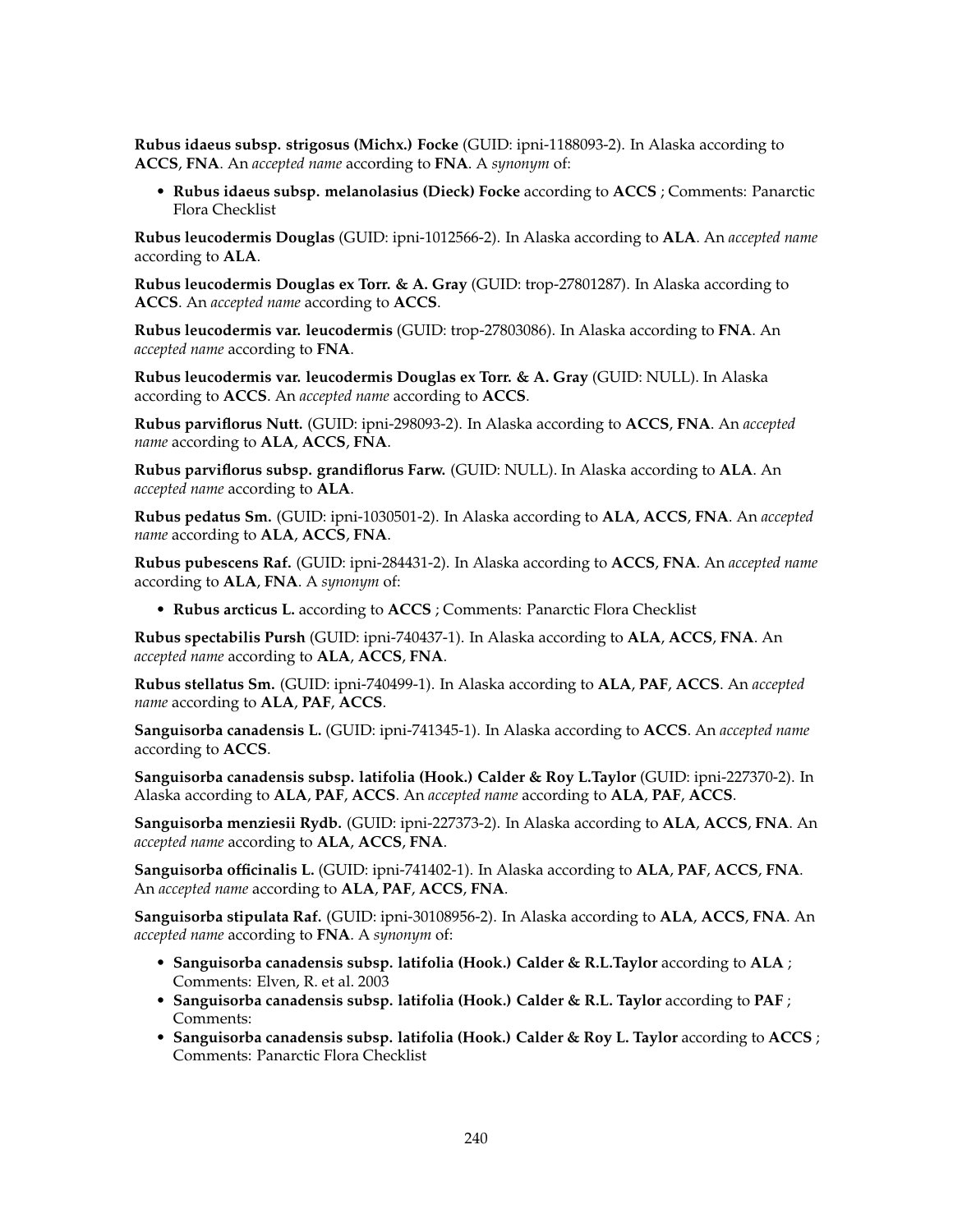**Sibbaldia procumbens L.** (GUID: ipni-235399-2). In Alaska according to **ALA**, **PAF**, **ACCS**, **FNA**. An *accepted name* according to **ALA**, **PAF**, **ACCS**, **FNA**.

**Sieversia pentapetala (L.) Greene** (GUID: ipni-236151-2). In Alaska according to **ACCS**, **FNA**. An *accepted name* according to **ACCS**, **FNA**.

**Sorbaria sorbifolia (L.) A.Braun** (GUID: ipni-1034036-2). In Alaska according to **ALA**, **ACCS**. An *accepted name* according to **ALA**, **ACCS**.

**Sorbus aucuparia L.** (GUID: ipni-741641-1). In Alaska according to **ALA**, **ACCS**, **FNA**. An *accepted name* according to **ALA**, **ACCS**, **FNA**.

**Sorbus sambucifolia (Cham. & Schltdl.) M.Roem.** (GUID: ipni-30251497-2). In Alaska according to **ALA**, **ACCS**, **FNA**. An *accepted name* according to **ALA**, **ACCS**, **FNA**.

**Sorbus scopulina Greene** (GUID: ipni-741968-1). In Alaska according to **ALA**, **PAF**, **ACCS**, **FNA**. An *accepted name* according to **ALA**, **PAF**, **ACCS**, **FNA**.

**Sorbus sitchensis M.Roem.** (GUID: ipni-741978-1). In Alaska according to **ACCS**. An *accepted name* according to **ACCS**.

**Sorbus sitchensis Roem.** (GUID: ipni-240793-2). In Alaska according to **ALA**. An *accepted name* according to **ALA**.

**Sorbus sitchensis var. grayi (Wenz.) C.L.Hitchc.** (GUID: ipni-240798-2). In Alaska according to **ACCS**, **FNA**. An *accepted name* according to **ACCS**, **FNA**.

**Sorbus sitchensis var. sitchensis** (GUID: trop-27802621). In Alaska according to **FNA**. An *accepted name* according to **FNA**.

**Sorbus sitchensis var. sitchensis M. Roem.** (GUID: NULL). In Alaska according to **ACCS**. An *accepted name* according to **ACCS**.

**Spiraea douglasii Hook.** (GUID: ipni-742226-1). In Alaska according to **ACCS**. An *accepted name* according to **ALA**, **ACCS**.

**Spiraea douglasii subsp. menziesii (Hook.) Calder & Roy L.Taylor** (GUID: ipni-242407-2). In Alaska according to **ALA**, **ACCS**. An *accepted name* according to **ALA**, **ACCS**.

**Spiraea douglasii var. menziesii (Hook.) C.Presl** (GUID: ipni-242408-2). In Alaska according to **ACCS**, **FNA**. An *accepted name* according to **FNA**. A *synonym* of:

• **Spiraea douglasii subsp. menziesii (Hook.) Calder & Roy L. Taylor** according to **ACCS** ; Comments: D.F. Murray

**Spiraea stevenii (C.K.Schneid.) Rydb.** (GUID: ipni-742547-1). In Alaska according to **ALA**, **PAF**, **ACCS**, **FNA**. An *accepted name* according to **ALA**, **PAF**, **ACCS**, **FNA**.

#### **Rubiaceae**

**Galium aparine L.** (GUID: ipni-749515-1). In Alaska according to **ALA**, **ACCS**. An *accepted name* according to **ALA**, **WCSP**, **ACCS**.

**Galium boreale L.** (GUID: ipni-749626-1). In Alaska according to **ALA**, **PAF**, **ACCS**. An *accepted name* according to **ALA**, **PAF**, **WCSP**, **ACCS**.

**Galium boreale subsp. septentrionale (Roem. & Schult.) H.Hara** (GUID: ipni-106954-2). In Alaska according to **PAF**, **ACCS**. An *accepted name* according to **PAF**. A *synonym* of:

• **Galium boreale L.** according to **WCSP** ; Comments: WCSP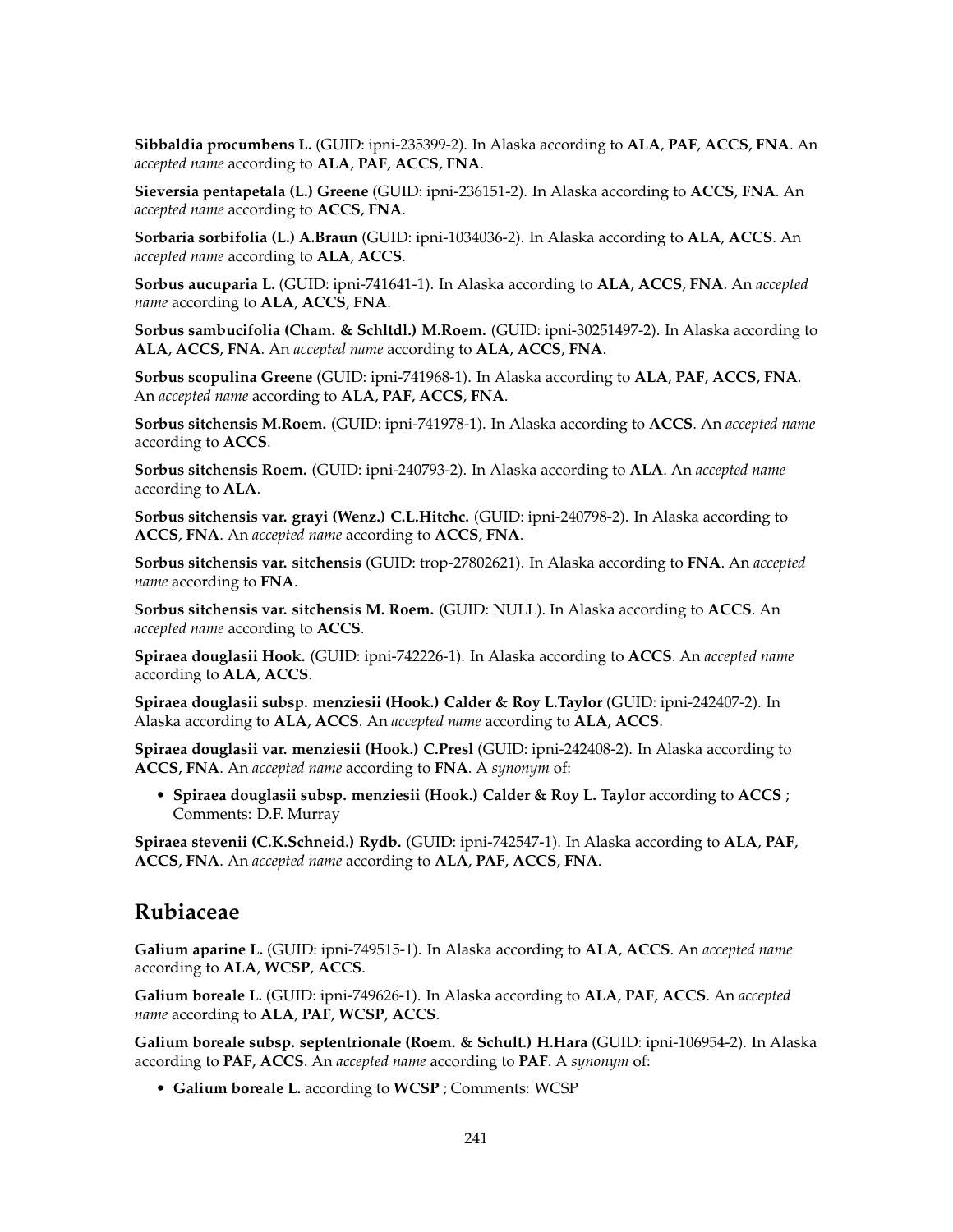• **Galium boreale L.** according to **ACCS** ; Comments: Panarctic Flora Checklist

**Galium brandegeei A.Gray** (GUID: kew-85892). In Alaska according to **ALA**. An *accepted name* according to **ALA**. A *synonym* of:

- **Galium trifidum L.** according to **WCSP** ; Comments: WCSP
- **Galium trifidum subsp. trifidum** according to **PAF** ; Comments:

**Galium kamtschaticum Steller** (GUID: ipni-107083-2). In Alaska according to **ALA**. An *accepted name* according to **ALA**.

**Galium kamtschaticum Steller ex Schult. & Schult. f.** (GUID: trop-27902769). In Alaska according to **ACCS**. An *accepted name* according to **ACCS**.

**Galium spurium L.** (GUID: ipni-750665-1). In Alaska according to **ACCS**. An *accepted name* according to **WCSP**. A *synonym* of:

• **Galium aparine L.** according to **ACCS** ; Comments: D.F. Murray

**Galium trifidum L.** (GUID: ipni-750768-1). In Alaska according to **ACCS**. An *accepted name* according to **ALA**, **WCSP**, **ACCS**.

**Galium trifidum subsp. columbianum (Rydb.) Hultén** (GUID: ipni-107228-2). In Alaska according to **ALA**, **PAF**, **ACCS**. An *accepted name* according to **ALA**, **PAF**, **WCSP**, **ACCS**.

**Galium trifidum subsp. trifidum** (GUID: trop-27905159). In Alaska according to **ALA**, **PAF**, **ACCS**. An *accepted name* according to **ALA**, **PAF**, **ACCS**. A *synonym* of:

• **Galium trifidum L.** according to **WCSP** ; Comments: WCSP

**Galium triflorum Michx.** (GUID: ipni-750771-1). In Alaska according to **ALA**, **PAF**, **ACCS**. An *accepted name* according to **ALA**, **PAF**, **WCSP**, **ACCS**.

# **Ruppiaceae**

**Ruppia cirrhosa (Petagna) Grande** (GUID: ipni-699838-1). In Alaska according to **ALA**, **PAF**, **ACCS**, **FNA**. An *accepted name* according to **ALA**, **PAF**, **WCSP**, **ACCS**, **FNA**.

**Ruppia maritima L.** (GUID: ipni-146465-3). In Alaska according to **ALA**, **ACCS**, **FNA**. An *accepted name* according to **ALA**, **WCSP**, **ACCS**, **FNA**. A *synonym* of:

• **Ruppia maritima Linnaeus** according to **FNA** ; Comments: FNA

### **Salicaceae**

**Populus balsamifera L.** (GUID: ipni-208245-2). In Alaska according to **PAF**, **ACCS**, **FNA**. An *accepted name* according to **ALA**, **PAF**, **WCSP**, **ACCS**, **FNA**.

**Populus balsamifera subsp. balsamifera** (GUID: trop-28300284). In Alaska according to **ALA**, **ACCS**. An *accepted name* according to **ALA**. A *synonym* of:

• **Populus balsamifera L.** according to **ACCS** ; Comments: Panarctic Flora Checklist

**Populus balsamifera subsp. trichocarpa (Torr. & A.Gray) Brayshaw** (GUID: ipni-208257-2). In Alaska according to **ALA**. An *accepted name* according to **ALA**. A *synonym* of:

• **Populus trichocarpa Torrey & A. Gray** according to **FNA** ; Comments: FNA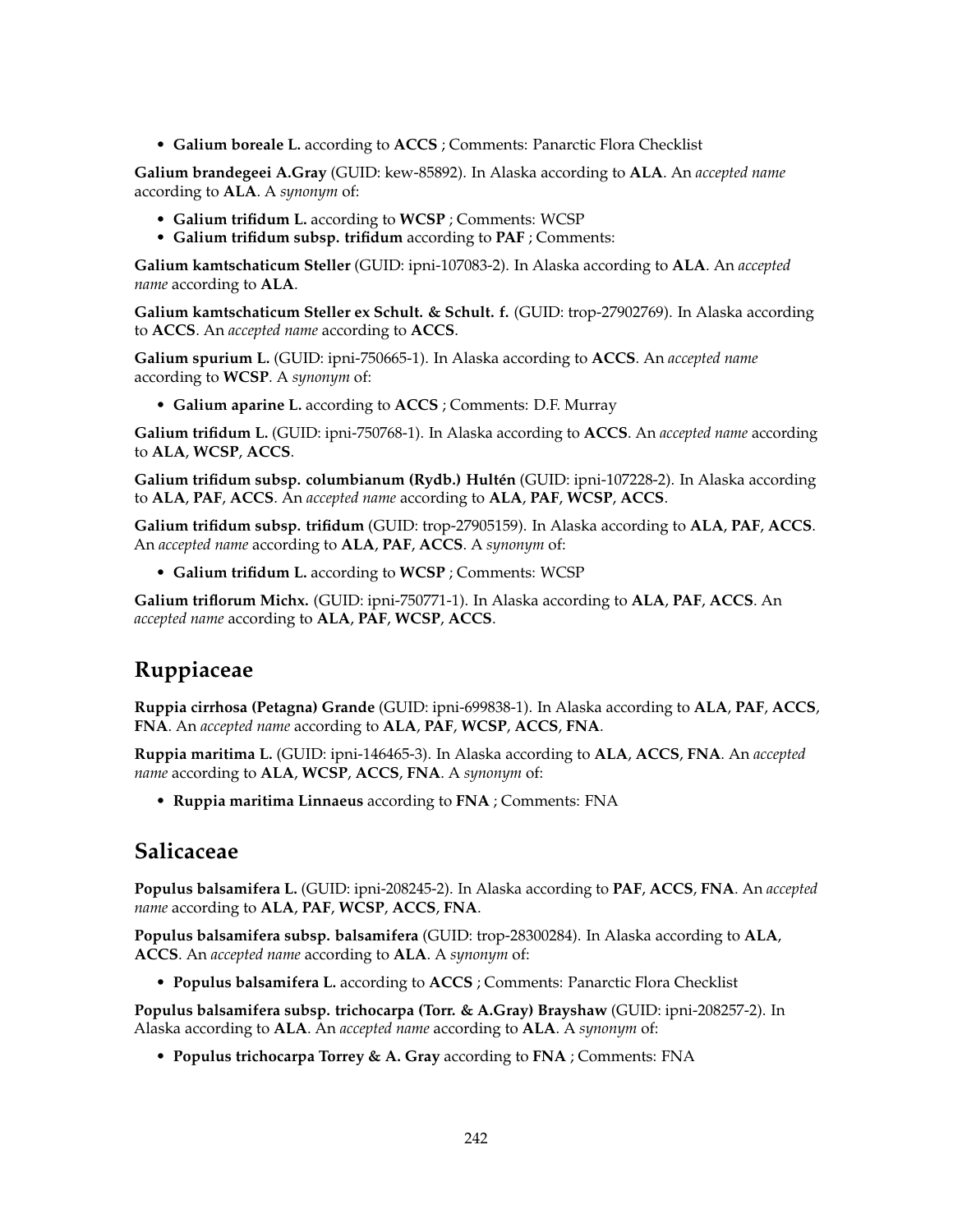**Populus candicans Aiton** (GUID: ipni-208270-2). In Alaska according to **ACCS**. An *accepted name* according to **WCSP**. A *synonym* of:

• **Populus balsamifera L.** according to **ACCS** ; Comments: Panarctic Flora Checklist

**Populus hastata Dode** (GUID: ipni-208303-2). In Alaska according to **ACCS**. An *accepted name* according to **WCSP**. A *synonym* of:

• **Populus trichocarpa Torr. & A. Gray ex Hook.** according to **ACCS** ; Comments: Panarctic Flora Checklist

**Populus tremuloides Michx.** (GUID: ipni-776886-1). In Alaska according to **ALA**, **PAF**, **ACCS**, **FNA**. An *accepted name* according to **ALA**, **PAF**, **WCSP**, **ACCS**, **FNA**.

**Populus trichocarpa Torr. & A.Gray** (GUID: ipni-208350-2). In Alaska according to **FNA**. An *accepted name* according to **FNA**.

**Populus trichocarpa Torr. & A.Gray ex Hook.** (GUID: ipni-776891-1). In Alaska according to **ACCS**. An *accepted name* according to **WCSP**, **ACCS**.

**Salix alaxensis (Andersson) Coville** (GUID: trop-28300012). In Alaska according to **ACCS**. An *accepted name* according to **ALA**, **WCSP**, **ACCS**.

**Salix alaxensis var. alaxensis** (GUID: trop-28300273). In Alaska according to **ALA**, **PAF**, **FNA**. An *accepted name* according to **ALA**, **PAF**, **FNA**.

**Salix alaxensis var. alaxensis (Andersson) Coville** (GUID: NULL). In Alaska according to **ACCS**. An *accepted name* according to **ACCS**.

**Salix alaxensis var. longistylis (Rydb.) C.K.Schneid.** (GUID: ipni-1010973-2). In Alaska according to **ALA**, **PAF**, **ACCS**, **FNA**. An *accepted name* according to **ALA**, **WCSP**, **PAF**, **ACCS**, **FNA**.

**Salix arbusculoides Andersson** (GUID: ipni-777070-1). In Alaska according to **ALA**, **PAF**, **ACCS**, **FNA**. An *accepted name* according to **ALA**, **PAF**, **WCSP**, **ACCS**, **FNA**.

**Salix arctica Pall.** (GUID: ipni-777076-1). In Alaska according to **ALA**, **PAF**, **ACCS**, **FNA**. An *accepted name* according to **ALA**, **PAF**, **WCSP**, **ACCS**, **FNA**.

**Salix arctica subsp. crassijulis (Trautv.) A.K.Skvortsov** (GUID: ipni-225603-2). In Alaska according to **ALA**. An *accepted name* according to **WCSP**. A *synonym* of:

- **Salix arctica Pall.** according to **ALA** ; Comments: Argus 2000; Argus, G. W. 2000. A guide to the identification of willows in Alaska, the Yukon Territory and adjacent regions. Published by author. 138 pp.
- **Salix arctica Pall.** according to **PAF** ; Comments: Argus, Elven, Murray, Skvortsov, and Yurtsev: [Salix arctica] s. lat. is very polymorphic, probably even more so than [S. glauca] s. lat. It forms a number of local races or ecotypes, the taxonomic values of which are yet to be evaluated. The variation is perhaps greatest in the Beringian regions where several taxa are described (e.g., subsp. [crassijulis], including plants up to 1 m tall growing together with dwarf shrubs, C.L. Parker in comment) but there is little geographic structure. The range in reported ploidy levels suggests that this might be a very reticulate polyphyletic complex. We have decided to treat it as one species but suspect that it may fall apart into several taxa in future investigations. Petrovsky in Petrovsky and Zhukova (1983a) described the Taimyr subsp. [jamu-taridensis] as 'differing from subsp. [arctica] in ascending branches, leaves smaller, narrower and not rarely more acute, catkins shorter and more lax, and capsules shorter' [translated here]. These quantitative differences may not be enough for justifying another race in this very polymorphic species. Elven: When comparing plants from Iceland, Greenland, Alaska, and northern Siberia, they show great variation but it is difficult to draw any meaningful lines of division. There also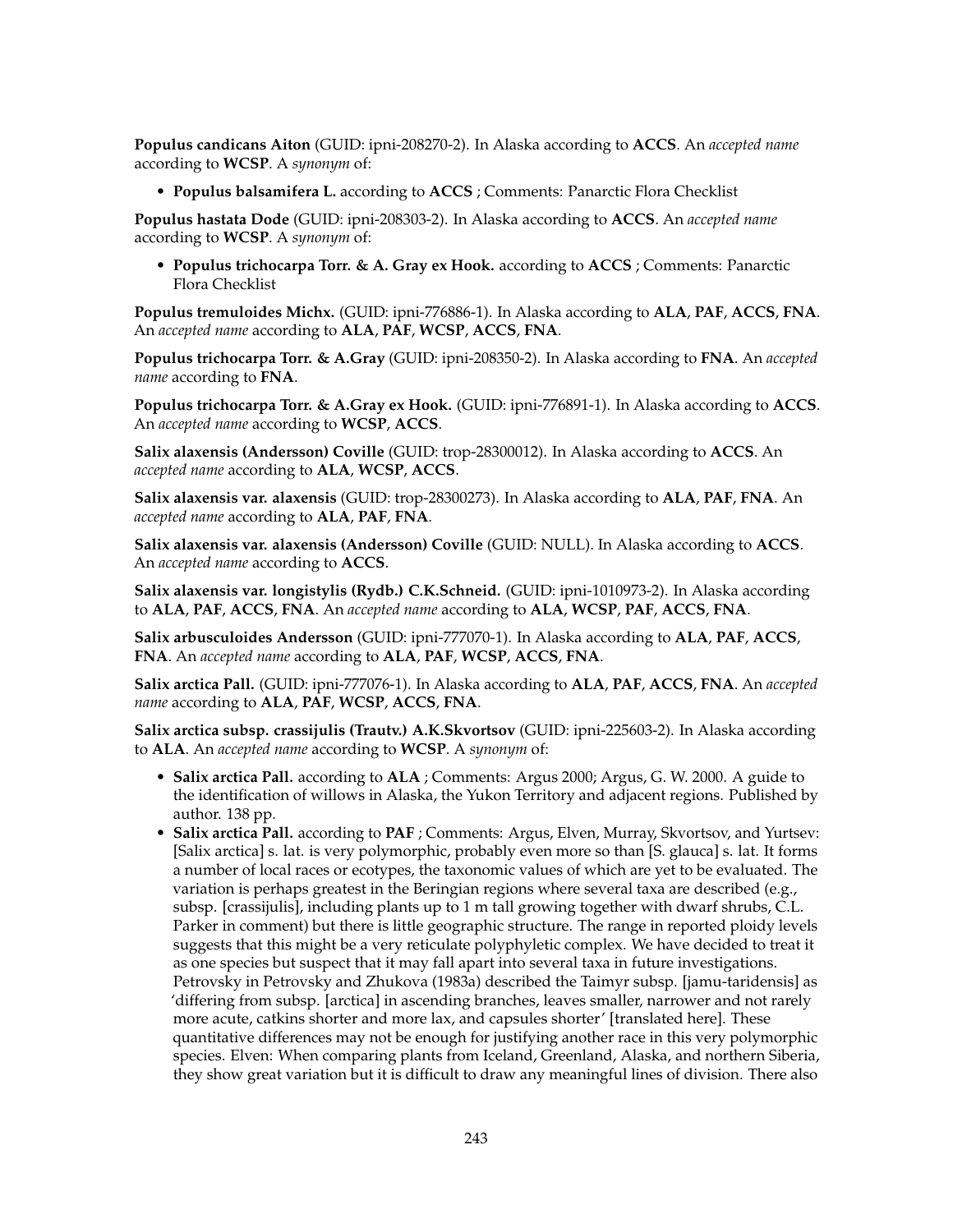is a difference in the relative variation patterns in [S. arctica] and [S. glauca] s. lat. in different regions. In the northern Asian, Beringian, and northwestern Canadian regions they keep well apart and are rarely confused. In the Atlantic regions they are much more difficult to keep apart and plants in Greenland and Iceland have moved between these two species in more recent taxonomic treatments. I am not convinced that the north Atlantic plants (Iceland, the Faeroes, Jan Mayen, parts of Greenland) really belong inside the same species as the Siberian and Beringian ones. A renewed evaluation of [S. arctica] s. lat. is needed. [ Salix arctica] has been reported from Norwegian Svalbard (Elven 1995; Pálsson 2000) but these records refer to plants later identified as [S. lanata]. However, [S. arctica] was collected in 2007 on the island of Jan Mayen (TROM).

• **Salix arctica Pallas** according to **FNA** ; Comments: FNA

**Salix arctophila Cockerell** (GUID: ipni-1012583-2). In Alaska according to **PAF**. An *accepted name* according to **PAF**, **WCSP**.

**Salix arctophila Cockerell ex A. Heller** (GUID: trop-28300020). In Alaska according to **ACCS**, **FNA**, **ALA**. An *accepted name* according to **ACCS**, **FNA**, **ALA**.

**Salix athabascensis Raup** (GUID: ipni-777106-1). In Alaska according to **ALA**, **ACCS**, **FNA**. An *accepted name* according to **ALA**, **WCSP**, **ACCS**, **FNA**.

**Salix barclayi Andersson** (GUID: ipni-777146-1). In Alaska according to **ALA**, **PAF**, **ACCS**, **FNA**. An *accepted name* according to **ALA**, **PAF**, **WCSP**, **ACCS**, **FNA**.

**Salix barrattiana Hook.** (GUID: ipni-301347-2). In Alaska according to **ALA**, **PAF**, **ACCS**, **FNA**. An *accepted name* according to **ALA**, **PAF**, **WCSP**, **ACCS**, **FNA**.

**Salix bebbiana Sarg.** (GUID: ipni-1124865-2). In Alaska according to **ALA**, **PAF**, **ACCS**, **FNA**. An *accepted name* according to **ALA**, **PAF**, **WCSP**, **ACCS**, **FNA**.

**Salix candida Flüggé ex Willd.** (GUID: ipni-777242-1). In Alaska according to **ALA**, **ACCS**, **FNA**. An *accepted name* according to **WCSP**, **ALA**, **ACCS**, **FNA**.

**Salix chamissonis Andersson** (GUID: ipni-777291-1). In Alaska according to **ALA**, **PAF**, **ACCS**. An *accepted name* according to **ALA**, **PAF**, **WCSP**, **ACCS**.

**Salix chamissonis Andersson in A. P. de Candolle and A. L. P. P. de Candolle** (GUID: NULL). In Alaska according to **FNA**. An *accepted name* according to **FNA**.

**Salix commutata Bebb** (GUID: ipni-777350-1). In Alaska according to **ALA**, **ACCS**, **FNA**. An *accepted name* according to **ALA**, **WCSP**, **ACCS**, **FNA**.

**Salix dodgeana Rydb.** (GUID: ipni-225798-2). In Alaska according to **ALA**, **ACCS**. An *accepted name* according to **ALA**. A *synonym* of:

• **Salix rotundifolia var. dodgeana (Rydb.) E. Murray** according to **PAF** ; Comments: Argus, Murray, Yurtsev, and Elven: Hultén (1968b) considered [Salix dodgeana] a Cordilleran vicariant of the amphi-Beringian [S. phlebophylla], distinguished by 'very sparsely flowered catkins and glabrous capsules like [S. rotundifolia]', i.e., with the diagnostic characters of [S. rotundifolia] rather than [S. phlebophylla]. Hultén (1968a) mapped it only from the eastern (non-arctic) Mackenzie Mountains. Skvortsov (PAF proposal) reported it from the Arctic in East Chukotka and possibly in western and northern Alaska and in the Yukon Territory. Argus (2007) mapped it from the Seward Peninsula, northeastern and eastern Alaska, the Yukon Territory, and from the bordering parts of the Northwest Territories in the Mackenzie and Richardson mountains. He also mapped it with a large gap (across the areas of the Pleistocene Cordilleran and Laurentide ice sheets) to the small part areas in the Rockies in Montana and Wyoming from where this race was described. Argus (1973) found var. [dodgeana] to be separable from var.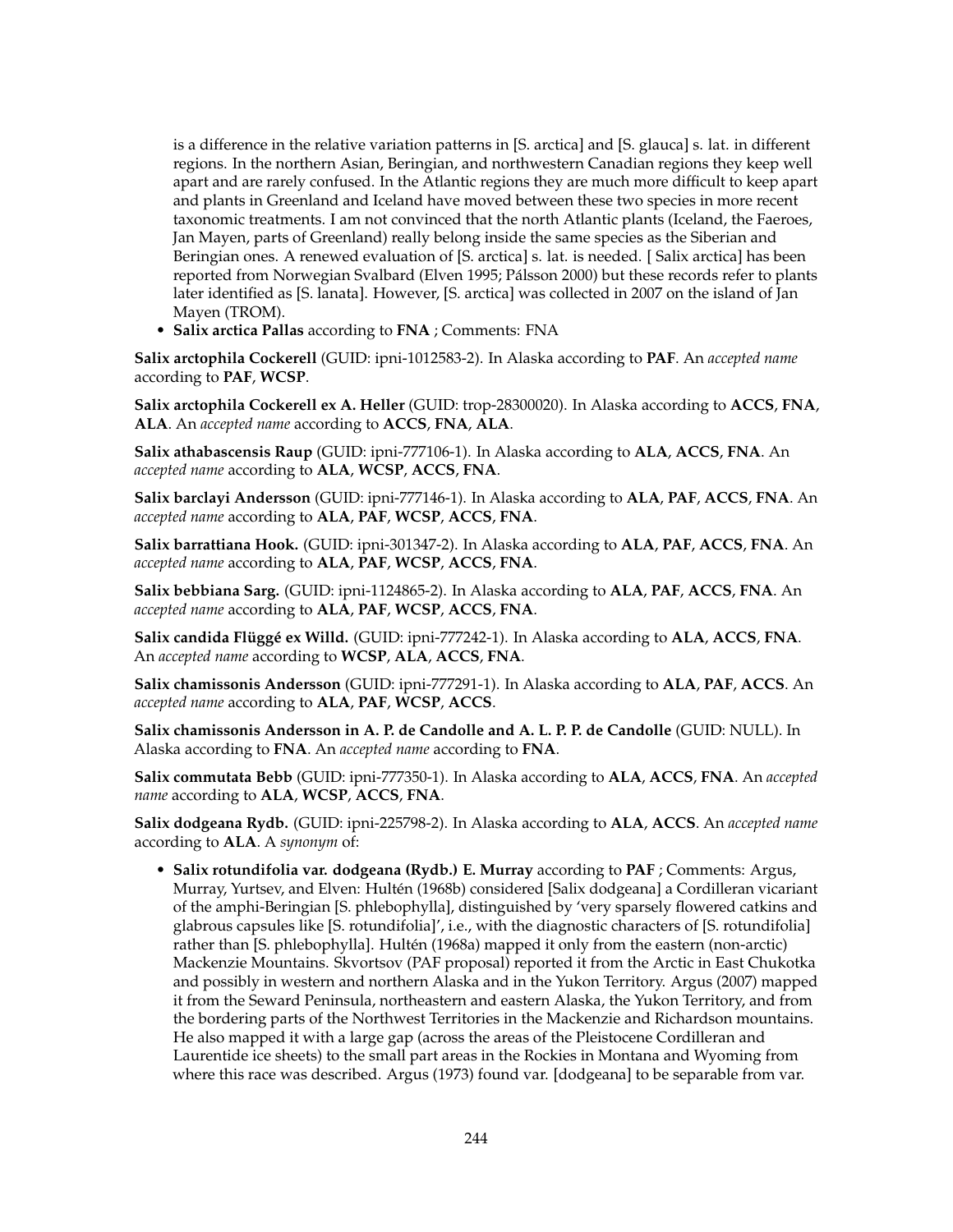[rotundifolia] only on the basis of overlapping, quantitative characters. He commented that it is best to simply mention this Cordilleran plant - possibly an ecotype - as an interesting variation, rather than to accord it formal nomenclatural rank. Yurtsev commented that if the main range of var. [dodgeana] lies in Cordilleras, it makes sense to keep it as a species. [Elven: His logic here escapes me.] He also stated that both the populations from the easternmost Chukchi Peninsula, besides smaller size of leaves and catkins, differ from true [S. rotundifolia] in their narrower, somewhat cuneate blades of leaves and that they occupy the driest sites. Murray and Elven surveyed material from Alaska and the Yukon Territory (ALA) and were not convinced that there is a separable race ['dodgeana'] in these regions. Argus (2007) was more ready to accept a race (variety), and this became the solution for the Flora of North America (Argus 2010). Whether it reaches East Chukotka is not known. We would perhaps prefer to accept these two parapatric races as subspecies rather than as varieties.

- **Salix rotundifolia var. dodgeana (Rydb.) E.Murray** according to **WCSP** ; Comments: WCSP
- **Salix rotundifolia subsp. dodgeana (Rydb.) Argus** according to **ACCS** ; Comments: Panarctic Flora Checklist
- **Salix rotundifolia var. dodgeana (Rydberg) A. E. Murray** according to **FNA** ; Comments: FNA

**Salix exigua subsp. interior (Rowlee) Cronquist** (GUID: ipni-225812-2). In Alaska according to **ALA**, **ACCS**. An *accepted name* according to **ALA**. A *synonym* of:

- **Salix interior Rowlee** according to **WCSP** ; Comments: WCSP
- **Salix interior Rowlee** according to **ACCS** ; Comments: G. Argus
- **Salix interior Rowlee** according to **FNA** ; Comments: FNA

**Salix fuscescens Andersson** (GUID: ipni-777643-1). In Alaska according to **ALA**, **PAF**, **ACCS**, **FNA**. An *accepted name* according to **ALA**, **PAF**, **WCSP**, **ACCS**, **FNA**.

**Salix glauca L.** (GUID: ipni-777671-1). In Alaska according to **ACCS**. An *accepted name* according to **ALA**, **WCSP**, **ACCS**.

**Salix glauca subsp. acutifolia (Hook.) Hultén** (GUID: ipni-225850-2). In Alaska according to **ALA**, **PAF**, **ACCS**. An *accepted name* according to **ALA**, **PAF**, **ACCS**. A *synonym* of:

- **Salix glauca var. acutifolia (Hook.) C.K.Schneid.** according to **WCSP** ; Comments: WCSP
- **Salix glauca var. acutifolia (Hooker) C. K. Schneider** according to **FNA** ; Comments: FNA

**Salix glauca subsp. stipulifera (Flod. ex Häyrén) Hiitonen** (GUID: trop-50075352). In Alaska according to **PAF**, **ALA**, **ACCS**. An *accepted name* according to **PAF**, **ALA**, **ACCS**.

**Salix glauca var. acutifolia (Hook.) C.K.Schneid.** (GUID: ipni-1038413-2). In Alaska according to **ACCS**, **FNA**. An *accepted name* according to **WCSP**, **FNA**. A *synonym* of:

- **Salix glauca subsp. acutifolia (Hook.) Hultén** according to **PAF** ; Comments: Argus and Elven: Subspecies [acutifolia] extends from the interior of Alaska and the Yukon Territory south and east to the central Northwest Territories. There it overlaps subsp. [callicarpaea] and subsp. [villosa] (a boreal and Cordilleran race not further considered here). The leaves of subsp. [acutifolia] have a characteristic villous-woolly (to silky) pubescence but they may become glabrate in age. It is distinguished from subsp. [callicarpaea] by its larger leaves with entire margins and more acute tips, more prominent stipules, longer petioles, and catkins on shorter flowering branchlets.
- **Salix glauca subsp. acutifolia (Hook.) Hultén** according to **ACCS** ; Comments: Panarctic Flora Checklist

**Salix glauca var. stipulata Flod.** (GUID: trop-50307771). In Alaska according to **ACCS**, **ALA**, **FNA**. An *accepted name* according to **WCSP**, **FNA**. A *synonym* of: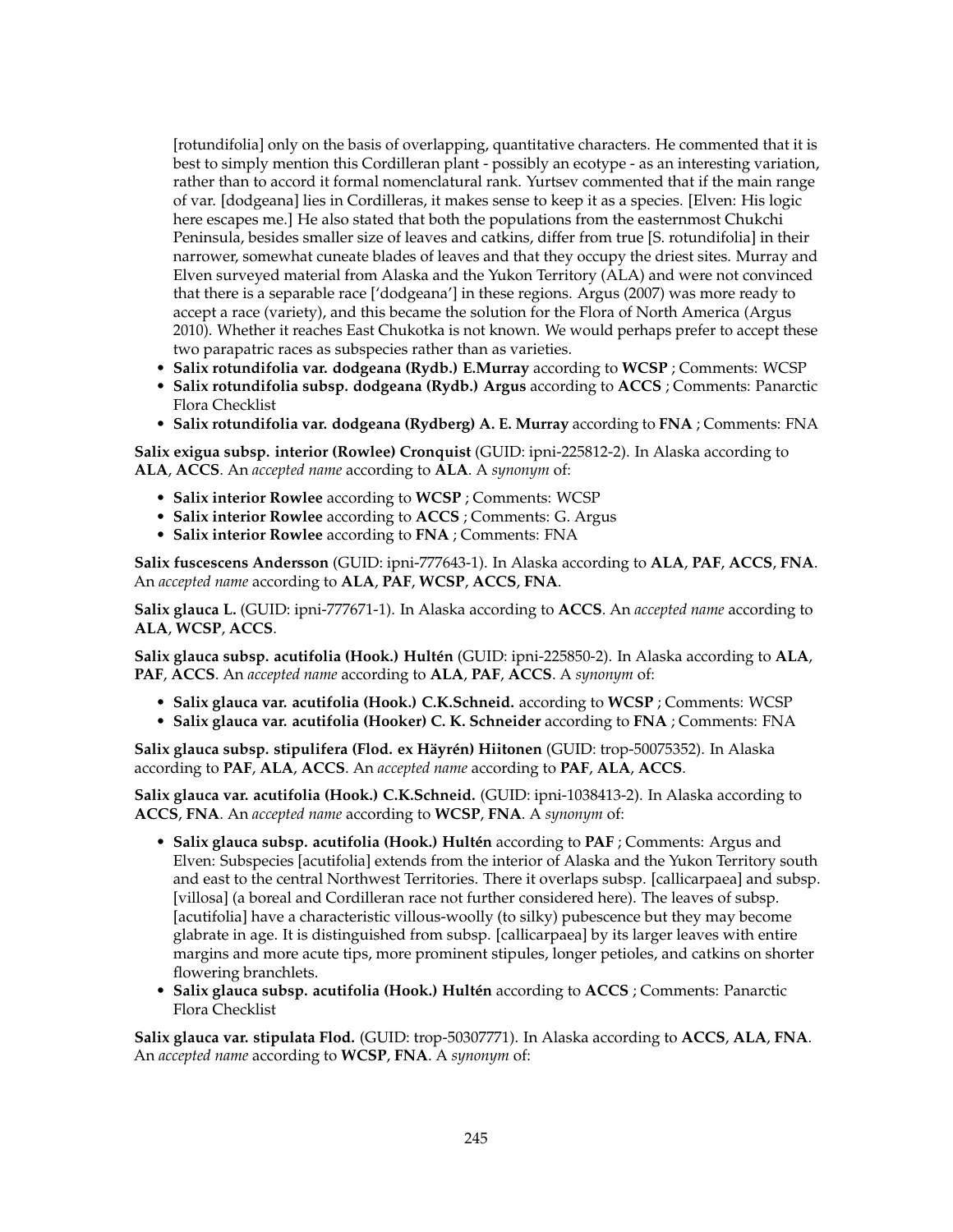- **Salix glauca subsp. stipulifera (Flod. ex Hayren) Hiitonen** according to **ACCS** ; Comments: Panarctic Flora Checklist
- **Salix glauca subsp. acutifolia (Hook.) Hultén** according to **ALA** ; Comments: Argus 2005; Argus checklist via email to LAV
- **Salix glauca subsp. stipulifera (Flod. ex Häyrén) Hiitonen** according to **PAF** ; Comments: Subspecies [stipulifera] has the widest range of the proposed races and extends from northern Fennoscandia east throughout northern Russia, Siberia, and the Russian Far East to Beringian America where it overlaps with subsp. [acutifolia]. Plants from northeastern Fennoscandia, northern European Russia, northern Siberia, Chukotka, and northwestern Alaska are morphologically inseparable. Subspecies [glauca] and subsp. [stipulifera] stay fairly distinct in the northern lowlands of Fennoscandia but they are more difficult to keep apart in the hills and the mountain range. Extensive intergradation is suggested. For North America, Argus (1973) applied the name subsp. [glauca] for what we here name as subsp. [stipulifera]. It can be distinguished in North America from var. [acutifolia] by its densely long-silky or white villous twigs, branches and buds, relatively shorter petioles, shorter stipes, longer style branches, and darker floral bracts. Argus (2010) entered this race as var. [stipulata] (which is the priority name as variety). His range as reported in the text is correct ('N.W.T., Nunavut, Yukon, Alaska ..' but the map is wrong (a repeat of the collective map for [S. glauca]).
- **Salix glauca subsp. stipulifera (Flod. ex Häyrén) Hiitonen** according to **PAF** ; Comments: Subspecies [stipulifera] has the widest range of the proposed races and extends from northern Fennoscandia east throughout northern Russia, Siberia, and the Russian Far East to Beringian America where it overlaps with subsp. [acutifolia]. Plants from northeastern Fennoscandia, northern European Russia, northern Siberia, Chukotka, and northwestern Alaska are morphologically inseparable. Subspecies [glauca] and subsp. [stipulifera] stay fairly distinct in the northern lowlands of Fennoscandia but they are more difficult to keep apart in the hills and the mountain range. Extensive intergradation is suggested. For North America, Argus (1973) applied the name subsp. [glauca] for what we here name as subsp. [stipulifera]. It can be distinguished in North America from var. [acutifolia] by its densely long-silky or white villous twigs, branches and buds, relatively shorter petioles, shorter stipes, longer style branches, and darker floral bracts. Argus (2010) entered this race as var. [stipulata] (which is the priority name as variety). His range as reported in the text is correct ('N.W.T., Nunavut, Yukon, Alaska ..' but the map is wrong (a repeat of the collective map for [S. glauca]).

**Salix hastata L.** (GUID: ipni-302930-2). In Alaska according to **ALA**, **ACCS**, **FNA**. An *accepted name* according to **ALA**, **WCSP**, **ACCS**, **FNA**.

**Salix hastata subsp. subintegrifolia (Flod.) Flod.** (GUID: ipni-77083741-1). In Alaska according to **PAF**, **ACCS**. An *accepted name* according to **PAF**. A *synonym* of:

- **Salix hastata L.** according to **ACCS** ; Comments: G. Argus
- **Salix hastata Linnaeus** according to **FNA** ; Comments: FNA

**Salix hookeriana Barratt ex Hook.** (GUID: ipni-302621-2). In Alaska according to **ALA**, **ACCS**, **FNA**. An *accepted name* according to **ALA**, **WCSP**, **ACCS**, **FNA**.

**Salix hudsonensis C.K.Schneid.** (GUID: ipni-777811-1). In Alaska according to **ACCS**. An *accepted name* according to **WCSP**. A *synonym* of:

• **Salix arctica Pall.** according to **ACCS** ; Comments: Panarctic Flora Checklist

**Salix interior Rowlee** (GUID: ipni-777862-1). In Alaska according to **ALA**, **ACCS**, **FNA**. An *accepted name* according to **ALA**, **WCSP**, **ACCS**, **FNA**.

**Salix lanata L.** (GUID: ipni-777985-1). In Alaska according to **ACCS**. An *accepted name* according to **WCSP**. A *synonym* of: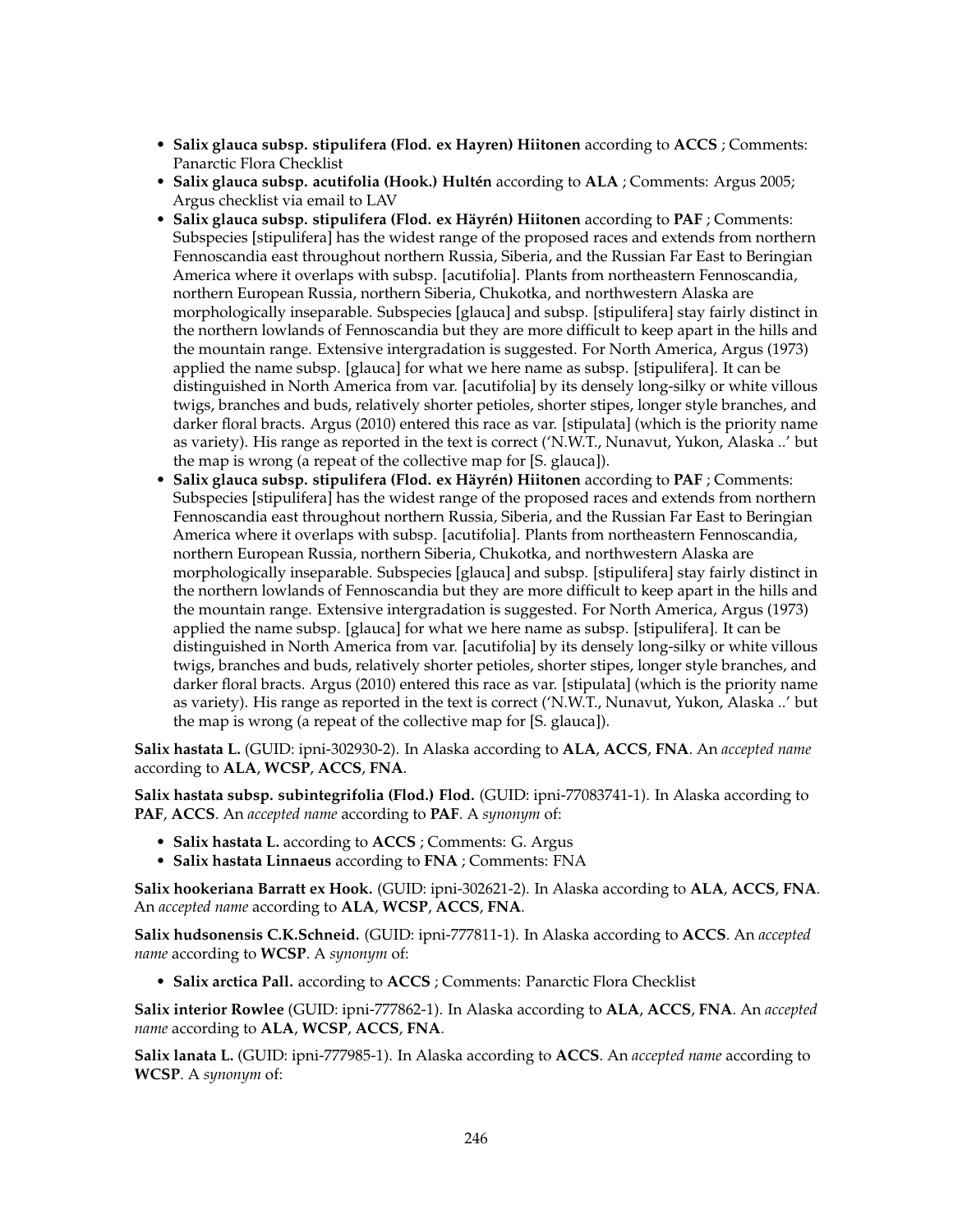- **Salix richardsonii Hook.** according to **ALA** ; Comments: Argus 2000; Argus 2000; Argus, G. W. 2000. A guide to the identification of willows in Alaska, the Yukon Territory and adjacent regions. Published by author. 138 pp.
- **Salix richardsonii Hook.** according to **ACCS** ; Comments: Panarctic Flora Checklist

**Salix lanata subsp. richardsonii (Hook.) A.K. Skvortsov** (GUID: trop-28300044). In Alaska according to **ALA**. An *accepted name* according to **WCSP**. A *synonym* of:

- **Salix richardsonii Hook.** according to **ALA** ; Comments: Argus 2000; Argus 2000; Argus, G. W. 2000. A guide to the identification of willows in Alaska, the Yukon Territory and adjacent regions. Published by author. 138 pp.
- **Salix richardsonii Hooker** according to **FNA** ; Comments: FNA

**Salix lasiandra Benth.** (GUID: ipni-778000-1). In Alaska according to **ALA**, **ACCS**. An *accepted name* according to **WCSP**. A *synonym* of:

- **Salix lasiandra var. lasiandra** according to **ALA** ; Comments: Argus 2000; syn-of-syn: Salix lasiandra Benth. -> Salix lucida Muhl. subsp. lasiandra (Benth.) Argus; ; Argus 2000; Argus, G. W. 2000. A guide to the identification of willows in Alaska, the Yukon Territory and adjacent regions. Published by author. 138 pp. Argus 2005; Argus checklist via email to LAV
- **Salix lasiandra var. lasiandra Benth.** according to **ACCS** ; Comments: G. Argus

**Salix lasiandra var. caudata (Nutt.) Sudw.** (GUID: ipni-225933-2). In Alaska according to **ALA**, **ACCS**, **FNA**. An *accepted name* according to **ALA**, **WCSP**, **ACCS**, **FNA**.

**Salix lasiandra var. lasiandra** (GUID: trop-28300329). In Alaska according to **ALA**, **FNA**. An *accepted name* according to **ALA**, **FNA**.

**Salix lasiandra var. lasiandra Benth.** (GUID: NULL). In Alaska according to **ACCS**. An *accepted name* according to **ACCS**.

**Salix lucida subsp. caudata (Nutt.) E.Murray** (GUID: kew-5002701). In Alaska according to **ALA**. An *accepted name* according to **ALA**. A *synonym* of:

• **Salix lasiandra var. caudata (Nutt.) Sudw.** according to **WCSP** ; Comments: WCSP

**Salix monticola Bebb in J.M.Coult.** (GUID: ipni-226012-2). In Alaska according to **ACCS**. An *accepted name* according to **WCSP**. A *synonym* of:

• **Salix pseudomonticola C.R. Ball** according to **ACCS** ; Comments: G. Argus

**Salix myrtillifolia Andersson** (GUID: ipni-778250-1). In Alaska according to **ALA**, **PAF**, **ACCS**, **FNA**. An *accepted name* according to **ALA**, **PAF**, **WCSP**, **ACCS**, **FNA**.

**Salix niphoclada Rydb.** (GUID: ipni-226033-2). In Alaska according to **ALA**, **PAF**, **ACCS**, **FNA**. An *accepted name* according to **ALA**, **PAF**, **WCSP**, **ACCS**, **FNA**.

**Salix nummularia Andersson** (GUID: ipni-778316-1). In Alaska according to **ALA**, **ACCS**. An *accepted name* according to **ALA**, **WCSP**, **ACCS**.

**Salix nummularia Andersson in A. P. de Candolle and A. L. P. P. de Candolle** (GUID: NULL). In Alaska according to **FNA**. An *accepted name* according to **FNA**.

**Salix ovalifolia Trautv.** (GUID: ipni-778368-1). In Alaska according to **PAF**, **ACCS**. An *accepted name* according to **ALA**, **PAF**, **WCSP**, **ACCS**.

**Salix ovalifolia var. arctolitoralis (Hultén) Argus** (GUID: ipni-226045-2). In Alaska according to **ALA**, **PAF**, **ACCS**, **FNA**. An *accepted name* according to **ALA**, **PAF**, **WCSP**, **ACCS**, **FNA**.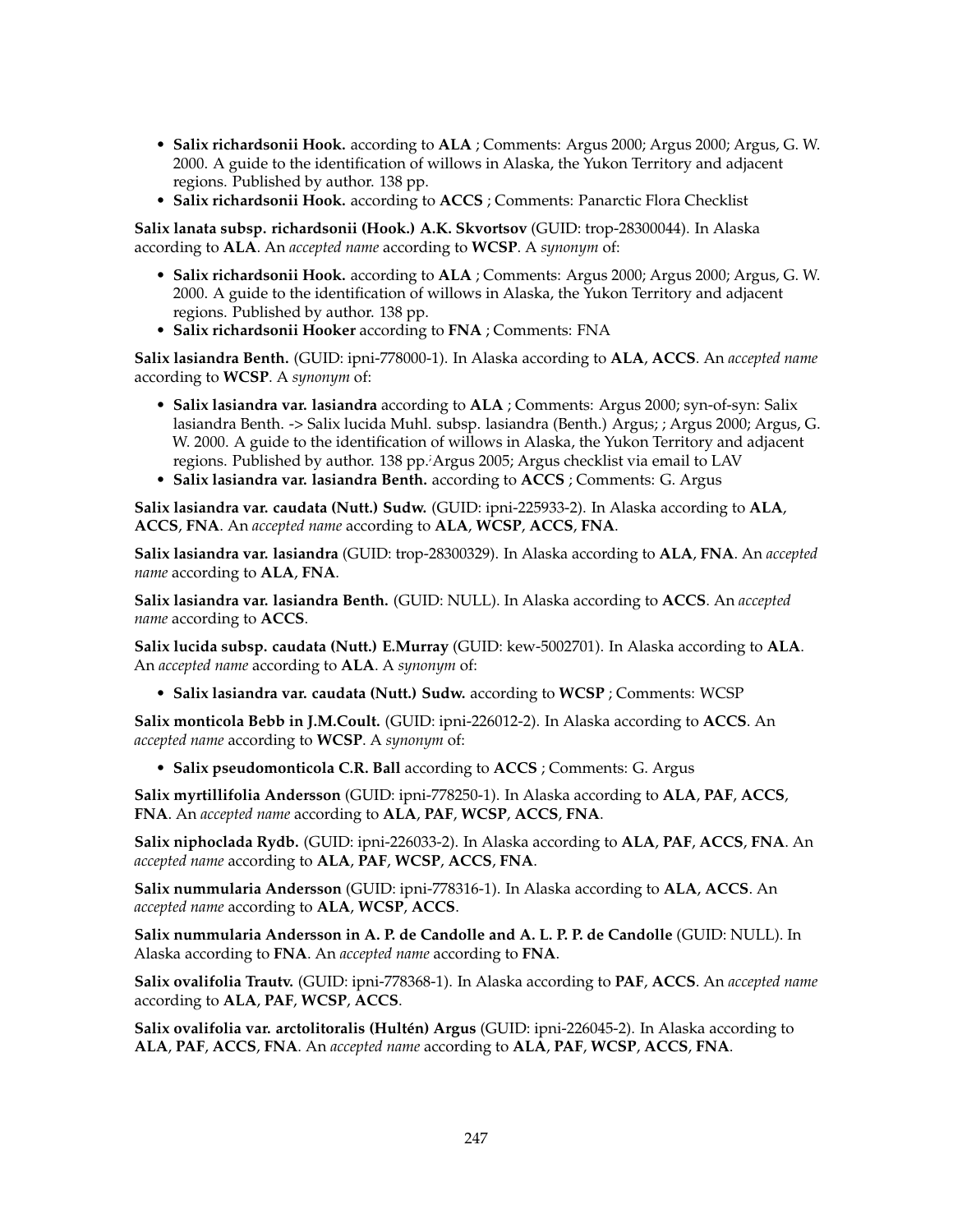**Salix ovalifolia var. cyclophylla (Rydb.) C.R.Ball** (GUID: ipni-1082766-2). In Alaska according to **ALA**, **PAF**, **ACCS**, **FNA**. An *accepted name* according to **ALA**, **PAF**, **ACCS**, **FNA**.

**Salix ovalifolia var. glacialis (Andersson) Argus** (GUID: ipni-226051-2). In Alaska according to **ALA**, **PAF**, **ACCS**, **FNA**. An *accepted name* according to **ALA**, **PAF**, **WCSP**, **ACCS**, **FNA**.

**Salix ovalifolia var. ovalifolia** (GUID: trop-28300278). In Alaska according to **ALA**, **PAF**, **FNA**. An *accepted name* according to **ALA**, **PAF**, **FNA**.

**Salix ovalifolia var. ovalifolia Trautv.** (GUID: NULL). In Alaska according to **ACCS**. An *accepted name* according to **ACCS**.

**Salix pendulina Wender.** (GUID: ipni-778447-1). In Alaska according to **ACCS**. An *accepted name* according to **WCSP**, **ACCS**.

**Salix pentandra L.** (GUID: ipni-303189-2). In Alaska according to **ALA**, **ACCS**, **FNA**. An *accepted name* according to **ALA**, **WCSP**, **ACCS**, **FNA**.

**Salix phlebophylla Andersson** (GUID: ipni-778482-1). In Alaska according to **ALA**, **PAF**, **ACCS**, **FNA**. An *accepted name* according to **ALA**, **PAF**, **WCSP**, **ACCS**, **FNA**.

**Salix planifolia Pursh** (GUID: ipni-778505-1). In Alaska according to **ALA**, **ACCS**, **FNA**. An *accepted name* according to **ALA**, **WCSP**, **ACCS**, **FNA**.

**Salix polaris Wahlenb.** (GUID: ipni-778516-1). In Alaska according to **ALA**, **PAF**, **ACCS**, **FNA**. An *accepted name* according to **ALA**, **PAF**, **WCSP**, **ACCS**, **FNA**.

**Salix prolixa Andersson** (GUID: ipni-778550-1). In Alaska according to **ALA**, **ACCS**, **FNA**. An *accepted name* according to **ALA**, **WCSP**, **ACCS**, **FNA**.

**Salix pseudomonticola C.R.Ball** (GUID: ipni-778592-1). In Alaska according to **ALA**, **PAF**, **ACCS**, **FNA**. An *accepted name* according to **ALA**, **WCSP**, **PAF**, **ACCS**, **FNA**.

**Salix pseudomyrsinites Andersson** (GUID: ipni-778580-1). In Alaska according to **ALA**, **ACCS**, **FNA**. An *accepted name* according to **ALA**, **WCSP**, **ACCS**, **FNA**.

**Salix pulchra Cham.** (GUID: ipni-226114-2). In Alaska according to **ALA**, **ACCS**, **FNA**. An *accepted name* according to **ALA**, **WCSP**, **ACCS**, **FNA**.

**Salix pulchra var. pulchra** (GUID: NULL). In Alaska according to **PAF**. An *accepted name* according to **PAF**.

**Salix pulchra var. yukonensis C.K.Schneid.** (GUID: ipni-226117-2). In Alaska according to **PAF**, **ACCS**. An *accepted name* according to **PAF**. A *synonym* of:

- **Salix pulchra Cham.** according to **WCSP** ; Comments: WCSP
- **Salix pulchra Cham.** according to **ACCS** ; Comments: Panarctic Flora Checklist
- **Salix pulchra Chamisso** according to **FNA** ; Comments: FNA

**Salix reticulata L.** (GUID: ipni-304292-2). In Alaska according to **ALA**, **PAF**, **ACCS**, **FNA**. An *accepted name* according to **ALA**, **PAF**, **WCSP**, **ACCS**, **FNA**.

**Salix richardsonii Hook.** (GUID: ipni-30279106-2). In Alaska according to **ALA**, **PAF**, **ACCS**, **FNA**. An *accepted name* according to **ALA**, **PAF**, **ACCS**, **FNA**. A *synonym* of:

• **Salix lanata subsp. richardsonii (Hook.) A.K.Skvortsov** according to **WCSP** ; Comments: WCSP

**Salix rotundifolia Trautv.** (GUID: ipni-778718-1). In Alaska according to **ALA**, **ACCS**. An *accepted name* according to **ALA**, **WCSP**, **ACCS**.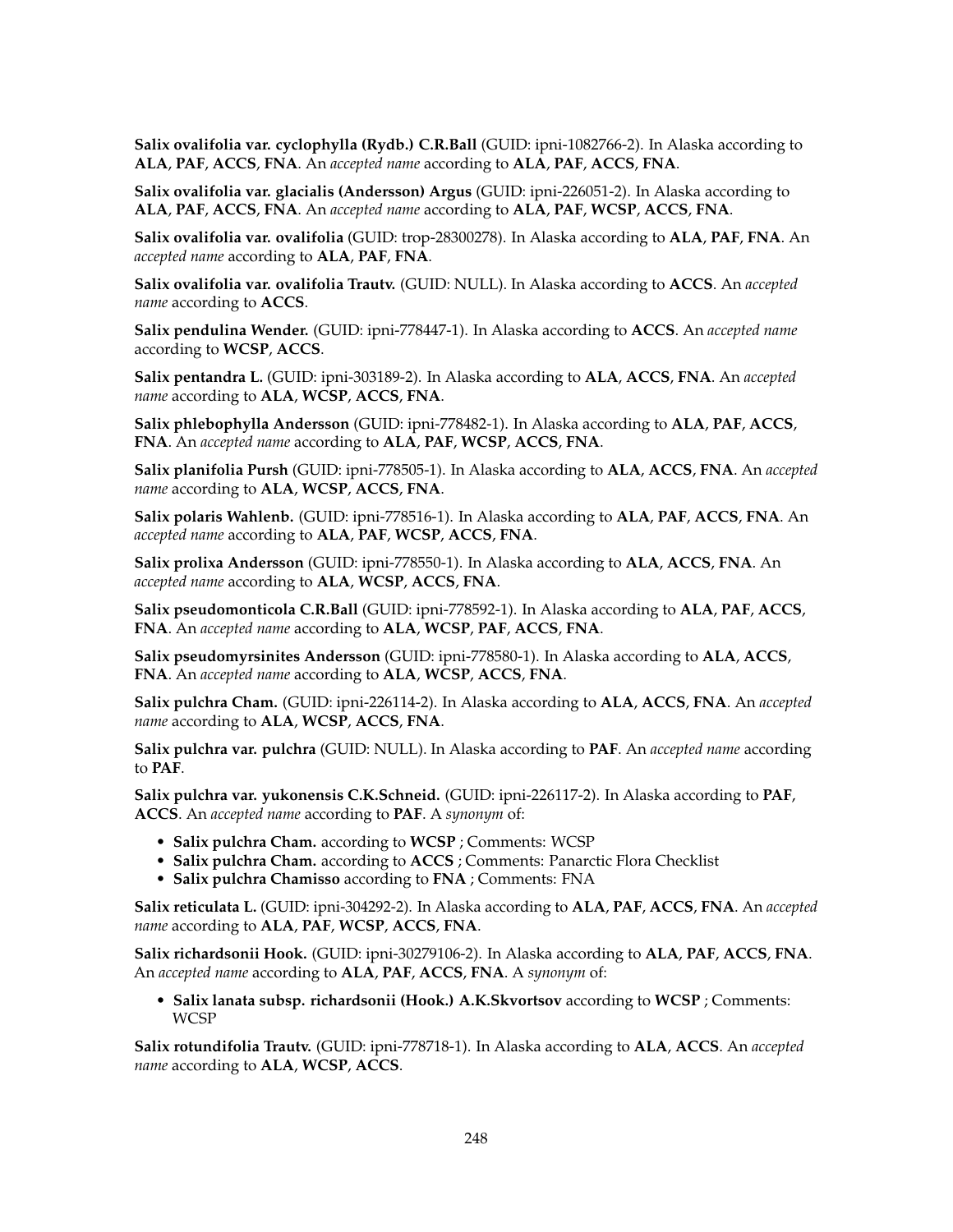**Salix rotundifolia subsp. dodgeana (Rydb.) Argus** (GUID: ipni-226156-2). In Alaska according to **ALA**, **ACCS**. An *accepted name* according to **ACCS**. A *synonym* of:

- **Salix dodgeana Rydb.** according to **ALA** ; Comments: Argus 2005; Argus checklist via email to LAV
- **Salix rotundifolia var. dodgeana (Rydb.) E. Murray** according to **PAF** ; Comments: Argus, Murray, Yurtsev, and Elven: Hultén (1968b) considered [Salix dodgeana] a Cordilleran vicariant of the amphi-Beringian [S. phlebophylla], distinguished by 'very sparsely flowered catkins and glabrous capsules like [S. rotundifolia]', i.e., with the diagnostic characters of [S. rotundifolia] rather than [S. phlebophylla]. Hultén (1968a) mapped it only from the eastern (non-arctic) Mackenzie Mountains. Skvortsov (PAF proposal) reported it from the Arctic in East Chukotka and possibly in western and northern Alaska and in the Yukon Territory. Argus (2007) mapped it from the Seward Peninsula, northeastern and eastern Alaska, the Yukon Territory, and from the bordering parts of the Northwest Territories in the Mackenzie and Richardson mountains. He also mapped it with a large gap (across the areas of the Pleistocene Cordilleran and Laurentide ice sheets) to the small part areas in the Rockies in Montana and Wyoming from where this race was described. Argus (1973) found var. [dodgeana] to be separable from var. [rotundifolia] only on the basis of overlapping, quantitative characters. He commented that it is best to simply mention this Cordilleran plant - possibly an ecotype - as an interesting variation, rather than to accord it formal nomenclatural rank. Yurtsev commented that if the main range of var. [dodgeana] lies in Cordilleras, it makes sense to keep it as a species. [Elven: His logic here escapes me.] He also stated that both the populations from the easternmost Chukchi Peninsula, besides smaller size of leaves and catkins, differ from true [S. rotundifolia] in their narrower, somewhat cuneate blades of leaves and that they occupy the driest sites. Murray and Elven surveyed material from Alaska and the Yukon Territory (ALA) and were not convinced that there is a separable race ['dodgeana'] in these regions. Argus (2007) was more ready to accept a race (variety), and this became the solution for the Flora of North America (Argus 2010). Whether it reaches East Chukotka is not known. We would perhaps prefer to accept these two parapatric races as subspecies rather than as varieties.
- **Salix rotundifolia var. dodgeana (Rydb.) E.Murray** according to **WCSP** ; Comments: WCSP
- **Salix rotundifolia var. dodgeana (Rydberg) A. E. Murray** according to **FNA** ; Comments: FNA

**Salix rotundifolia subsp. rotundifolia Trautv.** (GUID: NULL). In Alaska according to **ACCS**. An *accepted name* according to **ACCS**.

**Salix rotundifolia var. dodgeana (Rydb.) A.E.Murray** (GUID: ipni-922667-1). In Alaska according to **ACCS**, **FNA**. An *accepted name* according to **FNA**. A *synonym* of:

• **Salix rotundifolia subsp. dodgeana (Rydb.) Argus** according to **ACCS** ; Comments: Panarctic Flora Checklist

**Salix rotundifolia var. dodgeana (Rydb.) E.Murray** (GUID: kew-5002674). In Alaska according to **PAF**. An *accepted name* according to **WCSP**, **PAF**.

**Salix rotundifolia var. rotundifolia** (GUID: trop-50307770). In Alaska according to **PAF**, **FNA**. An *accepted name* according to **PAF**, **FNA**.

**Salix scouleriana Barratt ex Hook.** (GUID: trop-28300072). In Alaska according to **ALA**, **ACCS**, **FNA**. An *accepted name* according to **ALA**, **WCSP**, **ACCS**, **FNA**.

**Salix setchelliana C.R.Ball** (GUID: ipni-778847-1). In Alaska according to **ALA**, **ACCS**, **FNA**. An *accepted name* according to **ALA**, **WCSP**, **ACCS**, **FNA**.

**Salix sitchensis Sanson ex Bong.** (GUID: ipni-778867-1). In Alaska according to **ALA**, **ACCS**, **FNA**. An *accepted name* according to **ALA**, **WCSP**, **ACCS**, **FNA**.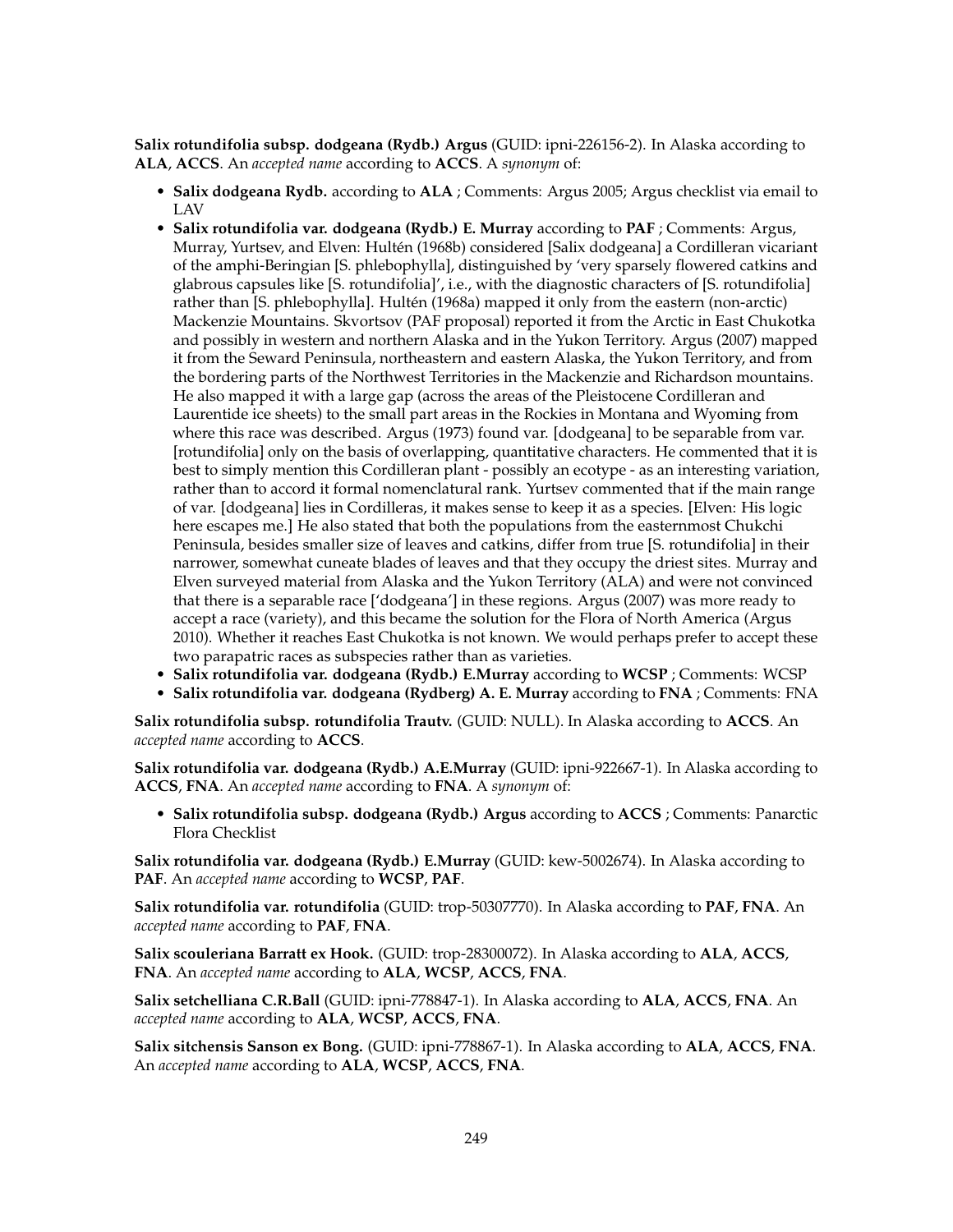**Salix sphenophylla A.K.Skvortsov** (GUID: ipni-297246-2). In Alaska according to **ALA**, **FNA**. An *accepted name* according to **ALA**, **WCSP**, **FNA**.

**Salix sphenophylla Skvort.** (GUID: NULL). In Alaska according to **ACCS**. An *accepted name* according to **ACCS**.

**Salix sphenophylla subsp. pseudotorulosa A.K.Skvortsov** (GUID: ipni-226195-2). In Alaska according to **PAF**. An *accepted name* according to **WCSP**, **PAF**. A *synonym* of:

• **Salix sphenophylla A. K. Skvortsov** according to **FNA** ; Comments: FNA

**Salix sphenophylla subsp. pseudotorulosa Skvort.** (GUID: NULL). In Alaska according to **ACCS**. An *accepted name* according to **ACCS**.

**Salix stolonifera Coville** (GUID: ipni-778926-1). In Alaska according to **ALA**, **ACCS**, **FNA**. An *accepted name* according to **ALA**, **WCSP**, **ACCS**, **FNA**.

**Salix × fragilis L.** (GUID: ipni-777611-1). In Alaska according to **FNA**. An *accepted name* according to **WCSP**, **FNA**.

**Salix × sepulcralis Simonk.** (GUID: ipni-50923511-1). In Alaska according to **ALA**, **FNA**. An *accepted name* according to **ALA**, **FNA**. A *synonym* of:

• **Salix × salamonii (Carrière) Carrière** according to **WCSP** ; Comments: WCSP

# **Salviniaceae**

**Azolla filiculoides Lam.** (GUID: ipni-17056950-1). In Alaska according to **ACCS**. An *accepted name* according to **ACCS**.

### **Santalaceae**

**Arceuthobium campylopodum subsp. tsugense (Rosendahl) Nickrent** (GUID: NULL). In Alaska according to **FNA**. An *accepted name* according to **FNA**.

**Arceuthobium capylopodum subsp. tsugense (Rosend.) Nickrent** (GUID: NULL). In Alaska according to **ACCS**. An *accepted name* according to **ACCS**.

**Arceuthobium tsugense (Rosend.) G.N.Jones** (GUID: ipni-17626-2). In Alaska according to **ACCS**. An *accepted name* according to **ALA**, **WCSP**. A *synonym* of:

- **Arceuthobium capylopodum subsp. tsugense (Rosend.) Nickrent** according to **ACCS** ; Comments: Flora of North America
- **Arceuthobium campylopodum subsp. tsugense (Rosendahl) Nickrent** according to **FNA** ; Comments: FNA

**Comandra umbellata (L.) Nutt.** (GUID: trop-28500002). In Alaska according to **ACCS**. An *accepted name* according to **ALA**, **WCSP**, **ACCS**.

**Geocaulon lividum Fernald** (GUID: ipni-108804-2). In Alaska according to **PAF**, **ACCS**, **FNA**. An *accepted name* according to **ALA**, **PAF**, **WCSP**, **ACCS**, **FNA**.

# **Sapindaceae**

**Acer circinatum Pursh** (GUID: ipni-781259-1). In Alaska according to **ACCS**. An *accepted name* according to **WCSP**, **ACCS**.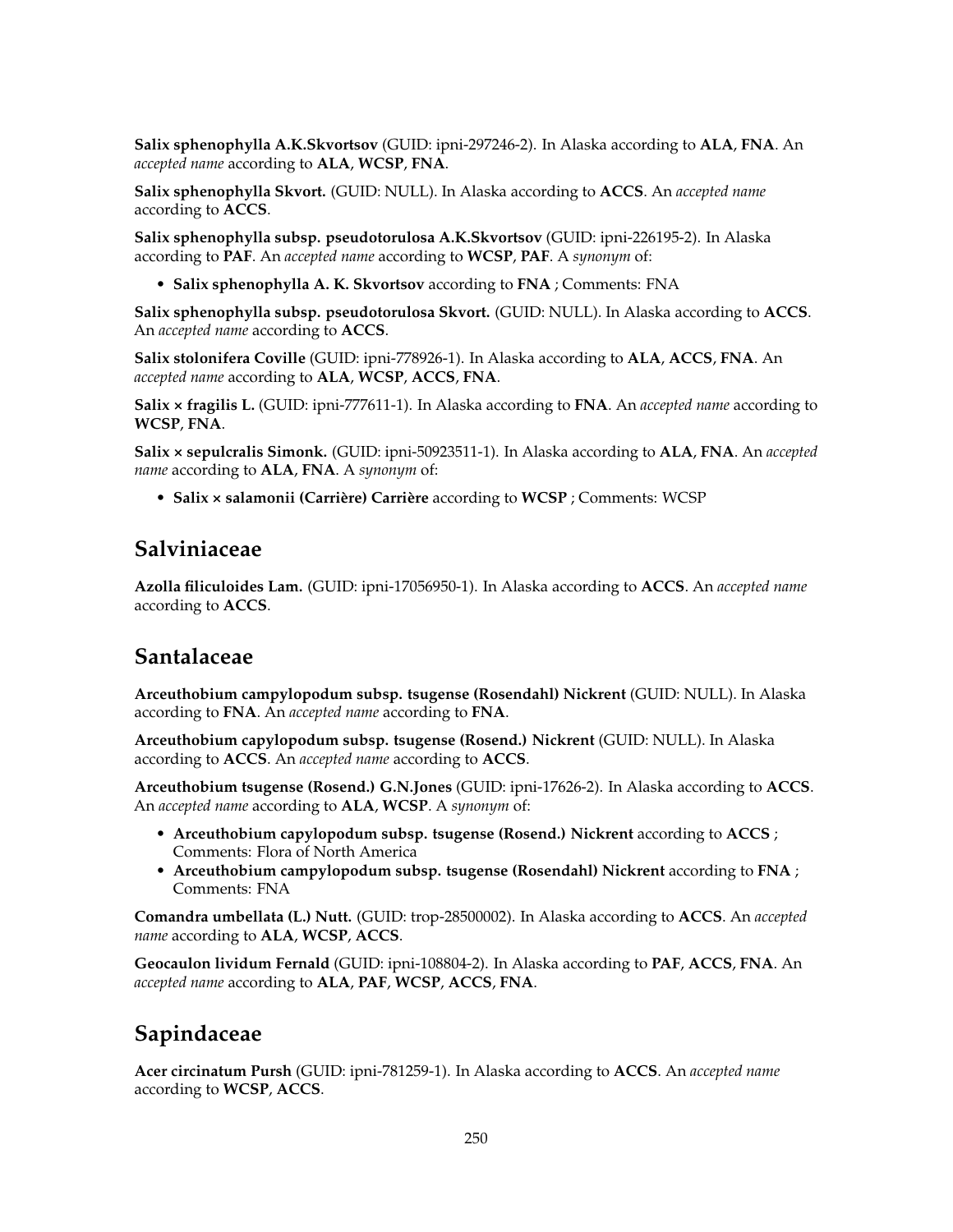**Acer glabrum Torr.** (GUID: ipni-781318-1). In Alaska according to **ACCS**. An *accepted name* according to **ALA**, **WCSP**, **ACCS**.

**Acer glabrum subsp. douglasii (Hook.) Wesm.** (GUID: ipni-1784-2). In Alaska according to **ALA**. An *accepted name* according to **ALA**. A *synonym* of:

• **Acer glabrum var. douglasii (Hook.) Dippel** according to **WCSP** ; Comments: WCSP

**Acer glabrum subsp. douglasii (Hook.) Wesmael** (GUID: trop-200026). In Alaska according to **ACCS**. An *accepted name* according to **ACCS**.

**Acer glabrum var. douglasii (Hook.) Dippel** (GUID: ipni-1783-2). In Alaska according to **ACCS**. An *accepted name* according to **WCSP**. A *synonym* of:

• **Acer glabrum subsp. douglasii (Hook.) Wesmael** according to **ACCS** ; Comments: D.F. Murray

#### **Sarraceniaceae**

**Sarracenia purpurea subsp. purpurea** (GUID: NULL). In Alaska according to **FNA**. An *accepted name* according to **FNA**.

### **Saxifragaceae**

**Boykinia richardsonii (Hook.) Rothr.** (GUID: ipni-1012693-2). In Alaska according to **ACCS**, **FNA**. An *accepted name* according to **ACCS**, **FNA**.

**Boykinia richardsonii A.Gray** (GUID: ipni-35799-2). In Alaska according to **ALA**, **PAF**. An *accepted name* according to **ALA**, **PAF**.

**Chrysosplenium rosendahlii Packer** (GUID: ipni-790654-1). In Alaska according to **ALA**, **PAF**, **ACCS**, **FNA**. An *accepted name* according to **ALA**, **PAF**, **WCSP**, **ACCS**, **FNA**.

**Chrysosplenium tetrandrum Th.Fr.** (GUID: ipni-57983-2). In Alaska according to **ALA**, **PAF**, **ACCS**, **FNA**. An *accepted name* according to **ALA**, **PAF**, **ACCS**, **FNA**.

**Chrysosplenium wrightii Franch. & Sav.** (GUID: ipni-790689-1). In Alaska according to **ALA**, **PAF**, **FNA**. An *accepted name* according to **ALA**, **PAF**, **WCSP**, **FNA**.

**Chrysosplenium wrightii Franch. & Savigny** (GUID: NULL). In Alaska according to **ACCS**. An *accepted name* according to **ACCS**.

**Chrysosplenium wrightii var. beringianum (Rose) H.Hara** (GUID: ipni-57984-2). In Alaska according to **ACCS**. An *accepted name* according to **WCSP**. A *synonym* of:

• **Chrysosplenium wrightii Franch. & Savigny** according to **ACCS** ; Comments: Panarctic Flora Checklist

**Heuchera glabra Willd. ex Roem. & Schult.** (GUID: ipni-791337-1). In Alaska according to **ALA**, **PAF**, **ACCS**, **FNA**. An *accepted name* according to **ALA**, **PAF**, **ACCS**, **FNA**.

**Leptarrhena pyrolifolia (D. Don) R. Br. ex Ser.** (GUID: trop-29100408). In Alaska according to **ACCS**, **FNA**. An *accepted name* according to **ACCS**, **FNA**.

**Leptarrhena pyrolifolia (D.Don) Ser.** (GUID: ipni-1044149-2). In Alaska according to **ALA**, **PAF**. An *accepted name* according to **ALA**, **PAF**.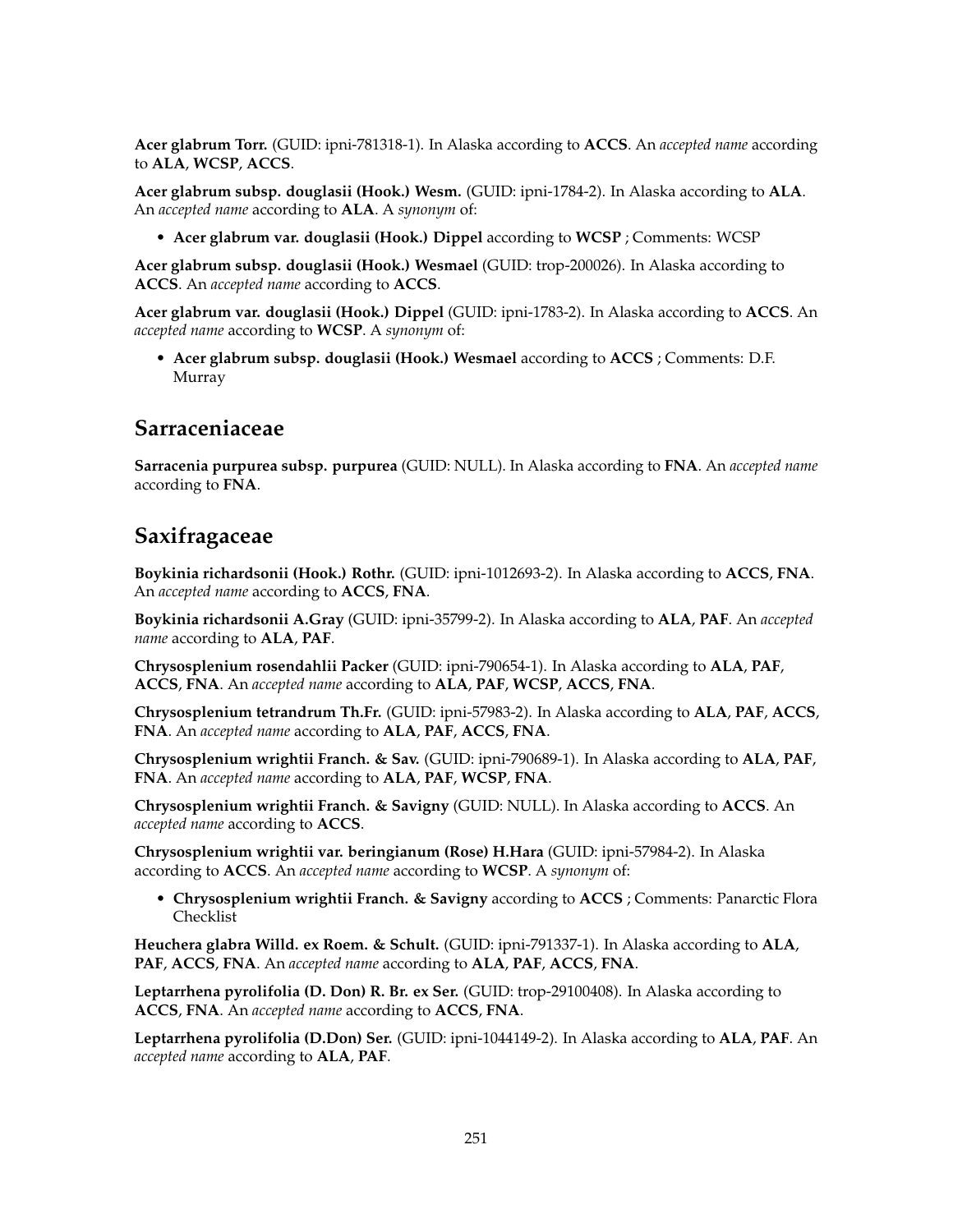**Micranthes calycina (Sternb.) Gornall & H.Ohba** (GUID: ipni-77093827-1). In Alaska according to **PAF**, **ACCS**, **FNA**. An *accepted name* according to **PAF**, **ACCS**, **FNA**.

**Micranthes charlottae (Calder & Savile)** (GUID: NULL). In Alaska according to **ACCS**. An *accepted name* according to **ACCS**.

**Micranthes ferruginea (Graham) Brouillet & Gornall** (GUID: ipni-60450197-2). In Alaska according to **PAF**, **ACCS**, **FNA**. An *accepted name* according to **PAF**, **ACCS**, **FNA**.

**Micranthes foliolosa (R.Br.) Gornall** (GUID: ipni-60450198-2). In Alaska according to **PAF**, **ACCS**, **FNA**. An *accepted name* according to **PAF**, **ACCS**, **FNA**.

**Micranthes hieraciifolia (Waldst. & Kit. ex Willd.) Haw.** (GUID: ipni-791886-1). In Alaska according to **ACCS**, **FNA**. An *accepted name* according to **ACCS**, **FNA**. A *synonym* of:

• **Saxifraga hieraciifolia Waldst. & Kit. ex Willd.** according to **WCSP** ; Comments: WCSP

**Micranthes hieraciifolia subsp. hieraciifolia** (GUID: trop-50326550). In Alaska according to **PAF**. An *accepted name* according to **PAF**.

**Micranthes hieraciifolia subsp. hieraciifolia (Waldst. & Kit. ex Willd.) Haw.** (GUID: NULL). In Alaska according to **ACCS**. An *accepted name* according to **ACCS**.

**Micranthes hieraciifolia subsp. longifolia (Engl. & Irmsch.) Elven & D.F.Murray** (GUID: ipni-77099617-1). In Alaska according to **PAF**, **ACCS**. An *accepted name* according to **PAF**, **ACCS**.

**Micranthes lyallii (Engl.) Small** (GUID: ipni-160046-2). In Alaska according to **ACCS**, **FNA**. An *accepted name* according to **ACCS**, **FNA**.

**Micranthes lyallii subsp. hultenii (Calder & Savile) Elven & D.F.Murray** (GUID: ipni-77099618-1). In Alaska according to **PAF**, **ACCS**. An *accepted name* according to **PAF**, **ACCS**.

**Micranthes nelsoniana (D.Don) Small** (GUID: ipni-1210342-2). In Alaska according to **ACCS**. An *accepted name* according to **ACCS**.

**Micranthes nelsoniana subsp. insularis (Hultén) Elven & D.F.Murray** (GUID: ipni-77099620-1). In Alaska according to **PAF**, **ACCS**. An *accepted name* according to **PAF**, **ACCS**.

**Micranthes nelsoniana subsp. nelsoniana** (GUID: trop-50326554). In Alaska according to **PAF**. An *accepted name* according to **PAF**.

**Micranthes nelsoniana subsp. nelsoniana (D. Don) Small** (GUID: NULL). In Alaska according to **ACCS**. An *accepted name* according to **ACCS**.

**Micranthes nelsoniana var. insularis (Hultén) Gornall & H.Ohba** (GUID: ipni-60450206-2). In Alaska according to **FNA**. An *accepted name* according to **FNA**. A *synonym* of:

• **Micranthes nelsoniana subsp. insularis (Hultén) Elven & D.F. Murray** according to **PAF** ; Comments: Arctic occurrence of subsp. [insularis] is documented only from Nunivak Island (ALA).

**Micranthes nelsoniana var. nelsoniana** (GUID: trop-50307480). In Alaska according to **FNA**. An *accepted name* according to **FNA**.

**Micranthes nelsoniana var. porsildiana (Calder & Savile) Gornall & H.Ohba** (GUID: ipni-77099565-1). In Alaska according to **FNA**. An *accepted name* according to **FNA**.

**Micranthes nivalis (L.) Small** (GUID: trop-50123345). In Alaska according to **PAF**, **ACCS**, **FNA**. An *accepted name* according to **PAF**, **ACCS**, **FNA**. A *synonym* of:

• **Saxifraga nivalis L.** according to **WCSP** ; Comments: WCSP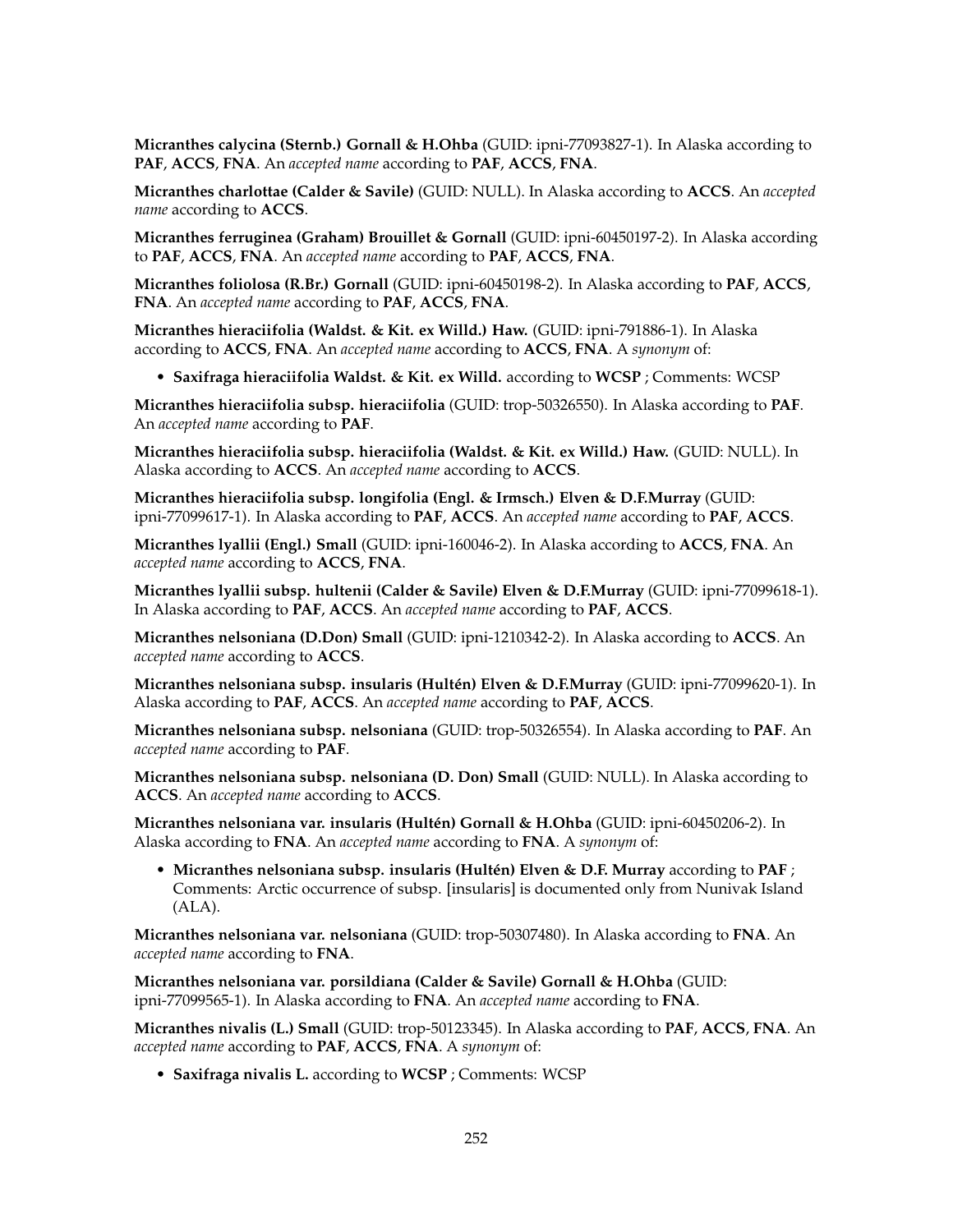**Micranthes nudicaulis (D.Don) Gornall & H.Ohba** (GUID: ipni-60450208-2). In Alaska according to **PAF**, **ACCS**, **FNA**. An *accepted name* according to **PAF**, **ACCS**, **FNA**.

**Micranthes nudicaulis subsp. nudicaulis (D. Don) Gornall & H. Ohba** (GUID: NULL). In Alaska according to **ACCS**. An *accepted name* according to **ACCS**.

**Micranthes occidentalis (S.Watson) Small** (GUID: ipni-1135869-2). In Alaska according to **ACCS**, **FNA**. An *accepted name* according to **ACCS**, **FNA**.

**Micranthes pacifica (Hultén)** (GUID: NULL). In Alaska according to **ACCS**. An *accepted name* according to **ACCS**.

**Micranthes porsildiana (Calder & Savile) Elven & D.F.Murray** (GUID: ipni-77099621-1). In Alaska according to **ACCS**. An *accepted name* according to **ACCS**.

**Micranthes razshivinii (Zhmylev) Brouillet & Gornall** (GUID: ipni-60450210-2). In Alaska according to **PAF**, **ACCS**, **FNA**. An *accepted name* according to **PAF**, **ACCS**, **FNA**.

**Micranthes reflexa (Hook.) Small** (GUID: trop-50123418). In Alaska according to **PAF**, **ACCS**, **FNA**. An *accepted name* according to **PAF**, **ACCS**, **FNA**.

**Micranthes rufopilosa (Hultén)** (GUID: NULL). In Alaska according to **PAF**, **ACCS**. An *accepted name* according to **PAF**, **ACCS**.

**Micranthes spicata (D. Don) Small** (GUID: trop-50123431). In Alaska according to **PAF**, **ACCS**, **FNA**. An *accepted name* according to **PAF**, **ACCS**, **FNA**.

**Micranthes tenuis (Wahlenb.) H. Sm. ex Lindm.** (GUID: NULL). In Alaska according to **ACCS**. An *accepted name* according to **ACCS**.

**Micranthes tenuis (Wahlenb.) Small** (GUID: trop-50123424). In Alaska according to **PAF**, **FNA**. An *accepted name* according to **PAF**, **FNA**.

**Micranthes tolmiei (Torr. & A.Gray) Brouillet & Gornall** (GUID: ipni-77093825-1). In Alaska according to **ACCS**, **FNA**. An *accepted name* according to **ACCS**, **FNA**.

**Micranthes unalaschcensis (Sternb.) Gornall & H.Ohba** (GUID: ipni-60450214-2). In Alaska according to **PAF**, **ACCS**, **FNA**. An *accepted name* according to **PAF**, **ACCS**, **FNA**.

**Mitella nuda L.** (GUID: ipni-791967-1). In Alaska according to **ALA**, **ACCS**, **FNA**. An *accepted name* according to **ALA**, **ACCS**, **FNA**.

**Mitella pentandra Hook.** (GUID: ipni-162780-2). In Alaska according to **ALA**, **ACCS**, **FNA**. An *accepted name* according to **ALA**, **ACCS**, **FNA**.

**Mitella trifida Graham** (GUID: ipni-791980-1). In Alaska according to **ACCS**, **FNA**. An *accepted name* according to **ALA**, **ACCS**, **FNA**.

**Saxifraga adscendens L.** (GUID: ipni-228292-2). In Alaska according to **ACCS**, **FNA**. An *accepted name* according to **ALA**, **WCSP**, **ACCS**, **FNA**.

**Saxifraga adscendens subsp. oregonensis (Raf.) Bacig. in Abrams** (GUID: ipni-228293-2). In Alaska according to **ALA**, **PAF**, **ACCS**. An *accepted name* according to **ALA**, **PAF**, **ACCS**. A *synonym* of:

• **Saxifraga adscendens Linnaeus** according to **FNA** ; Comments: FNA

**Saxifraga aizoides L.** (GUID: ipni-228297-2). In Alaska according to **ALA**, **PAF**, **ACCS**, **FNA**. An *accepted name* according to **ALA**, **PAF**, **WCSP**, **ACCS**, **FNA**.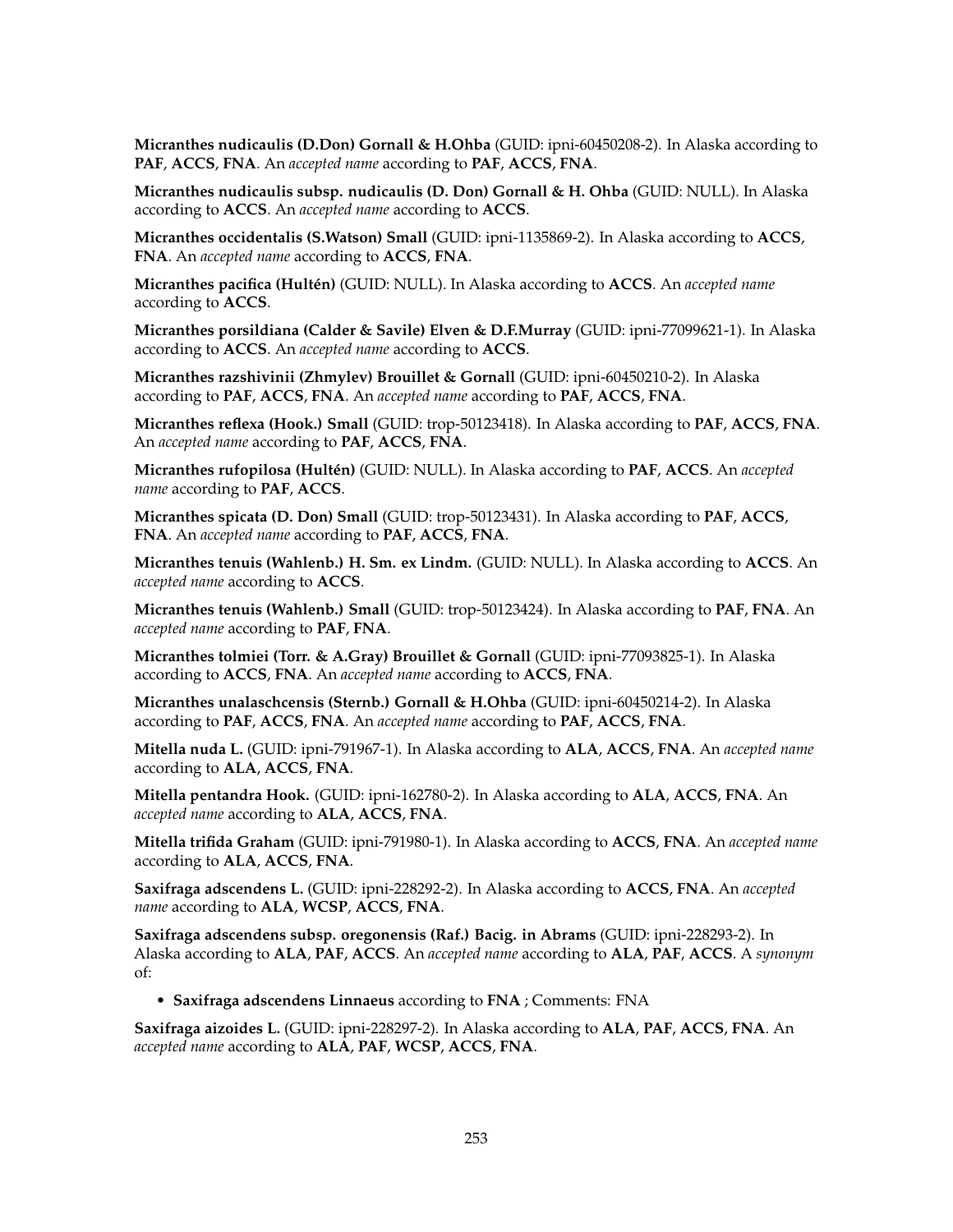**Saxifraga aleutica Hultén** (GUID: ipni-793176-1). In Alaska according to **ALA**, **ACCS**, **FNA**. An *accepted name* according to **ALA**, **ACCS**, **FNA**.

**Saxifraga bracteata D.Don** (GUID: ipni-793316-1). In Alaska according to **ALA**, **PAF**, **ACCS**, **FNA**. An *accepted name* according to **ALA**, **PAF**, **ACCS**, **FNA**.

**Saxifraga bronchialis subsp. cherlerioides (D.Don) Hultén** (GUID: ipni-228327-2). In Alaska according to **ACCS**. An *accepted name* according to **ALA**. A *synonym* of:

- **Saxifraga cherlerioides D. Don** according to **ACCS** ; Comments: Panarctic Flora Checklist
- **Saxifraga cherlerioides D. Don** according to **FNA** ; Comments: FNA

**Saxifraga bronchialis subsp. funstonii (Small) Hultén** (GUID: trop-29100571). In Alaska according to **ALA**, **ACCS**, **FNA**. An *accepted name* according to **FNA**. A *synonym* of:

- **Saxifraga funstonii (Small) Fed.** according to **ALA** ; Comments: Elven, R. et al. 2003
- **Saxifraga funstonii (Small) Fedde** according to **PAF** ; Comments: Zhmylev: [Saxifraga funstonii] is a mainly arctic amphiBeringian species differing from [S. spinulosa] in long cilia and broad petals but with transitions (hybridization?) in regions where they grow together. Therefore, the western boundary of [S. funstonii] in Siberia is not entirely clear. Elven: The transitions perhaps might indicate rank as race or (due to the chromosome number variation) a highly polyploid hybrid complex.
- **Saxifraga funstonii (Small) Fedde** according to **ACCS** ; Comments: Panarctic Flora Checklist

**Saxifraga calycina Sternb.** (GUID: ipni-228355-2). In Alaska according to **ALA**, **ACCS**. An *accepted name* according to **ALA**. A *synonym* of:

- **Micranthes calycina (Sternb.) Gornall & H. Ohba** according to **PAF** ; Comments: See also [Micranthes razshivinii]. Zhmylev: [Micranthes calycina] is an amphi-Beringian and mainly arctic species. Plants looking like the closely related [M. unalaschensis], but differing from it in glandular hairs in the inflorescence, are often found on the Bering Sea islands and in mainland Alaska north to the Seward Peninsula.
- **Micranthes calycina (Sternb.) Gornall & H. Ohba** according to **ACCS** ; Comments: Panarctic Flora Checklist
- **Micranthes calycina (Sternberg) Gornall & H. Ohba** according to **FNA** ; Comments: FNA

**Saxifraga cernua L.** (GUID: ipni-793400-1). In Alaska according to **ALA**, **PAF**, **ACCS**, **FNA**. An *accepted name* according to **ALA**, **PAF**, **WCSP**, **ACCS**, **FNA**.

**Saxifraga cespitosa L.** (GUID: ipni-228334-2). In Alaska according to **ACCS**, **FNA**. An *accepted name* according to **WCSP**, **ACCS**, **ALA**, **FNA**.

**Saxifraga cespitosa subsp. cespitosa** (GUID: trop-29100871). In Alaska according to **PAF**, **ALA**, **ACCS**. An *accepted name* according to **PAF**, **ALA**, **ACCS**.

**Saxifraga cespitosa subsp. monticola (Small) A.E.Porsild** (GUID: ipni-228346-2). In Alaska according to **ALA**, **PAF**, **ACCS**. An *accepted name* according to **ALA**, **PAF**, **ACCS**. A *synonym* of:

• **Saxifraga cespitosa Linnaeus** according to **FNA** ; Comments: FNA

**Saxifraga cherlerioides D.Don** (GUID: ipni-228369-2). In Alaska according to **ACCS**, **FNA**. An *accepted name* according to **ACCS**, **FNA**.

**Saxifraga codyana Zhmylev** (GUID: ipni-961136-1). In Alaska according to **ALA**, **PAF**, **ACCS**, **ACCS**. An *accepted name* according to **PAF**. A *synonym* of:

- **Saxifraga funstonii (Small) Fed.** according to **ALA** ; Comments: det. David F. Murray
- **Saxifraga funstonii (Small) Fedde** according to **ACCS** ; Comments: Panarctic Flora Checklist
- **Saxifraga codyana Zhmylev** according to **ACCS** ; Comments: Panarctic Flora Checklist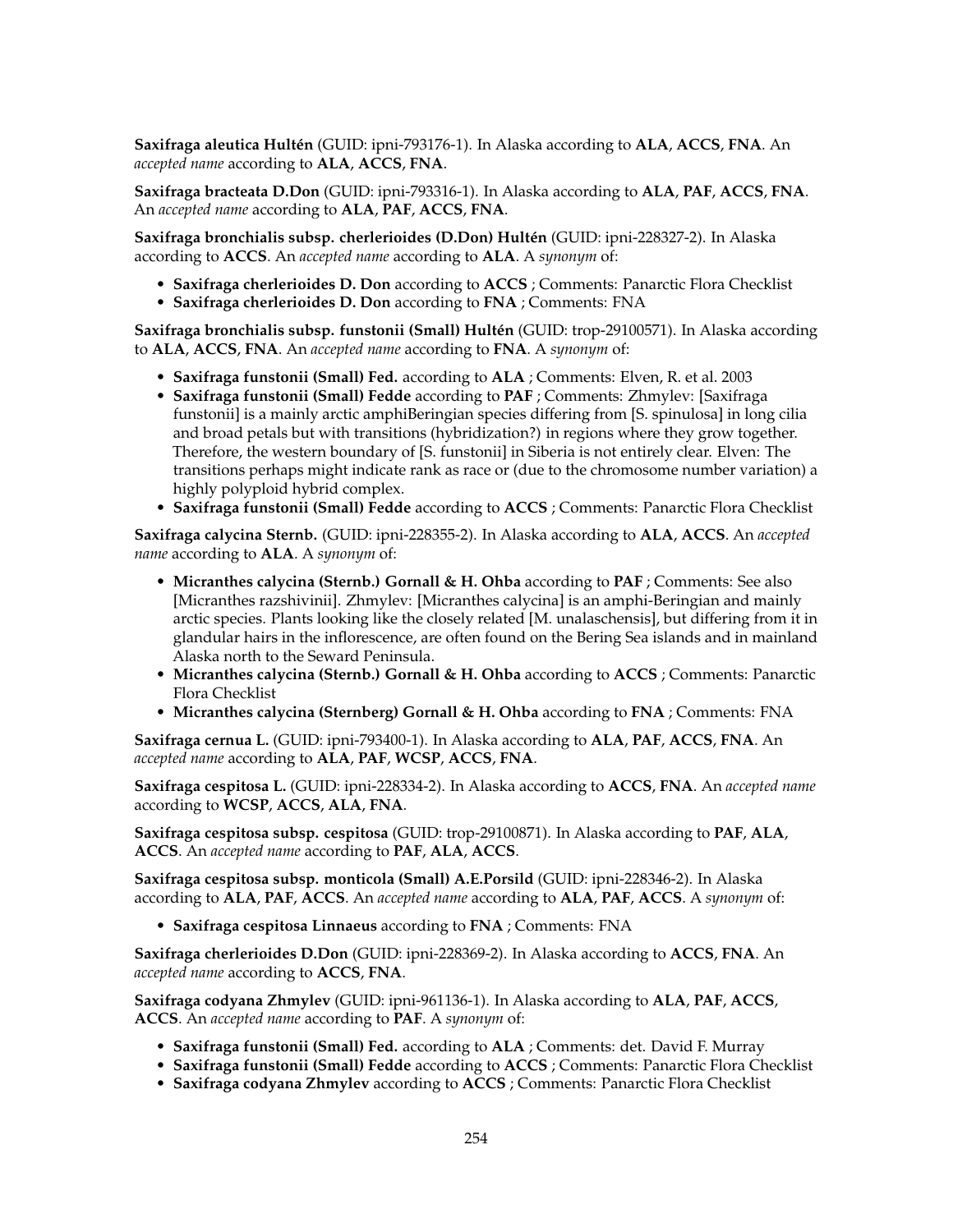**Saxifraga eschscholtzii Sternb.** (GUID: trop-29100587). In Alaska according to **ALA**, **PAF**, **ACCS**, **FNA**. An *accepted name* according to **ALA**, **PAF**, **ACCS**, **FNA**.

**Saxifraga ferruginea Graham** (GUID: ipni-793641-1). In Alaska according to **ALA**, **ACCS**. An *accepted name* according to **ALA**. A *synonym* of:

- **Micranthes ferruginea (Graham) Brouillet & Gornall** according to **PAF** ; Comments: [Micranthes ferruginea] reaches the Borderline Arctic. The northernmost occurrence mapped by Porsild and Cody (1980) and Hultén and Fries (1986), on the eastern slope of the northern Mackenzie Mountains in the Northwest Territories, is within or close to the Arctic.
- **Micranthes ferruginea (Graham) Brouillet & Gornall** according to **ACCS** ; Comments: Flora of North America
- **Micranthes ferruginea (Graham) Brouillet & Gornall** according to **FNA** ; Comments: FNA

**Saxifraga flagellaris subsp. platysepala (Trautv.) A.E.Porsild** (GUID: ipni-228426-2). In Alaska according to **ALA**, **ACCS**, **FNA**. An *accepted name* according to **WCSP**, **FNA**. A *synonym* of:

- **Saxifraga platysepala (Trautv.) Tolm.** according to **ALA** ; Comments:
- **Saxifraga platysepala (Trautv.) Tolm.** according to **ACCS** ; Comments: Panarctic Flora Checklist

**Saxifraga flagellaris subsp. setigera (Pursh) Tolm.** (GUID: ipni-228428-2). In Alaska according to **ALA**, **ACCS**, **FNA**. An *accepted name* according to **FNA**. A *synonym* of:

- **Saxifraga setigera Pursh** according to **ALA** ; Comments: Elven, R. et al. 2003
- **Saxifraga setigera Pursh** according to **PAF** ; Comments: Zhmylev: [Saxifraga setigera] is an eastern Siberian-Asian and northwestern North American arctic-alpine species, distinguished from the also diploid Caucasian [S. flagellaris] Willd. s. str. by presence of glandular hairs on stolons and length of cilia on the leaves. These characters, however, are not always well expressed.
- **Saxifraga setigera Pursh** according to **ACCS** ; Comments: Panarctic Flora Checklist

**Saxifraga foliolosa R.Br.** (GUID: ipni-793668-1). In Alaska according to **ALA**, **ACCS**. An *accepted name* according to **ALA**, **WCSP**. A *synonym* of:

• **Micranthes foliolosa (R. Br.) Gornall** according to **PAF** ; Comments: [Micranthes foliolosa] approaches the Arctic in Iceland but probably not close enough to be a borderline case (Kristinsson 2008). Zhmylev: This species is probably a complex of 2-3 entities formed as a result of polyploidy of pseudoviviparous races of [Micranthes stellaris], [M. redofskyi], and [M. ferruginea]. Elven: The realisation of pseudovivipary (bulbils) may be posterior to the polyploidization, not a feature expressed in the parental plants. Arctic plants of [M. foliolosa] do not vary much. All are morphologically much more similar to [M. redofskyi] than to [M. stellaris] (or [M. ferruginea]). A molecular investigation (AFLP, A. Tribsch unpubl.) connects [M. foliolosa] sampled throughout the Arctic closely to Siberian [M. redofskyi]. Participation of [M. stellaris] in an allopolyploid origin is not supported. Participation of [M. ferruginea] cannot be excluded. Most populations consist of plants with bulbils only or with a single, often small or deformed apical flower. However, populations of large plants with branched scapes and multiple, well-formed flowers are frequent along the Bering Strait in both western Alaska and East Chukotka. Hultén (1968a and later) named these plants [Saxifraga foliolosa] var. [multiflora] and synonymized them with [Saxifraga [Micranthes] redofskyi]. Zhmylev (PAF proposal) synonymized var. [multiflora] with [M. foliolosa]. We have inspected the type and the other Hultén material (S) of var. [multiflora], and also Chukotkan material, and agree with Zhmylev that this variety is not the same as [M. redofskyi]. Note that the lowest chromosome numbers for [M. foliolosa]  $(2n = 40, 48)$  are recorded in the regions where this species is most floriferous and where its range overlaps with that of [M. redofskyi]. Variety [multiflora] may be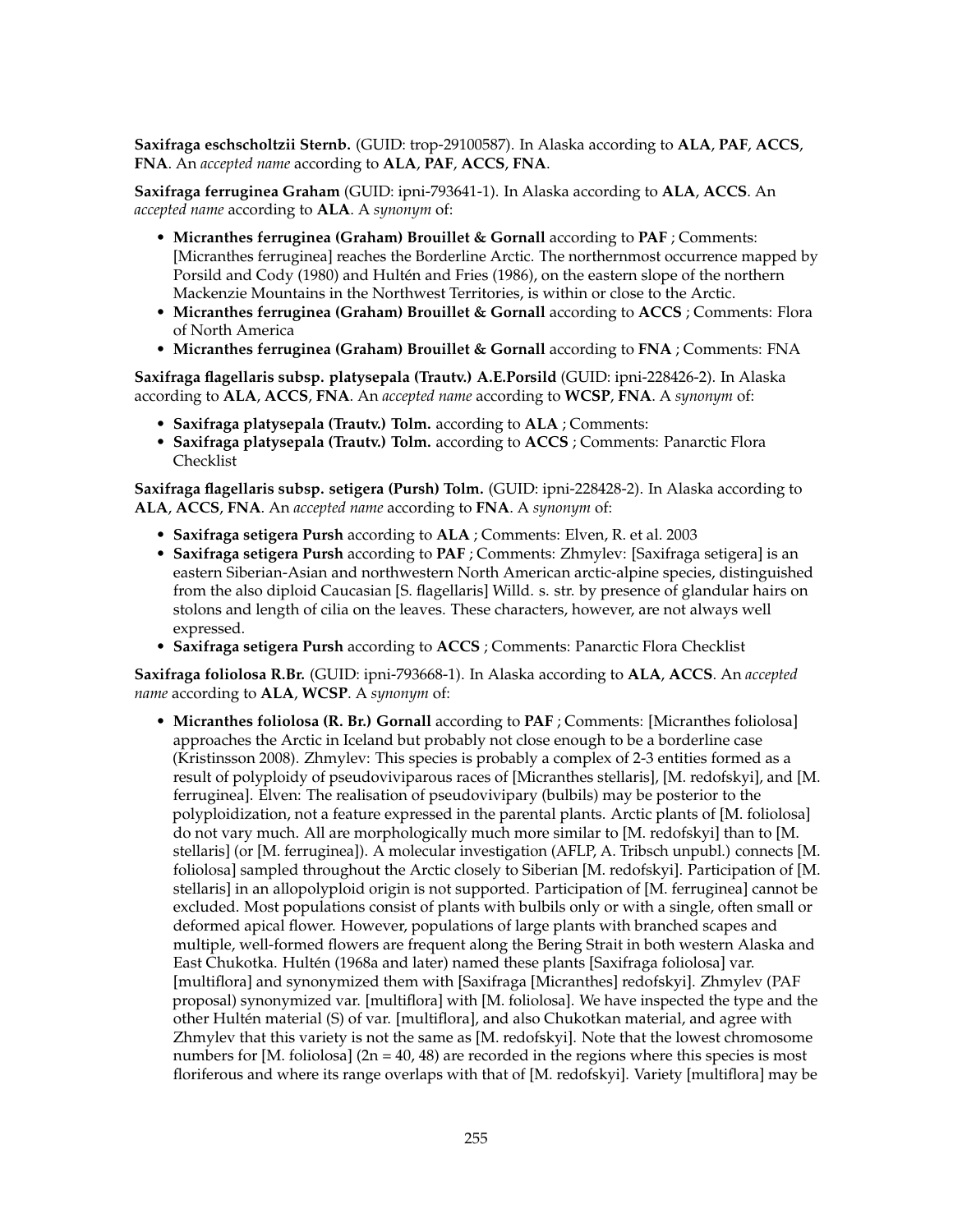a 'step' in a hybrid series between [M. redofskyi] and perhaps [M. ferruginea] on one side and [M. foliolosa] s. str. on the other.

- **Micranthes foliolosa (R. Br.) Gornall** according to **ACCS** ; Comments: Panarctic Flora Checklist
- **Micranthes foliolosa (R. Brown) Gornall** according to **FNA** ; Comments: FNA

**Saxifraga funstonii (Small) Fedde** (GUID: ipni-999798-1). In Alaska according to **PAF**, **ACCS**, **ALA**. An *accepted name* according to **PAF**, **ACCS**, **ALA**.

**Saxifraga hieraciifolia Waldst. & Kit. ex Willd.** (GUID: ipni-228455-2). In Alaska according to **ACCS**, **ALA**, **ACCS**. An *accepted name* according to **WCSP**, **ALA**. A *synonym* of:

- **Micranthes hieraciifolia (Waldst. & Kit. ex Willd.) Haw.** according to **ACCS** ; Comments: Panarctic Flora Checklist
- **Micranthes hieraciifolia (Waldst. & Kit. ex Willd.) Haw.** according to **ACCS** ; Comments: Panarctic Flora Checklist
- **Micranthes hieraciifolia (Waldstein & Kitaibel ex Willdenow) Haworth** according to **FNA** ; Comments: FNA

**Saxifraga hirculus L.** (GUID: ipni-228461-2). In Alaska according to **PAF**, **ACCS**, **FNA**. An *accepted name* according to **ALA**, **PAF**, **WCSP**, **ACCS**, **FNA**.

**Saxifraga hirculus subsp. compacta Hedberg** (GUID: ipni-965857-1). In Alaska according to **PAF**. An *accepted name* according to **PAF**. A *synonym* of:

- **Saxifraga hirculus subsp. alpina (Engl.) Á.Löve** according to **WCSP** ; Comments: WCSP
- **Saxifraga hirculus Linnaeus** according to **FNA** ; Comments: FNA

**Saxifraga hirculus subsp. compacta K.O. Hedb.** (GUID: NULL). In Alaska according to **ACCS**. An *accepted name* according to **ACCS**.

**Saxifraga hirculus subsp. hirculus** (GUID: trop-50142933). In Alaska according to **PAF**, **ACCS**. An *accepted name* according to **PAF**, **ACCS**.

**Saxifraga hirculus subsp. propinqua (R.Br.) Á.Löve & D.Löve** (GUID: ipni-1195682-2). In Alaska according to **PAF**, **ACCS**. An *accepted name* according to **PAF**, **ACCS**. A *synonym* of:

• **Saxifraga hirculus Linnaeus** according to **FNA** ; Comments: FNA

**Saxifraga hyperborea R.Br.** (GUID: ipni-793837-1). In Alaska according to **ALA**, **PAF**, **ACCS**, **FNA**. An *accepted name* according to **ALA**, **WCSP**, **PAF**, **ACCS**, **FNA**. A *synonym* of:

• **Saxifraga hyperborea R. Br.** according to **PAF** ; Comments: Zhmylev: [Saxifraga hyperborea] is a circumpolar arctic-alpine species differing from [S. rivularis] s. str. in tiny size, absence of underground runners, and larger hypanthium. These distinctions (except for the runners) are not always obvious. Jørgensen and Elven: Additional differences are reported by Guldahl et al. (2005) and Jørgensen et al. (2006). The two species are distinctly different in several characters. Plants with transitional features are known and at least one of these is counted as a triploid (sterile) hybrid (Borgen and Elven 1983). [ Saxifraga flexuosa] has been considered an alpine parallel to the high-arctic [S. hyperborea], e.g., tentatively by Webb and Gornall (1989: 285). It is reported from alpine parts of western North America north to the Brooks Range and the Richardson Mountains and also from similar parts of the Russian Far East north to East Chukotka (recorded as rare in East Chukotka, as scattered in West Alaska, and as frequent in North Alaska-Yukon). We have seen much material from both northeastern Asia and North America and has not seen any difference between Asian and American plants. Zhmylev (PAF proposal) identified all the diploid, more southern amphi-Beringian plants assigned to [S. flexuosa] as [S. hyperborea]. We found [S. flexuosa] to share its main diagnostic characters with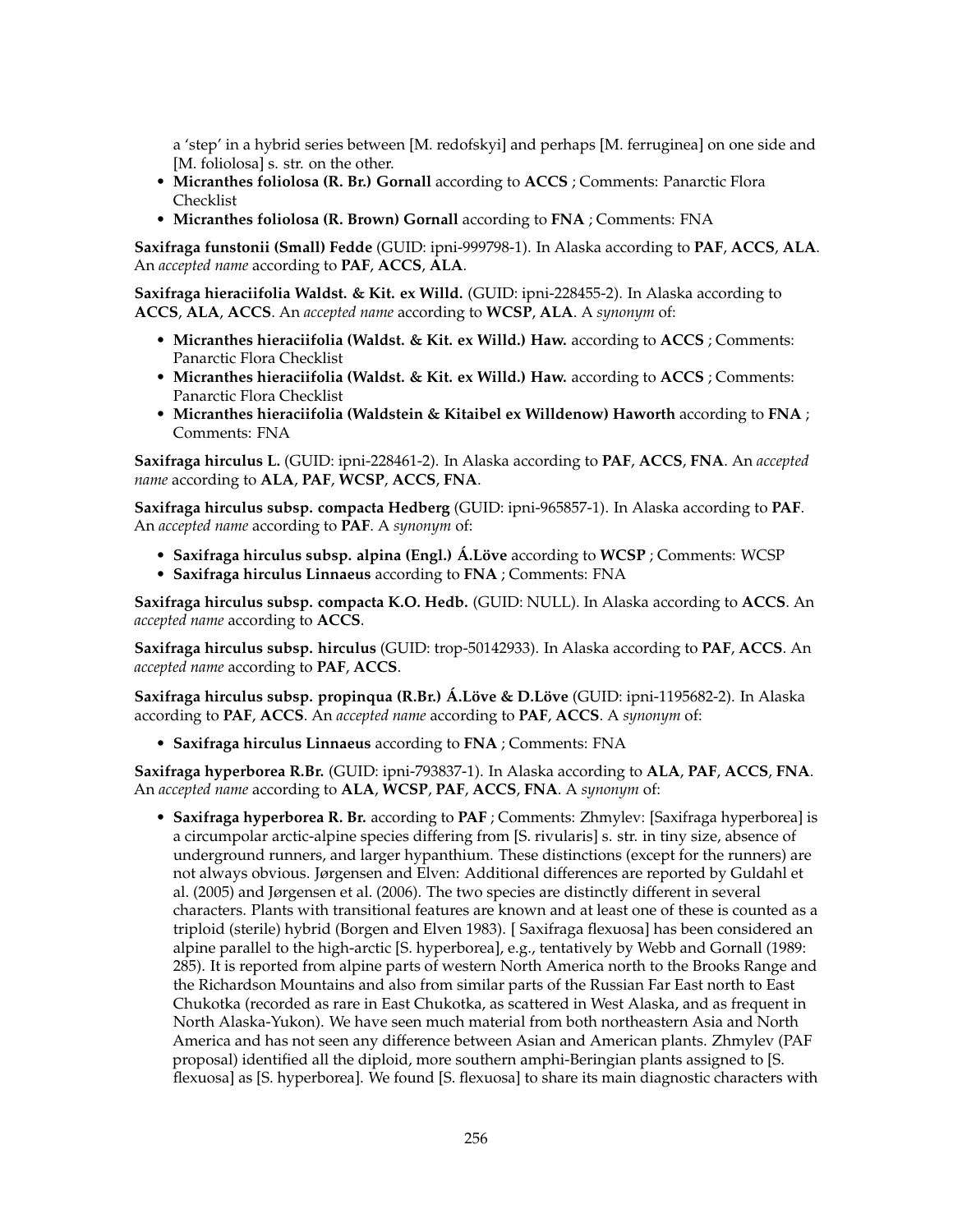high-arctic [S. hyperborea] but to differ slightly in a few, quantitative characters (e.g., longer pedicels). In comparative cultivation, [S. flexuosa] and [S. hyperborea] retained or rather strengthened their differences in general appearance. However, they were inseparable in molecular markers (AFLP). With the data now available, we follow Zhmylev's synonymization. Further investigations may show some racial differentiation between the high-arctic and the Pacific alpine plants. The Cordilleran [S. debilis] Engelm. ex A. Gray, Proc. Acad. Nat. Sci. Philadelphia 15: 62 (1864), described from the Rocky Mountains in Wyoming, Colorado, and Utah, has been assigned to [S. hyperborea] as a subspecies: subsp. [debilis] (Engelm. ex A. Gray) Á. Löve, D. Löve & B.M. Kapoor, Arctic Alpine Res. 3: 151 (1971). It differs in several features from both [S. hyperborea] (including [S. flexuosa]) and [S. rivularis] and rather resembles [S. sibirica] and also Cordilleran [S. cernua]. Preliminary molecular data (Gabrielsen unpubl.) indicate relationship with both [S. cernua] and [S. hyperborea] and it may be parental in the evolution of parts of [S. cernua]. [Saxifraga debilis] is accepted by Brouillet and Elvander (2009b).

**Saxifraga insularis (Hultén) Sipliv.** (GUID: trop-29101363). In Alaska according to **ALA**. An *accepted name* according to **ALA**. A *synonym* of:

• **Micranthes nelsoniana subsp. insularis (Hultén) Elven & D.F. Murray** according to **PAF** ; Comments: Arctic occurrence of subsp. [insularis] is documented only from Nunivak Island (ALA).

**Saxifraga lyallii Engl.** (GUID: ipni-794018-1). In Alaska according to **ACCS**. An *accepted name* according to **ALA**. A *synonym* of:

• **Micranthes lyallii (Engl.) Small** according to **ACCS** ; Comments: Panarctic Flora Checklist

**Saxifraga lyallii subsp. hultenii (Calder & Savile) Calder & Savile** (GUID: ipni-228489-2). In Alaska according to **ALA**. An *accepted name* according to **ALA**.

**Saxifraga mertensiana Bong.** (GUID: ipni-228500-2). In Alaska according to **ALA**, **ACCS**, **FNA**. An *accepted name* according to **ALA**, **ACCS**, **FNA**.

**Saxifraga nelsoniana D.Don** (GUID: ipni-794148-1). In Alaska according to **ALA**, **ACCS**. An *accepted name* according to **ALA**, **WCSP**. A *synonym* of:

• **Micranthes nelsoniana (D. Don) Small** according to **ACCS** ; Comments: Panarctic Flora Checklist

**Saxifraga nelsoniana subsp. nelsoniana** (GUID: trop-50081920). In Alaska according to **ALA**. An *accepted name* according to **ALA**.

**Saxifraga nelsoniana subsp. pacifica (Hultén) Hultén** (GUID: ipni-891160-1). In Alaska according to **ACCS**. An *accepted name* according to **ALA**. A *synonym* of:

• **Micranthes pacifica (Hultén)** according to **ACCS** ; Comments: Panarctic Flora Checklist

**Saxifraga nivalis L.** (GUID: ipni-228527-2). In Alaska according to **ALA**, **ACCS**. An *accepted name* according to **ALA**, **WCSP**. A *synonym* of:

- **Micranthes nivalis (L.) Small** according to **PAF** ; Comments: For [Saxifraga [Micranthes]] x [jamalensis] (Zhmylev & Razzhivin), see Excluded taxa.
- **Micranthes nivalis (L.) Small** according to **ACCS** ; Comments: Panarctic Flora Checklist
- **Micranthes tenuis (Wahlenb.) Small** according to **PAF** ; Comments:
- **Micranthes nivalis (Linnaeus) Small in N. L. Britton et al.** according to **FNA** ; Comments: FNA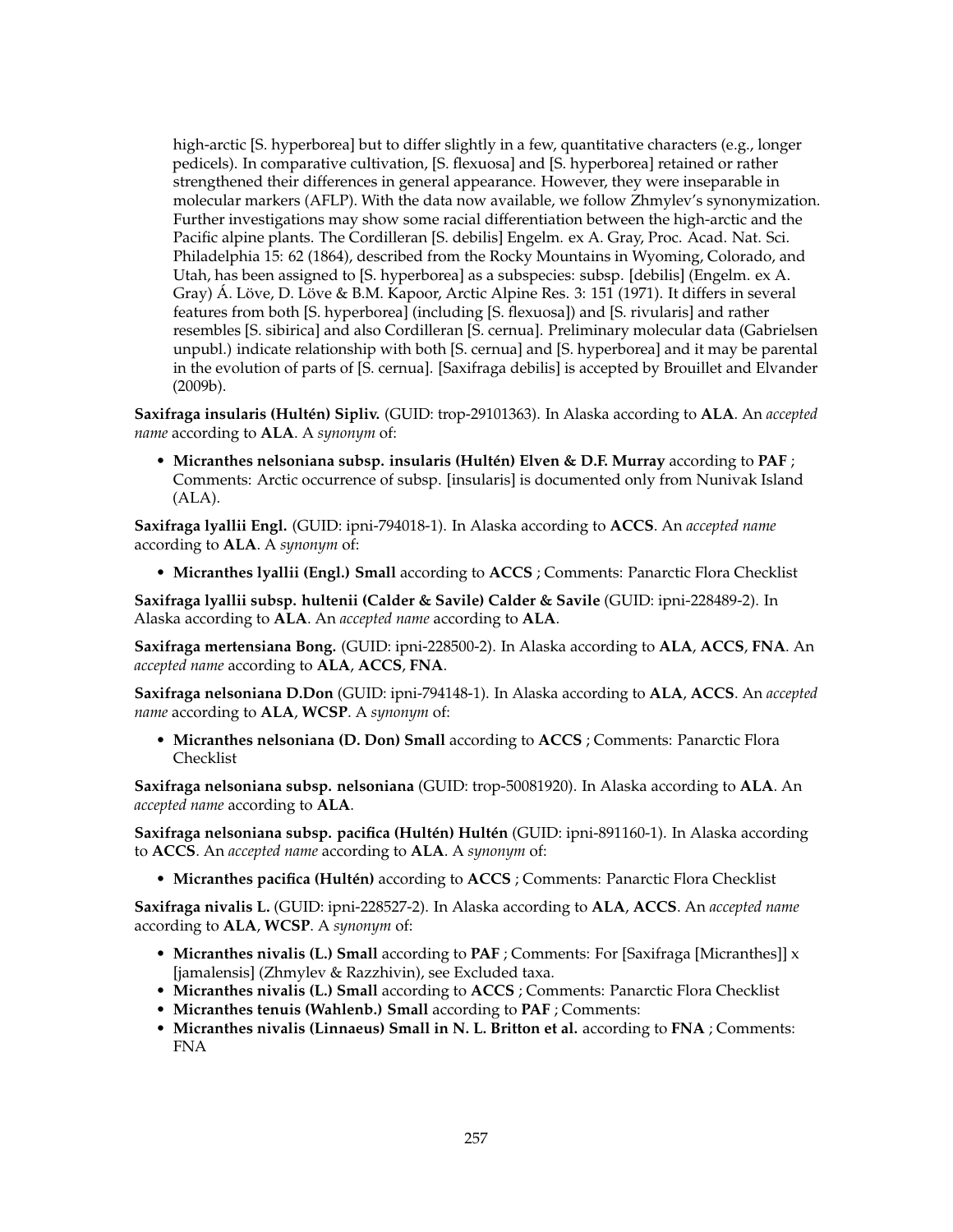**Saxifraga nudicaulis D.Don** (GUID: ipni-794171-1). In Alaska according to **ALA**, **ACCS**. An *accepted name* according to **ALA**. A *synonym* of:

- **Micranthes nudicaulis (D. Don) Gornall & H. Ohba** according to **PAF** ; Comments: The Pacific Asian subsp. [vaginalis] (Turcz. ex Ledeb.) does not reach the Arctic.
- **Micranthes nudicaulis (D. Don) Gornall & H. Ohba** according to **ACCS** ; Comments: Panarctic Flora Checklist
- **Micranthes nudicaulis (D. Don) Gornall & H. Ohba** according to **FNA** ; Comments: FNA

**Saxifraga oppositifolia L.** (GUID: ipni-794201-1). In Alaska according to **ACCS**. An *accepted name* according to **ALA**, **WCSP**, **ACCS**.

**Saxifraga oppositifolia subsp. oppositifolia** (GUID: trop-29100091). In Alaska according to **ALA**, **FNA**. An *accepted name* according to **ALA**, **FNA**.

**Saxifraga oppositifolia subsp. smalliana (Engl. & Irmsch.) Hultén** (GUID: ipni-228550-2). In Alaska according to **ALA**, **PAF**, **ACCS**, **FNA**. An *accepted name* according to **ALA**, **PAF**, **ACCS**, **FNA**.

**Saxifraga platysepala (Trautv.) Tolm.** (GUID: ipni-794300-1). In Alaska according to **ALA**, **PAF**, **ACCS**. An *accepted name* according to **ALA**, **PAF**, **ACCS**. A *synonym* of:

• **Saxifraga flagellaris subsp. platysepala (Trautv.) A.E.Porsild** according to **WCSP** ; Comments: **WCSP** 

**Saxifraga porsildiana Jurtzev & V.V. Petrovsky** (GUID: trop-29100181). In Alaska according to **ALA**, **ACCS**. An *accepted name* according to **ALA**. A *synonym* of:

• **Micranthes porsildiana (Calder & Savile) Elven & D.F. Murray** according to **ACCS** ; Comments: Panarctic Flora Checklist

**Saxifraga radiata Small** (GUID: ipni-228607-2). In Alaska according to **ALA**, **PAF**, **ACCS**, **FNA**. An *accepted name* according to **ALA**, **PAF**, **ACCS**, **FNA**. A *synonym* of:

• **Saxifraga sibirica L.** according to **WCSP** ; Comments: WCSP

**Saxifraga razshivinii Zhmylev** (GUID: ipni-940176-1). In Alaska according to **ALA**, **ACCS**. An *accepted name* according to **ALA**, **WCSP**. A *synonym* of:

- **Micranthes razshivinii (Zhmylev) Brouillet & Gornall** according to **PAF** ; Comments: Zhmylev: [Micranthes razshivinii] is a Yukon Territory [and northeastern Alaskan] hypoarctic species, similar to [M. calycina] but differs from it in glabrous inflorescence, spathulate leaves with fewer than 7 teeth, and long rhizome. Murray and Elven: An inspection of material from Alaska and the Yukon Territory (ALA) gave support to two parapatric taxa: [Micranthes razshivinii] in the Yukon Territory and the eastern and northeastern parts of Alaska west to 152 W in both the Alaska and Brooks ranges, overlapping with [M. calycina] which occurs westwards from 149 W in both ranges and farther south in Alaska, but perhaps not in the Yukon Territory.
- **Micranthes razshivinii (Zhmylev) Brouillet & Gornall** according to **ACCS** ; Comments: Panarctic Flora Checklist
- **Micranthes razshivinii (Zhmylev) Brouillet & Gornall** according to **FNA** ; Comments: FNA

**Saxifraga reflexa Hook.** (GUID: ipni-228612-2). In Alaska according to **ALA**, **ACCS**. An *accepted name* according to **ALA**. A *synonym* of:

- **Micranthes reflexa (Hook.) Small** according to **ACCS** ; Comments: Panarctic Flora Checklist
- **Micranthes reflexa (Hooker) Small in N. L. Britton et al.** according to **FNA** ; Comments: FNA

**Saxifraga reflexa subsp. occidentalis (S.Watson) Hultén** (GUID: ipni-891175-1). In Alaska according to **ACCS**. An *accepted name* according to **ALA**. A *synonym* of: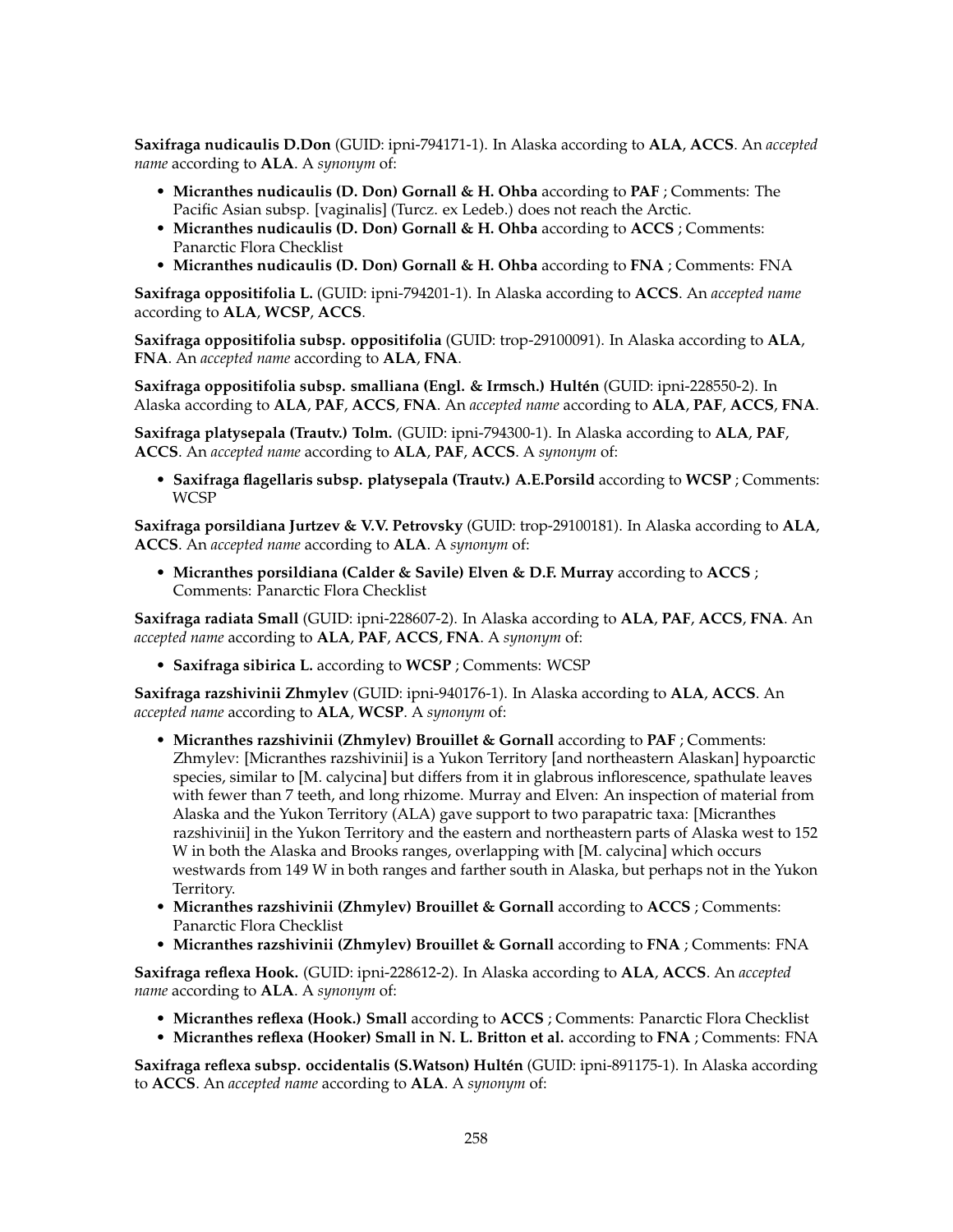- **Micranthes occidentalis (S. Watson) Small** according to **ACCS** ; Comments: Flora of North America
- **Micranthes occidentalis (S. Watson) Small in N. L. Britton et al.** according to **FNA** ; Comments: FNA

**Saxifraga rivularis L.** (GUID: ipni-30062111-2). In Alaska according to **ACCS**. An *accepted name* according to **WCSP**, **ACCS**.

**Saxifraga rivularis auct.** (GUID: NULL). In Alaska according to **ALA**. An *accepted name* according to **ALA**.

**Saxifraga rivularis subsp. arctolitoralis (Jurtzev & V. V. Petrovsky) M. H. Jørgensen & Elven** (GUID: NULL). In Alaska according to **FNA**. An *accepted name* according to **FNA**.

**Saxifraga rivularis subsp. arctolitoralis (Jurtzev & V.V.Petrovsky) M.H.Jørg. & Elven** (GUID: ipni-77076422-1). In Alaska according to **ALA**, **PAF**, **ACCS**. An *accepted name* according to **WCSP**, **ALA**, **PAF**, **ACCS**.

**Saxifraga serpyllifolia Pursh** (GUID: ipni-228632-2). In Alaska according to **ACCS**, **FNA**. An *accepted name* according to **ALA**, **ACCS**, **FNA**, **WCSP**.

**Saxifraga serpyllifolia subsp. serpyllifolia** (GUID: trop-50324870). In Alaska according to **ALA**, **PAF**. An *accepted name* according to **ALA**, **PAF**.

**Saxifraga serpyllifolia subsp. serpyllifolia Pursh** (GUID: NULL). In Alaska according to **ACCS**. An *accepted name* according to **ACCS**.

**Saxifraga setigera Pursh** (GUID: ipni-794528-1). In Alaska according to **ALA**, **PAF**, **ACCS**. An *accepted name* according to **ALA**, **PAF**, **ACCS**. A *synonym* of:

• **Saxifraga flagellaris subsp. setigera (Pursh) Tolmatchew** according to **FNA** ; Comments: FNA

**Saxifraga sibirica L.** (GUID: ipni-794530-1). In Alaska according to **ACCS**. An *accepted name* according to **WCSP**. A *synonym* of:

• **Saxifraga bracteata D. Don** according to **ACCS** ; Comments: Panarctic Flora Checklist

**Saxifraga spicata D.Don** (GUID: ipni-794560-1). In Alaska according to **ALA**, **ACCS**. An *accepted name* according to **ALA**. A *synonym* of:

• **Micranthes spicata (D. Don) Small** according to **ACCS** ; Comments: Panarctic Flora Checklist

**Saxifraga tenuis (Wahlenb.) Harry Sm. ex Lindm.** (GUID: trop-29100109). In Alaska according to **ALA**. An *accepted name* according to **ALA**, **WCSP**. A *synonym* of:

- **Micranthes tenuis (Wahlenb.) Small** according to **PAF** ; Comments:
- **Micranthes tenuis (Wahlenberg) Small in N. L. Britton et al.** according to **FNA** ; Comments: FNA

**Saxifraga tolmiei Torr. & A.Gray** (GUID: ipni-794652-1). In Alaska according to **ALA**, **ACCS**. An *accepted name* according to **ALA**. A *synonym* of:

• **Micranthes tolmiei (Torr. & A. Gray) Brouillet & Gornall** according to **ACCS** ; Comments: Panarctic Flora Checklist

**Saxifraga tricuspidata Rottb.** (GUID: ipni-794663-1). In Alaska according to **ALA**, **PAF**, **ACCS**, **FNA**. An *accepted name* according to **ALA**, **PAF**, **ACCS**, **FNA**.

**Saxifraga unalaschcensis Sternb.** (GUID: ipni-794686-1). In Alaska according to **ACCS**, **ALA**, **ACCS**. An *accepted name* according to **ALA**. A *synonym* of: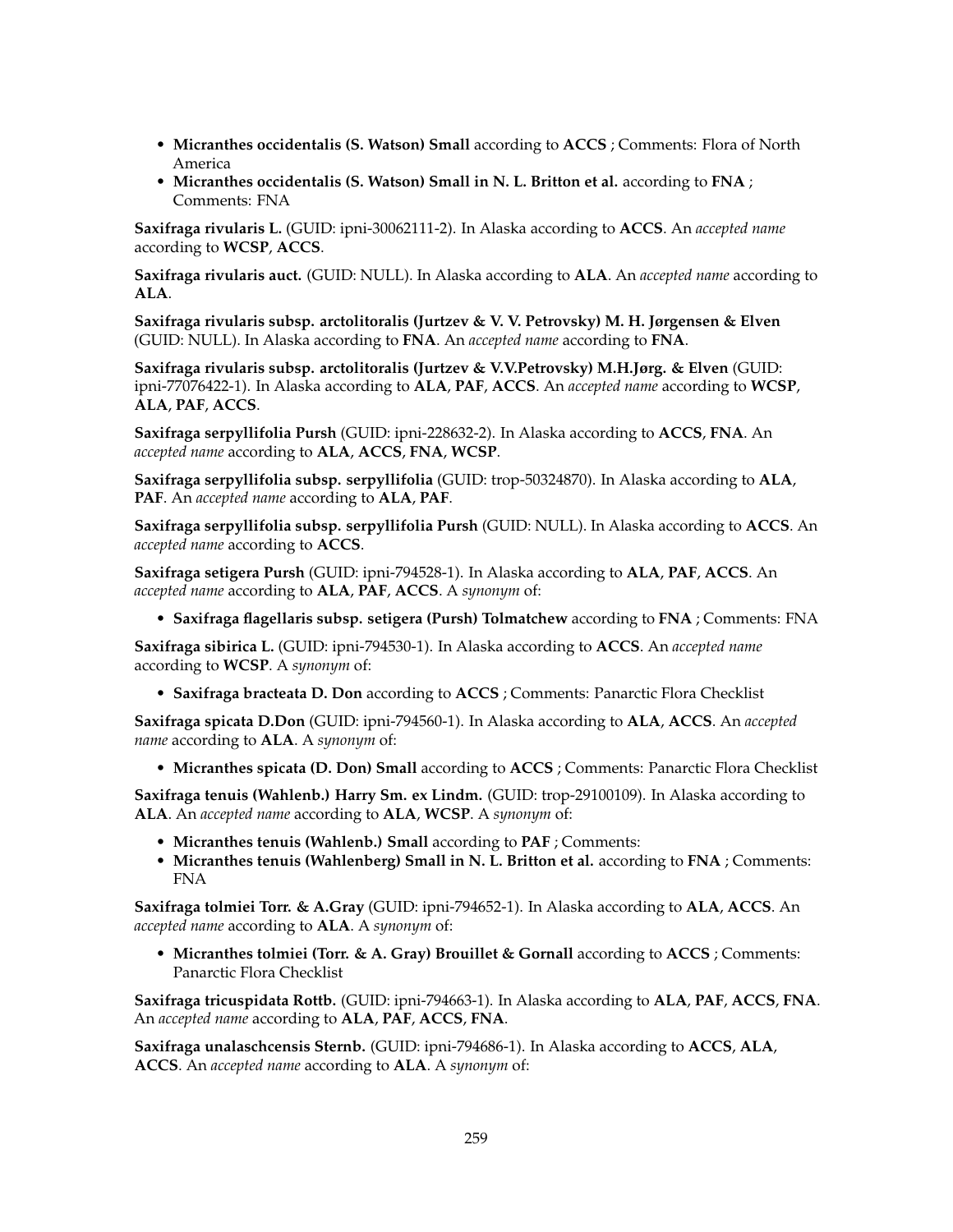- **Micranthes unalaschensis (Sternb.) Gornall & H. Ohba** according to **ACCS** ; Comments: Panarctic Flora Checklist
- **Micranthes unalaschensis (Sternb.) Gornall & H. Ohba** according to **PAF** ; Comments: Zhmylev: [Micranthes unalaschensis] is a southern Beringian boreal species, distributed mainly in the Commander and Aleutian islands. It may occur also on the Bering Sea islands and on the coast of Chukchi Peninsula and Alaska [see map by Hultén (1968a)], from where transition forms to [M. calycina] (hybrids?; Siplivinsky 1976) are known. Murray and Elven: [Micranthes unalaschensis] is documented (ALA) to occur as rare in the Arctic in southwestern Alaska. Transitions towards [M. calycina] occur farther north.
- **Micranthes unalaschensis (Sternb.) Gornall & H. Ohba** according to **ACCS** ; Comments: Panarctic Flora Checklist
- **Micranthes unalaschcensis (Sternberg) Gornall & H. Ohba** according to **FNA** ; Comments: FNA

**Tellima grandiflora (Pursh) Douglas ex Lindl.** (GUID: ipni-30328517-2). In Alaska according to **ACCS**, **ALA**, **FNA**. An *accepted name* according to **WCSP**, **ACCS**, **ALA**, **FNA**.

**Tiarella trifoliata L.** (GUID: ipni-794902-1). In Alaska according to **ALA**, **ACCS**. An *accepted name* according to **ALA**, **ACCS**.

**Tiarella trifoliata var. laciniata (Hook.) Wheelock** (GUID: trop-29100653). In Alaska according to **ACCS**. An *accepted name* according to **ALA**, **ACCS**.

**Tiarella trifoliata var. trifoliata** (GUID: trop-29100781). In Alaska according to **FNA**, **ACCS**. An *accepted name* according to **FNA**, **ACCS**.

**Tiarella trifoliata var. unifoliata (Hook.) Kurtz** (GUID: ipni-1007627-2). In Alaska according to **ACCS**, **FNA**. An *accepted name* according to **FNA**. A *synonym* of:

• **Tiarella unifoliata Hook.** according to **ACCS** ; Comments: Flora of North America

**Tiarella unifoliata Hook.** (GUID: ipni-253006-2). In Alaska according to **ALA**, **ACCS**. An *accepted name* according to **ALA**, **ACCS**. A *synonym* of:

• **Tiarella trifoliata var. unifoliata (Hooker) Kurtz** according to **FNA** ; Comments: FNA

**Tolmiea menziesii (Pursh) Torr. & A. Gray** (GUID: trop-29100117). In Alaska according to **ACCS**, **ALA**, **FNA**. An *accepted name* according to **ACCS**, **ALA**, **WCSP**, **FNA**.

#### **Scheuchzeriaceae**

**Scheuchzeria palustris L.** (GUID: ipni-229097-2). In Alaska according to **ALA**, **ACCS**, **FNA**. An *accepted name* according to **ALA**, **WCSP**, **ACCS**, **FNA**.

#### **Scrophulariaceae**

**Limosella aquatica L.** (GUID: ipni-804380-1). In Alaska according to **ALA**, **PAF**, **ACCS**. An *accepted name* according to **ALA**, **PAF**, **WCSP**, **ACCS**.

**Verbascum thapsus L.** (GUID: ipni-770183-1). In Alaska according to **ACCS**. An *accepted name* according to **WCSP**, **ACCS**.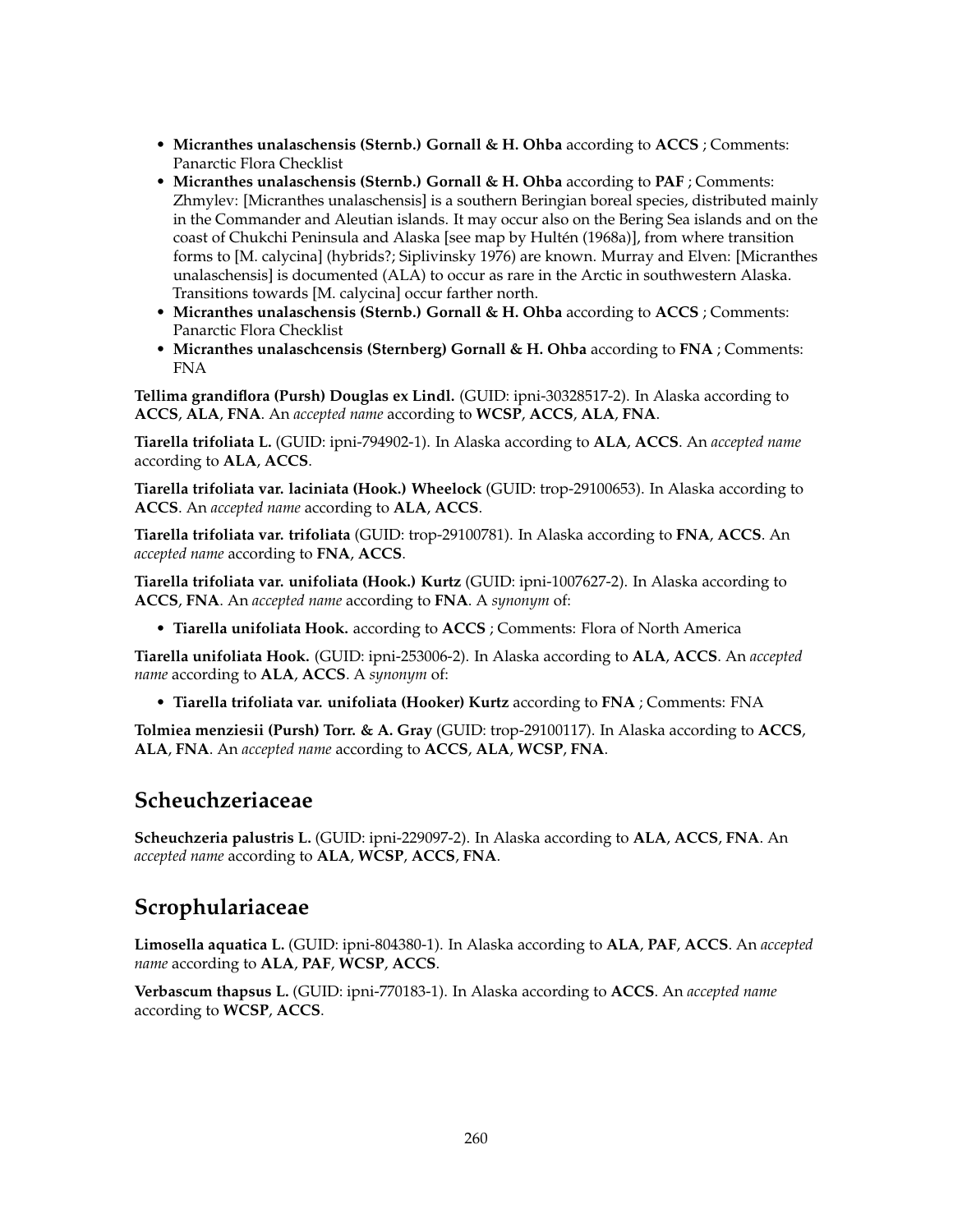# **Selaginellaceae**

**Selaginella selaginoides (L.) Beauvais** (GUID: NULL). In Alaska according to **ALA**. An *accepted name* according to **ALA**.

**Selaginella selaginoides (L.) P. Beauv. ex Mart. & Schrank** (GUID: trop-26613766). In Alaska according to **ACCS**, **PAF**. An *accepted name* according to **ACCS**, **PAF**.

**Selaginella selaginoides (Linnaeus) Palisot de Beauvois ex Martius & Schrank** (GUID: NULL). In Alaska according to **FNA**. An *accepted name* according to **FNA**.

**Selaginella sibirica (Milde) Hieron.** (GUID: trop-26602898). In Alaska according to **ALA**, **PAF**, **ACCS**, **FNA**. An *accepted name* according to **ALA**, **PAF**, **ACCS**, **FNA**.

**Selaginella standleyi Maxon** (GUID: ipni-232305-2). In Alaska according to **ALA**, **ACCS**, **FNA**. An *accepted name* according to **ALA**, **ACCS**, **FNA**.

**Selaginella wallacei Hieron.** (GUID: ipni-232344-2). In Alaska according to **ACCS**. An *accepted name* according to **ACCS**.

### **Solanaceae**

**Solanum nigrum L.** (GUID: ipni-820245-1). In Alaska according to **ALA**, **ACCS**. An *accepted name* according to **ALA**, **ACCS**.

**Solanum physalifolium Rusby** (GUID: ipni-820494-1). In Alaska according to **ACCS**. An *accepted name* according to **ACCS**.

### **Taxaceae**

**Taxus brevifolia Nutt.** (GUID: ipni-249736-2). In Alaska according to **ALA**, **ACCS**, **FNA**. An *accepted name* according to **ALA**, **WCSP**, **ACCS**, **FNA**.

## **Thelypteridaceae**

**Phegopteris connectilis (Michx.) Watt** (GUID: ipni-17344580-1). In Alaska according to **ALA**, **PAF**, **ACCS**, **FNA**. An *accepted name* according to **ALA**, **PAF**, **ACCS**, **FNA**.

**Thelypteris quelpaertensis (H. Christ) Ching** (GUID: trop-26609145). In Alaska according to **FNA**, **ALA**, **ACCS**. An *accepted name* according to **FNA**, **ALA**, **ACCS**.

## **Thymelaeaceae**

**Daphne mezereum L.** (GUID: ipni-831294-1). In Alaska according to **ACCS**, **FNA**. An *accepted name* according to **ALA**, **WCSP**, **ACCS**, **FNA**.

## **Tofieldiaceae**

**Tofieldia coccinea Richardson** (GUID: ipni-542259-1). In Alaska according to **ALA**, **PAF**, **ACCS**. An *accepted name* according to **ALA**, **PAF**, **WCSP**, **ACCS**.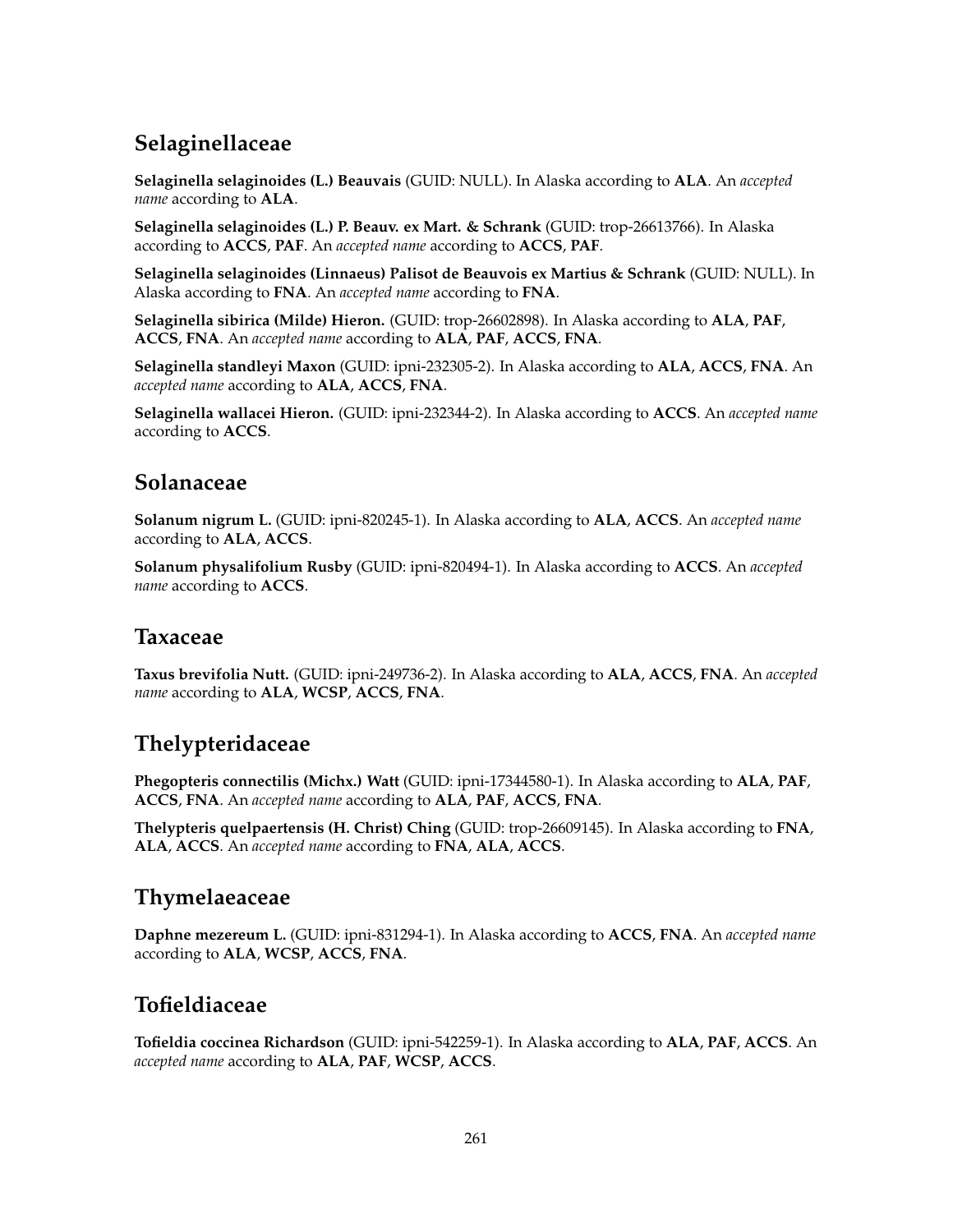**Tofieldia coccinea Richardson in J. Franklin et al.** (GUID: NULL). In Alaska according to **FNA**. An *accepted name* according to **FNA**.

**Tofieldia pusilla (Michx.) Pers.** (GUID: trop-18400794). In Alaska according to **ALA**, **PAF**, **ACCS**, **FNA**. An *accepted name* according to **ALA**, **PAF**, **WCSP**, **ACCS**, **FNA**.

**Triantha glutinosa (Michx.) Baker** (GUID: trop-18404070). In Alaska according to **ALA**, **ACCS**, **FNA**. An *accepted name* according to **ALA**, **WCSP**, **ACCS**, **FNA**.

**Triantha occidentalis (S.Watson) R.R.Gates** (GUID: ipni-1115367-2). In Alaska according to **ACCS**. An *accepted name* according to **WCSP**, **ACCS**.

**Triantha occidentalis subsp. brevistyla (C.L.Hitchc.) Packer** (GUID: ipni-1055354-2). In Alaska according to **ALA**, **ACCS**, **FNA**. An *accepted name* according to **WCSP**, **ALA**, **ACCS**, **FNA**.

**Triantha occidentalis subsp. montana (C.L.Hitchc.) Packer** (GUID: ipni-1014565-2). In Alaska according to **ALA**, **ACCS**, **FNA**. An *accepted name* according to **WCSP**, **ALA**, **ACCS**, **FNA**.

### **Typhaceae**

**Sparganium angustifolium Michx.** (GUID: ipni-836746-1). In Alaska according to **ALA**, **PAF**, **ACCS**, **FNA**. An *accepted name* according to **ALA**, **PAF**, **WCSP**, **ACCS**, **FNA**.

**Sparganium emersum Rehmann** (GUID: ipni-836755-1). In Alaska according to **ALA**, **FNA**. An *accepted name* according to **WCSP**, **FNA**. A *synonym* of:

• **Sparganium angustifolium Michx.** according to **ALA** ; Comments: ITIS; ITIS*ca; ITIS*ca. ITIS-URL

**Sparganium hyperboreum Beurling ex Laest.** (GUID: NULL). In Alaska according to **ACCS**. An *accepted name* according to **ACCS**.

**Sparganium hyperboreum Laest. ex Beurl.** (GUID: ipni-836768-1). In Alaska according to **ALA**, **PAF**, **FNA**. An *accepted name* according to **ALA**, **PAF**, **WCSP**, **FNA**.

**Sparganium multipedunculatum (Morong) Rydb.** (GUID: ipni-1102543-2). In Alaska according to **ALA**, **PAF**, **ACCS**. An *accepted name* according to **ALA**, **PAF**, **ACCS**. A *synonym* of:

• **Sparganium emersum Rehmann** according to **WCSP** ; Comments: WCSP

**Sparganium natans L.** (GUID: ipni-836776-1). In Alaska according to **ALA**, **PAF**, **ACCS**, **FNA**. An *accepted name* according to **ALA**, **PAF**, **WCSP**, **ACCS**, **FNA**.

**Typha latifolia L.** (GUID: ipni-147809-3). In Alaska according to **ALA**, **ACCS**, **FNA**. An *accepted name* according to **ALA**, **WCSP**, **ACCS**, **FNA**.

#### **Urticaceae**

**Urtica dioica L.** (GUID: ipni-857539-1). In Alaska according to **ACCS**. An *accepted name* according to **ALA**, **WCSP**, **ACCS**.

**Urtica dioica subsp. dioica** (GUID: trop-33400021). In Alaska according to **ALA**, **FNA**, **ACCS**. An *accepted name* according to **ALA**, **FNA**, **ACCS**.

**Urtica dioica subsp. gracilis (Aiton) Selander** (GUID: ipni-260634-2). In Alaska according to **ALA**, **FNA**, **ACCS**. An *accepted name* according to **ALA**, **FNA**. A *synonym* of:

• **Urtica gracilis Aiton** according to **ACCS** ; Comments: Panarctic Flora Checklist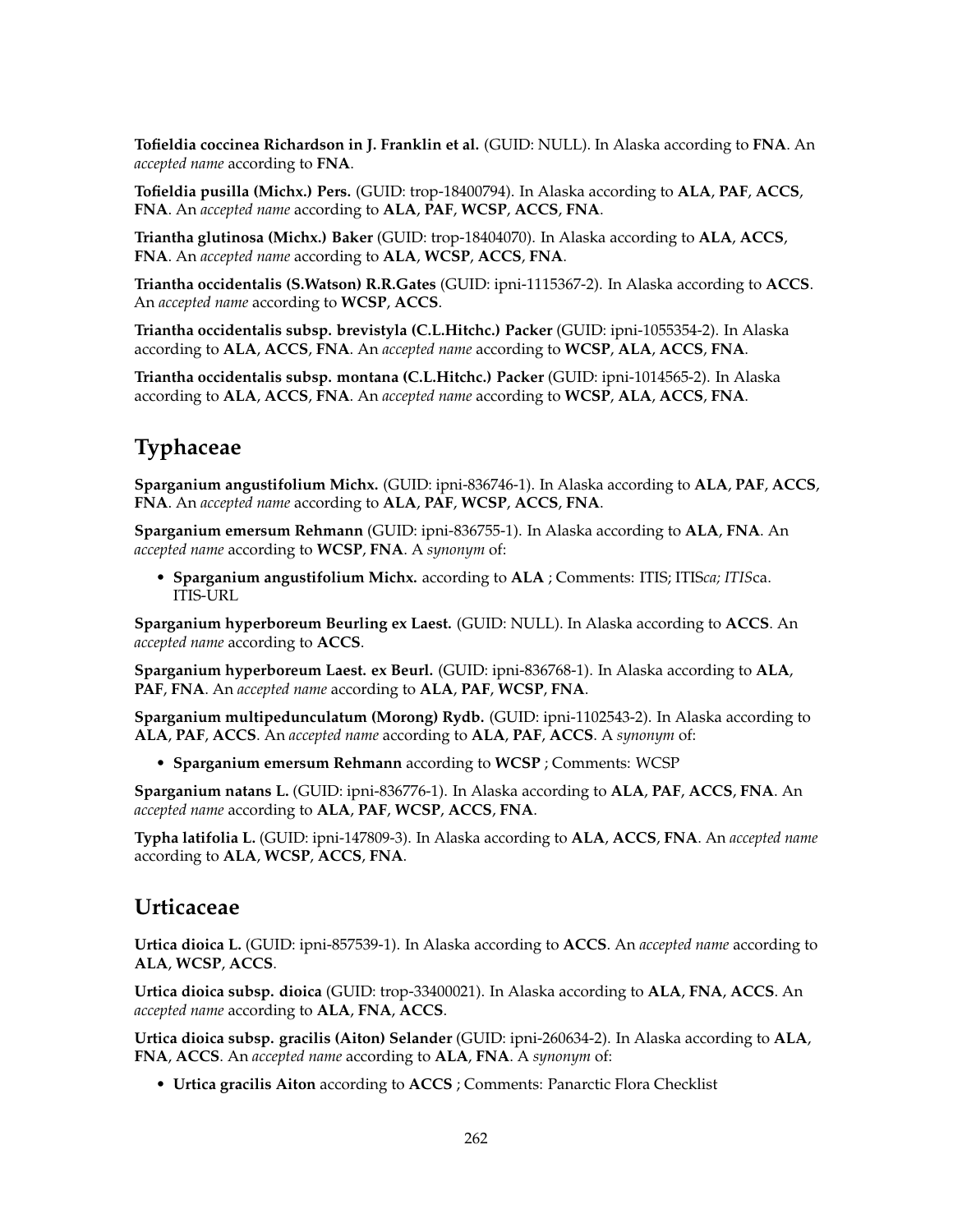**Urtica dioica subsp. sondenii (Simmons) Hyl.** (GUID: kew-2448544). In Alaska according to **PAF**. An *accepted name* according to **PAF**. A *synonym* of:

• **Urtica sondenii (Simmons) Avrorin ex Geltman** according to **WCSP** ; Comments: WCSP

**Urtica gracilis Aiton** (GUID: ipni-857606-1). In Alaska according to **ACCS**. An *accepted name* according to **ACCS**. A *synonym* of:

• **Urtica dioica subsp. gracilis (Aiton) Selander** according to **FNA** ; Comments: FNA

**Urtica urens L.** (GUID: ipni-150154-3). In Alaska according to **ALA**, **ACCS**, **FNA**. An *accepted name* according to **ALA**, **WCSP**, **ACCS**, **FNA**.

#### **Violaceae**

**Viola adunca Sm.** (GUID: ipni-867564-1). In Alaska according to **ALA**, **ACCS**. An *accepted name* according to **ALA**, **ACCS**.

**Viola adunca var. adunca** (GUID: trop-33800756). In Alaska according to **ACCS**, **FNA**. An *accepted name* according to **FNA**. A *synonym* of:

• **Viola adunca Sm.** according to **ACCS** ; Comments: Panarctic Flora Checklist

**Viola biflora L.** (GUID: ipni-867746-1). In Alaska according to **ALA**, **ACCS**. An *accepted name* according to **ALA**, **WCSP**, **ACCS**.

**Viola biflora subsp. biflora** (GUID: trop-33800795). In Alaska according to **PAF**, **ACCS**. An *accepted name* according to **PAF**, **ACCS**.

**Viola biflora var. biflora** (GUID: trop-50296309). In Alaska according to **FNA**. An *accepted name* according to **FNA**.

**Viola canadensis L.** (GUID: ipni-867832-1). In Alaska according to **ACCS**. An *accepted name* according to **WCSP**, **ACCS**. A *synonym* of:

• **Viola adunca var. adunca [E F]** according to **FNA** ; Comments: FNA

**Viola canadensis var. rugulosa (Greene) C.L.Hitchc.** (GUID: ipni-265788-2). In Alaska according to **ACCS**, **FNA**. An *accepted name* according to **ACCS**, **FNA**.

**Viola epipsila Ledeb.** (GUID: ipni-868109-1). In Alaska according to **ACCS**. An *accepted name* according to **ALA**, **WCSP**, **ACCS**.

**Viola epipsila subsp. repens (Turcz. ex Trautv. & C.A. Mey.) Becker** (GUID: NULL). In Alaska according to **ACCS**. An *accepted name* according to **ACCS**.

**Viola epipsila subsp. repens W.Becker** (GUID: ipni-60453407-2). In Alaska according to **ALA**, **PAF**. An *accepted name* according to **ALA**, **PAF**. A *synonym* of:

• **Viola epipsila var. repens (W. Becker) R. J. Little** according to **FNA** ; Comments: FNA

**Viola epipsila var. repens (W.Becker) R.J.Little** (GUID: ipni-60454694-2). In Alaska according to **FNA**. An *accepted name* according to **FNA**.

**Viola epipsiloides Á.Löve & D.Löve** (GUID: ipni-294860-2). In Alaska according to **ALA**, **ACCS**. An *accepted name* according to **WCSP**. A *synonym* of:

• **Viola epipsila subsp. repens (Turcz. ex Trautv. & C.A.Mey.) W.Becker** according to **ALA** ; Comments: ITIS; ITIS*ca; ITIS*ca. ITIS-URL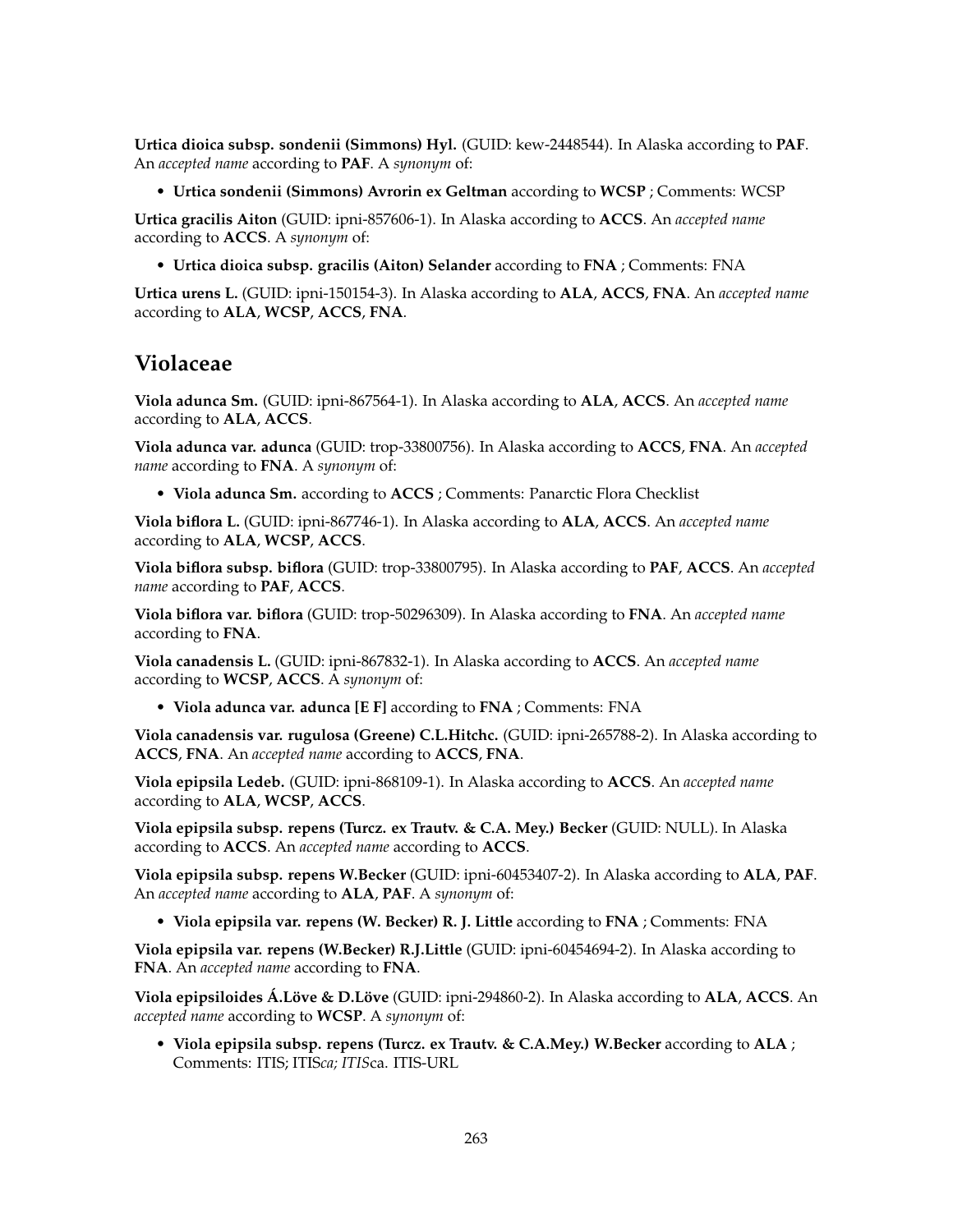- **Viola epipsila subsp. repens (Turcz. ex Trautv. & C.A. Mey.) W. Becker** according to **PAF** ; Comments: The Trautvetter and Meyer concept of [V. repens] decides the meaning of the names subsp. [repens] and [V. epipsiloides]. [Viola repens] was described from southeastern Siberia (the lake Baikal area), within the range proposed by Tzvelev.
- **Viola epipsila subsp. repens (Turcz. ex Trautv. & C.A. Mey.) Becker** according to **ACCS** ; Comments: Panarctic Flora Checklist

**Viola glabella Nutt.** (GUID: ipni-868221-1). In Alaska according to **ALA**, **ACCS**, **FNA**. An *accepted name* according to **ALA**, **ACCS**, **FNA**.

**Viola langsdorffii Fisch. ex Ging.** (GUID: ipni-30411487-2). In Alaska according to **ALA**, **PAF**, **ACCS**, **FNA**. An *accepted name* according to **ALA**, **PAF**, **ACCS**, **FNA**.

**Viola renifolia A.Gray** (GUID: ipni-869094-1). In Alaska according to **ALA**, **ACCS**, **FNA**. An *accepted name* according to **ALA**, **ACCS**, **FNA**.

**Viola selkirkii Pursh ex Goldie** (GUID: ipni-869233-1). In Alaska according to **ALA**, **ACCS**, **FNA**. An *accepted name* according to **ALA**, **WCSP**, **ACCS**, **FNA**.

**Viola sempervirens Greene** (GUID: ipni-869236-1). In Alaska according to **ALA**, **ACCS**, **FNA**. An *accepted name* according to **ALA**, **ACCS**, **FNA**.

**Viola tricolor L.** (GUID: ipni-869428-1). In Alaska according to **ACCS**. An *accepted name* according to **ALA**, **WCSP**, **ACCS**.

**Viola tricolor var. tricolor [I]** (GUID: NULL). In Alaska according to **FNA**. An *accepted name* according to **FNA**.

### **Woodsiaceae**

**Woodsia alpina (Bolton) Gray** (GUID: ipni-17234640-1). In Alaska according to **ALA**, **PAF**, **ACCS**, **FNA**. An *accepted name* according to **ALA**, **PAF**, **ACCS**, **FNA**.

**Woodsia glabella R. Br. ex Richardson** (GUID: trop-26602658). In Alaska according to **PAF**, **ACCS**. An *accepted name* according to **PAF**, **ACCS**.

**Woodsia glabella R.Br.** (GUID: ipni-269087-2). In Alaska according to **ALA**, **FNA**. An *accepted name* according to **ALA**, **FNA**.

**Woodsia ilvensis (L.) R.Br.** (GUID: ipni-17234860-1). In Alaska according to **ALA**, **PAF**, **ACCS**, **FNA**. An *accepted name* according to **ALA**, **PAF**, **ACCS**, **FNA**.

**Woodsia scopulina D.C.Eaton** (GUID: ipni-17235160-1). In Alaska according to **ALA**, **ACCS**. An *accepted name* according to **ALA**, **ACCS**.

**Woodsia scopulina subsp. scopulina** (GUID: trop-26608832). In Alaska according to **ALA**. An *accepted name* according to **ALA**.

**Woodsia scopulina subsp. scopulina D. C. Eaton** (GUID: NULL). In Alaska according to **FNA**. An *accepted name* according to **FNA**.

**Woodsia scopulina subsp. scopulina D.C. Eaton** (GUID: NULL). In Alaska according to **ACCS**. An *accepted name* according to **ACCS**.